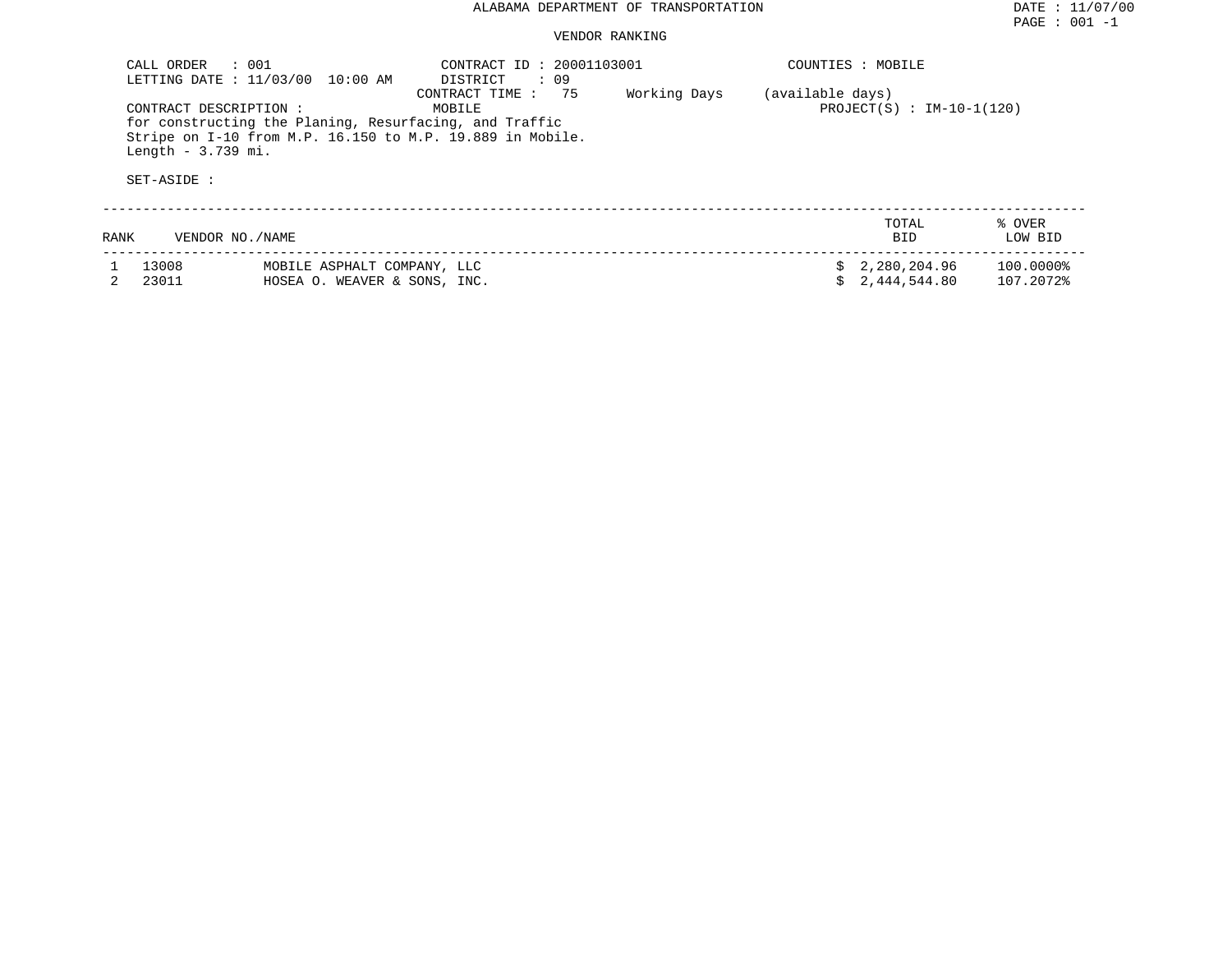#### TABULATION OF BIDS

| 001<br>ORDER<br>CALL       |             | CONTRACT ID        | 20001103001    | COUNTIES<br>MOBILE |
|----------------------------|-------------|--------------------|----------------|--------------------|
| 11/03/00<br>LETTING DATE : | 10:00<br>AM | ידי אידי אידי אידי | $\cap$ $\circ$ |                    |

|                                                                           |                |      | $(1)$ 13008                                                |            | $(2)$ 23011  |            |            |        |
|---------------------------------------------------------------------------|----------------|------|------------------------------------------------------------|------------|--------------|------------|------------|--------|
|                                                                           |                |      | MOBILE ASPHALT COMPANY, LLC   HOSEA O. WEAVER & SONS, INC. |            |              |            |            |        |
| LINE NO / ITEM CODE / ALT                                                 |                |      |                                                            |            |              |            |            |        |
| ITEM DESCRIPTION                                                          | OUANTITY       |      | UNIT PRICE                                                 | AMOUNT     | UNIT PRICE   | AMOUNT     | UNIT PRICE | AMOUNT |
| SECTION 0001<br>Total                                                     |                |      |                                                            |            |              |            |            |        |
| 0010 206E019                                                              | 13.000 EACH    |      | 137.90000                                                  | 1792.70    | 132.63000    | 1724.19    |            |        |
| Removing Guardrail End Anchor (Type 10)                                   |                |      |                                                            |            |              |            |            |        |
| 0020 210D022                                                              | 360.000 CYIP   |      | 8.50000                                                    | 3060.00    | 11.73000     | 4222.80    |            |        |
| Borrow Excavation (Loose Truckbed                                         |                |      |                                                            |            |              |            |            |        |
| Measurement) $(A-2-4(0))$ or $A-4(0)$                                     |                |      |                                                            |            |              |            |            |        |
| 0030 306E000                                                              | $2.000$ EACH   |      | 6831.50000                                                 | 13663.00   | 7423.16000   | 14846.32   |            |        |
| State Retained Portable Nuclear                                           |                |      |                                                            |            |              |            |            |        |
| Moisture-Density Testing Device                                           |                |      |                                                            |            |              |            |            |        |
| (Includes Disposal of Existing Device)                                    |                |      |                                                            |            |              |            |            |        |
| 0040 401B100                                                              | 8346.000 SYCP  |      | 1,10000                                                    | 9180.60    | 2.65000      | 22116.90   |            |        |
| Bituminous Treatment E (With Polymer                                      |                |      |                                                            |            |              |            |            |        |
| Additive)                                                                 |                |      |                                                            |            |              |            |            |        |
| 0050 405A000                                                              | 13613.000 GAL  |      | 0.82000                                                    | 11162.66   | 0.70000      | 9529.10    |            |        |
| Tack Coat                                                                 |                |      |                                                            |            |              |            |            |        |
| 0060 408A051                                                              | 87471.000 SOYD |      | 0.20000                                                    | 17494.20   | 0.72000      | 62979.12   |            |        |
| Planing Existing Pavement                                                 |                |      |                                                            |            |              |            |            |        |
| (Approximately 0.00" Thru 1.0" Thick)                                     |                |      |                                                            |            |              |            |            |        |
| 0070 408A052                                                              | 119293.000 SY  |      | 0.30000                                                    | 35787.90   | 0.83000      | 99013.19   |            |        |
| Planing Existing Pavement                                                 |                |      |                                                            |            |              |            |            |        |
| (Approximately 1.10" Thru 2.0" Thick)                                     |                |      |                                                            |            |              |            |            |        |
| 0080 410B000                                                              | 1.000 EACH     |      | 1000.10000                                                 | 1000.10    | 4046.40000   | 4046.40    |            |        |
| State Furnished Profilograph                                              |                |      |                                                            |            |              |            |            |        |
| 0090 410H000                                                              | 1.000 EACH     |      | 75000.00000                                                | 75000.00   | 87974.00000  | 87974.00   |            |        |
| Material Remixing Device                                                  |                |      |                                                            |            |              |            |            |        |
| 0100 420A011                                                              | 5642.000 TON   |      | 61.50000                                                   | 346983.00  | 60.30000     | 340212.60  |            |        |
| Polymer Modified Open Graded Friction                                     |                |      |                                                            |            |              |            |            |        |
| Course, Mix 2                                                             |                |      |                                                            |            |              |            |            |        |
| 0110 423A003                                                              | 16964.000 TON  |      | 62.50000                                                   | 1060250.00 | 64.04000     | 1086374.56 |            |        |
| Stone Matrix Asphalt Layer, 1/2"                                          |                |      |                                                            |            |              |            |            |        |
| Maximum Aggregate Size                                                    |                |      |                                                            |            |              |            |            |        |
| 0120 424B325                                                              | 50.000         | TON  | 85.00000                                                   | 4250.00    | 58.50000     | 2925.00    |            |        |
| Superpave Bituminous Concrete Upper                                       |                |      |                                                            |            |              |            |            |        |
| Binder Layer, Patching, 1" Maximum                                        |                |      |                                                            |            |              |            |            |        |
| Aggregate Size Mix, ESAL Range F                                          |                |      |                                                            |            |              |            |            |        |
| 0130 424B329                                                              | 2737.000 TON   |      | 41.50000                                                   | 113585.50  | 44.31000     | 121276.47  |            |        |
| Superpave Bituminous Concrete Upper<br>Binder Layer, Leveling, 1" Maximum |                |      |                                                            |            |              |            |            |        |
| Aggregate Size Mix, ESAL Range F                                          |                |      |                                                            |            |              |            |            |        |
| 0140 600A000                                                              |                | LUMP | 235000.00000                                               | 235000.00  | 285847.00000 | 285847.00  |            |        |
| Mobilization                                                              |                |      |                                                            |            |              |            |            |        |
|                                                                           |                |      |                                                            |            |              |            |            |        |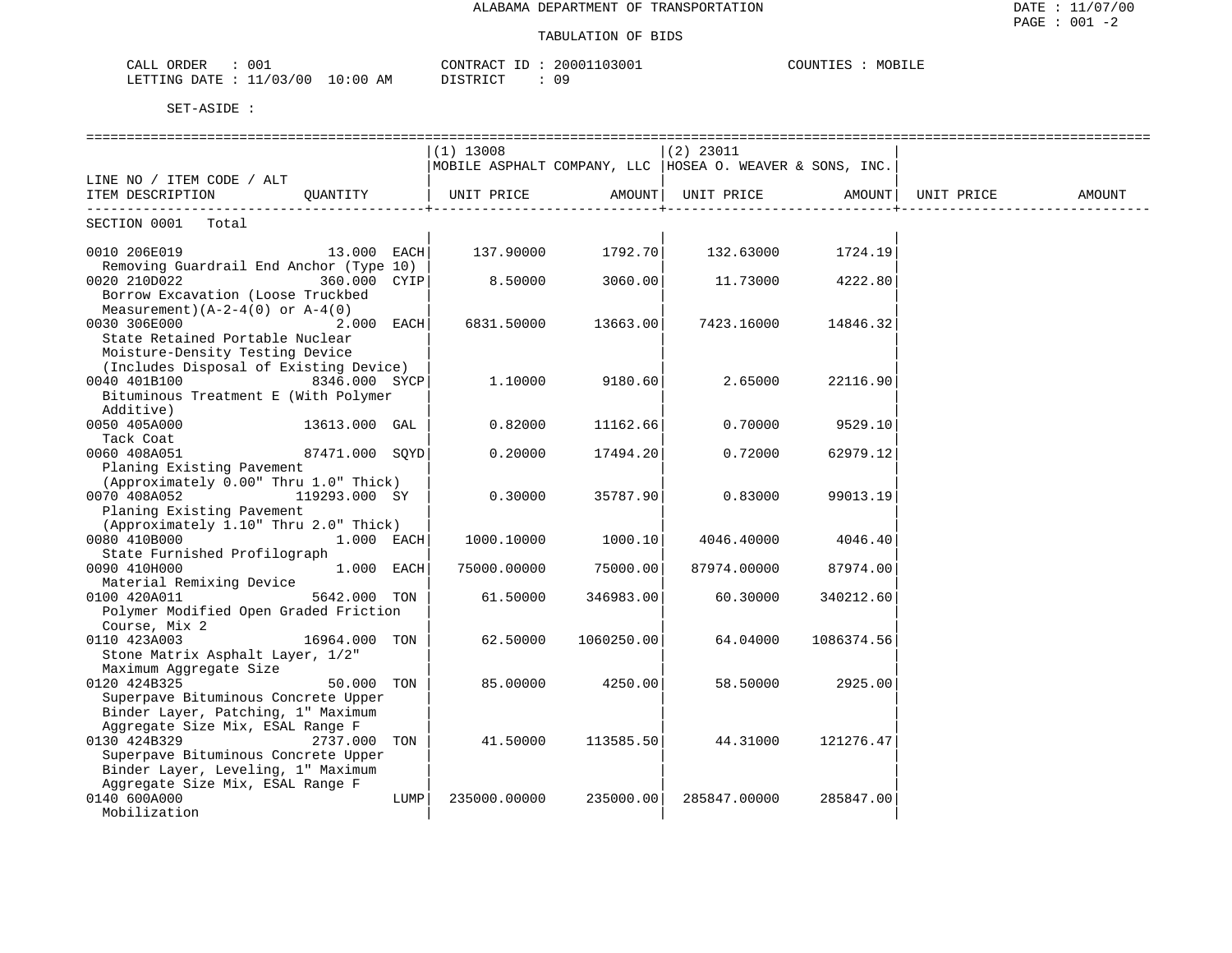| ORDER<br>CALL             | 001 |             | CONTRACT<br>TD. | 20001103001 | COUNTIES | MOBILE |
|---------------------------|-----|-------------|-----------------|-------------|----------|--------|
| LETTING DATE : $11/03/00$ |     | 10:00<br>ΆM | חימים דת        | n r         |          |        |

|                                                          |                |      | $(1)$ 13008           |                      | $(2)$ 23011                                                |          |            |        |
|----------------------------------------------------------|----------------|------|-----------------------|----------------------|------------------------------------------------------------|----------|------------|--------|
|                                                          |                |      |                       |                      | MOBILE ASPHALT COMPANY, LLC   HOSEA O. WEAVER & SONS, INC. |          |            |        |
| LINE NO / ITEM CODE / ALT                                |                |      |                       |                      |                                                            |          |            |        |
| ITEM DESCRIPTION                                         |                |      | QUANTITY   UNIT PRICE |                      | AMOUNT   UNIT PRICE                                        | AMOUNT   | UNIT PRICE | AMOUNT |
| 0150 630A000                                             | 200.000 LF     |      | 16.60000              | ------------+--      | 3320.00   15.92000                                         | 3184.00  |            |        |
| Steel Beam Guardrail, Class A, Type 1                    |                |      |                       |                      |                                                            |          |            |        |
| 0160 630C001                                             | $2.000$ EACH   |      |                       |                      | $662.00000$ $1324.00$ $636.60000$ $1273.20$                |          |            |        |
| Guardrail End Anchor, Type 8                             |                |      |                       |                      |                                                            |          |            |        |
| 0170 630C070                                             | $11.000$ EACH  |      |                       | 1654.90000 18203.90  | 1591.50000                                                 | 17506.50 |            |        |
| Guardrail End Anchor, Type 10 Series                     |                |      |                       |                      |                                                            |          |            |        |
| 0180 650A000                                             | 1702.000 CYIP  |      |                       | $12.10000$ 20594.20  | 12.35000 21019.70                                          |          |            |        |
| Topsoil                                                  |                |      |                       |                      |                                                            |          |            |        |
| 0190 652A061                                             | 1.000 ACRE     |      | 590.00000             | 590.00               | 530.50000                                                  | 530.50   |            |        |
| Seeding (Mix 3E)                                         |                |      |                       |                      |                                                            |          |            |        |
| 0200 656A000                                             | 1.000 ACRE     |      |                       | 590.00000 590.00     | 530.50000                                                  | 530.50   |            |        |
| Mulching, Class A, Type 1                                |                |      |                       |                      |                                                            |          |            |        |
| 0210 680A000                                             |                | LUMP |                       | 10673.60000 10673.60 | 4169.44000                                                 | 4169.44  |            |        |
| Engineering Controls                                     |                |      |                       |                      |                                                            |          |            |        |
| 0220 701C000                                             | 30.000 MILE    |      |                       | 212.40000 6372.00    | 222.81000                                                  | 6684.30  |            |        |
| Broken Temporary Traffic Stripe<br>0230 701C001          | 38.000 MILE    |      |                       |                      |                                                            |          |            |        |
| Solid Temporary Traffic Stripe                           |                |      | 283.20000             | 10761.60             | 328.91000                                                  | 12498.58 |            |        |
| 0240 702A040 16.000 MILE                                 |                |      | 1445.50000            | 23128.00             | 2177.17000                                                 | 34834.72 |            |        |
| Broken White, Profiled Traffic Stripe                    |                |      |                       |                      |                                                            |          |            |        |
| (6" Wide)                                                |                |      |                       |                      |                                                            |          |            |        |
| 0250 702A041 12.000 MILE                                 |                |      | 4247.90000            | 50974.80             | 4270.53000                                                 | 51246.36 |            |        |
| Solid White, Profiled Traffic Stripe                     |                |      |                       |                      |                                                            |          |            |        |
| (6" Wide)                                                |                |      |                       |                      |                                                            |          |            |        |
| 0260 702A043                                             | $12.000$ MILE  |      | 4247.90000            | 50974.80             | 4270.53000                                                 | 51246.36 |            |        |
| Solid Yellow, Profiled Traffic Stripe                    |                |      |                       |                      |                                                            |          |            |        |
| $(6"$ Wide)                                              |                |      |                       |                      |                                                            |          |            |        |
| 0270 702B011                                             | 4650.000 LF    |      | 1.20000               | 5580.00              | 1.35000                                                    | 6277.50  |            |        |
| Dotted Profiled Traffic Stripe (6" Wide)                 |                |      |                       |                      |                                                            |          |            |        |
| 0280 703A002                                             | 12711.000 SOFT |      | 2,20000               | 27964.20             | 1.49000                                                    | 18939.39 |            |        |
| Traffic Control Markings, Class 2, Type                  |                |      |                       |                      |                                                            |          |            |        |
| A                                                        |                |      |                       |                      |                                                            |          |            |        |
| 0290 703B002                                             | 203.000 SOFT   |      | 2.20000               | 446.60               | 2.23000                                                    | 452.69   |            |        |
| Traffic Control Legends, Class 2, Type A<br>0300 703D002 | 150.000 SQFT   |      | 1,20000               | 180.00               | 0.95000                                                    | 142.50   |            |        |
| Temporary Traffic Control Markings                       |                |      |                       |                      |                                                            |          |            |        |
| (Paint)                                                  |                |      |                       |                      |                                                            |          |            |        |
| 0310 703E002                                             | 205.000 SOFT   |      | 1,20000               | 246.00               | 1.49000                                                    | 305.45   |            |        |
| Temporary Traffic Control Legends                        |                |      |                       |                      |                                                            |          |            |        |
| (Paint)                                                  |                |      |                       |                      |                                                            |          |            |        |
| 0320 705A030                                             | $420.000$ EACH |      | 5.00000               | 2100.00              | 4.62000                                                    | 1940.40  |            |        |
| Pavement Markers, Class A-H, Type 2-C                    |                |      |                       |                      |                                                            |          |            |        |
|                                                          |                |      |                       |                      |                                                            |          |            |        |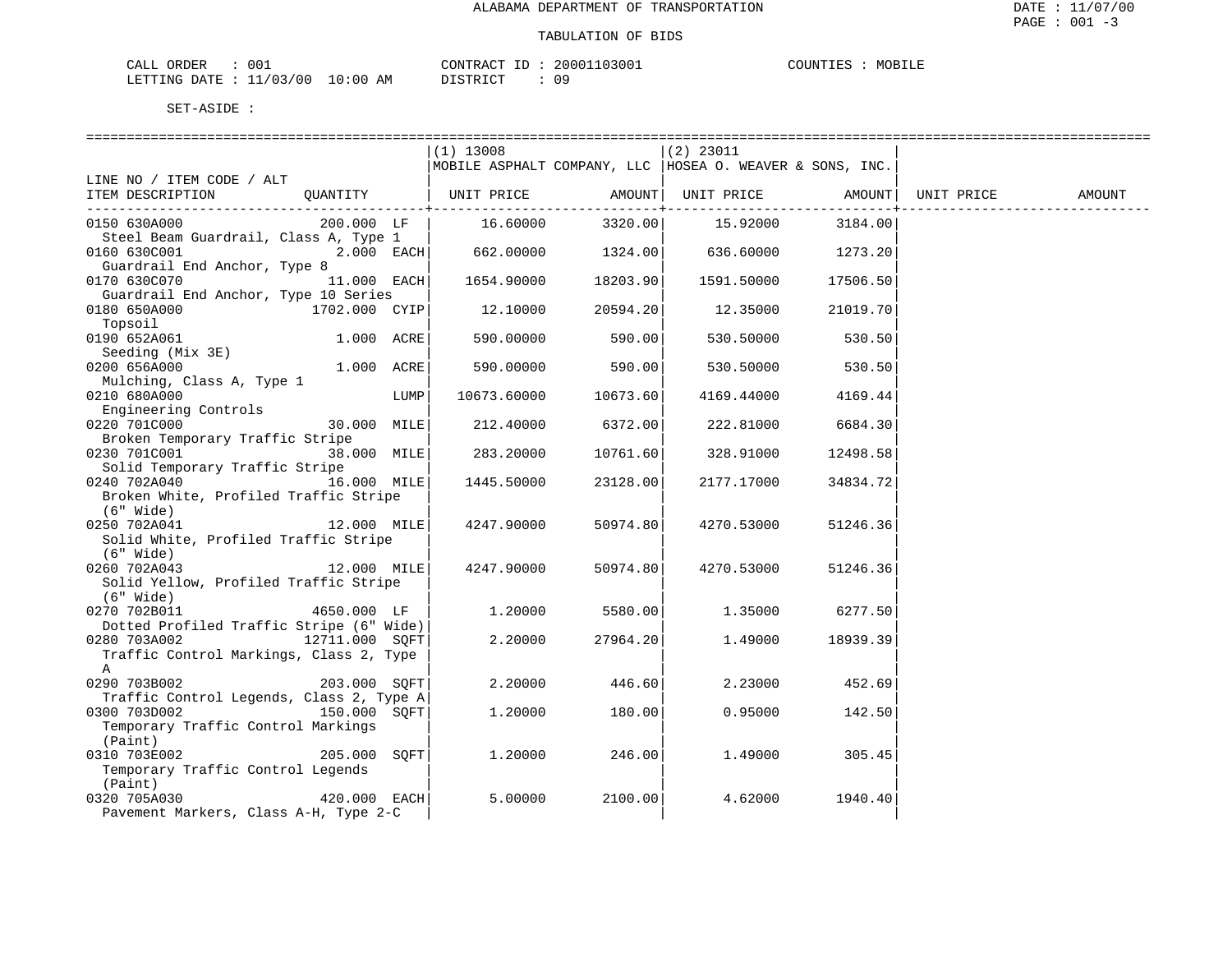| 001<br>CALL ORDER               |          | CONTRACT ID: 20001103001 | COUNTIES :<br>MOBILE |
|---------------------------------|----------|--------------------------|----------------------|
| LETTING DATE: 11/03/00 10:00 AM | DISTRICT | 09                       |                      |

|                                              |          |      | $(1)$ 13008 |                 | $(2)$ 23011                                                |                   |            |        |  |  |
|----------------------------------------------|----------|------|-------------|-----------------|------------------------------------------------------------|-------------------|------------|--------|--|--|
|                                              |          |      |             |                 | MOBILE ASPHALT COMPANY, LLC   HOSEA O. WEAVER & SONS, INC. |                   |            |        |  |  |
| LINE NO / ITEM CODE / ALT                    |          |      |             |                 |                                                            |                   |            |        |  |  |
| ITEM DESCRIPTION                             | QUANTITY |      | UNIT PRICE  | AMOUNT          |                                                            | UNIT PRICE AMOUNT | UNIT PRICE | AMOUNT |  |  |
| 0330 705A031 1715.000 EACH                   |          |      | 5.00000     | 8575.00         | 4.62000                                                    | 7923.30           |            |        |  |  |
| Pavement Markers, Class A-H, Type 1-A        |          |      |             |                 |                                                            |                   |            |        |  |  |
| 0340 705A032<br>1790.000 EACH                |          |      | 5.00000     | 8950.00         | 4.62000                                                    | 8269.80           |            |        |  |  |
| Pavement Markers, Class A-H, Type 1-B        |          |      |             |                 |                                                            |                   |            |        |  |  |
| 0350 740B000<br>1646.000 SOFT                |          |      | 11.30000    | 18599.80        | 11,40000                                                   | 18764.40          |            |        |  |  |
| Construction Signs                           |          |      |             |                 |                                                            |                   |            |        |  |  |
| 40.000 SQFT<br>0360 740C000                  |          |      | 13.70000    | 548.00          | 13.50000                                                   | 540.00            |            |        |  |  |
| Special Construction Signs                   |          |      |             |                 |                                                            |                   |            |        |  |  |
| 0370 740D000<br>300.000 EACH                 |          |      | 45.10000    | 13530.00        | 50.61000                                                   | 15183.00          |            |        |  |  |
| Channelizing Drums                           |          |      |             |                 |                                                            |                   |            |        |  |  |
| 2.000 EACH<br>0380 741C010                   |          |      | 6694.90000  | 13389.80        | 2249.32000                                                 | 4498.64           |            |        |  |  |
| Portable Sequential Arrow And Chevron        |          |      |             |                 |                                                            |                   |            |        |  |  |
| Sign Unit                                    |          |      |             |                 |                                                            |                   |            |        |  |  |
| 0390 742A001<br>2.000 EACH                   |          |      | 27189.50000 | 54379.00        | 6747.96000                                                 | 13495.92          |            |        |  |  |
| Portable Changeable Message Signs, Type<br>2 |          |      |             |                 |                                                            |                   |            |        |  |  |
| 0400 998A000                                 |          | LUMP | 0.00000     | 0.00            | 0.00000                                                    | 0.00              |            |        |  |  |
| Construction Fuel (Maximum Bid Limited       |          |      |             |                 |                                                            |                   |            |        |  |  |
| To $$94,000.00)$                             |          |      |             |                 |                                                            |                   |            |        |  |  |
| SECTION TOTALS                               |          |      |             | \$2,280,204.96] |                                                            | \$2,444,544.80    |            |        |  |  |
| CONTRACT TOTALS                              |          |      |             | \$2,280,204.96] |                                                            | \$2,444,544.80    |            |        |  |  |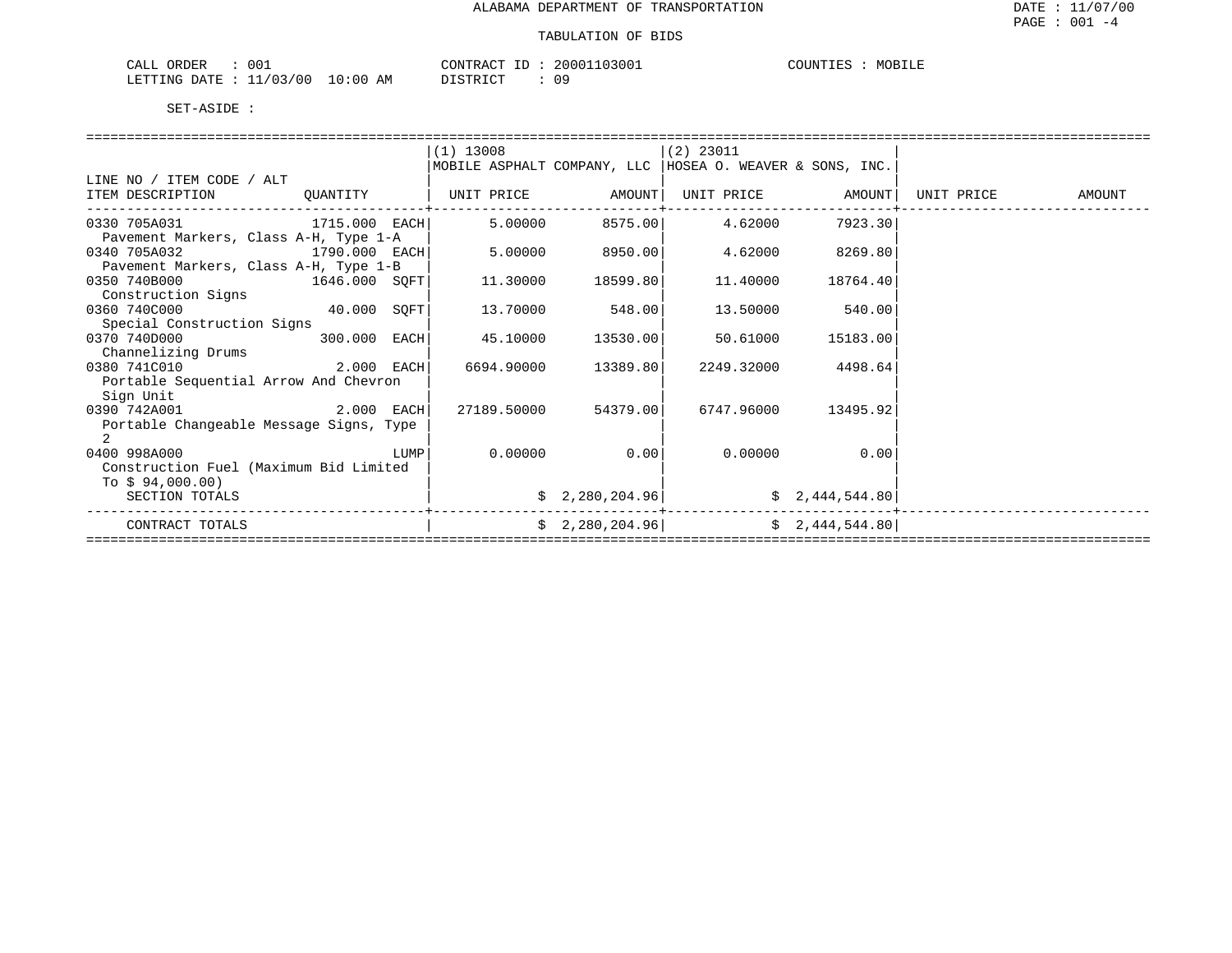| CALL ORDER<br>CONTRACT DESCRIPTION :<br>SET-ASIDE : | $\therefore$ 002<br>LETTING DATE : 11/03/00 10:00 AM<br>for constructing the Planing, Resurfacing, and Traffic<br>$61.50$ ) to south of the I-359 Interchange (M.P. 71.157) in<br>Tuscaloosa. Length - 9.657 mi. | CONTRACT ID: 20001103002<br>DISTRICT<br>: 05<br>CONTRACT TIME : 240<br>TUSCALOOSA<br>Stripe on I-59 from south of the Fosters Interchange (M.P. | Calendar Days | COUNTIES : TUSCALOOSA<br>PROJECT(S) : $IM-59-1(204)$ |                        |
|-----------------------------------------------------|------------------------------------------------------------------------------------------------------------------------------------------------------------------------------------------------------------------|-------------------------------------------------------------------------------------------------------------------------------------------------|---------------|------------------------------------------------------|------------------------|
| RANK                                                | VENDOR NO./NAME                                                                                                                                                                                                  |                                                                                                                                                 |               | TOTAL<br><b>BID</b>                                  | % OVER<br>LOW BID      |
| 02033<br>01018                                      | APAC-ALABAMA, INC.                                                                                                                                                                                               | S. T. BUNN CONSTRUCTION COMPANY, INC.                                                                                                           |               | \$7,301,737.15<br>\$7,452,087.59                     | 100.00008<br>102.0591% |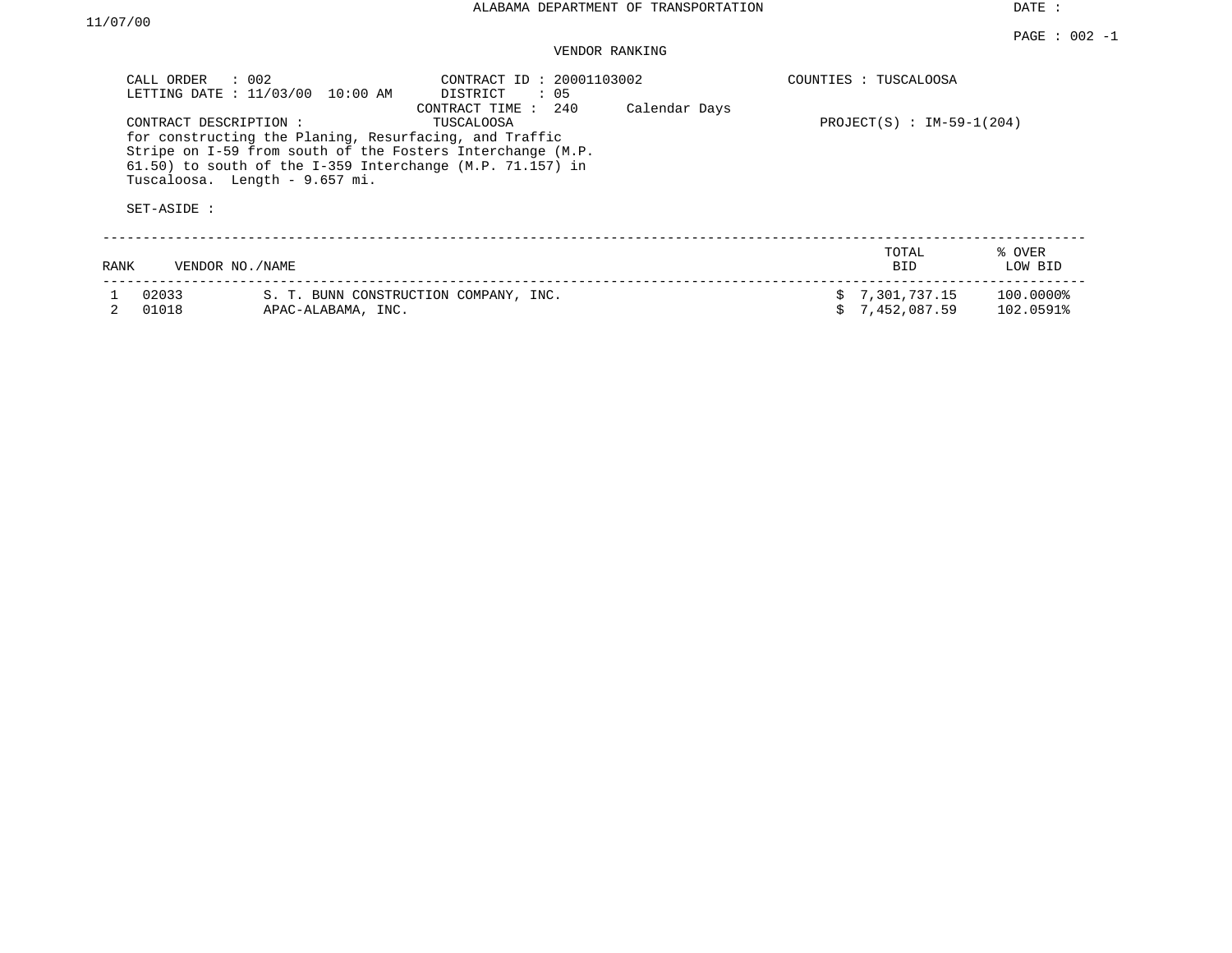#### TABULATION OF BIDS

| 002<br>ORDER<br><b>ART</b><br>CALL                           | 3002<br>CONTRACT<br>ouuu.                                           | 0.007<br>COUNTIES<br>TITCO1<br>JUUSA |
|--------------------------------------------------------------|---------------------------------------------------------------------|--------------------------------------|
| 00 /<br>በ ?<br>LETTING<br>10<br>AΜ<br>חידי בר<br>: 00<br>- - | <sup>n</sup><br>$T$ $T$ $T$ $T$ $T$ $T$ $T$ $T$ $T$<br>- U I -<br>. |                                      |

|                                                        |                |      |                                                           |           | ================               |           |        |
|--------------------------------------------------------|----------------|------|-----------------------------------------------------------|-----------|--------------------------------|-----------|--------|
|                                                        |                |      | $(1)$ 02033                                               |           | $(2)$ 01018                    |           |        |
|                                                        |                |      | $ S. T. BUNN  CONSTRUCTION CO.$ , $APAC-ALABAMA$ , $INC.$ |           |                                |           |        |
| LINE NO / ITEM CODE / ALT                              |                |      |                                                           |           |                                |           |        |
| ITEM DESCRIPTION                                       | QUANTITY       |      | UNIT PRICE AMOUNT                                         |           | UNIT PRICE AMOUNT   UNIT PRICE |           | AMOUNT |
| SECTION 0001 TOTAL                                     |                |      |                                                           |           |                                |           |        |
| 0010 201A000                                           |                | LUMP | 25000.00000                                               | 25000.00  | 10360.00000                    | 10360.00  |        |
| Clearing & Grubbing (Approximately 2                   |                |      |                                                           |           |                                |           |        |
| Acres)                                                 |                |      |                                                           |           |                                |           |        |
| 0020 201C000                                           |                | LUMP | 340000.00000                                              | 340000.00 | 200850.00000                   | 200850.00 |        |
| Clearing                                               |                |      |                                                           |           |                                |           |        |
| 0030 206D001                                           | 4513.000 LF    |      | 1.78000                                                   | 8033.14   | 1,70000                        | 7672.10   |        |
| Removing Guardrail                                     |                |      |                                                           |           |                                |           |        |
| 0040 206D007                                           | 88.000 LF      |      | 1.10000                                                   | 96.80     | 6.25900                        | 550.79    |        |
| Removing Concrete Flume                                |                |      |                                                           |           |                                |           |        |
| 0050 206E000                                           | 42.000 EACH    |      | 400.00000                                                 | 16800.00  | 275.00000                      | 11550.00  |        |
| Removing Headwalls                                     |                |      |                                                           |           |                                |           |        |
| 0060 210A000                                           | 500.000 CYIP   |      | 5.00000                                                   | 2500.00   | 7.80000                        | 3900.00   |        |
| Unclassified Excavation                                |                |      |                                                           |           |                                |           |        |
| 0070 210C000                                           | 1500.000 CYIP  |      | 10.00000                                                  | 15000.00  | 5.65000                        | 8475.00   |        |
| Muck Excavation                                        |                |      |                                                           |           |                                |           |        |
| 0080 210D011                                           | 12050.000 CYIP |      | 8.50000                                                   | 102425.00 | 8.17000                        | 98448.50  |        |
| Borrow Excavation (A4 or Better)                       |                |      |                                                           |           |                                |           |        |
| 0090 212A000                                           | 135.000 STA    |      | 10.00000                                                  | 1350.00   | 36.00000                       | 4860.00   |        |
| Machine Grading Shoulders                              |                |      |                                                           |           |                                |           |        |
| 0100 214A000                                           | 183.000 CUYD   |      | 14.00000                                                  | 2562.00   | 9.37000                        | 1714.71   |        |
| Structure Excavation                                   |                |      |                                                           |           |                                |           |        |
| 0110 214B001                                           | 44.000 CUYD    |      | 33.00000                                                  | 1452.00   | 20.78000                       | 914.32    |        |
| Foundation Backfill, Commercial                        |                |      |                                                           |           |                                |           |        |
| 0120 301B002<br>Crushed Aggregate Base Course, Type A, | 927.000 CYCP   |      | 33.00000                                                  | 30591.00  | 27.00000                       | 25029.00  |        |
| Plant Mixed                                            |                |      |                                                           |           |                                |           |        |
| 0130 405A000                                           | 30240.000 GAL  |      | 1,00000                                                   | 30240.00  | 1,06000                        | 32054.40  |        |
| Tack Coat                                              |                |      |                                                           |           |                                |           |        |
| 0140 408A051                                           | 17735.000 SOYD |      | 0.05000                                                   | 886.75    | 1.57000                        | 27843.95  |        |
| Planing Existing Pavement                              |                |      |                                                           |           |                                |           |        |
| (Approximately 0.00" Thru 1.0" Thick)                  |                |      |                                                           |           |                                |           |        |
| 0150 408A052                                           | 35665.000 SY   |      | 0.05000                                                   | 1783.25   | 0.94000                        | 33525.10  |        |
| Planing Existing Pavement                              |                |      |                                                           |           |                                |           |        |
| (Approximately 1.10" Thru 2.0" Thick)                  |                |      |                                                           |           |                                |           |        |
| 0160 408A053<br>132860.000 SOYD                        |                |      | 1.72000                                                   | 228519.20 | 1,30000                        | 172718.00 |        |
| Planing Existing Pavement                              |                |      |                                                           |           |                                |           |        |
| (Approximately 2.10" Thru 3.0" Thick)                  |                |      |                                                           |           |                                |           |        |
| 0170 408A056<br>103830.000 SQYD                        |                |      | 3.50000                                                   | 363405.00 | 4.00000                        | 415320.00 |        |
| Planing Existing Pavement                              |                |      |                                                           |           |                                |           |        |
| (Approximately 5.10" Thru 6.0" Thick)                  |                |      |                                                           |           |                                |           |        |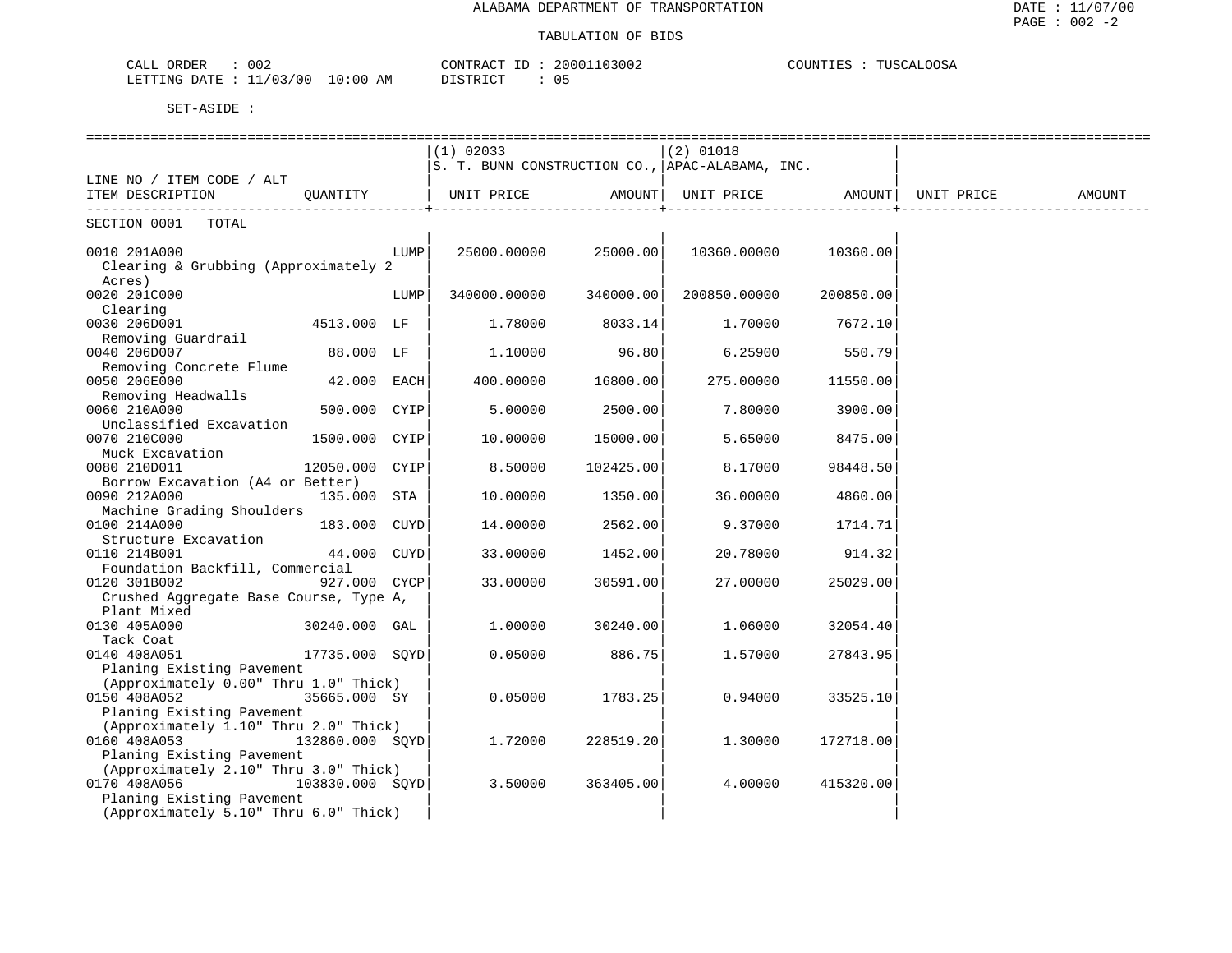| 002<br>CALL<br>ORDER    |             | CONTRAC    | 103002<br>, nn n | TUSCALOOSA<br>COUNTI<br>TTES - |
|-------------------------|-------------|------------|------------------|--------------------------------|
| 1/03/00<br>LETTING DATE | 10:00<br>AΜ | חי חים דרו | ັັ               |                                |

|                                               |               | $(1)$ 02033 |            | $(2)$ 01018                                     |            |            |        |
|-----------------------------------------------|---------------|-------------|------------|-------------------------------------------------|------------|------------|--------|
|                                               |               |             |            | S. T. BUNN CONSTRUCTION CO., APAC-ALABAMA, INC. |            |            |        |
| LINE NO / ITEM CODE / ALT                     |               |             |            |                                                 |            |            |        |
| ITEM DESCRIPTION                              | OUANTITY      | UNIT PRICE  | AMOUNT     | UNIT PRICE                                      | AMOUNT     | UNIT PRICE | AMOUNT |
| 0180 408A058                                  | 30400.000 SY  | 5.00000     | 152000.00  | 8.64000                                         | 262656.00  |            |        |
| Planing Existing Pavement (Approximately      |               |             |            |                                                 |            |            |        |
| $7.10$ "Thru $8.0$ "Thick)                    |               |             |            |                                                 |            |            |        |
| 0190 410C000                                  | $1.000$ EACH  | 5000.00000  | 5000.00    | 18475.00000                                     | 18475.00   |            |        |
| Contractor Retained Profilograph              |               |             |            |                                                 |            |            |        |
| 0200 410H000                                  | $1.000$ EACH  | 50000.00000 | 50000.00   | 20000.00000                                     | 20000.00   |            |        |
| Material Remixing Device                      |               |             |            |                                                 |            |            |        |
| 0210 420A011                                  | 11342.000 TON | 52.50000    | 595455.00  | 48.14000                                        | 546003.88  |            |        |
| Polymer Modified Open Graded Friction         |               |             |            |                                                 |            |            |        |
| Course, Mix 2                                 |               |             |            |                                                 |            |            |        |
| 0220 423A002                                  | 30918.000 TON | 42.20000    | 1304739.60 | 38.65000                                        | 1194980.70 |            |        |
| Stone Matrix Asphalt Wearing Layer,           |               |             |            |                                                 |            |            |        |
| 3/4" Maximum Aggregate Size                   |               |             |            |                                                 |            |            |        |
| 0230 423A003                                  | 1028.000 TON  | 42.20000    | 43381.60   | 45.23000                                        | 46496.44   |            |        |
| Stone Matrix Asphalt Layer, 1/2"              |               |             |            |                                                 |            |            |        |
| Maximum Aggregate Size                        |               |             |            |                                                 |            |            |        |
| 0240 423B000                                  | 55555.000 TON | 41.39000    | 2299421.45 | 45.94000                                        | 2552196.70 |            |        |
| Stone Matrix Asphalt Binder Layer, 1.5        |               |             |            |                                                 |            |            |        |
| mm Maximum Aggregate Size                     |               |             |            |                                                 |            |            |        |
| 0250 423B001                                  | 1315.000 TON  | 41.39000    | 54427.85   | 42.59000                                        | 56005.85   |            |        |
| Stone Matrix Asphalt Binder Layer, 1.0"       |               |             |            |                                                 |            |            |        |
| Maximum Aggregate Size                        |               |             |            |                                                 |            |            |        |
| 0260 423B010                                  | 1000.000 TON  | 55.00000    | 55000.00   | 44.40000                                        | 44400.00   |            |        |
| Stone Matrix Asphalt Binder Layer,            |               |             |            |                                                 |            |            |        |
| 1.5"Maximum Aggregate Size , Patching         |               |             |            |                                                 |            |            |        |
| 0270 423B011                                  | 1000.000 TON  | 41.39000    | 41390.00   | 44.24000                                        | 44240.00   |            |        |
| Stone Matrix Asphalt Binder Layer,            |               |             |            |                                                 |            |            |        |
| 1.5"Maximum Aggregate Size , Leveling         |               |             |            |                                                 |            |            |        |
| 0290 428C000                                  | 194005.000 LF | 0.13000     | 25220.65   | 0.09000                                         | 17460.45   |            |        |
| Scoring Bituminous Pavement Surface By        |               |             |            |                                                 |            |            |        |
| Cutting                                       |               |             |            |                                                 |            |            |        |
| 0300 502A000                                  | 5924.000 LB   | 2.50000     | 14810.00   | 1,03000                                         | 6101.72    |            |        |
| Steel Reinforcement                           |               |             |            |                                                 |            |            |        |
| 0310 524B011                                  | 53.000 CUYD   | 750.00000   | 39750.00   | 618.00000                                       | 32754.00   |            |        |
| Culvert Concrete Extension (Cast In<br>Place) |               |             |            |                                                 |            |            |        |
| 0320 530A100                                  | 44.000 LF     | 31.00000    | 1364.00    | 27.00000                                        | 1188.00    |            |        |
| 15" Roadway Pipe (Class 3 R.C.)               |               |             |            |                                                 |            |            |        |
| (Extension)                                   |               |             |            |                                                 |            |            |        |
| 0330 530A102                                  | 80.000 LF     | 35.00000    | 2800.00    | 48.90000                                        | 3912.00    |            |        |
| 24" Roadway Pipe (Class 3 R.C.)               |               |             |            |                                                 |            |            |        |
| (Extension)                                   |               |             |            |                                                 |            |            |        |
|                                               |               |             |            |                                                 |            |            |        |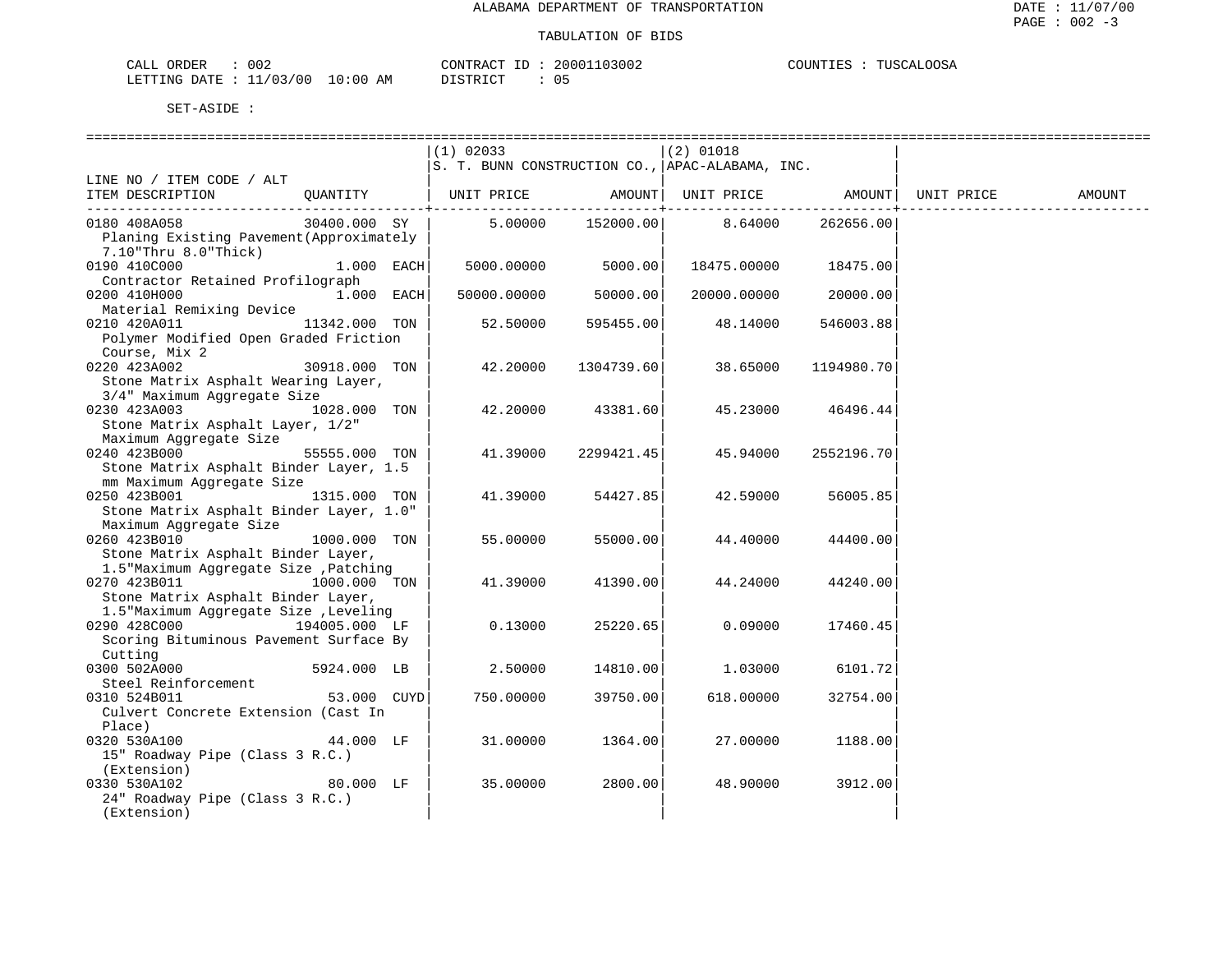| $\sim$ $\sim$ $\sim$<br>$\cdot$ $\wedge$ $\cdot$<br>DH. 1<br>$\overline{\phantom{a}}$<br>∪∪∠ |           | 'ONTF |     | 'INT |
|----------------------------------------------------------------------------------------------|-----------|-------|-----|------|
| ′0C<br>"NQ<br>יידי בו.<br>. سست<br>. <i>.</i><br>____<br>__                                  | AΜ<br>(1) |       | . . |      |

|                                                                                                               | $(1)$ 02033            |                  | $(2)$ 01018<br>S. T. BUNN CONSTRUCTION CO., APAC-ALABAMA, INC. |                   |            |        |
|---------------------------------------------------------------------------------------------------------------|------------------------|------------------|----------------------------------------------------------------|-------------------|------------|--------|
| LINE NO / ITEM CODE / ALT<br>ITEM DESCRIPTION QUANTITY   UNIT PRICE AMOUNT   UNIT PRICE AMOUNT                |                        | ------------+--- |                                                                |                   | UNIT PRICE | AMOUNT |
| 76.000 LF<br>0340 530A103<br>30" Roadway Pipe (Class 3 R.C.)<br>(Extension)                                   | 50.00000               |                  | 3800.00 60.75000                                               | 4617.00           |            |        |
| 0350 530A104<br>128.000 LF<br>36" Roadway Pipe (Class 3 R.C.)<br>(Extension)                                  | 78.00000               | 9984.00          | 64.60000                                                       | 8268.80           |            |        |
| 0360 530A105<br>80.000 LF<br>42" Roadway Pipe (Class 3 R.C.)<br>(Extension)                                   | 110.00000 8800.00      |                  | 97.60000 7808.00                                               |                   |            |        |
| $64.000$ LF<br>0370 530A106<br>48" Roadway Pipe (Class 3 R.C.)<br>(Extension)                                 | $135.00000$ 8640.00    |                  |                                                                | 126.50000 8096.00 |            |        |
| 0380 600A000<br>LUMP<br>Mobilization                                                                          | 376000.00000 376000.00 |                  | 195000.00000 195000.00                                         |                   |            |        |
| $1.000$ EACH<br>0390 601A000<br>Furnishing Base, Soil And Structure<br>Laboratories                           | 7000.00000             | 7000.00          | 7420.00000                                                     | 7420.00           |            |        |
| 0400 610C001<br>$20.000$ TON<br>Loose Riprap, Class 2                                                         |                        | 50.00000 1000.00 |                                                                | 44.35000 887.00   |            |        |
| 0410 610D000<br>20.000 SQYD<br>Filter Blanket                                                                 | 7.00000                | 140.00           | 14.25000                                                       | 285.00            |            |        |
| 8.000 CUYD<br>0420 614A000                                                                                    | 300.00000              | 2400.00          | 515.00000                                                      | 4120.00           |            |        |
| Exercise<br>Slope Paving<br>2000 EACH<br>2000 EACH<br>0430 619A001<br>15" Roadway Pipe End Treatment, Class 1 | 480.00000              | 4320.00          | 566.50000                                                      | 5098.50           |            |        |
| 0440 619A003 10.000 EACH<br>24" Roadway Pipe End Treatment, Class 1                                           | 525.00000              | 5250.00          | 982.62000                                                      | 9826.20           |            |        |
| 0450 619A004<br><b>6.000 EACH</b>                                                                             | 1200.00000             | 7200.00          | 1236.00000                                                     | 7416.00           |            |        |
| 30" Roadway Pipe End Treatment, Class 1<br>0460 619A055 8.000 EACH                                            | 1200.00000             | 9600.00          | 1545.00000                                                     | 12360.00          |            |        |
| 36" Roadway Pipe End Treatment, Class 2<br>0470 619A056<br>5.000 EACH                                         | 1500.00000             | 7500.00          | 1751.00000                                                     | 8755.00           |            |        |
| 42" Roadway Pipe End Treatment, Class 2<br>0480 619A057<br>4.000 EACH                                         | 1700.00000             | 6800.00          | 1751.00000                                                     | 7004.00           |            |        |
| 48" Roadway Pipe End Treatment, Class 2<br>0490 620A000<br>15.000 CUYD                                        | 1000.00000             | 15000.00         | 412.00000                                                      | 6180.00           |            |        |
| Minor Structure Concrete<br>0500 630A000<br>7438.000 LF                                                       | 11.02000               | 81966.76         | 10.50000                                                       | 78099.00          |            |        |
| Steel Beam Guardrail, Class A, Type 1<br>$13.000$ EACH<br>0510 630C001<br>Guardrail End Anchor, Type 8        | 648.00000              | 8424.00          | 618.00000                                                      | 8034.00           |            |        |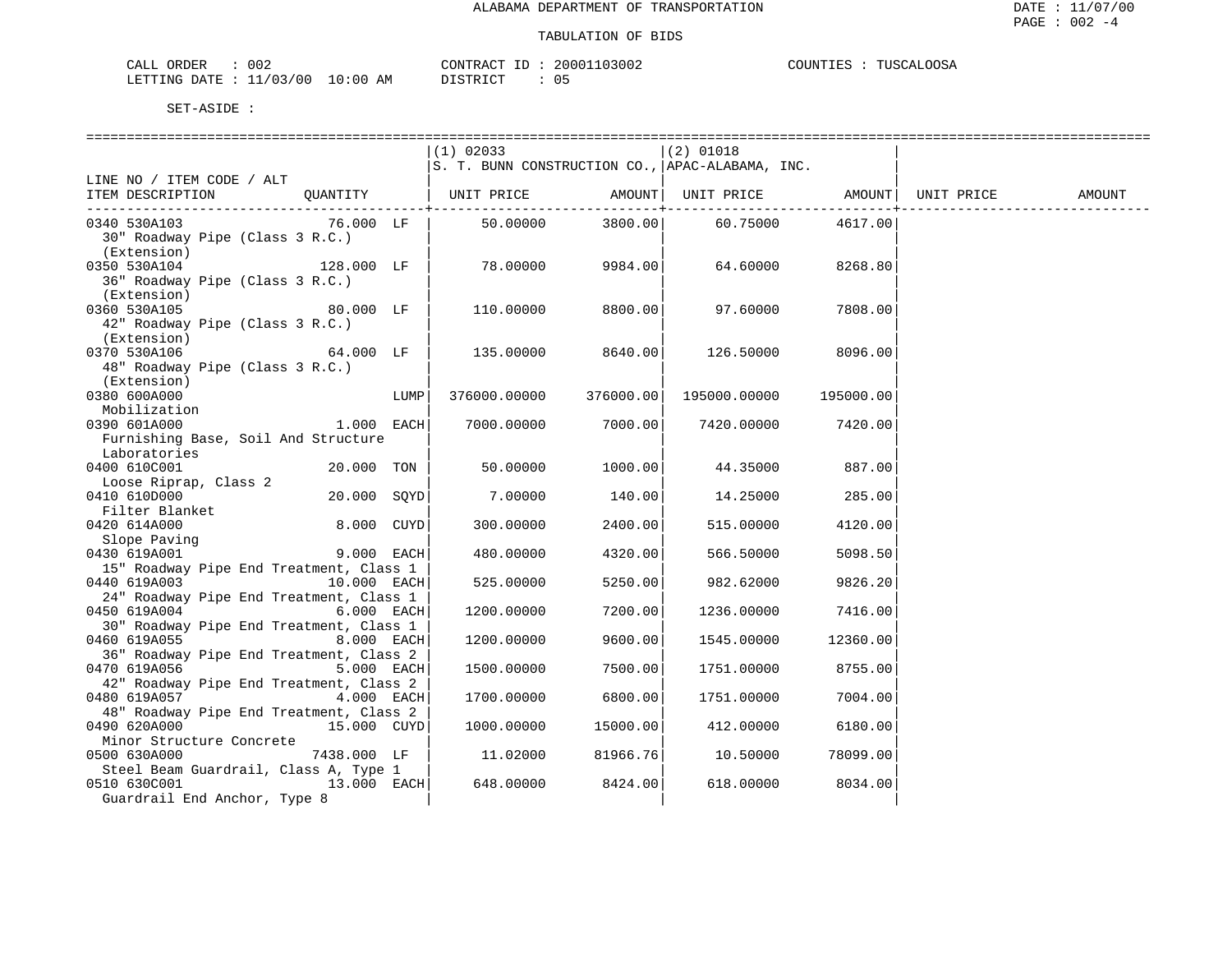| CALL ORDER                       | 002 |          | CONTRACT ID: 20001103002 | <b>TUSCALOOSA</b><br>COUNTIES : |
|----------------------------------|-----|----------|--------------------------|---------------------------------|
| LETTING DATE : 11/03/00 10:00 AM |     | DISTRICT |                          |                                 |

|                                               |                |      | $(1)$ 02033 |                   | $(2)$ 01018                                                         |                 |                   |  |
|-----------------------------------------------|----------------|------|-------------|-------------------|---------------------------------------------------------------------|-----------------|-------------------|--|
|                                               |                |      |             |                   | S. T. BUNN CONSTRUCTION CO., APAC-ALABAMA, INC.                     |                 |                   |  |
| LINE NO / ITEM CODE / ALT                     |                |      |             |                   |                                                                     |                 |                   |  |
| ITEM DESCRIPTION                              |                |      |             |                   | QUANTITY   UNIT PRICE           AMOUNT  UNIT PRICE           AMOUNT |                 | UNIT PRICE AMOUNT |  |
|                                               |                |      |             | ----------------+ |                                                                     | --------------+ |                   |  |
| 0520 630C003<br>Guardrail End Anchor, Type 13 | $4.000$ EACH   |      | 1026.00000  | 4104.00           | 978.50000                                                           | 3914.00         |                   |  |
| 0530 630C020                                  | 1.000 EACH     |      | 1782.00000  | 1782.00           | 1700.00000                                                          | 1700.00         |                   |  |
| Guardrail End Anchor, Type 2B                 |                |      |             |                   |                                                                     |                 |                   |  |
| 0540 630C022                                  | 4.000 EACH     |      | 1728.00000  | 6912.00           | 1648.00000                                                          | 6592.00         |                   |  |
| Guardrail End Anchor, Type Special            |                |      |             |                   |                                                                     |                 |                   |  |
| 0550 630C050                                  | 20.000 EACH    |      | 1350.00000  | 27000.00          | 1287.50000                                                          | 25750.00        |                   |  |
| Guardrail End Anchor, Type 20 Series          |                |      |             |                   |                                                                     |                 |                   |  |
| 0560 630C056                                  | 67.000 EACH    |      | 237.00000   | 15879.00          | 226.60000                                                           | 15182.20        |                   |  |
| Guardrail End Anchor, Type 2B (Retrofit)      |                |      |             |                   |                                                                     |                 |                   |  |
| 0570 630C070                                  | 69.000 EACH    |      | 1323.00000  | 91287.00          | 1261.75000                                                          | 87060.75        |                   |  |
| Guardrail End Anchor, Type 10 Series          |                |      |             |                   |                                                                     |                 |                   |  |
| 0580 650A000                                  | 12050.000 CYIP |      | 8.00000     | 96400.00          | 9.20000                                                             | 110860.00       |                   |  |
| Topsoil                                       |                |      |             |                   |                                                                     |                 |                   |  |
| 0590 651B000                                  | 50.000 TON     |      | 40.00000    | 2000.00           | 41.20000                                                            | 2060.00         |                   |  |
| Agricultural Limestone                        |                |      |             |                   |                                                                     |                 |                   |  |
| 0600 652A054                                  | 10.000 ACRE    |      | 600.00000   | 6000.00           | 618.00000                                                           | 6180.00         |                   |  |
| Seeding (Mix 2A)                              |                |      |             |                   |                                                                     |                 |                   |  |
| 0610 652A056                                  | 20.000 ACRE    |      | 600.00000   | 12000.00          | 618.00000                                                           | 12360.00        |                   |  |
| Seeding (Mix 2E)                              |                |      |             |                   |                                                                     |                 |                   |  |
| 0620 652B053                                  | 15.000 ACRE    |      | 500.00000   | 7500.00           | 515.00000                                                           | 7725.00         |                   |  |
| Temporary Seeding (Mix 2AT)                   |                |      |             |                   |                                                                     |                 |                   |  |
| 0630 652D054                                  | 15.000 ACRE    |      | 600,00000   | 9000.00           | 618.00000                                                           | 9270.00         |                   |  |
| Seeding In Stubble (Mix 2A)                   |                |      |             |                   |                                                                     |                 |                   |  |
| 0640 654A001                                  | 5100.000 SOYD  |      | 3.25000     | 16575.00          | 3.35000                                                             | 17085.00        |                   |  |
| Solid Sodding (Bermuda)                       |                |      |             |                   |                                                                     |                 |                   |  |
| 0650 656A000                                  | 15.000 ACRE    |      | 400.00000   | 6000.00           | 412,00000                                                           | 6180.00         |                   |  |
| Mulching, Class A, Type 1                     | 30.000 ACRE    |      |             |                   |                                                                     |                 |                   |  |
| 0660 656A001<br>Mulching, Class A, Type 2     |                |      | 400.00000   | 12000.00          | 412.00000                                                           | 12360.00        |                   |  |
| 0670 665F000                                  | 3200.000 EACH  |      | 1.00000     | 3200.00           | 4.35000                                                             | 13920.00        |                   |  |
| Hay Bales                                     |                |      |             |                   |                                                                     |                 |                   |  |
| 0680 665J000                                  | 39700.000 LF   |      | 1.50000     | 59550.00          | 2.90000                                                             | 115130.00       |                   |  |
| Silt Fence, Type A                            |                |      |             |                   |                                                                     |                 |                   |  |
| 0690 665K000                                  | 1000.000 CUYD  |      | 8.00000     | 8000.00           | 8.30000                                                             | 8300.00         |                   |  |
| Drainage Sump Excavation                      |                |      |             |                   |                                                                     |                 |                   |  |
| 0700 666A001                                  | 25.000 ACRE    |      | 30.00000    | 750.00            | 30.90000                                                            | 772.50          |                   |  |
| Pest Control Treatment                        |                |      |             |                   |                                                                     |                 |                   |  |
| 0710 680A000                                  |                | LUMP | 10000.00000 | 10000.00          | 28840.00000                                                         | 28840.00        |                   |  |
| Engineering Controls                          |                |      |             |                   |                                                                     |                 |                   |  |
| 0760 701C002                                  | 51.000 MILE    |      | 340.00000   | 17340.00          | 350.20000                                                           | 17860.20        |                   |  |
| Broken Temporary Traffic Stripe (Paint)       |                |      |             |                   |                                                                     |                 |                   |  |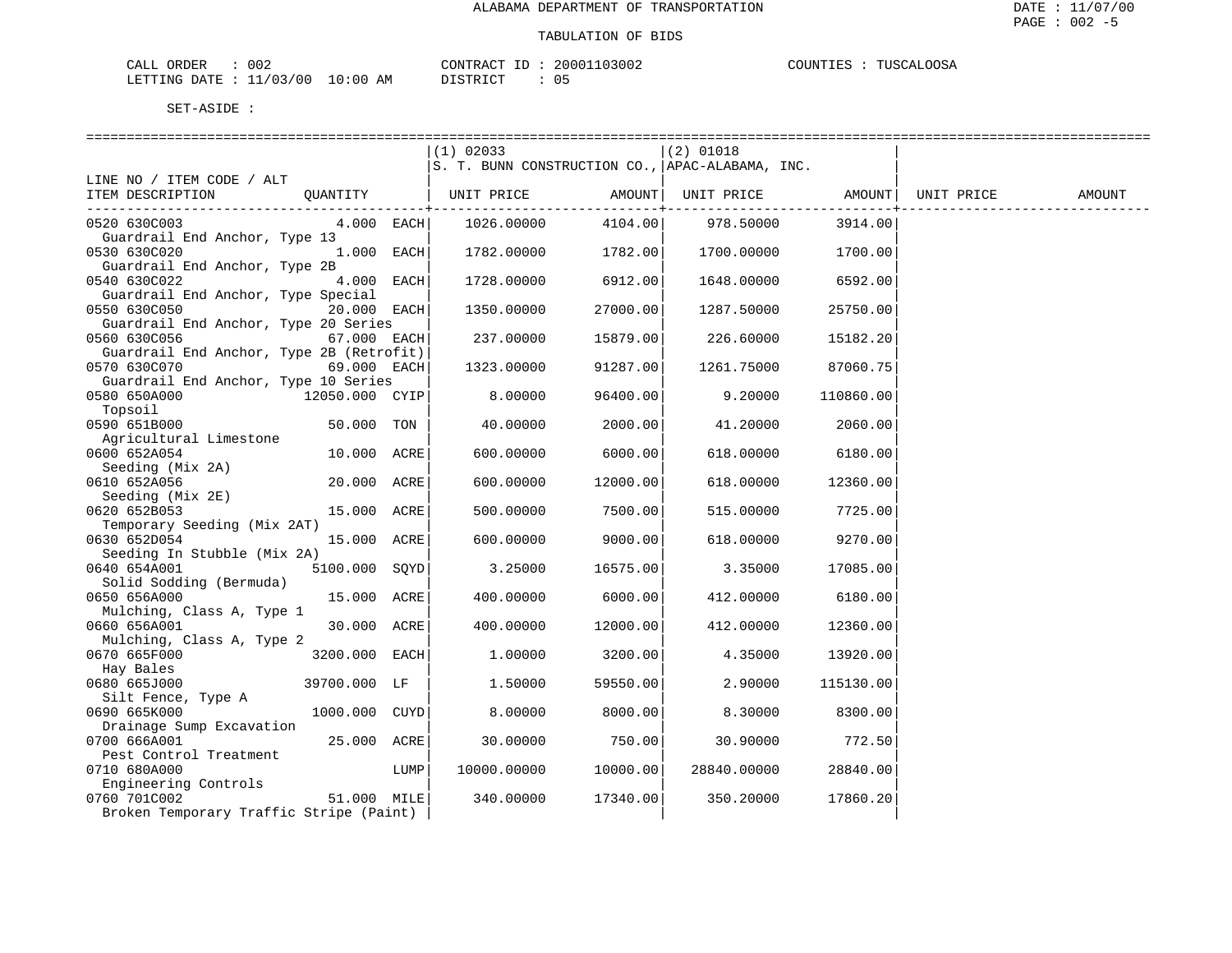| CALL ORDER                       | 002 |          | CONTRACT ID: 20001103002 | COUNTIES : TUSCALOOSA |
|----------------------------------|-----|----------|--------------------------|-----------------------|
| LETTING DATE : 11/03/00 10:00 AM |     | DISTRICT |                          |                       |

|                                                                              |                         | $(1)$ 02033                                     |           | $(2)$ 01018                               |           |        |
|------------------------------------------------------------------------------|-------------------------|-------------------------------------------------|-----------|-------------------------------------------|-----------|--------|
|                                                                              |                         | S. T. BUNN CONSTRUCTION CO., APAC-ALABAMA, INC. |           |                                           |           |        |
| LINE NO / ITEM CODE / ALT                                                    |                         |                                                 |           |                                           |           |        |
| ITEM DESCRIPTION QUANTITY   UNIT PRICE AMOUNT  UNIT PRICE AMOUNT  UNIT PRICE |                         |                                                 |           |                                           |           | AMOUNT |
| 0770 701C003                                                                 |                         | 105.000 MILE 380.00000                          |           | 39900.00 391.40000                        | 41097.00  |        |
| Solid Temporary Traffic Stripe (Paint)                                       |                         |                                                 |           |                                           |           |        |
| 0800 701D008                                                                 | $5.000$ MILE            |                                                 |           | $1500.00000$ 7500.00 $1545.00000$ 7725.00 |           |        |
| Solid Traffic Stripe Removed (Plastic)                                       |                         |                                                 |           |                                           |           |        |
| 0820 701D015                                                                 | $\overline{3.000}$ MILE | 1500.00000 4500.00                              |           | 1545.00000 4635.00                        |           |        |
| Broken Traffic Stripe Removed (Plastic)                                      |                         |                                                 |           |                                           |           |        |
| 0830 701G121                                                                 | 11932.000 LF            | 1.50000                                         | 17898.00  | 1.55000                                   | 18494.60  |        |
| Broken White, Class 3W, Type A Traffic                                       |                         |                                                 |           |                                           |           |        |
| Stripe (6" Wide)                                                             |                         |                                                 |           |                                           |           |        |
| 0840 701G125                                                                 | 11932.000 LF            | 3.10000                                         | 36989.20  | 3.19000                                   | 38063.08  |        |
| Solid White, Class 3W, Type A Traffic                                        |                         |                                                 |           |                                           |           |        |
| Stripe (6" Wide)                                                             |                         |                                                 |           |                                           |           |        |
| 0850 701G133                                                                 | 11932.000 LF            | 3.35000                                         | 39972.20  | 3.45000                                   | 41165.40  |        |
| Solid Yellow, Class 3W, Type A Traffic                                       |                         |                                                 |           |                                           |           |        |
| Stripe (6" Wide)                                                             |                         |                                                 |           |                                           |           |        |
| 0851 702A040 20.000 MILE                                                     |                         | 2125.00000                                      | 42500.00  | 2188.75000                                | 43775.00  |        |
| Broken White, Profiled Traffic Stripe                                        |                         |                                                 |           |                                           |           |        |
| (6" Wide)<br>0853 702A041                                                    | 24.000 MILE             | 4450.00000                                      | 106800.00 | 4583.50000                                | 110004.00 |        |
| Solid White, Profiled Traffic Stripe                                         |                         |                                                 |           |                                           |           |        |
| (6" Wide)                                                                    |                         |                                                 |           |                                           |           |        |
| 0855 702A043                                                                 | $24.000$ MILE           | 4450.00000 106800.00                            |           | 4583.50000                                | 110004.00 |        |
| Solid Yellow, Profiled Traffic Stripe                                        |                         |                                                 |           |                                           |           |        |
| $(6"$ Wide)                                                                  |                         |                                                 |           |                                           |           |        |
| 0857 702B011                                                                 | 880.000 LF              | 2.05000                                         | 1804.00   | 2.11000                                   | 1856.80   |        |
| Dotted Profiled Traffic Stripe (6" Wide)                                     |                         |                                                 |           |                                           |           |        |
| 0860 703A002 2064.000 SOFT                                                   |                         | 2.00000                                         | 4128.00   | 2.06000                                   | 4251.84   |        |
| Traffic Control Markings, Class 2, Type                                      |                         |                                                 |           |                                           |           |        |
| A                                                                            |                         |                                                 |           |                                           |           |        |
| 0870 703D001                                                                 | 2064.000 SOFT           | 1,30000                                         | 2683.20   | 1.34000                                   | 2765.76   |        |
| Temporary Traffic Control Markings                                           |                         |                                                 |           |                                           |           |        |
| 0880 705A030 430.000 EACH                                                    |                         | 5.25000                                         | 2257.50   | 5.40000                                   | 2322.00   |        |
| Pavement Markers, Class A-H, Type 2-C                                        |                         |                                                 |           |                                           |           |        |
| 0890 705A031<br>Pavement Markers, Class A-H, Type 1-A                        | 1152.000 EACH           | 5.00000                                         | 5760.00   | 5.15000                                   | 5932.80   |        |
| 0900 705A032 108.000 EACH                                                    |                         | 5.00000                                         | 540.00    | 5.15000                                   | 556.20    |        |
| Pavement Markers, Class A-H, Type 1-B                                        |                         |                                                 |           |                                           |           |        |
| 0910 740B000                                                                 | 776.000 SQFT            | 12.00000                                        | 9312.00   | 8.19000                                   | 6355.44   |        |
| Construction Signs                                                           |                         |                                                 |           |                                           |           |        |
| 0920 740C000                                                                 | $79.000$ SQFT           | 15.00000                                        | 1185.00   | 8.73000                                   | 689.67    |        |
| Special Construction Signs                                                   |                         |                                                 |           |                                           |           |        |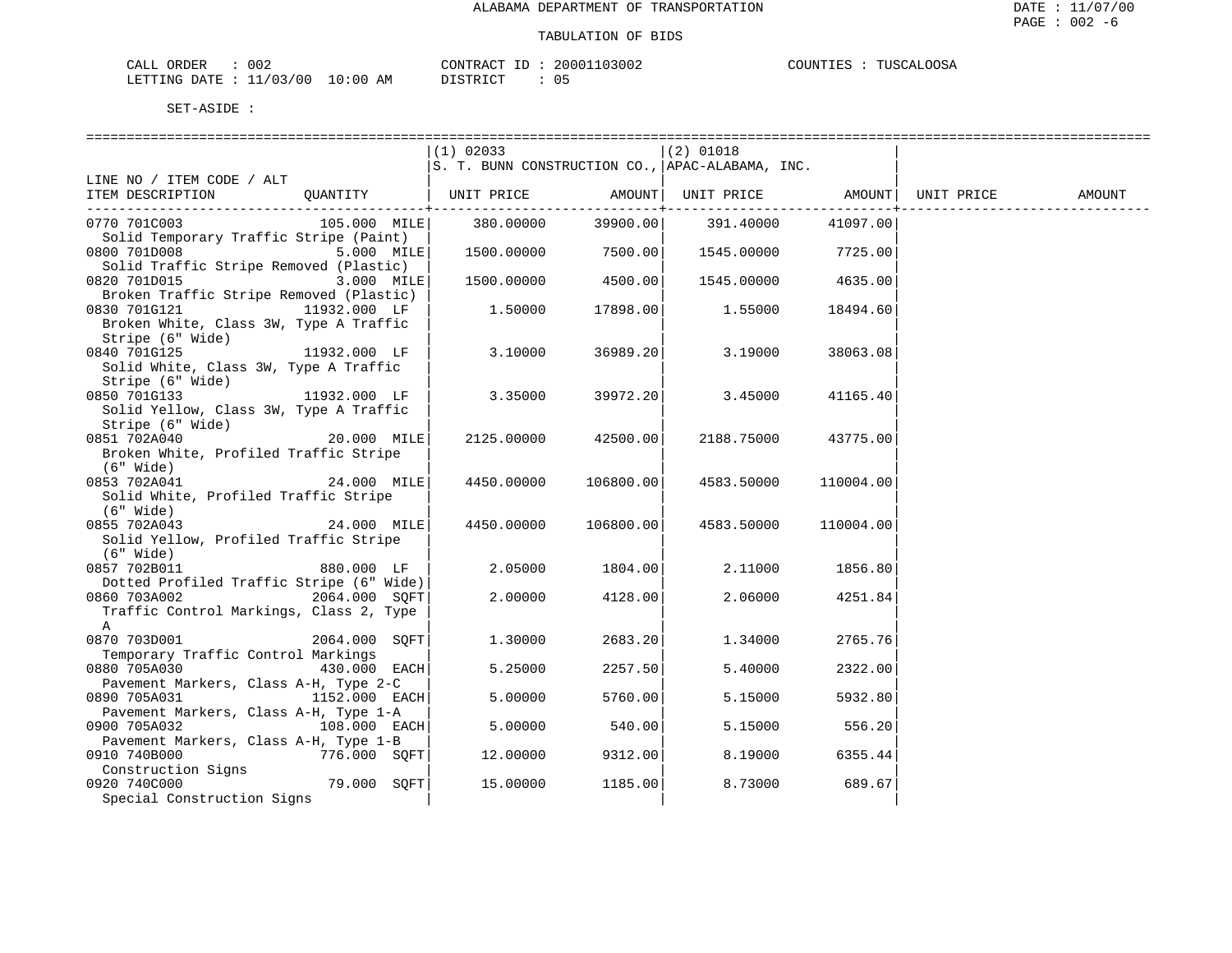| 002<br>ORDER<br>CALL       |            | CONTRACT ID | 20001103002          | TUSCALOOSA<br>COUNTIES |
|----------------------------|------------|-------------|----------------------|------------------------|
| 11/03/00<br>LETTING DATE : | $10:00$ AM | DISTRICT    | $\sim$ $\sim$<br>U 5 |                        |

|                                         |              |      | $(1)$ 02033                                     | (2) 01018       |                     |                   |            |        |
|-----------------------------------------|--------------|------|-------------------------------------------------|-----------------|---------------------|-------------------|------------|--------|
|                                         |              |      | S. T. BUNN CONSTRUCTION CO., APAC-ALABAMA, INC. |                 |                     |                   |            |        |
| LINE NO / ITEM CODE / ALT               |              |      |                                                 |                 |                     |                   |            |        |
| ITEM DESCRIPTION                        | OUANTITY     |      | UNIT PRICE                                      | AMOUNT          |                     | UNIT PRICE AMOUNT | UNIT PRICE | AMOUNT |
|                                         |              |      |                                                 |                 |                     |                   |            |        |
| 0930 740D000                            | 3000.000     | EACH | 0.50000                                         |                 | 1500.00    47.00000 | 141000.00         |            |        |
| Channelizing Drums                      |              |      |                                                 |                 |                     |                   |            |        |
| 0940 741C010                            | $4.000$ EACH |      | 4000.00000                                      | 16000.001       | 4950.00000          | 19800.00          |            |        |
| Portable Sequential Arrow And Chevron   |              |      |                                                 |                 |                     |                   |            |        |
| Sign Unit                               |              |      |                                                 |                 |                     |                   |            |        |
| 0950 742A001                            | $4.000$ EACH |      | 5000.00000                                      | 20000.001       | 14840.00000         | 59360.00          |            |        |
| Portable Changeable Message Signs, Type |              |      |                                                 |                 |                     |                   |            |        |
|                                         |              |      |                                                 |                 |                     |                   |            |        |
| 0960 998A000                            |              | LUMP | 0.00000                                         | 0.001           | 1.24000             | 1.24              |            |        |
| Construction Fuel (Maximum Bid Limited  |              |      |                                                 |                 |                     |                   |            |        |
| To $$369,500.00)$                       |              |      |                                                 |                 |                     |                   |            |        |
| 0970 999 000                            | 1500.000     | HOUR | 0.80000                                         | 1200.00         | 0.80000             | 1200.00           |            |        |
| Trainee Hours At 80 Cents Per Hour      |              |      |                                                 |                 |                     |                   |            |        |
| SECTION TOTALS                          |              |      |                                                 | \$7,301,737.15  |                     | \$7,452,087.59    |            |        |
| CONTRACT TOTALS                         |              |      |                                                 | \$7,301,737.15] |                     | \$7,452,087.59]   |            |        |
|                                         |              |      |                                                 |                 |                     |                   |            |        |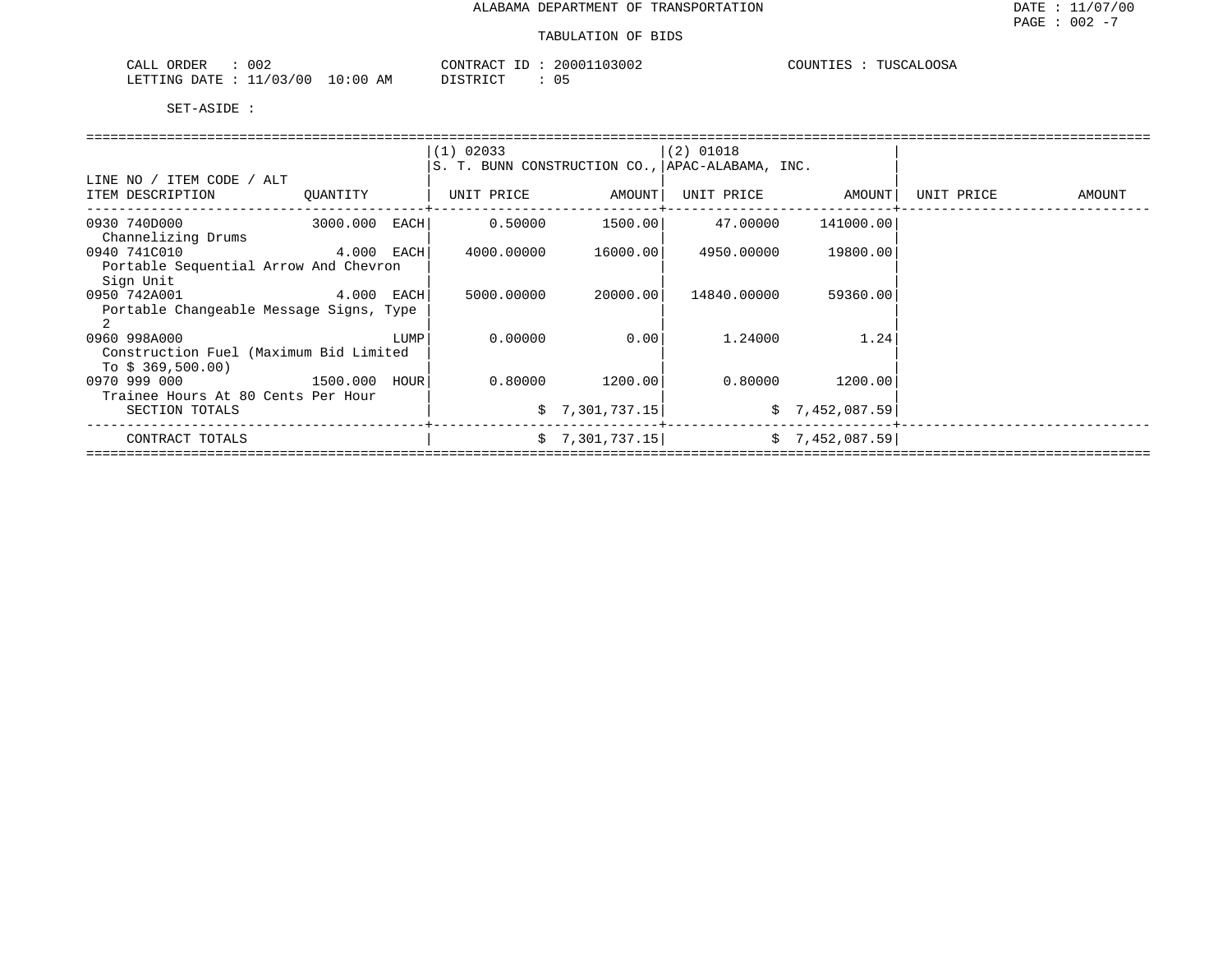DATE :

| CALL ORDER                           | $\therefore$ 003<br>LETTING DATE : 11/03/00 10:00 AM                                                                                                            | CONTRACT ID: 20001103003<br>DISTRICT<br>: 03                                       |              |                  | COUNTIES : JEFFERSON        |                   |
|--------------------------------------|-----------------------------------------------------------------------------------------------------------------------------------------------------------------|------------------------------------------------------------------------------------|--------------|------------------|-----------------------------|-------------------|
| CONTRACT DESCRIPTION:<br>SET-ASIDE : | Pavement Markers on I-65 from the 16th Street North<br>Interchange (MP 261.78) to the U.S.#31 Interchange (MP<br>266.73), in North Birmingham. Length 4.950 mi. | 30<br>CONTRACT TIME:<br>for constructing the Traffic Stripe, Markings, Legends and | Working Days | (available days) | $PROJECT(S) : IM-65-2(152)$ |                   |
| RANK                                 | VENDOR NO./NAME                                                                                                                                                 |                                                                                    |              |                  | TOTAL<br>BID.               | % OVER<br>LOW BID |
| 15007                                | OZARK STRIPING CO., INC.                                                                                                                                        |                                                                                    |              |                  | 302,301.25                  | 100.0000%         |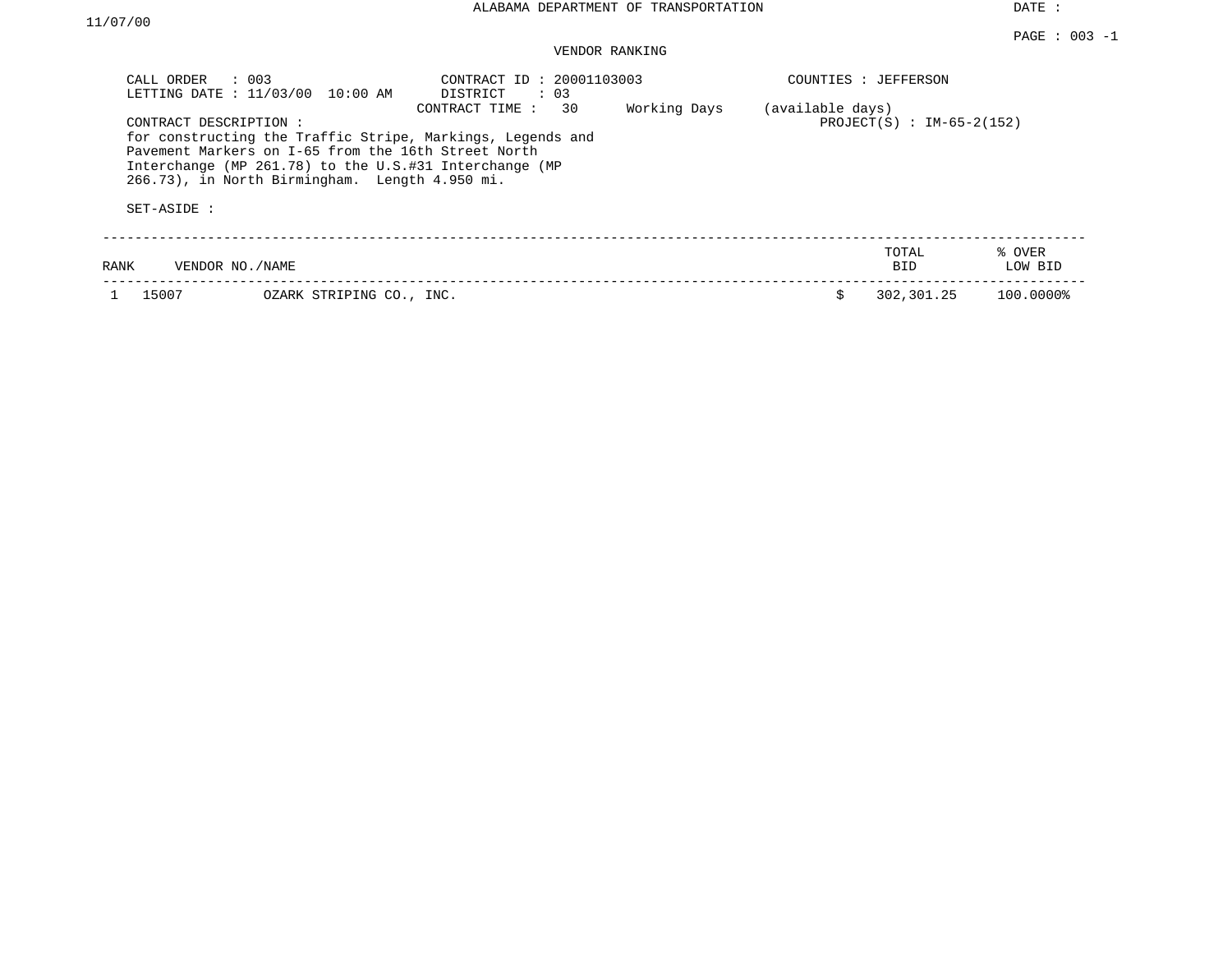| 00.<br>ORDER<br>AT<br>لللطب                                                       | 300<br>CONTRACT<br>2000 | COUNTIES<br><b>JEFFERSON</b> |
|-----------------------------------------------------------------------------------|-------------------------|------------------------------|
| 13/00<br>: 00<br>LETTING<br>10<br>$\sim$ $\sim$<br>AΜ<br>DATE<br>$\cdot$ .<br>+ + | יר דפידי פורי<br>.      |                              |

|                                                       |                | $(1)$ 15007              |               |                                |  |        |
|-------------------------------------------------------|----------------|--------------------------|---------------|--------------------------------|--|--------|
|                                                       |                | OZARK STRIPING CO., INC. |               |                                |  |        |
| LINE NO / ITEM CODE / ALT                             |                |                          |               |                                |  |        |
| ITEM DESCRIPTION                                      | QUANTITY       | UNIT PRICE               | <b>AMOUNT</b> | UNIT PRICE AMOUNT   UNIT PRICE |  | AMOUNT |
|                                                       |                |                          |               |                                |  |        |
| SECTION 0001 TOTAL                                    |                |                          |               |                                |  |        |
| 0010 600A000                                          | LUMP           | 25000.00000              | 25000.00      |                                |  |        |
| Mobilization                                          |                |                          |               |                                |  |        |
| 0020 701A028                                          | 13.000 MILE    | 1450.00000               | 18850.00      |                                |  |        |
| Solid White, Class 2, Type A Traffic                  |                |                          |               |                                |  |        |
| Stripe (0.06" Thick) (6" Wide)                        |                |                          |               |                                |  |        |
| 0030 701A032                                          | 13.000 MILE    | 1450.00000               | 18850.00      |                                |  |        |
| Solid Yellow, Class 2, Type A Traffic                 |                |                          |               |                                |  |        |
| Stripe (0.06" Thick) (6" Wide)                        |                |                          |               |                                |  |        |
| 0040 701A041                                          | 20.000 MILE    | 975.00000                | 19500.00      |                                |  |        |
| Broken White, Class 2, Type A Traffic                 |                |                          |               |                                |  |        |
| Stripe (0.09" Thick) (6" Wide)                        |                |                          |               |                                |  |        |
| 0050 701B009                                          | 11035.000 LF   | 0.75000                  | 8276.25       |                                |  |        |
| Dotted Class 2, Type A Traffic Stripe                 |                |                          |               |                                |  |        |
| $(0.09"$ Thick $)(6"$ Wide $)$                        |                |                          |               |                                |  |        |
| 0060 701D008                                          | 25.000 MILE    | 1500.00000               | 37500.00      |                                |  |        |
| Solid Traffic Stripe Removed (Plastic)                |                |                          |               |                                |  |        |
| 0070 701D015                                          | 22.000 MILE    | 1500.00000               | 33000.00      |                                |  |        |
| Broken Traffic Stripe Removed (Plastic)               |                |                          |               |                                |  |        |
| 0080 703A002                                          | 12933.000 SOFT | 2.00000                  | 25866.00      |                                |  |        |
| Traffic Control Markings, Class 2, Type               |                |                          |               |                                |  |        |
| A                                                     |                |                          |               |                                |  |        |
| 0090 703B002                                          | 337.000 SQFT   | 3.00000                  | 1011.00       |                                |  |        |
| Traffic Control Legends, Class 2, Type A              |                |                          |               |                                |  |        |
| 0100 703C001                                          | 13278.000 SOFT | 3.00000                  | 39834.00      |                                |  |        |
| Removal Of Existing Traffic Control                   |                |                          |               |                                |  |        |
| Markings Or Legends (Plastic)                         |                |                          |               |                                |  |        |
| 0110 705A030                                          | 1855.000 EACH  | 6.00000                  | 11130.00      |                                |  |        |
| Pavement Markers, Class A-H, Type 2-C                 |                |                          |               |                                |  |        |
| 0120 705A031                                          | 3370.000 EACH  | 6.00000                  | 20220.00      |                                |  |        |
| Pavement Markers, Class A-H, Type 1-A<br>0130 705A032 | 549.000 EACH   | 6.00000                  | 3294.00       |                                |  |        |
| Pavement Markers, Class A-H, Type 1-B                 |                |                          |               |                                |  |        |
| 0140 740B000                                          | 678.000 SOFT   | 10.00000                 | 6780.00       |                                |  |        |
| Construction Signs                                    |                |                          |               |                                |  |        |
| 0150 740C000                                          | 182.000 SQFT   | 10.00000                 | 1820.00       |                                |  |        |
| Special Construction Signs                            |                |                          |               |                                |  |        |
| 0160 740D000                                          | 76.000 EACH    | 40.00000                 | 3040.00       |                                |  |        |
| Channelizing Drums                                    |                |                          |               |                                |  |        |
| 0170 740E000                                          | 183.000 EACH   | 5.00000                  | 915.00        |                                |  |        |
| Cones (36 Inches High)                                |                |                          |               |                                |  |        |
|                                                       |                |                          |               |                                |  |        |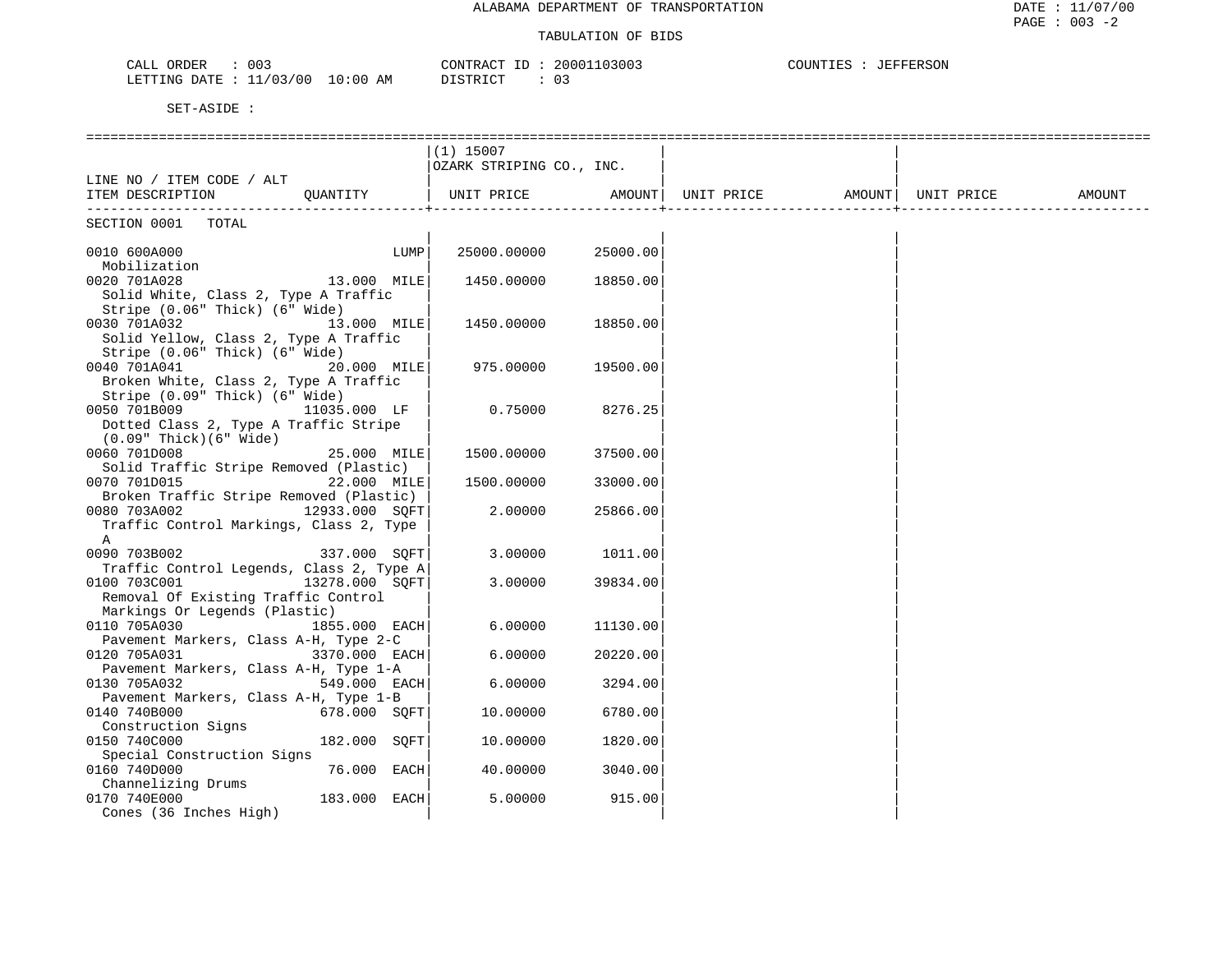| 003<br>ORDER<br>CALL                             | 20001103003<br>CONTRACT<br>$-1$ | COUNTIES<br>JEFFERSON |
|--------------------------------------------------|---------------------------------|-----------------------|
| $1/03/00$ .<br>10:00<br>LETTING<br>DATE.<br>____ | ידי איד אידי את<br>AΜ           |                       |

|                                                         |              |            | $(1)$ 15007<br>OZARK STRIPING CO., INC. |             |            |        |            |        |
|---------------------------------------------------------|--------------|------------|-----------------------------------------|-------------|------------|--------|------------|--------|
| LINE NO / ITEM CODE / ALT<br>ITEM DESCRIPTION           | OUANTITY     |            | UNIT PRICE                              | AMOUNT      | UNIT PRICE | AMOUNT | UNIT PRICE | AMOUNT |
| 0180 740M000<br>Weight For Cone                         | 183.000      | EACH       | 5.00000                                 | 915.00      |            |        |            |        |
| 0190 741C010                                            | 2.000 EACH   |            | 1500.00000                              | 3000.00     |            |        |            |        |
| Portable Sequential Arrow And Chevron<br>Sign Unit      |              |            |                                         |             |            |        |            |        |
| 0200 742A001<br>Portable Changeable Message Signs, Type | $2.000$ EACH |            | 10000.00000                             | 20000.00    |            |        |            |        |
|                                                         |              |            |                                         |             |            |        |            |        |
| 0210 998A000<br>Construction Fuel (Maximum Bid Limited  | LUMP         | 3500.00000 | 3500.00                                 |             |            |        |            |        |
| To $$13,000.00)$<br>SECTION TOTALS                      |              |            | \$                                      | 302,301.25  |            |        |            |        |
| CONTRACT TOTALS                                         |              |            | \$                                      | 302, 301.25 |            |        |            |        |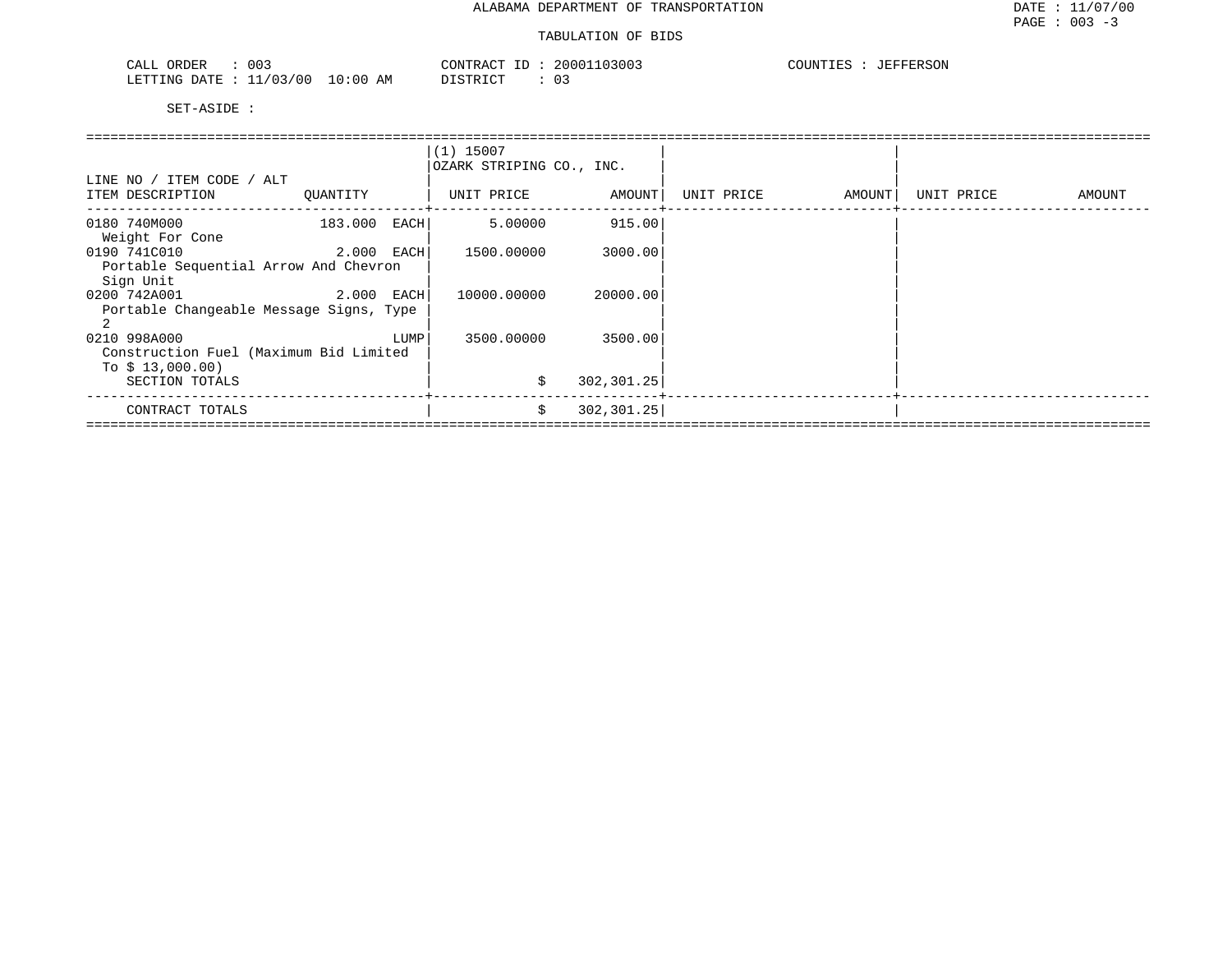PAGE : 004 -1

DATE :

|      | CALL ORDER<br>LETTING DATE : 11/03/00 | $\therefore$ 004<br>10:00 AM                                                                                                                             | CONTRACT ID: 20001103004<br>DISTRICT<br>: 05 |                            |    | COUNTIES : TUSCALOOSA |                   |  |  |
|------|---------------------------------------|----------------------------------------------------------------------------------------------------------------------------------------------------------|----------------------------------------------|----------------------------|----|-----------------------|-------------------|--|--|
|      | CONTRACT DESCRIPTION :<br>SET-ASIDE : | for constructing the Bridge Removal, Bridge Culvert<br>Extension and Approaches on S.R.#6 (U.S.#82) at Bunches<br>Creek in Duncanville. Length 0.321 mi. | (available days)                             | $PROJECT(S) : BRF-397(19)$ |    |                       |                   |  |  |
| RANK |                                       | VENDOR NO./NAME                                                                                                                                          |                                              |                            |    | TOTAL<br><b>BID</b>   | % OVER<br>LOW BID |  |  |
|      | 04009                                 | W. W. DYAR & SONS, INC.                                                                                                                                  |                                              |                            | S. | 1,063,351.00          | 100.0000%         |  |  |
|      | 18024                                 | RACON, INC.                                                                                                                                              |                                              |                            |    | 1,114,174.10          | 104.7795%         |  |  |
|      | 20011                                 |                                                                                                                                                          | TRI COUNTY CONCRETE CONSTRUCTION, INC.       |                            |    | 1,203,965.68          | 113.2237%         |  |  |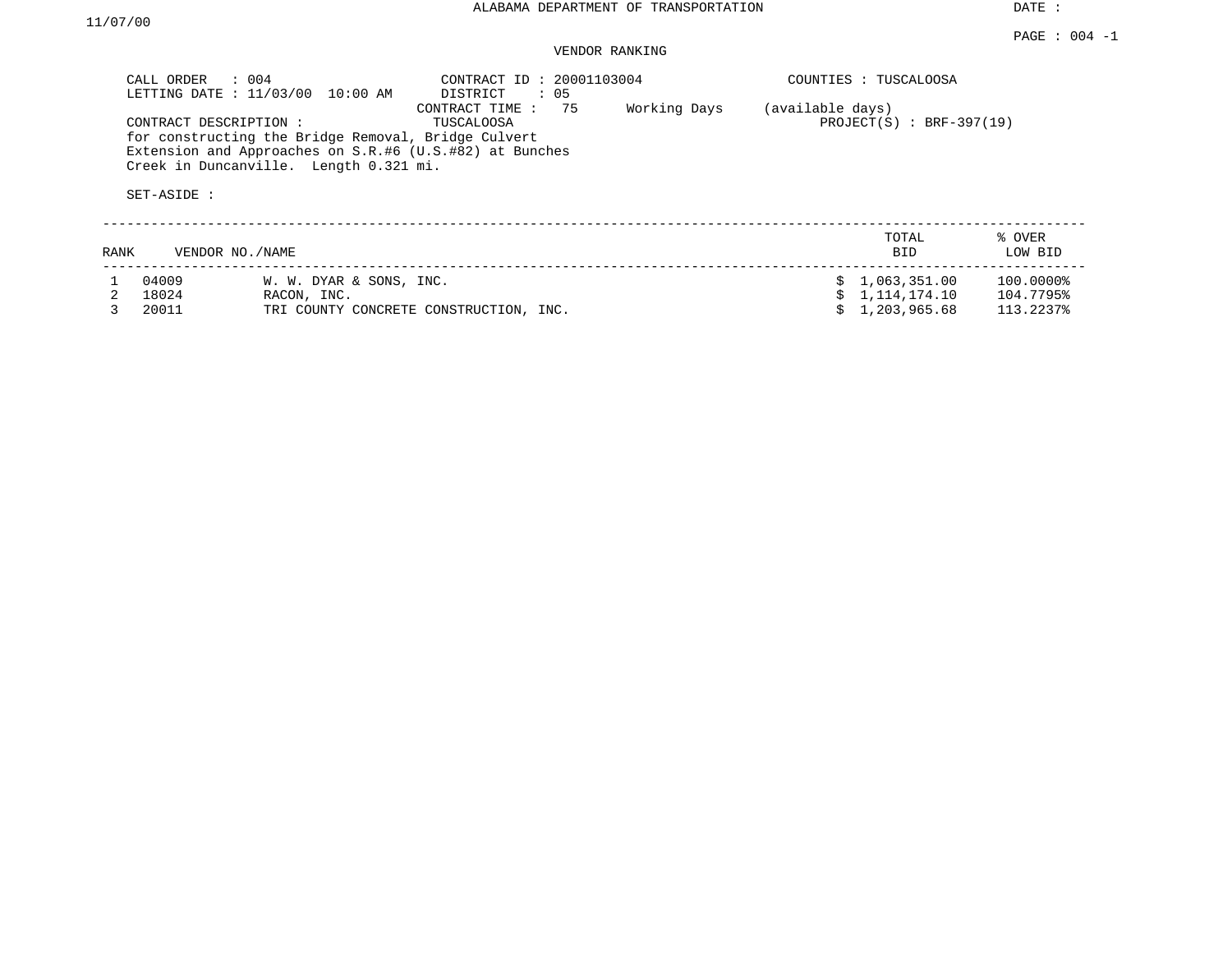| $\sim$ $ -$<br>∩R⊺<br>∩EF<br>$7\Delta$ T | 004    |             | CONTRAC<br>$\sim$ $\sim$ $\sim$ | 03004<br>2000 | COLINT<br>'IES | TITCO1<br>$^{\prime}$ |
|------------------------------------------|--------|-------------|---------------------------------|---------------|----------------|-----------------------|
| LETTING<br><b>DATE</b>                   | /03/00 | 10:00<br>AΜ |                                 | ◡-            |                |                       |

| ===========================              |                |      | ---------------------                      |           |             |                   |                              |           |
|------------------------------------------|----------------|------|--------------------------------------------|-----------|-------------|-------------------|------------------------------|-----------|
|                                          |                |      | (1) 04009                                  |           | $(2)$ 18024 |                   | $(3)$ 20011                  |           |
|                                          |                |      | $ W. W. DYAR \&$ SONS, INC. $ RACON, INC.$ |           |             |                   | TRI COUNTY CONCRETE CONSTRUC |           |
| LINE NO / ITEM CODE / ALT                |                |      |                                            |           |             |                   |                              |           |
| ITEM DESCRIPTION QUANTITY                |                |      | UNIT PRICE                                 | AMOUNT    | UNIT PRICE  | AMOUNT            | UNIT PRICE                   | AMOUNT    |
| SECTION 0001 TOTAL                       |                |      |                                            |           |             | ---------------   |                              |           |
|                                          |                |      |                                            |           |             |                   |                              |           |
| 0010 201A000                             |                | LUMP | 20000.00000                                | 20000.00  | 15000.00000 | 15000.00          | 66000.00000                  | 66000.00  |
| Clearing & Grubbing (Approximately 4     |                |      |                                            |           |             |                   |                              |           |
| Acres)                                   |                |      |                                            |           |             |                   |                              |           |
| 0020 206A000                             |                | LUMP | 30000.00000                                | 30000.00  | 15000.00000 | 15000.00          | 16000.00000                  | 16000.00  |
| Removal Of Old Bridge, Sta. 504+35.72    | 74.000 SOYD    |      |                                            |           |             |                   |                              |           |
| 0030 206C003                             |                |      | 5.00000                                    | 370.00    | 10.00000    | 740.00            | 5.00000                      | 370.00    |
| Removing Concrete Flumes<br>0040 206D000 | 120.000 LF     |      | 5.00000                                    | 600.00    | 6.10000     | 732.00            | 7.00000                      | 840.00    |
| Removing Pipe                            |                |      |                                            |           |             |                   |                              |           |
| 0050 206D001                             | 925.000 LF     |      | 2.00000                                    | 1850.00   | 0.97000     | 897.25            | 3.00000                      | 2775.00   |
| Removing Guardrail                       |                |      |                                            |           |             |                   |                              |           |
| 0060 206E008                             | 5.000 EACH     |      | 175.00000                                  | 875.00    | 134.04000   | 670.20            | 500.00000                    | 2500.00   |
| Removing Guardrail End Anchor (All Type) |                |      |                                            |           |             |                   |                              |           |
| 2813.000 CYIP<br>0070 210A000            |                |      | 4.00000                                    | 11252.00  | 5.00000     | 14065.00          | 3.50000                      | 9845.50   |
| Unclassified Excavation                  |                |      |                                            |           |             |                   |                              |           |
| 0080 210D013                             | 25073.000 CYIP |      | 6.00000                                    | 150438.00 | 7.50000     | 188047.50         | 6.67000                      | 167236.91 |
| Borrow Excavation (A-4(0) or Better)     |                |      |                                            |           |             |                   |                              |           |
| 0090 214A000<br>1417.000 CUYD            |                |      | 8,00000                                    | 11336.00  | 8,00000     | 11336.00          | 5.80000                      | 8218.60   |
| Structure Excavation                     |                |      |                                            |           |             |                   |                              |           |
| 0100 214B001                             | 447.000 CUYD   |      | 28.00000                                   | 12516.00  | 35.00000    | 15645.00          | 17.00000                     | 7599.00   |
| Foundation Backfill, Commercial          |                |      |                                            |           |             |                   |                              |           |
| 9.000 RBST<br>0110 230A000               |                |      | 500.00000                                  | 4500.00   | 500.00000   | 4500.00           | 406.00000                    | 3654.00   |
| Roadbed Processing                       |                |      |                                            |           |             |                   |                              |           |
| 0120 301A014                             | 3450.000 SYCP  |      | 6.00000                                    | 20700.00  | 6.00000     | 20700.00          | 6.00000                      | 20700.00  |
| Crushed Aggregate Base Course, Type B,   |                |      |                                            |           |             |                   |                              |           |
| Plant Mixed, 6.5" Compacted Thickness    |                |      |                                            |           |             |                   |                              |           |
| 0130 305B060                             | 75.000 TCIP    |      | 32.00000                                   | 2400.00   | 25.00000    | 1875.00           | 24.00000                     | 1800.00   |
| Crushed Aggregate, Section 825, Crusher  |                |      |                                            |           |             |                   |                              |           |
| Run Stone, 1" Down, For Miscellaneous    |                |      |                                            |           |             |                   |                              |           |
| Use<br>0140 401A000                      |                |      | 0.50000                                    | 1290.50   |             | $0.48000$ 1238.88 |                              |           |
|                                          | 2581.000 SYCP  |      |                                            |           |             |                   | 0.50000                      | 1290.50   |
| Bituminous Treatment A<br>0150 405A000   | 319.000 GAL    |      | 2,00000                                    | 638.00    | 1.07000     | 341.33            | 1,10000                      | 350.90    |
| Tack Coat                                |                |      |                                            |           |             |                   |                              |           |
| 0160 424A260                             | 453.000 TON    |      | 55.00000                                   | 24915.00  | 53.08000    | 24045.24          | 54.45000                     | 24665.85  |
| Superpave Bituminous Concrete Wearing    |                |      |                                            |           |             |                   |                              |           |
| Surface Layer, 1/2" Maximum Aggregate    |                |      |                                            |           |             |                   |                              |           |
| Size Mix, ESAL Range D                   |                |      |                                            |           |             |                   |                              |           |
| 0170 424A263                             | 30.000 TON     |      | 80.00000                                   | 2400.00   | 80.42000    | 2412.60           | 82.50000                     | 2475.00   |
| Superpave Bituminous Concrete Wearing    |                |      |                                            |           |             |                   |                              |           |
| Surface Layer, Patching, 1/2" Maximum    |                |      |                                            |           |             |                   |                              |           |
| Aggregate Size Mix, ESAL Range D         |                |      |                                            |           |             |                   |                              |           |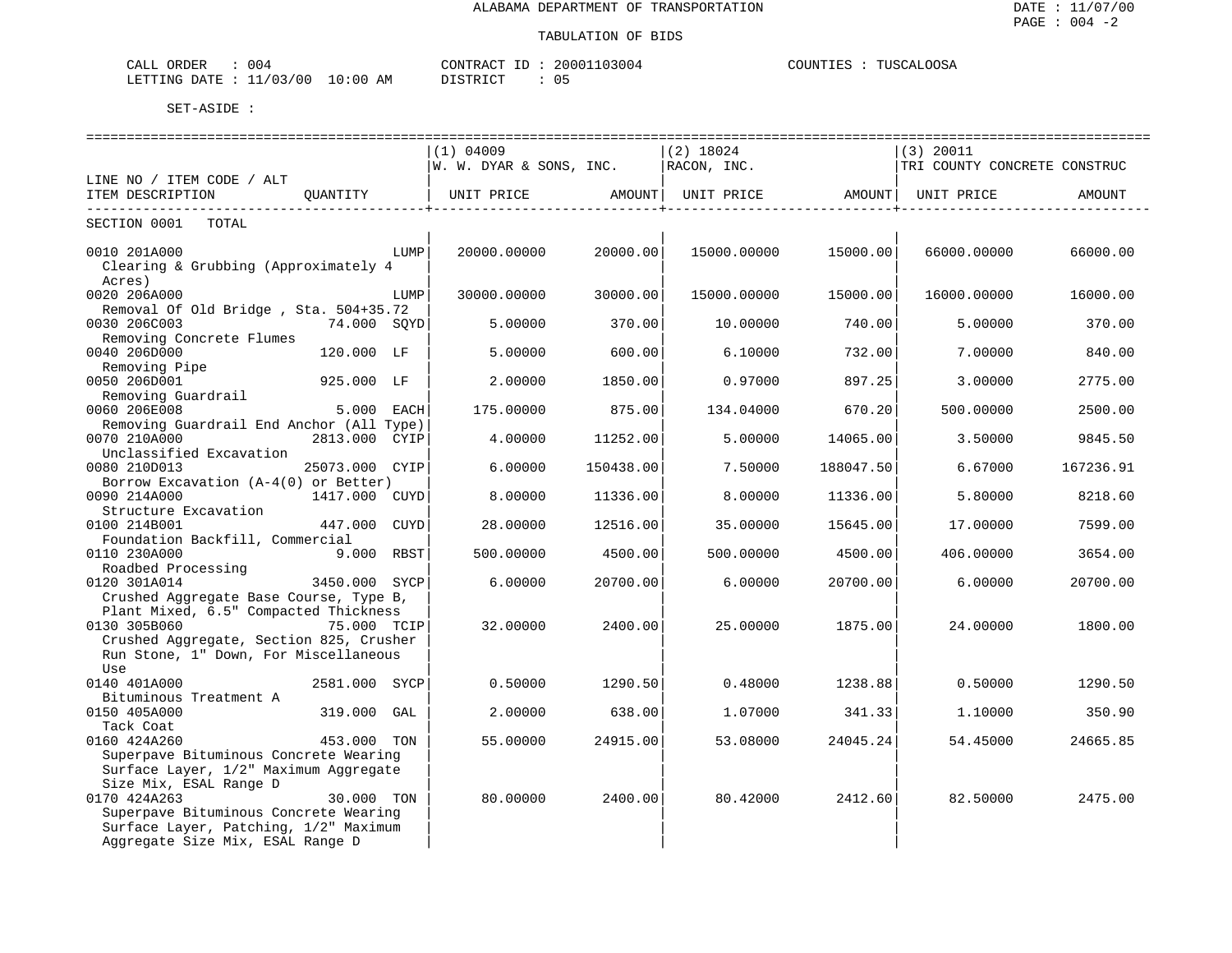| ORDER<br>CALL     | 004                     | CONTRACT<br>TГ. | 103004<br>200011 | TUSCALOOSA<br>COUNTIES |
|-------------------|-------------------------|-----------------|------------------|------------------------|
| , DATE<br>LETTING | 10:00<br>11/03/00<br>AΜ | ידי איד אידי את | $\sim$<br>ັັັ    |                        |

|                                                                                                                                                                                    | $(1)$ 04009             |           | (2) 18024                      |           | $(3)$ 20011                  |           |
|------------------------------------------------------------------------------------------------------------------------------------------------------------------------------------|-------------------------|-----------|--------------------------------|-----------|------------------------------|-----------|
|                                                                                                                                                                                    | W. W. DYAR & SONS, INC. |           | RACON, INC.                    |           | TRI COUNTY CONCRETE CONSTRUC |           |
| LINE NO / ITEM CODE / ALT<br>ITEM DESCRIPTION<br>QUANTITY                                                                                                                          | UNIT PRICE AMOUNT       |           | UNIT PRICE AMOUNT   UNIT PRICE |           |                              | AMOUNT    |
| 0180 424A266<br>100.000 TON<br>Superpave Bituminous Concrete Wearing<br>Surface Layer, Leveling, 1/2" Maximum                                                                      | 55.00000                | 5500.00   | 53.08000                       | 5308.00   | 54.45000                     | 5445.00   |
| Aggregate Size Mix, ESAL Range D<br>0190 424A269<br>30.000 TON<br>Superpave Bituminous Concrete Wearing<br>Surface Layer, Widening, 1/2" Maximum                                   | 60.00000                | 1800.00   | 58.98000                       | 1769.40   | 60.50000                     | 1815.00   |
| Aggregate Size Mix, ESAL Range D<br>0200 424B462<br>742.000 TON<br>Superpave Bituminous Concrete Upper<br>Binder Layer, 1 1/2" Maximum Aggregate                                   | 51,00000                | 37842.00  | 49.33000                       | 36602.86  | 50.60000                     | 37545.20  |
| Size Mix, ESAL Range D<br>0210 424B466<br>30.000 TON<br>Superpave Bituminous Concrete Upper<br>Binder Layer, Patching, 1 1/2" Maximum                                              | 80.00000                | 2400.00   | 80.42000                       | 2412.60   | 82.50000                     | 2475.00   |
| Aggregate Size Mix, ESAL Range D<br>0220 424B470<br>50.000 TON<br>Superpave Bituminous Concrete Upper<br>Binder Layer, Leveling, 1 1/2" Maximum                                    | 51.00000                | 2550.00   | 49.33000                       | 2466.50   | 50.60000                     | 2530.00   |
| Aggregate Size Mix, ESAL Range D<br>0230 424B473<br>30.000 TON<br>Superpave Bituminous Concrete Upper<br>Binder Layer, Widening 1 1/2" Maximum<br>Aggregate Size Mix, ESAL Range D | 65.00000                | 1950.00   | 64.34000                       | 1930.20   | 66.00000                     | 1980.00   |
| 0240 424C261<br>1957.000 TON<br>Superpave Bituminous Concrete Base<br>Layer, 1 1/2" Maximum Aggregate Size<br>Mix, ESAL Range D                                                    | 47.00000                | 91979.00  | 45.04000                       | 88143.28  | 46.20000                     | 90413.40  |
| 0250 424C271<br>211.000 TON<br>Superpave Bituminous Concrete Base<br>Layer, Widening, 1 1/2" Maximum<br>Aggregate Size Mix, ESAL Range D                                           | 65.00000                | 13715.00  | 64.34000                       | 13575.74  | 66.00000                     | 13926.00  |
| 102197.000 LB<br>0260 502A000<br>Steel Reinforcement                                                                                                                               | 0.50000                 | 51098.50  | 0.50000                        | 51098.50  | 0.52000                      | 53142.44  |
| - 200 1000 CUYD<br>0270 524B011<br>Culvert Concrete Extension (Cast In<br>Place)                                                                                                   | 290.00000               | 174000.00 | 350.00000                      | 210000.00 | 450.00000                    | 270000.00 |
| 0280 530A001<br>186.000 LF<br>18" Roadway Pipe (Class 3 R.C.)                                                                                                                      | 24.00000                | 4464.00   | 23.68000                       | 4404.48   | 23.00000                     | 4278.00   |
| 0290 530A002<br>186.000 LF<br>24" Roadway Pipe (Class 3 R.C.)                                                                                                                      | 29.00000                | 5394.00   | 31.65000                       | 5886.90   | 36.51000                     | 6790.86   |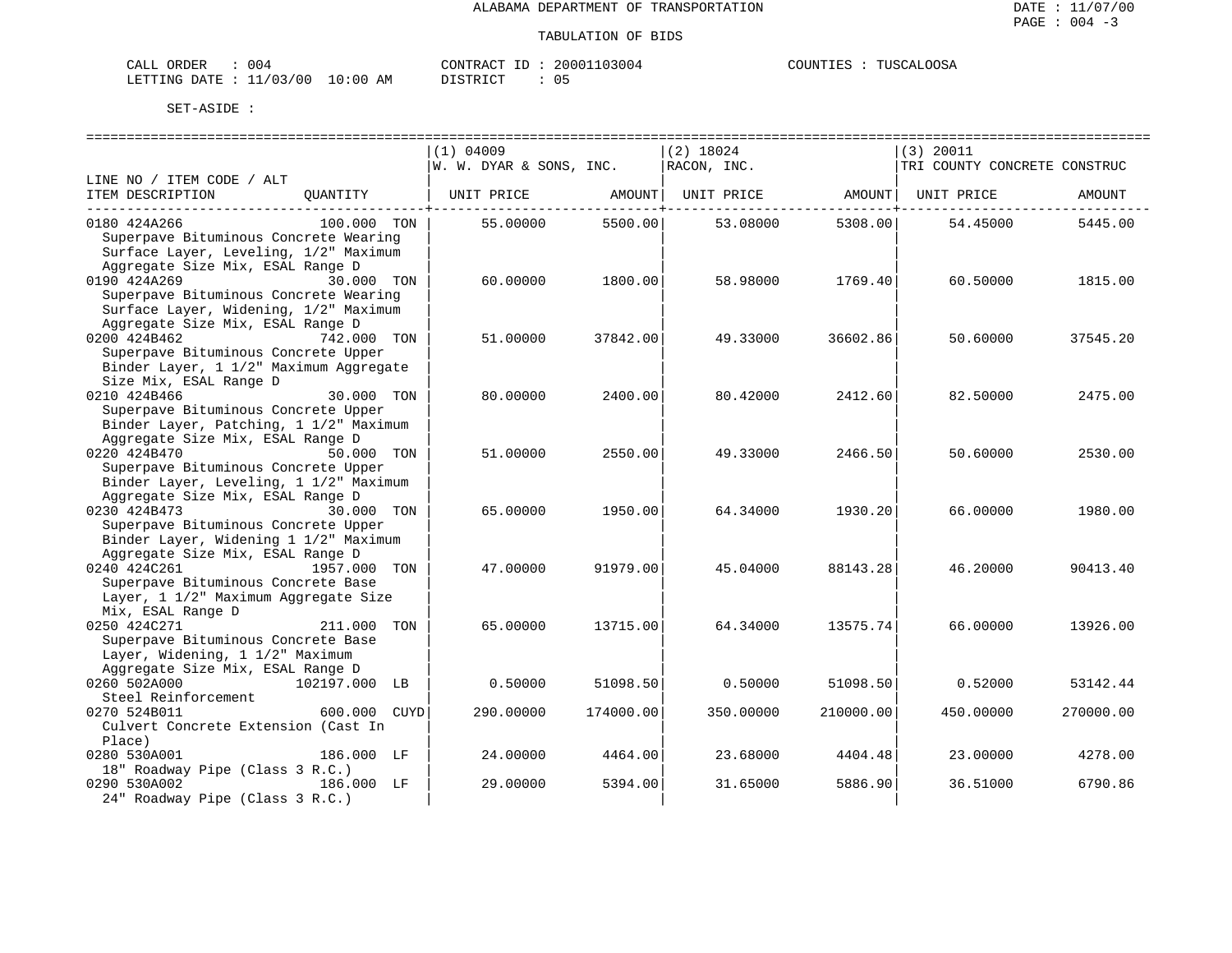| ORDER<br>CALL<br>U U 4 |                                 | "ONTRAL    | നവ<br>13004 | ∩∩S⊉<br><b>THERMAN</b><br>COUNTI<br>$\sim$<br>$\overline{a}$<br>-⊥LN |
|------------------------|---------------------------------|------------|-------------|----------------------------------------------------------------------|
| DATE.<br>LETTING       | :00<br>/03/00<br>$\Omega$<br>AM | דת סידי את | ັັ          |                                                                      |

|                                                                                              | $(1)$ 04009             |          | $(2)$ 18024                  |           | (3) 20011                    |          |
|----------------------------------------------------------------------------------------------|-------------------------|----------|------------------------------|-----------|------------------------------|----------|
|                                                                                              | W. W. DYAR & SONS, INC. |          | RACON, INC.                  |           | TRI COUNTY CONCRETE CONSTRUC |          |
| LINE NO / ITEM CODE / ALT<br>ITEM DESCRIPTION<br>QUANTITY                                    | UNIT PRICE              | AMOUNT   | UNIT PRICE AMOUNT UNIT PRICE |           |                              | AMOUNT   |
| 0300 530A100<br>$10.000$ LF<br>15" Roadway Pipe (Class 3 R.C.)                               | 22.00000                | 220.00   | 69.02000                     | 690.20    | 18.95000                     | 189.50   |
| (Extension)<br>0310 530B000<br>74.000 LF<br>18" Span, 11" Rise Roadway Pipe (Class<br>3 R.C. | 34.00000                | 2516.00  | 32.07000                     | 2373.18   | 36.73000                     | 2718.02  |
| 0320 600A000<br>LUMP<br>Mobilization                                                         | 80000.00000             | 80000.00 | 115000.00000                 | 115000.00 | 75000.00000                  | 75000.00 |
| 0330 601A000<br>1.000 EACH<br>Furnishing Base, Soil And Structure                            | 5000.00000              | 5000.00  | 5000.00000                   | 5000.00   | 5000.00000                   | 5000.00  |
| Laboratories<br>4.000 EACH<br>0340 602C000<br>Permanent Easement Marker                      | 100.00000               | 400.00   | 125.00000                    | 500.00    | 150.00000                    | 600.00   |
| 0350 606A000<br>800.000 LF<br>6" Underdrain Pipe                                             | 9,00000                 | 7200.00  | 8.55000                      | 6840.00   | 19.50000                     | 15600.00 |
| 0360 610C001<br>1003.000 TON<br>Loose Riprap, Class 2                                        | 28,00000                | 28084.00 | 20.73000                     | 20792.19  | 20.00000                     | 20060.00 |
| 0370 610D000<br>792.000<br>SOYD<br>Filter Blanket                                            | 4.50000                 | 3564.00  | 2.00000                      | 1584.00   | 5.50000                      | 4356.00  |
| 0380 614A000<br>4.000 CUYD<br>Slope Paving                                                   | 300.00000               | 1200.00  | 250.00000                    | 1000.00   | 275.00000                    | 1100.00  |
| 0390 619A100<br>1.000 EACH<br>15" Side Drain Pipe End Treatment,                             | 400.00000               | 400.00   | 631.00000                    | 631.00    | 500.00000                    | 500.00   |
| Class 1                                                                                      |                         |          |                              |           |                              |          |
| 0400 620A000<br>3.000 CUYD<br>Minor Structure Concrete                                       | 400.00000               | 1200.00  | 750.00000                    | 2250.00   | 1000.00000                   | 3000.00  |
| 0410 621A000<br>1.000 EACH<br>Junction Boxes, Type 1, 1P Or 5                                | 2000.00000              | 2000.00  | 1755.00000                   | 1755.00   | 1500.00000                   | 1500.00  |
| 0420 621B000<br>1.000 EACH<br>Junction Box Units, Type 1, 1P Or 5                            | 400.00000               | 400.00   | 460.00000                    | 460.00    | 500.00000                    | 500.00   |
| 0430 621C020<br>2.000 EACH<br>Inlets, Type Y                                                 | 2900.00000              | 5800.00  | 2302.00000                   | 4604.00   | 1500.00000                   | 3000.00  |
| 0440 629A004<br>75.000 LF<br>Concrete Median Or Safety Barrier, Type                         | 85.00000                | 6375.00  | 200,00000                    | 15000.00  | 150.00000                    | 11250.00 |
| 4A (Modified)<br>0450 630A000<br>1125.000 LF                                                 | 15.00000                | 16875.00 | 13.78000                     | 15502.50  | 14.00000                     | 15750.00 |
| Steel Beam Guardrail, Class A, Type 1                                                        |                         |          |                              |           |                              |          |
| 3.000 EACH<br>0460 630C001                                                                   | 770.00000               | 2310.00  | 750.60000                    | 2251.80   | 800.00000                    | 2400.00  |
| Guardrail End Anchor, Type 8<br>3.000 EACH                                                   |                         |          |                              |           |                              |          |
| 0470 630C070<br>Guardrail End Anchor, Type 10 Series                                         | 1500.00000              | 4500.00  | 1361.81000                   | 4085.43   | 1425.00000                   | 4275.00  |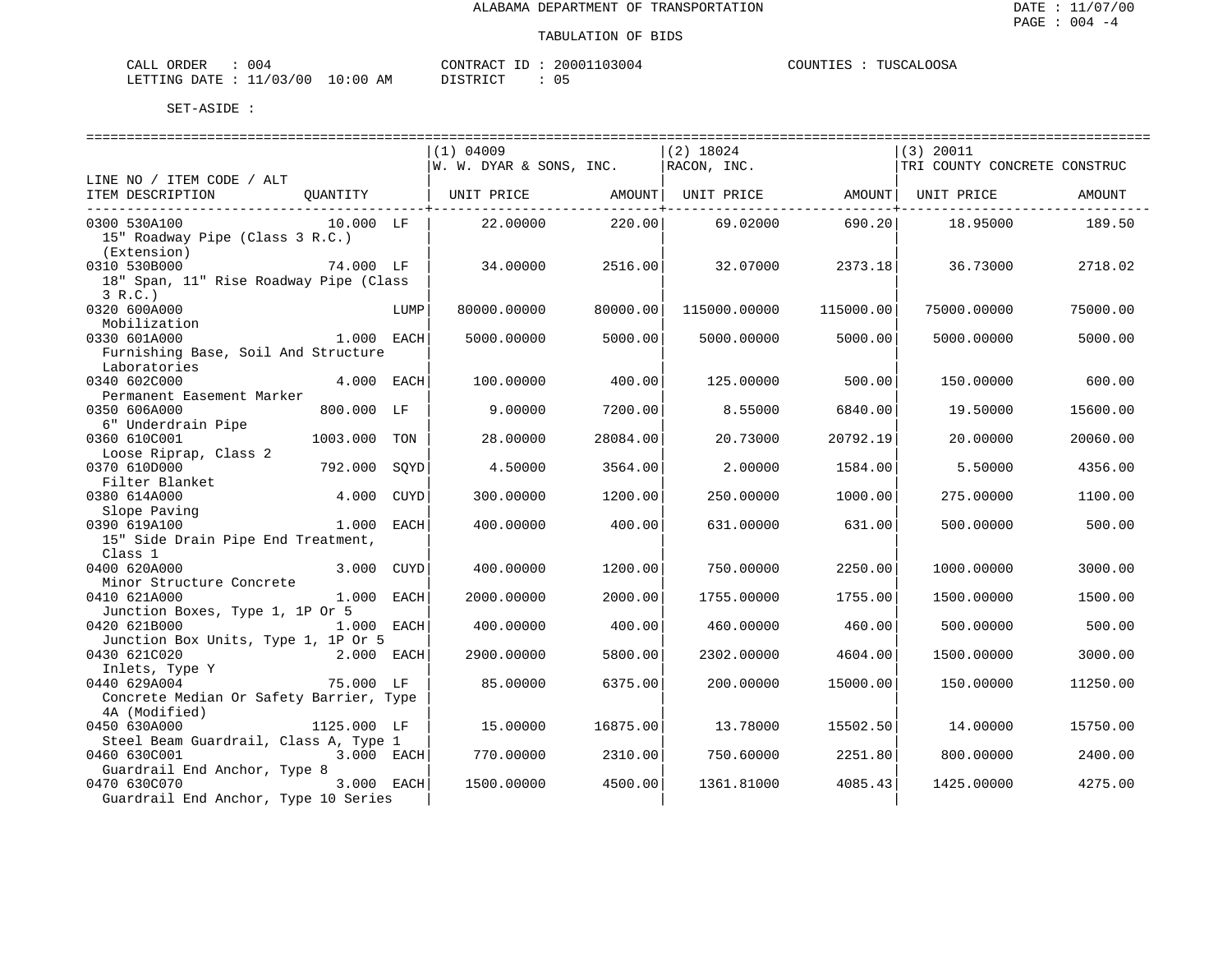| CALL ORDER                       | : 004 |          | CONTRACT ID: 20001103004 | COUNTIES : TUSCALOOSA |
|----------------------------------|-------|----------|--------------------------|-----------------------|
| LETTING DATE : 11/03/00 10:00 AM |       | DISTRICT |                          |                       |

|                                             |               |      | (1) 04009               |         | $(2)$ 18024 |          | (3) 20011                    |          |
|---------------------------------------------|---------------|------|-------------------------|---------|-------------|----------|------------------------------|----------|
|                                             |               |      | W. W. DYAR & SONS, INC. |         | RACON, INC. |          | TRI COUNTY CONCRETE CONSTRUC |          |
| LINE NO / ITEM CODE / ALT                   |               |      |                         |         |             |          |                              |          |
| ITEM DESCRIPTION                            | QUANTITY      |      | UNIT PRICE              | AMOUNT  | UNIT PRICE  | AMOUNT   | UNIT PRICE                   | AMOUNT   |
| 0480 650A000                                | 1208.000 CYIP |      | 8,00000                 | 9664.00 | 6,00000     | 7248.00  | 6.00000                      | 7248.00  |
| Topsoil                                     |               |      |                         |         |             |          |                              |          |
| 0490 651C000                                | 3.000         | TON  | 265.00000               | 795.00  | 233.00000   | 699.00   | 500.00000                    | 1500.00  |
| 8-8-8 Commercial Fertilizer                 |               |      |                         |         |             |          |                              |          |
| 0500 652A054                                | 2.000         | ACRE | 880.00000               | 1760.00 | 690.00000   | 1380.00  | 1000.00000                   | 2000.00  |
| Seeding (Mix 2A)                            |               |      |                         |         |             |          |                              |          |
| 0510 652A056                                | 1.000         | ACRE | 880.00000               | 880.00  | 715.00000   | 715.00   | 1000.00000                   | 1000.00  |
| Seeding (Mix 2E)                            |               |      |                         |         |             |          |                              |          |
| 0520 652B053                                | 1.000 ACRE    |      | 770.00000               | 770.00  | 587.00000   | 587.00   | 1000.00000                   | 1000.00  |
| Temporary Seeding (Mix 2AT)<br>0530 652D054 | 1.000 ACRE    |      | 825.00000               | 825.00  | 663.00000   | 663.00   | 750.00000                    | 750.00   |
| Seeding In Stubble (Mix 2A)                 |               |      |                         |         |             |          |                              |          |
| 0540 654A001                                | 332.000       | SQYD | 5.50000                 | 1826.00 | 4.41000     | 1464.12  | 5.00000                      | 1660.00  |
| Solid Sodding (Bermuda)                     |               |      |                         |         |             |          |                              |          |
| 0550 656A000                                | 3.000         | ACRE | 770.00000               | 2310.00 | 582.00000   | 1746.00  | 1000.00000                   | 3000.00  |
| Mulching, Class A, Type 1                   |               |      |                         |         |             |          |                              |          |
| 0560 656A001                                | 1.000 ACRE    |      | 880.00000               | 880.00  | 678.00000   | 678.00   | 1000.00000                   | 1000.00  |
| Mulching, Class A, Type 2                   |               |      |                         |         |             |          |                              |          |
| 0570 659A010                                | 100.000 SY    |      | 3.00000                 | 300.00  | 3.00000     | 300.00   | 4.00000                      | 400.00   |
| Erosion Control Netting Class A (Jute       |               |      |                         |         |             |          |                              |          |
| Netting)<br>0580 665F000                    | 250.000       | EACH | 5.00000                 | 1250.00 | 5.60000     | 1400.00  | 5.00000                      | 1250.00  |
| Hay Bales                                   |               |      |                         |         |             |          |                              |          |
| 0590 665G000                                | 250.000       | EACH | 5.00000                 | 1250.00 | 3.00000     | 750.00   | 5.00000                      | 1250.00  |
| Sand Bags                                   |               |      |                         |         |             |          |                              |          |
| 0600 6651000                                | 251.000       | TON  | 28.00000                | 7028.00 | 26.71000    | 6704.21  | 25.00000                     | 6275.00  |
| Temporary Riprap, Class 2                   |               |      |                         |         |             |          |                              |          |
| 0610 665J000                                | 2162.000 LF   |      | 4.00000                 | 8648.00 | 3.41000     | 7372.42  | 5.00000                      | 10810.00 |
| Silt Fence, Type A                          |               |      |                         |         |             |          |                              |          |
| 0620 665K000                                | 8,000         | CUYD | 12.00000                | 96.00   | 7.90000     | 63.20    | 20.00000                     | 160.00   |
| Drainage Sump Excavation<br>0630 680A000    |               | LUMP |                         | 7000.00 | 25000.00000 | 25000.00 |                              | 20000.00 |
| Engineering Controls                        |               |      | 7000.00000              |         |             |          | 20000.00000                  |          |
| 0640 701C000                                | 1.000 MILE    |      | 500.00000               | 500.00  | 536.15000   | 536.15   | 550.00000                    | 550.00   |
| Broken Temporary Traffic Stripe             |               |      |                         |         |             |          |                              |          |
| 0650 701C001                                | 2.000 MILE    |      | 600.00000               | 1200.00 | 536.15000   | 1072.30  | 550.00000                    | 1100.00  |
| Solid Temporary Traffic Stripe              |               |      |                         |         |             |          |                              |          |
| 0660 701D008                                | 1.000 MILE    |      | 1500.00000              | 1500.00 | 1393.98000  | 1393.98  | 1430.00000                   | 1430.00  |
| Solid Traffic Stripe Removed (Plastic)      |               |      |                         |         |             |          |                              |          |
| 0670 701D015                                | 1.000 MILE    |      | 1200.00000              | 1200.00 | 1072.29000  | 1072.29  | 1100.00000                   | 1100.00  |
| Broken Traffic Stripe Removed (Plastic)     |               |      |                         |         |             |          |                              |          |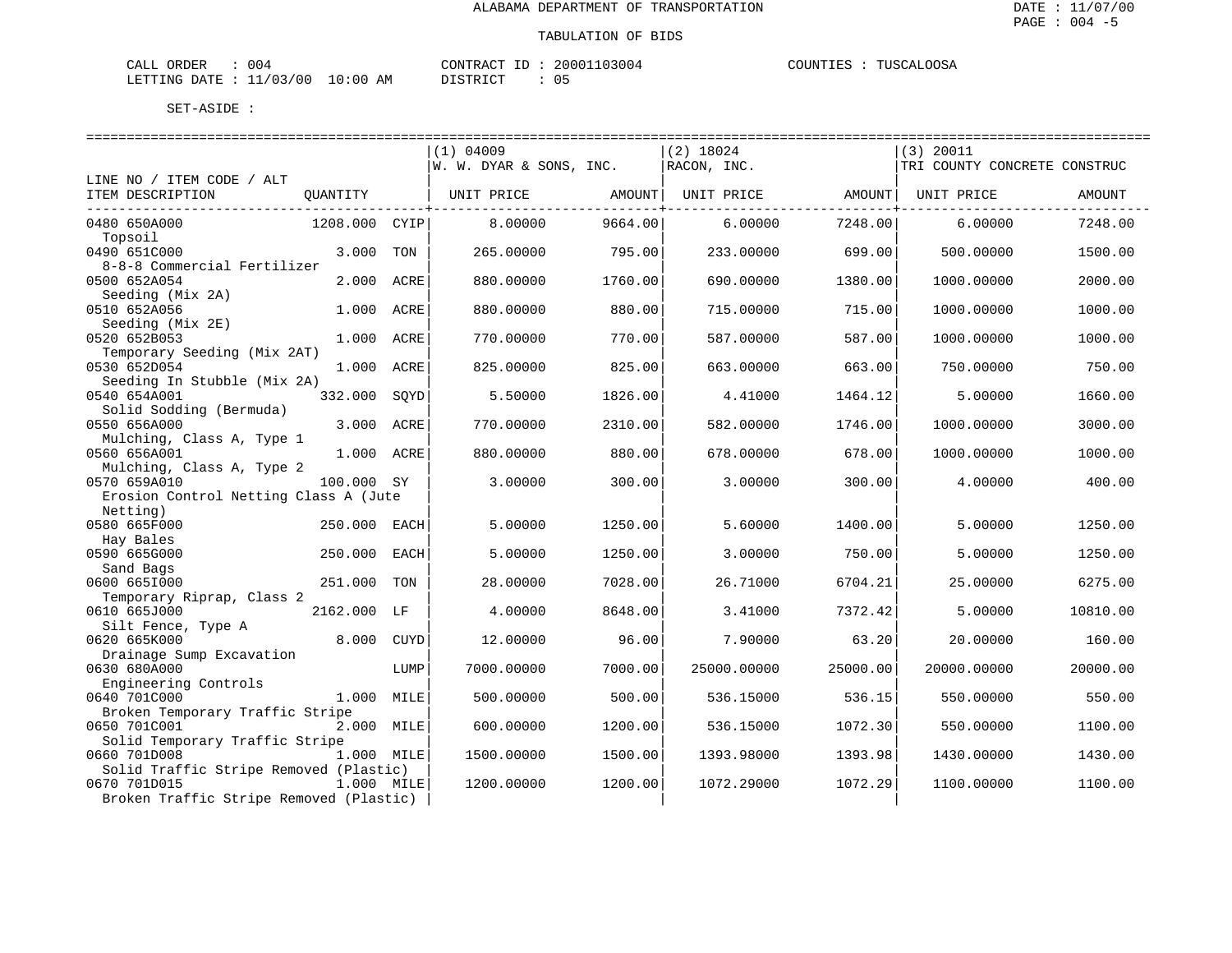TUSCALOOSA

| ORDER<br>CALL           | 004 |            | CONTRACT<br>ID | 20001103004 | COUNTIES | TUSCALOOSA |
|-------------------------|-----|------------|----------------|-------------|----------|------------|
| LETTING DATE : 11/03/00 |     | $10:00$ AM | DI STRICT      |             |          |            |

|                                                                      | $(1)$ 04009             |          | $(2)$ 18024                    |                       | $(3)$ 20011                  |          |
|----------------------------------------------------------------------|-------------------------|----------|--------------------------------|-----------------------|------------------------------|----------|
|                                                                      | W. W. DYAR & SONS, INC. |          | RACON, INC.                    |                       | TRI COUNTY CONCRETE CONSTRUC |          |
| LINE NO / ITEM CODE / ALT                                            |                         |          |                                |                       |                              |          |
| ITEM DESCRIPTION<br>QUANTITY   UNIT PRICE AMOUNT                     |                         | . 4      | UNIT PRICE AMOUNT   UNIT PRICE | ---------------+----- |                              | AMOUNT   |
| 0680 702A040<br>$1.000$ MILE                                         | 900.00000               | 900.00   | 2680.73000                     | 2680.73               | 4950.00000                   | 4950.00  |
| Broken White, Profiled Traffic Stripe<br>(6" Wide)                   |                         |          |                                |                       |                              |          |
| 0690 702A041<br>1.000 MILE                                           | 1200.00000              | 1200.00  | 4825.31000                     | 4825.31               | 4950.00000                   | 4950.00  |
| Solid White, Profiled Traffic Stripe<br>(6" Wide)                    |                         |          |                                |                       |                              |          |
| 0700 702A043<br>$1.000$ MILE                                         | 1200.00000              | 1200.00  | 4825.31000                     | 4825.31               | 2750.00000                   | 2750.00  |
| Solid Yellow, Profiled Traffic Stripe<br>(6" Wide)                   |                         |          |                                |                       |                              |          |
| 149.000 LF<br>0710 702B011                                           | 1,00000                 | 149.00   | 2.15000                        | 320.35                | 3.00000                      | 447.00   |
| Dotted Profiled Traffic Stripe (6" Wide)                             |                         |          |                                |                       |                              |          |
| 0720 703A002<br>30.000 SQFT                                          | 5.00000                 | 150.00   | 5.36000                        | 160.80                | 6.00000                      | 180.00   |
| Traffic Control Markings, Class 2, Type<br>$\mathsf{A}$              |                         |          |                                |                       |                              |          |
| 30.000 SQFT<br>0730 703D001                                          | 5.00000                 | 150.00   | 1.39000                        | 41.70                 | 2,00000                      | 60.00    |
| Temporary Traffic Control Markings                                   |                         |          |                                |                       |                              |          |
| 0740 705A011<br>108.000 EACH                                         | 5.00000                 | 540.00   | 4.29000                        | 463.32                | 5.00000                      | 540.00   |
| Pavement Markers, Class C, Type 1-A<br>0750 705A012<br>129.000 EACH  | 5.00000                 | 645.00   | 4.29000                        | 553.41                | 5.00000                      | 645.00   |
| Pavement Markers, Class C, Type 1-B                                  |                         |          |                                |                       |                              |          |
| 0760 705A030<br>$4.000$ EACH                                         | 5.00000                 | 20.00    | 10.72000                       | 42.88                 | 11,00000                     | 44.00    |
| Pavement Markers, Class A-H, Type 2-C                                |                         |          |                                |                       |                              |          |
| 0770 705A031<br>40.000 EACH                                          | 5.00000                 | 200.00   | 10.72000                       | 428.80                | 11,00000                     | 440.00   |
| Pavement Markers, Class A-H, Type 1-A<br>28.000 EACH<br>0780 707G001 | 5.00000                 | 140.00   | 16.08000                       | 450.24                | 10.00000                     | 280.00   |
| Barrier Rail Mounted Delineator                                      |                         |          |                                |                       |                              |          |
| (Bi-Directional)                                                     |                         |          |                                |                       |                              |          |
| 0790 726A000<br>1080.000 LF                                          | 40.00000                | 43200.00 | 28.42000                       | 30693.60              | 50.00000                     | 54000.00 |
| Portable Concrete Safety Barriers, Type                              |                         |          |                                |                       |                              |          |
| 6                                                                    |                         |          |                                |                       |                              |          |
| 0800 726A001<br>10.000 LF                                            | 40.00000                | 400.00   | 53.62000                       | 536.20                | 75.00000                     | 750.00   |
| Portable Concrete Safety Barriers, Type<br>6-A                       |                         |          |                                |                       |                              |          |
| 869.000 SQFT<br>0810 740B000                                         | 12,00000                | 10428.00 | 10.88000                       | 9454.72               | 14,00000                     | 12166.00 |
| Construction Signs                                                   |                         |          |                                |                       |                              |          |
| 100.000 EACH<br>0820 740D000                                         | 40.00000                | 4000.00  | 38.10000                       | 3810.00               | 75.00000                     | 7500.00  |
| Channelizing Drums                                                   |                         |          |                                |                       |                              |          |
| 0830 740E000<br>30.000 EACH                                          | 15.00000                | 450.00   | 8.20000                        | 246.00                | 40.00000                     | 1200.00  |
| Cones (36 Inches High)                                               |                         |          |                                |                       |                              |          |
| 0840 740F002<br>12.000 EACH                                          | 265.00000               | 3180.00  | 202.26000                      | 2427.12               | 250.00000                    | 3000.00  |
| Barricades, Type III                                                 |                         |          |                                |                       |                              |          |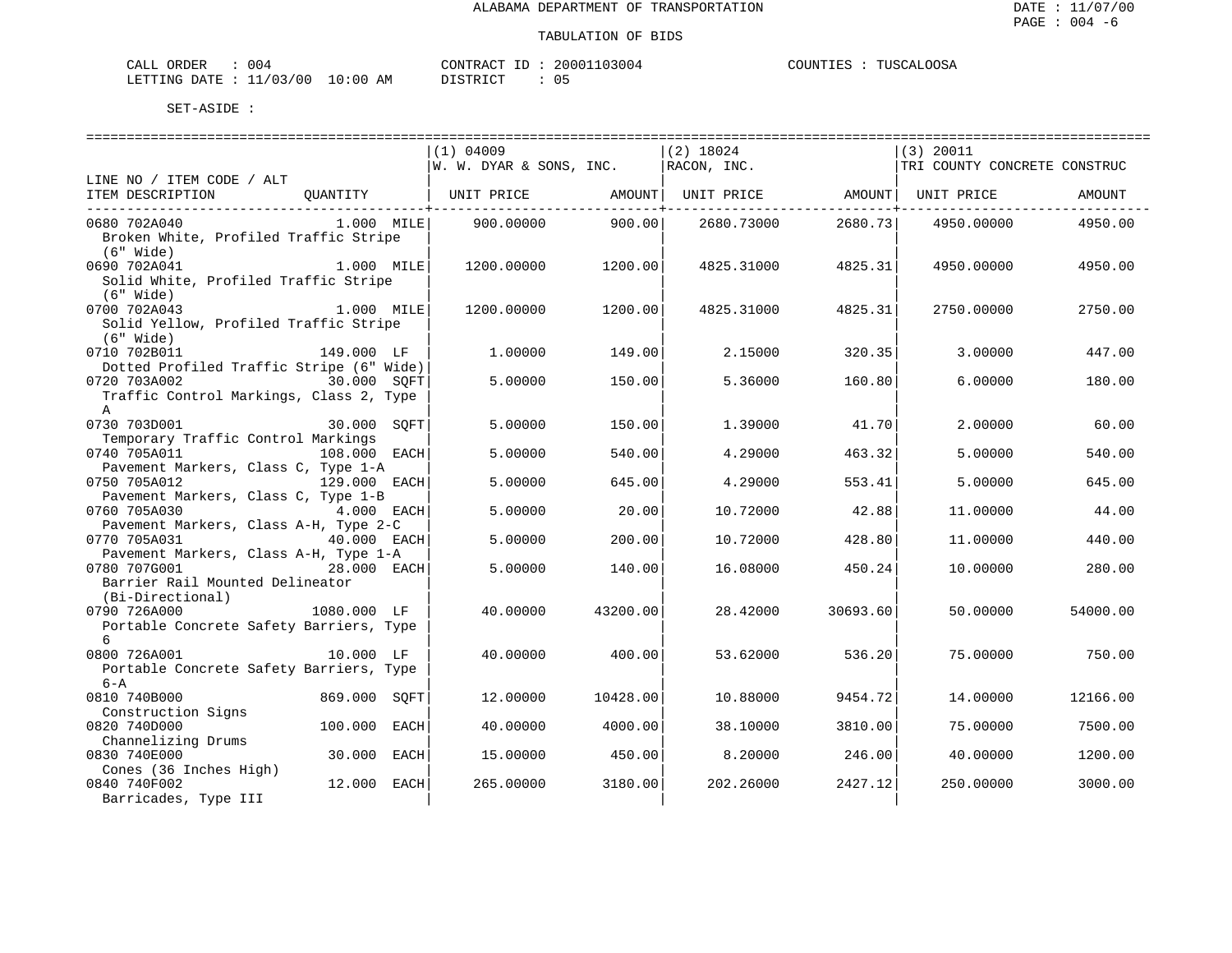| ORDER<br><u>'ΔΙ.</u><br>UU4<br>لللطم           |           | 'ONTR<br>$\cdots$ | : ( ) ( | COUNTIE! |
|------------------------------------------------|-----------|-------------------|---------|----------|
| $\sqrt{2}$<br>ነ∆ ጥټ<br>/ 0 C<br>דידים.<br>NTC. | AΜ<br>:00 |                   |         |          |

|                                                                     |              | (1) 04009               |                | $(2)$ 18024 |                 | $(3)$ 20011                  |                |
|---------------------------------------------------------------------|--------------|-------------------------|----------------|-------------|-----------------|------------------------------|----------------|
|                                                                     |              | W. W. DYAR & SONS, INC. |                | RACON, INC. |                 | TRI COUNTY CONCRETE CONSTRUC |                |
| LINE NO / ITEM CODE / ALT                                           |              |                         |                |             |                 |                              |                |
| ITEM DESCRIPTION                                                    | OUANTITY     | UNIT PRICE              | AMOUNT         | UNIT PRICE  | AMOUNT          | UNIT PRICE                   | AMOUNT         |
| 0850 7401005<br>Warning Lights, Type B (Detachable Head)            | $6.000$ EACH | 200,00000               | 1200.00        | 257.50000   | 1545.00         | 300,00000                    | 1800.00        |
| 0860 740L003<br>Vertical Panel Type I, Single-Sided                 | 20.000 EACH  | 20,00000                | 400.00         | 29.45000    | 589.00          | 75,00000                     | 1500.00        |
| 0870 740M000<br>Weight For Cone                                     | 30.000 EACH  | 10.00000                | 300.00         | 7.95000     | 238.50          | 20,00000                     | 600.00         |
| 2.000 EACH<br>0880 741C010                                          |              | 4000.00000              | 8000.00        | 4650.00000  | 9300.00         | 5000.00000                   | 10000.00       |
| Portable Sequential Arrow And Chevron<br>Sign Unit                  |              |                         |                |             |                 |                              |                |
| 0890 742A001<br>Portable Changeable Message Signs, Type             | 2.000 EACH   | 20000.00000             | 40000.00       | 8500.00000  | 17000.00        | 6000.00000                   | 12000.00       |
| 2                                                                   |              |                         |                |             |                 |                              |                |
| 0900 998A000                                                        | LUMP         | 20000.00000             | 20000.00       | 0.00000     | 0.00            | 5000.00000                   | 5000.00        |
| Construction Fuel (Maximum Bid Limited                              |              |                         |                |             |                 |                              |                |
| To $$49,000.00)$                                                    |              |                         |                |             |                 |                              |                |
| 0910 720A007<br>AA1                                                 | 1.000 EACH   | 20000.00000             | 20000.00       | 21532.68000 | 21532.68        | 22220,00000                  | 22220.00       |
| Vehicular Impact Attenuator Assembly<br>(Ouad Guard Model #0Z2406Y) |              |                         |                |             |                 |                              |                |
| 0920 720A008<br>AA2                                                 | $1.000$ EACH |                         |                |             |                 |                              |                |
| Vehicular Impact Attenuator Assembly                                |              |                         |                |             |                 |                              |                |
| (TRACC)                                                             |              |                         |                |             |                 |                              |                |
| SECTION TOTALS                                                      |              |                         | \$1,063,351.00 |             | \$1,114,174.10] |                              | \$1,203,965.68 |
| CONTRACT TOTALS                                                     |              |                         | \$1,063,351.00 |             | \$1,114,174.10  |                              | \$1,203,965.68 |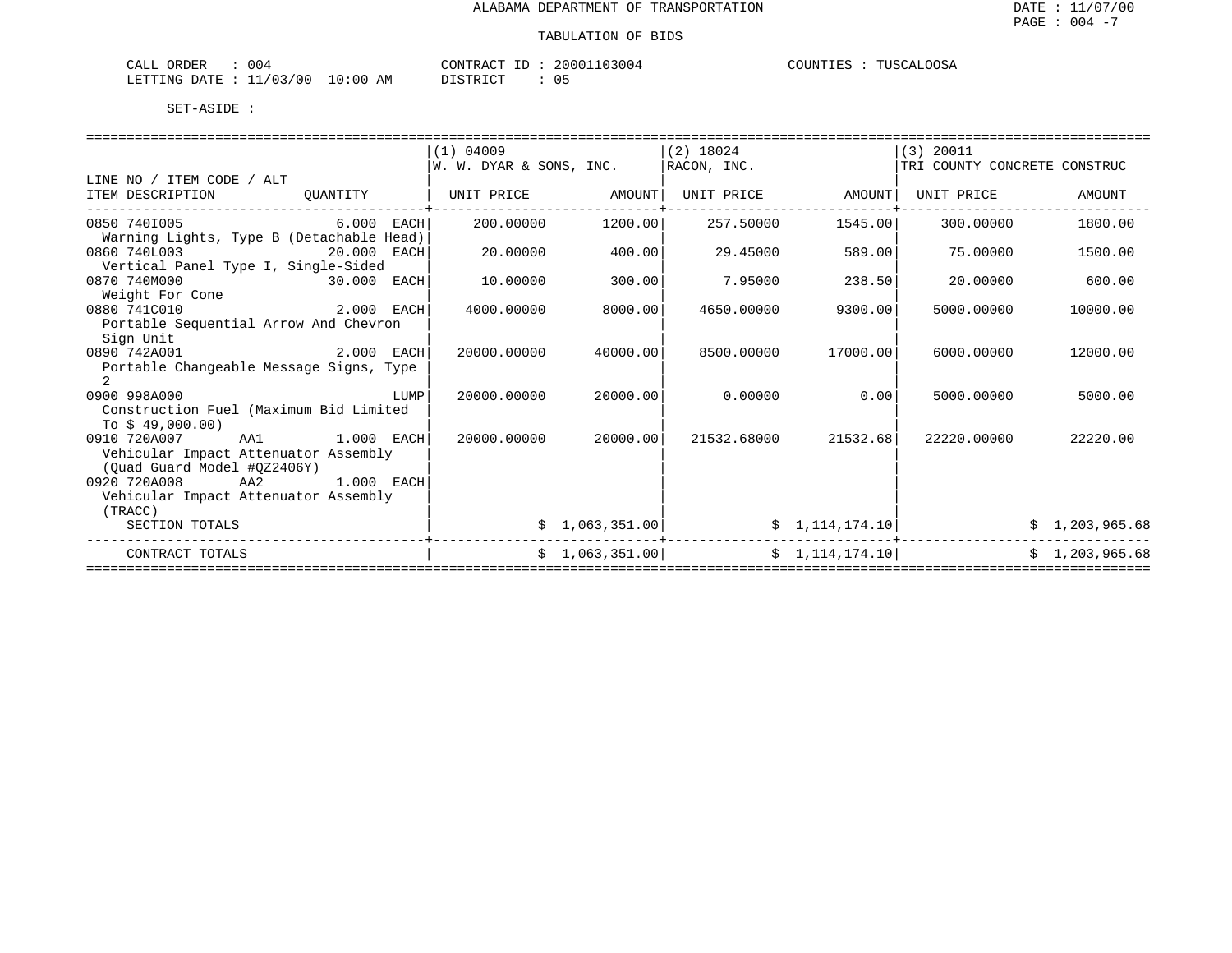DATE :

|      | CALL ORDER                                          | $\therefore$ 020<br>LETTING DATE : 11/03/00 10:00 AM   | CONTRACT ID: 20001103020<br>DISTRICT<br>: 01                                                      |              | COUNTIES : MADISON |                                |                   |
|------|-----------------------------------------------------|--------------------------------------------------------|---------------------------------------------------------------------------------------------------|--------------|--------------------|--------------------------------|-------------------|
|      | CONTRACT DESCRIPTION:<br>$0.113$ mi.<br>SET-ASIDE : | on Relocated Holmes Avenue at Sparkman Drive. Length - | 75<br>CONTRACT TIME:<br>HUNTSVILLE<br>for constructing the Grade, Drain, Pave, and Traffic Stripe | Working Days | (available days)   | $PROJECT(S)$ : STPHS-000S(108) |                   |
| RANK |                                                     | VENDOR NO. / NAME                                      |                                                                                                   |              |                    | TOTAL<br><b>BID</b>            | % OVER<br>LOW BID |
|      | 19010                                               | SHELBY CONTRACTING COMPANY, INC.                       |                                                                                                   |              | Ŝ.                 | 174,787.35                     | 100.0000%         |
|      | 01018                                               | APAC-ALABAMA, INC.                                     |                                                                                                   |              |                    | 179,816.27                     | 102.8771%         |
|      | 04009                                               | W. W. DYAR & SONS, INC.                                |                                                                                                   |              |                    | 186,315.00                     | 106.5952%         |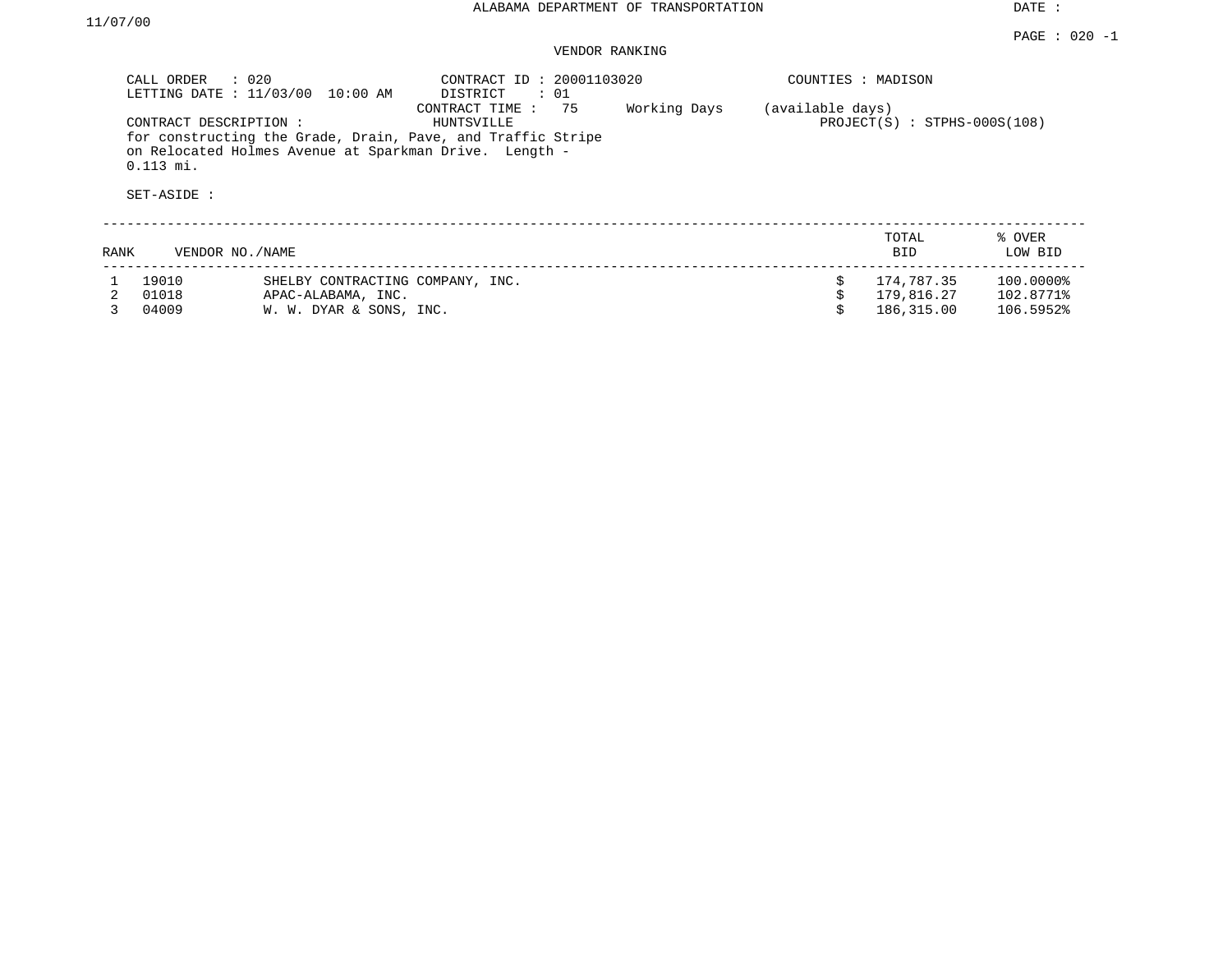| 020<br>CALL<br>ORDER                 | CONTRACT<br>٠.                    | 03020<br>20001 | DISON<br>COUNTIES<br>MAL. |
|--------------------------------------|-----------------------------------|----------------|---------------------------|
| 11/03/00<br>LETTING<br>DATE.<br>புங∴ | 0:00<br><u>היה דפידי</u> בת<br>AΜ | ∩ 1<br>∪⊥      |                           |

|                                                     | ============================ |          | -------------------------------- |                                         | ============================                                                   |          |
|-----------------------------------------------------|------------------------------|----------|----------------------------------|-----------------------------------------|--------------------------------------------------------------------------------|----------|
|                                                     | $(1)$ 19010                  |          | $(2)$ 01018                      |                                         | (3) 04009                                                                      |          |
|                                                     |                              |          |                                  |                                         | SHELBY CONTRACTING COMPANY, $ APAC-ALABAMA$ , INC. $ W. W. DYAR & SONS$ , INC. |          |
| LINE NO / ITEM CODE / ALT                           |                              |          |                                  |                                         |                                                                                |          |
| ITEM DESCRIPTION                                    |                              |          |                                  | . _ _ _ _ _ _ _ _ _ _ _ _ _ _ _ _ _ _ + |                                                                                | AMOUNT   |
| SECTION 0001<br>Total                               |                              |          |                                  |                                         |                                                                                |          |
| 0010 201A000<br>LUMP                                | 12500.00000                  | 12500.00 | 3673.91000                       | 3673.91                                 | 5000.00000                                                                     | 5000.00  |
| Clearing & Grubbing (Approximately 1<br>Acre)       |                              |          |                                  |                                         |                                                                                |          |
| 0020 206C003<br>15.000 SOYD                         | 50.00000                     | 750.001  | 25.72000                         | 385.80                                  | 5.00000                                                                        | 75.00    |
| Removing Concrete Flumes                            |                              |          |                                  |                                         |                                                                                |          |
| 0030 206D000<br>210.000 LF                          | 5.00000                      | 1050.00  | 13.76000                         | 2889.60                                 | 5.00000                                                                        | 1050.00  |
| Removing Pipe                                       |                              |          |                                  |                                         |                                                                                |          |
| 0040 206D003<br>306.000 LF                          | 5.00000                      | 1530.00  | 7.71000                          | 2359.26                                 | 5.00000                                                                        | 1530.00  |
| Removing Curb And Gutter                            |                              |          |                                  |                                         |                                                                                |          |
| 0050 206D005<br>60.000 LF                           | 5.00000                      | 300.00   | 11.79000                         | 707.40                                  | 5.00000                                                                        | 300.00   |
| Removing Gutter<br>0060 206E000<br>4.000 EACH       | 250.00000                    | 1000.00  | 89.13000                         | 356.52                                  | 300.00000                                                                      | 1200.00  |
| Removing Headwalls                                  |                              |          |                                  |                                         |                                                                                |          |
| 0070 206E001<br>2.000<br>EACH                       | 300.00000                    | 600.00   | 332.07000                        | 664.14                                  | 300.00000                                                                      | 600.00   |
| Removing Inlets                                     |                              |          |                                  |                                         |                                                                                |          |
| 0080 206E002<br>2.000 EACH                          | 300.00000                    | 600.00   | 266.30000                        | 532.60                                  | 300.00000                                                                      | 600.00   |
| Removing Junction Boxes                             |                              |          |                                  |                                         |                                                                                |          |
| 0090 210A000<br>610.000 CYIP                        | 9,00000                      | 5490.00  | 15.72000                         | 9589.20                                 | 8,00000                                                                        | 4880.00  |
| Unclassified Excavation                             |                              |          |                                  |                                         |                                                                                |          |
| 0100 210D000<br>490.000<br>CYIP                     | 9,00000                      | 4410.00  | 13.71000                         | 6717.90                                 | 12.00000                                                                       | 5880.00  |
| Borrow Excavation                                   |                              |          |                                  |                                         |                                                                                |          |
| 0110 214A000<br>86.000 CUYD<br>Structure Excavation | 15.00000                     | 1290.00  | 3.96000                          | 340.56                                  | 40.00000                                                                       | 3440.00  |
| 0120 214B001<br>130.000<br>CUYD                     | 21,00000                     | 2730.00  | 13.14000                         | 1708.20                                 | 32.00000                                                                       | 4160.00  |
| Foundation Backfill, Commercial                     |                              |          |                                  |                                         |                                                                                |          |
| 0130 405A000<br>165.000 GAL                         | 3.00000                      | 495.00   | 1.49000                          | 245.85                                  | 2.00000                                                                        | 330.00   |
| Tack Coat                                           |                              |          |                                  |                                         |                                                                                |          |
| 0140 424A220<br>232.000 TON                         | 53.05000                     | 12307.60 | 48.43000                         | 11235.76                                | 65.00000                                                                       | 15080.00 |
| Superpave Bituminous Concrete Wearing               |                              |          |                                  |                                         |                                                                                |          |
| Surface Layer, 1/2" Maximum Aggregate               |                              |          |                                  |                                         |                                                                                |          |
| Size Mix, ESAL Range B                              |                              |          |                                  |                                         |                                                                                |          |
| 0150 424B421<br>69.000 TON                          | 57.75000                     | 3984.75  | 56.47000                         | 3896.43                                 | 65.00000                                                                       | 4485.00  |
| Superpave Bituminous Concrete Upper                 |                              |          |                                  |                                         |                                                                                |          |
| Binder Layer, 1" Max Aggregate Size Mix,            |                              |          |                                  |                                         |                                                                                |          |
| ESAL Range B<br>0160 424B521<br>69.000 TON          | 57.75000                     | 3984.75  | 59.26000                         | 4088.94                                 | 60.00000                                                                       | 4140.00  |
| Superpave Bituminous Concrete Lower                 |                              |          |                                  |                                         |                                                                                |          |
| Binder Layer, 1" Maximum Aggregate Size             |                              |          |                                  |                                         |                                                                                |          |
| Mix, ESAL Range B                                   |                              |          |                                  |                                         |                                                                                |          |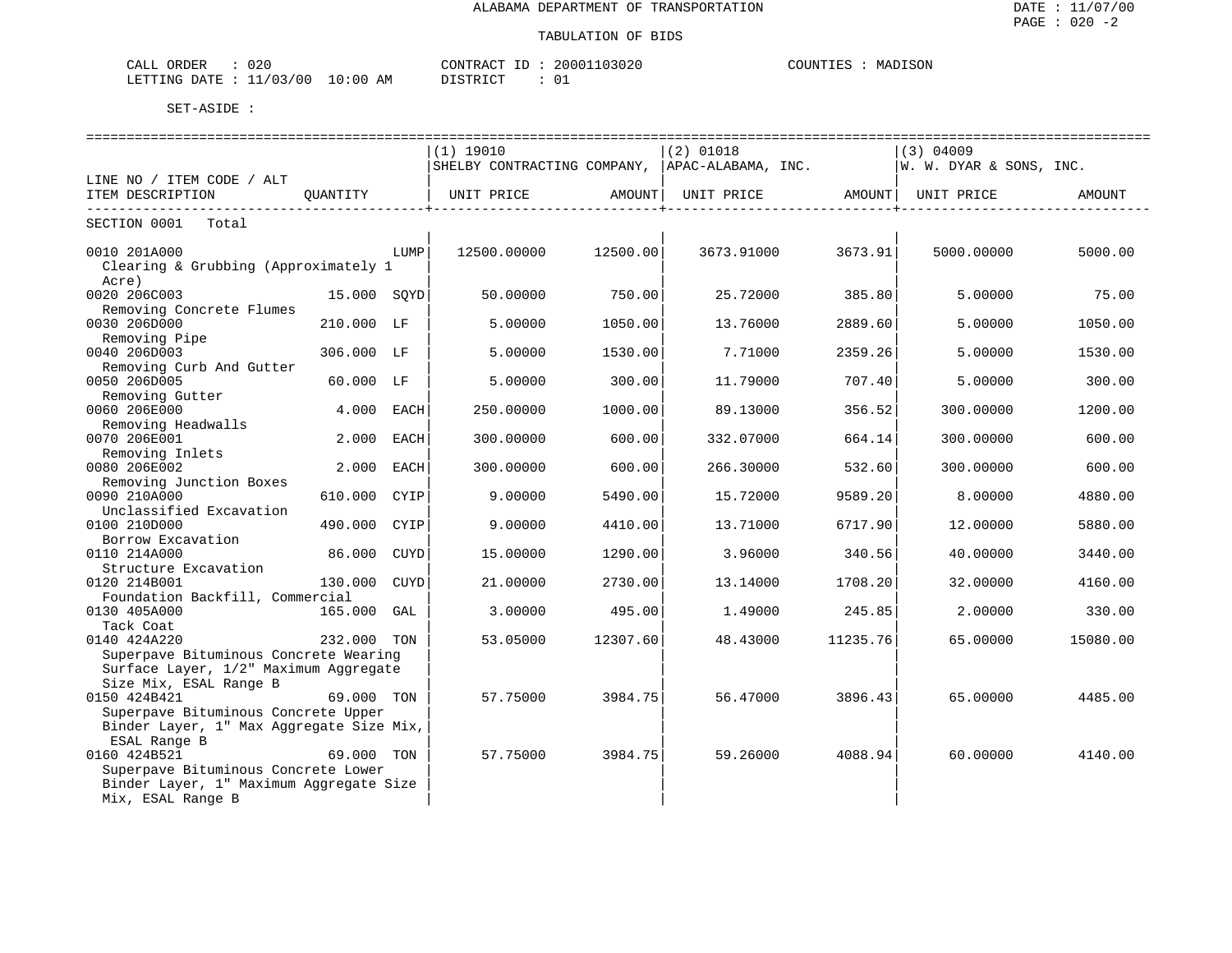| CALL ORDER                       | 020 | CONTRACT              | ' ID | 20001103020 | COUNTIES | MADISON |
|----------------------------------|-----|-----------------------|------|-------------|----------|---------|
| LETTING DATE : 11/03/00 10:00 AM |     | DISTRICT<br>--------- |      |             |          |         |

|                                                    |             | (1) 19010                                                   |                 | $(2)$ 01018                                     |          | $(3)$ 04009                  |          |
|----------------------------------------------------|-------------|-------------------------------------------------------------|-----------------|-------------------------------------------------|----------|------------------------------|----------|
|                                                    |             |                                                             |                 | SHELBY CONTRACTING COMPANY,  APAC-ALABAMA, INC. |          | W. W. DYAR & SONS, INC.      |          |
| LINE NO / ITEM CODE / ALT                          |             |                                                             |                 |                                                 |          |                              |          |
| ITEM DESCRIPTION                                   |             | QUANTITY   UNIT PRICE AMOUNT  UNIT PRICE AMOUNT  UNIT PRICE |                 |                                                 |          |                              | AMOUNT   |
|                                                    |             |                                                             | _______________ |                                                 |          | ----------------+----------- |          |
| 0170 424C221<br>Superpave Bituminous Concrete Base | 297.000 TON | 44.25000 13142.25                                           |                 | 48.32000                                        | 14351.04 | 45.00000                     | 13365.00 |
| Layer, 1 1/2" Maximum Aggregate Size               |             |                                                             |                 |                                                 |          |                              |          |
| Mix, ESAL Range B                                  |             |                                                             |                 |                                                 |          |                              |          |
| 0180 530A000<br>24.000 LF                          |             | 20.00000                                                    | 480.00          | 20.83000                                        | 499.92   | 22.00000                     | 528.00   |
| 15" Roadway Pipe (Class 3 R.C.)                    |             |                                                             |                 |                                                 |          |                              |          |
| 0190 530A001<br>192.000 LF                         |             | 20,00000                                                    | 3840.00         | 22.09000                                        | 4241.28  | 26.00000                     | 4992.00  |
| 18" Roadway Pipe (Class 3 R.C.)                    |             |                                                             |                 |                                                 |          |                              |          |
| 0200 530A003                                       | 192.000 LF  | 46.00000                                                    | 8832.00         | 38.00000                                        | 7296.00  | 38.00000                     | 7296.00  |
| 30" Roadway Pipe (Class 3 R.C.)                    |             |                                                             |                 |                                                 |          |                              |          |
| 0210 530A004                                       | 76.000 LF   | 63.00000                                                    | 4788.00         | 93.95000                                        | 7140.20  | 46.00000                     | 3496.00  |
| 36" Roadway Pipe (Class 3 R.C.)                    |             |                                                             |                 |                                                 |          |                              |          |
| 0220 530A005                                       | 16.000 LF   | 90.00000                                                    | 1440.00         | 73.03000                                        | 1168.48  | 65.00000                     | 1040.00  |
| 42" Roadway Pipe (Class 3 R.C.)                    |             |                                                             |                 |                                                 |          |                              |          |
| 0230 600A000                                       | LUMP        | 9000.00000                                                  | 9000.00         | 11722.47000                                     | 11722.47 | 8000.00000                   | 8000.00  |
| Mobilization                                       |             |                                                             |                 |                                                 |          |                              |          |
| 0240 610A001<br>55.000                             | SOYD        | 16.00000                                                    | 880.00          | 19.65000                                        | 1080.75  | 32.00000                     | 1760.00  |
| Loose Riprap, Class 1, 12" Thick<br>0250 610D000   | SOYD        |                                                             | 275.00          |                                                 |          |                              | 275.00   |
| 55.000<br>Filter Blanket                           |             | 5.00000                                                     |                 | 10.06000                                        | 553.30   | 5.00000                      |          |
| 0260 614A000                                       | 31.000 CUYD | 200.00000                                                   | 6200.00         | 267.25000                                       | 8284.75  | 300.00000                    | 9300.00  |
| Slope Paving                                       |             |                                                             |                 |                                                 |          |                              |          |
| 0270 618B003                                       | 97.000 SOYD | 25.00000                                                    | 2425.00         | 38.70000                                        | 3753.90  | 38.00000                     | 3686.00  |
| Concrete Driveway, 6" Thick (Includes              |             |                                                             |                 |                                                 |          |                              |          |
| Wire Mesh)                                         |             |                                                             |                 |                                                 |          |                              |          |
| 0280 619A002                                       | 1.000 EACH  | 550.00000                                                   | 550.00          | 531.52000                                       | 531.52   | 600.00000                    | 600.00   |
| 18" Roadway Pipe End Treatment, Class 1            |             |                                                             |                 |                                                 |          |                              |          |
| 0290 619A056                                       | 1.000 EACH  | 1075.00000                                                  | 1075.00         | 1810.87000                                      | 1810.87  | 4000.00000                   | 4000.00  |
| 42" Roadway Pipe End Treatment, Class 2            |             |                                                             |                 |                                                 |          |                              |          |
| 0300 620A000                                       | 7.000 CUYD  | 500.00000                                                   | 3500.00         | 456.06000                                       | 3192.42  | 500.00000                    | 3500.00  |
| Minor Structure Concrete                           |             |                                                             |                 |                                                 |          |                              |          |
| 0310 621A005                                       | 2.000 EACH  | 1500.00000                                                  | 3000.00         | 1621.20000                                      | 3242.40  | 300.00000                    | 600.00   |
| Junction Boxes, Type 1<br>0320 621A031             | 1.000 EACH  | 2100.00000                                                  | 2100.00         | 1653.26000                                      | 1653.26  | 2000.00000                   | 2000.00  |
| Junction Boxes, Type 1 (Special)                   |             |                                                             |                 |                                                 |          |                              |          |
| 0330 621B005                                       | 5.000 EACH  | 400.00000                                                   | 2000.00         | 406.96000                                       | 2034.80  | 400.00000                    | 2000.00  |
| Junction Box Units, Type 1                         |             |                                                             |                 |                                                 |          |                              |          |
| 0340 621B012                                       | 3.000 EACH  | 600.00000                                                   | 1800.00         | 471.74000                                       | 1415.22  | 400.00000                    | 1200.00  |
| Junction Box Units, Type 1 (Special)               |             |                                                             |                 |                                                 |          |                              |          |
| 0350 621C023                                       | 2.000 EACH  | 1400.00000                                                  | 2800.00         | 1784.24000                                      | 3568.48  | 2800.00000                   | 5600.00  |
| Inlets, Type S4 (1 Wing)                           |             |                                                             |                 |                                                 |          |                              |          |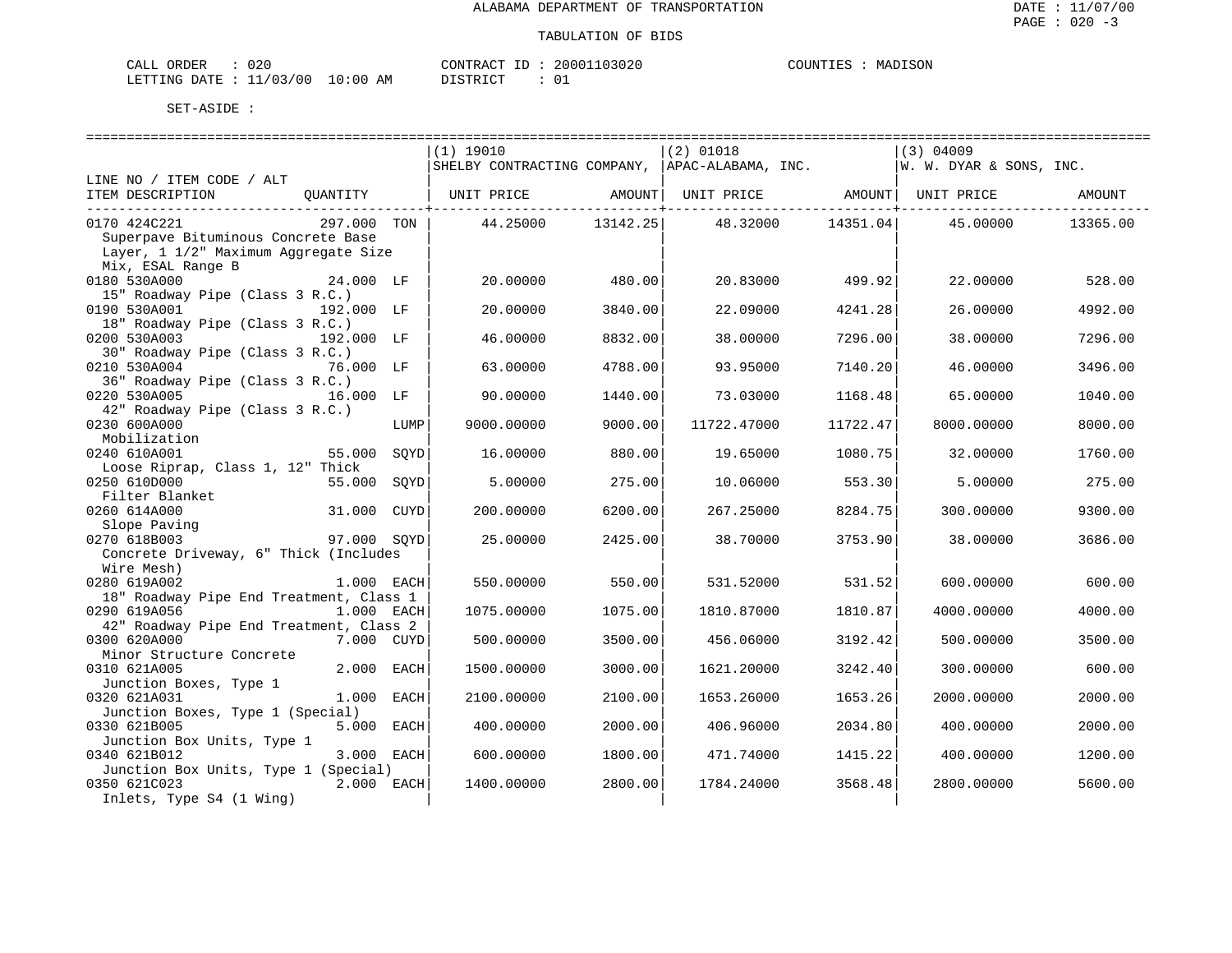| 020<br>CALL ORDER                |          | CONTRACT ID: 20001103020 | COUNTIES :<br>MADISON |
|----------------------------------|----------|--------------------------|-----------------------|
| LETTING DATE : 11/03/00 10:00 AM | DISTRICT |                          |                       |

|                                                          |              |      | (1) 19010                   |                          | $(2)$ 01018        |                      | $(3)$ 04009             |         |
|----------------------------------------------------------|--------------|------|-----------------------------|--------------------------|--------------------|----------------------|-------------------------|---------|
|                                                          |              |      | SHELBY CONTRACTING COMPANY, |                          | APAC-ALABAMA, INC. |                      | W. W. DYAR & SONS, INC. |         |
| LINE NO / ITEM CODE / ALT                                |              |      |                             |                          |                    |                      |                         |         |
| ITEM DESCRIPTION                                         | OUANTITY     |      | UNIT PRICE                  | AMOUNT<br>-------------+ | UNIT PRICE AMOUNT  | --------------+----- | UNIT PRICE              | AMOUNT  |
| 0360 621C027                                             | $1.000$ EACH |      | 1250.00000                  | 1250.00                  | 2297.83000         | 2297.83              | 1800.00000              | 1800.00 |
| Inlets, Type C                                           |              |      |                             |                          |                    |                      |                         |         |
| 0370 621C140                                             | 1.000        | EACH | 1250.00000                  | 1250.00                  | 1931.52000         | 1931.52              | 1700.00000              | 1700.00 |
| Inlets, Open Throat                                      |              |      |                             |                          |                    |                      |                         |         |
| 0380 621D031                                             | 1.000        | EACH | 400.00000                   | 400.00                   | 472.83000          | 472.83               | 400.00000               | 400.00  |
| Inlet Units, Type S4                                     |              |      |                             |                          |                    |                      |                         |         |
| 0390 623A004                                             | 80.000 LF    |      | 25.00000                    | 2000.00                  | 21.36000           | 1708.80              | 12.00000                | 960.00  |
| Concrete Gutter (Modified)<br>0400 623C003               | 796.000 LF   |      | 15,00000                    | 11940.00                 | 13.11000           |                      | 12,00000                |         |
| Combination Curb & Gutter, Type C                        |              |      |                             |                          |                    | 10435.56             |                         | 9552.00 |
| (Modified)                                               |              |      |                             |                          |                    |                      |                         |         |
| 0410 650A000                                             | 540.000 CYIP |      | 7.00000                     | 3780.00                  | 14.58000           | 7873.20              | 10.00000                | 5400.00 |
| Topsoil                                                  |              |      |                             |                          |                    |                      |                         |         |
| 0420 652A050                                             | 1.000 ACRE   |      | 1500.00000                  | 1500.00                  | 1552.17000         | 1552.17              | 2200.00000              | 2200.00 |
| Seeding (Mix 1A)                                         |              |      |                             |                          |                    |                      |                         |         |
| 0430 652B050                                             | 1.000 ACRE   |      | 600,00000                   | 600.00                   | 998.91000          | 998.91               | 1200.00000              | 1200.00 |
| Temporary Seeding (Mix 1AT)                              |              |      |                             |                          |                    |                      |                         |         |
| 0440 652D050                                             | 1.000 ACRE   |      | 600.00000                   | 600.00                   | 1486.96000         | 1486.96              | 1200.00000              | 1200.00 |
| Seeding In Stubble (Mix 1A)                              |              |      |                             |                          |                    |                      |                         |         |
| 0450 654A001                                             | 27.000       | SQYD | 5.00000                     | 135.00                   | 13.77000           | 371.79               | 5.00000                 | 135.00  |
| Solid Sodding (Bermuda)                                  |              |      |                             |                          |                    |                      |                         |         |
| 0460 656A001                                             | 1.000 ACRE   |      | 1200.00000                  | 1200.00                  | 882.61000          | 882.61               | 1200.00000              | 1200.00 |
| Mulching, Class A, Type 2                                |              |      |                             |                          |                    |                      |                         |         |
| 0470 665F000                                             | 36.000 EACH  |      | 5.00000                     | 180.00                   | 5.89000            | 212.04               | 5.00000                 | 180.00  |
| Hay Bales                                                |              |      |                             |                          |                    |                      |                         |         |
| 0480 665J000                                             | 1209.000 LF  |      | 4.50000                     | 5440.50                  | 3.01000            | 3639.09              | 4.00000                 | 4836.00 |
| Silt Fence, Type A                                       |              |      |                             |                          |                    |                      |                         |         |
| 0490 680A000                                             |              | LUMP | 5500.00000                  | 5500.00                  | 2639.13000         | 2639.13              | 4000.00000              | 4000.00 |
| Engineering Controls                                     |              |      |                             |                          |                    |                      |                         |         |
| 0500 701A031                                             | 1.000 MILE   |      | 1200.00000                  | 1200.00                  | 1163.27000         | 1163.27              | 1600.00000              | 1600.00 |
| Solid White, Class 2, Type A Traffic                     |              |      |                             |                          |                    |                      |                         |         |
| Stripe (0.06" Thick)                                     |              |      |                             |                          |                    |                      |                         |         |
| 0510 701A036                                             | 1.000 MILE   |      | 1200.00000                  | 1200.00                  | 1163.27000         | 1163.27              | 1600.00000              | 1600.00 |
| Solid Yellow, Class 2, Type A Traffic                    |              |      |                             |                          |                    |                      |                         |         |
| Stripe (0.06" Thick)                                     |              |      |                             |                          |                    |                      |                         |         |
| 0520 701B005                                             | 170.000 LF   |      | 1,00000                     | 170.00                   | 0.97000            | 164.90               | 2.00000                 | 340.00  |
| Dotted Class 2, Type A Traffic Stripe<br>$(0.09"$ Thick) |              |      |                             |                          |                    |                      |                         |         |
| 0530 701C003                                             | 1.000 MILE   |      | 450.00000                   | 450.00                   | 436.23000          | 436.23               | 700.00000               | 700.00  |
| Solid Temporary Traffic Stripe (Paint)                   |              |      |                             |                          |                    |                      |                         |         |
| 0540 701D008                                             | 1.000 MILE   |      | 1400.00000                  | 1400.00                  | 1357.14000         | 1357.14              | 1200.00000              | 1200.00 |
| Solid Traffic Stripe Removed (Plastic)                   |              |      |                             |                          |                    |                      |                         |         |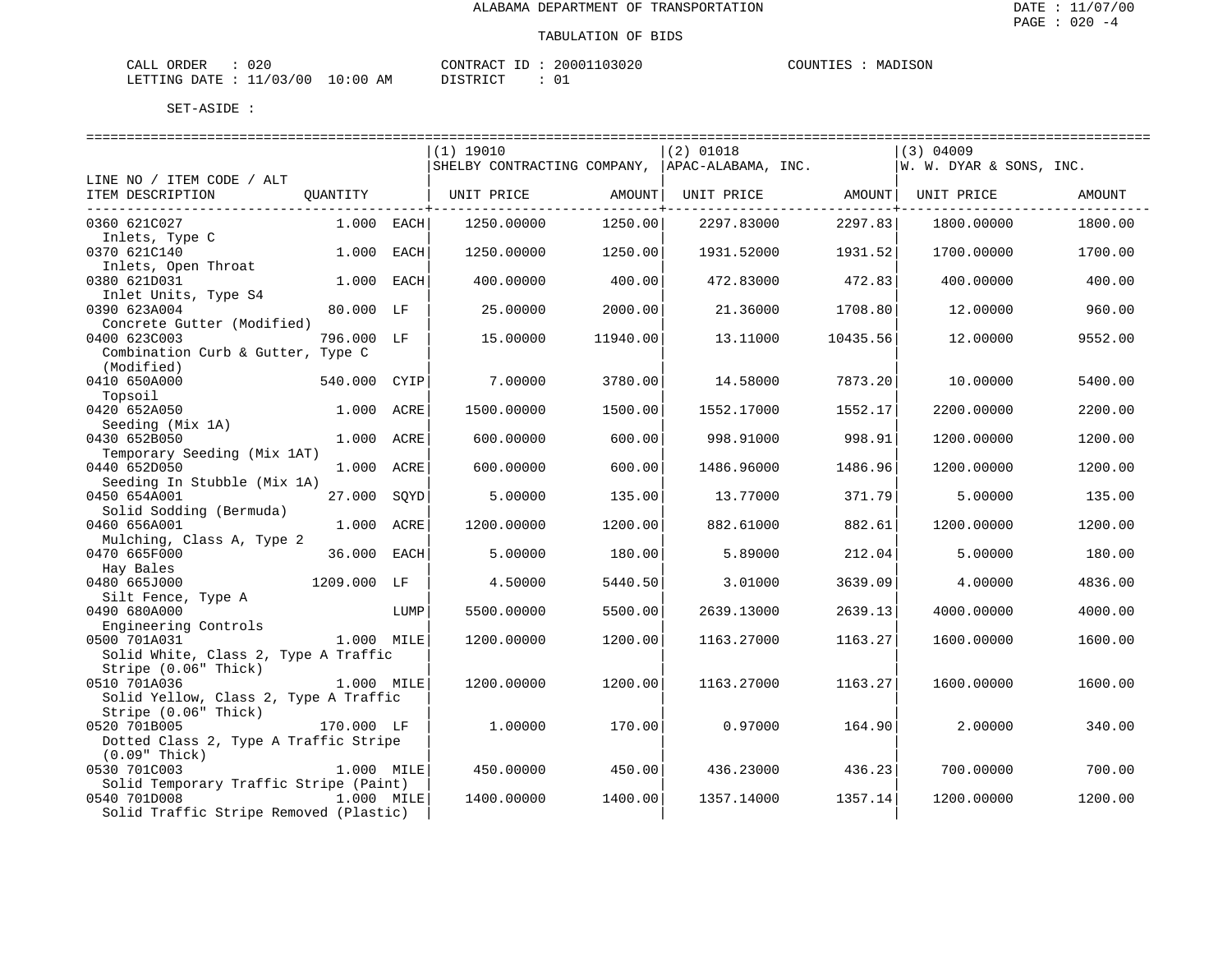| CALL ORDER                       | 020 | CONTRACT | ' ID | 20001103020 | COUNTIES | MADISON |
|----------------------------------|-----|----------|------|-------------|----------|---------|
| LETTING DATE : 11/03/00 10:00 AM |     | DISTRICT |      |             |          |         |

|                                          |              |      | $(1)$ 19010                                                            |            | $(2)$ 01018                    |               | $(3)$ 04009 |            |
|------------------------------------------|--------------|------|------------------------------------------------------------------------|------------|--------------------------------|---------------|-------------|------------|
| LINE NO / ITEM CODE / ALT                |              |      | SHELBY CONTRACTING COMPANY, APAC-ALABAMA, INC. M. W. DYAR & SONS, INC. |            |                                |               |             |            |
| ITEM DESCRIPTION                         | OUANTITY     |      | UNIT PRICE AMOUNT                                                      |            | UNIT PRICE AMOUNT   UNIT PRICE |               |             | AMOUNT     |
|                                          |              |      |                                                                        |            |                                |               |             |            |
| 0550 703A002<br>803.000 SOFT             |              |      | 2.50000                                                                |            | 2007.50 2.43000 1951.29        |               | 3.00000     | 2409.00    |
| Traffic Control Markings, Class 2, Type  |              |      |                                                                        |            |                                |               |             |            |
| $\mathbf{A}$                             |              |      |                                                                        |            |                                |               |             |            |
| 0560 703B002                             | 112.000 SOFT |      | 3.00000                                                                | 336.00     | 2.91000                        | 325.92        | 3.00000     | 336.00     |
| Traffic Control Legends, Class 2, Type A |              |      |                                                                        |            |                                |               |             |            |
| 0570 705A031<br>11.000 EACH              |              |      | 5,00000                                                                | 55.00      | 4.85000                        | 53.35         | 5.00000     | 55.00      |
| Pavement Markers, Class A-H, Type 1-A    |              |      |                                                                        |            |                                |               |             |            |
| 0580 705A037<br>131.000 EACH             |              |      | 5,00000                                                                | 655.00     | 4.85000                        | 635.35        | 5.00000     | 655.00     |
| Pavement Markers, Class A-H, Type 2-D    |              |      |                                                                        |            |                                |               |             |            |
| 0590 705A038                             | 60.000 EACH  |      | 5.00000                                                                | 300.00     | 4.85000                        | 291.00        | 5.00000     | 300.00     |
| Pavement Markers, Class A-H, Type 2-E    |              |      |                                                                        |            |                                |               |             |            |
| 0600 740B000                             | 472.000 SQFT |      | 12.00000                                                               | 5664.00    | 13.17000                       | 6216.24       | 12.00000    | 5664.00    |
| Construction Signs<br>0610 740D000       | 15.000 EACH  |      | 45.00000                                                               | 675.00     | 47.39000                       | 710.85        | 40.00000    | 600.00     |
| Channelizing Drums                       |              |      |                                                                        |            |                                |               |             |            |
| 0620 740E000                             | 40.000 EACH  |      | 15,00000                                                               | 600.00     | 1.17000                        | 46.80         | 15,00000    | 600.00     |
| Cones (36 Inches High)                   |              |      |                                                                        |            |                                |               |             |            |
| 0630 740F002                             | 2.000 EACH   |      | 275.00000                                                              | 550.00     | 207.61000                      | 415.22        | 265.00000   | 530.00     |
| Barricades, Type III                     |              |      |                                                                        |            |                                |               |             |            |
| 0640 7401005                             | 9.000 EACH   |      | 150.00000                                                              | 1350.00    | 124.64000                      | 1121.76       | 175.00000   | 1575.00    |
| Warning Lights, Type B (Detachable Head) |              |      |                                                                        |            |                                |               |             |            |
| 0650 740M000                             | 40.000 EACH  |      | 0.00000                                                                | 0.00       | 0.08000                        | 3.20          | 10.00000    | 400.00     |
| Weight For Cone                          |              |      |                                                                        |            |                                |               |             |            |
| 0660 741C010                             | 1.000 EACH   |      | 1250.00000                                                             | 1250.00    | 323.91000                      | 323.91        | 4000.00000  | 4000.00    |
| Portable Sequential Arrow And Chevron    |              |      |                                                                        |            |                                |               |             |            |
| Sign Unit                                |              |      |                                                                        |            |                                |               |             |            |
| 0670 998A000                             |              | LUMP | 0.00000                                                                | 0.00       | 1.00000                        | 1.00          | 3000.00000  | 3000.00    |
| Construction Fuel (Maximum Bid Limited   |              |      |                                                                        |            |                                |               |             |            |
| To $$7,000.00)$                          |              |      |                                                                        |            |                                |               |             |            |
| SECTION TOTALS                           |              |      |                                                                        | 174,787.35 |                                | \$179,816.27  |             | 186,315.00 |
| CONTRACT TOTALS                          |              |      | \$                                                                     | 174,787.35 |                                | \$ 179,816.27 |             | 186,315.00 |
|                                          |              |      |                                                                        |            |                                |               |             |            |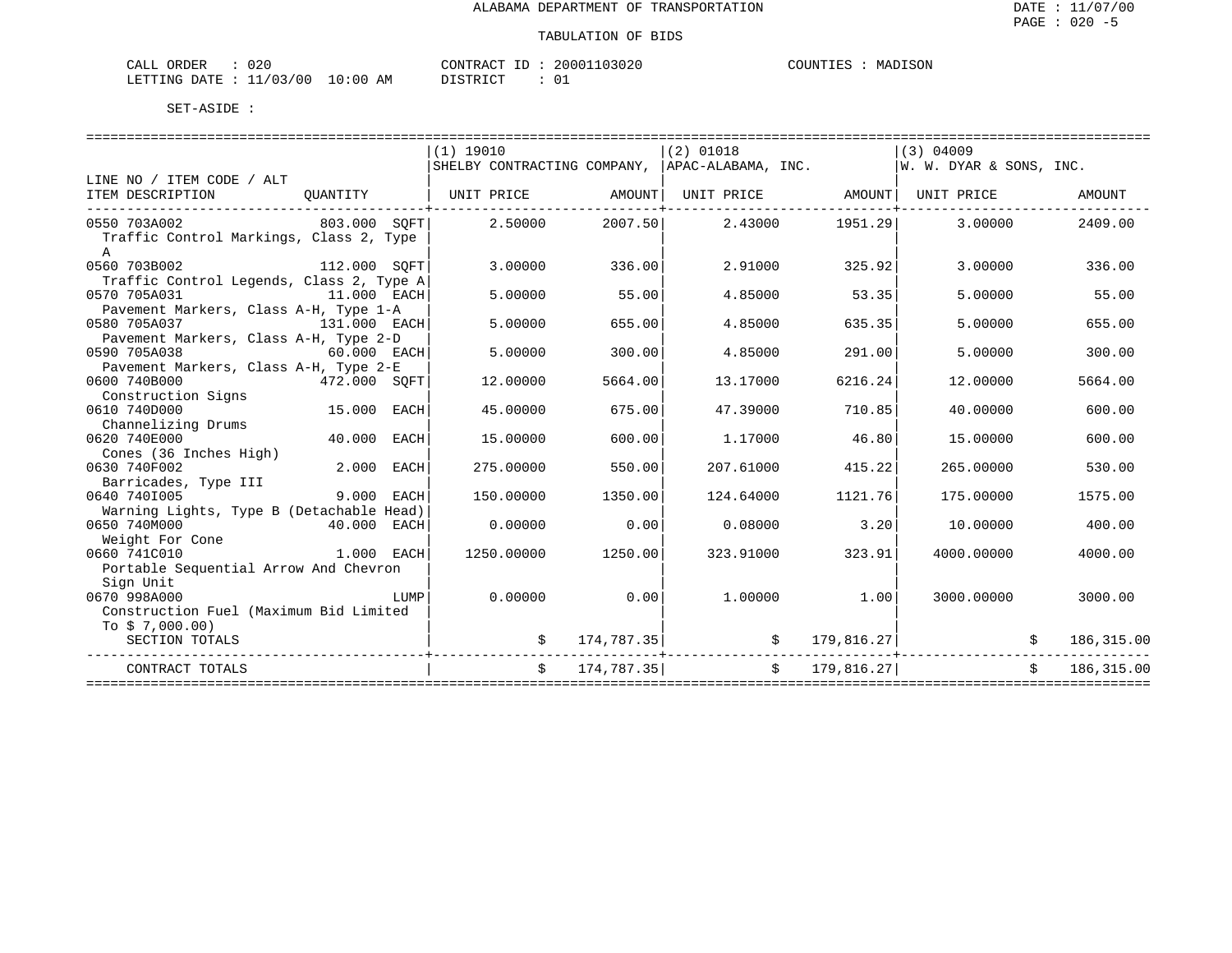DATE :

| $\therefore$ 022<br>CALL ORDER<br>LETTING DATE : 11/03/00 10:00 AM |                                                        | CONTRACT ID: 20001103022<br>DISTRICT<br>$\therefore$ 01                                                                                                    |              | COUNTIES : LIMESTONE |                             |                        |  |
|--------------------------------------------------------------------|--------------------------------------------------------|------------------------------------------------------------------------------------------------------------------------------------------------------------|--------------|----------------------|-----------------------------|------------------------|--|
| CONTRACT DESCRIPTION:<br>$0.23$ mi.<br>SET-ASIDE :                 |                                                        | 30<br>CONTRACT TIME:<br>RURAL<br>for constructing the Resurfacing and Traffic Stripe on West<br>Bound I-565 from MP 0.94 to MP 1.17 in Mooresville. Length | Working Days | (available days)     | PROJECT(S) : STPSA-CN00 (7) |                        |  |
| RANK                                                               | VENDOR NO. / NAME                                      |                                                                                                                                                            |              |                      | TOTAL<br><b>BID</b>         | % OVER<br>LOW BID      |  |
| 19010<br>01018                                                     | SHELBY CONTRACTING COMPANY, INC.<br>APAC-ALABAMA, INC. |                                                                                                                                                            |              | Ŝ.<br>Ś              | 49,114.50<br>54,010.97      | 100.0000%<br>109.9694% |  |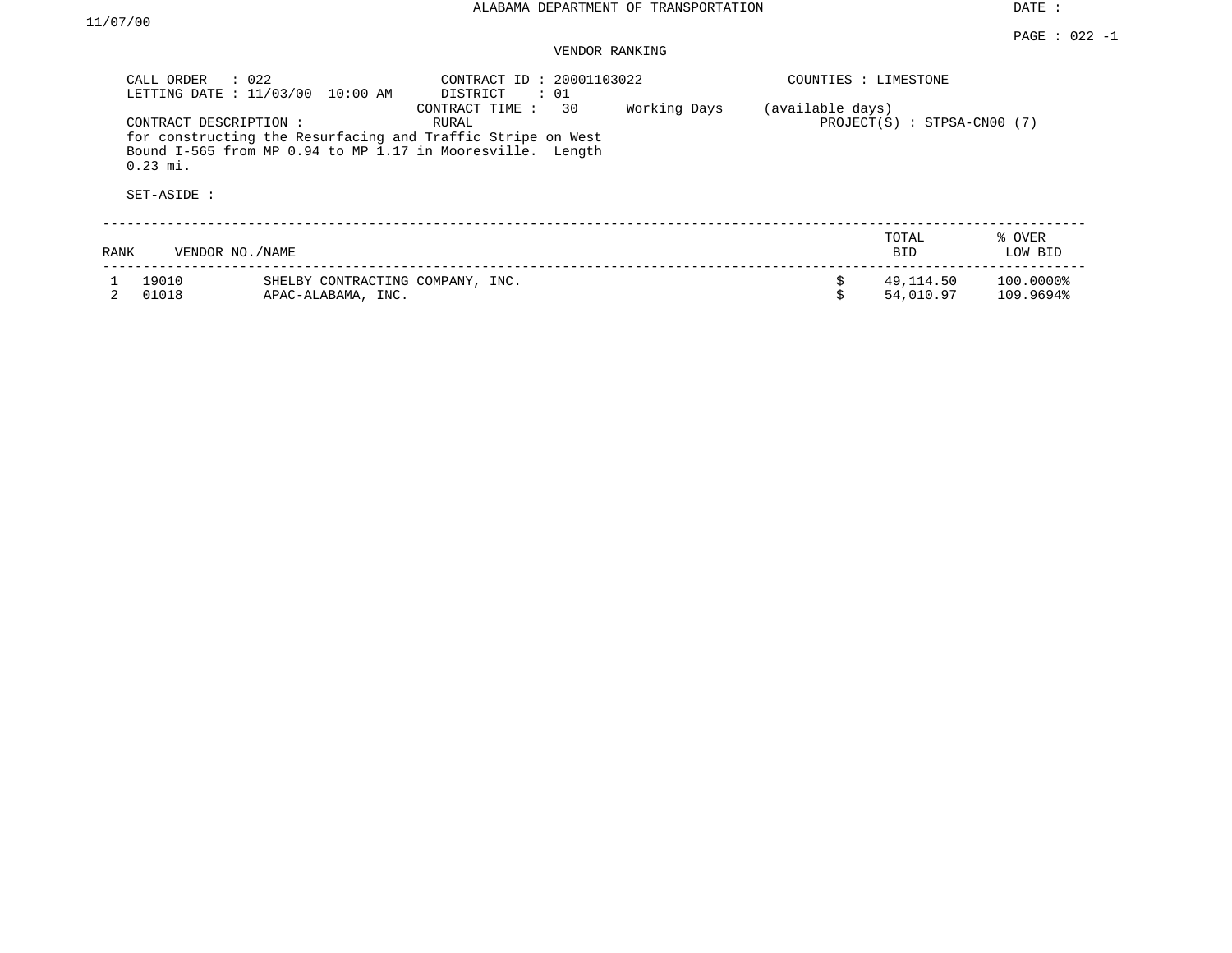| 022<br>CALL<br>ORDER    |            | CONTRACT<br>. D. | 20001103022 | <b>.IMESTONE</b><br>COUNTIES |
|-------------------------|------------|------------------|-------------|------------------------------|
| 1/03/00<br>LETTING DATE | $10:00$ AM | DISTRICT         | ◡-          |                              |

|                                                               |                       |       |                                                 |                   | ===============                       |          |            |        |
|---------------------------------------------------------------|-----------------------|-------|-------------------------------------------------|-------------------|---------------------------------------|----------|------------|--------|
|                                                               |                       |       | (1) 19010                                       |                   | $(2)$ 01018                           |          |            |        |
|                                                               |                       |       | SHELBY CONTRACTING COMPANY,  APAC-ALABAMA, INC. |                   |                                       |          |            |        |
| LINE NO / ITEM CODE / ALT                                     |                       |       |                                                 |                   |                                       |          |            |        |
| ITEM DESCRIPTION                                              | QUANTITY              |       | UNIT PRICE                                      | AMOUNT            | UNIT PRICE AMOUNT                     |          | UNIT PRICE | AMOUNT |
| SECTION 0001 Total                                            |                       |       |                                                 |                   |                                       |          |            |        |
| 0010 405A000                                                  | $200.000$ GAL $\vert$ |       |                                                 |                   | $4.00000$ $800.00$ $1.48000$ $296.00$ |          |            |        |
| Tack Coat                                                     |                       |       |                                                 |                   |                                       |          |            |        |
| 0020 420A011                                                  | 200.000 TON           |       |                                                 | 86.60000 17320.00 | 125.33000                             | 25066.00 |            |        |
| Polymer Modified Open Graded Friction                         |                       |       |                                                 |                   |                                       |          |            |        |
| Course, Mix 2                                                 |                       |       |                                                 |                   |                                       |          |            |        |
| 0030 600A000                                                  |                       | LUMP  | 8000.00000                                      | 8000.00           | 14386.69000                           | 14386.69 |            |        |
| Mobilization                                                  |                       |       |                                                 |                   |                                       |          |            |        |
| 0040 701A028                                                  | 1.000 MILE            |       | 2000.00000                                      | 2000.00           | 1744.90000                            | 1744.90  |            |        |
| Solid White, Class 2, Type A Traffic                          |                       |       |                                                 |                   |                                       |          |            |        |
| Stripe (0.06" Thick) (6" Wide)                                |                       |       |                                                 |                   |                                       |          |            |        |
| 0050 701A032 1.000 MILE                                       |                       |       | 2000.00000                                      | 2000.00           | 1744.90000 1744.90                    |          |            |        |
| Solid Yellow, Class 2, Type A Traffic                         |                       |       |                                                 |                   |                                       |          |            |        |
| Stripe (0.06" Thick) (6" Wide)                                |                       |       |                                                 |                   |                                       |          |            |        |
| 0060 701A041                                                  | 1.000 MILE            |       | 1200.00000                                      | 1200.00           | 920.92000                             | 920.92   |            |        |
| Broken White, Class 2, Type A Traffic                         |                       |       |                                                 |                   |                                       |          |            |        |
| Stripe (0.09" Thick) (6" Wide)                                |                       |       |                                                 |                   |                                       |          |            |        |
| 0070 701B009 100.000 LF                                       |                       |       | 2.00000                                         | 200.00            | 0.97000                               | 97.00    |            |        |
| Dotted Class 2, Type A Traffic Stripe                         |                       |       |                                                 |                   |                                       |          |            |        |
| (0.09" Thick)(6" Wide)                                        |                       |       |                                                 |                   |                                       |          |            |        |
| $1.000$ MILE<br>0080 701C000                                  |                       |       | 800.00000                                       | 800.00            | 387.76000                             | 387.76   |            |        |
| Broken Temporary Traffic Stripe                               |                       |       |                                                 |                   |                                       |          |            |        |
| 0090 701C001 1.000 MILE                                       |                       |       | 1852.00000                                      | 1852.00           | 436.23000                             | 436.23   |            |        |
| Solid Temporary Traffic Stripe                                |                       |       |                                                 |                   |                                       |          |            |        |
| 0100 703A002                                                  | 300.000 SOFT          |       | 4.00000                                         | 1200.00           | 2.43000                               | 729.00   |            |        |
| Traffic Control Markings, Class 2, Type                       |                       |       |                                                 |                   |                                       |          |            |        |
| $\mathbb A$<br>0110 705A031                                   | 175.000 EACH          |       | 7.50000                                         | 1312.50           | 5.82000                               | 1018.50  |            |        |
| Pavement Markers, Class A-H, Type 1-A                         |                       |       |                                                 |                   |                                       |          |            |        |
| 0120 740B000                                                  | 274.000 SOFT          |       | 23.50000                                        | 6439.00           | 17.85000                              | 4890.90  |            |        |
| Construction Signs                                            |                       |       |                                                 |                   |                                       |          |            |        |
| 0130 740E000                                                  | $100.000$ EACH        |       | 23.50000                                        | 2350.00           | 13.59000                              | 1359.00  |            |        |
| Cones (36 Inches High)                                        |                       |       |                                                 |                   |                                       |          |            |        |
| 0140 740M000                                                  | $100.000$ EACH        |       | 11.00000                                        | 1100.00           | 8.80000                               | 880.00   |            |        |
|                                                               |                       |       |                                                 |                   |                                       |          |            |        |
| Weight For Cone<br>0150 741C010<br>1.000 EACH<br>0150 741C010 |                       |       | 2541.00000                                      | 2541.00           | 52.17000                              | 52.17    |            |        |
| Portable Sequential Arrow And Chevron                         |                       |       |                                                 |                   |                                       |          |            |        |
| Sign Unit                                                     |                       |       |                                                 |                   |                                       |          |            |        |
| 0160 998A000                                                  |                       | LUMPI | 0.00000                                         | 0.001             | 1,00000                               | 1.00     |            |        |
| Construction Fuel (Maximum Bid Limited                        |                       |       |                                                 |                   |                                       |          |            |        |
| To $$1200.00)$                                                |                       |       |                                                 |                   |                                       |          |            |        |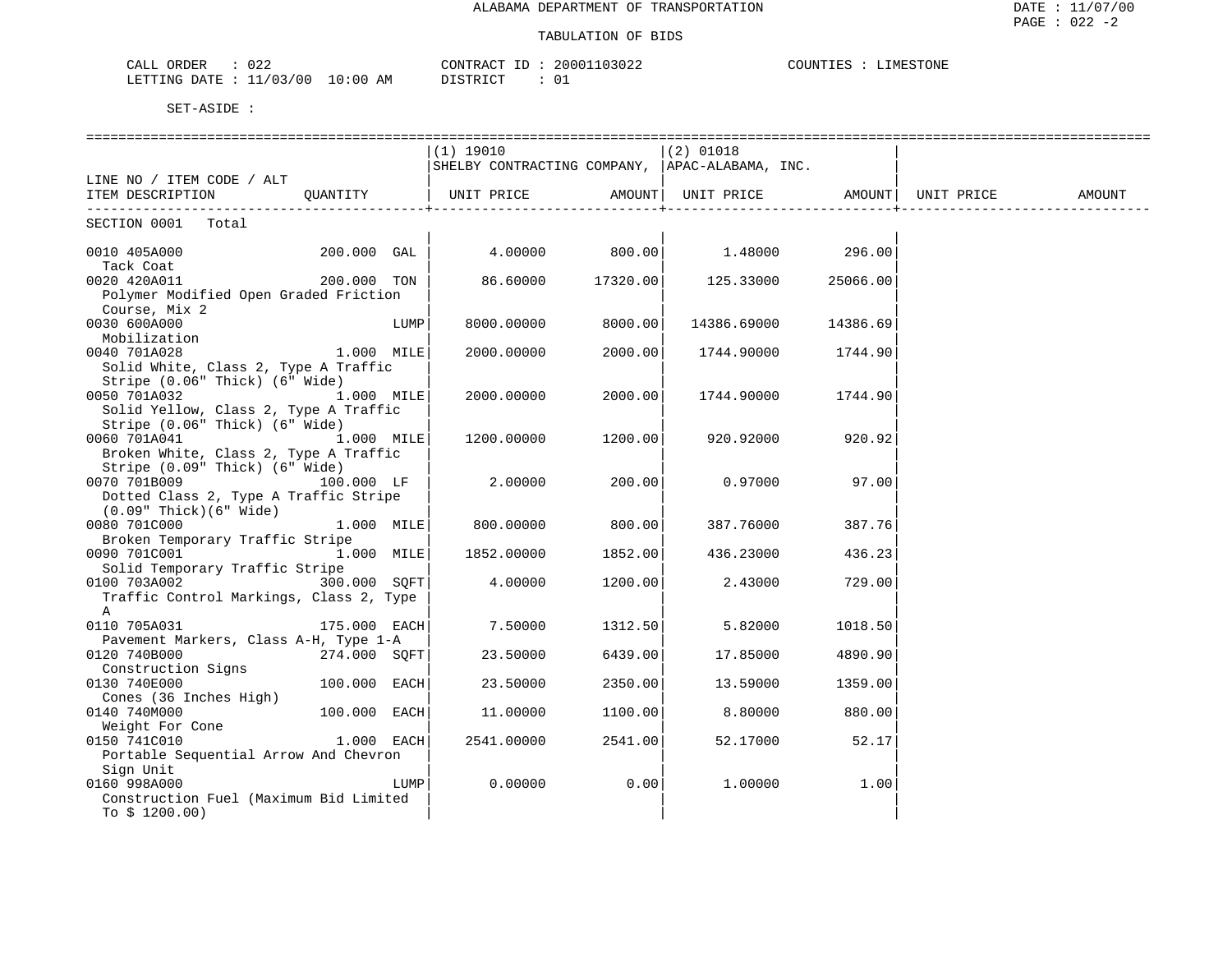#### TABULATION OF BIDS

| $\cap$ $\cap$ $\cap$<br>ORDER<br>CALL<br>∪∠∠ | CONTRACT                           | $- -$ | 20001103022 | COUNTIES | IMESTONE |
|----------------------------------------------|------------------------------------|-------|-------------|----------|----------|
| 11/03/00<br>LETTING DATE                     | 10:00<br>ΑM<br>דים דמידי פרות<br>. |       |             |          |          |

|                                                     | (1) 19010 | SHELBY CONTRACTING COMPANY, | $(2)$ 01018<br>  APAC-ALABAMA, INC. |            |           |            |        |
|-----------------------------------------------------|-----------|-----------------------------|-------------------------------------|------------|-----------|------------|--------|
| ITEM CODE /<br>LINE NO ,<br>ALT<br>ITEM DESCRIPTION | OUANTITY  | UNIT PRICE                  | AMOUNT                              | UNIT PRICE | AMOUNT    | UNIT PRICE | AMOUNT |
| SECTION TOTALS                                      |           |                             | 49,114.50                           |            | 54,010.97 |            |        |
| CONTRACT TOTALS                                     |           |                             | 49,114.50                           |            | 54,010.97 |            |        |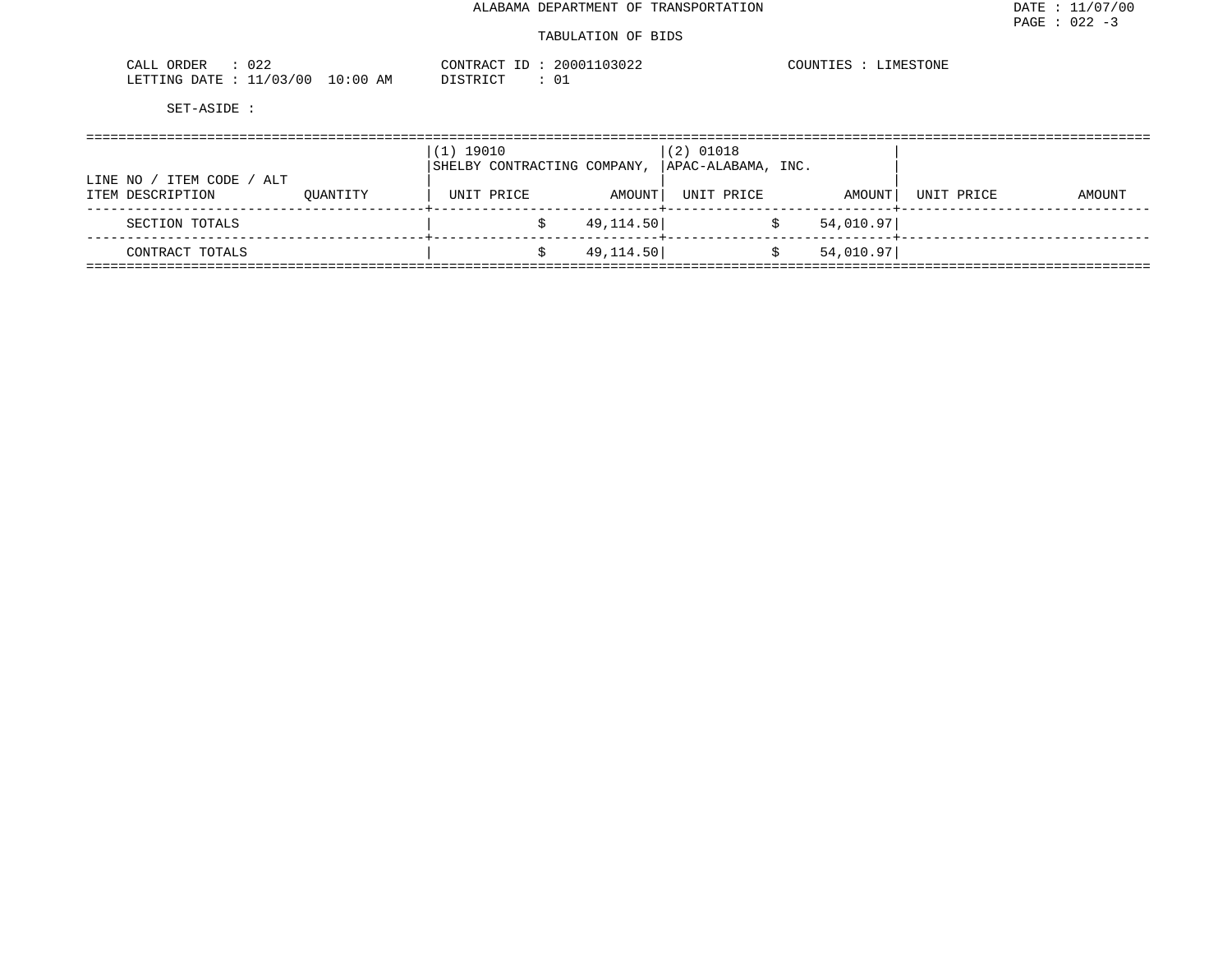|      | $\therefore$ 023<br>CALL ORDER<br>LETTING DATE : 11/03/00                                |                  | 10:00 AM                   | CONTRACT ID: 20001103023<br>DISTRICT<br>CONTRACT TIME:               | $\colon$ 01<br>50 | Working Days | COUNTIES : CULLMAN<br>(available days) | JACKSON                      | DEKALB<br>OTHERS  |
|------|------------------------------------------------------------------------------------------|------------------|----------------------------|----------------------------------------------------------------------|-------------------|--------------|----------------------------------------|------------------------------|-------------------|
|      | CONTRACT DESCRIPTION:<br>various sites as indicated in the plan assembly.<br>SET-ASIDE : |                  |                            | RURAL<br>for constructing the Guardrail and Guardrail End Anchors at |                   |              |                                        | $PROJECT(S) : STPSA-CN00(8)$ |                   |
| RANK | VENDOR NO./NAME                                                                          |                  |                            |                                                                      |                   |              |                                        | TOTAL<br><b>BID</b>          | % OVER<br>LOW BID |
|      | 01010                                                                                    |                  | ALABAMA GUARDRAIL, INC.    |                                                                      |                   |              | Ŝ.                                     | 708,637.60                   | 100.0000%         |
|      | 01029                                                                                    |                  | ATWOOD FENCE COMPANY, INC. |                                                                      |                   |              |                                        | 854,355.50                   | 120.5631%         |
|      | 18012                                                                                    | THE RUTH COMPANY |                            |                                                                      |                   |              |                                        | 868,925.88                   | 122.6192%         |
|      | 12009                                                                                    | LU, INC.         |                            |                                                                      |                   |              |                                        | 899,978.88                   | 127.0012%         |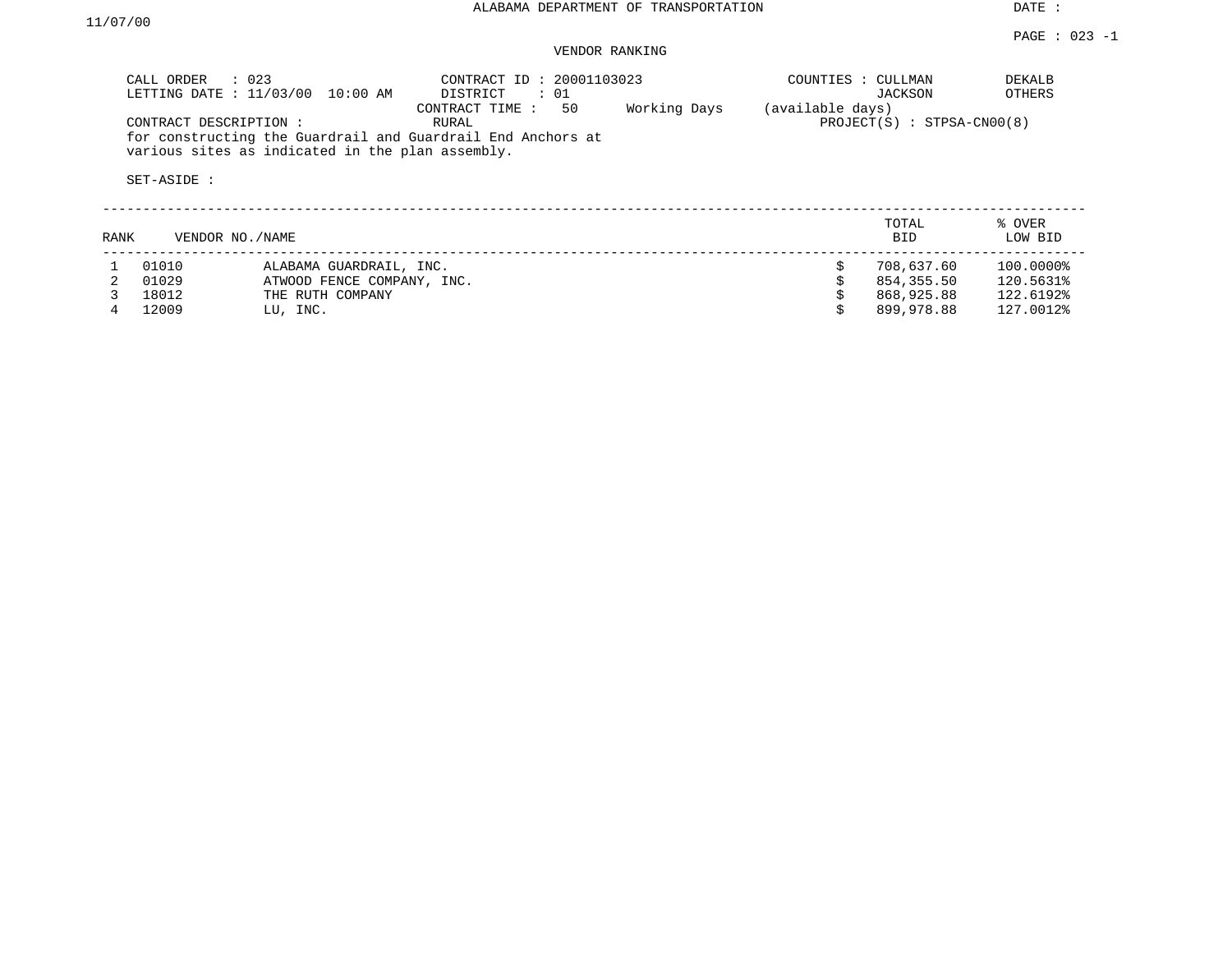#### TABULATION OF BIDS

| ົດ ຕ<br>ORDER<br>CALI<br>J 4.         |    | $\bigcap \bigcap \mathcal{N}$<br>'AO       | 2000<br>$U \Delta$ . | INTTES | ד א א ד<br>$\sim$<br><b>RIAL</b> | DEKALI                            |
|---------------------------------------|----|--------------------------------------------|----------------------|--------|----------------------------------|-----------------------------------|
| 00 ′<br>$\sim$ $\sim$<br>TINC .<br>١Δ | ΆM | $T$ $\cap$ $\cap$ $\cap$ $T$ $\cap$ $\cap$ |                      |        | 3OP                              | $\overline{m}$<br>, , , , , , , , |

|                                                                                              | (1) 01010               |            | $(2)$ 01029 |                   | $(3)$ 18012                                 |             |
|----------------------------------------------------------------------------------------------|-------------------------|------------|-------------|-------------------|---------------------------------------------|-------------|
|                                                                                              | ALABAMA GUARDRAIL, INC. |            |             |                   | ATWOOD FENCE COMPANY, INC. THE RUTH COMPANY |             |
| LINE NO / ITEM CODE / ALT                                                                    |                         |            |             |                   |                                             |             |
| ITEM DESCRIPTION<br>OUANTITY                                                                 |                         |            |             |                   | UNIT PRICE                                  | AMOUNT      |
| SECTION 0001<br>TOTAL                                                                        |                         |            |             |                   |                                             |             |
| 0010 206D001<br>17309.000 LF                                                                 | 0.60000                 | 10385.40   | 1.50000     | 25963.50          | 1.68000                                     | 29079.12    |
| Removing Guardrail<br>0020 206E008<br>127.000 EACH                                           | 105,00000               | 13335.00   | 100,00000   | 12700.00          | 150.00000                                   | 19050.00    |
| Removing Guardrail End Anchor (All Type)<br>0030 600A000<br>LUMP                             | 18500.00000             | 18500.00   | 20000.00000 | 20000.00          | 25000.00000                                 | 25000.00    |
| Mobilization<br>0040 630A000<br>40752.000 LF                                                 | 9.85000                 | 401407.20  | 12.50000    | 509400.00         | 10.63000                                    | 433193.76   |
| Steel Beam Guardrail, Class A, Type 1<br>0050 630C001<br>16.000 EACH                         | 600.00000               | 9600.00    | 550.00000   | 8800.00           | 750.00000                                   | 12000.00    |
| Guardrail End Anchor, Type 8<br>0060 630C004<br>32.000 EACH<br>Guardrail End Anchor, Type 12 | 1250.00000              | 40000.00   | 850.00000   | 27200.00          | 1295.00000                                  | 41440.00    |
| 3.000 EACH<br>0070 630C030<br>Guardrail End Anchor, Type 9                                   | 850.00000               | 2550.00    | 800,00000   | 2400.00           | 550.00000                                   | 1650.00     |
| 0080 630C041<br>45.000 EACH<br>Guardrail End Anchor, Type 22                                 | 2950.00000              | 132750.00  | 3750.00000  | 168750.00         | 4425.00000                                  | 199125.00   |
| 7.000 EACH<br>0090 630C050<br>Guardrail End Anchor, Type 20 Series                           | 1200.00000              | 8400.00    | 1600.00000  | 11200.00          | 1550.00000                                  | 10850.00    |
| 0100 630C070<br>46.000 EACH<br>Guardrail End Anchor, Type 10 Series                          | 1185.00000              | 54510.00   | 1100.00000  | 50600.00          | 1375.00000                                  | 63250.00    |
| 0110 740B000<br>224.000 SOFT<br>Construction Signs                                           | 12.50000                | 2800.00    | 8,00000     | 1792.00           | 12,00000                                    | 2688.00     |
| 200.000<br>0120 740D000<br>EACH<br>Channelizing Drums                                        | 40.00000                | 8000.00    | 32.00000    | 6400.00           | 41.50000                                    | 8300.00     |
| 0130 740E000<br>100.000<br>EACH<br>Cones (36 Inches High)                                    | 18,00000                | 1800.00    | 10.00000    | 1000.00           | 18,00000                                    | 1800.00     |
| 0140 740M000<br>100.000<br>EACH<br>Weight For Cone                                           | 11.00000                | 1100.00    | 6.50000     | 650.00            | 5.00000                                     | 500.00      |
| 0150 741C010<br>1.000 EACH<br>Portable Sequential Arrow And Chevron                          | 2000.00000              | 2000.00    | 2500.00000  | 2500.00           | 5000.00000                                  | 5000.00     |
| Sign Unit<br>0160 998A000<br>LUMP<br>Construction Fuel (Maximum Bid Limited                  | 1500.00000              | 1500.00    | 5000.00000  | 5000.00           | 16000.00000                                 | 16000.00    |
| To $$17,500.00)$<br>SECTION TOTALS                                                           |                         | 708,637.60 |             | 854, 355.50       |                                             | 868,925.88  |
| CONTRACT TOTALS                                                                              |                         | 708,637.60 |             | 854, 355.50<br>Ŝ. |                                             | 868, 925.88 |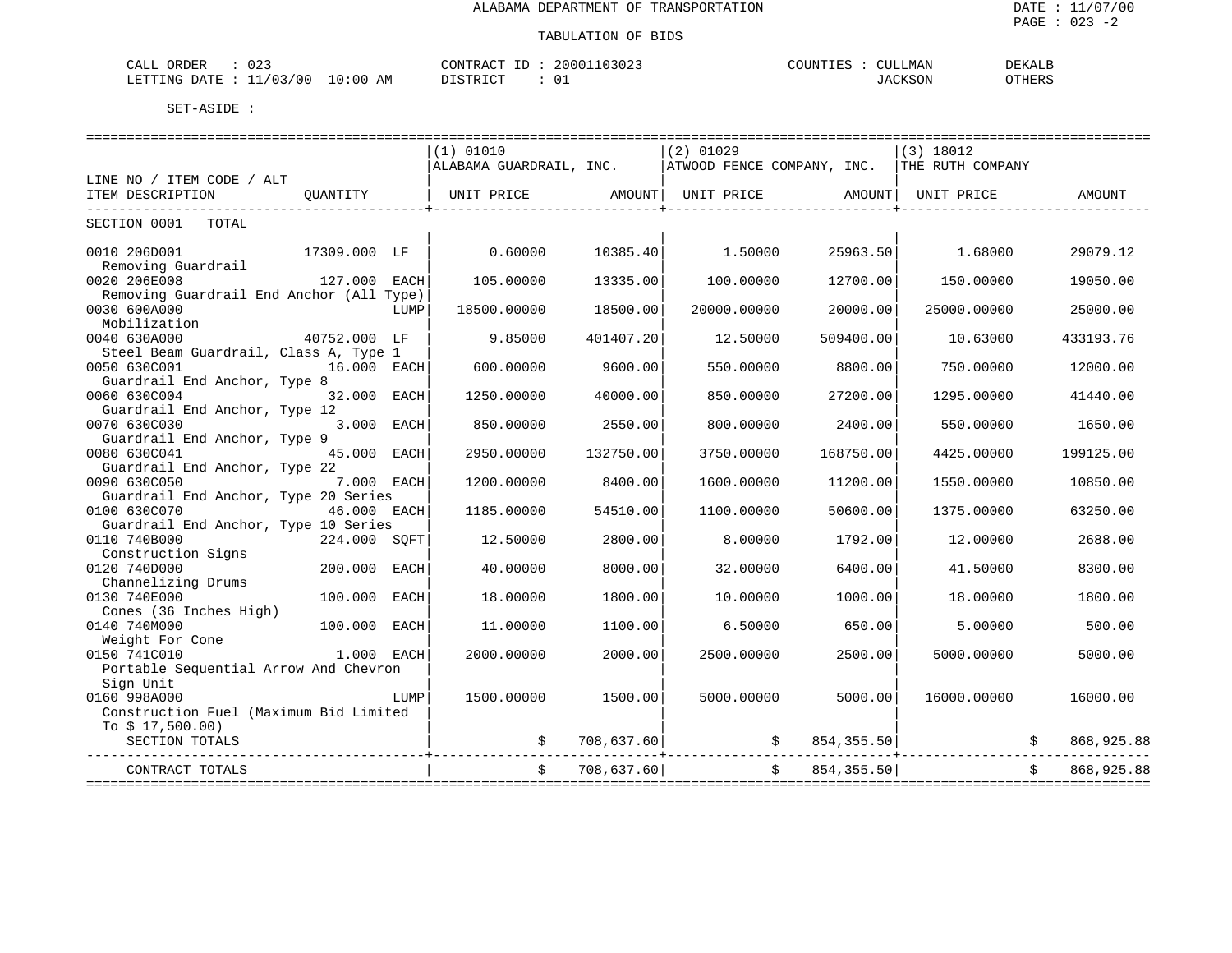# TABULATION OF BIDS

| $\sim$<br>OPDFP<br>CALL<br>UZ.<br>UND LI      | CONTI<br>ገለጣጥ<br>2000           | COUNTER C<br><b>MAN</b> | <b>DEKALE</b>           |
|-----------------------------------------------|---------------------------------|-------------------------|-------------------------|
| 00/<br>ΆM<br>TTING<br>:00<br>חיד∆ר<br>القطاعة | חור ר<br>$T \cap m$<br>്∪ച<br>. |                         | $\cap$ TULD<br>، חבות י |

|                                          | $(4)$ 12009 |            |                    |                     |        |
|------------------------------------------|-------------|------------|--------------------|---------------------|--------|
|                                          | LU, INC.    |            |                    |                     |        |
| LINE NO / ITEM CODE / ALT                |             |            |                    |                     |        |
| ITEM DESCRIPTION<br>OUANTITY             | UNIT PRICE  |            | AMOUNT  UNIT PRICE | AMOUNT   UNIT PRICE | AMOUNT |
|                                          |             |            |                    |                     |        |
| SECTION 0001<br>TOTAL                    |             |            |                    |                     |        |
|                                          |             |            |                    |                     |        |
| 0010 206D001<br>17309.000 LF             | 2.12000     | 36695.08   |                    |                     |        |
| Removing Guardrail                       |             |            |                    |                     |        |
| 0020 206E008<br>127.000 EACH             | 85.00000    | 10795.00   |                    |                     |        |
| Removing Guardrail End Anchor (All Type) |             |            |                    |                     |        |
| 0030 600A000<br>LUMP                     | 9500.00000  | 9500.00    |                    |                     |        |
| Mobilization                             |             |            |                    |                     |        |
| 0040 630A000<br>40752.000 LF             | 10.65000    | 434008.80  |                    |                     |        |
| Steel Beam Guardrail, Class A, Type 1    |             |            |                    |                     |        |
| 0050 630C001<br>16.000 EACH              | 500.00000   | 8000.00    |                    |                     |        |
| Guardrail End Anchor, Type 8             |             |            |                    |                     |        |
| 0060 630C004<br>32.000 EACH              | 620.00000   | 19840.00   |                    |                     |        |
| Guardrail End Anchor, Type 12            |             |            |                    |                     |        |
| 3.000 EACH<br>0070 630C030               | 400.00000   | 1200.00    |                    |                     |        |
| Guardrail End Anchor, Type 9             |             |            |                    |                     |        |
| 0080 630C041<br>45.000 EACH              | 5900.00000  | 265500.00  |                    |                     |        |
| Guardrail End Anchor, Type 22            |             |            |                    |                     |        |
| 0090 630C050<br>7.000 EACH               | 2200.00000  | 15400.00   |                    |                     |        |
| Guardrail End Anchor, Type 20 Series     |             |            |                    |                     |        |
| 0100 630C070<br>46.000 EACH              | 1800.00000  | 82800.00   |                    |                     |        |
| Guardrail End Anchor, Type 10 Series     |             |            |                    |                     |        |
| 0110 740B000<br>224.000 SQFT             | 10.00000    | 2240.00    |                    |                     |        |
| Construction Signs                       |             |            |                    |                     |        |
| 0120 740D000<br>200.000 EACH             | 45.00000    | 9000.00    |                    |                     |        |
| Channelizing Drums                       |             |            |                    |                     |        |
| 0130 740E000<br>100.000 EACH             | 5.00000     | 500.00     |                    |                     |        |
| Cones (36 Inches High)                   |             |            |                    |                     |        |
| 0140 740M000<br>100.000 EACH             | 2.50000     | 250.00     |                    |                     |        |
| Weight For Cone                          |             |            |                    |                     |        |
| 0150 741C010<br>$1.000$ EACH             | 500.00000   | 500.00     |                    |                     |        |
| Portable Sequential Arrow And Chevron    |             |            |                    |                     |        |
| Sign Unit                                |             |            |                    |                     |        |
| 0160 998A000<br>LUMP                     | 3750.00000  | 3750.00    |                    |                     |        |
| Construction Fuel (Maximum Bid Limited   |             |            |                    |                     |        |
| To $$17,500.00)$                         |             |            |                    |                     |        |
| SECTION TOTALS                           |             | 899,978.88 |                    |                     |        |
|                                          |             |            |                    |                     |        |
| CONTRACT TOTALS<br>================      | \$          | 899,978.88 |                    |                     |        |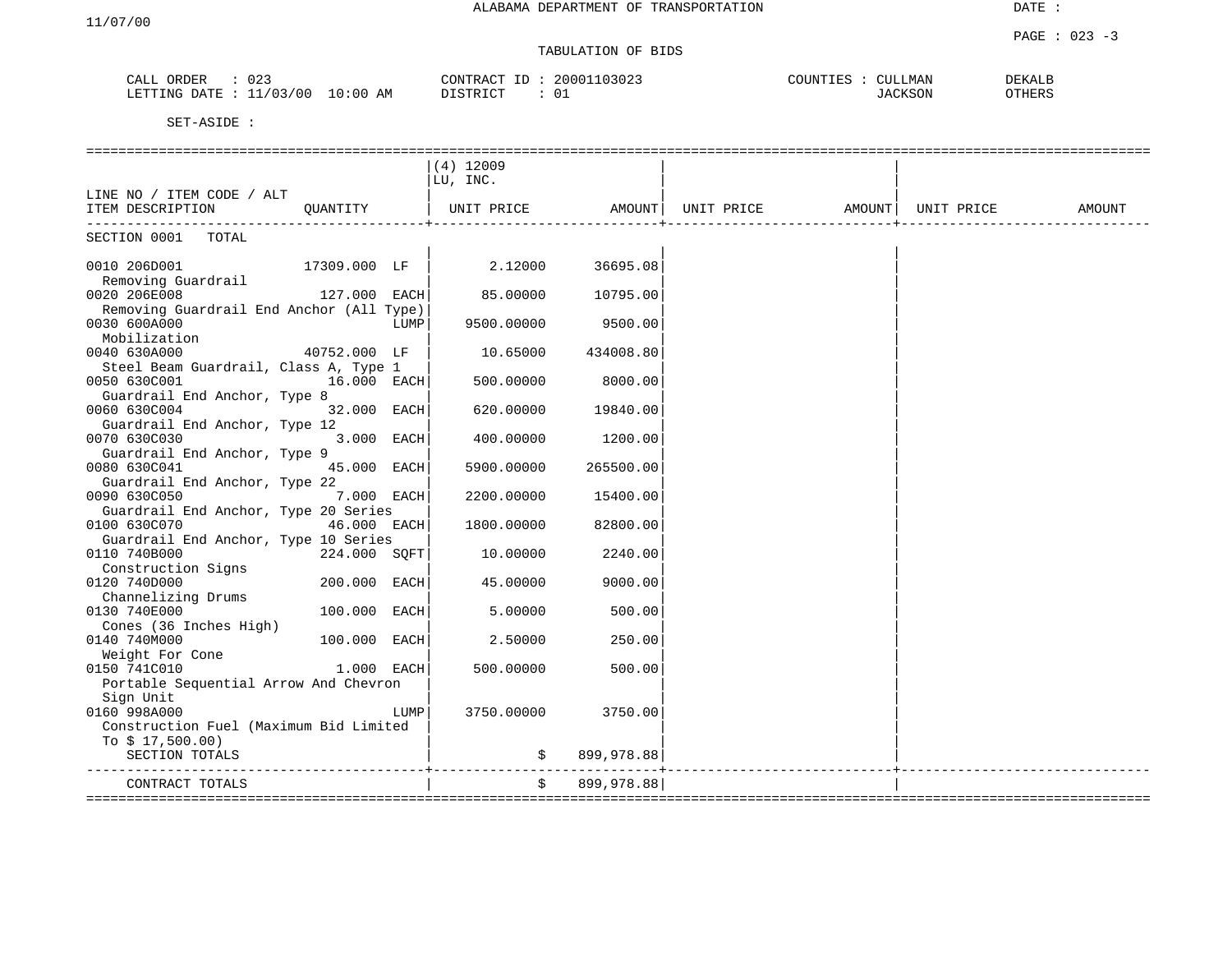DATE :

#### PAGE : 024 -1 VENDOR RANKING

|      | CALL ORDER<br>$\therefore$ 024<br>LETTING DATE : 11/03/00 | 10:00 AM                        | CONTRACT ID: 20001103024<br>DISTRICT<br>: 01<br>CONTRACT TIME : 150 | Working Days | (available days) | COUNTIES : COLBERT<br>LAWRENCE | FRANKLIN<br>OTHERS |
|------|-----------------------------------------------------------|---------------------------------|---------------------------------------------------------------------|--------------|------------------|--------------------------------|--------------------|
|      | CONTRACT DESCRIPTION:<br>SET-ASIDE :                      | various sites on various routes | for constructing the Guardrail and Guardrail End Anchors at         |              |                  | $PROJECT(S) : STPSA-CN00(10)$  |                    |
| RANK | VENDOR NO./NAME                                           |                                 |                                                                     |              |                  | TOTAL<br><b>BID</b>            | % OVER<br>LOW BID  |
|      | 01010                                                     | ALABAMA GUARDRAIL, INC.         |                                                                     |              |                  | 1,377,001.00                   | 100.0000%          |
|      | 01029                                                     | ATWOOD FENCE COMPANY, INC.      |                                                                     |              |                  | 1,899,829.00                   | 137.9685%          |
|      | 12009                                                     | LU, INC.                        |                                                                     |              |                  | 2,172,788.10                   | 157.7913%          |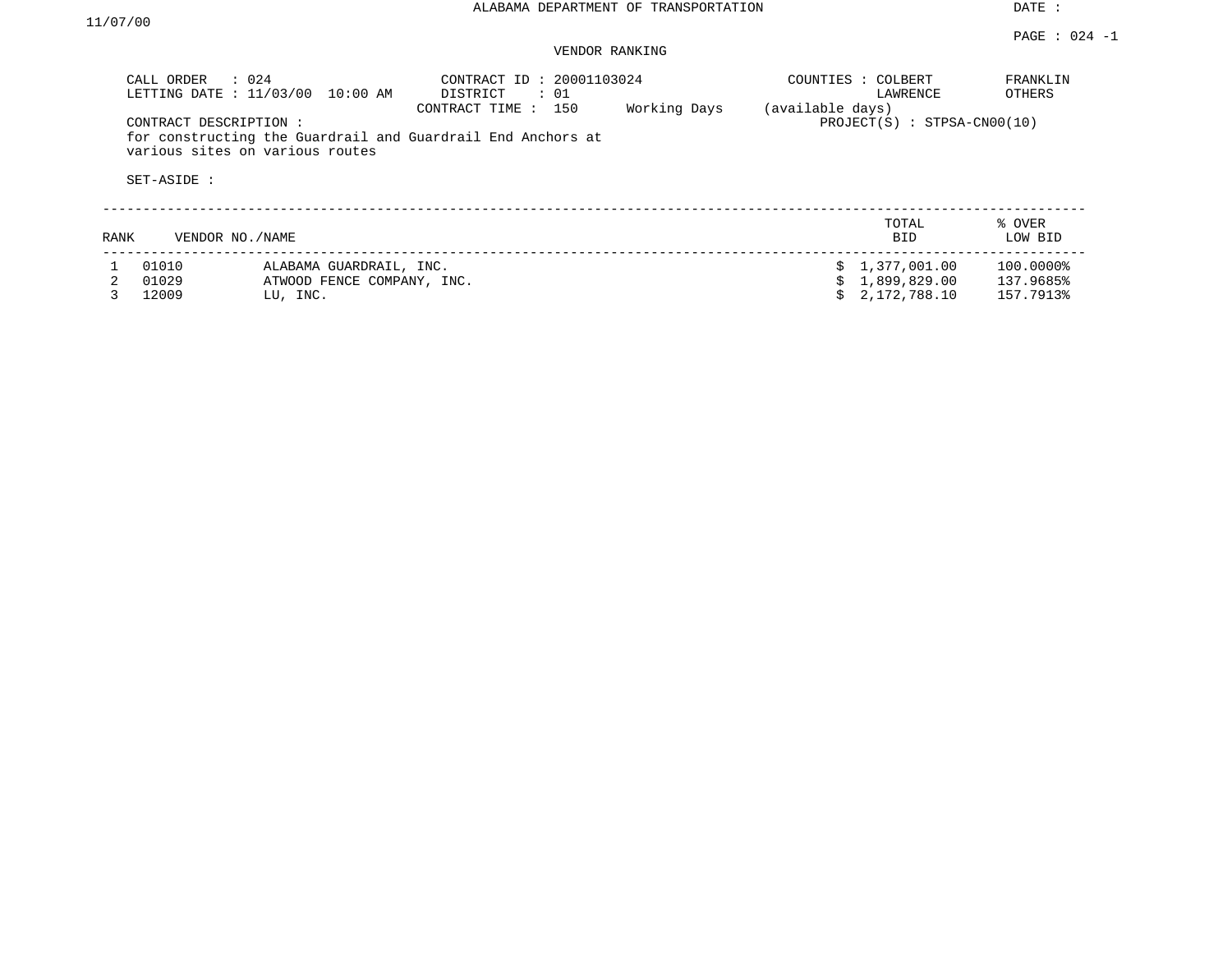| $\cap$<br>$\sim$ $\sim$ $\sim$<br>ORDER<br>-024<br>ـ ىلىلەت |            | $\sim$<br>CONTRAC  | 03024<br>20001 | COUNTIES : | COLBERI | 'RANKLIN |
|-------------------------------------------------------------|------------|--------------------|----------------|------------|---------|----------|
| /03/00<br>LETTING<br>DATE<br>. .                            | 0:00<br>AM | $- \cap$<br>DICTO. | ◡∸             |            | AWRENCF | OTHERS   |

|                                          |               |      | (1) 01010               |           | $(2)$ 01029                |            | $(3)$ 12009  |           |
|------------------------------------------|---------------|------|-------------------------|-----------|----------------------------|------------|--------------|-----------|
|                                          |               |      | ALABAMA GUARDRAIL, INC. |           | ATWOOD FENCE COMPANY, INC. |            | LU, INC.     |           |
| LINE NO / ITEM CODE / ALT                |               |      |                         |           |                            |            |              |           |
| ITEM DESCRIPTION                         | OUANTITY      |      | UNIT PRICE              | AMOUNT    | UNIT PRICE                 | AMOUNT     | UNIT PRICE   | AMOUNT    |
| SECTION 0001<br>ROADWAY                  |               |      |                         |           |                            |            |              |           |
|                                          |               |      |                         |           |                            |            |              |           |
| 0010 206E008                             | 35.000 EACH   |      | 105,00000               | 3675.00   | 200.00000                  | 7000.001   | 125,00000    | 4375.00   |
| Removing Guardrail End Anchor (All Type) |               |      |                         |           |                            |            |              |           |
| 0020 210D001                             | 1580.000 CYIP |      | 42.00000                | 66360.00  | 40.00000                   | 63200.00   | 12.50000     | 19750.00  |
| Borrow Excavation (Loose Truckbed        |               |      |                         |           |                            |            |              |           |
| Measurement)<br>0030 600A000             |               |      |                         |           |                            |            |              |           |
| Mobilization                             |               | LUMP | 30000.00000             | 30000.00  | 20000.00000                | 20000.00   | 150000.00000 | 150000.00 |
| 0040 629A011                             | 156.000 LF    |      | 40.00000                | 6240.00   | 85.00000                   | 13260.00   | 200,00000    | 31200.00  |
| Concrete Median Or Safety Barrier, Type  |               |      |                         |           |                            |            |              |           |
| 1A (Reinforced)                          |               |      |                         |           |                            |            |              |           |
| 0050 629C002                             | 2.000 EACH    |      | 1500.00000              | 3000.00   | 2000.00000                 | 4000.00    | 6500.00000   | 13000.00  |
| Concrete Median Or Safety Barrier End    |               |      |                         |           |                            |            |              |           |
| Section, (Type TES)                      |               |      |                         |           |                            |            |              |           |
| 0060 630A000                             | 71568.000 LF  |      | 9.50000                 | 679896.00 | 14.50000                   | 1037736.00 | 12.95000     | 926805.60 |
| Steel Beam Guardrail, Class A, Type 1    |               |      |                         |           |                            |            |              |           |
| 0070 630C003                             | 60.000 EACH   |      | 950.00000               | 57000.00  | 1200.00000                 | 72000.00   | 890.00000    | 53400.00  |
| Guardrail End Anchor, Type 13            |               |      |                         |           |                            |            |              |           |
| 0080 630C050                             | 314.000 EACH  |      | 1205.00000              | 378370.00 | 1650.00000                 | 518100.00  | 2300.00000   | 722200.00 |
| Guardrail End Anchor, Type 20 Series     |               |      |                         |           |                            |            |              |           |
| 0090 630C070                             | 60.000 EACH   |      | 1150.00000              | 69000.00  | 1150.00000                 | 69000.00   | 1900.00000   | 114000.00 |
| Guardrail End Anchor, Type 10 Series     |               |      |                         |           |                            |            |              |           |
| 0100 650A000                             | 500.000 CYIP  |      | 42.50000                | 21250.00  | 40.00000                   | 20000.00   | 15,00000     | 7500.00   |
| Topsoil                                  |               |      |                         |           |                            |            |              |           |
| 0110 652A053<br>Seeding (Mix 1E)         | 6.000         | ACRE | 1280.00000              | 7680.00   | 1250.00000                 | 7500.00    | 5625.00000   | 33750.00  |
| 0120 656A001                             | 6.000 ACRE    |      | 1280.00000              | 7680.00   | 1250.00000                 | 7500.00    | 5625.00000   | 33750.00  |
| Mulching, Class A, Type 2                |               |      |                         |           |                            |            |              |           |
| 0130 659A000                             | 1500.000      | SOYD | 3.00000                 | 4500.00   | 4.00000                    | 6000.00    | 5,00000      | 7500.00   |
| Erosion Control Netting, Class A         |               |      |                         |           |                            |            |              |           |
| 0140 665F000                             | 750.000       | EACH | 8,00000                 | 6000.00   | 5.00000                    | 3750.00    | 8.13000      | 6097.50   |
| Hay Bales                                |               |      |                         |           |                            |            |              |           |
| 0150 680A000                             |               | LUMP | 8500.00000              | 8500.00   | 5000.00000                 | 5000.00    | 10000.00000  | 10000.00  |
| Engineering Controls                     |               |      |                         |           |                            |            |              |           |
| 0160 740B000                             | 576.000       | SOFT | 12.50000                | 7200.00   | 8,00000                    | 4608.00    | 10.00000     | 5760.00   |
| Construction Signs                       |               |      |                         |           |                            |            |              |           |
| 0170 740D000                             | 10.000        | EACH | 45.00000                | 450.00    | 35.00000                   | 350.00     | 45.00000     | 450.00    |
| Channelizing Drums                       |               |      |                         |           |                            |            |              |           |
| 0180 740E000                             | 100.000       | EACH | 18.00000                | 1800.00   | 10.00000                   | 1000.00    | 5.00000      | 500.00    |
| Cones (36 Inches High)                   |               |      |                         |           |                            |            |              |           |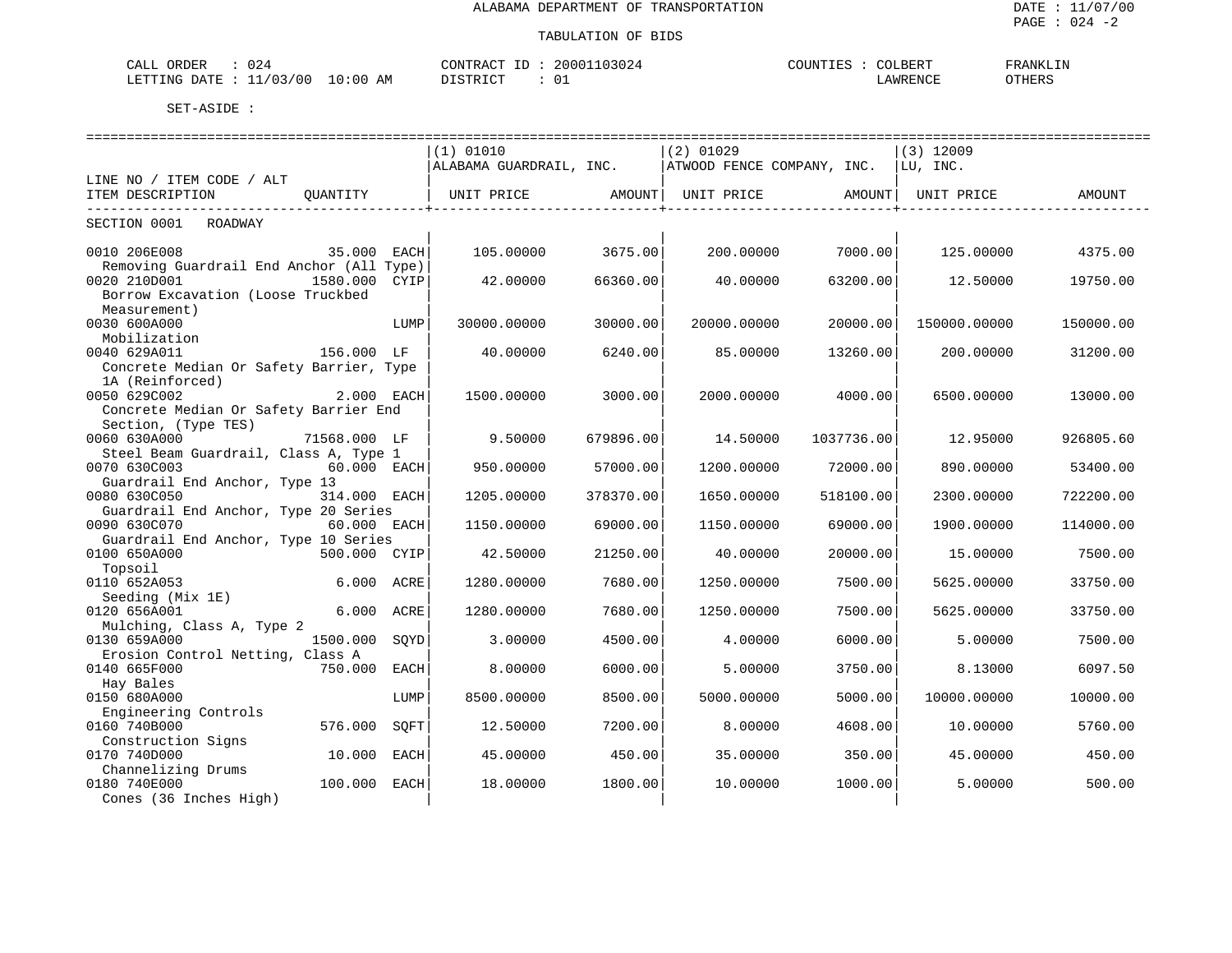# TABULATION OF BIDS

| 024<br>ORDER<br>CALL                                   | 103024<br>. 20001<br>CONTRACT | COLBERT<br>COUNTIES | FRANKLIN      |
|--------------------------------------------------------|-------------------------------|---------------------|---------------|
| 10:00<br>AΜ<br>703700<br>LETTING<br><b>DATE</b><br>___ | דת סידים ד                    | <b>AWRENCF</b>      | <b>OTHERS</b> |

|                                        |            |      | (1) 01010               |                 | $(2)$ 01029                |                | $(3)$ 12009 |                |
|----------------------------------------|------------|------|-------------------------|-----------------|----------------------------|----------------|-------------|----------------|
|                                        |            |      | ALABAMA GUARDRAIL, INC. |                 | ATWOOD FENCE COMPANY, INC. |                | LU, INC.    |                |
| LINE NO / ITEM CODE / ALT              |            |      |                         |                 |                            |                |             |                |
| ITEM DESCRIPTION                       | QUANTITY   |      | UNIT PRICE              | AMOUNT          | UNIT PRICE                 | AMOUNT         | UNIT PRICE  | AMOUNT         |
|                                        |            |      |                         |                 |                            |                |             |                |
| 0190 740M000                           | 100.000    | EACH | 9.00000                 | 900.001         | 6.50000                    | 650.00         | 2.50000     | 250.00         |
| Weight For Cone                        |            |      |                         |                 |                            |                |             |                |
| 0200 741C010                           | 1.000 EACH |      | 2000.00000              | 2000.00         | 2500.00000                 | 2500.00        | 500,00000   | 500.00         |
| Portable Sequential Arrow And Chevron  |            |      |                         |                 |                            |                |             |                |
| Sign Unit                              |            |      |                         |                 |                            |                |             |                |
| 0210 998A000                           |            | LUMP | 1500.00000              | 1500.00         | 20000.00000                | 20000.00       | 10000.00000 | 10000.00       |
| Construction Fuel (Maximum Bid Limited |            |      |                         |                 |                            |                |             |                |
| To $$41,500.00)$                       |            |      |                         |                 |                            |                |             |                |
| 0220 720A007<br>AA1                    | 1.000 EACH |      |                         |                 |                            |                | 22000.00000 | 22000.00       |
| Vehicular Impact Attenuator Assembly   |            |      |                         |                 |                            |                |             |                |
| (OUADGUARD) (MODEL # OS2405Y)          |            |      |                         |                 |                            |                |             |                |
| 0230 720A008<br>AA2                    | 1.000 EACH |      | 14000.00000             | 14000.001       | 16675.00000                | 16675.00       |             |                |
| Vehicular Impact Attenuator Assembly   |            |      |                         |                 |                            |                |             |                |
| (TRACC)                                |            |      |                         |                 |                            |                |             |                |
| SECTION TOTALS                         |            |      |                         | \$1,377,001.00] |                            | \$1,899,829.00 |             | \$2,172,788.10 |
| CONTRACT TOTALS                        |            |      |                         | \$1,377,001.00] |                            | \$1,899,829.00 |             | \$2,172,788.10 |
|                                        |            |      |                         |                 |                            |                |             |                |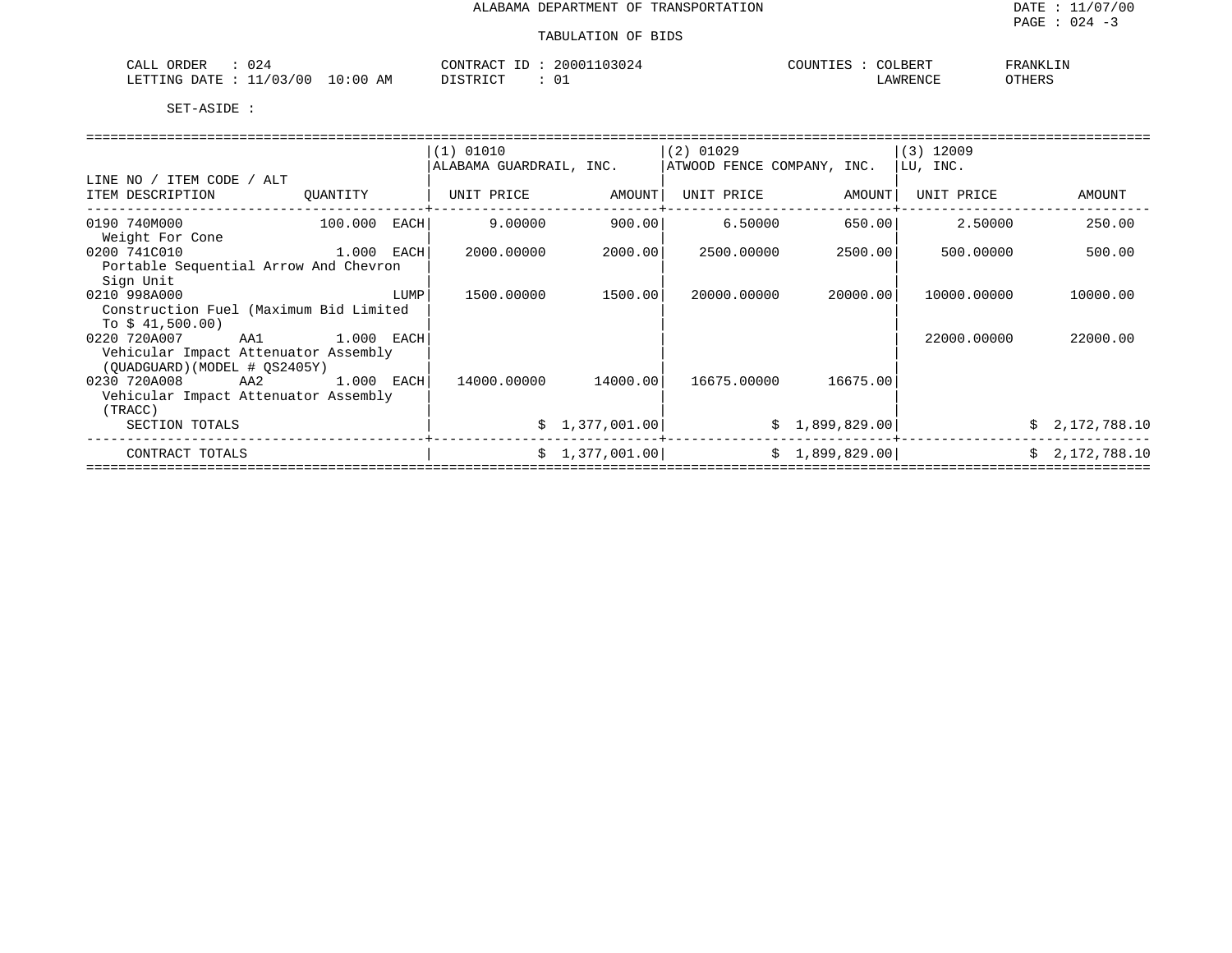DATE :

| CALL ORDER : 026<br>LETTING DATE : 11/03/00 10:00 AM |                                      |                                                               | CONTRACT ID: 20001103026<br>DISTRICT<br>$\cdot$ 07                                                                                                       | COUNTIES : GENEVA |                  |                               |                   |
|------------------------------------------------------|--------------------------------------|---------------------------------------------------------------|----------------------------------------------------------------------------------------------------------------------------------------------------------|-------------------|------------------|-------------------------------|-------------------|
|                                                      | CONTRACT DESCRIPTION:<br>SET-ASIDE : | to $S.R.$ #167 in Hartford (MP $41.094$ ). Length $8.838$ mi. | CONTRACT TIME: 65<br>RURAL<br>for constructing the Planing, Resurfacing and Traffic Stripe<br>on S.R.#52 from the east city limits of Geneva (MP 32.256) | Working Days      | (available days) | PROJECT $(S)$ : STPAA-89 (15) |                   |
| RANK                                                 | VENDOR NO./NAME                      |                                                               |                                                                                                                                                          |                   |                  | TOTAL<br><b>BID</b>           | % OVER<br>LOW BID |
|                                                      | 01018                                | APAC-ALABAMA, INC.                                            |                                                                                                                                                          |                   |                  | 1,681,732.43                  | 100.0000%         |
|                                                      | 23024                                | WIREGRASS CONSTRUCTION COMPANY, INC.                          |                                                                                                                                                          |                   |                  | 1,709,195.26                  | 101.6330%         |
|                                                      | 02032                                | BULLARD EXCAVATING, INC.                                      |                                                                                                                                                          |                   |                  | 1,805,615.79                  | 107.3664%         |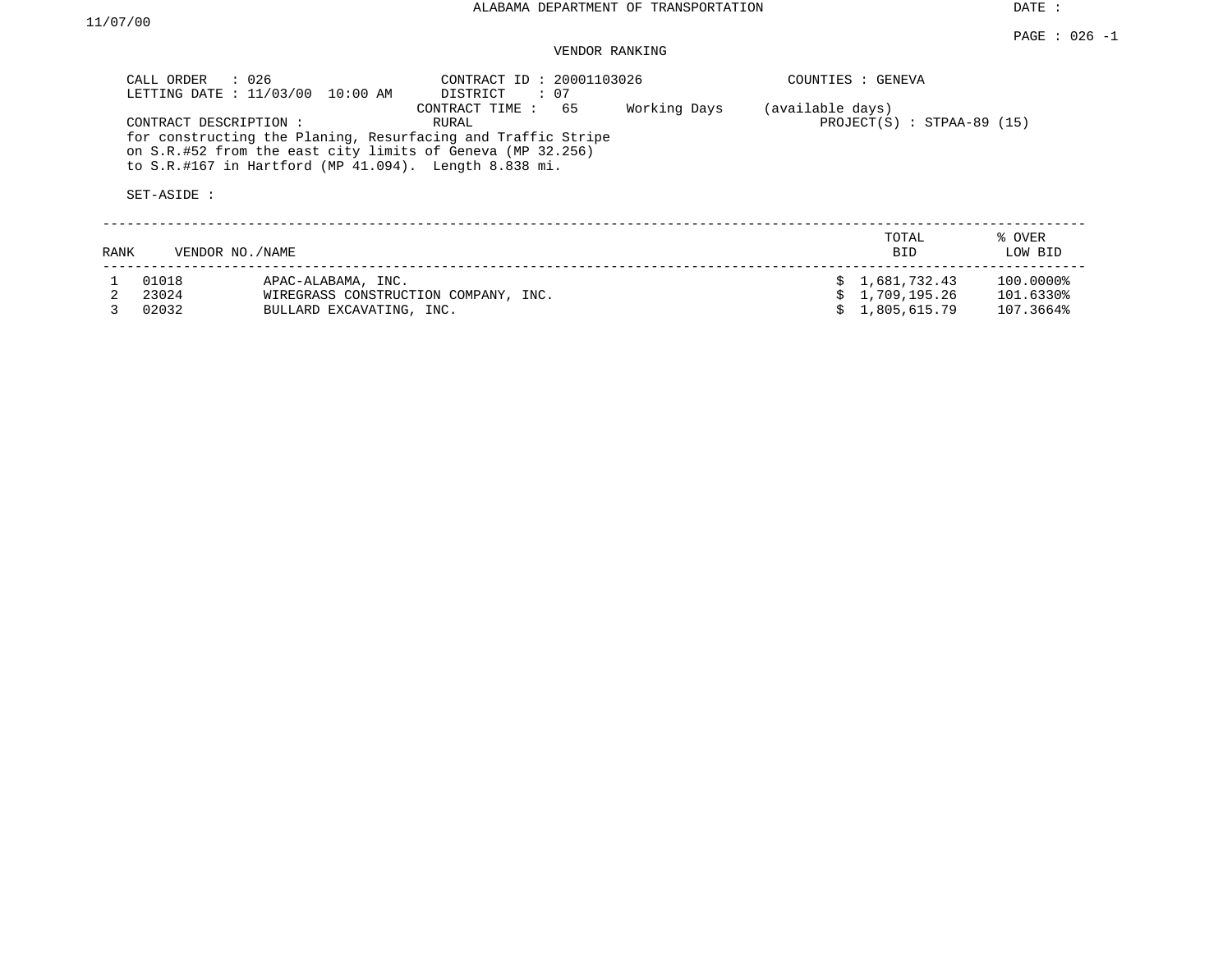| ORDER<br>ົົ<br>$\sim$ $ -$<br>لىلط<br>∪∠c       |                 | TUO!<br>א שי<br>`` H | ٬∩۲<br>じん             | ਮ T ਦਾ <b>I</b> MT T<br>`∺;VA<br>GENE |
|-------------------------------------------------|-----------------|----------------------|-----------------------|---------------------------------------|
| $\sim$<br>/00<br>RTTING.<br><b>DATE</b><br>____ | :00<br>ΑM<br>∸∪ | ≁⊡                   | $\sim$ $-$<br>$\cdot$ |                                       |

|                                                      |                 |      | ============================= |                           | ============================== |                        | ===================================                   |           |
|------------------------------------------------------|-----------------|------|-------------------------------|---------------------------|--------------------------------|------------------------|-------------------------------------------------------|-----------|
|                                                      |                 |      | (1) 01018                     |                           | $(2)$ 23024                    |                        | (3) 02032                                             |           |
|                                                      |                 |      | APAC-ALABAMA, INC.            |                           |                                |                        | WIREGRASS CONSTRUCTION COMPA BULLARD EXCAVATING, INC. |           |
| LINE NO / ITEM CODE / ALT                            |                 |      |                               |                           |                                |                        |                                                       |           |
| ITEM DESCRIPTION<br>-------------------------------- | OUANTITY        |      | UNIT PRICE AMOUNT             | ------------------+------ | UNIT PRICE AMOUNT              | ------------------+--- | UNIT PRICE<br>------------                            | AMOUNT    |
| SECTION 0001 Total                                   |                 |      | ----------+------             |                           |                                |                        |                                                       |           |
| 0010 206C010<br>Removing Concrete Driveway           | 75.000 SQYD     |      | 20.00000                      | 1500.00                   | 25,00000                       | 1875.00                | 50.00000                                              | 3750.00   |
| 0020 209A000                                         | 7.000 EACH      |      | 100.00000                     | 700.00                    | 100.00000                      | 700.00                 | 150.00000                                             | 1050.00   |
| Mailbox Reset, Single                                |                 |      |                               |                           |                                |                        |                                                       |           |
| 0030 210D010                                         | 10370.000 CYIP  |      | 3.85000                       | 39924.50                  | 3.85000                        | 39924.50               | 6.25000                                               | 64812.50  |
| Borrow Excavation (A2 or Better)                     |                 |      |                               |                           |                                |                        |                                                       |           |
| 0040 401B100                                         | 142488.000 SYCP |      | 0.64000                       | 91192.32                  | 0.69000                        | 98316.72               | 0.49990                                               | 71229.75  |
| Bituminous Treatment E (With Polymer                 |                 |      |                               |                           |                                |                        |                                                       |           |
| Additive)                                            |                 |      |                               |                           |                                |                        |                                                       |           |
| 0050 405A000                                         | 7868.000 GAL    |      | 2.21000                       | 17388.28                  | 1,00000                        | 7868.00                | 1.51000                                               | 11880.68  |
| Tack Coat                                            |                 |      |                               |                           |                                |                        |                                                       |           |
| 0060 408A052                                         | 142488.000 SY   |      | 0.33000                       | 47021.04                  | 0.49000                        | 69819.12               | 0.58000                                               | 82643.04  |
| Planing Existing Pavement                            |                 |      |                               |                           |                                |                        |                                                       |           |
| (Approximately 1.10" Thru 2.0" Thick)                |                 |      |                               |                           |                                |                        |                                                       |           |
| 0070 424A240                                         | 7837.000 TON    |      | 36.97000                      | 289733.89                 | 34.95000                       | 273903.15              | 33.28000                                              | 260815.36 |
| Superpave Bituminous Concrete Wearing                |                 |      |                               |                           |                                |                        |                                                       |           |
| Surface Layer, 1/2" Maximum Aggregate                |                 |      |                               |                           |                                |                        |                                                       |           |
| Size Mix, ESAL Range C                               |                 |      |                               |                           |                                |                        |                                                       |           |
| 0080 424A246                                         | 7968.000 TON    |      | 35.86000                      | 285732.48                 | 34.19000                       | 272425.92              | 34.28000                                              | 273143.04 |
| Superpave Bituminous Concrete Wearing                |                 |      |                               |                           |                                |                        |                                                       |           |
| Surface Layer, Leveling, 1/2" Maximum                |                 |      |                               |                           |                                |                        |                                                       |           |
| Aggregate Size Mix, ESAL Range C                     |                 |      |                               |                           |                                |                        |                                                       |           |
| 0090 424B441                                         | 21373.000 TON   |      | 31.29000                      | 668761.17                 | 32.95000                       | 704240.35              | 31.87000                                              | 681157.51 |
| Superpave Bituminous Concrete Upper                  |                 |      |                               |                           |                                |                        |                                                       |           |
| Binder Layer, 1" Maximum Aggregate Size              |                 |      |                               |                           |                                |                        |                                                       |           |
| Mix, ESAL Range C                                    |                 |      |                               |                           |                                |                        |                                                       |           |
| 0100 600A000                                         |                 | LUMP | 37000.00000                   | 37000.00                  | 39500.00000                    | 39500.00               | 158266.41000                                          | 158266.41 |
| Mobilization                                         |                 |      |                               |                           |                                |                        |                                                       |           |
| 0110 618B002                                         | 75.000          | SOYD | 40.00000                      | 3000.00                   | 35,00000                       | 2625.00                | 30.00000                                              | 2250.00   |
| Concrete Driveway, 6" Thick                          |                 |      |                               |                           |                                |                        |                                                       |           |
| 0120 652A061                                         | 13.000          | ACRE | 380.00000                     | 4940.00                   | 380.00000                      | 4940.00                | 500.00000                                             | 6500.00   |
| Seeding (Mix 3E)                                     |                 |      |                               |                           |                                |                        |                                                       |           |
| 0130 656A000                                         | 13.000 ACRE     |      | 380.00000                     | 4940.00                   | 380.00000                      | 4940.00                | 400.00000                                             | 5200.00   |
| Mulching, Class A, Type 1                            |                 |      |                               |                           |                                |                        |                                                       |           |
| 0140 665F000                                         | 100.000 EACH    |      | 4.00000                       | 400.00                    | 4.00000                        | 400.00                 | 10.00000                                              | 1000.00   |
| Hay Bales<br>0150 665J000                            | 1000.000 LF     |      |                               | 3150.00                   |                                | 3150.00                |                                                       |           |
|                                                      |                 |      | 3.15000                       |                           | 3.15000                        |                        | 5.50000                                               | 5500.00   |
| Silt Fence, Type A<br>0160 680A000                   |                 | LUMP | 1500.00000                    | 1500.00                   | 1000.00000                     | 1000.00                | 1000.00000                                            | 1000.00   |
| Engineering Controls                                 |                 |      |                               |                           |                                |                        |                                                       |           |
|                                                      |                 |      |                               |                           |                                |                        |                                                       |           |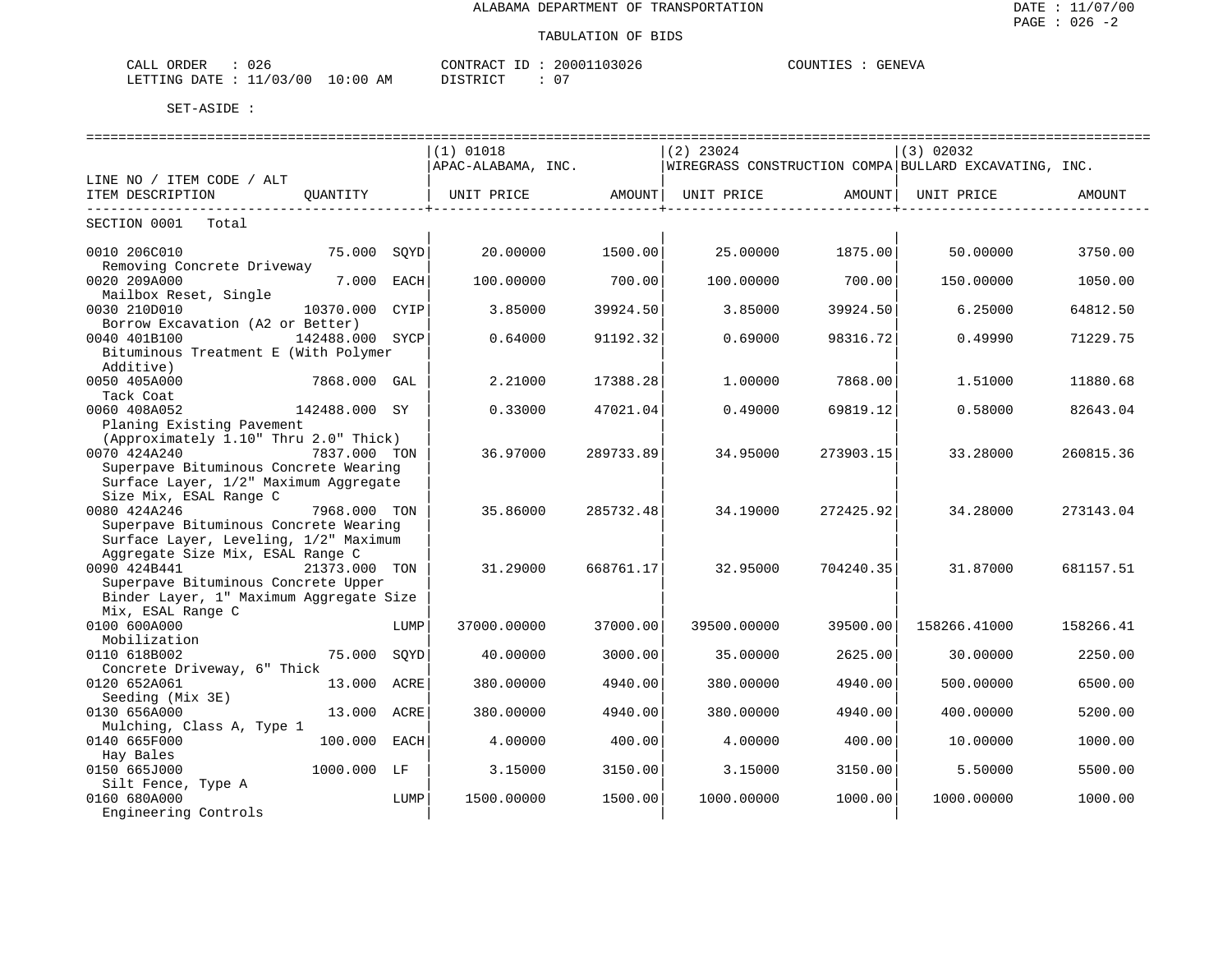| ORDER<br>CALL | 026                       |             | CONTRACT ID : | 20001103026 | GENEVA<br>COUNTIES |
|---------------|---------------------------|-------------|---------------|-------------|--------------------|
|               | LETTING DATE : $11/03/00$ | 10:00<br>ΆM | DISTRICT      | ∩−          |                    |

|                                                      |               | =======================<br>$(1)$ 01018          |           | =============<br>$(2)$ 23024 |          | (3) 02032                                             |          |
|------------------------------------------------------|---------------|-------------------------------------------------|-----------|------------------------------|----------|-------------------------------------------------------|----------|
|                                                      |               | APAC-ALABAMA, INC.                              |           |                              |          | WIREGRASS CONSTRUCTION COMPA BULLARD EXCAVATING, INC. |          |
| LINE NO / ITEM CODE / ALT                            |               |                                                 |           |                              |          |                                                       |          |
| ITEM DESCRIPTION                                     | OUANTITY      | UNIT PRICE                 AMOUNT    UNIT PRICE |           |                              | AMOUNT   | UNIT PRICE                                            | AMOUNT   |
| 0170 701C000                                         | $20.000$ MILE | 300.00000                                       | 6000.00   | 300.00000                    | 6000.00  | 300.00000                                             | 6000.00  |
| Broken Temporary Traffic Stripe                      |               |                                                 |           |                              |          |                                                       |          |
| 0180 701C001<br>Solid Temporary Traffic Stripe       | 52.000 MILE   | 470.00000                                       | 24440.00  | 320.00000                    | 16640.00 | 320.00000                                             | 16640.00 |
| 0190 701D007                                         | $1.000$ MILE  | 1200.00000                                      | 1200.00   | 1200.00000                   | 1200.00  | 1200.00000                                            | 1200.00  |
| Solid Traffic Stripe Removed (Paint)                 |               |                                                 |           |                              |          |                                                       |          |
| 0200 701D008                                         | $1.000$ MILE  | 1300.00000                                      | 1300.00   | 1300.00000                   | 1300.00  | 1300.00000                                            | 1300.00  |
| Solid Traffic Stripe Removed (Plastic)               |               |                                                 |           |                              |          |                                                       |          |
| 0210 701D014                                         | 1.000 MILE    | 1000.00000                                      | 1000.00   | 1000.00000                   | 1000.00  | 1000.00000                                            | 1000.00  |
| Broken Traffic Stripe Removed (Paint)                |               |                                                 |           |                              |          |                                                       |          |
| 0220 701D015                                         | $1.000$ MILE  | 1000.00000                                      | 1000.00   | 1000.00000                   | 1000.00  | 1000.00000                                            | 1000.00  |
| Broken Traffic Stripe Removed (Plastic)              |               |                                                 |           |                              |          |                                                       |          |
| 0230 702A040                                         | 1.000 MILE    | 1975.00000                                      | 1975.00   | 1975.00000                   | 1975.00  | 1975.00000                                            | 1975.00  |
| Broken White, Profiled Traffic Stripe                |               |                                                 |           |                              |          |                                                       |          |
| $(6"$ Wide)                                          |               |                                                 |           |                              |          |                                                       |          |
| 0240 702A041                                         | 17.000 MILE   | 3950.00000                                      | 67150.00  | 3950.00000                   | 67150.00 | 3950.00000                                            | 67150.00 |
| Solid White, Profiled Traffic Stripe                 |               |                                                 |           |                              |          |                                                       |          |
| $(6"$ Wide)                                          |               |                                                 |           |                              |          |                                                       |          |
| 0250 702A042                                         | 9.000 MILE    | 1975.00000                                      | 17775.001 | 1975.00000                   | 17775.00 | 3950.00000                                            | 35550.00 |
| Broken Yellow, Profiled Traffic Stripe               |               |                                                 |           |                              |          |                                                       |          |
| $(6"$ Wide)                                          |               |                                                 |           |                              |          |                                                       |          |
| 0260 702A043                                         | $9.000$ MILE  | 3950.00000                                      | 35550.00  | 3950.00000                   | 35550.00 | 1975.00000                                            | 17775.00 |
| Solid Yellow, Profiled Traffic Stripe<br>$(6"$ Wide) |               |                                                 |           |                              |          |                                                       |          |
| 0270 703A002                                         | 3574.000 SOFT | 1,80000                                         | 6433.20   | 1,80000                      | 6433.201 | 1,80000                                               | 6433.20  |
| Traffic Control Markings, Class 2, Type              |               |                                                 |           |                              |          |                                                       |          |
| $\mathbb{A}$                                         |               |                                                 |           |                              |          |                                                       |          |
| 0280 703D001                                         | 476.000 SOFT  | 1,00000                                         | 476.00    | 1,00000                      | 476.00   | 1,00000                                               | 476.00   |
| Temporary Traffic Control Markings                   |               |                                                 |           |                              |          |                                                       |          |
| 0290 705A030                                         | 167.000 EACH  | 4,90000                                         | 818.30    | 4.90000                      | 818.30   | 4.90000                                               | 818.30   |
| Pavement Markers, Class A-H, Type 2-C                |               |                                                 |           |                              |          |                                                       |          |
| 0300 705A032                                         | 350.000 EACH  | 4.70000                                         | 1645.00   | 4.70000                      | 1645.00  | 4.70000                                               | 1645.00  |
| Pavement Markers, Class A-H, Type 1-B                |               |                                                 |           |                              |          |                                                       |          |
| 0310 705A037                                         | 700.000 EACH  | 4.90000                                         | 3430.00   | 4.90000                      | 3430.00  | 4.90000                                               | 3430.00  |
| Pavement Markers, Class A-H, Type 2-D                |               |                                                 |           |                              |          |                                                       |          |
| 0320 740B000                                         | 1075.000 SQFT | 11.03000                                        | 11857.25  | 14.00000                     | 15050.00 | 8,00000                                               | 8600.00  |
| Construction Signs                                   |               |                                                 |           |                              |          |                                                       |          |
| 0330 740E000                                         | 50.000 EACH   | 3.59000                                         | 179.50    | 12.50000                     | 625.00   | 5.00000                                               | 250.00   |
| Cones (36 Inches High)                               |               |                                                 |           |                              |          |                                                       |          |
| 0340 740M000                                         | 50.000 EACH   | 2.39000                                         | 119.50    | 5.00000                      | 250.00   | 5.00000                                               | 250.00   |
| Weight For Cone                                      |               |                                                 |           |                              |          |                                                       |          |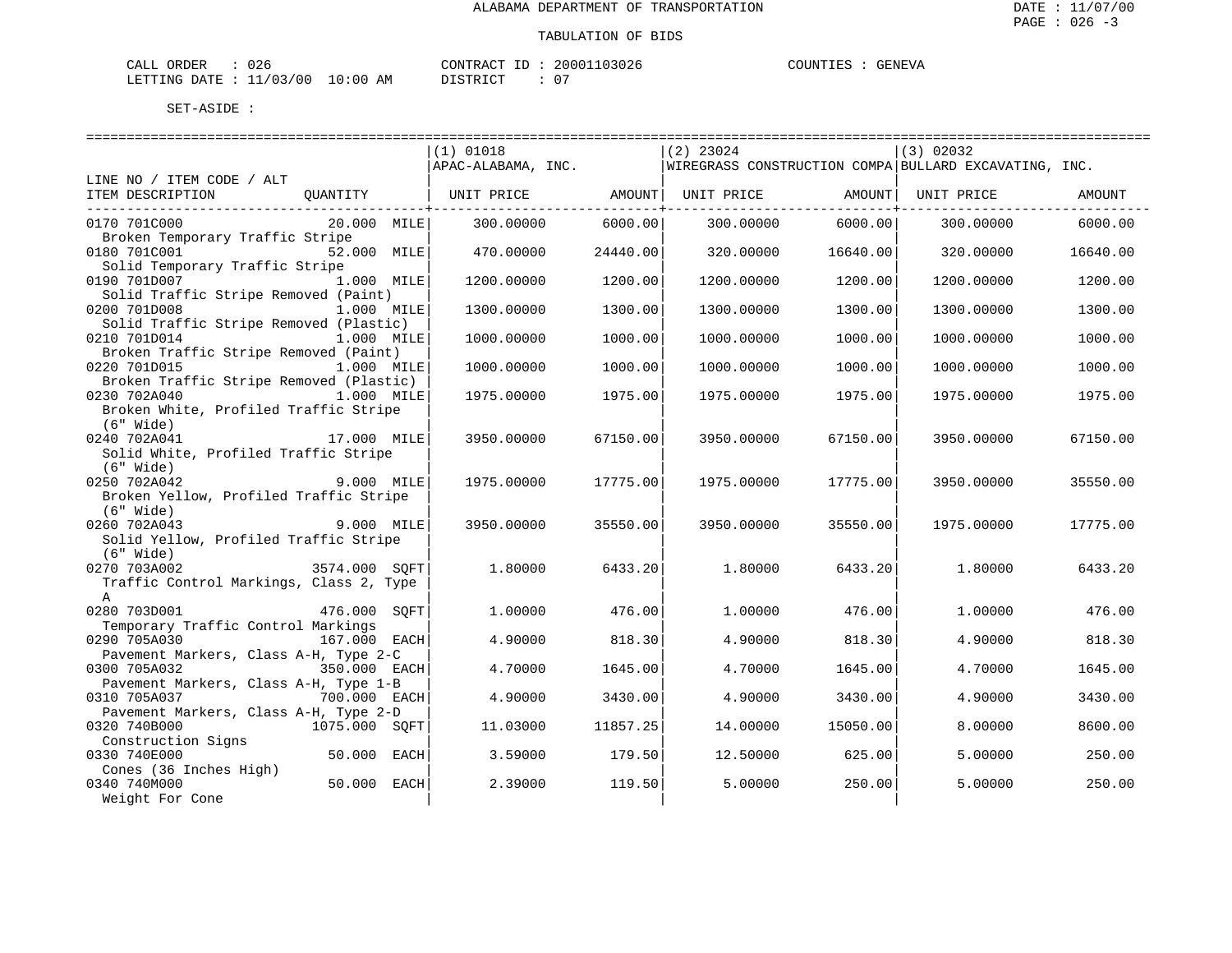| 00c<br>CALL<br>ORDER<br>∪∠o                                                                                                                     |             | CONTRACT | 03026<br>200011 | COUNTIES<br>GENEVA |
|-------------------------------------------------------------------------------------------------------------------------------------------------|-------------|----------|-----------------|--------------------|
| '1/03/00<br>LETTING<br>DATE.<br>the contract of the contract of the contract of the contract of the contract of the contract of the contract of | 10:00<br>AΜ | DISTRICT | $\cap$          |                    |

|                                                    |          |      | $(1)$ 01018        |                 | $(2)$ 23024 |                 | (3) 02032                                             |                |
|----------------------------------------------------|----------|------|--------------------|-----------------|-------------|-----------------|-------------------------------------------------------|----------------|
|                                                    |          |      | APAC-ALABAMA, INC. |                 |             |                 | WIREGRASS CONSTRUCTION COMPA BULLARD EXCAVATING, INC. |                |
| LINE NO / ITEM CODE /<br>ALT<br>ITEM DESCRIPTION   | OUANTITY |      | UNIT PRICE         | AMOUNT          | UNIT PRICE  | AMOUNT          | UNIT PRICE                                            | AMOUNT         |
| 0350 7400000<br>Pilot Car                          | 1,000    | EACH | 2000.00000         | 2000.00         | 2500.00000  | 2500.00         | 1500.00000                                            | 1500.00        |
| 0360 741C010                                       | 1,000    | EACH | 500.00000          | 500.00          | 2750.00000  | 2750.00         | 2425,00000                                            | 2425.00        |
| Portable Sequential Arrow And Chevron<br>Sign Unit |          |      |                    |                 |             |                 |                                                       |                |
| 0370 998A000                                       |          | LUMP | 0.00000            | 0.00            | 0.00000     | 0.00            | 0.00000                                               | 0.00           |
| Construction Fuel (Maximum Bid Limited             |          |      |                    |                 |             |                 |                                                       |                |
| To $$81,000.00)$                                   |          |      |                    |                 |             |                 |                                                       |                |
| SECTION TOTALS                                     |          |      |                    | \$1,681,732.43] |             | \$1,709,195.26] |                                                       | \$1,805,615.79 |
| CONTRACT TOTALS                                    |          |      |                    | 1,681,732.43    |             | \$1,709,195.26] |                                                       | \$1,805,615.79 |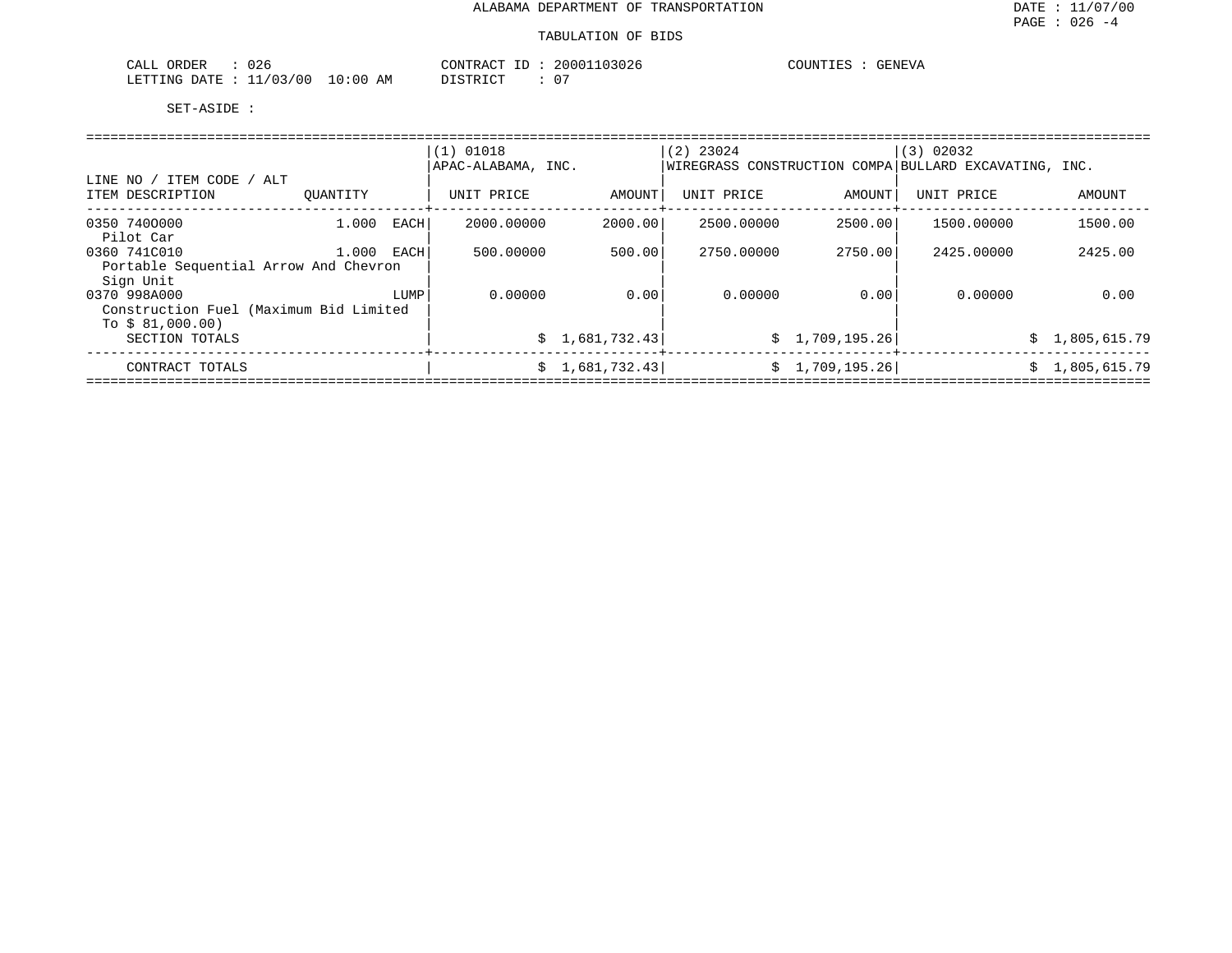### VENDOR RANKING

| CALL ORDER                                                | $\therefore$ 027<br>LETTING DATE : 11/03/00<br>10:00 AM              | CONTRACT ID: 20001103027<br>DISTRICT<br>: 08                                                                                                             |              | COUNTIES : WASHINGTON                          |                        |  |  |
|-----------------------------------------------------------|----------------------------------------------------------------------|----------------------------------------------------------------------------------------------------------------------------------------------------------|--------------|------------------------------------------------|------------------------|--|--|
| CONTRACT DESCRIPTION :<br>Length 0.928 mi.<br>SET-ASIDE : |                                                                      | CONTRACT TIME : 230<br>MOBILE<br>for constructing the Bridge Replacement and Approaches on<br>S.R.#13 (U.S.#43) at Bassett's Creek, north of Wagarville. | Working Days | (available days)<br>PROJECT $(S)$ : BRF-98(31) |                        |  |  |
| RANK                                                      | VENDOR NO. / NAME                                                    |                                                                                                                                                          |              | TOTAL<br><b>BID</b>                            | % OVER<br>LOW BID      |  |  |
| 20041<br>23034                                            | TANNER CONSTRUCTION COMPANY, INC.<br>T.L. WALLACE CONSTRUCTION, INC. |                                                                                                                                                          |              | \$1,809,566.80<br>1,854,130.41                 | 100.0000%<br>102.4626% |  |  |

| 23034   | T.L. WALLACE CONSTRUCTION, INC.    |  | \$1.854.130.41 | 102.4626% |
|---------|------------------------------------|--|----------------|-----------|
| 14008   | NEWELL & BUSH, INC.                |  | \$2.086.141.20 | 115.2840% |
| 07040   | GROUND & PIPE TECHNOLOGIES, L.L.C. |  | \$2,138,030.82 | 118.1515% |
| 5 16035 | PACO, INC.                         |  | \$2,229,146.00 | 123.1867% |
| 03001   | CLARK CONSTRUCTION COMPANY, INC.   |  | \$2,653,105.65 | 146.6155% |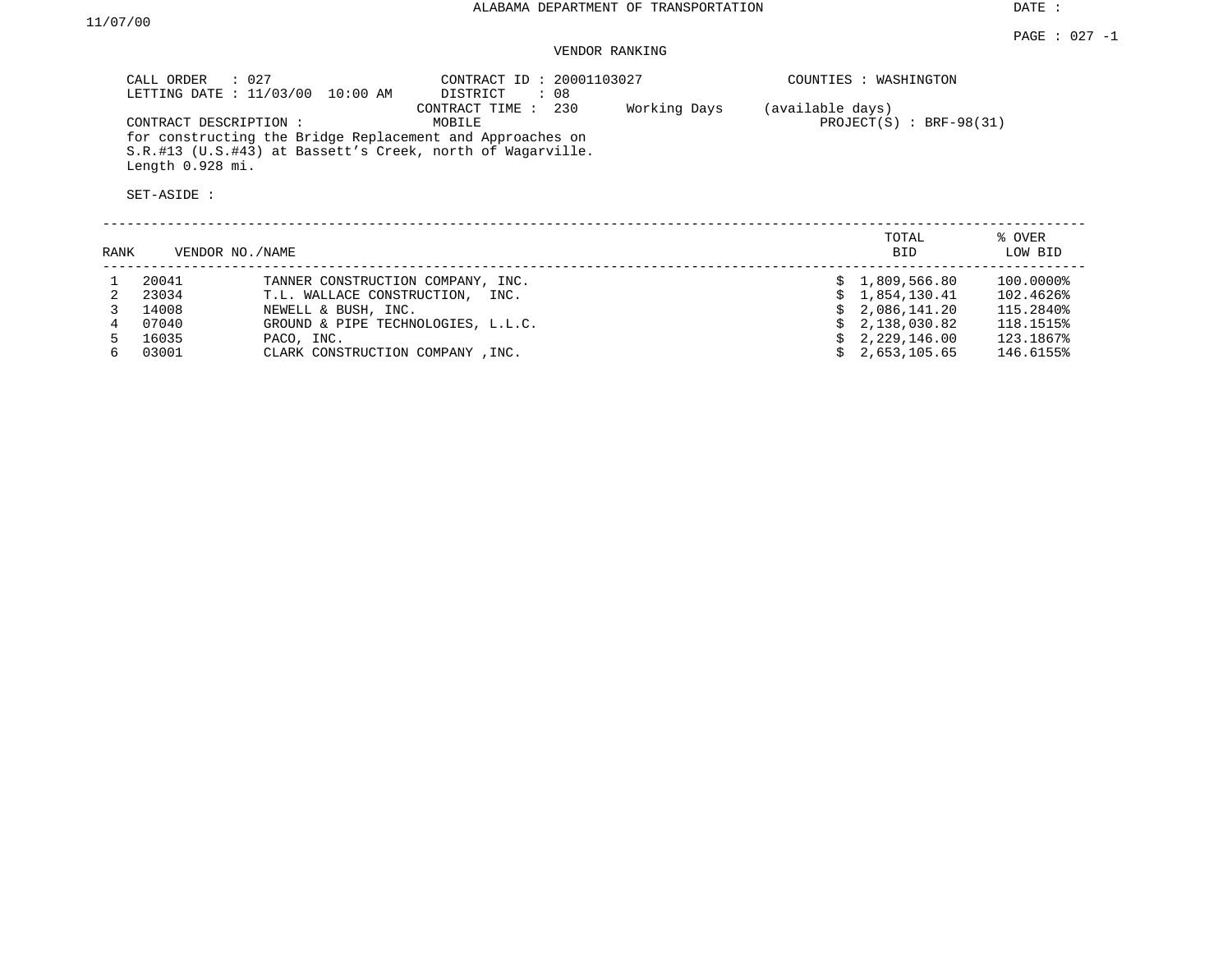| $\cap$ $\cap$ $\cap$<br>ORDER<br>ـىلىمى<br>U 4. |               | <b>CONTRACT</b> | $10302$ <sup>-</sup><br>20001 | WASHINGTON<br>C |
|-------------------------------------------------|---------------|-----------------|-------------------------------|-----------------|
| 1/03/00<br>LETTING DATE<br>ັັ                   | LO : 00<br>ΆM | DI STRICT       | . C<br>ס ע                    |                 |

|                                          |               |      | $(1)$ 20041                                             |          | $(2)$ 23034  |           | $(3)$ 14008         |          |
|------------------------------------------|---------------|------|---------------------------------------------------------|----------|--------------|-----------|---------------------|----------|
|                                          |               |      | TANNER CONSTRUCTION COMPANY, T.L. WALLACE CONSTRUCTION, |          |              |           | NEWELL & BUSH, INC. |          |
| LINE NO / ITEM CODE / ALT                |               |      |                                                         |          |              |           |                     |          |
| ITEM DESCRIPTION                         | OUANTITY      |      | UNIT PRICE                                              | AMOUNT I | UNIT PRICE   | AMOUNT    | UNIT PRICE          | AMOUNT   |
| SECTION 0001<br>TOTAL                    |               |      |                                                         |          |              |           |                     |          |
|                                          |               |      |                                                         |          |              |           |                     |          |
| 0010 201A000                             |               | LUMP | 10000.00000                                             | 10000.00 | 125000.00000 | 125000.00 | 8000.00000          | 8000.00  |
| Clearing & Grubbing (Approximately 3     |               |      |                                                         |          |              |           |                     |          |
| Acres)                                   |               |      |                                                         |          |              |           |                     |          |
| 0020 206A000                             |               | LUMP | 60000.00000                                             | 60000.00 | 40000.00000  | 40000.00  | 50000.00000         | 50000.00 |
| Removal Of Old Bridge , Station 1157+65  |               |      |                                                         |          |              |           |                     |          |
| 0030 206C002                             | 490.000 SOYD  |      | 3.50000                                                 | 1715.00  | 3.50000      | 1715.00   | 5.00000             | 2450.00  |
| Removing Concrete Slope Paving           |               |      |                                                         |          |              |           |                     |          |
| 0040 206D000                             | 212.000 LF    |      | 5.00000                                                 | 1060.00  | 2.00000      | 424.00    | 2.10000             | 445.20   |
| Removing Pipe                            |               |      |                                                         |          |              |           |                     |          |
| 0050 206D001                             | 500.000 LF    |      | 1.50000                                                 | 750.00   | 2.25000      | 1125.00   | 2.35000             | 1175.00  |
| Removing Guardrail                       |               |      |                                                         |          |              |           |                     |          |
| 0060 206D002                             | 144.000 LF    |      | 1,00000                                                 | 144.00   | 2,00000      | 288.00    | 2.10000             | 302.40   |
| Removing Curb                            |               |      |                                                         |          |              |           |                     |          |
| 0070 206E001                             | 2.000 EACH    |      | 250.00000                                               | 500.00   | 500.00000    | 1000.00   | 525.00000           | 1050.00  |
| Removing Inlets                          |               |      |                                                         |          |              |           |                     |          |
| 0080 206E010                             | 4.000 EACH    |      | 250.00000                                               | 1000.00  | 150.00000    | 600.00    | 160.00000           | 640.00   |
| Removing Guardrail End Anchor (Type 2-B) |               |      |                                                         |          |              |           |                     |          |
| 0090 206E019                             | 8.000 EACH    |      | 125.00000                                               | 1000.00  | 150.00000    | 1200.00   | 160.00000           | 1280.00  |
| Removing Guardrail End Anchor (Type 10)  |               |      |                                                         |          |              |           |                     |          |
| 0100 210A000                             | 1997.000 CYIP |      | 5.50000                                                 | 10983.50 | 2.75000      | 5491.75   | 3.00000             | 5991.00  |
| Unclassified Excavation                  |               |      |                                                         |          |              |           |                     |          |
| 0110 210D021                             | 6439.000 CYIP |      | 6.70000                                                 | 43141.30 | 6.15000      | 39599.85  | 6.50000             | 41853.50 |
| Borrow Excavation (Loose Truckbed        |               |      |                                                         |          |              |           |                     |          |
| Measurement) (A4 or Better)              |               |      |                                                         |          |              |           |                     |          |
| 0120 214A000                             | 75.000 CUYD   |      | 5.00000                                                 | 375.00   | 7.00000      | 525.00    | 7.50000             | 562.50   |
| Structure Excavation                     |               |      |                                                         |          |              |           |                     |          |
| 0130 214B001                             | 17.000 CUYD   |      | 30.00000                                                | 510.00   | 40.00000     | 680.00    | 42.00000            | 714.00   |
| Foundation Backfill, Commercial          |               |      |                                                         |          |              |           |                     |          |
| 0140 401A000                             | 2462.000 SYCP |      | 0.75000                                                 | 1846.50  | 0.75000      | 1846.50   | 0.75000             | 1846.50  |
| Bituminous Treatment A                   |               |      |                                                         |          |              |           |                     |          |
| 0150 405A000                             | 1700.000      | GAL  | 1,00000                                                 | 1700.00  | 1.50000      | 2550.00   | 1,50000             | 2550.00  |
| Tack Coat                                |               |      |                                                         |          |              |           |                     |          |
| 0160 424A260                             | 1120.000 TON  |      | 57.10000                                                | 63952.00 | 51.37000     | 57534.40  | 51.37000            | 57534.40 |
| Superpave Bituminous Concrete Wearing    |               |      |                                                         |          |              |           |                     |          |
| Surface Layer, 1/2" Maximum Aggregate    |               |      |                                                         |          |              |           |                     |          |
| Size Mix, ESAL Range D                   |               |      |                                                         |          |              |           |                     |          |
| 0170 424A266                             | 200.000 TON   |      | 58.50000                                                | 11700.00 | 83.81000     | 16762.00  | 83.81000            | 16762.00 |
| Superpave Bituminous Concrete Wearing    |               |      |                                                         |          |              |           |                     |          |
| Surface Layer, Leveling, 1/2" Maximum    |               |      |                                                         |          |              |           |                     |          |
| Aggregate Size Mix, ESAL Range D         |               |      |                                                         |          |              |           |                     |          |
|                                          |               |      |                                                         |          |              |           |                     |          |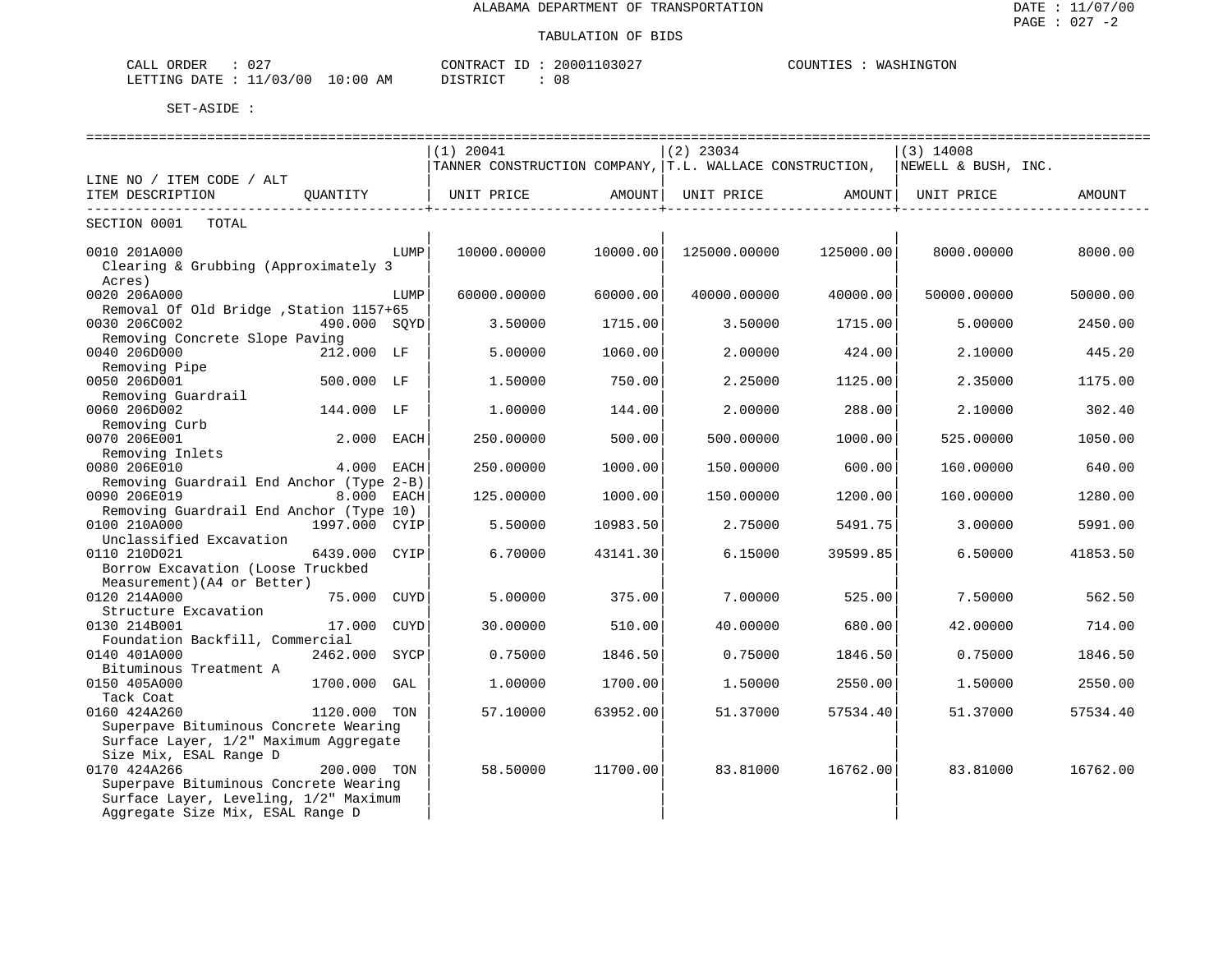| $\sim$ $\sim$ $\sim$<br>ロエト<br>١R<br>ו ב <i>ו</i> י<br>◡▵ |                      | חיי בא אידוארי<br>000 | TNT"<br>ON |
|-----------------------------------------------------------|----------------------|-----------------------|------------|
| $\cap$<br>03/00<br>.ETTTNG<br>חים מר<br>- -               | :00<br>AΜ<br>$\cdot$ | -08<br>TAT            |            |

|                                         |              |      | $(1)$ 20041                                             |           | $(2)$ 23034               |                                                     | $(3)$ 14008                         |           |
|-----------------------------------------|--------------|------|---------------------------------------------------------|-----------|---------------------------|-----------------------------------------------------|-------------------------------------|-----------|
|                                         |              |      | TANNER CONSTRUCTION COMPANY, T.L. WALLACE CONSTRUCTION, |           |                           |                                                     | NEWELL & BUSH, INC.                 |           |
| LINE NO / ITEM CODE / ALT               |              |      |                                                         |           |                           |                                                     |                                     |           |
| ITEM DESCRIPTION                        |              |      |                                                         |           |                           | . _ _ _ _ _ _ _ _ _ _ _ _ _ _ _ + _ _ _ _ _ _ _ _ _ |                                     | AMOUNT    |
| 0180 424B461                            | 41.000 TON   |      | 51.70000 2119.70                                        |           | ------------+------------ |                                                     | 116.27000 4767.07 116.27000 4767.07 |           |
| Superpave Bituminous Concrete Upper     |              |      |                                                         |           |                           |                                                     |                                     |           |
| Binder Layer, 1" Maximum Aggregate Size |              |      |                                                         |           |                           |                                                     |                                     |           |
| Mix, ESAL Range D                       |              |      |                                                         |           |                           |                                                     |                                     |           |
| 0190 424B469                            | 2925.000 TON |      | 52.00000                                                | 152100.00 | 45.18000                  | 132151.50                                           | 45.18000                            | 132151.50 |
| Superpave Bituminous Concrete Upper     |              |      |                                                         |           |                           |                                                     |                                     |           |
| Binder Layer, Leveling, 1" Maximum      |              |      |                                                         |           |                           |                                                     |                                     |           |
| Aggregate Size Mix, ESAL Range D        |              |      |                                                         |           |                           |                                                     |                                     |           |
| 0200 424C260                            | 797.000 TON  |      | 48.10000                                                | 38335.70  | 89.13000                  | 71036.61                                            | 89.13000                            | 71036.61  |
| Superpave Bituminous Concrete Base      |              |      |                                                         |           |                           |                                                     |                                     |           |
| Layer, 1" Maximum Aggregate Size Mix,   |              |      |                                                         |           |                           |                                                     |                                     |           |
| ESAL Range D                            |              |      |                                                         |           |                           |                                                     |                                     |           |
| 0210 424C264                            | 100.000 TON  |      | 50.00000                                                | 5000.00   | 165.00000                 | 16500.00                                            | 150.00000                           | 15000.00  |
| Superpave Bituminous Concrete Base      |              |      |                                                         |           |                           |                                                     |                                     |           |
| Layer, Patching, 1" Maximum Aggregate   |              |      |                                                         |           |                           |                                                     |                                     |           |
| Size Mix, ESAL Range D                  |              |      |                                                         |           |                           |                                                     |                                     |           |
| 0220 424C268                            | 432.000 TON  |      | 53.70000                                                | 23198.40  | 80.11000                  | 34607.52                                            | 80.11000                            | 34607.52  |
| Superpave Bituminous Concrete Base      |              |      |                                                         |           |                           |                                                     |                                     |           |
| Layer, Leveling, 1" Maximum Aggregate   |              |      |                                                         |           |                           |                                                     |                                     |           |
| Size Mix, ESAL Range D                  |              |      |                                                         |           |                           |                                                     |                                     |           |
| 0230 428B000                            | 15860.000 LF |      | 0.15000                                                 | 2379.00   | 0.06000                   | 951.60                                              | 0.05000                             | 793.00    |
| Scoring Bituminous Pavement Surface By  |              |      |                                                         |           |                           |                                                     |                                     |           |
| Rolling                                 |              |      |                                                         |           |                           |                                                     |                                     |           |
| 0240 430B000                            | 100.000 TNCP |      | 30.00000                                                | 3000.00   | 25.00000                  | 2500.00                                             | 26.25000                            | 2625.00   |
| Aggregate Surfacing (AHD #467 Or #57)   |              |      |                                                         |           |                           |                                                     |                                     |           |
| 0250 450B000                            | 107.000 SOYD |      | 73.00000                                                | 7811.00   | 70.00000                  | 7490.00                                             | 95.00000                            | 10165.00  |
| Reinforced Cement Concrete Bridge End   |              |      |                                                         |           |                           |                                                     |                                     |           |
| Slab                                    |              |      |                                                         |           |                           |                                                     |                                     |           |
| 0260 502A000                            | 16800.000 LB |      | 0.41000                                                 | 6888.00   | 0.49000                   | 8232.00                                             | 0.55000                             | 9240.00   |
| Steel Reinforcement                     |              |      |                                                         |           |                           |                                                     |                                     |           |
| 0270 502B000                            |              | LUMP | 83476.00000                                             | 83476.00  | 93656.00000               | 93656.00                                            | 115000.00000                        | 115000.00 |
| Steel Reinforcement For Bridge          |              |      |                                                         |           |                           |                                                     |                                     |           |
| Superstructure, Sta. 1157+65, Approx.   |              |      |                                                         |           |                           |                                                     |                                     |           |
| 203600 LBS                              |              |      |                                                         |           |                           |                                                     |                                     |           |
| 0280 505A000                            | 1.000 EACH   |      | 5000.00000                                              | 5000.00   | 3600.00000                | 3600.00                                             | 3000.00000                          | 3000.00   |
| Steel Test Piles (HP 10x42)             |              |      |                                                         |           |                           |                                                     |                                     |           |
| 0290 505A004                            | 2.000 EACH   |      | 5000.00000                                              | 10000.00  | 4000.00000                | 8000.00                                             | 3000.00000                          | 6000.00   |
| Steel Test Piles (HP 14x73)             |              |      |                                                         |           |                           |                                                     |                                     |           |
| 0300 505B055                            | 1.000 EACH   |      | 3000.00000                                              | 3000.00   | 100.00000                 | 100.00                                              | 3200.00000                          | 3200.00   |
| Static Loading Tests (HP 10x42)         |              |      |                                                         |           |                           |                                                     |                                     |           |
| 0310 505B059                            | 2.000 EACH   |      | 3000.00000                                              | 6000.00   | 100.00000                 | 200.00                                              | 3200.00000                          | 6400.00   |
| Static Loading Tests (HP 14x73)         |              |      |                                                         |           |                           |                                                     |                                     |           |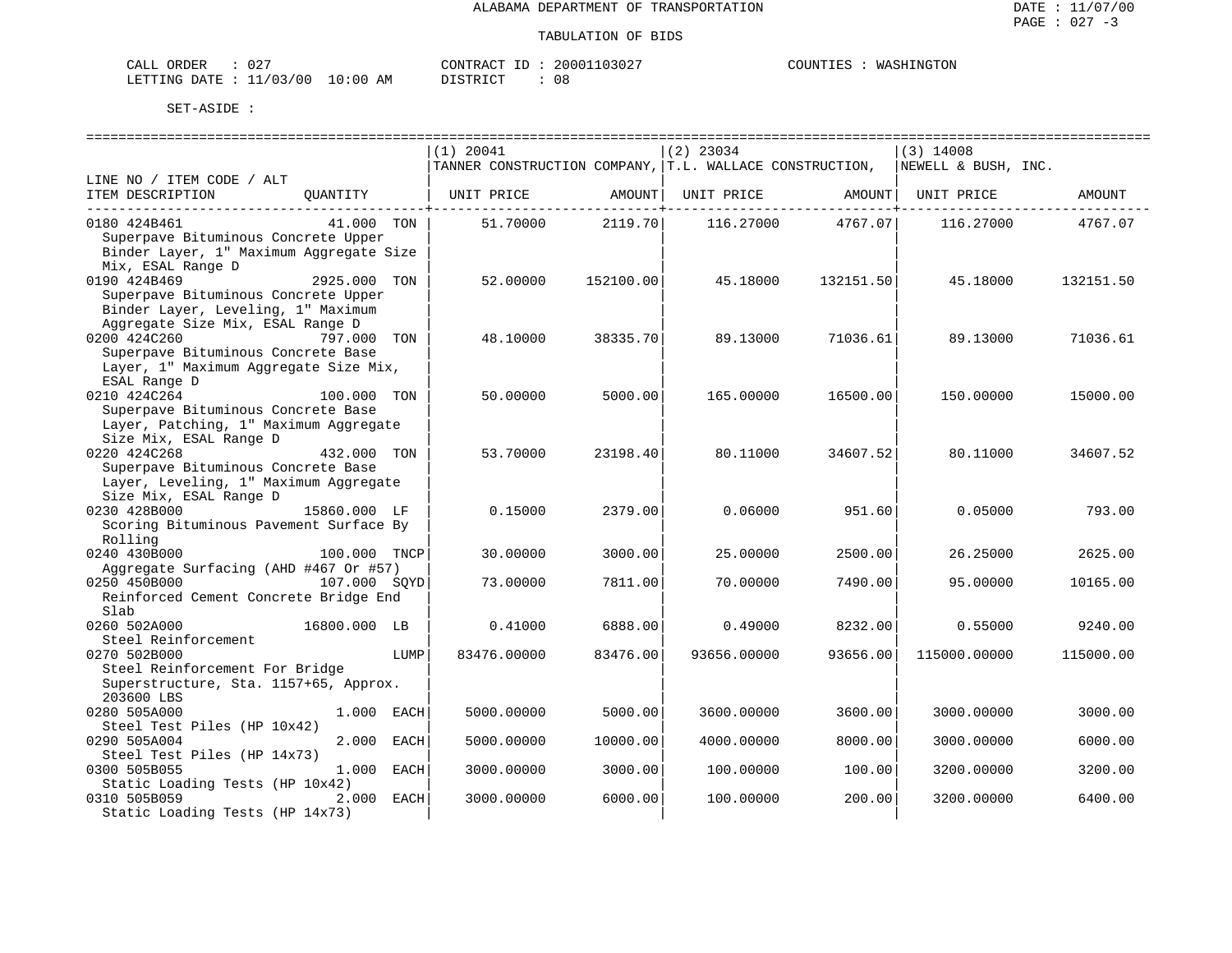| CALL ORDER : 027                 |          | CONTRACT ID: 20001103027 | COUNTIES : WASHINGTON |
|----------------------------------|----------|--------------------------|-----------------------|
| LETTING DATE : 11/03/00 10:00 AM | DISTRICT | : 08                     |                       |

|                                                      |               |             | $(1)$ 20041                                              |           | $(2)$ 23034  |           | $(3)$ 14008         |           |  |
|------------------------------------------------------|---------------|-------------|----------------------------------------------------------|-----------|--------------|-----------|---------------------|-----------|--|
|                                                      |               |             | TANNER CONSTRUCTION COMPANY,  T.L. WALLACE CONSTRUCTION, |           |              |           | NEWELL & BUSH, INC. |           |  |
| LINE NO / ITEM CODE / ALT                            |               |             |                                                          |           |              |           |                     |           |  |
| ITEM DESCRIPTION                                     | OUANTITY      |             | UNIT PRICE                                               | AMOUNT    | UNIT PRICE   | AMOUNT    | UNIT PRICE          | AMOUNT    |  |
| 0320 505B085                                         | $1.000$ EACH  |             | 1000.00000                                               | 1000.00   | 200.00000    | 200.00    | 1500.00000          | 1500.00   |  |
| Dynamic Loading Tests (HP 10x42)                     |               |             |                                                          |           |              |           |                     |           |  |
| 0330 505B089                                         | 2.000 EACH    |             | 1000.00000                                               | 2000.00   | 200.00000    | 400.00    | 1500.00000          | 3000.00   |  |
| Dynamic Loading Tests (HP 14x73)<br>0340 505C000     | 720.000 LF    |             | 23.00000                                                 | 16560.00  | 22.00000     | 15840.00  | 21,00000            | 15120.00  |  |
| Steel Piling (HP 10x42)                              |               |             |                                                          |           |              |           |                     |           |  |
| 0350 505C004<br>Steel Piling (HP 14x73)              | 4220.000 LF   |             | 31.00000                                                 | 130820.00 | 34.00000     | 143480.00 | 32.00000            | 135040.00 |  |
| 0360 508A000                                         | 16260.000 LB  |             | 1,90000                                                  | 30894.00  | 4.00000      | 65040.00  | 2.00000             | 32520.00  |  |
| Structural Steel                                     |               |             |                                                          |           |              |           |                     |           |  |
| 0370 510A000                                         | 252.000       | CUYD        | 500.00000                                                | 126000.00 | 500.00000    | 126000.00 | 565.00000           | 142380.00 |  |
| Bridge Substructure Concrete, Class A                |               |             |                                                          |           |              |           |                     |           |  |
| 0380 510C051<br>Bridge Concrete Superstructure, Sta. |               | LUMP        | 325000.00000                                             | 325000.00 | 270200.00000 | 270200.00 | 345000.00000        | 345000.00 |  |
| 1157+65, Approx. 772 Cu Yds                          |               |             |                                                          |           |              |           |                     |           |  |
| 0390 510E000                                         | 2460.000 SOYD |             | 2.00000                                                  | 4920.00   | 1.95000      | 4797.00   | 3.00000             | 7380.00   |  |
| Grooving Concrete Bridge Decks                       |               |             |                                                          |           |              |           |                     |           |  |
| 0400 511A001                                         | 180.000       | EACH        | 40.00000                                                 | 7200.00   | 30.00000     | 5400.00   | 50.00000            | 9000.00   |  |
| Elastomeric Bearings, Type 2                         |               |             |                                                          |           |              |           |                     |           |  |
| 0410 513B003                                         | 3623.000 LF   |             | 48,00000                                                 | 173904.00 | 41,00000     | 148543.00 | 56.00000            | 202888.00 |  |
| Pretensioned-Prestressed Concrete                    |               |             |                                                          |           |              |           |                     |           |  |
| Girders, Type I (Specialty Item)<br>0420 530B000     | 204.000 LF    |             | 30.00000                                                 | 6120.00   | 20.00000     | 4080.00   | 50.00000            | 10200.00  |  |
| 18" Span, 11" Rise Roadway Pipe (Class               |               |             |                                                          |           |              |           |                     |           |  |
| 3 R.C.                                               |               |             |                                                          |           |              |           |                     |           |  |
| 0430 600A000                                         |               | LUMP        | 87000.00000                                              | 87000.00  | 80000.00000  | 80000.00  | 180000.00000        | 180000.00 |  |
| Mobilization                                         |               |             |                                                          |           |              |           |                     |           |  |
| 0440 606A000                                         | 100.000 LF    |             | 10.00000                                                 | 1000.00   | 6.00000      | 600.00    | 6.30000             | 630.00    |  |
| 6" Underdrain Pipe                                   |               |             |                                                          |           |              |           |                     |           |  |
| 0450 610C001<br>Loose Riprap, Class 2                | 3161.000      | TON         | 31.00000                                                 | 97991.00  | 26.50000     | 83766.50  | 29.00000            | 91669.00  |  |
| 0460 610D003                                         | 1370.000      | SOYD        | 1,00000                                                  | 1370.00   | 3.00000      | 4110.00   | 3.00000             | 4110.00   |  |
| Filter Blanket, Geotextile                           |               |             |                                                          |           |              |           |                     |           |  |
| 0470 614A000                                         | 16.000        | <b>CUYD</b> | 300.00000                                                | 4800.00   | 250.00000    | 4000.00   | 275.00000           | 4400.00   |  |
| Slope Paving                                         |               |             |                                                          |           |              |           |                     |           |  |
| 0480 621C020                                         | 1,000         | EACH        | 1400.00000                                               | 1400.00   | 2000.00000   | 2000.00   | 2100.00000          | 2100.00   |  |
| Inlets, Type Y                                       |               |             |                                                          |           |              |           |                     |           |  |
| 0490 621C027                                         | 1.000         | EACH        | 900.00000                                                | 900.00    | 2000.00000   | 2000.00   | 2100.00000          | 2100.00   |  |
| Inlets, Type C<br>0500 621D019                       | 1.000         | EACH        | 350.00000                                                | 350.00    | 500.00000    | 500.00    | 525.00000           | 525.00    |  |
| Inlet Units, Type Y                                  |               |             |                                                          |           |              |           |                     |           |  |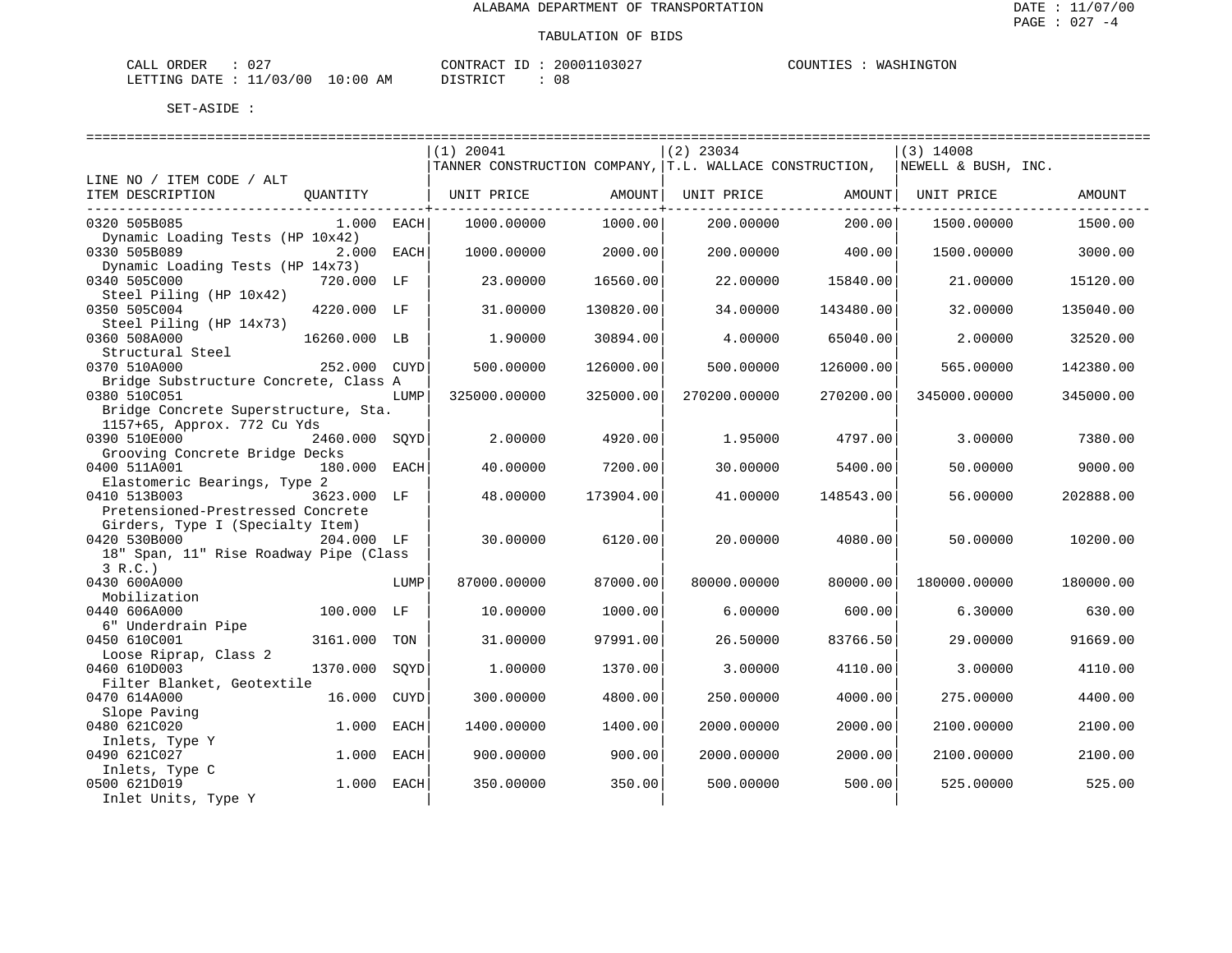| CALL ORDER                       | $\cap$ $\cap$<br>$\cup$ $\angle$ |          | CONTRACT ID: 20001103027 | WASHINGTON<br>COUNTIES : |
|----------------------------------|----------------------------------|----------|--------------------------|--------------------------|
| LETTING DATE : 11/03/00 10:00 AM |                                  | DISTRICT | U C                      |                          |

|                                                           | ===========================                             |         | =================== |          | ============================= |          |
|-----------------------------------------------------------|---------------------------------------------------------|---------|---------------------|----------|-------------------------------|----------|
|                                                           | $(1)$ 20041                                             |         | $(2)$ 23034         |          | $(3)$ 14008                   |          |
|                                                           | TANNER CONSTRUCTION COMPANY, T.L. WALLACE CONSTRUCTION, |         |                     |          | NEWELL & BUSH, INC.           |          |
| LINE NO / ITEM CODE / ALT                                 |                                                         |         |                     |          |                               |          |
| ITEM DESCRIPTION<br>OUANTITY                              | UNIT PRICE                                              | AMOUNT  | UNIT PRICE          | AMOUNT   | UNIT PRICE                    | AMOUNT   |
|                                                           |                                                         |         |                     |          |                               |          |
| 0510 623B001<br>144.000 LF                                | 23.00000                                                | 3312.00 | 15,00000            | 2160.00  | 16.00000                      | 2304.00  |
| Concrete Curb, Type N Special                             |                                                         |         |                     |          |                               |          |
| 0520 630A000<br>488.000 LF                                | 13.00000                                                | 6344.00 | 15.25000            | 7442.00  | 16.00000                      | 7808.00  |
| Steel Beam Guardrail, Class A, Type 1                     |                                                         |         |                     |          |                               |          |
| 0530 630C001<br>$1.000$ EACH                              | 800,00000                                               | 800.00  | 825,00000           | 825.00   | 865,00000                     | 865.00   |
| Guardrail End Anchor, Type 8                              |                                                         |         |                     |          |                               |          |
| 3.000 EACH<br>0540 630C003                                | 1000.00000                                              | 3000.00 | 1225.00000          | 3675.00  | 1285.00000                    | 3855.00  |
| Guardrail End Anchor, Type 13                             |                                                         |         |                     |          |                               |          |
| 5.000 EACH<br>0550 630C070                                | 1600.00000                                              | 8000.00 | 1500.00000          | 7500.00  | 1575.00000                    | 7875.00  |
| Guardrail End Anchor, Type 10 Series                      |                                                         |         |                     |          |                               |          |
| 0560 631F000<br>150.000 LF                                | 7.50000                                                 | 1125.00 | 6.25000             | 937.50   | 6.50000                       | 975.00   |
| Steel Beam Guardrail Class A, Type 1                      |                                                         |         |                     |          |                               |          |
| Relocated                                                 |                                                         |         |                     |          |                               |          |
| 0570 631G013<br>2.000 EACH                                | 750.00000                                               | 1500.00 | 450.00000           | 900.00   | 475.00000                     | 950.00   |
| Guardrail End Anchor Type 13 Relocated                    |                                                         |         |                     |          |                               |          |
| 100.000 CYIP<br>0580 650A000                              | 15,00000                                                | 1500.00 | 10,00000            | 1000.00  | 10.50000                      | 1050.00  |
| Topsoil                                                   |                                                         |         |                     |          |                               |          |
| 0590 650B000<br>1496.000 CYIP                             | 5.00000                                                 | 7480.00 | 3.50000             | 5236.00  | 3.75000                       | 5610.00  |
| Topsoil From Stockpiles                                   |                                                         |         |                     |          |                               |          |
| 0600 652A057<br>6.000 ACRE                                | 600,00000                                               | 3600.00 | 500.00000           | 3000.00  | 525.00000                     | 3150.00  |
| Seeding (Mix 3A)                                          |                                                         |         |                     |          |                               |          |
| 0610 652B055<br>6.000 ACRE                                | 400.00000                                               | 2400.00 | 500.00000           | 3000.00  | 525.00000                     | 3150.00  |
| Temporary Seeding (Mix 3AT)<br>1.000 ACRE<br>0620 652D057 | 500.00000                                               | 500.00  | 200,00000           | 200.00   | 210,00000                     | 210.00   |
| Seeding In Stubble (Mix 3A)                               |                                                         |         |                     |          |                               |          |
| 0630 654A001<br>52.000<br>SOYD                            | 5.00000                                                 | 260.00  | 5.00000             | 260.00   | 5.25000                       | 273.00   |
| Solid Sodding (Bermuda)                                   |                                                         |         |                     |          |                               |          |
| 0640 656A000<br>12.000<br>ACRE                            | 400.00000                                               | 4800.00 | 500.00000           | 6000.00  | 525.00000                     | 6300.00  |
| Mulching, Class A, Type 1                                 |                                                         |         |                     |          |                               |          |
| 0650 665F000<br>500.000<br>EACH                           | 10.00000                                                | 5000.00 | 5.00000             | 2500.00  | 11.00000                      | 5500.00  |
| Hay Bales                                                 |                                                         |         |                     |          |                               |          |
| 0660 6651000<br>100.000<br>TON                            | 31.00000                                                | 3100.00 | 29.50000            | 2950.00  | 40.00000                      | 4000.00  |
| Temporary Riprap, Class 2                                 |                                                         |         |                     |          |                               |          |
| 0670 665J000<br>2600.000 LF                               | 3.00000                                                 | 7800.00 | 2.50000             | 6500.00  | 5.00000                       | 13000.00 |
| Silt Fence, Type A                                        |                                                         |         |                     |          |                               |          |
| 100.000<br>0680 665K000<br>CUYD                           | 3.00000                                                 | 300.00  | 6.50000             | 650.00   | 15.00000                      | 1500.00  |
| Drainage Sump Excavation                                  |                                                         |         |                     |          |                               |          |
| 0690 666A001<br>6.000<br>ACRE                             | 30.00000                                                | 180.00  | 75,00000            | 450.00   | 80.00000                      | 480.00   |
| Pest Control Treatment                                    |                                                         |         |                     |          |                               |          |
| 0700 680A000<br>LUMP                                      | 7500.00000                                              | 7500.00 | 10000.00000         | 10000.00 | 20000.00000                   | 20000.00 |
| Engineering Controls                                      |                                                         |         |                     |          |                               |          |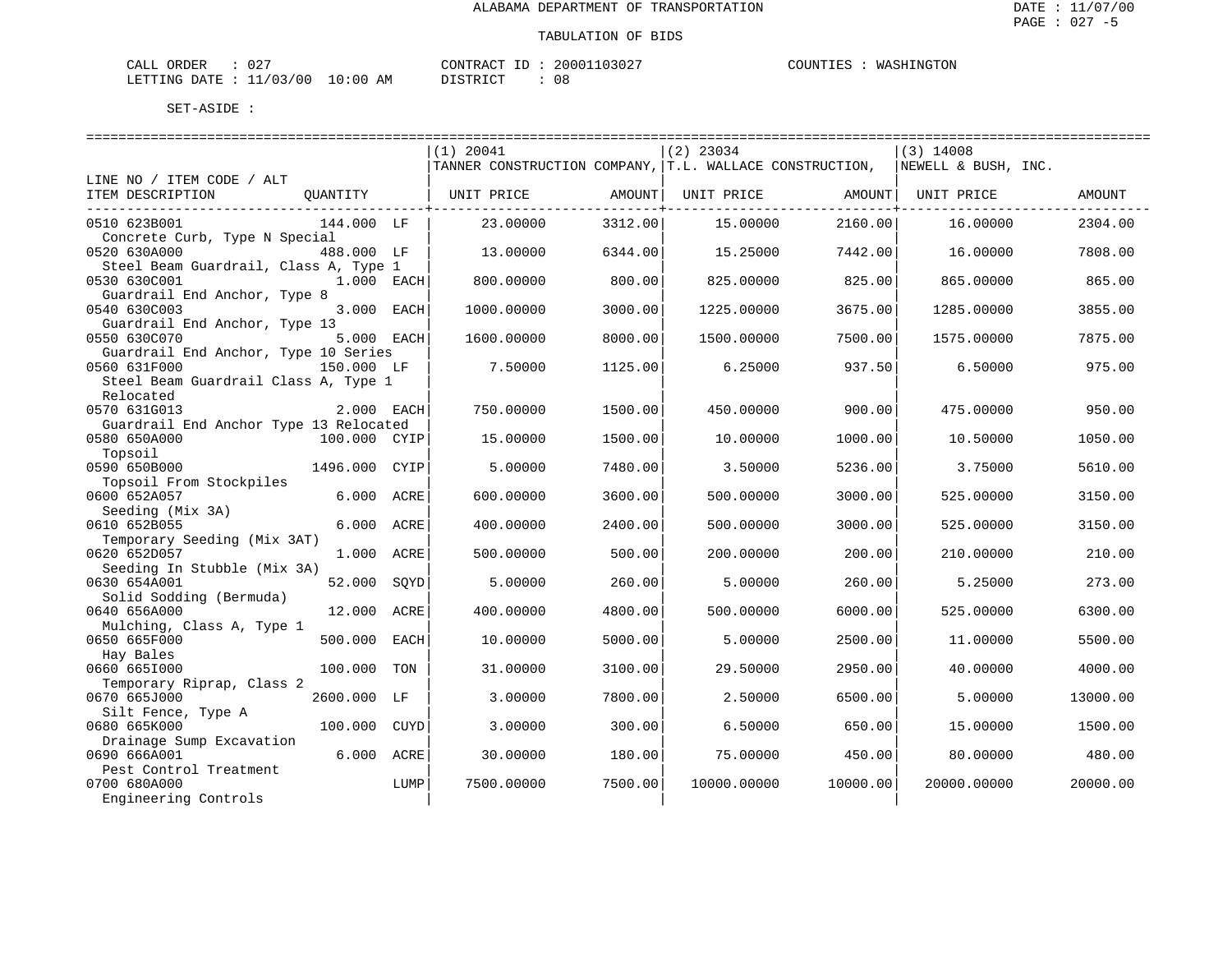| ORDER<br>CALL          | $\cap$ $\cap$<br>υz |            | CONTRACT<br>TD. | 20001103027 | WASHINGTON<br>COUNTIES |
|------------------------|---------------------|------------|-----------------|-------------|------------------------|
| LETTING DATE: 11/03/00 |                     | $10:00$ AM | <b>DISTRICT</b> |             |                        |

|                                                                     | $(1)$ 20041                                              |               | $(2)$ 23034 |                                     | $(3)$ 14008         |          |
|---------------------------------------------------------------------|----------------------------------------------------------|---------------|-------------|-------------------------------------|---------------------|----------|
|                                                                     | TANNER CONSTRUCTION COMPANY,  T.L. WALLACE CONSTRUCTION, |               |             |                                     | NEWELL & BUSH, INC. |          |
| LINE NO / ITEM CODE / ALT                                           |                                                          |               |             |                                     |                     |          |
| ITEM DESCRIPTION<br>OUANTITY                                        | UNIT PRICE AMOUNT                                        |               | UNIT PRICE  |                                     | AMOUNT  UNIT PRICE  | AMOUNT   |
|                                                                     |                                                          | ------------+ |             | . _ _ _ _ _ _ _ _ _ _ _ _ _ _ _ _ + |                     |          |
| 0710 701A028<br>$2.000$ MILE                                        | 1100.00000                                               | 2200.00       | 1500.00000  | 3000.00                             | 2000.00000          | 4000.00  |
| Solid White, Class 2, Type A Traffic                                |                                                          |               |             |                                     |                     |          |
| Stripe (0.06" Thick) (6" Wide)                                      |                                                          |               |             |                                     |                     |          |
| 0720 701A032<br>2.000 MILE                                          | 1100.00000                                               | 2200.00       | 1500.00000  | 3000.00                             | 1600.00000          | 3200.00  |
| Solid Yellow, Class 2, Type A Traffic                               |                                                          |               |             |                                     |                     |          |
| Stripe (0.06" Thick) (6" Wide)                                      |                                                          |               |             |                                     |                     |          |
| 0730 701A041<br>2.000 MILE<br>Broken White, Class 2, Type A Traffic | 650.00000                                                | 1300.00       | 1000.00000  | 2000.00                             | 1050.00000          | 2100.00  |
| Stripe (0.09" Thick) (6" Wide)                                      |                                                          |               |             |                                     |                     |          |
| 0740 701B009<br>860.000 LF                                          | 1,40000                                                  | 1204.00       | 1,00000     | 860.00                              | 1,05000             | 903.00   |
| Dotted Class 2, Type A Traffic Stripe                               |                                                          |               |             |                                     |                     |          |
| $(0.09"$ Thick $)(6"$ Wide $)$                                      |                                                          |               |             |                                     |                     |          |
| 0750 701C002<br>2.000 MILE                                          | 190.00000                                                | 380.00        | 500.00000   | 1000.00                             | 860.00000           | 1720.00  |
| Broken Temporary Traffic Stripe (Paint)                             |                                                          |               |             |                                     |                     |          |
| 0760 701C003<br>4.000 MILE                                          | 250.00000                                                | 1000.00       | 500.00000   | 2000.00                             | 690.00000           | 2760.00  |
| Solid Temporary Traffic Stripe (Paint)                              |                                                          |               |             |                                     |                     |          |
| 0770 701C006<br>$2.000$ MILE                                        | 7000.00000                                               | 14000.00      | 6800.00000  | 13600.00                            | 7500.00000          | 15000.00 |
| Solid Temporary Traffic Stripe                                      |                                                          |               |             |                                     |                     |          |
| (Removable Tape)                                                    |                                                          |               |             |                                     |                     |          |
| 2.000 MILE<br>0780 701D009                                          | 1500.00000                                               | 3000.00       | 800.00000   | 1600.00                             | 1200.00000          | 2400.00  |
| Solid Traffic Stripe Removed (Tape)                                 |                                                          |               |             |                                     |                     |          |
| 0790 701F003<br>300.000 LF                                          | 5.50000                                                  | 1650.00       | 2,00000     | 600.00                              | 2.10000             | 630.00   |
| Dotted Temporary Traffic Stripe (Tape)                              |                                                          |               |             |                                     |                     |          |
| 0800 701G121<br>1230.000 LF                                         | 3.50000                                                  | 4305.00       | 1.50000     | 1845.00                             | 1,60000             | 1968.00  |
| Broken White, Class 3W, Type A Traffic                              |                                                          |               |             |                                     |                     |          |
| Stripe (6" Wide)                                                    |                                                          |               |             |                                     |                     |          |
| 0810 701G125<br>1230.000 LF                                         | 4.50000                                                  | 5535.00       | 3.50000     | 4305.00                             | 5.00000             | 6150.00  |
| Solid White, Class 3W, Type A Traffic                               |                                                          |               |             |                                     |                     |          |
| Stripe (6" Wide)<br>$1230.000$ LF                                   |                                                          |               |             |                                     |                     |          |
| 0820 701G133                                                        | 4.50000                                                  | 5535.00       | 3.75000     | 4612.50                             | 4.50000             | 5535.00  |
| Solid Yellow, Class 3W, Type A Traffic<br>Stripe (6" Wide)          |                                                          |               |             |                                     |                     |          |
| 0830 701H001<br>5000.000 LF                                         | 0.75000                                                  | 3750.00       | 0.30000     | 1500.00                             | 0.45000             | 2250.00  |
| Solid Traffic Stripe Removed (Plastic)                              |                                                          |               |             |                                     |                     |          |
| 0840 701H006<br>2500.000 LF                                         | 0.75000                                                  | 1875.00       | 0.25000     | 625.00                              | 0.25000             | 625.00   |
| Broken Traffic Stripe Removed (Plastic)                             |                                                          |               |             |                                     |                     |          |
| 0850 701H012<br>300.000 LF                                          | 3.50000                                                  | 1050.00       | 1,00000     | 300.00                              | 1.05000             | 315.00   |
| Dotted Traffic Stripe Removed (Tape)                                |                                                          |               |             |                                     |                     |          |
| 0860 703C003<br>160.000 SOFT                                        | 3.50000                                                  | 560.00        | 1,00000     | 160.00                              | 1.05000             | 168.00   |
| Removal Of Existing Traffic Control                                 |                                                          |               |             |                                     |                     |          |
| Markings Or Legends (Tape)                                          |                                                          |               |             |                                     |                     |          |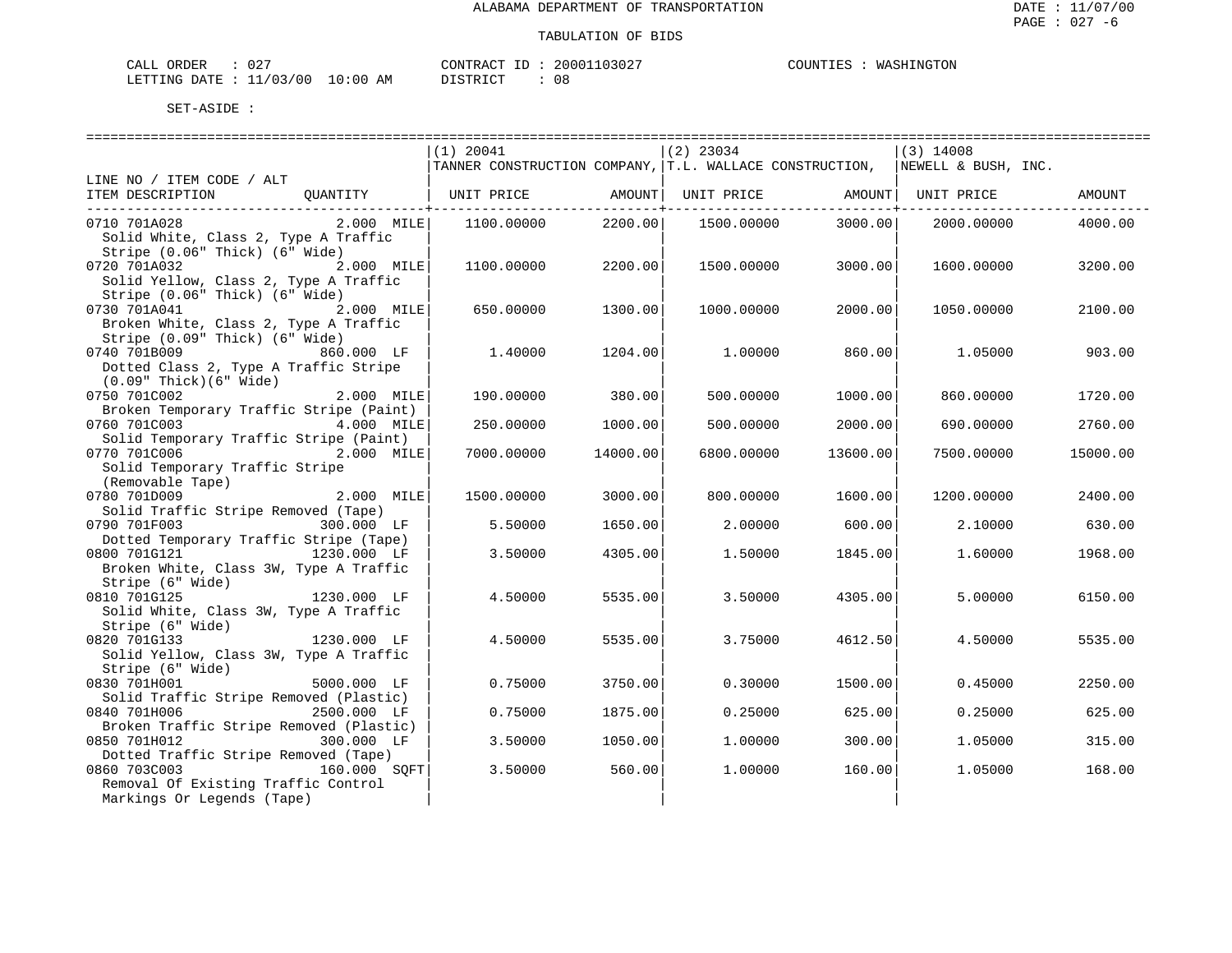| CALL ORDER                       | $\cap$ $\cap$<br>$\cup$ $\angle$ |          | CONTRACT ID: 20001103027 | WASHINGTON<br>COUNTIES : |
|----------------------------------|----------------------------------|----------|--------------------------|--------------------------|
| LETTING DATE : 11/03/00 10:00 AM |                                  | DISTRICT | U C                      |                          |

|                                           |                 | $(1)$ 20041                                                                 |          | $(2)$ 23034 |                  | $(3)$ 14008        |          |
|-------------------------------------------|-----------------|-----------------------------------------------------------------------------|----------|-------------|------------------|--------------------|----------|
|                                           |                 | TANNER CONSTRUCTION COMPANY, T.L. WALLACE CONSTRUCTION, NEWELL & BUSH, INC. |          |             |                  |                    |          |
| LINE NO / ITEM CODE / ALT                 |                 |                                                                             |          |             |                  |                    |          |
| ITEM DESCRIPTION                          | OUANTITY        | UNIT PRICE                                                                  | AMOUNT   | UNIT PRICE  |                  | AMOUNT  UNIT PRICE | AMOUNT   |
|                                           |                 |                                                                             |          |             | ---------------+ |                    |          |
| 0870 703D000                              | 160.000 SOFT    | 7.50000                                                                     | 1200.00  | 15,00000    | 2400.00          | 15.75000           | 2520.00  |
| Temporary Traffic Control Markings (Tape) |                 |                                                                             |          |             |                  |                    |          |
| 0880 705A011                              | 472.000 EACH    | 4.50000                                                                     | 2124.00  | 4.00000     | 1888.00          | 4.20000            | 1982.40  |
| Pavement Markers, Class C, Type 1-A       |                 |                                                                             |          |             |                  |                    |          |
| 0890 705A012                              | 408.000 EACH    | 4.50000                                                                     | 1836.00  | 4.00000     | 1632.00          | 4.20000            | 1713.60  |
| Pavement Markers, Class C, Type 1-B       |                 |                                                                             |          |             |                  |                    |          |
| 0900 705A022                              | 105.000 EACH    | 4.50000                                                                     | 472.50   | 5.25000     | 551.25           | 5.50000            | 577.50   |
| Pavement Markers, Class C, Type 2-C       |                 |                                                                             |          |             |                  |                    |          |
| 0910 705A023                              | 10.000 EACH     | 4.50000                                                                     | 45.00    | 5.25000     | 52.50            | 5.50000            | 55.00    |
| Pavement Markers, Class C, Type 2-D       |                 |                                                                             |          |             |                  |                    |          |
| 0920 705A024                              | 20.000 EACH     | 4.50000                                                                     | 90.00    | 5.25000     | 105.00           | 5.50000            | 110.00   |
| Pavement Markers, Class C, Type 2-E       |                 |                                                                             |          |             |                  |                    |          |
| 0930 705A030                              | 12.000 EACH     | 4.50000                                                                     | 54.00    | 5.25000     | 63.00            | 5.50000            | 66.00    |
| Pavement Markers, Class A-H, Type 2-C     |                 |                                                                             |          |             |                  |                    |          |
| 0940 705A031                              | 130.000 EACH    | 4.50000                                                                     | 585.00   | 5.00000     | 650.00           | 5.25000            | 682.50   |
| Pavement Markers, Class A-H, Type 1-A     |                 |                                                                             |          |             |                  |                    |          |
| 0950 707G001                              | 207.000 EACH    | 30,00000                                                                    | 6210.00  | 16.00000    | 3312.00          | 5.00000            | 1035.00  |
| Barrier Rail Mounted Delineator           |                 |                                                                             |          |             |                  |                    |          |
| (Bi-Directional)                          |                 |                                                                             |          |             |                  |                    |          |
| 0960 726B000                              | 1090.000 LF     | 12.50000                                                                    | 13625.00 | 30.00000    | 32700.00         | 40.00000           | 43600.00 |
| Portable Concrete Safety Barriers, Type   |                 |                                                                             |          |             |                  |                    |          |
| б.                                        |                 |                                                                             |          |             |                  |                    |          |
| 0970 726C001                              | 1000.000 LF     | 34.00000                                                                    | 34000.00 | 10.00000    | 10000.00         | 25.00000           | 25000.00 |
| State Furnished Portable Concrete         |                 |                                                                             |          |             |                  |                    |          |
| Safety Barriers (Type 6)                  |                 |                                                                             |          |             |                  |                    |          |
| 0980 740B000                              | 892.000<br>SOFT | 8.85000                                                                     | 7894.20  | 8.94000     | 7974.48          | 19.50000           | 17394.00 |
| Construction Signs                        |                 |                                                                             |          |             |                  |                    |          |
| 0990 740D000                              | 400.000<br>EACH | 47.50000                                                                    | 19000.00 | 47.87000    | 19148.00         | 50.00000           | 20000.00 |
| Channelizing Drums                        |                 |                                                                             |          |             |                  |                    |          |
| 1000 740E000                              | 200.000<br>EACH | 11.60000                                                                    | 2320.00  | 11.70000    | 2340.00          | 20.00000           | 4000.00  |
| Cones (36 Inches High)                    |                 |                                                                             |          |             |                  |                    |          |
| 1010 740F002                              | 16.000 EACH     | 200.00000                                                                   | 3200.00  | 190.00000   | 3040.00          | 415.00000          | 6640.00  |
| Barricades, Type III                      |                 |                                                                             |          |             |                  |                    |          |
| 1020 7401005                              | 8.000<br>EACH   | 850.00000                                                                   | 6800.00  | 851.06000   | 6808.48          | 500.00000          | 4000.00  |
| Warning Lights, Type B (Detachable Head)  |                 |                                                                             |          |             |                  |                    |          |
| 1030 740L004                              | 30.000 EACH     | 48.00000                                                                    | 1440.00  | 47.87000    | 1436.10          | 55.00000           | 1650.00  |
| Vertical Panel Type II, Single-Sided      |                 |                                                                             |          |             |                  |                    |          |
| 1040 740M000                              | 200.000 EACH    | 6.40000                                                                     | 1280.00  | 6.38000     | 1276.00          | 10.00000           | 2000.00  |
| Weight For Cone                           |                 |                                                                             |          |             |                  |                    |          |
| 1050 741C010                              | 2.000 EACH      | 5300.00000                                                                  | 10600.00 | 5319.15000  | 10638.30         | 8500.00000         | 17000.00 |
| Portable Sequential Arrow And Chevron     |                 |                                                                             |          |             |                  |                    |          |
| Sign Unit                                 |                 |                                                                             |          |             |                  |                    |          |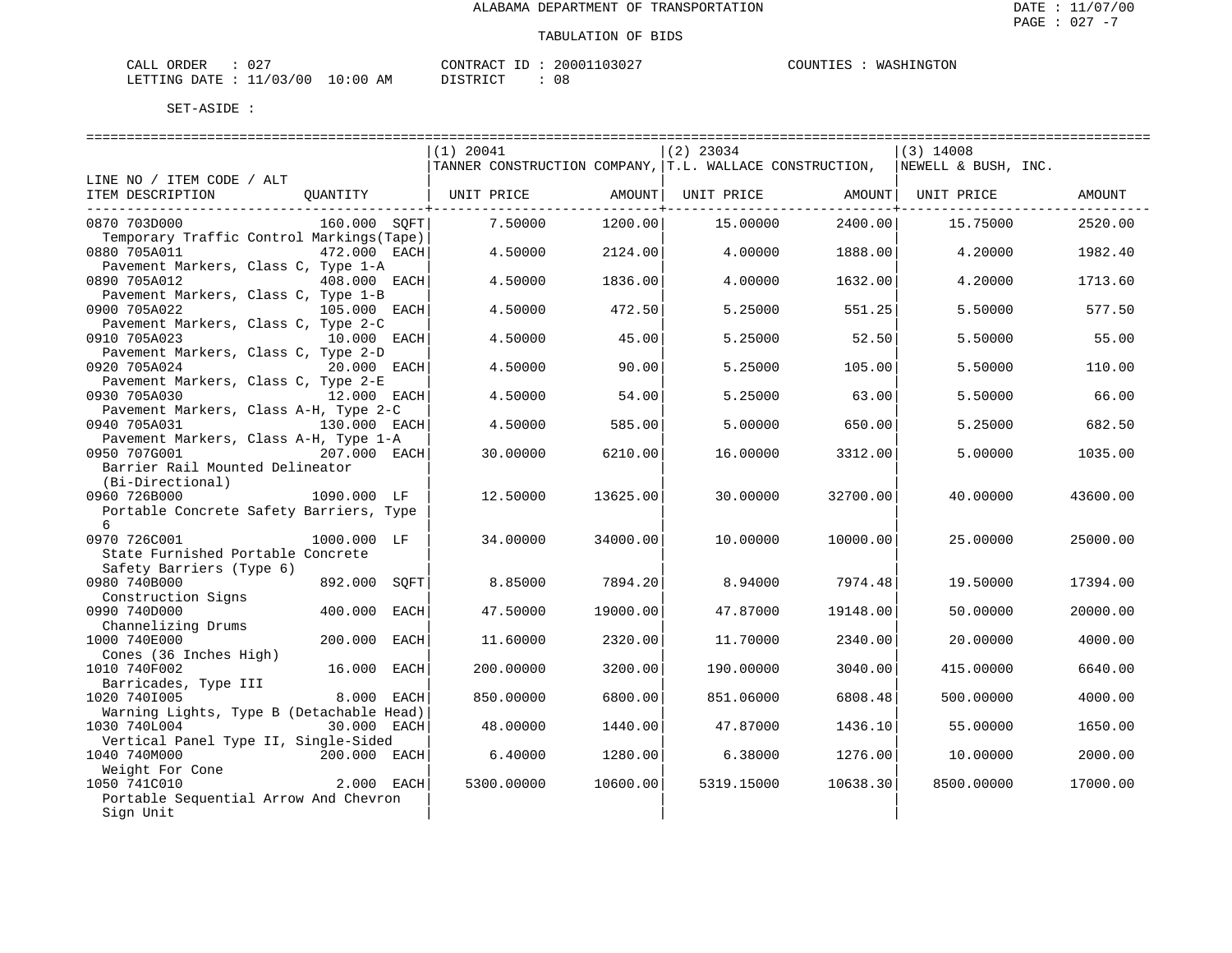#### TABULATION OF BIDS

| $\cap$ $\cap$<br>ORDER<br>CALL<br>U 4.                                                  |            | CONTRAC<br>. | $10302$ <sup>-</sup><br>20001 | COUNTIES<br><i><b>\SHINGTON</b></i><br>WASH |
|-----------------------------------------------------------------------------------------|------------|--------------|-------------------------------|---------------------------------------------|
| 11/03/00<br>LETTING<br>DA <del>mp</del><br>JA'I.<br>and the contract of the contract of | 0:00<br>ΑM | DISTRICT     | 08                            |                                             |

| LINE NO / ITEM CODE / ALT<br>ITEM DESCRIPTION                              | OUANTITY |      | $(1)$ 20041 | UNIT PRICE | TANNER CONSTRUCTION COMPANY,<br>AMOUNT | $(2)$ 23034<br>UNIT PRICE |         | T.L. WALLACE CONSTRUCTION,<br>AMOUNT | $(3)$ 14008<br>NEWELL & BUSH, INC.<br>UNIT PRICE |        | AMOUNT                       |
|----------------------------------------------------------------------------|----------|------|-------------|------------|----------------------------------------|---------------------------|---------|--------------------------------------|--------------------------------------------------|--------|------------------------------|
| 1060 998A000<br>Construction Fuel (Maximum Bid Limited<br>To $$84,000.00)$ |          | LUMP |             | 0.00000    | 0.00                                   |                           | 0.00000 | 0.00                                 | 0.00000                                          |        | 0.00                         |
| 1070 999 000<br>Trainee Hours At 80 Cents Per Hour                         | 1040.000 | HOUR |             | 0.80000    | 832.00                                 |                           | 0.80000 | 832.00                               | 0.80000                                          |        | 832.00                       |
| SECTION TOTALS<br>CONTRACT TOTALS                                          |          |      |             | S.<br>S    | 1,809,566.80<br>1,809,566.80           |                           |         | \$1,854,130.41<br>\$1,854,130.41]    |                                                  | S<br>S | 2,086,141.20<br>2,086,141.20 |
|                                                                            |          |      |             |            |                                        |                           |         |                                      |                                                  |        |                              |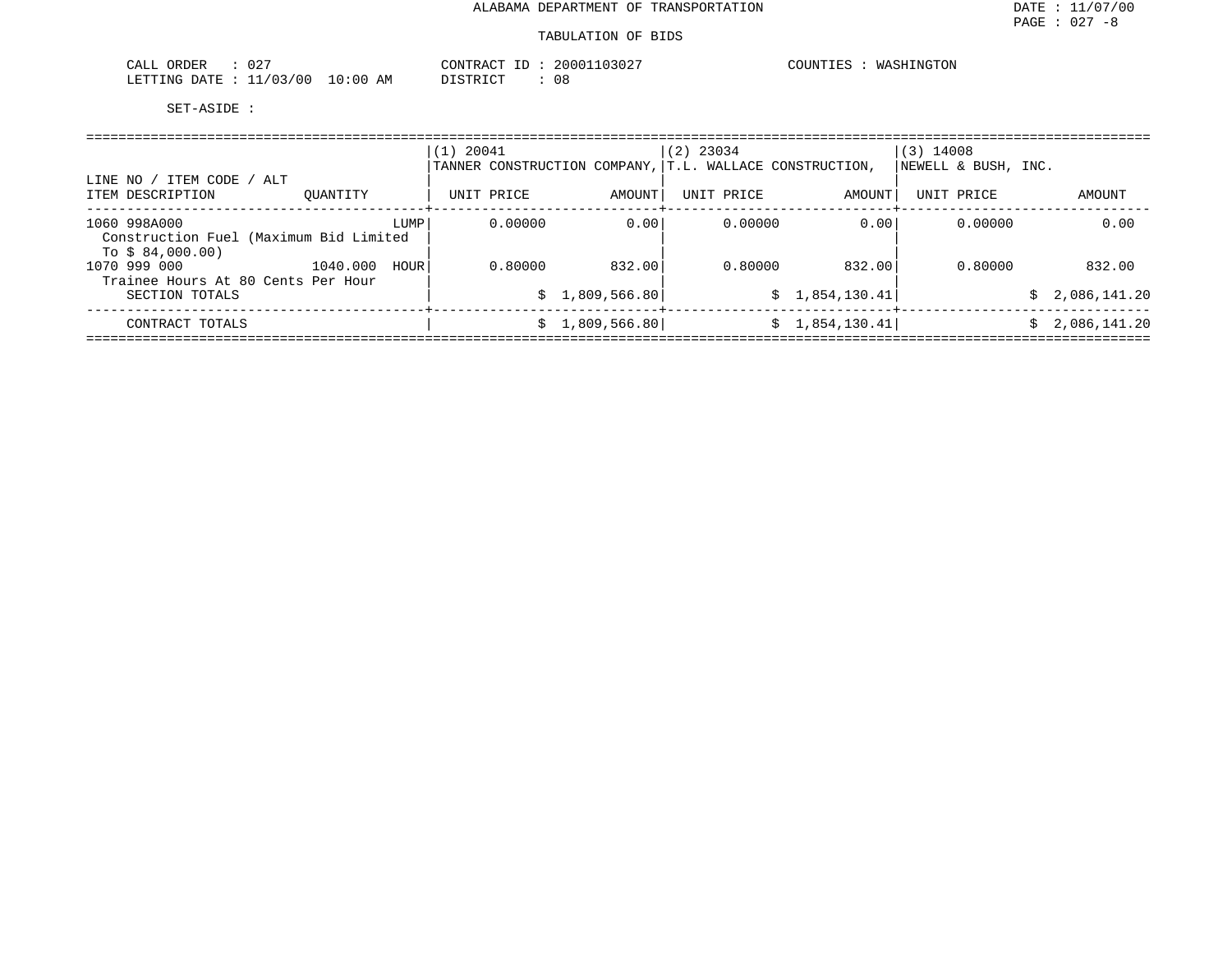TABULATION OF BIDS

# PAGE : 027 -9

| $\sim$ $\sim$ $\sim$ $\sim$<br>ORDER<br>ىلىلى | $\sim$ $\sim$ $\sim$<br>◡∠         | 03027<br>20001<br><b>AONTRACL</b><br>$-1$ | COUNTIES<br>WASHINGTON |
|-----------------------------------------------|------------------------------------|-------------------------------------------|------------------------|
| LETTING<br><b>DATR</b>                        | 11/03/00<br>$\pm 0$<br>ΆM<br>: 0 C | DICTDICT<br>-08<br>---------              |                        |

|                                                      |               |      | ______________________________         |           | ============================= |                   |                              | ;================================= |
|------------------------------------------------------|---------------|------|----------------------------------------|-----------|-------------------------------|-------------------|------------------------------|------------------------------------|
|                                                      |               |      | (4) 07040                              |           | $(5)$ 16035                   |                   | $(6)$ 03001                  |                                    |
|                                                      |               |      | GROUND & PIPE TECHNOLOGIES, PACO, INC. |           |                               |                   | CLARK CONSTRUCTION CO., INC. |                                    |
| LINE NO / ITEM CODE / ALT                            |               |      |                                        |           |                               |                   |                              |                                    |
| ITEM DESCRIPTION<br>---------------------------      | QUANTITY      |      | UNIT PRICE                             | AMOUNT    | UNIT PRICE AMOUNT             | ----------------+ | UNIT PRICE                   | AMOUNT                             |
| SECTION 0001<br>TOTAL                                |               |      |                                        |           |                               |                   |                              |                                    |
| 0010 201A000<br>Clearing & Grubbing (Approximately 3 |               | LUMP | 87500.00000                            | 87500.00  | 50000.00000                   | 50000.00          | 150000.00000                 | 150000.00                          |
| Acres)                                               |               |      |                                        |           |                               |                   |                              |                                    |
| 0020 206A000                                         |               | LUMP | 200000.00000                           | 200000.00 | 75000.00000                   | 75000.00          | 300000.00000                 | 300000.00                          |
| Removal Of Old Bridge , Station 1157+65              |               |      |                                        |           |                               |                   |                              |                                    |
| 0030 206C002                                         | 490.000 SOYD  |      | 10.00000                               | 4900.00   | 5.00000                       | 2450.00           | 10.00000                     | 4900.00                            |
| Removing Concrete Slope Paving                       |               |      |                                        |           |                               |                   |                              |                                    |
| 0040 206D000                                         | 212.000 LF    |      | 2.00000                                | 424.00    | 5.00000                       | 1060.00           | 2.00000                      | 424.00                             |
| Removing Pipe                                        |               |      |                                        |           |                               |                   |                              |                                    |
| 0050 206D001                                         | 500.000 LF    |      | 1.50000                                | 750.00    | 5.00000                       | 2500.00           | 1.50000                      | 750.00                             |
| Removing Guardrail                                   |               |      |                                        |           |                               |                   |                              |                                    |
| 0060 206D002                                         | 144.000       | LF   | 2.00000                                | 288.00    | 8.00000                       | 1152.00           | 2.00000                      | 288.00                             |
| Removing Curb                                        |               |      |                                        |           |                               |                   |                              |                                    |
| 0070 206E001                                         | 2.000 EACH    |      | 500.00000                              | 1000.00   | 1000.00000                    | 2000.00           | 500.00000                    | 1000.00                            |
| Removing Inlets                                      |               |      |                                        |           |                               |                   |                              |                                    |
| 0080 206E010                                         | 4.000 EACH    |      | 250.00000                              | 1000.00   | 500.00000                     | 2000.00           | 250.00000                    | 1000.00                            |
| Removing Guardrail End Anchor (Type 2-B)             |               |      |                                        |           |                               |                   |                              |                                    |
| 0090 206E019                                         | 8.000 EACH    |      | 125.00000                              | 1000.00   | 500.00000                     | 4000.00           | 125,00000                    | 1000.00                            |
| Removing Guardrail End Anchor (Type 10)              |               |      |                                        |           |                               |                   |                              |                                    |
| 0100 210A000                                         | 1997.000 CYIP |      | 2.75000                                | 5491.75   | 3.00000                       | 5991.00           | 2.75000                      | 5491.75                            |
| Unclassified Excavation                              |               |      |                                        |           |                               |                   |                              |                                    |
| 0110 210D021                                         | 6439.000 CYIP |      | 6.15000                                | 39599.85  | 6.00000                       | 38634.00          | 6.15000                      | 39599.85                           |
| Borrow Excavation (Loose Truckbed                    |               |      |                                        |           |                               |                   |                              |                                    |
| Measurement) (A4 or Better)                          |               |      |                                        |           |                               |                   |                              |                                    |
| 0120 214A000                                         | 75.000 CUYD   |      | 7.00000                                | 525.00    | 20,00000                      | 1500.00           | 7.00000                      | 525.00                             |
| Structure Excavation                                 |               |      |                                        |           |                               |                   |                              |                                    |
| 0130 214B001                                         | 17.000 CUYD   |      | 40.00000                               | 680.00    | 38.00000                      | 646.00            | 40.00000                     | 680.00                             |
| Foundation Backfill, Commercial<br>0140 401A000      | 2462.000 SYCP |      | 0.75000                                | 1846.50   | 1,00000                       | 2462.00           | 0.75000                      | 1846.50                            |
| Bituminous Treatment A                               |               |      |                                        |           |                               |                   |                              |                                    |
| 0150 405A000                                         | 1700.000 GAL  |      | 1.50000                                | 2550.00   | 2.00000                       | 3400.00           | 1,00000                      | 1700.00                            |
| Tack Coat                                            |               |      |                                        |           |                               |                   |                              |                                    |
| 0160 424A260                                         | 1120.000 TON  |      | 59.08000                               | 66169.60  | 60.00000                      | 67200.00          | 57.10000                     | 63952.00                           |
| Superpave Bituminous Concrete Wearing                |               |      |                                        |           |                               |                   |                              |                                    |
| Surface Layer, 1/2" Maximum Aggregate                |               |      |                                        |           |                               |                   |                              |                                    |
| Size Mix, ESAL Range D                               |               |      |                                        |           |                               |                   |                              |                                    |
| 0170 424A266                                         | 200.000 TON   |      | 96.38000                               | 19276.00  | 60.00000                      | 12000.00          | 58.50000                     | 11700.00                           |
| Superpave Bituminous Concrete Wearing                |               |      |                                        |           |                               |                   |                              |                                    |
| Surface Layer, Leveling, 1/2" Maximum                |               |      |                                        |           |                               |                   |                              |                                    |
| Aggregate Size Mix, ESAL Range D                     |               |      |                                        |           |                               |                   |                              |                                    |
|                                                      |               |      |                                        |           |                               |                   |                              |                                    |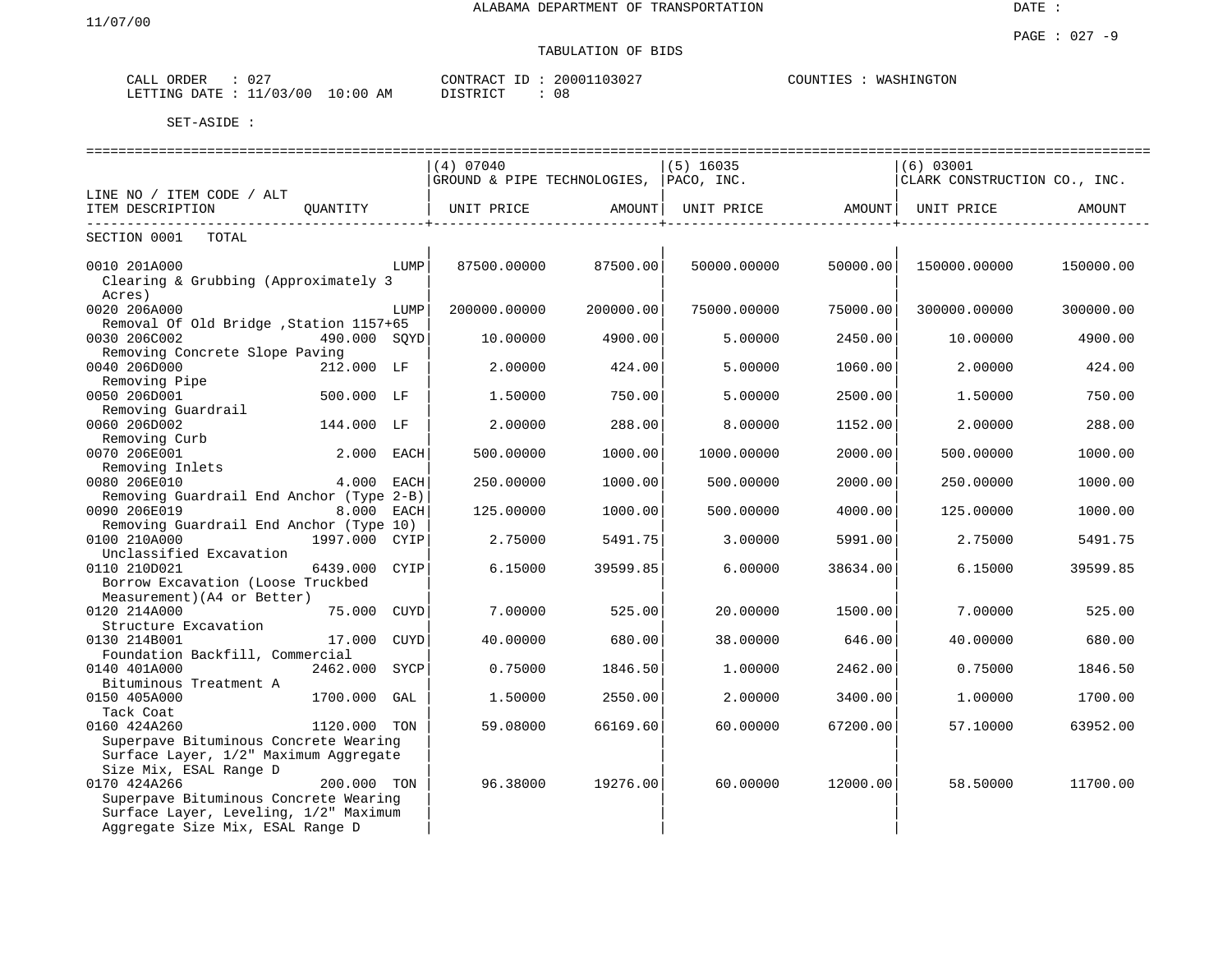| ORDER<br>CALL          | $\cap$ $\cap$<br>υz |            | CONTRACT<br>TD. | 20001103027 | WASHINGTON<br>COUNTIES |
|------------------------|---------------------|------------|-----------------|-------------|------------------------|
| LETTING DATE: 11/03/00 |                     | $10:00$ AM | <b>DISTRICT</b> |             |                        |

|                                         |              |      | (4) 07040    |                                        | $(5)$ 16035                  |           | (6) 03001                    |           |  |  |
|-----------------------------------------|--------------|------|--------------|----------------------------------------|------------------------------|-----------|------------------------------|-----------|--|--|
|                                         |              |      |              | GROUND & PIPE TECHNOLOGIES, PACO, INC. |                              |           | CLARK CONSTRUCTION CO., INC. |           |  |  |
| LINE NO / ITEM CODE / ALT               |              |      |              |                                        |                              |           |                              |           |  |  |
| ITEM DESCRIPTION                        | QUANTITY     |      | UNIT PRICE   | AMOUNT                                 | UNIT PRICE AMOUNT UNIT PRICE |           |                              | AMOUNT    |  |  |
|                                         |              |      |              | ------------+                          |                              |           |                              |           |  |  |
| 0180 424B461                            | 41.000 TON   |      | 133.71000    | 5482.11                                | 100.00000                    | 4100.00   | 51.70000                     | 2119.70   |  |  |
| Superpave Bituminous Concrete Upper     |              |      |              |                                        |                              |           |                              |           |  |  |
| Binder Layer, 1" Maximum Aggregate Size |              |      |              |                                        |                              |           |                              |           |  |  |
| Mix, ESAL Range D                       |              |      |              |                                        |                              |           |                              |           |  |  |
| 0190 424B469                            | 2925.000 TON |      | 51.96000     | 151983.00                              | 60.00000                     | 175500.00 | 52.00000                     | 152100.00 |  |  |
| Superpave Bituminous Concrete Upper     |              |      |              |                                        |                              |           |                              |           |  |  |
| Binder Layer, Leveling, 1" Maximum      |              |      |              |                                        |                              |           |                              |           |  |  |
| Aggregate Size Mix, ESAL Range D        |              |      |              |                                        |                              |           |                              |           |  |  |
| 0200 424C260                            | 797.000      | TON  | 102.50000    | 81692.50                               | 55.00000                     | 43835.00  | 48.10000                     | 38335.70  |  |  |
| Superpave Bituminous Concrete Base      |              |      |              |                                        |                              |           |                              |           |  |  |
| Layer, 1" Maximum Aggregate Size Mix,   |              |      |              |                                        |                              |           |                              |           |  |  |
| ESAL Range D                            |              |      |              |                                        |                              |           |                              |           |  |  |
| 0210 424C264                            | 100.000 TON  |      | 165.00000    | 16500.00                               | 80,00000                     | 8000.00   | 45.00000                     | 4500.00   |  |  |
| Superpave Bituminous Concrete Base      |              |      |              |                                        |                              |           |                              |           |  |  |
| Layer, Patching, 1" Maximum Aggregate   |              |      |              |                                        |                              |           |                              |           |  |  |
| Size Mix, ESAL Range D                  |              |      |              |                                        |                              |           |                              |           |  |  |
| 0220 424C268                            | 432.000 TON  |      | 92.13000     | 39800.16                               | 65.00000                     | 28080.00  | 53.70000                     | 23198.40  |  |  |
| Superpave Bituminous Concrete Base      |              |      |              |                                        |                              |           |                              |           |  |  |
| Layer, Leveling, 1" Maximum Aggregate   |              |      |              |                                        |                              |           |                              |           |  |  |
| Size Mix, ESAL Range D                  |              |      |              |                                        |                              |           |                              |           |  |  |
| 0230 428B000                            | 15860.000 LF |      | 0.06000      | 951.60                                 | 1,00000                      | 15860.00  | 0.15000                      | 2379.00   |  |  |
| Scoring Bituminous Pavement Surface By  |              |      |              |                                        |                              |           |                              |           |  |  |
| Rolling                                 |              |      |              |                                        |                              |           |                              |           |  |  |
| 0240 430B000                            | 100.000 TNCP |      | 25.00000     | 2500.00                                | 35.00000                     | 3500.00   | 25.00000                     | 2500.00   |  |  |
| Aggregate Surfacing (AHD #467 Or #57)   |              |      |              |                                        |                              |           |                              |           |  |  |
| 0250 450B000                            | 107.000 SOYD |      | 60.00000     | 6420.00                                | 75.00000                     | 8025.00   | 70.00000                     | 7490.00   |  |  |
| Reinforced Cement Concrete Bridge End   |              |      |              |                                        |                              |           |                              |           |  |  |
| Slab                                    |              |      |              |                                        |                              |           |                              |           |  |  |
| 0260 502A000                            | 16800.000 LB |      | 0.45000      | 7560.00                                | 0.60000                      | 10080.00  | 0.50000                      | 8400.00   |  |  |
| Steel Reinforcement                     |              |      |              |                                        |                              |           |                              |           |  |  |
| 0270 502B000                            |              | LUMP | 100000.00000 | 100000.00                              | 110000.00000                 | 110000.00 | 123000.00000                 | 123000.00 |  |  |
| Steel Reinforcement For Bridge          |              |      |              |                                        |                              |           |                              |           |  |  |
| Superstructure, Sta. 1157+65, Approx.   |              |      |              |                                        |                              |           |                              |           |  |  |
| 203600 LBS                              |              |      |              |                                        |                              |           |                              |           |  |  |
| 0280 505A000                            | 1.000 EACH   |      | 4000.00000   | 4000.00                                | 3000.00000                   | 3000.00   | 5000.00000                   | 5000.00   |  |  |
| Steel Test Piles (HP 10x42)             |              |      |              |                                        |                              |           |                              |           |  |  |
| 0290 505A004                            | 2.000        | EACH | 5000.00000   | 10000.00                               | 4000.00000                   | 8000.00   | 6000.00000                   | 12000.00  |  |  |
| Steel Test Piles (HP 14x73)             |              |      |              |                                        |                              |           |                              |           |  |  |
| 0300 505B055                            | 1.000        | EACH | 5000.00000   | 5000.00                                | 5000.00000                   | 5000.00   | 1500.00000                   | 1500.00   |  |  |
| Static Loading Tests (HP 10x42)         |              |      |              |                                        |                              |           |                              |           |  |  |
| 0310 505B059                            | 2.000 EACH   |      | 5000.00000   | 10000.00                               | 5000.00000                   | 10000.00  | 1500.00000                   | 3000.00   |  |  |
| Static Loading Tests (HP 14x73)         |              |      |              |                                        |                              |           |                              |           |  |  |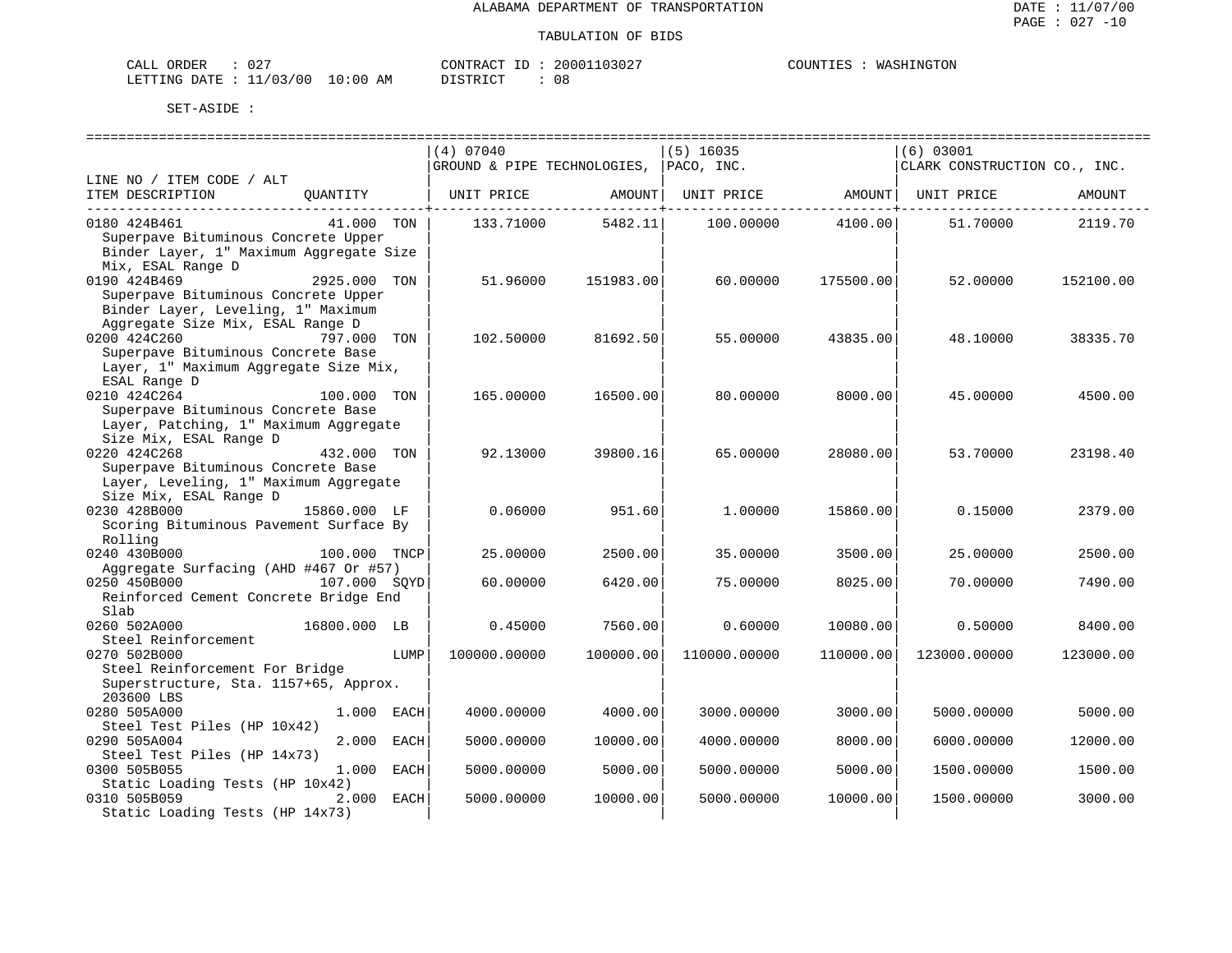| ORDER<br>CALL | $\sim$ $\sim$ $\sim$<br>◡▵ |             | CONTRACT      | 2000110302 | COUNTIES | WASHINGTON |
|---------------|----------------------------|-------------|---------------|------------|----------|------------|
| LETTING DATE  | 11/03/00                   | 10:00<br>AΜ | חים קידים דרו | 08         |          |            |

|                                                                     |               |             | (4) 07040                   |           | $(5)$ 16035  |           | (6) 03001                    |           |  |  |
|---------------------------------------------------------------------|---------------|-------------|-----------------------------|-----------|--------------|-----------|------------------------------|-----------|--|--|
|                                                                     |               |             | GROUND & PIPE TECHNOLOGIES, |           | PACO, INC.   |           | CLARK CONSTRUCTION CO., INC. |           |  |  |
| LINE NO / ITEM CODE / ALT                                           |               |             |                             |           |              |           |                              |           |  |  |
| ITEM DESCRIPTION                                                    | OUANTITY      |             | UNIT PRICE                  | AMOUNT    | UNIT PRICE   | AMOUNT    | UNIT PRICE                   | AMOUNT    |  |  |
| 0320 505B085                                                        | 1.000 EACH    |             | 3500.00000                  | 3500.00   | 5000.00000   | 5000.00   | 500,00000                    | 500.00    |  |  |
| Dynamic Loading Tests (HP 10x42)<br>0330 505B089                    | 2.000 EACH    |             | 4000.00000                  | 8000.00   | 4000.00000   | 8000.00   | 500.00000                    | 1000.00   |  |  |
| Dynamic Loading Tests (HP 14x73)<br>0340 505C000                    | 720.000 LF    |             | 16,00000                    | 11520.00  | 28,00000     | 20160.00  | 22,00000                     | 15840.00  |  |  |
| Steel Piling (HP 10x42)<br>0350 505C004                             | 4220.000 LF   |             | 25.00000                    | 105500.00 | 35.00000     | 147700.00 | 31.00000                     | 130820.00 |  |  |
| Steel Piling (HP 14x73)                                             |               |             |                             |           |              |           |                              |           |  |  |
| 0360 508A000<br>Structural Steel                                    | 16260.000 LB  |             | 3.00000                     | 48780.00  | 2.50000      | 40650.00  | 2.50000                      | 40650.00  |  |  |
| 0370 510A000                                                        | 252.000 CUYD  |             | 350.00000                   | 88200.00  | 385.00000    | 97020.00  | 550.00000                    | 138600.00 |  |  |
| Bridge Substructure Concrete, Class A<br>0380 510C051               |               | LUMP        | 270000.00000                | 270000.00 | 300000.00000 | 300000.00 | 450000.00000                 | 450000.00 |  |  |
| Bridge Concrete Superstructure, Sta.<br>1157+65, Approx. 772 Cu Yds |               |             |                             |           |              |           |                              |           |  |  |
| 0390 510E000<br>Grooving Concrete Bridge Decks                      | 2460.000 SOYD |             | 3.50000                     | 8610.00   | 3.00000      | 7380.00   | 2.00000                      | 4920.00   |  |  |
| 0400 511A001                                                        | 180.000 EACH  |             | 50.00000                    | 9000.00   | 100.00000    | 18000.00  | 50.00000                     | 9000.00   |  |  |
| Elastomeric Bearings, Type 2<br>0410 513B003                        | 3623.000 LF   |             | 45.00000                    | 163035.00 | 60.00000     | 217380.00 | 65.00000                     | 235495.00 |  |  |
| Pretensioned-Prestressed Concrete                                   |               |             |                             |           |              |           |                              |           |  |  |
| Girders, Type I (Specialty Item)                                    |               |             |                             |           |              |           |                              |           |  |  |
| 0420 530B000                                                        | 204.000 LF    |             | 40.00000                    | 8160.00   | 50.00000     | 10200.00  | 26.00000                     | 5304.00   |  |  |
| 18" Span, 11" Rise Roadway Pipe (Class                              |               |             |                             |           |              |           |                              |           |  |  |
| 3 R.C.<br>0430 600A000                                              |               | LUMP        | 154000.00000                | 154000.00 | 150000.00000 | 150000.00 | 300000.00000                 | 300000.00 |  |  |
| Mobilization                                                        |               |             |                             |           |              |           |                              |           |  |  |
| 0440 606A000                                                        | 100.000 LF    |             | 6,00000                     | 600.00    | 9.00000      | 900.00    | 6,00000                      | 600.00    |  |  |
| 6" Underdrain Pipe                                                  |               |             |                             |           |              |           |                              |           |  |  |
| 0450 610C001                                                        | 3161.000      | TON         | 26.50000                    | 83766.50  | 36.00000     | 113796.00 | 26.50000                     | 83766.50  |  |  |
| Loose Riprap, Class 2<br>0460 610D003                               | 1370.000      | SOYD        | 3.00000                     | 4110.00   | 3.00000      | 4110.00   | 3.00000                      | 4110.00   |  |  |
| Filter Blanket, Geotextile                                          |               |             |                             |           |              |           |                              |           |  |  |
| 0470 614A000                                                        | 16.000        | <b>CUYD</b> | 350.00000                   | 5600.00   | 290.00000    | 4640.00   | 220.00000                    | 3520.00   |  |  |
| Slope Paving<br>0480 621C020                                        | 1,000         | EACH        | 2000.00000                  | 2000.00   | 2500.00000   | 2500.00   | 2000.00000                   | 2000.00   |  |  |
| Inlets, Type Y                                                      |               |             |                             |           |              |           |                              |           |  |  |
| 0490 621C027                                                        | 1.000         | EACH        | 2000.00000                  | 2000.00   | 2000.00000   | 2000.00   | 2000.00000                   | 2000.00   |  |  |
| Inlets, Type C                                                      |               |             |                             |           |              |           |                              |           |  |  |
| 0500 621D019                                                        | 1.000         | EACH        | 500.00000                   | 500.00    | 800,00000    | 800.00    | 500.00000                    | 500.00    |  |  |
| Inlet Units, Type Y                                                 |               |             |                             |           |              |           |                              |           |  |  |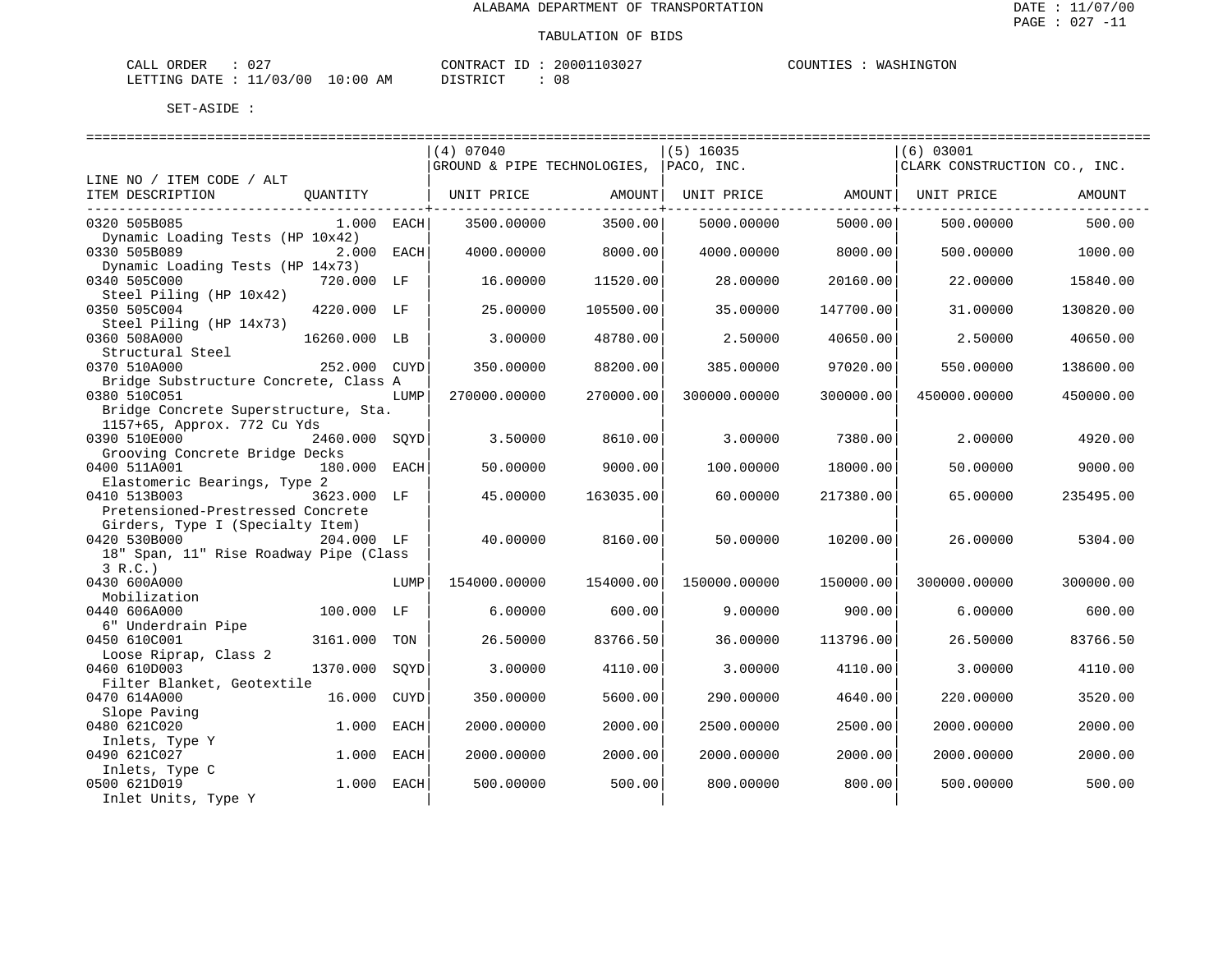| CALL ORDER                       | 027 |          | CONTRACT ID: 20001103027 | COUNTIES : WASHINGTON |
|----------------------------------|-----|----------|--------------------------|-----------------------|
| LETTING DATE : 11/03/00 10:00 AM |     | DISTRICT |                          |                       |

| -----------------------                |                                        |             |          |                   |                              |             |          |
|----------------------------------------|----------------------------------------|-------------|----------|-------------------|------------------------------|-------------|----------|
|                                        |                                        | (4) 07040   |          | $(5)$ 16035       |                              | $(6)$ 03001 |          |
|                                        | GROUND & PIPE TECHNOLOGIES, PACO, INC. |             |          |                   | CLARK CONSTRUCTION CO., INC. |             |          |
| LINE NO / ITEM CODE / ALT              |                                        |             |          |                   |                              |             |          |
| ITEM DESCRIPTION<br>QUANTITY           |                                        | UNIT PRICE  | AMOUNT   | UNIT PRICE AMOUNT |                              | UNIT PRICE  | AMOUNT   |
|                                        |                                        |             |          |                   |                              |             |          |
| 0510 623B001<br>144.000 LF             |                                        | 15,00000    | 2160.00  | 55.00000          | 7920.00                      | 15,00000    | 2160.00  |
| Concrete Curb, Type N Special          |                                        |             |          |                   |                              |             |          |
| 0520 630A000<br>488.000 LF             |                                        | 13.00000    | 6344.00  | 15.00000          | 7320.00                      | 13.00000    | 6344.00  |
| Steel Beam Guardrail, Class A, Type 1  |                                        |             |          |                   |                              |             |          |
| 0530 630C001<br>1.000 EACH             |                                        | 800.00000   | 800.00   | 1000.00000        | 1000.00                      | 800.00000   | 800.00   |
| Guardrail End Anchor, Type 8           |                                        |             |          |                   |                              |             |          |
| 3.000 EACH<br>0540 630C003             |                                        | 1000.00000  | 3000.00  | 1200.00000        | 3600.00                      | 1000.00000  | 3000.00  |
| Guardrail End Anchor, Type 13          |                                        |             |          |                   |                              |             |          |
| 5.000 EACH<br>0550 630C070             |                                        | 1600.00000  | 8000.00  | 1800.00000        | 9000.00                      | 1600.00000  | 8000.00  |
| Guardrail End Anchor, Type 10 Series   |                                        |             |          |                   |                              |             |          |
| 0560 631F000<br>150.000 LF             |                                        | 7.50000     | 1125.00  | 10.00000          | 1500.00                      | 7.50000     | 1125.00  |
| Steel Beam Guardrail Class A, Type 1   |                                        |             |          |                   |                              |             |          |
| Relocated                              |                                        |             |          |                   |                              |             |          |
| 0570 631G013<br>2.000 EACH             |                                        | 750.00000   | 1500.00  | 1000.00000        | 2000.00                      | 750.00000   | 1500.00  |
| Guardrail End Anchor Type 13 Relocated |                                        |             |          |                   |                              |             |          |
| 0580 650A000<br>100.000 CYIP           |                                        | 10,00000    | 1000.00  | 10,00000          | 1000.00                      | 10,00000    | 1000.00  |
| Topsoil                                |                                        |             |          |                   |                              |             |          |
| 0590 650B000<br>1496.000 CYIP          |                                        | 3.50000     | 5236.00  | 5.00000           | 7480.00                      | 3.50000     | 5236.00  |
| Topsoil From Stockpiles                |                                        |             |          |                   |                              |             |          |
| 0600 652A057<br>6.000 ACRE             |                                        | 500.00000   | 3000.00  | 500.00000         | 3000.00                      | 500.00000   | 3000.00  |
| Seeding (Mix 3A)                       |                                        |             |          |                   |                              |             |          |
| 0610 652B055<br>6.000 ACRE             |                                        | 500.00000   | 3000.00  | 500.00000         | 3000.00                      | 500.00000   | 3000.00  |
| Temporary Seeding (Mix 3AT)            |                                        |             |          |                   |                              |             |          |
| 0620 652D057<br>1.000 ACRE             |                                        | 200.00000   | 200.00   | 500.00000         | 500.00                       | 200.00000   | 200.00   |
| Seeding In Stubble (Mix 3A)            |                                        |             |          |                   |                              |             |          |
| 0630 654A001<br>52.000                 | SQYD                                   | 5.00000     | 260.00   | 5.00000           | 260.00                       | 5.00000     | 260.00   |
| Solid Sodding (Bermuda)                |                                        |             |          |                   |                              |             |          |
| 0640 656A000<br>12.000 ACRE            |                                        | 500.00000   | 6000.00  | 500.00000         | 6000.00                      | 500.00000   | 6000.00  |
| Mulching, Class A, Type 1              |                                        |             |          |                   |                              |             |          |
| 0650 665F000<br>500.000                | EACH                                   | 5.00000     | 2500.00  | 5.00000           | 2500.00                      | 5.00000     | 2500.00  |
| Hay Bales                              |                                        |             |          |                   |                              |             |          |
| 0660 6651000<br>100.000                | TON                                    | 29.50000    | 2950.00  | 35.00000          | 3500.00                      | 29.50000    | 2950.00  |
| Temporary Riprap, Class 2              |                                        |             |          |                   |                              |             |          |
| 0670 665J000<br>2600.000 LF            |                                        | 2.50000     | 6500.00  | 4.00000           | 10400.00                     | 2.50000     | 6500.00  |
| Silt Fence, Type A                     |                                        |             |          |                   |                              |             |          |
| 0680 665K000<br>100.000                | CUYD                                   | 6.50000     | 650.00   | 7.00000           | 700.00                       | 6.50000     | 650.00   |
| Drainage Sump Excavation               |                                        |             |          |                   |                              |             |          |
| 0690 666A001<br>6.000                  | ACRE                                   | 75.00000    | 450.00   | 100.00000         | 600.00                       | 75.00000    | 450.00   |
| Pest Control Treatment                 |                                        |             |          |                   |                              |             |          |
| 0700 680A000                           | LUMP                                   | 53000.00000 | 53000.00 | 40000.00000       | 40000.00                     | 10000.00000 | 10000.00 |
| Engineering Controls                   |                                        |             |          |                   |                              |             |          |
|                                        |                                        |             |          |                   |                              |             |          |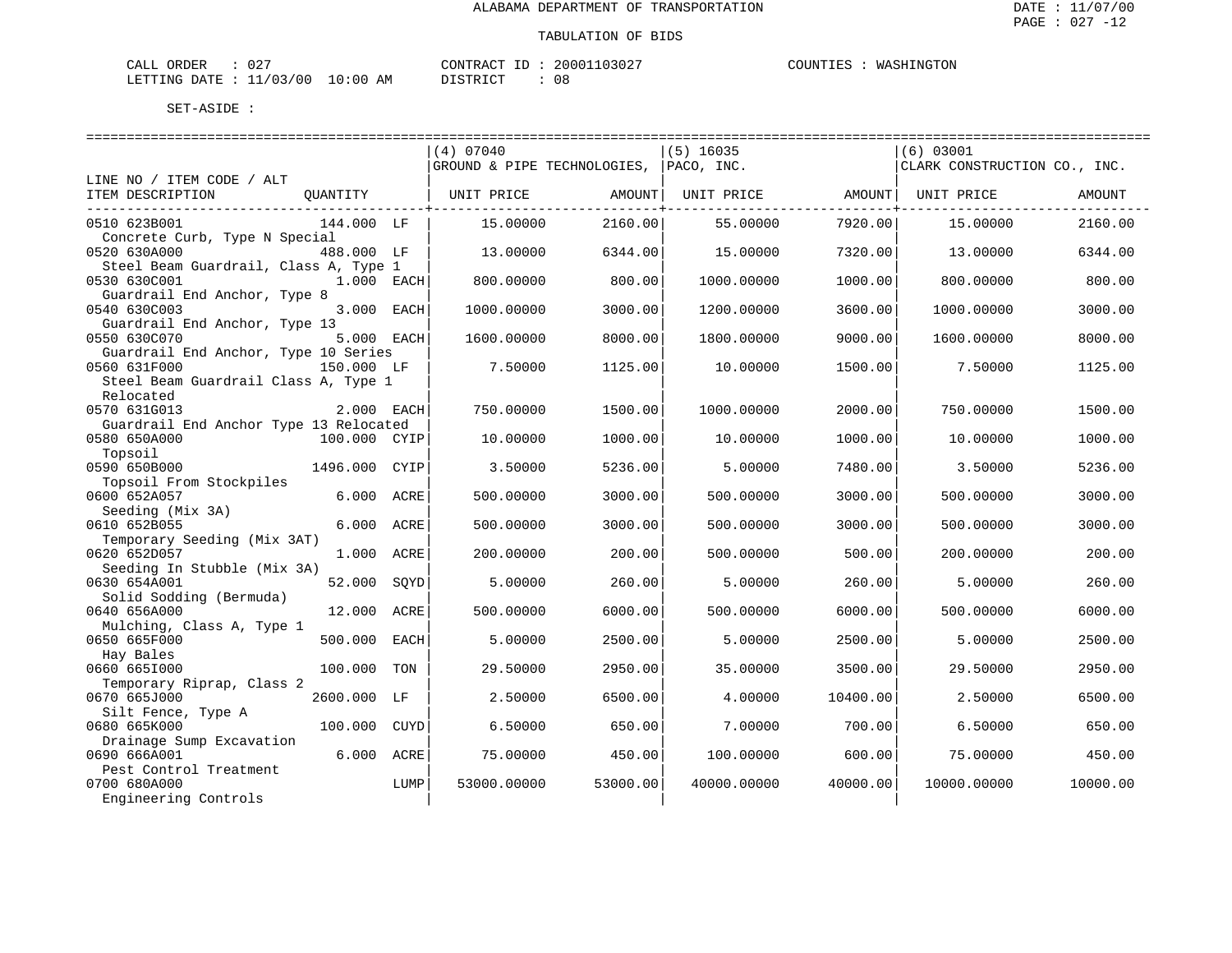| ORDER<br>.<br>-'ALL<br>◡▵ | $\sqrt{2}$                      | <b>CONTRAL</b> | $\cdots$<br>1302 | יתוזרי<br>ن ما با . | <b>MA</b><br>NG. |
|---------------------------|---------------------------------|----------------|------------------|---------------------|------------------|
| DATE.<br>LETTING          | :00<br>/03/00<br>$\Omega$<br>AM | דת סידי את     | UC               |                     |                  |

|                                                                                                                  | (4) 07040                   |          | $(5)$ 16035 |          | (6) 03001                    |          |
|------------------------------------------------------------------------------------------------------------------|-----------------------------|----------|-------------|----------|------------------------------|----------|
|                                                                                                                  | GROUND & PIPE TECHNOLOGIES, |          | PACO, INC.  |          | CLARK CONSTRUCTION CO., INC. |          |
| LINE NO / ITEM CODE / ALT                                                                                        |                             |          |             |          |                              |          |
| ITEM DESCRIPTION<br>OUANTITY                                                                                     | UNIT PRICE                  | AMOUNT   | UNIT PRICE  |          | AMOUNT  UNIT PRICE           | AMOUNT   |
|                                                                                                                  |                             |          |             |          |                              |          |
| 0710 701A028<br>$2.000$ MILE<br>Solid White, Class 2, Type A Traffic<br>Stripe (0.06" Thick) (6" Wide)           | 1500.00000                  | 3000.00  | 1500.00000  | 3000.00  | 1500.00000                   | 3000.00  |
| 0720 701A032<br>2.000 MILE<br>Solid Yellow, Class 2, Type A Traffic                                              | 1500.00000                  | 3000.00  | 1500.00000  | 3000.00  | 1500.00000                   | 3000.00  |
| Stripe (0.06" Thick) (6" Wide)<br>0730 701A041<br>2.000 MILE<br>Broken White, Class 2, Type A Traffic            | 1000.00000                  | 2000.00  | 800.00000   | 1600.00  | 1000.00000                   | 2000.00  |
| Stripe (0.09" Thick) (6" Wide)<br>0740 701B009<br>860.000 LF<br>Dotted Class 2, Type A Traffic Stripe            | 1,00000                     | 860.00   | 3.00000     | 2580.00  | 1,00000                      | 860.00   |
| $(0.09"$ Thick $)(6"$ Wide $)$<br>0750 701C002<br>2.000 MILE<br>Broken Temporary Traffic Stripe (Paint)          | 500.00000                   | 1000.00  | 250.00000   | 500.00   | 500.00000                    | 1000.00  |
| 0760 701C003<br>4.000 MILE<br>Solid Temporary Traffic Stripe (Paint)                                             | 500.00000                   | 2000.00  | 300,00000   | 1200.00  | 500.00000                    | 2000.00  |
| 0770 701C006<br>2.000 MILE<br>Solid Temporary Traffic Stripe<br>(Removable Tape)                                 | 6800.00000                  | 13600.00 | 7500.00000  | 15000.00 | 6800.00000                   | 13600.00 |
| 0780 701D009<br>2.000 MILE<br>Solid Traffic Stripe Removed (Tape)                                                | 800.00000                   | 1600.00  | 1500.00000  | 3000.00  | 800.00000                    | 1600.00  |
| 0790 701F003<br>300.000 LF                                                                                       | 2.00000                     | 600.00   | 6.00000     | 1800.00  | 2.00000                      | 600.00   |
| Dotted Temporary Traffic Stripe (Tape)<br>0800 701G121<br>1230.000 LF<br>Broken White, Class 3W, Type A Traffic  | 1.50000                     | 1845.00  | 4.00000     | 4920.00  | 1,50000                      | 1845.00  |
| Stripe (6" Wide)<br>0810 701G125<br>1230.000 LF<br>Solid White, Class 3W, Type A Traffic                         | 3.50000                     | 4305.00  | 5.00000     | 6150.00  | 3.50000                      | 4305.00  |
| Stripe (6" Wide)<br>0820 701G133<br>1230.000 LF<br>Solid Yellow, Class 3W, Type A Traffic<br>Stripe (6" Wide)    | 3.75000                     | 4612.50  | 5.00000     | 6150.00  | 3.75000                      | 4612.50  |
| 0830 701H001<br>5000.000 LF                                                                                      | 0.30000                     | 1500.00  | 1,00000     | 5000.00  | 0.30000                      | 1500.00  |
| Solid Traffic Stripe Removed (Plastic)<br>0840 701H006<br>2500.000 LF<br>Broken Traffic Stripe Removed (Plastic) | 0.25000                     | 625.00   | 1,00000     | 2500.00  | 0.25000                      | 625.00   |
| 0850 701H012<br>300.000 LF<br>Dotted Traffic Stripe Removed (Tape)                                               | 1.00000                     | 300.00   | 4.00000     | 1200.00  | 1.00000                      | 300.00   |
| 0860 703C003<br>160.000 SOFT<br>Removal Of Existing Traffic Control<br>Markings Or Legends (Tape)                | 1.00000                     | 160.00   | 4.00000     | 640.00   | 1.00000                      | 160.00   |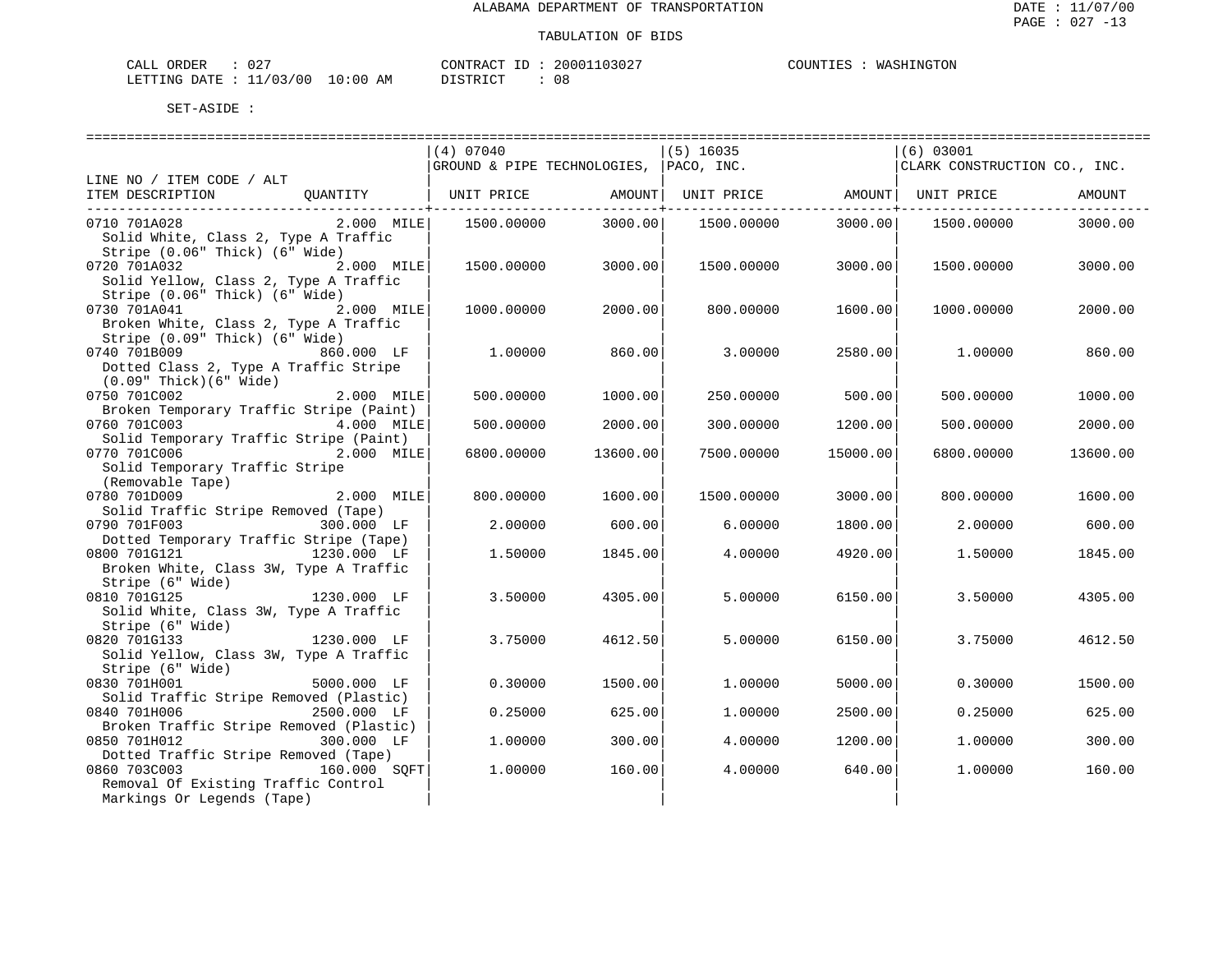| CALL ORDER                       | $\cap$ $\cap$<br>$\cup$ $\angle$ |          | CONTRACT ID: 20001103027 | WASHINGTON<br>COUNTIES : |
|----------------------------------|----------------------------------|----------|--------------------------|--------------------------|
| LETTING DATE : 11/03/00 10:00 AM |                                  | DISTRICT | U C                      |                          |

RICT : 08

| (4) 07040<br>$(5)$ 16035<br>$(6)$ 03001<br>CLARK CONSTRUCTION CO., INC.<br>GROUND & PIPE TECHNOLOGIES, PACO, INC.<br>LINE NO / ITEM CODE / ALT<br>ITEM DESCRIPTION<br>OUANTITY<br>UNIT PRICE AMOUNT<br>UNIT PRICE AMOUNT UNIT PRICE<br>AMOUNT |  |
|-----------------------------------------------------------------------------------------------------------------------------------------------------------------------------------------------------------------------------------------------|--|
|                                                                                                                                                                                                                                               |  |
|                                                                                                                                                                                                                                               |  |
| -----------------------------                                                                                                                                                                                                                 |  |
| 160.000 SQFT<br>2400.00<br>8.00000<br>1280.00<br>2400.00<br>0870 703D000<br>15.00000<br>15.00000                                                                                                                                              |  |
| Temporary Traffic Control Markings (Tape)<br>0880 705A011<br>472.000 EACH<br>4.00000<br>1888.00<br>5.00000<br>2360.00<br>4,00000<br>1888.00                                                                                                   |  |
| Pavement Markers, Class C, Type 1-A<br>0890 705A012<br>408.000 EACH<br>4.00000<br>1632.00<br>5.00000<br>2040.00<br>4.00000<br>1632.00                                                                                                         |  |
| Pavement Markers, Class C, Type 1-B<br>0900 705A022<br>105.000 EACH<br>5.25000<br>551.25<br>5.00000<br>525.00<br>5.25000<br>551.25                                                                                                            |  |
| Pavement Markers, Class C, Type 2-C                                                                                                                                                                                                           |  |
| 52.50<br>0910 705A023<br>5.25000<br>52.50<br>5.00000<br>50.00<br>5.25000<br>10.000 EACH                                                                                                                                                       |  |
| Pavement Markers, Class C, Type 2-D                                                                                                                                                                                                           |  |
| 0920 705A024<br>20.000 EACH<br>5.25000<br>105.00<br>5,00000<br>100.00<br>5.25000<br>105.00                                                                                                                                                    |  |
| Pavement Markers, Class C, Type 2-E<br>0930 705A030<br>5.25000<br>63.00<br>60.00<br>63.00<br>12.000 EACH<br>5.00000<br>5.25000                                                                                                                |  |
| Pavement Markers, Class A-H, Type 2-C                                                                                                                                                                                                         |  |
| 0940 705A031<br>130.000 EACH<br>5.00000<br>650.00<br>5.00000<br>650.00<br>5,00000<br>650.00                                                                                                                                                   |  |
| Pavement Markers, Class A-H, Type 1-A<br>0950 707G001<br>207.000 EACH<br>5175.00<br>34.00000<br>7038.00<br>20,00000<br>25,00000<br>4140.00                                                                                                    |  |
| Barrier Rail Mounted Delineator                                                                                                                                                                                                               |  |
| (Bi-Directional)                                                                                                                                                                                                                              |  |
| 0960 726B000<br>1090.000 LF<br>30.00000<br>32700.00<br>70.00000<br>76300.00<br>40.00000<br>43600.00                                                                                                                                           |  |
| Portable Concrete Safety Barriers, Type<br>6                                                                                                                                                                                                  |  |
| 0970 726C001<br>1000.000 LF<br>20.00000<br>20000.00<br>25.00000<br>25000.00<br>15.00000<br>15000.00                                                                                                                                           |  |
| State Furnished Portable Concrete                                                                                                                                                                                                             |  |
| Safety Barriers (Type 6)                                                                                                                                                                                                                      |  |
| 0980 740B000<br>892.000<br>SOFT<br>9.00000<br>8028.00<br>15.00000<br>13380.00<br>12.00000<br>10704.00                                                                                                                                         |  |
| Construction Signs                                                                                                                                                                                                                            |  |
| 0990 740D000<br>400.000<br>24000.00<br>52.00000<br>20800.00<br>EACH<br>60.00000<br>50.00000<br>20000.00                                                                                                                                       |  |
| Channelizing Drums                                                                                                                                                                                                                            |  |
| 1000 740E000<br>200.000<br>EACH<br>20.00000<br>4000.00<br>15.00000<br>3000.00<br>25.00000<br>5000.00                                                                                                                                          |  |
| Cones (36 Inches High)                                                                                                                                                                                                                        |  |
| 16.000 EACH<br>250.00000<br>4000.00<br>350.00000<br>5600.00<br>350.00000<br>1010 740F002<br>5600.00                                                                                                                                           |  |
| Barricades, Type III                                                                                                                                                                                                                          |  |
| 1020 7401005<br>8.000 EACH<br>1000.00000<br>8000.00<br>300.00000<br>2400.00<br>1000.00000<br>8000.00                                                                                                                                          |  |
| Warning Lights, Type B (Detachable Head)                                                                                                                                                                                                      |  |
| 1030 740L004<br>30.000 EACH<br>50.00000<br>1500.00<br>100.00000<br>3000.00<br>40.00000<br>1200.00                                                                                                                                             |  |
| Vertical Panel Type II, Single-Sided<br>200.000 EACH<br>2000.00                                                                                                                                                                               |  |
| 1040 740M000<br>10.00000<br>10.00000<br>2000.00<br>10.00000<br>2000.00<br>Weight For Cone                                                                                                                                                     |  |
| 1050 741C010<br>2.000 EACH<br>7500.00000<br>15000.00<br>10000.00000<br>20000.00<br>7500.00000<br>15000.00                                                                                                                                     |  |
| Portable Sequential Arrow And Chevron                                                                                                                                                                                                         |  |
| Sign Unit                                                                                                                                                                                                                                     |  |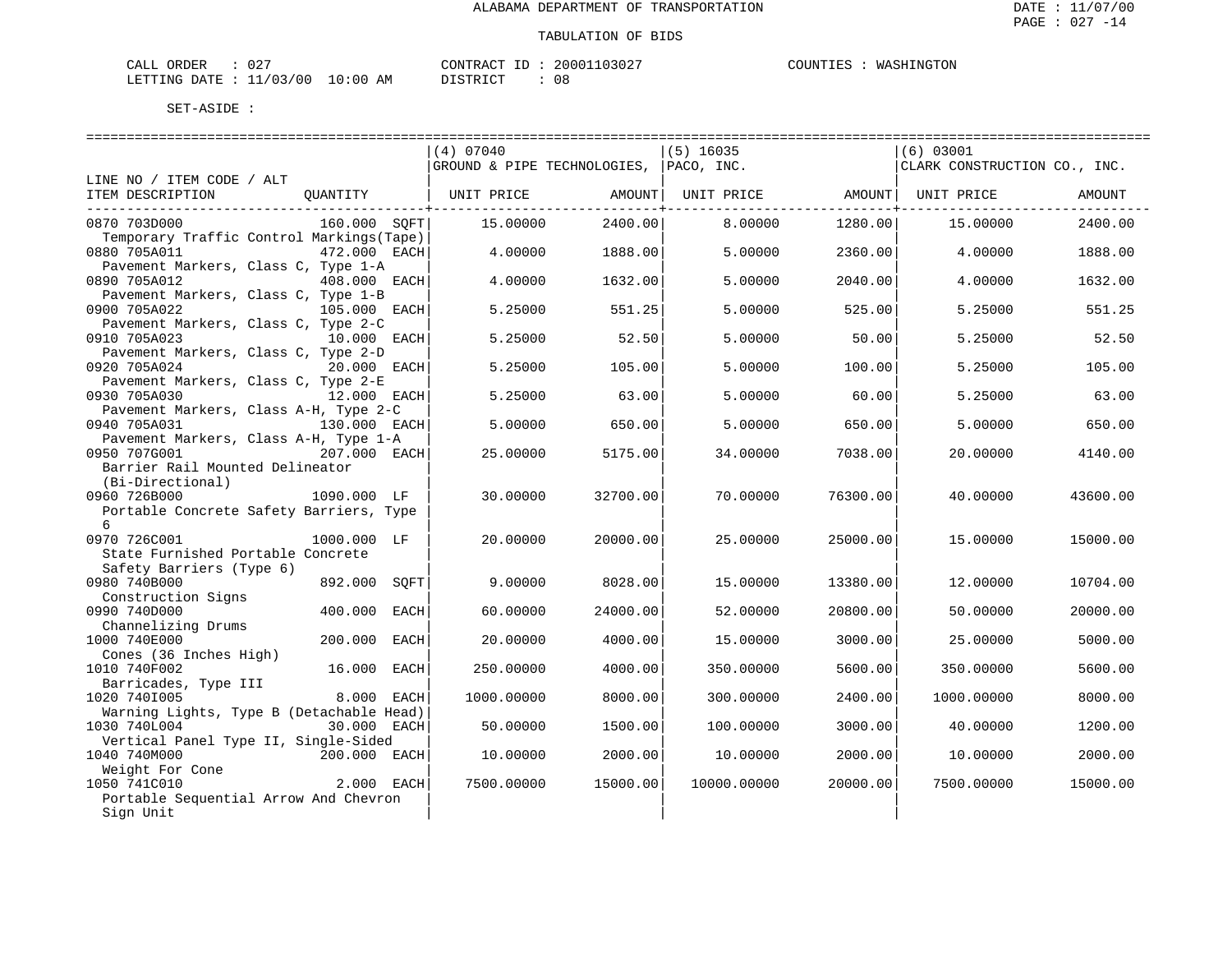| 027<br>ORDER<br>CALL     |             | CONTRACT<br>ID | 20001103027 | COUNTIES<br>WASHINGTON |
|--------------------------|-------------|----------------|-------------|------------------------|
| 11/03/00<br>LETTING DATE | 10:00<br>ΑM | DISTRICT       | U O         |                        |

|                                                                            |                  | (4) 07040<br>GROUND & PIPE TECHNOLOGIES. |              | $(5)$ 16035<br>PACO, INC. |                 | $(6)$ 03001<br>CLARK CONSTRUCTION CO., INC. |                    |
|----------------------------------------------------------------------------|------------------|------------------------------------------|--------------|---------------------------|-----------------|---------------------------------------------|--------------------|
| ' ITEM CODE / ALT<br>LINE NO<br>ITEM DESCRIPTION                           | OUANTITY         | UNIT PRICE                               | AMOUNT       | UNIT PRICE                | AMOUNT          | UNIT PRICE                                  | AMOUNT             |
| 1060 998A000<br>Construction Fuel (Maximum Bid Limited<br>To $$84,000.00)$ | LUMP             | 5000.00000                               | 5000.00      | 18000.00000               | 18000.00        | 10000.00000                                 | 10000.00           |
| 1070 999 000<br>Trainee Hours At 80 Cents Per Hour                         | 1040.000<br>HOUR | 0.80000                                  | 832.00       | 0.80000                   | 832.00          | 0.80000                                     | 832.00             |
| SECTION TOTALS                                                             |                  | S.                                       | 2,138,030.82 |                           | \$2,229,146.00  |                                             | 2,653,105.65<br>Ŝ. |
| CONTRACT TOTALS                                                            |                  | Ŝ.                                       | 2,138,030.82 |                           | \$2,229,146.00] |                                             | 2,653,105.65<br>Ŝ. |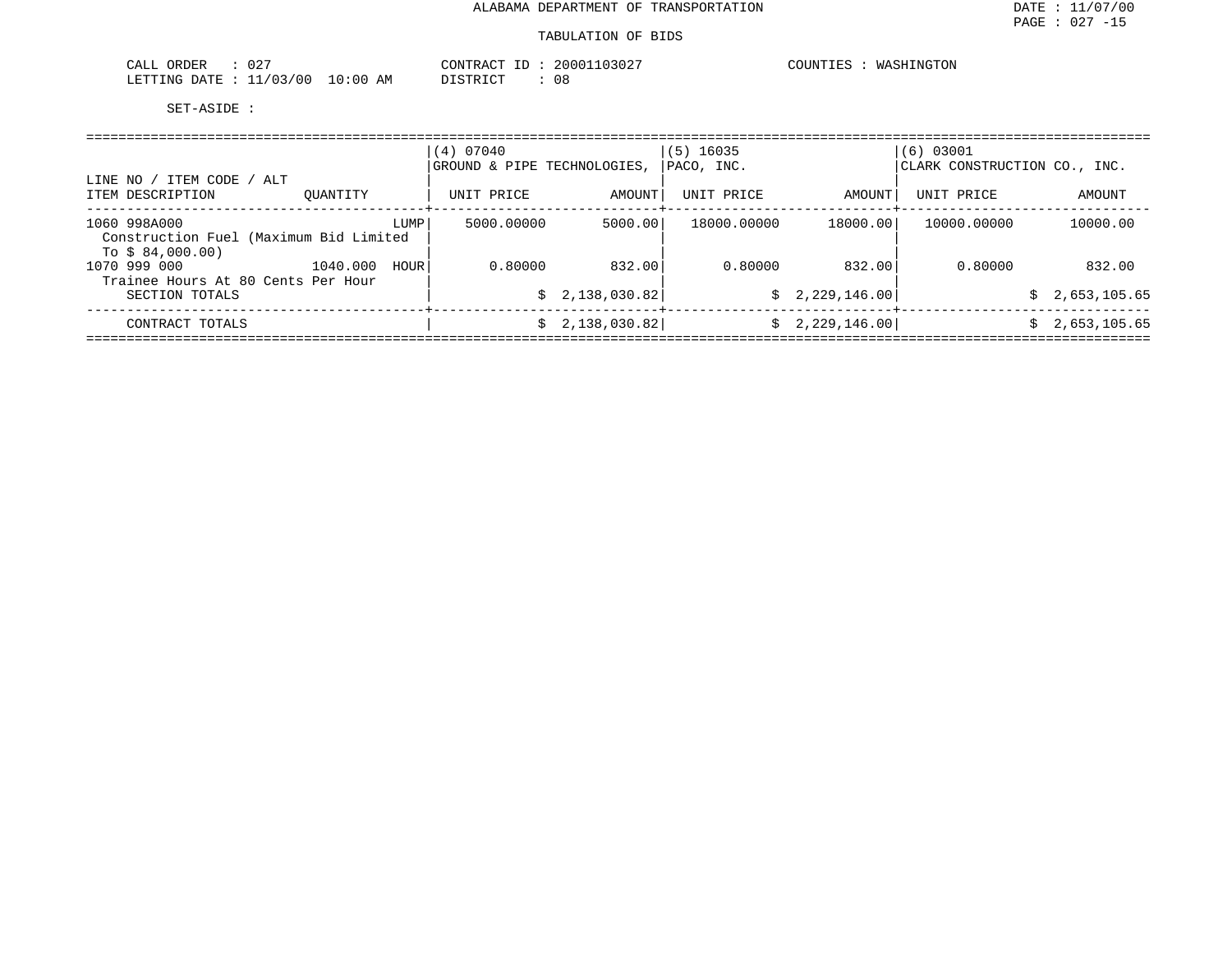DATE :

### VENDOR RANKING

| CALL ORDER : 028<br>LETTING DATE : 11/03/00 10:00 AM                                                                                                                               | CONTRACT ID: 20001103028<br>DISTRICT<br>: 02   | COUNTIES : COLBERT                               |
|------------------------------------------------------------------------------------------------------------------------------------------------------------------------------------|------------------------------------------------|--------------------------------------------------|
| CONTRACT DESCRIPTION :                                                                                                                                                             | Working Days<br>CONTRACT TIME : 30<br>FLORENCE | (available days)<br>$PROJECT(S)$ : STPHS-108(27) |
| for constructing the Grade, Drain, Pavement, Signing and<br>Traffic Stripe on Birmingham Avenue from Ashe Boulevard to<br>$S.R.$ #17 (U.S.#43) and on Third Street from $S.R.$ #17 |                                                |                                                  |
| (U.S.#43) to Ashe Boulevard in Sheffield. Length 0.150 mi.                                                                                                                         |                                                |                                                  |

| RANK |       | VENDOR NO./NAME                      | TOTAL<br><b>BID</b> | % OVER<br>LOW BID |
|------|-------|--------------------------------------|---------------------|-------------------|
|      | 01018 | APAC-ALABAMA, INC.                   | 104,148.48          | 100.0000%         |
|      | 11014 | JOE KEENUM EXCAVATION & CONST., INC. | 129,365.00          | 124.2120%         |
|      | 19074 | S & M EOUIPMENT CO., INC.            | 138,440.07          | 132.9256%         |
|      | 04009 | W. W. DYAR & SONS, INC.              | 141,913.50          | 136.2607%         |
|      | 18031 | ROGERS GROUP, INC.                   | 142,670.55          | 136.9876%         |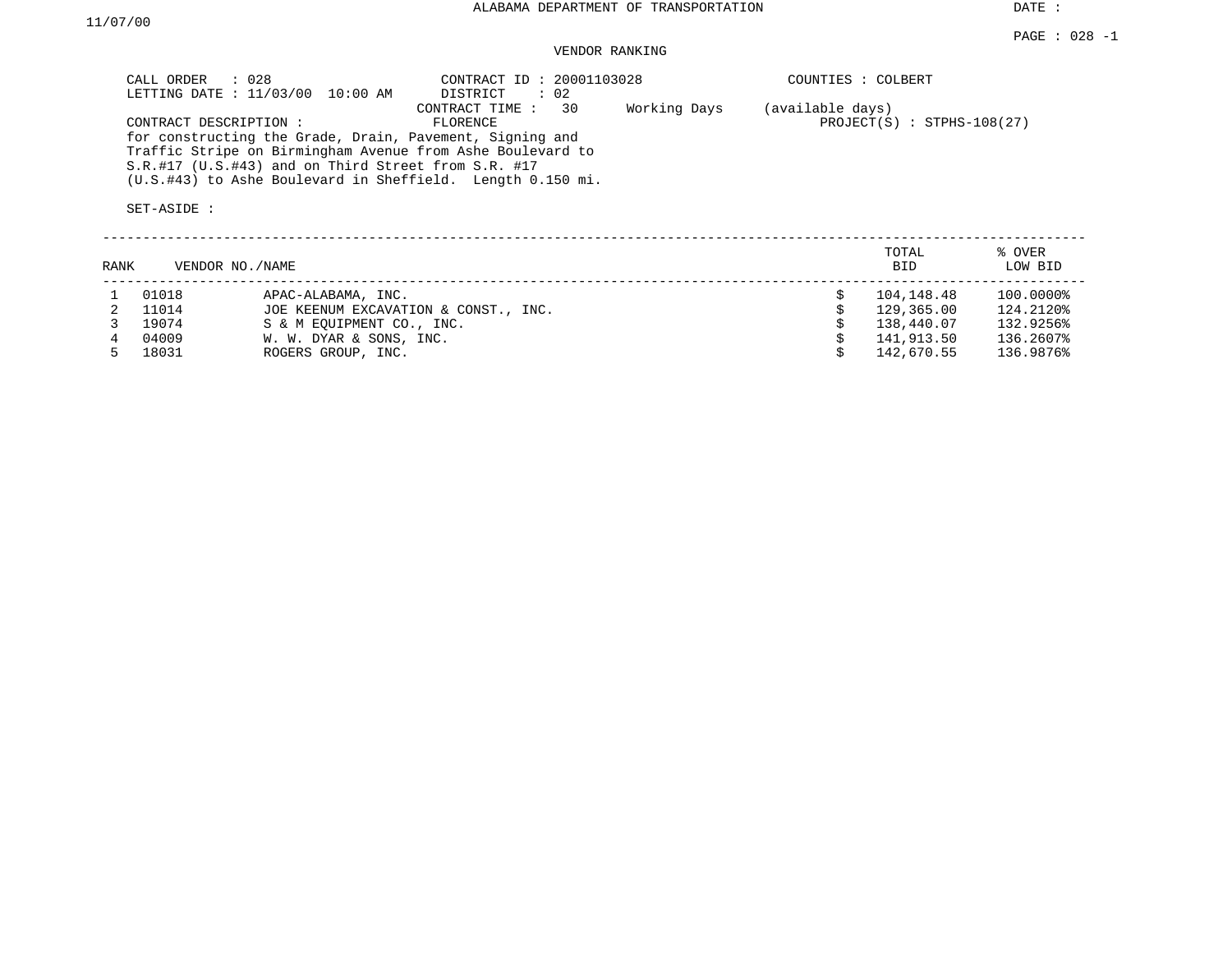| 028<br>ORDER<br>CALL         |            | CONTRACT ID | 20001103028  | COUNTIES<br>COLBERT |
|------------------------------|------------|-------------|--------------|---------------------|
| . : 11/03/00<br>LETTING DATE | $10:00$ AM | DISTRICT    | $\sim$<br>◡∠ |                     |

|                                                 |               |      | $(1)$ 01018        |          | $(2)$ 11014                                            |          | $(3)$ 19074 |          |
|-------------------------------------------------|---------------|------|--------------------|----------|--------------------------------------------------------|----------|-------------|----------|
|                                                 |               |      | APAC-ALABAMA, INC. |          | JOE KEENUM EXCAVATION & CONS S & M EQUIPMENT CO., INC. |          |             |          |
| LINE NO / ITEM CODE / ALT                       |               |      |                    |          |                                                        |          |             |          |
| ITEM DESCRIPTION                                | OUANTITY      |      | UNIT PRICE         | AMOUNT   | UNIT PRICE                                             | AMOUNT   | UNIT PRICE  | AMOUNT   |
| SECTION 0001<br>Total                           |               |      |                    |          |                                                        |          |             |          |
| 0010 201A000                                    |               | LUMP | 2642.55000         | 2642.55  | 7000.00000                                             | 7000.00  | 12500.00000 | 12500.00 |
| Clearing & Grubbing (Approximately 1<br>Acre)   |               |      |                    |          |                                                        |          |             |          |
| 0020 206C001                                    | 742.000 SOYD  |      | 5.27000            | 3910.34  | 4.00000                                                | 2968.00  | 3.25000     | 2411.50  |
| Removing Concrete Pavement                      |               |      |                    |          |                                                        |          |             |          |
| 0030 206D003                                    | 62.000 LF     |      | 4.96000            | 307.52   | 2.00000                                                | 124.00   | 3,00000     | 186.00   |
| Removing Curb And Gutter                        |               |      |                    |          |                                                        |          |             |          |
| 0040 210A000                                    | 897.000 CYIP  |      | 3.64000            | 3265.08  | 4.00000                                                | 3588.00  | 8.00000     | 7176.00  |
| Unclassified Excavation                         |               |      |                    |          |                                                        |          |             |          |
| 0050 210D001                                    | 812,000       | CYIP | 8.87000            | 7202.44  | 7.00000                                                | 5684.00  | 7.00000     | 5684.00  |
| Borrow Excavation (Loose Truckbed               |               |      |                    |          |                                                        |          |             |          |
| Measurement)                                    |               |      |                    |          |                                                        |          |             |          |
| 0060 214A000                                    | 23.000        | CUYD | 9.90000            | 227.70   | 9.00000                                                | 207.00   | 15.00000    | 345.00   |
| Structure Excavation                            |               |      |                    |          |                                                        |          |             |          |
| 0070 214B000                                    | 15.000 CUYD   |      | 30.78000           | 461.70   | 22.00000                                               | 330.00   | 9.00000     | 135.00   |
| Foundation Backfill, Local                      |               |      |                    |          |                                                        |          |             |          |
| 0080 301A004                                    | 4650.000 SYCP |      | 3.11000            | 14461.50 | 2.80000                                                | 13020.00 | 3.12000     | 14508.00 |
| Crushed Aggregate Base Course, Type B,          |               |      |                    |          |                                                        |          |             |          |
| Plant Mixed, 4" Compacted Thickness             |               |      |                    |          |                                                        |          |             |          |
| 0090 401A000                                    | 2325.000 SYCP |      | 0.43000            | 999.75   | 0.80000                                                | 1860.00  | 0.75000     | 1743.75  |
| Bituminous Treatment A                          |               |      |                    |          |                                                        |          |             |          |
| 0100 405A000                                    | 64.000        | GAL  | 1.46000            | 93.44    | 2.00000                                                | 128.00   | 1.70000     | 108.80   |
| Tack Coat                                       |               |      |                    |          |                                                        |          |             |          |
| 0110 429A200                                    | 128.000 TON   |      | 42.44000           | 5432.32  | 47.00000                                               | 6016.00  | 34,00000    | 4352.00  |
| Improved Bituminous Concrete Wearing            |               |      |                    |          |                                                        |          |             |          |
| Surface Layer, 1/2" Maximum Aggregate           |               |      |                    |          |                                                        |          |             |          |
| Size Mix, ESAL Range A                          |               |      |                    |          |                                                        |          |             |          |
| 0120 429B201                                    | 256.000 TON   |      | 35.35000           | 9049.60  | 44.00000                                               | 11264.00 | 31.00000    | 7936.00  |
| Improved Bituminous Concrete Binder             |               |      |                    |          |                                                        |          |             |          |
| Layer, 1" Maximum Aggregate Size Mix,           |               |      |                    |          |                                                        |          |             |          |
| ESAL Range A                                    |               |      |                    |          |                                                        |          |             |          |
| 0130 530A001                                    |               |      | 35.66000           | 2068.28  | 22.00000                                               |          |             |          |
|                                                 | 58.000 LF     |      |                    |          |                                                        | 1276.00  | 19.50000    | 1131.00  |
| 18" Roadway Pipe (Class 3 R.C.)<br>0140 600A000 |               |      |                    | 7532.22  |                                                        | 15000.00 |             |          |
|                                                 |               | LUMP | 7532.22000         |          | 15000.00000                                            |          | 22500.00000 | 22500.00 |
| Mobilization                                    |               |      |                    |          |                                                        |          |             |          |
| 0150 602A000                                    | 16.000        | EACH | 135.64000          | 2170.24  | 75.00000                                               | 1200.00  | 75.00000    | 1200.00  |
| Right Of Way Markers                            |               |      |                    |          |                                                        |          |             |          |
| 0160 621C033                                    | 1.000         | EACH | 1789.36000         | 1789.36  | 2300.00000                                             | 2300.00  | 2150.00000  | 2150.00  |
| Inlets, Type S3 (2 Wing)                        |               |      |                    |          |                                                        |          |             |          |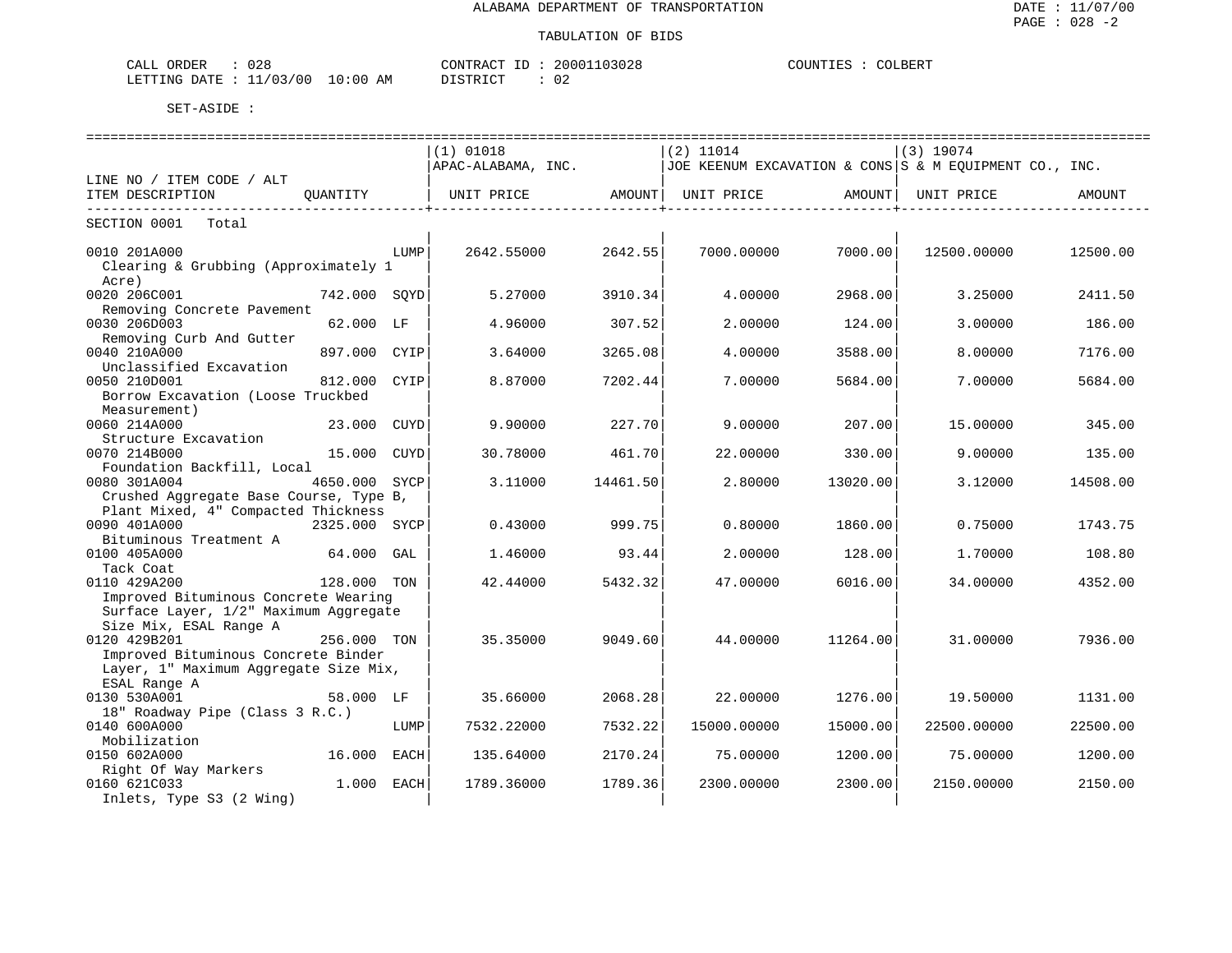| ORDER<br>CALI | $\cap$<br>∪∠≀ |                       | CONTRACT<br>TD.       | 20001103028         | COUNTIES | COLBERT |
|---------------|---------------|-----------------------|-----------------------|---------------------|----------|---------|
| LETTING DATE  | : 11/03/00    | 10:00<br>AМ<br>$\sim$ | ירי תידוף ד<br>-- - - | 02<br>$\sim$ $\sim$ |          |         |

|                                                       |              |      | $(1)$ 01018                                                                      |                           | $(2)$ 11014 |                               | (3) 19074  |          |
|-------------------------------------------------------|--------------|------|----------------------------------------------------------------------------------|---------------------------|-------------|-------------------------------|------------|----------|
|                                                       |              |      | $ APAC-ALABAMA$ , INC. $ JOE$ KEENUM EXCAVATION & CONS S & M EQUIPMENT CO., INC. |                           |             |                               |            |          |
| LINE NO / ITEM CODE / ALT                             |              |      |                                                                                  |                           |             |                               |            |          |
| ITEM DESCRIPTION                                      |              |      | QUANTITY   UNIT PRICE AMOUNT  UNIT PRICE AMOUNT  UNIT PRICE                      |                           |             |                               |            | AMOUNT   |
| 0170 621C056                                          | $2.000$ EACH |      | 1098.40000                                                                       | -------------+<br>2196.80 | 1900.00000  | ---------------+--<br>3800.00 | 1250.00000 | 2500.00  |
| Inlets, Type S3 (1 Wing) (Partial)                    |              |      |                                                                                  |                           |             |                               |            |          |
| 0180 621C062                                          | 2.000 EACH   |      | 1212.77000                                                                       | 2425.54                   |             | 2200.00000 4400.00            | 1250.00000 | 2500.00  |
| Inlets, Type S3 (2 Wing) (Partial)                    |              |      |                                                                                  |                           |             |                               |            |          |
| 0190 621D020                                          | 5.000 EACH   |      | 545.96000                                                                        | 2729.80                   | 500.00000   | 2500.00                       | 400.00000  | 2000.00  |
| Inlet Units, Type S3<br>0200 622A000                  | 2.000 EACH   |      | 640.96000                                                                        | 1281.92                   | 200.00000   | 400.00                        | 225,00000  | 450.00   |
| Manhole Covers Reset                                  |              |      |                                                                                  |                           |             |                               |            |          |
| 0210 623C000                                          | 1602.000 LF  |      | 9.10000                                                                          | 14578.20                  | 10.50000    | 16821.00                      | 9.25000    | 14818.50 |
| Combination Curb & Gutter, Type C                     |              |      |                                                                                  |                           |             |                               |            |          |
| 0220 650B000                                          | 155.000 CYIP |      | 17.47000                                                                         | 2707.85                   | 5.00000     | 775.00                        | 8,00000    | 1240.00  |
| Topsoil From Stockpiles                               |              |      |                                                                                  |                           |             |                               |            |          |
| 0230 652A050                                          | 1.000 ACRE   |      | 791.58000                                                                        | 791.58                    | 1500.00000  | 1500.00                       | 1750.00000 | 1750.00  |
| Seeding (Mix 1A)                                      |              |      |                                                                                  |                           |             |                               |            |          |
| 0240 656A000                                          | 1.000 ACRE   |      | 764.29000                                                                        | 764.29                    | 1500.00000  | 1500.00                       | 1250.00000 | 1250.00  |
| Mulching, Class A, Type 1<br>0250 665J000             | 690.000 LF   |      | 3.60000                                                                          | 2484.00                   | 4.50000     | 3105.00                       | 3.10000    | 2139.00  |
| Silt Fence, Type A                                    |              |      |                                                                                  |                           |             |                               |            |          |
| 0260 666A001                                          | 1.000 ACRE   |      | 49.13000                                                                         | 49.13                     | 10.00000    | 10.00                         | 200.00000  | 200.00   |
| Pest Control Treatment                                |              |      |                                                                                  |                           |             |                               |            |          |
| 0270 680A000                                          |              | LUMP | 2992.55000                                                                       | 2992.55                   | 5000.00000  | 5000.00                       | 6500.00000 | 6500.00  |
| Engineering Controls                                  |              |      |                                                                                  |                           |             |                               |            |          |
| 0280 701A035                                          | $1.000$ MILE |      | 2551.02000                                                                       | 2551.02                   | 2500.00000  | 2500.00                       | 3000.00000 | 3000.00  |
| Solid Yellow, Class 2, Type A Traffic                 |              |      |                                                                                  |                           |             |                               |            |          |
| Stripe (0.09" Thick)<br>0290 703A002                  | 312.000 SOFT |      | 6.12000                                                                          | 1909.44                   | 3.00000     | 936.00                        | 4.00000    | 1248.00  |
| Traffic Control Markings, Class 2, Type               |              |      |                                                                                  |                           |             |                               |            |          |
| $\mathsf{A}$                                          |              |      |                                                                                  |                           |             |                               |            |          |
| 45.000 SQFT<br>0300 703B002                           |              |      | 8.16000                                                                          | 367.20                    | 5.00000     | 225.00                        | 7.00000    | 315.00   |
| Traffic Control Legends, Class 2, Type A              |              |      |                                                                                  |                           |             |                               |            |          |
| 0310 705A030                                          | 2.000 EACH   |      | 10.20000                                                                         | 20.40                     | 20.00000    | 40.00                         | 12.00000   | 24.00    |
| Pavement Markers, Class A-H, Type 2-C                 |              |      |                                                                                  |                           |             |                               |            |          |
| 0320 705A032                                          | 28.000 EACH  |      | 10.20000                                                                         | 285.60                    | 10.00000    | 280.00                        | 12.00000   | 336.00   |
| Pavement Markers, Class A-H, Type 1-B<br>0330 705A037 | 20.000 EACH  |      | 10.20000                                                                         | 204.00                    | 10.00000    | 200.00                        | 12.00000   | 240.00   |
| Pavement Markers, Class A-H, Type 2-D                 |              |      |                                                                                  |                           |             |                               |            |          |
| 0340 705A038                                          | 14.000 EACH  |      | 10.20000                                                                         | 142.80                    | 10.00000    | 140.00                        | 12.00000   | 168.00   |
| Pavement Markers, Class A-H, Type 2-E                 |              |      |                                                                                  |                           |             |                               |            |          |
| 0350 710A115                                          | 30.000 SOFT  |      | 15.24000                                                                         | 457.20                    | 21.00000    | 630.00                        | 16.50000   | 495.00   |
| Class 4, Aluminum Flat Sign Panels                    |              |      |                                                                                  |                           |             |                               |            |          |
| 0.08" Thick Or Steel Flat Sign Panels                 |              |      |                                                                                  |                           |             |                               |            |          |
| 14 Gauge (Type III Or Type IV                         |              |      |                                                                                  |                           |             |                               |            |          |
| Background)                                           |              |      |                                                                                  |                           |             |                               |            |          |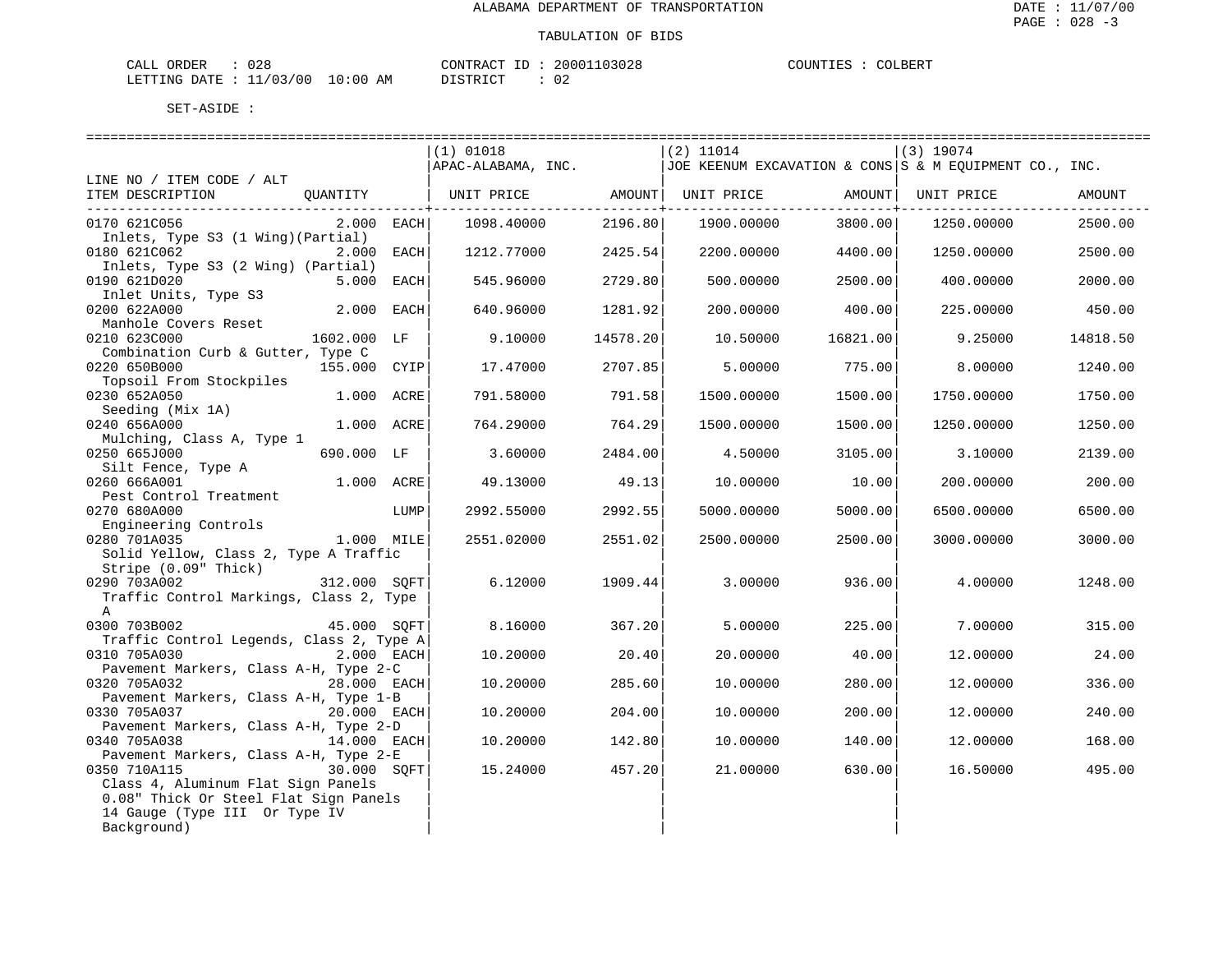| 028<br>ORDER<br>CALL     |             | CONTRACT ID               | 20001103028  | COLBERT<br>COUNTIES |
|--------------------------|-------------|---------------------------|--------------|---------------------|
| 11/03/00<br>LETTING DATE | 10:00<br>AM | DISTRICT<br>, + 1 \ + 1 \ | $\sim$<br>◡▵ |                     |

|                                        |           |      | $(1)$ 01018        |             | $(2)$ 11014                                            |             | (3) 19074  |    |            |  |  |  |  |
|----------------------------------------|-----------|------|--------------------|-------------|--------------------------------------------------------|-------------|------------|----|------------|--|--|--|--|
|                                        |           |      | APAC-ALABAMA, INC. |             | JOE KEENUM EXCAVATION & CONS S & M EOUIPMENT CO., INC. |             |            |    |            |  |  |  |  |
| LINE NO / ITEM CODE / ALT              |           |      |                    |             |                                                        |             |            |    |            |  |  |  |  |
| ITEM DESCRIPTION                       | OUANTITY  |      | UNIT PRICE         | AMOUNT      | UNIT PRICE                                             | AMOUNT      | UNIT PRICE |    | AMOUNT     |  |  |  |  |
|                                        |           |      |                    |             |                                                        |             |            |    |            |  |  |  |  |
| 0360 710B001                           | 52.000 LF |      | 6.28000            | 326.56      | 9.00000                                                | 468.00      | 6.76000    |    | 351.52     |  |  |  |  |
| Roadway Sign Post (#3 "U" Channel      |           |      |                    |             |                                                        |             |            |    |            |  |  |  |  |
| Galvanized Steel)                      |           |      |                    |             |                                                        |             |            |    |            |  |  |  |  |
| 0370 740B000                           | 178.000   | SOFT | 10.02000           | 1783.56     | 15,00000                                               | 2670.00     | 16.00000   |    | 2848.00    |  |  |  |  |
| Construction Signs                     |           |      |                    |             |                                                        |             |            |    |            |  |  |  |  |
| 0380 740F002                           | 20.000    | EACH | 74.20000           | 1484.00     | 400.00000                                              | 8000.001    | 175.00000  |    | 3500.00    |  |  |  |  |
| Barricades, Type III                   |           |      |                    |             |                                                        |             |            |    |            |  |  |  |  |
| 0390 998A000                           |           | LUMP | 1,00000            | 1.00        | 1500.00000                                             | 1500.00     | 6500.00000 |    | 6500.00    |  |  |  |  |
| Construction Fuel (Maximum Bid Limited |           |      |                    |             |                                                        |             |            |    |            |  |  |  |  |
| To $$8,000.00)$                        |           |      |                    |             |                                                        |             |            |    |            |  |  |  |  |
| SECTION TOTALS                         |           |      | \$                 | 104, 148.48 | S.                                                     | 129,365.00  |            | Ŝ. | 138,440.07 |  |  |  |  |
|                                        |           |      |                    |             |                                                        |             |            |    |            |  |  |  |  |
| CONTRACT TOTALS                        |           |      | \$                 | 104, 148.48 | \$                                                     | 129, 365.00 |            | Ŝ. | 138,440.07 |  |  |  |  |
|                                        |           |      |                    |             |                                                        |             |            |    |            |  |  |  |  |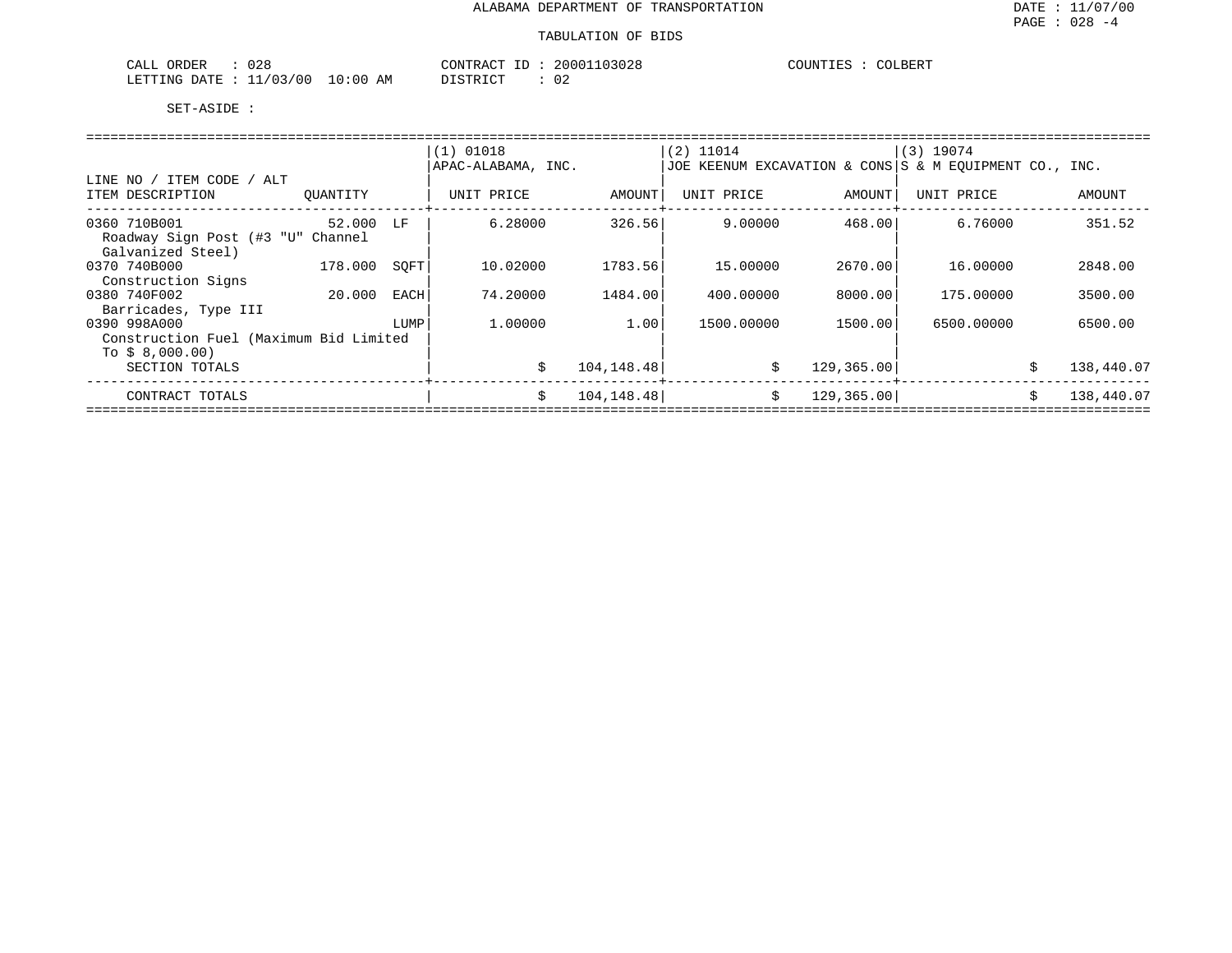## TABULATION OF BIDS

| 028                              | 20001103028     | COUNTIES : |
|----------------------------------|-----------------|------------|
| CALL ORDER                       | CONTRACT ID : . | . COLBERT  |
| LETTING DATE : 11/03/00 10:00 AM | 02<br>DISTRICT  |            |

|                                                                                                                                                                 |               |      |                         |          | ==================== |          |            |        |
|-----------------------------------------------------------------------------------------------------------------------------------------------------------------|---------------|------|-------------------------|----------|----------------------|----------|------------|--------|
|                                                                                                                                                                 |               |      | $(4)$ 04009             |          | $(5)$ 18031          |          |            |        |
|                                                                                                                                                                 |               |      | W. W. DYAR & SONS, INC. |          | ROGERS GROUP, INC.   |          |            |        |
| LINE NO / ITEM CODE / ALT                                                                                                                                       |               |      |                         |          |                      |          |            |        |
| ITEM DESCRIPTION                                                                                                                                                | QUANTITY      |      | UNIT PRICE              | AMOUNT   | UNIT PRICE           | AMOUNT   | UNIT PRICE | AMOUNT |
| SECTION 0001<br>Total                                                                                                                                           |               |      |                         |          |                      |          |            |        |
| 0010 201A000<br>Clearing & Grubbing (Approximately 1<br>Acre)                                                                                                   |               | LUMP | 5000.00000              | 5000.00  | 5100.00000           | 5100.00  |            |        |
| 0020 206C001<br>Removing Concrete Pavement                                                                                                                      | 742.000 SOYD  |      | 5.00000                 | 3710.00  | 4.25000              | 3153.50  |            |        |
| 0030 206D003<br>Removing Curb And Gutter                                                                                                                        | 62.000 LF     |      | 5.00000                 | 310.00   | 4.50000              | 279.00   |            |        |
| 0040 210A000<br>Unclassified Excavation                                                                                                                         | 897.000 CYIP  |      | 6.00000                 | 5382.00  | 9.10000              | 8162.70  |            |        |
| 0050 210D001<br>Borrow Excavation (Loose Truckbed                                                                                                               | 812.000 CYIP  |      | 9.00000                 | 7308.00  | 10.00000             | 8120.00  |            |        |
| Measurement)<br>0060 214A000<br>Structure Excavation                                                                                                            | 23.000 CUYD   |      | 9.00000                 | 207.00   | 15.00000             | 345.00   |            |        |
| 0070 214B000<br>Foundation Backfill, Local                                                                                                                      | 15.000 CUYD   |      | 16.00000                | 240.00   | 35.00000             | 525.00   |            |        |
| 0080 301A004<br>Crushed Aggregate Base Course, Type B,                                                                                                          | 4650.000 SYCP |      | 7.00000                 | 32550.00 | 4.00000              | 18600.00 |            |        |
| Plant Mixed, 4" Compacted Thickness<br>0090 401A000<br>Bituminous Treatment A                                                                                   | 2325.000 SYCP |      | 0.50000                 | 1162.50  | 0.50000              | 1162.50  |            |        |
| 0100 405A000<br>Tack Coat                                                                                                                                       | $64.000$ GAL  |      | 4.00000                 | 256.00   | 2.75000              | 176.00   |            |        |
| 0110 429A200<br>Improved Bituminous Concrete Wearing                                                                                                            | 128.000 TON   |      | 65.00000                | 8320.00  | 57.50000             | 7360.00  |            |        |
| Surface Layer, 1/2" Maximum Aggregate<br>Size Mix, ESAL Range A<br>0120 429B201<br>Improved Bituminous Concrete Binder<br>Layer, 1" Maximum Aggregate Size Mix, | 256.000 TON   |      | 55.00000                | 14080.00 | 45.00000             | 11520.00 |            |        |
| ESAL Range A<br>0130 530A001<br>18" Roadway Pipe (Class 3 R.C.)                                                                                                 | 58.000 LF     |      | 24.00000                | 1392.00  | 36.50000             | 2117.00  |            |        |
| 0140 600A000<br>Mobilization                                                                                                                                    |               | LUMP | 8000.00000              | 8000.00  | 13345.00000          | 13345.00 |            |        |
| 0150 602A000<br>Right Of Way Markers                                                                                                                            | 16.000 EACH   |      | 100.00000               | 1600.00  | 104.00000            | 1664.00  |            |        |
| 0160 621C033<br>Inlets, Type S3 (2 Wing)                                                                                                                        | 1.000 EACH    |      | 2200.00000              | 2200.00  | 4930.00000           | 4930.00  |            |        |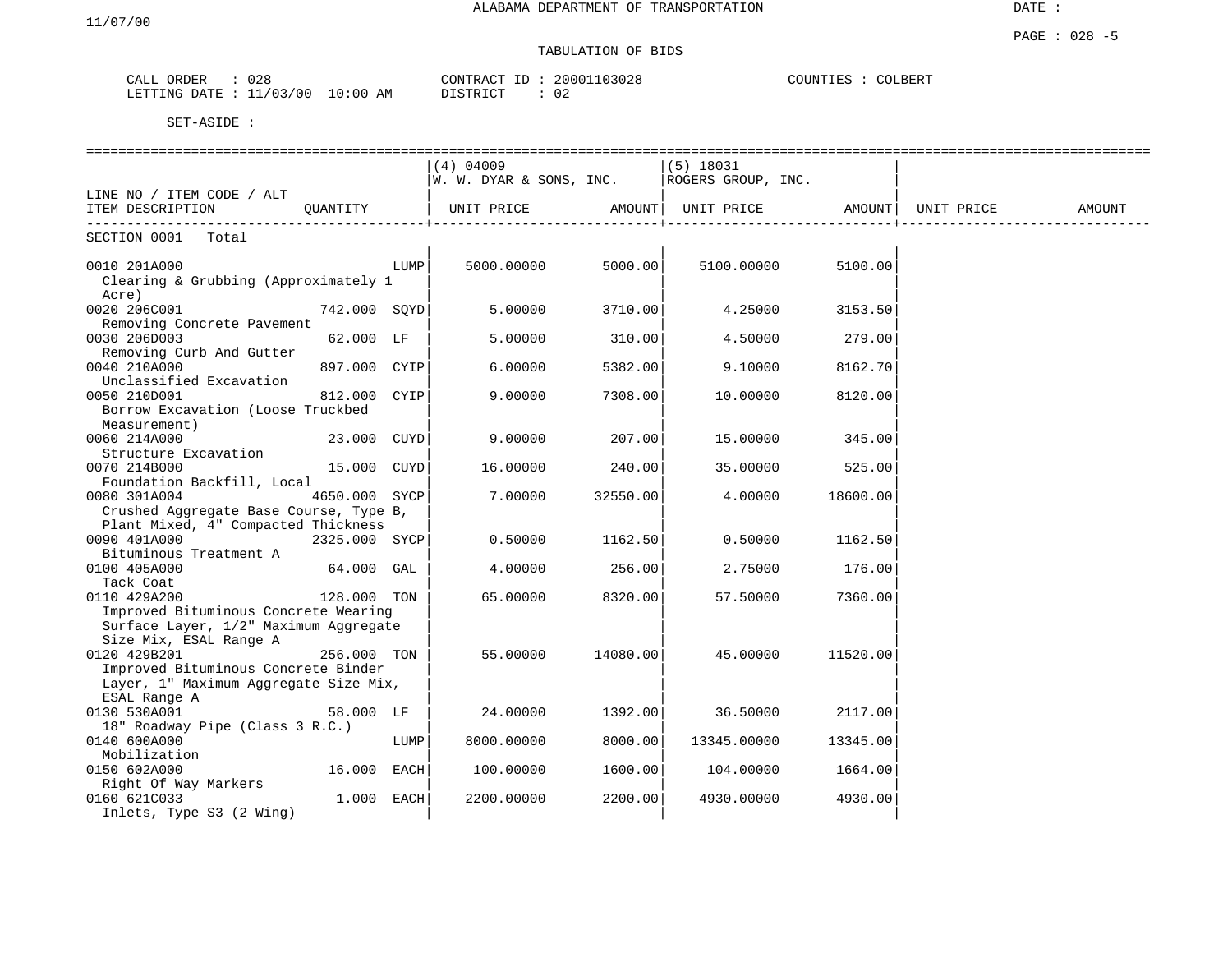| CALL ORDER                       | 028 |          |  | CONTRACT ID: 20001103028 | COUNTIES | COLBERT |
|----------------------------------|-----|----------|--|--------------------------|----------|---------|
| LETTING DATE : 11/03/00 10:00 AM |     | DISTRICT |  | 02                       |          |         |

|                                                      | (4) 04009<br>W. W. DYAR & SONS, INC. |                        | $(5)$ 18031<br>ROGERS GROUP, INC. |              |            |        |
|------------------------------------------------------|--------------------------------------|------------------------|-----------------------------------|--------------|------------|--------|
| LINE NO / ITEM CODE / ALT                            |                                      |                        |                                   |              |            |        |
| ITEM DESCRIPTION<br>OUANTITY                         | UNIT PRICE                           |                        | AMOUNT   UNIT PRICE   AMOUNT      |              | UNIT PRICE | AMOUNT |
| 0170 621C056<br>$2.000$ EACH                         | 1800.00000                           | ----------+<br>3600.00 | 2450.00000                        | .<br>4900.00 |            |        |
| Inlets, Type S3 (1 Wing) (Partial)                   |                                      |                        |                                   |              |            |        |
| 0180 621C062<br>$2.000$ EACH                         | 2000.00000                           | 4000.00                | 4500.00000                        | 9000.00      |            |        |
| Inlets, Type S3 (2 Wing) (Partial)                   |                                      |                        |                                   |              |            |        |
| 0190 621D020<br>$5.000$ EACH<br>Inlet Units, Type S3 | 300.00000                            | 1500.00                | 1100.00000                        | 5500.00      |            |        |
| 0200 622A000<br>$2.000$ EACH                         | 300.00000                            | 600.00                 | 400.00000                         | 800.00       |            |        |
| Manhole Covers Reset                                 |                                      |                        |                                   |              |            |        |
| 0210 623C000<br>1602.000 LF                          | 9.00000                              | 14418.00               | 9.75000                           | 15619.50     |            |        |
| Combination Curb & Gutter, Type C                    |                                      |                        |                                   |              |            |        |
| 0220 650B000<br>155.000 CYIP                         | 5.00000                              | 775.00                 | 17.83000                          | 2763.65      |            |        |
| Topsoil From Stockpiles                              |                                      |                        |                                   |              |            |        |
| 0230 652A050<br>$1.000$ ACRE                         | 1650.00000                           | 1650.00                | 1500.00000                        | 1500.00      |            |        |
| Seeding (Mix 1A)                                     |                                      |                        |                                   |              |            |        |
| 0240 656A000<br>1.000 ACRE                           | 1100.00000                           | 1100.00                | 1000.00000                        | 1000.00      |            |        |
| Mulching, Class A, Type 1                            |                                      |                        |                                   |              |            |        |
| 0250 665J000<br>690.000 LF                           | 4.00000                              | 2760.00                | 3.73000                           | 2573.70      |            |        |
| Silt Fence, Type A                                   |                                      |                        |                                   |              |            |        |
| $1.000$ $ACRE$<br>0260 666A001                       | 30.00000                             | 30.00                  | 30.00000                          | 30.00        |            |        |
| Pest Control Treatment                               |                                      |                        |                                   |              |            |        |
| 0270 680A000<br>LUMP                                 | 4000.00000                           | 4000.00                | 1000.00000                        | 1000.00      |            |        |
| Engineering Controls                                 |                                      |                        |                                   |              |            |        |
| 0280 701A035<br>$1.000$ MILE                         | 1200.00000                           | 1200.00                | 2500.00000                        | 2500.00      |            |        |
| Solid Yellow, Class 2, Type A Traffic                |                                      |                        |                                   |              |            |        |
| Stripe (0.09" Thick)                                 |                                      |                        |                                   |              |            |        |
| 0290 703A002<br>312.000 SOFT                         | 5.00000                              | 1560.00                | 3.00000                           | 936.00       |            |        |
| Traffic Control Markings, Class 2, Type              |                                      |                        |                                   |              |            |        |
| A                                                    |                                      |                        |                                   |              |            |        |
| 0300 703B002<br>45.000 SOFT                          | 5.00000                              | 225.00                 | 5.00000                           | 225.00       |            |        |
| Traffic Control Legends, Class 2, Type A             |                                      |                        |                                   |              |            |        |
| 0310 705A030<br>$2.000$ EACH                         | 6.00000                              | 12.00                  | 10.00000                          | 20.00        |            |        |
| Pavement Markers, Class A-H, Type 2-C                |                                      |                        |                                   |              |            |        |
| 0320 705A032<br>28.000 EACH                          | 6.00000                              | 168.00                 | 10.00000                          | 280.00       |            |        |
| Pavement Markers, Class A-H, Type 1-B                |                                      |                        |                                   |              |            |        |
| 0330 705A037<br>$20.000$ EACH                        | 6.00000                              | 120.00                 | 10.00000                          | 200.00       |            |        |
| Pavement Markers, Class A-H, Type 2-D                |                                      |                        |                                   |              |            |        |
| 0340 705A038<br>$14.000$ EACH                        | 6.00000                              | 84.00                  | 10,00000                          | 140.00       |            |        |
| Pavement Markers, Class A-H, Type 2-E                |                                      |                        |                                   |              |            |        |
| 30.000 SOFT<br>0350 710A115                          | 25.00000                             | 750.00                 | 20.50000                          | 615.00       |            |        |
| Class 4, Aluminum Flat Sign Panels                   |                                      |                        |                                   |              |            |        |
| 0.08" Thick Or Steel Flat Sign Panels                |                                      |                        |                                   |              |            |        |
| 14 Gauge (Type III Or Type IV                        |                                      |                        |                                   |              |            |        |
| Background)                                          |                                      |                        |                                   |              |            |        |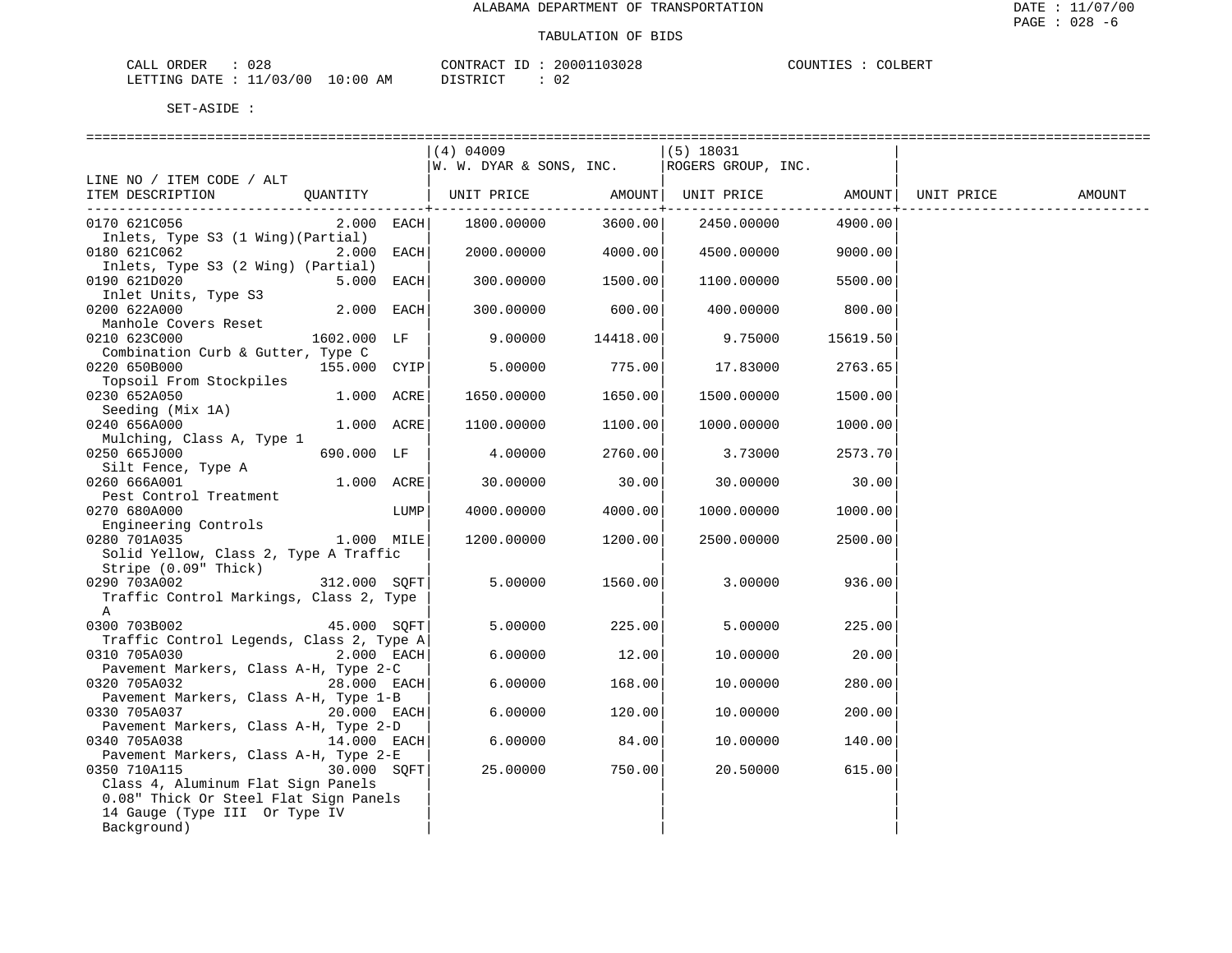| $\cap$ $\cap$ $\cap$<br>ORDER<br>ىلىلى <i>ك</i><br>∪∠o |             | CONTRACT  | 103028<br>20001 | $AAT$ DED <sub>m</sub><br>COUNTIES<br>COLBER I |
|--------------------------------------------------------|-------------|-----------|-----------------|------------------------------------------------|
| /03/00<br>LETTING<br>DATE.                             | 10:00<br>ΆM | ᠁<br>---- | ◡▵              |                                                |

|                                        |           |      | (4) 04009               |            | $(5)$ 18031        |            |            |        |  |  |  |  |  |
|----------------------------------------|-----------|------|-------------------------|------------|--------------------|------------|------------|--------|--|--|--|--|--|
|                                        |           |      | W. W. DYAR & SONS, INC. |            | ROGERS GROUP, INC. |            |            |        |  |  |  |  |  |
| LINE NO / ITEM CODE / ALT              |           |      |                         |            |                    |            |            |        |  |  |  |  |  |
| ITEM DESCRIPTION                       | OUANTITY  |      | UNIT PRICE              | AMOUNT     | UNIT PRICE         | AMOUNT     | UNIT PRICE | AMOUNT |  |  |  |  |  |
| 0360 710B001                           | 52.000 LF |      | 4.00000                 | 208.001    | 9.00000            | 468.00     |            |        |  |  |  |  |  |
| Roadway Sign Post (#3 "U" Channel      |           |      |                         |            |                    |            |            |        |  |  |  |  |  |
| Galvanized Steel)                      |           |      |                         |            |                    |            |            |        |  |  |  |  |  |
| 0370 740B000                           | 178.000   | SOFT | 12.00000                | 2136.00    | 22,00000           | 3916.00    |            |        |  |  |  |  |  |
| Construction Signs                     |           |      |                         |            |                    |            |            |        |  |  |  |  |  |
| 0380 740F002                           | 20.000    | EACH | 265,00000               | 5300.00    | 8.20000            | 164.00     |            |        |  |  |  |  |  |
| Barricades, Type III                   |           |      |                         |            |                    |            |            |        |  |  |  |  |  |
| 0390 998A000                           |           | LUMP | 4000.00000              | 4000.00    | 1960.00000         | 1960.00    |            |        |  |  |  |  |  |
| Construction Fuel (Maximum Bid Limited |           |      |                         |            |                    |            |            |        |  |  |  |  |  |
| To $$8,000.00)$                        |           |      |                         |            |                    |            |            |        |  |  |  |  |  |
| SECTION TOTALS                         |           |      | \$                      | 141,913.50 | \$                 | 142,670.55 |            |        |  |  |  |  |  |
| CONTRACT TOTALS                        |           |      | \$                      | 141,913.50 | \$                 | 142,670.55 |            |        |  |  |  |  |  |
|                                        |           |      |                         |            |                    |            |            |        |  |  |  |  |  |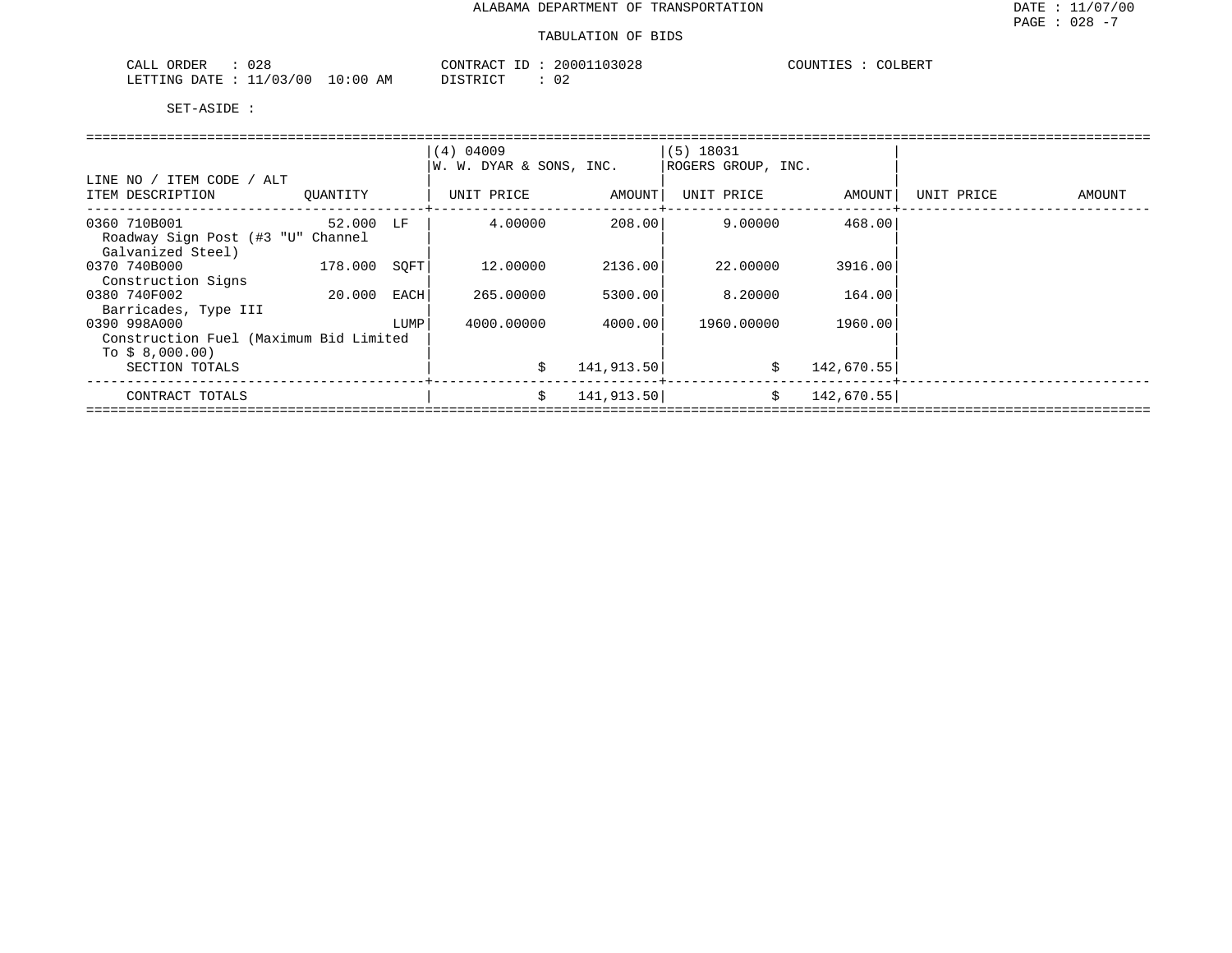## VENDOR RANKING

| CALL ORDER : 033<br>LETTING DATE : 11/03/00 10:00 AM | DISTRICT : 02                                                                                                                                          | CONTRACT ID: 20001103033 | COUNTIES : MARION                                |
|------------------------------------------------------|--------------------------------------------------------------------------------------------------------------------------------------------------------|--------------------------|--------------------------------------------------|
| CONTRACT DESCRIPTION :                               | CONTRACT TIME : 30<br>RURAL<br>for constructing the Intersection Improvements on S.R.#74<br>$(U.S. #278)$ at $C.R. #49$ in Hamilton. Length $0.527$ km | Working Days             | (available days)<br>$PROJECT(S) : STPSA-380(29)$ |

| RANK |       | VENDOR NO. / NAME                      | TOTAL<br><b>BID</b> | % OVER<br>LOW BID |
|------|-------|----------------------------------------|---------------------|-------------------|
|      | 01018 | APAC-ALABAMA, INC.                     | 306,401.88          | 100.0000%         |
|      | 19074 | S & M EOUIPMENT CO., INC.              | 308,104.05          | 100.5555%         |
|      | 18031 | ROGERS GROUP, INC.                     | 324, 455.37         | 105.8920%         |
|      | 04013 | DUNN CONSTRUCTION COMPANY, INC.        | 338,916.09          | 110.6116%         |
|      | 04009 | W. W. DYAR & SONS, INC.                | 349,613.00          | 114.1027%         |
|      | 20011 | TRI COUNTY CONCRETE CONSTRUCTION, INC. | 355,013.15          | 115.8651%         |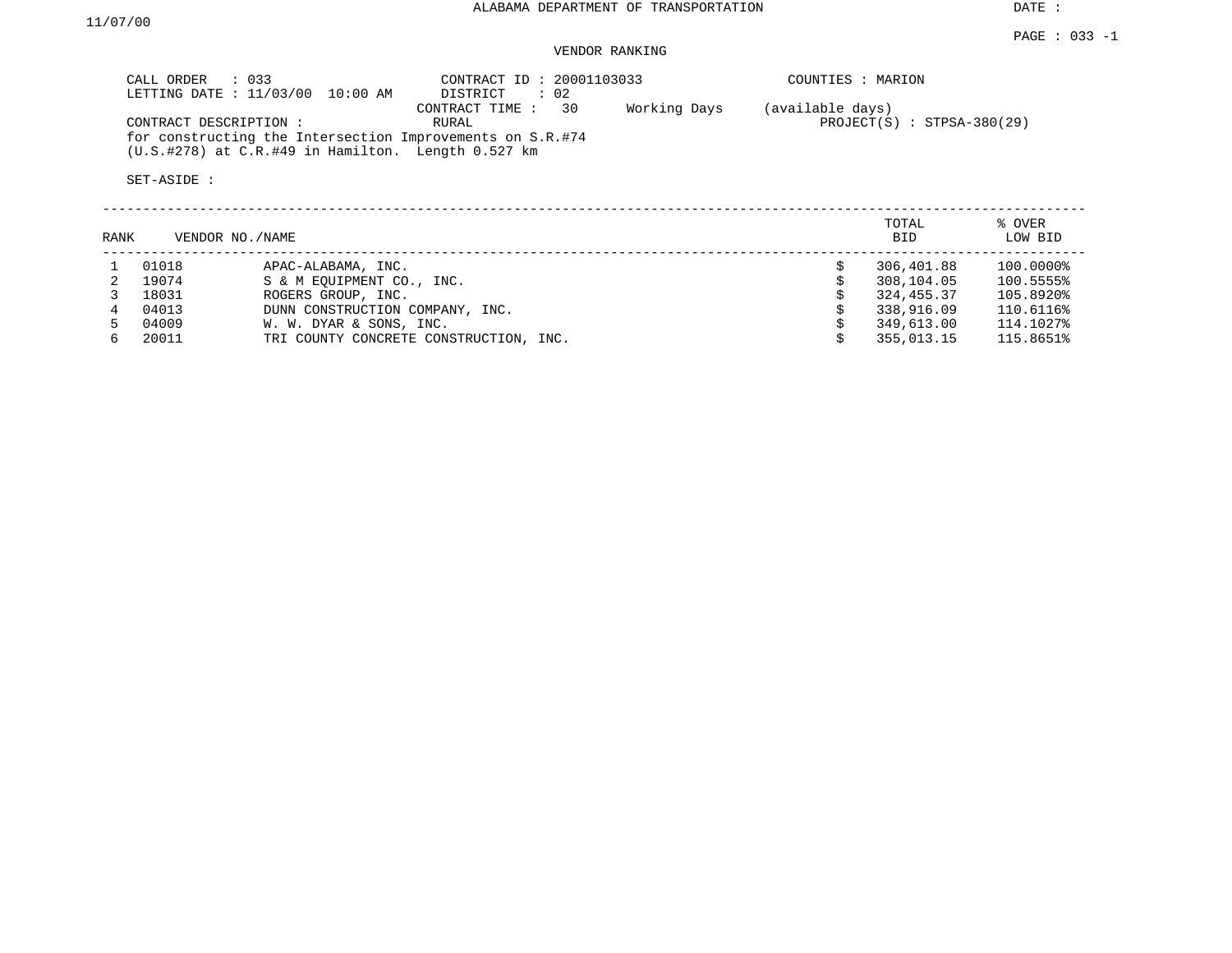| $\sim$ $\sim$<br>ORDER<br>CALL<br><u>v J J</u> |             | CONTRACT<br>ID                                        | 20001103033 | COUNTIES<br>MARION |
|------------------------------------------------|-------------|-------------------------------------------------------|-------------|--------------------|
| ./03/00<br>LETTING DATE<br>--                  | 10:00<br>ΆM | $T \cap T$<br>∵ा प्राप्त <b>ः</b><br><i>ມ</i> ⊥ມ⊥⊥⊾ພ⊥ | ∩∩<br>∪∠    |                    |

|                                          |               | $(1)$ 01018                                                               |                     | $(2)$ 19074 |                      | $(3)$ 18031        |          |
|------------------------------------------|---------------|---------------------------------------------------------------------------|---------------------|-------------|----------------------|--------------------|----------|
|                                          |               | $APAC-ALABAMA$ , INC. $ S \& M EQUIPMENT CO$ ., INC.                      |                     |             |                      | ROGERS GROUP, INC. |          |
| LINE NO / ITEM CODE / ALT                |               |                                                                           |                     |             |                      |                    |          |
| ITEM DESCRIPTION                         | QUANTITY      | UNIT PRICE                 AMOUNT     UNIT PRICE                   AMOUNT |                     |             |                      | UNIT PRICE         | AMOUNT   |
| ---------------------------              |               |                                                                           | ___________________ |             | ------------------+- |                    |          |
| SECTION 0001 Total                       |               |                                                                           |                     |             |                      |                    |          |
| 0010 206D000                             | 38.000 M      | 70.09000                                                                  | 2663.42             | 16.00000    | 608.00               | 15.00000           | 570.00   |
| Removing Pipe                            |               |                                                                           |                     |             |                      |                    |          |
| 0020 210A000                             | 533.000 M3    | 27.18000                                                                  | 14486.94            | 9.00000     | 4797.00              | 12.00000           | 6396.00  |
| Unclassified Excavation                  |               |                                                                           |                     |             |                      |                    |          |
| 0030 214A000                             | 178.000 M3    | 5.75000                                                                   | 1023.50             | 11,00000    | 1958.00              | 19.00000           | 3382.00  |
| Structure Excavation                     |               |                                                                           |                     |             |                      |                    |          |
| 0040 214B001                             | 76.000 M3     | 24.50000                                                                  | 1862.00             | 22.00000    | 1672.00              | 44.00000           | 3344.00  |
| Foundation Backfill, Commercial          |               |                                                                           |                     |             |                      |                    |          |
| 0050 401A000                             | 3530.000 M2   | 0.67000                                                                   | 2365.10             | 0.98000     | 3459.40              | 0.60000            | 2118.00  |
| Bituminous Treatment A                   |               |                                                                           |                     |             |                      |                    |          |
| 0060 405A000                             | 993.000 L     | 0.41000                                                                   | 407.13              | 0.80000     | 794.40               | 0.50000            | 496.50   |
| Tack Coat                                |               |                                                                           |                     |             |                      |                    |          |
| 0070 424A280                             | 438.000 MTON  |                                                                           | 24466.68            | 41,00000    | 17958.00             | 57.00000           | 24966.00 |
| Superpave Bituminous Concrete Wearing    |               | 55.86000                                                                  |                     |             |                      |                    |          |
| Surface Layer, 12.5 mm Maximum           |               |                                                                           |                     |             |                      |                    |          |
| Aggregate Size Mix, ESAL Range E         |               |                                                                           |                     |             |                      |                    |          |
| 0080 424A283                             |               |                                                                           |                     |             |                      |                    |          |
| 25.000 MTON                              |               | 52.36000                                                                  | 1309.00             | 65.80000    | 1645.00              | 65.00000           | 1625.00  |
| Superpave Bituminous Concrete Wearing    |               |                                                                           |                     |             |                      |                    |          |
| Surface Layer, Patching, 12.5 mm         |               |                                                                           |                     |             |                      |                    |          |
| Maximum Aggregate Size Mix, ESAL Range E |               |                                                                           |                     |             |                      |                    |          |
| 0090 424B282<br>1395.000 MTON            |               | 40.36000                                                                  | 56302.20            | 34,00000    | 47430.00             | 45.00000           | 62775.00 |
| Superpave Bituminous Concrete Upper      |               |                                                                           |                     |             |                      |                    |          |
| Binder Layer, 37.5 mm Maximum Aggregate  |               |                                                                           |                     |             |                      |                    |          |
| Size Mix, ESAL Range E                   |               |                                                                           |                     |             |                      |                    |          |
| 0100 424B590                             | 300.000 MTON  | 38.82000                                                                  | 11646.00            | 44.00000    | 13200.00             | 44.00000           | 13200.00 |
| Superpave Bituminous Concrete Lower      |               |                                                                           |                     |             |                      |                    |          |
| Binder Layer, Leveling, 37.5 mm Maximum  |               |                                                                           |                     |             |                      |                    |          |
| Aggregate Size Mix, ESAL Range E         |               |                                                                           |                     |             |                      |                    |          |
| 0110 424C281                             | 2458.000 MTON | 37.34000                                                                  | 91781.72            | 33,00000    | 81114.00             | 40.00000           | 98320.00 |
| Superpave Bituminous Concrete Base       |               |                                                                           |                     |             |                      |                    |          |
| Layer, 37.5 mm Maximum Aggregate Size    |               |                                                                           |                     |             |                      |                    |          |
| Mix, ESAL Range E                        |               |                                                                           |                     |             |                      |                    |          |
| 0120 428B000                             | 2520.000 M    | 0.20000                                                                   | 504.00              | 2,00000     | 5040.00              | 1.50000            | 3780.00  |
| Scoring Bituminous Pavement Surface By   |               |                                                                           |                     |             |                      |                    |          |
| Rolling                                  |               |                                                                           |                     |             |                      |                    |          |
| 0130 430B017                             | 25.000 MTON   | 21.11000                                                                  | 527.75              | 15,00000    | 375.00               | 22.00000           | 550.00   |
| Aggregate Surfacing (ALDOT #410, #467,   |               |                                                                           |                     |             |                      |                    |          |
| Or $#810)$                               |               |                                                                           |                     |             |                      |                    |          |
| 0140 533A098                             | 125.000 M     | 95.40000                                                                  | 11925.00            | 62.00000    | 7750.00              | 125.00000          | 15625.00 |
| 450 mm Storm Sewer Pipe (Class 3 R.C.)   |               |                                                                           |                     |             |                      |                    |          |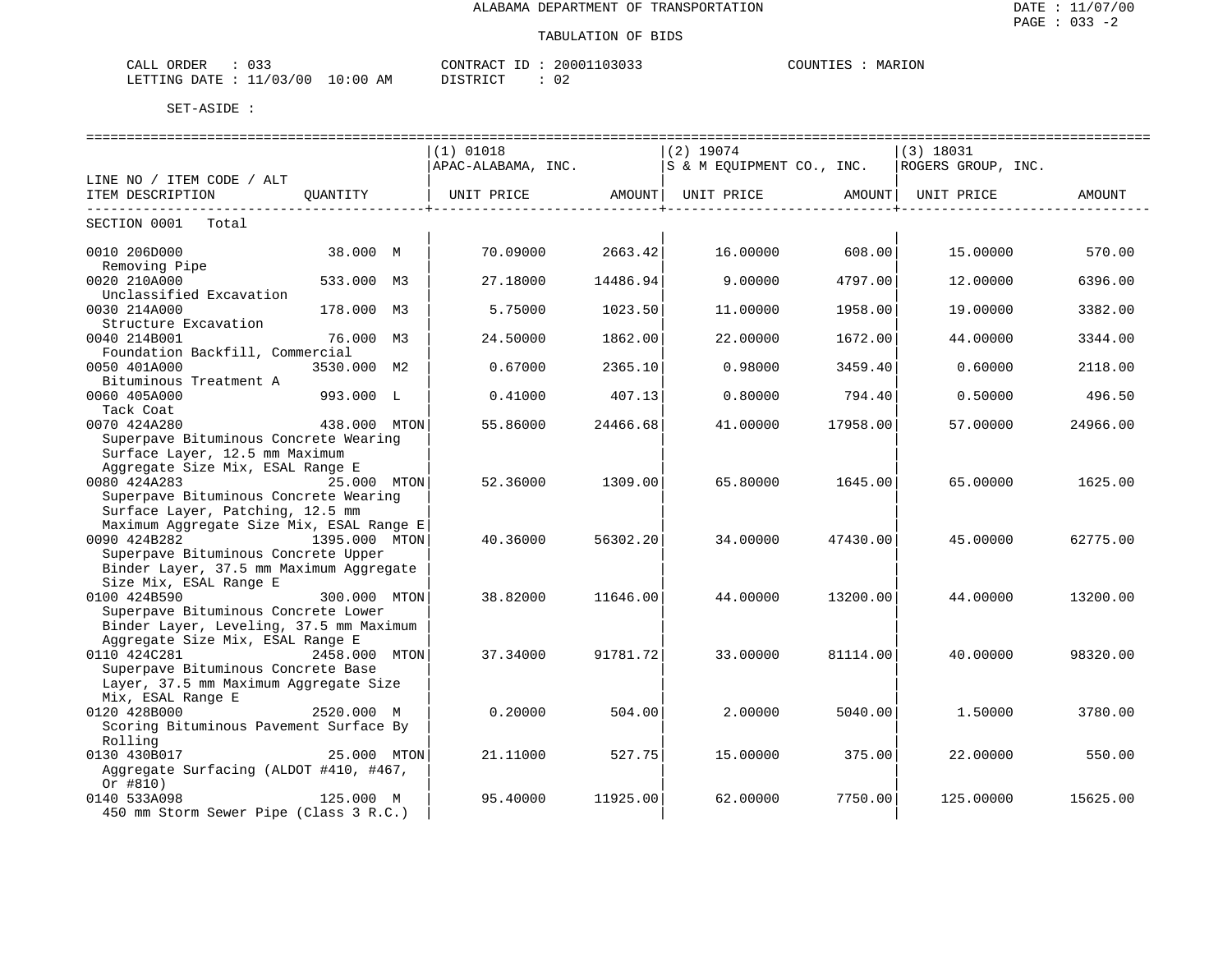| ORDER<br>CALL | $\sim$ $\sim$ $\sim$<br>U33 |             | CONTRACT<br>$-1$ | 20001103033 | COUNTIES | MARION |
|---------------|-----------------------------|-------------|------------------|-------------|----------|--------|
| LETTING DATE  | : 11/03/00                  | 10:00<br>ΑM | ידי איר אידי פרי |             |          |        |

| (1) 01018<br>$(2)$ 19074<br>$(3)$ 18031<br>APAC-ALABAMA, INC.<br>S & M EQUIPMENT CO., INC.<br>ROGERS GROUP, INC.<br>LINE NO / ITEM CODE / ALT<br>ITEM DESCRIPTION<br>UNIT PRICE AMOUNT<br>OUANTITY<br>UNIT PRICE AMOUNT<br>UNIT PRICE<br>AMOUNT<br>--------------------------------<br>----------+-<br>3868.80<br>0150 535A000<br>48.000 M<br>80.60000<br>46.00000<br>2208.00<br>80.00000<br>3840.00<br>375 mm Side Drain Pipe<br>0160 600A000<br>LUMP<br>20660.12000<br>20660.12<br>32500.00000<br>32500.00<br>15257.00000<br>15257.00<br>Mobilization<br>1.000 EACH<br>416.67000<br>416.67<br>425.00000<br>425.00<br>475.00<br>0170 619A002<br>475.00000<br>450 mm Roadway Pipe End Treatment,<br>Class 1<br>0180 619A100<br>6.000 EACH<br>428.52000<br>2571.12<br>425.00000<br>2550.00<br>475.00000<br>2850.00<br>375 mm Side Drain Pipe End Treatment,<br>Class 1<br>0190 621C027<br>2.000 EACH<br>4526.66<br>2263.33000<br>1675.00000<br>3350.00<br>2200.00000<br>4400.00<br>Inlets, Type C |  |  |  |  |  |
|--------------------------------------------------------------------------------------------------------------------------------------------------------------------------------------------------------------------------------------------------------------------------------------------------------------------------------------------------------------------------------------------------------------------------------------------------------------------------------------------------------------------------------------------------------------------------------------------------------------------------------------------------------------------------------------------------------------------------------------------------------------------------------------------------------------------------------------------------------------------------------------------------------------------------------------------------------------------------------------------------|--|--|--|--|--|
|                                                                                                                                                                                                                                                                                                                                                                                                                                                                                                                                                                                                                                                                                                                                                                                                                                                                                                                                                                                                  |  |  |  |  |  |
|                                                                                                                                                                                                                                                                                                                                                                                                                                                                                                                                                                                                                                                                                                                                                                                                                                                                                                                                                                                                  |  |  |  |  |  |
|                                                                                                                                                                                                                                                                                                                                                                                                                                                                                                                                                                                                                                                                                                                                                                                                                                                                                                                                                                                                  |  |  |  |  |  |
|                                                                                                                                                                                                                                                                                                                                                                                                                                                                                                                                                                                                                                                                                                                                                                                                                                                                                                                                                                                                  |  |  |  |  |  |
|                                                                                                                                                                                                                                                                                                                                                                                                                                                                                                                                                                                                                                                                                                                                                                                                                                                                                                                                                                                                  |  |  |  |  |  |
|                                                                                                                                                                                                                                                                                                                                                                                                                                                                                                                                                                                                                                                                                                                                                                                                                                                                                                                                                                                                  |  |  |  |  |  |
|                                                                                                                                                                                                                                                                                                                                                                                                                                                                                                                                                                                                                                                                                                                                                                                                                                                                                                                                                                                                  |  |  |  |  |  |
|                                                                                                                                                                                                                                                                                                                                                                                                                                                                                                                                                                                                                                                                                                                                                                                                                                                                                                                                                                                                  |  |  |  |  |  |
|                                                                                                                                                                                                                                                                                                                                                                                                                                                                                                                                                                                                                                                                                                                                                                                                                                                                                                                                                                                                  |  |  |  |  |  |
|                                                                                                                                                                                                                                                                                                                                                                                                                                                                                                                                                                                                                                                                                                                                                                                                                                                                                                                                                                                                  |  |  |  |  |  |
|                                                                                                                                                                                                                                                                                                                                                                                                                                                                                                                                                                                                                                                                                                                                                                                                                                                                                                                                                                                                  |  |  |  |  |  |
|                                                                                                                                                                                                                                                                                                                                                                                                                                                                                                                                                                                                                                                                                                                                                                                                                                                                                                                                                                                                  |  |  |  |  |  |
|                                                                                                                                                                                                                                                                                                                                                                                                                                                                                                                                                                                                                                                                                                                                                                                                                                                                                                                                                                                                  |  |  |  |  |  |
|                                                                                                                                                                                                                                                                                                                                                                                                                                                                                                                                                                                                                                                                                                                                                                                                                                                                                                                                                                                                  |  |  |  |  |  |
|                                                                                                                                                                                                                                                                                                                                                                                                                                                                                                                                                                                                                                                                                                                                                                                                                                                                                                                                                                                                  |  |  |  |  |  |
| 6.000 M<br>0200 649A060<br>380.37000<br>2282.22<br>200.00000<br>1200.00<br>170.00000<br>1020.00                                                                                                                                                                                                                                                                                                                                                                                                                                                                                                                                                                                                                                                                                                                                                                                                                                                                                                  |  |  |  |  |  |
| 457.2 Millimeter Encasement Pipe,                                                                                                                                                                                                                                                                                                                                                                                                                                                                                                                                                                                                                                                                                                                                                                                                                                                                                                                                                                |  |  |  |  |  |
| (Split)Type 1A Installation                                                                                                                                                                                                                                                                                                                                                                                                                                                                                                                                                                                                                                                                                                                                                                                                                                                                                                                                                                      |  |  |  |  |  |
| 522.000 M3<br>12.62000<br>6587.64<br>8,00000<br>4176.00<br>13.00000<br>6786.00<br>0210 650A000                                                                                                                                                                                                                                                                                                                                                                                                                                                                                                                                                                                                                                                                                                                                                                                                                                                                                                   |  |  |  |  |  |
| Topsoil                                                                                                                                                                                                                                                                                                                                                                                                                                                                                                                                                                                                                                                                                                                                                                                                                                                                                                                                                                                          |  |  |  |  |  |
| 0220 652A050<br>1830.26<br>1.000 HA<br>1830.26000<br>3875.00000<br>3875.00<br>3300.00000<br>3300.00                                                                                                                                                                                                                                                                                                                                                                                                                                                                                                                                                                                                                                                                                                                                                                                                                                                                                              |  |  |  |  |  |
| Seeding (Mix 1A)                                                                                                                                                                                                                                                                                                                                                                                                                                                                                                                                                                                                                                                                                                                                                                                                                                                                                                                                                                                 |  |  |  |  |  |
| 0230 652A053<br>1.000 HA<br>1971.05000<br>1971.05<br>3900.00<br>3500.00000<br>3500.00<br>3900.00000                                                                                                                                                                                                                                                                                                                                                                                                                                                                                                                                                                                                                                                                                                                                                                                                                                                                                              |  |  |  |  |  |
| Seeding (Mix 1E)<br>0240 652B050<br>1520.53                                                                                                                                                                                                                                                                                                                                                                                                                                                                                                                                                                                                                                                                                                                                                                                                                                                                                                                                                      |  |  |  |  |  |
| 1.000 HA<br>1520.53000<br>900.00000<br>900.00<br>800.00000<br>800.00<br>Temporary Seeding (Mix 1AT)                                                                                                                                                                                                                                                                                                                                                                                                                                                                                                                                                                                                                                                                                                                                                                                                                                                                                              |  |  |  |  |  |
| 0250 652D050<br>1633.16<br>1.000 HA<br>1633.16000<br>950.00000<br>950.00<br>800.00000<br>800.00                                                                                                                                                                                                                                                                                                                                                                                                                                                                                                                                                                                                                                                                                                                                                                                                                                                                                                  |  |  |  |  |  |
| Seeding In Stubble (Mix 1A)                                                                                                                                                                                                                                                                                                                                                                                                                                                                                                                                                                                                                                                                                                                                                                                                                                                                                                                                                                      |  |  |  |  |  |
| 0260 656A000<br>1520.53<br>1.000 HA<br>1520.53000<br>3105.00000<br>3105.00<br>2700.00000<br>2700.00                                                                                                                                                                                                                                                                                                                                                                                                                                                                                                                                                                                                                                                                                                                                                                                                                                                                                              |  |  |  |  |  |
| Mulching, Class A, Type 1                                                                                                                                                                                                                                                                                                                                                                                                                                                                                                                                                                                                                                                                                                                                                                                                                                                                                                                                                                        |  |  |  |  |  |
| 0270 656A001<br>1.000 HA<br>1633.16<br>1633.16000<br>3500.00000<br>3500.00<br>3000.00000<br>3000.00                                                                                                                                                                                                                                                                                                                                                                                                                                                                                                                                                                                                                                                                                                                                                                                                                                                                                              |  |  |  |  |  |
| Mulching, Class A, Type 2                                                                                                                                                                                                                                                                                                                                                                                                                                                                                                                                                                                                                                                                                                                                                                                                                                                                                                                                                                        |  |  |  |  |  |
| 0280 665F000<br>125.000 EACH<br>9.77000<br>1221.25<br>556.25<br>9.00000<br>1125.00<br>4.45000                                                                                                                                                                                                                                                                                                                                                                                                                                                                                                                                                                                                                                                                                                                                                                                                                                                                                                    |  |  |  |  |  |
| Hay Bales                                                                                                                                                                                                                                                                                                                                                                                                                                                                                                                                                                                                                                                                                                                                                                                                                                                                                                                                                                                        |  |  |  |  |  |
| 240.00<br>0290 665J000<br>20.000 M<br>20.33000<br>406.60<br>11.95000<br>239.00<br>12.00000                                                                                                                                                                                                                                                                                                                                                                                                                                                                                                                                                                                                                                                                                                                                                                                                                                                                                                       |  |  |  |  |  |
| Silt Fence, Type A                                                                                                                                                                                                                                                                                                                                                                                                                                                                                                                                                                                                                                                                                                                                                                                                                                                                                                                                                                               |  |  |  |  |  |
| 2.000 HA<br>0300 666A001<br>101.37000<br>202.74<br>150.00000<br>300.00<br>34.00000<br>68.00                                                                                                                                                                                                                                                                                                                                                                                                                                                                                                                                                                                                                                                                                                                                                                                                                                                                                                      |  |  |  |  |  |
| Pest Control Treatment                                                                                                                                                                                                                                                                                                                                                                                                                                                                                                                                                                                                                                                                                                                                                                                                                                                                                                                                                                           |  |  |  |  |  |
| 0310 680A000<br>LUMP<br>2566.67000<br>2566.67<br>12500.00000<br>12500.00<br>6000.00000<br>6000.00                                                                                                                                                                                                                                                                                                                                                                                                                                                                                                                                                                                                                                                                                                                                                                                                                                                                                                |  |  |  |  |  |
| Engineering Controls                                                                                                                                                                                                                                                                                                                                                                                                                                                                                                                                                                                                                                                                                                                                                                                                                                                                                                                                                                             |  |  |  |  |  |
| 4.000 KM<br>0320 701C001<br>327.37000<br>1309.48<br>345.00000<br>1380.00<br>311,00000<br>1244.00<br>Solid Temporary Traffic Stripe                                                                                                                                                                                                                                                                                                                                                                                                                                                                                                                                                                                                                                                                                                                                                                                                                                                               |  |  |  |  |  |
| 0330 702A041<br>7400.00<br>2.000 KM<br>3335.79000<br>6671.58<br>3700.00000<br>3169.00000<br>6338.00                                                                                                                                                                                                                                                                                                                                                                                                                                                                                                                                                                                                                                                                                                                                                                                                                                                                                              |  |  |  |  |  |
| Solid White, Profiled Traffic Stripe                                                                                                                                                                                                                                                                                                                                                                                                                                                                                                                                                                                                                                                                                                                                                                                                                                                                                                                                                             |  |  |  |  |  |
| $(150$ mm Wide)                                                                                                                                                                                                                                                                                                                                                                                                                                                                                                                                                                                                                                                                                                                                                                                                                                                                                                                                                                                  |  |  |  |  |  |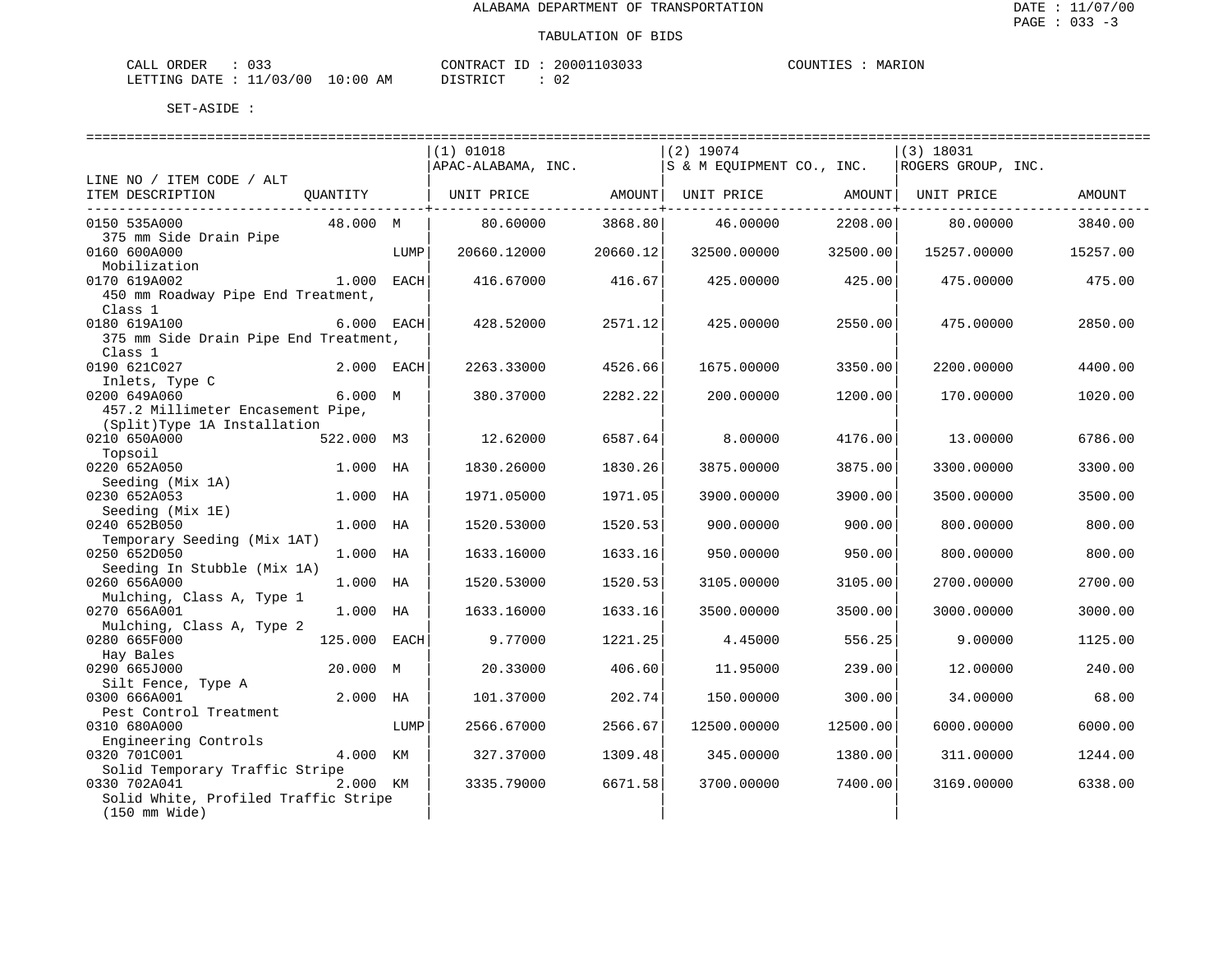| CALL ORDER              | いっっ |          | CONTRACT I<br>ID : | 20001103033 | COUNTIES | MARION |
|-------------------------|-----|----------|--------------------|-------------|----------|--------|
| LETTING DATE : 11/03/00 |     | 10:00 AM | DISTRICT           | 02          |          |        |

|                                                            |                | $(1)$ 01018                                                                |               | $(2)$ 19074                  |                | (3) 18031        |            |
|------------------------------------------------------------|----------------|----------------------------------------------------------------------------|---------------|------------------------------|----------------|------------------|------------|
|                                                            |                | $ $ APAC-ALABAMA, INC. $ S \& M$ EQUIPMENT CO., INC. $ ROGERS$ GROUP, INC. |               |                              |                |                  |            |
| LINE NO / ITEM CODE / ALT                                  |                |                                                                            |               |                              |                |                  |            |
| ITEM DESCRIPTION                                           | OUANTITY       | UNIT PRICE                                                                 | AMOUNT        | UNIT PRICE                   | AMOUNT         | UNIT PRICE       | AMOUNT     |
| 0340 702A043                                               | 2.000 KM       | 3335.79000                                                                 | 6671.58       | 3650.00000                   | 7300.00        | 3169.00000       | 6338.00    |
| Solid Yellow, Profiled Traffic Stripe<br>(150 mm Wide)     |                |                                                                            |               |                              |                |                  |            |
| 0350 702B011                                               | 77.000 M       | 6.91000                                                                    | 532.07        | 7.50000                      | 577.50         | 6.56000          | 505.12     |
| Dotted Profiled Traffic Stripe (150 mm                     |                |                                                                            |               |                              |                |                  |            |
| Wide)                                                      |                |                                                                            |               |                              |                |                  |            |
| 0360 703A002                                               | 140.000 M2     | 21.05000                                                                   | 2947.00       | 24.00000                     | 3360.00        | 20.00000         | 2800.00    |
| Traffic Control Markings, Class 2, Type                    |                |                                                                            |               |                              |                |                  |            |
| $\mathbf{A}$                                               |                |                                                                            |               |                              |                |                  |            |
| 0370 703B002                                               | 5.000 M2       | 56.84000                                                                   | 284.20        | 58.00000                     | 290.00         | 54.00000         | 270.00     |
| Traffic Control Legends, Class 2, Type A                   |                |                                                                            |               |                              |                |                  |            |
| 0380 703D001                                               | 280.000 M2     | 14.74000                                                                   | 4127.20       | 17,00000                     | 4760.00        | 14,00000         | 3920.00    |
| Temporary Traffic Control Markings                         |                |                                                                            |               |                              |                |                  |            |
| 0390 705A032                                               | 560.000 EACH   | 5.26000                                                                    | 2945.60       | 6,00000                      | 3360.00        | 5.00000          | 2800.00    |
| Pavement Markers, Class A-H, Type 1-B                      |                |                                                                            |               |                              |                |                  |            |
| 0400 705A037                                               | 13.000 EACH    | 5.53000                                                                    | 71.89         | 6,00000                      | 78.00          | 5.25000          | 68.25      |
| Pavement Markers, Class A-H, Type 2-D                      |                |                                                                            |               |                              |                |                  |            |
| 0410 705A038                                               | 134.000 EACH   | 5.53000                                                                    | 741.02        | 6.00000                      | 804.00         | 5.25000          | 703.50     |
| Pavement Markers, Class A-H, Type 2-E                      |                |                                                                            |               |                              |                |                  |            |
| 0420 740B000                                               | $28.000$ M2    | 73.13000                                                                   | 2047.64       | 99,00000                     | 2772.00        | 125,00000        | 3500.00    |
| Construction Signs                                         |                |                                                                            |               |                              |                |                  |            |
| 0430 740D000                                               | 50.000 EACH    | 27.18000                                                                   | 1359.00       | 39,00000                     | 1950.00        | 13.00000         | 650.00     |
| Channelizing Drums                                         |                |                                                                            |               |                              |                |                  |            |
| 0440 740E000                                               | 50.000<br>EACH | 0.02000                                                                    | 1.00          | 12.50000                     | 625.00         | 3.00000          | 150.00     |
| Cones (900 mm High)                                        |                |                                                                            |               |                              |                |                  |            |
| 0450 740M000<br>Ballast For Cone                           | 50.000 EACH    | 0.04000                                                                    | 2.00          | 8.25000                      | 412.50         | 2.00000          | 100.00     |
| 0460 998A000                                               |                | 1,00000                                                                    | 1.00          | 9000.00000                   | 9000.00        | 1760.00000       | 1760.00    |
|                                                            | LUMP           |                                                                            |               |                              |                |                  |            |
| Construction Fuel (Maximum Bid Limited<br>To $$24,500.00)$ |                |                                                                            |               |                              |                |                  |            |
| SECTION TOTALS                                             |                |                                                                            |               |                              |                | $308, 104.05$ \$ | 324,455.37 |
|                                                            |                |                                                                            |               | $\sharp$ 306,401.88 $\sharp$ |                |                  |            |
| CONTRACT TOTALS                                            |                |                                                                            | \$306,401.88] |                              | \$308, 104.05] | $\mathcal{S}$    | 324,455.37 |
|                                                            |                |                                                                            |               |                              |                |                  |            |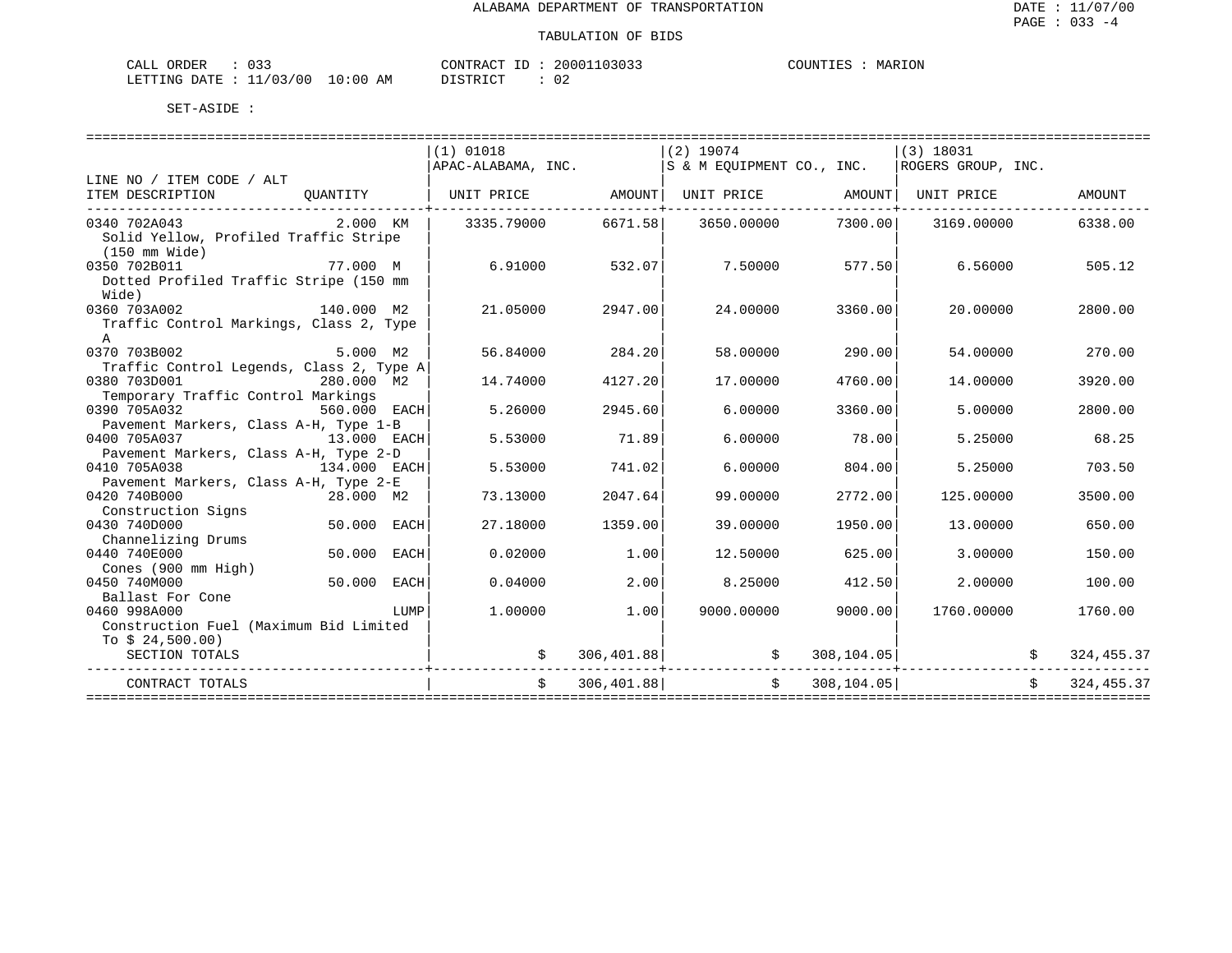DATE :

#### PAGE : 033 -5 TABULATION OF BIDS

| $\sim$ $\sim$ $\sim$<br>ORDER<br>ـىلىمى<br>◡ ◡ ◡ |               | CONTRACT | 20001103033 | MARION<br>COUNTIES |
|--------------------------------------------------|---------------|----------|-------------|--------------------|
| 11/03/00<br>LETTING DATE                         | LO : 00<br>ΆM | romDT    | ◡∠          |                    |

|                                                                                                               |               |            |          | :===============================                       |                    | ---------------------------------- |          |
|---------------------------------------------------------------------------------------------------------------|---------------|------------|----------|--------------------------------------------------------|--------------------|------------------------------------|----------|
|                                                                                                               |               | (4) 04013  |          | $(5)$ 04009                                            |                    | $(6)$ 20011                        |          |
|                                                                                                               |               |            |          | DUNN CONSTRUCTION CO., INC. $ w.$ W. DYAR & SONS, INC. |                    | TRI COUNTY CONCRETE CONSTRUC       |          |
| LINE NO / ITEM CODE / ALT                                                                                     |               |            |          |                                                        |                    |                                    |          |
| ITEM DESCRIPTION                                                                                              | QUANTITY      | UNIT PRICE | AMOUNT   | UNIT PRICE AMOUNT                                      | ----------------+- | UNIT PRICE                         | AMOUNT   |
| ----------------------------<br>SECTION 0001 Total                                                            |               |            |          |                                                        |                    |                                    |          |
| 0010 206D000<br>Removing Pipe                                                                                 | 38.000 M      | 61.25000   | 2327.50  | 15,00000                                               | 570.00             | 32.80000                           | 1246.40  |
| 0020 210A000<br>Unclassified Excavation                                                                       | 533.000 M3    | 19.53000   | 10409.49 | 5.00000                                                | 2665.00            | 10.00000                           | 5330.00  |
| 0030 214A000                                                                                                  | 178.000 M3    | 12.45000   | 2216.10  | 8.00000                                                | 1424.00            | 10.00000                           | 1780.00  |
| Structure Excavation<br>0040 214B001                                                                          | 76.000 M3     | 24.89000   | 1891.64  | 26.00000                                               | 1976.00            | 20.00000                           | 1520.00  |
| Foundation Backfill, Commercial                                                                               |               |            |          |                                                        |                    |                                    |          |
| 0050 401A000<br>Bituminous Treatment A                                                                        | 3530.000 M2   | 0.42000    | 1482.60  | 0.50000                                                | 1765.00            | 2.00000                            | 7060.00  |
| 0060 405A000                                                                                                  | 993.000 L     | 0.28000    | 278.04   | 1,00000                                                | 993.00             | 0.90000                            | 893.70   |
| Tack Coat<br>0070 424A280                                                                                     | 438.000 MTON  | 54.88000   | 24037.44 | 60,00000                                               | 26280.00           | 43.98000                           | 19263.24 |
| Superpave Bituminous Concrete Wearing<br>Surface Layer, 12.5 mm Maximum<br>Aggregate Size Mix, ESAL Range E   |               |            |          |                                                        |                    |                                    |          |
| 0080 424A283<br>Superpave Bituminous Concrete Wearing                                                         | 25.000 MTON   | 68.75000   | 1718.75  | 75.00000                                               | 1875.00            | 82.50000                           | 2062.50  |
| Surface Layer, Patching, 12.5 mm<br>Maximum Aggregate Size Mix, ESAL Range E<br>0090 424B282<br>1395.000 MTON |               | 37.30000   | 52033.50 | 48.00000                                               | 66960.00           | 39.23000                           | 54725.85 |
| Superpave Bituminous Concrete Upper<br>Binder Layer, 37.5 mm Maximum Aggregate<br>Size Mix, ESAL Range E      |               |            |          |                                                        |                    |                                    |          |
| 0100 424B590<br>Superpave Bituminous Concrete Lower                                                           | 300.000 MTON  | 34.51000   | 10353.00 | 42.00000                                               | 12600.00           | 50.82000                           | 15246.00 |
| Binder Layer, Leveling, 37.5 mm Maximum<br>Aggregate Size Mix, ESAL Range E<br>0110 424C281                   | 2458.000 MTON | 34.31000   | 84333.98 | 46.00000                                               | 113068.00          | 37.07000                           | 91118.06 |
| Superpave Bituminous Concrete Base<br>Layer, 37.5 mm Maximum Aggregate Size<br>Mix, ESAL Range E              |               |            |          |                                                        |                    |                                    |          |
| 0120 428B000<br>Scoring Bituminous Pavement Surface By<br>Rolling                                             | 2520.000 M    | 0.09000    | 226.80   | 4.00000                                                | 10080.00           | 2.93000                            | 7383.60  |
| 0130 430B017<br>Aggregate Surfacing (ALDOT #410, #467,                                                        | 25.000 MTON   | 33.05000   | 826.25   | 28,00000                                               | 700.00             | 25.00000                           | 625.00   |
| Or #810)<br>0140 533A098<br>450 mm Storm Sewer Pipe (Class 3 R.C.)                                            | 125.000 M     | 142.92000  | 17865.00 | 95.00000                                               | 11875.00           | 72.16000                           | 9020.00  |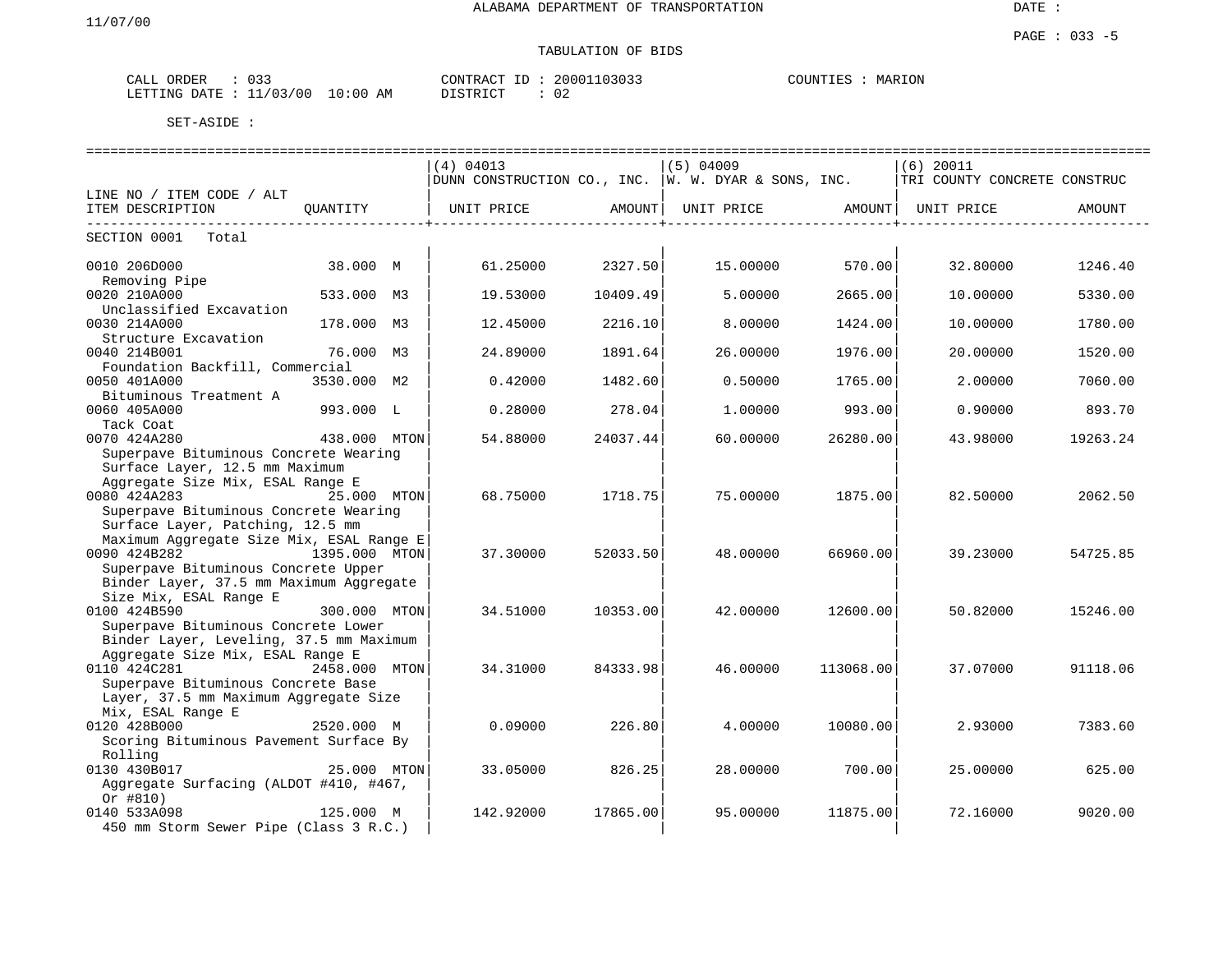MARION

| ORDER<br>CALL             | $\sim$ $\sim$ $\sim$<br><u>UJJ</u> |             | CONTRACT      | $\tau$ | 20001103033 | COUNTIES | MARION |
|---------------------------|------------------------------------|-------------|---------------|--------|-------------|----------|--------|
| LETTING DATE : $11/03/00$ |                                    | 10:00<br>AΜ | חימת דפידי את |        |             |          |        |

|                                                         |              |      | (4) 04013   |                        | $(5)$ 04009                                                 |          | $(6)$ 20011                  |          |
|---------------------------------------------------------|--------------|------|-------------|------------------------|-------------------------------------------------------------|----------|------------------------------|----------|
|                                                         |              |      |             |                        | $ $ DUNN CONSTRUCTION CO., INC. $ $ W. W. DYAR & SONS, INC. |          | TRI COUNTY CONCRETE CONSTRUC |          |
| LINE NO / ITEM CODE / ALT                               |              |      |             |                        |                                                             |          |                              |          |
| ITEM DESCRIPTION                                        | OUANTITY     |      | UNIT PRICE  | AMOUNT                 | UNIT PRICE AMOUNT                                           |          | UNIT PRICE                   | AMOUNT   |
| --------------------------------<br>0150 535A000        | 48.000 M     |      | 122.50000   | ----------+<br>5880.00 | 75.00000                                                    | 3600.00  | 65.60000                     | 3148.80  |
| 375 mm Side Drain Pipe                                  |              |      |             |                        |                                                             |          |                              |          |
| 0160 600A000                                            |              | LUMP | 36315.31000 | 36315.31               | 30000.00000                                                 | 30000.00 | 55000.00000                  | 55000.00 |
| Mobilization                                            |              |      |             |                        |                                                             |          |                              |          |
| 0170 619A002                                            | 1.000 EACH   |      | 1493.53000  | 1493.53                | 700.00000                                                   | 700.00   | 500.00000                    | 500.00   |
| 450 mm Roadway Pipe End Treatment,<br>Class 1           |              |      |             |                        |                                                             |          |                              |          |
| 0180 619A100                                            | 6.000 EACH   |      | 1244.61000  | 7467.66                | 450.00000                                                   | 2700.00  | 400.00000                    | 2400.00  |
| 375 mm Side Drain Pipe End Treatment,                   |              |      |             |                        |                                                             |          |                              |          |
| Class 1                                                 |              |      |             |                        |                                                             |          |                              |          |
| 0190 621C027                                            | 2.000 EACH   |      | 1866.91000  | 3733.82                | 1800.00000                                                  | 3600.00  | 1200.00000                   | 2400.00  |
| Inlets, Type C                                          |              |      |             |                        |                                                             |          |                              |          |
| 0200 649A060                                            | 6.000 M      |      | 1078.66000  | 6471.96                | 300.00000                                                   | 1800.00  | 350.00000                    | 2100.00  |
| 457.2 Millimeter Encasement Pipe,                       |              |      |             |                        |                                                             |          |                              |          |
| (Split)Type 1A Installation                             |              |      |             |                        |                                                             |          |                              |          |
| 0210 650A000                                            | 522.000 M3   |      | 19.53000    | 10194.66               | 8,00000                                                     | 4176.00  | 8.00000                      | 4176.00  |
| Topsoil                                                 |              |      |             |                        |                                                             |          |                              |          |
| 0220 652A050                                            | 1.000 HA     |      | 3893.08000  | 3893.08                | 3630.00000                                                  | 3630.00  | 2000.00000                   | 2000.00  |
| Seeding (Mix 1A)                                        |              |      |             |                        |                                                             |          |                              |          |
| 0230 652A053                                            | 1.000 HA     |      | 4129.03000  | 4129.03                | 3850.00000                                                  | 3850.00  | 2000.00000                   | 2000.00  |
| Seeding (Mix 1E)<br>0240 652B050                        |              |      |             | 943.77                 |                                                             |          |                              |          |
| Temporary Seeding (Mix 1AT)                             | 1.000 HA     |      | 943.77000   |                        | 880.00000                                                   | 880.00   | 1800.00000                   | 1800.00  |
| 0250 652D050                                            | 1.000 HA     |      | 943.77000   | 943.77                 | 880.00000                                                   | 880.00   | 1200.00000                   | 1200.00  |
| Seeding In Stubble (Mix 1A)                             |              |      |             |                        |                                                             |          |                              |          |
| 0260 656A000                                            | 1.000 HA     |      | 3185.25000  | 3185.25                | 2970.00000                                                  | 2970.00  | 2000.00000                   | 2000.00  |
| Mulching, Class A, Type 1                               |              |      |             |                        |                                                             |          |                              |          |
| 0270 656A001                                            | 1.000 HA     |      | 3539.16000  | 3539.16                | 3300.00000                                                  | 3300.00  | 2000.00000                   | 2000.00  |
| Mulching, Class A, Type 2                               |              |      |             |                        |                                                             |          |                              |          |
| 0280 665F000                                            | 125.000 EACH |      | 6.22000     | 777.50                 | 5.00000                                                     | 625.00   | 5.00000                      | 625.00   |
| Hay Bales                                               |              |      |             |                        |                                                             |          |                              |          |
| 0290 665J000                                            | 20.000 M     |      | 1.49000     | 29.80                  | 16.00000                                                    | 320.00   | 15.00000                     | 300.00   |
| Silt Fence, Type A                                      |              |      |             |                        |                                                             |          |                              |          |
| 0300 666A001                                            | 2.000 HA     |      | 1.24000     | 2.48                   | 74.00000                                                    | 148.00   | 100.00000                    | 200.00   |
| Pest Control Treatment                                  |              |      |             |                        |                                                             |          |                              |          |
| 0310 680A000                                            |              | LUMP | 7467.64000  | 7467.64                | 3000.00000                                                  | 3000.00  | 15000.00000                  | 15000.00 |
| Engineering Controls                                    |              |      |             |                        |                                                             |          |                              |          |
| 0320 701C001                                            | 4.000 KM     |      | 366.90000   | 1467.60                | 600.00000                                                   | 2400.00  | 342.00000                    | 1368.00  |
| Solid Temporary Traffic Stripe<br>0330 702A041          |              |      |             |                        |                                                             |          |                              |          |
|                                                         | 2.000 KM     |      | 3738.54000  | 7477.08                | 700.00000                                                   | 1400.00  | 3486.00000                   | 6972.00  |
|                                                         |              |      |             |                        |                                                             |          |                              |          |
| Solid White, Profiled Traffic Stripe<br>$(150$ mm Wide) |              |      |             |                        |                                                             |          |                              |          |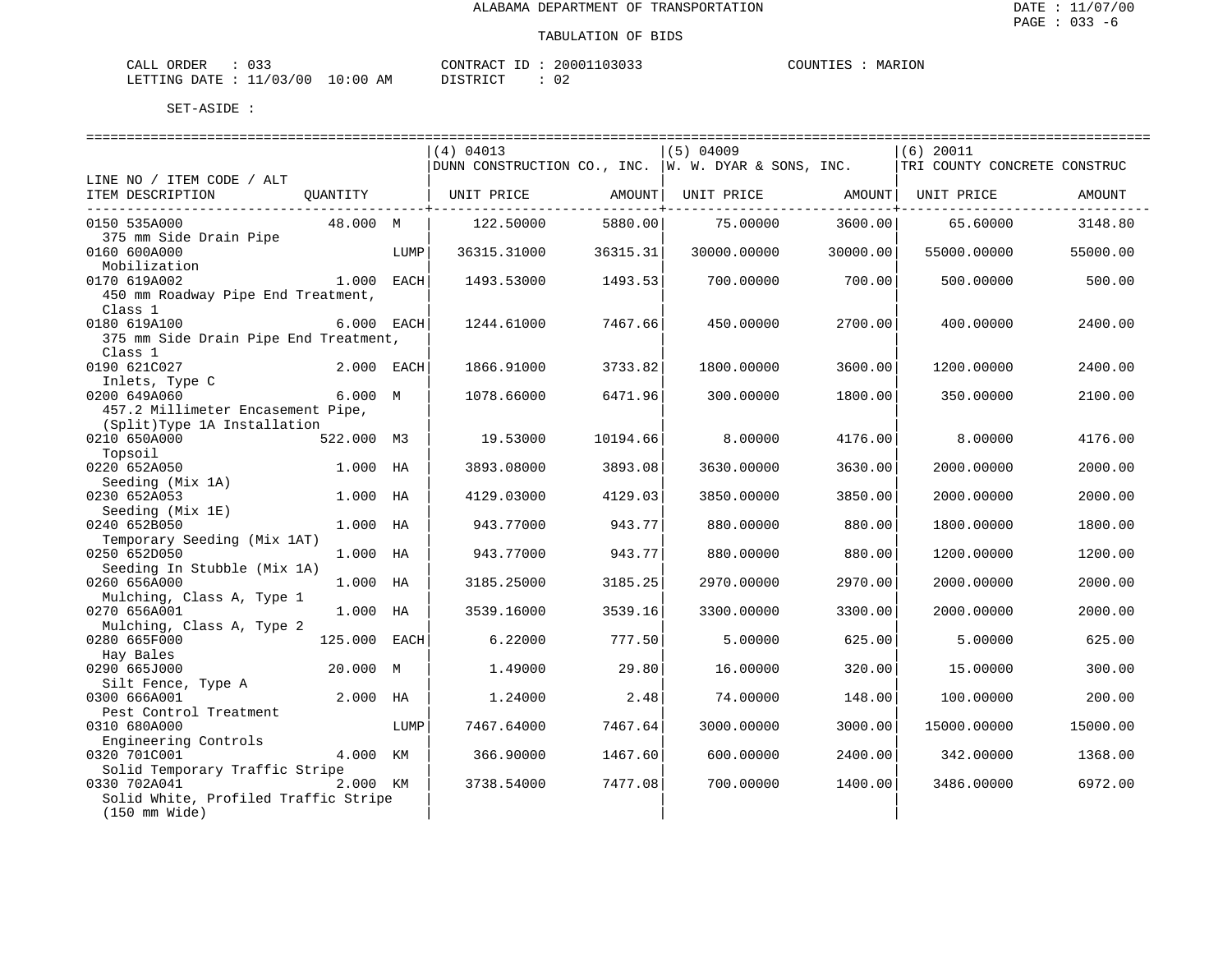| <b>ORDER</b><br>™AT.T | $\sim$ $\sim$ $\sim$<br>◡ ◡ ◡           |                                                                                                                                | CONTRACT<br>$ -$ | 103033<br>20001 | COLINT. | <b>ION</b><br>МAF |
|-----------------------|-----------------------------------------|--------------------------------------------------------------------------------------------------------------------------------|------------------|-----------------|---------|-------------------|
| LETTING DATE          | 1/03/<br>◡<br>$\cdots$<br>$\sim$ $\sim$ | 10:00<br>ΑM<br>the contract of the contract of the contract of the contract of the contract of the contract of the contract of | $ \sim$ $\sim$   |                 |         |                   |

|                                                      |                     | (4) 04013      |                | $(5)$ 04009                                                                      |                   | (6) 20011                       |            |
|------------------------------------------------------|---------------------|----------------|----------------|----------------------------------------------------------------------------------|-------------------|---------------------------------|------------|
|                                                      |                     |                |                | DUNN CONSTRUCTION CO., INC. W. W. DYAR & SONS, INC. THE COUNTY CONCRETE CONSTRUC |                   |                                 |            |
| LINE NO / ITEM CODE / ALT                            |                     |                |                |                                                                                  |                   |                                 |            |
| ITEM DESCRIPTION<br>-------------------------------- |                     |                |                |                                                                                  |                   |                                 | AMOUNT     |
| 0340 702A043                                         | 2.000 KM 3738.53000 |                | 7477.061       |                                                                                  | 700.00000 1400.00 | 3486.00000                      | 6972.00    |
| Solid Yellow, Profiled Traffic Stripe                |                     |                |                |                                                                                  |                   |                                 |            |
| (150 mm Wide)                                        |                     |                |                |                                                                                  |                   |                                 |            |
| 0350 702B011                                         | 77.000 M            |                | 7.74000 595.98 | 4.00000                                                                          | 308.00            | 7.50000                         | 577.50     |
| Dotted Profiled Traffic Stripe (150 mm               |                     |                |                |                                                                                  |                   |                                 |            |
| Wide)                                                |                     |                |                |                                                                                  |                   |                                 |            |
| 0360 703A002                                         | 140.000 M2          | 23.60000       | 3304.00        | 30.00000                                                                         | 4200.00           | 22.00000                        | 3080.00    |
| Traffic Control Markings, Class 2, Type              |                     |                |                |                                                                                  |                   |                                 |            |
| $\mathsf{A}$                                         |                     |                |                |                                                                                  |                   |                                 |            |
| 0370 703B002                                         | 5.000 M2            | 63.70000       | 318.50         | 30.00000                                                                         | 150.00            | 59.50000                        | 297.50     |
| Traffic Control Legends, Class 2, Type A             |                     |                |                |                                                                                  |                   |                                 |            |
| 0380 703D001                                         | 280.000 M2          | 16.52000       | 4625.60        | 20,00000                                                                         | 5600.00           | 16.00000                        | 4480.00    |
| Temporary Traffic Control Markings                   |                     |                |                |                                                                                  |                   |                                 |            |
| 0390 705A032                                         | 560.000 EACH        | 5.90000        | 3304.00        | 5.00000                                                                          | 2800.00           | 6.00000                         | 3360.00    |
| Pavement Markers, Class A-H, Type 1-B                |                     |                |                |                                                                                  |                   |                                 |            |
| 0400 705A037                                         | 13.000 EACH         | 6.20000        | 80.60          | 5.00000                                                                          | 65.00             | 6.50000                         | 84.50      |
| Pavement Markers, Class A-H, Type 2-D                |                     |                |                |                                                                                  |                   |                                 |            |
| 0410 705A038                                         | $134.000$ EACH      | 6.20000        | 830.80         | 5.00000                                                                          | 670.00            | 6.25000                         | 837.50     |
| Pavement Markers, Class A-H, Type 2-E                |                     |                |                |                                                                                  |                   |                                 |            |
| 0420 740B000                                         | 28.000 M2           | 105.79000      | 2962.12        | 120.00000                                                                        | 3360.00           | 120.00000                       | 3360.00    |
| Construction Signs                                   |                     |                |                |                                                                                  |                   |                                 |            |
| 0430 740D000                                         | 50.000 EACH         | 0.02000        | 1.00           | 40.00000                                                                         | 2000.00           | 80.00000                        | 4000.00    |
| Channelizing Drums<br>0440 740E000                   | 50.000 EACH         | 0.02000        | 1.00           | 15,00000                                                                         | 750.00            | 40.00000                        | 2000.00    |
| Cones (900 mm High)                                  |                     |                |                |                                                                                  |                   |                                 |            |
| 0450 740M000                                         | $50.000$ EACH       | 0.02000        | 1.00           | 10.00000                                                                         | 500.00            | 10.00000                        | 500.00     |
| Ballast For Cone                                     |                     |                |                |                                                                                  |                   |                                 |            |
| 0460 998A000                                         | LUMP                | 1.24000        | 1.24           | 5000.00000                                                                       | 5000.00           | 3000.00000                      | 3000.00    |
| Construction Fuel (Maximum Bid Limited               |                     |                |                |                                                                                  |                   |                                 |            |
| To $$24,500.00)$                                     |                     |                |                |                                                                                  |                   |                                 |            |
| SECTION TOTALS                                       |                     |                |                | $338,916.09$ \$                                                                  |                   | $349,613.00$ \$                 | 355,013.15 |
|                                                      |                     |                |                |                                                                                  |                   | . _ _ _ _ _ _ _ _ _ _ _ _ _ _ _ |            |
| CONTRACT TOTALS                                      |                     | $\mathsf{S}^-$ | 338,916.09     |                                                                                  | \$349,613.00      |                                 | 355,013.15 |
|                                                      |                     |                |                |                                                                                  |                   |                                 |            |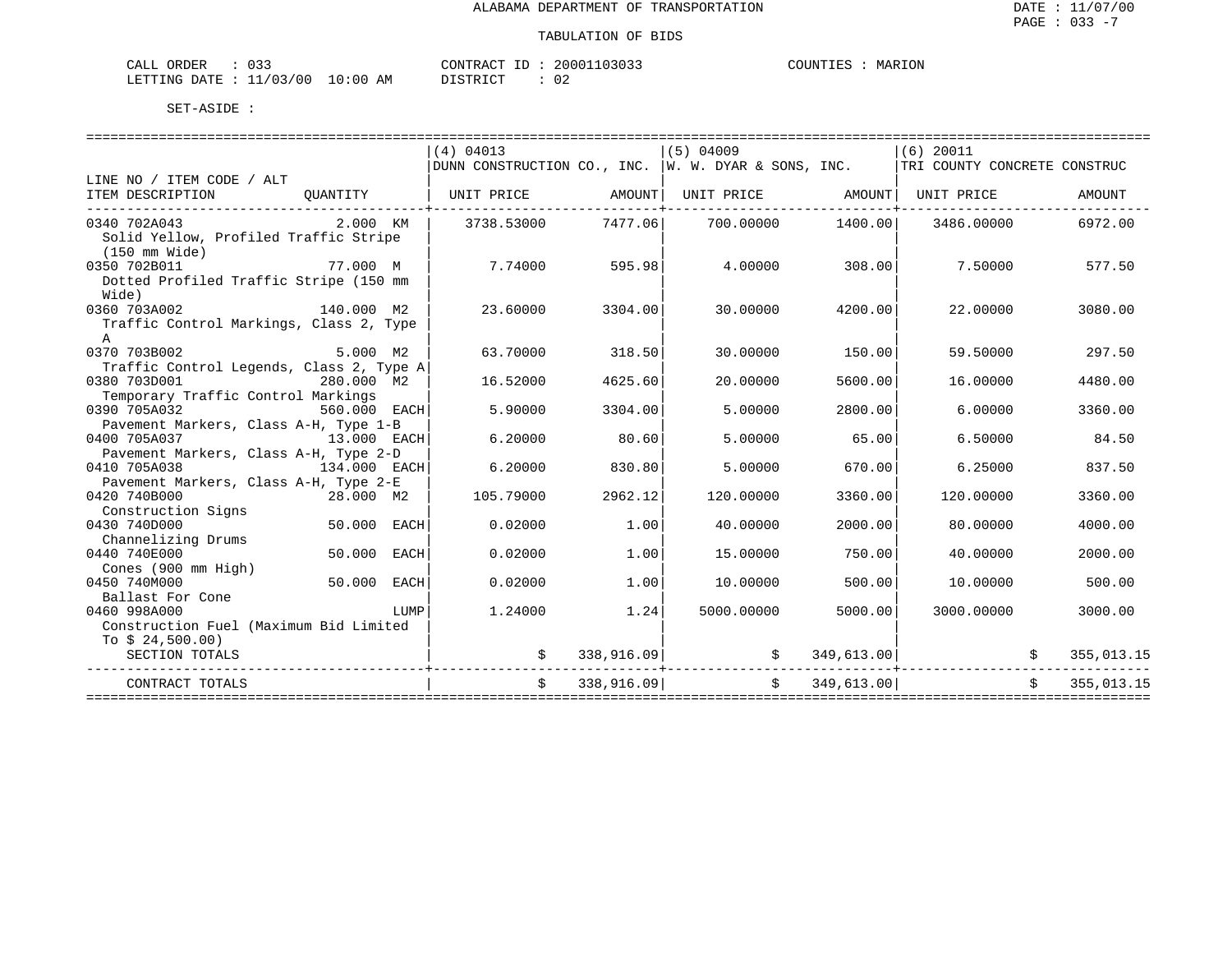DATE :

### VENDOR RANKING

| CALL ORDER : 034<br>LETTING DATE : 11/03/00 10:00 AM                                                                                            | CONTRACT ID: 20001103034<br>: 02<br>DISTRICT |              | COUNTIES : WINSTON                               |                   |
|-------------------------------------------------------------------------------------------------------------------------------------------------|----------------------------------------------|--------------|--------------------------------------------------|-------------------|
| CONTRACT DESCRIPTION:<br>for constructing the Grade, Drainage and Pavement (Widening)<br>on S.R.#74 (U.S.#278) at MP 49.4, south of the Natural | CONTRACT TIME: 75                            | Working Days | (available days)<br>$PROJECT(S)$ : STPSA-380(30) |                   |
| Bridge Recreation Area. Length 0.435 mi.<br>SET-ASIDE:                                                                                          |                                              |              |                                                  |                   |
| RANK<br>VENDOR NO./NAME                                                                                                                         |                                              |              | TOTAL<br>BID                                     | % OVER<br>LOW BID |

| 07002 | GOOD HOPE CONTRACTING CO., INC.        | 390,033.83 | 100.0000% |
|-------|----------------------------------------|------------|-----------|
| 18031 | ROGERS GROUP, INC.                     | 440,784.25 | 113.0117% |
| 19074 | S & M EOUIPMENT CO., INC.              | 477.456.76 | 122.4141% |
| 04009 | W. W. DYAR & SONS, INC.                | 490,710.00 | 125.8121% |
| 04013 | DUNN CONSTRUCTION COMPANY, INC.        | 498,433.49 | 127.7923% |
| 20011 | TRI COUNTY CONCRETE CONSTRUCTION, INC. | 580,559.08 | 148.8483% |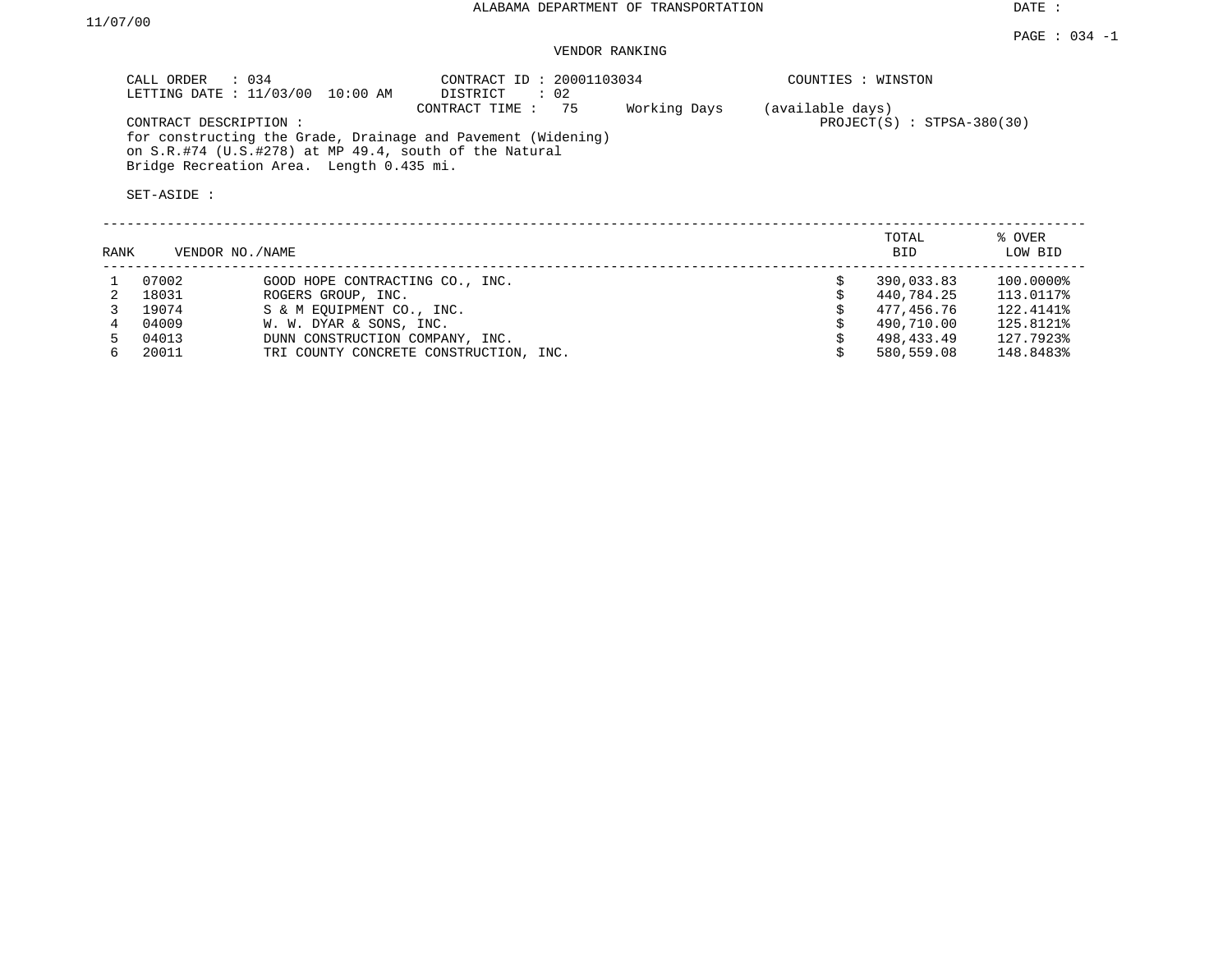| ORDER<br>CALL<br>U34                                                                                                                        | CONTRACT                    | 20001103034 | COUNTIES<br>WINSTON |
|---------------------------------------------------------------------------------------------------------------------------------------------|-----------------------------|-------------|---------------------|
| 11/03/00<br>LETTING DATE<br>the contract of the contract of the contract of the contract of the contract of the contract of the contract of | 10:00<br>AΜ<br>די היה די הי | ◡∠          |                     |

|                                                        |               |      | (1) 07002                                                                     |          | $(2)$ 18031 |           | $(3)$ 19074                           |               |
|--------------------------------------------------------|---------------|------|-------------------------------------------------------------------------------|----------|-------------|-----------|---------------------------------------|---------------|
|                                                        |               |      | GOOD HOPE CONTRACTING CO., I ROGERS GROUP, INC. $ S \& M$ EQUIPMENT CO., INC. |          |             |           |                                       |               |
| LINE NO / ITEM CODE / ALT                              |               |      |                                                                               |          |             |           |                                       |               |
| ITEM DESCRIPTION<br>---------------------------------- | OUANTITY      |      | UNIT PRICE AMOUNT                                                             |          |             |           | UNIT PRICE AMOUNT   UNIT PRICE AMOUNT | _____________ |
| SECTION 0001 Total                                     |               |      |                                                                               |          |             |           |                                       |               |
| 0010 210A000                                           | 5854.000 CYIP |      | 6.90000                                                                       | 40392.60 | 9.50000     | 55613.00  | 12.00000                              | 70248.00      |
| Unclassified Excavation                                |               |      |                                                                               |          |             |           |                                       |               |
| 0020 214A000                                           | 18.000 CUYD   |      | 88,00000                                                                      | 1584.00  | 51.50000    | 927.00    | 20,00000                              | 360.00        |
| Structure Excavation<br>0030 214B001                   | 6.000 CUYD    |      |                                                                               |          |             |           |                                       |               |
|                                                        |               |      | 20.00000                                                                      | 120.00   | 35.00000    | 210.00    | 21.00000                              | 126.00        |
| Foundation Backfill, Commercial                        |               |      |                                                                               |          |             |           |                                       |               |
| 0040 405A000                                           | 184.000 GAL   |      | 2.00000                                                                       | 368.00   | 2,00000     | 368.00    | 1,29000                               | 237.36        |
| Tack Coat                                              |               |      |                                                                               |          |             |           |                                       |               |
| 0050 424A260                                           | 538.000 TON   |      | 36.50000                                                                      | 19637.00 | 42.00000    | 22596.00  | 36.50000                              | 19637.00      |
| Superpave Bituminous Concrete Wearing                  |               |      |                                                                               |          |             |           |                                       |               |
| Surface Layer, 1/2" Maximum Aggregate                  |               |      |                                                                               |          |             |           |                                       |               |
| Size Mix, ESAL Range D                                 |               |      |                                                                               |          |             |           |                                       |               |
| 0060 424B462                                           | 1544.000 TON  |      | 28.50000                                                                      | 44004.00 | 32.65000    | 50411.60  | 33,00000                              | 50952.00      |
| Superpave Bituminous Concrete Upper                    |               |      |                                                                               |          |             |           |                                       |               |
| Binder Layer, 1 1/2" Maximum Aggregate                 |               |      |                                                                               |          |             |           |                                       |               |
| Size Mix, ESAL Range D                                 |               |      |                                                                               |          |             |           |                                       |               |
| 0070 424B470                                           | 3000.000 TON  |      | 28.50000                                                                      | 85500.00 | 35,00000    | 105000.00 | 36.00000                              | 108000.00     |
| Superpave Bituminous Concrete Upper                    |               |      |                                                                               |          |             |           |                                       |               |
| Binder Layer, Leveling, 1 1/2" Maximum                 |               |      |                                                                               |          |             |           |                                       |               |
| Aggregate Size Mix, ESAL Range D                       |               |      |                                                                               |          |             |           |                                       |               |
| 0080 424C261<br>2285.000 TON                           |               |      | 28.50000                                                                      | 65122.50 | 35.35000    | 80774.75  | 32.00000                              | 73120.00      |
| Superpave Bituminous Concrete Base                     |               |      |                                                                               |          |             |           |                                       |               |
| Layer, 1 1/2" Maximum Aggregate Size                   |               |      |                                                                               |          |             |           |                                       |               |
| Mix, ESAL Range D                                      |               |      |                                                                               |          |             |           |                                       |               |
| 0090 428B000                                           | 4600.000 LF   |      | 1,00000                                                                       | 4600.00  | 0.40000     | 1840.00   | 1.15000                               | 5290.00       |
| Scoring Bituminous Pavement Surface By                 |               |      |                                                                               |          |             |           |                                       |               |
| Rolling                                                |               |      |                                                                               |          |             |           |                                       |               |
| 0100 530A101                                           | 28.000 LF     |      | 65.00000                                                                      | 1820.00  | 30.80000    | 862.40    | 28,00000                              | 784.00        |
| 18" Roadway Pipe (Class 3 R.C.)                        |               |      |                                                                               |          |             |           |                                       |               |
| (Extension)                                            |               |      |                                                                               |          |             |           |                                       |               |
| 0110 535A001                                           | 160.000 LF    |      | 45.00000                                                                      | 7200.00  | 26,00000    | 4160.00   | 29,00000                              | 4640.00       |
| 18" Side Drain Pipe                                    |               |      |                                                                               |          |             |           |                                       |               |
| 0120 600A000                                           |               | LUMP | 30240.23000                                                                   | 30240.23 | 21780.00000 | 21780.00  | 37500.00000                           | 37500.00      |
| Mobilization                                           |               |      |                                                                               |          |             |           |                                       |               |
| 0130 610C001                                           | 995.000 TON   |      | 27.50000                                                                      | 27362.50 | 22.55000    | 22437.25  | 17.00000                              | 16915.00      |
| Loose Riprap, Class 2                                  |               |      |                                                                               |          |             |           |                                       |               |
| 0140 610D002                                           | 1167.000 SOYD |      | 4.00000                                                                       | 4668.00  | 2.80000     | 3267.60   | 2.95000                               | 3442.65       |
| Filter Blanket, Geotextile (Non-Woven)                 |               |      |                                                                               |          |             |           |                                       |               |
| 0150 619A002                                           | 1.000 EACH    |      | 580.00000                                                                     | 580.00   | 725,00000   | 725.00    | 475,00000                             | 475.00        |
| 18" Roadway Pipe End Treatment, Class 1                |               |      |                                                                               |          |             |           |                                       |               |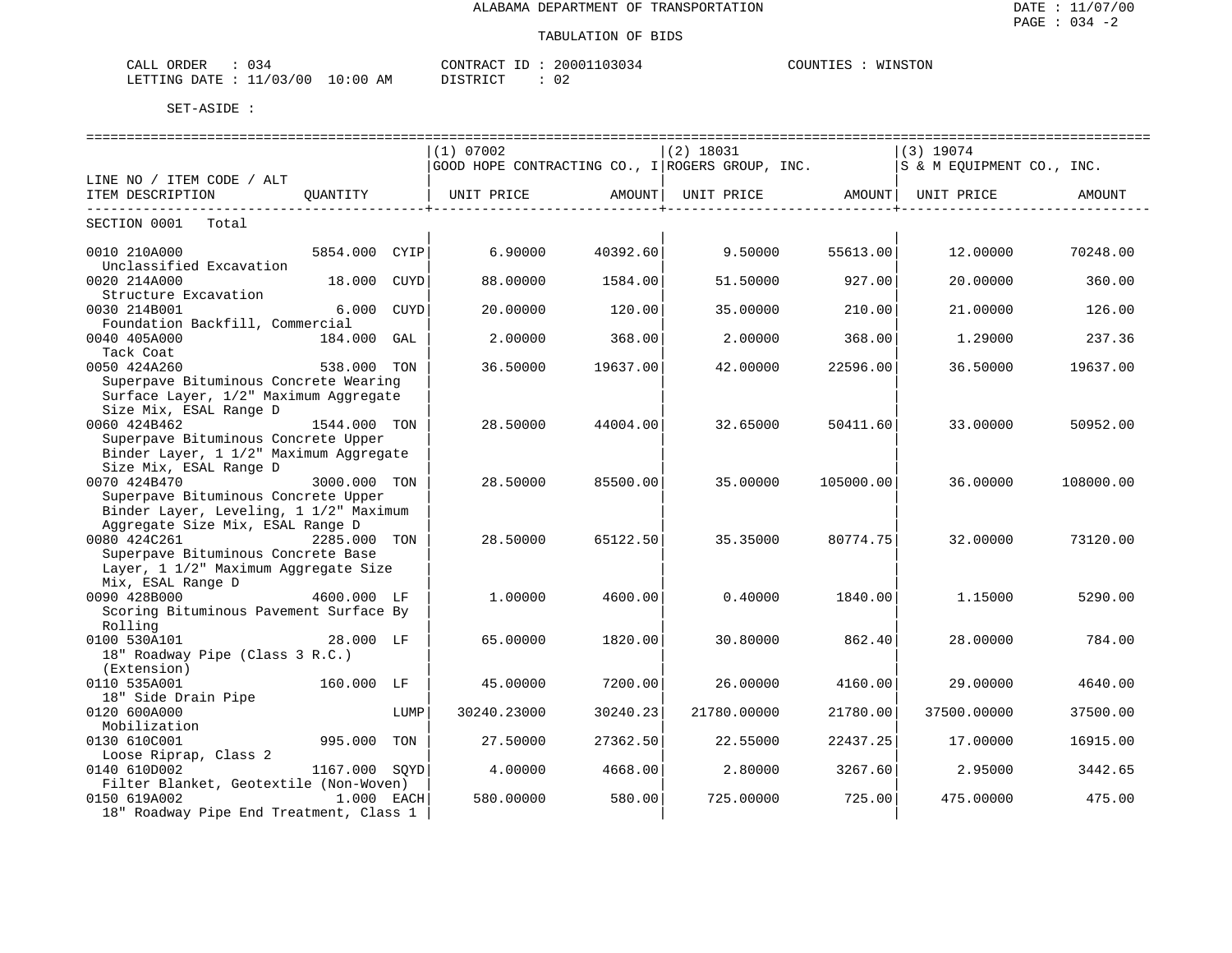| ORDER<br>CALI    | 1 < 0<br>ັ |               | "ONTRACT      |  | 20001103034         | COUNTIES | WINSTON<br>TAT- |
|------------------|------------|---------------|---------------|--|---------------------|----------|-----------------|
| DATE.<br>LETTING | 1/03/00    | LO : 00<br>ΑM | <b>TOMBIO</b> |  | $\sim$ $\sim$<br>∪∠ |          |                 |

|                                       |              |      | (1) 07002                                       |         | $(2)$ 18031 |          | $(3)$ 19074               |          |
|---------------------------------------|--------------|------|-------------------------------------------------|---------|-------------|----------|---------------------------|----------|
|                                       |              |      | GOOD HOPE CONTRACTING CO., I ROGERS GROUP, INC. |         |             |          | S & M EQUIPMENT CO., INC. |          |
| LINE NO / ITEM CODE / ALT             |              |      |                                                 |         |             |          |                           |          |
| ITEM DESCRIPTION                      | QUANTITY     |      | UNIT PRICE                                      | AMOUNT  | UNIT PRICE  |          | AMOUNT  UNIT PRICE        | AMOUNT   |
|                                       |              |      |                                                 |         |             |          |                           |          |
| 0160 619A101                          | $8.000$ EACH |      | 300.00000                                       | 2400.00 | 725.00000   | 5800.00  | 470.00000                 | 3760.00  |
| 18" Side Drain Pipe End Treatment,    |              |      |                                                 |         |             |          |                           |          |
| Class 1                               |              |      |                                                 |         |             |          |                           |          |
| 0170 620A000                          | 1.000 CUYD   |      | 800,00000                                       | 800.00  | 335.00000   | 335.00   | 500.00000                 | 500.00   |
| Minor Structure Concrete              |              |      |                                                 |         |             |          |                           |          |
| 0180 630A000                          | 350.000 LF   |      | 13.05000                                        | 4567.50 | 13.50000    | 4725.00  | 15.40000                  | 5390.00  |
| Steel Beam Guardrail, Class A, Type 1 |              |      |                                                 |         |             |          |                           |          |
| 0190 630C050                          | 2.000 EACH   |      | 1250.00000                                      | 2500.00 | 2250.00000  | 4500.00  | 1500.00000                | 3000.00  |
| Guardrail End Anchor, Type 20 Series  |              |      |                                                 |         |             |          |                           |          |
| 0200 650A000                          | 70.000 CYIP  |      | 20.00000                                        | 1400.00 | 12.00000    | 840.00   | 11.00000                  | 770.00   |
| Topsoil                               |              |      |                                                 |         |             |          |                           |          |
| 0210 650B000                          | 745.000      | CYIP | 5.00000                                         | 3725.00 | 5.50000     | 4097.50  | 8.00000                   | 5960.00  |
| Topsoil From Stockpiles               |              |      |                                                 |         |             |          |                           |          |
| 0220 652A050                          | 1.000 ACRE   |      | 1500.00000                                      | 1500.00 | 3300.00000  | 3300.00  | 1600.00000                | 1600.00  |
| Seeding (Mix 1A)                      |              |      |                                                 |         |             |          |                           |          |
| 0230 652B050                          | 1.000 ACRE   |      | 1500.00000                                      | 1500.00 | 800.00000   | 800.00   | 475.00000                 | 475.00   |
| Temporary Seeding (Mix 1AT)           |              |      |                                                 |         |             |          |                           |          |
| 0240 652D050                          | 1.000 ACRE   |      | 2000.00000                                      | 2000.00 | 800.00000   | 800.00   | 500.00000                 | 500.00   |
| Seeding In Stubble (Mix 1A)           |              |      |                                                 |         |             |          |                           |          |
| 0250 656A000                          | 1.000 ACRE   |      | 1500.00000                                      | 1500.00 | 2700.00000  | 2700.00  | 1425.00000                | 1425.00  |
| Mulching, Class A, Type 1             |              |      |                                                 |         |             |          |                           |          |
| 0260 665F000                          | 50.000       | EACH | 6.00000                                         | 300.00  | 17.00000    | 850.00   | 5.00000                   | 250.00   |
| Hay Bales                             |              |      |                                                 |         |             |          |                           |          |
| 0270 665J000                          | 2300.000 LF  |      | 4.00000                                         | 9200.00 | 4.00000     | 9200.00  | 3.80000                   | 8740.00  |
| Silt Fence, Type A                    |              |      |                                                 |         |             |          |                           |          |
| 0280 680A000                          |              | LUMP | 8000.00000                                      | 8000.00 | 10000.00000 | 10000.00 | 12500.00000               | 12500.00 |
| Engineering Controls                  |              |      |                                                 |         |             |          |                           |          |
| 0290 701C001                          | 2.000 MILE   |      | 500.00000                                       | 1000.00 | 500.00000   | 1000.00  | 600.00000                 | 1200.00  |
| Solid Temporary Traffic Stripe        |              |      |                                                 |         |             |          |                           |          |
| 0300 702A041                          | 1.000 MILE   |      | 5000.00000                                      | 5000.00 | 5000.00000  | 5000.00  | 5300.00000                | 5300.00  |
| Solid White, Profiled Traffic Stripe  |              |      |                                                 |         |             |          |                           |          |
| $(6"$ Wide)                           |              |      |                                                 |         |             |          |                           |          |
| 0310 702A043                          | 1.000 MILE   |      | 5000.00000                                      | 5000.00 | 5000.00000  | 5000.00  | 5425.00000                | 5425.00  |
| Solid Yellow, Profiled Traffic Stripe |              |      |                                                 |         |             |          |                           |          |
| $(6"$ Wide)                           |              |      |                                                 |         |             |          |                           |          |
| 0320 705A037                          | 115.000 EACH |      | 5.00000                                         | 575.00  | 5.00000     | 575.00   | 6.25000                   | 718.75   |
| Pavement Markers, Class A-H, Type 2-D |              |      |                                                 |         |             |          |                           |          |
| 0330 740B000                          | 249.000 SOFT |      | 8.50000                                         | 2116.50 | 13.35000    | 3324.15  | 9.00000                   | 2241.00  |
| Construction Signs                    |              |      |                                                 |         |             |          |                           |          |
| 0340 740D000                          | 50.000 EACH  |      | 20.00000                                        | 1000.00 | 10.00000    | 500.00   | 38,00000                  | 1900.00  |
| Channelizing Drums                    |              |      |                                                 |         |             |          |                           |          |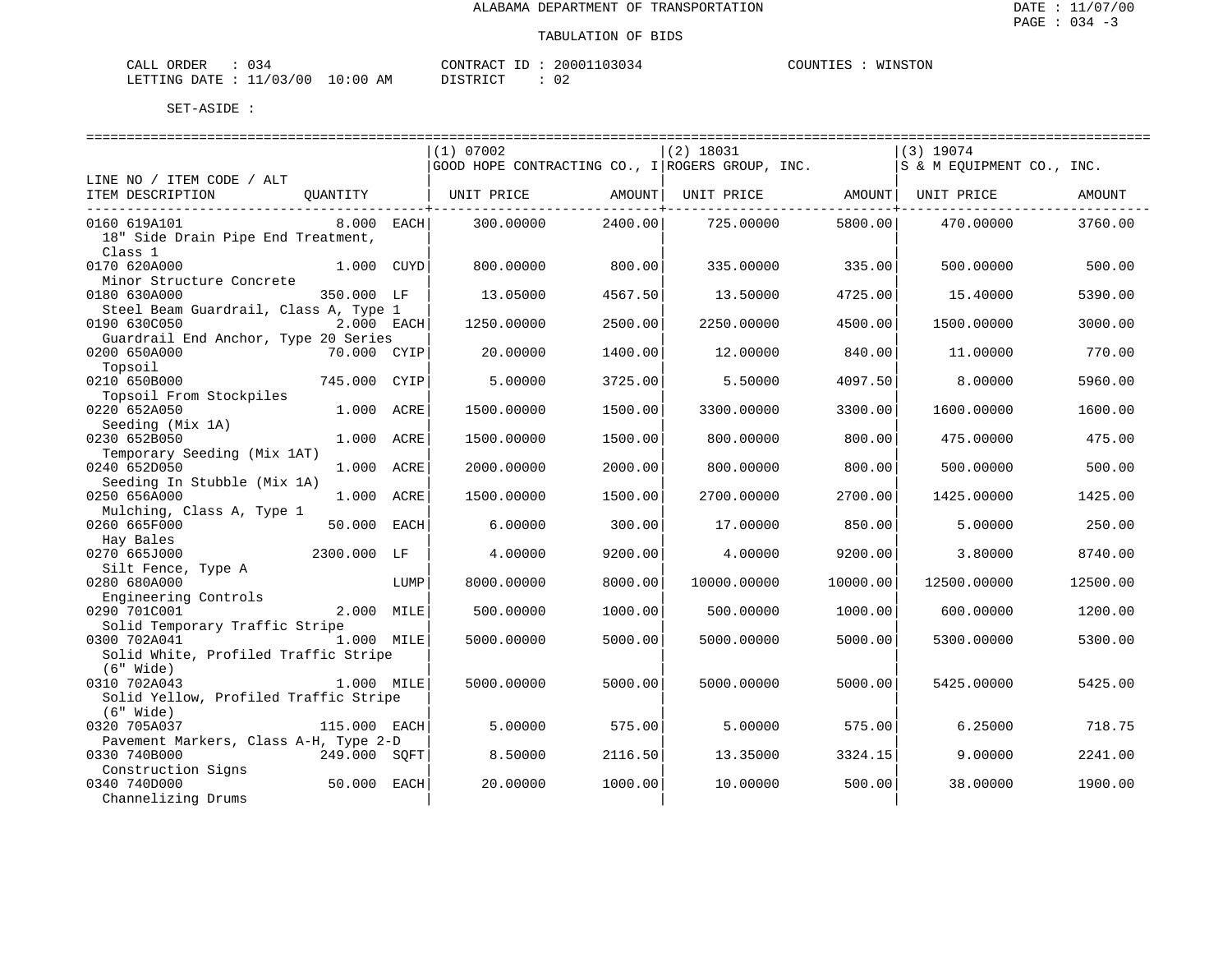| $\sim$ $\sim$<br>ORDER<br>CALL<br>- 34 | CONTRACT                                    | 20001103034<br>ID | COUNTIES<br>WINSTON |
|----------------------------------------|---------------------------------------------|-------------------|---------------------|
| 11/03/00<br>LETTING<br>DATE            | 10:00<br>חי הדפידי פות<br>ΑM<br>. - - - - - | $\sim$<br>∪∠      |                     |

|                                                                     |          |       | (1) 07002<br>GOOD HOPE CONTRACTING CO., I ROGERS GROUP, INC. |            | $(2)$ 18031 |            | $(3)$ 19074<br>S & M EOUIPMENT CO., INC. |    |            |  |  |  |
|---------------------------------------------------------------------|----------|-------|--------------------------------------------------------------|------------|-------------|------------|------------------------------------------|----|------------|--|--|--|
| LINE NO / ITEM CODE / ALT<br>ITEM DESCRIPTION                       | OUANTITY |       | UNIT PRICE                                                   | AMOUNT     | UNIT PRICE  | AMOUNT     | UNIT PRICE                               |    | AMOUNT     |  |  |  |
| 0350 740E000                                                        | 50.000   | EACHI | 10.00000                                                     | 500.00     | 3.00000     | 150.001    | 12.50000                                 |    | 625.00     |  |  |  |
| Cones (36 Inches High)<br>0360 740M000<br>Weight For Cone           | 50.000   | EACH  | 5.00000                                                      | 250.00     | 2,00000     | 100.00     | 9.00000                                  |    | 450.00     |  |  |  |
| 0370 7400000                                                        | 1,000    | EACH  | 2000.00000                                                   | 2000.00    | 2425.00000  | 2425.00    | 4500.00000                               |    | 4500.00    |  |  |  |
| Pilot Car<br>0380 998A000<br>Construction Fuel (Maximum Bid Limited |          | LUMP  | 1,00000                                                      | 1.00       | 3790.00000  | 3790.00    | 18500.00000                              |    | 18500.00   |  |  |  |
| To $$25,000.00)$<br>SECTION TOTALS                                  |          |       | Ŝ.                                                           | 390,033.83 | Ŝ.          | 440,784.25 |                                          | Ŝ. | 477,456.76 |  |  |  |
| CONTRACT TOTALS                                                     |          |       | Ŝ.                                                           | 390,033.83 | \$          | 440,784.25 |                                          | Ŝ. | 477,456.76 |  |  |  |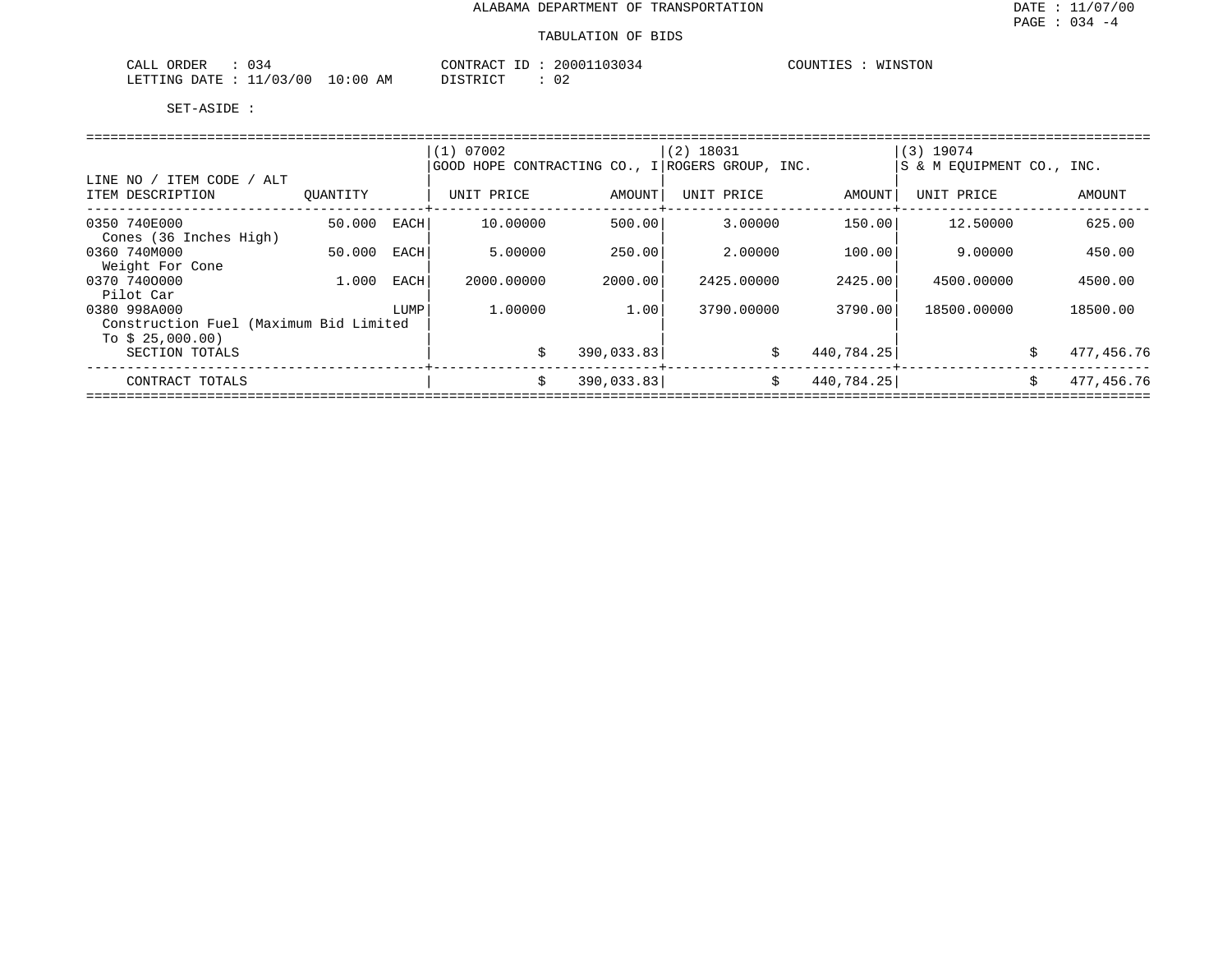DATE :

#### PAGE : 034 -5 TABULATION OF BIDS

| ORDER<br>ىلىل                  | $\sim$ 4<br>. |            | $ -$<br>חידא∩י<br>$\sim$ $\sim$<br>KAL. | $\circ$ $\circ$ $\circ$<br>2000<br>؛ د ∪ د. | COUNTIES<br>WINSTON<br>. <del>. .</del> |
|--------------------------------|---------------|------------|-----------------------------------------|---------------------------------------------|-----------------------------------------|
| ARTTING.<br>$\Lambda$ $\Gamma$ | 'nr           | AΜ<br>: 00 | r amp <del>r</del> am                   | ◡▵                                          |                                         |

|                                         |               |             | $(4)$ 04009                          |           | (5) 04013                                                |           | $(6)$ 20011 |           |
|-----------------------------------------|---------------|-------------|--------------------------------------|-----------|----------------------------------------------------------|-----------|-------------|-----------|
|                                         |               |             | W. W. DYAR & SONS, INC.              |           | DUNN CONSTRUCTION CO., INC. TRI COUNTY CONCRETE CONSTRUC |           |             |           |
| LINE NO / ITEM CODE / ALT               |               |             |                                      |           |                                                          |           |             |           |
| ITEM DESCRIPTION                        | OUANTITY      |             | UNIT PRICE AMOUNT  UNIT PRICE AMOUNT |           |                                                          |           | UNIT PRICE  | AMOUNT    |
| SECTION 0001<br>Total                   |               |             |                                      |           |                                                          |           |             |           |
| 0010 210A000                            | 5854.000 CYIP |             | 8.00000                              | 46832.00  | 9.51000                                                  | 55671.54  | 15.00000    | 87810.00  |
| Unclassified Excavation                 |               |             |                                      |           |                                                          |           |             |           |
| 0020 214A000<br>Structure Excavation    | 18.000 CUYD   |             | 8,00000                              | 144.00    | 19.01000                                                 | 342.18    | 15.00000    | 270.00    |
| 0030 214B001                            | 6.000         | <b>CUYD</b> | 28.00000                             | 168.00    | 70.97000                                                 | 425.82    | 50.00000    | 300.00    |
| Foundation Backfill, Commercial         |               |             |                                      |           |                                                          |           |             |           |
| 0040 405A000                            | 184.000 GAL   |             | 1,00000                              | 184.00    | 1,08000                                                  | 198.72    | 2.00000     | 368.00    |
| Tack Coat                               |               |             |                                      |           |                                                          |           |             |           |
| 0050 424A260                            | 538.000 TON   |             | 50.00000                             | 26900.00  | 45.65000                                                 | 24559.70  | 44.71000    | 24053.98  |
| Superpave Bituminous Concrete Wearing   |               |             |                                      |           |                                                          |           |             |           |
| Surface Layer, 1/2" Maximum Aggregate   |               |             |                                      |           |                                                          |           |             |           |
| Size Mix, ESAL Range D                  |               |             |                                      |           |                                                          |           |             |           |
| 0060 424B462                            | 1544.000 TON  |             | 42.00000                             | 64848.00  | 35.22000                                                 | 54379.68  | 37.40000    | 57745.60  |
| Superpave Bituminous Concrete Upper     |               |             |                                      |           |                                                          |           |             |           |
| Binder Layer, 1 1/2" Maximum Aggregate  |               |             |                                      |           |                                                          |           |             |           |
| Size Mix, ESAL Range D                  |               |             |                                      |           |                                                          |           |             |           |
| 0070 424B470                            | 3000.000 TON  |             | 41,00000                             | 123000.00 | 35.20000                                                 | 105600.00 | 53.19000    | 159570.00 |
| Superpave Bituminous Concrete Upper     |               |             |                                      |           |                                                          |           |             |           |
| Binder Layer, Leveling, 1 1/2" Maximum  |               |             |                                      |           |                                                          |           |             |           |
| Aggregate Size Mix, ESAL Range D        |               |             |                                      |           |                                                          |           |             |           |
| 0080 424C261<br>2285.000 TON            |               |             | 42.00000                             | 95970.00  | 34.75000                                                 | 79403.75  | 36.30000    | 82945.50  |
| Superpave Bituminous Concrete Base      |               |             |                                      |           |                                                          |           |             |           |
| Layer, 1 1/2" Maximum Aggregate Size    |               |             |                                      |           |                                                          |           |             |           |
| Mix, ESAL Range D                       |               |             |                                      |           |                                                          |           |             |           |
| 0090 428B000                            | 4600.000 LF   |             | 0.50000                              | 2300.00   | 0.10000                                                  | 460.00    | 1,00000     | 4600.00   |
| Scoring Bituminous Pavement Surface By  |               |             |                                      |           |                                                          |           |             |           |
| Rolling                                 |               |             |                                      |           |                                                          |           |             |           |
| 0100 530A101                            | 28.000 LF     |             | 26.00000                             | 728.00    | 95.05000                                                 | 2661.40   | 25.00000    | 700.00    |
| 18" Roadway Pipe (Class 3 R.C.)         |               |             |                                      |           |                                                          |           |             |           |
| (Extension)                             |               |             |                                      |           |                                                          |           |             |           |
| 0110 535A001                            | 160.000 LF    |             | 26.00000                             | 4160.00   | 50.69000                                                 | 8110.40   | 15,00000    | 2400.00   |
| 18" Side Drain Pipe                     |               |             |                                      |           |                                                          |           |             |           |
| 0120 600A000                            |               | LUMP        | 35000.00000                          | 35000.00  | 42249.45000                                              | 42249.45  | 40000.00000 | 40000.00  |
| Mobilization                            |               |             |                                      |           |                                                          |           |             |           |
| 0130 610C001                            | 995.000 TON   |             | 26.00000                             | 25870.00  | 32.32000                                                 | 32158.40  | 25.00000    | 24875.00  |
| Loose Riprap, Class 2                   |               |             |                                      |           |                                                          |           |             |           |
| 0140 610D002                            | 1167.000 SOYD |             | 4.00000                              | 4668.00   | 6.34000                                                  | 7398.781  | 5.00000     | 5835.00   |
| Filter Blanket, Geotextile (Non-Woven)  |               |             |                                      |           |                                                          |           |             |           |
| 0150 619A002                            | 1.000 EACH    |             | 500.00000                            | 500.00    | 697.01000                                                | 697.01    | 500.00000   | 500.00    |
| 18" Roadway Pipe End Treatment, Class 1 |               |             |                                      |           |                                                          |           |             |           |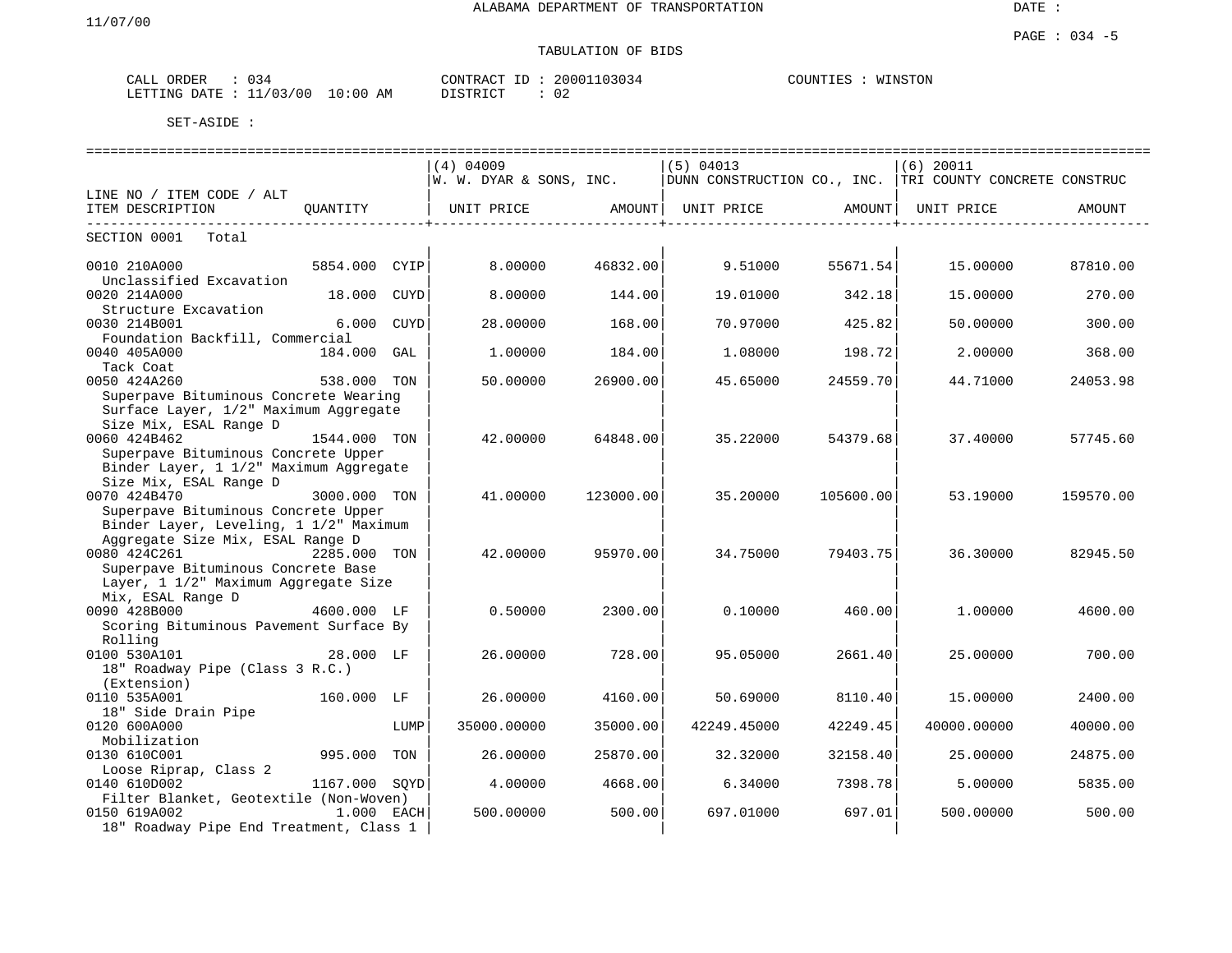| ORDER<br>CALI    | 1 < 0<br>ັ |               | "ONTRACT      |  | 20001103034         | COUNTIES | WINSTON<br>TAT- |
|------------------|------------|---------------|---------------|--|---------------------|----------|-----------------|
| DATE.<br>LETTING | 1/03/00    | LO : 00<br>ΑM | <b>TOMBIO</b> |  | $\sim$ $\sim$<br>∪∠ |          |                 |

|                                           | ============================== |                          | ================================      |                           | =========================                                |          |
|-------------------------------------------|--------------------------------|--------------------------|---------------------------------------|---------------------------|----------------------------------------------------------|----------|
|                                           | $(4)$ 04009                    |                          | $(5)$ 04013                           |                           | $(6)$ 20011                                              |          |
|                                           | W. W. DYAR & SONS, INC.        |                          |                                       |                           | DUNN CONSTRUCTION CO., INC. TRI COUNTY CONCRETE CONSTRUC |          |
| LINE NO / ITEM CODE / ALT                 |                                |                          |                                       |                           |                                                          |          |
| ITEM DESCRIPTION<br>QUANTITY   UNIT PRICE |                                |                          | AMOUNT  UNIT PRICE AMOUNT  UNIT PRICE |                           |                                                          | AMOUNT   |
| 0160 619A101<br>8.000 EACH                | 500.00000                      | -----------+-<br>4000.00 | 697.01000                             | ------------+-<br>5576.08 | 500.00000                                                | 4000.00  |
| 18" Side Drain Pipe End Treatment,        |                                |                          |                                       |                           |                                                          |          |
| Class 1                                   |                                |                          |                                       |                           |                                                          |          |
| 0170 620A000<br>1.000 CUYD                | 600.00000                      | 600.00                   | 1267.30000                            | 1267.30                   | 1000.00000                                               | 1000.00  |
| Minor Structure Concrete                  |                                |                          |                                       |                           |                                                          |          |
| 0180 630A000<br>350.000 LF                | 15.00000                       | 5250.00                  | 15.68000                              | 5488.00                   | 14.35000                                                 | 5022.50  |
| Steel Beam Guardrail, Class A, Type 1     |                                |                          |                                       |                           |                                                          |          |
| 0190 630C050<br>2.000 EACH                |                                |                          |                                       |                           |                                                          |          |
|                                           | 1500.00000                     | 3000.00                  | 1501.53000                            | 3003.06                   | 1400.00000                                               | 2800.00  |
| Guardrail End Anchor, Type 20 Series      |                                |                          |                                       |                           |                                                          |          |
| 0200 650A000<br>70.000 CYIP               | 10.00000                       | 700.00                   | 12.67000                              | 886.90                    | 10.00000                                                 | 700.00   |
| Topsoil                                   |                                |                          |                                       |                           |                                                          |          |
| 0210 650B000<br>745.000 CYIP              | 5.00000                        | 3725.00                  | 19.01000                              | 14162.45                  | 7.50000                                                  | 5587.50  |
| Topsoil From Stockpiles                   |                                |                          |                                       |                           |                                                          |          |
| 0220 652A050<br>1.000 ACRE                | 900.00000                      | 900.00                   | 1900.95000                            | 1900.95                   | 1000.00000                                               | 1000.00  |
| Seeding (Mix 1A)                          |                                |                          |                                       |                           |                                                          |          |
| 0230 652B050<br>1.000 ACRE                | 700.00000                      | 700.001                  | 633.65000                             | 633.65                    | 1000.00000                                               | 1000.00  |
| Temporary Seeding (Mix 1AT)               |                                |                          |                                       |                           |                                                          |          |
| 0240 652D050<br>1.000 ACRE                | 1600.00000                     | 1600.00                  | 633.65000                             | 633.65                    | 500.00000                                                | 500.00   |
| Seeding In Stubble (Mix 1A)               |                                |                          |                                       |                           |                                                          |          |
| 0250 656A000<br>1.000 ACRE                | 900.00000                      | 900.00                   | 1520.76000                            | 1520.76                   | 1000.00000                                               | 1000.00  |
| Mulching, Class A, Type 1                 |                                |                          |                                       |                           |                                                          |          |
| 0260 665F000<br>50.000 EACH               | 5.00000                        | 250.00                   | 6.34000                               | 317.00                    | 5.00000                                                  | 250.00   |
| Hay Bales                                 |                                |                          |                                       |                           |                                                          |          |
| 0270 665J000<br>2300.000 LF               | 4.00000                        | 9200.00                  | 6.34000                               | 14582.00                  | 5.00000                                                  | 11500.00 |
| Silt Fence, Type A                        |                                |                          |                                       |                           |                                                          |          |
| 0280 680A000<br>LUMP                      | 6000.00000                     | 6000.00                  | 15207.59000                           | 15207.59                  | 16500.00000                                              | 16500.00 |
| Engineering Controls                      |                                |                          |                                       |                           |                                                          |          |
| 0290 701C001<br>2.000 MILE                | 600.00000                      | 1200.00                  | 600.61000                             | 1201.22                   | 550.00000                                                | 1100.00  |
| Solid Temporary Traffic Stripe            |                                |                          |                                       |                           |                                                          |          |
| $1.000$ MILE<br>0300 702A041              | 800,00000                      | 800.00                   | 6006.16000                            | 6006.16                   | 5500.00000                                               | 5500.00  |
| Solid White, Profiled Traffic Stripe      |                                |                          |                                       |                           |                                                          |          |
| $(6"$ Wide)                               |                                |                          |                                       |                           |                                                          |          |
| 0310 702A043<br>1.000 MILE                | 800,00000                      | 800.00                   | 6006.16000                            | 6006.16                   | 5500.00000                                               | 5500.00  |
| Solid Yellow, Profiled Traffic Stripe     |                                |                          |                                       |                           |                                                          |          |
| $(6"$ Wide)                               |                                |                          |                                       |                           |                                                          |          |
| 0320 705A037<br>115.000 EACH              | 5,00000                        | 575.00                   | 6.01000                               | 691.15                    | 6,00000                                                  | 690.00   |
| Pavement Markers, Class A-H, Type 2-D     |                                |                          |                                       |                           |                                                          |          |
| 0330 740B000<br>249.000 SOFT              |                                | 2988.00                  |                                       | 2524.86                   | 14.00000                                                 |          |
|                                           | 12.00000                       |                          | 10.14000                              |                           |                                                          | 3486.00  |
| Construction Signs                        |                                |                          |                                       |                           |                                                          |          |
| 0340 740D000<br>50.000 EACH               | 40.00000                       | 2000.00                  | 0.03000                               | 1.50                      | 75.00000                                                 | 3750.00  |
| Channelizing Drums                        |                                |                          |                                       |                           |                                                          |          |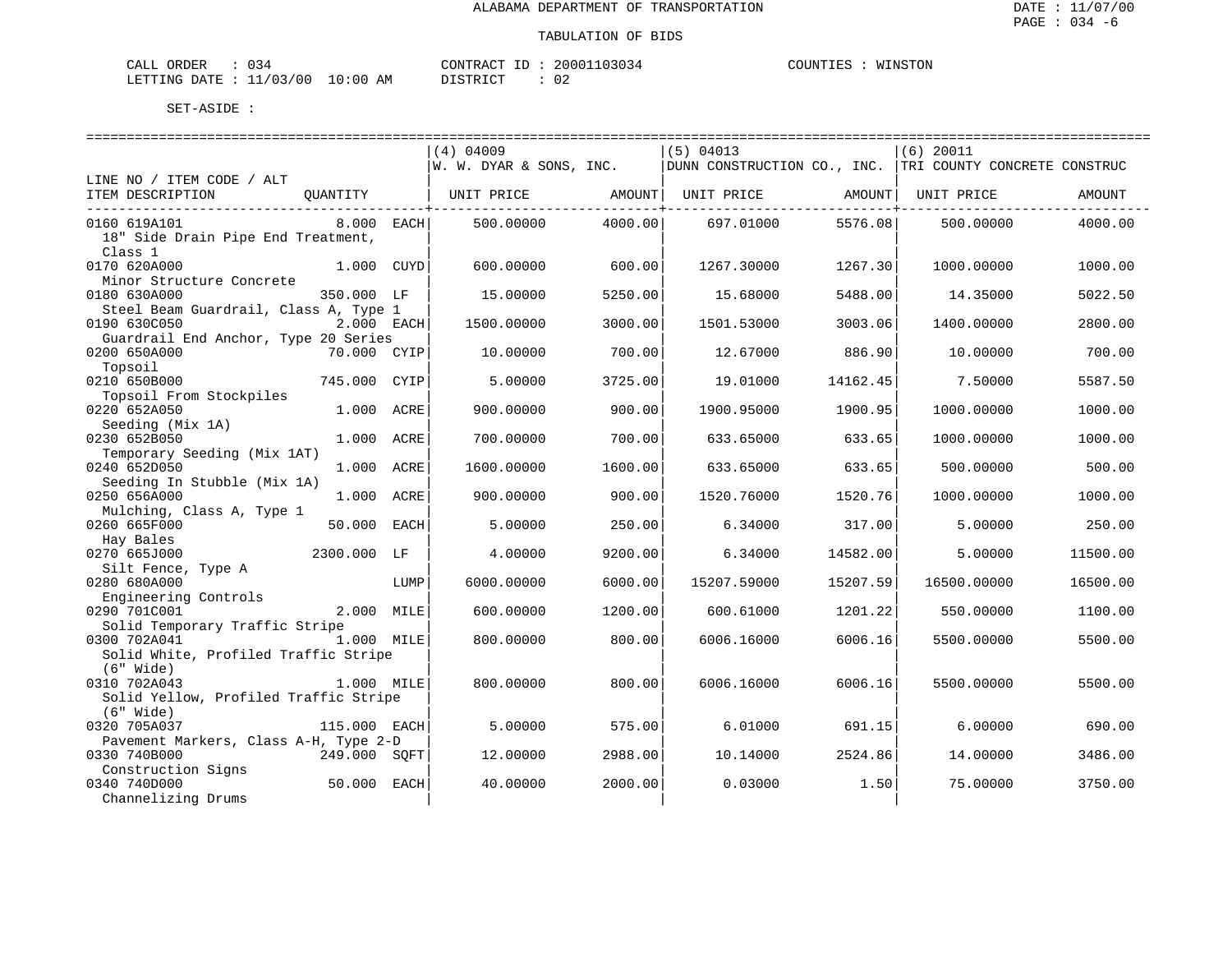#### TABULATION OF BIDS

| ORDER<br>CALL<br>034    |             | CONTRACT ID | 20001103034 | COUNTIES<br>WINSTON<br>T OTA |
|-------------------------|-------------|-------------|-------------|------------------------------|
| LETTING DATE : 11/03/00 | 10:00<br>AM | DISTRICT    |             |                              |

|                                               |          |      | $(4)$ 04009             |            | (5) 04013                   |            | 20011<br>(6)                 |            |  |  |  |  |
|-----------------------------------------------|----------|------|-------------------------|------------|-----------------------------|------------|------------------------------|------------|--|--|--|--|
|                                               |          |      | W. W. DYAR & SONS, INC. |            | DUNN CONSTRUCTION CO., INC. |            | TRI COUNTY CONCRETE CONSTRUC |            |  |  |  |  |
| LINE NO / ITEM CODE / ALT<br>ITEM DESCRIPTION | OUANTITY |      | UNIT PRICE              | AMOUNT     | UNIT PRICE                  | AMOUNT     | UNIT PRICE                   | AMOUNT     |  |  |  |  |
|                                               |          |      |                         |            |                             |            |                              |            |  |  |  |  |
| 0350 740E000                                  | 50.000   | EACH | 15,00000                | 750.00     | 0.03000                     | 1.50       | 25.00000                     | 1250.00    |  |  |  |  |
| Cones (36 Inches High)                        |          |      |                         |            |                             |            |                              |            |  |  |  |  |
| 0360 740M000                                  | 50.000   | EACH | 10.00000                | 500.00     | 0.03000                     | 1.50       | 3.00000                      | 150.00     |  |  |  |  |
| Weight For Cone                               |          |      |                         |            |                             |            |                              |            |  |  |  |  |
| 0370 7400000                                  | 1,000    | EACH | 3000.00000              | 3000.00    | 2501.95000                  | 2501.95    | 4800,00000                   | 4800.00    |  |  |  |  |
| Pilot Car                                     |          |      |                         |            |                             |            |                              |            |  |  |  |  |
| 0380 998A000                                  |          | LUMP | 10000.00000             | 10000.00   | 1,27000                     | 1.27       | 11500.00000                  | 11500.00   |  |  |  |  |
| Construction Fuel (Maximum Bid Limited        |          |      |                         |            |                             |            |                              |            |  |  |  |  |
| To $$25,000.00)$                              |          |      |                         |            |                             |            |                              |            |  |  |  |  |
| SECTION TOTALS                                |          |      | Ŝ.                      | 490,710.00 | \$                          | 498,433.49 | \$                           | 580,559.08 |  |  |  |  |
|                                               |          |      |                         |            |                             |            |                              |            |  |  |  |  |
| CONTRACT TOTALS                               |          |      | \$                      | 490,710.00 | \$                          | 498,433.49 | Ŝ.                           | 580,559.08 |  |  |  |  |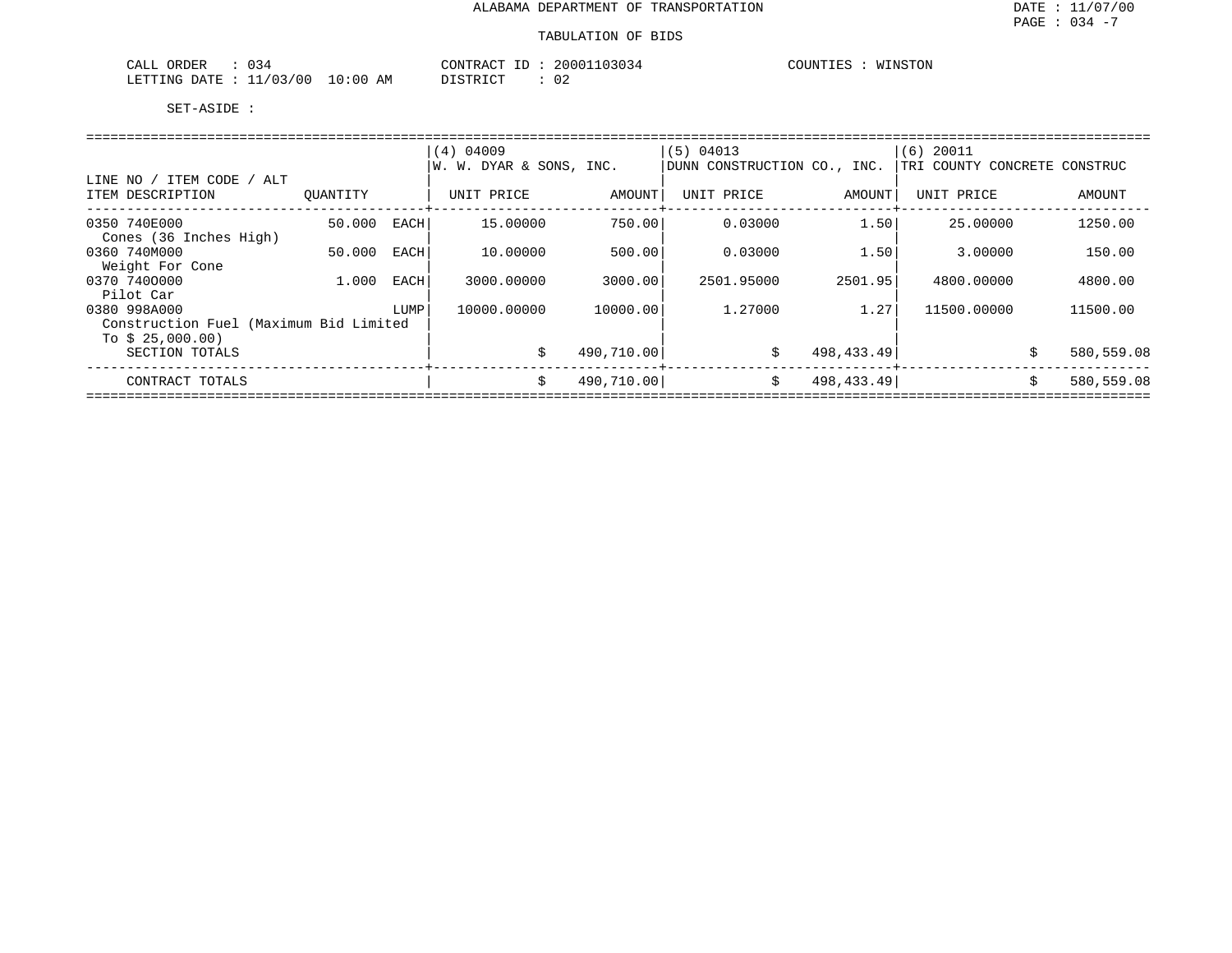DATE :

## VENDOR RANKING

| $\therefore$ 035<br>CALL ORDER<br>LETTING DATE : $11/03/00$<br>10:00 AM                                                                                               | CONTRACT ID: 20001103035<br>$\therefore$ 02<br>DISTRICT |              | COUNTIES : FRANKLIN |                             |
|-----------------------------------------------------------------------------------------------------------------------------------------------------------------------|---------------------------------------------------------|--------------|---------------------|-----------------------------|
| CONTRACT DESCRIPTION:<br>for constructing the Intersection Improvements on S.R.#17<br>$(U.S. #43)$ at $C.R. #12$ and $C.R. #16$ in Liberty Hill. Length<br>$0.560$ km | 30<br>CONTRACT TIME:<br>RURAL                           | Working Days | (available days)    | $PROJECT(S)$ : STPSA-392(7) |
| SET-ASIDE :                                                                                                                                                           |                                                         |              |                     |                             |
|                                                                                                                                                                       |                                                         |              | TOTAL               | % OVER                      |

| RANK | VENDOR NO./NAME |                                        | <b>BID</b> | LOW BID   |
|------|-----------------|----------------------------------------|------------|-----------|
|      | 01018           | APAC-ALABAMA, INC.                     | 229,742.35 | 100.0000% |
|      | 19074           | S & M EOUIPMENT CO., INC.              | 248,164.75 | 108.0187% |
|      | 18031           | ROGERS GROUP, INC.                     | 282,399.40 | 122.9200% |
|      | 20011           | TRI COUNTY CONCRETE CONSTRUCTION, INC. | 285,798.35 | 124.3995% |
|      | 04009           | W. W. DYAR & SONS, INC.                | 290,702.00 | 126.5339% |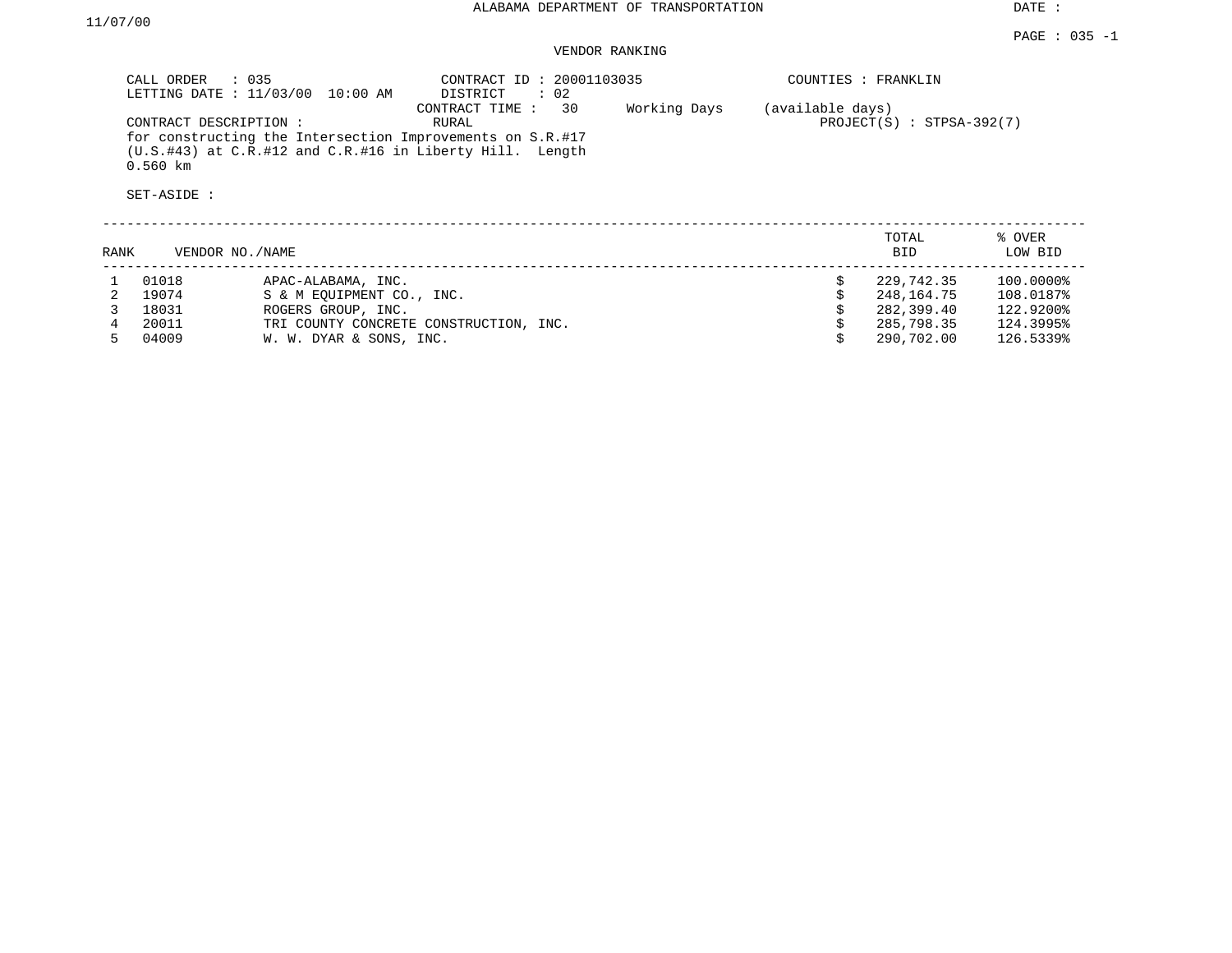| ORDER<br>$\sqrt{ }$<br>ىىسى<br><u>- - -</u>                            |                       | $- -$<br>חידונר | 2000<br>. | COLINT.<br><b> </b><br>′ △ |
|------------------------------------------------------------------------|-----------------------|-----------------|-----------|----------------------------|
| ٬ ∩ ا<br>$\sim$ $\sim$<br><b>DEED TNO</b><br>Δר<br>NIC.<br>. н<br>____ | AM<br>(10)<br>$\cdot$ | $-$             | ◡▵        |                            |

|                                                    |               |      | $(1)$ 01018        |          | $(2)$ 19074               |          | $(3)$ 18031        |          |
|----------------------------------------------------|---------------|------|--------------------|----------|---------------------------|----------|--------------------|----------|
|                                                    |               |      | APAC-ALABAMA, INC. |          | S & M EQUIPMENT CO., INC. |          | ROGERS GROUP, INC. |          |
| LINE NO / ITEM CODE / ALT                          |               |      |                    |          |                           |          |                    |          |
| ITEM DESCRIPTION                                   | OUANTITY      |      | UNIT PRICE         | AMOUNT   | UNIT PRICE                | AMOUNT   | UNIT PRICE         | AMOUNT   |
| SECTION 0001 Total                                 |               |      |                    |          |                           |          |                    |          |
| 0010 206D000                                       | 95.000 M      |      | 26.74000           | 2540.30  | 15.00000                  | 1425.00  | 22.00000           | 2090.00  |
| Removing Pipe                                      |               |      |                    |          |                           |          |                    |          |
| 0020 210A000                                       | 1787.000 M3   |      | 8.04000            | 14367.48 | 7.80000                   | 13938.60 | 6.20000            | 11079.40 |
| Unclassified Excavation<br>0030 401A000            | 1612.000 M2   |      | 0.50000            | 806.00   | 0.85000                   | 1370.20  | 0.50000            | 806.00   |
| Bituminous Treatment A                             |               |      |                    |          |                           |          |                    |          |
| 0040 405A000                                       | 950.000 L     |      | 1.05000            | 997.50   | 0.60000                   | 570.00   | 0.50000            | 475.00   |
| Tack Coat                                          |               |      |                    |          |                           |          |                    |          |
| 0050 424A260                                       | 419.000 MTON  |      | 41.44000           | 17363.36 | 39.10000                  | 16382.90 | 48.50000           | 20321.50 |
| Superpave Bituminous Concrete Wearing              |               |      |                    |          |                           |          |                    |          |
| Surface Layer, 12.5 mm Maximum                     |               |      |                    |          |                           |          |                    |          |
| Aggregate Size Mix, ESAL Range D                   |               |      |                    |          |                           |          |                    |          |
| 0060 424A263                                       | 25.000 MTON   |      | 54.15000           | 1353.75  | 60.00000                  | 1500.00  | 57.50000           | 1437.50  |
| Superpave Bituminous Concrete Wearing              |               |      |                    |          |                           |          |                    |          |
| Surface Layer, Patching, 12.5 mm                   |               |      |                    |          |                           |          |                    |          |
| Maximum Aggregate Size Mix, ESAL Range D           |               |      |                    |          |                           |          |                    |          |
| 0070 424B462<br>1333.000 MTON                      |               |      | 30.88000           | 41163.04 | 30.80000                  | 41056.40 | 42.00000           | 55986.00 |
| Superpave Bituminous Concrete Upper                |               |      |                    |          |                           |          |                    |          |
| Binder Layer, 37.5 mm Maximum Aggregate            |               |      |                    |          |                           |          |                    |          |
| Size Mix, ESAL Range D                             |               |      |                    |          |                           |          |                    |          |
| 0080 424B570                                       | 75.000 MTON   |      | 36.35000           | 2726.25  | 41,00000                  | 3075.00  | 51,00000           | 3825.00  |
| Superpave Bituminous Concrete Lower                |               |      |                    |          |                           |          |                    |          |
| Binder Layer, Leveling, 37.5 mm Maximum            |               |      |                    |          |                           |          |                    |          |
| Aggregate Size Mix, ESAL Range D                   |               |      |                    |          |                           |          |                    |          |
| 0090 424C261                                       | 1251.000 MTON |      | 34.53000           | 43197.03 | 32.40000                  | 40532.40 | 38.00000           | 47538.00 |
| Superpave Bituminous Concrete Base                 |               |      |                    |          |                           |          |                    |          |
| Layer, 37.5 mm Maximum Aggregate Size              |               |      |                    |          |                           |          |                    |          |
| Mix, ESAL Range D                                  |               |      |                    |          |                           |          |                    |          |
| 0100 428B000                                       | 1180.000 M    |      | 0.27000            | 318.60   | 1.75000                   | 2065.00  | 1.35000            | 1593.00  |
| Scoring Bituminous Pavement Surface By             |               |      |                    |          |                           |          |                    |          |
| Rolling                                            |               |      |                    |          |                           |          |                    |          |
| 0110 430B017                                       | 40.000 MTON   |      | 15.17000           | 606.80   | 9,00000                   | 360.00   | 18,00000           | 720.00   |
| Aggregate Surfacing (ALDOT #410, #467,<br>Or #810) |               |      |                    |          |                           |          |                    |          |
| 0120 535A000                                       | 151.000 M     |      | 69.19000           | 10447.69 | 45.75000                  | 6908.25  | 86,00000           | 12986.00 |
| 375 mm Side Drain Pipe                             |               |      |                    |          |                           |          |                    |          |
| 0130 600A000                                       |               | LUMP | 13350.00000        | 13350.00 | 19500.00000               | 19500.00 | 12200.00000        | 12200.00 |
| Mobilization                                       |               |      |                    |          |                           |          |                    |          |
| 0140 614A000                                       | 74.000 M3     |      | 285.76000          | 21146.24 | 195.00000                 | 14430.00 | 320.00000          | 23680.00 |
| Slope Paving                                       |               |      |                    |          |                           |          |                    |          |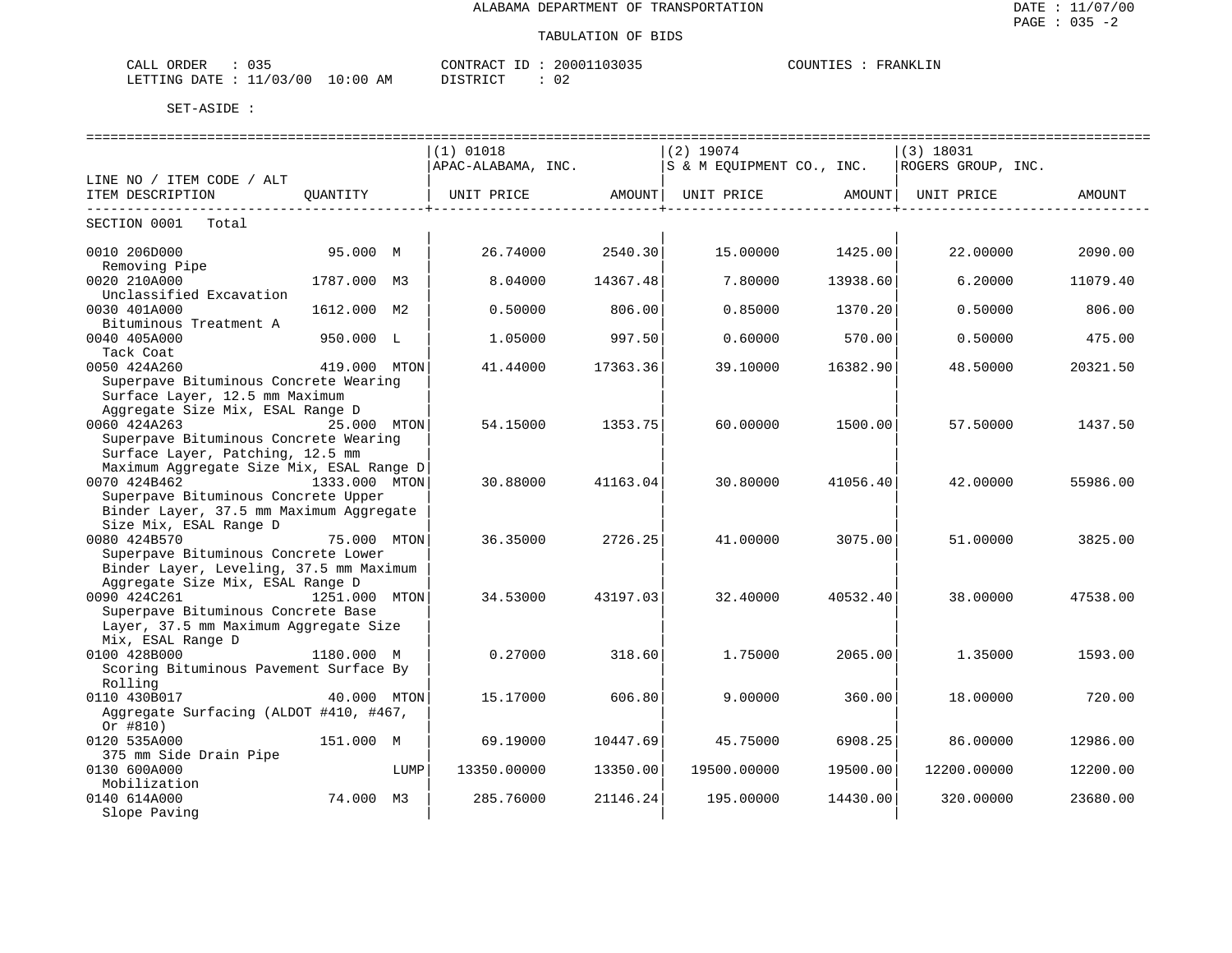| CALL ORDER                      |  |          | CONTRACT ID: 20001103035 | COUNTIES | FRANKLIN |
|---------------------------------|--|----------|--------------------------|----------|----------|
| LETTING DATE: 11/03/00 10:00 AM |  | DISTRICT | 02                       |          |          |

|                                                  |             |      | ============================== |                |                                                  |                     |                    |          |
|--------------------------------------------------|-------------|------|--------------------------------|----------------|--------------------------------------------------|---------------------|--------------------|----------|
|                                                  |             |      | $(1)$ 01018                    |                | $(2)$ 19074                                      |                     | $(3)$ 18031        |          |
|                                                  |             |      | APAC-ALABAMA, INC.             |                | S & M EQUIPMENT CO., INC.                        |                     | ROGERS GROUP, INC. |          |
| LINE NO / ITEM CODE / ALT                        |             |      |                                |                |                                                  |                     |                    |          |
| ITEM DESCRIPTION                                 | OUANTITY    |      |                                | ------------+- | UNIT PRICE AMOUNT  UNIT PRICE AMOUNT  UNIT PRICE | --------------+---- |                    | AMOUNT   |
| 0150 619A100                                     | 16.000 EACH |      | 374.62000                      | 5993.92        | 350.00000                                        | 5600.00             | 410.00000          | 6560.00  |
| 375 mm Side Drain Pipe End Treatment,<br>Class 1 |             |      |                                |                |                                                  |                     |                    |          |
| 0160 649A056                                     | 12.000 M    |      | 146.05000                      | 1752.60        | 120.00000                                        | 1440.00             | 170.00000          | 2040.00  |
| 254.0 Millimeter Encasement Pipe,                |             |      |                                |                |                                                  |                     |                    |          |
| (Split) Type 1A Installation                     |             |      |                                |                |                                                  |                     |                    |          |
| 0170 650B000                                     | 482.000 M3  |      | 8.37000                        | 4034.34        | 6.25000                                          | 3012.50             | 29.00000           | 13978.00 |
| Topsoil From Stockpiles                          |             |      |                                |                |                                                  |                     |                    |          |
| 0180 652A050                                     | 1.000 HA    |      | 1900.00000                     | 1900.00        | 3300.00000                                       | 3300.00             | 3000.00000         | 3000.00  |
| Seeding (Mix 1A)                                 |             |      |                                |                |                                                  |                     |                    |          |
| 0190 652A053                                     | 1.000 HA    |      | 1900.00000                     | 1900.00        | 3450.00000                                       | 3450.00             | 3000.00000         | 3000.00  |
| Seeding (Mix 1E)                                 |             |      |                                |                |                                                  |                     |                    |          |
| 0200 652B050                                     | 1.000 HA    |      | 350.00000                      | 350.00         | 825.00000                                        | 825.00              | 700.00000          | 700.00   |
| Temporary Seeding (Mix 1AT)                      |             |      |                                |                |                                                  |                     |                    |          |
| 0210 652D050                                     | 1.000 HA    |      | 300,00000                      | 300.00         | 865,00000                                        | 865.00              | 750.00000          | 750.00   |
| Seeding In Stubble (Mix 1A)                      |             |      |                                |                |                                                  |                     |                    |          |
| 0220 654A001                                     | 260.000 M2  |      | 4.00000                        | 1040.00        | 7.00000                                          | 1820.00             | 5.80000            | 1508.00  |
| Solid Sodding (Bermuda)<br>0230 656A000          | 1.000 HA    |      | 1500.00000                     | 1500.00        | 2650.00000                                       | 2650.00             | 2400.00000         | 2400.00  |
| Mulching, Class A, Type 1                        |             |      |                                |                |                                                  |                     |                    |          |
| 0240 656A001                                     | 1.000 HA    |      | 2400.00000                     | 2400.00        | 2650.00000                                       | 2650.00             | 2400.00000         | 2400.00  |
| Mulching, Class A, Type 2                        |             |      |                                |                |                                                  |                     |                    |          |
| 0250 665F000                                     | 95.000 EACH |      | 7.55000                        | 717.25         | 4.25000                                          | 403.75              | 11.00000           | 1045.00  |
| Hay Bales                                        |             |      |                                |                |                                                  |                     |                    |          |
| 0260 665J000                                     | 225.000 M   |      | 6.78000                        | 1525.50        | 9.25000                                          | 2081.25             | 11.50000           | 2587.50  |
| Silt Fence, Type A                               |             |      |                                |                |                                                  |                     |                    |          |
| 0270 666A001                                     | 2.000 HA    |      | 0.00000                        | 0.00           | 175.00000                                        | 350.00              | 74.13000           | 148.26   |
| Pest Control Treatment                           |             |      |                                |                |                                                  |                     |                    |          |
| 0280 680A000                                     |             | LUMP | 1853.54000                     | 1853.54        | 7500.00000                                       | 7500.00             | 6500.00000         | 6500.00  |
| Engineering Controls                             |             |      |                                |                |                                                  |                     |                    |          |
| 0290 701C001                                     | 4.000 KM    |      | 311,00000                      | 1244.00        | 400.00000                                        | 1600.00             | 311,00000          | 1244.00  |
| Solid Temporary Traffic Stripe<br>0300 702A041   |             |      |                                |                |                                                  |                     |                    |          |
| Solid White, Profiled Traffic Stripe             | 2.000 KM    |      | 3169.00000                     | 6338.00        | 3475.00000                                       | 6950.00             | 3169.00000         | 6338.00  |
| (150 mm Wide)                                    |             |      |                                |                |                                                  |                     |                    |          |
| 0310 702A043                                     | 2.000 KM    |      | 3169.00000                     | 6338.00        | 3550.00000                                       | 7100.00             | 3169.00000         | 6338.00  |
| Solid Yellow, Profiled Traffic Stripe            |             |      |                                |                |                                                  |                     |                    |          |
| (150 mm Wide)                                    |             |      |                                |                |                                                  |                     |                    |          |
| 0320 702B011                                     | 129.000 M   |      | 6.56000                        | 846.24         | 8,00000                                          | 1032.00             | 6.56000            | 846.24   |
| Dotted Profiled Traffic Stripe (150 mm           |             |      |                                |                |                                                  |                     |                    |          |
| Wide)                                            |             |      |                                |                |                                                  |                     |                    |          |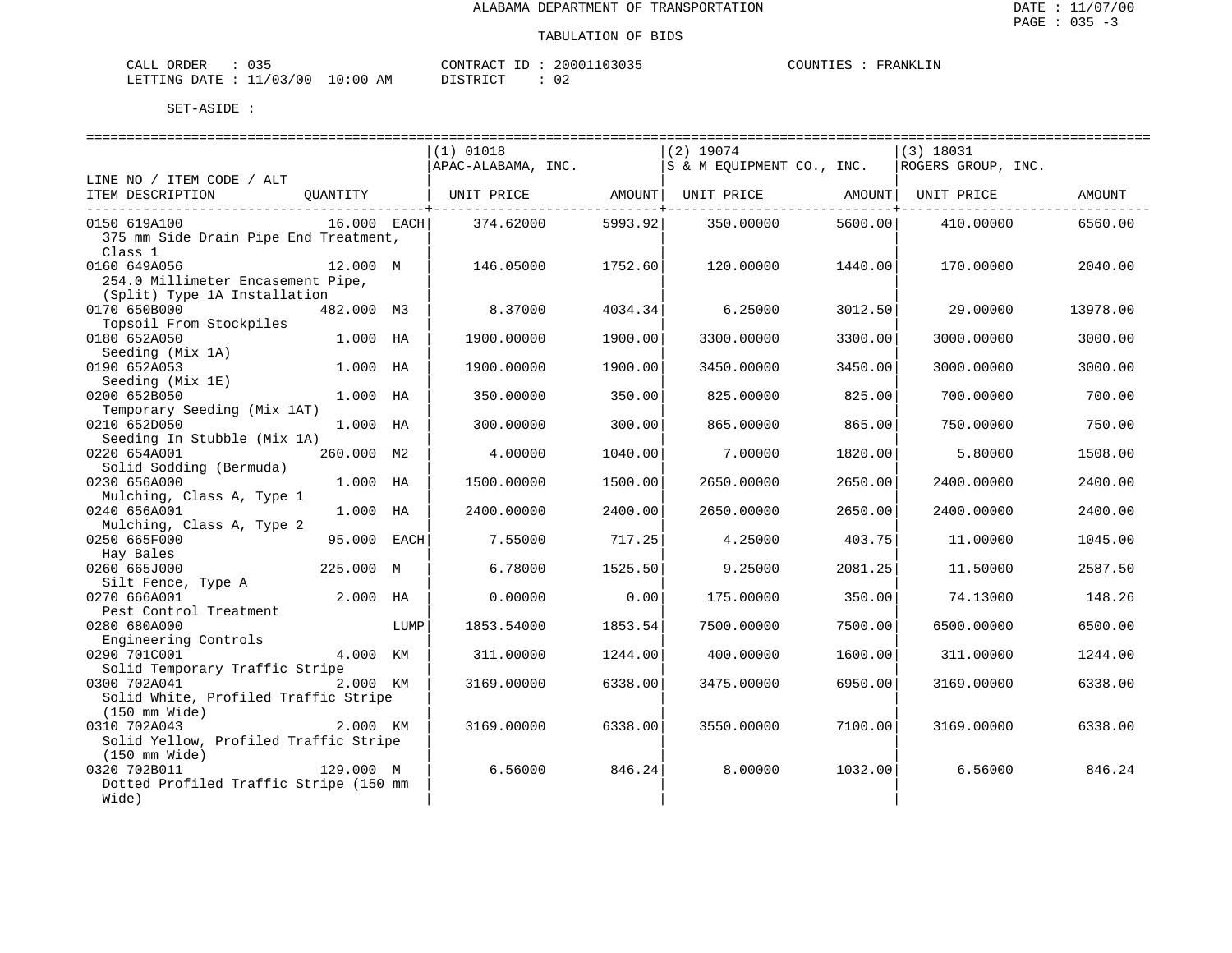| ORDER<br>CALI   | ັບມ                        |       |    | CONTRACT         |  | 20001103035 | COUNTIES | YRANK. |
|-----------------|----------------------------|-------|----|------------------|--|-------------|----------|--------|
| LETTING<br>DATE | /03/00<br>- -<br><b>__</b> | 10:00 | AМ | DISTRICT<br>ັ∸ – |  | ∩∩<br>U Z   |          |        |

|                                                                    |                         |      | $(1)$ 01018                                          |            | $(2)$ 19074                       |                | $(3)$ 18031        |                    |            |
|--------------------------------------------------------------------|-------------------------|------|------------------------------------------------------|------------|-----------------------------------|----------------|--------------------|--------------------|------------|
|                                                                    |                         |      | $ $ APAC-ALABAMA, INC. $ S \& M$ EOUIPMENT CO., INC. |            |                                   |                | ROGERS GROUP, INC. |                    |            |
| LINE NO / ITEM CODE / ALT                                          |                         |      |                                                      |            |                                   |                |                    |                    |            |
| ITEM DESCRIPTION                                                   | QUANTITY                |      |                                                      |            |                                   |                | UNIT PRICE         |                    | AMOUNT     |
|                                                                    |                         |      |                                                      |            |                                   |                |                    |                    |            |
| 0330 703A002<br>273.000 M2                                         |                         |      | 20.00000                                             |            | 5460.00 23.00000 6279.00 20.00000 |                |                    |                    | 5460.00    |
| Traffic Control Markings, Class 2, Type                            |                         |      |                                                      |            |                                   |                |                    |                    |            |
| $\mathsf{A}$                                                       |                         |      |                                                      |            |                                   |                |                    |                    |            |
| 0340 703B002                                                       | — <b>7.000 м2</b>       |      | 30,00000                                             | 210.00     | 32,00000                          | 224.00         | 30.00000           |                    | 210.00     |
| Traffic Control Legends, Class 2, Type A                           |                         |      |                                                      |            |                                   |                |                    |                    |            |
| 0350 703D001                                                       | $546.000$ M2            |      | 14,00000                                             | 7644.00    | 16,00000                          | 8736.00        | 14,00000           |                    | 7644.00    |
| Temporary Traffic Control Markings                                 |                         |      |                                                      |            |                                   |                |                    |                    |            |
| 0360 705A032<br>398.000 EACH                                       |                         |      | 5.00000                                              | 1990.00    | 6.00000                           | 2388.00        | 5.00000            |                    | 1990.00    |
| Pavement Markers, Class A-H, Type 1-B                              |                         |      |                                                      |            |                                   |                |                    |                    |            |
| 22.000 EACH<br>0370 705A037                                        |                         |      | 5.25000                                              | 115.50     | 6.00000                           | 132.00         | 5.25000            |                    | 115.50     |
| Pavement Markers, Class A-H, Type 2-D                              |                         |      |                                                      |            |                                   |                |                    |                    |            |
| 0380 705A038<br>134.000 EACH                                       |                         |      | 5.25000                                              | 703.50     | 6.00000                           | 804.00         | 5.25000            |                    | 703.50     |
| Pavement Markers, Class A-H, Type 2-E<br>0390 740B000<br>34.000 M2 |                         |      | 89.25000                                             | 3034.50    | 99.00000                          | 3366.00        | 125,00000          |                    | 4250.00    |
| Construction Signs                                                 |                         |      |                                                      |            |                                   |                |                    |                    |            |
| 100.000 EACH<br>0400 740D000                                       |                         |      | 0.01000                                              | 1.00       | 34.00000                          | 3400.00        | 26,00000           |                    | 2600.00    |
| Channelizing Drums                                                 |                         |      |                                                      |            |                                   |                |                    |                    |            |
| 0410 740E000                                                       | 50.000 EACH             |      | 0.01000                                              | 0.50       | 11,00000                          | 550.00         | 3.00000            |                    | 150.00     |
| Cones (900 mm High)                                                |                         |      |                                                      |            |                                   |                |                    |                    |            |
| 0420 740F002                                                       | $4.000$ EACH            |      | 0.01000                                              | 0.04       | 180.00000                         | 720.00         | 44.00000           |                    | 176.00     |
| Barricades, Type III                                               |                         |      |                                                      |            |                                   |                |                    |                    |            |
| 0430 7401005                                                       | 2.000 EACH              |      | 82.69000                                             | 165.38     | 105.00000                         | 210.00         | 250.00000          |                    | 500.00     |
| Warning Lights, Type B (Detachable Head)                           |                         |      |                                                      |            |                                   |                |                    |                    |            |
| 50.000 EACH<br>0440 740M000                                        |                         |      | 0.01000                                              | 0.50       | 7.25000                           | 362.50         | 2,00000            |                    | 100.00     |
| Ballast For Cone                                                   |                         |      |                                                      |            |                                   |                |                    |                    |            |
| 0450 998A000                                                       |                         | LUMP | 0.00000                                              | 0.001      | 5250.00000                        | 5250.00        | 2380.00000         |                    | 2380.00    |
| Construction Fuel (Maximum Bid Limited                             |                         |      |                                                      |            |                                   |                |                    |                    |            |
| To $$15,000.00)$                                                   |                         |      |                                                      |            |                                   |                |                    |                    |            |
| SECTION TOTALS                                                     |                         |      |                                                      | 229,742.35 | $\mathcal{S}$                     | 248,164.75     |                    |                    | 282,399.40 |
| CONTRACT TOTALS                                                    | ----------------------- |      | Ŝ.                                                   | 229,742.35 |                                   | \$248, 164.75] |                    | $\dot{\mathbf{S}}$ | 282,399.40 |
|                                                                    |                         |      |                                                      |            |                                   |                |                    |                    |            |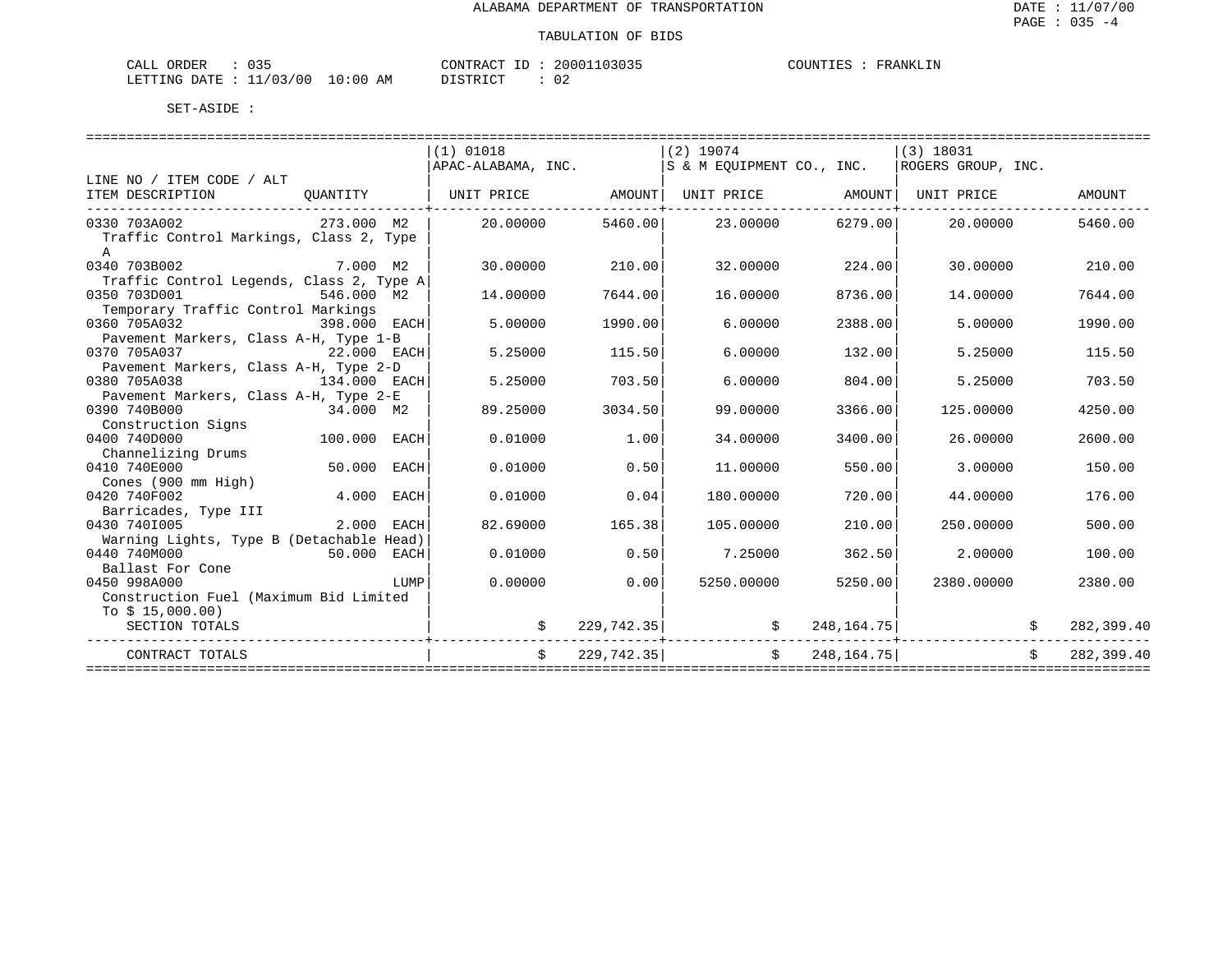## TABULATION OF BIDS

| ORDER<br>CALL | ひろう                   | CONTRACT<br>T <sub>D</sub> | 20001103035  | COUNTIES<br>FRANKLIN |
|---------------|-----------------------|----------------------------|--------------|----------------------|
| LETTING DATE  | $10:00$ AM<br>1/03/00 | T T C T T T C T            | $\sim$<br>∪∠ |                      |

|                                          |               |      | (4) 20011                                              |          | $(5)$ 04009 |          |            |        |
|------------------------------------------|---------------|------|--------------------------------------------------------|----------|-------------|----------|------------|--------|
|                                          |               |      | TRI COUNTY CONCRETE CONSTRUC   W. W. DYAR & SONS, INC. |          |             |          |            |        |
| LINE NO / ITEM CODE / ALT                |               |      |                                                        |          |             |          |            |        |
| ITEM DESCRIPTION                         | OUANTITY      |      | UNIT PRICE                                             | AMOUNT   | UNIT PRICE  | AMOUNT   | UNIT PRICE | AMOUNT |
|                                          |               |      |                                                        |          |             |          |            |        |
| SECTION 0001<br>Total                    |               |      |                                                        |          |             |          |            |        |
| 0010 206D000                             | 95.000 M      |      | 16.00000                                               | 1520.00  | 16.00000    | 1520.00  |            |        |
| Removing Pipe                            |               |      |                                                        |          |             |          |            |        |
| 0020 210A000                             | 1787.000 M3   |      | 7.50000                                                | 13402.50 | 6.00000     | 10722.00 |            |        |
| Unclassified Excavation                  |               |      |                                                        |          |             |          |            |        |
| 0030 401A000                             | 1612.000 M2   |      | 2.00000                                                | 3224.00  | 0.50000     | 806.00   |            |        |
| Bituminous Treatment A                   |               |      |                                                        |          |             |          |            |        |
| 0040 405A000                             | 950.000 L     |      | 1,00000                                                | 950.00   | 1,00000     | 950.00   |            |        |
| Tack Coat                                |               |      |                                                        |          |             |          |            |        |
| 0050 424A260                             | 419.000 MTON  |      | 43.45000                                               | 18205.55 | 65.00000    | 27235.00 |            |        |
| Superpave Bituminous Concrete Wearing    |               |      |                                                        |          |             |          |            |        |
| Surface Layer, 12.5 mm Maximum           |               |      |                                                        |          |             |          |            |        |
| Aggregate Size Mix, ESAL Range D         |               |      |                                                        |          |             |          |            |        |
| 0060 424A263                             | 25.000 MTON   |      | 72.50000                                               | 1812.50  | 85.00000    | 2125.00  |            |        |
| Superpave Bituminous Concrete Wearing    |               |      |                                                        |          |             |          |            |        |
| Surface Layer, Patching, 12.5 mm         |               |      |                                                        |          |             |          |            |        |
| Maximum Aggregate Size Mix, ESAL Range D |               |      |                                                        |          |             |          |            |        |
| 0070 424B462                             | 1333.000 MTON |      | 37.95000                                               | 50587.35 | 50.00000    | 66650.00 |            |        |
| Superpave Bituminous Concrete Upper      |               |      |                                                        |          |             |          |            |        |
| Binder Layer, 37.5 mm Maximum Aggregate  |               |      |                                                        |          |             |          |            |        |
| Size Mix, ESAL Range D                   |               |      |                                                        |          |             |          |            |        |
| 0080 424B570                             | 75.000 MTON   |      | 50.60000                                               | 3795.00  | 60.00000    | 4500.00  |            |        |
| Superpave Bituminous Concrete Lower      |               |      |                                                        |          |             |          |            |        |
| Binder Layer, Leveling, 37.5 mm Maximum  |               |      |                                                        |          |             |          |            |        |
| Aggregate Size Mix, ESAL Range D         |               |      |                                                        |          |             |          |            |        |
| 0090 424C261                             | 1251.000 MTON |      | 35.70000                                               | 44660.70 | 50.00000    | 62550.00 |            |        |
| Superpave Bituminous Concrete Base       |               |      |                                                        |          |             |          |            |        |
| Layer, 37.5 mm Maximum Aggregate Size    |               |      |                                                        |          |             |          |            |        |
| Mix, ESAL Range D                        |               |      |                                                        |          |             |          |            |        |
| 0100 428B000                             | 1180.000 M    |      | 2.73000                                                | 3221.40  | 4.00000     | 4720.00  |            |        |
| Scoring Bituminous Pavement Surface By   |               |      |                                                        |          |             |          |            |        |
| Rolling                                  |               |      |                                                        |          |             |          |            |        |
| 0110 430B017                             | 40.000 MTON   |      | 20.00000                                               | 800.00   | 28.00000    | 1120.00  |            |        |
| Aggregate Surfacing (ALDOT #410, #467,   |               |      |                                                        |          |             |          |            |        |
| Or $#810)$                               |               |      |                                                        |          |             |          |            |        |
| 0120 535A000                             | 151.000 M     |      | 55.00000                                               | 8305.00  | 65.00000    | 9815.00  |            |        |
| 375 mm Side Drain Pipe                   |               |      |                                                        |          |             |          |            |        |
| 0130 600A000                             |               | LUMP | 21000.00000                                            | 21000.00 | 15000.00000 | 15000.00 |            |        |
| Mobilization                             |               |      |                                                        |          |             |          |            |        |
| 0140 614A000                             | 74.000 M3     |      | 275.00000                                              | 20350.00 | 300.00000   | 22200.00 |            |        |
| Slope Paving                             |               |      |                                                        |          |             |          |            |        |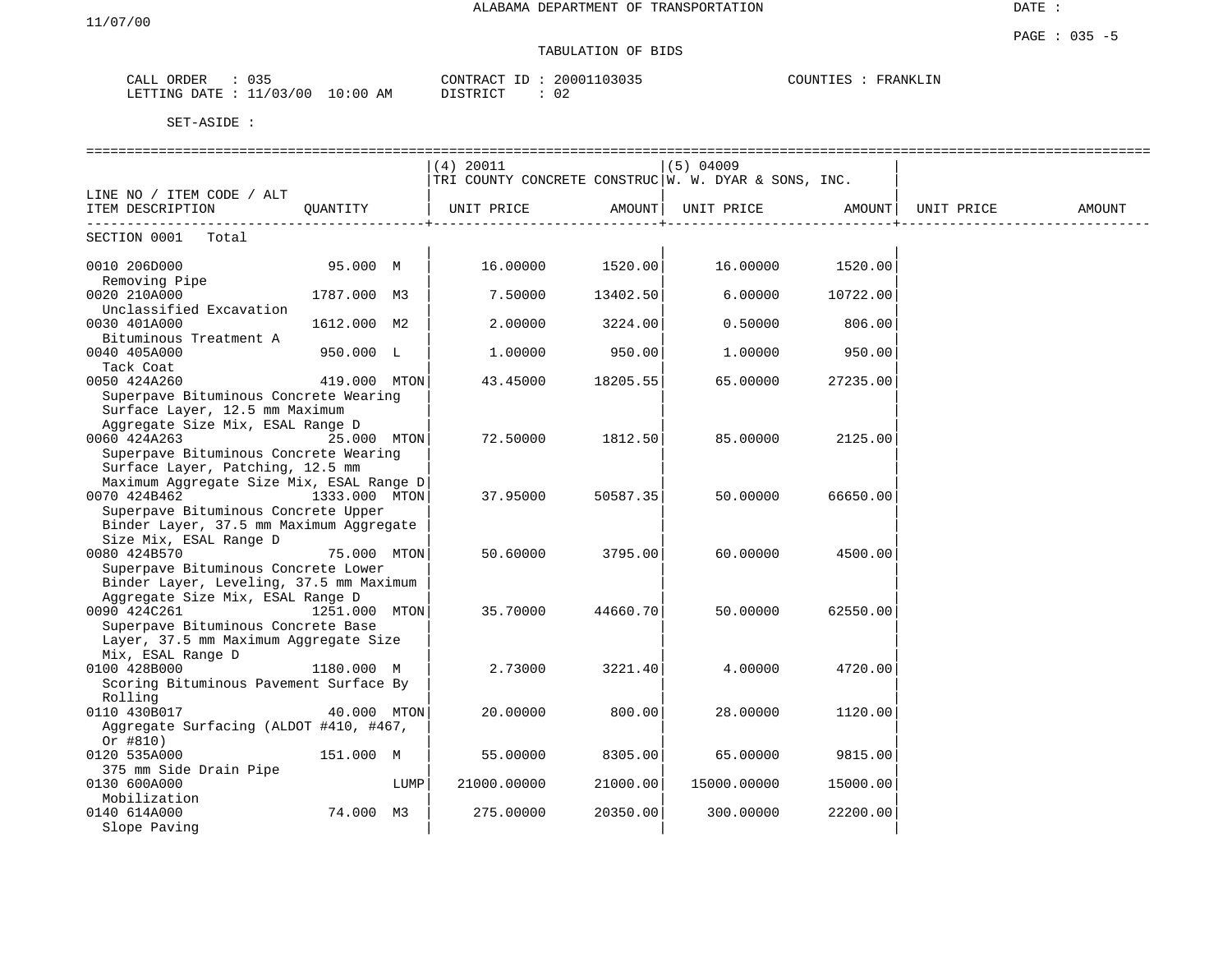| 035<br>CALL ORDER                |          | CONTRACT ID: 20001103035 | COUNTIES : FRANKLIN |
|----------------------------------|----------|--------------------------|---------------------|
| LETTING DATE : 11/03/00 10:00 AM | DISTRICT |                          |                     |

|                                               |               |      | (4) 20011                                            |              | (5) 04009         |         |            |        |
|-----------------------------------------------|---------------|------|------------------------------------------------------|--------------|-------------------|---------|------------|--------|
|                                               |               |      | TRI COUNTY CONCRETE CONSTRUC W. W. DYAR & SONS, INC. |              |                   |         |            |        |
| LINE NO / ITEM CODE / ALT<br>ITEM DESCRIPTION | OUANTITY      |      | UNIT PRICE                                           | AMOUNT       | UNIT PRICE AMOUNT |         | UNIT PRICE | AMOUNT |
|                                               |               |      |                                                      | $------++--$ |                   |         |            |        |
| 0150 619A100                                  | 16.000 EACH   |      | 500.00000                                            | 8000.00      | 500.00000         | 8000.00 |            |        |
| 375 mm Side Drain Pipe End Treatment,         |               |      |                                                      |              |                   |         |            |        |
| Class 1                                       |               |      |                                                      |              |                   |         |            |        |
| 0160 649A056                                  | 12.000 M      |      | 250.00000                                            | 3000.00      | 300.00000         | 3600.00 |            |        |
| 254.0 Millimeter Encasement Pipe,             |               |      |                                                      |              |                   |         |            |        |
| (Split) Type 1A Installation                  |               |      |                                                      |              |                   |         |            |        |
| 0170 650B000                                  | 482.000 M3    |      | 7.50000                                              | 3615.00      | 6.00000           | 2892.00 |            |        |
| Topsoil From Stockpiles                       |               |      |                                                      |              |                   |         |            |        |
| 0180 652A050<br>Seeding (Mix 1A)              | 1.000 HA      |      | 2000.00000                                           | 2000.00      | 3300.00000        | 3300.00 |            |        |
| 0190 652A053                                  | $1.000$ HA    |      | 2000.00000                                           | 2000.00      | 3300.00000        | 3300.00 |            |        |
| Seeding (Mix 1E)                              |               |      |                                                      |              |                   |         |            |        |
| 0200 652B050                                  | 1.000 HA      |      | 1200.00000                                           | 1200.00      | 770.00000         | 770.00  |            |        |
| Temporary Seeding (Mix 1AT)                   |               |      |                                                      |              |                   |         |            |        |
| 0210 652D050                                  | 1.000 HA      |      | 600,00000                                            | 600.00       | 825.00000         | 825.00  |            |        |
| Seeding In Stubble (Mix 1A)                   |               |      |                                                      |              |                   |         |            |        |
| 0220 654A001                                  | 260.000 M2    |      | 7.00000                                              | 1820.00      | 6.40000           | 1664.00 |            |        |
| Solid Sodding (Bermuda)                       |               |      |                                                      |              |                   |         |            |        |
| 0230 656A000                                  | 1.000 HA      |      | 2000.00000                                           | 2000.00      | 2640.00000        | 2640.00 |            |        |
| Mulching, Class A, Type 1                     |               |      |                                                      |              |                   |         |            |        |
| 0240 656A001                                  | $1.000$ HA    |      | 2000.00000                                           | 2000.00      | 2640.00000        | 2640.00 |            |        |
| Mulching, Class A, Type 2<br>0250 665F000     |               |      |                                                      |              |                   |         |            |        |
| Hay Bales                                     | $95.000$ EACH |      | 5.00000                                              | 475.00       | 5.00000           | 475.00  |            |        |
| 0260 665J000                                  | 225.000 M     |      | 16.40000                                             | 3690.00      | 16.00000          | 3600.00 |            |        |
| Silt Fence, Type A                            |               |      |                                                      |              |                   |         |            |        |
| 0270 666A001                                  | 2.000 HA      |      | 250.00000                                            | 500.00       | 74.00000          | 148.00  |            |        |
| Pest Control Treatment                        |               |      |                                                      |              |                   |         |            |        |
| 0280 680A000                                  |               | LUMP | 7500.00000                                           | 7500.00      | 3000.00000        | 3000.00 |            |        |
| Engineering Controls                          |               |      |                                                      |              |                   |         |            |        |
| 0290 701C001                                  | 4.000 KM      |      | 350.00000                                            | 1400.00      | 400.00000         | 1600.00 |            |        |
| Solid Temporary Traffic Stripe                |               |      |                                                      |              |                   |         |            |        |
| 0300 702A041                                  | 2.000 KM      |      | 3220.00000                                           | 6440.00      | 600.00000         | 1200.00 |            |        |
| Solid White, Profiled Traffic Stripe          |               |      |                                                      |              |                   |         |            |        |
| $(150 \text{ mm Wide})$<br>0310 702A043       | 2.000 KM      |      | 3220.00000                                           | 6440.00      | 600.00000         | 1200.00 |            |        |
| Solid Yellow, Profiled Traffic Stripe         |               |      |                                                      |              |                   |         |            |        |
| $(150 \text{ mm Wide})$                       |               |      |                                                      |              |                   |         |            |        |
| 0320 702B011                                  | 129.000 M     |      | 7.25000                                              | 935.25       | 3.00000           | 387.00  |            |        |
| Dotted Profiled Traffic Stripe (150 mm)       |               |      |                                                      |              |                   |         |            |        |
| Wide)                                         |               |      |                                                      |              |                   |         |            |        |
|                                               |               |      |                                                      |              |                   |         |            |        |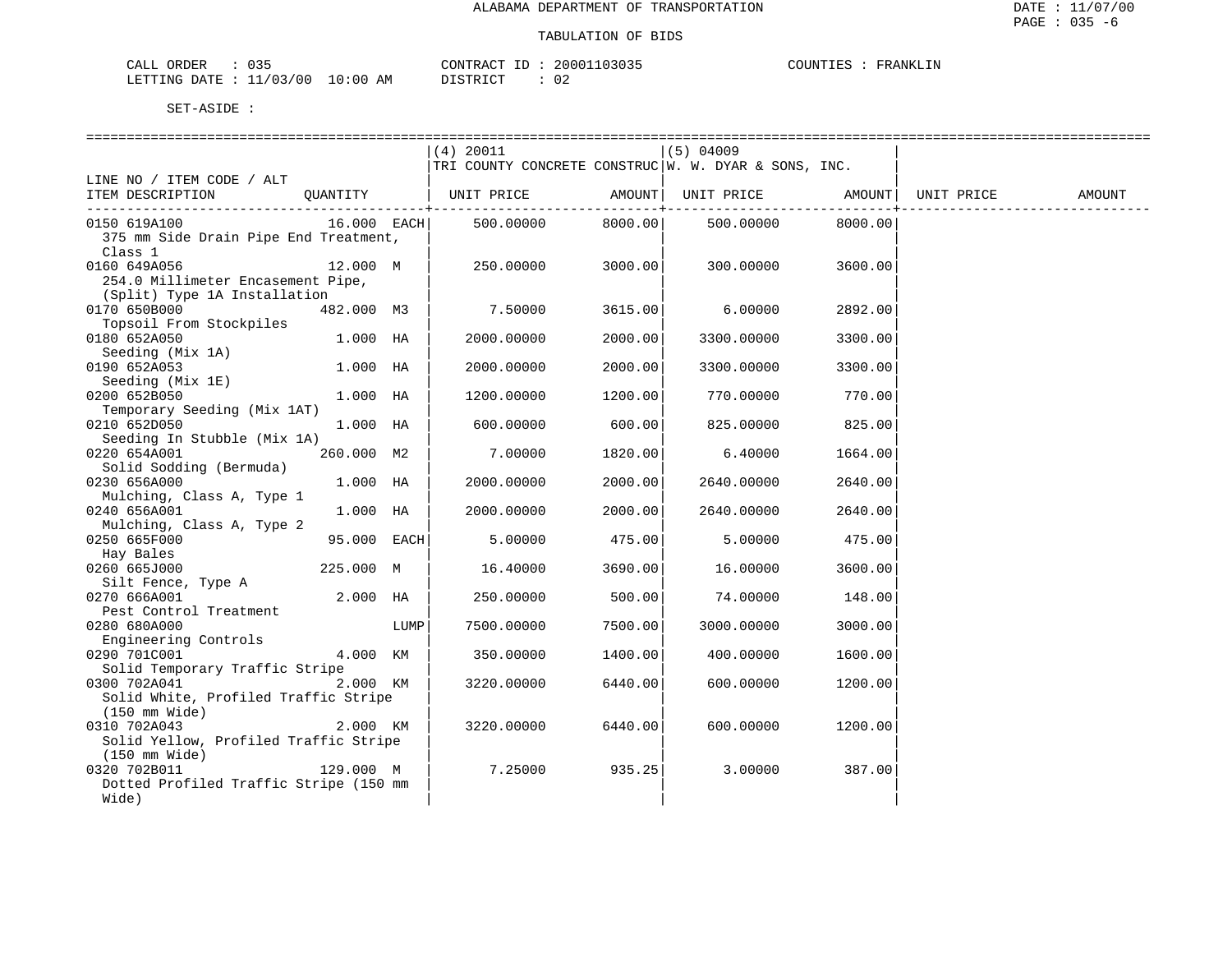| $\cap$ $\cap$ $\Gamma$<br>CALL<br>ORDER<br>ـ د ∪ |             | CONTRACT | 03035<br>20001 | PLINT LES<br>FRANKLIN<br>, UIN 1 1 1 1 1 1 |
|--------------------------------------------------|-------------|----------|----------------|--------------------------------------------|
| ./03/00<br>LETTING DATE<br>-- -                  | 10:00<br>AΜ | סיד ס ד  | ∪∠             |                                            |

|                                                                                     |              | $(4)$ 20011                                             |                         | $(5)$ 04009                                      |         |  |
|-------------------------------------------------------------------------------------|--------------|---------------------------------------------------------|-------------------------|--------------------------------------------------|---------|--|
|                                                                                     |              | TRI COUNTY CONCRETE CONSTRUC $W$ . W. DYAR & SONS, INC. |                         |                                                  |         |  |
| LINE NO / ITEM CODE / ALT                                                           |              |                                                         |                         |                                                  |         |  |
| ITEM DESCRIPTION QUANTITY   UNIT PRICE AMOUNT  UNIT PRICE AMOUNT  UNIT PRICE AMOUNT |              |                                                         |                         |                                                  |         |  |
| 0330 703A002                                                                        | 273.000 M2   | $23.00000$ 6279.00 5.00000 1365.00                      | ---------------+------- |                                                  |         |  |
| Traffic Control Markings, Class 2, Type                                             |              |                                                         |                         |                                                  |         |  |
| $\mathbb{A}$                                                                        |              |                                                         |                         |                                                  |         |  |
| 0340 703B002                                                                        | 7.000 M2     |                                                         | 33.50000 234.50         | 5.00000                                          | 35.00   |  |
| Traffic Control Legends, Class 2, Type A                                            |              |                                                         |                         |                                                  |         |  |
| 0350 703D001                                                                        | 546.000 M2   | 16.00000                                                | 8736.00                 | 3.00000                                          | 1638.00 |  |
| Temporary Traffic Control Markings                                                  |              |                                                         |                         |                                                  |         |  |
| 0360 705A032                                                                        | 398.000 EACH | 6,00000                                                 | 2388.00                 | 5,00000                                          | 1990.00 |  |
| Pavement Markers, Class A-H, Type 1-B                                               |              |                                                         |                         |                                                  |         |  |
| 0370 705A037                                                                        | 22.000 EACH  | 6.10000                                                 | 134.20                  | 5.00000                                          | 110.00  |  |
| Pavement Markers, Class A-H, Type 2-D                                               |              |                                                         |                         |                                                  |         |  |
| 0380 705A038                                                                        | 134.000 EACH | 6.10000                                                 | 817.40                  | 5.00000                                          | 670.00  |  |
| Pavement Markers, Class A-H, Type 2-E                                               |              |                                                         |                         |                                                  |         |  |
| 0390 740B000                                                                        | 34.000 M2    | 140.00000                                               | 4760.00                 | 120,00000                                        | 4080.00 |  |
| Construction Signs                                                                  |              |                                                         |                         |                                                  |         |  |
| 0400 740D000                                                                        | 100.000 EACH | 75.00000                                                | 7500.00                 | 40.00000                                         | 4000.00 |  |
|                                                                                     |              |                                                         |                         |                                                  |         |  |
| Channelizing Drums<br>0410 740E000                                                  | 50.000 EACH  | 30.00000                                                |                         | 15.00000                                         | 750.00  |  |
| Cones (900 mm High)                                                                 |              |                                                         | 1500.00                 |                                                  |         |  |
| 0420 740F002                                                                        | 4.000 EACH   | 250.00000                                               | 1000.00                 | 265,00000                                        | 1060.00 |  |
| Barricades, Type III                                                                |              |                                                         |                         |                                                  |         |  |
| 0430 7401005                                                                        | 2.000 EACH   | 250.00000                                               | 500.00                  | 175,00000                                        | 350.00  |  |
| Warning Lights, Type B (Detachable Head)                                            |              |                                                         |                         |                                                  |         |  |
| 0440 740M000                                                                        | 50.000 EACH  | 5.00000                                                 | 250.00                  | 10.00000                                         | 500.00  |  |
| Ballast For Cone                                                                    |              |                                                         |                         |                                                  |         |  |
| 0450 998A000                                                                        | LUMP         | 6250.00000                                              | 6250.001                | 3000.00000                                       | 3000.00 |  |
| Construction Fuel (Maximum Bid Limited                                              |              |                                                         |                         |                                                  |         |  |
| To $$15,000.00)$                                                                    |              |                                                         |                         |                                                  |         |  |
|                                                                                     |              |                                                         |                         |                                                  |         |  |
| SECTION TOTALS                                                                      |              |                                                         |                         | $\sharp$ 285,798.35 $\sharp$ $\sharp$ 290,702.00 |         |  |
| CONTRACT TOTALS                                                                     |              |                                                         |                         | $\sin 285.798.35$ $\sin 35/290.702.00$           |         |  |
| ==================                                                                  |              |                                                         |                         |                                                  |         |  |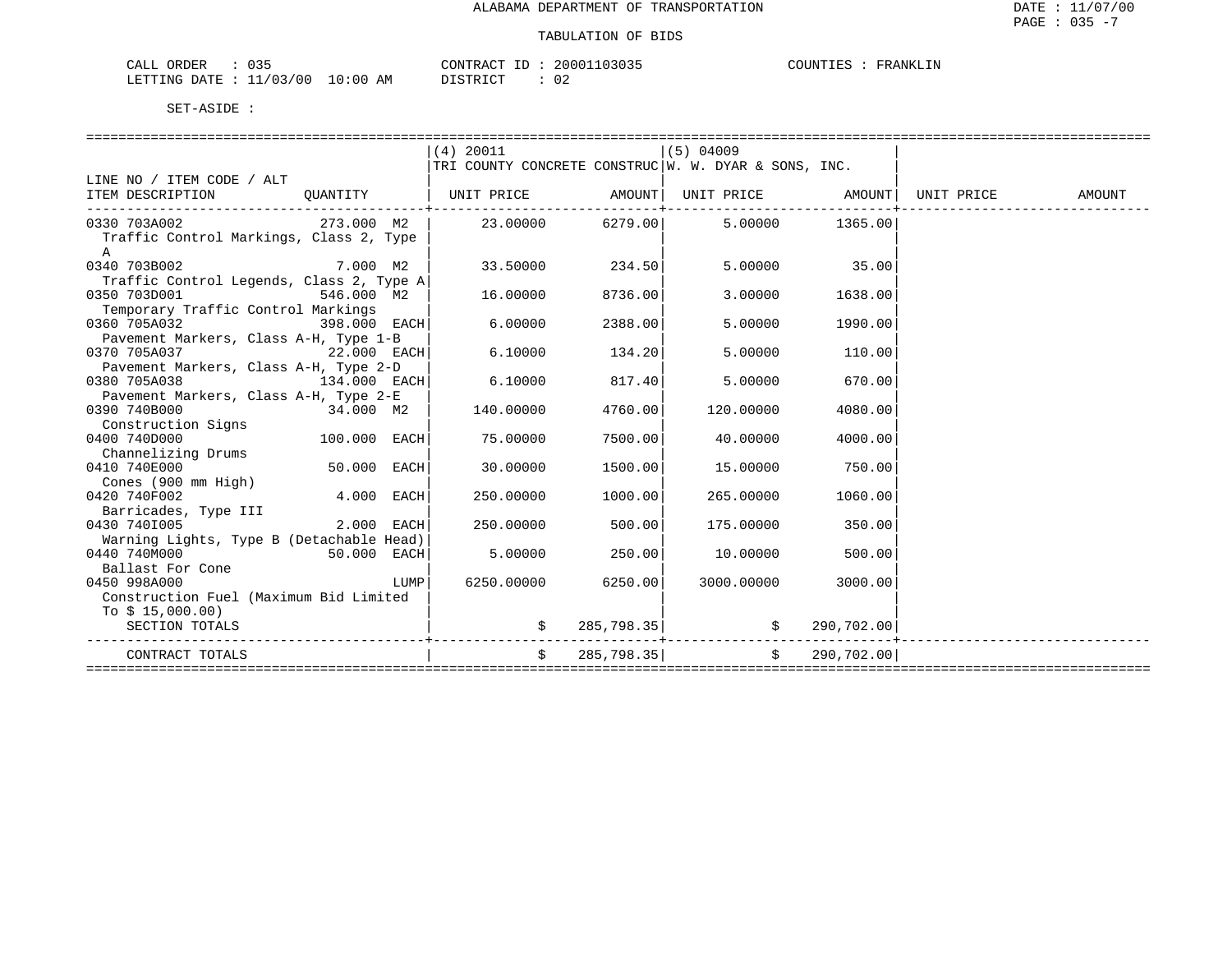# VENDOR RANKING

| CALL ORDER                                   | $\therefore$ 036<br>LETTING DATE : 11/03/00 10:00 AM    | CONTRACT ID: 20001103036<br>DISTRICT<br>: 01                                                                                                                                                                                 |              | COUNTIES : MADISON |                              |                        |
|----------------------------------------------|---------------------------------------------------------|------------------------------------------------------------------------------------------------------------------------------------------------------------------------------------------------------------------------------|--------------|--------------------|------------------------------|------------------------|
| CONTRACT DESCRIPTION :<br>mi.<br>SET-ASIDE : | just north of Huntsville Spring Branch to just south of | 35<br>CONTRACT TIME:<br>HUNTSVILLE<br>for constructing the Grade, Drain, Pave, and Traffic Stripe<br>to Widen Memorial Parkway (S.R. $#1 - U.S.$ #231/431) from<br>Clinton Avenue, in the city of Huntsville. Length - 0.280 | Working Days | (available days)   | $PROJECT(S)$ : STPHS-443(11) |                        |
| RANK                                         | VENDOR NO./NAME                                         |                                                                                                                                                                                                                              |              |                    | TOTAL<br><b>BID</b>          | % OVER<br>LOW BID      |
| 01018<br>19010                               | APAC-ALABAMA, INC.<br>SHELBY CONTRACTING COMPANY, INC.  |                                                                                                                                                                                                                              |              |                    | 246,896.64<br>258,490.49     | 100.0000%<br>104.6958% |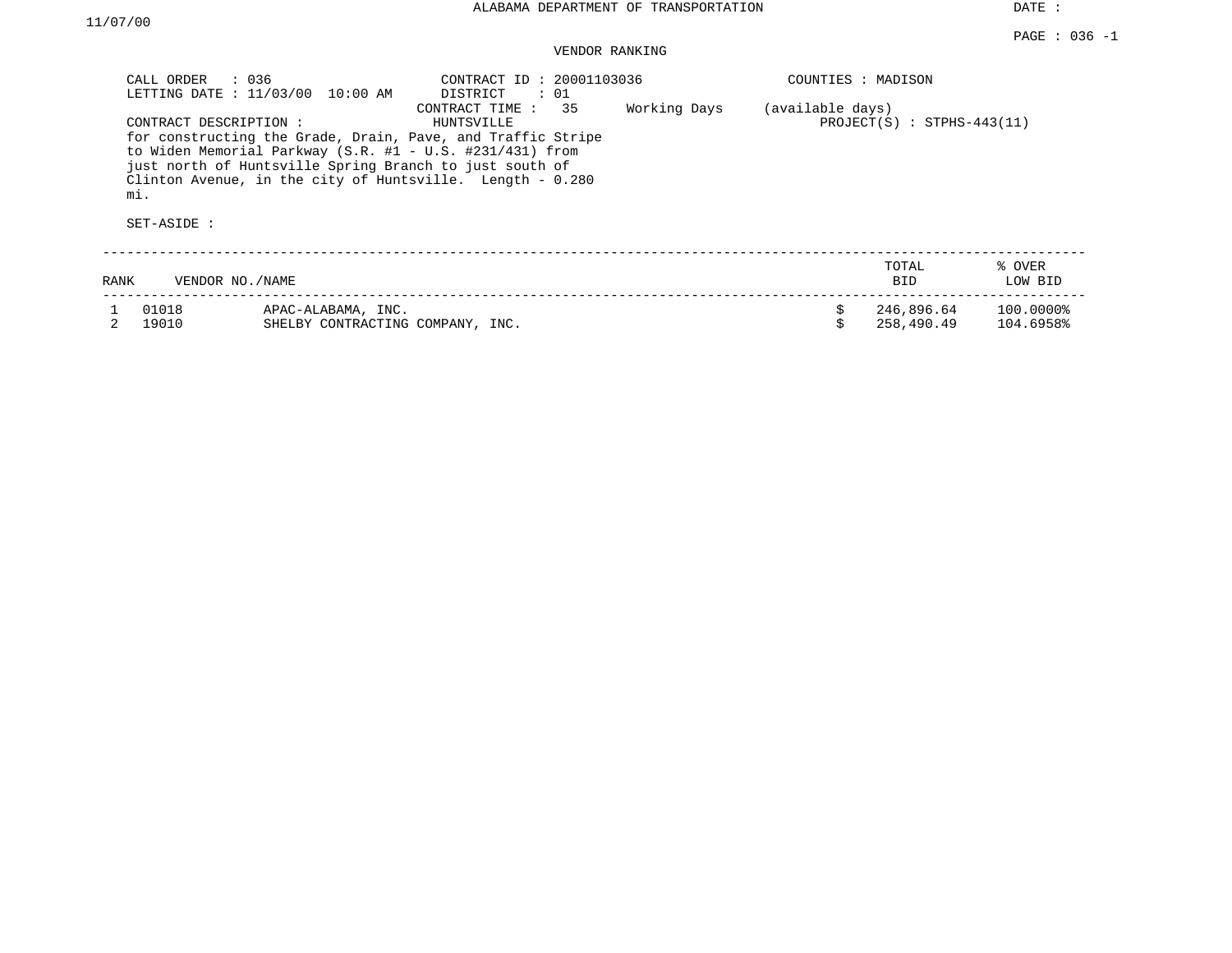| 036<br>CALL<br>ORDER     |             | 20001103036<br>CONTRACT TT | `I SON<br>COUNTIE<br><b>M7</b><br>IVI A I<br>. <del>.</del> |
|--------------------------|-------------|----------------------------|-------------------------------------------------------------|
| 11/03/00<br>LETTING DATE | 10:00<br>ΆM | DISTRICT                   |                                                             |

|                                                                 |               |      | ========================<br>$(1)$ 01018                                            |          | ===============<br>$(2)$ 19010 |          |        |
|-----------------------------------------------------------------|---------------|------|------------------------------------------------------------------------------------|----------|--------------------------------|----------|--------|
|                                                                 |               |      | APAC-ALABAMA, INC.   SHELBY CONTRACTING COMPANY,                                   |          |                                |          |        |
| LINE NO / ITEM CODE / ALT                                       |               |      |                                                                                    |          |                                |          |        |
| ITEM DESCRIPTION                                                | OUANTITY      |      | UNIT PRICE                 AMOUNT   UNIT PRICE                 AMOUNT   UNIT PRICE |          |                                |          | AMOUNT |
| SECTION 0001 Total                                              |               |      |                                                                                    |          |                                |          |        |
| 0010 201A000                                                    |               | LUMP | 24515.22000 24515.22                                                               |          | 18500.00000                    | 18500.00 |        |
| Clearing & Grubbing (Approximately 1<br>Acre)                   |               |      |                                                                                    |          |                                |          |        |
| 0020 206D003                                                    | 1547.000 LF   |      | $3.60000$ 5569.20                                                                  |          | 7.00000                        | 10829.00 |        |
| Removing Curb And Gutter<br>0030 210A000                        | 1052.000 CYIP |      | 13.20000                                                                           | 13886.40 | 10.00000                       | 10520.00 |        |
| Unclassified Excavation                                         |               |      |                                                                                    |          |                                |          |        |
| 0040 214A000                                                    | 45.000 CUYD   |      | 11.28000                                                                           | 507.60   | 41.00000                       | 1845.00  |        |
| Structure Excavation                                            |               |      |                                                                                    |          |                                |          |        |
| 0050 214B001                                                    | 6.000 CUYD    |      | 32.43000                                                                           | 194.58   | 66.00000                       | 396.00   |        |
| Foundation Backfill, Commercial<br>0060 301A008                 | 1609.000 SYCP |      | 5.20000                                                                            | 8366.80  | 6.66000                        | 10715.94 |        |
| Crushed Aggregate Base Course, Type B,                          |               |      |                                                                                    |          |                                |          |        |
| Plant Mixed, 5" Compacted Thickness                             |               |      |                                                                                    |          |                                |          |        |
| 0070 301A012                                                    | 1670.000 SYCP |      | 6.83000                                                                            | 11406.10 | 7.78000                        | 12992.60 |        |
| Crushed Aggregate Base Course, Type B,                          |               |      |                                                                                    |          |                                |          |        |
| Plant Mixed, 6" Compacted Thickness                             |               |      |                                                                                    |          |                                |          |        |
| 0080 401A000                                                    | 1582.000 SYCP |      | 0.65000                                                                            | 1028.30  | 1.45000                        | 2293.90  |        |
| Bituminous Treatment A<br>0090 405A000                          | $200.000$ GAL |      | 1,50000                                                                            | 300.00   | 3.00000                        | 600.00   |        |
| Tack Coat                                                       |               |      |                                                                                    |          |                                |          |        |
| 0100 408A052                                                    | 2338.000 SY   |      | 2.56000                                                                            | 5985.28  | 3.50000                        | 8183.00  |        |
| Planing Existing Pavement                                       |               |      |                                                                                    |          |                                |          |        |
| (Approximately 1.10" Thru 2.0" Thick)                           |               |      |                                                                                    |          |                                |          |        |
| 0110 424A281                                                    | 274.000 TON   |      | 53.76000                                                                           | 14730.24 | 54.15000                       | 14837.10 |        |
| Superpave Bituminous Concrete Wearing                           |               |      |                                                                                    |          |                                |          |        |
| Surface Layer, 3/4" Maximum Aggregate<br>Size Mix, ESAL Range E |               |      |                                                                                    |          |                                |          |        |
| 0120 424B281                                                    | 147.000 TON   |      | 52.35000                                                                           | 7695.45  | 54.15000                       | 7960.05  |        |
| Superpave Bituminous Concrete Upper                             |               |      |                                                                                    |          |                                |          |        |
| Binder Layer, 1" Maximum Aggregate Size                         |               |      |                                                                                    |          |                                |          |        |
| Mix, ESAL Range E                                               |               |      |                                                                                    |          |                                |          |        |
| 0130 424C280                                                    | 696.000 TON   |      | 37.66000                                                                           | 26211.36 | 54.15000                       | 37688.40 |        |
| Superpave Bituminous Concrete Base                              |               |      |                                                                                    |          |                                |          |        |
| Layer, 1" Maximum Aggregate Size Mix,<br>ESAL Range E           |               |      |                                                                                    |          |                                |          |        |
| 0140 530A004                                                    | $9.000$ LF    |      | 93.38000                                                                           | 840.42   | 87.00000                       | 783.00   |        |
| 36" Roadway Pipe (Class 3 R.C.)                                 |               |      |                                                                                    |          |                                |          |        |
| 0150 600A000                                                    |               | LUMP | 37418.12000                                                                        | 37418.12 | 10500.00000                    | 10500.00 |        |
| Mobilization                                                    |               |      |                                                                                    |          |                                |          |        |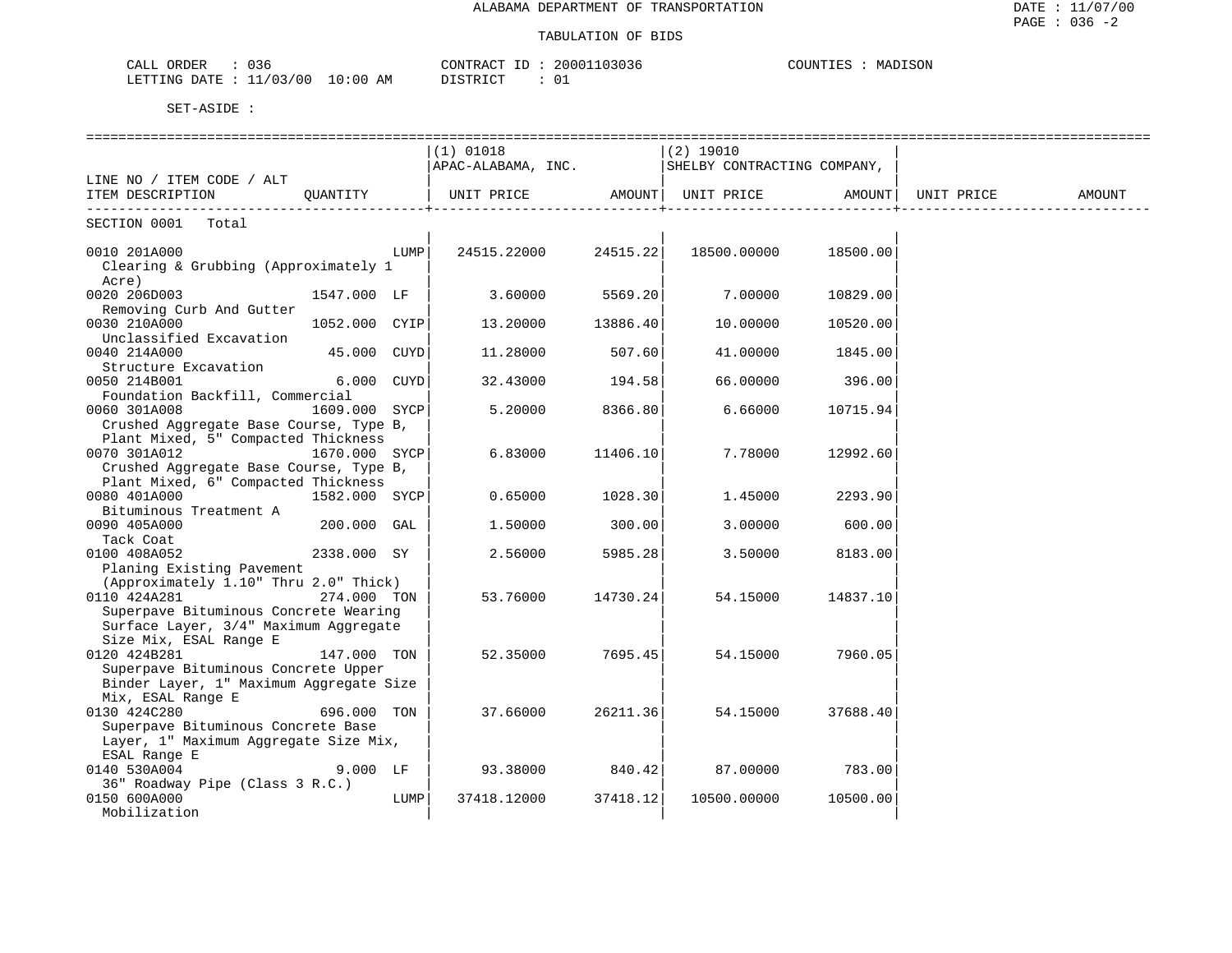| CALL ORDER<br>J36.              |          | CONTRACT ID: 20001103036 | COUNTIES | MADISON |
|---------------------------------|----------|--------------------------|----------|---------|
| LETTING DATE: 11/03/00 10:00 AM | DISTRICT | ັບ                       |          |         |

|                                                         |                 |      | $(1)$ 01018                                 |                         | (2) 19010                   |                              |            |        |
|---------------------------------------------------------|-----------------|------|---------------------------------------------|-------------------------|-----------------------------|------------------------------|------------|--------|
|                                                         |                 |      | APAC-ALABAMA, INC.                          |                         | SHELBY CONTRACTING COMPANY, |                              |            |        |
| LINE NO / ITEM CODE / ALT                               |                 |      |                                             |                         |                             |                              |            |        |
| ITEM DESCRIPTION                                        |                 |      |                                             |                         |                             |                              | UNIT PRICE | AMOUNT |
| 0160 606A005                                            | 1000.000 LF     |      | $5.19000$ $5190.00$ $11.00000$              | ---------------+------- |                             | ----------------<br>11000.00 |            |        |
| 6" Underdrain Pipe, Type 9                              |                 |      |                                             |                         |                             |                              |            |        |
| 0170 614A000                                            | $20.000$ $CUYD$ |      | $357.07000$ $7141.40$ $365.00000$ $7300.00$ |                         |                             |                              |            |        |
| Slope Paving<br>Slope Paving                            |                 |      |                                             |                         |                             |                              |            |        |
| 0180 620A000                                            | $1.000$ $CUYD$  |      | 536.96000                                   | 536.96                  | 2110.00000                  | 2110.00                      |            |        |
| Minor Structure Concrete                                |                 |      |                                             |                         |                             |                              |            |        |
| 0190 621C023                                            | 2.000 EACH      |      | 1560.87000                                  | 3121.74                 | 2110.00000                  | 4220.00                      |            |        |
| Inlets, Type S4 (1 Wing)                                |                 |      |                                             |                         |                             |                              |            |        |
| 0200 621D031                                            | 5.000 EACH      |      | 337.17000                                   | 1685.85                 | 610.00000                   | 3050.00                      |            |        |
| Inlet Units, Type S4                                    | 33.000 LF       |      | 48.81000                                    |                         |                             |                              |            |        |
| 0210 623B001<br>Concrete Curb, Type N Special           |                 |      |                                             | 1610.73                 | 54.00000                    | 1782.00                      |            |        |
| 0220 623C001                                            | 1240.000 LF     |      | 15.78000                                    | 19567.20                | 22.50000                    | 27900.00                     |            |        |
| Combination Curb & Gutter, Type L                       |                 |      |                                             |                         |                             |                              |            |        |
| 195.000 LF<br>0230 623C002                              |                 |      | 15.77000                                    | 3075.15                 | 22.00000                    | 4290.00                      |            |        |
| Combination Curb & Gutter, Type K                       |                 |      |                                             |                         |                             |                              |            |        |
| 0240 650A000                                            | $205.000$ CYIP  |      | 15.54000                                    | 3185.70                 | 12.00000                    | 2460.00                      |            |        |
| Topsoil                                                 |                 |      |                                             |                         |                             |                              |            |        |
| 0250 652A053                                            | 1.000 ACRE      |      | 1178.26000                                  | 1178.26                 | 2510.00000                  | 2510.00                      |            |        |
| Seeding (Mix 1E)                                        |                 |      |                                             |                         |                             |                              |            |        |
| 0260 656A000                                            | 1.000 ACRE      |      | 1126.09000                                  | 1126.09                 | 2510.00000                  | 2510.00                      |            |        |
| Mulching, Class A, Type 1                               |                 |      |                                             |                         |                             |                              |            |        |
| 0270 665F000                                            | 50.000 EACH     |      | 9.24000                                     | 462.00                  | 6.00000                     | 300.00                       |            |        |
| Hay Bales                                               |                 |      |                                             |                         |                             |                              |            |        |
| 0280 665J000                                            | 500.000 LF      |      | $3.71000$ 1855.00                           |                         | $7\ldotp00000$              | 3500.00                      |            |        |
| Silt Fence, Type A                                      |                 |      |                                             |                         |                             |                              |            |        |
| 0290 680A000                                            |                 | LUMP | 15500.87000 15500.87                        |                         | 8580.00000                  | 8580.00                      |            |        |
| Engineering Controls                                    |                 |      | 387.76000 387.76                            |                         |                             |                              |            |        |
| 0300 701C002<br>Broken Temporary Traffic Stripe (Paint) | $1.000$ MILE    |      |                                             |                         | 410.00000                   | 410.00                       |            |        |
| 0310 701C003<br>1.000 MILE                              |                 |      | 436.23000 436.23                            |                         | 460.00000                   | 460.00                       |            |        |
| Solid Temporary Traffic Stripe (Paint)                  |                 |      |                                             |                         |                             |                              |            |        |
| 0320 701D006 1.000 MILE                                 |                 |      | 1357.14000                                  | 1357.14                 | 1410.00000                  | 1410.00                      |            |        |
| Broken Traffic Stripe Removed                           |                 |      |                                             |                         |                             |                              |            |        |
| 0330 702A040                                            | 1.000 MILE      |      | 2132.65000                                  | 2132.65                 | 2210.00000                  | 2210.00                      |            |        |
| Broken White, Profiled Traffic Stripe                   |                 |      |                                             |                         |                             |                              |            |        |
| $(6"$ Wide)                                             |                 |      |                                             |                         |                             |                              |            |        |
| 0340 702A041                                            | $1.000$ MILE    |      | 4071.43000                                  | 4071.43                 | 4210.00000                  | 4210.00                      |            |        |
| Solid White, Profiled Traffic Stripe                    |                 |      |                                             |                         |                             |                              |            |        |
| (6" Wide)                                               |                 |      |                                             |                         |                             |                              |            |        |
| 0350 702B011                                            | 560.000 LF      |      | 1.46000                                     | 817.60                  | 2.50000                     | 1400.00                      |            |        |
| Dotted Profiled Traffic Stripe (6" Wide)                |                 |      |                                             |                         |                             |                              |            |        |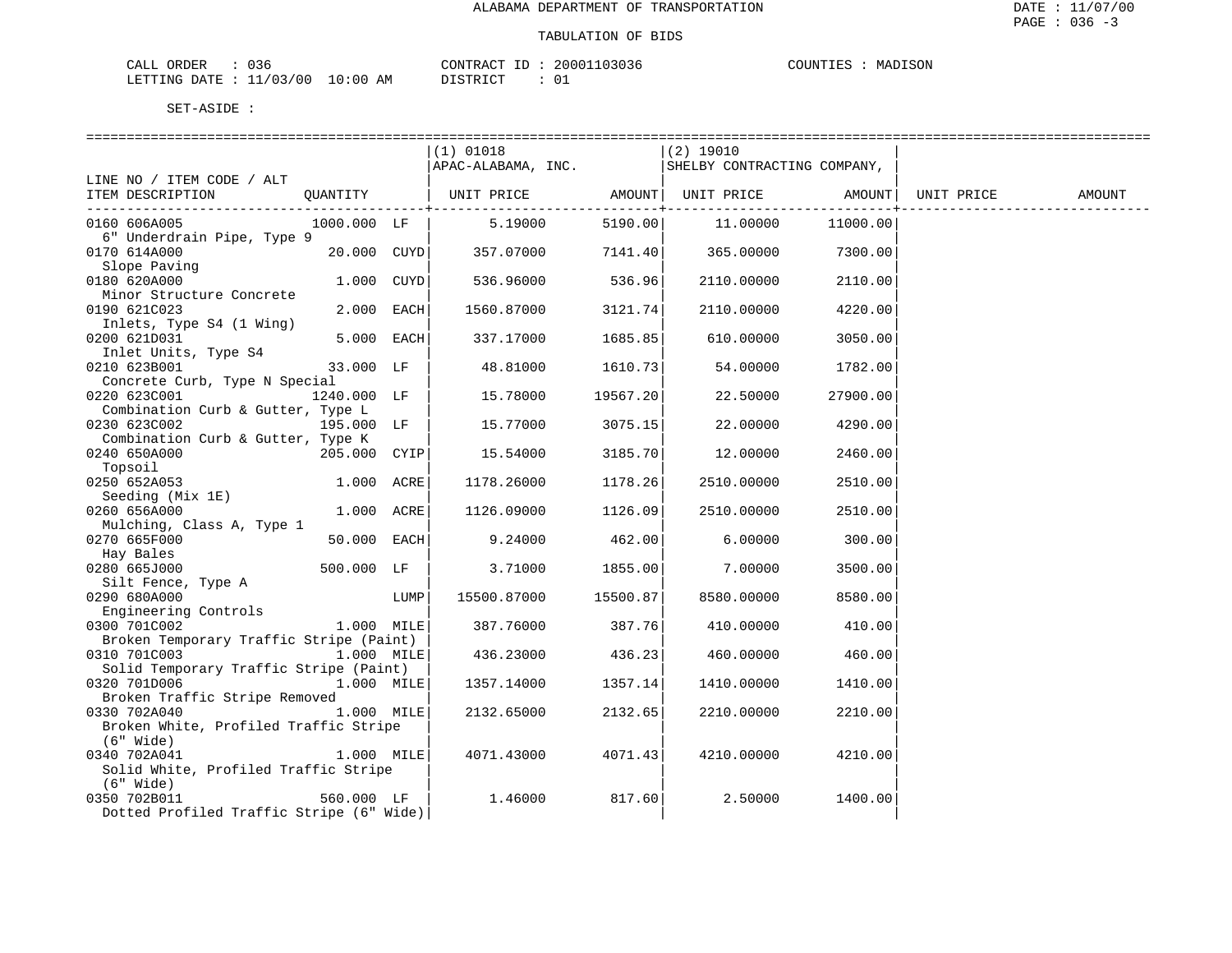| $\sim$ $\sim$<br>CALL<br>ORDER<br>0 ک ل                                                                                                                      |             | CONTRACT<br>$-1$ | 20001103036 | MADISON<br>COUNTIF <sup>-</sup> |
|--------------------------------------------------------------------------------------------------------------------------------------------------------------|-------------|------------------|-------------|---------------------------------|
| / 03/00<br>LETTING<br>חים מח<br><b>__</b><br>the contract of the contract of the contract of the contract of the contract of the contract of the contract of | 10:00<br>AΜ | חים דפידי פידים  |             |                                 |

|                                                                    |                                            | $(1)$ 01018                                                      |            | (2) 19010                   |               |               |
|--------------------------------------------------------------------|--------------------------------------------|------------------------------------------------------------------|------------|-----------------------------|---------------|---------------|
|                                                                    |                                            | APAC-ALABAMA, INC.                                               |            | SHELBY CONTRACTING COMPANY, |               |               |
| LINE NO / ITEM CODE / ALT                                          |                                            |                                                                  |            |                             |               |               |
| ITEM DESCRIPTION                                                   | QUANTITY                                   | UNIT PRICE         AMOUNT  UNIT PRICE         AMOUNT  UNIT PRICE |            |                             |               | <b>AMOUNT</b> |
| $0360$ 703A002 $2042.000$ SQFT $2.18000$ $4451.56$ 3.25000 6636.50 |                                            |                                                                  |            |                             |               |               |
| Traffic Control Markings, Class 2, Type                            |                                            |                                                                  |            |                             |               |               |
| A                                                                  |                                            |                                                                  |            |                             |               |               |
| 0370 705A007 116.000 EACH                                          |                                            | 27.14000                                                         | 3148.24    | 29.00000                    | 3364.00       |               |
| Pavement Markers, Class B, Type 1-A                                |                                            |                                                                  |            |                             |               |               |
| 0380 705A031<br>205.000 EACH                                       |                                            | 4.85000                                                          | 994.25     | 6.00000                     | 1230.00       |               |
| Pavement Markers, Class A-H, Type 1-A                              |                                            |                                                                  |            |                             |               |               |
| 0390 711A000                                                       | $\begin{array}{c} \text{LUMP} \end{array}$ | 300.00000                                                        | 300.00     | 1089.00000                  | 1089.00       |               |
| Roadway Sign Relocation                                            |                                            |                                                                  |            |                             |               |               |
| 0400 740B000                                                       | 71.000 SOFT                                | 33.65000                                                         | 2389.15    | 30.00000                    | 2130.00       |               |
| Construction Signs                                                 |                                            |                                                                  |            |                             |               |               |
| 0410 740D000                                                       | 49.000 EACH                                | 44.37000                                                         | 2174.13    | 65.00000                    | 3185.00       |               |
| Channelizing Drums                                                 |                                            |                                                                  |            |                             |               |               |
| $2.000$ EACH<br>0420 7401005                                       |                                            | 171.74000                                                        | 343.48     | 300.00000                   | 600.00        |               |
| Warning Lights, Type B (Detachable Head)                           |                                            |                                                                  |            |                             |               |               |
| 0430 998A000<br><u>LUMP</u>                                        |                                            | 1.00000                                                          | 1.00       | 0.00000                     | 0.00          |               |
| Construction Fuel (Maximum Bid Limited                             |                                            |                                                                  |            |                             |               |               |
| To $$9,500.00)$                                                    |                                            |                                                                  |            |                             |               |               |
| SECTION TOTALS                                                     |                                            | \$                                                               | 246,896.64 | \$                          | 258,490.49    |               |
|                                                                    |                                            |                                                                  |            |                             |               |               |
| CONTRACT TOTALS                                                    |                                            | \$                                                               | 246,896.64 |                             | \$258,490.49] |               |
|                                                                    |                                            |                                                                  |            |                             |               |               |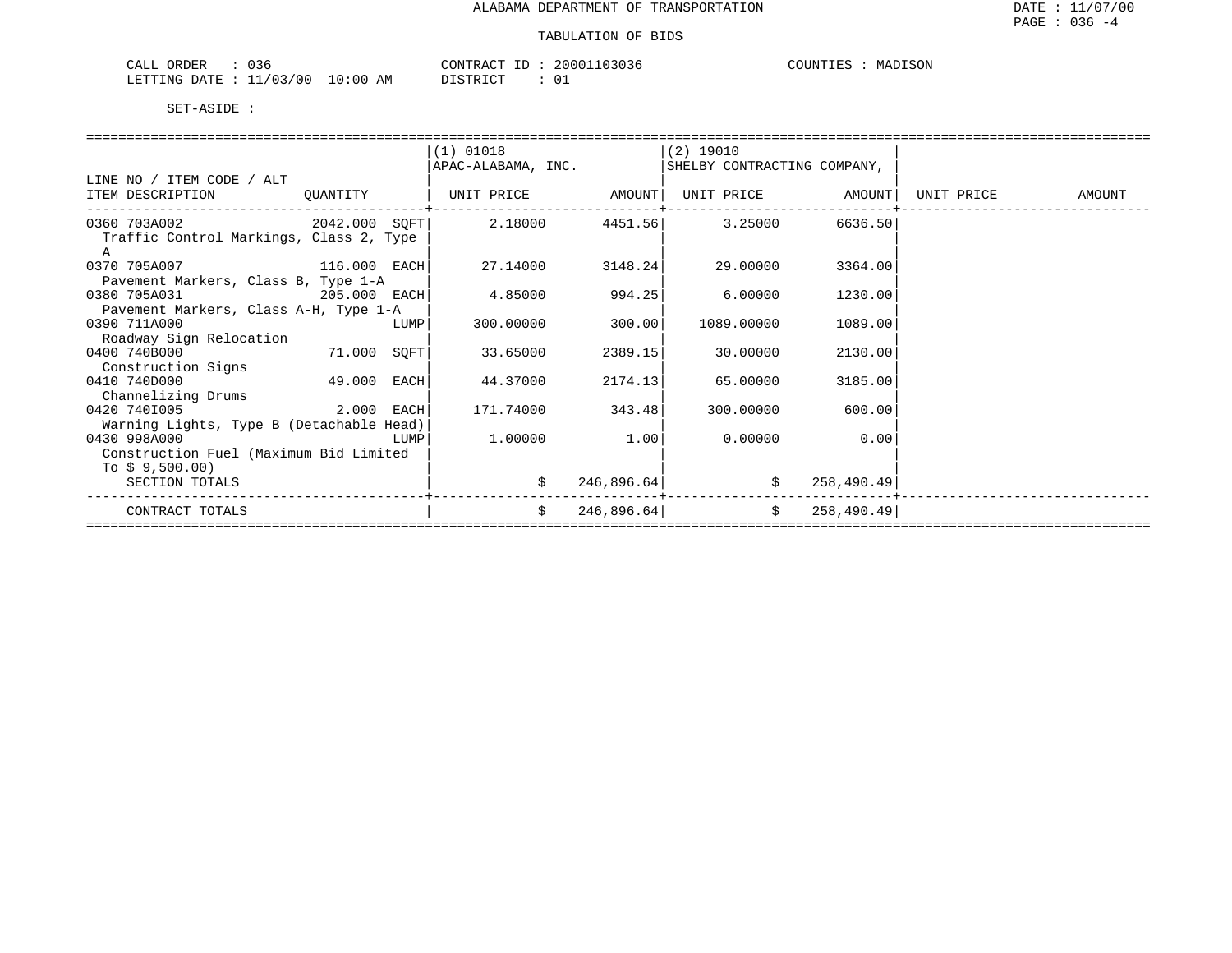DATE :

## VENDOR RANKING

|      | CALL ORDER<br>LETTING DATE : 11/03/00 | : 039<br>10:00 AM                | CONTRACT ID: 20001103039<br>: 07<br>DISTRICT                                                                                                       |              |                  | COUNTIES : GENEVA         |                   |
|------|---------------------------------------|----------------------------------|----------------------------------------------------------------------------------------------------------------------------------------------------|--------------|------------------|---------------------------|-------------------|
|      | CONTRACT DESCRIPTION:<br>1.184 km     |                                  | CONTRACT TIME:<br>280<br>for constructing the Grade, Drainage, Pavement, Bridge and<br>Bridge Culvert on S.R.#54 at Corner Creek in Hacoda. Length | Working Days | (available days) | PROJECT $(S)$ : BR-472(4) |                   |
|      | SET-ASIDE :                           |                                  |                                                                                                                                                    |              |                  |                           |                   |
| RANK | VENDOR NO./NAME                       |                                  |                                                                                                                                                    |              |                  | TOTAL<br>BID.             | % OVER<br>LOW BID |
|      | 07001                                 | S. A. GRAHAM COMPANY, INC.       |                                                                                                                                                    |              |                  | 2,579,012.02              | 100.0000%         |
|      | 02032                                 | BULLARD EXCAVATING, INC.         |                                                                                                                                                    |              |                  | 2,680,877.47              | 103.9497%         |
|      | 01018                                 | APAC-ALABAMA, INC.               |                                                                                                                                                    |              |                  | 2,797,477.00              | 108.4708%         |
|      | 03001                                 | CLARK CONSTRUCTION COMPANY, INC. |                                                                                                                                                    |              |                  | 3,271,490.14              | 126.8505%         |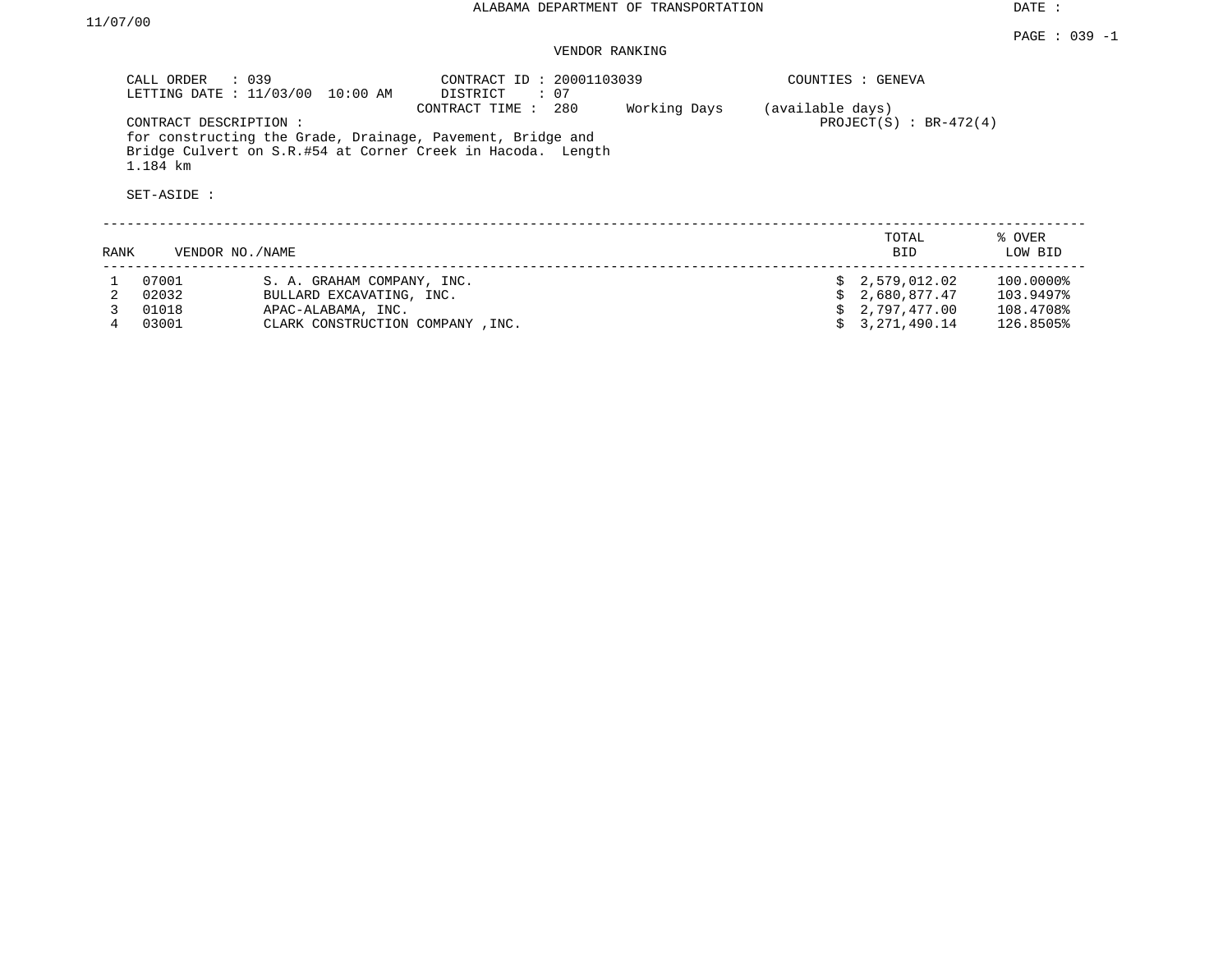| nnr.<br>ORDER<br>$\sim$ $ -$<br>. תי<br>- ⊶<br>للطلاب<br><u> UU - </u> |                  | $\gamma$ NTRA $\ldots$ | ouuu.              | <b>GENEVA</b><br>$\mathsf{A}\cap$<br>$\overline{\phantom{a}}$<br>… ™ ™ ™ |
|------------------------------------------------------------------------|------------------|------------------------|--------------------|--------------------------------------------------------------------------|
| ∼ ∩ /<br>.RTTTNG<br>' O C<br>ם יחד תו<br>____<br>___                   | ΑM<br>TO:0.<br>. | DI STR TOT             | $\sim$ $\sim$<br>◡ |                                                                          |

|                                                       |              |      |              | =========================== | ============================                                                                |           | ========================= |           |
|-------------------------------------------------------|--------------|------|--------------|-----------------------------|---------------------------------------------------------------------------------------------|-----------|---------------------------|-----------|
|                                                       |              |      | (1) 07001    |                             | $(2)$ 02032                                                                                 |           | $(3)$ 01018               |           |
|                                                       |              |      |              |                             | S. A. GRAHAM COMPANY, INC.   BULLARD EXCAVATING, INC.                                       |           | APAC-ALABAMA, INC.        |           |
| LINE NO / ITEM CODE / ALT<br>ITEM DESCRIPTION         | OUANTITY     |      |              |                             | UNIT PRICE                   AMOUNT     UNIT PRICE                    AMOUNT     UNIT PRICE |           |                           | AMOUNT    |
|                                                       |              |      |              |                             |                                                                                             |           |                           |           |
| SECTION 0001 ROADWAY                                  |              |      |              |                             |                                                                                             |           |                           |           |
| 0010 201A000                                          |              | LUMP | 103200.00000 | 103200.00                   | 50000.00000                                                                                 | 50000.00  | 93000.00000               | 93000.00  |
| Clearing & Grubbing (Approximately 6                  |              |      |              |                             |                                                                                             |           |                           |           |
| Hectares)                                             |              |      |              |                             |                                                                                             |           |                           |           |
| 0020 204A000                                          | 2.000 EACH   |      | 750.00000    | 1500.00                     | 725.00000                                                                                   | 1450.00   | 1500.00000                | 3000.00   |
| Closing Water Well                                    |              |      |              |                             |                                                                                             |           |                           |           |
| 0030 205A001                                          | 1.000 EACH   |      | 10000.00000  | 10000.00                    | 10000.00000                                                                                 | 10000.00  | 2000.00000                | 2000.00   |
| Removal Of Structures, Structure No. 1                |              |      |              |                             |                                                                                             |           |                           |           |
| 0040 206A000                                          |              | LUMP | 25000.00000  | 25000.00                    | 55000.00000                                                                                 | 55000.00  | 25000.00000               | 25000.00  |
| Removal Of Old Bridge, Station Sta.                   |              |      |              |                             |                                                                                             |           |                           |           |
| $16 + 73.4$                                           |              |      |              |                             |                                                                                             |           |                           |           |
| 0050 206C002                                          | 275.000 M2   |      | 5.00000      | 1375.00                     | 5.00000                                                                                     | 1375.00   | 8.24000                   | 2266.00   |
| Removing Concrete Slope Paving<br>0060 206D000        | 146.000 M    |      | 10.00000     | 1460.00                     | 10.00000                                                                                    | 1460.00   |                           | 2264.46   |
| Removing Pipe                                         |              |      |              |                             |                                                                                             |           | 15.51000                  |           |
| 0070 206D001                                          | 40.000 M     |      | 7.00000      | 280.00                      | 7.00000                                                                                     | 280.00    | 6.56000                   | 262.40    |
| Removing Guardrail                                    |              |      |              |                             |                                                                                             |           |                           |           |
| 0080 206E000                                          | 5.000 EACH   |      | 300.00000    | 1500.00                     | 300.00000                                                                                   | 1500.00   | 225.00000                 | 1125.00   |
| Removing Headwalls                                    |              |      |              |                             |                                                                                             |           |                           |           |
| 0090 210A000                                          | 27978.000 M3 |      | 2,00000      | 55956.00                    | 2.50000                                                                                     | 69945.00  | 3.73000                   | 104357.94 |
| Unclassified Excavation                               |              |      |              |                             |                                                                                             |           |                           |           |
| 0100 210D000                                          | 38157.000 M3 |      | 4.40000      | 167890.80                   | 4.50000                                                                                     | 171706.50 | 6.69000                   | 255270.33 |
| Borrow Excavation                                     |              |      |              |                             |                                                                                             |           |                           |           |
| 0110 214A000                                          | 379.000 M3   |      | 6.50000      | 2463.50                     | 8.00000                                                                                     | 3032.00   | 3.43000                   | 1299.97   |
| Structure Excavation                                  |              |      |              |                             |                                                                                             |           |                           |           |
| 0120 214B000                                          | 61.000 M3    |      | 8,00000      | 488.00                      | 8.00000                                                                                     | 488.00    | 6.22000                   | 379.42    |
| Foundation Backfill, Local                            |              |      |              |                             |                                                                                             |           |                           |           |
| 0130 214B001<br>Foundation Backfill, Commercial       | 240.000 M3   |      | 50.00000     | 12000.00                    | 33,00000                                                                                    | 7920.00   | 49.75000                  | 11940.00  |
| 0140 215A000                                          | 385.000 M3   |      | 10.00000     | 3850.00                     | 10.90000                                                                                    | 4196.50   | 10.00000                  | 3850.00   |
| Unclassified Bridge Excavation                        |              |      |              |                             |                                                                                             |           |                           |           |
| 0150 215B000                                          |              | LUMP | 10000.00000  | 10000.00                    | 12000.00000                                                                                 | 12000.00  | 10000.00000               | 10000.00  |
| Cofferdams Or Sheeting And Shoring, Sta.<br>$17+25.5$ |              |      |              |                             |                                                                                             |           |                           |           |
| 0160 230A000                                          | 13.000 RBST  |      | 575.00000    | 7475.00                     | 550.00000                                                                                   | 7150.00   | 1332.66000                | 17324.58  |
| Roadbed Processing                                    |              |      |              |                             |                                                                                             |           |                           |           |
| 0170 301A222                                          | 14872.000 M2 |      | 6.00000      | 89232.00                    | 6.40000                                                                                     | 95180.80  | 6.66000                   | 99047.52  |
| Soil Aggregate Base Course, Type C,                   |              |      |              |                             |                                                                                             |           |                           |           |
| Road Mixed, 150 mm Compacted Thickness                |              |      |              |                             |                                                                                             |           |                           |           |
| 0180 306E000                                          | 1.000 EACH   |      | 5000.00000   | 5000.00                     | 6000.00000                                                                                  | 6000.00   | 5000.00000                | 5000.00   |
| State Retained Portable Nuclear                       |              |      |              |                             |                                                                                             |           |                           |           |
| Moisture-Density Testing Device                       |              |      |              |                             |                                                                                             |           |                           |           |
| (Includes Disposal Of Existing Device)                |              |      |              |                             |                                                                                             |           |                           |           |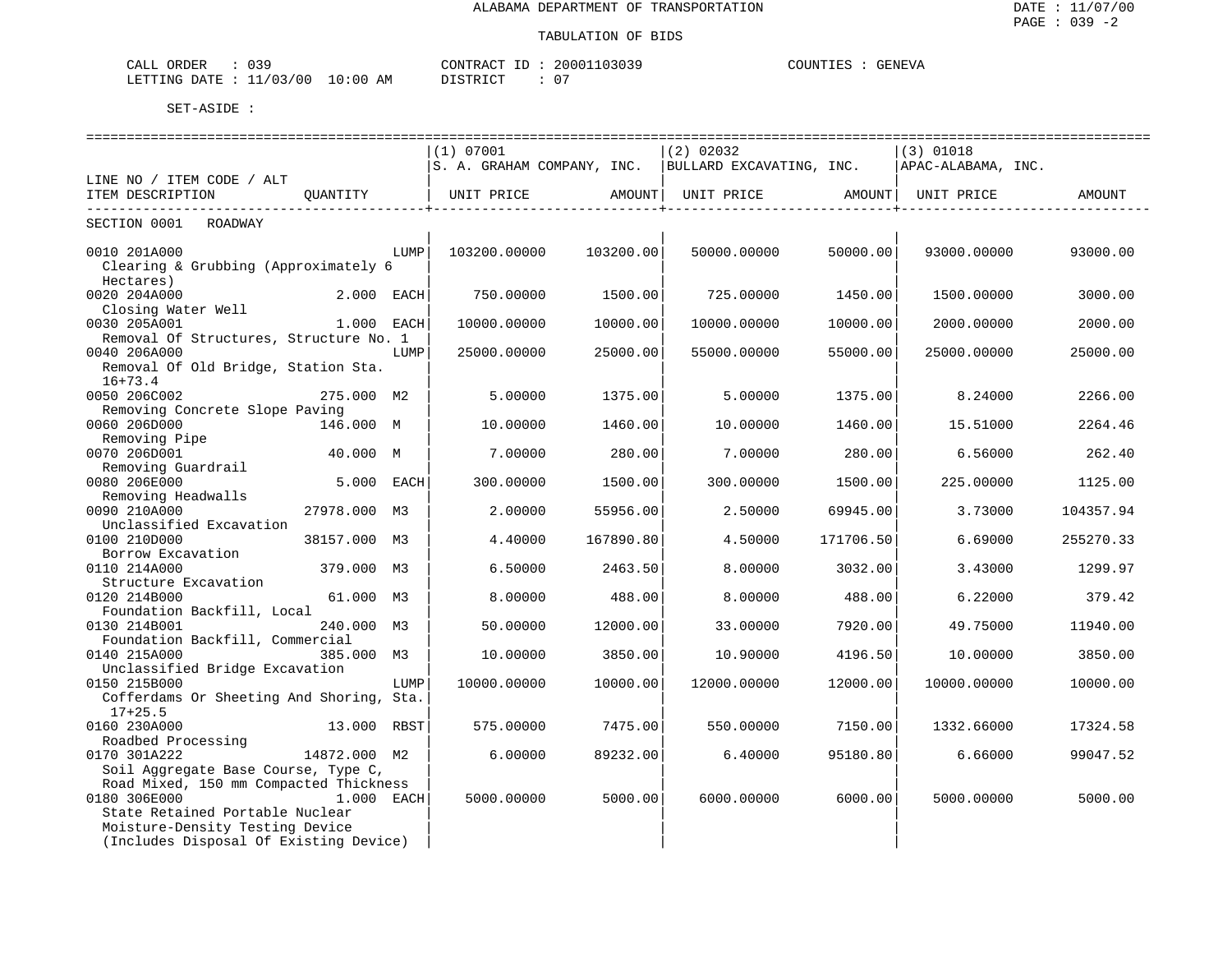| ORDER<br>CALL             | $\sim$ $\sim$ $\sim$ |             | CONTRACT<br>$\tau$ | 20001103039 | COUNTIES | GENEVA |
|---------------------------|----------------------|-------------|--------------------|-------------|----------|--------|
| LETTING DATE : $11/03/00$ |                      | 10:00<br>ΑM | חי הדי אידי את     | _ດ –        |          |        |

|                                           |               |             | (1) 07001                  |             | $(2)$ 02032              |             | (3) 01018          |          |
|-------------------------------------------|---------------|-------------|----------------------------|-------------|--------------------------|-------------|--------------------|----------|
|                                           |               |             | S. A. GRAHAM COMPANY, INC. |             | BULLARD EXCAVATING, INC. |             | APAC-ALABAMA, INC. |          |
| LINE NO / ITEM CODE / ALT                 |               |             |                            |             |                          |             |                    |          |
| ITEM DESCRIPTION                          | QUANTITY      |             | UNIT PRICE                 | AMOUNT      | UNIT PRICE AMOUNT        |             | UNIT PRICE         | AMOUNT   |
| 0190 401A000                              | 12831.000 M2  |             | 0.40000                    | 5132.40     | 0.40000                  | 5132.40     | 0.40000            | 5132.40  |
| Bituminous Treatment A                    |               |             |                            |             |                          |             |                    |          |
| 0200 405A000                              | 2142.000 L    |             | 0.60000                    | 1285.20     | 1,00000                  | 2142.00     | 0.60000            | 1285.20  |
| Tack Coat                                 |               |             |                            |             |                          |             |                    |          |
| 0210 410C000                              |               | 1.000 EACH  | 500.00000                  | 500.00      | 1000.00000               | 1000.00     | 500.00000          | 500.00   |
| Contractor Retained Profilograph          |               |             |                            |             |                          |             |                    |          |
| 0220 424A221                              | 745.000 MTON  |             | 45.00000                   | 33525.00    | 42.00000                 | 31290.00    | 45.00000           | 33525.00 |
| Superpave Bituminous Concrete Wearing     |               |             |                            |             |                          |             |                    |          |
| Surface Layer, 19.0 mm Maximum            |               |             |                            |             |                          |             |                    |          |
| Aggregate Size Mix, ESAL Range B          |               |             |                            |             |                          |             |                    |          |
| 0230 424A226                              | 200.000 MTON  |             | 47.00000                   | 9400.00     | 60.38000                 | 12076.00    | 47.00000           | 9400.00  |
| Superpave Bituminous Concrete Wearing     |               |             |                            |             |                          |             |                    |          |
| Surface Layer, Leveling, 12.5 mm          |               |             |                            |             |                          |             |                    |          |
| Maximum Aggregate Size Mix, ESAL Range B  |               |             |                            |             |                          |             |                    |          |
| 0240 424B422                              | 1405.000 MTON |             | 40.00000                   | 56200.00    | 40.79000                 | 57309.95    | 40.00000           | 56200.00 |
| Superpave Bituminous Concrete Upper       |               |             |                            |             |                          |             |                    |          |
| Binder Layer, 37.5 mm Maximum Aggregate   |               |             |                            |             |                          |             |                    |          |
| Size Mix, ESAL Range B                    |               |             |                            |             |                          |             |                    |          |
| 0250 424B522                              | 1519.000 MTON |             | 40.00000                   | 60760.00    | 40.69000                 | 61808.11    | 40.00000           | 60760.00 |
| Superpave Bituminous Concrete Lower       |               |             |                            |             |                          |             |                    |          |
| Binder Layer, 37.5 mm Maximum Aggregate   |               |             |                            |             |                          |             |                    |          |
| Size Mix, ESAL Range B                    |               |             |                            |             |                          |             |                    |          |
| 0260 430A004                              | 240.000 M3    |             | 35.00000                   | 8400.00     | 42.00000                 | 10080.00    | 32.81000           | 7874.40  |
| Soil Type Surfacing (Soil Aggregate, Type |               |             |                            |             |                          |             |                    |          |
| C)                                        |               |             |                            |             |                          |             |                    |          |
| 0270 430B003                              | 183.000 MTON  |             | 24.00000                   | 4392.00     | 31.50000                 | 5764.50     | 27.06000           | 4951.98  |
| Aggregate Surfacing (ALDOT #57)           |               |             |                            |             |                          |             |                    |          |
| 0280 450B000                              | 87.000 M2     |             | 100.00000                  | 8700.00     | 105.00000                | 9135.00     | 100.00000          | 8700.00  |
| Reinforced Cement Concrete Bridge End     |               |             |                            |             |                          |             |                    |          |
| Slab                                      |               |             |                            |             |                          |             |                    |          |
| 0290 502A000                              | 42869.000 KG  |             | 1.15000                    | 49299.35    | 0.75000                  | 32151.75    | 1.14000            | 48870.66 |
| Steel Reinforcement                       |               |             |                            |             |                          |             |                    |          |
| 0300 502B000                              |               | LUMP        | 40000.00000                | 40000.00    | 42000.00000              | 42000.00    | 40000.00000        | 40000.00 |
| Steel Reinforcement For Bridge            |               |             |                            |             |                          |             |                    |          |
| Superstructure, Sta. 16+53.5,             |               |             |                            |             |                          |             |                    |          |
| Approximately 47700 kg                    |               |             |                            |             |                          |             |                    |          |
| 0310 503A000                              | 100.000 M3    |             | 20.00000                   | 2000.00     | 22.00000                 | 2200.00     | 20,00000           | 2000.00  |
| Seal Concrete                             |               |             |                            |             |                          |             |                    |          |
| 0320 503B000<br>LUMP                      |               | 75000.00000 | 75000.00                   | 78000.00000 | 78000.00                 | 75000.00000 | 75000.00           |          |
| Cofferdam And Pumping, Bent No. 2         |               |             |                            |             |                          |             |                    |          |
| 0330 503B001<br>LUMP                      |               | 75000.00000 | 75000.00                   | 78000.00000 | 78000.00                 | 75000.00000 | 75000.00           |          |
| Cofferdam And Pumping, Bent No. 3         |               |             |                            |             |                          |             |                    |          |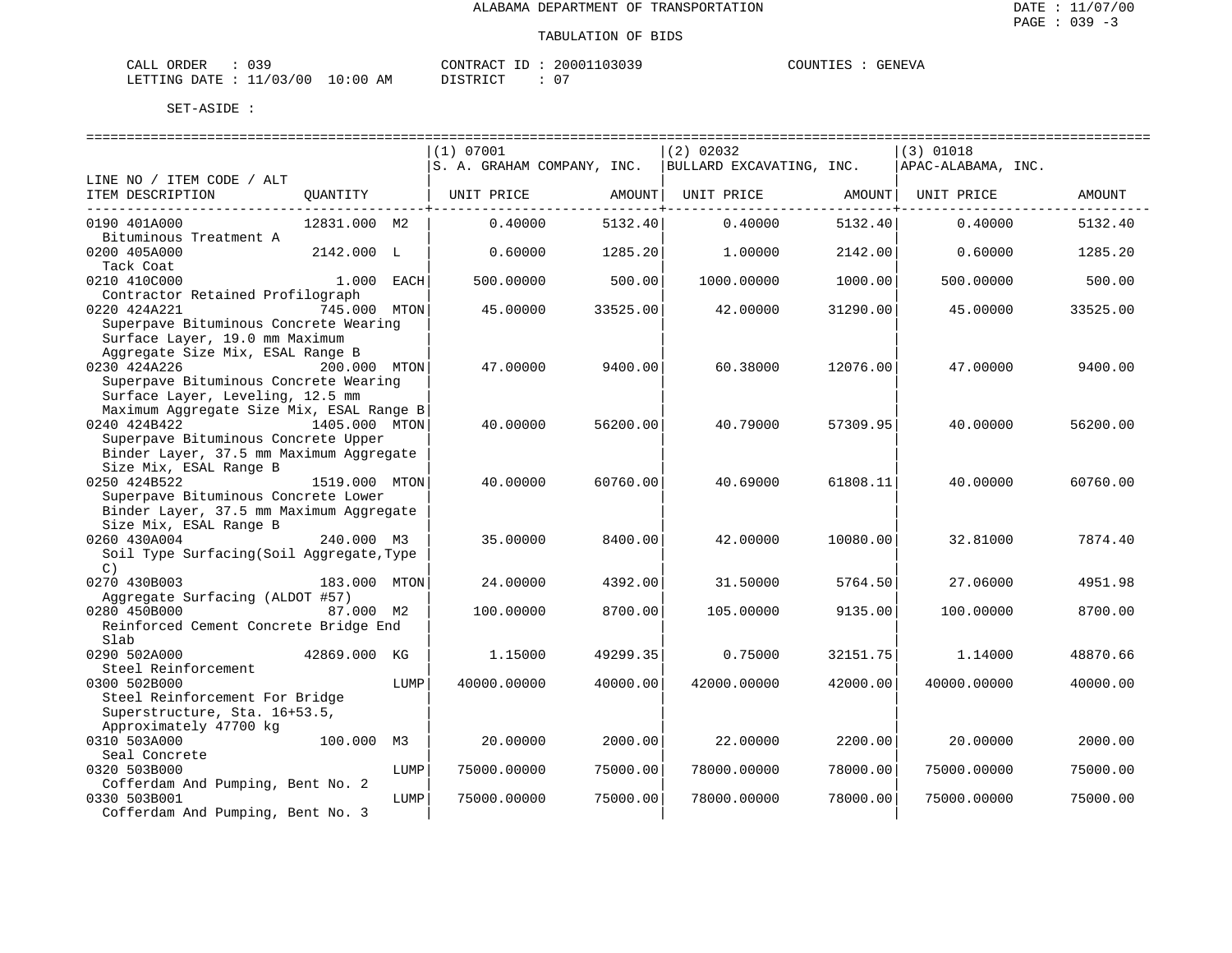| CALL ORDER | 039                              | CONTRACT ID: | 20001103039 | COUNTIES |  | GENEVA |
|------------|----------------------------------|--------------|-------------|----------|--|--------|
|            | LETTING DATE : 11/03/00 10:00 AM | DISTRICT     | _ດ –        |          |  |        |

|                                       |                                  |      | (1) 07001                  |           | (2) 02032                |           | (3) 01018          |           |
|---------------------------------------|----------------------------------|------|----------------------------|-----------|--------------------------|-----------|--------------------|-----------|
|                                       |                                  |      | S. A. GRAHAM COMPANY, INC. |           | BULLARD EXCAVATING, INC. |           | APAC-ALABAMA, INC. |           |
| LINE NO / ITEM CODE / ALT             |                                  |      |                            |           |                          |           |                    |           |
| ITEM DESCRIPTION                      | OUANTITY                         |      | UNIT PRICE                 | AMOUNT    | UNIT PRICE AMOUNT        |           | UNIT PRICE         | AMOUNT    |
|                                       |                                  |      |                            |           |                          | --------+ |                    |           |
| 0340 505A002                          | 2.000 EACH                       |      | 10000.00000                | 20000.00  | 11000.00000              | 22000.00  | 10000.00000        | 20000.00  |
| Steel Test Piles (HP 310x79)          |                                  |      |                            |           |                          |           |                    |           |
| 0350 505B057                          | 2.000 EACH                       |      | 1500.00000                 | 3000.00   | 1600.00000               | 3200.00   | 1500.00000         | 3000.00   |
|                                       | Static Loading Tests (HP 310x79) |      |                            |           |                          |           |                    |           |
| 0360 505C002                          | 1265.000 M                       |      | 70.00000                   | 88550.00  | 72.50000                 | 91712.50  | 70.00000           | 88550.00  |
| Steel Piling (HP 310x79)              |                                  |      |                            |           |                          |           |                    |           |
| 0370 5051000                          | 100.000 M2                       |      | 50.00000                   | 5000.00   | 50.00000                 | 5000.00   | 50.00000           | 5000.00   |
| Temporary Steel Sheet Piling          |                                  |      |                            |           |                          |           |                    |           |
| 0380 508A000                          | 4290.000 KG                      |      | 5.00000                    | 21450.00  | 5.50000                  | 23595.00  | 5.00000            | 21450.00  |
| Structural Steel                      |                                  |      |                            |           |                          |           |                    |           |
| 0390 510A000                          | 273.000 M3                       |      | 400.00000                  | 109200.00 | 405.00000                | 110565.00 | 400.00000          | 109200.00 |
| Bridge Substructure Concrete, Class A |                                  |      |                            |           |                          |           |                    |           |
| 0400 510C051                          |                                  | LUMP | 155000.00000               | 155000.00 | 160000.00000             | 160000.00 | 155000.00000       | 155000.00 |
| Bridge Concrete Superstructure, Sta.  |                                  |      |                            |           |                          |           |                    |           |
| 16+53.5, Approx. 306 M3               |                                  |      |                            |           |                          |           |                    |           |
| 0410 510E000                          | 1010.000 M2                      |      | 2.50000                    | 2525.00   | 2.55000                  | 2575.50   | 2.50000            | 2525.00   |
| Grooving Concrete Bridge Decks        |                                  |      |                            |           |                          |           |                    |           |
| 0420 511A001                          | 48.000 EACH                      |      | 75.00000                   | 3600.00   | 75.00000                 | 3600.00   | 75.00000           | 3600.00   |
| Elastomeric Bearings, Type 2          |                                  |      |                            |           |                          |           |                    |           |
| 0430 513B005                          | 568.000 M                        |      | 250.00000                  | 142000.00 | 250.00000                | 142000.00 | 250.00000          | 142000.00 |
| Pretensioned-Prestressed Concrete     |                                  |      |                            |           |                          |           |                    |           |
| Girders, Type IIIM (Specialty Item)   |                                  |      |                            |           |                          |           |                    |           |
| 0440 524A011                          | 177.000 M3                       |      | 450.00000                  | 79650.00  | 470.00000                | 83190.00  | 463.30000          | 82004.10  |
| Culvert Concrete (Cast In Place)      |                                  |      |                            |           |                          |           |                    |           |
| 0450 530A002                          | 89.000 M                         |      | 105.00000                  | 9345.00   | 105.28000                | 9369.92   | 117.20000          | 10430.80  |
| 600 mm Roadway Pipe (Class 3 R.C.)    |                                  |      |                            |           |                          |           |                    |           |
| 0460 530A102                          | 11.000 M                         |      | 110.00000                  | 1210.00   | 110.90000                | 1219.90   | 317.62000          | 3493.82   |
| 600 mm Roadway Pipe (Class 3 R.C.)    |                                  |      |                            |           |                          |           |                    |           |
| (Extension)                           |                                  |      |                            |           |                          |           |                    |           |
| 0470 535A080                          | 108.000 M                        |      | 90.00000                   | 9720.00   | 89.53000                 | 9669.24   | 94.67000           | 10224.36  |
| 450 mm Side Drain Pipe (Class 3 R.C.) |                                  |      |                            |           |                          |           |                    |           |
| 0480 535A651                          | 24.000 M                         |      | 60.00000                   | 1440.00   | 98.43000                 | 2362.32   | 113.78000          | 2730.72   |
| 450 mm Side Drain Pipe (Temporary)    |                                  |      |                            |           |                          |           |                    |           |
| 0490 600A000                          |                                  | LUMP | 187825.00000               | 187825.00 | 165325.00000             | 165325.00 | 325000.00000       | 325000.00 |
| Mobilization                          |                                  |      |                            |           |                          |           |                    |           |
| 0500 601A000                          | 1.000 EACH                       |      | 4750.00000                 | 4750.00   | 10000.00000              | 10000.00  | 6000.00000         | 6000.00   |
| Furnishing Base, Soil And Structure   |                                  |      |                            |           |                          |           |                    |           |
| Laboratories                          |                                  |      |                            |           |                          |           |                    |           |
| 0510 602A000                          | 29.000 EACH                      |      | 95.00000                   | 2755.00   | 125.00000                | 3625.00   | 87.68000           | 2542.72   |
| Right Of Way Markers<br>0520 610C001  | 17807.000 MTON                   |      | 26.32000                   | 468680.24 | 29.50000                 | 525306.50 | 20.00000           | 356140.00 |
| Loose Riprap, Class 2                 |                                  |      |                            |           |                          |           |                    |           |
|                                       |                                  |      |                            |           |                          |           |                    |           |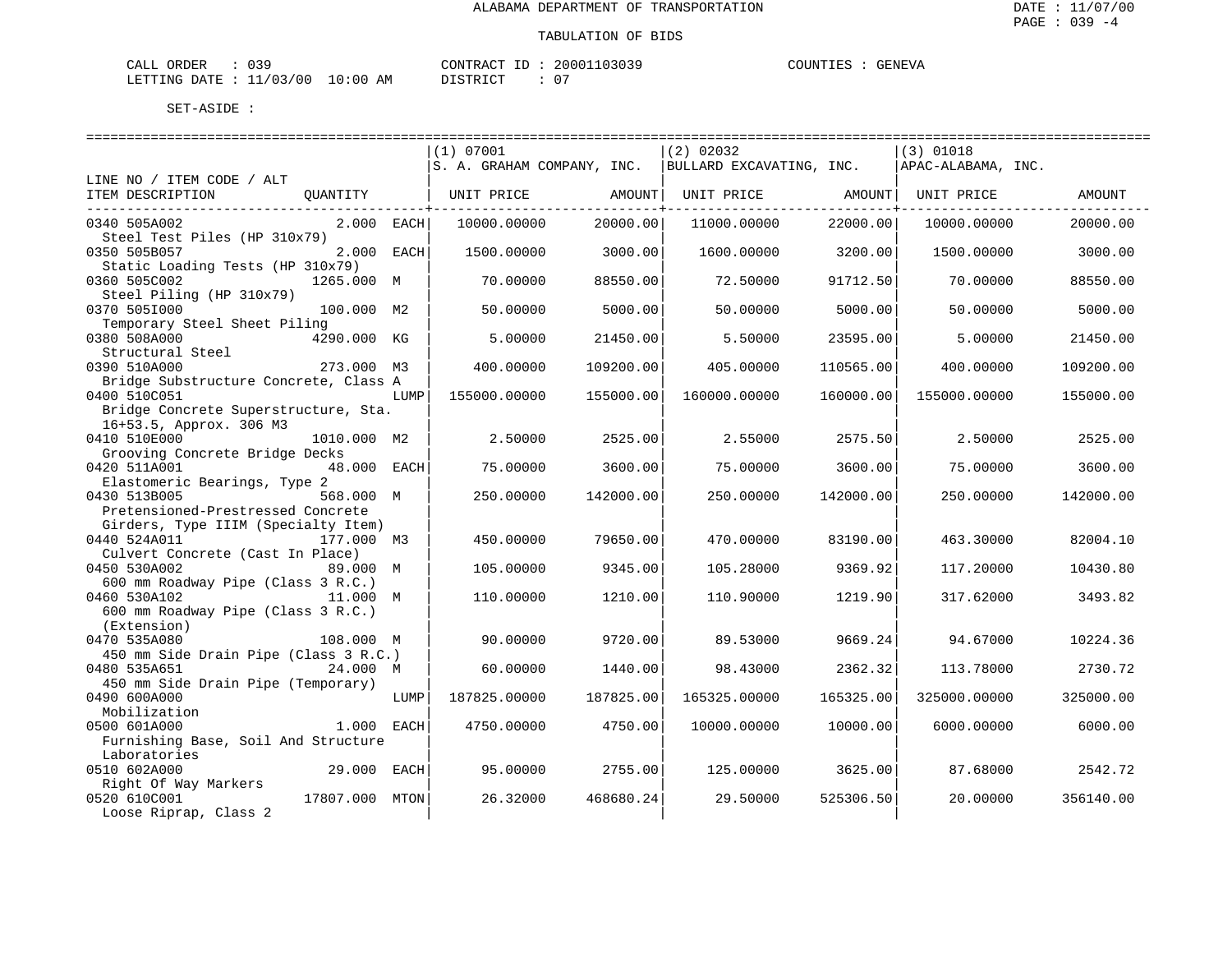| CALL<br>ORDER             | ົ່<br>و د ن |             | CONTRACT ID               | 20001103039 | COUNTIES | <b>GENEVA</b> |
|---------------------------|-------------|-------------|---------------------------|-------------|----------|---------------|
| LETTING DATE : $11/03/00$ |             | 10:00<br>ΑM | DI STR TAT<br>. - - - - - | ∩ "         |          |               |

|                                       |              |         | (1) 07001                  |          | (2) 02032                |          | (3) 01018          |          |
|---------------------------------------|--------------|---------|----------------------------|----------|--------------------------|----------|--------------------|----------|
|                                       |              |         | S. A. GRAHAM COMPANY, INC. |          | BULLARD EXCAVATING, INC. |          | APAC-ALABAMA, INC. |          |
| LINE NO / ITEM CODE / ALT             |              |         |                            |          |                          |          |                    |          |
| ITEM DESCRIPTION                      | OUANTITY     |         | UNIT PRICE                 | AMOUNT   | UNIT PRICE               | AMOUNT   | UNIT PRICE         | AMOUNT   |
|                                       |              |         |                            |          |                          |          |                    |          |
| 0530 610D003                          | 3687.000 M2  |         | 5.97000                    | 22011.39 | 2,00000                  | 7374.00  | 6,00000            | 22122.00 |
| Filter Blanket, Geotextile            |              |         |                            |          |                          |          |                    |          |
| 0540 614A000                          | 120.000 M3   |         | 250.00000                  | 30000.00 | 225,00000                | 27000.00 | 261,00000          | 31320.00 |
| Slope Paving                          |              |         |                            |          |                          |          |                    |          |
| 0550 619A003                          | 8.000 EACH   |         | 575.00000                  | 4600.00  | 450.00000                | 3600.00  | 575.00000          | 4600.00  |
| 600 mm Roadway Pipe End Treatment,    |              |         |                            |          |                          |          |                    |          |
| Class 1                               |              |         |                            |          |                          |          |                    |          |
| 0560 619A101                          | 18.000 EACH  |         | 450.00000                  | 8100.00  | 475.00000                | 8550.00  | 450.00000          | 8100.00  |
| 450 mm Side Drain Pipe End Treatment, |              |         |                            |          |                          |          |                    |          |
| Class 1                               |              |         |                            |          |                          |          |                    |          |
| 0570 620A000                          | 1.000 M3     |         | 1200.00000                 | 1200.00  | 1500.00000               | 1500.00  | 1200.00000         | 1200.00  |
| Minor Structure Concrete              |              |         |                            |          |                          |          |                    |          |
| 0580 630A000                          | 282.000 M    |         | 46.75000                   | 13183.50 | 46.75000                 | 13183.50 | 46.75000           | 13183.50 |
| Steel Beam Guardrail, Class A, Type 1 |              |         |                            |          |                          |          |                    |          |
| 0590 630C003                          | 4.000 EACH   |         | 1000.00000                 | 4000.00  | 1000.00000               | 4000.00  | 1000.00000         | 4000.00  |
|                                       |              |         |                            |          |                          |          |                    |          |
| Guardrail End Anchor, Type 13         |              |         |                            |          |                          |          |                    |          |
| 0600 630C070                          | 8.000 EACH   |         | 1485.00000                 | 11880.00 | 1485.00000               | 11880.00 | 1485.00000         | 11880.00 |
| Guardrail End Anchor, Type 10 Series  |              |         |                            |          |                          |          |                    |          |
| 0610 650A000                          | 4301.000 M3  |         | 5.00000                    | 21505.00 | 7.00000                  | 30107.00 | 7.26000            | 31225.26 |
| Topsoil                               |              |         |                            |          |                          |          |                    |          |
| 0620 650B000                          | 10076.000 M3 |         | 4.00000                    | 40304.00 | 4.75000                  | 47861.00 | 4.55000            | 45845.80 |
| Topsoil From Stockpiles               |              |         |                            |          |                          |          |                    |          |
| 0630 651B000                          | 14.000       | MTON    | 36.00000                   | 504.00   | 100.00000                | 1400.00  | 100,00000          | 1400.00  |
| Agricultural Limestone                |              |         |                            |          |                          |          |                    |          |
| 0640 651C000                          | 6.000        | MTON    | 180.00000                  | 1080.00  | 350.00000                | 2100.00  | 350.00000          | 2100.00  |
| 8-8-8 Commercial Fertilizer           |              |         |                            |          |                          |          |                    |          |
| 0650 651F000                          | 2.000        | MTON    | 180.00000                  | 360.00   | 350.00000                | 700.00   | 350.00000          | 700.00   |
| Ammonium Nitrate                      |              |         |                            |          |                          |          |                    |          |
| 0660 652A061                          | 5.000 HA     |         | 970.00000                  | 4850.00  | 1200.00000               | 6000.00  | 1200.00000         | 6000.00  |
| Seeding (Mix 3E)                      |              |         |                            |          |                          |          |                    |          |
| 0670 654A001                          | 568.000 M2   |         | 3.80000                    | 2158.40  | 5.00020                  | 2840.11  | 5.00000            | 2840.00  |
| Solid Sodding (Bermuda)               |              |         |                            |          |                          |          |                    |          |
| 0680 656A000                          | 3.000 HA     |         | 970.00000                  | 2910.00  | 1200.00000               | 3600.00  | 1200.00000         | 3600.00  |
| Mulching, Class A, Type 1             |              |         |                            |          |                          |          |                    |          |
| 0690 656A001                          | 2.000 HA     |         | 1200.00000                 | 2400.00  | 1200.00000               | 2400.00  | 1200.00000         | 2400.00  |
| Mulching, Class A, Type 2             |              |         |                            |          |                          |          |                    |          |
| 0700 659A000                          | 118.000 M2   |         | 1.60000                    | 188.80   | 2.99950                  | 353.94   | 3.00000            | 354.00   |
| Erosion Control Netting, Class A      |              |         |                            |          |                          |          |                    |          |
| 0710 659A001                          | 1311.000 M2  | 1,60000 | 2097.60                    | 2.99950  | 3932.34                  | 3,00000  | 3933.00            |          |
| Erosion Control Netting, Class B      |              |         |                            |          |                          |          |                    |          |
| 0720 665A000                          | 5.000 HA     |         | 750.00000                  | 3750.00  | 400.00000                | 2000.00  | 400.00000          | 2000.00  |
| Temporary Seeding                     |              |         |                            |          |                          |          |                    |          |
|                                       |              |         |                            |          |                          |          |                    |          |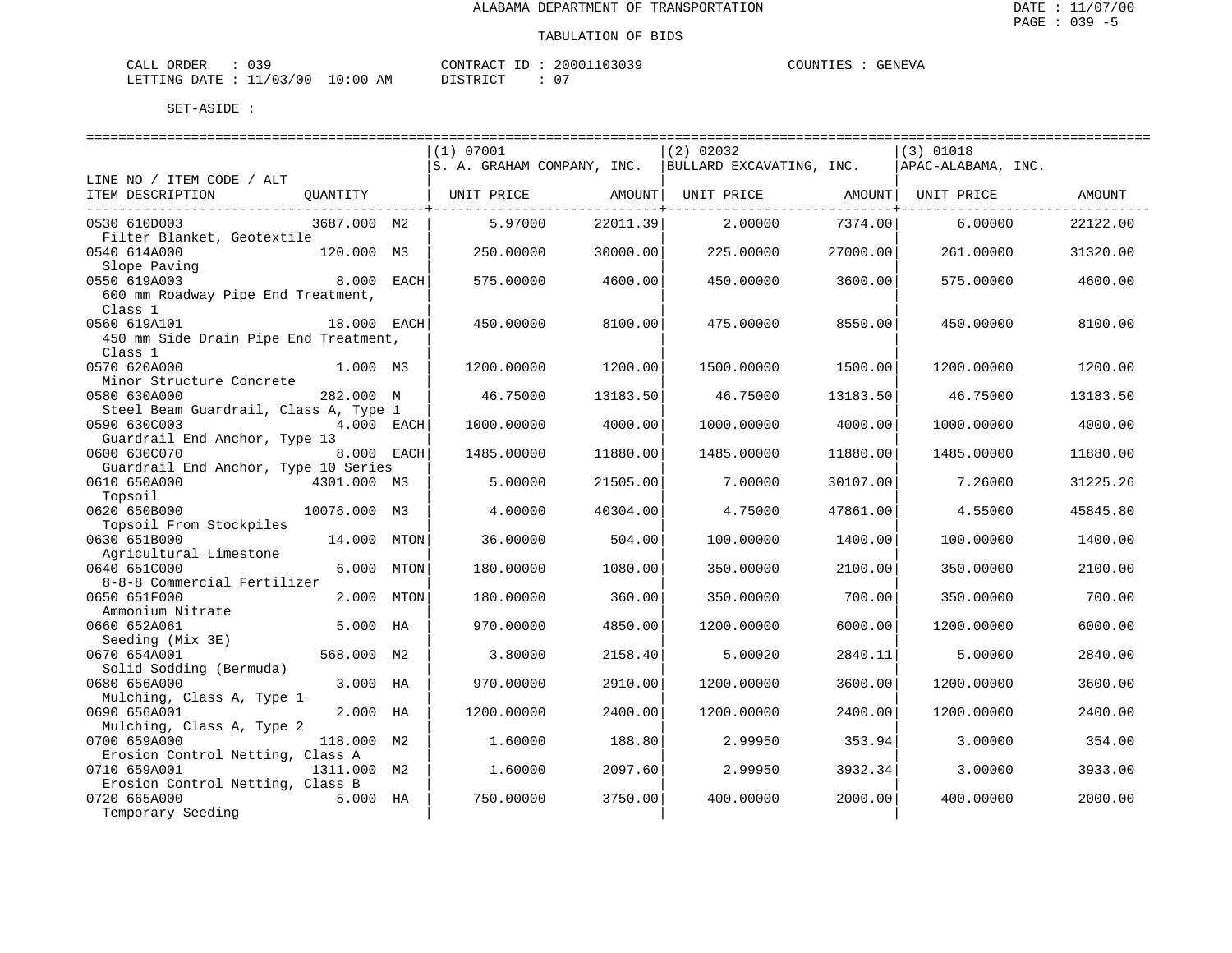| ORDER<br>CALL             | $\sim$ $\sim$ $\sim$ |             | CONTRACT<br>$\tau$ | 20001103039 | COUNTIES | GENEVA |
|---------------------------|----------------------|-------------|--------------------|-------------|----------|--------|
| LETTING DATE : $11/03/00$ |                      | 10:00<br>ΑM | חי הדי אידי את     | _ດ –        |          |        |

|                                                                              |               |      | (1) 07001  |          | (2) 02032                                                                     |          | $(3)$ 01018 |          |
|------------------------------------------------------------------------------|---------------|------|------------|----------|-------------------------------------------------------------------------------|----------|-------------|----------|
|                                                                              |               |      |            |          | $ S. A. GRAHAM COMPANY, INC.   BULLARD EXCAVATING, INC.   APAC-ALABAMA, INC.$ |          |             |          |
| LINE NO / ITEM CODE / ALT                                                    |               |      |            |          |                                                                               |          |             |          |
| ITEM DESCRIPTION QUANTITY   UNIT PRICE AMOUNT  UNIT PRICE AMOUNT  UNIT PRICE |               |      |            |          |                                                                               |          |             | AMOUNT   |
| --------------------------------                                             |               |      |            |          |                                                                               |          |             |          |
| 0730 665B000                                                                 | 5.000 HA      |      | 750.00000  | 3750.00  | 400.00000                                                                     | 2000.00  | 400.00000   | 2000.00  |
| Temporary Mulching                                                           |               |      |            |          |                                                                               |          |             |          |
| 0740 665F000                                                                 | $95.000$ EACH |      | 6.00000    | 570.00   | 7.00000 665.00                                                                |          | 5.25000     | 498.75   |
| Hay Bales                                                                    |               |      |            |          |                                                                               |          |             |          |
| 0750 665H000                                                                 | 2.000         | EACH | 2500.00000 | 5000.00  | 3300.00000                                                                    | 6600.00  | 800.00000   | 1600.00  |
| Erosion Control Check Dams, Type 1                                           |               |      |            |          |                                                                               |          |             |          |
| 0760 6651000                                                                 | 1645.000      | MTON | 26.32000   | 43296.40 | 29.50000                                                                      | 48527.50 | 41.42000    | 68135.90 |
| Temporary Riprap, Class 2                                                    |               |      |            |          |                                                                               |          |             |          |
| 0770 665J000                                                                 | 1076.000 M    |      | 13.50000   | 14526.00 | 15.50000                                                                      | 16678.00 | 9.85000     | 10598.60 |
| Silt Fence, Type A                                                           |               |      |            |          |                                                                               |          |             |          |
| 0780 665K000                                                                 | 90.000 M3     |      | 15,00000   | 1350.00  | 17.00000                                                                      | 1530.00  | 9.65000     | 868.50   |
| Drainage Sump Excavation                                                     |               |      |            |          |                                                                               |          |             |          |
| 0790 666A001                                                                 | 3.000 HA      |      | 20.00000   | 60.00    | 25,00000                                                                      | 75.00    | 25.00000    | 75.00    |
| Pest Control Treatment                                                       |               |      |            |          |                                                                               |          |             |          |
| 0800 680A000                                                                 |               | LUMP | 6500.00000 | 6500.00  | 32500.00000                                                                   | 32500.00 | 31880.00000 | 31880.00 |
| Engineering Controls                                                         |               |      |            |          |                                                                               |          |             |          |
| 3.000 KM<br>0810 701A004                                                     |               |      | 199.00000  | 597.00   | 199.00000                                                                     | 597.00   | 199.00000   | 597.00   |
| Solid White, Class 1, Type A Traffic                                         |               |      |            |          |                                                                               |          |             |          |
| Stripe                                                                       |               |      |            |          |                                                                               |          |             |          |
| 0820 701A008 1.000 KM                                                        |               |      | 112,00000  | 112.00   | 112,00000                                                                     | 112.00   | 112,00000   | 112.00   |
| Broken Yellow, Class 1, Type A Traffic                                       |               |      |            |          |                                                                               |          |             |          |
| Stripe                                                                       |               |      |            |          |                                                                               |          |             |          |
| 0830 701A012                                                                 | 2.000 KM      |      | 199.00000  | 398.00   | 199.00000                                                                     | 398.00   | 199.00000   | 398.00   |
| Solid Yellow, Class 1, Type A Traffic                                        |               |      |            |          |                                                                               |          |             |          |
| Stripe                                                                       |               |      |            |          |                                                                               |          |             |          |
| 0840 701C000                                                                 | 2.000 KM      |      | 218.00000  | 436.00   | 218.00000                                                                     | 436.00   | 218.00000   | 436.00   |
| Broken Temporary Traffic Stripe                                              |               |      |            |          |                                                                               |          |             |          |
| 0850 701C001                                                                 | 9.000 KM      |      | 218,00000  | 1962.00  | 218,00000                                                                     | 1962.00  | 218,00000   | 1962.00  |
| Solid Temporary Traffic Stripe                                               |               |      |            |          |                                                                               |          |             |          |
|                                                                              | 4.000 KM      |      | 746.00000  | 2984.00  | 746.00000                                                                     | 2984.00  | 746.00000   | 2984.00  |
| Solid Traffic Stripe Removed (Paint)                                         |               |      |            |          |                                                                               |          |             |          |
| 0870 701D008                                                                 | 1.000 KM      |      | 808,00000  | 808.00   | 808,00000                                                                     | 808.00   | 808,00000   | 808.00   |
| Solid Traffic Stripe Removed (Plastic)                                       |               |      |            |          |                                                                               |          |             |          |
| 0880 701D014                                                                 | 1.000 KM      |      | 621.00000  | 621.00   | 621.00000                                                                     | 621.00   | 621.00000   | 621.00   |
| Broken Traffic Stripe Removed (Paint)                                        |               |      |            |          |                                                                               |          |             |          |
| 0890 701D015                                                                 | 1.000 KM      |      | 621,00000  | 621.00   | 621.00000                                                                     | 621.00   | 621,00000   | 621.00   |
| Broken Traffic Stripe Removed (Plastic)                                      |               |      |            |          |                                                                               |          |             |          |
| 0900 701G125                                                                 | 192.000 M     |      | 12.36000   | 2373.12  | 12.36000                                                                      | 2373.12  | 12.36000    | 2373.12  |
| Solid White, Class 3W, Type A Traffic                                        |               |      |            |          |                                                                               |          |             |          |
| Stripe (150 mm Wide)                                                         |               |      |            |          |                                                                               |          |             |          |
| 0910 701G129                                                                 | 96.000 M      |      | 7.44000    | 714.24   | 7.44000                                                                       | 714.24   | 7.44000     | 714.24   |
| Broken Yellow, Class 3W, Type A Traffic                                      |               |      |            |          |                                                                               |          |             |          |
| Stripe (150 mm Wide)                                                         |               |      |            |          |                                                                               |          |             |          |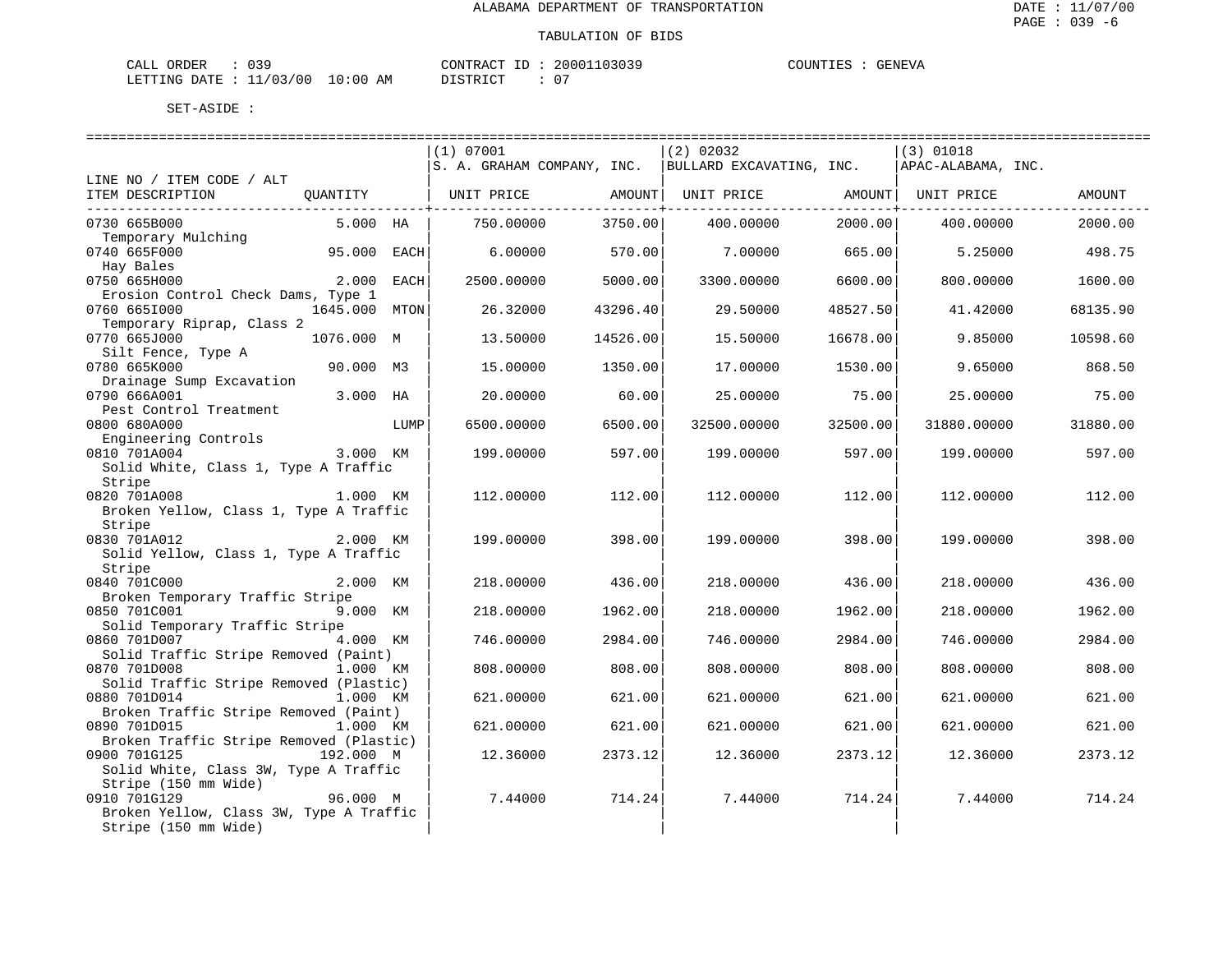| NR DER<br>™AT.T<br>للتلتاب | - 999                              |                                                                                                                                | TONTR ACT   | $ -$ | 10303c<br>20001 | COUNTIES | GENEV <sup>"</sup> |
|----------------------------|------------------------------------|--------------------------------------------------------------------------------------------------------------------------------|-------------|------|-----------------|----------|--------------------|
| LETTING DATE               | 1/03/<br>◡<br>. <i>.</i><br>$\sim$ | 10:00<br>ΑM<br>the contract of the contract of the contract of the contract of the contract of the contract of the contract of | - <b>An</b> |      | $\cap$          |          |                    |

|                                          |               |      | ==============================                                     |          | ====================== |          | ============================= |          |
|------------------------------------------|---------------|------|--------------------------------------------------------------------|----------|------------------------|----------|-------------------------------|----------|
|                                          |               |      | (1) 07001                                                          |          | (2) 02032              |          | (3) 01018                     |          |
|                                          |               |      | S. A. GRAHAM COMPANY, INC. BULLARD EXCAVATING, INC.                |          |                        |          | APAC-ALABAMA, INC.            |          |
| LINE NO / ITEM CODE / ALT                |               |      |                                                                    |          |                        |          |                               |          |
| ITEM DESCRIPTION                         | QUANTITY      |      | UNIT PRICE         AMOUNT   UNIT PRICE         AMOUNT   UNIT PRICE |          |                        |          |                               | AMOUNT   |
| 0920 701G133                             | 96.000 M      |      | 14.23000                                                           | 1366.08  | 14.23000               | 1366.08  | 14.23000                      | 1366.08  |
| Solid Yellow, Class 3W, Type A Traffic   |               |      |                                                                    |          |                        |          |                               |          |
| Stripe (150 mm Wide)                     |               |      |                                                                    |          |                        |          |                               |          |
| 0930 702A041                             | 3.000 KM      |      | 3108,00000                                                         | 9324.00  | 1554.00000             | 4662.00  | 3108,00000                    | 9324.00  |
| Solid White, Profiled Traffic Stripe     |               |      |                                                                    |          |                        |          |                               |          |
| (150 mm Wide)                            |               |      |                                                                    |          |                        |          |                               |          |
| 0940 702A042                             | 1.000 KM      |      | 1554.00000                                                         | 1554.00  | 3108.00000             | 3108.00  | 1554.00000                    | 1554.00  |
| Broken Yellow, Profiled Traffic Stripe   |               |      |                                                                    |          |                        |          |                               |          |
| (150 mm Wide)                            |               |      |                                                                    |          |                        |          |                               |          |
| 0950 702A043                             | 2.000 KM      |      | 3108,00000                                                         | 6216.00  | 3108.00000             | 6216.00  | 3018.00000                    | 6036.00  |
| Solid Yellow, Profiled Traffic Stripe    |               |      |                                                                    |          |                        |          |                               |          |
| (150 mm Wide)                            |               |      |                                                                    |          |                        |          |                               |          |
| 0960 703A002                             | 14.000 M2     |      | 33,00000                                                           | 462.00   | 33.00000               | 462.00   | 33.00000                      | 462.00   |
| Traffic Control Markings, Class 2, Type  |               |      |                                                                    |          |                        |          |                               |          |
| A                                        |               |      |                                                                    |          |                        |          |                               |          |
| 0970 703D001                             | 14.000 M2     |      | 14,00000                                                           | 196.00   | 14.00000               | 196.00   | 14,00000                      | 196.00   |
| Temporary Traffic Control Markings       |               |      |                                                                    |          |                        |          |                               |          |
| 0980 705A032                             | 24.000 EACH   |      | 5.00000                                                            | 120.00   | 5.00000                | 120.00   | 5.00000                       | 120.00   |
| Pavement Markers, Class A-H, Type 1-B    |               |      |                                                                    |          |                        |          |                               |          |
| 0990 705A037                             | 92.000 EACH   |      | 5.25000                                                            | 483.00   | 5.25000                | 483.00   | 5.25000                       | 483.00   |
| Pavement Markers, Class A-H, Type 2-D    |               |      |                                                                    |          |                        |          |                               |          |
| 1000 707B005                             | 8.000 EACH    |      | 125.00000                                                          | 1000.00  | 125,00000              | 1000.00  | 129.64000                     | 1037.12  |
| Type C Hazard Marker Installation        |               |      |                                                                    |          |                        |          |                               |          |
| 1010 740B000                             | 54.000 M2     |      | 135.00000                                                          | 7290.00  | 90.00000               | 4860.00  | 85.00000                      | 4590.00  |
| Construction Signs                       |               |      |                                                                    |          |                        |          |                               |          |
| 1020 740D000                             | 60.000 EACH   |      | 60,00000                                                           | 3600.00  | 50.00000               | 3000.00  | 58.85000                      | 3531.00  |
| Channelizing Drums                       |               |      |                                                                    |          |                        |          |                               |          |
| 1030 740E000                             | 25.000        | EACH | 30.00000                                                           | 750.00   | 9.75000                | 243.75   | 13.61000                      | 340.25   |
| Cones (900 mm High)                      |               |      |                                                                    |          |                        |          |                               |          |
| 1040 740F002                             | 36.000 EACH   |      | 350.00000                                                          | 12600.00 | 250.00000              | 9000.00  | 235.39000                     | 8474.04  |
| Barricades, Type III                     |               |      |                                                                    |          |                        |          |                               |          |
| 1050 7401005                             | 18.000 EACH   |      | 250.00000                                                          | 4500.00  | 150.00000              | 2700.00  | 915.42000                     | 16477.56 |
| Warning Lights, Type B (Detachable Head) |               |      |                                                                    |          |                        |          |                               |          |
| 1060 740M000                             | 25.000 EACH   |      | 5.00000                                                            | 125.00   | 3.50000                | 87.50    | 8.82000                       | 220.50   |
| Ballast For Cone                         |               |      |                                                                    |          |                        |          |                               |          |
| 1070 7400000                             | 1.000 EACH    |      | 500.00000                                                          | 500.00   | 500.00000              | 500.00   | 500.00000                     | 500.00   |
| Pilot Car                                |               |      |                                                                    |          |                        |          |                               |          |
| 1080 998A000                             |               | LUMP | 20000.00000                                                        | 20000.00 | 40000.00000            | 40000.00 | 0.00000                       | 0.00     |
| Construction Fuel (Maximum Bid Limited   |               |      |                                                                    |          |                        |          |                               |          |
| To $$117,500.00)$                        |               |      |                                                                    |          |                        |          |                               |          |
| 1090 999 000                             | 1500.000 HOUR |      | 0.80000                                                            | 1200.00  | 0.80000                | 1200.00  | 0.80000                       | 1200.00  |
| Trainee Hours At 80 Cents Per Hour       |               |      |                                                                    |          |                        |          |                               |          |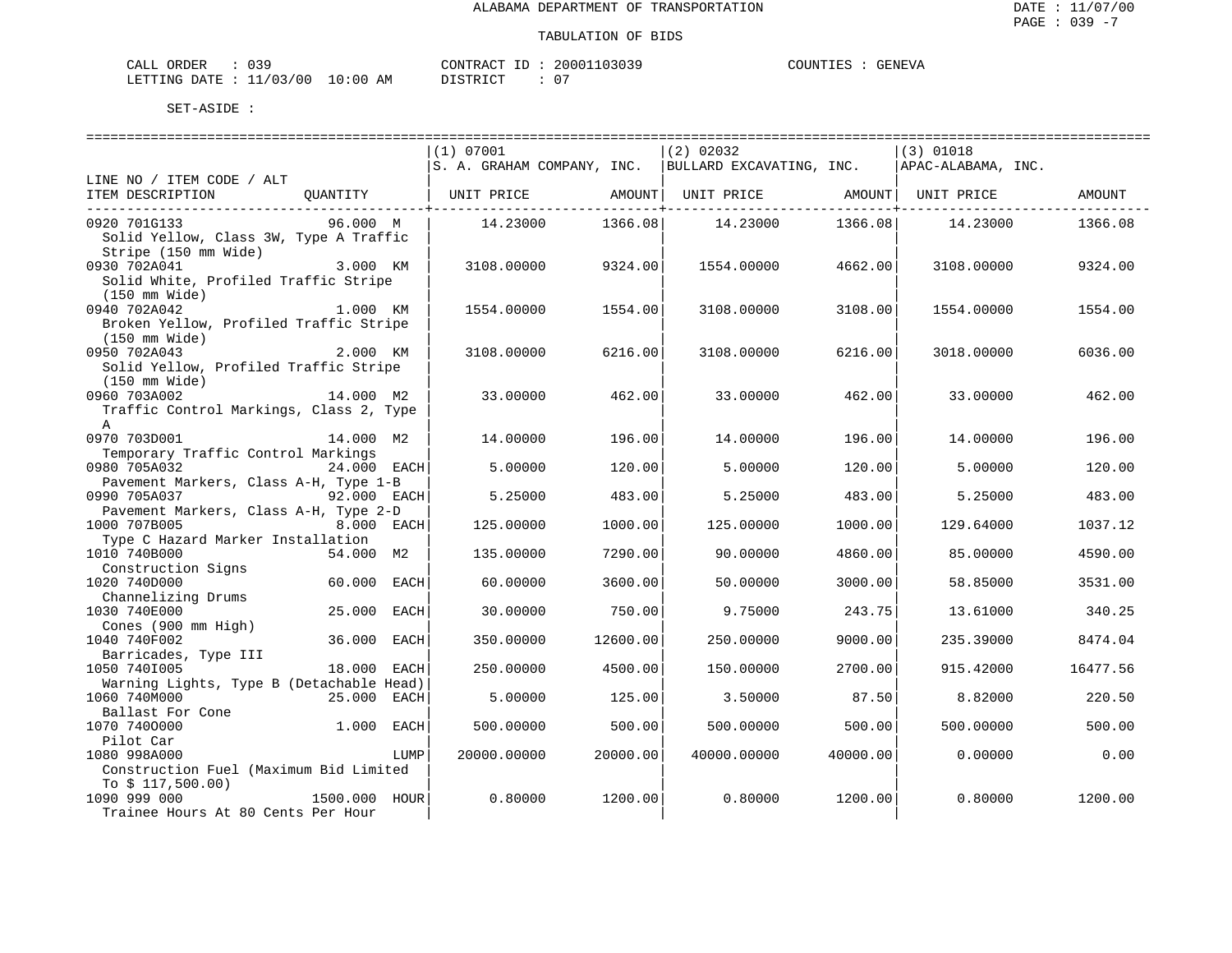#### TABULATION OF BIDS

| 739<br>ORDER<br>- JALL<br><b>UJ-</b> |             | CONTRAC<br>$ -$<br>$\pi \cap m$ | 103039<br>20001<br>. | COUNTIES<br>GENEVA |
|--------------------------------------|-------------|---------------------------------|----------------------|--------------------|
| 703700<br>LETTING DATE               | 10:00<br>ΑM | $T \cap T$<br>TCTD              |                      |                    |

|                                                   |          | (1) 07001<br>S. A. GRAHAM COMPANY, INC. |                 |        | (2) 02032<br>BULLARD EXCAVATING, INC. |                | $(3)$ 01018<br>APAC-ALABAMA, INC. |                |
|---------------------------------------------------|----------|-----------------------------------------|-----------------|--------|---------------------------------------|----------------|-----------------------------------|----------------|
| ITEM CODE<br>/ ALT<br>LINE NO<br>ITEM DESCRIPTION | OUANTITY | UNIT PRICE                              |                 | AMOUNT | UNIT PRICE                            | AMOUNT         | UNIT PRICE                        | AMOUNT         |
| SECTION TOTALS                                    |          |                                         | \$2,579,012.02] |        |                                       | \$2,680,877.47 |                                   | \$2,797,477.00 |
| CONTRACT TOTALS                                   |          |                                         | \$2,579,012.02] |        |                                       | \$2,680,877.47 |                                   | \$2,797,477.00 |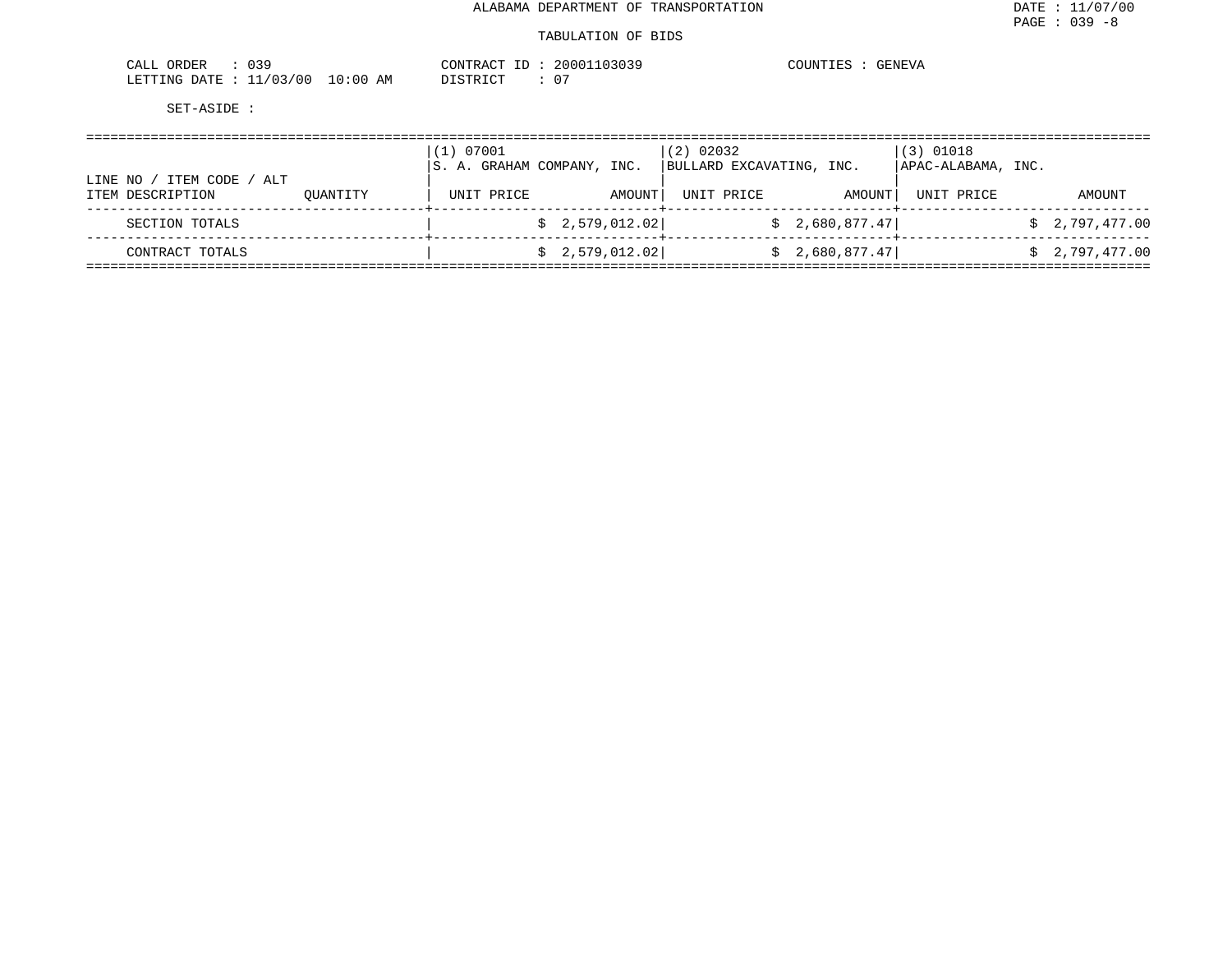## TABULATION OF BIDS

| ORDER<br>CALL             | 039 |             | CONTRACT ID | 20001103039 | COUNTIES<br>GENEVA |
|---------------------------|-----|-------------|-------------|-------------|--------------------|
| LETTING DATE : $11/03/00$ |     | 10:00<br>AM | DISTRICT    | $0^{\circ}$ |                    |

|                                          |              |      | (4) 03001                    |           |                                |                     |        |
|------------------------------------------|--------------|------|------------------------------|-----------|--------------------------------|---------------------|--------|
|                                          |              |      | CLARK CONSTRUCTION CO., INC. |           |                                |                     |        |
| LINE NO / ITEM CODE / ALT                |              |      |                              |           |                                |                     |        |
| ITEM DESCRIPTION                         | QUANTITY     |      | UNIT PRICE                   | AMOUNT    | UNIT PRICE AMOUNT   UNIT PRICE |                     | AMOUNT |
| SECTION 0001 ROADWAY                     | -----------  |      |                              |           |                                | -----------------+. |        |
|                                          |              |      |                              |           |                                |                     |        |
| 0010 201A000                             |              | LUMP | 185000.00000                 | 185000.00 |                                |                     |        |
| Clearing & Grubbing (Approximately 6     |              |      |                              |           |                                |                     |        |
| Hectares)                                |              |      |                              |           |                                |                     |        |
| 0020 204A000                             | $2.000$ EACH |      | 850.00000                    | 1700.00   |                                |                     |        |
| Closing Water Well                       |              |      |                              |           |                                |                     |        |
| 0030 205A001                             | 1.000 EACH   |      | 10000.00000                  | 10000.00  |                                |                     |        |
| Removal Of Structures, Structure No. 1   |              |      |                              |           |                                |                     |        |
| 0040 206A000                             |              | LUMP | 30000.00000                  | 30000.00  |                                |                     |        |
| Removal Of Old Bridge, Station Sta.      |              |      |                              |           |                                |                     |        |
| $16 + 73.4$                              |              |      |                              |           |                                |                     |        |
| 0050 206C002                             | 275.000 M2   |      | 5.50000                      | 1512.50   |                                |                     |        |
| Removing Concrete Slope Paving           |              |      |                              |           |                                |                     |        |
| 0060 206D000                             | 146.000 M    |      | 11,00000                     | 1606.00   |                                |                     |        |
| Removing Pipe                            |              |      |                              |           |                                |                     |        |
| 0070 206D001                             | 40.000 M     |      | 6.56000                      | 262.40    |                                |                     |        |
| Removing Guardrail                       |              |      |                              |           |                                |                     |        |
| 0080 206E000                             | 5.000 EACH   |      | 325.00000                    | 1625.00   |                                |                     |        |
| Removing Headwalls<br>0090 210A000       | 27978.000 M3 |      | 2.50000                      | 69945.00  |                                |                     |        |
| Unclassified Excavation                  |              |      |                              |           |                                |                     |        |
| 0100 210D000                             | 38157.000 M3 |      | 4.50000                      | 171706.50 |                                |                     |        |
| Borrow Excavation                        |              |      |                              |           |                                |                     |        |
| 0110 214A000                             | 379.000 M3   |      | 8,00000                      | 3032.00   |                                |                     |        |
| Structure Excavation                     |              |      |                              |           |                                |                     |        |
| 0120 214B000                             | 61.000 M3    |      | 8.00000                      | 488.00    |                                |                     |        |
| Foundation Backfill, Local               |              |      |                              |           |                                |                     |        |
| 0130 214B001                             | 240.000 M3   |      | 20,00000                     | 4800.00   |                                |                     |        |
| Foundation Backfill, Commercial          |              |      |                              |           |                                |                     |        |
| 0140 215A000                             | 385.000 M3   |      | 10.00000                     | 3850.00   |                                |                     |        |
| Unclassified Bridge Excavation           |              |      |                              |           |                                |                     |        |
| 0150 215B000                             |              | LUMP | 6000.00000                   | 6000.00   |                                |                     |        |
| Cofferdams Or Sheeting And Shoring, Sta. |              |      |                              |           |                                |                     |        |
| $17+25.5$                                |              |      |                              |           |                                |                     |        |
| 0160 230A000                             | 13.000 RBST  |      | 550.00000                    | 7150.00   |                                |                     |        |
| Roadbed Processing                       |              |      |                              |           |                                |                     |        |
| 0170 301A222                             | 14872.000 M2 |      | 6.40000                      | 95180.80  |                                |                     |        |
| Soil Aggregate Base Course, Type C,      |              |      |                              |           |                                |                     |        |
| Road Mixed, 150 mm Compacted Thickness   |              |      |                              |           |                                |                     |        |
| 0180 306E000                             | $1.000$ EACH |      | 6500.00000                   | 6500.00   |                                |                     |        |
| State Retained Portable Nuclear          |              |      |                              |           |                                |                     |        |
| Moisture-Density Testing Device          |              |      |                              |           |                                |                     |        |
| (Includes Disposal Of Existing Device)   |              |      |                              |           |                                |                     |        |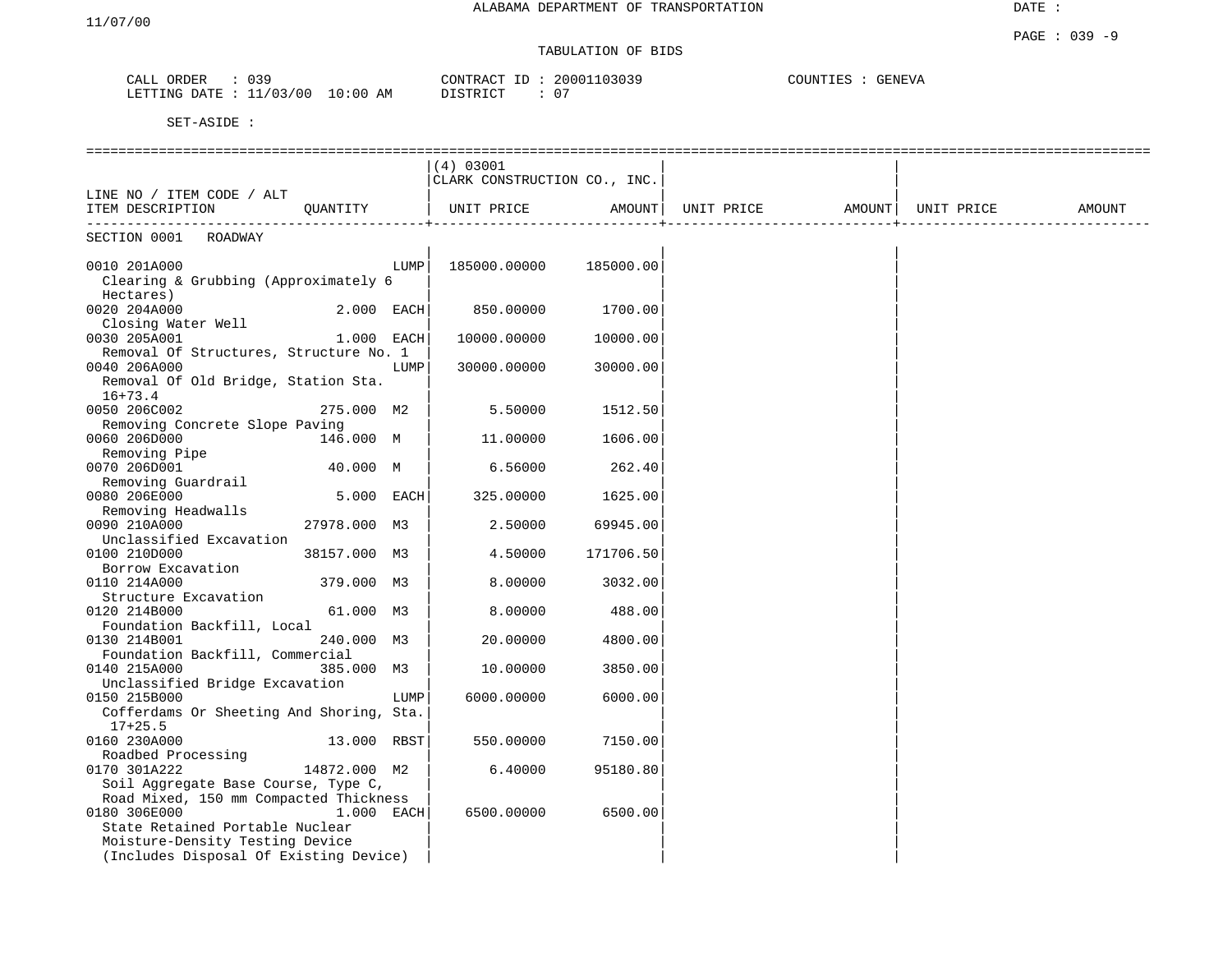| CALL ORDER              | 039 |          | CONTRACT I | ID : | 20001103039 | COUNTIES | <b>GENEVA</b> |
|-------------------------|-----|----------|------------|------|-------------|----------|---------------|
| LETTING DATE : 11/03/00 |     | 10:00 AM | DISTRICT   |      | 07          |          |               |

|                                                           |               |      | (4) 03001                    |           |            |        |            |        |
|-----------------------------------------------------------|---------------|------|------------------------------|-----------|------------|--------|------------|--------|
|                                                           |               |      | CLARK CONSTRUCTION CO., INC. |           |            |        |            |        |
| LINE NO / ITEM CODE / ALT                                 |               |      |                              |           |            |        |            |        |
| ITEM DESCRIPTION                                          | OUANTITY      |      | UNIT PRICE                   | AMOUNT    | UNIT PRICE | AMOUNT | UNIT PRICE | AMOUNT |
| 0190 401A000                                              | 12831.000 M2  |      | 0.40000                      | 5132.40   |            |        |            |        |
| Bituminous Treatment A                                    |               |      |                              |           |            |        |            |        |
| 0200 405A000                                              | 2142.000 L    |      | 0.60000                      | 1285.20   |            |        |            |        |
| Tack Coat                                                 |               |      |                              |           |            |        |            |        |
| 0210 410C000                                              | 1.000 EACH    |      | 1000.00000                   | 1000.00   |            |        |            |        |
| Contractor Retained Profilograph                          |               |      |                              |           |            |        |            |        |
| 0220 424A221                                              | 745.000 MTON  |      | 44.50000                     | 33152.50  |            |        |            |        |
| Superpave Bituminous Concrete Wearing                     |               |      |                              |           |            |        |            |        |
| Surface Layer, 19.0 mm Maximum                            |               |      |                              |           |            |        |            |        |
| Aggregate Size Mix, ESAL Range B                          |               |      |                              |           |            |        |            |        |
| 0230 424A226                                              | 200.000 MTON  |      | 50.00000                     | 10000.00  |            |        |            |        |
| Superpave Bituminous Concrete Wearing                     |               |      |                              |           |            |        |            |        |
| Surface Layer, Leveling, 12.5 mm                          |               |      |                              |           |            |        |            |        |
| Maximum Aggregate Size Mix, ESAL Range B                  |               |      |                              |           |            |        |            |        |
| 0240 424B422                                              | 1405.000 MTON |      | 40.00000                     | 56200.00  |            |        |            |        |
| Superpave Bituminous Concrete Upper                       |               |      |                              |           |            |        |            |        |
| Binder Layer, 37.5 mm Maximum Aggregate                   |               |      |                              |           |            |        |            |        |
| Size Mix, ESAL Range B                                    |               |      |                              |           |            |        |            |        |
| 0250 424B522                                              | 1519.000 MTON |      | 40.00000                     | 60760.00  |            |        |            |        |
| Superpave Bituminous Concrete Lower                       |               |      |                              |           |            |        |            |        |
| Binder Layer, 37.5 mm Maximum Aggregate                   |               |      |                              |           |            |        |            |        |
| Size Mix, ESAL Range B                                    |               |      |                              |           |            |        |            |        |
| 0260 430A004<br>Soil Type Surfacing (Soil Aggregate, Type | 240.000 M3    |      | 42.00000                     | 10080.00  |            |        |            |        |
| $\mathcal{C}$ )                                           |               |      |                              |           |            |        |            |        |
| 0270 430B003                                              | 183.000 MTON  |      | 33.00000                     | 6039.00   |            |        |            |        |
| Aggregate Surfacing (ALDOT #57)                           |               |      |                              |           |            |        |            |        |
| 0280 450B000                                              | 87.000 M2     |      | 90.00000                     | 7830.00   |            |        |            |        |
| Reinforced Cement Concrete Bridge End                     |               |      |                              |           |            |        |            |        |
| Slab                                                      |               |      |                              |           |            |        |            |        |
| 0290 502A000                                              | 42869.000 KG  |      | 1.00000                      | 42869.00  |            |        |            |        |
| Steel Reinforcement                                       |               |      |                              |           |            |        |            |        |
| 0300 502B000                                              |               | LUMP | 47000.00000                  | 47000.00  |            |        |            |        |
| Steel Reinforcement For Bridge                            |               |      |                              |           |            |        |            |        |
| Superstructure, Sta. 16+53.5,                             |               |      |                              |           |            |        |            |        |
| Approximately 47700 kg                                    |               |      |                              |           |            |        |            |        |
| 0310 503A000                                              | 100.000 M3    |      | 100.00000                    | 10000.00  |            |        |            |        |
| Seal Concrete                                             |               |      |                              |           |            |        |            |        |
| 0320 503B000                                              |               | LUMP | 125000.00000                 | 125000.00 |            |        |            |        |
| Cofferdam And Pumping, Bent No. 2                         |               |      |                              |           |            |        |            |        |
| 0330 503B001                                              |               | LUMP | 125000.00000                 | 125000.00 |            |        |            |        |
| Cofferdam And Pumping, Bent No. 3                         |               |      |                              |           |            |        |            |        |
|                                                           |               |      |                              |           |            |        |            |        |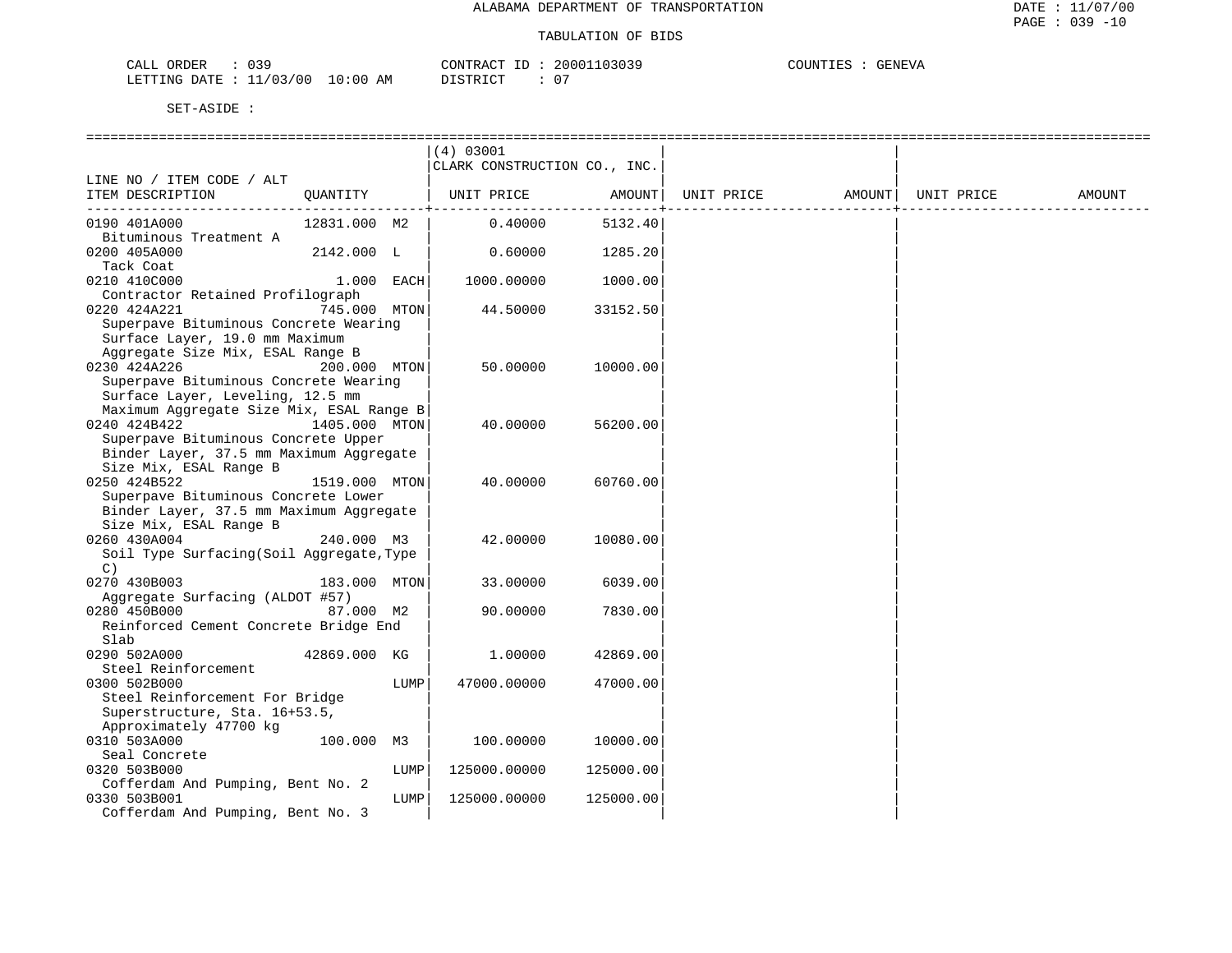| CALL ORDER              | 039 |          | CONTRACT I | ID : | 20001103039 | COUNTIES | <b>GENEVA</b> |
|-------------------------|-----|----------|------------|------|-------------|----------|---------------|
| LETTING DATE : 11/03/00 |     | 10:00 AM | DISTRICT   |      | 07          |          |               |

|                                                   |                |      | (4) 03001                    |           |            |        |            |        |
|---------------------------------------------------|----------------|------|------------------------------|-----------|------------|--------|------------|--------|
|                                                   |                |      | CLARK CONSTRUCTION CO., INC. |           |            |        |            |        |
| LINE NO / ITEM CODE / ALT                         |                |      |                              |           |            |        |            |        |
| ITEM DESCRIPTION                                  | OUANTITY       |      | UNIT PRICE                   | AMOUNT    | UNIT PRICE | AMOUNT | UNIT PRICE | AMOUNT |
|                                                   |                |      |                              |           |            |        |            |        |
| 0340 505A002                                      | 2.000 EACH     |      | 3000.00000                   | 6000.00   |            |        |            |        |
| Steel Test Piles (HP 310x79)                      |                |      |                              |           |            |        |            |        |
| 0350 505B057                                      | 2.000 EACH     |      | 3000.00000                   | 6000.00   |            |        |            |        |
| Static Loading Tests (HP 310x79)                  |                |      |                              |           |            |        |            |        |
| 0360 505C002                                      | 1265.000 M     |      | 65.00000                     | 82225.00  |            |        |            |        |
| Steel Piling (HP 310x79)                          |                |      |                              |           |            |        |            |        |
| 0370 505I000                                      | 100.000 M2     |      | 180.00000                    | 18000.00  |            |        |            |        |
| Temporary Steel Sheet Piling                      |                |      |                              |           |            |        |            |        |
| 0380 508A000                                      | 4290.000 KG    |      | 5.20000                      | 22308.00  |            |        |            |        |
| Structural Steel                                  |                |      |                              |           |            |        |            |        |
| 0390 510A000                                      | 273.000 M3     |      | 525.00000                    | 143325.00 |            |        |            |        |
| Bridge Substructure Concrete, Class A             |                |      |                              |           |            |        |            |        |
| 0400 510C051                                      |                | LUMP | 230000.00000                 | 230000.00 |            |        |            |        |
| Bridge Concrete Superstructure, Sta.              |                |      |                              |           |            |        |            |        |
| 16+53.5, Approx. 306 M3                           |                |      |                              |           |            |        |            |        |
| 0410 510E000                                      | 1010.000 M2    |      | 2.68000                      | 2706.80   |            |        |            |        |
| Grooving Concrete Bridge Decks                    |                |      |                              |           |            |        |            |        |
| 0420 511A001                                      | 48.000 EACH    |      | 50.00000                     | 2400.00   |            |        |            |        |
| Elastomeric Bearings, Type 2                      |                |      |                              |           |            |        |            |        |
| 0430 513B005<br>Pretensioned-Prestressed Concrete | 568.000 M      |      | 400.00000                    | 227200.00 |            |        |            |        |
| Girders, Type IIIM (Specialty Item)               |                |      |                              |           |            |        |            |        |
| 0440 524A011                                      | 177.000 M3     |      | 600.00000                    | 106200.00 |            |        |            |        |
| Culvert Concrete (Cast In Place)                  |                |      |                              |           |            |        |            |        |
| 0450 530A002                                      | 89.000 M       |      | 112.00000                    | 9968.00   |            |        |            |        |
| 600 mm Roadway Pipe (Class 3 R.C.)                |                |      |                              |           |            |        |            |        |
| 0460 530A102                                      | 11.000 M       |      | 122.00000                    | 1342.00   |            |        |            |        |
| 600 mm Roadway Pipe (Class 3 R.C.)                |                |      |                              |           |            |        |            |        |
| (Extension)                                       |                |      |                              |           |            |        |            |        |
| 0470 535A080                                      | 108.000 M      |      | 92.00000                     | 9936.00   |            |        |            |        |
| 450 mm Side Drain Pipe (Class 3 R.C.)             |                |      |                              |           |            |        |            |        |
| 0480 535A651                                      | 24.000 M       |      | 68.00000                     | 1632.00   |            |        |            |        |
| 450 mm Side Drain Pipe (Temporary)                |                |      |                              |           |            |        |            |        |
| 0490 600A000                                      |                | LUMP | 340000.00000                 | 340000.00 |            |        |            |        |
| Mobilization                                      |                |      |                              |           |            |        |            |        |
| 0500 601A000                                      | 1.000 EACH     |      | 5000.00000                   | 5000.00   |            |        |            |        |
| Furnishing Base, Soil And Structure               |                |      |                              |           |            |        |            |        |
| Laboratories                                      |                |      |                              |           |            |        |            |        |
| 0510 602A000                                      | 29.000 EACH    |      | 150.00000                    | 4350.00   |            |        |            |        |
| Right Of Way Markers                              |                |      |                              |           |            |        |            |        |
| 0520 610C001                                      | 17807.000 MTON |      | 29.50000                     | 525306.50 |            |        |            |        |
| Loose Riprap, Class 2                             |                |      |                              |           |            |        |            |        |
|                                                   |                |      |                              |           |            |        |            |        |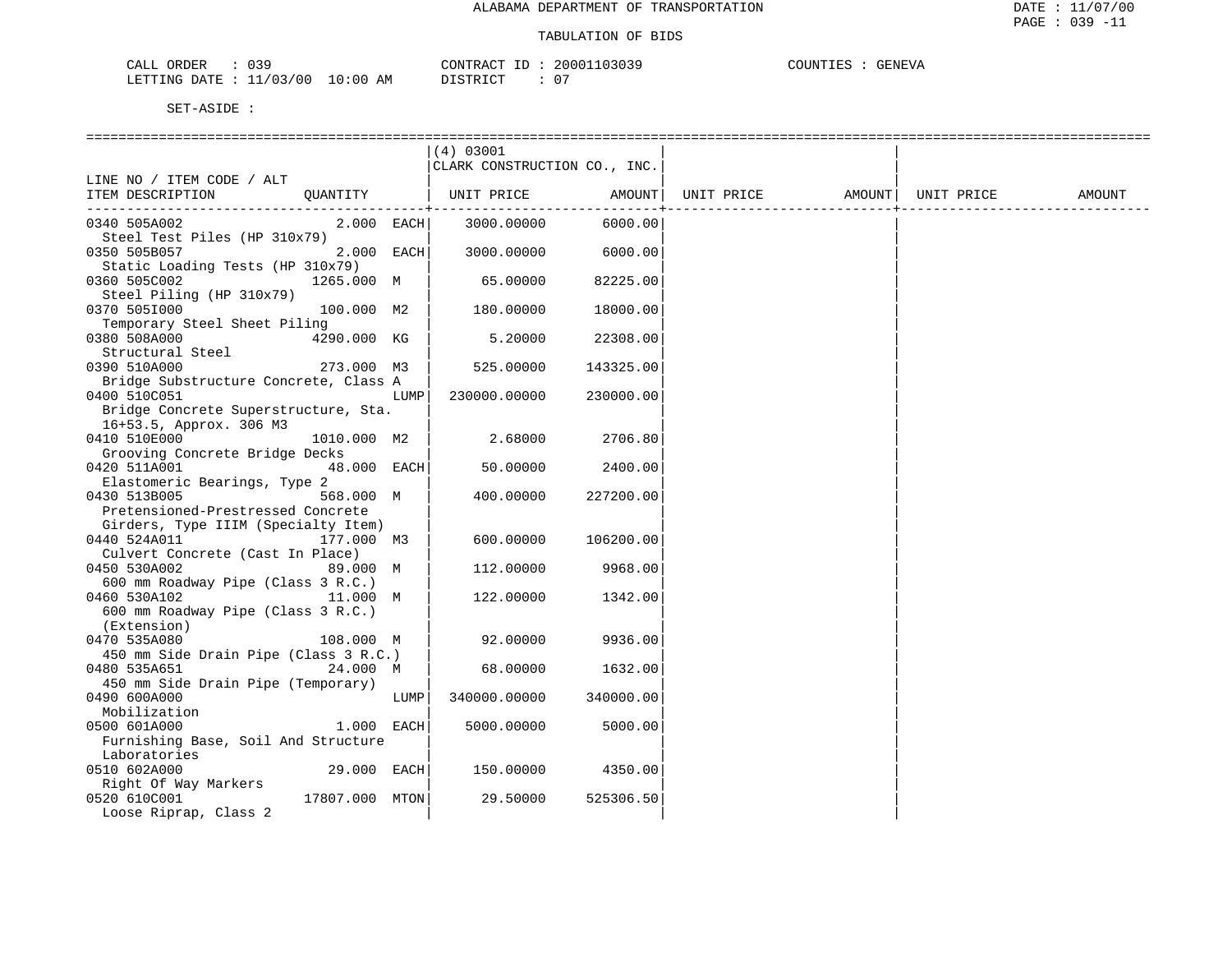| CALL ORDER   |            |          | CONTRACT | ID | 20001103039 | COUNTIES | GENEVA |
|--------------|------------|----------|----------|----|-------------|----------|--------|
| LETTING DATE | : 11/03/00 | 10:00 AM | DISTRICT |    | $0^-$       |          |        |

| (4) 03001<br>CLARK CONSTRUCTION CO., INC.<br>LINE NO / ITEM CODE / ALT<br>ITEM DESCRIPTION<br>QUANTITY<br>  UNIT PRICE<br>AMOUNT<br>UNIT PRICE<br>AMOUNT  <br>UNIT PRICE<br>1,80000<br>6636.60<br>0530 610D003<br>3687.000 M2<br>Filter Blanket, Geotextile | AMOUNT |
|-------------------------------------------------------------------------------------------------------------------------------------------------------------------------------------------------------------------------------------------------------------|--------|
|                                                                                                                                                                                                                                                             |        |
|                                                                                                                                                                                                                                                             |        |
|                                                                                                                                                                                                                                                             |        |
|                                                                                                                                                                                                                                                             |        |
|                                                                                                                                                                                                                                                             |        |
|                                                                                                                                                                                                                                                             |        |
|                                                                                                                                                                                                                                                             |        |
| 0540 614A000<br>120.000 M3  <br>270.00000<br>32400.00                                                                                                                                                                                                       |        |
| Slope Paving                                                                                                                                                                                                                                                |        |
| 8.000 EACH<br>0550 619A003<br>500.00000<br>4000.00                                                                                                                                                                                                          |        |
| 600 mm Roadway Pipe End Treatment,                                                                                                                                                                                                                          |        |
| Class 1                                                                                                                                                                                                                                                     |        |
| 0560 619A101<br>$18.000$ EACH<br>475.00000<br>8550.00                                                                                                                                                                                                       |        |
| 450 mm Side Drain Pipe End Treatment,                                                                                                                                                                                                                       |        |
| Class 1                                                                                                                                                                                                                                                     |        |
| 0570 620A000<br>1.000 M3<br>1000.00000<br>1000.00                                                                                                                                                                                                           |        |
| Minor Structure Concrete                                                                                                                                                                                                                                    |        |
| 0580 630A000<br>282.000 M<br>46.75000<br>13183.50                                                                                                                                                                                                           |        |
| Steel Beam Guardrail, Class A, Type 1                                                                                                                                                                                                                       |        |
| 0590 630C003<br>4.000 EACH<br>1000.00000<br>4000.00                                                                                                                                                                                                         |        |
| Guardrail End Anchor, Type 13                                                                                                                                                                                                                               |        |
| 8.000 EACH<br>0600 630C070<br>1485.00000<br>11880.00                                                                                                                                                                                                        |        |
| Guardrail End Anchor, Type 10 Series                                                                                                                                                                                                                        |        |
| 0610 650A000<br>4301.000 M3<br>6.00000<br>25806.00                                                                                                                                                                                                          |        |
| Topsoil                                                                                                                                                                                                                                                     |        |
| 0620 650B000<br>10076.000 M3<br>4.50000<br>45342.00                                                                                                                                                                                                         |        |
| Topsoil From Stockpiles                                                                                                                                                                                                                                     |        |
| 0630 651B000<br>14.000 MTON<br>30.00000<br>420.00                                                                                                                                                                                                           |        |
| Agricultural Limestone                                                                                                                                                                                                                                      |        |
| 0640 651C000<br>6.000 MTON<br>200.00000<br>1200.00                                                                                                                                                                                                          |        |
| 8-8-8 Commercial Fertilizer                                                                                                                                                                                                                                 |        |
| 0650 651F000<br>2.000 MTON<br>400.00<br>200.00000                                                                                                                                                                                                           |        |
| Ammonium Nitrate                                                                                                                                                                                                                                            |        |
| 0660 652A061<br>5.000 HA<br>1000.00000<br>5000.00                                                                                                                                                                                                           |        |
| Seeding (Mix 3E)                                                                                                                                                                                                                                            |        |
| 0670 654A001<br>568.000 M2<br>2840.00<br>5.00000                                                                                                                                                                                                            |        |
| Solid Sodding (Bermuda)                                                                                                                                                                                                                                     |        |
| 0680 656A000<br>3.000 HA<br>1200.00000<br>3600.00                                                                                                                                                                                                           |        |
| Mulching, Class A, Type 1                                                                                                                                                                                                                                   |        |
| 2.000 HA<br>0690 656A001<br>2400.00<br>1200.00000                                                                                                                                                                                                           |        |
| Mulching, Class A, Type 2                                                                                                                                                                                                                                   |        |
| 0700 659A000<br>118.000 M2<br>590.00<br>5.00000                                                                                                                                                                                                             |        |
| Erosion Control Netting, Class A                                                                                                                                                                                                                            |        |
| 0710 659A001<br>1311.000 M2<br>3933.00<br>3.00000                                                                                                                                                                                                           |        |
| Erosion Control Netting, Class B                                                                                                                                                                                                                            |        |
| 5000.00<br>0720 665A000<br>5.000 HA<br>1000.00000                                                                                                                                                                                                           |        |
| Temporary Seeding                                                                                                                                                                                                                                           |        |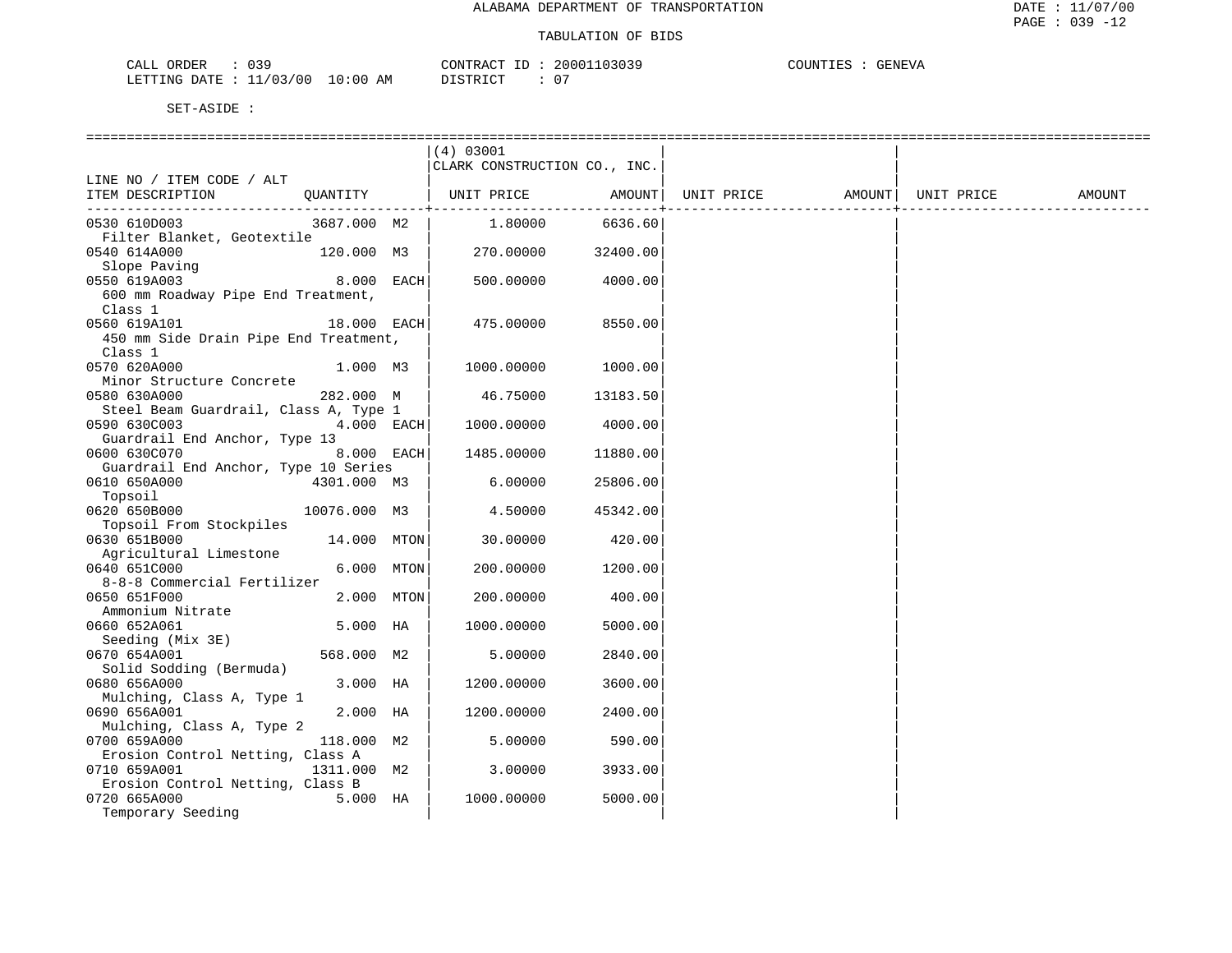| $\sim$<br>ORDER<br>$\sim$ $ -$<br>لىلط<br><u> U J J</u> |         | <b>ANTE</b><br>$-1$<br>$\sim$<br>א שי |              | $\Lambda$ , $\Lambda$ , $\Lambda$ , $\Lambda$<br>تعتلانا | 777 הדתי<br>. н<br>V.H |
|---------------------------------------------------------|---------|---------------------------------------|--------------|----------------------------------------------------------|------------------------|
| ח ה'<br><b>DEETAM</b><br>DATF<br>.NG<br>.<br>____       | .<br>AM | $\cap$<br>תחים:                       | $\mathbf{u}$ |                                                          |                        |

|                                         |                    |      | (4) 03001                    |          |                                |  |        |
|-----------------------------------------|--------------------|------|------------------------------|----------|--------------------------------|--|--------|
|                                         |                    |      | CLARK CONSTRUCTION CO., INC. |          |                                |  |        |
| LINE NO / ITEM CODE / ALT               |                    |      |                              |          |                                |  |        |
| ITEM DESCRIPTION                        |                    |      | QUANTITY   UNIT PRICE AMOUNT |          | UNIT PRICE AMOUNT   UNIT PRICE |  | AMOUNT |
| 0730 665B000                            | $5.000$ HA $\vert$ |      | 1000.00000                   | 5000.00  | __________.                    |  |        |
| Temporary Mulching                      |                    |      |                              |          |                                |  |        |
| 0740 665F000                            | 95.000 EACH        |      | 7.50000                      | 712.50   |                                |  |        |
| Hay Bales                               |                    |      |                              |          |                                |  |        |
| 0750 665H000                            | $2.000$ EACH       |      | 3200.00000                   | 6400.00  |                                |  |        |
| Erosion Control Check Dams, Type 1      |                    |      |                              |          |                                |  |        |
| 0760 6651000                            | 1645.000 MTON      |      | 29.50000                     | 48527.50 |                                |  |        |
| Temporary Riprap, Class 2               |                    |      |                              |          |                                |  |        |
| 0770 665J000                            | 1076.000 M         |      | 26.00000                     | 27976.00 |                                |  |        |
| Silt Fence, Type A                      |                    |      |                              |          |                                |  |        |
| 0780 665K000                            | 90.000 M3          |      | 18.00000                     | 1620.00  |                                |  |        |
| Drainage Sump Excavation                |                    |      |                              |          |                                |  |        |
| 0790 666A001                            | 3.000 HA           |      | 80.00000                     | 240.00   |                                |  |        |
| Pest Control Treatment                  |                    |      |                              |          |                                |  |        |
| 0800 680A000                            |                    | LUMP | 10000.00000                  | 10000.00 |                                |  |        |
| Engineering Controls                    |                    |      |                              |          |                                |  |        |
| 0810 701A004                            | 3.000 KM           |      | 199.00000                    | 597.00   |                                |  |        |
| Solid White, Class 1, Type A Traffic    |                    |      |                              |          |                                |  |        |
| Stripe                                  |                    |      |                              |          |                                |  |        |
| 0820 701A008                            | 1.000 KM           |      | 112,00000                    | 112.00   |                                |  |        |
| Broken Yellow, Class 1, Type A Traffic  |                    |      |                              |          |                                |  |        |
| Stripe                                  |                    |      |                              |          |                                |  |        |
| 0830 701A012                            | 2.000 KM           |      | 199.00000                    | 398.00   |                                |  |        |
| Solid Yellow, Class 1, Type A Traffic   |                    |      |                              |          |                                |  |        |
| Stripe                                  |                    |      |                              |          |                                |  |        |
| 0840 701C000                            | 2.000 KM           |      | 218.00000                    | 436.00   |                                |  |        |
| Broken Temporary Traffic Stripe         |                    |      |                              |          |                                |  |        |
| 0850 701C001                            | 9.000 KM           |      | 218.00000                    | 1962.00  |                                |  |        |
| Solid Temporary Traffic Stripe          |                    |      |                              |          |                                |  |        |
| 0860 701D007                            | 4.000 KM           |      | 746.00000                    | 2984.00  |                                |  |        |
| Solid Traffic Stripe Removed (Paint)    |                    |      |                              |          |                                |  |        |
| 0870 701D008                            | 1.000 KM           |      | 808,00000                    | 808.00   |                                |  |        |
| Solid Traffic Stripe Removed (Plastic)  |                    |      |                              |          |                                |  |        |
| 0880 701D014                            | 1.000 KM           |      | 621.00000                    | 621.00   |                                |  |        |
| Broken Traffic Stripe Removed (Paint)   |                    |      |                              |          |                                |  |        |
| 0890 701D015                            | 1.000 KM           |      | 621.00000                    | 621.00   |                                |  |        |
| Broken Traffic Stripe Removed (Plastic) |                    |      |                              |          |                                |  |        |
| 0900 701G125                            | 192.000 M          |      | 12.36000                     | 2373.12  |                                |  |        |
| Solid White, Class 3W, Type A Traffic   |                    |      |                              |          |                                |  |        |
| Stripe (150 mm Wide)                    |                    |      |                              |          |                                |  |        |
| 0910 701G129                            | 96.000 M           |      | 7.44000                      | 714.24   |                                |  |        |
| Broken Yellow, Class 3W, Type A Traffic |                    |      |                              |          |                                |  |        |
| Stripe (150 mm Wide)                    |                    |      |                              |          |                                |  |        |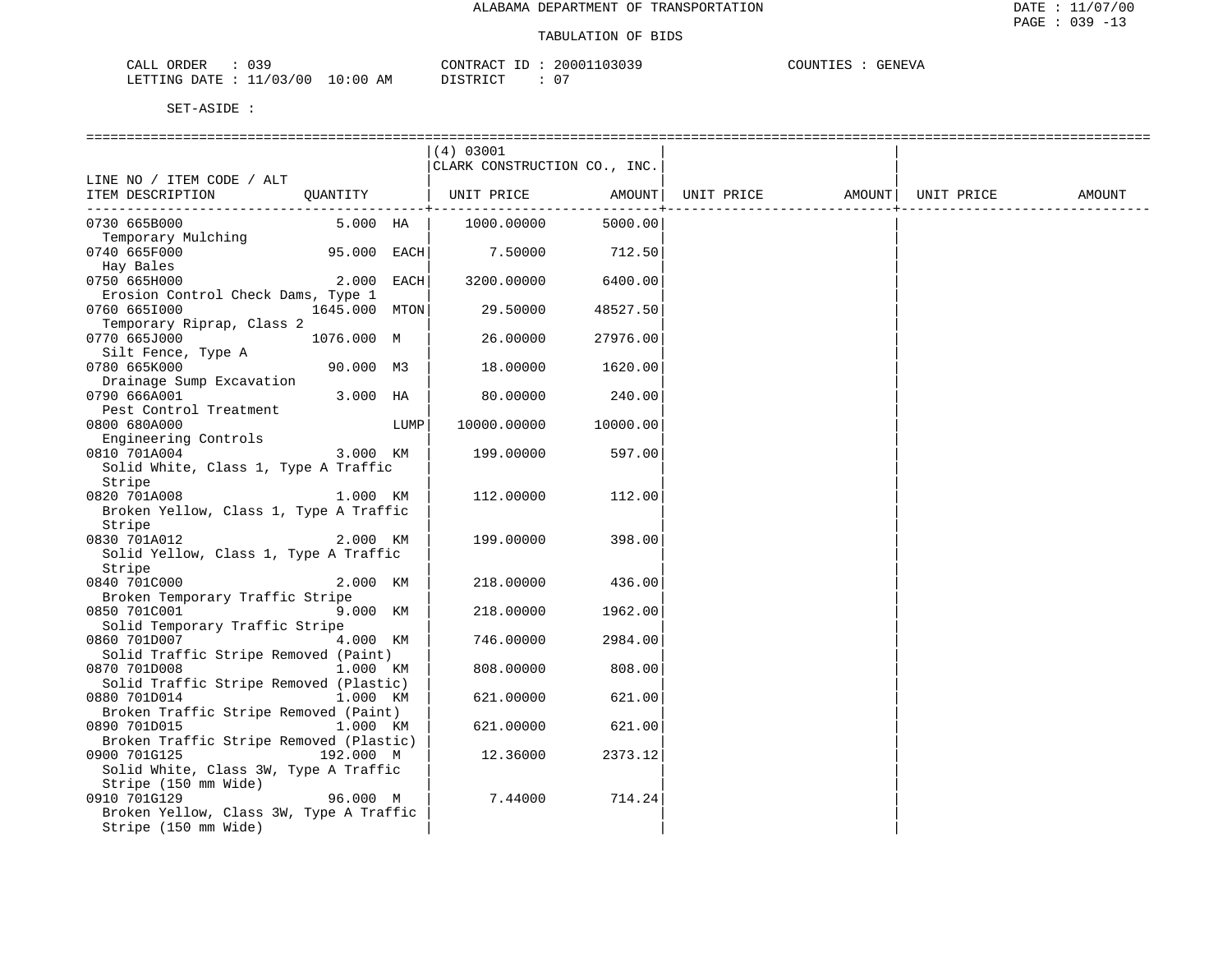| CALL<br>ORDER             | ົ່<br>و د ن |             | CONTRACT ID               | 20001103039 | COUNTIES | <b>GENEVA</b> |
|---------------------------|-------------|-------------|---------------------------|-------------|----------|---------------|
| LETTING DATE : $11/03/00$ |             | 10:00<br>ΑM | DI STR TAT<br>. - - - - - | ∩ "         |          |               |

|                                          |                | (4) 03001                    |                            |            |        |            |        |
|------------------------------------------|----------------|------------------------------|----------------------------|------------|--------|------------|--------|
|                                          |                | CLARK CONSTRUCTION CO., INC. |                            |            |        |            |        |
| LINE NO / ITEM CODE / ALT                |                |                              |                            |            |        |            |        |
| ITEM DESCRIPTION                         | OUANTITY       | UNIT PRICE                   | AMOUNT                     | UNIT PRICE | AMOUNT | UNIT PRICE | AMOUNT |
| ------------------------------           |                |                              | - - - - - - - - - <b>-</b> |            |        |            |        |
| 0920 701G133                             | 96.000 M       | 14.23000                     | 1366.08                    |            |        |            |        |
| Solid Yellow, Class 3W, Type A Traffic   |                |                              |                            |            |        |            |        |
| Stripe (150 mm Wide)                     |                |                              |                            |            |        |            |        |
| 0930 702A041                             | 3.000 KM       | 3108.00000                   | 9324.00                    |            |        |            |        |
| Solid White, Profiled Traffic Stripe     |                |                              |                            |            |        |            |        |
| $(150 \text{ mm Wide})$                  |                |                              |                            |            |        |            |        |
| 0940 702A042                             | 1.000 KM       | 1554.00000                   | 1554.00                    |            |        |            |        |
| Broken Yellow, Profiled Traffic Stripe   |                |                              |                            |            |        |            |        |
| $(150 \text{ mm Wide})$                  |                |                              |                            |            |        |            |        |
| 0950 702A043                             | 2.000 KM       | 3108.00000                   | 6216.00                    |            |        |            |        |
| Solid Yellow, Profiled Traffic Stripe    |                |                              |                            |            |        |            |        |
| $(150 \text{ mm Wide})$                  |                |                              |                            |            |        |            |        |
| 0960 703A002                             | 14.000 M2      | 33.00000                     | 462.00                     |            |        |            |        |
| Traffic Control Markings, Class 2, Type  |                |                              |                            |            |        |            |        |
| A                                        |                |                              |                            |            |        |            |        |
| 0970 703D001                             | 14.000 M2      | 14.00000                     | 196.00                     |            |        |            |        |
| Temporary Traffic Control Markings       |                |                              |                            |            |        |            |        |
| 0980 705A032                             | 24.000 EACH    | 5.00000                      | 120.00                     |            |        |            |        |
| Pavement Markers, Class A-H, Type 1-B    |                |                              |                            |            |        |            |        |
| 0990 705A037                             | 92.000 EACH    | 5.25000                      | 483.00                     |            |        |            |        |
| Pavement Markers, Class A-H, Type 2-D    |                |                              |                            |            |        |            |        |
| 1000 707B005                             | 8.000 EACH     | 300.00000                    | 2400.00                    |            |        |            |        |
| Type C Hazard Marker Installation        |                |                              |                            |            |        |            |        |
| 1010 740B000                             | 54.000 M2      | 120.00000                    | 6480.00                    |            |        |            |        |
| Construction Signs                       |                |                              |                            |            |        |            |        |
| 1020 740D000                             | 60.000 EACH    | 60.00000                     | 3600.00                    |            |        |            |        |
| Channelizing Drums                       |                |                              |                            |            |        |            |        |
| 1030 740E000                             | 25.000<br>EACH | 30.00000                     | 750.00                     |            |        |            |        |
| Cones (900 mm High)<br>1040 740F002      | 36.000 EACH    | 325.00000                    | 11700.00                   |            |        |            |        |
|                                          |                |                              |                            |            |        |            |        |
| Barricades, Type III<br>1050 7401005     | 18.000 EACH    | 500.00000                    | 9000.00                    |            |        |            |        |
| Warning Lights, Type B (Detachable Head) |                |                              |                            |            |        |            |        |
| 1060 740M000                             | 25.000 EACH    | 10.00000                     | 250.00                     |            |        |            |        |
| Ballast For Cone                         |                |                              |                            |            |        |            |        |
| 1070 7400000                             | $1.000$ EACH   | 500.00000                    | 500.00                     |            |        |            |        |
| Pilot Car                                |                |                              |                            |            |        |            |        |
| 1080 998A000                             | LUMP           | 40000.00000                  | 40000.00                   |            |        |            |        |
| Construction Fuel (Maximum Bid Limited   |                |                              |                            |            |        |            |        |
| To $$117,500.00)$                        |                |                              |                            |            |        |            |        |
| 1090 999 000                             | 1500.000 HOUR  | 0.80000                      | 1200.00                    |            |        |            |        |
| Trainee Hours At 80 Cents Per Hour       |                |                              |                            |            |        |            |        |
|                                          |                |                              |                            |            |        |            |        |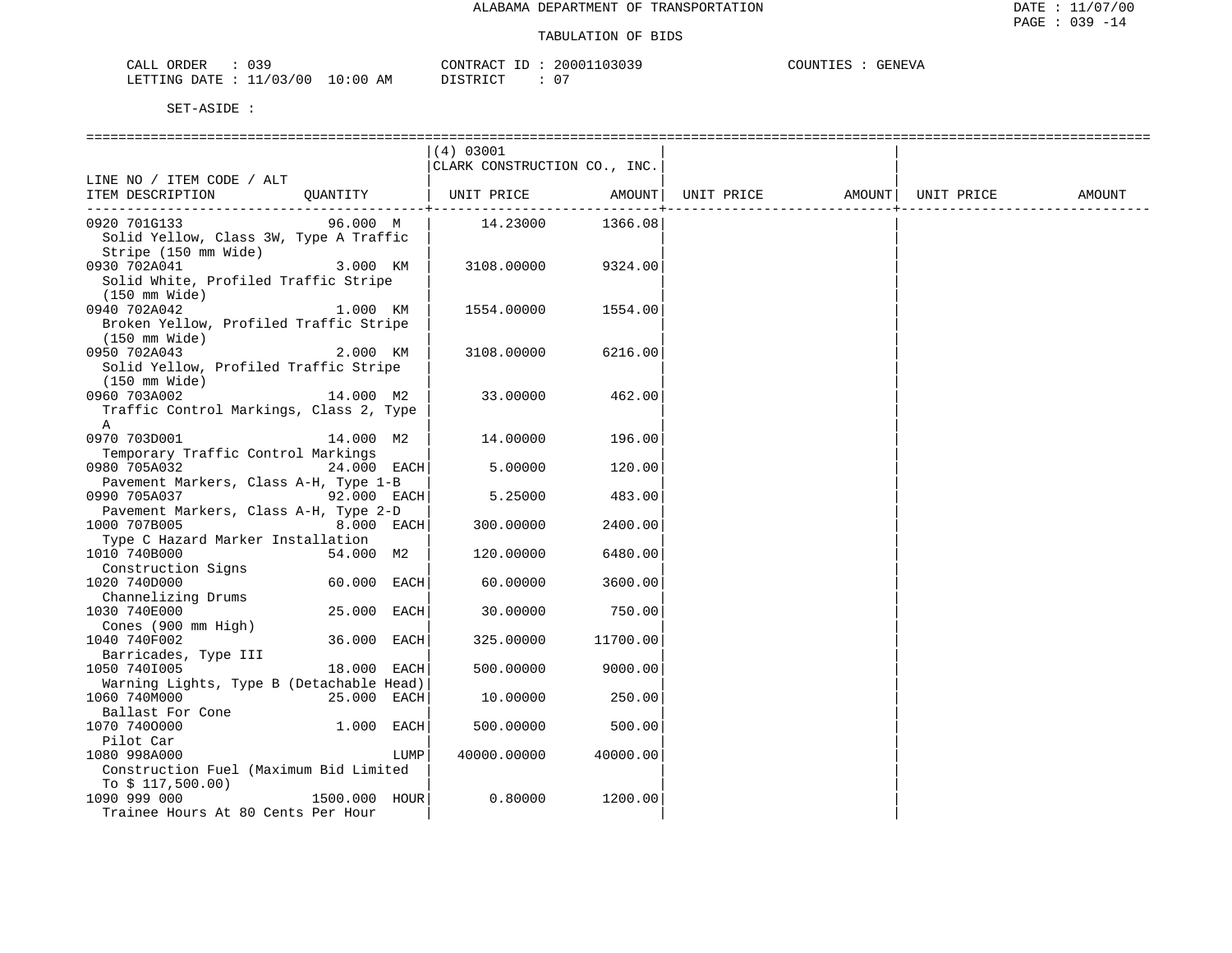| つつひ<br>ORDER<br>ו בי<br>، اللہ ب<br><u>ບປ</u> . |                              | $\cap$ ת מידיזג $\cap$<br>$\cdots$<br>┚ | 2000 | COUNTIES<br><b>GENEVA</b> |
|-------------------------------------------------|------------------------------|-----------------------------------------|------|---------------------------|
| /00<br>ノハマ<br>LETTING<br>DATE.                  | :00<br>AΜ<br>$\cdot$ $\cdot$ | י ריי חיד הידי פידי                     | 07   |                           |

| ITEM CODE<br>ALT<br>LINE NO ,<br>ITEM DESCRIPTION | OUANTITY | (4) 03001<br>CLARK CONSTRUCTION CO., INC.<br>UNIT PRICE | AMOUNT          | UNIT PRICE | AMOUNT | UNIT PRICE | AMOUNT |
|---------------------------------------------------|----------|---------------------------------------------------------|-----------------|------------|--------|------------|--------|
| SECTION TOTALS                                    |          |                                                         | \$3,271,490.14] |            |        |            |        |
| CONTRACT TOTALS                                   |          |                                                         | \$3,271,490.14] |            |        |            |        |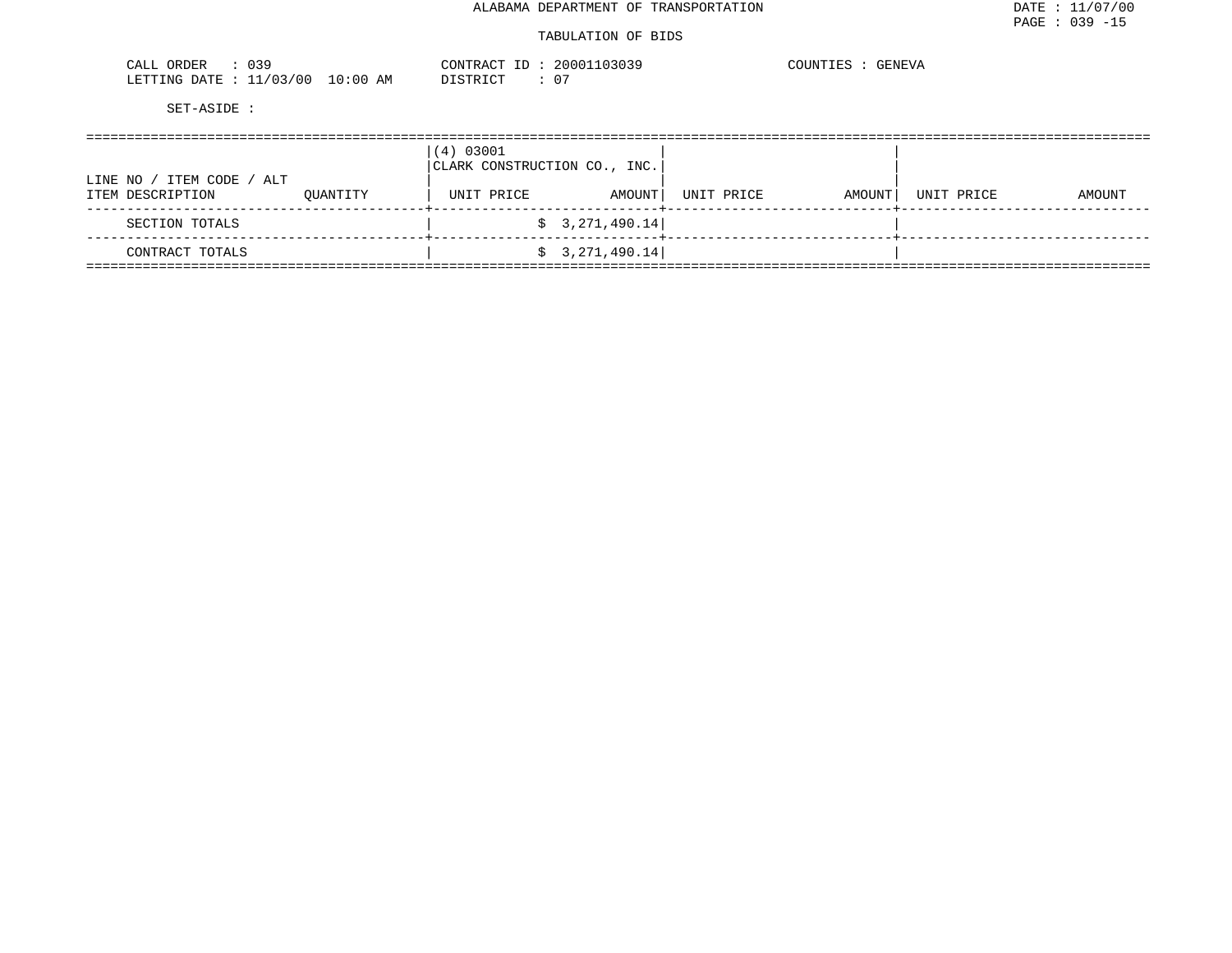DATE :

## VENDOR RANKING

|      | CALL ORDER<br>$\therefore$ 040<br>LETTING DATE : 11/03/00 | 10:00 AM                                                 | CONTRACT ID: 20001103040<br>DISTRICT<br>: 08                                       |              | COUNTIES : CHOCTAW |                                |                   |  |
|------|-----------------------------------------------------------|----------------------------------------------------------|------------------------------------------------------------------------------------|--------------|--------------------|--------------------------------|-------------------|--|
|      | CONTRACT DESCRIPTION:<br>$0.069$ mi.<br>SET-ASIDE :       | for constructing the Guardrail End Anchors on C.R. #9 at | 30<br>CONTRACT TIME:<br>Tuckabum Creek (Str. 18712004X), north of Lisman. Length - | Working Days | (available days)   | $PROJECT(S)$ : STPNU-1207(104) |                   |  |
| RANK | VENDOR NO./NAME                                           |                                                          |                                                                                    |              |                    | TOTAL<br><b>BID</b>            | % OVER<br>LOW BID |  |
|      | 01029                                                     | ATWOOD FENCE COMPANY, INC.                               |                                                                                    |              | Ŝ.                 | 13,695.50                      | 100.0000%         |  |
|      | 08073                                                     | H & L GUARDRAIL, INC.                                    |                                                                                    |              |                    | 14,725.00                      | 107.5170%         |  |
|      | 01010                                                     | ALABAMA GUARDRAIL, INC.                                  |                                                                                    |              |                    | 14,903.50                      | 108.8204%         |  |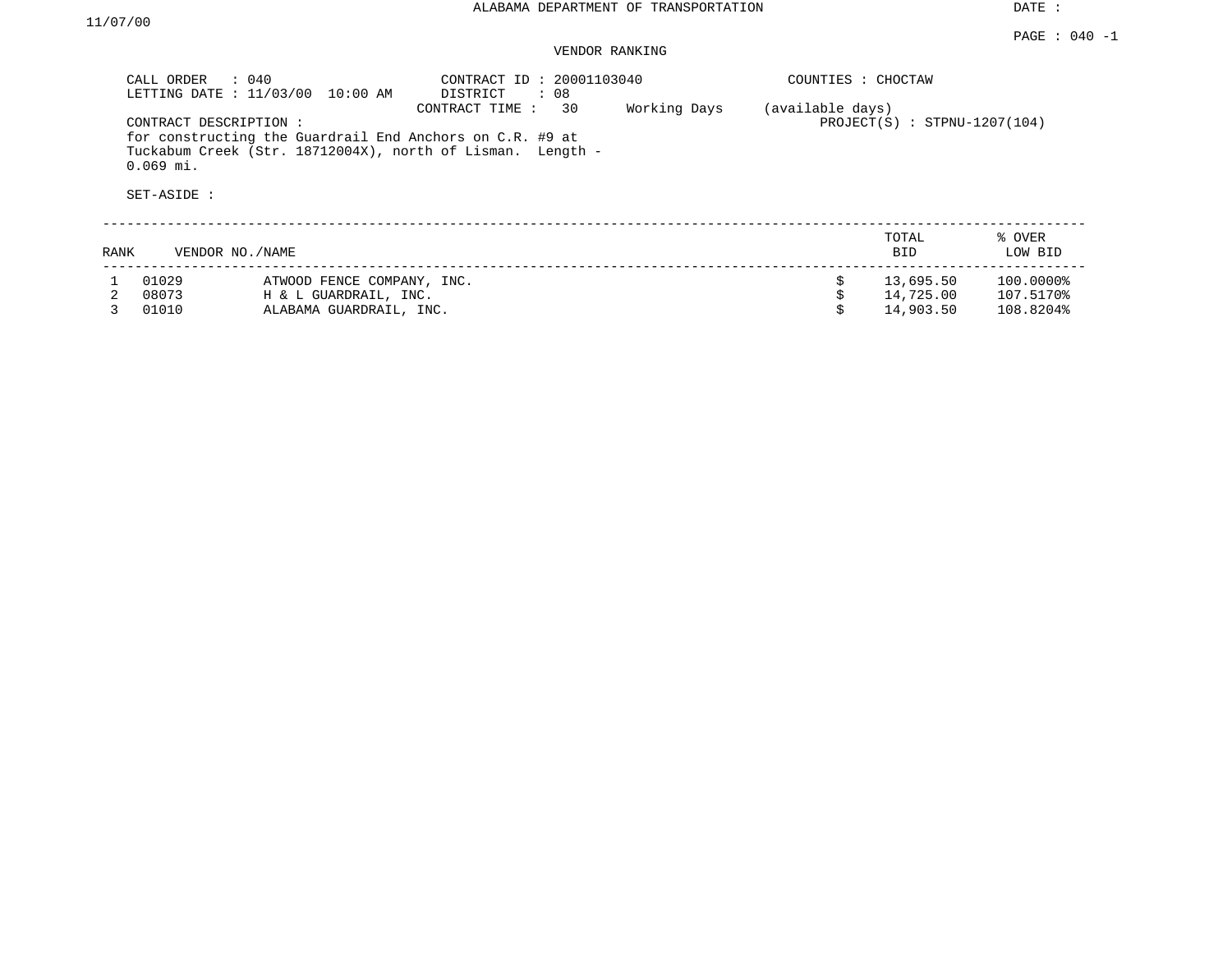| ORDER<br>) 4 C<br>$\sim$ $\sim$ $\sim$ $\sim$<br>ـىلىلىك |             | CONTRACT                      | 20001103040 | COUNTIES<br>CHOCTAW |
|----------------------------------------------------------|-------------|-------------------------------|-------------|---------------------|
| ./03/00<br>LETTING<br>DATE<br>-- -                       | 10:00<br>ΑM | די קידי איז ו<br><i>┙</i> ∸┘∸ | 08          |                     |

|                                          |              |      | $(1)$ 01029                |           | (2) 08073                 |           | (3) 01010               |               |
|------------------------------------------|--------------|------|----------------------------|-----------|---------------------------|-----------|-------------------------|---------------|
|                                          |              |      | ATWOOD FENCE COMPANY, INC. |           | H & L GUARDRAIL, INC.     |           | ALABAMA GUARDRAIL, INC. |               |
| LINE NO / ITEM CODE / ALT                |              |      |                            |           |                           |           |                         |               |
| ITEM DESCRIPTION                         | OUANTITY     |      | UNIT PRICE                 | AMOUNT    | UNIT PRICE AMOUNT         |           | UNIT PRICE              | <b>AMOUNT</b> |
|                                          |              |      |                            |           | ------------------------- |           |                         |               |
| SECTION 0001<br>TOTAL                    |              |      |                            |           |                           |           |                         |               |
|                                          |              |      |                            |           |                           |           |                         |               |
| 0010 206E008                             | 4.000 EACH   |      | 100.00000                  | 400.00    | 150.00000                 | 600.00    | 150.00000               | 600.00        |
| Removing Guardrail End Anchor (All Type) |              |      |                            |           |                           |           |                         |               |
| 0020 600A000                             |              | LUMP | 1000.00000                 | 1000.00   | 700.00000                 | 700.00    | 1500.00000              | 1500.00       |
| Mobilization                             |              |      |                            |           |                           |           |                         |               |
| 4.000<br>0030 630C003                    |              | EACH | 1300.00000                 | 5200.00   | 1100.00000                | 4400.00   | 1200.00000              | 4800.00       |
| Guardrail End Anchor, Type 13            |              |      |                            |           |                           |           |                         |               |
| 0040 630C070                             | 4.000 EACH   |      | 1450.00000                 | 5800.00   | 1625.00000                | 6500.00   | 1200.00000              | 4800.00       |
| Guardrail End Anchor, Type 10 Series     |              |      |                            |           |                           |           |                         |               |
| 0050 740B000                             | 131.000 SQFT |      | 8.00000                    | 1048.00   | 10.00000                  | 1310.00   | 18.50000                | 2423.50       |
| Construction Signs                       |              |      |                            |           |                           |           |                         |               |
| 15.000<br>0060 740E000                   |              | EACH | 10,00000                   | 150.00    | 50.00000                  | 750.00    | 20,00000                | 300.00        |
| Cones (36 Inches High)                   |              |      |                            |           |                           |           |                         |               |
| 0070 740M000                             | 15.000       | EACH | 6.50000                    | 97.50     | 11,00000                  | 165.00    | 12,00000                | 180.00        |
| Weight For Cone                          |              |      |                            |           |                           |           |                         |               |
| 0080 998A000                             |              | LUMP | 0.00000                    | 0.00      | 300.00000                 | 300.00    | 300,00000               | 300.00        |
| Construction Fuel (Maximum Bid Limited   |              |      |                            |           |                           |           |                         |               |
| To $$300.00$ )                           |              |      |                            |           |                           |           |                         |               |
| SECTION TOTALS                           |              |      | \$                         | 13,695.50 | \$                        | 14,725.00 | \$                      | 14,903.50     |
|                                          |              |      |                            |           |                           |           |                         |               |
| CONTRACT TOTALS                          |              |      | \$                         | 13,695.50 | \$                        | 14,725.00 | Ŝ.                      | 14,903.50     |
|                                          |              |      |                            |           |                           |           |                         |               |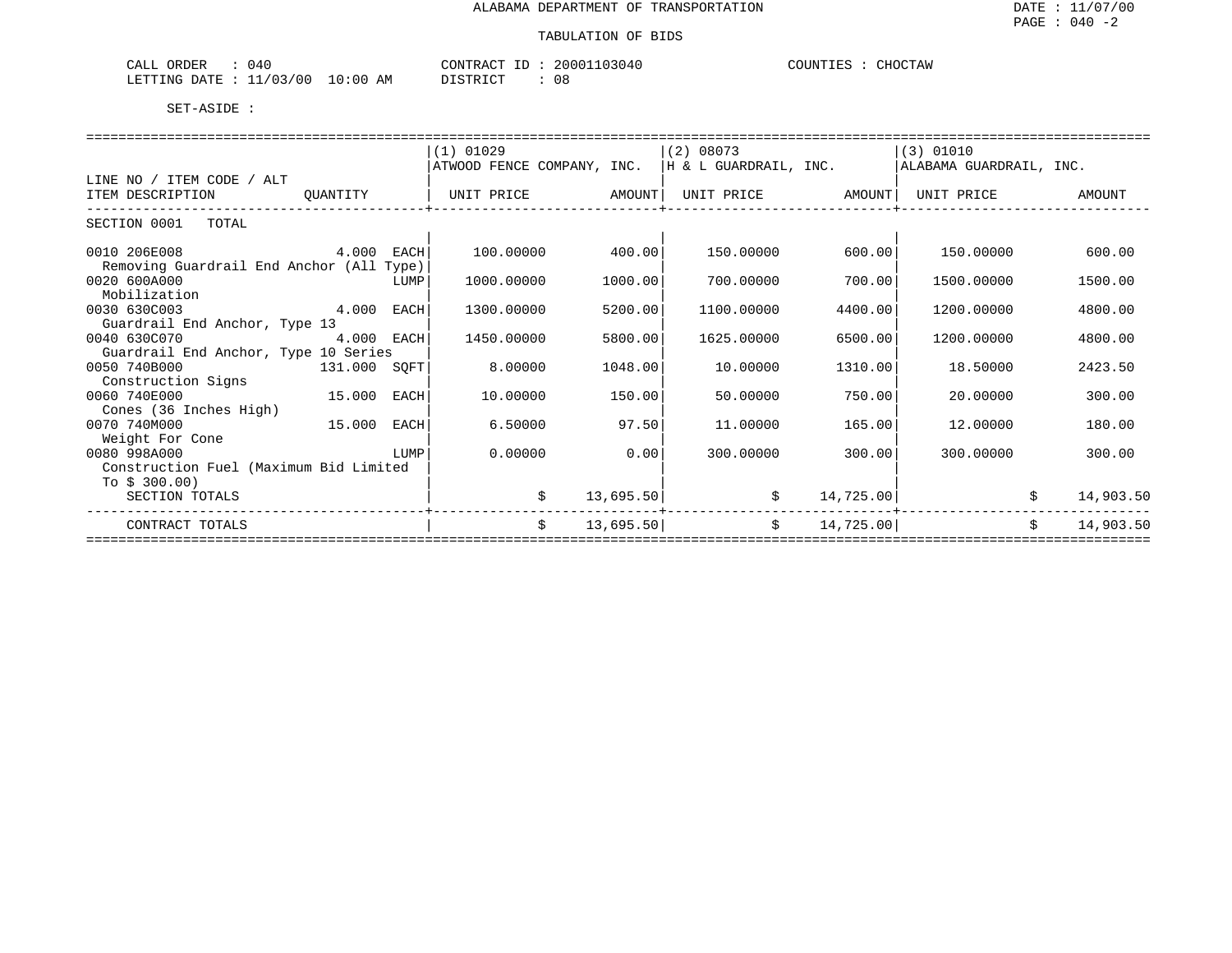DATE :

#### $PAGE$  : 044 -1 VENDOR RANKING

| $\therefore$ 044<br>CALL ORDER<br>LETTING DATE : 11/03/00 10:00 AM                                                                             | CONTRACT ID: 20001103044<br>$\therefore$ 02<br>DISTRICT |              | COUNTIES : COLBERT                                 |        |
|------------------------------------------------------------------------------------------------------------------------------------------------|---------------------------------------------------------|--------------|----------------------------------------------------|--------|
| CONTRACT DESCRIPTION:<br>for constructing the Intersection Improvements on C.R.#22 at<br>C.R.#61, southeast of Muscle Shoals. Length 0.511 mi. | CONTRACT TIME : 30                                      | Working Days | (available days)<br>$PROJECT(S)$ : STPSA-1712(102) |        |
| SET-ASIDE :                                                                                                                                    |                                                         |              |                                                    |        |
|                                                                                                                                                |                                                         |              | TOTAL                                              | % OVER |

| RANK | VENDOR NO./NAME |                                      | -----<br><b>BID</b> | .<br>LOW BID |
|------|-----------------|--------------------------------------|---------------------|--------------|
|      | 01018           | APAC-ALABAMA, INC.                   | 279,445.68          | 100.0000%    |
|      | 11014           | JOE KEENUM EXCAVATION & CONST., INC. | 294,350.95          | 105.3338%    |
|      | 18031           | ROGERS GROUP, INC.                   | 298,197.95          | 106.7105%    |
|      | 19074           | S & M EOUIPMENT CO., INC.            | 313,329.05          | 112.1252%    |
| 5.   | 18036           | RILEY BRIDGE & ENGINEERING CO., INC. | 362,809.50          | 129.8318%    |
| რ —  | 04009           | W. W. DYAR & SONS, INC.              | 385,633.00          | 137.9992%    |
|      |                 |                                      |                     |              |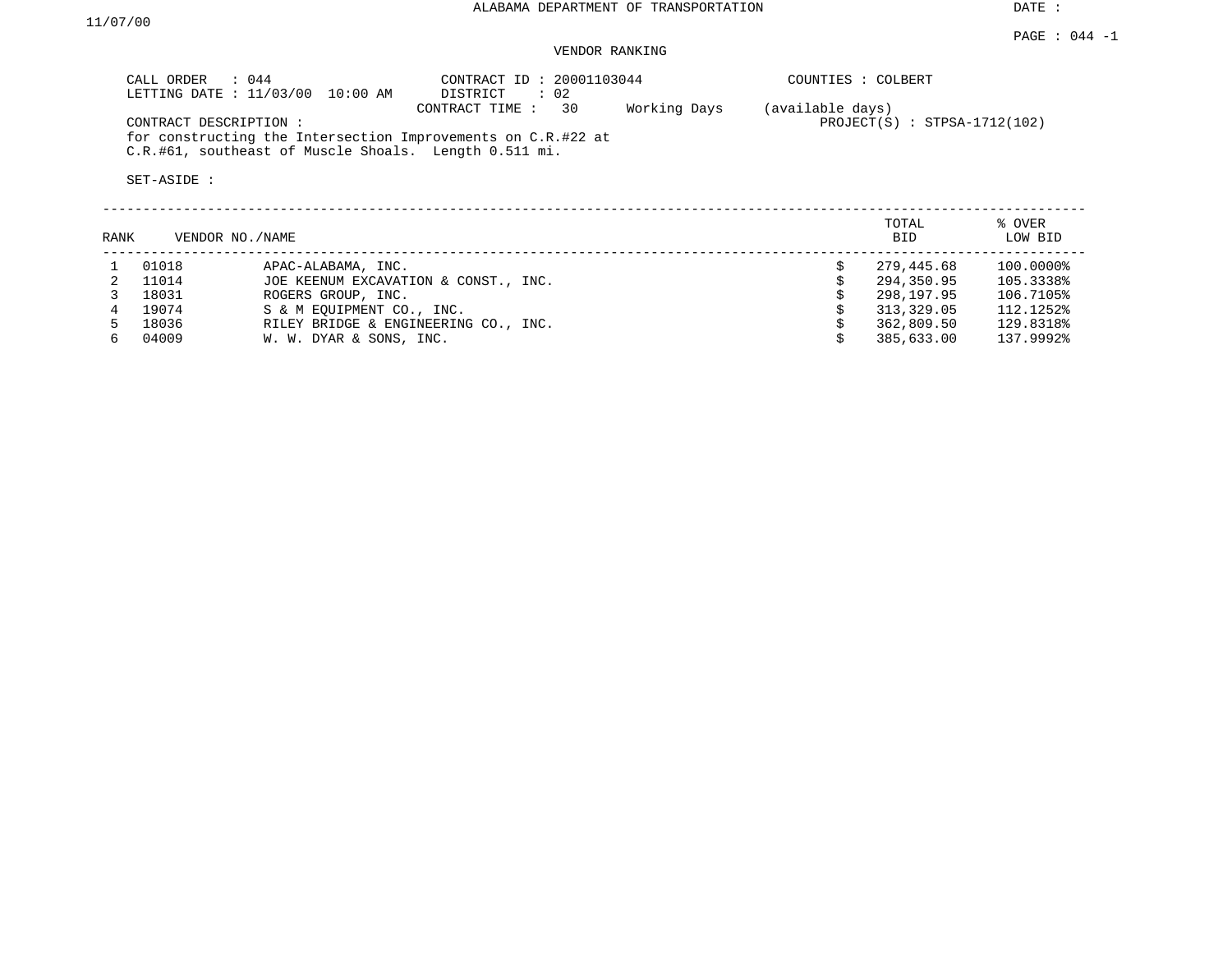### TABULATION OF BIDS

| CALL ORDER                       | 044 | CONTRACT ID: 20001103044 |          |  | COUNTIES : | COLBERT |  |
|----------------------------------|-----|--------------------------|----------|--|------------|---------|--|
| LETTING DATE : 11/03/00 10:00 AM |     |                          | DISTRICT |  | 02         |         |  |

|                                                                          |               | $(1)$ 01018<br>APAC-ALABAMA, INC. |                   | $(2)$ 11014<br>JOE KEENUM EXCAVATION & CONS ROGERS GROUP, INC. |             | $(3)$ 18031 |                |
|--------------------------------------------------------------------------|---------------|-----------------------------------|-------------------|----------------------------------------------------------------|-------------|-------------|----------------|
| LINE NO / ITEM CODE / ALT                                                |               |                                   |                   |                                                                |             |             |                |
| ITEM DESCRIPTION                                                         | QUANTITY      | UNIT PRICE AMOUNT                 | ---------------+- | UNIT PRICE                                                     | AMOUNT<br>. | UNIT PRICE  | AMOUNT         |
| SECTION 0001 Total                                                       |               |                                   |                   |                                                                |             |             |                |
| 0010 206D000<br>Removing Pipe                                            | 268.000 LF    | 5.48000                           | 1468.64           | 8,00000                                                        | 2144.00     |             | 2.30000 616.40 |
| 0020 210A000                                                             | 7345.000 CYIP | 4.52000                           | 33199.40          | 2.85000                                                        | 20933.25    | 4.30000     | 31583.50       |
| Unclassified Excavation<br>0030 214A000                                  | 639.000 CUYD  | 2.34000                           | 1495.26           | 6.00000                                                        | 3834.00     | 6.35000     | 4057.65        |
| Structure Excavation<br>0040 214B001                                     | 201.000 CUYD  | 13.77000                          | 2767.771          | 16,00000                                                       | 3216.00     | 17.00000    | 3417.00        |
| Foundation Backfill, Commercial                                          |               |                                   |                   |                                                                |             |             |                |
| 0050 301A001<br>Crushed Aggregate Base Course, Type B,                   | 4547.000 SYCP | 2.43000                           | 11049.21          | 2.40000                                                        | 10912.80    | 2.25000     | 10230.75       |
| Plant Mixed, 3.25" Compacted Thickness<br>0060 301A008<br>18737.000 SYCP |               | 2.98000                           | 55836.26          | 3,20000                                                        | 59958.40    | 3,00000     |                |
| Crushed Aggregate Base Course, Type B,                                   |               |                                   |                   |                                                                |             |             | 56211.00       |
| Plant Mixed, 5" Compacted Thickness<br>0070 405A000                      | 578.000 GAL   | 1.43000                           | 826.54            | 1.50000                                                        | 867.001     | 1.50000     | 867.00         |
| Tack Coat                                                                |               |                                   |                   |                                                                |             |             |                |
| 0080 429A221<br>Improved Bituminous Concrete Wearing                     | 785.000 TON   | 37.33000                          | 29304.05          | 34.50000                                                       | 27082.50    | 37.50000    | 29437.50       |
| Surface Layer, 3/4" Maximum Aggregate                                    |               |                                   |                   |                                                                |             |             |                |
| Size Mix, ESAL Range B<br>0090 429B221                                   | 1082.000 TON  | 28.97000                          | 31345.54          | 34.00000                                                       | 36788.00    | 32.00000    | 34624.00       |
| Improved Bituminous Concrete Binder                                      |               |                                   |                   |                                                                |             |             |                |
| Layer, 1" Maximum Aggregate Size Mix,<br>ESAL Range B                    |               |                                   |                   |                                                                |             |             |                |
| 0100 429B225<br>Improved Bituminous Concrete Binder                      | 10.000 TON    | 44.74000                          | 447.40            | 48.00000                                                       | 480.00      | 65.00000    | 650.00         |
| Layer, Patching, 1" Maximum Aggregate                                    |               |                                   |                   |                                                                |             |             |                |
| Size Mix, ESAL Range B<br>0110 429B229                                   | 50.000 TON    | 38.44000                          | 1922.00           | 56.00000                                                       | 2800.00     | 40.00000    | 2000.00        |
| Improved Bituminous Concrete Binder                                      |               |                                   |                   |                                                                |             |             |                |
| Layer, Leveling, 1" Maximum Aggregate<br>Size Mix, ESAL Range B          |               |                                   |                   |                                                                |             |             |                |
| 0120 430B017 25.000 TNCP                                                 |               | 15.50000                          | 387.50            | 17.00000                                                       | 425.00      | 13.00000    | 325.00         |
| Aggregate Surfacing (AHD #410, #467, Or<br>#810)                         |               |                                   |                   |                                                                |             |             |                |
| 0130 533A097<br>15" Storm Sewer Pipe (Class 3 R.C.)                      | 43.000 LF     | 24.95000                          | 1072.85           | 18,00000                                                       | 774.00      | 27.50000    | 1182.50        |
| 0140 533A098                                                             |               | 26.07000                          | 2033.46           | 22.00000                                                       | 1716.00     | 25.00000    | 1950.00        |
| 18" Storm Sewer Pipe (Class 3 R.C.)                                      |               |                                   |                   |                                                                |             |             |                |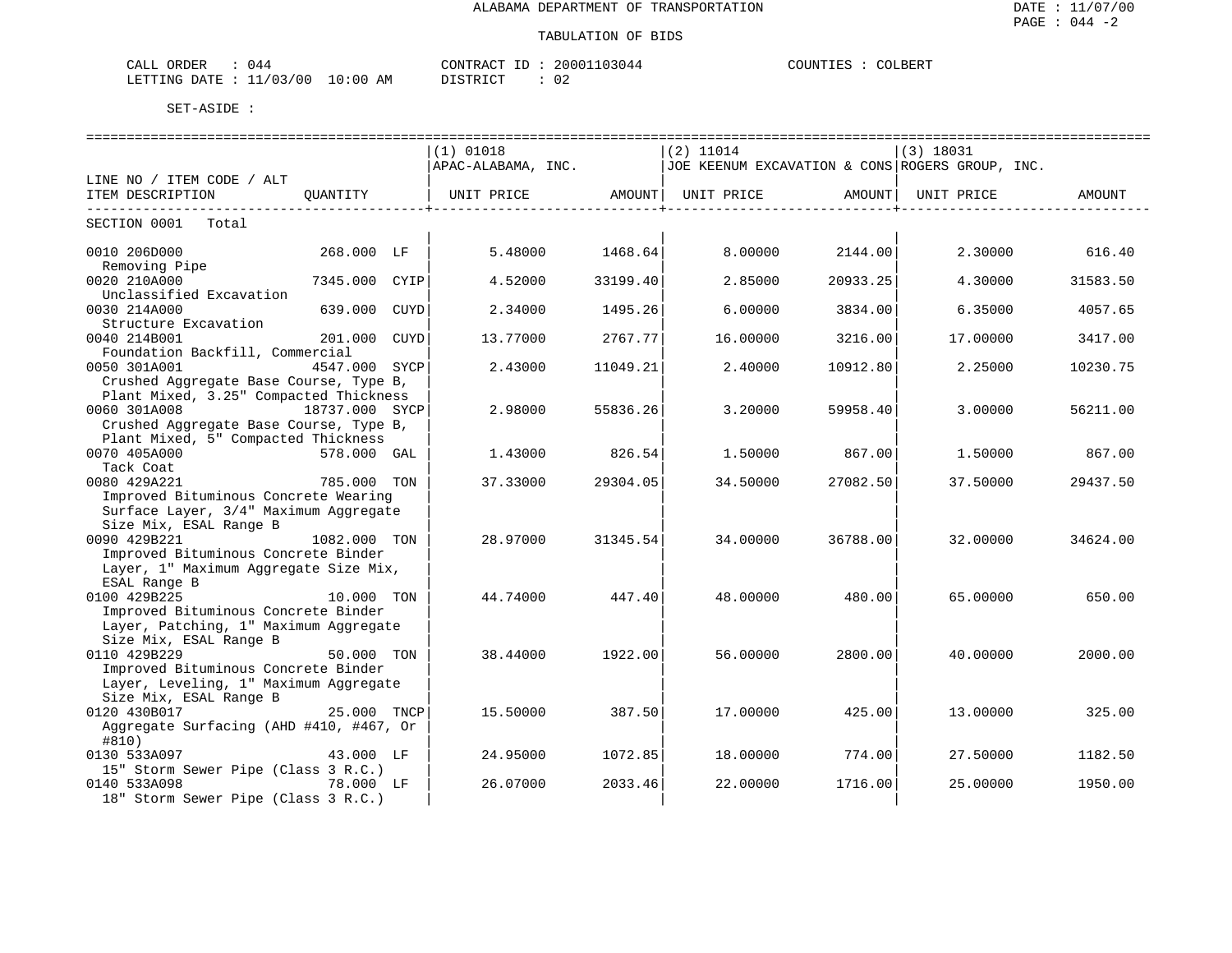| CALL ORDER                      | ባ44 | CONTRACT ID : | 20001103044 | COUNTIES : | COLBERT |
|---------------------------------|-----|---------------|-------------|------------|---------|
| LETTING DATE: 11/03/00 10:00 AM |     | DISTRICT      | ◡∠          |            |         |

|                                                                       |      | $(1)$ 01018                          |          | $(2)$ 11014 |          | $(3)$ 18031                                     |          |
|-----------------------------------------------------------------------|------|--------------------------------------|----------|-------------|----------|-------------------------------------------------|----------|
|                                                                       |      | APAC-ALABAMA, INC.                   |          |             |          | JOE KEENUM EXCAVATION & CONS ROGERS GROUP, INC. |          |
| LINE NO / ITEM CODE / ALT                                             |      |                                      |          |             |          |                                                 |          |
| ITEM DESCRIPTION<br>QUANTITY                                          |      | UNIT PRICE AMOUNT  UNIT PRICE AMOUNT |          |             |          | UNIT PRICE                                      | AMOUNT   |
| 0150 533A101<br>514.000 LF                                            |      | 54.93000                             | 28234.02 | 48.00000    | 24672.00 | 55.75000                                        | 28655.50 |
| 36" Storm Sewer Pipe (Class 3 R.C.)                                   |      |                                      |          |             |          |                                                 |          |
| 0160 535A000<br>40.000 LF                                             |      | 22.29000                             | 891.60   | 18.00000    | 720.00   | 22.75000                                        | 910.00   |
| 15" Side Drain Pipe                                                   |      |                                      |          |             |          |                                                 |          |
| 0170 535A001<br>72.000 LF                                             |      | 24.12000                             | 1736.64  | 22,00000    | 1584.00  | 20,00000                                        | 1440.00  |
| 18" Side Drain Pipe                                                   |      |                                      |          |             |          |                                                 |          |
| 24.000 LF<br>0180 535A002                                             |      | 30.79000                             | 738.96   | 29.00000    | 696.00   | 31.50000                                        | 756.00   |
| 24" Side Drain Pipe<br>0190 600A000                                   | LUMP | 15351.05000                          | 15351.05 | 14000.00000 | 14000.00 | 12033.00000                                     | 12033.00 |
| Mobilization                                                          |      |                                      |          |             |          |                                                 |          |
| 0200 610C001<br>15.000                                                | TON  | 32.35000                             | 485.25   | 28.00000    | 420.00   | 22.00000                                        | 330.00   |
| Loose Riprap, Class 2                                                 |      |                                      |          |             |          |                                                 |          |
| 0210 610D003<br>15.000 SOYD                                           |      | 10.88000                             | 163.20   | 4.00000     | 60.00    | 4.00000                                         | 60.00    |
| Filter Blanket, Geotextile                                            |      |                                      |          |             |          |                                                 |          |
| 0220 619A001<br>1.000 EACH                                            |      | 375.79000                            | 375.79   | 600,00000   | 600.00   | 932.00000                                       | 932.00   |
| 15" Roadway Pipe End Treatment, Class 1                               |      |                                      |          |             |          |                                                 |          |
| 0230 619A002<br>1.000 EACH                                            |      | 374.74000                            | 374.74   | 650.00000   | 650.00   | 986.00000                                       | 986.00   |
| 18" Roadway Pipe End Treatment, Class 1<br>2.000 EACH<br>0240 619A005 |      | 755.26000                            | 1510.52  | 800.00000   | 1600.00  | 1685.00000                                      | 3370.00  |
| 36" Roadway Pipe End Treatment, Class 1                               |      |                                      |          |             |          |                                                 |          |
| 4.000 EACH<br>0250 619A100                                            |      | 377.90000                            | 1511.60  | 600.00000   | 2400.00  | 530.00000                                       | 2120.00  |
| 15" Side Drain Pipe End Treatment,                                    |      |                                      |          |             |          |                                                 |          |
| Class 1                                                               |      |                                      |          |             |          |                                                 |          |
| 6.000 EACH<br>0260 619A101                                            |      | 375.26000                            | 2251.56  | 650.00000   | 3900.00  | 530.00000                                       | 3180.00  |
| 18" Side Drain Pipe End Treatment,                                    |      |                                      |          |             |          |                                                 |          |
| Class 1                                                               |      |                                      |          |             |          |                                                 |          |
| 0270 619A102<br>2.000 EACH                                            |      | 433.68000                            | 867.36   | 725,00000   | 1450.00  | 690.00000                                       | 1380.00  |
| 24" Side Drain Pipe End Treatment,<br>Class 1                         |      |                                      |          |             |          |                                                 |          |
| 0280 621A001<br>2.000 EACH                                            |      | 2567.90000                           | 5135.80  | 2000.00000  | 4000.00  | 2360.00000                                      | 4720.00  |
| Junction Boxes, Type 1, 2P Or 5                                       |      |                                      |          |             |          |                                                 |          |
| 0290 621C015<br>1.000 EACH                                            |      | 1666.32000                           | 1666.32  | 2100.00000  | 2100.00  | 2300.00000                                      | 2300.00  |
| Inlets, Type S1 Or S3 (1 Wing)                                        |      |                                      |          |             |          |                                                 |          |
| 0300 621C016<br>2.000 EACH                                            |      | 2080.00000                           | 4160.00  | 2300.00000  | 4600.00  | 2400.00000                                      | 4800.00  |
| Inlets, Type S2 Or S4 (1 Wing)                                        |      |                                      |          |             |          |                                                 |          |
| 1.000 EACH<br>0310 621C017                                            |      | 1825.26000                           | 1825.26  | 2400.00000  | 2400.00  | 2400.00000                                      | 2400.00  |
| Inlets, Type S1 Or S3 (2 Wing)<br>52.000 LF<br>0320 623A000           |      | 14.74000                             | 766.48   | 16.00000    | 832.00   | 19.50000                                        | 1014.00  |
| Concrete Gutter                                                       |      |                                      |          |             |          |                                                 |          |
| 715.000 LF<br>0330 623C000                                            |      | 9.65000                              | 6899.75  | 11,00000    | 7865.00  | 9.75000                                         | 6971.25  |
| Combination Curb & Gutter, Type C                                     |      |                                      |          |             |          |                                                 |          |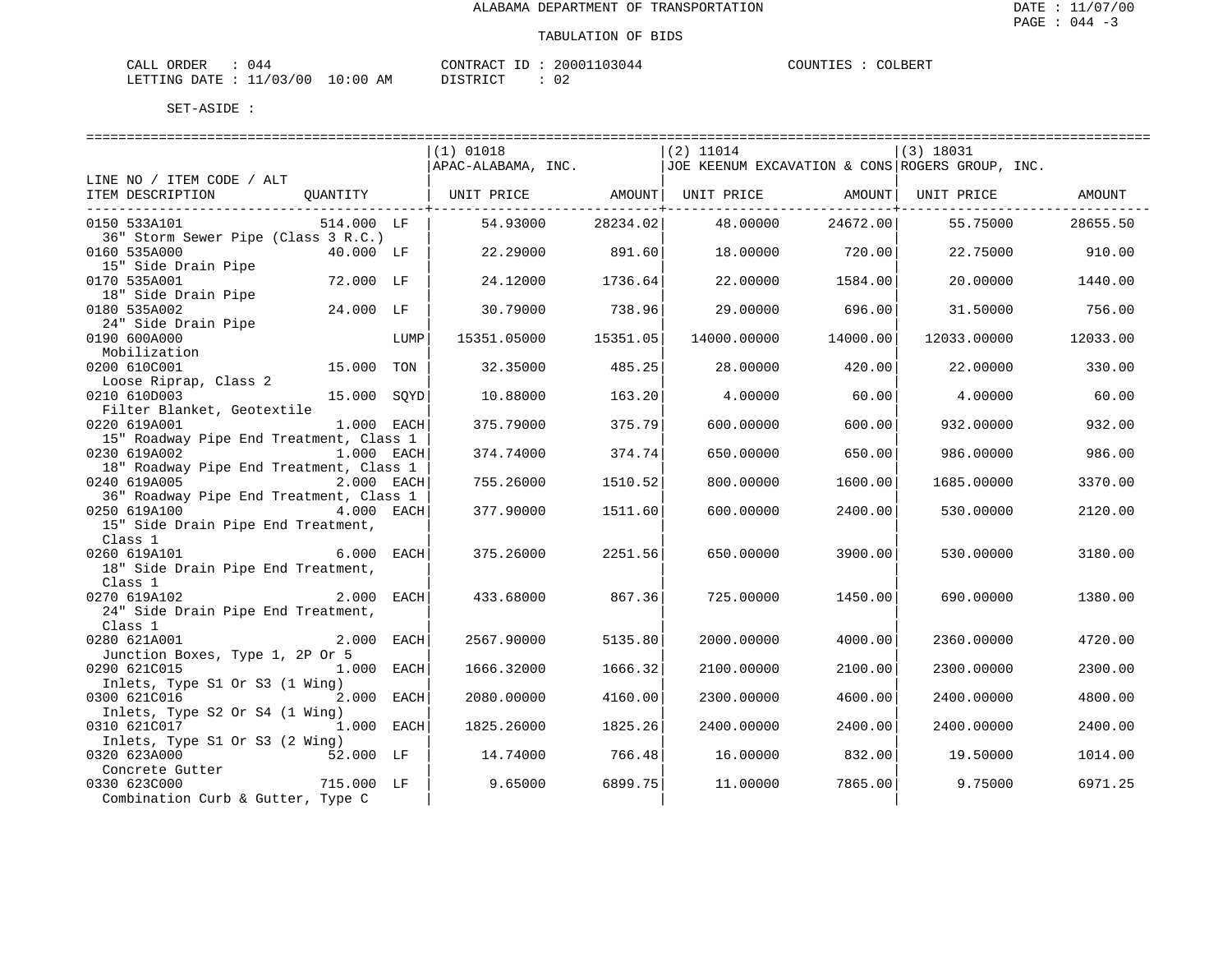| CALL ORDER<br>1144               | CONTRACT ID: 20001103044 | .  | COLBERT<br>COUNTIES :<br>$\begin{array}{ccc} \multicolumn{3}{c}{} & \multicolumn{3}{c}{} & \multicolumn{3}{c}{} & \multicolumn{3}{c}{} & \multicolumn{3}{c}{} & \multicolumn{3}{c}{} & \multicolumn{3}{c}{} & \multicolumn{3}{c}{} & \multicolumn{3}{c}{} & \multicolumn{3}{c}{} & \multicolumn{3}{c}{} & \multicolumn{3}{c}{} & \multicolumn{3}{c}{} & \multicolumn{3}{c}{} & \multicolumn{3}{c}{} & \multicolumn{3}{c}{} & \multicolumn{3}{c}{} & \multicolumn{3}{c}{} & \multicolumn{3}{c}{} & \multicolumn$ |
|----------------------------------|--------------------------|----|-----------------------------------------------------------------------------------------------------------------------------------------------------------------------------------------------------------------------------------------------------------------------------------------------------------------------------------------------------------------------------------------------------------------------------------------------------------------------------------------------------------------|
| LETTING DATE : 11/03/00 10:00 AM | DISTRICT                 | 02 |                                                                                                                                                                                                                                                                                                                                                                                                                                                                                                                 |

|                                                    |              |      | (1) 01018          |         | $(2)$ 11014 |         | (3) 18031                                       |         |
|----------------------------------------------------|--------------|------|--------------------|---------|-------------|---------|-------------------------------------------------|---------|
|                                                    |              |      | APAC-ALABAMA, INC. |         |             |         | JOE KEENUM EXCAVATION & CONS ROGERS GROUP, INC. |         |
| LINE NO / ITEM CODE / ALT                          |              |      |                    |         |             |         |                                                 |         |
| ITEM DESCRIPTION                                   | QUANTITY     |      | UNIT PRICE         | AMOUNT  | UNIT PRICE  | AMOUNT  | UNIT PRICE                                      | AMOUNT  |
| 0340 650A000                                       | 815.000 CYIP |      | 9.54000            | 7775.10 | 5.00000     | 4075.00 | 7.51000                                         | 6120.65 |
| Topsoil                                            |              |      |                    |         |             |         |                                                 |         |
| 0350 652A053                                       | 3.000        | ACRE | 818.55000          | 2455.65 | 900.00000   | 2700.00 | 1250.00000                                      | 3750.00 |
| Seeding (Mix 1E)                                   |              |      |                    |         |             |         |                                                 |         |
| 0360 654A000                                       | 155.000      | SOYD | 4.28000            | 663.40  | 4.00000     | 620.00  | 4.75000                                         | 736.25  |
| Solid Sodding                                      |              |      |                    |         |             |         |                                                 |         |
| 0370 656A001<br>Mulching, Class A, Type 2          | 3.000        | ACRE | 818.55000          | 2455.65 | 900.00000   | 2700.00 | 1000.00000                                      | 3000.00 |
| 0380 665F000                                       | 50.000 EACH  |      | 9.18000            | 459.00  | 5.00000     | 250.00  | 16.00000                                        | 800.00  |
| Hay Bales                                          |              |      |                    |         |             |         |                                                 |         |
| 0390 665J000                                       | 380.000 LF   |      | 4.16000            | 1580.80 | 4.50000     | 1710.00 | 2.35000                                         | 893.00  |
| Silt Fence, Type A                                 |              |      |                    |         |             |         |                                                 |         |
| 0400 701A031                                       | 2.000 MILE   |      | 1400.00000         | 2800.00 | 2000.00000  | 4000.00 | 2000.00000                                      | 4000.00 |
| Solid White, Class 2, Type A Traffic               |              |      |                    |         |             |         |                                                 |         |
| Stripe (0.06" Thick)<br>0410 701A035               | 2.000 MILE   |      | 1600.00000         | 3200.00 | 2500.00000  | 5000.00 | 2500.00000                                      | 5000.00 |
| Solid Yellow, Class 2, Type A Traffic              |              |      |                    |         |             |         |                                                 |         |
| Stripe (0.09" Thick)                               |              |      |                    |         |             |         |                                                 |         |
| 0420 701A040                                       | 1.000 MILE   |      | 800,00000          | 800.00  | 850.00000   | 850.00  | 850,00000                                       | 850.00  |
| Broken White, Class 2, Type A Traffic              |              |      |                    |         |             |         |                                                 |         |
| Stripe (0.09" Thick)                               |              |      |                    |         |             |         |                                                 |         |
| 0430 701B005                                       | 725.000 LF   |      | 1,25000            | 906.25  | 1,00000     | 725.00  | 1,00000                                         | 725.00  |
| Dotted Class 2, Type A Traffic Stripe              |              |      |                    |         |             |         |                                                 |         |
| $(0.09"$ Thick)<br>0440 701C000                    | 1.000 MILE   |      | 400.00000          | 400.00  | 500.00000   | 500.00  | 500.00000                                       | 500.00  |
| Broken Temporary Traffic Stripe                    |              |      |                    |         |             |         |                                                 |         |
| 0450 701C001                                       | 2.000 MILE   |      | 500.00000          | 1000.00 | 500.00000   | 1000.00 | 500.00000                                       | 1000.00 |
| Solid Temporary Traffic Stripe                     |              |      |                    |         |             |         |                                                 |         |
| 0460 703A002                                       | 207.000 SOFT |      | 5.00000            | 1035.00 | 3.00000     | 621.00  | 3.00000                                         | 621.00  |
| Traffic Control Markings, Class 2, Type            |              |      |                    |         |             |         |                                                 |         |
| A                                                  |              |      |                    |         |             |         |                                                 |         |
| 0470 703D001<br>Temporary Traffic Control Markings | 100.000      | SOFT | 1.50000            | 150.00  | 1.25000     | 125.00  | 1,25000                                         | 125.00  |
| 0480 705A037                                       | 93.000 EACH  |      | 10.00000           | 930.00  | 10.00000    | 930.00  | 10.00000                                        | 930.00  |
| Pavement Markers, Class A-H, Type 2-D              |              |      |                    |         |             |         |                                                 |         |
| 0490 740B000                                       | 591.000 SOFT |      | 6.25000            | 3693.75 | 15.00000    | 8865.00 | 16,00000                                        | 9456.00 |
| Construction Signs                                 |              |      |                    |         |             |         |                                                 |         |
| 0500 740F002                                       | 12.000 EACH  |      | 1,00000            | 12.00   | 400.00000   | 4800.00 | 38.00000                                        | 456.00  |
| Barricades, Type III                               |              |      |                    |         |             |         |                                                 |         |
| 0510 7401005                                       | 6.000 EACH   |      | 171.05000          | 1026.30 | 400.00000   | 2400.00 | 215,00000                                       | 1290.00 |
| Warning Lights, Type B (Detachable Head)           |              |      |                    |         |             |         |                                                 |         |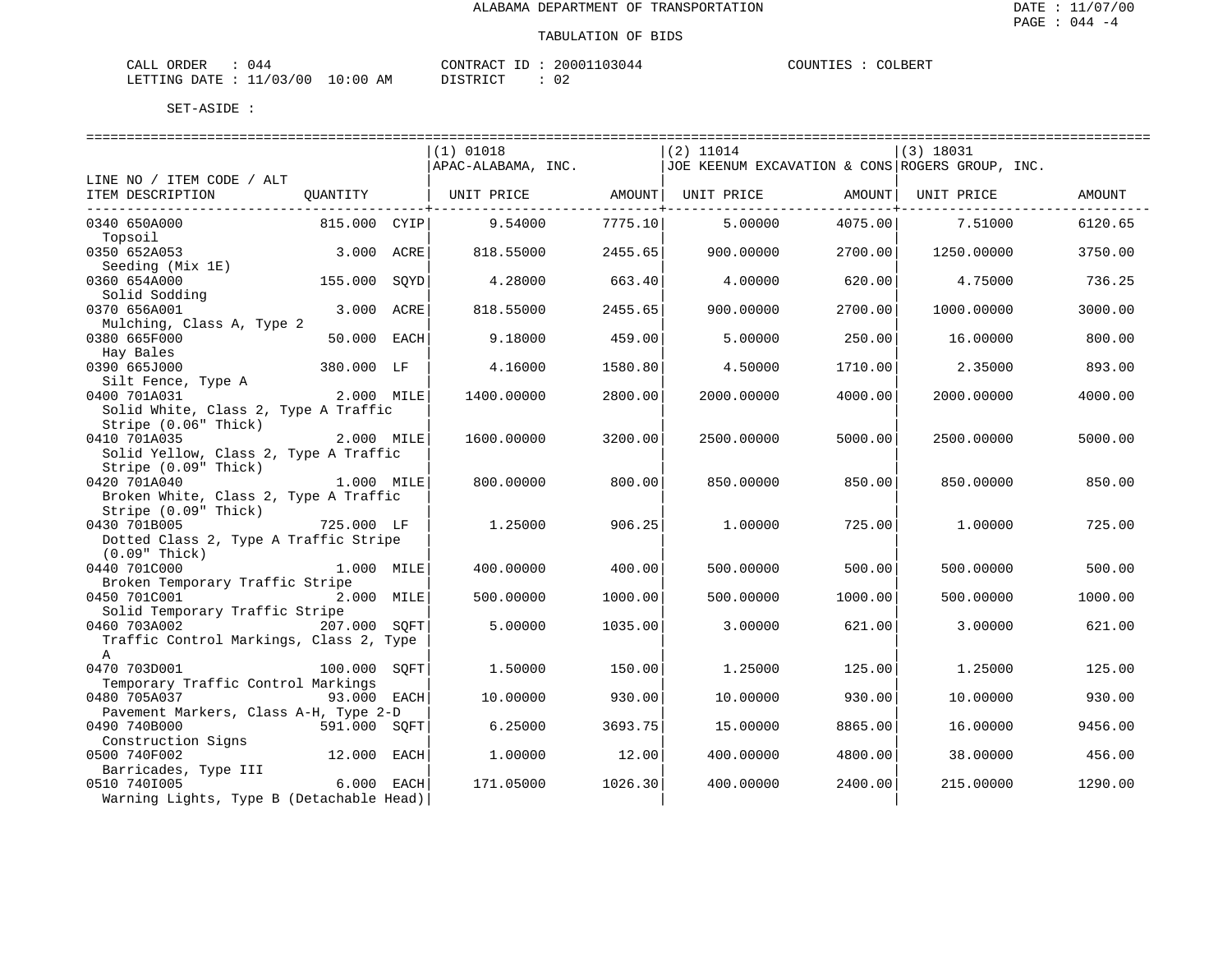### TABULATION OF BIDS

| $\overline{a}$<br><b>ORDER</b><br>CALL<br>U44 |             | $ -$<br>יחיד הראיר.<br>$\cdots$ $\lambda$ $\cap$ $\cdots$ | 03044<br>iuuu. | JLBERT<br>HM. |
|-----------------------------------------------|-------------|-----------------------------------------------------------|----------------|---------------|
| 1/00<br>/ 0.3<br>LETTING<br>חת מח<br>— —      | 10:00<br>AM | T T T T<br>n <del>r</del> amr<br>---                      | ◡▵             |               |

| ITEM CODE / ALT<br>LINE NO                                                 |          | $(1)$ 01018<br>APAC-ALABAMA, INC. |             | $(2)$ 11014<br>JOE KEENUM EXCAVATION & CONS ROGERS GROUP, INC. |             | (3) 18031  |                 |
|----------------------------------------------------------------------------|----------|-----------------------------------|-------------|----------------------------------------------------------------|-------------|------------|-----------------|
| ITEM DESCRIPTION                                                           | OUANTITY | UNIT PRICE                        | AMOUNT      | UNIT PRICE                                                     | AMOUNT      | UNIT PRICE | AMOUNT          |
| 0520 998A000<br>Construction Fuel (Maximum Bid Limited<br>To $$20,000.00)$ | LUMP     | 1,00000                           | 1.00        | 6000.00000                                                     | 6000.00     | 2435,00000 | 2435.00         |
| SECTION TOTALS                                                             |          |                                   | 279, 445.68 | S                                                              | 294, 350.95 |            | 298,197.95      |
| CONTRACT TOTALS                                                            |          |                                   | 279, 445.68 |                                                                | 294, 350.95 |            | 298,197.95<br>Ŝ |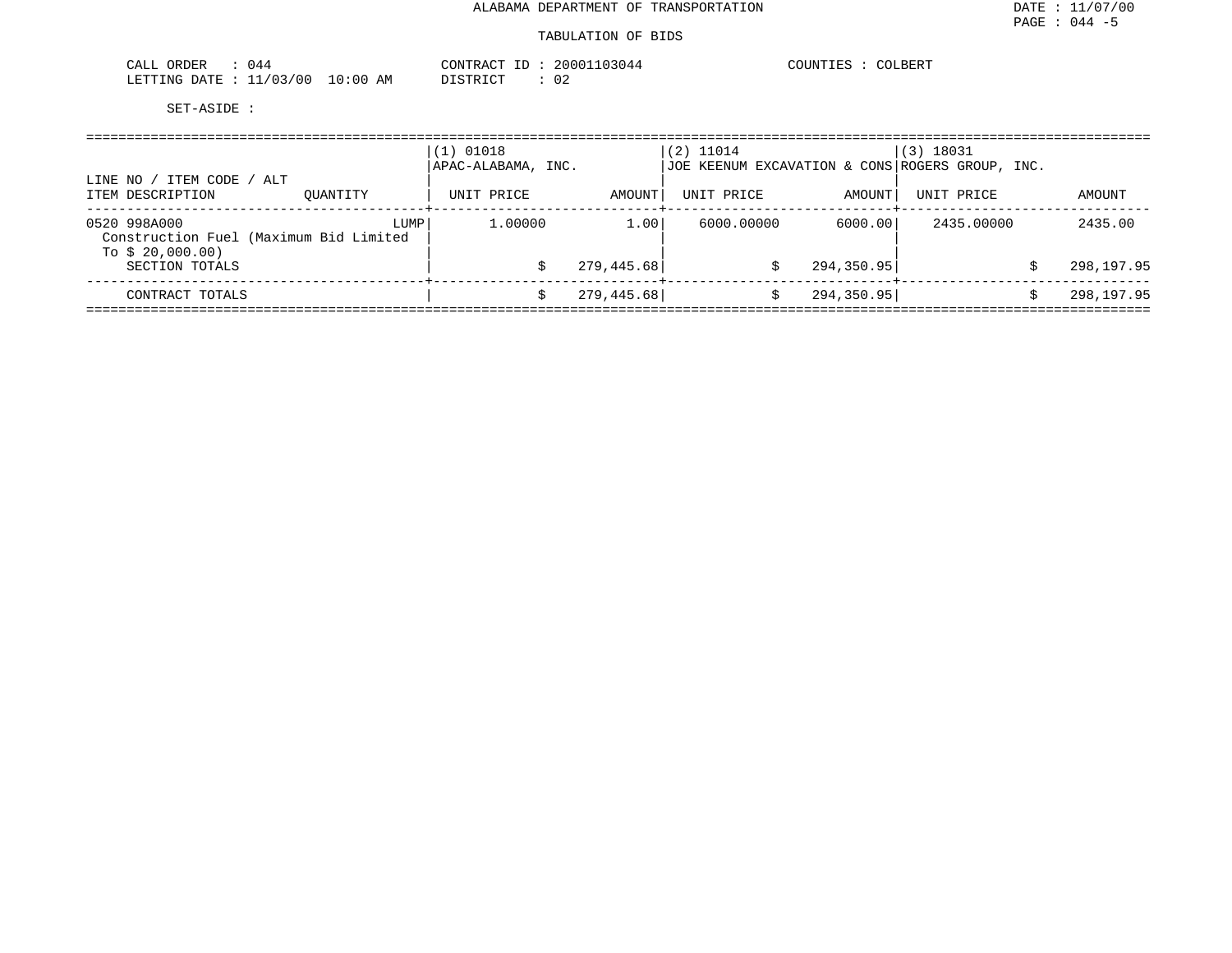# TABULATION OF BIDS

| ORDER<br>CALL | -044                                     | CONTRAC'<br>$\pi$ $\sim$<br>$- -$<br>⊥ | 103044<br>20001 | COUNTIES<br>COLBERT |
|---------------|------------------------------------------|----------------------------------------|-----------------|---------------------|
| LETTING DATE  | 10:00<br>/03<br>'00<br>AΜ<br><u>، ، </u> | TAT<br><b>DICTE</b>                    | $\sim$          |                     |

|                                                                                                                                                  |               |      | $(4)$ 19074                              |          | (5) 18036 |                | $(6)$ 04009                                                                        |           |
|--------------------------------------------------------------------------------------------------------------------------------------------------|---------------|------|------------------------------------------|----------|-----------|----------------|------------------------------------------------------------------------------------|-----------|
|                                                                                                                                                  |               |      |                                          |          |           |                | S & M EQUIPMENT CO., INC.   RILEY BRIDGE & ENGINEERING C   W. W. DYAR & SONS, INC. |           |
| LINE NO / ITEM CODE / ALT                                                                                                                        |               |      |                                          |          |           |                |                                                                                    |           |
| ITEM DESCRIPTION                                                                                                                                 |               |      | QUANTITY   UNIT PRICE AMOUNT  UNIT PRICE |          |           |                | AMOUNT  UNIT PRICE                                                                 | AMOUNT    |
| SECTION 0001 Total                                                                                                                               |               |      |                                          |          |           |                |                                                                                    |           |
| 0010 206D000<br>Removing Pipe                                                                                                                    | 268.000 LF    |      | 6.00000                                  | 1608.00  |           | 3.00000 804.00 | 3.00000                                                                            | 804.00    |
| 0020 210A000<br>Unclassified Excavation                                                                                                          | 7345.000      | CYIP | 4.25000                                  | 31216.25 | 4.50000   | 33052.50       | 4.00000                                                                            | 29380.00  |
| 0030 214A000<br>Structure Excavation                                                                                                             | 639.000       | CUYD | 6,00000                                  | 3834.00  | 6.00000   | 3834.00        | 8.00000                                                                            | 5112.00   |
| 0040 214B001<br>Foundation Backfill, Commercial                                                                                                  | 201.000       | CUYD | 15.00000                                 | 3015.00  | 21.00000  | 4221.00        | 26.00000                                                                           | 5226.00   |
| 0050 301A001<br>Crushed Aggregate Base Course, Type B,                                                                                           | 4547.000 SYCP |      | 2.73000                                  | 12413.31 | 4.25000   | 19324.75       | 3.50000                                                                            | 15914.50  |
| Plant Mixed, 3.25" Compacted Thickness<br>0060 301A008<br>18737.000 SYCP<br>Crushed Aggregate Base Course, Type B,                               |               |      | 3.87000                                  | 72512.19 | 4.50000   | 84316.50       | 5.50000                                                                            | 103053.50 |
| Plant Mixed, 5" Compacted Thickness<br>0070 405A000<br>Tack Coat                                                                                 | 578.000 GAL   |      | 0.75000                                  | 433.50   | 1.50000   | 867.00         | 2.00000                                                                            | 1156.00   |
| 0080 429A221<br>Improved Bituminous Concrete Wearing<br>Surface Layer, 3/4" Maximum Aggregate                                                    | 785.000 TON   |      | 33,00000                                 | 25905.00 | 46.00000  | 36110.00       | 55.00000                                                                           | 43175.00  |
| Size Mix, ESAL Range B<br>0090 429B221<br>Improved Bituminous Concrete Binder<br>Layer, 1" Maximum Aggregate Size Mix,                           | 1082.000 TON  |      | 25,00000                                 | 27050.00 | 38,00000  | 41116.00       | 50.00000                                                                           | 54100.00  |
| ESAL Range B<br>0100 429B225<br>Improved Bituminous Concrete Binder<br>Layer, Patching, 1" Maximum Aggregate                                     | 10.000 TON    |      | 60.00000                                 | 600.00   | 50.00000  | 500.00         | 75.00000                                                                           | 750.00    |
| Size Mix, ESAL Range B<br>0110 429B229<br>Improved Bituminous Concrete Binder<br>Layer, Leveling, 1" Maximum Aggregate<br>Size Mix, ESAL Range B | 50.000 TON    |      | 42.00000                                 | 2100.00  | 50.00000  | 2500.00        | 75.00000                                                                           | 3750.00   |
| 25.000 TNCP<br>0120 430B017<br>Aggregate Surfacing (AHD #410, #467, Or<br>#810)                                                                  |               |      | 10.50000                                 | 262.50   | 20,00000  | 500.00         | 26.00000                                                                           | 650.00    |
| 0130 533A097<br>15" Storm Sewer Pipe (Class 3 R.C.)                                                                                              | 43.000 LF     |      | 16.50000                                 | 709.50   | 18.00000  | 774.00         | 24.00000                                                                           | 1032.00   |
| 0140 533A098<br>18" Storm Sewer Pipe (Class 3 R.C.)                                                                                              | 78.000 LF     |      | 17.25000                                 | 1345.50  | 19.50000  | 1521.00        | 26.00000                                                                           | 2028.00   |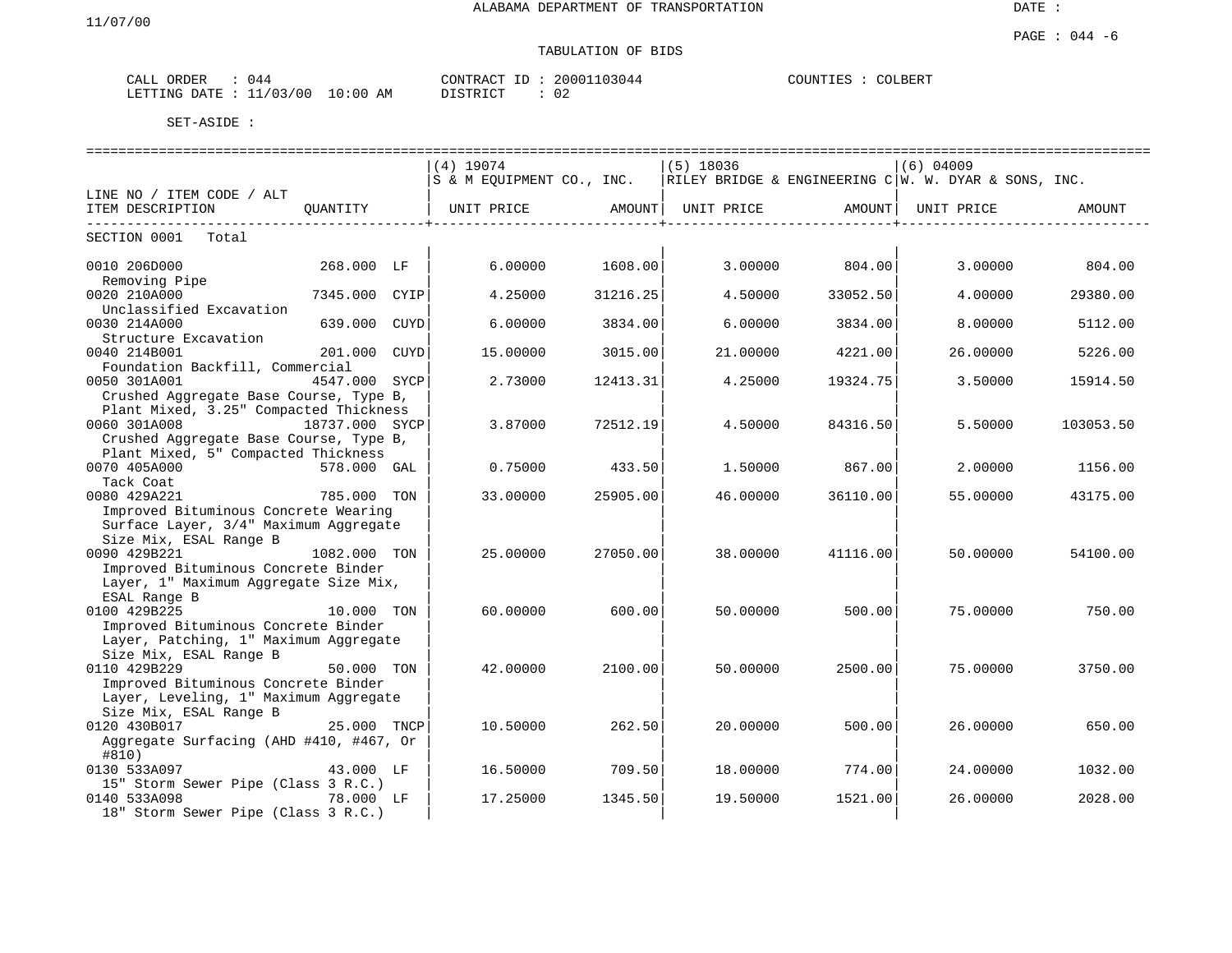| CALL ORDER                       | ባ44 | CONTRACT ID : | 20001103044 | COUNTIES : | COLBERT |
|----------------------------------|-----|---------------|-------------|------------|---------|
| LETTING DATE : 11/03/00 10:00 AM |     | DISTRICT      | ∪∠          |            |         |

| S & M EQUIPMENT CO., INC.   RILEY BRIDGE & ENGINEERING C   W. W. DYAR & SONS, INC.<br>LINE NO / ITEM CODE / ALT<br>ITEM DESCRIPTION<br>QUANTITY   UNIT PRICE AMOUNT   UNIT PRICE AMOUNT  <br>AMOUNT<br>UNIT PRICE<br>46.00000<br>23644.00<br>23130.00<br>42.00000<br>21588.00<br>0150 533A101<br>514.000 LF<br>45.00000<br>36" Storm Sewer Pipe (Class 3 R.C.)<br>0160 535A000<br>40.000 LF<br>16.25000<br>650.00<br>17.50000<br>700.00<br>24.00000<br>960.00<br>15" Side Drain Pipe<br>0170 535A001<br>72.000 LF<br>17.75000<br>1278.00<br>19.00000<br>1368.00<br>26.00000<br>1872.00<br>18" Side Drain Pipe<br>0180 535A002<br>24.000 LF<br>28.00000<br>672.00<br>28.00000<br>672.00<br>29.00000<br>696.00<br>24" Side Drain Pipe<br>0190 600A000<br>28500.00<br>28000.00<br>LUMP<br>28500.00000<br>28000.00000<br>20000.00000<br>20000.00 | ============================= | ----------------------------- | ----------------------------- |  |
|----------------------------------------------------------------------------------------------------------------------------------------------------------------------------------------------------------------------------------------------------------------------------------------------------------------------------------------------------------------------------------------------------------------------------------------------------------------------------------------------------------------------------------------------------------------------------------------------------------------------------------------------------------------------------------------------------------------------------------------------------------------------------------------------------------------------------------------------|-------------------------------|-------------------------------|-------------------------------|--|
|                                                                                                                                                                                                                                                                                                                                                                                                                                                                                                                                                                                                                                                                                                                                                                                                                                              | $(4)$ 19074                   | $(5)$ 18036                   | $(6)$ 04009                   |  |
|                                                                                                                                                                                                                                                                                                                                                                                                                                                                                                                                                                                                                                                                                                                                                                                                                                              |                               |                               |                               |  |
|                                                                                                                                                                                                                                                                                                                                                                                                                                                                                                                                                                                                                                                                                                                                                                                                                                              |                               |                               |                               |  |
|                                                                                                                                                                                                                                                                                                                                                                                                                                                                                                                                                                                                                                                                                                                                                                                                                                              |                               |                               |                               |  |
|                                                                                                                                                                                                                                                                                                                                                                                                                                                                                                                                                                                                                                                                                                                                                                                                                                              |                               |                               |                               |  |
|                                                                                                                                                                                                                                                                                                                                                                                                                                                                                                                                                                                                                                                                                                                                                                                                                                              |                               |                               |                               |  |
|                                                                                                                                                                                                                                                                                                                                                                                                                                                                                                                                                                                                                                                                                                                                                                                                                                              |                               |                               |                               |  |
|                                                                                                                                                                                                                                                                                                                                                                                                                                                                                                                                                                                                                                                                                                                                                                                                                                              |                               |                               |                               |  |
|                                                                                                                                                                                                                                                                                                                                                                                                                                                                                                                                                                                                                                                                                                                                                                                                                                              |                               |                               |                               |  |
|                                                                                                                                                                                                                                                                                                                                                                                                                                                                                                                                                                                                                                                                                                                                                                                                                                              |                               |                               |                               |  |
|                                                                                                                                                                                                                                                                                                                                                                                                                                                                                                                                                                                                                                                                                                                                                                                                                                              |                               |                               |                               |  |
| Mobilization                                                                                                                                                                                                                                                                                                                                                                                                                                                                                                                                                                                                                                                                                                                                                                                                                                 |                               |                               |                               |  |
| 0200 610C001<br>15.000<br>TON<br>14.00000<br>210.00<br>24.00000<br>360.00<br>26.00000<br>390.00                                                                                                                                                                                                                                                                                                                                                                                                                                                                                                                                                                                                                                                                                                                                              |                               |                               |                               |  |
| Loose Riprap, Class 2                                                                                                                                                                                                                                                                                                                                                                                                                                                                                                                                                                                                                                                                                                                                                                                                                        |                               |                               |                               |  |
| 0210 610D003<br>15.000 SOYD<br>75.00<br>3.00000<br>45.00<br>5.00000<br>75.00<br>5.00000                                                                                                                                                                                                                                                                                                                                                                                                                                                                                                                                                                                                                                                                                                                                                      |                               |                               |                               |  |
| Filter Blanket, Geotextile                                                                                                                                                                                                                                                                                                                                                                                                                                                                                                                                                                                                                                                                                                                                                                                                                   |                               |                               |                               |  |
| 0220 619A001<br>1.000 EACH<br>450.00000<br>450.00<br>800.00<br>400.00000<br>400.00<br>800.00000<br>15" Roadway Pipe End Treatment, Class 1                                                                                                                                                                                                                                                                                                                                                                                                                                                                                                                                                                                                                                                                                                   |                               |                               |                               |  |
| 0230 619A002<br>1.000 EACH<br>500.00000<br>500.00<br>800.00000<br>800.00<br>500.00000<br>500.00                                                                                                                                                                                                                                                                                                                                                                                                                                                                                                                                                                                                                                                                                                                                              |                               |                               |                               |  |
| 18" Roadway Pipe End Treatment, Class 1                                                                                                                                                                                                                                                                                                                                                                                                                                                                                                                                                                                                                                                                                                                                                                                                      |                               |                               |                               |  |
| 0240 619A005<br>2.000 EACH<br>695.00000<br>1390.00<br>1100.00000<br>2200.00<br>700.00000<br>1400.00                                                                                                                                                                                                                                                                                                                                                                                                                                                                                                                                                                                                                                                                                                                                          |                               |                               |                               |  |
| 36" Roadway Pipe End Treatment, Class 1<br>4.000 EACH<br>1700.00                                                                                                                                                                                                                                                                                                                                                                                                                                                                                                                                                                                                                                                                                                                                                                             |                               |                               |                               |  |
| 0250 619A100<br>3000.00<br>425.00000<br>750.00000<br>400.00000<br>1600.00<br>15" Side Drain Pipe End Treatment,                                                                                                                                                                                                                                                                                                                                                                                                                                                                                                                                                                                                                                                                                                                              |                               |                               |                               |  |
| Class 1                                                                                                                                                                                                                                                                                                                                                                                                                                                                                                                                                                                                                                                                                                                                                                                                                                      |                               |                               |                               |  |
| $6.000$ EACH<br>0260 619A101<br>425.00000<br>2550.00<br>750.00000<br>4500.00<br>500.00000<br>3000.00                                                                                                                                                                                                                                                                                                                                                                                                                                                                                                                                                                                                                                                                                                                                         |                               |                               |                               |  |
| 18" Side Drain Pipe End Treatment,                                                                                                                                                                                                                                                                                                                                                                                                                                                                                                                                                                                                                                                                                                                                                                                                           |                               |                               |                               |  |
| Class 1                                                                                                                                                                                                                                                                                                                                                                                                                                                                                                                                                                                                                                                                                                                                                                                                                                      |                               |                               |                               |  |
| 0270 619A102<br>2.000 EACH<br>500.00000<br>1000.00<br>800,00000<br>1600.00<br>600.00000<br>1200.00<br>24" Side Drain Pipe End Treatment,                                                                                                                                                                                                                                                                                                                                                                                                                                                                                                                                                                                                                                                                                                     |                               |                               |                               |  |
| Class 1                                                                                                                                                                                                                                                                                                                                                                                                                                                                                                                                                                                                                                                                                                                                                                                                                                      |                               |                               |                               |  |
| 2.000 EACH<br>0280 621A001<br>1400.00000<br>2800.00<br>2800.00000<br>2000.00000<br>4000.00<br>5600.00                                                                                                                                                                                                                                                                                                                                                                                                                                                                                                                                                                                                                                                                                                                                        |                               |                               |                               |  |
| Junction Boxes, Type 1, 2P Or 5                                                                                                                                                                                                                                                                                                                                                                                                                                                                                                                                                                                                                                                                                                                                                                                                              |                               |                               |                               |  |
| 1.000 EACH<br>1600.00<br>2400.00<br>0290 621C015<br>1600.00000<br>2400.00000<br>1700.00000<br>1700.00                                                                                                                                                                                                                                                                                                                                                                                                                                                                                                                                                                                                                                                                                                                                        |                               |                               |                               |  |
| Inlets, Type S1 Or S3 (1 Wing)<br>0300 621C016<br>2.000 EACH<br>3200.00<br>1600.00000<br>2600.00000<br>5200.00<br>2000.00000<br>4000.00                                                                                                                                                                                                                                                                                                                                                                                                                                                                                                                                                                                                                                                                                                      |                               |                               |                               |  |
| Inlets, Type S2 Or S4 (1 Wing)                                                                                                                                                                                                                                                                                                                                                                                                                                                                                                                                                                                                                                                                                                                                                                                                               |                               |                               |                               |  |
| 0310 621C017 1.000 EACH<br>1875.00<br>2600.00<br>1875.00000<br>2600.00000<br>2200.00000<br>2200.00                                                                                                                                                                                                                                                                                                                                                                                                                                                                                                                                                                                                                                                                                                                                           |                               |                               |                               |  |
| Inlets, Type S1 Or S3 (2 Wing)                                                                                                                                                                                                                                                                                                                                                                                                                                                                                                                                                                                                                                                                                                                                                                                                               |                               |                               |                               |  |
| 52.000 LF<br>520.00<br>0320 623A000<br>10.00000<br>11,00000<br>572.00<br>14.00000<br>728.00                                                                                                                                                                                                                                                                                                                                                                                                                                                                                                                                                                                                                                                                                                                                                  |                               |                               |                               |  |
| Concrete Gutter<br>715.000 LF<br>0330 623C000<br>6792.50<br>11,00000<br>7865.00<br>9,00000<br>6435.00<br>9.50000                                                                                                                                                                                                                                                                                                                                                                                                                                                                                                                                                                                                                                                                                                                             |                               |                               |                               |  |
| Combination Curb & Gutter, Type C                                                                                                                                                                                                                                                                                                                                                                                                                                                                                                                                                                                                                                                                                                                                                                                                            |                               |                               |                               |  |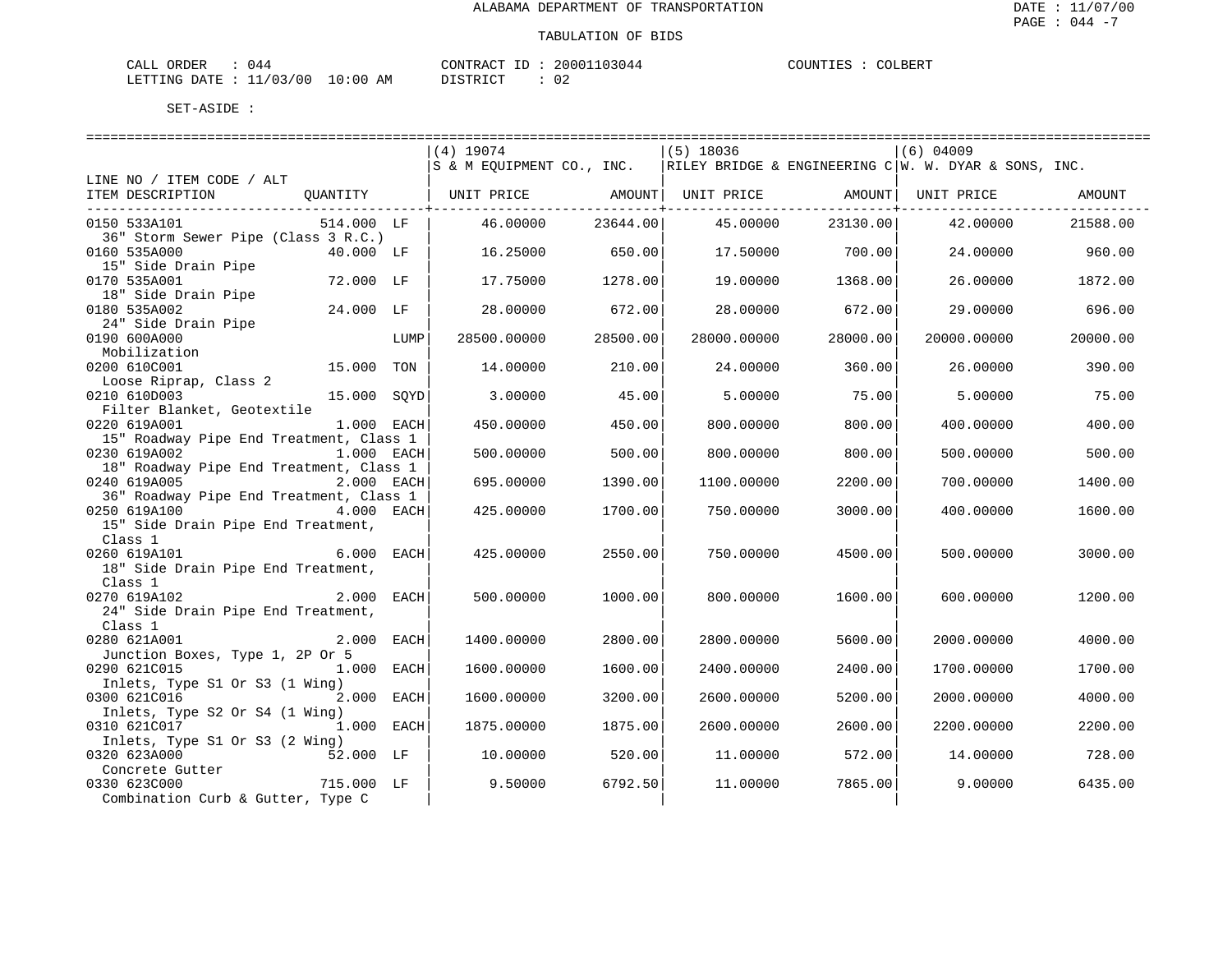| CALL ORDER | 044                              | CONTRACT ID: | 20001103044 | COUNTIES : 0 | COLBERT |
|------------|----------------------------------|--------------|-------------|--------------|---------|
|            | LETTING DATE : 11/03/00 10:00 AM | DISTRICT     |             |              |         |

|                                          |              |      | $(4)$ 19074               |         | $(5)$ 18036 |         | $(6)$ 04009                                            |         |
|------------------------------------------|--------------|------|---------------------------|---------|-------------|---------|--------------------------------------------------------|---------|
|                                          |              |      | S & M EOUIPMENT CO., INC. |         |             |         | RILEY BRIDGE & ENGINEERING $C W.$ W. DYAR & SONS, INC. |         |
| LINE NO / ITEM CODE / ALT                |              |      |                           |         |             |         |                                                        |         |
| ITEM DESCRIPTION                         | OUANTITY     |      | UNIT PRICE                | AMOUNT  | UNIT PRICE  | AMOUNT  | UNIT PRICE                                             | AMOUNT  |
|                                          |              |      |                           |         |             |         |                                                        |         |
| 0340 650A000<br>Topsoil                  | 815.000 CYIP |      | 7.50000                   | 6112.50 | 5,00000     | 4075.00 | 10.00000                                               | 8150.00 |
| 0350 652A053                             | 3.000 ACRE   |      | 1400.00000                | 4200.00 | 800.00000   | 2400.00 | 1400.00000                                             | 4200.00 |
| Seeding (Mix 1E)                         |              |      |                           |         |             |         |                                                        |         |
| 0360 654A000                             | 155.000      | SOYD | 5.25000                   | 813.75  | 7.00000     | 1085.00 | 5.00000                                                | 775.00  |
| Solid Sodding                            |              |      |                           |         |             |         |                                                        |         |
| 0370 656A001                             | 3.000        | ACRE | 1200.00000                | 3600.00 | 850.00000   | 2550.00 | 1200.00000                                             | 3600.00 |
| Mulching, Class A, Type 2                |              |      |                           |         |             |         |                                                        |         |
| 0380 665F000                             | 50.000 EACH  |      | 4.00000                   | 200.00  | 5.00000     | 250.00  | 5.00000                                                | 250.00  |
| Hay Bales                                |              |      |                           |         |             |         |                                                        |         |
| 0390 665J000                             | 380.000 LF   |      | 3.25000                   | 1235.00 | 6.50000     | 2470.00 | 5.00000                                                | 1900.00 |
| Silt Fence, Type A                       |              |      |                           |         |             |         |                                                        |         |
| 0400 701A031                             | 2.000 MILE   |      | 2280.00000                | 4560.00 | 2100.00000  | 4200.00 | 2000.00000                                             | 4000.00 |
| Solid White, Class 2, Type A Traffic     |              |      |                           |         |             |         |                                                        |         |
| Stripe (0.06" Thick)                     |              |      |                           |         |             |         |                                                        |         |
| 0410 701A035                             | 2.000 MILE   |      | 2850.00000                | 5700.00 | 2600.00000  | 5200.00 | 2500.00000                                             | 5000.00 |
| Solid Yellow, Class 2, Type A Traffic    |              |      |                           |         |             |         |                                                        |         |
| Stripe (0.09" Thick)<br>0420 701A040     | 1.000 MILE   |      | 969,00000                 | 969.00  | 900.00000   | 900.00  | 950.00000                                              | 950.00  |
| Broken White, Class 2, Type A Traffic    |              |      |                           |         |             |         |                                                        |         |
| Stripe (0.09" Thick)                     |              |      |                           |         |             |         |                                                        |         |
| 0430 701B005                             | 725.000 LF   |      | 1.25000                   | 906.25  | 1,00000     | 725.00  | 1,00000                                                | 725.00  |
| Dotted Class 2, Type A Traffic Stripe    |              |      |                           |         |             |         |                                                        |         |
| (0.09" Thick)                            |              |      |                           |         |             |         |                                                        |         |
| 0440 701C000                             | 1.000 MILE   |      | 550.00000                 | 550.00  | 600.00000   | 600.00  | 500.00000                                              | 500.00  |
| Broken Temporary Traffic Stripe          |              |      |                           |         |             |         |                                                        |         |
| 0450 701C001                             | 2.000 MILE   |      | 570.00000                 | 1140.00 | 600.00000   | 1200.00 | 500.00000                                              | 1000.00 |
| Solid Temporary Traffic Stripe           |              |      |                           |         |             |         |                                                        |         |
| 0460 703A002                             | 207.000 SOFT |      | 3.40000                   | 703.80  | 3.25000     | 672.75  | 3.00000                                                | 621.00  |
| Traffic Control Markings, Class 2, Type  |              |      |                           |         |             |         |                                                        |         |
| $\mathbb A$                              |              |      |                           |         |             |         |                                                        |         |
| 0470 703D001                             | 100.000      | SOFT | 1.50000                   | 150.00  | 1.50000     | 150.00  | 3.00000                                                | 300.00  |
| Temporary Traffic Control Markings       |              |      |                           |         |             |         |                                                        |         |
| 0480 705A037                             | 93.000 EACH  |      | 11.50000                  | 1069.50 | 10.00000    | 930.00  | 5.00000                                                | 465.00  |
| Pavement Markers, Class A-H, Type 2-D    |              |      |                           |         |             |         |                                                        |         |
| 0490 740B000                             | 591.000 SOFT |      | 10.00000                  | 5910.00 | 9,00000     | 5319.00 | 12.00000                                               | 7092.00 |
| Construction Signs<br>0500 740F002       | 12.000 EACH  |      | 175.00000                 | 2100.00 | 400.00000   | 4800.00 | 265.00000                                              | 3180.00 |
| Barricades, Type III                     |              |      |                           |         |             |         |                                                        |         |
| 0510 7401005                             | 6.000 EACH   |      | 88,00000                  | 528.00  | 400.00000   | 2400.00 | 175.00000                                              | 1050.00 |
| Warning Lights, Type B (Detachable Head) |              |      |                           |         |             |         |                                                        |         |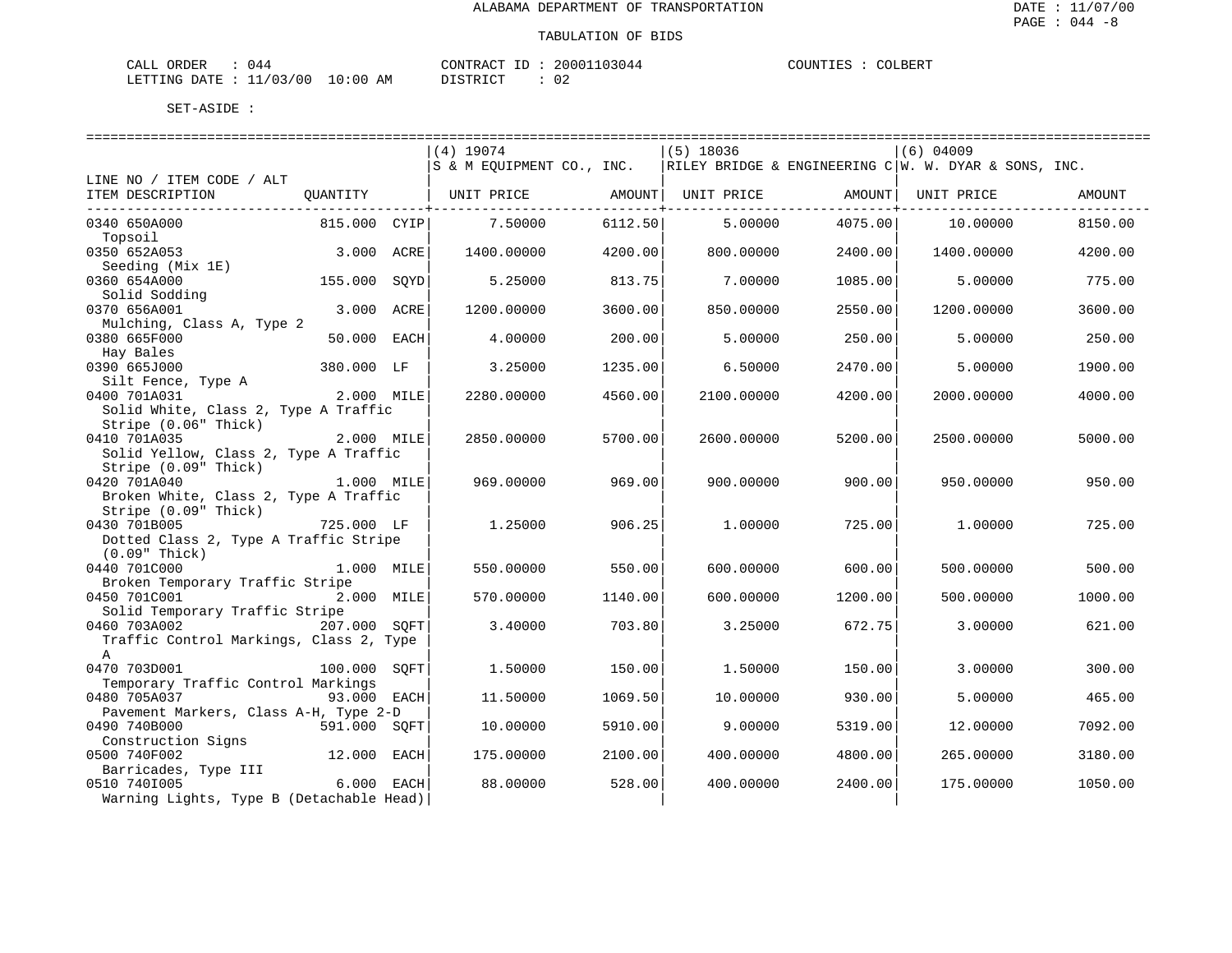| ORDER<br>044                                         | ົ^3044<br>CONTRAC<br>nnn <sup>-</sup><br>$\sim$ | LBER.<br>$. \text{J}$ $\text{I} \text{N}$ <sup>T</sup><br>ن ڪابا |
|------------------------------------------------------|-------------------------------------------------|------------------------------------------------------------------|
| 103<br>10:00<br>100<br>LETTING<br>. ገд ጥፑ<br>ΆM<br>. | $\cap$<br>$T \cap T$<br>םידים י<br>∪∠<br>TUTC.  |                                                                  |

| ITEM CODE / ALT<br>LINE NO                                                 |          | $(4)$ 19074<br>S & M EOUIPMENT CO., INC. |             | $(5)$ 18036 |            | $(6)$ 04009<br>$\overline{\text{RILEY}}$ BRIDGE & ENGINEERING C $\overline{\text{W}}$ . W. DYAR & SONS, INC. |            |
|----------------------------------------------------------------------------|----------|------------------------------------------|-------------|-------------|------------|--------------------------------------------------------------------------------------------------------------|------------|
| ITEM DESCRIPTION                                                           | OUANTITY | UNIT PRICE                               | AMOUNT      | UNIT PRICE  | AMOUNT     | UNIT PRICE                                                                                                   | AMOUNT     |
| 0520 998A000<br>Construction Fuel (Maximum Bid Limited<br>To $$20,000.00)$ | LUMP     | 10500.00000                              | 10500.00    | 2000.00000  | 2000.00    | 3000.00000                                                                                                   | 3000.00    |
| SECTION TOTALS                                                             |          |                                          | 313, 329.05 |             | 362,809.50 |                                                                                                              | 385,633.00 |
| CONTRACT TOTALS                                                            |          |                                          | 313,329.05  |             | 362,809.50 |                                                                                                              | 385,633.00 |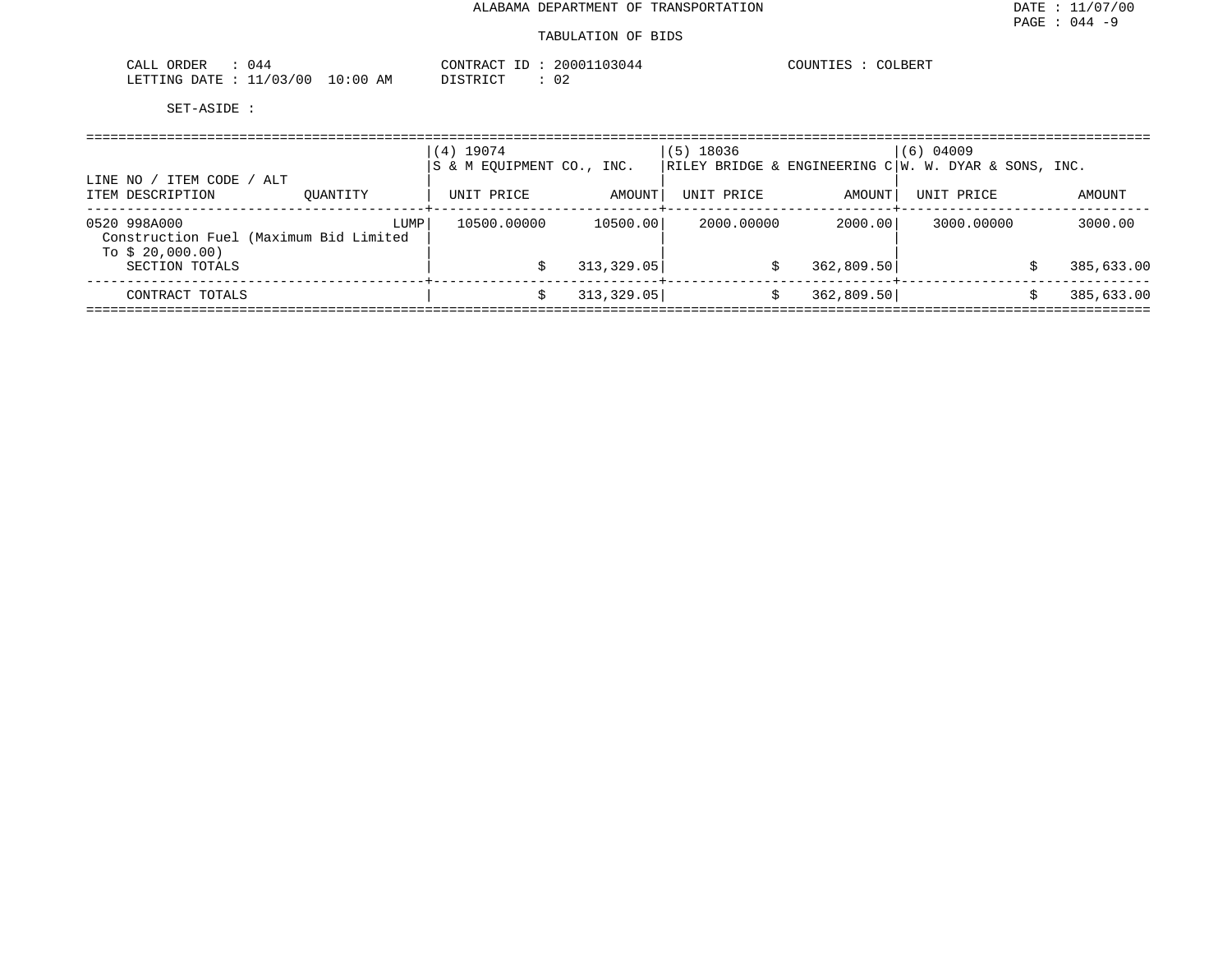DATE :

## VENDOR RANKING

|      | CALL ORDER<br>$\therefore$ 045<br>LETTING DATE : 11/03/00 | 10:00 AM                                              | CONTRACT ID: 20001103045<br>DISTRICT<br>: 04                                                                                                            |              | COUNTIES : COOSA |                               |                        |
|------|-----------------------------------------------------------|-------------------------------------------------------|---------------------------------------------------------------------------------------------------------------------------------------------------------|--------------|------------------|-------------------------------|------------------------|
|      | CONTRACT DESCRIPTION:<br>at Pentonville. Length 6.315 mi. |                                                       | 45<br>CONTRACT TIME:<br>for constructing the Resurfacing and Traffic Stripe on<br>$C.R.$ #14 from $C.R.$ #29 at Travelers Rest to $S.R.$ #21 (U.S.#231) | Working Days | (available days) | $PROJECT(S)$ : STPNU-1900(20) |                        |
|      | SET-ASIDE :                                               |                                                       |                                                                                                                                                         |              |                  |                               |                        |
| RANK | VENDOR NO./NAME                                           |                                                       |                                                                                                                                                         |              |                  | TOTAL<br>BID                  | % OVER<br>LOW BID      |
|      | 04013<br>01018                                            | DUNN CONSTRUCTION COMPANY, INC.<br>APAC-ALABAMA, INC. |                                                                                                                                                         |              |                  | 361,089.38<br>379,945.94      | 100.0000%<br>105.2221% |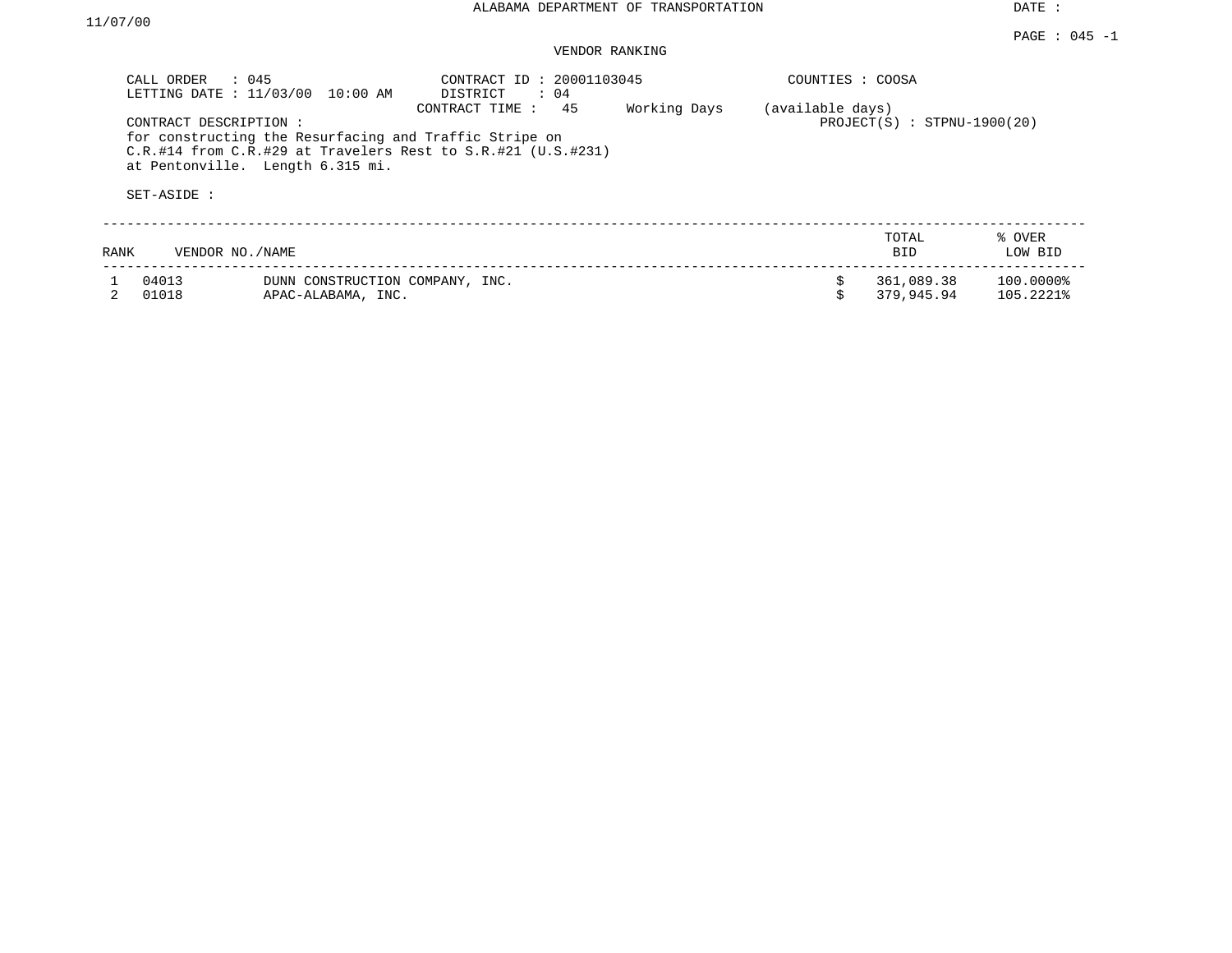| CALL ORDER<br>045                | CONTRACT ID: 20001103045 | COUNTIES : COOSA |
|----------------------------------|--------------------------|------------------|
| LETTING DATE : 11/03/00 10:00 AM | DISTRICT<br>04           |                  |

|                                                        |                |      | (1) 04013          |           | $(2)$ 01018                                      |           |            |        |
|--------------------------------------------------------|----------------|------|--------------------|-----------|--------------------------------------------------|-----------|------------|--------|
|                                                        |                |      |                    |           | DUNN CONSTRUCTION CO., INC.   APAC-ALABAMA, INC. |           |            |        |
| LINE NO / ITEM CODE / ALT                              |                |      |                    |           |                                                  |           |            |        |
| ITEM DESCRIPTION                                       | QUANTITY       |      | UNIT PRICE AMOUNT  |           | UNIT PRICE AMOUNT                                |           | UNIT PRICE | AMOUNT |
| SECTION 0001 Total                                     |                |      |                    |           |                                                  |           |            |        |
|                                                        |                |      |                    |           |                                                  |           |            |        |
| 0010 401B108                                           | 74100.000 SYCP |      | $0.69000$ 51129.00 |           | 0.66000                                          | 48906.00  |            |        |
| Bituminous Treatment G (With Polymer                   |                |      |                    |           |                                                  |           |            |        |
| Additive)                                              |                |      |                    |           |                                                  |           |            |        |
| 0020 405A000                                           | 3000.000 GAL   |      | 0.93000            | 2790.00   | 1.07000                                          | 3210.00   |            |        |
| Tack Coat                                              |                |      |                    |           |                                                  |           |            |        |
| 0030 429A201                                           | 5858.000 TON   |      | 31.45000           | 184234.10 | 34.53000                                         | 202276.74 |            |        |
| Improved Bituminous Concrete Wearing                   |                |      |                    |           |                                                  |           |            |        |
| Surface Layer, 3/4" Maximum Aggregate                  |                |      |                    |           |                                                  |           |            |        |
| Size Mix, ESAL Range A                                 |                |      |                    |           |                                                  |           |            |        |
| 0040 429A204                                           | 300.000 TON    |      | 34.56000           | 10368.00  | 24.20000                                         | 7260.00   |            |        |
| Improved Bituminous Concrete Wearing                   |                |      |                    |           |                                                  |           |            |        |
| Surface Layer, Patching, 3/4" Maximum                  |                |      |                    |           |                                                  |           |            |        |
| Aggregate Size Mix, ESAL Range A                       |                |      |                    |           |                                                  |           |            |        |
| 0050 429A206                                           | 1300.000 TON   |      | 33.89000           | 44057.00  | 36.85000                                         | 47905.00  |            |        |
| Improved Bituminous Concrete Wearing                   |                |      |                    |           |                                                  |           |            |        |
| Surface Layer, Leveling, 1/2" Maximum                  |                |      |                    |           |                                                  |           |            |        |
| Aggregate Size Mix, ESAL Range A                       |                |      |                    |           |                                                  |           |            |        |
| 0060 429C211<br>1204.000 TON                           |                |      | 31.81000           | 38299.24  | 36.30000                                         | 43705.20  |            |        |
| Improved Bituminous Concrete Base Layer,               |                |      |                    |           |                                                  |           |            |        |
| Widening, 1 1/2" Maximum Aggregate                     |                |      |                    |           |                                                  |           |            |        |
| Size Mix, ESAL Range A                                 |                |      |                    |           |                                                  |           |            |        |
| 0070 600A000                                           |                | LUMP | 7021.50000         | 7021.50   | 4200.00000                                       | 4200.00   |            |        |
| Mobilization                                           |                |      |                    |           |                                                  |           |            |        |
| 0080 701A004                                           | 13.000 MILE    |      | 318.97000          | 4146.61   | 421.00000                                        | 5473.00   |            |        |
| Solid White, Class 1, Type A Traffic                   |                |      |                    |           |                                                  |           |            |        |
| Stripe                                                 |                |      |                    |           |                                                  |           |            |        |
| 0090 701A008<br>Broken Yellow, Class 1, Type A Traffic | 3.000 MILE     |      | 208,99000          | 626.97    | 189.00000                                        | 567.00    |            |        |
|                                                        |                |      |                    |           |                                                  |           |            |        |
| Stripe<br>0100 701A012                                 | 10.000 MILE    |      | 351.97000          | 3519.70   | 421,00000                                        | 4210.00   |            |        |
| Solid Yellow, Class 1, Type A Traffic                  |                |      |                    |           |                                                  |           |            |        |
| Stripe                                                 |                |      |                    |           |                                                  |           |            |        |
| 0110 701C000                                           | 6.000 MILE     |      | 340.97000          | 2045.82   | 357.00000                                        | 2142.00   |            |        |
| Broken Temporary Traffic Stripe                        |                |      |                    |           |                                                  |           |            |        |
| 0120 701C001                                           | 20.000 MILE    |      | 428.95000          | 8579.00   | 400.00000                                        | 8000.00   |            |        |
| Solid Temporary Traffic Stripe                         |                |      |                    |           |                                                  |           |            |        |
| 0130 703A000                                           | 210.000 SOFT   |      | 2,20000            | 462.00    | 1,60000                                          | 336.00    |            |        |
| Traffic Control Markings, Class 1, Type                |                |      |                    |           |                                                  |           |            |        |
| $\mathbb A$                                            |                |      |                    |           |                                                  |           |            |        |
|                                                        |                |      |                    |           |                                                  |           |            |        |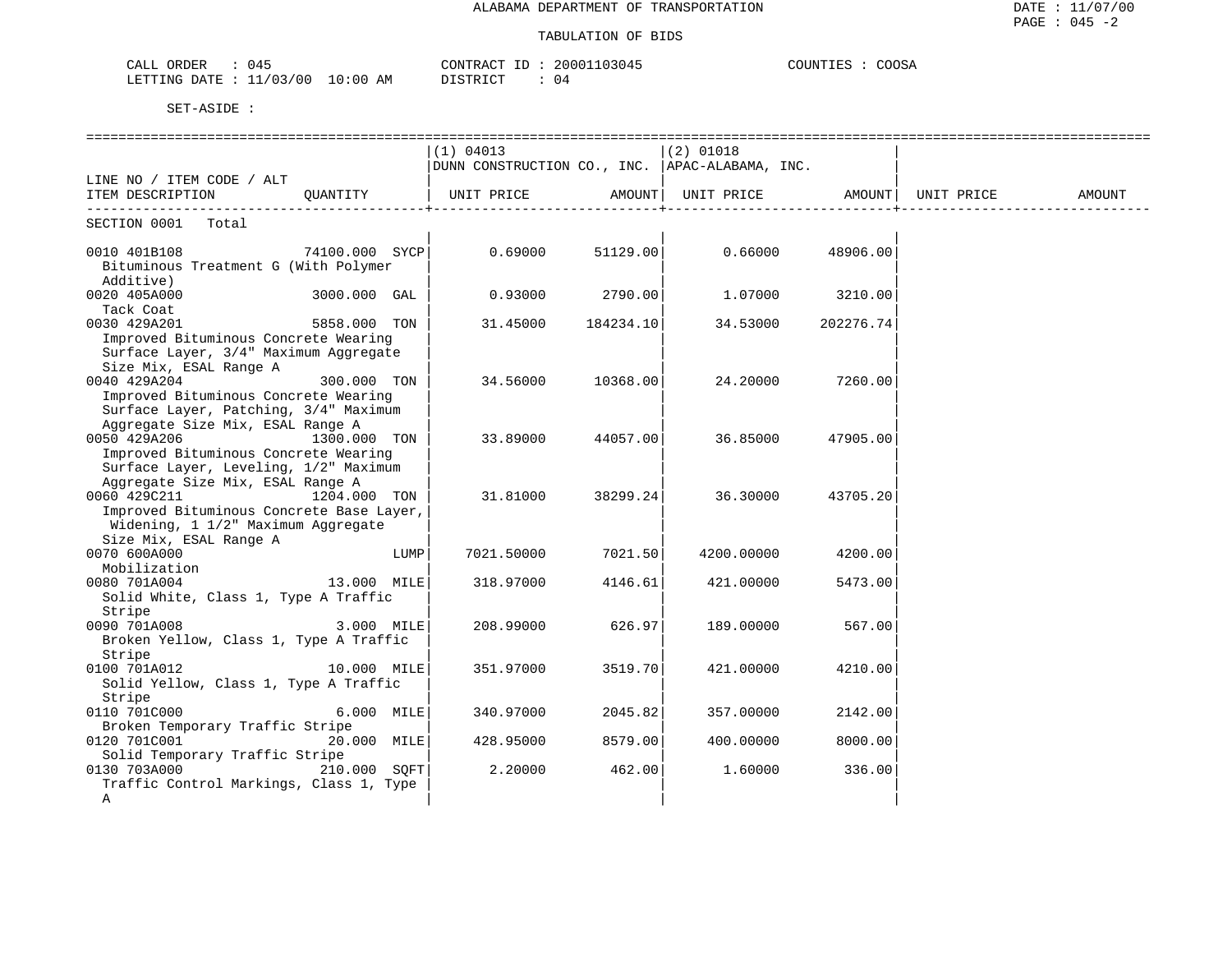| . .<br><b>CRDER</b><br>14.<br>--<br>---- |                          | $\cap$ $\cap$<br><b>←∧∩⊥</b> | nnn<br>304. | $\sim$ $\sim$ $\sim$ $\sim$<br>TNT<br>OSA<br>. <del>.</del> |
|------------------------------------------|--------------------------|------------------------------|-------------|-------------------------------------------------------------|
| . ATF<br>LETTING<br>$\sqrt{2}$<br>. O C  | ΆM<br>n : n r<br>$\cdot$ | TAT                          |             |                                                             |

|                                                            |          |      | (1) 04013<br>DUNN CONSTRUCTION CO., INC. |            | $(2)$ 01018<br>APAC-ALABAMA, INC. |             |            |        |
|------------------------------------------------------------|----------|------|------------------------------------------|------------|-----------------------------------|-------------|------------|--------|
| LINE NO / ITEM CODE / ALT<br>ITEM DESCRIPTION              | OUANTITY |      | UNIT PRICE                               | AMOUNT     | UNIT PRICE                        | AMOUNT      | UNIT PRICE | AMOUNT |
| 0140 740B000<br>Construction Signs                         | 195.000  | SOFT | 9.33000                                  | 1819.35    | 9,00000                           | 1755.00     |            |        |
| 0150 7400000<br>Pilot Car                                  | 1,000    | EACH | 1990.09000                               | 1990.09    | 0.00000                           | 0.00        |            |        |
| 0160 998A000                                               |          | LUMP | 1,00000                                  | 1.00       | 0.00000                           | 0.00        |            |        |
| Construction Fuel (Maximum Bid Limited<br>To $$18,000.00)$ |          |      |                                          |            |                                   |             |            |        |
| SECTION TOTALS                                             |          |      | Ŝ.                                       | 361,089.38 | \$                                | 379,945.94  |            |        |
| CONTRACT TOTALS                                            |          |      | \$                                       | 361,089.38 | \$                                | 379, 945.94 |            |        |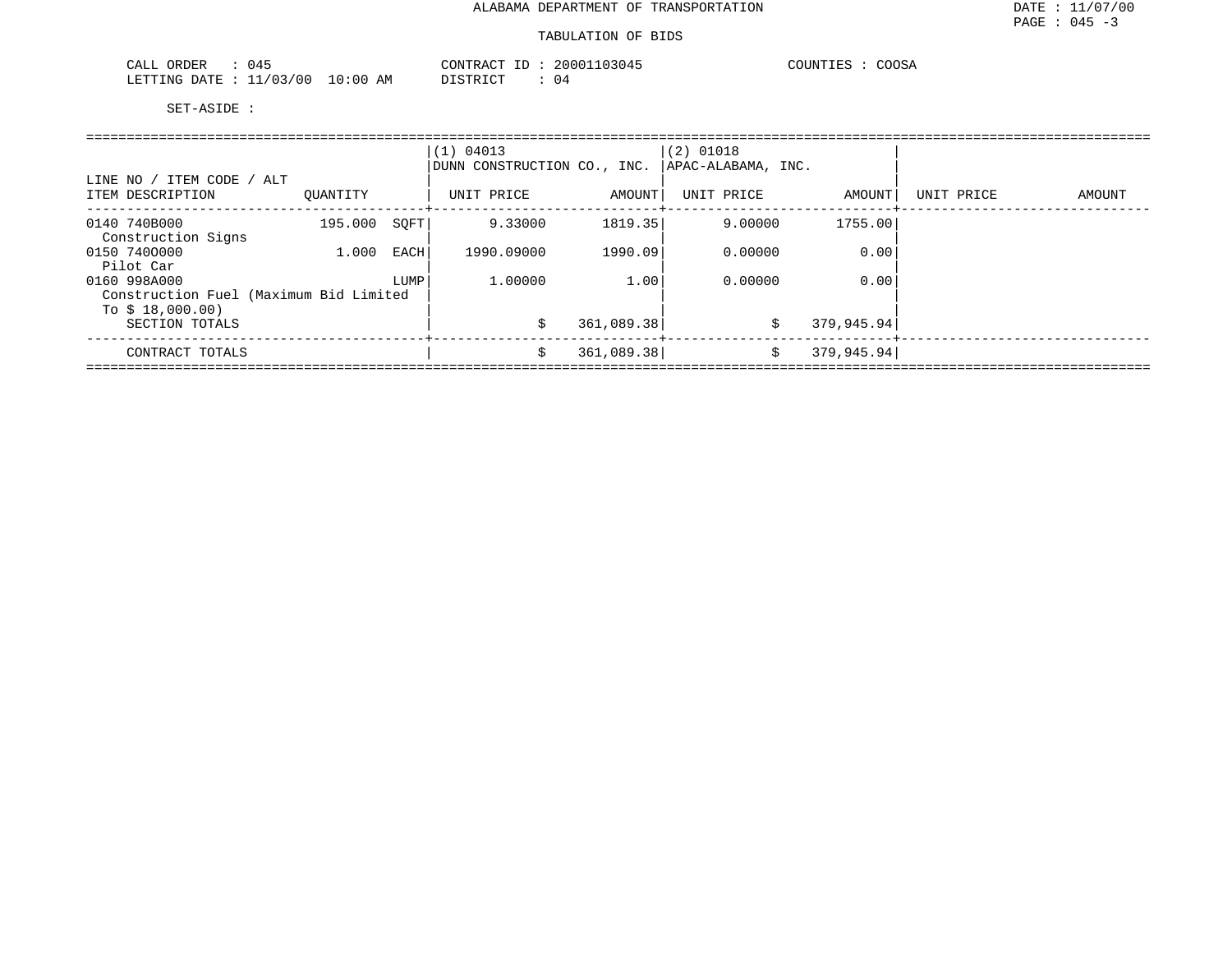# VENDOR RANKING

| CALL ORDER<br>$\therefore$ 047<br>LETTING DATE : 11/03/00<br>10:00 AM                                                                                                  | CONTRACT ID: 20001103047<br>$\therefore$ 05<br>DISTRICT | COUNTIES : FAYETTE                              |
|------------------------------------------------------------------------------------------------------------------------------------------------------------------------|---------------------------------------------------------|-------------------------------------------------|
| CONTRACT DESCRIPTION:<br>for constructing the Bridge Replacement (Culvert) and<br>Approaches on S.R. #129 over Musgrove Creek, north of<br>Fayette. Length - 0.199 mi. | 75<br>Working Days<br>CONTRACT TIME:<br>RURAL           | (available days)<br>$PROJECT(S) : BR-2913(103)$ |
| SET-ASIDE :                                                                                                                                                            |                                                         |                                                 |
| RANK<br>VENDOR NO. / NAME                                                                                                                                              |                                                         | TOTAL<br>% OVER<br><b>BID</b><br>LOW BID        |

|    | 18036 | RILEY BRIDGE & ENGINEERING CO., INC.   | 576,965.75 | 100.0000% |
|----|-------|----------------------------------------|------------|-----------|
|    | 04009 | W. W. DYAR & SONS, INC.                | 581,274.85 | 100.7468% |
|    | 16003 | PHILLIPS CONTRACTING CO., INC.         | 581,964.91 | 100.8664% |
|    | 20011 | TRI COUNTY CONCRETE CONSTRUCTION, INC. | 595,176.89 | 103.1563% |
| Б. | 18024 | RACON, INC.                            | 634.944.50 | 110.0489% |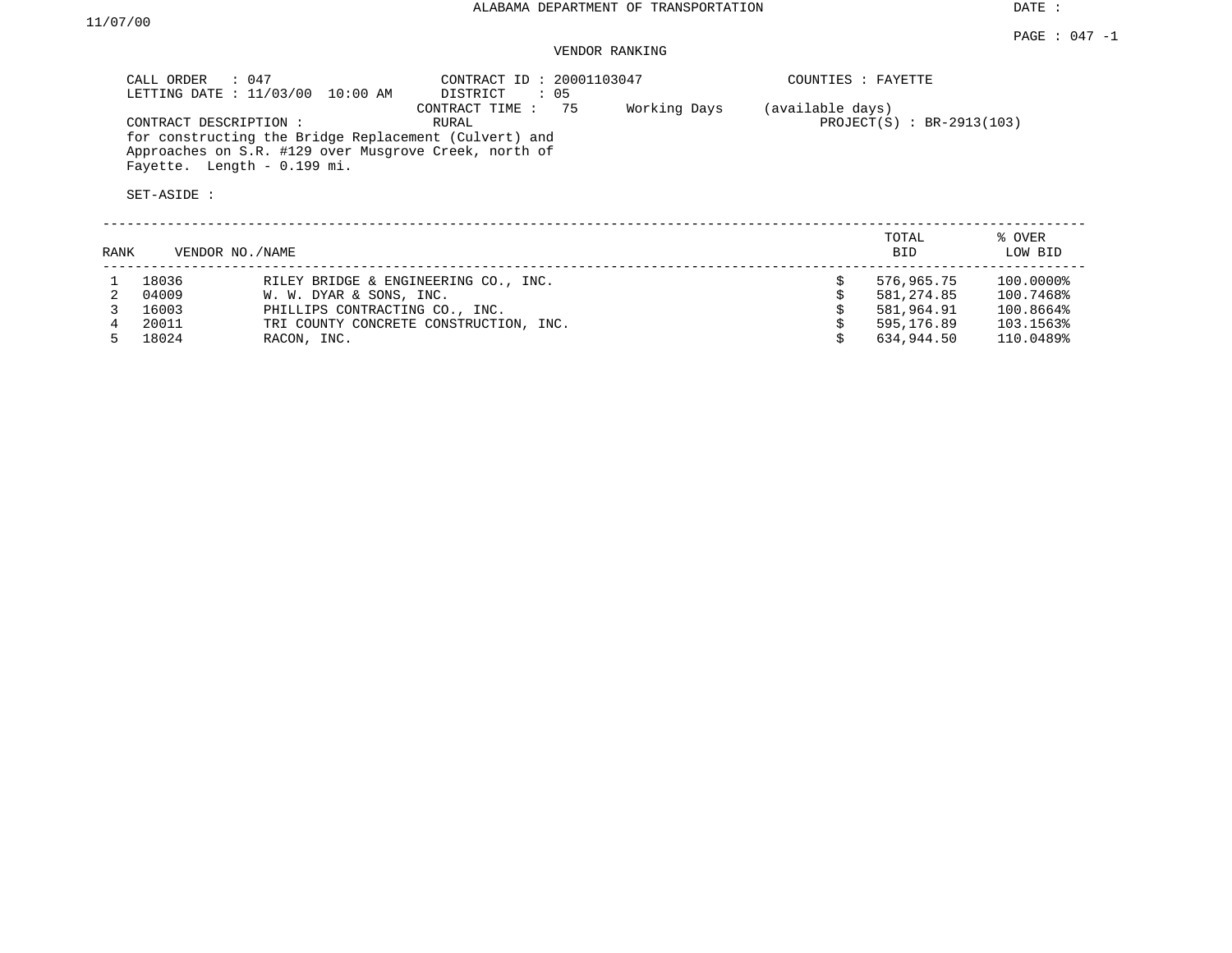| CALL ORDER                      | 047 |          |  | CONTRACT ID: 20001103047 | COUNTIES | FAYETTE |
|---------------------------------|-----|----------|--|--------------------------|----------|---------|
| LETTING DATE: 11/03/00 10:00 AM |     | DISTRICT |  |                          |          |         |

|                                                                               |               |      | $(1)$ 18036 |                                         | $(2)$ 04009                                                                           |                      | $(3)$ 16003                  |          |
|-------------------------------------------------------------------------------|---------------|------|-------------|-----------------------------------------|---------------------------------------------------------------------------------------|----------------------|------------------------------|----------|
|                                                                               |               |      |             |                                         | RILEY BRIDGE & ENGINEERING $C/W$ . W. DYAR & SONS, INC.                               |                      | PHILLIPS CONTRACTING CO., IN |          |
| LINE NO / ITEM CODE / ALT                                                     |               |      |             |                                         |                                                                                       |                      |                              |          |
| ITEM DESCRIPTION                                                              | QUANTITY      |      |             | . _ _ _ _ _ _ _ _ _ _ _ _ _ _ _ _ _ _ + | UNIT PRICE                 AMOUNT    UNIT PRICE                  AMOUNT    UNIT PRICE | ____________________ |                              | AMOUNT   |
| SECTION 0001 TOTAL                                                            |               |      |             |                                         |                                                                                       |                      |                              |          |
| 0010 201A000                                                                  |               | LUMP | 3000.00000  | 3000.00                                 | 15000.00000                                                                           | 15000.00             | 15000.00000                  | 15000.00 |
| Clearing & Grubbing (Approximately 1<br>Acre)                                 |               |      |             |                                         |                                                                                       |                      |                              |          |
| 0020 206A000                                                                  |               | LUMP | 16000.00000 | 16000.00                                | 30000.00000                                                                           | 30000.00             | 12000.00000                  | 12000.00 |
| Removal Of Old Bridge Station 98+50.30                                        |               |      |             |                                         |                                                                                       |                      |                              |          |
| 0030 210A000                                                                  | 723.000 CYIP  |      | 9.00000     | 6507.00                                 | 5,00000                                                                               | 3615.00              | 5,00000                      | 3615.00  |
| Unclassified Excavation<br>0040 210B000                                       | 3695.000 CYIP |      | 7.50000     | 27712.50                                | 5.00000                                                                               | 18475.00             | 3,00000                      | 11085.00 |
| Channel Excavation                                                            |               |      |             |                                         |                                                                                       |                      |                              |          |
| 0050 210C000                                                                  | 100.000 CYIP  |      | 10,00000    | 1000.00                                 | 5.00000                                                                               | 500.00               | 6.50000                      | 650.00   |
| Muck Excavation                                                               |               |      |             |                                         |                                                                                       |                      |                              |          |
| 0060 210D013                                                                  | 2472.000 CYIP |      | 11.00000    | 27192.00                                | 8,00000                                                                               | 19776.00             | 6.50000                      | 16068.00 |
| Borrow Excavation (A-4(0) or Better)                                          |               |      |             |                                         |                                                                                       |                      |                              |          |
| 0070 214A000                                                                  | 745.000 CUYD  |      | 8.50000     | 6332.50                                 | 8.00000                                                                               | 5960.00              | 7.50000                      | 5587.50  |
| Structure Excavation                                                          |               |      |             |                                         |                                                                                       |                      |                              |          |
| 0080 214B001                                                                  | 368.000 CUYD  |      | 22.00000    | 8096.00                                 | 28.00000                                                                              | 10304.00             | 22.75000                     | 8372.00  |
| Foundation Backfill, Commercial                                               |               |      |             |                                         |                                                                                       |                      |                              |          |
| 0090 230A000                                                                  | 6.000 RBST    |      | 300.00000   | 1800.00                                 | 700.00000                                                                             | 4200.00              | 600.00000                    | 3600.00  |
| Roadbed Processing<br>0100 301A004                                            | 3067.000 SYCP |      | 5.25000     | 16101.75                                | 5,00000                                                                               | 15335.00             | 4.50000                      | 13801.50 |
| Crushed Aggregate Base Course, Type B,                                        |               |      |             |                                         |                                                                                       |                      |                              |          |
| Plant Mixed, 4" Compacted Thickness                                           |               |      |             |                                         |                                                                                       |                      |                              |          |
| 0110 305B060                                                                  | 25.000 TCIP   |      | 25.00000    | 625.00                                  | 25.00000                                                                              | 625.00               | 25.00000                     | 625.00   |
| Crushed Aggregate, Section 825, Type B,                                       |               |      |             |                                         |                                                                                       |                      |                              |          |
| For Miscellaneous Use                                                         |               |      |             |                                         |                                                                                       |                      |                              |          |
| 0120 401A000                                                                  | 2767.000 SYCP |      | 1.60000     | 4427.20                                 | 0.55000                                                                               | 1521.85              | 0.71000                      | 1964.57  |
| Bituminous Treatment A                                                        |               |      |             |                                         |                                                                                       |                      |                              |          |
| 0130 405A000                                                                  | 240.000       | GAL  | 1.50000     | 360.00                                  | 2.00000                                                                               | 480.00               | 1.50000                      | 360.00   |
| Tack Coat                                                                     |               |      |             |                                         |                                                                                       |                      |                              |          |
| 0140 429A200                                                                  | 253.000 TON   |      | 58.00000    | 14674.00                                | 65.00000                                                                              | 16445.00             | 59.30000                     | 15002.90 |
| Improved Bituminous Concrete Wearing<br>Surface Layer, 1/2" Maximum Aggregate |               |      |             |                                         |                                                                                       |                      |                              |          |
| Size Mix, ESAL Range A                                                        |               |      |             |                                         |                                                                                       |                      |                              |          |
| 0150 429A203                                                                  | 20.000 TON    |      | 70,00000    | 1400.001                                | 85,00000                                                                              | 1700.00              | 80,00000                     | 1600.00  |
| Improved Bituminous Concrete Wearing                                          |               |      |             |                                         |                                                                                       |                      |                              |          |
| Surface Layer, Patching, 1/2" Maximum                                         |               |      |             |                                         |                                                                                       |                      |                              |          |
| Aggregate Size Mix, ESAL Range A                                              |               |      |             |                                         |                                                                                       |                      |                              |          |
| 0160 429A206                                                                  | 20.000 TON    |      | 70.00000    | 1400.00                                 | 65.00000                                                                              | 1300.00              | 59.30000                     | 1186.00  |
| Improved Bituminous Concrete Wearing                                          |               |      |             |                                         |                                                                                       |                      |                              |          |
| Surface Layer, Leveling, 1/2" Maximum                                         |               |      |             |                                         |                                                                                       |                      |                              |          |
| Aggregate Size Mix, ESAL Range A                                              |               |      |             |                                         |                                                                                       |                      |                              |          |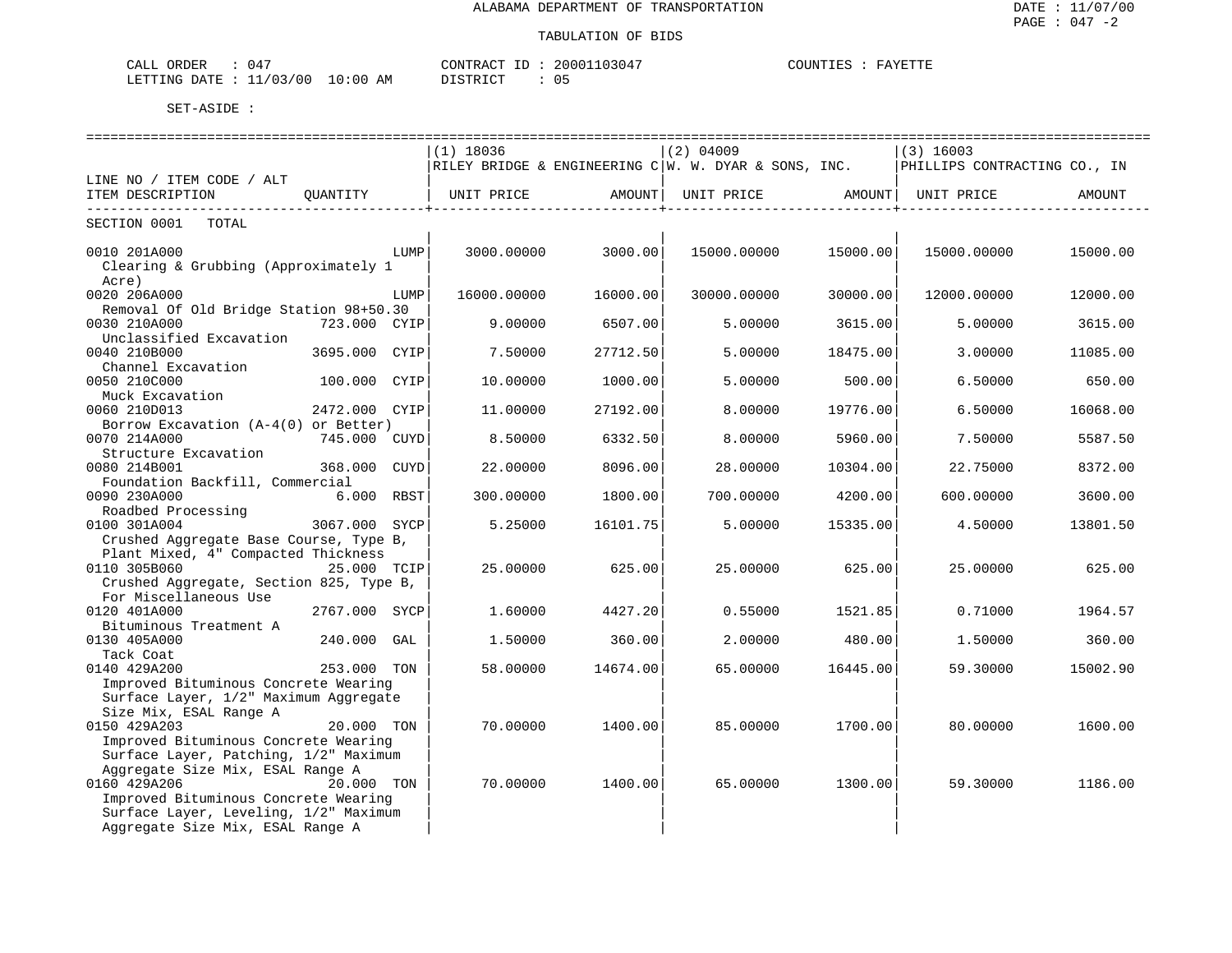| CALL ORDER                      |  | CONTRACT ID: | 20001103047 | COUNTIES : | FAYETTF |
|---------------------------------|--|--------------|-------------|------------|---------|
| LETTING DATE: 11/03/00 10:00 AM |  | DISTRICT     |             |            |         |

| $(1)$ 18036<br>$(2)$ 04009<br>$(3)$ 16003<br>RILEY BRIDGE & ENGINEERING $C W.$ W. DYAR & SONS, INC.<br>PHILLIPS CONTRACTING CO., IN<br>LINE NO / ITEM CODE / ALT<br>ITEM DESCRIPTION<br>QUANTITY<br>UNIT PRICE<br>AMOUNT  <br>UNIT PRICE AMOUNT   UNIT PRICE<br>AMOUNT<br>1400.00<br>85.00000 1700.00<br>0170 429A209<br>20.000 TON<br>70.00000<br>1210.00<br>60.50000<br>Improved Bituminous Concrete Wearing<br>Surface Layer, Widening, 1/2" Maximum<br>Aggregate Size Mix, ESAL Range A<br>188.000 TON<br>0180 429B201<br>70.00000<br>13160.00<br>65.00000<br>12220.00<br>59.30000<br>11148.40<br>Improved Bituminous Concrete Binder<br>Layer, 1" Maximum Aggregate Size Mix,<br>ESAL Range A<br>0190 429B205<br>20.000 TON<br>70.00000<br>1400.00<br>88.00000<br>80.00000<br>1760.00<br>1600.00<br>Improved Bituminous Concrete Binder<br>Layer, Patching, 1" Maximum Aggregate<br>Size Mix, ESAL Range A<br>0200 429B209<br>66.00000<br>20.000 TON<br>70.00000<br>1400.00<br>1320.00<br>59.30000<br>1186.00<br>Improved Bituminous Concrete Binder<br>Layer, Leveling, 1" Maximum Aggregate<br>Size Mix, ESAL Range A<br>0210 429B212<br>20.000 TON<br>70.00000<br>1400.00<br>66.00000<br>1320.00<br>1210.00<br>60.50000<br>Improved Bituminous Concrete Binder<br>Layer, Widening, 1" Maximum Aggregate |
|-----------------------------------------------------------------------------------------------------------------------------------------------------------------------------------------------------------------------------------------------------------------------------------------------------------------------------------------------------------------------------------------------------------------------------------------------------------------------------------------------------------------------------------------------------------------------------------------------------------------------------------------------------------------------------------------------------------------------------------------------------------------------------------------------------------------------------------------------------------------------------------------------------------------------------------------------------------------------------------------------------------------------------------------------------------------------------------------------------------------------------------------------------------------------------------------------------------------------------------------------------------------------------------------------------------------|
|                                                                                                                                                                                                                                                                                                                                                                                                                                                                                                                                                                                                                                                                                                                                                                                                                                                                                                                                                                                                                                                                                                                                                                                                                                                                                                                 |
|                                                                                                                                                                                                                                                                                                                                                                                                                                                                                                                                                                                                                                                                                                                                                                                                                                                                                                                                                                                                                                                                                                                                                                                                                                                                                                                 |
|                                                                                                                                                                                                                                                                                                                                                                                                                                                                                                                                                                                                                                                                                                                                                                                                                                                                                                                                                                                                                                                                                                                                                                                                                                                                                                                 |
|                                                                                                                                                                                                                                                                                                                                                                                                                                                                                                                                                                                                                                                                                                                                                                                                                                                                                                                                                                                                                                                                                                                                                                                                                                                                                                                 |
|                                                                                                                                                                                                                                                                                                                                                                                                                                                                                                                                                                                                                                                                                                                                                                                                                                                                                                                                                                                                                                                                                                                                                                                                                                                                                                                 |
|                                                                                                                                                                                                                                                                                                                                                                                                                                                                                                                                                                                                                                                                                                                                                                                                                                                                                                                                                                                                                                                                                                                                                                                                                                                                                                                 |
|                                                                                                                                                                                                                                                                                                                                                                                                                                                                                                                                                                                                                                                                                                                                                                                                                                                                                                                                                                                                                                                                                                                                                                                                                                                                                                                 |
|                                                                                                                                                                                                                                                                                                                                                                                                                                                                                                                                                                                                                                                                                                                                                                                                                                                                                                                                                                                                                                                                                                                                                                                                                                                                                                                 |
|                                                                                                                                                                                                                                                                                                                                                                                                                                                                                                                                                                                                                                                                                                                                                                                                                                                                                                                                                                                                                                                                                                                                                                                                                                                                                                                 |
|                                                                                                                                                                                                                                                                                                                                                                                                                                                                                                                                                                                                                                                                                                                                                                                                                                                                                                                                                                                                                                                                                                                                                                                                                                                                                                                 |
|                                                                                                                                                                                                                                                                                                                                                                                                                                                                                                                                                                                                                                                                                                                                                                                                                                                                                                                                                                                                                                                                                                                                                                                                                                                                                                                 |
|                                                                                                                                                                                                                                                                                                                                                                                                                                                                                                                                                                                                                                                                                                                                                                                                                                                                                                                                                                                                                                                                                                                                                                                                                                                                                                                 |
|                                                                                                                                                                                                                                                                                                                                                                                                                                                                                                                                                                                                                                                                                                                                                                                                                                                                                                                                                                                                                                                                                                                                                                                                                                                                                                                 |
|                                                                                                                                                                                                                                                                                                                                                                                                                                                                                                                                                                                                                                                                                                                                                                                                                                                                                                                                                                                                                                                                                                                                                                                                                                                                                                                 |
|                                                                                                                                                                                                                                                                                                                                                                                                                                                                                                                                                                                                                                                                                                                                                                                                                                                                                                                                                                                                                                                                                                                                                                                                                                                                                                                 |
|                                                                                                                                                                                                                                                                                                                                                                                                                                                                                                                                                                                                                                                                                                                                                                                                                                                                                                                                                                                                                                                                                                                                                                                                                                                                                                                 |
|                                                                                                                                                                                                                                                                                                                                                                                                                                                                                                                                                                                                                                                                                                                                                                                                                                                                                                                                                                                                                                                                                                                                                                                                                                                                                                                 |
|                                                                                                                                                                                                                                                                                                                                                                                                                                                                                                                                                                                                                                                                                                                                                                                                                                                                                                                                                                                                                                                                                                                                                                                                                                                                                                                 |
|                                                                                                                                                                                                                                                                                                                                                                                                                                                                                                                                                                                                                                                                                                                                                                                                                                                                                                                                                                                                                                                                                                                                                                                                                                                                                                                 |
|                                                                                                                                                                                                                                                                                                                                                                                                                                                                                                                                                                                                                                                                                                                                                                                                                                                                                                                                                                                                                                                                                                                                                                                                                                                                                                                 |
|                                                                                                                                                                                                                                                                                                                                                                                                                                                                                                                                                                                                                                                                                                                                                                                                                                                                                                                                                                                                                                                                                                                                                                                                                                                                                                                 |
|                                                                                                                                                                                                                                                                                                                                                                                                                                                                                                                                                                                                                                                                                                                                                                                                                                                                                                                                                                                                                                                                                                                                                                                                                                                                                                                 |
|                                                                                                                                                                                                                                                                                                                                                                                                                                                                                                                                                                                                                                                                                                                                                                                                                                                                                                                                                                                                                                                                                                                                                                                                                                                                                                                 |
|                                                                                                                                                                                                                                                                                                                                                                                                                                                                                                                                                                                                                                                                                                                                                                                                                                                                                                                                                                                                                                                                                                                                                                                                                                                                                                                 |
|                                                                                                                                                                                                                                                                                                                                                                                                                                                                                                                                                                                                                                                                                                                                                                                                                                                                                                                                                                                                                                                                                                                                                                                                                                                                                                                 |
| Size Mix, ESAL Range A                                                                                                                                                                                                                                                                                                                                                                                                                                                                                                                                                                                                                                                                                                                                                                                                                                                                                                                                                                                                                                                                                                                                                                                                                                                                                          |
| 0220 429C201<br>27540.00<br>510.000 TON<br>54.00000<br>55.00000<br>28050.00<br>47.60000<br>24276.00                                                                                                                                                                                                                                                                                                                                                                                                                                                                                                                                                                                                                                                                                                                                                                                                                                                                                                                                                                                                                                                                                                                                                                                                             |
| Improved Bituminous Concrete Base Layer,                                                                                                                                                                                                                                                                                                                                                                                                                                                                                                                                                                                                                                                                                                                                                                                                                                                                                                                                                                                                                                                                                                                                                                                                                                                                        |
| 1 1/2" Maximum Aggregate Size Mix,                                                                                                                                                                                                                                                                                                                                                                                                                                                                                                                                                                                                                                                                                                                                                                                                                                                                                                                                                                                                                                                                                                                                                                                                                                                                              |
| ESAL Range A                                                                                                                                                                                                                                                                                                                                                                                                                                                                                                                                                                                                                                                                                                                                                                                                                                                                                                                                                                                                                                                                                                                                                                                                                                                                                                    |
| 0230 429C209<br>54.00000<br>339.000 TON<br>18306.00<br>55.00000<br>18645.00<br>49.26000<br>16699.14                                                                                                                                                                                                                                                                                                                                                                                                                                                                                                                                                                                                                                                                                                                                                                                                                                                                                                                                                                                                                                                                                                                                                                                                             |
| Improved Bituminous Concrete Base Layer,                                                                                                                                                                                                                                                                                                                                                                                                                                                                                                                                                                                                                                                                                                                                                                                                                                                                                                                                                                                                                                                                                                                                                                                                                                                                        |
| Leveling, 1 1/2" Maximum Aggregate                                                                                                                                                                                                                                                                                                                                                                                                                                                                                                                                                                                                                                                                                                                                                                                                                                                                                                                                                                                                                                                                                                                                                                                                                                                                              |
| Size Mix, ESAL Range A                                                                                                                                                                                                                                                                                                                                                                                                                                                                                                                                                                                                                                                                                                                                                                                                                                                                                                                                                                                                                                                                                                                                                                                                                                                                                          |
| 0240 429C211<br>20.000 TON<br>70.00000<br>66.00000<br>1400.00<br>1320.00<br>60.50000<br>1210.00                                                                                                                                                                                                                                                                                                                                                                                                                                                                                                                                                                                                                                                                                                                                                                                                                                                                                                                                                                                                                                                                                                                                                                                                                 |
| Improved Bituminous Concrete Base Layer,                                                                                                                                                                                                                                                                                                                                                                                                                                                                                                                                                                                                                                                                                                                                                                                                                                                                                                                                                                                                                                                                                                                                                                                                                                                                        |
| Widening, 1 1/2" Maximum Aggregate                                                                                                                                                                                                                                                                                                                                                                                                                                                                                                                                                                                                                                                                                                                                                                                                                                                                                                                                                                                                                                                                                                                                                                                                                                                                              |
| Size Mix, ESAL Range A                                                                                                                                                                                                                                                                                                                                                                                                                                                                                                                                                                                                                                                                                                                                                                                                                                                                                                                                                                                                                                                                                                                                                                                                                                                                                          |
| 67544.000 LB<br>0250 502A000<br>0.45000<br>30394.80<br>0.50000<br>33772.00<br>0.50000<br>33772.00                                                                                                                                                                                                                                                                                                                                                                                                                                                                                                                                                                                                                                                                                                                                                                                                                                                                                                                                                                                                                                                                                                                                                                                                               |
| Steel Reinforcement                                                                                                                                                                                                                                                                                                                                                                                                                                                                                                                                                                                                                                                                                                                                                                                                                                                                                                                                                                                                                                                                                                                                                                                                                                                                                             |
| 0260 524A011<br>386.000<br>CUYD<br>360.00000<br>138960.00<br>290.00000<br>111940.00<br>325.00000<br>125450.00                                                                                                                                                                                                                                                                                                                                                                                                                                                                                                                                                                                                                                                                                                                                                                                                                                                                                                                                                                                                                                                                                                                                                                                                   |
| Culvert Concrete (Cast In Place)                                                                                                                                                                                                                                                                                                                                                                                                                                                                                                                                                                                                                                                                                                                                                                                                                                                                                                                                                                                                                                                                                                                                                                                                                                                                                |
| 0270 600A000<br>LUMP<br>45000.00000<br>45000.00<br>50000.00000<br>50000.00<br>44600.00000<br>44600.00                                                                                                                                                                                                                                                                                                                                                                                                                                                                                                                                                                                                                                                                                                                                                                                                                                                                                                                                                                                                                                                                                                                                                                                                           |
| Mobilization                                                                                                                                                                                                                                                                                                                                                                                                                                                                                                                                                                                                                                                                                                                                                                                                                                                                                                                                                                                                                                                                                                                                                                                                                                                                                                    |
| 0280 602A000<br>11.000 EACH<br>125.00000<br>1375.00<br>75.00000<br>825.00<br>60.00000<br>660.00                                                                                                                                                                                                                                                                                                                                                                                                                                                                                                                                                                                                                                                                                                                                                                                                                                                                                                                                                                                                                                                                                                                                                                                                                 |
| Right Of Way Markers                                                                                                                                                                                                                                                                                                                                                                                                                                                                                                                                                                                                                                                                                                                                                                                                                                                                                                                                                                                                                                                                                                                                                                                                                                                                                            |
| 2759.000 TON<br>0290 610C001<br>16.00000<br>22.00000<br>60698.00<br>27.50000<br>75872.50<br>44144.00                                                                                                                                                                                                                                                                                                                                                                                                                                                                                                                                                                                                                                                                                                                                                                                                                                                                                                                                                                                                                                                                                                                                                                                                            |
| Loose Riprap, Class 2                                                                                                                                                                                                                                                                                                                                                                                                                                                                                                                                                                                                                                                                                                                                                                                                                                                                                                                                                                                                                                                                                                                                                                                                                                                                                           |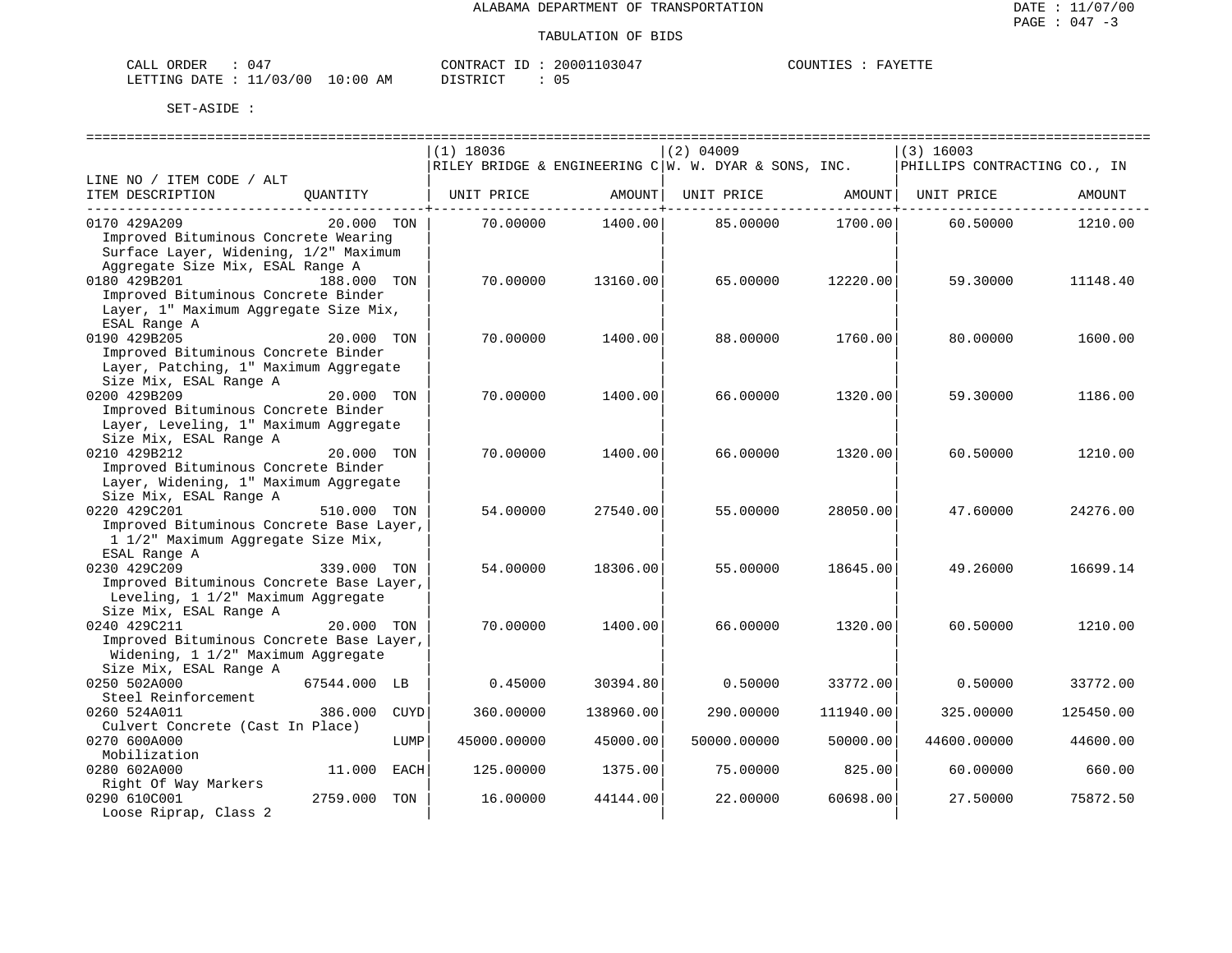| ORDER<br>CALI    |         |             | CONTRACT           | $10304^{\circ}$<br>$.20001$ <sup>*</sup> | COUNTIES |  |
|------------------|---------|-------------|--------------------|------------------------------------------|----------|--|
| DATE.<br>LETTING | 1/03/00 | 10:00<br>ΑM | חימ דפידי פור<br>. | υ.                                       |          |  |

|                                                      |               |             | $(1)$ 18036 |          | $(2)$ 04009                                                  |          | $(3)$ 16003                  |          |
|------------------------------------------------------|---------------|-------------|-------------|----------|--------------------------------------------------------------|----------|------------------------------|----------|
|                                                      |               |             |             |          | $\verb RILEY BRIDGE & ENGINEERING C W. W. DYAR & SONS, INC.$ |          | PHILLIPS CONTRACTING CO., IN |          |
| LINE NO / ITEM CODE / ALT<br>ITEM DESCRIPTION        |               |             |             |          |                                                              |          |                              |          |
|                                                      | QUANTITY      |             | UNIT PRICE  | AMOUNT   | UNIT PRICE                                                   |          | AMOUNT  UNIT PRICE           | AMOUNT   |
| 0300 610D000                                         | 2179.000 SOYD |             | 3.00000     | 6537.00  | 4.00000                                                      | 8716.00  | 1.50000                      | 3268.50  |
| Filter Blanket                                       |               |             |             |          |                                                              |          |                              |          |
| 0310 629A004                                         | 203.000 LF    |             | 68,00000    | 13804.00 | 85,00000                                                     | 17255.00 | 169.30000                    | 34367.90 |
| Concrete Median Or Safety Barrier, Type              |               |             |             |          |                                                              |          |                              |          |
| 4A (Modified)                                        |               |             |             |          |                                                              |          |                              |          |
| 0320 630C003                                         | 2.000 EACH    |             | 1200.00000  | 2400.00  | 1500.00000                                                   | 3000.00  | 1200.00000                   | 2400.00  |
| Guardrail End Anchor, Type 13                        |               |             |             |          |                                                              |          |                              |          |
| 0330 630C070<br>Guardrail End Anchor, Type 10 Series | 2.000 EACH    |             | 1200.00000  | 2400.00  | 1600.00000                                                   | 3200.00  | 1500.00000                   | 3000.00  |
| 0340 650B000                                         | 411.000 CYIP  |             | 7.00000     | 2877.00  | 8.00000                                                      | 3288.00  | 6.00000                      | 2466.00  |
| Topsoil From Stockpiles                              |               |             |             |          |                                                              |          |                              |          |
| 0350 652A050                                         | 1.000 ACRE    |             | 1500.00000  | 1500.00  | 800.00000                                                    | 800.00   | 1250.00000                   | 1250.00  |
| Seeding (Mix 1A)                                     |               |             |             |          |                                                              |          |                              |          |
| 0360 652A053                                         | 1.000 ACRE    |             | 1500.00000  | 1500.00  | 800.00000                                                    | 800.00   | 1250.00000                   | 1250.00  |
| Seeding (Mix 1E)                                     |               |             |             |          |                                                              |          |                              |          |
| 0370 654A001                                         | 200,000       | SOYD        | 7.00000     | 1400.00  | 4.00000                                                      | 800.00   | 4.00000                      | 800.00   |
| Solid Sodding (Bermuda)                              |               |             |             |          |                                                              |          |                              |          |
| 0380 656A000                                         | 1.000 ACRE    |             | 1500.00000  | 1500.00  | 600.00000                                                    | 600.00   | 750.00000                    | 750.00   |
| Mulching, Class A, Type 1<br>0390 659A000            | 200,000       | SOYD        | 3.50000     | 700.00   | 5.00000                                                      | 1000.00  | 5.00000                      | 1000.00  |
| Erosion Control Netting, Class A                     |               |             |             |          |                                                              |          |                              |          |
| 0400 665F000                                         | 320.000       | EACH        | 7.00000     | 2240.00  | 5.00000                                                      | 1600.00  | 7.50000                      | 2400.00  |
| Hay Bales                                            |               |             |             |          |                                                              |          |                              |          |
| 0410 665G000                                         | 320.000       | EACH        | 6.00000     | 1920.00  | 4.00000                                                      | 1280.00  | 7.50000                      | 2400.00  |
| Sand Bags                                            |               |             |             |          |                                                              |          |                              |          |
| 0420 6651000                                         | 80.000        | TON         | 20.00000    | 1600.00  | 26.00000                                                     | 2080.00  | 27.50000                     | 2200.00  |
| Temporary Riprap, Class 2                            |               |             |             |          |                                                              |          |                              |          |
| 0430 665J000                                         | 700.000 LF    |             | 7.00000     | 4900.00  | 5.00000                                                      | 3500.00  | 5.00000                      | 3500.00  |
| Silt Fence, Type A                                   |               |             |             |          |                                                              |          |                              |          |
| 0440 665K000                                         | 100.000       | <b>CUYD</b> | 7.00000     | 700.00   | 8.00000                                                      | 800.00   | 7.00000                      | 700.00   |
| Drainage Sump Excavation<br>0450 666A001             | 1.000 ACRE    |             | 30.00000    | 30.00    | 30.00000                                                     | 30.00    | 100.00000                    | 100.00   |
| Pest Control Treatment                               |               |             |             |          |                                                              |          |                              |          |
| 0460 680A000                                         |               | LUMP        | 9000.00000  | 9000.00  | 4000.00000                                                   | 4000.00  | 15000.00000                  | 15000.00 |
| Engineering Controls                                 |               |             |             |          |                                                              |          |                              |          |
| 0470 701A006                                         | 1.000 MILE    |             | 800,00000   | 800.00   | 600,00000                                                    | 600.00   | 500.00000                    | 500.00   |
| Solid White, Class 1, Type A Traffic                 |               |             |             |          |                                                              |          |                              |          |
| Stripe (6" Wide)                                     |               |             |             |          |                                                              |          |                              |          |
| 0480 701A014                                         | 1.000 MILE    |             | 800.00000   | 800.00   | 600.00000                                                    | 600.00   | 500.00000                    | 500.00   |
| Solid Yellow, Class 1, Type A Traffic                |               |             |             |          |                                                              |          |                              |          |
| Stripe (6" Wide)                                     |               |             |             |          |                                                              |          |                              |          |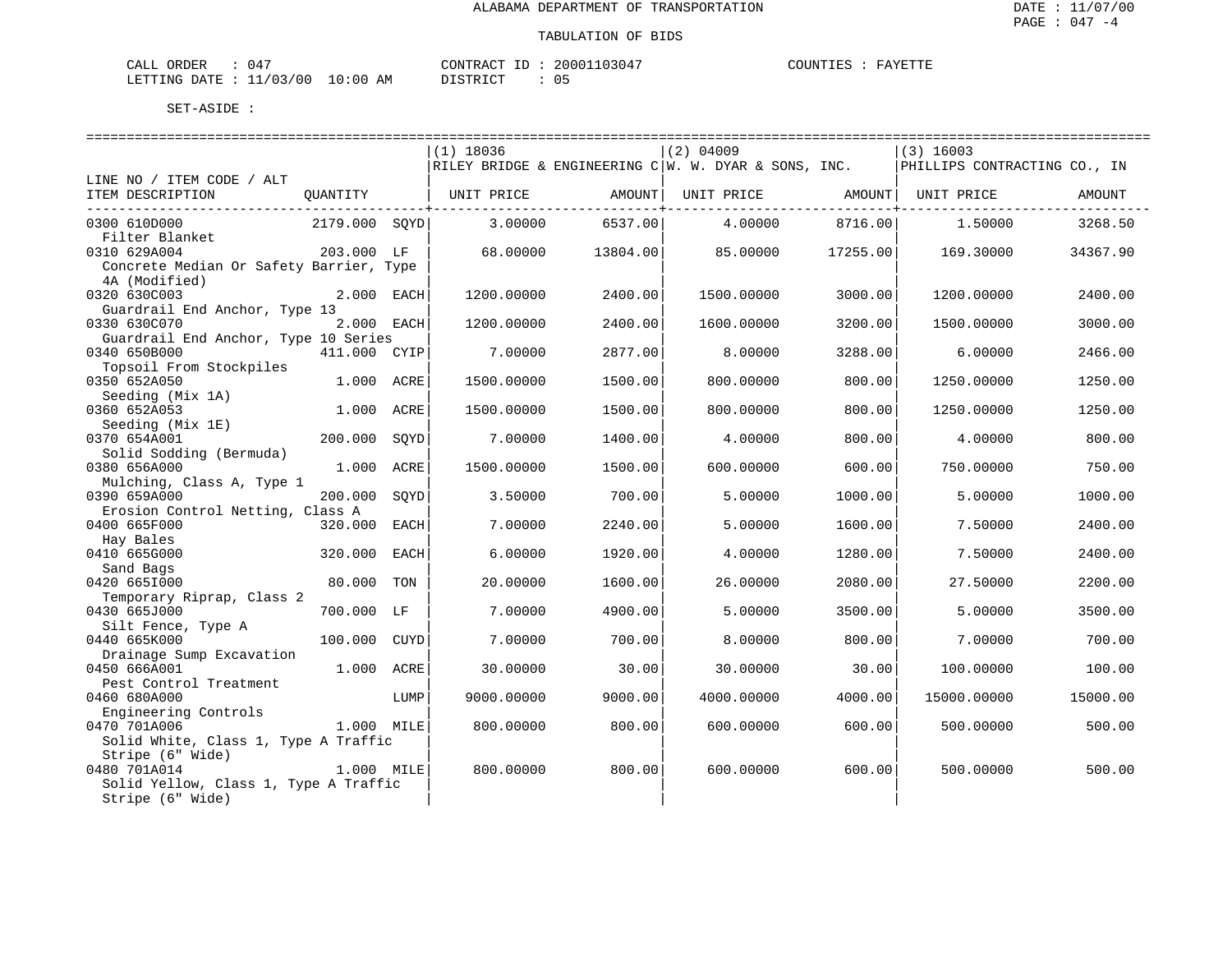| CALL ORDER                       | 047 |          | CONTRACT ID: 20001103047 | COUNTIES : | FAYETTE |  |
|----------------------------------|-----|----------|--------------------------|------------|---------|--|
| LETTING DATE : 11/03/00 10:00 AM |     | DISTRICT |                          |            |         |  |

|                                                           |            |      | $(1)$ 18036 |          | $(2)$ 04009                                                                 |                | (3) 16003                      |                    |            |
|-----------------------------------------------------------|------------|------|-------------|----------|-----------------------------------------------------------------------------|----------------|--------------------------------|--------------------|------------|
|                                                           |            |      |             |          | $\verb RILEY BRIDGE & ENGINEERING C W. W. DYAR & SONS, INC.$                |                | PHILLIPS CONTRACTING CO., IN   |                    |            |
| LINE NO / ITEM CODE / ALT                                 |            |      |             |          |                                                                             |                |                                |                    |            |
| ITEM DESCRIPTION<br>--------------------------            |            |      |             |          | QUANTITY   UNIT PRICE         AMOUNT  UNIT PRICE         AMOUNT  UNIT PRICE |                |                                |                    | AMOUNT     |
| 0490 701C001 1.000 MILE                                   |            |      | 800.00000   | 800.00   | 400.00000                                                                   | 400.00         | 500.00000                      |                    | 500.00     |
| Solid Temporary Traffic Stripe                            |            |      |             |          |                                                                             |                |                                |                    |            |
| 0500 701D007<br>1.000 MILE                                |            |      | 1600.00000  | 1600.00  | 900.00000                                                                   | 900.00         | 1500.00000                     |                    | 1500.00    |
| Solid Traffic Stripe Removed (Paint)                      |            |      |             |          |                                                                             |                |                                |                    |            |
| 0510 703A000<br>750.000 SOFT                              |            |      | 1.50000     | 1125.00  | 3.00000                                                                     | 2250.00        | 1.25000                        |                    | 937.50     |
| Traffic Control Markings, Class 1, Type                   |            |      |             |          |                                                                             |                |                                |                    |            |
| $\mathsf{A}$                                              |            |      |             |          |                                                                             |                |                                |                    |            |
| 27.000 EACH<br>0520 705A037                               |            |      | 10.00000    | 270.00   |                                                                             | 5.00000 135.00 | 10.00000                       |                    | 270.00     |
| Pavement Markers, Class A-H, Type 2-D                     |            |      |             |          |                                                                             |                |                                |                    |            |
| 0530 720A000                                              | 2.000 EACH |      | 19450.00000 | 38900.00 | 20000.00000                                                                 | 40000.00       | 18218.00000                    |                    | 36436.00   |
| Vehicular Impact Attenuator Assembly                      |            |      |             |          |                                                                             |                |                                |                    |            |
| (OS2406Y)                                                 |            |      |             |          |                                                                             |                |                                |                    |            |
| $407.000$ SQFT<br>0540 740B000                            |            |      | 10.00000    | 4070.00  | 12,00000                                                                    | 4884.00        | 22.50000                       |                    | 9157.50    |
| Construction Signs                                        |            |      |             |          |                                                                             |                |                                |                    |            |
| 0550 740C000<br>30.000 SOFT                               |            |      | 14.50000    | 435.00   | 30.00000                                                                    | 900.00         | 30,00000                       |                    | 900.00     |
| Special Construction Signs<br>10.000 EACH<br>0560 740D000 |            |      |             |          | 40.00000                                                                    |                | 75,00000                       |                    | 750.00     |
|                                                           |            |      | 90.00000    | 900.00   |                                                                             | 400.00         |                                |                    |            |
| Channelizing Drums<br>10.000 EACH<br>0570 740F002         |            |      | 450.00000   | 4500.00  | 265.00000                                                                   | 2650.00        | 250.00000                      |                    | 2500.00    |
| Barricades, Type III                                      |            |      |             |          |                                                                             |                |                                |                    |            |
| 0580 7401005                                              | 5.000 EACH |      | 450.00000   | 2250.00  | 200,00000                                                                   | 1000.00        | 350.00000                      |                    | 1750.00    |
| Warning Lights, Type B (Detachable Head)                  |            |      |             |          |                                                                             |                |                                |                    |            |
| 0590 998A000                                              |            | LUMP | 3000.00000  | 3000.00  | 5000.00000                                                                  | 5000.00        | 0.00000                        |                    | 0.00       |
| Construction Fuel (Maximum Bid Limited                    |            |      |             |          |                                                                             |                |                                |                    |            |
| To $$30,000.00)$                                          |            |      |             |          |                                                                             |                |                                |                    |            |
| SECTION TOTALS                                            |            |      |             |          | $576,965.75$ \$<br>. + - - - - - - - - - - - - - - - - - -                  |                | 581, 274.85                    |                    | 581,964.91 |
| CONTRACT TOTALS                                           |            |      | $\ddot{s}$  |          | $576,965.75$ $\uparrow$ $581,274.85$                                        |                |                                | $\dot{\mathbf{S}}$ | 581,964.91 |
|                                                           |            |      |             |          |                                                                             |                | ------------------------------ |                    |            |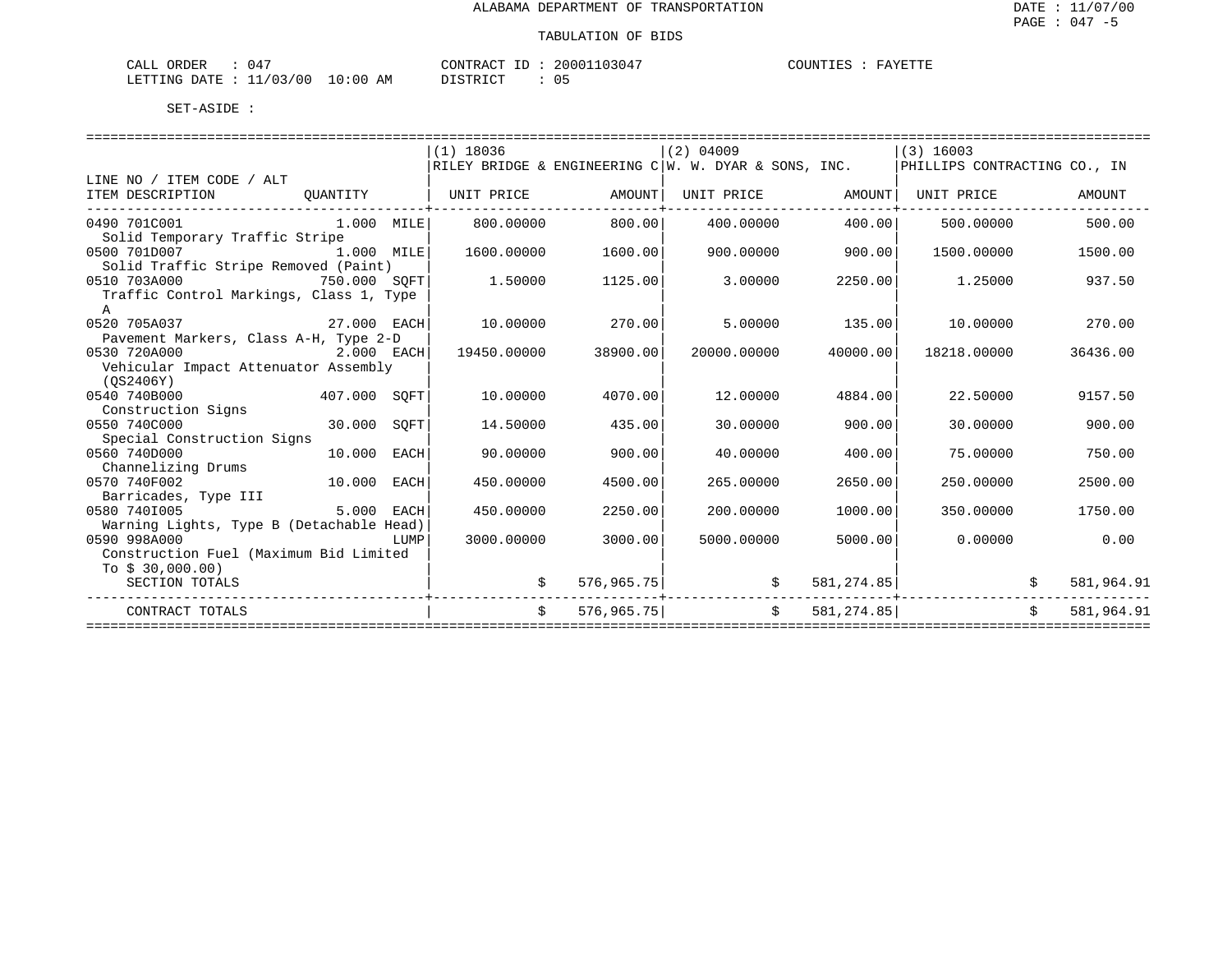# TABULATION OF BIDS

| ORDER<br>CALL             | 047 |            | CONTRACT ID: | 20001103047 | COUNTIES<br>FAYETTE |
|---------------------------|-----|------------|--------------|-------------|---------------------|
| LETTING DATE : $11/03/00$ |     | $10:00$ AM | DISTRICT     | 05          |                     |

| (4) 20011<br>$(5)$ 18024<br>TRI COUNTY CONCRETE CONSTRUC RACON, INC.<br>LINE NO / ITEM CODE / ALT<br>ITEM DESCRIPTION QUANTITY<br>AMOUNT<br>UNIT PRICE AMOUNT<br>UNIT PRICE<br>UNIT PRICE<br>AMOUNT<br>SECTION 0001 TOTAL<br>25000.00000<br>0010 201A000<br>LUMP<br>37200.00000<br>37200.00<br>25000.00<br>Clearing & Grubbing (Approximately 1<br>Acre)<br>0020 206A000<br>20000.00000<br>20000.00<br>15000.00000<br>15000.00<br>LUMP<br>Removal Of Old Bridge Station 98+50.30<br>0030 210A000<br>723.000 CYIP<br>5.00000<br>3615.00<br>10.00000<br>7230.00<br>Unclassified Excavation<br>0040 210B000<br>3695.000 CYIP<br>6.00000<br>8.00000<br>22170.00<br>29560.00<br>Channel Excavation<br>0050 210C000<br>100.000 CYIP<br>10.00000<br>1000.00<br>10.00000<br>1000.00<br>Muck Excavation<br>0060 210D013<br>2472.000 CYIP<br>7.00000<br>17304.00<br>8.00000<br>19776.00<br>Borrow Excavation $(A-4(0))$ or Better)<br>0070 214A000<br>745.000 CUYD<br>7.00000<br>5215.00<br>8.00000<br>5960.00<br>Structure Excavation<br>368.000 CUYD<br>20.00000<br>7360.00<br>30.00000<br>0080 214B001<br>11040.00<br>Foundation Backfill, Commercial<br>0090 230A000<br>6.000 RBST<br>2100.00<br>750.00000<br>350.00000<br>4500.00<br>Roadbed Processing<br>0100 301A004<br>3067.000 SYCP<br>4.80000<br>14721.60<br>4.40000<br>13494.80<br>Crushed Aggregate Base Course, Type B,<br>Plant Mixed, 4" Compacted Thickness<br>0110 305B060<br>25.000 TCIP<br>20,00000<br>500.00<br>30.00000<br>750.00<br>Crushed Aggregate, Section 825, Type B,<br>For Miscellaneous Use<br>0120 401A000<br>2767.000 SYCP<br>0.55000<br>1521.85<br>0.63000<br>1743.21<br>Bituminous Treatment A<br>396.00<br>0130 405A000<br>240.000 GAL<br>1.65000<br>1,27000<br>304.80<br>Tack Coat<br>0140 429A200<br>253.000 TON<br>65.23000<br>16503.19<br>55.24000<br>13975.721<br>Improved Bituminous Concrete Wearing<br>Surface Layer, 1/2" Maximum Aggregate<br>Size Mix, ESAL Range A<br>0150 429A203<br>88.00000<br>1760.00<br>81.93000<br>1638.60<br>20.000 TON<br>Improved Bituminous Concrete Wearing<br>Surface Layer, Patching, 1/2" Maximum<br>Aggregate Size Mix, ESAL Range A<br>0160 429A206<br>20.000 TON<br>65.23000<br>1304.60<br>73.37000<br>1467.40<br>Improved Bituminous Concrete Wearing<br>Surface Layer, Leveling, 1/2" Maximum<br>Aggregate Size Mix, ESAL Range A |  |  |  |  |  |
|-------------------------------------------------------------------------------------------------------------------------------------------------------------------------------------------------------------------------------------------------------------------------------------------------------------------------------------------------------------------------------------------------------------------------------------------------------------------------------------------------------------------------------------------------------------------------------------------------------------------------------------------------------------------------------------------------------------------------------------------------------------------------------------------------------------------------------------------------------------------------------------------------------------------------------------------------------------------------------------------------------------------------------------------------------------------------------------------------------------------------------------------------------------------------------------------------------------------------------------------------------------------------------------------------------------------------------------------------------------------------------------------------------------------------------------------------------------------------------------------------------------------------------------------------------------------------------------------------------------------------------------------------------------------------------------------------------------------------------------------------------------------------------------------------------------------------------------------------------------------------------------------------------------------------------------------------------------------------------------------------------------------------------------------------------------------------------------------------------------------------------------------------------------------------------------------------------------------------------------------------------------------------------------------------------------------------------------------------------------|--|--|--|--|--|
|                                                                                                                                                                                                                                                                                                                                                                                                                                                                                                                                                                                                                                                                                                                                                                                                                                                                                                                                                                                                                                                                                                                                                                                                                                                                                                                                                                                                                                                                                                                                                                                                                                                                                                                                                                                                                                                                                                                                                                                                                                                                                                                                                                                                                                                                                                                                                             |  |  |  |  |  |
|                                                                                                                                                                                                                                                                                                                                                                                                                                                                                                                                                                                                                                                                                                                                                                                                                                                                                                                                                                                                                                                                                                                                                                                                                                                                                                                                                                                                                                                                                                                                                                                                                                                                                                                                                                                                                                                                                                                                                                                                                                                                                                                                                                                                                                                                                                                                                             |  |  |  |  |  |
|                                                                                                                                                                                                                                                                                                                                                                                                                                                                                                                                                                                                                                                                                                                                                                                                                                                                                                                                                                                                                                                                                                                                                                                                                                                                                                                                                                                                                                                                                                                                                                                                                                                                                                                                                                                                                                                                                                                                                                                                                                                                                                                                                                                                                                                                                                                                                             |  |  |  |  |  |
|                                                                                                                                                                                                                                                                                                                                                                                                                                                                                                                                                                                                                                                                                                                                                                                                                                                                                                                                                                                                                                                                                                                                                                                                                                                                                                                                                                                                                                                                                                                                                                                                                                                                                                                                                                                                                                                                                                                                                                                                                                                                                                                                                                                                                                                                                                                                                             |  |  |  |  |  |
|                                                                                                                                                                                                                                                                                                                                                                                                                                                                                                                                                                                                                                                                                                                                                                                                                                                                                                                                                                                                                                                                                                                                                                                                                                                                                                                                                                                                                                                                                                                                                                                                                                                                                                                                                                                                                                                                                                                                                                                                                                                                                                                                                                                                                                                                                                                                                             |  |  |  |  |  |
|                                                                                                                                                                                                                                                                                                                                                                                                                                                                                                                                                                                                                                                                                                                                                                                                                                                                                                                                                                                                                                                                                                                                                                                                                                                                                                                                                                                                                                                                                                                                                                                                                                                                                                                                                                                                                                                                                                                                                                                                                                                                                                                                                                                                                                                                                                                                                             |  |  |  |  |  |
|                                                                                                                                                                                                                                                                                                                                                                                                                                                                                                                                                                                                                                                                                                                                                                                                                                                                                                                                                                                                                                                                                                                                                                                                                                                                                                                                                                                                                                                                                                                                                                                                                                                                                                                                                                                                                                                                                                                                                                                                                                                                                                                                                                                                                                                                                                                                                             |  |  |  |  |  |
|                                                                                                                                                                                                                                                                                                                                                                                                                                                                                                                                                                                                                                                                                                                                                                                                                                                                                                                                                                                                                                                                                                                                                                                                                                                                                                                                                                                                                                                                                                                                                                                                                                                                                                                                                                                                                                                                                                                                                                                                                                                                                                                                                                                                                                                                                                                                                             |  |  |  |  |  |
|                                                                                                                                                                                                                                                                                                                                                                                                                                                                                                                                                                                                                                                                                                                                                                                                                                                                                                                                                                                                                                                                                                                                                                                                                                                                                                                                                                                                                                                                                                                                                                                                                                                                                                                                                                                                                                                                                                                                                                                                                                                                                                                                                                                                                                                                                                                                                             |  |  |  |  |  |
|                                                                                                                                                                                                                                                                                                                                                                                                                                                                                                                                                                                                                                                                                                                                                                                                                                                                                                                                                                                                                                                                                                                                                                                                                                                                                                                                                                                                                                                                                                                                                                                                                                                                                                                                                                                                                                                                                                                                                                                                                                                                                                                                                                                                                                                                                                                                                             |  |  |  |  |  |
|                                                                                                                                                                                                                                                                                                                                                                                                                                                                                                                                                                                                                                                                                                                                                                                                                                                                                                                                                                                                                                                                                                                                                                                                                                                                                                                                                                                                                                                                                                                                                                                                                                                                                                                                                                                                                                                                                                                                                                                                                                                                                                                                                                                                                                                                                                                                                             |  |  |  |  |  |
|                                                                                                                                                                                                                                                                                                                                                                                                                                                                                                                                                                                                                                                                                                                                                                                                                                                                                                                                                                                                                                                                                                                                                                                                                                                                                                                                                                                                                                                                                                                                                                                                                                                                                                                                                                                                                                                                                                                                                                                                                                                                                                                                                                                                                                                                                                                                                             |  |  |  |  |  |
|                                                                                                                                                                                                                                                                                                                                                                                                                                                                                                                                                                                                                                                                                                                                                                                                                                                                                                                                                                                                                                                                                                                                                                                                                                                                                                                                                                                                                                                                                                                                                                                                                                                                                                                                                                                                                                                                                                                                                                                                                                                                                                                                                                                                                                                                                                                                                             |  |  |  |  |  |
|                                                                                                                                                                                                                                                                                                                                                                                                                                                                                                                                                                                                                                                                                                                                                                                                                                                                                                                                                                                                                                                                                                                                                                                                                                                                                                                                                                                                                                                                                                                                                                                                                                                                                                                                                                                                                                                                                                                                                                                                                                                                                                                                                                                                                                                                                                                                                             |  |  |  |  |  |
|                                                                                                                                                                                                                                                                                                                                                                                                                                                                                                                                                                                                                                                                                                                                                                                                                                                                                                                                                                                                                                                                                                                                                                                                                                                                                                                                                                                                                                                                                                                                                                                                                                                                                                                                                                                                                                                                                                                                                                                                                                                                                                                                                                                                                                                                                                                                                             |  |  |  |  |  |
|                                                                                                                                                                                                                                                                                                                                                                                                                                                                                                                                                                                                                                                                                                                                                                                                                                                                                                                                                                                                                                                                                                                                                                                                                                                                                                                                                                                                                                                                                                                                                                                                                                                                                                                                                                                                                                                                                                                                                                                                                                                                                                                                                                                                                                                                                                                                                             |  |  |  |  |  |
|                                                                                                                                                                                                                                                                                                                                                                                                                                                                                                                                                                                                                                                                                                                                                                                                                                                                                                                                                                                                                                                                                                                                                                                                                                                                                                                                                                                                                                                                                                                                                                                                                                                                                                                                                                                                                                                                                                                                                                                                                                                                                                                                                                                                                                                                                                                                                             |  |  |  |  |  |
|                                                                                                                                                                                                                                                                                                                                                                                                                                                                                                                                                                                                                                                                                                                                                                                                                                                                                                                                                                                                                                                                                                                                                                                                                                                                                                                                                                                                                                                                                                                                                                                                                                                                                                                                                                                                                                                                                                                                                                                                                                                                                                                                                                                                                                                                                                                                                             |  |  |  |  |  |
|                                                                                                                                                                                                                                                                                                                                                                                                                                                                                                                                                                                                                                                                                                                                                                                                                                                                                                                                                                                                                                                                                                                                                                                                                                                                                                                                                                                                                                                                                                                                                                                                                                                                                                                                                                                                                                                                                                                                                                                                                                                                                                                                                                                                                                                                                                                                                             |  |  |  |  |  |
|                                                                                                                                                                                                                                                                                                                                                                                                                                                                                                                                                                                                                                                                                                                                                                                                                                                                                                                                                                                                                                                                                                                                                                                                                                                                                                                                                                                                                                                                                                                                                                                                                                                                                                                                                                                                                                                                                                                                                                                                                                                                                                                                                                                                                                                                                                                                                             |  |  |  |  |  |
|                                                                                                                                                                                                                                                                                                                                                                                                                                                                                                                                                                                                                                                                                                                                                                                                                                                                                                                                                                                                                                                                                                                                                                                                                                                                                                                                                                                                                                                                                                                                                                                                                                                                                                                                                                                                                                                                                                                                                                                                                                                                                                                                                                                                                                                                                                                                                             |  |  |  |  |  |
|                                                                                                                                                                                                                                                                                                                                                                                                                                                                                                                                                                                                                                                                                                                                                                                                                                                                                                                                                                                                                                                                                                                                                                                                                                                                                                                                                                                                                                                                                                                                                                                                                                                                                                                                                                                                                                                                                                                                                                                                                                                                                                                                                                                                                                                                                                                                                             |  |  |  |  |  |
|                                                                                                                                                                                                                                                                                                                                                                                                                                                                                                                                                                                                                                                                                                                                                                                                                                                                                                                                                                                                                                                                                                                                                                                                                                                                                                                                                                                                                                                                                                                                                                                                                                                                                                                                                                                                                                                                                                                                                                                                                                                                                                                                                                                                                                                                                                                                                             |  |  |  |  |  |
|                                                                                                                                                                                                                                                                                                                                                                                                                                                                                                                                                                                                                                                                                                                                                                                                                                                                                                                                                                                                                                                                                                                                                                                                                                                                                                                                                                                                                                                                                                                                                                                                                                                                                                                                                                                                                                                                                                                                                                                                                                                                                                                                                                                                                                                                                                                                                             |  |  |  |  |  |
|                                                                                                                                                                                                                                                                                                                                                                                                                                                                                                                                                                                                                                                                                                                                                                                                                                                                                                                                                                                                                                                                                                                                                                                                                                                                                                                                                                                                                                                                                                                                                                                                                                                                                                                                                                                                                                                                                                                                                                                                                                                                                                                                                                                                                                                                                                                                                             |  |  |  |  |  |
|                                                                                                                                                                                                                                                                                                                                                                                                                                                                                                                                                                                                                                                                                                                                                                                                                                                                                                                                                                                                                                                                                                                                                                                                                                                                                                                                                                                                                                                                                                                                                                                                                                                                                                                                                                                                                                                                                                                                                                                                                                                                                                                                                                                                                                                                                                                                                             |  |  |  |  |  |
|                                                                                                                                                                                                                                                                                                                                                                                                                                                                                                                                                                                                                                                                                                                                                                                                                                                                                                                                                                                                                                                                                                                                                                                                                                                                                                                                                                                                                                                                                                                                                                                                                                                                                                                                                                                                                                                                                                                                                                                                                                                                                                                                                                                                                                                                                                                                                             |  |  |  |  |  |
|                                                                                                                                                                                                                                                                                                                                                                                                                                                                                                                                                                                                                                                                                                                                                                                                                                                                                                                                                                                                                                                                                                                                                                                                                                                                                                                                                                                                                                                                                                                                                                                                                                                                                                                                                                                                                                                                                                                                                                                                                                                                                                                                                                                                                                                                                                                                                             |  |  |  |  |  |
|                                                                                                                                                                                                                                                                                                                                                                                                                                                                                                                                                                                                                                                                                                                                                                                                                                                                                                                                                                                                                                                                                                                                                                                                                                                                                                                                                                                                                                                                                                                                                                                                                                                                                                                                                                                                                                                                                                                                                                                                                                                                                                                                                                                                                                                                                                                                                             |  |  |  |  |  |
|                                                                                                                                                                                                                                                                                                                                                                                                                                                                                                                                                                                                                                                                                                                                                                                                                                                                                                                                                                                                                                                                                                                                                                                                                                                                                                                                                                                                                                                                                                                                                                                                                                                                                                                                                                                                                                                                                                                                                                                                                                                                                                                                                                                                                                                                                                                                                             |  |  |  |  |  |
|                                                                                                                                                                                                                                                                                                                                                                                                                                                                                                                                                                                                                                                                                                                                                                                                                                                                                                                                                                                                                                                                                                                                                                                                                                                                                                                                                                                                                                                                                                                                                                                                                                                                                                                                                                                                                                                                                                                                                                                                                                                                                                                                                                                                                                                                                                                                                             |  |  |  |  |  |
|                                                                                                                                                                                                                                                                                                                                                                                                                                                                                                                                                                                                                                                                                                                                                                                                                                                                                                                                                                                                                                                                                                                                                                                                                                                                                                                                                                                                                                                                                                                                                                                                                                                                                                                                                                                                                                                                                                                                                                                                                                                                                                                                                                                                                                                                                                                                                             |  |  |  |  |  |
|                                                                                                                                                                                                                                                                                                                                                                                                                                                                                                                                                                                                                                                                                                                                                                                                                                                                                                                                                                                                                                                                                                                                                                                                                                                                                                                                                                                                                                                                                                                                                                                                                                                                                                                                                                                                                                                                                                                                                                                                                                                                                                                                                                                                                                                                                                                                                             |  |  |  |  |  |
|                                                                                                                                                                                                                                                                                                                                                                                                                                                                                                                                                                                                                                                                                                                                                                                                                                                                                                                                                                                                                                                                                                                                                                                                                                                                                                                                                                                                                                                                                                                                                                                                                                                                                                                                                                                                                                                                                                                                                                                                                                                                                                                                                                                                                                                                                                                                                             |  |  |  |  |  |
|                                                                                                                                                                                                                                                                                                                                                                                                                                                                                                                                                                                                                                                                                                                                                                                                                                                                                                                                                                                                                                                                                                                                                                                                                                                                                                                                                                                                                                                                                                                                                                                                                                                                                                                                                                                                                                                                                                                                                                                                                                                                                                                                                                                                                                                                                                                                                             |  |  |  |  |  |
|                                                                                                                                                                                                                                                                                                                                                                                                                                                                                                                                                                                                                                                                                                                                                                                                                                                                                                                                                                                                                                                                                                                                                                                                                                                                                                                                                                                                                                                                                                                                                                                                                                                                                                                                                                                                                                                                                                                                                                                                                                                                                                                                                                                                                                                                                                                                                             |  |  |  |  |  |
|                                                                                                                                                                                                                                                                                                                                                                                                                                                                                                                                                                                                                                                                                                                                                                                                                                                                                                                                                                                                                                                                                                                                                                                                                                                                                                                                                                                                                                                                                                                                                                                                                                                                                                                                                                                                                                                                                                                                                                                                                                                                                                                                                                                                                                                                                                                                                             |  |  |  |  |  |
|                                                                                                                                                                                                                                                                                                                                                                                                                                                                                                                                                                                                                                                                                                                                                                                                                                                                                                                                                                                                                                                                                                                                                                                                                                                                                                                                                                                                                                                                                                                                                                                                                                                                                                                                                                                                                                                                                                                                                                                                                                                                                                                                                                                                                                                                                                                                                             |  |  |  |  |  |
|                                                                                                                                                                                                                                                                                                                                                                                                                                                                                                                                                                                                                                                                                                                                                                                                                                                                                                                                                                                                                                                                                                                                                                                                                                                                                                                                                                                                                                                                                                                                                                                                                                                                                                                                                                                                                                                                                                                                                                                                                                                                                                                                                                                                                                                                                                                                                             |  |  |  |  |  |
|                                                                                                                                                                                                                                                                                                                                                                                                                                                                                                                                                                                                                                                                                                                                                                                                                                                                                                                                                                                                                                                                                                                                                                                                                                                                                                                                                                                                                                                                                                                                                                                                                                                                                                                                                                                                                                                                                                                                                                                                                                                                                                                                                                                                                                                                                                                                                             |  |  |  |  |  |
|                                                                                                                                                                                                                                                                                                                                                                                                                                                                                                                                                                                                                                                                                                                                                                                                                                                                                                                                                                                                                                                                                                                                                                                                                                                                                                                                                                                                                                                                                                                                                                                                                                                                                                                                                                                                                                                                                                                                                                                                                                                                                                                                                                                                                                                                                                                                                             |  |  |  |  |  |
|                                                                                                                                                                                                                                                                                                                                                                                                                                                                                                                                                                                                                                                                                                                                                                                                                                                                                                                                                                                                                                                                                                                                                                                                                                                                                                                                                                                                                                                                                                                                                                                                                                                                                                                                                                                                                                                                                                                                                                                                                                                                                                                                                                                                                                                                                                                                                             |  |  |  |  |  |
|                                                                                                                                                                                                                                                                                                                                                                                                                                                                                                                                                                                                                                                                                                                                                                                                                                                                                                                                                                                                                                                                                                                                                                                                                                                                                                                                                                                                                                                                                                                                                                                                                                                                                                                                                                                                                                                                                                                                                                                                                                                                                                                                                                                                                                                                                                                                                             |  |  |  |  |  |
|                                                                                                                                                                                                                                                                                                                                                                                                                                                                                                                                                                                                                                                                                                                                                                                                                                                                                                                                                                                                                                                                                                                                                                                                                                                                                                                                                                                                                                                                                                                                                                                                                                                                                                                                                                                                                                                                                                                                                                                                                                                                                                                                                                                                                                                                                                                                                             |  |  |  |  |  |
|                                                                                                                                                                                                                                                                                                                                                                                                                                                                                                                                                                                                                                                                                                                                                                                                                                                                                                                                                                                                                                                                                                                                                                                                                                                                                                                                                                                                                                                                                                                                                                                                                                                                                                                                                                                                                                                                                                                                                                                                                                                                                                                                                                                                                                                                                                                                                             |  |  |  |  |  |
|                                                                                                                                                                                                                                                                                                                                                                                                                                                                                                                                                                                                                                                                                                                                                                                                                                                                                                                                                                                                                                                                                                                                                                                                                                                                                                                                                                                                                                                                                                                                                                                                                                                                                                                                                                                                                                                                                                                                                                                                                                                                                                                                                                                                                                                                                                                                                             |  |  |  |  |  |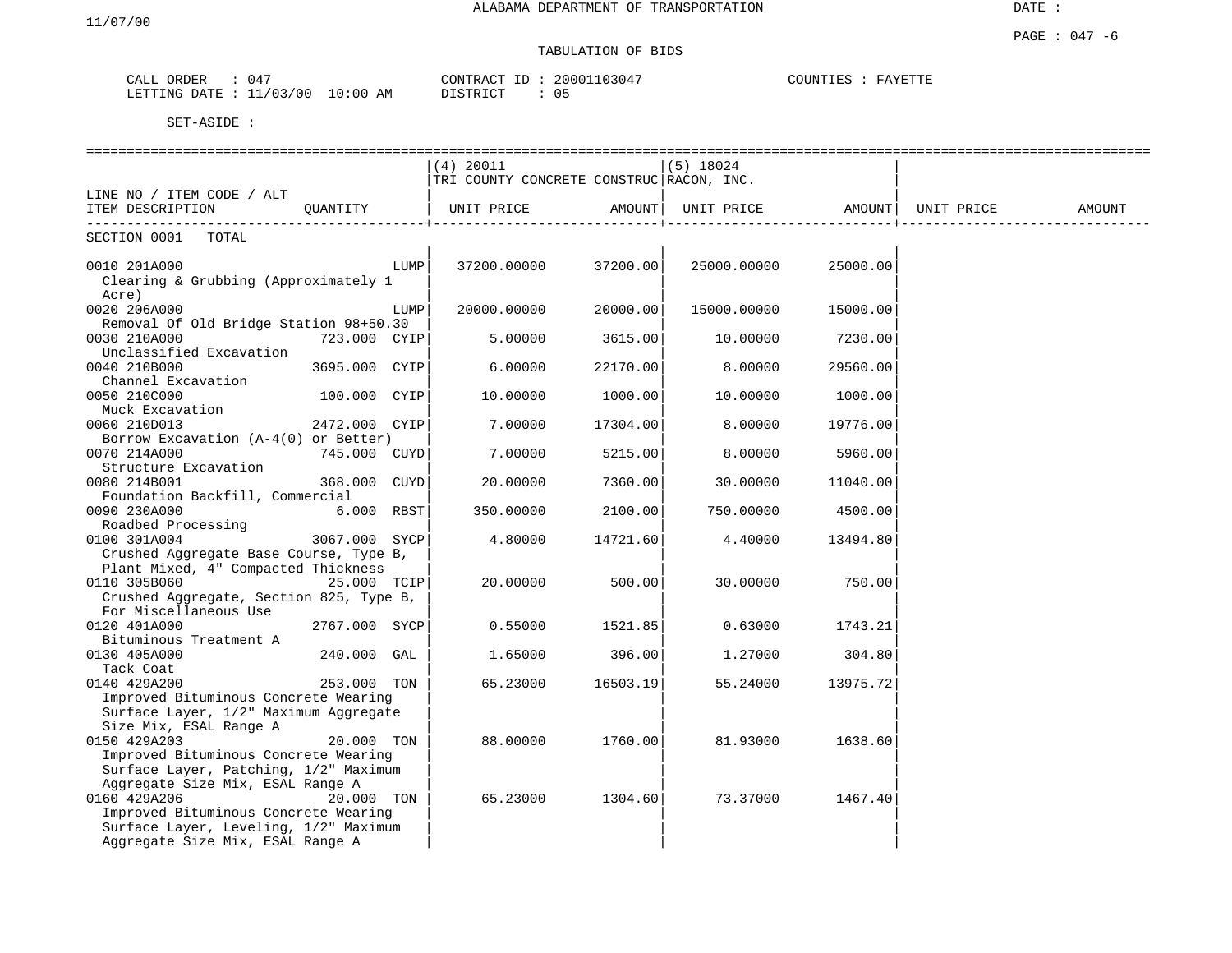| CALL ORDER                       |  |  | CONTRACT ID: | 20001103047 | COUNTIES | FAYETTF |
|----------------------------------|--|--|--------------|-------------|----------|---------|
| LETTING DATE : 11/03/00 10:00 AM |  |  | DISTRICT     |             |          |         |

|                                          |      | $(4)$ 20011                              |                   | $(5)$ 18024 |           |            |        |
|------------------------------------------|------|------------------------------------------|-------------------|-------------|-----------|------------|--------|
|                                          |      | TRI COUNTY CONCRETE CONSTRUC RACON, INC. |                   |             |           |            |        |
| LINE NO / ITEM CODE / ALT                |      |                                          |                   |             |           |            |        |
| ITEM DESCRIPTION<br>QUANTITY             |      | UNIT PRICE                               | AMOUNT            | UNIT PRICE  | AMOUNT    | UNIT PRICE | AMOUNT |
|                                          |      |                                          | $- - - - - - - +$ |             | --------- |            |        |
| 0170 429A209<br>20.000 TON               |      | 66.55000                                 | 1331.00           | 74.61000    | 1492.20   |            |        |
| Improved Bituminous Concrete Wearing     |      |                                          |                   |             |           |            |        |
| Surface Layer, Widening, 1/2" Maximum    |      |                                          |                   |             |           |            |        |
| Aggregate Size Mix, ESAL Range A         |      |                                          |                   |             |           |            |        |
| 0180 429B201<br>188.000 TON              |      | 65.23000                                 | 12263.24          | 54.84000    | 10309.92  |            |        |
| Improved Bituminous Concrete Binder      |      |                                          |                   |             |           |            |        |
| Layer, 1" Maximum Aggregate Size Mix,    |      |                                          |                   |             |           |            |        |
| ESAL Range A                             |      |                                          |                   |             |           |            |        |
| 0190 429B205<br>20.000 TON               |      | 88.00000                                 | 1760.00           | 77.16000    | 1543.20   |            |        |
| Improved Bituminous Concrete Binder      |      |                                          |                   |             |           |            |        |
| Layer, Patching, 1" Maximum Aggregate    |      |                                          |                   |             |           |            |        |
| Size Mix, ESAL Range A                   |      |                                          |                   |             |           |            |        |
| 0200 429B209<br>20.000 TON               |      | 65.23000                                 | 1304.60           | 68.60000    | 1372.00   |            |        |
| Improved Bituminous Concrete Binder      |      |                                          |                   |             |           |            |        |
| Layer, Leveling, 1" Maximum Aggregate    |      |                                          |                   |             |           |            |        |
| Size Mix, ESAL Range A                   |      |                                          |                   |             |           |            |        |
| 0210 429B212<br>20.000 TON               |      | 66.55000                                 | 1331.00           | 69.85000    | 1397.00   |            |        |
| Improved Bituminous Concrete Binder      |      |                                          |                   |             |           |            |        |
| Layer, Widening, 1" Maximum Aggregate    |      |                                          |                   |             |           |            |        |
| Size Mix, ESAL Range A                   |      |                                          |                   |             |           |            |        |
| 0220 429C201<br>510.000 TON              |      | 52.36000                                 | 26703.60          | 43.80000    | 22338.00  |            |        |
| Improved Bituminous Concrete Base Layer, |      |                                          |                   |             |           |            |        |
| 1 1/2" Maximum Aggregate Size Mix,       |      |                                          |                   |             |           |            |        |
| ESAL Range A                             |      |                                          |                   |             |           |            |        |
| 0230 429C209<br>339.000 TON              |      | 54.19000                                 | 18370.41          | 55.69000    | 18878.91  |            |        |
| Improved Bituminous Concrete Base Layer, |      |                                          |                   |             |           |            |        |
| Leveling, 1 1/2" Maximum Aggregate       |      |                                          |                   |             |           |            |        |
| Size Mix, ESAL Range A                   |      |                                          |                   |             |           |            |        |
| 0240 429C211<br>20.000 TON               |      | 66.55000                                 | 1331.00           | 69.56000    | 1391.20   |            |        |
| Improved Bituminous Concrete Base Layer, |      |                                          |                   |             |           |            |        |
| Widening, 1 1/2" Maximum Aggregate       |      |                                          |                   |             |           |            |        |
| Size Mix, ESAL Range A                   |      |                                          |                   |             |           |            |        |
| 67544.000 LB<br>0250 502A000             |      | 0.45000                                  | 30394.80          | 0.58000     | 39175.52  |            |        |
| Steel Reinforcement                      |      |                                          |                   |             |           |            |        |
| 0260 524A011<br>386.000                  | CUYD | 275.00000                                | 106150.00         | 325.00000   | 125450.00 |            |        |
| Culvert Concrete (Cast In Place)         |      |                                          |                   |             |           |            |        |
| 0270 600A000                             | LUMP | 35000.00000                              | 35000.00          | 46000.00000 | 46000.00  |            |        |
| Mobilization                             |      |                                          |                   |             |           |            |        |
| 0280 602A000<br>11.000 EACH              |      | 120.00000                                | 1320.00           | 64.00000    | 704.00    |            |        |
| Right Of Way Markers                     |      |                                          |                   |             |           |            |        |
| 0290 610C001<br>2759.000 TON             |      | 16.00000                                 | 44144.00          | 21.00000    | 57939.00  |            |        |
| Loose Riprap, Class 2                    |      |                                          |                   |             |           |            |        |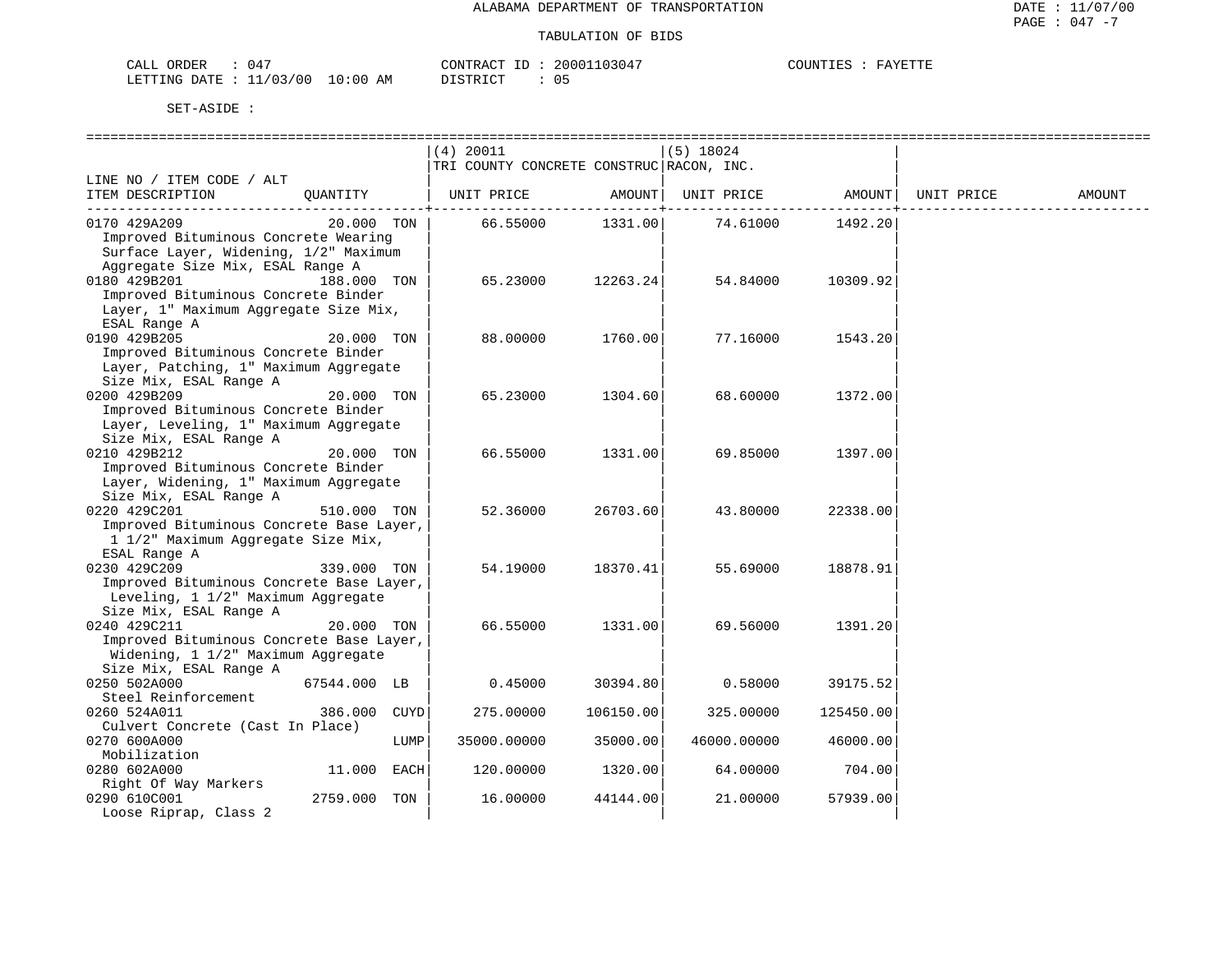| CALL ORDER                       | 047 |          | CONTRACT ID: 20001103047 | COUNTIES : | FAYETTE |  |
|----------------------------------|-----|----------|--------------------------|------------|---------|--|
| LETTING DATE : 11/03/00 10:00 AM |     | DISTRICT |                          |            |         |  |

|                                         |               |            | $(4)$ 20011                              |                     | (5) 18024   |                   |            |        |
|-----------------------------------------|---------------|------------|------------------------------------------|---------------------|-------------|-------------------|------------|--------|
|                                         |               |            | TRI COUNTY CONCRETE CONSTRUC RACON, INC. |                     |             |                   |            |        |
| LINE NO / ITEM CODE / ALT               |               |            |                                          |                     |             |                   |            |        |
| ITEM DESCRIPTION                        | OUANTITY      |            | UNIT PRICE AMOUNT                        |                     |             | UNIT PRICE AMOUNT | UNIT PRICE | AMOUNT |
| 0300 610D000                            |               |            | 4.00000                                  | --------<br>8716.00 |             | ------------      |            |        |
| Filter Blanket                          | 2179.000 SOYD |            |                                          |                     | 2.25000     | 4902.75           |            |        |
| 0310 629A004                            | 203.000 LF    |            | 150.00000                                | 30450.00            | 150.00000   | 30450.00          |            |        |
| Concrete Median Or Safety Barrier, Type |               |            |                                          |                     |             |                   |            |        |
| 4A (Modified)                           |               |            |                                          |                     |             |                   |            |        |
| 0320 630C003                            |               | 2.000 EACH | 1375.00000                               | 2750.00             | 1312.06000  | 2624.12           |            |        |
| Guardrail End Anchor, Type 13           |               |            |                                          |                     |             |                   |            |        |
| 0330 630C070                            |               | 2.000 EACH | 1540.00000                               | 3080.00             | 1640.08000  | 3280.16           |            |        |
| Guardrail End Anchor, Type 10 Series    |               |            |                                          |                     |             |                   |            |        |
| 0340 650B000                            | 411.000 CYIP  |            | 6.00000                                  | 2466.00             | 6.00000     | 2466.00           |            |        |
| Topsoil From Stockpiles                 |               |            |                                          |                     |             |                   |            |        |
| 0350 652A050                            | 1.000 ACRE    |            | 600.00000                                | 600.00              | 543.88000   | 543.88            |            |        |
| Seeding (Mix 1A)                        |               |            |                                          |                     |             |                   |            |        |
| 0360 652A053                            | 1.000 ACRE    |            | 600.00000                                | 600.00              | 560.53000   | 560.53            |            |        |
| Seeding (Mix 1E)<br>0370 654A001        | 200.000 SQYD  |            | 5.00000                                  | 1000.00             | 3.49000     | 698.00            |            |        |
| Solid Sodding (Bermuda)                 |               |            |                                          |                     |             |                   |            |        |
| 0380 656A000                            | 1.000 ACRE    |            | 600.00000                                | 600.00              | 518.00000   | 518.00            |            |        |
| Mulching, Class A, Type 1               |               |            |                                          |                     |             |                   |            |        |
| 0390 659A000                            | 200.000       | SQYD       | 3.00000                                  | 600.00              | 2,00000     | 400.00            |            |        |
| Erosion Control Netting, Class A        |               |            |                                          |                     |             |                   |            |        |
| 0400 665F000                            | 320.000 EACH  |            | 5.00000                                  | 1600.00             | 5.30000     | 1696.00           |            |        |
| Hay Bales                               |               |            |                                          |                     |             |                   |            |        |
| 0410 665G000                            | 320.000 EACH  |            | 5.00000                                  | 1600.00             | 5.00000     | 1600.00           |            |        |
| Sand Bags                               |               |            |                                          |                     |             |                   |            |        |
| 0420 6651000                            | 80.000 TON    |            | 20.00000                                 | 1600.00             | 25.95000    | 2076.00           |            |        |
| Temporary Riprap, Class 2               |               |            |                                          |                     |             |                   |            |        |
| 0430 665J000                            | 700.000 LF    |            | 5.00000                                  | 3500.00             | 4.72000     | 3304.00           |            |        |
| Silt Fence, Type A<br>0440 665K000      | 100.000 CUYD  |            | 25.00000                                 | 2500.00             | 11,00000    | 1100.00           |            |        |
| Drainage Sump Excavation                |               |            |                                          |                     |             |                   |            |        |
| 0450 666A001                            | 1.000 ACRE    |            | 100.00000                                | 100.00              | 150.00000   | 150.00            |            |        |
| Pest Control Treatment                  |               |            |                                          |                     |             |                   |            |        |
| 0460 680A000                            |               | LUMP       | 8000.00000                               | 8000.00             | 15000.00000 | 15000.00          |            |        |
| Engineering Controls                    |               |            |                                          |                     |             |                   |            |        |
| 0470 701A006                            | 1.000 MILE    |            | 550.00000                                | 550.00              | 546.69000   | 546.69            |            |        |
| Solid White, Class 1, Type A Traffic    |               |            |                                          |                     |             |                   |            |        |
| Stripe (6" Wide)                        |               |            |                                          |                     |             |                   |            |        |
| 0480 701A014                            | 1.000 MILE    |            | 550.00000                                | 550.00              | 546.69000   | 546.69            |            |        |
| Solid Yellow, Class 1, Type A Traffic   |               |            |                                          |                     |             |                   |            |        |
| Stripe (6" Wide)                        |               |            |                                          |                     |             |                   |            |        |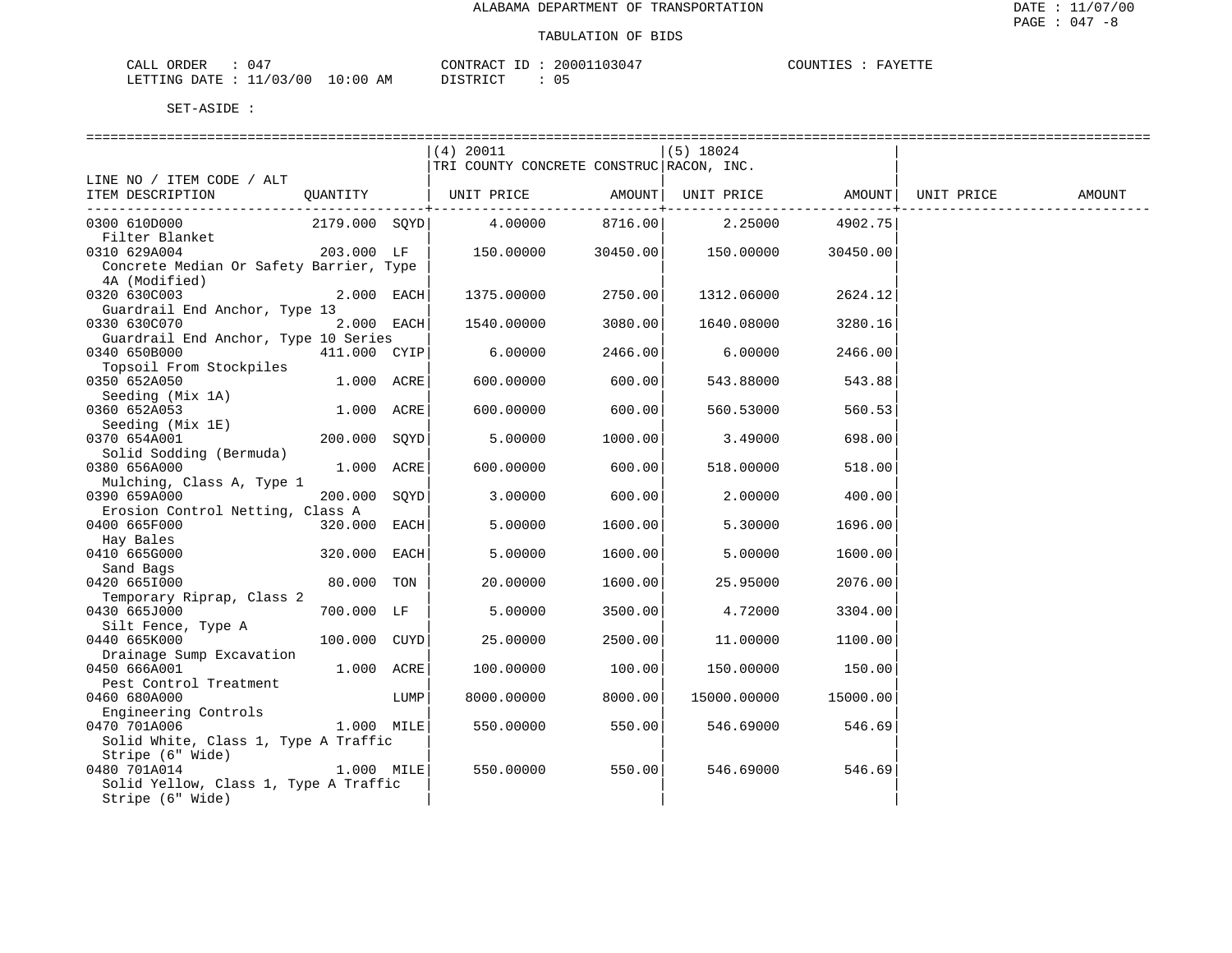| 04 <sup>7</sup><br>ORDER<br>CALL  | CONTRACT<br>ID          | 103047<br>20001 | COUNTIES<br>FAYETTE<br>-ES<br>. |
|-----------------------------------|-------------------------|-----------------|---------------------------------|
| 11/03/<br>, / 0.0<br>LETTING DATE | 10:00<br>DISTRICT<br>ΑM | U ځ             |                                 |

|                                                                                                                              |              |      | $(4)$ 20011                                   |         | $(5)$ 18024                             |                  |                                    |  |
|------------------------------------------------------------------------------------------------------------------------------|--------------|------|-----------------------------------------------|---------|-----------------------------------------|------------------|------------------------------------|--|
|                                                                                                                              |              |      | TRI COUNTY CONCRETE CONSTRUC RACON, INC.      |         |                                         |                  |                                    |  |
| LINE NO / ITEM CODE / ALT                                                                                                    |              |      |                                               |         |                                         |                  |                                    |  |
| ITEM DESCRIPTION CUANTITY   UNIT PRICE AMOUNT  UNIT PRICE AMOUNT  UNIT PRICE AMOUNT                                          |              |      |                                               |         |                                         |                  |                                    |  |
| _________________________________<br>0490 701C001           1.000 NILE      550.00000      550.00      546.69000      546.69 |              |      |                                               |         |                                         |                  |                                    |  |
| Solid Temporary Traffic Stripe                                                                                               |              |      |                                               |         |                                         |                  |                                    |  |
| 0500 701D007<br>$1.000$ MILE                                                                                                 |              |      | $1650.00000$ $1650.00$ $1640.08000$ $1640.08$ |         |                                         |                  |                                    |  |
| Solid Traffic Stripe Removed (Paint)                                                                                         |              |      |                                               |         |                                         |                  |                                    |  |
| 0510 703A000<br>750.000 SOFT                                                                                                 |              |      | $2.00000$ $1500.00$ $1.37000$ $1027.50$       |         |                                         |                  |                                    |  |
| Traffic Control Markings, Class 1, Type                                                                                      |              |      |                                               |         |                                         |                  |                                    |  |
| $\mathbb{A}$                                                                                                                 |              |      |                                               |         |                                         |                  |                                    |  |
| $27.000$ EACH<br>0520 705A037                                                                                                |              |      |                                               |         | $12.00000$ $324.00$ $10.93000$ $295.11$ |                  |                                    |  |
| Pavement Markers, Class A-H, Type 2-D                                                                                        |              |      |                                               |         |                                         |                  |                                    |  |
| 0530 720A000                                                                                                                 | $2.000$ EACH |      | 38548.00000 77096.00                          |         | 19919.31000                             | 39838.62         |                                    |  |
| Vehicular Impact Attenuator Assembly                                                                                         |              |      |                                               |         |                                         |                  |                                    |  |
| (OS2406Y)                                                                                                                    |              |      |                                               |         |                                         |                  |                                    |  |
| 0540 740B000 407.000 SQFT                                                                                                    |              |      | 10.00000                                      | 4070.00 |                                         | 10.90000 4436.30 |                                    |  |
| Construction Signs                                                                                                           |              |      |                                               |         |                                         |                  |                                    |  |
| 0550 740C000                                                                                                                 | 30.000 SQFT  |      | 20.00000                                      | 600.00  | 17.63000                                | 528.90           |                                    |  |
| Special Construction Signs                                                                                                   |              |      |                                               |         |                                         |                  |                                    |  |
| 0560 740D000                                                                                                                 | 10.000 EACH  |      | 70,00000                                      | 700.00  | 38.20000                                | 382.00           |                                    |  |
| Channelizing Drums                                                                                                           |              |      |                                               |         |                                         |                  |                                    |  |
| 0570 740F002                                                                                                                 |              |      | 250.00000                                     | 2500.00 | 203.00000                               | 2030.00          |                                    |  |
| Barricades, Type III                                                                                                         |              |      |                                               |         |                                         |                  |                                    |  |
| 0580 7401005                                                                                                                 | 5.000 EACH   |      | 250.00000                                     | 1250.00 | 265.00000                               | 1325.00          |                                    |  |
| Warning Lights, Type B (Detachable Head)                                                                                     |              |      |                                               |         |                                         |                  |                                    |  |
| 0590 998A000                                                                                                                 |              | LUMP | 0.00000                                       | 0.00    | 30000.00000                             | 30000.00         |                                    |  |
| Construction Fuel (Maximum Bid Limited                                                                                       |              |      |                                               |         |                                         |                  |                                    |  |
| To $$30,000.00)$                                                                                                             |              |      |                                               |         |                                         |                  |                                    |  |
| SECTION TOTALS                                                                                                               |              |      |                                               |         | $\zeta$ 595,176.89 $\zeta$ 634,944.50   |                  |                                    |  |
| CONTRACT TOTALS                                                                                                              |              |      |                                               |         | $$595,176.89$ $$634,944.50$             |                  |                                    |  |
|                                                                                                                              |              |      |                                               |         |                                         |                  | ================================== |  |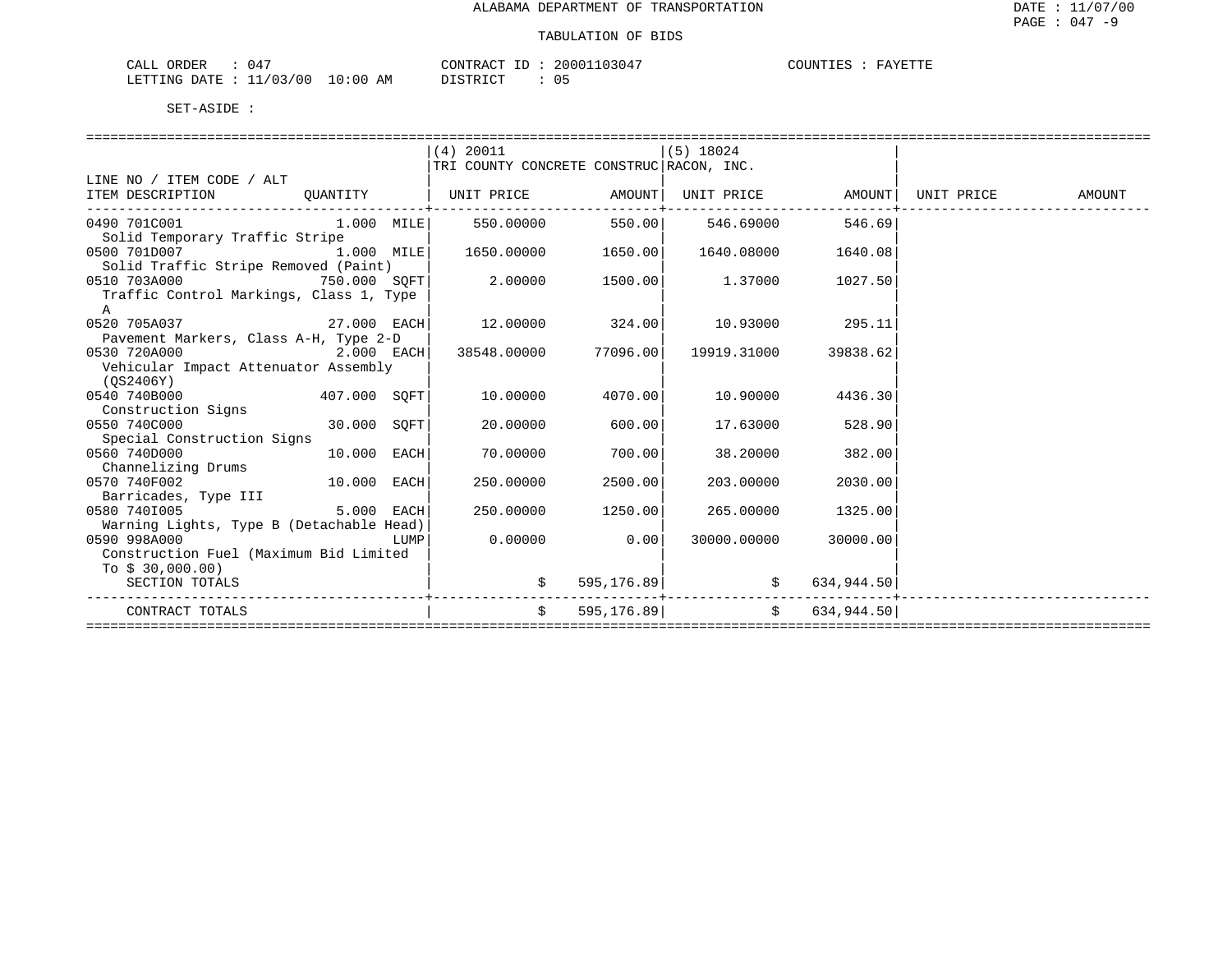DATE :

## VENDOR RANKING

| CALL ORDER : 049<br>LETTING DATE : 11/03/00 10:00 AM                                                                                                                                                    | CONTRACT ID: 20001103049<br>DISTRICT<br>: 05 | COUNTIES : HALE                                 |
|---------------------------------------------------------------------------------------------------------------------------------------------------------------------------------------------------------|----------------------------------------------|-------------------------------------------------|
| CONTRACT DESCRIPTION:<br>for constructing the Bridge Replacements (Culvert) and<br>Approaches on S.R. #61 over Branch Creek, Dry Creek Relief<br>South, Dry Creek, and Dry Creek Relief North, south of | Working Days<br>CONTRACT TIME : 250<br>RURAL | (available days)<br>$PROJECT(S) : BR-3302(105)$ |
| Newbern. Length - 0.800 mi.                                                                                                                                                                             |                                              |                                                 |

| RANK |       | VENDOR NO./NAME                        | TOTAL<br><b>BID</b> | % OVER<br>LOW BID |
|------|-------|----------------------------------------|---------------------|-------------------|
|      | 12019 | LEVERETT CONSTRUCTION COMPANY          | 2,217,991.44        | 100.0000%         |
|      | 08017 | H & L CONSTRUCTION, INC.               | 2,257,711.24        | 101.7908%         |
|      | 03090 | COOPER BROTHERS CONSTRUCTION CO., INC. | \$2,397,581.19      | 108.0969%         |
|      | 01007 | ALABAMA BRIDGE BUILDERS, INC.          | 2,433,442.74        | 109.7138%         |
|      | 18024 | RACON, INC.                            | \$2,473,530.70      | 111.5212%         |
| 6.   | 20023 | TEN-T CORPORATION                      | 2,578,457.71        | 116.2519%         |
|      | 05009 | EUTAW CONSTRUCTION COMPANY, INC.       | 2,611,724.03        | 117.7517%         |
| 8.   | 20011 | TRI COUNTY CONCRETE CONSTRUCTION, INC. | 2,726,583.14        | 122.9302%         |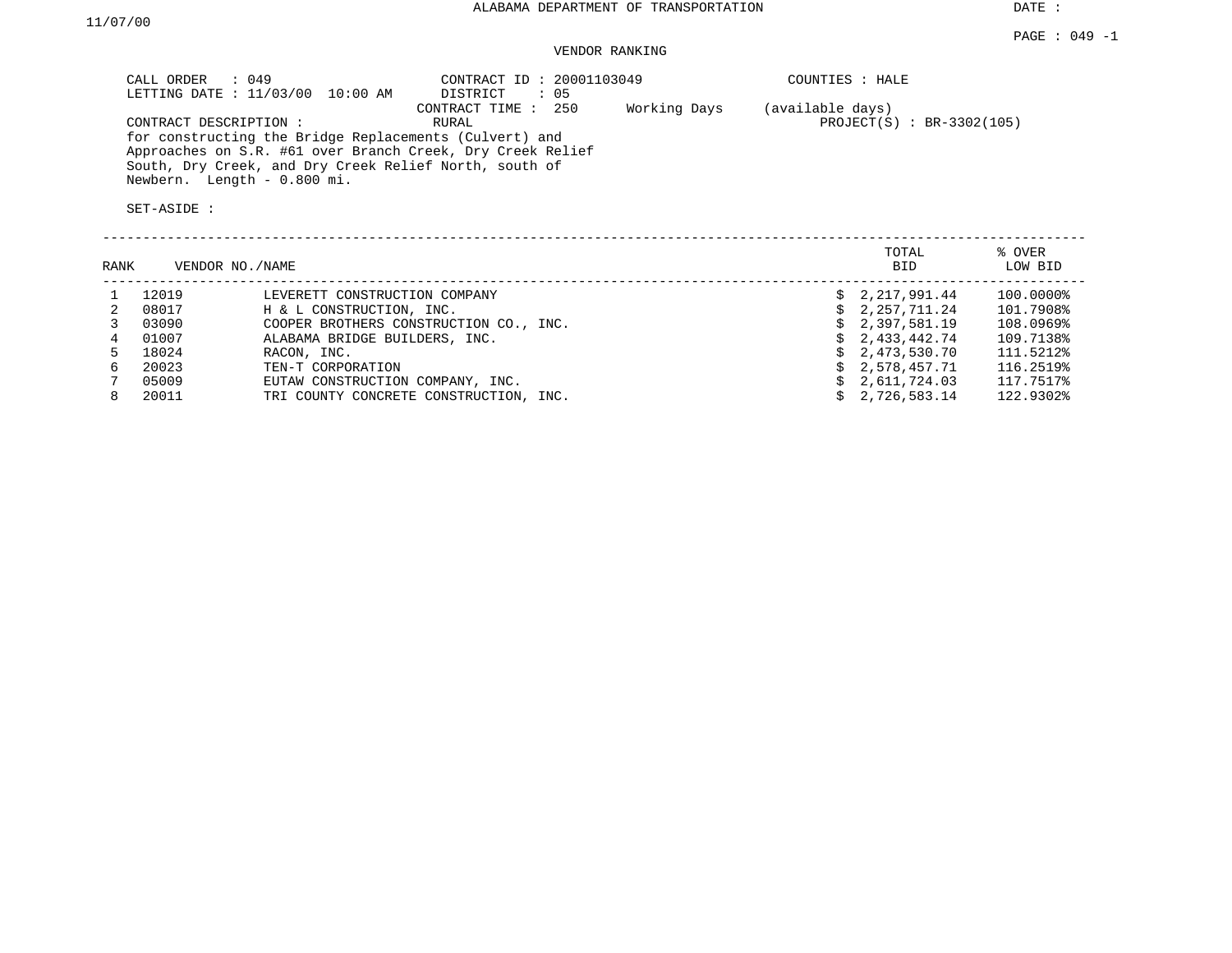| ORDER<br>CALL | 049        |             | $ -$<br>CONTRACT         | 20001103049 | COUNTIES | HALE |
|---------------|------------|-------------|--------------------------|-------------|----------|------|
| LETTING DATE  | : 11/03/00 | 10:00<br>AM | דת לידי את ה<br>ມ⊥ມ⊥ນ⊥∪⊥ | כ ט         |          |      |

|                                         |                  | $(1)$ 12019 |           | (2) 08017                                                    |                     | (3) 03090                    |           |
|-----------------------------------------|------------------|-------------|-----------|--------------------------------------------------------------|---------------------|------------------------------|-----------|
|                                         |                  |             |           | $ LEVERETT$ CONSTRUCTION COMPAN $ H \& L$ CONSTRUCTION, INC. |                     | COOPER BROTHERS CONSTRUCTION |           |
| LINE NO / ITEM CODE / ALT               |                  |             |           |                                                              |                     |                              |           |
| ITEM DESCRIPTION                        |                  |             |           | QUANTITY   UNIT PRICE AMOUNT  UNIT PRICE AMOUNT  UNIT PRICE  |                     |                              | AMOUNT    |
| ----------------------------            | ---------------- |             |           |                                                              | -----------------+- |                              |           |
| SECTION 0001 TOTAL                      |                  |             |           |                                                              |                     |                              |           |
|                                         |                  |             |           |                                                              |                     |                              |           |
| 0010 201A000                            | LUMP             | 51000.00000 | 51000.00  | 50190.00000                                                  | 50190.00            | 18000.00000                  | 18000.00  |
| Clearing & Grubbing (Approximately 19   |                  |             |           |                                                              |                     |                              |           |
| Acres)                                  |                  |             |           |                                                              |                     |                              |           |
| 0020 206A000                            | LUMP             | 6000.00000  | 6000.00   | 7000.00000                                                   | 7000.00             | 6900.00000                   | 6900.00   |
| Removal Of Old Bridge Station 5+01.63   |                  |             |           |                                                              |                     |                              |           |
| 0030 206A001                            | LUMP             | 6000.00000  | 6000.00   | 7000.00000                                                   | 7000.00             | 5600.00000                   | 5600.00   |
| Removal Of Old Bridge Station 26+32.94  |                  |             |           |                                                              |                     |                              |           |
| 0040 206A002                            | LUMP             | 6000.00000  | 6000.00   | 7000.00000                                                   | 7000.00             | 10400.00000                  | 10400.00  |
| Removal Of Old Bridge Station 32+27.69  |                  |             |           |                                                              |                     |                              |           |
| 0050 206A003                            | LUMP             | 6000.00000  | 6000.00   | 7000.00000                                                   | 7000.00             | 3420.00000                   | 3420.00   |
| Removal Of Old Bridge Station 38+49.27  |                  |             |           |                                                              |                     |                              |           |
| 0060 206D000                            | 1868.000 LF      | 2.00000     | 3736.00   | 5.00000                                                      | 9340.00             | 5.00000                      | 9340.00   |
| Removing Pipe                           |                  |             |           |                                                              |                     |                              |           |
| 0070 206D001                            | 2120.000 LF      | 1.85000     | 3922.00   | 1.95000                                                      | 4134.00             | 1,70000                      | 3604.00   |
| Removing Guardrail                      |                  |             |           |                                                              |                     |                              |           |
| 0080 210A000                            | 51767.000 CYIP   | 2.50000     | 129417.50 | 2.62000                                                      | 135629.54           | 2.85000                      | 147535.95 |
| Unclassified Excavation                 |                  |             |           |                                                              |                     |                              |           |
| 0090 210D013                            | 79412.000 CYIP   | 5.50000     | 436766.00 | 5.50000                                                      | 436766.00           | 5.80000                      | 460589.60 |
| Borrow Excavation (A-4(0) or Better)    |                  |             |           |                                                              |                     |                              |           |
| 0100 214A000                            | 3830.000 CUYD    | 6.00000     | 22980.00  | 8,00000                                                      | 30640.00            | 5.00000                      | 19150.00  |
| Structure Excavation                    |                  |             |           |                                                              |                     |                              |           |
| 0110 214B001                            | 1970.000<br>CUYD | 25.00000    | 49250.00  | 30.00000                                                     | 59100.00            | 23.40000                     | 46098.00  |
| Foundation Backfill, Commercial         |                  |             |           |                                                              |                     |                              |           |
| 0120 230A000                            | 69.000 RBST      | 150.00000   | 10350.00  | 325.00000                                                    | 22425.00            | 150.00000                    | 10350.00  |
| Roadbed Processing                      |                  |             |           |                                                              |                     |                              |           |
| 0130 305B060                            | 50.000 TCIP      | 20.00000    | 1000.00   | 21.00000                                                     | 1050.00             | 30.00000                     | 1500.00   |
| Crushed Aggregate, Section 825, 1" Down |                  |             |           |                                                              |                     |                              |           |
| For Miscellaneous Use                   |                  |             |           |                                                              |                     |                              |           |
| 0140 401A000                            | 19338.000 SYCP   | 0.38000     | 7348.44   | 0.40000                                                      | 7735.20             | 0.42000                      | 8121.96   |
| Bituminous Treatment A                  |                  |             |           |                                                              |                     |                              |           |
| 0150 405A000                            | 1470.000<br>GAL  | 1.25000     | 1837.50   | 1,30000                                                      | 1911.00             | 1.38000                      | 2028.60   |
| Tack Coat                               |                  |             |           |                                                              |                     |                              |           |
| 0160 424A220                            | 1442.000 TON     | 46.00000    | 66332.00  | 46.25000                                                     | 66692.50            | 50.60000                     | 72965.20  |
| Superpave Bituminous Concrete Wearing   |                  |             |           |                                                              |                     |                              |           |
| Surface Layer, 1/2" Maximum Aggregate   |                  |             |           |                                                              |                     |                              |           |
| Size Mix, ESAL Range B                  |                  |             |           |                                                              |                     |                              |           |
| 0170 424A223                            | 50.000 TON       | 80.00000    | 4000.00   | 80.50000                                                     | 4025.00             | 88.00000                     | 4400.00   |
| Superpave Bituminous Concrete Wearing   |                  |             |           |                                                              |                     |                              |           |
| Surface Layer, Patching, 1/2" Maximum   |                  |             |           |                                                              |                     |                              |           |
|                                         |                  |             |           |                                                              |                     |                              |           |
| Aggregate Size Mix, ESAL Range B        |                  |             |           |                                                              |                     |                              |           |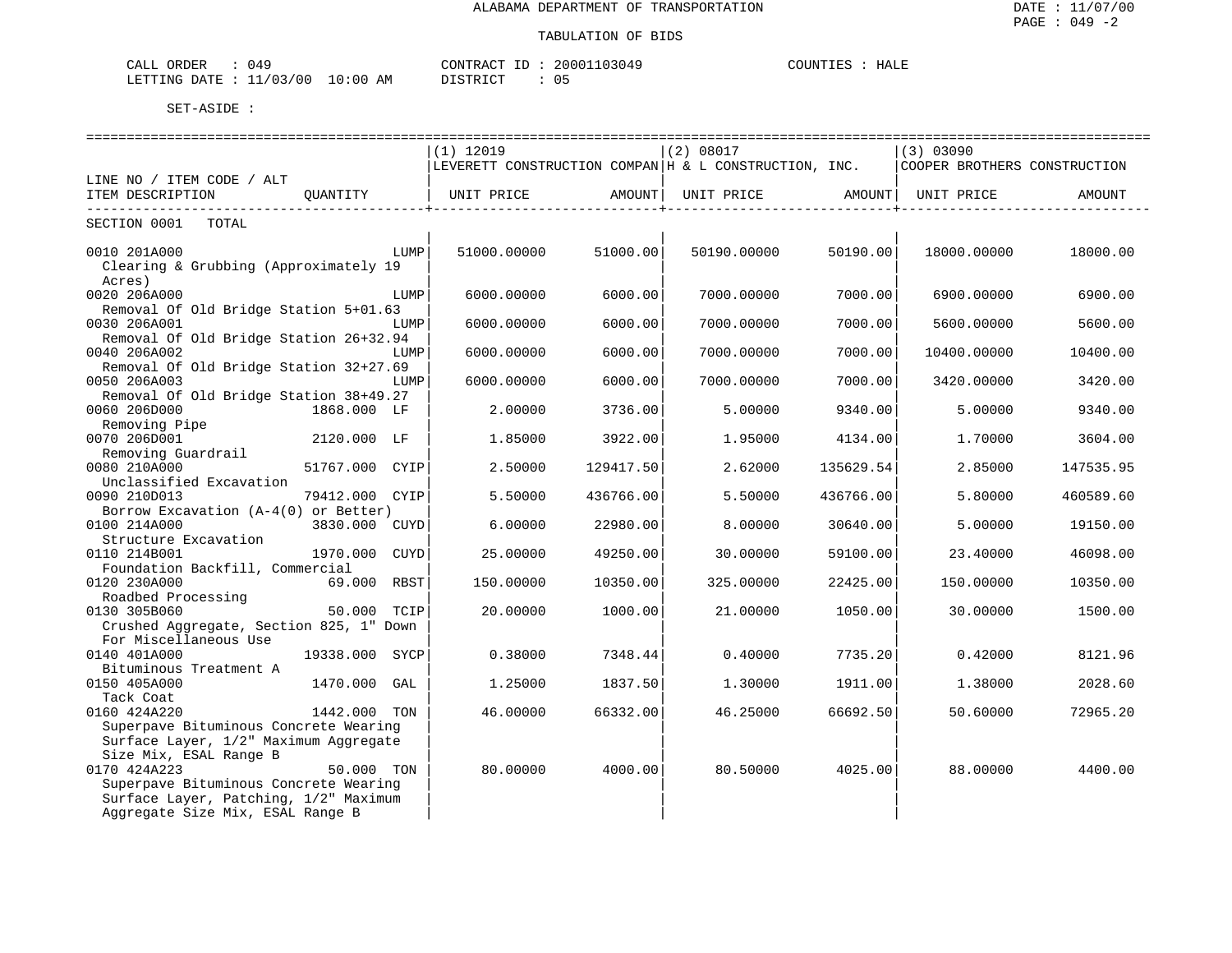| CALL ORDER                       | : 049 |  |  |
|----------------------------------|-------|--|--|
| LETTING DATE : 11/03/00 10:00 AM |       |  |  |

CONTRACT ID : 20001103049 DISTRICT : 05

COUNTIES : HALE

|                                                                       | $(1)$ 12019                                                   | (2) 08017              | (3) 03090                    |
|-----------------------------------------------------------------------|---------------------------------------------------------------|------------------------|------------------------------|
|                                                                       | $ $ LEVERETT CONSTRUCTION COMPAN $ $ H & L CONSTRUCTION, INC. |                        | COOPER BROTHERS CONSTRUCTION |
| LINE NO / ITEM CODE / ALT                                             |                                                               |                        |                              |
| ITEM DESCRIPTION<br>OUANTITY                                          | UNIT PRICE<br>AMOUNT                                          | AMOUNT  <br>UNIT PRICE | UNIT PRICE<br>AMOUNT         |
| 0180 424A226<br>50.000 TON                                            | 2300.00<br>46.00000                                           | 2312.50<br>46.25000    | 50.60000<br>2530.00          |
| Superpave Bituminous Concrete Wearing                                 |                                                               |                        |                              |
| Surface Layer, Leveling, 1/2" Maximum                                 |                                                               |                        |                              |
| Aggregate Size Mix, ESAL Range B                                      |                                                               |                        |                              |
| 0190 424A229<br>50.000 TON                                            | 60,00000<br>3000.00                                           | 60.15000<br>3007.50    | 66.00000<br>3300.00          |
| Superpave Bituminous Concrete Wearing                                 |                                                               |                        |                              |
| Surface Layer, Widening, 1/2" Maximum                                 |                                                               |                        |                              |
| Aggregate Size Mix, ESAL Range B                                      |                                                               |                        |                              |
| 0200 424B421<br>2063.000 TON                                          | 48.50000<br>100055.50                                         | 48.25000<br>99539.75   | 53.35000<br>110061.05        |
| Superpave Bituminous Concrete Upper                                   |                                                               |                        |                              |
| Binder Layer, 1" Max Aggregate Size Mix,                              |                                                               |                        |                              |
| ESAL Range B                                                          |                                                               |                        |                              |
| 0210 424B425<br>50.000 TON                                            | 80.00000<br>4000.00                                           | 80.50000<br>4025.00    | 88,00000<br>4400.00          |
| Superpave Bituminous Concrete Upper                                   |                                                               |                        |                              |
| Binder Layer, Patching, 1" Maximum                                    |                                                               |                        |                              |
| Aggregate Size Mix, ESAL Range B                                      |                                                               |                        |                              |
| 0220 424B429<br>50.000 TON                                            | 48.50000<br>2425.00                                           | 48.75000<br>2437.50    | 53.35000<br>2667.50          |
| Superpave Bituminous Concrete Upper<br>Binder Layer, Leveling, 1" Max |                                                               |                        |                              |
| Aggregate Size Mix, ESAL Range B                                      |                                                               |                        |                              |
| 0230 424B432<br>50.000 TON                                            | 60,00000<br>3000.00                                           | 60.25000<br>3012.50    | 66.00000<br>3300.00          |
| Superpave Bituminous Concrete Upper                                   |                                                               |                        |                              |
| Binder Layer, Widening, 1" Max                                        |                                                               |                        |                              |
| Aggregate Size Mix, ESAL Range B                                      |                                                               |                        |                              |
| 0240 424C220<br>13.000 TON                                            | 80,00000<br>1040.00                                           | 80.50000<br>1046.50    | 88,00000<br>1144.00          |
| Superpave Bituminous Concrete Base                                    |                                                               |                        |                              |
| Layer, 1" Maximum Aggregate Size Mix,                                 |                                                               |                        |                              |
| ESAL Range B                                                          |                                                               |                        |                              |
| 0250 424C221<br>4562.000<br>TON                                       | 44.80000<br>204377.60                                         | 45.00000<br>205290.00  | 49.28000<br>224815.36        |
| Superpave Bituminous Concrete Base                                    |                                                               |                        |                              |
| Layer, 1 1/2" Maximum Aggregate Size                                  |                                                               |                        |                              |
| Mix, ESAL Range B                                                     |                                                               |                        |                              |
| 0260 424C231<br>50.000<br>TON                                         | 60.00000<br>3000.00                                           | 60.25000<br>3012.50    | 66.00000<br>3300.00          |
| Superpave Bituminous Concrete Base                                    |                                                               |                        |                              |
| Layer, Widening, 1 1/2" Maximum                                       |                                                               |                        |                              |
| Aggregate Size Mix, ESAL Range B                                      |                                                               |                        |                              |
| 0270 428B000<br>14828.000 LF                                          | 0.11000<br>1631.08                                            | 2224.20<br>0.15000     | 0.12000<br>1779.36           |
| Scoring Bituminous Pavement Surface By                                |                                                               |                        |                              |
| Rolling                                                               |                                                               |                        |                              |
| 0280 502A000<br>250217.000 LB                                         | 0.60000<br>150130.20                                          | 150130.20<br>0.60000   | 120104.16<br>0.48000         |
| Steel Reinforcement                                                   |                                                               |                        |                              |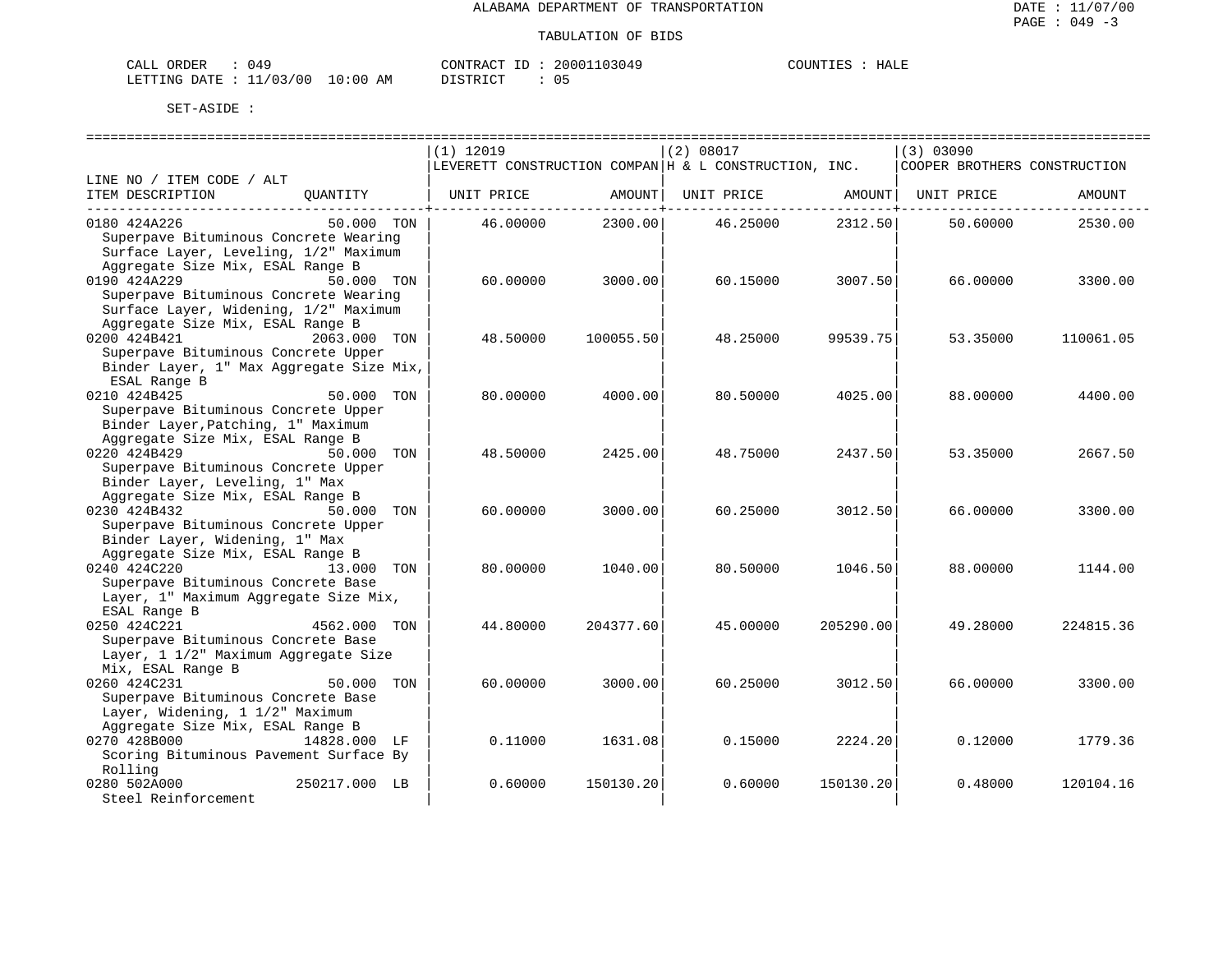| 049<br>CALL ORDER               |          | CONTRACT ID: 20001103049 | HALE<br>COUNTIES |
|---------------------------------|----------|--------------------------|------------------|
| LETTING DATE: 11/03/00 10:00 AM | DISTRICT |                          |                  |

|                                               |               |      | $(1)$ 12019 |           | (2) 08017                                             |           | (3) 03090                    |           |
|-----------------------------------------------|---------------|------|-------------|-----------|-------------------------------------------------------|-----------|------------------------------|-----------|
|                                               |               |      |             |           | LEVERETT CONSTRUCTION COMPAN H & L CONSTRUCTION, INC. |           | COOPER BROTHERS CONSTRUCTION |           |
| LINE NO / ITEM CODE / ALT                     |               |      |             |           |                                                       |           |                              |           |
| ITEM DESCRIPTION                              | OUANTITY      |      | UNIT PRICE  | AMOUNT    | UNIT PRICE                                            | AMOUNT    | UNIT PRICE                   | AMOUNT    |
| 0290 524A010                                  | 1531.000 CUYD |      | 305.00000   | 466955.00 | 275.00000                                             | 421025.00 | 285.00000                    | 436335.00 |
| Culvert Concrete                              |               |      |             |           |                                                       |           |                              |           |
| 0300 530A601                                  | 138.000 LF    |      | 15,00000    | 2070.00   | 15.75000                                              | 2173.50   | 16.10000                     | 2221.80   |
| 18" Roadway Pipe (14 Gauge C.S.)              |               |      |             |           |                                                       |           |                              |           |
| (Temporary)<br>0310 530A610                   | 824.000 LF    |      | 50.67000    | 41752.08  | 53.20000                                              | 43836.80  | 57.80000                     | 47627.20  |
| 72" Roadway Pipe (14 Gauge C.S.)              |               |      |             |           |                                                       |           |                              |           |
| (Temporary)                                   |               |      |             |           |                                                       |           |                              |           |
| 0320 530A612                                  | 906.000 LF    |      | 65.73000    | 59551.38  | 69.00000                                              | 62514.00  | 69.85000                     | 63284.10  |
| 84" Roadway Pipe (14 Gauge C.S.)              |               |      |             |           |                                                       |           |                              |           |
| (Temporary)                                   |               |      |             |           |                                                       |           |                              |           |
| 0330 600A000                                  |               | LUMP | 16500.00000 | 16500.00  | 21500.00000                                           | 21500.00  | 150000.00000                 | 150000.00 |
| Mobilization<br>0340 610C001                  | 479.000       | TON  | 21.04000    | 10078.16  | 28,00000                                              | 13412.00  | 22.50000                     | 10777.50  |
| Loose Riprap, Class 2                         |               |      |             |           |                                                       |           |                              |           |
| 0350 610D000                                  | 645.000       | SQYD | 2.50000     | 1612.50   | 4.00000                                               | 2580.00   | 1.30000                      | 838.50    |
| Filter Blanket                                |               |      |             |           |                                                       |           |                              |           |
| 0360 629A004                                  | 740.000 LF    |      | 135.00000   | 99900.00  | 138.00000                                             | 102120.00 | 120.00000                    | 88800.00  |
| Concrete Median Or Safety Barrier, Type       |               |      |             |           |                                                       |           |                              |           |
| 4A (Modified)                                 |               |      |             | 17600.00  |                                                       |           |                              |           |
| 0370 630C003<br>Guardrail End Anchor, Type 13 | 16.000        | EACH | 1100.00000  |           | 1125.00000                                            | 18000.00  | 1150.00000                   | 18400.00  |
| 0380 630C070                                  | 16.000 EACH   |      | 1100.00000  | 17600.00  | 1125.00000                                            | 18000.00  | 1600.00000                   | 25600.00  |
| Guardrail End Anchor, Type 10 Series          |               |      |             |           |                                                       |           |                              |           |
| 0390 635B001                                  | 18.000 EACH   |      | 400.00000   | 7200.00   | 420.00000                                             | 7560.00   | 400.00000                    | 7200.00   |
| Gate, 14 Feet Wide                            |               |      |             |           |                                                       |           |                              |           |
| 0400 636A002                                  | 8230.000 LF   |      | 5.00000     | 41150.00  | 5.25000                                               | 43207.50  | 5.35000                      | 44030.50  |
| Barbed Wire Fence, 5 Strands, 5 Feet<br>High  |               |      |             |           |                                                       |           |                              |           |
| 0410 637A000                                  | 3021.000 LF   |      | 2.00000     | 6042.00   | 2.10000                                               | 6344.10   | 5.85000                      | 17672.85  |
| Fence Reset                                   |               |      |             |           |                                                       |           |                              |           |
| 0420 650A000                                  | 6740.000      | CYIP | 5.50000     | 37070.00  | 5.25000                                               | 35385.00  | 6.40000                      | 43136.00  |
| Topsoil                                       |               |      |             |           |                                                       |           |                              |           |
| 0430 651B000                                  | 19,000        | TON  | 35.00000    | 665.00    | 1.75000                                               | 33.25     | 65.00000                     | 1235.00   |
| Agricultural Limestone<br>0440 652A054        | 5.000         |      |             |           |                                                       |           |                              |           |
| Seeding (Mix 2A)                              |               | ACRE | 500.00000   | 2500.00   | 520.00000                                             | 2600.00   | 600.00000                    | 3000.00   |
| 0450 652A056                                  | 10.000        | ACRE | 500.00000   | 5000.00   | 520.00000                                             | 5200.00   | 600,00000                    | 6000.00   |
| Seeding (Mix 2E)                              |               |      |             |           |                                                       |           |                              |           |
| 0460 652B053                                  | 4.000         | ACRE | 400.00000   | 1600.00   | 415.00000                                             | 1660.00   | 500.00000                    | 2000.00   |
| Temporary Seeding (Mix 2AT)                   |               |      |             |           |                                                       |           |                              |           |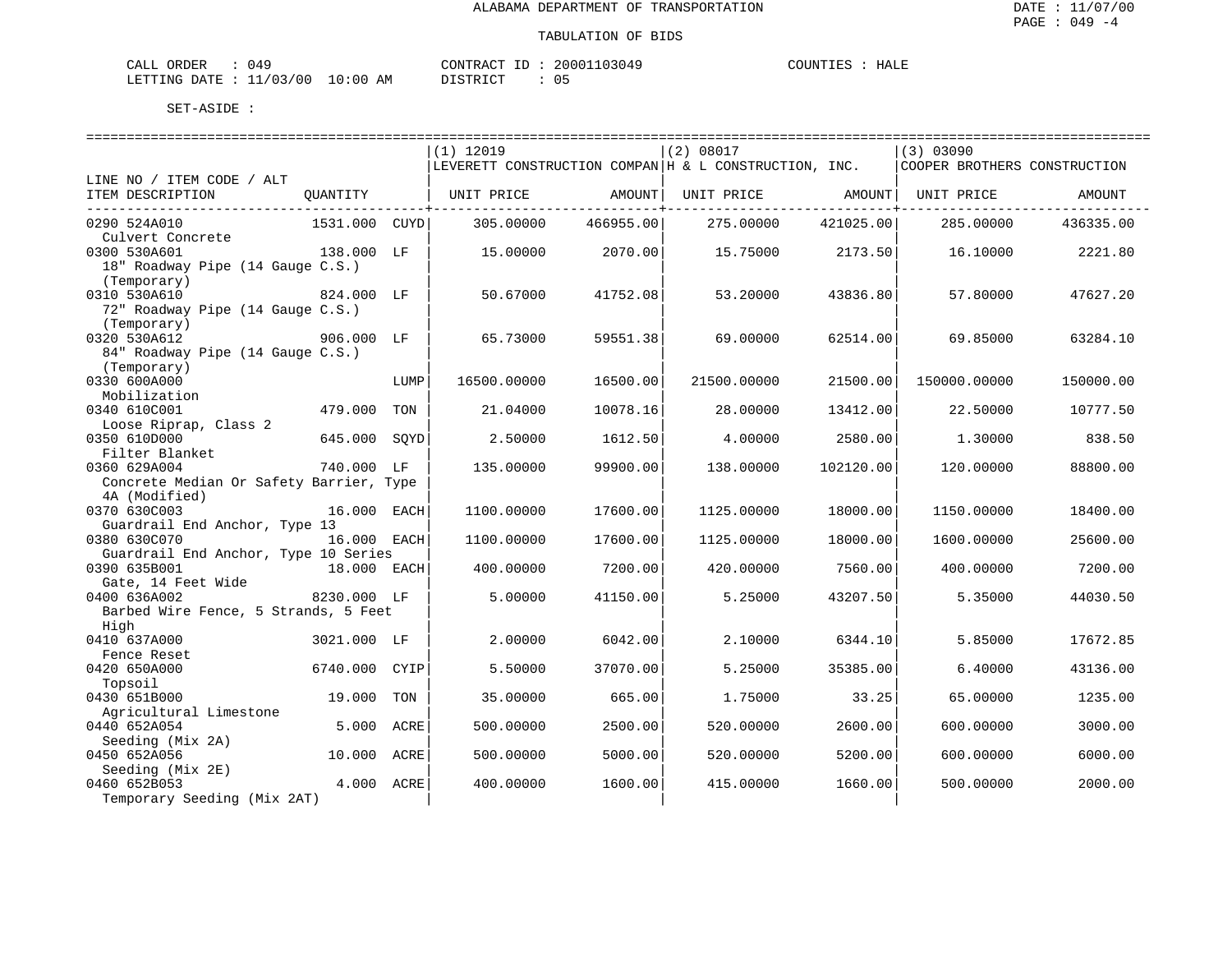| <b>ORDER</b><br>CALI | 049                   |             | CONTRACT<br>$\tau_D$ | 20001103049 | COUNT.<br>.TE2 | HALE |
|----------------------|-----------------------|-------------|----------------------|-------------|----------------|------|
| LETTING DATE :       | 11/03/00<br><b>__</b> | 10:00<br>ΆM | TSTRICT              |             |                |      |

| $(1)$ 12019<br>(2) 08017<br>(3) 03090<br>LEVERETT CONSTRUCTION COMPAN   H & L CONSTRUCTION, INC.<br>COOPER BROTHERS CONSTRUCTION<br>LINE NO / ITEM CODE / ALT<br>ITEM DESCRIPTION<br>QUANTITY<br>UNIT PRICE<br>AMOUNT<br>UNIT PRICE<br>AMOUNT<br>UNIT PRICE<br>AMOUNT<br>0470 652D054<br>800.00<br>2400.00<br>4.000 ACRE<br>200.00000<br>210.00000<br>840.00<br>600.00000<br>Seeding In Stubble (Mix 2A)<br>0480 656A000<br>19.000 ACRE<br>500.00000<br>9500.00<br>525.00000<br>9975.00<br>500.00000<br>9500.00<br>Mulching, Class A, Type 1<br>0490 665A000<br>6.000<br>3000.00<br>ACRE<br>400.00000<br>2400.00<br>415.00000<br>2490.00<br>500.00000<br>Temporary Seeding<br>6.000<br>0500 665B000<br>2400.00<br>415.00000<br>2490.00<br>3000.00<br>ACRE<br>400.00000<br>500.00000<br>Temporary Mulching<br>0510 665F000<br>160.000<br>5.00000<br>800.00<br>656.00<br>4.00000<br>640.00<br>EACH<br>4.10000<br>Hay Bales<br>0520 6651000<br>816.000<br>24.00000<br>TON<br>19584.00<br>25.20000<br>20563.20<br>26.00000<br>21216.00<br>Temporary Riprap, Class 2<br>0530 665J000<br>18640.000 LF<br>1.75000<br>32620.00<br>2.75000<br>51260.00<br>2.45000<br>45668.00<br>Silt Fence, Type A<br>0540 665K000<br>190.000<br><b>CUYD</b><br>6.50000<br>1235.00<br>7.00000<br>1330.00<br>8,00000<br>1520.00<br>Drainage Sump Excavation<br>0550 680A000<br>2000.00000<br>2000.00<br>1000.00<br>10000.00000<br>10000.00<br>LUMP<br>1000.00000<br>Engineering Controls<br>0560 701A006<br>2.000 MILE<br>500.00000<br>1000.00<br>525.00000<br>1050.00<br>550.00000<br>1100.00<br>Solid White, Class 1, Type A Traffic<br>Stripe (6" Wide)<br>0570 701A010<br>1.000 MILE<br>500.00000<br>500.00<br>525.00<br>550.00000<br>550.00<br>525.00000<br>Broken Yellow, Class 1, Type A Traffic<br>Stripe (6" Wide)<br>0580 701C000<br>2.000 MILE<br>500.00000<br>1000.00<br>525.00000<br>1050.00<br>550.00000<br>1100.00<br>Broken Temporary Traffic Stripe<br>0590 701C001<br>4.000 MILE<br>2200.00<br>500.00000<br>2000.00<br>525.00000<br>2100.00<br>550.00000<br>Solid Temporary Traffic Stripe<br>0600 701D007<br>1.000 MILE<br>1200.00000<br>1200.00<br>1280.00000<br>1280.00<br>1350.00000<br>1350.00<br>Solid Traffic Stripe Removed (Paint)<br>0610 701D014<br>1.000 MILE<br>1100.00<br>1200.00000<br>1200.00<br>1100.00000<br>1170.00000<br>1170.00<br>Broken Traffic Stripe Removed (Paint)<br>0620 705A023<br>395.00<br>434.50<br>79.000 EACH<br>5.00000<br>5.25000<br>414.75<br>5.50000<br>Pavement Markers, Class C, Type 2-D<br>0630 705A037<br>59.000 EACH<br>10.00000<br>590.00<br>10.50000<br>619.50<br>11,00000<br>649.00<br>Pavement Markers, Class A-H, Type 2-D<br>0640 740B000<br>501.000 SOFT<br>12.50000<br>6262.50<br>8.75000<br>4383.75<br>10.50000<br>5260.50<br>Construction Signs<br>0650 740D000<br>1600.00<br>32.000<br>EACH<br>50.00000<br>47.25000<br>1512.00<br>50.00000<br>1600.00<br>Channelizing Drums |              |  |          |        |          |        |          |         |
|------------------------------------------------------------------------------------------------------------------------------------------------------------------------------------------------------------------------------------------------------------------------------------------------------------------------------------------------------------------------------------------------------------------------------------------------------------------------------------------------------------------------------------------------------------------------------------------------------------------------------------------------------------------------------------------------------------------------------------------------------------------------------------------------------------------------------------------------------------------------------------------------------------------------------------------------------------------------------------------------------------------------------------------------------------------------------------------------------------------------------------------------------------------------------------------------------------------------------------------------------------------------------------------------------------------------------------------------------------------------------------------------------------------------------------------------------------------------------------------------------------------------------------------------------------------------------------------------------------------------------------------------------------------------------------------------------------------------------------------------------------------------------------------------------------------------------------------------------------------------------------------------------------------------------------------------------------------------------------------------------------------------------------------------------------------------------------------------------------------------------------------------------------------------------------------------------------------------------------------------------------------------------------------------------------------------------------------------------------------------------------------------------------------------------------------------------------------------------------------------------------------------------------------------------------------------------------------------------------------------------------------------------------------------------------------------------------------------------------------------------------------------------------------------------------------------------------------------------------------------------------------------------------------------------|--------------|--|----------|--------|----------|--------|----------|---------|
|                                                                                                                                                                                                                                                                                                                                                                                                                                                                                                                                                                                                                                                                                                                                                                                                                                                                                                                                                                                                                                                                                                                                                                                                                                                                                                                                                                                                                                                                                                                                                                                                                                                                                                                                                                                                                                                                                                                                                                                                                                                                                                                                                                                                                                                                                                                                                                                                                                                                                                                                                                                                                                                                                                                                                                                                                                                                                                                              |              |  |          |        |          |        |          |         |
|                                                                                                                                                                                                                                                                                                                                                                                                                                                                                                                                                                                                                                                                                                                                                                                                                                                                                                                                                                                                                                                                                                                                                                                                                                                                                                                                                                                                                                                                                                                                                                                                                                                                                                                                                                                                                                                                                                                                                                                                                                                                                                                                                                                                                                                                                                                                                                                                                                                                                                                                                                                                                                                                                                                                                                                                                                                                                                                              |              |  |          |        |          |        |          |         |
|                                                                                                                                                                                                                                                                                                                                                                                                                                                                                                                                                                                                                                                                                                                                                                                                                                                                                                                                                                                                                                                                                                                                                                                                                                                                                                                                                                                                                                                                                                                                                                                                                                                                                                                                                                                                                                                                                                                                                                                                                                                                                                                                                                                                                                                                                                                                                                                                                                                                                                                                                                                                                                                                                                                                                                                                                                                                                                                              |              |  |          |        |          |        |          |         |
|                                                                                                                                                                                                                                                                                                                                                                                                                                                                                                                                                                                                                                                                                                                                                                                                                                                                                                                                                                                                                                                                                                                                                                                                                                                                                                                                                                                                                                                                                                                                                                                                                                                                                                                                                                                                                                                                                                                                                                                                                                                                                                                                                                                                                                                                                                                                                                                                                                                                                                                                                                                                                                                                                                                                                                                                                                                                                                                              |              |  |          |        |          |        |          |         |
|                                                                                                                                                                                                                                                                                                                                                                                                                                                                                                                                                                                                                                                                                                                                                                                                                                                                                                                                                                                                                                                                                                                                                                                                                                                                                                                                                                                                                                                                                                                                                                                                                                                                                                                                                                                                                                                                                                                                                                                                                                                                                                                                                                                                                                                                                                                                                                                                                                                                                                                                                                                                                                                                                                                                                                                                                                                                                                                              |              |  |          |        |          |        |          |         |
|                                                                                                                                                                                                                                                                                                                                                                                                                                                                                                                                                                                                                                                                                                                                                                                                                                                                                                                                                                                                                                                                                                                                                                                                                                                                                                                                                                                                                                                                                                                                                                                                                                                                                                                                                                                                                                                                                                                                                                                                                                                                                                                                                                                                                                                                                                                                                                                                                                                                                                                                                                                                                                                                                                                                                                                                                                                                                                                              |              |  |          |        |          |        |          |         |
|                                                                                                                                                                                                                                                                                                                                                                                                                                                                                                                                                                                                                                                                                                                                                                                                                                                                                                                                                                                                                                                                                                                                                                                                                                                                                                                                                                                                                                                                                                                                                                                                                                                                                                                                                                                                                                                                                                                                                                                                                                                                                                                                                                                                                                                                                                                                                                                                                                                                                                                                                                                                                                                                                                                                                                                                                                                                                                                              |              |  |          |        |          |        |          |         |
|                                                                                                                                                                                                                                                                                                                                                                                                                                                                                                                                                                                                                                                                                                                                                                                                                                                                                                                                                                                                                                                                                                                                                                                                                                                                                                                                                                                                                                                                                                                                                                                                                                                                                                                                                                                                                                                                                                                                                                                                                                                                                                                                                                                                                                                                                                                                                                                                                                                                                                                                                                                                                                                                                                                                                                                                                                                                                                                              |              |  |          |        |          |        |          |         |
|                                                                                                                                                                                                                                                                                                                                                                                                                                                                                                                                                                                                                                                                                                                                                                                                                                                                                                                                                                                                                                                                                                                                                                                                                                                                                                                                                                                                                                                                                                                                                                                                                                                                                                                                                                                                                                                                                                                                                                                                                                                                                                                                                                                                                                                                                                                                                                                                                                                                                                                                                                                                                                                                                                                                                                                                                                                                                                                              |              |  |          |        |          |        |          |         |
|                                                                                                                                                                                                                                                                                                                                                                                                                                                                                                                                                                                                                                                                                                                                                                                                                                                                                                                                                                                                                                                                                                                                                                                                                                                                                                                                                                                                                                                                                                                                                                                                                                                                                                                                                                                                                                                                                                                                                                                                                                                                                                                                                                                                                                                                                                                                                                                                                                                                                                                                                                                                                                                                                                                                                                                                                                                                                                                              |              |  |          |        |          |        |          |         |
|                                                                                                                                                                                                                                                                                                                                                                                                                                                                                                                                                                                                                                                                                                                                                                                                                                                                                                                                                                                                                                                                                                                                                                                                                                                                                                                                                                                                                                                                                                                                                                                                                                                                                                                                                                                                                                                                                                                                                                                                                                                                                                                                                                                                                                                                                                                                                                                                                                                                                                                                                                                                                                                                                                                                                                                                                                                                                                                              |              |  |          |        |          |        |          |         |
|                                                                                                                                                                                                                                                                                                                                                                                                                                                                                                                                                                                                                                                                                                                                                                                                                                                                                                                                                                                                                                                                                                                                                                                                                                                                                                                                                                                                                                                                                                                                                                                                                                                                                                                                                                                                                                                                                                                                                                                                                                                                                                                                                                                                                                                                                                                                                                                                                                                                                                                                                                                                                                                                                                                                                                                                                                                                                                                              |              |  |          |        |          |        |          |         |
|                                                                                                                                                                                                                                                                                                                                                                                                                                                                                                                                                                                                                                                                                                                                                                                                                                                                                                                                                                                                                                                                                                                                                                                                                                                                                                                                                                                                                                                                                                                                                                                                                                                                                                                                                                                                                                                                                                                                                                                                                                                                                                                                                                                                                                                                                                                                                                                                                                                                                                                                                                                                                                                                                                                                                                                                                                                                                                                              |              |  |          |        |          |        |          |         |
|                                                                                                                                                                                                                                                                                                                                                                                                                                                                                                                                                                                                                                                                                                                                                                                                                                                                                                                                                                                                                                                                                                                                                                                                                                                                                                                                                                                                                                                                                                                                                                                                                                                                                                                                                                                                                                                                                                                                                                                                                                                                                                                                                                                                                                                                                                                                                                                                                                                                                                                                                                                                                                                                                                                                                                                                                                                                                                                              |              |  |          |        |          |        |          |         |
|                                                                                                                                                                                                                                                                                                                                                                                                                                                                                                                                                                                                                                                                                                                                                                                                                                                                                                                                                                                                                                                                                                                                                                                                                                                                                                                                                                                                                                                                                                                                                                                                                                                                                                                                                                                                                                                                                                                                                                                                                                                                                                                                                                                                                                                                                                                                                                                                                                                                                                                                                                                                                                                                                                                                                                                                                                                                                                                              |              |  |          |        |          |        |          |         |
|                                                                                                                                                                                                                                                                                                                                                                                                                                                                                                                                                                                                                                                                                                                                                                                                                                                                                                                                                                                                                                                                                                                                                                                                                                                                                                                                                                                                                                                                                                                                                                                                                                                                                                                                                                                                                                                                                                                                                                                                                                                                                                                                                                                                                                                                                                                                                                                                                                                                                                                                                                                                                                                                                                                                                                                                                                                                                                                              |              |  |          |        |          |        |          |         |
|                                                                                                                                                                                                                                                                                                                                                                                                                                                                                                                                                                                                                                                                                                                                                                                                                                                                                                                                                                                                                                                                                                                                                                                                                                                                                                                                                                                                                                                                                                                                                                                                                                                                                                                                                                                                                                                                                                                                                                                                                                                                                                                                                                                                                                                                                                                                                                                                                                                                                                                                                                                                                                                                                                                                                                                                                                                                                                                              |              |  |          |        |          |        |          |         |
|                                                                                                                                                                                                                                                                                                                                                                                                                                                                                                                                                                                                                                                                                                                                                                                                                                                                                                                                                                                                                                                                                                                                                                                                                                                                                                                                                                                                                                                                                                                                                                                                                                                                                                                                                                                                                                                                                                                                                                                                                                                                                                                                                                                                                                                                                                                                                                                                                                                                                                                                                                                                                                                                                                                                                                                                                                                                                                                              |              |  |          |        |          |        |          |         |
|                                                                                                                                                                                                                                                                                                                                                                                                                                                                                                                                                                                                                                                                                                                                                                                                                                                                                                                                                                                                                                                                                                                                                                                                                                                                                                                                                                                                                                                                                                                                                                                                                                                                                                                                                                                                                                                                                                                                                                                                                                                                                                                                                                                                                                                                                                                                                                                                                                                                                                                                                                                                                                                                                                                                                                                                                                                                                                                              |              |  |          |        |          |        |          |         |
|                                                                                                                                                                                                                                                                                                                                                                                                                                                                                                                                                                                                                                                                                                                                                                                                                                                                                                                                                                                                                                                                                                                                                                                                                                                                                                                                                                                                                                                                                                                                                                                                                                                                                                                                                                                                                                                                                                                                                                                                                                                                                                                                                                                                                                                                                                                                                                                                                                                                                                                                                                                                                                                                                                                                                                                                                                                                                                                              |              |  |          |        |          |        |          |         |
|                                                                                                                                                                                                                                                                                                                                                                                                                                                                                                                                                                                                                                                                                                                                                                                                                                                                                                                                                                                                                                                                                                                                                                                                                                                                                                                                                                                                                                                                                                                                                                                                                                                                                                                                                                                                                                                                                                                                                                                                                                                                                                                                                                                                                                                                                                                                                                                                                                                                                                                                                                                                                                                                                                                                                                                                                                                                                                                              |              |  |          |        |          |        |          |         |
|                                                                                                                                                                                                                                                                                                                                                                                                                                                                                                                                                                                                                                                                                                                                                                                                                                                                                                                                                                                                                                                                                                                                                                                                                                                                                                                                                                                                                                                                                                                                                                                                                                                                                                                                                                                                                                                                                                                                                                                                                                                                                                                                                                                                                                                                                                                                                                                                                                                                                                                                                                                                                                                                                                                                                                                                                                                                                                                              |              |  |          |        |          |        |          |         |
|                                                                                                                                                                                                                                                                                                                                                                                                                                                                                                                                                                                                                                                                                                                                                                                                                                                                                                                                                                                                                                                                                                                                                                                                                                                                                                                                                                                                                                                                                                                                                                                                                                                                                                                                                                                                                                                                                                                                                                                                                                                                                                                                                                                                                                                                                                                                                                                                                                                                                                                                                                                                                                                                                                                                                                                                                                                                                                                              |              |  |          |        |          |        |          |         |
|                                                                                                                                                                                                                                                                                                                                                                                                                                                                                                                                                                                                                                                                                                                                                                                                                                                                                                                                                                                                                                                                                                                                                                                                                                                                                                                                                                                                                                                                                                                                                                                                                                                                                                                                                                                                                                                                                                                                                                                                                                                                                                                                                                                                                                                                                                                                                                                                                                                                                                                                                                                                                                                                                                                                                                                                                                                                                                                              |              |  |          |        |          |        |          |         |
|                                                                                                                                                                                                                                                                                                                                                                                                                                                                                                                                                                                                                                                                                                                                                                                                                                                                                                                                                                                                                                                                                                                                                                                                                                                                                                                                                                                                                                                                                                                                                                                                                                                                                                                                                                                                                                                                                                                                                                                                                                                                                                                                                                                                                                                                                                                                                                                                                                                                                                                                                                                                                                                                                                                                                                                                                                                                                                                              |              |  |          |        |          |        |          |         |
|                                                                                                                                                                                                                                                                                                                                                                                                                                                                                                                                                                                                                                                                                                                                                                                                                                                                                                                                                                                                                                                                                                                                                                                                                                                                                                                                                                                                                                                                                                                                                                                                                                                                                                                                                                                                                                                                                                                                                                                                                                                                                                                                                                                                                                                                                                                                                                                                                                                                                                                                                                                                                                                                                                                                                                                                                                                                                                                              |              |  |          |        |          |        |          |         |
|                                                                                                                                                                                                                                                                                                                                                                                                                                                                                                                                                                                                                                                                                                                                                                                                                                                                                                                                                                                                                                                                                                                                                                                                                                                                                                                                                                                                                                                                                                                                                                                                                                                                                                                                                                                                                                                                                                                                                                                                                                                                                                                                                                                                                                                                                                                                                                                                                                                                                                                                                                                                                                                                                                                                                                                                                                                                                                                              |              |  |          |        |          |        |          |         |
|                                                                                                                                                                                                                                                                                                                                                                                                                                                                                                                                                                                                                                                                                                                                                                                                                                                                                                                                                                                                                                                                                                                                                                                                                                                                                                                                                                                                                                                                                                                                                                                                                                                                                                                                                                                                                                                                                                                                                                                                                                                                                                                                                                                                                                                                                                                                                                                                                                                                                                                                                                                                                                                                                                                                                                                                                                                                                                                              |              |  |          |        |          |        |          |         |
|                                                                                                                                                                                                                                                                                                                                                                                                                                                                                                                                                                                                                                                                                                                                                                                                                                                                                                                                                                                                                                                                                                                                                                                                                                                                                                                                                                                                                                                                                                                                                                                                                                                                                                                                                                                                                                                                                                                                                                                                                                                                                                                                                                                                                                                                                                                                                                                                                                                                                                                                                                                                                                                                                                                                                                                                                                                                                                                              |              |  |          |        |          |        |          |         |
|                                                                                                                                                                                                                                                                                                                                                                                                                                                                                                                                                                                                                                                                                                                                                                                                                                                                                                                                                                                                                                                                                                                                                                                                                                                                                                                                                                                                                                                                                                                                                                                                                                                                                                                                                                                                                                                                                                                                                                                                                                                                                                                                                                                                                                                                                                                                                                                                                                                                                                                                                                                                                                                                                                                                                                                                                                                                                                                              |              |  |          |        |          |        |          |         |
|                                                                                                                                                                                                                                                                                                                                                                                                                                                                                                                                                                                                                                                                                                                                                                                                                                                                                                                                                                                                                                                                                                                                                                                                                                                                                                                                                                                                                                                                                                                                                                                                                                                                                                                                                                                                                                                                                                                                                                                                                                                                                                                                                                                                                                                                                                                                                                                                                                                                                                                                                                                                                                                                                                                                                                                                                                                                                                                              | 0660 740E000 |  | 15.00000 | 750.00 | 11.55000 | 577.50 | 20.00000 | 1000.00 |
| 50.000 EACH<br>Cones (36 Inches High)                                                                                                                                                                                                                                                                                                                                                                                                                                                                                                                                                                                                                                                                                                                                                                                                                                                                                                                                                                                                                                                                                                                                                                                                                                                                                                                                                                                                                                                                                                                                                                                                                                                                                                                                                                                                                                                                                                                                                                                                                                                                                                                                                                                                                                                                                                                                                                                                                                                                                                                                                                                                                                                                                                                                                                                                                                                                                        |              |  |          |        |          |        |          |         |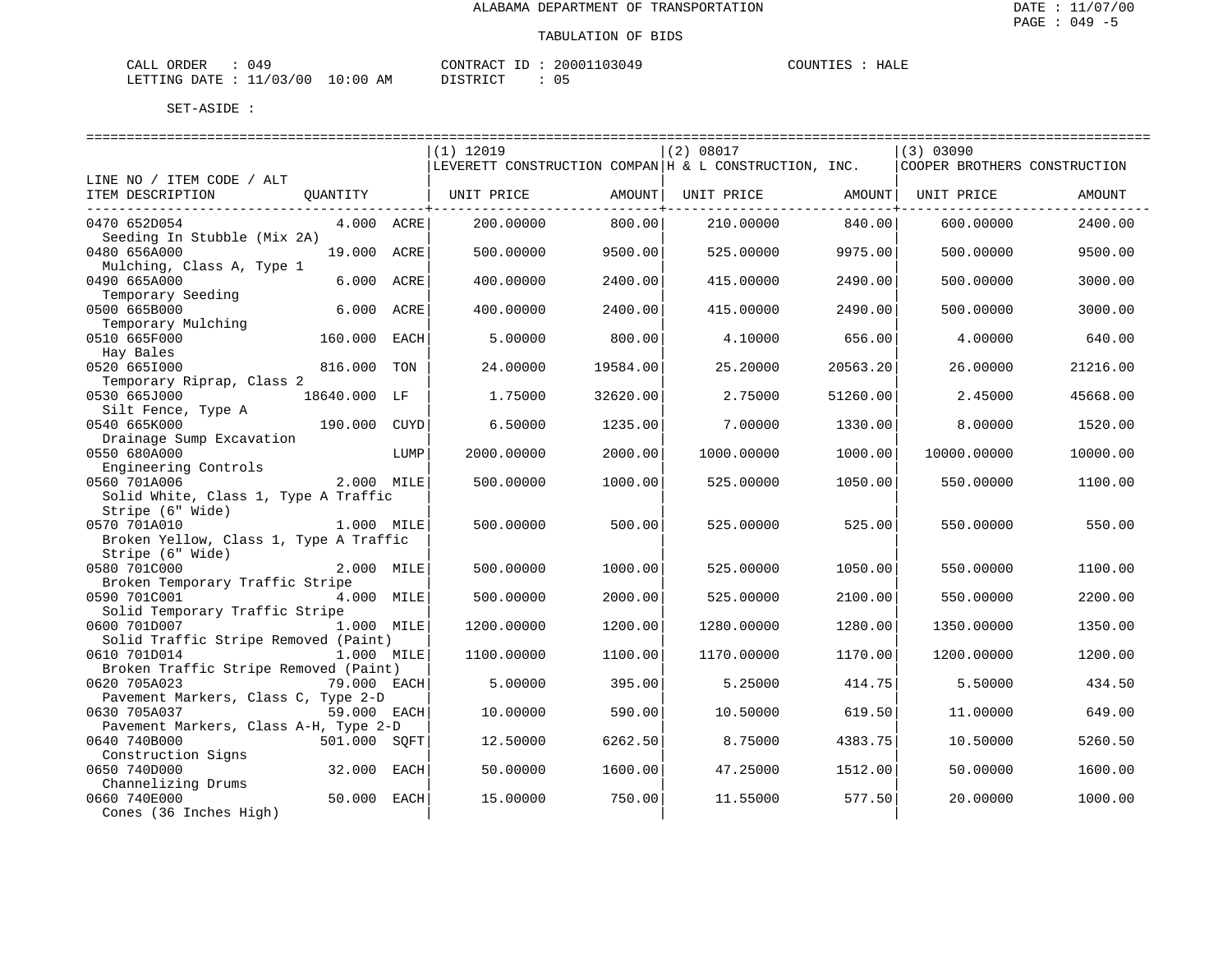| 049<br>ORDER<br>CALL                 | 20001103049<br>CONTRACT<br>- TD | COUNTIES<br>HALE |
|--------------------------------------|---------------------------------|------------------|
| 1/03/00<br>10:00<br>LETTING<br>DATE. | ידי קידף דרי<br>AΜ<br>◡ ◡       |                  |

|                                          |              |      | $(1)$ 12019 |                 | (2) 08017                                               |                 | (3) 03090                    |                |
|------------------------------------------|--------------|------|-------------|-----------------|---------------------------------------------------------|-----------------|------------------------------|----------------|
|                                          |              |      |             |                 | LEVERETT CONSTRUCTION COMPAN   H & L CONSTRUCTION, INC. |                 | COOPER BROTHERS CONSTRUCTION |                |
| LINE NO / ITEM CODE / ALT                |              |      |             |                 |                                                         |                 |                              |                |
| ITEM DESCRIPTION                         | OUANTITY     |      | UNIT PRICE  | AMOUNT          | UNIT PRICE                                              | AMOUNT          | UNIT PRICE                   | AMOUNT         |
|                                          |              |      |             |                 |                                                         |                 |                              |                |
| 0670 740F002                             | 18.000       | EACH | 300,00000   | 5400.00         | 200,00000                                               | 3600.00         | 240.00000                    | 4320.00        |
| Barricades, Type III                     |              |      |             |                 |                                                         |                 |                              |                |
| 0680 7401005                             | $6.000$ EACH |      | 250.00000   | 1500.00         | 840,00000                                               | 5040.00         | 450.00000                    | 2700.00        |
| Warning Lights, Type B (Detachable Head) |              |      |             |                 |                                                         |                 |                              |                |
| 0690 740L005                             | 34.000 EACH  |      | 40.00000    | 1360.00         | 63,00000                                                | 2142.00         | 40.00000                     | 1360.00        |
| Vertical Panel, Type I (Double-Sided)    |              |      |             |                 |                                                         |                 |                              |                |
| 0700 740M000                             | 50.000 EACH  |      | 5.00000     | 250.00          | 6.30000                                                 | 315.00          | 5.00000                      | 250.00         |
| Weight For Cone                          |              |      |             |                 |                                                         |                 |                              |                |
| 0710 998A000                             |              | LUMP | 0.00000     | 0.00            | 500.00000                                               | 500.00          | 0.00000                      | 0.00           |
| Construction Fuel (Maximum Bid Limited   |              |      |             |                 |                                                         |                 |                              |                |
| To $$59,000.00)$                         |              |      |             |                 |                                                         |                 |                              |                |
| SECTION TOTALS                           |              |      |             | \$2,217,991.44] |                                                         | \$2,257,711.24] |                              | \$2,397,581.19 |
| CONTRACT TOTALS                          |              |      |             | \$2,217,991.44] |                                                         | \$2,257,711.24] |                              | \$2,397,581.19 |
|                                          |              |      |             |                 |                                                         |                 |                              |                |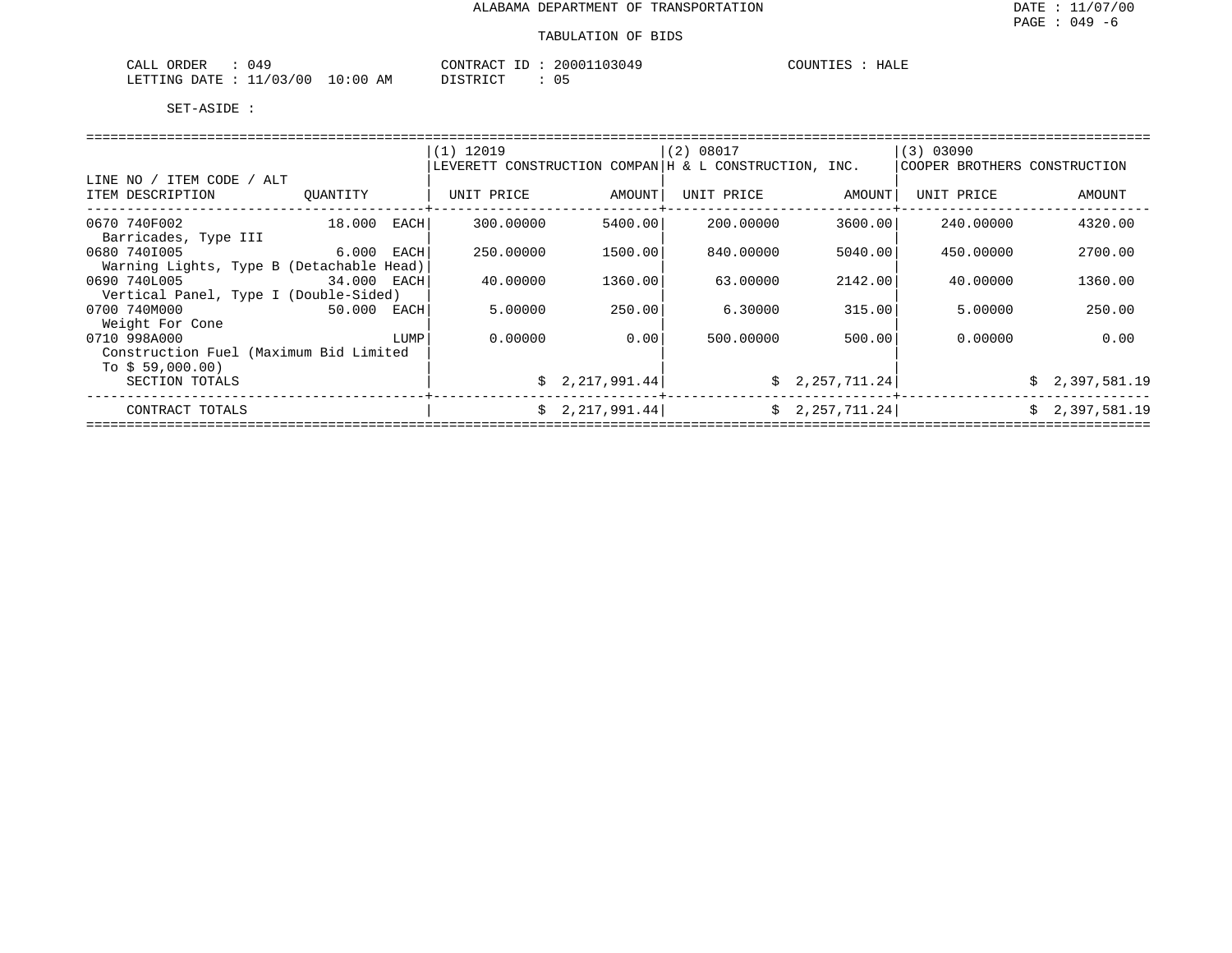# TABULATION OF BIDS

| ORDER<br>CALL | 049               |          | CONTRACT ID     | 20001103049       | COUNTIES | HALE |  |
|---------------|-------------------|----------|-----------------|-------------------|----------|------|--|
| LETTING DATE  | : 11/03/00<br>+ + | 10:00 AM | חימים לחיים דרי | $\sim$ $-$<br>כ ט |          |      |  |

|                                         |                |      | $(4)$ 01007                              |           | $(5)$ 18024 |           | $(6)$ 20023                    |           |
|-----------------------------------------|----------------|------|------------------------------------------|-----------|-------------|-----------|--------------------------------|-----------|
|                                         |                |      | ALABAMA BRIDGE BUILDERS, INC RACON, INC. |           |             |           | TEN-T CORPORATION              |           |
| LINE NO / ITEM CODE / ALT               |                |      |                                          |           |             |           |                                |           |
| ITEM DESCRIPTION                        | QUANTITY       |      | UNIT PRICE AMOUNT                        |           |             |           | UNIT PRICE AMOUNT   UNIT PRICE | AMOUNT    |
| SECTION 0001 TOTAL                      |                |      |                                          |           |             |           |                                |           |
| 0010 201A000                            |                | LUMP | 117800.00000                             | 117800.00 | 25000.00000 | 25000.00  | 50000.00000                    | 50000.00  |
| Clearing & Grubbing (Approximately 19   |                |      |                                          |           |             |           |                                |           |
| Acres)                                  |                |      |                                          |           |             |           |                                |           |
| 0020 206A000                            |                | LUMP | 6000.00000                               | 6000.00   | 15000.00000 | 15000.00  | 8000.00000                     | 8000.00   |
| Removal Of Old Bridge Station 5+01.63   |                |      |                                          |           |             |           |                                |           |
| 0030 206A001                            |                | LUMP | 6000.00000                               | 6000.00   | 10000.00000 | 10000.00  | 4000.00000                     | 4000.00   |
| Removal Of Old Bridge Station 26+32.94  |                |      |                                          |           |             |           |                                |           |
| 0040 206A002                            |                | LUMP | 6000.00000                               | 6000.00   | 20000.00000 | 20000.00  | 13000.00000                    | 13000.00  |
| Removal Of Old Bridge Station 32+27.69  |                |      |                                          |           |             |           |                                |           |
| 0050 206A003                            |                | LUMP | 6000.00000                               | 6000.00   | 5000.00000  | 5000.00   | 4000.00000                     | 4000.00   |
| Removal Of Old Bridge Station 38+49.27  |                |      |                                          |           |             |           |                                |           |
| 0060 206D000                            | 1868.000 LF    |      | 2,00000                                  | 3736.00   | 6.73000     | 12571.64  | 8.00000                        | 14944.00  |
| Removing Pipe<br>0070 206D001           |                |      |                                          |           |             |           |                                |           |
|                                         | 2120.000 LF    |      | 1.85000                                  | 3922.00   | 1.98000     | 4197.60   | 2.00000                        | 4240.00   |
| Removing Guardrail<br>0080 210A000      | 51767.000 CYIP |      | 2.50000                                  | 129417.50 | 3.00000     | 155301.00 | 2.50000                        | 129417.50 |
| Unclassified Excavation                 |                |      |                                          |           |             |           |                                |           |
| 0090 210D013                            | 79412.000 CYIP |      | 6.00000                                  | 476472.00 | 6.75000     | 536031.00 | 7.75000                        | 615443.00 |
| Borrow Excavation $(A-4(0))$ or Better) |                |      |                                          |           |             |           |                                |           |
| 0100 214A000                            | 3830.000 CUYD  |      | 6.00000                                  | 22980.00  | 5.00000     | 19150.00  | 6.00000                        | 22980.00  |
| Structure Excavation                    |                |      |                                          |           |             |           |                                |           |
| 0110 214B001                            | 1970.000 CUYD  |      | 21,00000                                 | 41370.00  | 33.00000    | 65010.00  | 22.00000                       | 43340.00  |
| Foundation Backfill, Commercial         |                |      |                                          |           |             |           |                                |           |
| 0120 230A000                            | 69.000 RBST    |      | 150.00000                                | 10350.00  | 500.00000   | 34500.00  | 325.00000                      | 22425.00  |
| Roadbed Processing                      |                |      |                                          |           |             |           |                                |           |
| 0130 305B060                            | 50.000 TCIP    |      | 20.00000                                 | 1000.00   | 26.45000    | 1322.50   | 21.00000                       | 1050.00   |
| Crushed Aggregate, Section 825, 1" Down |                |      |                                          |           |             |           |                                |           |
| For Miscellaneous Use                   |                |      |                                          |           |             |           |                                |           |
| 0140 401A000                            | 19338.000 SYCP |      | 0.38000                                  | 7348.44   | 0.41000     | 7928.58   | 0.70000                        | 13536.60  |
| Bituminous Treatment A                  |                |      |                                          |           |             |           |                                |           |
| 0150 405A000                            | 1470.000 GAL   |      | 1.25000                                  | 1837.50   | 1.34000     | 1969.80   | 1,30000                        | 1911.00   |
| Tack Coat                               |                |      |                                          |           |             |           |                                |           |
| 0160 424A220                            | 1442.000 TON   |      | 46.00000                                 | 66332.00  | 49.19000    | 70931.98  | 47.90000                       | 69071.80  |
| Superpave Bituminous Concrete Wearing   |                |      |                                          |           |             |           |                                |           |
| Surface Layer, 1/2" Maximum Aggregate   |                |      |                                          |           |             |           |                                |           |
| Size Mix, ESAL Range B                  |                |      |                                          |           |             |           |                                |           |
| 0170 424A223                            | 50.000 TON     |      | 80.00000                                 | 4000.00   | 85.55000    | 4277.50   | 82.00000                       | 4100.00   |
| Superpave Bituminous Concrete Wearing   |                |      |                                          |           |             |           |                                |           |
| Surface Layer, Patching, 1/2" Maximum   |                |      |                                          |           |             |           |                                |           |
| Aggregate Size Mix, ESAL Range B        |                |      |                                          |           |             |           |                                |           |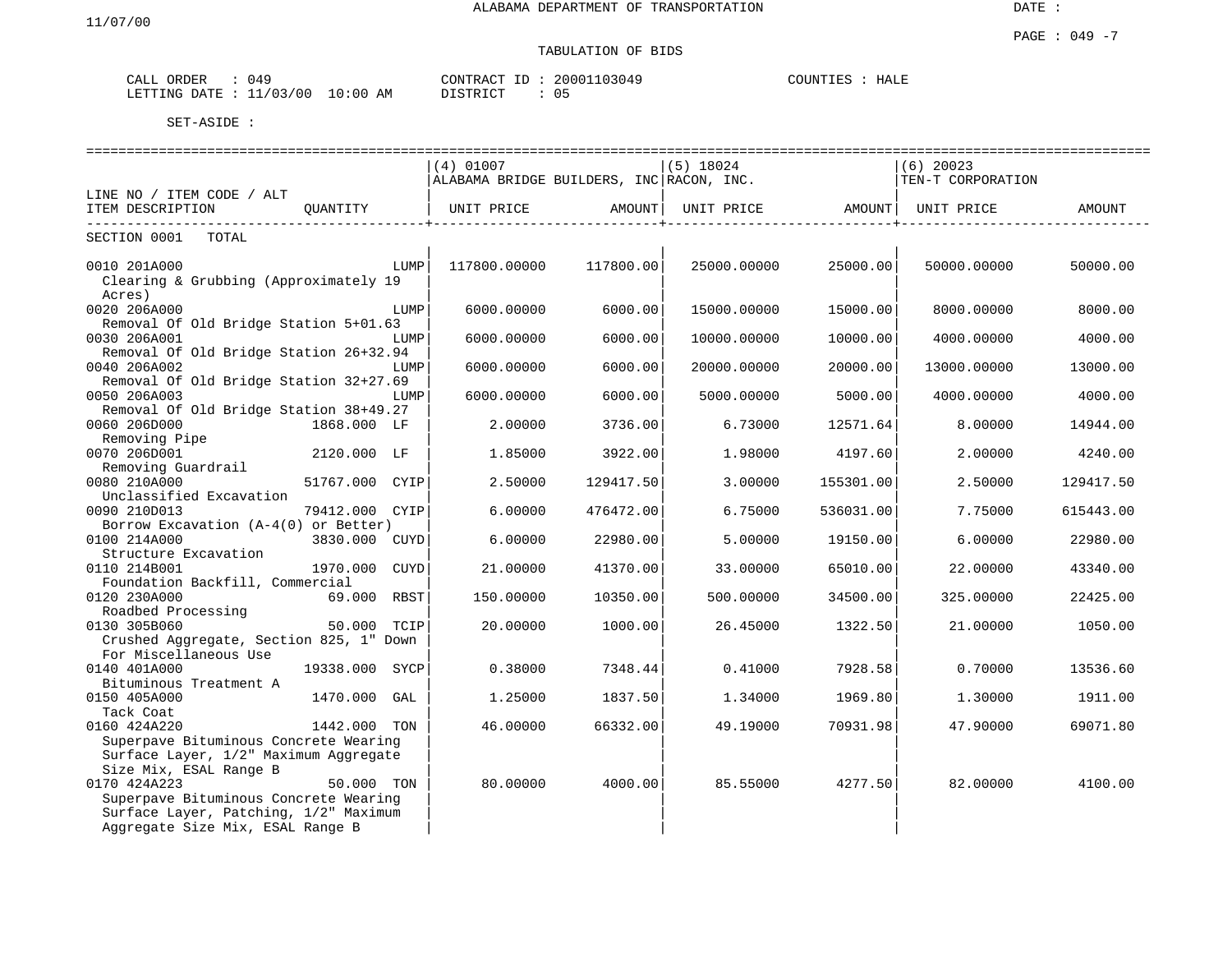| ORDER<br>CALL             | 049 |            | CONTRACT<br>ID :     | 20001103049 | COUNTIES | HALE |
|---------------------------|-----|------------|----------------------|-------------|----------|------|
| LETTING DATE : $11/03/00$ |     | $10:00$ AM | DISTRICT<br>ມ⊥ມ⊥ນ⊥ພ⊥ | 05          |          |      |

|                                                                                                                                         |               | $(4)$ 01007     |           | $(5)$ 18024                              |                                   | $(6)$ 20023       |           |
|-----------------------------------------------------------------------------------------------------------------------------------------|---------------|-----------------|-----------|------------------------------------------|-----------------------------------|-------------------|-----------|
|                                                                                                                                         |               |                 |           | ALABAMA BRIDGE BUILDERS, INC RACON, INC. |                                   | TEN-T CORPORATION |           |
| LINE NO / ITEM CODE / ALT                                                                                                               |               |                 |           |                                          |                                   |                   |           |
| ITEM DESCRIPTION                                                                                                                        | OUANTITY      | UNIT PRICE      | AMOUNT    |                                          | UNIT PRICE AMOUNT<br>----------+- | UNIT PRICE        | AMOUNT    |
| 0180 424A226<br>Superpave Bituminous Concrete Wearing<br>Surface Layer, Leveling, 1/2" Maximum<br>Aggregate Size Mix, ESAL Range B      | 50.000 TON    | 46.00000        | 2300.00   | 49.19000                                 | 2459.50                           | 58.90000          | 2945.00   |
| 0190 424A229<br>Superpave Bituminous Concrete Wearing<br>Surface Layer, Widening, 1/2" Maximum<br>Aggregate Size Mix, ESAL Range B      | 50.000 TON    | 60.00000        | 3000.00   | 64.16000                                 | 3208.00                           | 58.90000          | 2945.00   |
| 0200 424B421<br>Superpave Bituminous Concrete Upper<br>Binder Layer, 1" Max Aggregate Size Mix,<br>ESAL Range B                         | 2063.000 TON  | 48.50000        | 100055.50 | 51.87000                                 | 107007.81                         | 44.95000          | 92731.85  |
| 0210 424B425<br>Superpave Bituminous Concrete Upper<br>Binder Layer, Patching, 1" Maximum<br>Aggregate Size Mix, ESAL Range B           | 50.000 TON    | 80.00000        | 4000.00   | 85.55000                                 | 4277.50                           | 92.00000          | 4600.00   |
| 0220 424B429<br>Superpave Bituminous Concrete Upper<br>Binder Layer, Leveling, 1" Max<br>Aggregate Size Mix, ESAL Range B               | 50.000 TON    | 48.50000        | 2425.00   | 51.87000                                 | 2593.50                           | 51.50000          | 2575.00   |
| 0230 424B432<br>50.000 TON<br>Superpave Bituminous Concrete Upper<br>Binder Layer, Widening, 1" Max<br>Aggregate Size Mix, ESAL Range B |               | 60.00000        | 3000.00   | 64.16000                                 | 3208.00                           | 51.50000          | 2575.00   |
| 0240 424C220<br>Superpave Bituminous Concrete Base<br>Layer, 1" Maximum Aggregate Size Mix,<br>ESAL Range B                             | 13.000 TON    | 80.00000        | 1040.00   | 85.55000                                 | 1112.15                           | 51.50000          | 669.50    |
| 0250 424C221<br>Superpave Bituminous Concrete Base<br>Layer, 1 1/2" Maximum Aggregate Size<br>Mix, ESAL Range B                         | 4562.000 TON  | 44.80000        | 204377.60 | 47.91000                                 | 218565.42                         | 43.75000          | 199587.50 |
| 0260 424C231<br>Superpave Bituminous Concrete Base<br>Layer, Widening, 1 1/2" Maximum<br>Aggregate Size Mix, ESAL Range B               | 50.000        | TON<br>60.00000 | 3000.00   | 64.16000                                 | 3208.00                           | 50.00000          | 2500.00   |
| 0270 428B000<br>Scoring Bituminous Pavement Surface By<br>Rolling                                                                       | 14828.000 LF  | 0.11000         | 1631.08   | 0.12000                                  | 1779.36                           | 0.15000           | 2224.20   |
| 0280 502A000<br>Steel Reinforcement                                                                                                     | 250217.000 LB | 0.50000         | 125108.50 | 0.45000                                  | 112597.65                         | 0.63000           | 157636.71 |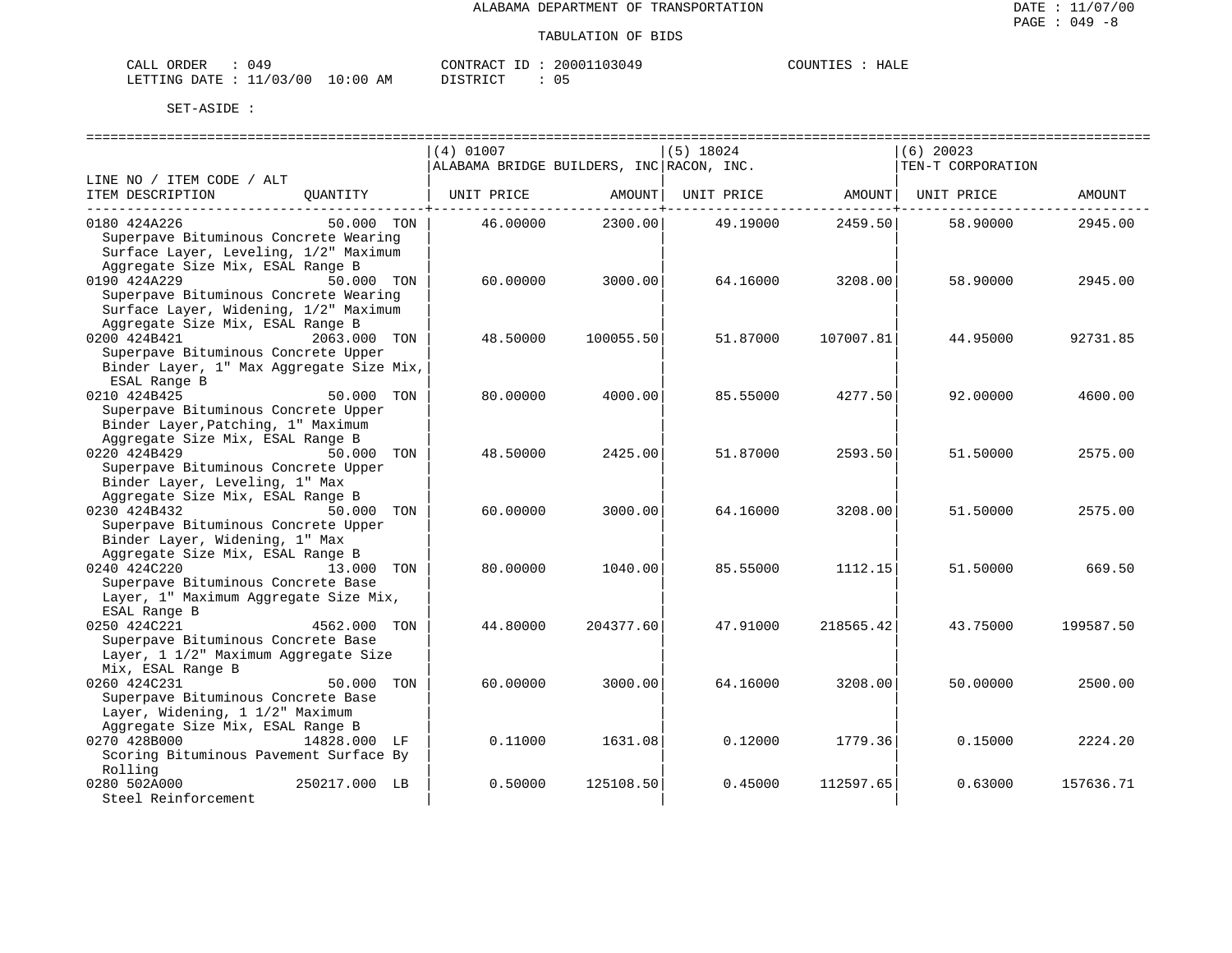| ) 4 C<br>ORDER<br>CALL        |             | CONTRACT<br>ΙD | 20001103049 | HALE<br><b>POUNTIES</b> |
|-------------------------------|-------------|----------------|-------------|-------------------------|
| ./03/00<br>LETTING DATE<br>-- | 10:00<br>ΆM | ידי קידף דר    | U 5         |                         |

|                                                      |               |            | (4) 01007                                |           | $(5)$ 18024  |           | $(6)$ 20023       |           |
|------------------------------------------------------|---------------|------------|------------------------------------------|-----------|--------------|-----------|-------------------|-----------|
|                                                      |               |            | ALABAMA BRIDGE BUILDERS, INC RACON, INC. |           |              |           | TEN-T CORPORATION |           |
| LINE NO / ITEM CODE / ALT                            |               |            |                                          |           |              |           |                   |           |
| ITEM DESCRIPTION                                     | OUANTITY      |            | UNIT PRICE                               | AMOUNT    | UNIT PRICE   | AMOUNT    | UNIT PRICE        | AMOUNT    |
| 0290 524A010                                         | 1531.000 CUYD |            | 242.00000                                | 370502.00 | 245.00000    | 375095.00 | 305.75000         | 468103.25 |
| Culvert Concrete                                     |               |            |                                          |           |              |           |                   |           |
| 0300 530A601                                         | 138.000 LF    |            | 15.00000                                 | 2070.00   | 25.00000     | 3450.00   | 18.70000          | 2580.60   |
| 18" Roadway Pipe (14 Gauge C.S.)                     |               |            |                                          |           |              |           |                   |           |
| (Temporary)                                          |               |            |                                          |           |              |           |                   |           |
| 0310 530A610                                         | 824.000 LF    |            | 50.67000                                 | 41752.08  | 60.00000     | 49440.00  | 69.80000          | 57515.20  |
| 72" Roadway Pipe (14 Gauge C.S.)                     |               |            |                                          |           |              |           |                   |           |
| (Temporary)                                          |               |            |                                          |           |              |           |                   |           |
| 0320 530A612                                         | 906.000 LF    |            | 65.73000                                 | 59551.38  | 75.00000     | 67950.00  | 85.50000          | 77463.00  |
| 84" Roadway Pipe (14 Gauge C.S.)                     |               |            |                                          |           |              |           |                   |           |
| (Temporary)<br>0330 600A000                          |               |            |                                          | 236500.00 |              | 110000.00 |                   |           |
| Mobilization                                         |               | LUMP       | 236500.00000                             |           | 110000.00000 |           | 40000.00000       | 40000.00  |
| 0340 610C001                                         | 479.000       | TON        | 21.04000                                 | 10078.16  | 27.00000     | 12933.00  | 24.50000          | 11735.50  |
| Loose Riprap, Class 2                                |               |            |                                          |           |              |           |                   |           |
| 0350 610D000                                         | 645.000       | SOYD       | 2.50000                                  | 1612.50   | 2.17000      | 1399.65   | 4.25000           | 2741.25   |
| Filter Blanket                                       |               |            |                                          |           |              |           |                   |           |
| 0360 629A004                                         | 740.000 LF    |            | 130.00000                                | 96200.00  | 150.00000    | 111000.00 | 137.50000         | 101750.00 |
| Concrete Median Or Safety Barrier, Type              |               |            |                                          |           |              |           |                   |           |
| 4A (Modified)                                        |               |            |                                          |           |              |           |                   |           |
| 0370 630C003                                         | 16.000 EACH   |            | 1100.00000                               | 17600.00  | 1176.33000   | 18821.28  | 1100.00000        | 17600.00  |
| Guardrail End Anchor, Type 13                        |               |            |                                          |           |              |           |                   |           |
| 0380 630C070                                         | 16.000 EACH   |            | 1100.00000                               | 17600.00  | 1176.33000   | 18821.28  | 1100.00000        | 17600.00  |
| Guardrail End Anchor, Type 10 Series<br>0390 635B001 | 18.000 EACH   |            | 400.00000                                | 7200.00   | 382.00000    | 6876.00   | 650.00000         | 11700.00  |
| Gate, 14 Feet Wide                                   |               |            |                                          |           |              |           |                   |           |
| 0400 636A002                                         | 8230.000 LF   |            | 5.00000                                  | 41150.00  | 4.12000      | 33907.60  | 5.95000           | 48968.50  |
| Barbed Wire Fence, 5 Strands, 5 Feet                 |               |            |                                          |           |              |           |                   |           |
| High                                                 |               |            |                                          |           |              |           |                   |           |
| 0410 637A000                                         | 3021.000 LF   |            | 2.00000                                  | 6042.00   | 4.84000      | 14621.64  | 3.25000           | 9818.25   |
| Fence Reset                                          |               |            |                                          |           |              |           |                   |           |
| 0420 650A000                                         | 6740.000      | CYIP       | 5.50000                                  | 37070.00  | 4.00000      | 26960.00  | 8.25000           | 55605.00  |
| Topsoil                                              |               |            |                                          |           |              |           |                   |           |
| 0430 651B000                                         | 19.000        | TON        | 35.00000                                 | 665.00    | 26.00000     | 494.00    | 25.00000          | 475.00    |
| Agricultural Limestone                               |               |            |                                          |           |              |           |                   |           |
| 0440 652A054                                         | 5.000         | ACRE       | 500.00000                                | 2500.00   | 687.74000    | 3438.70   | 500.00000         | 2500.00   |
| Seeding (Mix 2A)<br>0450 652A056                     | 10.000 ACRE   |            | 500.00000                                | 5000.00   | 712.45000    | 7124.50   | 500.00000         | 5000.00   |
| Seeding (Mix 2E)                                     |               |            |                                          |           |              |           |                   |           |
| 0460 652B053                                         |               | 4.000 ACRE | 400.00000                                | 1600.00   | 584.93000    | 2339.72   | 500.00000         | 2000.00   |
| Temporary Seeding (Mix 2AT)                          |               |            |                                          |           |              |           |                   |           |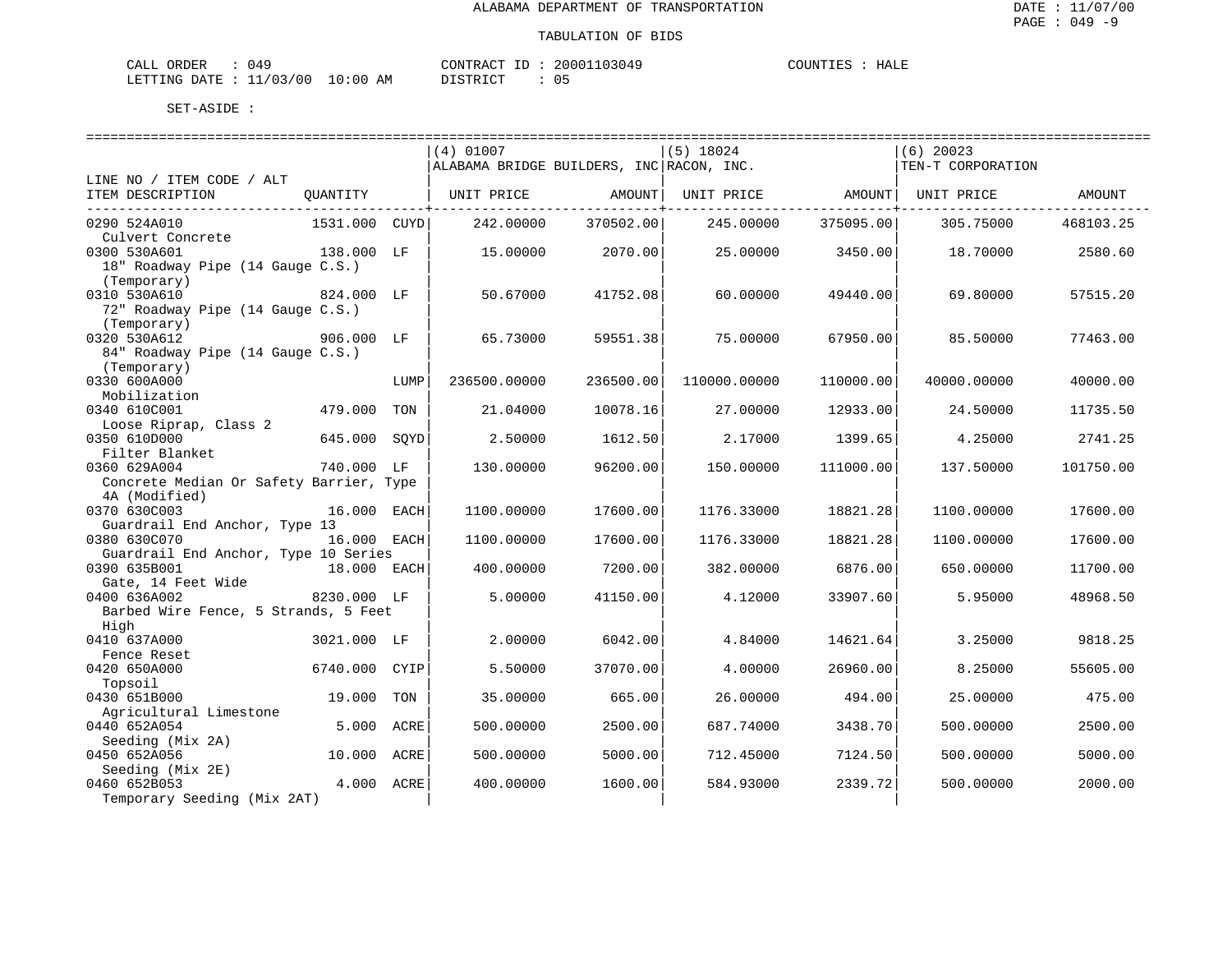HALE

| CALL ORDER                       | 049 |          |  | CONTRACT ID: 20001103049 | COUNTIES : HALE |  |  |
|----------------------------------|-----|----------|--|--------------------------|-----------------|--|--|
| LETTING DATE : 11/03/00 10:00 AM |     | DISTRICT |  |                          |                 |  |  |

|                                                          |              |      | $(4)$ 01007<br>ALABAMA BRIDGE BUILDERS, INC RACON, INC. |          | $(5)$ 18024 |          | $(6)$ 20023<br>TEN-T CORPORATION |          |
|----------------------------------------------------------|--------------|------|---------------------------------------------------------|----------|-------------|----------|----------------------------------|----------|
| LINE NO / ITEM CODE / ALT                                |              |      |                                                         |          |             |          |                                  |          |
| ITEM DESCRIPTION<br>_____________________________        | OUANTITY     |      | UNIT PRICE                                              | AMOUNT   | UNIT PRICE  | AMOUNT   | UNIT PRICE                       | AMOUNT   |
| 0470 652D054<br>Seeding In Stubble (Mix 2A)              | 4.000 ACRE   |      | 200.00000                                               | 800.00   | 661.72000   | 2646.88  | 500.00000                        | 2000.00  |
| 0480 656A000                                             | 19.000       | ACRE | 500.00000                                               | 9500.00  | 516.12000   | 9806.28  | 700.00000                        | 13300.00 |
| Mulching, Class A, Type 1<br>0490 665A000                | 6.000        | ACRE | 400.00000                                               | 2400.00  | 394.07000   | 2364.42  | 300.00000                        | 1800.00  |
| Temporary Seeding<br>0500 665B000                        | 6.000        | ACRE | 400.00000                                               | 2400.00  | 423.25000   | 2539.50  | 300.00000                        | 1800.00  |
| Temporary Mulching<br>0510 665F000                       | 160.000      | EACH | 5.00000                                                 | 800.00   | 5.27000     | 843.20   | 5.00000                          | 800.00   |
| Hay Bales<br>0520 6651000                                | 816.000      | TON  | 24.00000                                                | 19584.00 | 29.88000    | 24382.08 | 21.00000                         | 17136.00 |
| Temporary Riprap, Class 2<br>0530 665J000                | 18640.000 LF |      | 1.75000                                                 | 32620.00 | 2.50000     | 46600.00 | 2.00000                          | 37280.00 |
| Silt Fence, Type A<br>0540 665K000                       | 190.000      | CUYD | 6.50000                                                 | 1235.00  | 8.00000     | 1520.00  | 5.00000                          | 950.00   |
| Drainage Sump Excavation<br>0550 680A000                 |              | LUMP | 24000.00000                                             | 24000.00 | 46000.00000 | 46000.00 | 10000.00000                      | 10000.00 |
| Engineering Controls<br>0560 701A006                     | 2.000 MILE   |      | 500.00000                                               | 1000.00  | 534.70000   | 1069.40  | 500.00000                        | 1000.00  |
| Solid White, Class 1, Type A Traffic<br>Stripe (6" Wide) |              |      |                                                         |          |             |          |                                  |          |
| 0570 701A010<br>Broken Yellow, Class 1, Type A Traffic   | 1.000 MILE   |      | 500.00000                                               | 500.00   | 534.70000   | 534.70   | 500.00000                        | 500.00   |
| Stripe (6" Wide)                                         |              |      |                                                         |          |             |          |                                  |          |
| 0580 701C000                                             | 2.000 MILE   |      | 500.00000                                               | 1000.00  | 534.70000   | 1069.40  | 500.00000                        | 1000.00  |
| Broken Temporary Traffic Stripe<br>0590 701C001          | 4.000 MILE   |      | 500.00000                                               | 2000.00  | 534.70000   | 2138.80  | 500.00000                        | 2000.00  |
| Solid Temporary Traffic Stripe                           |              |      |                                                         |          |             |          |                                  |          |
| 0600 701D007<br>Solid Traffic Stripe Removed (Paint)     | 1.000 MILE   |      | 1200.00000                                              | 1200.00  | 1283.27000  | 1283.27  | 1200.00000                       | 1200.00  |
| 0610 701D014<br>Broken Traffic Stripe Removed (Paint)    | 1.000 MILE   |      | 1100.00000                                              | 1100.00  | 1176.33000  | 1176.33  | 1100.00000                       | 1100.00  |
| 0620 705A023                                             | 79.000 EACH  |      | 5.00000                                                 | 395.00   | 5.35000     | 422.65   | 5.00000                          | 395.00   |
| Pavement Markers, Class C, Type 2-D<br>0630 705A037      | 59.000 EACH  |      | 10.00000                                                | 590.00   | 10.69000    | 630.71   | 10.00000                         | 590.00   |
| Pavement Markers, Class A-H, Type 2-D                    |              |      |                                                         |          |             |          |                                  |          |
| 0640 740B000                                             | 501.000 SOFT |      | 12.50000                                                | 6262.50  | 10.86000    | 5440.86  | 12.50000                         | 6262.50  |
| Construction Signs<br>0650 740D000                       | 32.000       | EACH | 50.00000                                                | 1600.00  | 38.00000    | 1216.00  | 25.00000                         | 800.00   |
| Channelizing Drums                                       |              |      |                                                         |          |             |          |                                  |          |
| 0660 740E000                                             | 50.000       | EACH | 15.00000                                                | 750.00   | 8.17000     | 408.50   | 12,00000                         | 600.00   |
| Cones (36 Inches High)                                   |              |      |                                                         |          |             |          |                                  |          |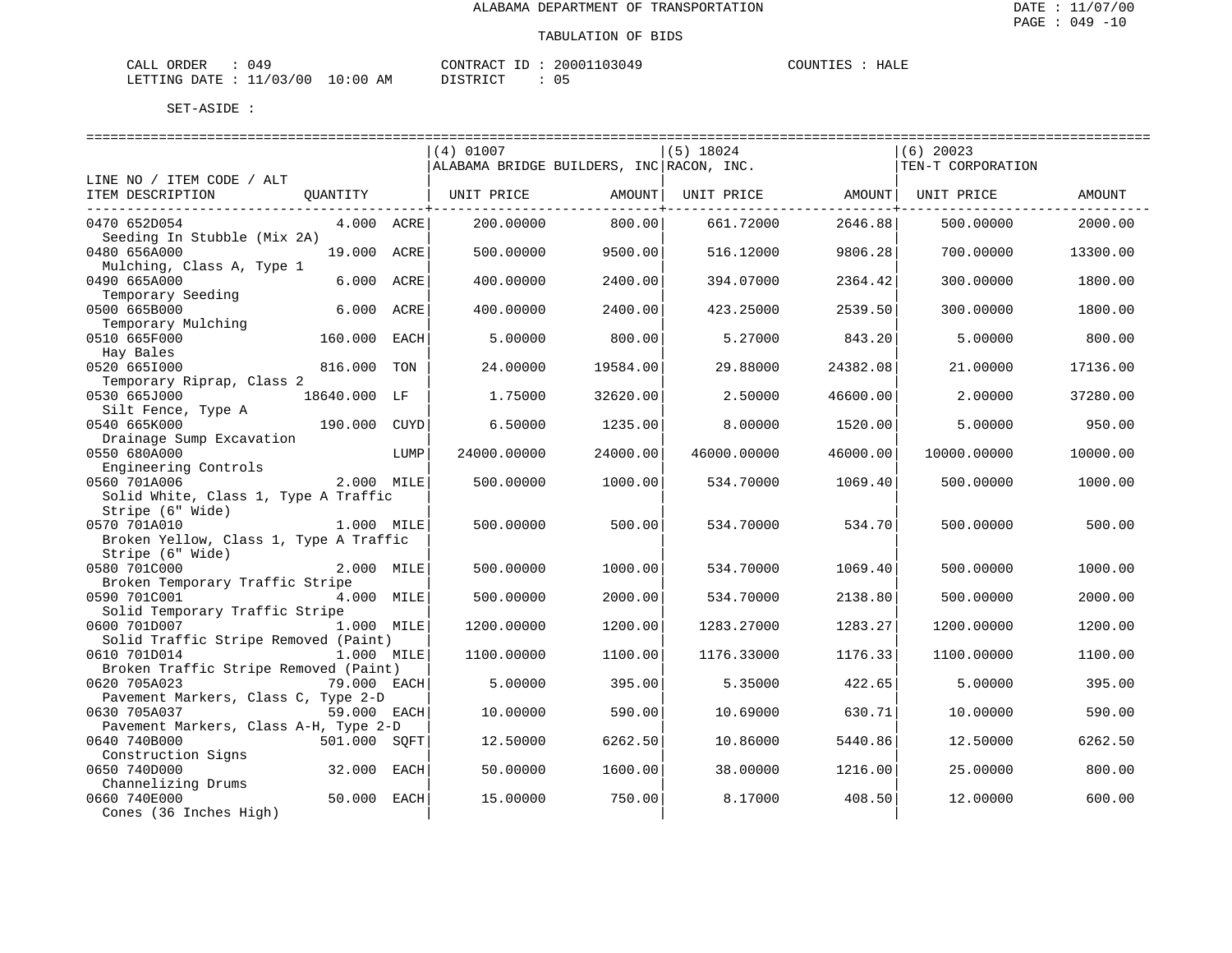| 049<br>ORDER<br>CALL                    | 20001103049<br>CONTRACT ID | HALE<br>COUNTIES |
|-----------------------------------------|----------------------------|------------------|
| 10:00<br>11/03/00<br>LETTING DATE<br>ΑM | DISTRICT<br>ັບມ            |                  |

|                                          |             |       | $(4)$ 01007                              |                 | (5) 18024  |                 | $(6)$ 20023       |                |  |
|------------------------------------------|-------------|-------|------------------------------------------|-----------------|------------|-----------------|-------------------|----------------|--|
|                                          |             |       | ALABAMA BRIDGE BUILDERS, INC RACON, INC. |                 |            |                 | TEN-T CORPORATION |                |  |
| LINE NO / ITEM CODE / ALT                |             |       |                                          |                 |            |                 |                   |                |  |
| ITEM DESCRIPTION                         | OUANTITY    |       | UNIT PRICE                               | AMOUNT          | UNIT PRICE | AMOUNT          | UNIT PRICE        | AMOUNT         |  |
|                                          |             |       |                                          |                 |            |                 |                   |                |  |
| 0670 740F002                             | 18.000      | EACHI | 300.00000                                | 5400.00         | 201.72000  | 3630.96         | 350.00000         | 6300.00        |  |
| Barricades, Type III                     |             |       |                                          |                 |            |                 |                   |                |  |
| 0680 7401005<br>$6.000$ EACH             |             |       | 250.00000                                | 1500.00         | 549.00000  | 3294.00         | 555.00000         | 3330.00        |  |
| Warning Lights, Type B (Detachable Head) |             |       |                                          |                 |            |                 |                   |                |  |
| 0690 740L005                             | 34.000 EACH |       | 40.00000                                 | 1360.00         | 36.35000   | 1235.90         | 65.00000          | 2210.00        |  |
| Vertical Panel, Type I (Double-Sided)    |             |       |                                          |                 |            |                 |                   |                |  |
| 0700 740M000                             | 50.000 EACH |       | 5.00000                                  | 250.00          | 7.92000    | 396.00          | 10.00000          | 500.00         |  |
| Weight For Cone                          |             |       |                                          |                 |            |                 |                   |                |  |
| 0710 998A000                             |             | LUMP  | 0.00000                                  | 0.001           | 0.00000    | 0.001           | 40000.00000       | 40000.00       |  |
| Construction Fuel (Maximum Bid Limited   |             |       |                                          |                 |            |                 |                   |                |  |
| To $$59,000.00)$                         |             |       |                                          |                 |            |                 |                   |                |  |
| SECTION TOTALS                           |             |       |                                          | \$2,433,442.74] |            | \$2,473,530.70] |                   | \$2,578,457.71 |  |
|                                          |             |       |                                          |                 |            |                 |                   |                |  |
| CONTRACT TOTALS                          |             |       |                                          | \$2,433,442.74] |            | \$2,473,530.70] |                   | \$2,578,457.71 |  |
|                                          |             |       |                                          |                 |            |                 |                   |                |  |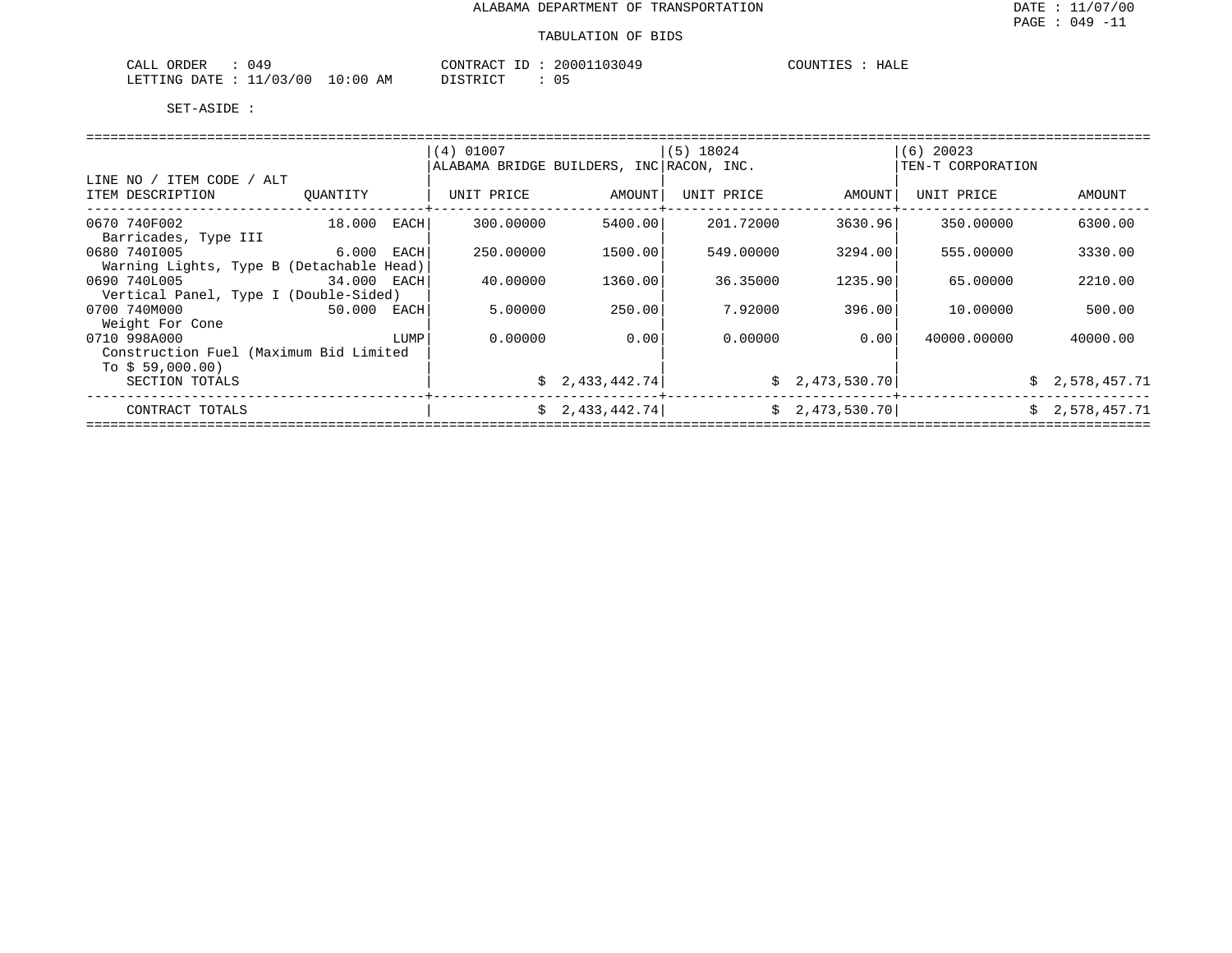## TABULATION OF BIDS

| ORDER<br>CALL | 049        |          | CONTRACT | ID | 20001103049 | HALE<br>COUNTIES |
|---------------|------------|----------|----------|----|-------------|------------------|
| LETTING DATE  | : 11/03/00 | 10:00 AM | DISTRICT |    | 05          |                  |

|                                                  |                |      | $(7)$ 05009                                               |           | $(8)$ 20011       |                   |            |        |
|--------------------------------------------------|----------------|------|-----------------------------------------------------------|-----------|-------------------|-------------------|------------|--------|
|                                                  |                |      | EUTAW CONSTRUCTION CO., INC. TRI COUNTY CONCRETE CONSTRUC |           |                   |                   |            |        |
| LINE NO / ITEM CODE / ALT                        |                |      |                                                           |           |                   |                   |            |        |
| ITEM DESCRIPTION QUANTITY                        |                |      | UNIT PRICE AMOUNT                                         |           | UNIT PRICE AMOUNT |                   | UNIT PRICE | AMOUNT |
| --------------------------<br>SECTION 0001 TOTAL |                |      |                                                           |           |                   | _________________ |            |        |
|                                                  |                |      |                                                           |           |                   |                   |            |        |
| 0010 201A000                                     |                | LUMP | 163000.00000 163000.00                                    |           | 136000.00000      | 136000.00         |            |        |
| Clearing & Grubbing (Approximately 19            |                |      |                                                           |           |                   |                   |            |        |
| Acres)                                           |                |      |                                                           |           |                   |                   |            |        |
| 0020 206A000                                     |                | LUMP | 14250.00000                                               | 14250.00  | 4000.00000        | 4000.00           |            |        |
| Removal Of Old Bridge Station 5+01.63            |                |      |                                                           |           |                   |                   |            |        |
| 0030 206A001                                     |                | LUMP | 14250.00000                                               | 14250.00  | 6000.00000        | 6000.00           |            |        |
| Removal Of Old Bridge Station 26+32.94           |                |      |                                                           |           |                   |                   |            |        |
| 0040 206A002                                     |                | LUMP | 14250.00000                                               | 14250.00  | 6000.00000        | 6000.00           |            |        |
| Removal Of Old Bridge Station 32+27.69           |                |      |                                                           |           |                   |                   |            |        |
| 0050 206A003                                     |                | LUMP | 14250.00000                                               | 14250.00  | 4000.00000        | 4000.00           |            |        |
|                                                  |                |      |                                                           |           |                   |                   |            |        |
| Removal Of Old Bridge Station 38+49.27           |                |      |                                                           |           |                   |                   |            |        |
| 0060 206D000                                     | 1868.000 LF    |      | 2.00000                                                   | 3736.00   | 5.00000           | 9340.00           |            |        |
| Removing Pipe                                    |                |      |                                                           |           |                   |                   |            |        |
| 0070 206D001                                     | 2120.000 LF    |      | 1.85000                                                   | 3922.00   | 3.00000           | 6360.00           |            |        |
| Removing Guardrail                               |                |      |                                                           |           |                   |                   |            |        |
| 0080 210A000                                     | 51767.000 CYIP |      | 1,20000                                                   | 62120.40  | 3.75000           | 194126.25         |            |        |
| Unclassified Excavation                          |                |      |                                                           |           |                   |                   |            |        |
| 0090 210D013                                     | 79412.000 CYIP |      | 7.50000                                                   | 595590.00 | 7.15000           | 567795.80         |            |        |
| Borrow Excavation (A-4(0) or Better)             |                |      |                                                           |           |                   |                   |            |        |
| 0100 214A000                                     | 3830.000 CUYD  |      | 5.00000                                                   | 19150.00  | 6.00000           | 22980.00          |            |        |
| Structure Excavation                             |                |      |                                                           |           |                   |                   |            |        |
| 0110 214B001                                     | 1970.000 CUYD  |      | 28.50000                                                  | 56145.00  | 22.00000          | 43340.00          |            |        |
| Foundation Backfill, Commercial                  |                |      |                                                           |           |                   |                   |            |        |
| 0120 230A000                                     | 69.000 RBST    |      | 100.00000                                                 | 6900.00   | 406.00000         | 28014.00          |            |        |
| Roadbed Processing                               |                |      |                                                           |           |                   |                   |            |        |
| 0130 305B060                                     | 50.000 TCIP    |      | 25.00000                                                  | 1250.00   | 25.00000          | 1250.00           |            |        |
| Crushed Aggregate, Section 825, 1" Down          |                |      |                                                           |           |                   |                   |            |        |
| For Miscellaneous Use                            |                |      |                                                           |           |                   |                   |            |        |
| 0140 401A000                                     | 19338.000 SYCP |      | 0.38000                                                   | 7348.44   | 0.42000           | 8121.96           |            |        |
| Bituminous Treatment A                           |                |      |                                                           |           |                   |                   |            |        |
| 0150 405A000                                     | 1470.000 GAL   |      | 1.25000                                                   | 1837.50   | 1.38000           | 2028.60           |            |        |
| Tack Coat                                        |                |      |                                                           |           |                   |                   |            |        |
| 0160 424A220                                     | 1442.000 TON   |      | 46.00000                                                  | 66332.00  | 50.60000          | 72965.20          |            |        |
| Superpave Bituminous Concrete Wearing            |                |      |                                                           |           |                   |                   |            |        |
| Surface Layer, 1/2" Maximum Aggregate            |                |      |                                                           |           |                   |                   |            |        |
| Size Mix, ESAL Range B                           |                |      |                                                           |           |                   |                   |            |        |
| 0170 424A223                                     | 50.000 TON     |      | 80,00000                                                  | 4000.00   | 88.00000          | 4400.00           |            |        |
| Superpave Bituminous Concrete Wearing            |                |      |                                                           |           |                   |                   |            |        |
| Surface Layer, Patching, 1/2" Maximum            |                |      |                                                           |           |                   |                   |            |        |
| Aggregate Size Mix, ESAL Range B                 |                |      |                                                           |           |                   |                   |            |        |
|                                                  |                |      |                                                           |           |                   |                   |            |        |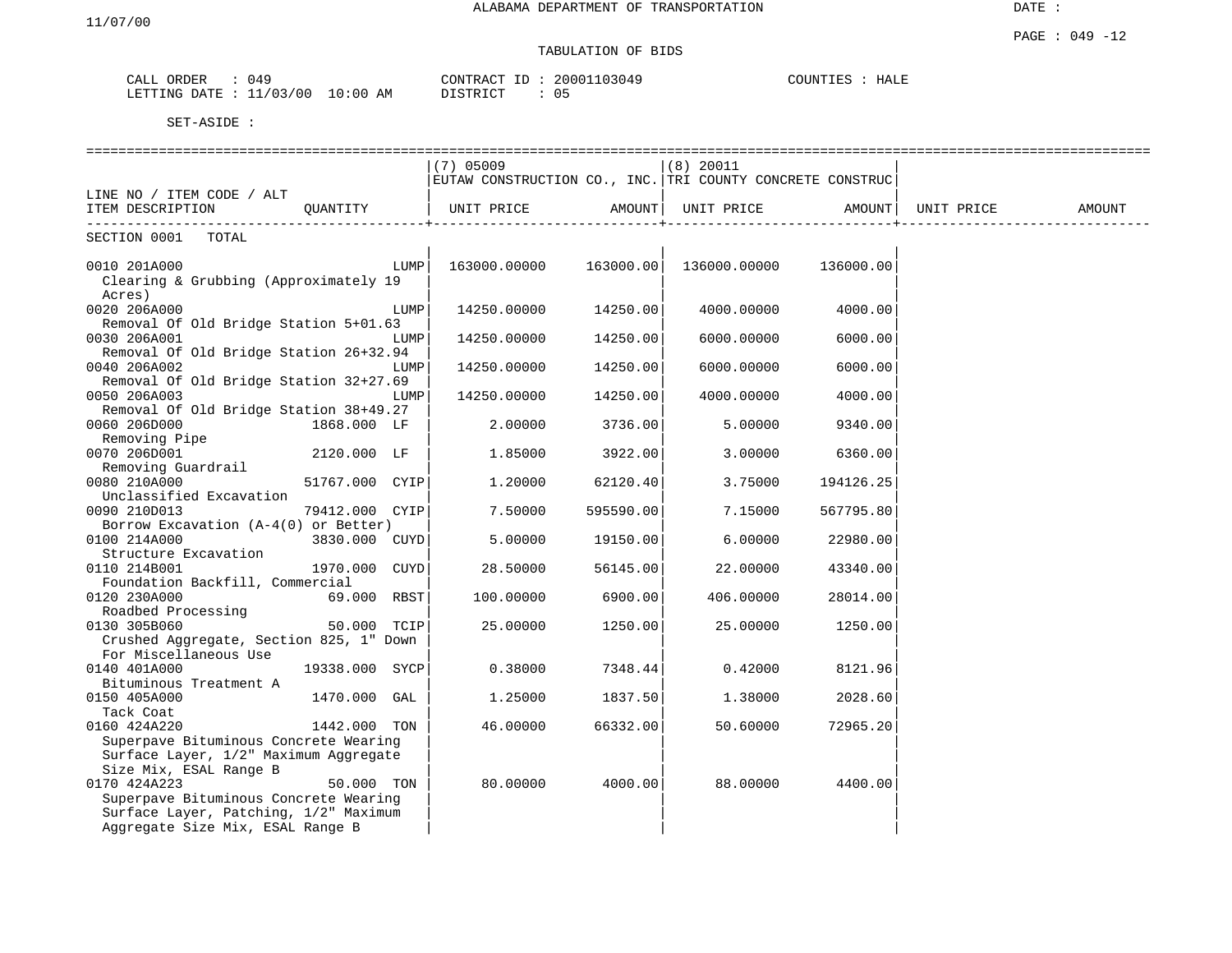| ORDER<br>CALL<br>049               |             | ACT היה א     | 03049<br>200011 | ידותדורי<br>HALE |
|------------------------------------|-------------|---------------|-----------------|------------------|
| /03/00<br>LETTING<br>DATE.<br>____ | 10:00<br>AM | די איד פידי פ | $\cap$<br>υs    |                  |

|                                          | $(7)$ 05009           | (8) 20011                                                 |                      |
|------------------------------------------|-----------------------|-----------------------------------------------------------|----------------------|
|                                          |                       | EUTAW CONSTRUCTION CO., INC. TRI COUNTY CONCRETE CONSTRUC |                      |
| LINE NO / ITEM CODE / ALT                |                       |                                                           |                      |
| ITEM DESCRIPTION<br>OUANTITY             | UNIT PRICE<br>AMOUNT  | UNIT PRICE AMOUNT                                         | UNIT PRICE<br>AMOUNT |
| 50.000 TON<br>0180 424A226               | 2300.00<br>46.00000   | ---------<br>2530.00<br>50.60000                          |                      |
| Superpave Bituminous Concrete Wearing    |                       |                                                           |                      |
| Surface Layer, Leveling, 1/2" Maximum    |                       |                                                           |                      |
| Aggregate Size Mix, ESAL Range B         |                       |                                                           |                      |
| 0190 424A229<br>50.000 TON               | 3000.00<br>60.00000   | 66.00000<br>3300.00                                       |                      |
| Superpave Bituminous Concrete Wearing    |                       |                                                           |                      |
| Surface Layer, Widening, 1/2" Maximum    |                       |                                                           |                      |
| Aggregate Size Mix, ESAL Range B         |                       |                                                           |                      |
| 0200 424B421<br>2063.000 TON             | 48.50000<br>100055.50 | 53.35000<br>110061.05                                     |                      |
| Superpave Bituminous Concrete Upper      |                       |                                                           |                      |
| Binder Layer, 1" Max Aggregate Size Mix, |                       |                                                           |                      |
| ESAL Range B                             |                       |                                                           |                      |
| 0210 424B425<br>50.000 TON               | 80,00000<br>4000.00   | 88.00000<br>4400.00                                       |                      |
| Superpave Bituminous Concrete Upper      |                       |                                                           |                      |
| Binder Layer, Patching, 1" Maximum       |                       |                                                           |                      |
| Aggregate Size Mix, ESAL Range B         |                       |                                                           |                      |
| 0220 424B429<br>50.000 TON               | 48.50000<br>2425.00   | 53.35000<br>2667.50                                       |                      |
| Superpave Bituminous Concrete Upper      |                       |                                                           |                      |
| Binder Layer, Leveling, 1" Max           |                       |                                                           |                      |
| Aggregate Size Mix, ESAL Range B         |                       |                                                           |                      |
| 0230 424B432<br>50.000 TON               | 60.00000<br>3000.00   | 66.00000<br>3300.00                                       |                      |
| Superpave Bituminous Concrete Upper      |                       |                                                           |                      |
| Binder Layer, Widening, 1" Max           |                       |                                                           |                      |
| Aggregate Size Mix, ESAL Range B         |                       |                                                           |                      |
| 0240 424C220<br>13.000 TON               | 80.00000<br>1040.00   | 88.00000<br>1144.00                                       |                      |
| Superpave Bituminous Concrete Base       |                       |                                                           |                      |
| Layer, 1" Maximum Aggregate Size Mix,    |                       |                                                           |                      |
| ESAL Range B                             |                       |                                                           |                      |
| 0250 424C221<br>4562.000 TON             | 44.80000<br>204377.60 | 47.08000<br>214778.96                                     |                      |
| Superpave Bituminous Concrete Base       |                       |                                                           |                      |
| Layer, 1 1/2" Maximum Aggregate Size     |                       |                                                           |                      |
| Mix, ESAL Range B                        |                       |                                                           |                      |
| 0260 424C231<br>50.000<br>TON            | 3000.00<br>60,00000   | 66.00000<br>3300.00                                       |                      |
| Superpave Bituminous Concrete Base       |                       |                                                           |                      |
| Layer, Widening, 1 1/2" Maximum          |                       |                                                           |                      |
| Aggregate Size Mix, ESAL Range B         |                       |                                                           |                      |
| 0270 428B000<br>14828.000 LF             | 0.11000<br>1631.08    | 0.13000<br>1927.64                                        |                      |
| Scoring Bituminous Pavement Surface By   |                       |                                                           |                      |
| Rolling                                  |                       |                                                           |                      |
| 0280 502A000<br>250217.000 LB            | 0.38000<br>95082.46   | 0.50000<br>125108.50                                      |                      |
| Steel Reinforcement                      |                       |                                                           |                      |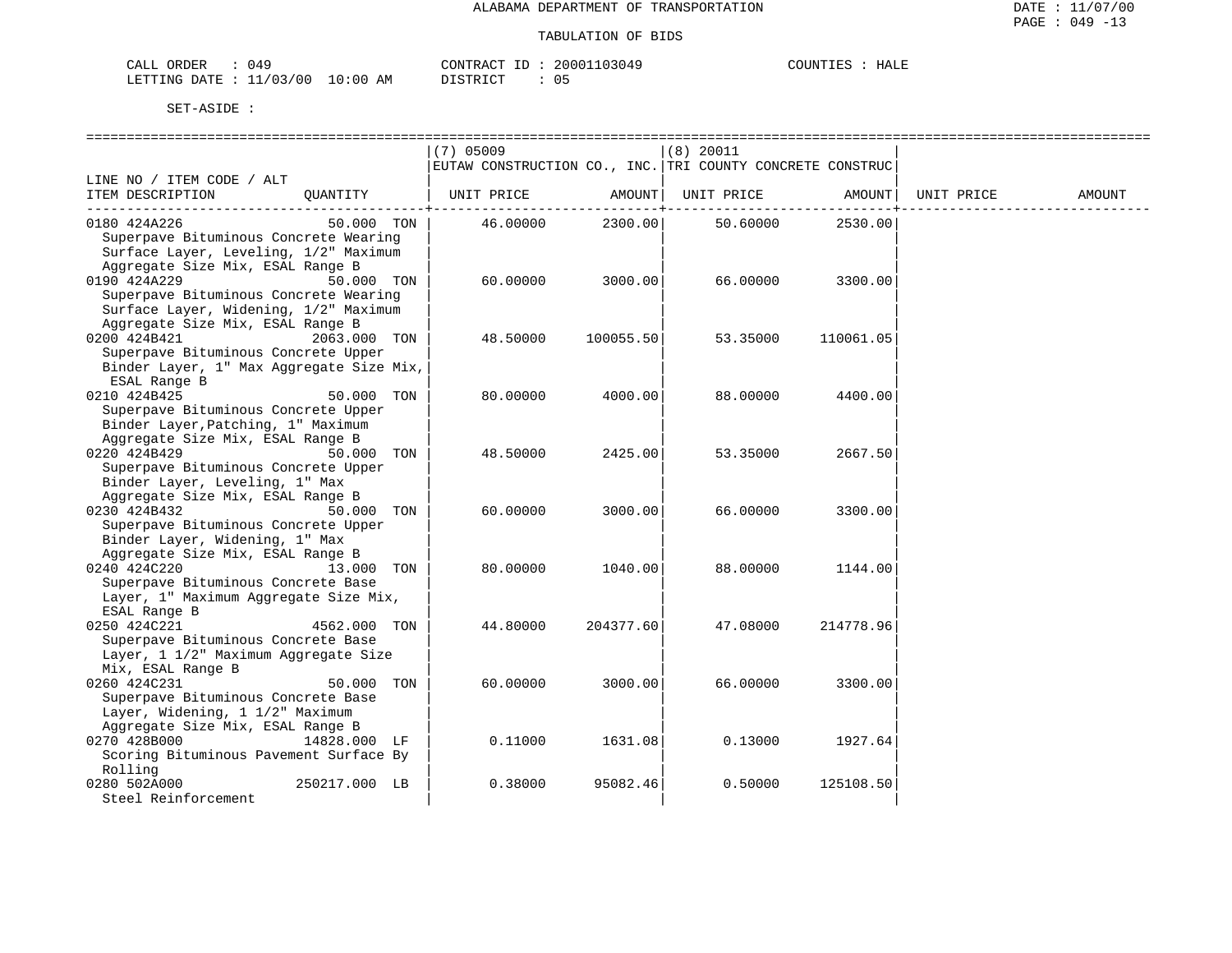| 049<br>ORDER<br>CALL     | CONTRACT ID             | 20001103049 | COUNTIES<br>HALL |
|--------------------------|-------------------------|-------------|------------------|
| 11/03/00<br>LETTING DATE | 10:00<br>DISTRICT<br>ΑM | 0 5         |                  |

|                                         |               |      | ===============================                           |                     |                   |             |            |        |
|-----------------------------------------|---------------|------|-----------------------------------------------------------|---------------------|-------------------|-------------|------------|--------|
|                                         |               |      | (7) 05009                                                 |                     | $(8)$ 20011       |             |            |        |
|                                         |               |      | EUTAW CONSTRUCTION CO., INC. TRI COUNTY CONCRETE CONSTRUC |                     |                   |             |            |        |
| LINE NO / ITEM CODE / ALT               |               |      |                                                           |                     |                   |             |            |        |
| ITEM DESCRIPTION                        | QUANTITY      |      | UNIT PRICE                                                | AMOUNT              | UNIT PRICE AMOUNT |             | UNIT PRICE | AMOUNT |
|                                         |               |      |                                                           | ----------+-------- |                   | ----------+ |            |        |
| 0290 524A010                            | 1531.000 CUYD |      | 209.95000                                                 | 321433.45           | 275.00000         | 421025.00   |            |        |
| Culvert Concrete                        |               |      |                                                           |                     |                   |             |            |        |
| 0300 530A601                            | 138.000 LF    |      | 13.00000                                                  | 1794.00             | 16.00000          | 2208.00     |            |        |
| 18" Roadway Pipe (14 Gauge C.S.)        |               |      |                                                           |                     |                   |             |            |        |
| (Temporary)                             |               |      |                                                           |                     |                   |             |            |        |
| 0310 530A610                            | $824.000$ LF  |      | 40.00000                                                  | 32960.00            | 86.32000          | 71127.68    |            |        |
| 72" Roadway Pipe (14 Gauge C.S.)        |               |      |                                                           |                     |                   |             |            |        |
| (Temporary)                             |               |      |                                                           |                     |                   |             |            |        |
| 0320 530A612                            | 906.000 LF    |      | 51.00000                                                  | 46206.00            | 100.00000         | 90600.00    |            |        |
| 84" Roadway Pipe (14 Gauge C.S.)        |               |      |                                                           |                     |                   |             |            |        |
| (Temporary)                             |               |      |                                                           |                     |                   |             |            |        |
| 0330 600A000                            |               | LUMP | 250000.00000                                              | 250000.00           | 20000.00000       | 20000.00    |            |        |
| Mobilization                            |               |      |                                                           |                     |                   |             |            |        |
| 0340 610C001                            | 479.000 TON   |      | 25.00000                                                  | 11975.00            | 25.00000          | 11975.00    |            |        |
| Loose Riprap, Class 2                   |               |      |                                                           |                     |                   |             |            |        |
| 0350 610D000                            | 645.000 SQYD  |      | 2.00000                                                   | 1290.00             | 5.00000           | 3225.00     |            |        |
| Filter Blanket                          |               |      |                                                           |                     |                   |             |            |        |
| 0360 629A004                            | 740.000 LF    |      | 177.00000                                                 | 130980.00           | 175.00000         | 129500.00   |            |        |
| Concrete Median Or Safety Barrier, Type |               |      |                                                           |                     |                   |             |            |        |
| 4A (Modified)                           |               |      |                                                           |                     |                   |             |            |        |
| 0370 630C003                            | 16.000 EACH   |      | 1100.00000                                                | 17600.00            | 1075.00000        | 17200.00    |            |        |
| Guardrail End Anchor, Type 13           |               |      |                                                           |                     |                   |             |            |        |
| 0380 630C070                            | 16.000 EACH   |      | 1100.00000                                                | 17600.00            | 1500.00000        | 24000.00    |            |        |
| Guardrail End Anchor, Type 10 Series    |               |      |                                                           |                     |                   |             |            |        |
| 0390 635B001                            | 18.000 EACH   |      | 650.00000                                                 | 11700.00            | 300.00000         | 5400.00     |            |        |
| Gate, 14 Feet Wide                      |               |      |                                                           |                     |                   |             |            |        |
| 0400 636A002                            | 8230.000 LF   |      | 6.10000                                                   | 50203.00            | 5.00000           | 41150.00    |            |        |
| Barbed Wire Fence, 5 Strands, 5 Feet    |               |      |                                                           |                     |                   |             |            |        |
| High                                    |               |      |                                                           |                     |                   |             |            |        |
| 0410 637A000                            | 3021.000 LF   |      | 6.10000                                                   | 18428.10            | 5.00000           | 15105.00    |            |        |
| Fence Reset                             |               |      |                                                           |                     |                   |             |            |        |
| 0420 650A000                            | 6740.000 CYIP |      | 2,00000                                                   | 13480.00            | 6.60000           | 44484.00    |            |        |
| Topsoil                                 |               |      |                                                           |                     |                   |             |            |        |
| 0430 651B000                            | 19.000 TON    |      | 40.00000                                                  | 760.00              | 100.00000         | 1900.00     |            |        |
| Agricultural Limestone                  |               |      |                                                           |                     |                   |             |            |        |
| 0440 652A054                            | 5.000 ACRE    |      | 750.00000                                                 | 3750.00             | 1000.00000        | 5000.00     |            |        |
| Seeding (Mix 2A)                        |               |      |                                                           |                     |                   |             |            |        |
| 0450 652A056                            | 10.000 ACRE   |      | 800,00000                                                 | 8000.00             | 1000.00000        | 10000.00    |            |        |
| Seeding (Mix 2E)                        |               |      |                                                           |                     |                   |             |            |        |
| 0460 652B053                            | 4.000 ACRE    |      | 600.00000                                                 | 2400.00             | 1000.00000        | 4000.00     |            |        |
| Temporary Seeding (Mix 2AT)             |               |      |                                                           |                     |                   |             |            |        |
|                                         |               |      |                                                           |                     |                   |             |            |        |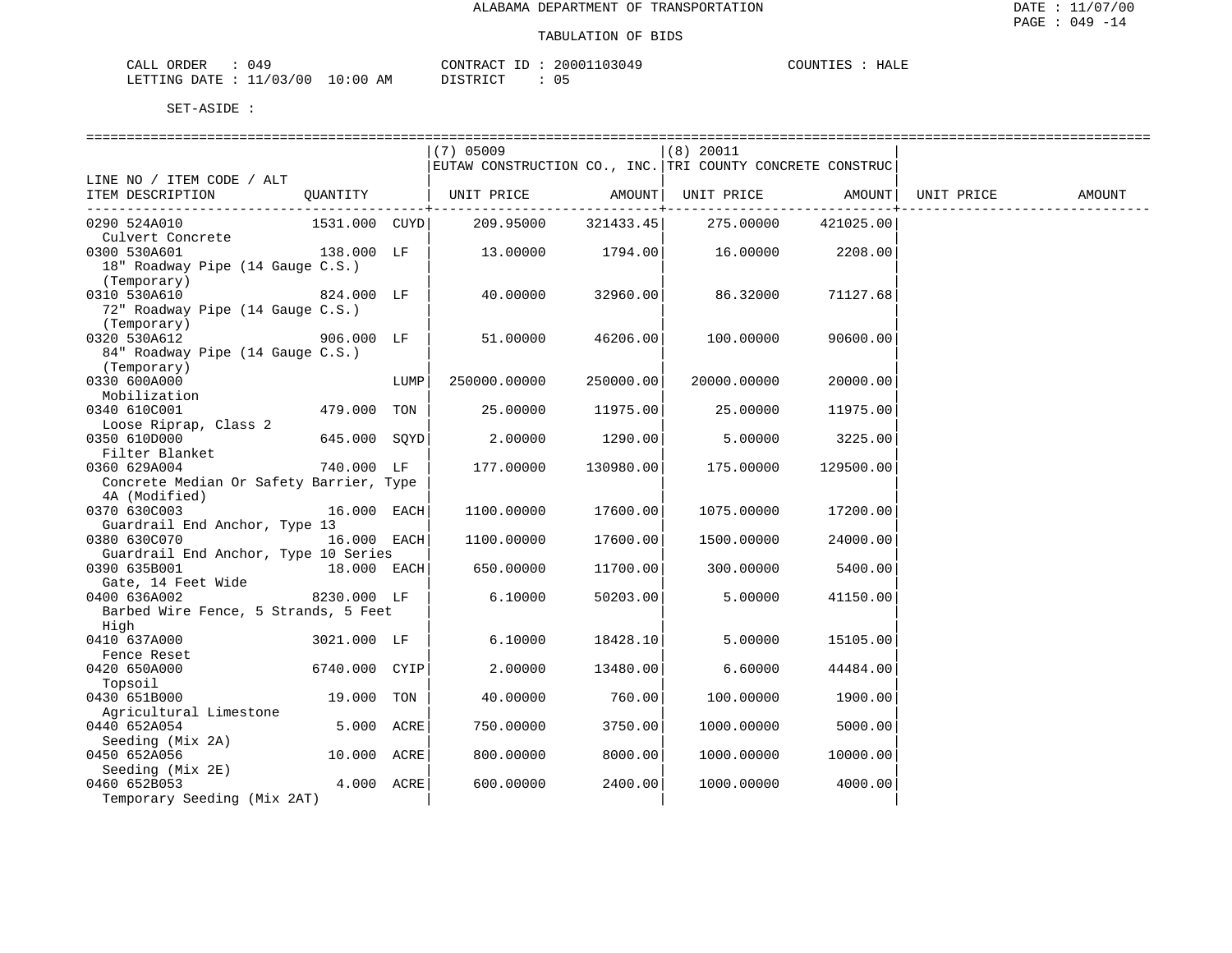| 94 ل<br>ORDER<br>CAT.T<br>⊬⊔ىك  |             | CONTRACT<br>$-1$            | 03049<br>20001 | COUNTIES<br>HALE |
|---------------------------------|-------------|-----------------------------|----------------|------------------|
| (00)<br>LETTING<br>1/0<br>DATE. | 10:00<br>ΆM | $T$ $C$ $T$ $D$ $T$ $C$ $T$ | ۰.             |                  |

|                                          |               |      | $(7)$ 05009                                               |          | $(8)$ 20011 |                                 |            |        |
|------------------------------------------|---------------|------|-----------------------------------------------------------|----------|-------------|---------------------------------|------------|--------|
|                                          |               |      | EUTAW CONSTRUCTION CO., INC. TRI COUNTY CONCRETE CONSTRUC |          |             |                                 |            |        |
| LINE NO / ITEM CODE / ALT                |               |      |                                                           |          |             |                                 |            |        |
| ITEM DESCRIPTION                         |               |      | QUANTITY   UNIT PRICE AMOUNT  UNIT PRICE AMOUNT           |          |             |                                 | UNIT PRICE | AMOUNT |
|                                          |               |      |                                                           |          |             | . _ _ _ _ _ _ _ _ _ _ _ _ _ _ _ |            |        |
| 0470 652D054                             | 4.000 ACRE    |      | 750.00000                                                 | 3000.00  | 600.00000   | 2400.00                         |            |        |
| Seeding In Stubble (Mix 2A)              |               |      |                                                           |          |             |                                 |            |        |
| 0480 656A000                             | 19.000 ACRE   |      | 500.00000                                                 | 9500.00  | 1000.00000  | 19000.00                        |            |        |
| Mulching, Class A, Type 1                |               |      |                                                           |          |             |                                 |            |        |
| 0490 665A000                             | 6.000 ACRE    |      | 400.00000                                                 | 2400.00  | 750.00000   | 4500.00                         |            |        |
| Temporary Seeding                        |               |      |                                                           |          |             |                                 |            |        |
| 0500 665B000                             | 6.000 ACRE    |      | 400.00000                                                 | 2400.00  | 750.00000   | 4500.00                         |            |        |
| Temporary Mulching                       |               |      |                                                           |          |             |                                 |            |        |
| 0510 665F000                             | 160.000 EACH  |      | 4.00000                                                   | 640.00   | 5.00000     | 800.00                          |            |        |
| Hay Bales                                |               |      |                                                           |          |             |                                 |            |        |
| 0520 6651000                             | 816.000 TON   |      | 25.00000                                                  | 20400.00 | 28.00000    | 22848.00                        |            |        |
| Temporary Riprap, Class 2                |               |      |                                                           |          |             |                                 |            |        |
| 0530 665J000                             | 18640.000 LF  |      | 2.00000                                                   | 37280.00 | 5.00000     | 93200.00                        |            |        |
| Silt Fence, Type A                       |               |      |                                                           |          |             |                                 |            |        |
| 0540 665K000                             | 190.000 CUYD  |      | 5.00000                                                   | 950.00   | 30.00000    | 5700.00                         |            |        |
| Drainage Sump Excavation<br>0550 680A000 |               | LUMP | 78000.00000                                               | 78000.00 | 30000.00000 | 30000.00                        |            |        |
| Engineering Controls                     |               |      |                                                           |          |             |                                 |            |        |
| 0560 701A006                             | 2.000 MILE    |      | 500.00000                                                 | 1000.00  | 550.00000   | 1100.00                         |            |        |
| Solid White, Class 1, Type A Traffic     |               |      |                                                           |          |             |                                 |            |        |
| Stripe (6" Wide)                         |               |      |                                                           |          |             |                                 |            |        |
| 0570 701A010                             | $1.000$ MILE  |      | 400.00000                                                 | 400.00   | 550.00000   | 550.00                          |            |        |
| Broken Yellow, Class 1, Type A Traffic   |               |      |                                                           |          |             |                                 |            |        |
| Stripe (6" Wide)                         |               |      |                                                           |          |             |                                 |            |        |
| 0580 701C000                             | 2.000 MILE    |      | 500.00000                                                 | 1000.00  | 550.00000   | 1100.00                         |            |        |
| Broken Temporary Traffic Stripe          |               |      |                                                           |          |             |                                 |            |        |
| 0590 701C001                             | 4.000 MILE    |      | 600.00000                                                 | 2400.00  | 550.00000   | 2200.00                         |            |        |
| Solid Temporary Traffic Stripe           |               |      |                                                           |          |             |                                 |            |        |
| 0600 701D007                             | 1.000 MILE    |      | 2000.00000                                                | 2000.00  | 1320.00000  | 1320.00                         |            |        |
| Solid Traffic Stripe Removed (Paint)     |               |      |                                                           |          |             |                                 |            |        |
| 0610 701D014                             | $1.000$ MILE  |      | 1500.00000                                                | 1500.00  | 1250.00000  | 1250.00                         |            |        |
| Broken Traffic Stripe Removed (Paint)    |               |      |                                                           |          |             |                                 |            |        |
| 0620 705A023                             | 79.000 EACH   |      | 8.00000                                                   | 632.00   | 6.00000     | 474.00                          |            |        |
| Pavement Markers, Class C, Type 2-D      |               |      |                                                           |          |             |                                 |            |        |
| 0630 705A037                             | $59.000$ EACH |      | 8.00000                                                   | 472.00   | 12.00000    | 708.00                          |            |        |
| Pavement Markers, Class A-H, Type 2-D    |               |      |                                                           |          |             |                                 |            |        |
| 0640 740B000                             | 501.000 SOFT  |      | 7.50000                                                   | 3757.50  | 14.00000    | 7014.00                         |            |        |
| Construction Signs                       |               |      |                                                           |          |             |                                 |            |        |
| 0650 740D000                             | 32.000 EACH   |      | 45.00000                                                  | 1440.00  | 90.00000    | 2880.00                         |            |        |
| Channelizing Drums                       |               |      |                                                           |          |             |                                 |            |        |
| 0660 740E000                             | 50.000 EACH   |      | 12.00000                                                  | 600.00   | 30.00000    | 1500.00                         |            |        |
| Cones (36 Inches High)                   |               |      |                                                           |          |             |                                 |            |        |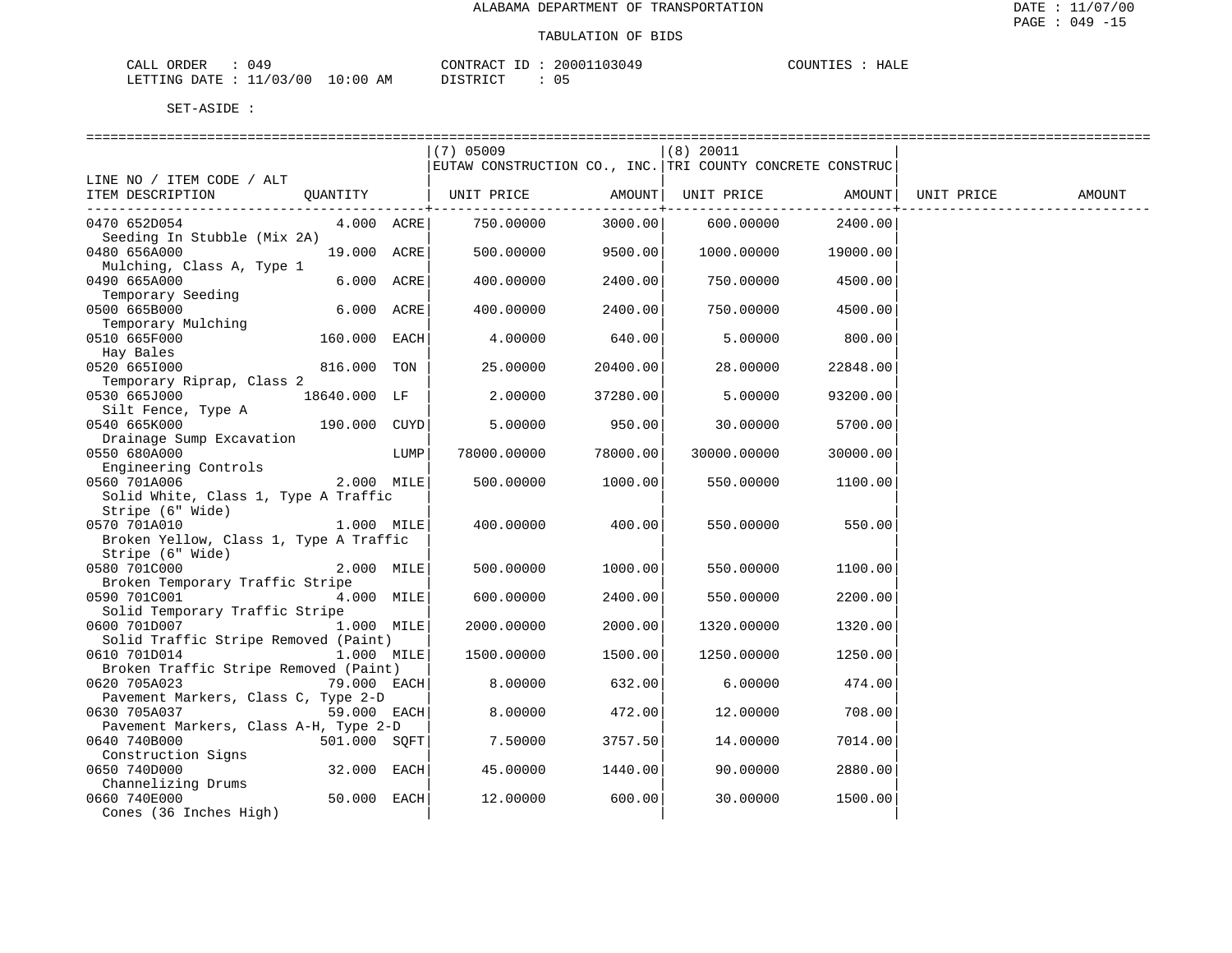| 049<br>ORDER<br>CALL                         | 20001103049<br>CONTRACT ID<br>⊥D. | COUNTIE:<br>HALE |
|----------------------------------------------|-----------------------------------|------------------|
| 11/03/00<br>10:00<br>LETTING<br>DATE.<br>~~~ | DISTRICT<br>AΜ                    |                  |

|                                          |               |      | $(7)$ 05009 |                 | (8) 20011                                                 |                 |            |        |  |  |
|------------------------------------------|---------------|------|-------------|-----------------|-----------------------------------------------------------|-----------------|------------|--------|--|--|
|                                          |               |      |             |                 | EUTAW CONSTRUCTION CO., INC. TRI COUNTY CONCRETE CONSTRUC |                 |            |        |  |  |
| LINE NO / ITEM CODE / ALT                |               |      |             |                 |                                                           |                 |            |        |  |  |
| ITEM DESCRIPTION                         | OUANTITY      |      | UNIT PRICE  | AMOUNT          | UNIT PRICE                                                | AMOUNT          | UNIT PRICE | AMOUNT |  |  |
|                                          |               |      |             |                 |                                                           |                 |            |        |  |  |
| 0670 740F002                             | $18.000$ EACH |      | 200.00000   | 3600.00         | 300.00000                                                 | 5400.00         |            |        |  |  |
| Barricades, Type III                     |               |      |             |                 |                                                           |                 |            |        |  |  |
| 0680 7401005<br><b>6.000 EACH</b>        |               |      | 449.50000   | 2697.00         | 350.00000                                                 | 2100.00         |            |        |  |  |
| Warning Lights, Type B (Detachable Head) |               |      |             |                 |                                                           |                 |            |        |  |  |
| 0690 740L005<br>34.000 EACH              |               |      | 42.00000    | 1428.001        | 100.00000                                                 | 3400.00         |            |        |  |  |
| Vertical Panel, Type I (Double-Sided)    |               |      |             |                 |                                                           |                 |            |        |  |  |
| 0700 740M000                             | 50.000 EACH   |      | 8.50000     | 425.00          | 10.00000                                                  | 500.00          |            |        |  |  |
| Weight For Cone                          |               |      |             |                 |                                                           |                 |            |        |  |  |
| 0710 998A000                             |               | LUMP | 25000.00000 | 25000.00        | 5000.00000                                                | 5000.00         |            |        |  |  |
| Construction Fuel (Maximum Bid Limited   |               |      |             |                 |                                                           |                 |            |        |  |  |
| To $$59,000.00)$                         |               |      |             |                 |                                                           |                 |            |        |  |  |
| SECTION TOTALS                           |               |      |             | \$2,611,724.03] |                                                           | \$2,726,583.14] |            |        |  |  |
|                                          |               |      |             |                 |                                                           |                 |            |        |  |  |
| CONTRACT TOTALS                          |               |      |             | \$2,611,724.03] |                                                           | \$2,726,583.14] |            |        |  |  |
|                                          |               |      |             |                 |                                                           |                 |            |        |  |  |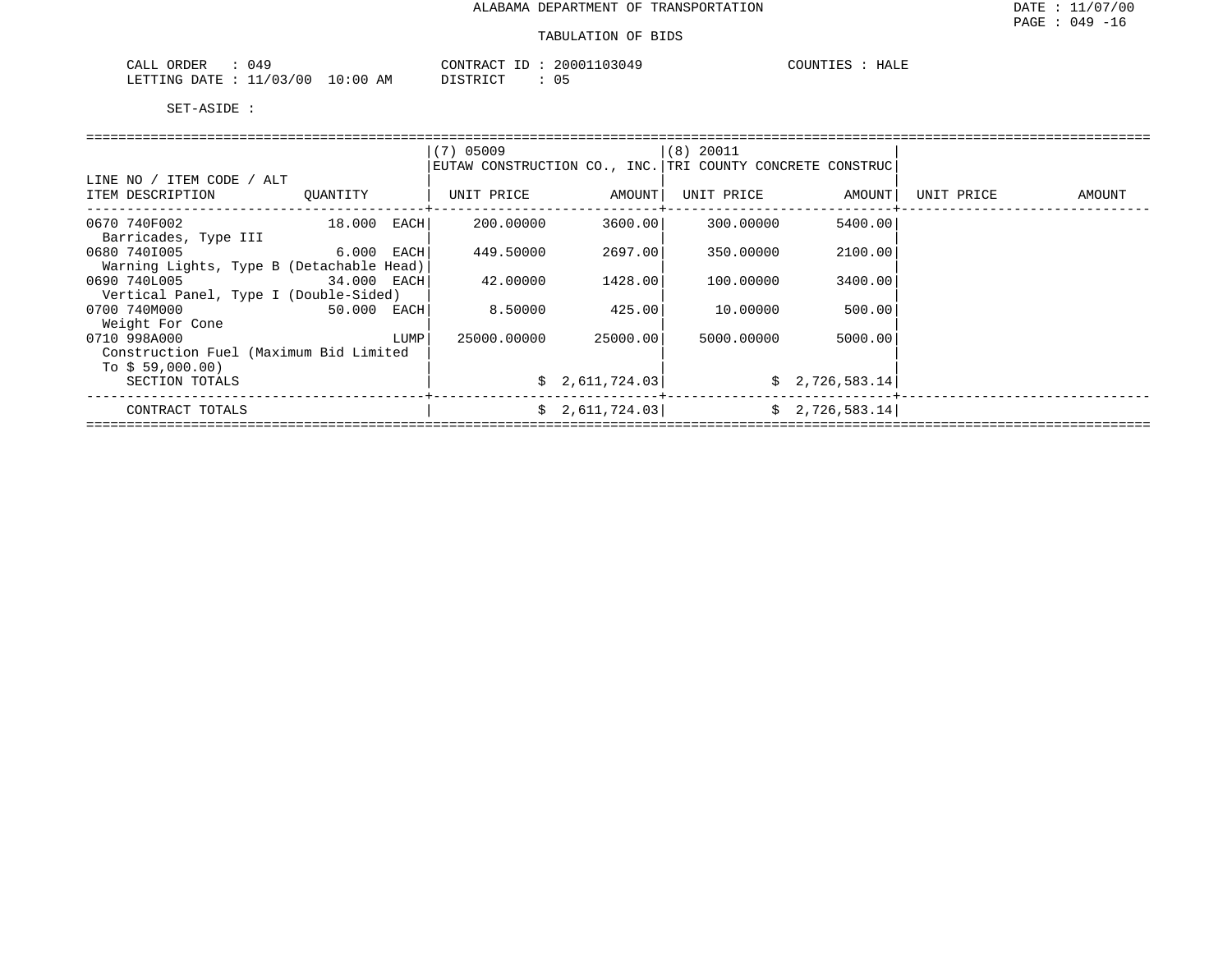DATE :

#### VENDOR RANKING

| CALL ORDER : 050<br>LETTING DATE : $11/03/00$<br>10:00 AM                                                                                                                                           | CONTRACT ID: 20001103050<br>$\therefore$ 05<br>DISTRICT |              | COUNTIES : HALE                                 |                   |
|-----------------------------------------------------------------------------------------------------------------------------------------------------------------------------------------------------|---------------------------------------------------------|--------------|-------------------------------------------------|-------------------|
| CONTRACT DESCRIPTION:<br>for constructing the Bridge Replacement and Approaches<br>(Grade, Drain, Pave, and Traffic Stripe) on S.R. #61 over<br>Prairie Creek, south of Newbern. Length - 0.271 mi. | 200<br>CONTRACT TIME :<br>RURAL                         | Working Days | (available days)<br>$PROJECT(S) : BR-3302(108)$ |                   |
| SET-ASIDE:                                                                                                                                                                                          |                                                         |              |                                                 |                   |
| RANK<br>VENDOR NO./NAME                                                                                                                                                                             |                                                         |              | TOTAL<br><b>BID</b>                             | % OVER<br>LOW BID |

| 20041   | TANNER CONSTRUCTION COMPANY, INC.  | \$1.658.986.80 | 100.0000% |
|---------|------------------------------------|----------------|-----------|
| 01007   | ALABAMA BRIDGE BUILDERS, INC.      | \$1.732.590.80 | 104.4366% |
| 13058   | J. W. MARKHAM & SON, INC.          | \$1.744.160.64 | 105.1340% |
| 07040   | GROUND & PIPE TECHNOLOGIES, L.L.C. | \$1.776.919.99 | 107.1087% |
| 5 14008 | NEWELL & BUSH, INC.                | \$1.859.864.05 | 112.1084% |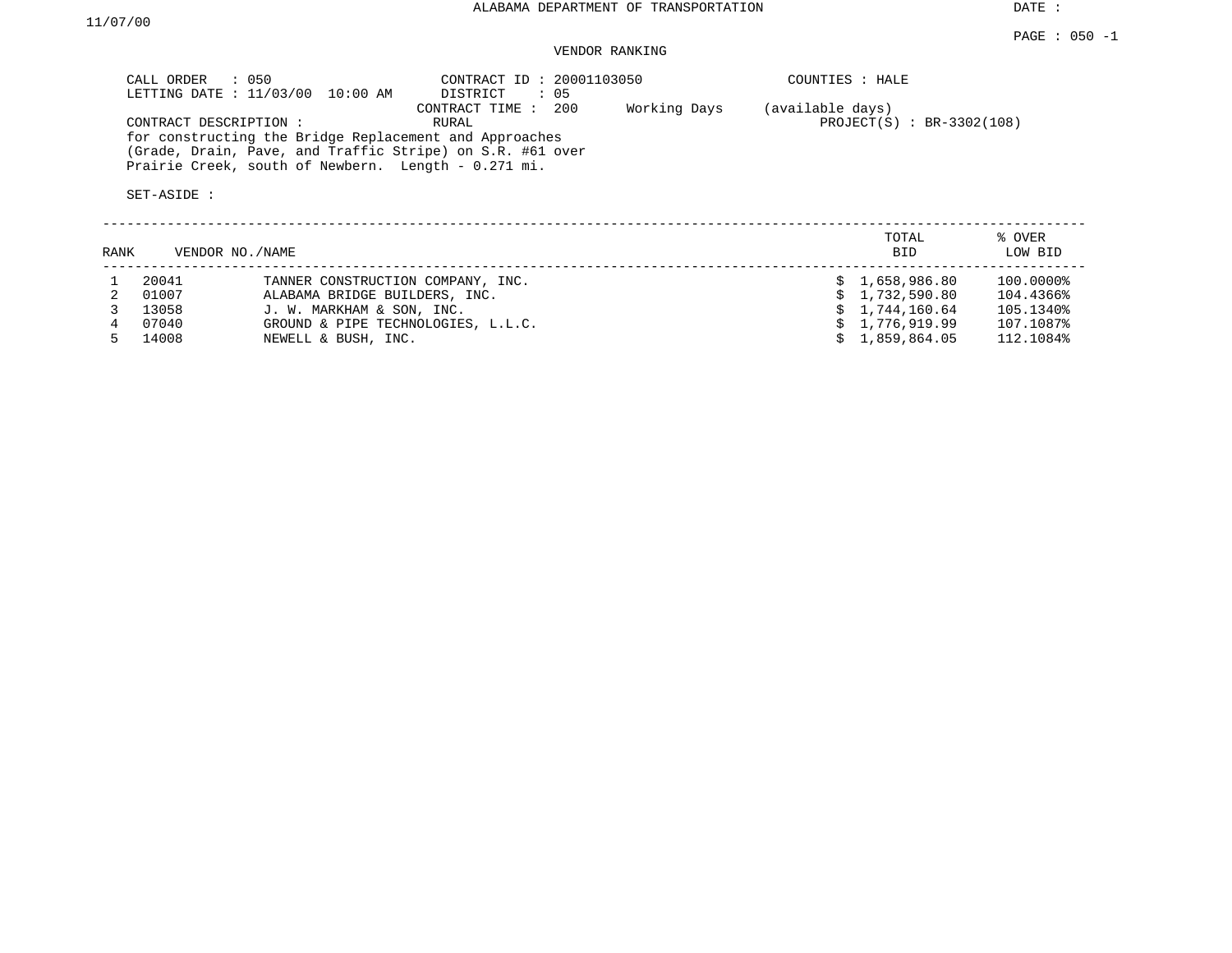| 050<br>ORDER<br>CALL                                                                                                                           | CONTRACT                                | 20001103050<br>ID | COUNTIES<br>HALE |
|------------------------------------------------------------------------------------------------------------------------------------------------|-----------------------------------------|-------------------|------------------|
| 11/03/00<br>LETTING<br>DATE<br>the contract of the contract of the contract of the contract of the contract of the contract of the contract of | 10:00<br>חי חי הרופידי בת<br>AΜ<br>---- |                   |                  |

|                                                                      |      | =============================                                                       |                     | _____________________________ |                                                   | ==================             |           |
|----------------------------------------------------------------------|------|-------------------------------------------------------------------------------------|---------------------|-------------------------------|---------------------------------------------------|--------------------------------|-----------|
|                                                                      |      | (1) 20041                                                                           |                     | $(2)$ 01007                   |                                                   | $(3)$ 13058                    |           |
|                                                                      |      | TANNER CONSTRUCTION COMPANY, ALABAMA BRIDGE BUILDERS, INC J. W. MARKHAM & SON, INC. |                     |                               |                                                   |                                |           |
| LINE NO / ITEM CODE / ALT                                            |      |                                                                                     |                     |                               |                                                   |                                |           |
| ITEM DESCRIPTION QUANTITY                                            |      | UNIT PRICE AMOUNT                                                                   | -----------------+- | UNIT PRICE                    | AMOUNT  <br>. _ _ _ _ _ _ _ _ _ _ _ _ _ _ _ _ _ _ | UNIT PRICE                     | AMOUNT    |
| SECTION 0001 TOTAL                                                   |      |                                                                                     |                     |                               |                                                   |                                |           |
| 0010 201A000                                                         | LUMP | 30000.00000                                                                         | 30000.00            |                               |                                                   | 2400.00000 2400.00 65000.00000 | 65000.00  |
| Clearing & Grubbing (Approximately 2                                 |      |                                                                                     |                     |                               |                                                   |                                |           |
| Acres)                                                               |      |                                                                                     |                     |                               |                                                   |                                |           |
| 0020 206A000                                                         | LUMP | 30000.00000                                                                         | 30000.00            | 40000.00000                   | 40000.00                                          | 33000.00000                    | 33000.00  |
| Removal Of Old Bridge Station 5+32                                   |      |                                                                                     |                     |                               |                                                   |                                |           |
| 0030 206D001<br>447.000 LF                                           |      | 1,90000                                                                             | 849.30              | 1.90000                       | 849.301                                           | 1,00000                        | 447.00    |
| Removing Guardrail                                                   |      |                                                                                     |                     |                               |                                                   |                                |           |
| 0040 210A000<br>13066.000 CYIP                                       |      | 4.50000                                                                             | 58797.00            | 3.30000                       | 43117.80                                          | 3.60000                        | 47037.60  |
| Unclassified Excavation                                              |      |                                                                                     |                     |                               |                                                   |                                |           |
| 0050 210D013<br>6843.000 CYIP                                        |      | 6.50000                                                                             | 44479.50            | 6.00000                       | 41058.00                                          | 8.70000                        | 59534.10  |
| Borrow Excavation $(A-4(0))$ or Better)                              |      |                                                                                     |                     |                               |                                                   |                                |           |
| 0060 230A000<br>3.000 RBST                                           |      | 700.00000                                                                           | 2100.00             | 150.00000                     | 450.00                                            | 1025.00000                     | 3075.00   |
| Roadbed Processing                                                   |      |                                                                                     |                     |                               |                                                   |                                |           |
| 0070 235A000                                                         | LUMP | 150000.00000                                                                        | 150000.00           | 300000.00000                  | 300000.00                                         | 152000.00000                   | 152000.00 |
| Detour Bridge At Station 7+92.97                                     |      |                                                                                     |                     |                               |                                                   |                                |           |
| 0080 305B060<br>50.000 TCIP                                          |      | 30.00000                                                                            | 1500.00             | 20.00000                      | 1000.00                                           | 28.70000                       | 1435.00   |
| Crushed Aggregate, Section 825, Crusher                              |      |                                                                                     |                     |                               |                                                   |                                |           |
| Run Stone 1", For Miscellaneous Use                                  |      |                                                                                     |                     |                               |                                                   |                                |           |
| 4927.000 SYCP<br>0090 401A000                                        |      | 0.60000                                                                             | 2956.20             | 0.60000                       | 2956.20                                           | 0.62000                        | 3054.74   |
| Bituminous Treatment A                                               |      |                                                                                     |                     |                               |                                                   |                                |           |
| 0100 405A000<br>383.000 GAL                                          |      | 2.50000                                                                             | 957.50              | 1.50000                       | 574.50                                            | 2.55000                        | 976.65    |
| Tack Coat                                                            |      |                                                                                     |                     |                               |                                                   |                                |           |
| 0110 424A220<br>374.000 TON<br>Superpave Bituminous Concrete Wearing |      | 51.30000                                                                            | 19186.20            | 68.75000                      | 25712.50                                          | 52.50000                       | 19635.00  |
| Surface Layer, 1/2" Maximum Aggregate                                |      |                                                                                     |                     |                               |                                                   |                                |           |
| Size Mix, ESAL Range B                                               |      |                                                                                     |                     |                               |                                                   |                                |           |
| 0120 424A223<br>50.000 TON                                           |      | 95.00000                                                                            | 4750.00             | 80.00000                      | 4000.00                                           | 97.00000                       | 4850.00   |
| Superpave Bituminous Concrete Wearing                                |      |                                                                                     |                     |                               |                                                   |                                |           |
| Surface Layer, Patching, 1/2" Maximum                                |      |                                                                                     |                     |                               |                                                   |                                |           |
| Aggregate Size Mix, ESAL Range B                                     |      |                                                                                     |                     |                               |                                                   |                                |           |
| 0130 424A226<br>50.000 TON                                           |      | 54.00000                                                                            | 2700.00             | 68.75000                      | 3437.50                                           | 55.00000                       | 2750.00   |
| Superpave Bituminous Concrete Wearing                                |      |                                                                                     |                     |                               |                                                   |                                |           |
| Surface Layer, Leveling, 1/2" Maximum                                |      |                                                                                     |                     |                               |                                                   |                                |           |
| Aggregate Size Mix, ESAL Range B                                     |      |                                                                                     |                     |                               |                                                   |                                |           |
| 0140 424A229<br>50.000 TON                                           |      | 54.00000                                                                            | 2700.00             | 72.00000                      | 3600.00                                           | 55.00000                       | 2750.00   |
| Superpave Bituminous Concrete Wearing                                |      |                                                                                     |                     |                               |                                                   |                                |           |
| Surface Layer, Widening, 1/2" Maximum                                |      |                                                                                     |                     |                               |                                                   |                                |           |
| Aggregate Size Mix, ESAL Range B                                     |      |                                                                                     |                     |                               |                                                   |                                |           |
| 0150 424B421<br>559.000 TON                                          |      | 46.80000                                                                            | 26161.20            | 59.75000                      | 33400.25                                          | 48.00000                       | 26832.00  |
| Superpave Bituminous Concrete Upper                                  |      |                                                                                     |                     |                               |                                                   |                                |           |
| Binder Layer, 1" Max Aggregate Size Mix,                             |      |                                                                                     |                     |                               |                                                   |                                |           |
| ESAL Range B                                                         |      |                                                                                     |                     |                               |                                                   |                                |           |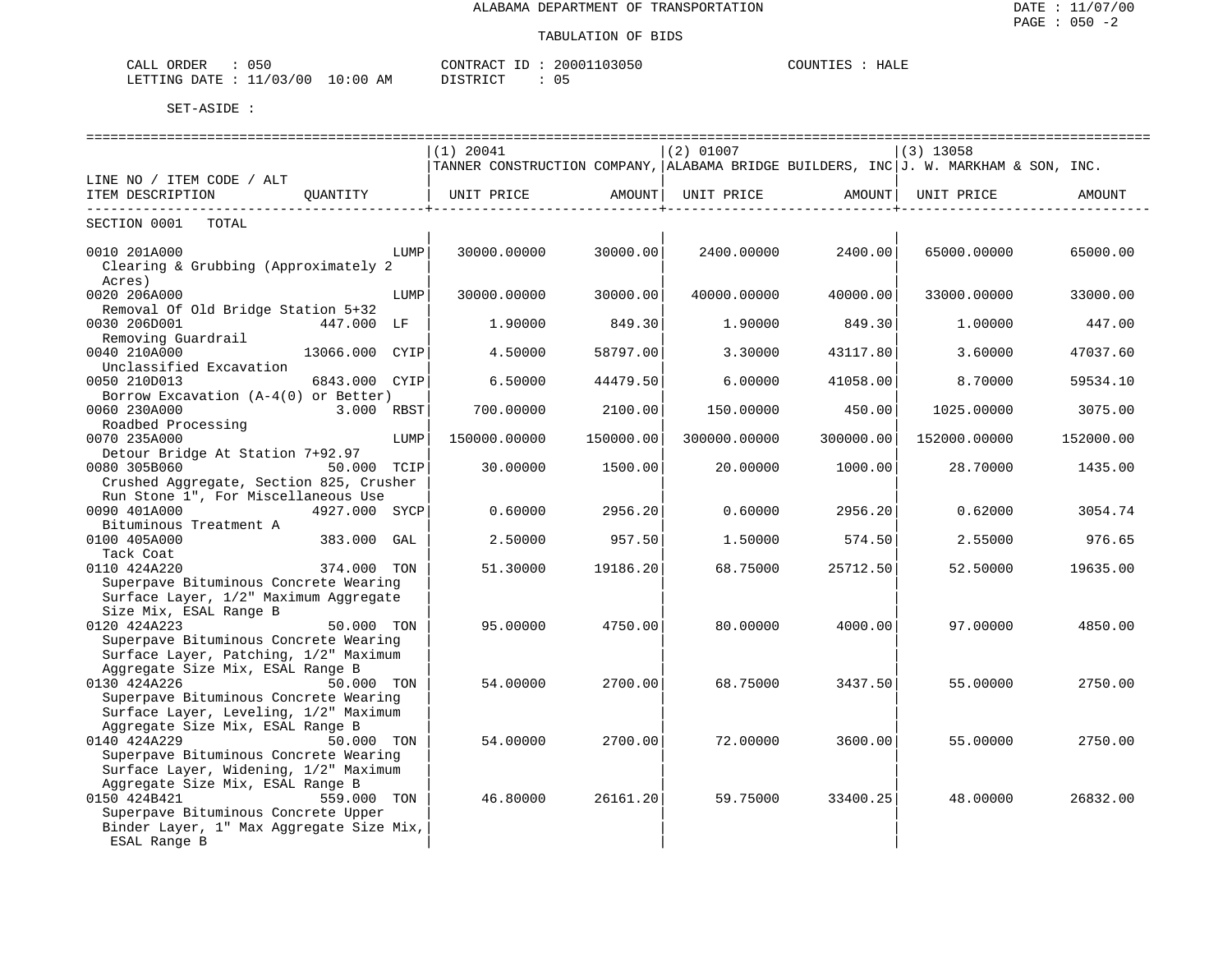| ORDER<br>CALL           | 050 |            | CONTRACT ID:          | 20001103050 | COUNTIES | HALE |
|-------------------------|-----|------------|-----------------------|-------------|----------|------|
| LETTING DATE : 11/03/00 |     | $10:00$ AM | DISTRICT<br>--------- | 05          |          |      |

|                                          |               |      | $(1)$ 20041 |          | $(2)$ 01007 |          | $(3)$ 13058                                                                         |          |
|------------------------------------------|---------------|------|-------------|----------|-------------|----------|-------------------------------------------------------------------------------------|----------|
|                                          |               |      |             |          |             |          | TANNER CONSTRUCTION COMPANY, ALABAMA BRIDGE BUILDERS, INC J. W. MARKHAM & SON, INC. |          |
| LINE NO / ITEM CODE / ALT                |               |      |             |          |             |          |                                                                                     |          |
| ITEM DESCRIPTION                         | QUANTITY      |      | UNIT PRICE  | AMOUNT   | UNIT PRICE  | AMOUNT   | UNIT PRICE                                                                          | AMOUNT   |
|                                          |               |      |             |          |             |          |                                                                                     |          |
| 0160 424B425                             | 50.000 TON    |      | 80,00000    | 4000.00  | 80.00000    | 4000.00  | 82.00000                                                                            | 4100.00  |
| Superpave Bituminous Concrete Upper      |               |      |             |          |             |          |                                                                                     |          |
| Binder Layer, Patching, 1" Maximum       |               |      |             |          |             |          |                                                                                     |          |
| Aggregate Size Mix, ESAL Range B         |               |      |             |          |             |          |                                                                                     |          |
| 0170 424B429                             | 50.000        | TON  | 52.00000    | 2600.00  | 59.75000    | 2987.50  | 53.00000                                                                            | 2650.00  |
| Superpave Bituminous Concrete Upper      |               |      |             |          |             |          |                                                                                     |          |
| Binder Layer, Leveling, 1" Max           |               |      |             |          |             |          |                                                                                     |          |
| Aggregate Size Mix, ESAL Range B         |               |      |             |          |             |          |                                                                                     |          |
| 0180 424B432                             | 50.000 TON    |      |             |          | 65,00000    |          |                                                                                     | 2650.00  |
|                                          |               |      | 52.00000    | 2600.00  |             | 3250.00  | 53.00000                                                                            |          |
| Superpave Bituminous Concrete Upper      |               |      |             |          |             |          |                                                                                     |          |
| Binder Layer, Widening, 1" Max           |               |      |             |          |             |          |                                                                                     |          |
| Aggregate Size Mix, ESAL Range B         |               |      |             |          |             |          |                                                                                     |          |
| 0190 424C220                             | 664,000       | TON  | 44.80000    | 29747.20 | 58.70000    | 38976.80 | 46.00000                                                                            | 30544.00 |
| Superpave Bituminous Concrete Base       |               |      |             |          |             |          |                                                                                     |          |
| Layer, 1" Maximum Aggregate Size Mix,    |               |      |             |          |             |          |                                                                                     |          |
| ESAL Range B                             |               |      |             |          |             |          |                                                                                     |          |
| 0200 424C221                             | 164.000 TON   |      | 44.80000    | 7347.20  | 65.42000    | 10728.88 | 46.00000                                                                            | 7544.00  |
| Superpave Bituminous Concrete Base       |               |      |             |          |             |          |                                                                                     |          |
| Layer, 1 1/2" Maximum Aggregate Size     |               |      |             |          |             |          |                                                                                     |          |
| Mix, ESAL Range B                        |               |      |             |          |             |          |                                                                                     |          |
| 0210 424C231                             | 214.000       | TON  | 52.00000    | 11128.00 | 67.57000    | 14459.98 | 53.00000                                                                            | 11342.00 |
| Superpave Bituminous Concrete Base       |               |      |             |          |             |          |                                                                                     |          |
| Layer, Widening, 1 1/2" Maximum          |               |      |             |          |             |          |                                                                                     |          |
| Aggregate Size Mix, ESAL Range B         |               |      |             |          |             |          |                                                                                     |          |
| 0220 450B000                             | 107.000 SOYD  |      | 73.00000    | 7811.00  | 65.00000    | 6955.00  | 75.00000                                                                            | 8025.00  |
| Reinforced Cement Concrete Bridge End    |               |      |             |          |             |          |                                                                                     |          |
| Slab                                     |               |      |             |          |             |          |                                                                                     |          |
| 0230 502A000                             | 139200.000 LB |      | 0.48000     | 66816.00 | 0.50000     | 69600.00 | 0.51000                                                                             | 70992.00 |
| Steel Reinforcement                      |               |      |             |          |             |          |                                                                                     |          |
| 0240 502B000                             |               | LUMP | 58937.50000 | 58937.50 | 75000.00000 | 75000.00 | 70000.00000                                                                         | 70000.00 |
| Steel Reinforcement For Bridge           |               |      |             |          |             |          |                                                                                     |          |
| Superstructure, Station 5+25,            |               |      |             |          |             |          |                                                                                     |          |
| Approximately 143750 Pounds              |               |      |             |          |             |          |                                                                                     |          |
| 0250 505C000                             | 1703.000 LF   |      | 25.00000    | 42575.00 | 22.00000    | 37466.00 | 24.00000                                                                            | 40872.00 |
| Steel Piling (HP 10x42)                  |               |      |             |          |             |          |                                                                                     |          |
| 0260 506A000                             | 480.000 LF    |      | 95.00000    | 45600.00 | 151.00000   | 72480.00 | 105.00000                                                                           | 50400.00 |
| Drilled Shaft Excavation, 4'-6" Diameter |               |      |             |          |             |          |                                                                                     |          |
|                                          |               |      |             |          |             |          |                                                                                     |          |
| 0270 506A008                             | 216.000 LF    |      | 80.00000    | 17280.00 | 140.50000   | 30348.00 | 90.00000                                                                            | 19440.00 |
| Drilled Shaft Excavation, 4'-0" Diameter |               |      |             |          |             |          |                                                                                     |          |
| 0280 506C062                             | 216.000 LF    |      | 75.00000    | 16200.00 | 58.50000    | 12636.00 | 95.00000                                                                            | 20520.00 |
| Drilled Shaft Construction, 4'-0"        |               |      |             |          |             |          |                                                                                     |          |
| Diameter, Class DS3 Concrete             |               |      |             |          |             |          |                                                                                     |          |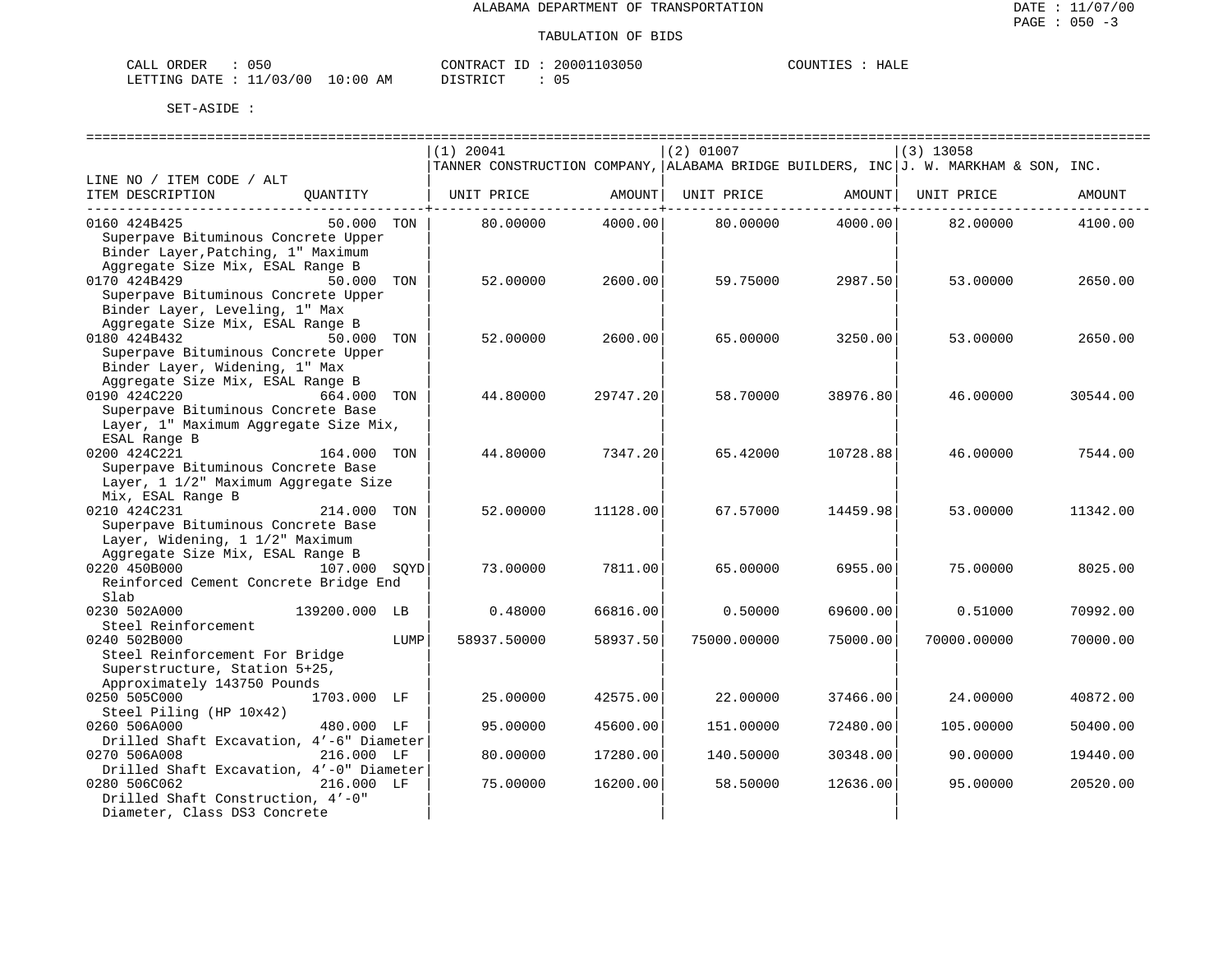| ORDER<br>CALL           | 050 |            | CONTRACT ID:          | 20001103050 | COUNTIES | HALE |
|-------------------------|-----|------------|-----------------------|-------------|----------|------|
| LETTING DATE : 11/03/00 |     | $10:00$ AM | DISTRICT<br>--------- | 05          |          |      |

|                                                  |               |      | $(1)$ 20041  |           | $(2)$ 01007  |           | $(3)$ 13058                                                                         |           |
|--------------------------------------------------|---------------|------|--------------|-----------|--------------|-----------|-------------------------------------------------------------------------------------|-----------|
|                                                  |               |      |              |           |              |           | TANNER CONSTRUCTION COMPANY, ALABAMA BRIDGE BUILDERS, INC J. W. MARKHAM & SON, INC. |           |
| LINE NO / ITEM CODE / ALT                        |               |      |              |           |              |           |                                                                                     |           |
| ITEM DESCRIPTION                                 | OUANTITY      |      | UNIT PRICE   | AMOUNT    | UNIT PRICE   | AMOUNT    | UNIT PRICE                                                                          | AMOUNT    |
| 0290 506C063                                     | 480.000 LF    |      | 85.00000     | 40800.00  | 69.00000     | 33120.00  | 105.00000                                                                           | 50400.00  |
| Drilled Shaft Construction, 4'-6"                |               |      |              |           |              |           |                                                                                     |           |
| Diameter, Class DS3 Concrete                     |               |      |              |           |              |           |                                                                                     |           |
| 0300 506G002                                     | 1.000 EACH    |      | 2000.00000   | 2000.00   | 4680.00000   | 4680.00   | 2150.00000                                                                          | 2150.00   |
| Crosshole Sonic Logging, 4'-0" Diameter          |               |      |              |           |              |           |                                                                                     |           |
| 0310 506G003                                     | 1.000 EACH    |      | 2000.00000   | 2000.00   | 4894.00000   | 4894.00   | 2150.00000                                                                          | 2150.00   |
| Crosshole Sonic Logging, 4'-6" Diameter          |               |      |              |           |              |           |                                                                                     |           |
| 0320 508A000                                     | 14325.000 LB  |      | 3.00000      | 42975.00  | 2.00000      | 28650.00  | 2.25000                                                                             | 32231.25  |
| Structural Steel                                 |               |      |              |           |              |           |                                                                                     |           |
| 0330 510A000                                     | 316.000 CUYD  |      | 370.00000    | 116920.00 | 200,00000    | 63200.00  | 335.00000                                                                           | 105860.00 |
| Bridge Substructure Concrete, Class A            |               |      |              |           |              |           |                                                                                     |           |
| 0340 510C051                                     |               | LUMP | 248000.00000 | 248000.00 | 200000.00000 | 200000.00 | 235000.00000                                                                        | 235000.00 |
| Bridge Concrete Superstructure, Sta.             |               |      |              |           |              |           |                                                                                     |           |
| 5+25, Approximately 582 Cu. Yds.<br>0350 510E000 | 1990.000 SOYD |      | 2.25000      |           | 2,00000      |           |                                                                                     |           |
| Grooving Concrete Bridge Decks                   |               |      |              | 4477.50   |              | 3980.00   | 2.50000                                                                             | 4975.00   |
| 0360 511A001                                     | 98.000 EACH   |      | 100.00000    | 9800.00   | 100.00000    | 9800.00   | 65.00000                                                                            | 6370.00   |
| Elastomeric Bearings, Type 2                     |               |      |              |           |              |           |                                                                                     |           |
| 0370 513B004                                     | 2527.000 LF   |      | 64.00000     | 161728.00 | 85,00000     | 214795.00 | 70.00000                                                                            | 176890.00 |
| Pretensioned-Prestressed Concrete                |               |      |              |           |              |           |                                                                                     |           |
| Girders, Type II (Specialty Item)                |               |      |              |           |              |           |                                                                                     |           |
| 0380 513B005                                     | 584.000 LF    |      | 85,00000     | 49640.00  | 120,00000    | 70080.00  | 94.00000                                                                            | 54896.00  |
| Pretensioned-Prestressed Concrete                |               |      |              |           |              |           |                                                                                     |           |
| Girders, Type III (Specialty Item)               |               |      |              |           |              |           |                                                                                     |           |
| 0390 535A001                                     | $80.000$ LF   |      | 16.00000     | 1280.00   | 30.00000     | 2400.00   | 25.50000                                                                            | 2040.00   |
| 18" Side Drain Pipe                              |               |      |              |           |              |           |                                                                                     |           |
| 0400 600A000                                     |               | LUMP | 124000.00000 | 124000.00 | 61085.00000  | 61085.00  | 90000.00000                                                                         | 90000.00  |
| Mobilization                                     |               |      |              |           |              |           |                                                                                     |           |
| 0410 610C001                                     | 994.000       | TON  | 24.00000     | 23856.00  | 21.00000     | 20874.00  | 28.70000                                                                            | 28527.80  |
| Loose Riprap, Class 2<br>0420 610D000            | 1028.000      |      | 1.00000      | 1028.00   | 2.50000      | 2570.00   |                                                                                     | 3186.80   |
| Filter Blanket                                   |               | SOYD |              |           |              |           | 3.10000                                                                             |           |
| 0430 619A101                                     | 4.000 EACH    |      | 540.00000    | 2160.00   | 400.00000    | 1600.00   | 718.00000                                                                           | 2872.00   |
| 18" Side Drain Pipe End Treatment,               |               |      |              |           |              |           |                                                                                     |           |
| Class 1                                          |               |      |              |           |              |           |                                                                                     |           |
| 0440 630C003                                     | 8.000 EACH    |      | 1050.00000   | 8400.00   | 1050.00000   | 8400.00   | 1000.00000                                                                          | 8000.00   |
| Guardrail End Anchor, Type 13                    |               |      |              |           |              |           |                                                                                     |           |
| 0450 630C050                                     | 4.000 EACH    |      | 1250.00000   | 5000.00   | 1250.00000   | 5000.00   | 1800.00000                                                                          | 7200.00   |
| Guardrail End Anchor, Type 20 Series             |               |      |              |           |              |           |                                                                                     |           |
| 0460 630C070                                     | 4.000 EACH    |      | 1150.00000   | 4600.00   | 1150.00000   | 4600.00   | 1525.00000                                                                          | 6100.00   |
| Guardrail End Anchor, Type 10 Series             |               |      |              |           |              |           |                                                                                     |           |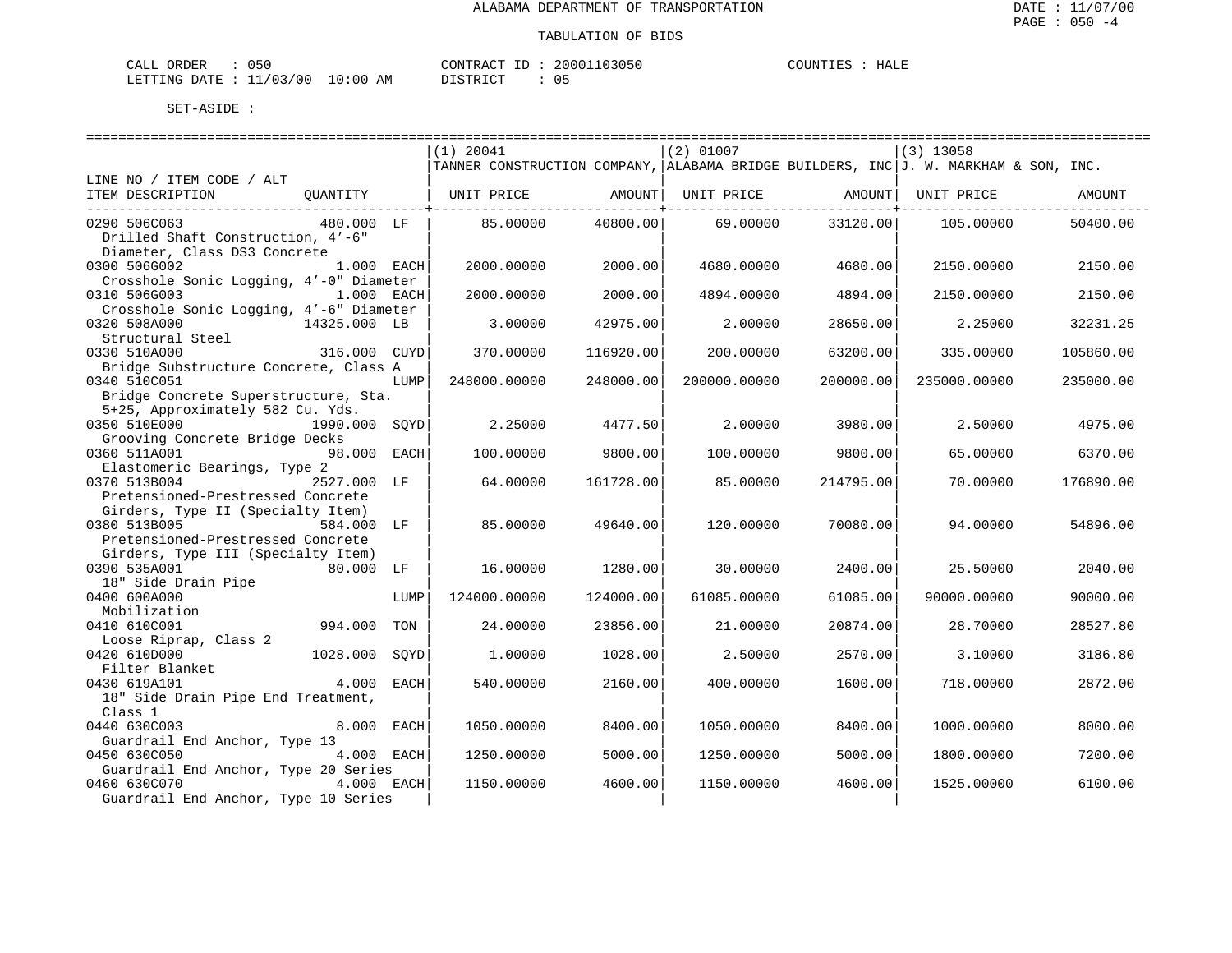| TALL<br><b>ORDER</b> | J5U     |                     | TONTRACT<br>D.   | 20001103050 | TOUNTIES | HALE |
|----------------------|---------|---------------------|------------------|-------------|----------|------|
| LETTING DATE : 11    | L/03/00 | 10:00<br>ΑM<br>____ | ז קידף דת<br>חר- | __          |          |      |

|                                        |                | $(1)$ 20041                                                                         |          | $(2)$ 01007 |                              | $(3)$ 13058 |          |
|----------------------------------------|----------------|-------------------------------------------------------------------------------------|----------|-------------|------------------------------|-------------|----------|
|                                        |                | TANNER CONSTRUCTION COMPANY, ALABAMA BRIDGE BUILDERS, INC J. W. MARKHAM & SON, INC. |          |             |                              |             |          |
| LINE NO / ITEM CODE / ALT              |                |                                                                                     |          |             |                              |             |          |
| ITEM DESCRIPTION                       |                | QUANTITY   UNIT PRICE AMOUNT                                                        |          |             | UNIT PRICE AMOUNT UNIT PRICE |             | AMOUNT   |
|                                        |                |                                                                                     |          |             | ---------------+-            |             |          |
| 0470 637A000                           | 2600.000 LF    | 6.00000                                                                             | 15600.00 | 3,00000     | 7800.00                      | 3.05000     | 7930.00  |
| Fence Reset                            |                |                                                                                     |          |             |                              |             |          |
| 0480 641A035                           | 1550.000 LF    | 25,00000                                                                            | 38750.00 | 18,00000    | 27900.00                     | 16.40000    | 25420.00 |
| 6 Inch D. I. Water Main Laid           |                |                                                                                     |          |             |                              |             |          |
| 0490 641C000                           | 2.000 EACH     | 400.00000                                                                           | 800.00   | 750.00000   | 1500.00                      | 718,00000   | 1436.00  |
| 6 Inch Gate Valves With Box            |                |                                                                                     |          |             |                              |             |          |
| 0500 649A014                           | 60.000 LF      | 25.00000                                                                            | 1500.00  | 40.00000    | 2400.00                      | 72.00000    | 4320.00  |
| 10 Inch Encasement Pipe, Type 1A       |                |                                                                                     |          |             |                              |             |          |
| Installation                           |                |                                                                                     |          |             |                              |             |          |
| 0510 649A022                           | 150.000 LF     | 25.00000                                                                            | 3750.00  | 60.00000    | 9000.00                      | 72.00000    | 10800.00 |
| 10 Inch Encasement Pipe, Type 2        |                |                                                                                     |          |             |                              |             |          |
| Installation                           |                |                                                                                     |          |             |                              |             |          |
| 0520 650A000                           | 1321.000 CYIP  | 6.00000                                                                             | 7926.00  | 5.00000     | 6605.00                      | 6.15000     | 8124.15  |
| Topsoil                                |                |                                                                                     |          |             |                              |             |          |
| 0530 651B000                           | 4.000<br>TON   | 60.00000                                                                            | 240.00   | 35.00000    | 140.00                       | 51.25000    | 205.00   |
| Agricultural Limestone                 |                |                                                                                     |          |             |                              |             |          |
| 0540 652A054                           | 2.000<br>ACRE  | 600,00000                                                                           | 1200.00  | 500.00000   | 1000.00                      | 820,00000   | 1640.00  |
| Seeding (Mix 2A)                       |                |                                                                                     |          |             |                              |             |          |
| 0550 656A001                           | 2.000<br>ACRE  | 400.00000                                                                           | 800.00   | 500.00000   | 1000.00                      | 820.00000   | 1640.00  |
| Mulching, Class A, Type 2              |                |                                                                                     |          |             |                              |             |          |
| 0560 665A000                           | 2.000 ACRE     | 400.00000                                                                           | 800.00   | 500.00000   | 1000.00                      | 615,00000   | 1230.00  |
| Temporary Seeding                      |                |                                                                                     |          |             |                              |             |          |
| 0570 665B000                           | 2.000 ACRE     | 400.00000                                                                           | 800.00   | 400.00000   | 800.00                       | 615.00000   | 1230.00  |
| Temporary Mulching                     |                |                                                                                     |          |             |                              |             |          |
| 0580 665F000                           | 40.000 EACH    | 10.00000                                                                            | 400.00   | 5.00000     | 200.00                       | 5.10000     | 204.00   |
| Hay Bales                              |                |                                                                                     |          |             |                              |             |          |
| 0590 6651000                           | 468.000<br>TON | 24.00000                                                                            | 11232.00 | 24.00000    | 11232.00                     | 29.75000    | 13923.00 |
| Temporary Riprap, Class 2              |                |                                                                                     |          |             |                              |             |          |
| 0600 665J000                           | 2800.000 LF    | 3.00000                                                                             | 8400.00  | 2.50000     | 7000.00                      | 3.60000     | 10080.00 |
| Silt Fence, Type A                     |                |                                                                                     |          |             |                              |             |          |
| 0610 665K000                           | 40.000 CUYD    | 8.00000                                                                             | 320.00   | 7.00000     | 280.00                       | 6.15000     | 246.00   |
| Drainage Sump Excavation               |                |                                                                                     |          |             |                              |             |          |
| 0620 680A000                           | LUMP           | 7500.00000                                                                          | 7500.00  | 7000.00000  | 7000.00                      | 50000.00000 | 50000.00 |
| Engineering Controls                   |                |                                                                                     |          |             |                              |             |          |
| 0630 701A028                           | 1.000 MILE     | 2000.00000                                                                          | 2000.00  | 2000.00000  | 2000.00                      | 2050.00000  | 2050.00  |
| Solid White, Class 2, Type A Traffic   |                |                                                                                     |          |             |                              |             |          |
| Stripe (0.06" Thick) (6" Wide)         |                |                                                                                     |          |             |                              |             |          |
| 0640 701A046                           | 1.000 MILE     | 1000.00000                                                                          | 1000.00  | 850.00000   | 850.00                       | 870.00000   | 870.00   |
| Broken Yellow, Class 2, Type A Traffic |                |                                                                                     |          |             |                              |             |          |
| Stripe (0.09" Thick) (6" Wide)         |                |                                                                                     |          |             |                              |             |          |
| 0650 701A048                           | 1.000 MILE     | 2000.00000                                                                          | 2000.00  | 2500.00000  | 2500.00                      | 2560.00000  | 2560.00  |
| Solid Yellow, Class 2, Type A Traffic  |                |                                                                                     |          |             |                              |             |          |
| Stripe (0.09" Thick) (6" Wide)         |                |                                                                                     |          |             |                              |             |          |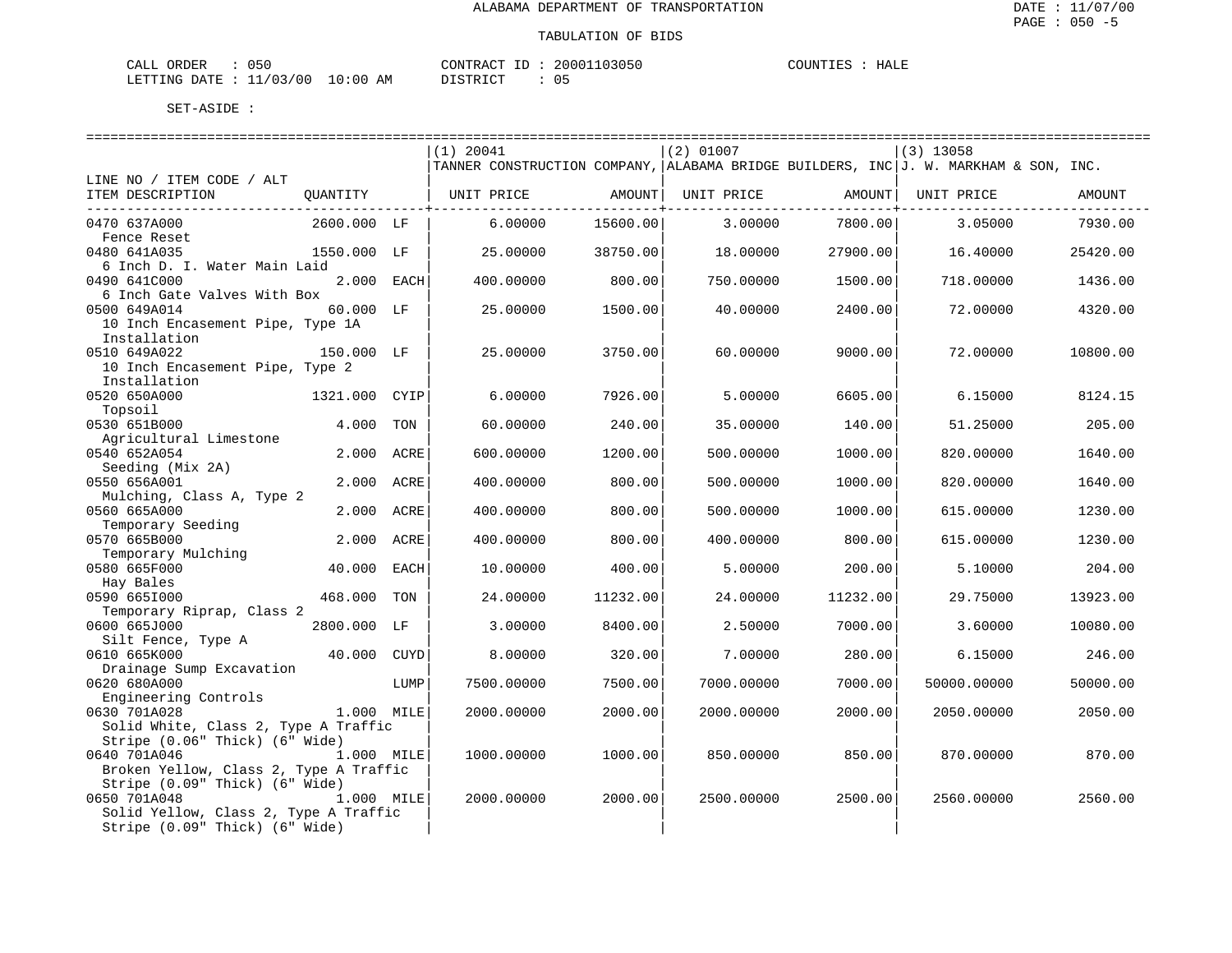| CALL ORDER                       | 050 |          | CONTRACT ID: 20001103050 | COUNTIES | HALE |
|----------------------------------|-----|----------|--------------------------|----------|------|
| LETTING DATE : 11/03/00 10:00 AM |     | DISTRICT |                          |          |      |

|                                                           |               |      | ===============================                                                       |         |            |         |             |         |
|-----------------------------------------------------------|---------------|------|---------------------------------------------------------------------------------------|---------|------------|---------|-------------|---------|
|                                                           |               |      | $(1)$ 20041                                                                           |         | (2) 01007  |         | $(3)$ 13058 |         |
|                                                           |               |      | TANNER CONSTRUCTION COMPANY, ALABAMA BRIDGE BUILDERS, INC $J.$ W. MARKHAM & SON, INC. |         |            |         |             |         |
| LINE NO / ITEM CODE / ALT<br>ITEM DESCRIPTION             | OUANTITY      |      | UNIT PRICE                                                                            | AMOUNT  | UNIT PRICE | AMOUNT  | UNIT PRICE  | AMOUNT  |
|                                                           |               |      |                                                                                       |         |            |         |             |         |
| 0660 701C000                                              | 1.000 MILE    |      | 500.00000                                                                             | 500.00  | 500.00000  | 500.00  | 510.00000   | 510.00  |
| Broken Temporary Traffic Stripe                           |               |      |                                                                                       |         |            |         |             |         |
| 0670 701C001                                              | 2.000 MILE    |      | 500.00000                                                                             | 1000.00 | 500.00000  | 1000.00 | 510.00000   | 1020.00 |
| Solid Temporary Traffic Stripe                            |               |      |                                                                                       |         |            |         |             |         |
| 0680 701D007                                              | 1.000 MILE    |      | 2000.00000                                                                            | 2000.00 | 1200.00000 | 1200.00 | 1230.00000  | 1230.00 |
| Solid Traffic Stripe Removed (Paint)                      |               |      |                                                                                       |         |            |         |             |         |
| 0690 701D014                                              | 1.000 MILE    |      | 1000.00000                                                                            | 1000.00 | 1000.00000 | 1000.00 | 1025.00000  | 1025.00 |
| Broken Traffic Stripe Removed (Paint)                     |               |      |                                                                                       |         |            |         |             |         |
| 0700 701G125                                              | 902.000 LF    |      | 0.50000                                                                               | 451.00  | 3.41000    | 3075.82 | 3.50000     | 3157.00 |
| Solid White, Class 3W, Type A Traffic<br>Stripe (6" Wide) |               |      |                                                                                       |         |            |         |             |         |
| 0710 701G129                                              | 451.000 LF    |      | 0.50000                                                                               | 225.50  | 2.35000    | 1059.85 | 2.40000     | 1082.40 |
| Broken Yellow, Class 3W, Type A Traffic                   |               |      |                                                                                       |         |            |         |             |         |
| Stripe (6" Wide)                                          |               |      |                                                                                       |         |            |         |             |         |
| 0720 701G133                                              | 451.000 LF    |      | 0.50000                                                                               | 225.50  | 4.42000    | 1993.42 | 4.50000     | 2029.50 |
| Solid Yellow, Class 3W, Type A Traffic                    |               |      |                                                                                       |         |            |         |             |         |
| Stripe (6" Wide)                                          |               |      |                                                                                       |         |            |         |             |         |
| 0730 705A023                                              | 36.000 EACH   |      | 5.00000                                                                               | 180.00  | 5.00000    | 180.00  | 5.10000     | 183.60  |
| Pavement Markers, Class C, Type 2-D                       |               |      |                                                                                       |         |            |         |             |         |
| 0740 705A032                                              | 22.000 EACH   |      | 5.00000                                                                               | 110.00  | 10.00000   | 220.00  | 10.25000    | 225.50  |
| Pavement Markers, Class A-H, Type 1-B                     |               |      |                                                                                       |         |            |         |             |         |
| 0750 705A037                                              | 14.000 EACH   |      | 5.00000                                                                               | 70.00   | 10.00000   | 140.00  | 10.25000    | 143.50  |
| Pavement Markers, Class A-H, Type 2-D                     |               |      |                                                                                       |         |            |         |             |         |
| 0760 740B000                                              | 349.000 SOFT  |      | 12.00000                                                                              | 4188.00 | 12.50000   | 4362.50 | 8.35000     | 2914.15 |
| Construction Signs                                        |               |      |                                                                                       |         |            |         |             |         |
| 0770 740D000                                              | 16.000 EACH   |      | 48.00000                                                                              | 768.00  | 50.00000   | 800.00  | 48.40000    | 774.40  |
| Channelizing Drums                                        |               |      |                                                                                       |         |            |         |             |         |
| 0780 740E000                                              | 25.000        | EACH | 10.50000                                                                              | 262.50  | 15.00000   | 375.00  | 12.90000    | 322.50  |
| Cones (36 Inches High)                                    |               |      |                                                                                       |         |            |         |             |         |
| 0790 740F002                                              | 8.000 EACH    |      | 170.00000                                                                             | 1360.00 | 300.00000  | 2400.00 | 215.00000   | 1720.00 |
| Barricades, Type III                                      |               |      |                                                                                       |         |            |         |             |         |
| 0800 7401005                                              | 2.000 EACH    |      | 500.00000                                                                             | 1000.00 | 250.00000  | 500.00  | 485.00000   | 970.00  |
| Warning Lights, Type B (Detachable Head)                  |               |      |                                                                                       |         |            |         |             |         |
| 0810 740L005                                              | 27.000 EACH   |      | 30.00000                                                                              | 810.00  | 40.00000   | 1080.00 | 45.00000    | 1215.00 |
| Vertical Panel, Type I (Double-Sided)                     |               |      |                                                                                       |         |            |         |             |         |
| 0820 740M000                                              | 25.000 EACH   |      | 7.00000                                                                               | 175.00  | 5,00000    | 125.00  | 9,00000     | 225.00  |
| Weight For Cone                                           |               |      |                                                                                       |         |            |         |             |         |
| 0830 998A000                                              |               | LUMP | 0.00000                                                                               | 0.00    | 0.00000    | 0.00    | 0.00000     | 0.00    |
| Construction Fuel (Maximum Bid Limited                    |               |      |                                                                                       |         |            |         |             |         |
| To $$70,000.00)$<br>0840 999 000                          | 1500.000 HOUR |      | 0.80000                                                                               | 1200.00 | 0.80000    | 1200.00 | 0.80000     | 1200.00 |
| Trainee Hours At 80 Cents Per Hour                        |               |      |                                                                                       |         |            |         |             |         |
|                                                           |               |      |                                                                                       |         |            |         |             |         |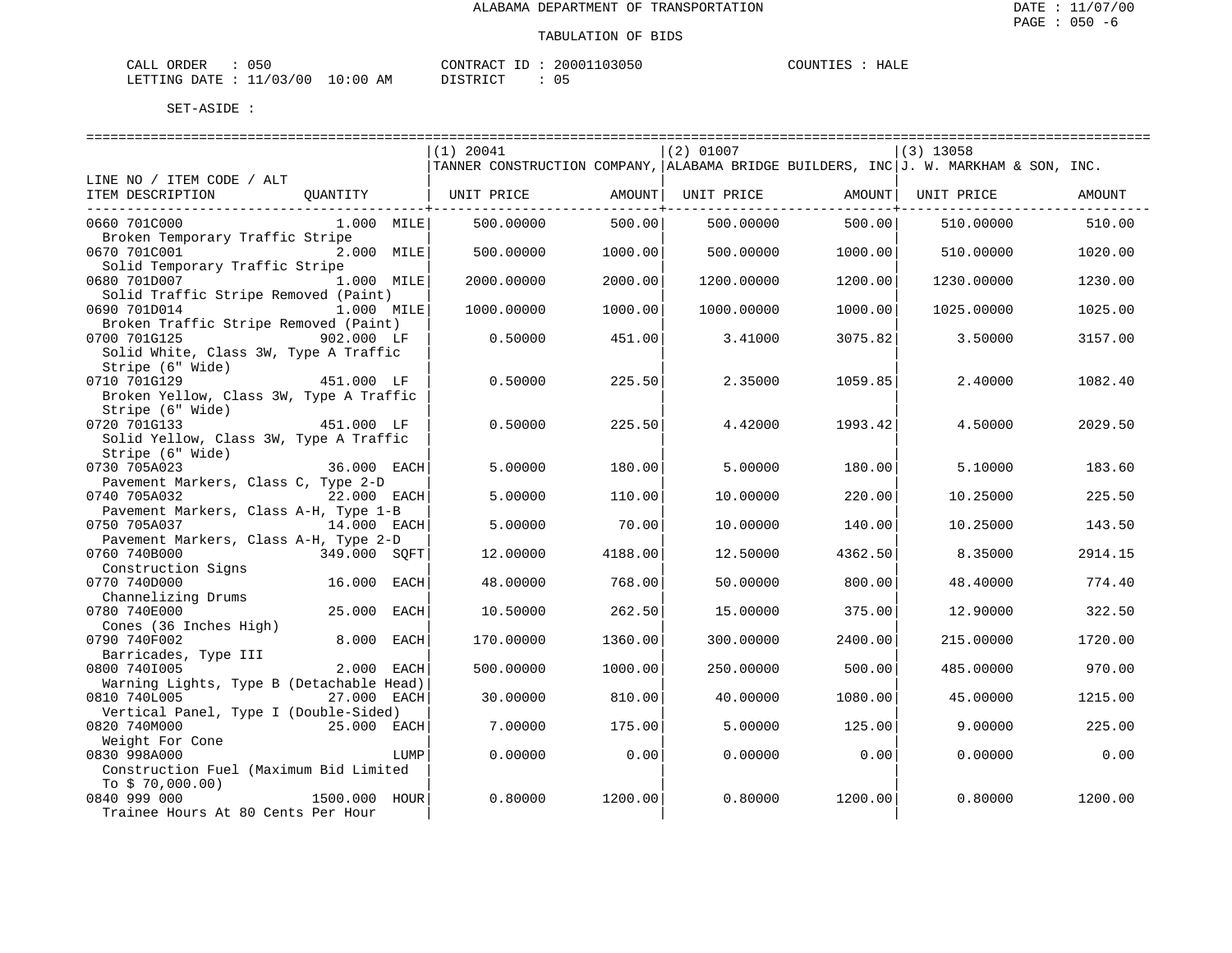| 050<br>ORDER<br>CALL       |             | CONTRACT ID<br>⊥∟           | 20001103050 | $- - - - - -$<br>COUNTIES<br>HALE |
|----------------------------|-------------|-----------------------------|-------------|-----------------------------------|
| 11/03/00<br>LETTING DATE : | 10:00<br>ΆM | חי היה דמיים דמ<br>ມ⊥ມ⊥ນ⊥∪⊥ |             |                                   |

|                                                  |          | 20041<br>$\perp$ ) |  |                | $(2)$ 01007 |                |        | $(3)$ 13058<br>TANNER CONSTRUCTION COMPANY, ALABAMA BRIDGE BUILDERS, INC $J.$ W. MARKHAM & SON, INC. |                |  |
|--------------------------------------------------|----------|--------------------|--|----------------|-------------|----------------|--------|------------------------------------------------------------------------------------------------------|----------------|--|
| ITEM CODE / ALT<br>LINE NO /<br>ITEM DESCRIPTION | OUANTITY | UNIT PRICE         |  | AMOUNT         | UNIT PRICE  |                | AMOUNT | UNIT PRICE                                                                                           | AMOUNT         |  |
| SECTION TOTALS                                   |          |                    |  | \$1,658,986.80 |             | \$1,732,590.80 |        |                                                                                                      | \$1,744,160.64 |  |
| CONTRACT TOTALS                                  |          |                    |  | \$1,658,986.80 |             | \$1,732,590.80 |        |                                                                                                      | \$1,744,160.64 |  |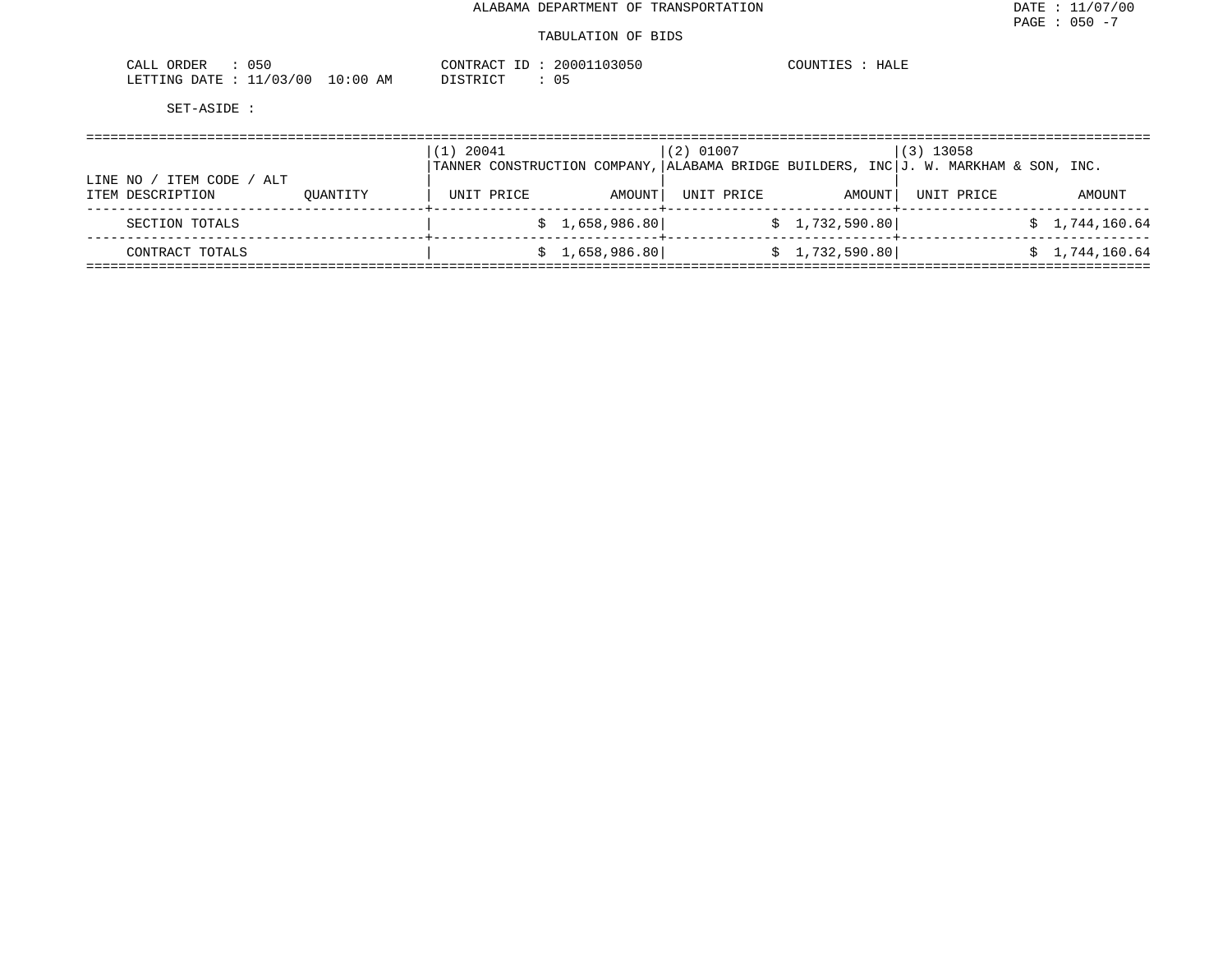# TABULATION OF BIDS

| ORDER<br>CALL | 050      |            | CONTRACT<br>T <sub>0</sub><br>. LJ | 20001103050 | COUNTIES | HALE |
|---------------|----------|------------|------------------------------------|-------------|----------|------|
| LETTING DATE  | 11/03/00 | $10:00$ AM | די היה די הי                       |             |          |      |

|                                                                                                                                    |                |      | (4) 07040                                               |           | $(5)$ 14008  |                   |            |        |
|------------------------------------------------------------------------------------------------------------------------------------|----------------|------|---------------------------------------------------------|-----------|--------------|-------------------|------------|--------|
|                                                                                                                                    |                |      | $ $ GROUND & PIPE TECHNOLOGIES, $ $ NEWELL & BUSH, INC. |           |              |                   |            |        |
| LINE NO / ITEM CODE / ALT                                                                                                          |                |      |                                                         |           |              |                   |            |        |
| ITEM DESCRIPTION                                                                                                                   | OUANTITY       |      | UNIT PRICE AMOUNT                                       |           |              | UNIT PRICE AMOUNT | UNIT PRICE | AMOUNT |
| TOTAL<br>SECTION 0001                                                                                                              |                |      |                                                         |           |              |                   |            |        |
| 0010 201A000<br>Clearing & Grubbing (Approximately 2<br>Acres)                                                                     |                | LUMP | 37400.00000                                             | 37400.00  | 5000.00000   | 5000.00           |            |        |
| 0020 206A000                                                                                                                       |                | LUMP | 100000.00000                                            | 100000.00 | 40000.00000  | 40000.00          |            |        |
| Removal Of Old Bridge Station 5+32<br>0030 206D001<br>447.000 LF<br>Removing Guardrail                                             |                |      | 1.90000                                                 | 849.30    | 3.00000      | 1341.00           |            |        |
| 0040 210A000<br>Unclassified Excavation                                                                                            | 13066.000 CYIP |      | 3.30000                                                 | 43117.80  | 3.50000      | 45731.00          |            |        |
| 0050 210D013<br>Borrow Excavation $(A-4(0))$ or Better)                                                                            | 6843.000 CYIP  |      | 6.00000                                                 | 41058.00  | 6.30000      | 43110.90          |            |        |
| 0060 230A000<br>Roadbed Processing                                                                                                 | $3.000$ RBST   |      | 150.00000                                               | 450.00    | 165.00000    | 495.00            |            |        |
| 0070 235A000                                                                                                                       |                | LUMP | 150000.00000                                            | 150000.00 | 205000.00000 | 205000.00         |            |        |
| Detour Bridge At Station 7+92.97<br>0080 305B060<br>Crushed Aggregate, Section 825, Crusher                                        | 50.000 TCIP    |      | 20.00000                                                | 1000.00   | 22.00000     | 1100.00           |            |        |
| Run Stone 1", For Miscellaneous Use<br>0090 401A000                                                                                | 4927.000 SYCP  |      | 0.60000                                                 | 2956.20   | 0.65000      | 3202.55           |            |        |
| Bituminous Treatment A<br>0100 405A000                                                                                             | 383.000 GAL    |      | 2.50000                                                 | 957.50    | 2.65000      | 1014.95           |            |        |
| Tack Coat<br>0110 424A220<br>Superpave Bituminous Concrete Wearing                                                                 | 374.000 TON    |      | 51.30000                                                | 19186.20  | 54.00000     | 20196.00          |            |        |
| Surface Layer, 1/2" Maximum Aggregate<br>Size Mix, ESAL Range B                                                                    |                |      |                                                         |           |              |                   |            |        |
| 0120 424A223<br>Superpave Bituminous Concrete Wearing                                                                              | 50.000 TON     |      | 95.00000                                                | 4750.00   | 100.00000    | 5000.00           |            |        |
| Surface Layer, Patching, 1/2" Maximum<br>Aggregate Size Mix, ESAL Range B                                                          |                |      |                                                         |           |              |                   |            |        |
| 0130 424A226<br>Superpave Bituminous Concrete Wearing                                                                              | 50.000 TON     |      | 54.00000                                                | 2700.00   | 57.00000     | 2850.00           |            |        |
| Surface Layer, Leveling, 1/2" Maximum<br>Aggregate Size Mix, ESAL Range B                                                          |                |      |                                                         |           |              |                   |            |        |
| 0140 424A229<br>Superpave Bituminous Concrete Wearing<br>Surface Layer, Widening, 1/2" Maximum<br>Aggregate Size Mix, ESAL Range B | 50.000 TON     |      | 54.00000                                                | 2700.00   | 57.00000     | 2850.00           |            |        |
| 0150 424B421<br>Superpave Bituminous Concrete Upper<br>Binder Layer, 1" Max Aggregate Size Mix,<br>ESAL Range B                    | 559.000 TON    |      | 46.80000                                                | 26161.20  | 50.00000     | 27950.00          |            |        |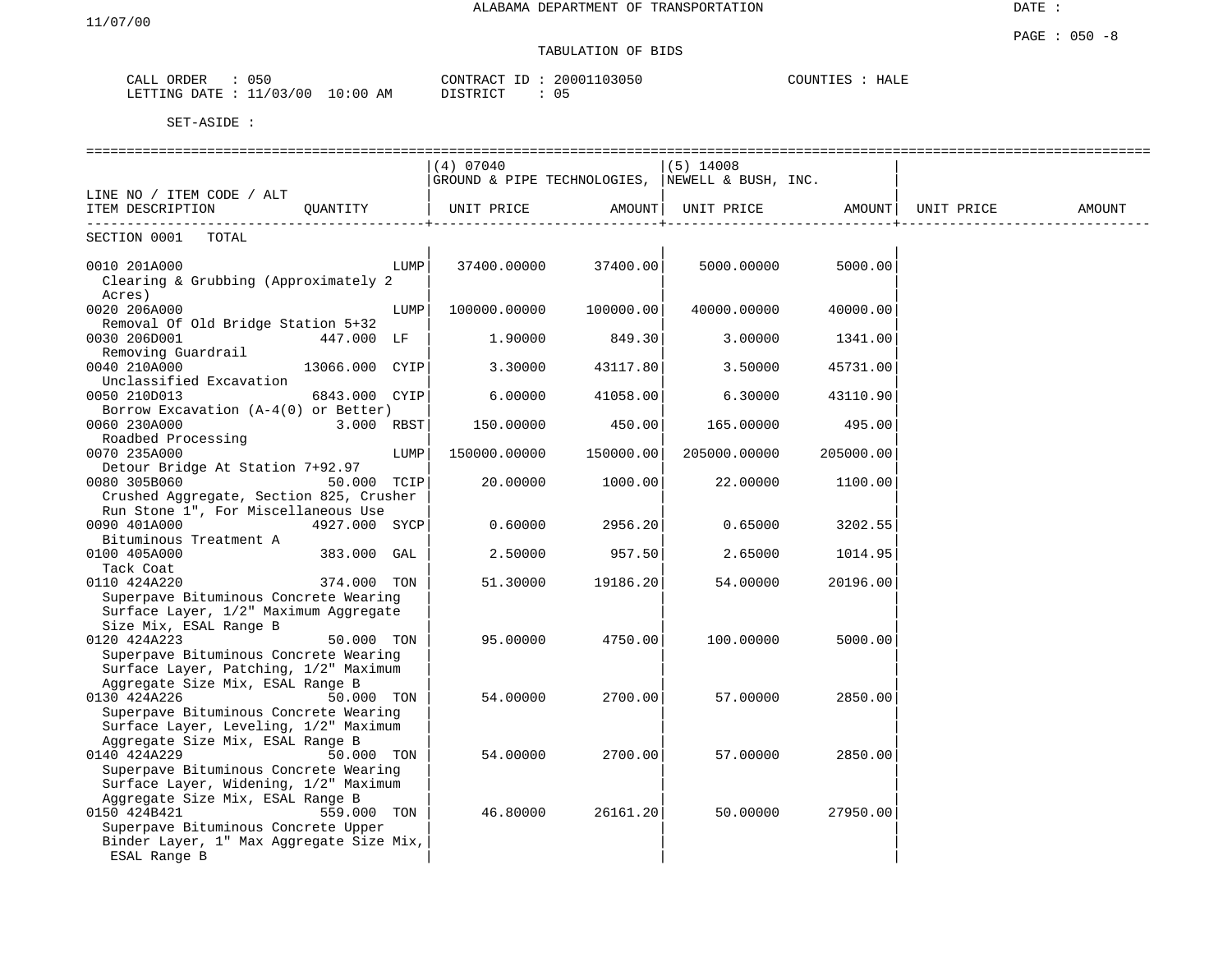| 050<br>CALL<br>ORDER        |             | CONTRACT<br>ĹD  | 20001103050 | COUNTIES<br>HALE |
|-----------------------------|-------------|-----------------|-------------|------------------|
| 1/03/00<br>LETTING DATE : 1 | 10:00<br>AΜ | יחי הדפידי את ה | ັບ          |                  |

|                                                                  |      | (4) 07040                                       |                    | $(5)$ 14008       |          |            |        |
|------------------------------------------------------------------|------|-------------------------------------------------|--------------------|-------------------|----------|------------|--------|
|                                                                  |      | GROUND & PIPE TECHNOLOGIES, NEWELL & BUSH, INC. |                    |                   |          |            |        |
| LINE NO / ITEM CODE / ALT                                        |      |                                                 |                    |                   |          |            |        |
| ITEM DESCRIPTION<br>OUANTITY                                     |      | UNIT PRICE                                      | AMOUNT             | UNIT PRICE AMOUNT |          | UNIT PRICE | AMOUNT |
| 0160 424B425<br>50.000 TON                                       |      | 80.00000                                        | -------<br>4000.00 | 84.00000          | 4200.00  |            |        |
| Superpave Bituminous Concrete Upper                              |      |                                                 |                    |                   |          |            |        |
| Binder Layer, Patching, 1" Maximum                               |      |                                                 |                    |                   |          |            |        |
| Aggregate Size Mix, ESAL Range B                                 |      |                                                 |                    |                   |          |            |        |
| 0170 424B429<br>50.000 TON                                       |      | 52.00000                                        | 2600.00            | 55.00000          | 2750.00  |            |        |
| Superpave Bituminous Concrete Upper                              |      |                                                 |                    |                   |          |            |        |
| Binder Layer, Leveling, 1" Max                                   |      |                                                 |                    |                   |          |            |        |
| Aggregate Size Mix, ESAL Range B                                 |      |                                                 |                    |                   |          |            |        |
| 0180 424B432<br>50.000 TON                                       |      | 52.00000                                        | 2600.00            | 55.00000          | 2750.00  |            |        |
| Superpave Bituminous Concrete Upper                              |      |                                                 |                    |                   |          |            |        |
| Binder Layer, Widening, 1" Max                                   |      |                                                 |                    |                   |          |            |        |
| Aggregate Size Mix, ESAL Range B                                 |      |                                                 |                    |                   |          |            |        |
| 0190 424C220<br>664.000 TON                                      |      | 44.80000                                        | 29747.20           | 47.00000          | 31208.00 |            |        |
| Superpave Bituminous Concrete Base                               |      |                                                 |                    |                   |          |            |        |
| Layer, 1" Maximum Aggregate Size Mix,                            |      |                                                 |                    |                   |          |            |        |
| ESAL Range B                                                     |      |                                                 |                    |                   |          |            |        |
| 0200 424C221<br>164.000 TON                                      |      | 44.80000                                        | 7347.20            | 47.00000          | 7708.00  |            |        |
| Superpave Bituminous Concrete Base                               |      |                                                 |                    |                   |          |            |        |
| Layer, 1 1/2" Maximum Aggregate Size                             |      |                                                 |                    |                   |          |            |        |
| Mix, ESAL Range B                                                |      |                                                 |                    |                   |          |            |        |
| 0210 424C231<br>214.000 TON                                      |      | 52.00000                                        | 11128.00           | 55.00000          | 11770.00 |            |        |
| Superpave Bituminous Concrete Base                               |      |                                                 |                    |                   |          |            |        |
| Layer, Widening, 1 1/2" Maximum                                  |      |                                                 |                    |                   |          |            |        |
| Aggregate Size Mix, ESAL Range B<br>107.000 SQYD<br>0220 450B000 |      | 74.00000                                        | 7918.00            | 82.00000          | 8774.00  |            |        |
| Reinforced Cement Concrete Bridge End                            |      |                                                 |                    |                   |          |            |        |
| Slab                                                             |      |                                                 |                    |                   |          |            |        |
| 0230 502A000<br>139200.000 LB                                    |      | 0.52000                                         | 72384.00           | 0.50000           | 69600.00 |            |        |
| Steel Reinforcement                                              |      |                                                 |                    |                   |          |            |        |
| 0240 502B000                                                     | LUMP | 80000.00000                                     | 80000.00           | 72000.00000       | 72000.00 |            |        |
| Steel Reinforcement For Bridge                                   |      |                                                 |                    |                   |          |            |        |
| Superstructure, Station 5+25,                                    |      |                                                 |                    |                   |          |            |        |
| Approximately 143750 Pounds                                      |      |                                                 |                    |                   |          |            |        |
| 0250 505C000<br>1703.000 LF                                      |      | 26.00000                                        | 44278.00           | 27.00000          | 45981.00 |            |        |
| Steel Piling (HP 10x42)                                          |      |                                                 |                    |                   |          |            |        |
| 0260 506A000<br>480.000 LF                                       |      | 142.00000                                       | 68160.00           | 185.00000         | 88800.00 |            |        |
| Drilled Shaft Excavation, 4'-6" Diameter                         |      |                                                 |                    |                   |          |            |        |
| 0270 506A008<br>216.000 LF                                       |      | 132.00000                                       | 28512.00           | 170.00000         | 36720.00 |            |        |
| Drilled Shaft Excavation, 4'-0" Diameter                         |      |                                                 |                    |                   |          |            |        |
| 0280 506C062<br>216.000 LF                                       |      | 55.00000                                        | 11880.00           | 68.00000          | 14688.00 |            |        |
| Drilled Shaft Construction, 4'-0"                                |      |                                                 |                    |                   |          |            |        |
| Diameter, Class DS3 Concrete                                     |      |                                                 |                    |                   |          |            |        |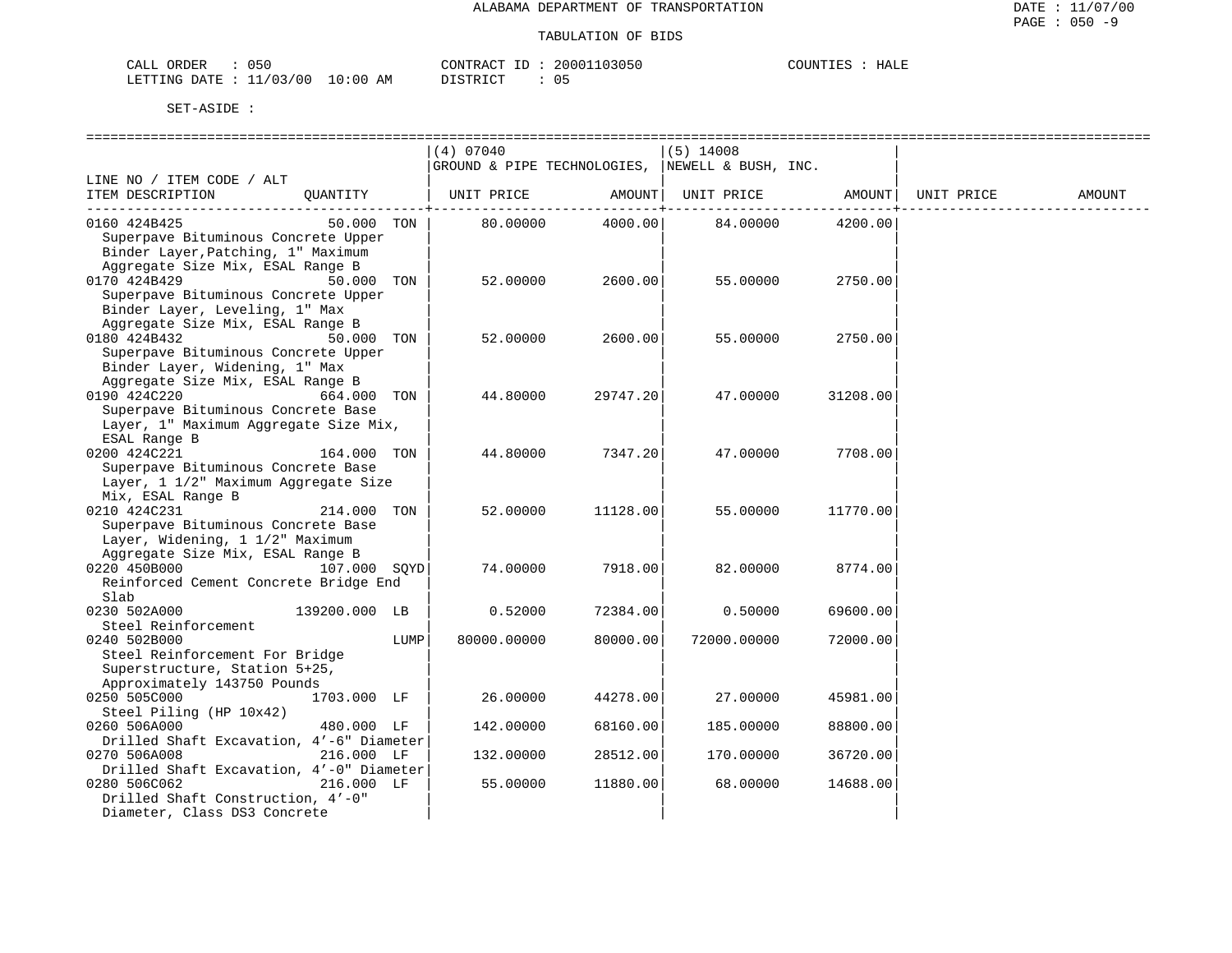| ORDER<br>CALL           | 050 |            | CONTRACT ID:          | 20001103050 | COUNTIES | HALE |
|-------------------------|-----|------------|-----------------------|-------------|----------|------|
| LETTING DATE : 11/03/00 |     | $10:00$ AM | DISTRICT<br>--------- | 05          |          |      |

|                                                         |               |      | (4) 07040<br>GROUND & PIPE TECHNOLOGIES, NEWELL & BUSH, INC. |           | $(5)$ 14008       |           |                                                      |        |
|---------------------------------------------------------|---------------|------|--------------------------------------------------------------|-----------|-------------------|-----------|------------------------------------------------------|--------|
| LINE NO / ITEM CODE / ALT                               |               |      |                                                              |           |                   |           |                                                      |        |
| ITEM DESCRIPTION                                        |               |      | OUANTITY   UNIT PRICE                                        |           |                   |           | AMOUNT  UNIT PRICE               AMOUNT   UNIT PRICE | AMOUNT |
| 0290 506C063<br>Drilled Shaft Construction, 4'-6"       | 480.000 LF    |      | 65.00000                                                     |           | 31200.00 78.00000 | 37440.00  |                                                      |        |
| Diameter, Class DS3 Concrete                            |               |      |                                                              |           |                   |           |                                                      |        |
| 0300 506G002                                            | $1.000$ EACH  |      | 4400.00000                                                   | 4400.00   | 3000.00000        | 3000.00   |                                                      |        |
| Crosshole Sonic Logging, 4'-0" Diameter<br>0310 506G003 |               |      |                                                              | 4600.00   |                   |           |                                                      |        |
| $1.000$ EACH<br>Crosshole Sonic Logging, 4'-6" Diameter |               |      | 4600.00000                                                   |           | 3000.00000        | 3000.00   |                                                      |        |
| 0320 508A000                                            | 14325.000 LB  |      | 2.60000                                                      | 37245.00  | 2.00000           | 28650.00  |                                                      |        |
| Structural Steel                                        |               |      |                                                              |           |                   |           |                                                      |        |
| 0330 510A000                                            | 316.000 CUYD  |      | 350.00000                                                    | 110600.00 | 330.00000         | 104280.00 |                                                      |        |
| Bridge Substructure Concrete, Class A                   |               |      |                                                              |           |                   |           |                                                      |        |
| 0340 510C051                                            |               | LUMP | 240000.00000                                                 | 240000.00 | 280000.00000      | 280000.00 |                                                      |        |
| Bridge Concrete Superstructure, Sta.                    |               |      |                                                              |           |                   |           |                                                      |        |
| 5+25, Approximately 582 Cu. Yds.                        |               |      |                                                              |           |                   |           |                                                      |        |
| 0350 510E000                                            | 1990.000 SQYD |      | 2.07000                                                      | 4119.30   | 2.60000           | 5174.00   |                                                      |        |
| Grooving Concrete Bridge Decks                          |               |      |                                                              |           |                   |           |                                                      |        |
| 0360 511A001                                            | $98.000$ EACH |      | 80.00000                                                     | 7840.00   | 65.00000          | 6370.00   |                                                      |        |
| Elastomeric Bearings, Type 2                            |               |      |                                                              |           |                   |           |                                                      |        |
| 0370 513B004                                            | 2527.000 LF   |      | 75.00000                                                     | 189525.00 | 66.00000          | 166782.00 |                                                      |        |
| Pretensioned-Prestressed Concrete                       |               |      |                                                              |           |                   |           |                                                      |        |
| Girders, Type II (Specialty Item)                       |               |      |                                                              |           |                   |           |                                                      |        |
| 0380 513B005                                            | 584.000 LF    |      | 100.00000                                                    | 58400.00  | 107.00000         | 62488.00  |                                                      |        |
| Pretensioned-Prestressed Concrete                       |               |      |                                                              |           |                   |           |                                                      |        |
| Girders, Type III (Specialty Item)                      |               |      |                                                              |           |                   |           |                                                      |        |
| 0390 535A001<br>18" Side Drain Pipe                     |               |      | 30.00000                                                     | 2400.00   | 35.00000          | 2800.00   |                                                      |        |
| 0400 600A000                                            |               | LUMP | 107000.00000                                                 | 107000.00 | 180000.00000      | 180000.00 |                                                      |        |
| Mobilization                                            |               |      |                                                              |           |                   |           |                                                      |        |
| 0410 610C001                                            | 994.000 TON   |      | 21,00000                                                     | 20874.00  | 23.50000          | 23359.00  |                                                      |        |
| Loose Riprap, Class 2                                   |               |      |                                                              |           |                   |           |                                                      |        |
| 0420 610D000                                            | 1028.000 SOYD |      | 2.50000                                                      | 2570.00   | 3.00000           | 3084.00   |                                                      |        |
| Filter Blanket<br>Filter Blanket                        |               |      |                                                              |           |                   |           |                                                      |        |
| 0430 619A101                                            | $4.000$ EACH  |      | 400.00000                                                    | 1600.00   | 450.00000         | 1800.00   |                                                      |        |
| 18" Side Drain Pipe End Treatment,                      |               |      |                                                              |           |                   |           |                                                      |        |
| Class 1                                                 |               |      |                                                              |           |                   |           |                                                      |        |
| 0440 630C003                                            | $8.000$ EACH  |      | 1050.00000                                                   | 8400.00   | 1200.00000        | 9600.00   |                                                      |        |
| Guardrail End Anchor, Type 13                           |               |      |                                                              |           |                   |           |                                                      |        |
| 0450 630C050                                            | $4.000$ EACH  |      | 1250.00000                                                   | 5000.00   | 1400.00000        | 5600.00   |                                                      |        |
| Guardrail End Anchor, Type 20 Series                    |               |      |                                                              |           |                   |           |                                                      |        |
| 0460 630C070                                            | $4.000$ EACH  |      | 1150.00000                                                   | 4600.00   | 1275.00000        | 5100.00   |                                                      |        |
| Guardrail End Anchor, Type 10 Series                    |               |      |                                                              |           |                   |           |                                                      |        |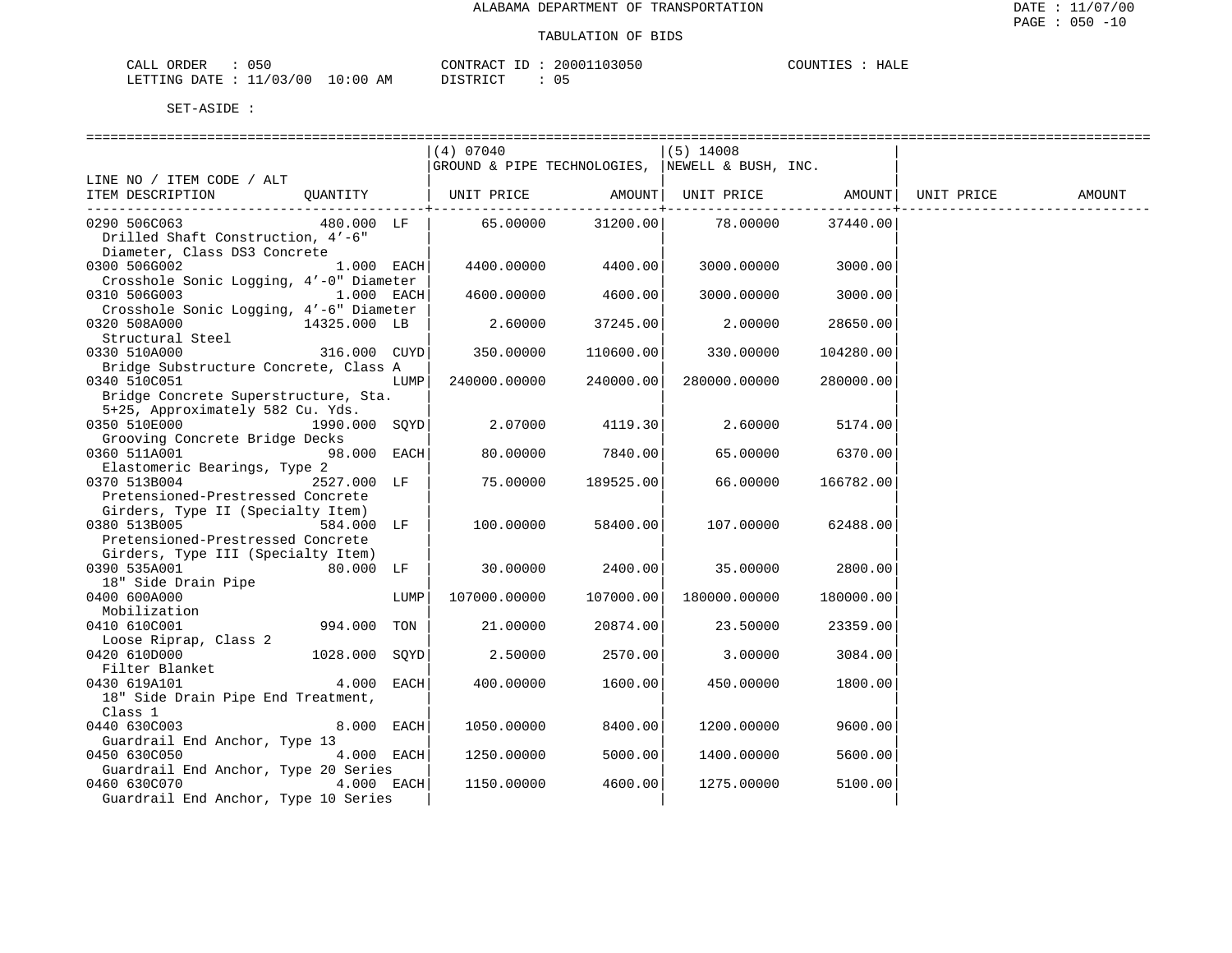| 050<br>ORDER<br>CALL (        |                        | ID<br>CONTRACT     | 20001103050 | COUNTIES<br>HALE |
|-------------------------------|------------------------|--------------------|-------------|------------------|
| 11<br>LETTING DATE: '<br>-- - | ⊥/03/00<br>10:00<br>ΆM | DI STR TAT<br>---- | 05          |                  |

|                                        |               |      | (4) 07040                                       |               | $(5)$ 14008 |                   |            |        |
|----------------------------------------|---------------|------|-------------------------------------------------|---------------|-------------|-------------------|------------|--------|
|                                        |               |      | GROUND & PIPE TECHNOLOGIES, NEWELL & BUSH, INC. |               |             |                   |            |        |
| LINE NO / ITEM CODE / ALT              |               |      |                                                 |               |             |                   |            |        |
| ITEM DESCRIPTION                       | QUANTITY      |      | UNIT PRICE                                      | AMOUNT        |             | UNIT PRICE AMOUNT | UNIT PRICE | AMOUNT |
|                                        |               |      |                                                 | ------------+ |             | ---------------   |            |        |
| 0470 637A000                           | 2600.000 LF   |      | 3.00000                                         | 7800.00       | 3.50000     | 9100.00           |            |        |
| Fence Reset                            |               |      |                                                 |               |             |                   |            |        |
| 0480 641A035                           | 1550.000 LF   |      | 22.25000                                        | 34487.50      | 6.50000     | 10075.00          |            |        |
| 6 Inch D. I. Water Main Laid           |               |      |                                                 |               |             |                   |            |        |
| 0490 641C000                           | $2.000$ EACH  |      | 1050.00000                                      | 2100.00       | 2000.00000  | 4000.00           |            |        |
| 6 Inch Gate Valves With Box            |               |      |                                                 |               |             |                   |            |        |
| 0500 649A014                           | 60.000 LF     |      | 25.00000                                        | 1500.00       | 75.00000    | 4500.00           |            |        |
| 10 Inch Encasement Pipe, Type 1A       |               |      |                                                 |               |             |                   |            |        |
| Installation                           |               |      |                                                 |               |             |                   |            |        |
| 0510 649A022                           | 150.000 LF    |      | 60.00000                                        | 9000.00       | 150.00000   | 22500.00          |            |        |
| 10 Inch Encasement Pipe, Type 2        |               |      |                                                 |               |             |                   |            |        |
| Installation                           |               |      |                                                 |               |             |                   |            |        |
| 0520 650A000                           | 1321.000 CYIP |      | 5.00000                                         | 6605.00       | 5.50000     | 7265.50           |            |        |
| Topsoil                                |               |      |                                                 |               |             |                   |            |        |
| 0530 651B000                           | 4.000 TON     |      | 35.00000                                        | 140.00        | 40.00000    | 160.00            |            |        |
| Agricultural Limestone                 |               |      |                                                 |               |             |                   |            |        |
| 0540 652A054                           | 2.000 ACRE    |      | 500.00000                                       | 1000.00       | 555.00000   | 1110.00           |            |        |
| Seeding (Mix 2A)                       |               |      |                                                 |               |             |                   |            |        |
| 0550 656A001                           | 2.000 ACRE    |      | 500.00000                                       | 1000.00       | 555.00000   | 1110.00           |            |        |
| Mulching, Class A, Type 2              |               |      |                                                 |               |             |                   |            |        |
| 0560 665A000                           | 2.000 ACRE    |      | 500.00000                                       | 1000.00       | 555.00000   | 1110.00           |            |        |
| Temporary Seeding                      |               |      |                                                 |               |             |                   |            |        |
| 0570 665B000                           | 2.000 ACRE    |      | 400.00000                                       | 800.00        | 445.00000   | 890.00            |            |        |
| Temporary Mulching                     |               |      |                                                 |               |             |                   |            |        |
| 0580 665F000                           | 40.000        | EACH | 5.00000                                         | 200.00        | 5.50000     | 220.00            |            |        |
| Hay Bales                              |               |      |                                                 |               |             |                   |            |        |
| 0590 6651000                           | 468.000 TON   |      | 24.00000                                        | 11232.00      | 28.00000    | 13104.00          |            |        |
| Temporary Riprap, Class 2              |               |      |                                                 |               |             |                   |            |        |
| 0600 665J000                           | 2800.000 LF   |      | 2.50000                                         | 7000.00       | 2.80000     | 7840.00           |            |        |
| Silt Fence, Type A                     |               |      |                                                 |               |             |                   |            |        |
| 0610 665K000                           | 40.000 CUYD   |      | 7.00000                                         | 280.00        | 8.00000     | 320.00            |            |        |
| Drainage Sump Excavation               |               |      |                                                 |               |             |                   |            |        |
| 0620 680A000                           |               | LUMP | 22000.00000                                     | 22000.00      | 15000.00000 | 15000.00          |            |        |
| Engineering Controls                   |               |      |                                                 |               |             |                   |            |        |
| 0630 701A028                           | 1.000 MILE    |      | 2000.00000                                      | 2000.00       | 2100.00000  | 2100.00           |            |        |
| Solid White, Class 2, Type A Traffic   |               |      |                                                 |               |             |                   |            |        |
| Stripe (0.06" Thick) (6" Wide)         |               |      |                                                 |               |             |                   |            |        |
| 1.000 MILE<br>0640 701A046             |               |      | 850.00000                                       | 850.00        | 900.00000   | 900.00            |            |        |
| Broken Yellow, Class 2, Type A Traffic |               |      |                                                 |               |             |                   |            |        |
| Stripe (0.09" Thick) (6" Wide)         |               |      |                                                 |               |             |                   |            |        |
| 0650 701A048                           | 1.000 MILE    |      | 2500.00000                                      | 2500.00       | 2625.00000  | 2625.00           |            |        |
| Solid Yellow, Class 2, Type A Traffic  |               |      |                                                 |               |             |                   |            |        |
| Stripe (0.09" Thick) (6" Wide)         |               |      |                                                 |               |             |                   |            |        |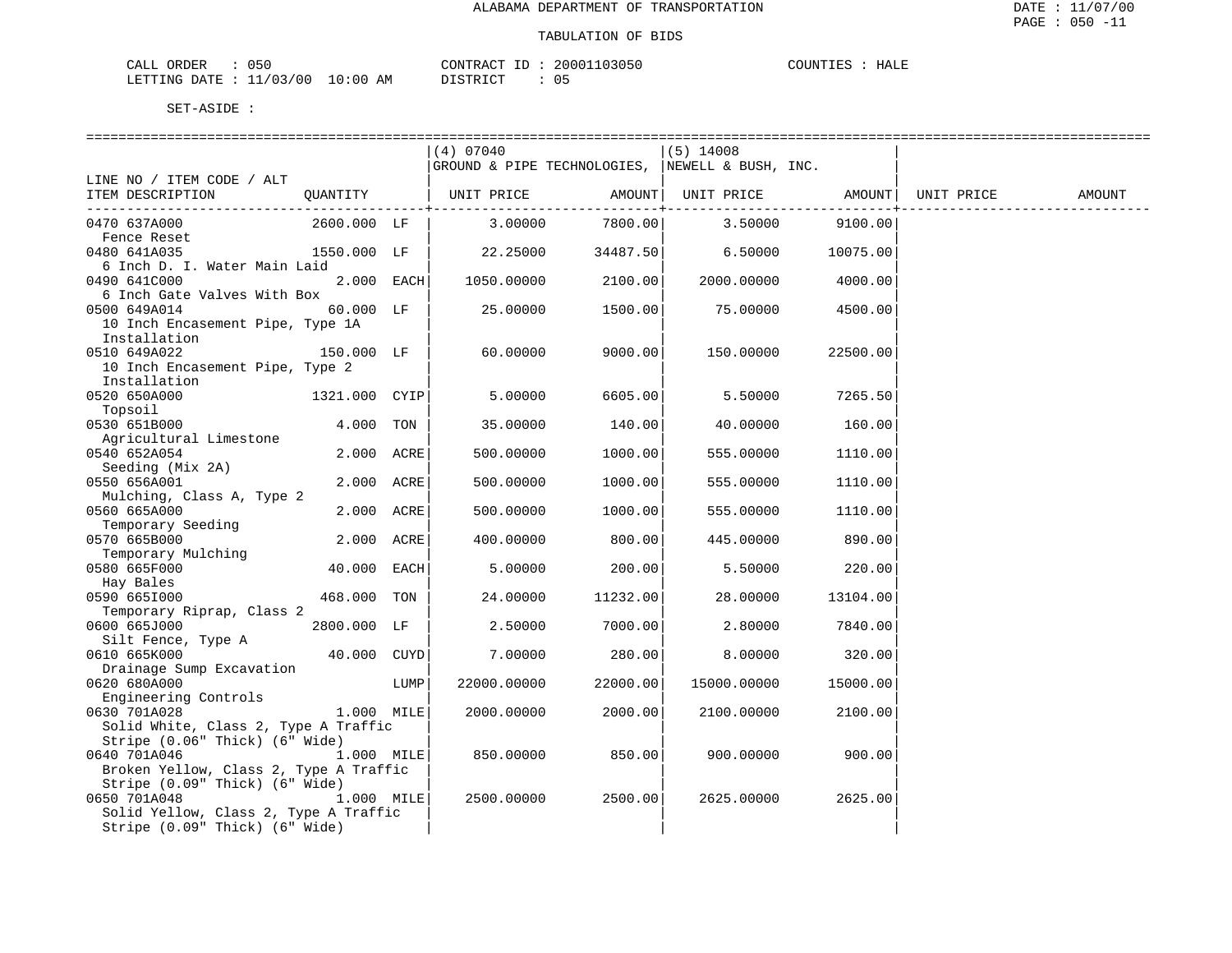| CALL ORDER                      | 050 | CONTRACT<br>TD : | 20001103050 | COUNTIES | HALE |
|---------------------------------|-----|------------------|-------------|----------|------|
| LETTING DATE: 11/03/00 10:00 AM |     | <b>DISTRICT</b>  |             |          |      |

|                                          |               |      | (4) 07040                                       |               | $(5)$ 14008        |               |            |        |
|------------------------------------------|---------------|------|-------------------------------------------------|---------------|--------------------|---------------|------------|--------|
|                                          |               |      | GROUND & PIPE TECHNOLOGIES, NEWELL & BUSH, INC. |               |                    |               |            |        |
| LINE NO / ITEM CODE / ALT                |               |      |                                                 |               |                    |               |            |        |
| ITEM DESCRIPTION                         | OUANTITY      |      | UNIT PRICE                                      |               | AMOUNT  UNIT PRICE | AMOUNT        | UNIT PRICE | AMOUNT |
|                                          |               |      |                                                 | -----------+- |                    | ------------+ |            |        |
| 0660 701C000                             | $1.000$ MILE  |      | 500.00000                                       | 500.00        | 525.00000          | 525.00        |            |        |
| Broken Temporary Traffic Stripe          |               |      |                                                 |               |                    |               |            |        |
| 0670 701C001                             | 2.000 MILE    |      | 500.00000                                       | 1000.00       | 525.00000          | 1050.00       |            |        |
| Solid Temporary Traffic Stripe           |               |      |                                                 |               |                    |               |            |        |
| 0680 701D007                             | 1.000 MILE    |      | 1200.00000                                      | 1200.00       | 1260.00000         | 1260.00       |            |        |
| Solid Traffic Stripe Removed (Paint)     |               |      |                                                 |               |                    |               |            |        |
| 0690 701D014                             | 1.000 MILE    |      | 1000.00000                                      | 1000.00       | 1050.00000         | 1050.00       |            |        |
| Broken Traffic Stripe Removed (Paint)    |               |      |                                                 |               |                    |               |            |        |
| 0700 701G125                             | $902.000$ LF  |      | 3.41000                                         | 3075.82       | 4.50000            | 4059.00       |            |        |
| Solid White, Class 3W, Type A Traffic    |               |      |                                                 |               |                    |               |            |        |
| Stripe (6" Wide)                         |               |      |                                                 |               |                    |               |            |        |
| 0710 701G129                             | 451.000 LF    |      | 2.35000                                         | 1059.85       | 2.50000            | 1127.50       |            |        |
| Broken Yellow, Class 3W, Type A Traffic  |               |      |                                                 |               |                    |               |            |        |
| Stripe (6" Wide)                         |               |      |                                                 |               |                    |               |            |        |
| 0720 701G133                             | 451.000 LF    |      | 4.42000                                         | 1993.42       | 4.65000            | 2097.15       |            |        |
| Solid Yellow, Class 3W, Type A Traffic   |               |      |                                                 |               |                    |               |            |        |
| Stripe (6" Wide)                         |               |      |                                                 |               |                    |               |            |        |
| 0730 705A023                             | 36.000 EACH   |      | 5.00000                                         | 180.00        | 5.25000            | 189.00        |            |        |
| Pavement Markers, Class C, Type 2-D      |               |      |                                                 |               |                    |               |            |        |
| 0740 705A032                             | $22.000$ EACH |      | 10.00000                                        | 220.00        | 10.50000           | 231.00        |            |        |
| Pavement Markers, Class A-H, Type 1-B    |               |      |                                                 |               |                    |               |            |        |
| 0750 705A037                             | 14.000 EACH   |      | 10.00000                                        | 140.00        | 10.50000           | 147.00        |            |        |
| Pavement Markers, Class A-H, Type 2-D    |               |      |                                                 |               |                    |               |            |        |
| 0760 740B000                             | 349.000 SOFT  |      | 12.50000                                        | 4362.50       | 16.00000           | 5584.00       |            |        |
| Construction Signs                       |               |      |                                                 |               |                    |               |            |        |
| 0770 740D000                             | 16.000 EACH   |      | 50.00000                                        | 800.001       | 75.00000           | 1200.00       |            |        |
| Channelizing Drums                       |               |      |                                                 |               |                    |               |            |        |
| 0780 740E000                             | 25.000 EACH   |      | 15.00000                                        | 375.00        | 20.00000           | 500.00        |            |        |
| Cones (36 Inches High)                   |               |      |                                                 |               |                    |               |            |        |
| 0790 740F002                             | 8.000 EACH    |      | 300.00000                                       | 2400.00       | 375.00000          | 3000.00       |            |        |
| Barricades, Type III                     |               |      |                                                 |               |                    |               |            |        |
| 0800 7401005                             | 2.000 EACH    |      | 250.00000                                       | 500.00        | 325.00000          | 650.00        |            |        |
| Warning Lights, Type B (Detachable Head) |               |      |                                                 |               |                    |               |            |        |
| 0810 740L005                             | 27.000 EACH   |      | 40.00000                                        | 1080.00       | 55.00000           | 1485.00       |            |        |
| Vertical Panel, Type I (Double-Sided)    |               |      |                                                 |               |                    |               |            |        |
| 0820 740M000                             | 25.000 EACH   |      | 5.00000                                         | 125.00        | 10.50000           | 262.50        |            |        |
| Weight For Cone                          |               |      |                                                 |               |                    |               |            |        |
| 0830 998A000                             |               | LUMP | 0.00000                                         | 0.00          | 0.00000            | 0.00          |            |        |
| Construction Fuel (Maximum Bid Limited   |               |      |                                                 |               |                    |               |            |        |
| To $$70,000.00)$                         |               |      |                                                 |               |                    |               |            |        |
| 0840 999 000                             | 1500.000 HOUR |      | 0.80000                                         | 1200.00       | 0.80000            | 1200.00       |            |        |
| Trainee Hours At 80 Cents Per Hour       |               |      |                                                 |               |                    |               |            |        |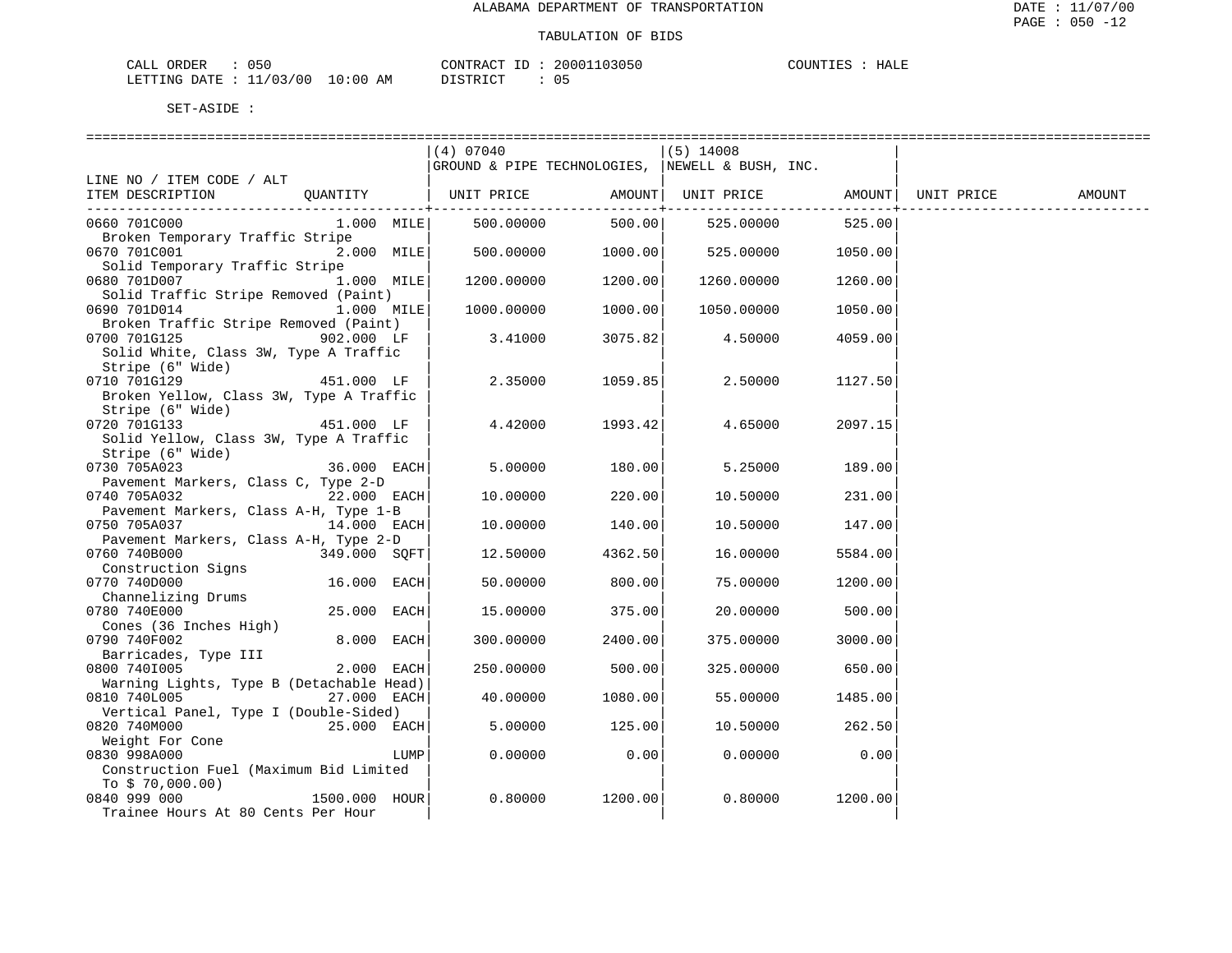| 050<br>ORDER<br>$\sim$ $ -$<br>CALL           |                 | $\gamma$ $\gamma$ $\gamma$ $\Gamma$<br>$\rightarrow$ $\rightarrow$ $\Delta$ $\sim$ $\sim$ | ، ۱۵ ۵<br>. 43050 | TNET.<br>чытк |
|-----------------------------------------------|-----------------|-------------------------------------------------------------------------------------------|-------------------|---------------|
| $\sqrt{2}$<br>LETTING<br>.)ATF<br>70٢<br>____ | AΜ<br>$\div 00$ | - 200<br>. ∟ .                                                                            | ັັ                |               |

|                             |          | (4) 07040  |                             | $(5)$ 14008         |                 |            |        |
|-----------------------------|----------|------------|-----------------------------|---------------------|-----------------|------------|--------|
| ITEM CODE<br>ALT<br>LINE NO |          |            | GROUND & PIPE TECHNOLOGIES, | NEWELL & BUSH, INC. |                 |            |        |
| ITEM DESCRIPTION            | OUANTITY | UNIT PRICE | AMOUNT                      | UNIT PRICE          | AMOUNT          | UNIT PRICE | AMOUNT |
| SECTION TOTALS              |          |            | \$1,776,919.99]             |                     | \$1,859,864.05] |            |        |
| CONTRACT TOTALS             |          |            | \$1,776,919.99]             |                     | \$1,859,864.05  |            |        |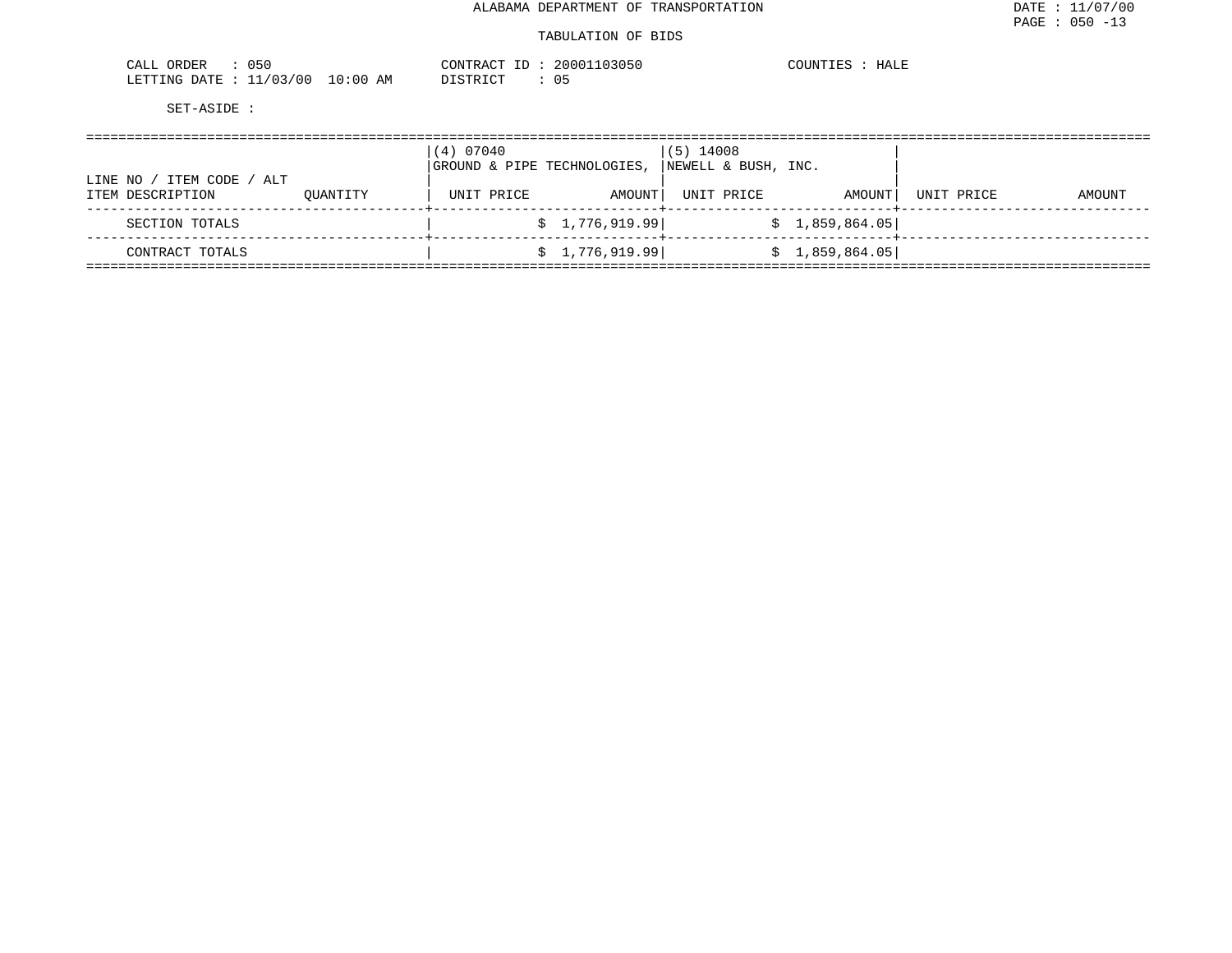# VENDOR RANKING

| CALL ORDER : 051<br>LETTING DATE : $11/03/00$                                      | 10:00 AM | CONTRACT ID: 20001103051<br>DISTRICT | $\therefore$ 02 |              | COUNTIES : LAUDERDALE                           |
|------------------------------------------------------------------------------------|----------|--------------------------------------|-----------------|--------------|-------------------------------------------------|
| CONTRACT DESCRIPTION:                                                              |          | CONTRACT TIME : 150                  |                 | Working Days | (available days)<br>$PROJECT(S)$ : BRZ-3900(19) |
| for constructing the Bridge Replacement (AASHTO Girder) and                        |          |                                      |                 |              |                                                 |
| Approaches on C.R. #50 at Second Creek, south of Lexington.<br>Length $-0.460$ km. |          |                                      |                 |              |                                                 |

| RANK |       | VENDOR NO./NAME                        | TOTAL<br><b>BID</b> | % OVER<br>LOW BID |
|------|-------|----------------------------------------|---------------------|-------------------|
|      | 03023 | B. H. CRAIG CONSTRUCTION COMPANY, INC. | 572,584.12          | 100.0000%         |
|      | 13004 | MILLER & MILLER, INC.                  | 598,046.50          | 104.4469%         |
|      | 18036 | RILEY BRIDGE & ENGINEERING CO., INC.   | 598,499.95          | 104.5261%         |
|      | 02035 | BURGREEN CONTRACTING COMPANY, INC.     | 638,881.50          | 111.5786%         |
|      | 19074 | S & M EOUIPMENT CO., INC.              | 717,525.98          | 125.3136%         |
|      | 13058 | J. W. MARKHAM & SON, INC.              | 728,937.26          | 127.3065%         |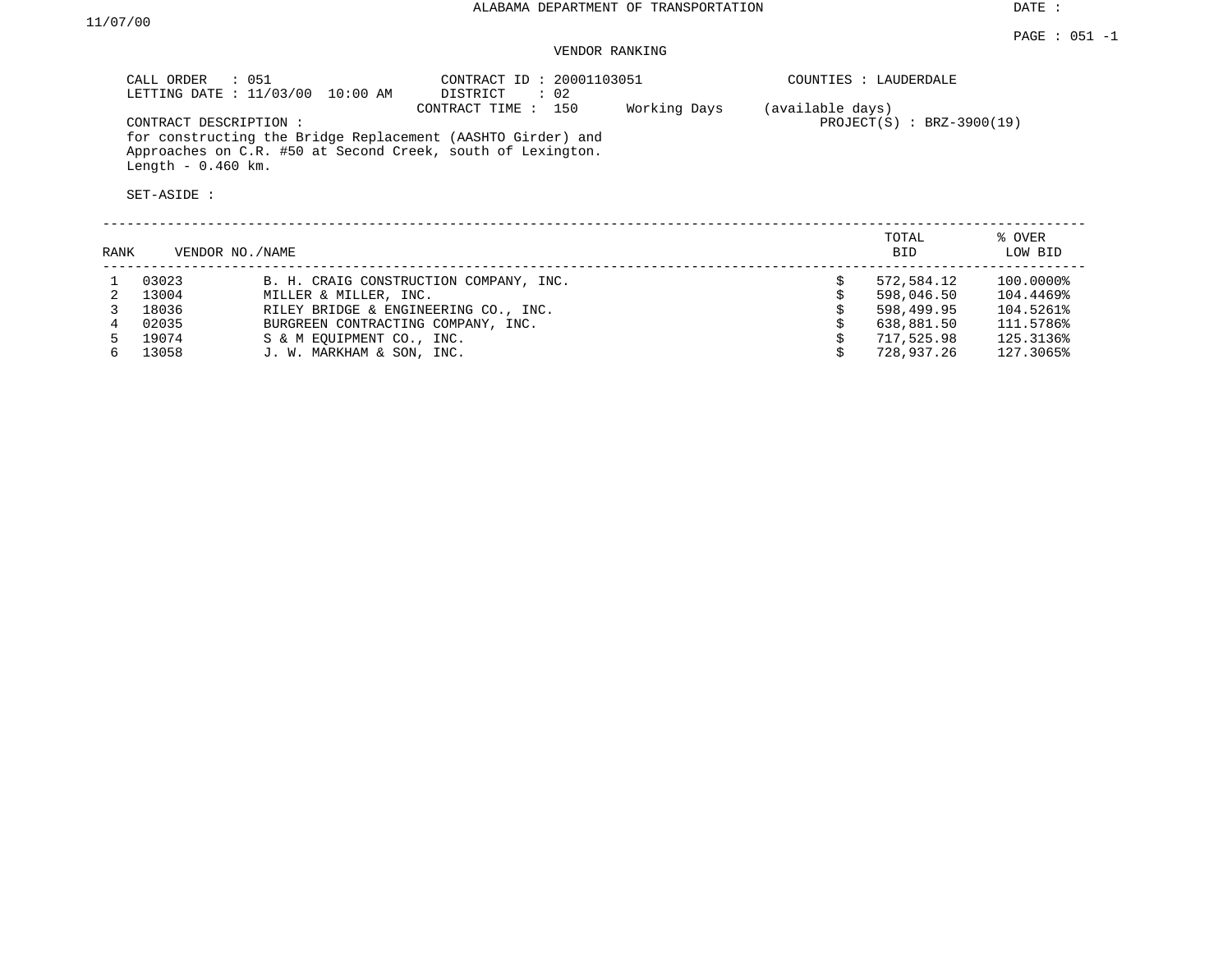| 051<br>ORDER<br>CALL       |            | CONTRACT ID      | 20001103051 | COUNTIES<br>LAUDERDALE |
|----------------------------|------------|------------------|-------------|------------------------|
| : 11/03/00<br>LETTING DATE | $10:00$ AM | DISTRICT<br>---- | ∪∠          |                        |

|                                          |              |      | (1) 03023                                                                         |                        | $(2)$ 13004       |                        | $(3)$ 18036 |          |  |  |
|------------------------------------------|--------------|------|-----------------------------------------------------------------------------------|------------------------|-------------------|------------------------|-------------|----------|--|--|
|                                          |              |      | B. H. CRAIG CONSTRUCTION COM MILLER & MILLER, INC.   RILEY BRIDGE & ENGINEERING C |                        |                   |                        |             |          |  |  |
| LINE NO / ITEM CODE / ALT                |              |      |                                                                                   |                        |                   |                        |             |          |  |  |
| ITEM DESCRIPTION QUANTITY                |              |      | UNIT PRICE AMOUNT                                                                 | -------------------+-- | UNIT PRICE AMOUNT | --------------------+- | UNIT PRICE  | AMOUNT   |  |  |
| SECTION 0001 TOTAL                       |              |      |                                                                                   |                        |                   |                        |             |          |  |  |
| 0010 201A000                             |              | LUMP | 4665.00000                                                                        | 4665.00                | 5200.00000        | 5200.00                | 3100.00000  | 3100.00  |  |  |
| Clearing & Grubbing (Approximately 1     |              |      |                                                                                   |                        |                   |                        |             |          |  |  |
| Hectare)                                 |              |      |                                                                                   |                        |                   |                        |             |          |  |  |
| 0020 206A000                             |              | LUMP | 7650.00000                                                                        | 7650.00                | 6000.00000        | 6000.00                | 6500.00000  | 6500.00  |  |  |
| Removal Of Old Bridge, Station 14+19.6   |              |      |                                                                                   |                        |                   |                        |             |          |  |  |
| 0030 210A000                             | 490.000 M3   |      | 3.00000                                                                           | 1470.00                | 6.00000           | 2940.00                | 6.25000     | 3062.50  |  |  |
| Unclassified Excavation                  |              |      |                                                                                   |                        |                   |                        |             |          |  |  |
| 0040 210D000                             | 11250.000 M3 |      | 0.95000                                                                           | 10687.50               | 6.25000           | 70312.50               | 6.40000     | 72000.00 |  |  |
| Borrow Excavation                        |              |      |                                                                                   |                        |                   |                        |             |          |  |  |
| 0050 230A000                             | 5.000 RBST   |      | 50.00000                                                                          | 250.00                 | 1100.00000        | 5500.00                | 985.00000   | 4925.00  |  |  |
| Roadbed Processing                       |              |      |                                                                                   |                        |                   |                        |             |          |  |  |
| 0060 429A201                             | 180.000 MTON |      | 52.75000                                                                          | 9495.00                | 46.00000          | 8280.00                | 48.00000    | 8640.00  |  |  |
| Improved Bituminous Concrete Wearing     |              |      |                                                                                   |                        |                   |                        |             |          |  |  |
| Surface Layer, 19.0 mm Maximum           |              |      |                                                                                   |                        |                   |                        |             |          |  |  |
| Aggregate Size Mix, ESAL Range A         |              |      |                                                                                   |                        |                   |                        |             |          |  |  |
| 0070 429B201<br>270.000 MTON             |              |      | 39.95000                                                                          | 10786.50               | 44.00000          | 11880.00               | 43.00000    | 11610.00 |  |  |
| Improved Bituminous Concrete Binder      |              |      |                                                                                   |                        |                   |                        |             |          |  |  |
| Layer, 25.0 mm Maximum Aggregate Size    |              |      |                                                                                   |                        |                   |                        |             |          |  |  |
| Mix, ESAL Range A                        |              |      |                                                                                   |                        |                   |                        |             |          |  |  |
| 0080 429C201                             | 371.000 MTON |      | 35.62000                                                                          | 13215.02               | 41.00000          | 15211.00               | 41,00000    | 15211.00 |  |  |
| Improved Bituminous Concrete Base Layer, |              |      |                                                                                   |                        |                   |                        |             |          |  |  |
| 37.5 mm Maximum Aggregate Size Mix,      |              |      |                                                                                   |                        |                   |                        |             |          |  |  |
| ESAL Range A                             |              |      |                                                                                   |                        |                   |                        |             |          |  |  |
| 0090 502A000<br>22029.000 KG             |              |      | 0.95000                                                                           | 20927.55               | 1,00000           | 22029.00               | 0.95000     | 20927.55 |  |  |
| Steel Reinforcement                      |              |      |                                                                                   |                        |                   |                        |             |          |  |  |
| 0100 502B000                             |              | LUMP | 31000.00000                                                                       | 31000.00               | 11000.00000       | 11000.00               | 30000.00000 | 30000.00 |  |  |
| Steel Reinforcement For Bridge           |              |      |                                                                                   |                        |                   |                        |             |          |  |  |
| Superstructure, Sta. 14+13, Approx.      |              |      |                                                                                   |                        |                   |                        |             |          |  |  |
| 31369 Kilograms                          |              |      |                                                                                   |                        |                   |                        |             |          |  |  |
| 0110 506A008                             | 22.000 M     |      | 493.00000                                                                         | 10846.00               | 450.00000         | 9900.00                | 465.00000   | 10230.00 |  |  |
| Drilled Shaft Excavation, 1220 mm        |              |      |                                                                                   |                        |                   |                        |             |          |  |  |
| Diameter                                 |              |      |                                                                                   |                        |                   |                        |             |          |  |  |
| 0120 506B002                             | 36.000 M     |      | 2165.00000                                                                        | 77940.00               | 1985.00000        | 71460.00               | 2140.00000  | 77040.00 |  |  |
| Special Drilled Shaft Excavation, 1070   |              |      |                                                                                   |                        |                   |                        |             |          |  |  |
| mm Diameter                              |              |      |                                                                                   |                        |                   |                        |             |          |  |  |
| 0130 506C041                             | 36.000 M     |      | 300,00000                                                                         | 10800.00               | 280.00000         | 10080.00               | 300,00000   | 10800.00 |  |  |
| Drilled Shaft Construction, 1070 mm      |              |      |                                                                                   |                        |                   |                        |             |          |  |  |
| Diameter, Class DS1 Concrete             |              |      |                                                                                   |                        |                   |                        |             |          |  |  |
| 0140 506C042                             | 22.000 M     |      | 325.00000                                                                         | 7150.00                | 300.00000         | 6600.00                | 300,00000   | 6600.00  |  |  |
| Drilled Shaft Construction, 1220 mm      |              |      |                                                                                   |                        |                   |                        |             |          |  |  |
| Diameter, Class DS1 Concrete             |              |      |                                                                                   |                        |                   |                        |             |          |  |  |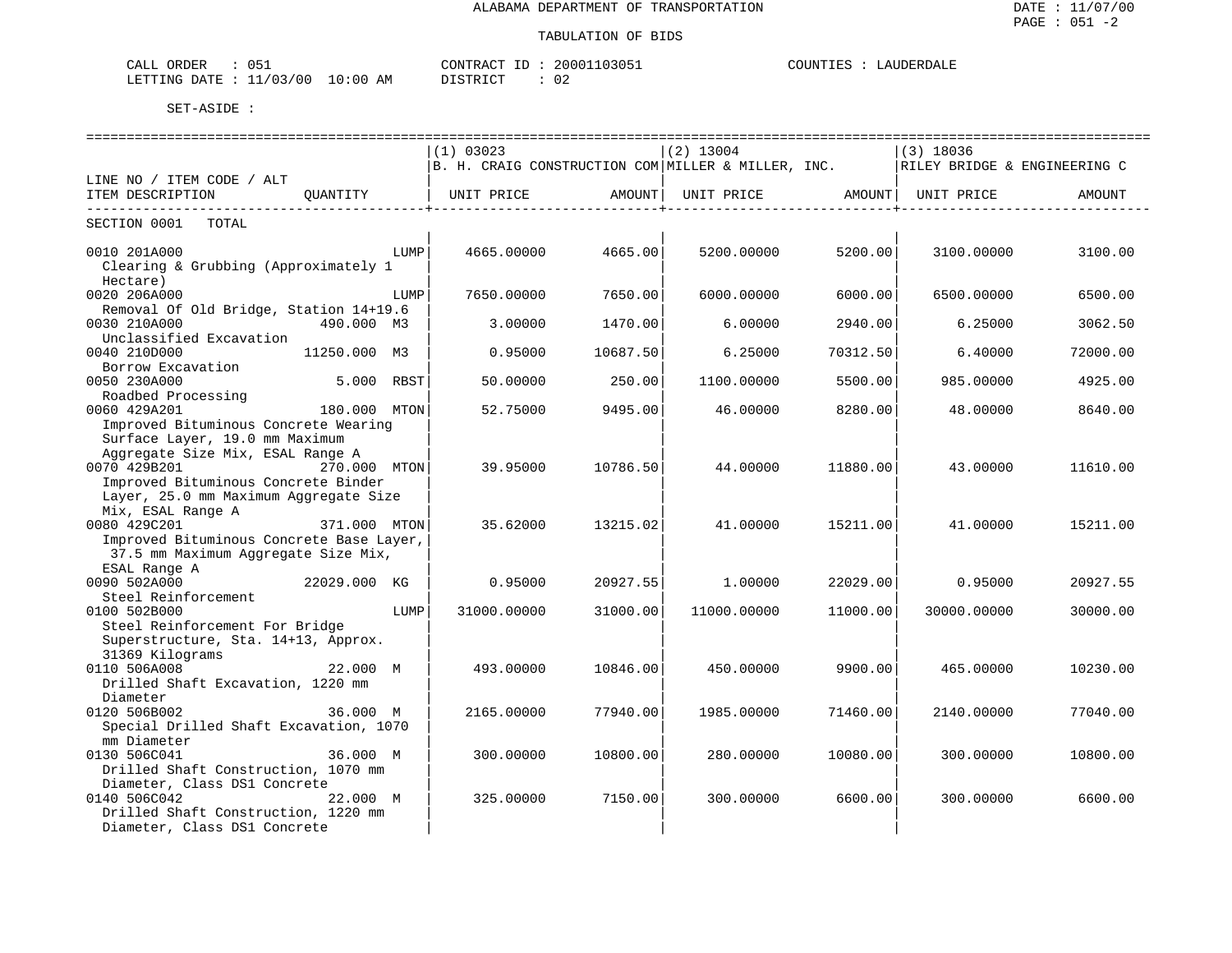| ORDER<br>CALL           |          | CONTRACT<br>ID : | 20001103051 | COUNTIES | LAUDERDALE |
|-------------------------|----------|------------------|-------------|----------|------------|
| LETTING DATE : 11/03/00 | 10:00 AM | DISTRICT         |             |          |            |

|                                          |              |      | (1) 03023                                          |           | $(2)$ 13004       |          | $(3)$ 18036                  |          |  |  |
|------------------------------------------|--------------|------|----------------------------------------------------|-----------|-------------------|----------|------------------------------|----------|--|--|
|                                          |              |      | B. H. CRAIG CONSTRUCTION COM MILLER & MILLER, INC. |           |                   |          | RILEY BRIDGE & ENGINEERING C |          |  |  |
| LINE NO / ITEM CODE / ALT                |              |      |                                                    |           |                   |          |                              |          |  |  |
| ITEM DESCRIPTION                         | OUANTITY     |      | UNIT PRICE                                         | AMOUNT    | UNIT PRICE AMOUNT |          | UNIT PRICE                   | AMOUNT   |  |  |
|                                          |              |      |                                                    |           |                   |          |                              |          |  |  |
| 0150 506F008                             | 6.000 M      |      | 480.00000                                          | 2880.00   | 440.00000         | 2640.00  | 450.00000                    | 2700.00  |  |  |
| Permanent Drilled Shaft Casing, 1220 mm  |              |      |                                                    |           |                   |          |                              |          |  |  |
| Diameter                                 |              |      |                                                    |           |                   |          |                              |          |  |  |
|                                          |              |      |                                                    |           |                   |          |                              |          |  |  |
| 0160 506G001                             | 12.000 EACH  |      | 700.00000                                          | 8400.00   | 640.00000         | 7680.00  | 100.00000                    | 1200.00  |  |  |
| Crosshole Sonic Logging 1070 mm Diameter |              |      |                                                    |           |                   |          |                              |          |  |  |
| 0170 508A000                             | 2910.000 KG  |      | 4.50000                                            | 13095.00  | 3.00000           | 8730.00  | 5.50000                      | 16005.00 |  |  |
| Structural Steel                         |              |      |                                                    |           |                   |          |                              |          |  |  |
| 0180 510A000                             | 114.000 M3   |      | 250.00000                                          | 28500.00  | 500.00000         | 57000.00 | 420.00000                    | 47880.00 |  |  |
| Bridge Substructure Concrete, Class A    |              |      |                                                    |           |                   |          |                              |          |  |  |
| 0190 510C051                             |              | LUMP | 63350.00000                                        | 63350.00  | 85000.00000       | 85000.00 | 78000.00000                  | 78000.00 |  |  |
| Bridge Concrete Superstructure, Sta.     |              |      |                                                    |           |                   |          |                              |          |  |  |
| 14+13, Approx. 188 Cu. Meters            |              |      |                                                    |           |                   |          |                              |          |  |  |
| 0200 510E000                             | 604.000 M2   |      | 6.15000                                            | 3714.60   | 5.00000           | 3020.00  | 4.50000                      | 2718.00  |  |  |
| Grooving Concrete Bridge Decks           |              |      |                                                    |           |                   |          |                              |          |  |  |
|                                          |              |      |                                                    |           |                   |          |                              |          |  |  |
| 0210 511A001                             | 40.000 EACH  |      | 125.00000                                          | 5000.00   | 100.00000         | 4000.00  | 95.00000                     | 3800.00  |  |  |
| Elastomeric Bearings, Type 2             |              |      |                                                    |           |                   |          |                              |          |  |  |
| 0220 513B003                             | 93.000 M     |      | 191.00000                                          | 17763.00  | 190.00000         | 17670.00 | 168,00000                    | 15624.00 |  |  |
| Pretensioned-Prestressed Concrete        |              |      |                                                    |           |                   |          |                              |          |  |  |
| Girders, Type IM (Specialty Item)        |              |      |                                                    |           |                   |          |                              |          |  |  |
| 0230 513B005                             | 215.000 M    |      | 290.00000                                          | 62350.00  | 300,00000         | 64500.00 | 285,00000                    | 61275.00 |  |  |
| Pretensioned-Prestressed Concrete        |              |      |                                                    |           |                   |          |                              |          |  |  |
| Girders, Type IIIM (Specialty Item)      |              |      |                                                    |           |                   |          |                              |          |  |  |
| 0240 600A000                             |              | LUMP | 108000.00000                                       | 108000.00 | 51000.00000       | 51000.00 | 41000.00000                  | 41000.00 |  |  |
| Mobilization                             |              |      |                                                    |           |                   |          |                              |          |  |  |
| 0250 610C001                             | 650.000      | MTON | 15.00000                                           | 9750.00   | 15.00000          | 9750.00  | 17.00000                     | 11050.00 |  |  |
| Loose Riprap, Class 2                    |              |      |                                                    |           |                   |          |                              |          |  |  |
| 0260 610D000                             | 500.000 M2   |      | 4.00000                                            | 2000.00   | 1.75000           | 875.00   | 3,00000                      | 1500.00  |  |  |
|                                          |              |      |                                                    |           |                   |          |                              |          |  |  |
| Filter Blanket                           |              |      |                                                    |           |                   |          |                              |          |  |  |
| 0270 630C003                             | 4.000 EACH   |      | 150.00000                                          | 600.00    | 1075.00000        | 4300.00  | 1075.00000                   | 4300.00  |  |  |
| Guardrail End Anchor, Type 13            |              |      |                                                    |           |                   |          |                              |          |  |  |
| 0280 630C070                             | 4.000 EACH   |      | 150.00000                                          | 600.00    | 1120.00000        | 4480.00  | 1125.00000                   | 4500.00  |  |  |
| Guardrail End Anchor, Type 10 Series     |              |      |                                                    |           |                   |          |                              |          |  |  |
| 0290 650A000                             | 489.000 M3   |      | 7.55000                                            | 3691.95   | 7.00000           | 3423.00  | 7.10000                      | 3471.90  |  |  |
| Topsoil                                  |              |      |                                                    |           |                   |          |                              |          |  |  |
| 0300 650B000                             | 146.000 M3   |      | 3.00000                                            | 438.00    | 4.00000           | 584.00   | 4.50000                      | 657.00   |  |  |
| Topsoil From Stockpiles                  |              |      |                                                    |           |                   |          |                              |          |  |  |
| 0310 652A053                             | 1.000 HA     |      | 3000.00000                                         | 3000.00   | 3250.00000        | 3250.00  | 2500.00000                   | 2500.00  |  |  |
| Seeding (Mix 1E)                         |              |      |                                                    |           |                   |          |                              |          |  |  |
| 0320 656A001                             | 1.000 HA     |      | 3000.00000                                         | 3000.00   | 3000.00000        | 3000.00  | 2500.00000                   | 2500.00  |  |  |
| Mulching, Class A, Type 2                |              |      |                                                    |           |                   |          |                              |          |  |  |
| 0330 665F000                             | 100.000 EACH |      | 7.50000                                            | 750.00    | 5.00000           | 500.00   | 6.00000                      | 600.00   |  |  |
|                                          |              |      |                                                    |           |                   |          |                              |          |  |  |
| Hay Bales                                |              |      |                                                    |           |                   |          |                              |          |  |  |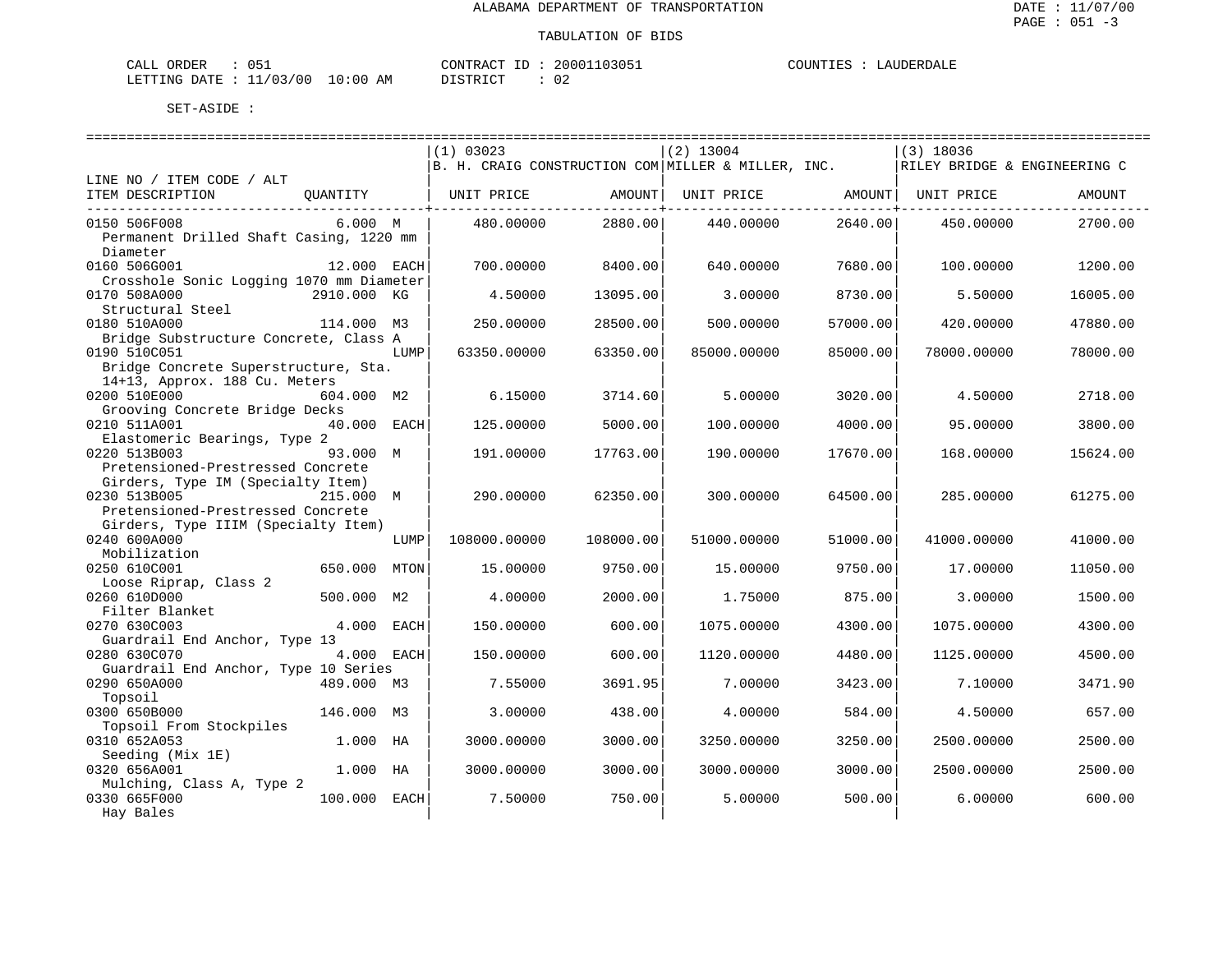| $\sim$ $ -$<br>ORDER<br>ד בי |                        | 20001<br>10305<br>CONTRACT | TIES<br>LAIIDERDALF<br>COUNT. |
|------------------------------|------------------------|----------------------------|-------------------------------|
| DATE<br>LETTING              | 10:00<br>1/03/00<br>AΜ | . .<br>∪∠                  |                               |

|                                          |           |             | (1) 03023   |             | $(2)$ 13004                                        |            | $(3)$ 18036                  |    |            |
|------------------------------------------|-----------|-------------|-------------|-------------|----------------------------------------------------|------------|------------------------------|----|------------|
|                                          |           |             |             |             | B. H. CRAIG CONSTRUCTION COM MILLER & MILLER, INC. |            | RILEY BRIDGE & ENGINEERING C |    |            |
| LINE NO / ITEM CODE / ALT                |           |             |             |             |                                                    |            |                              |    |            |
| ITEM DESCRIPTION                         | OUANTITY  |             | UNIT PRICE  | AMOUNT      | UNIT PRICE                                         | AMOUNT     | UNIT PRICE                   |    | AMOUNT     |
| 0340 665J000                             | 88.000 M  |             | 18,00000    | 1584.00     | 16.50000                                           | 1452.00    | 21,00000                     |    | 1848.00    |
| Silt Fence, Type A                       |           |             |             |             |                                                    |            |                              |    |            |
| 0350 680A000                             |           | LUMP        | 12000.00000 | 12000.00    | 4000.00000                                         | 4000.00    | 7000.00000                   |    | 7000.00    |
| Engineering Controls                     |           |             |             |             |                                                    |            |                              |    |            |
| 0360 701A004                             | 1.000 KM  |             | 350.00000   | 350.00      | 250.00000                                          | 250.00     | 600,00000                    |    | 600.00     |
| Solid White, Class 1, Type A Traffic     |           |             |             |             |                                                    |            |                              |    |            |
| Stripe                                   |           |             |             |             |                                                    |            |                              |    |            |
| 0370 701A008                             | 1.000 KM  |             | 350.00000   | 350.00      | 250.00000                                          | 250.00     | 600,00000                    |    | 600.00     |
| Broken Yellow, Class 1, Type A Traffic   |           |             |             |             |                                                    |            |                              |    |            |
| Stripe                                   |           |             |             |             |                                                    |            |                              |    |            |
| 0380 701A012                             | 1.000 KM  |             | 350.00000   | 350.00      | 250.00000                                          | 250.00     | 600,00000                    |    | 600.00     |
| Solid Yellow, Class 1, Type A Traffic    |           |             |             |             |                                                    |            |                              |    |            |
| Stripe                                   |           |             |             |             |                                                    |            |                              |    |            |
| 0390 740B000                             | 25.000 M2 |             | 99.00000    | 2475.00     | 90.00000                                           | 2250.00    | 97.00000                     |    | 2425.00    |
| Construction Signs                       |           |             |             |             |                                                    |            |                              |    |            |
| 0400 740F002                             | 4.000     | EACH        | 232.00000   | 928.00      | 250.00000                                          | 1000.00    | 400.00000                    |    | 1600.00    |
| Barricades, Type III                     |           |             |             |             |                                                    |            |                              |    |            |
| 0410 7401005                             | 2.000     | <b>EACH</b> | 391.00000   | 782.00      | 400.00000                                          | 800.00     | 450.00000                    |    | 900.00     |
| Warning Lights, Type B (Detachable Head) |           |             |             |             |                                                    |            |                              |    |            |
| 0420 998A000                             |           | LUMP        | 0.00000     | 0.00        | 0.00000                                            | 0.00       | 1000.00000                   |    | 1000.00    |
| Construction Fuel (Maximum Bid Limited   |           |             |             |             |                                                    |            |                              |    |            |
| To $$28,500.00$                          |           |             |             |             |                                                    |            |                              |    |            |
| SECTION TOTALS                           |           |             | \$          | 572, 584.12 |                                                    | 598,046.50 |                              |    | 598,499.95 |
| CONTRACT TOTALS                          |           |             | Ŝ.          | 572,584.12  | Ŝ.                                                 | 598,046.50 |                              | Ŝ. | 598,499.95 |
|                                          |           |             |             |             |                                                    |            |                              |    |            |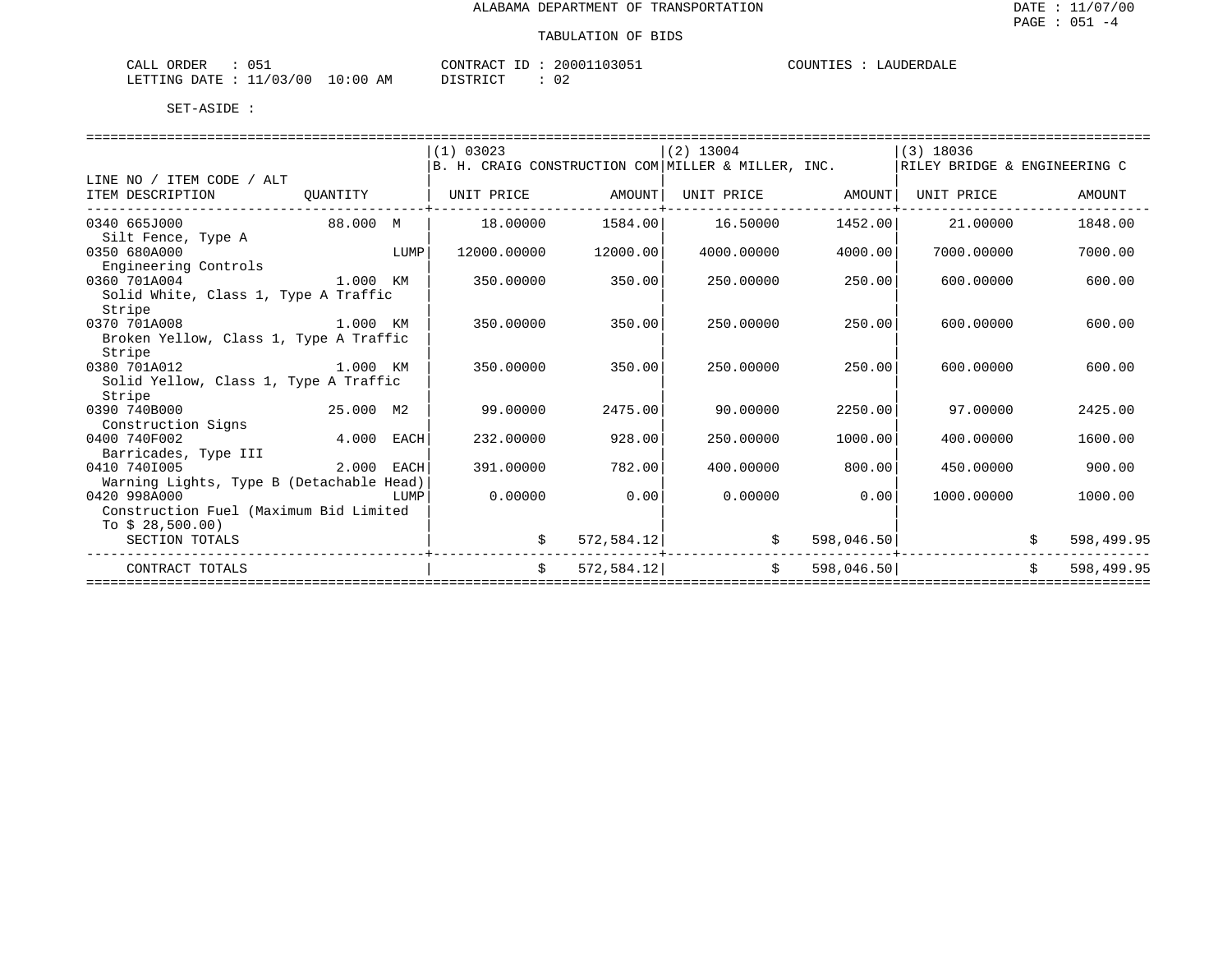# TABULATION OF BIDS

| CALL<br>ORDER | 150      |       | CONTRACT<br>T <sub>D</sub> | 20001103051 | COUNTIES<br>LAUDERDALE |
|---------------|----------|-------|----------------------------|-------------|------------------------|
| DATE          | 11/03/00 | 10:00 | ידי איד פידי פור           | $\cap$      |                        |
| LETTING       |          | AΜ    | <i>┙</i> ∸┘∸               | υz          |                        |

|                                                                                                                                                                    |              |      | $(4)$ 02035                                                              |               | $(5)$ 19074       |          | $(6)$ 13058               |          |
|--------------------------------------------------------------------------------------------------------------------------------------------------------------------|--------------|------|--------------------------------------------------------------------------|---------------|-------------------|----------|---------------------------|----------|
|                                                                                                                                                                    |              |      | $ {\tt BURGREEN}$ CONTRACTING CO., IN $ {\tt S}$ & M EQUIPMENT CO., INC. |               |                   |          | J. W. MARKHAM & SON, INC. |          |
| LINE NO / ITEM CODE / ALT                                                                                                                                          |              |      |                                                                          |               |                   |          |                           |          |
| ITEM DESCRIPTION<br>-------------------------                                                                                                                      | OUANTITY     |      | UNIT PRICE                                                               | <b>AMOUNT</b> | UNIT PRICE AMOUNT |          | UNIT PRICE                | AMOUNT   |
| SECTION 0001 TOTAL                                                                                                                                                 |              |      |                                                                          |               |                   |          |                           |          |
| 0010 201A000<br>Clearing & Grubbing (Approximately 1<br>Hectare)                                                                                                   |              | LUMP | 19000.00000                                                              | 19000.00      | 6500.00000        | 6500.00  | 15000.00000               | 15000.00 |
| 0020 206A000                                                                                                                                                       |              | LUMP | 20000.00000                                                              | 20000.00      | 9500.00000        | 9500.00  | 7300.00000                | 7300.00  |
| Removal Of Old Bridge, Station 14+19.6<br>0030 210A000<br>Unclassified Excavation                                                                                  | 490.000 M3   |      | 7.25000                                                                  | 3552.50       | 9.00000           | 4410.00  | 6.15000                   | 3013.50  |
| 0040 210D000                                                                                                                                                       | 11250.000 M3 |      | 6.00000                                                                  | 67500.00      | 6.45000           | 72562.50 | 6.40000                   | 72000.00 |
| Borrow Excavation<br>0050 230A000                                                                                                                                  | 5.000 RBST   |      | 400.00000                                                                | 2000.00       | 200,00000         | 1000.00  | 600.00000                 | 3000.00  |
| Roadbed Processing<br>0060 429A201<br>Improved Bituminous Concrete Wearing                                                                                         | 180.000 MTON |      | 60.00000                                                                 | 10800.00      | 39.53000          | 7115.40  | 46.10000                  | 8298.00  |
| Surface Layer, 19.0 mm Maximum<br>Aggregate Size Mix, ESAL Range A<br>0070 429B201<br>Improved Bituminous Concrete Binder<br>Layer, 25.0 mm Maximum Aggregate Size | 270.000 MTON |      | 50.00000                                                                 | 13500.00      | 28.75000          | 7762.50  | 43.05000                  | 11623.50 |
| Mix, ESAL Range A<br>0080 429C201<br>Improved Bituminous Concrete Base Layer,<br>37.5 mm Maximum Aggregate Size Mix,                                               | 371.000 MTON |      | 48.00000                                                                 | 17808.00      | 28.75000          | 10666.25 | 40.00000                  | 14840.00 |
| ESAL Range A<br>0090 502A000<br>Steel Reinforcement                                                                                                                | 22029.000 KG |      | 1,00000                                                                  | 22029.00      | 1.15000           | 25333.35 | 1.09000                   | 24011.61 |
| 0100 502B000<br>Steel Reinforcement For Bridge<br>Superstructure, Sta. 14+13, Approx.                                                                              |              | LUMP | 30000.00000                                                              | 30000.00      | 12540.00000       | 12540.00 | 35000.00000               | 35000.00 |
| 31369 Kilograms<br>0110 506A008<br>Drilled Shaft Excavation, 1220 mm<br>Diameter                                                                                   | 22.000 M     |      | 490.00000                                                                | 10780.00      | 517.50000         | 11385.00 | 410.00000                 | 9020.00  |
| 0120 506B002<br>Special Drilled Shaft Excavation, 1070<br>mm Diameter                                                                                              | 36.000 M     |      | 2100.00000                                                               | 75600.00      | 2262.90000        | 81464.40 | 2385.00000                | 85860.00 |
| 0130 506C041<br>Drilled Shaft Construction, 1070 mm<br>Diameter, Class DS1 Concrete                                                                                | 36.000 M     |      | 300.00000                                                                | 10800.00      | 322,00000         | 11592.00 | 392.00000                 | 14112.00 |
| 0140 506C042<br>Drilled Shaft Construction, 1220 mm<br>Diameter, Class DS1 Concrete                                                                                | 22.000 M     |      | 320.00000                                                                | 7040.00       | 342.00000         | 7524.00  | 495.00000                 | 10890.00 |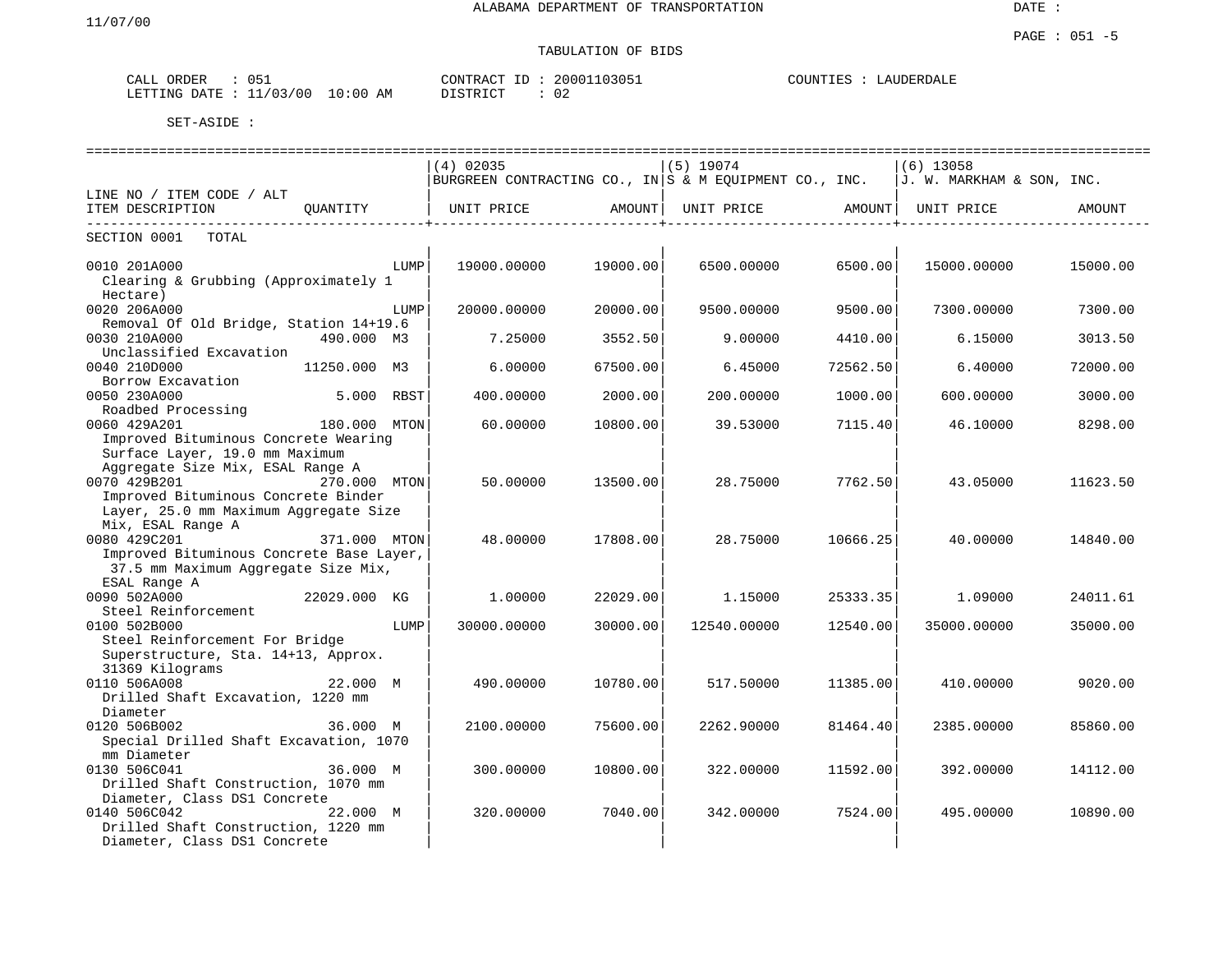| ORDER<br>CALL (                  |  | CONTRACT<br>$\lq$ ID : | 20001103051 | COUNTIES | LAUDERDALE |
|----------------------------------|--|------------------------|-------------|----------|------------|
| LETTING DATE : 11/03/00 10:00 AM |  | DISTRICT               |             |          |            |

|                                          |              |      | $(4)$ 02035                                                |          | $(5)$ 19074  |           | $(6)$ 13058               |           |
|------------------------------------------|--------------|------|------------------------------------------------------------|----------|--------------|-----------|---------------------------|-----------|
|                                          |              |      | BURGREEN CONTRACTING CO., IN $ S \& M$ EQUIPMENT CO., INC. |          |              |           | J. W. MARKHAM & SON, INC. |           |
| LINE NO / ITEM CODE / ALT                |              |      |                                                            |          |              |           |                           |           |
| ITEM DESCRIPTION                         | OUANTITY     |      | UNIT PRICE                                                 | AMOUNT   | UNIT PRICE   | AMOUNT    | UNIT PRICE                | AMOUNT    |
| 0150 506F008                             | 6.000 M      |      | 475.00000                                                  | 2850.00  | 506,00000    | 3036.00   | 760,00000                 | 4560.00   |
| Permanent Drilled Shaft Casing, 1220 mm  |              |      |                                                            |          |              |           |                           |           |
| Diameter                                 |              |      |                                                            |          |              |           |                           |           |
|                                          |              |      |                                                            |          |              |           |                           |           |
| 0160 506G001                             | 12.000 EACH  |      | 695,00000                                                  | 8340.00  | 729.60000    | 8755.20   | 970.00000                 | 11640.00  |
| Crosshole Sonic Logging 1070 mm Diameter |              |      |                                                            |          |              |           |                           |           |
| 0170 508A000                             | 2910.000 KG  |      | 5.00000                                                    | 14550.00 | 3.45000      | 10039.50  | 5.25000                   | 15277.50  |
| Structural Steel                         |              |      |                                                            |          |              |           |                           |           |
| 0180 510A000                             | 114.000 M3   |      | 400.00000                                                  | 45600.00 | 570.00000    | 64980.00  | 515,00000                 | 58710.00  |
| Bridge Substructure Concrete, Class A    |              |      |                                                            |          |              |           |                           |           |
| 0190 510C051                             |              | LUMP | 75000.00000                                                | 75000.00 | 127650.00000 | 127650.00 | 107000.00000              | 107000.00 |
| Bridge Concrete Superstructure, Sta.     |              |      |                                                            |          |              |           |                           |           |
| 14+13, Approx. 188 Cu. Meters            |              |      |                                                            |          |              |           |                           |           |
| 0200 510E000                             | 604.000 M2   |      | 5.50000                                                    | 3322.00  | 5.70000      | 3442.80   | 5.00000                   | 3020.00   |
| Grooving Concrete Bridge Decks           |              |      |                                                            |          |              |           |                           |           |
| 0210 511A001                             | 40.000 EACH  |      | 85.00000                                                   | 3400.00  | 115.00000    | 4600.00   | 100.00000                 | 4000.00   |
| Elastomeric Bearings, Type 2             |              |      |                                                            |          |              |           |                           |           |
| 0220 513B003                             | 93.000 M     |      | 200,00000                                                  | 18600.00 | 210.90000    | 19613.70  | 193.00000                 | 17949.00  |
| Pretensioned-Prestressed Concrete        |              |      |                                                            |          |              |           |                           |           |
| Girders, Type IM (Specialty Item)        |              |      |                                                            |          |              |           |                           |           |
| 0230 513B005                             | 215.000 M    |      | 290.00000                                                  | 62350.00 | 345.00000    | 74175.00  | 295.00000                 | 63425.00  |
| Pretensioned-Prestressed Concrete        |              |      |                                                            |          |              |           |                           |           |
|                                          |              |      |                                                            |          |              |           |                           |           |
| Girders, Type IIIM (Specialty Item)      |              |      |                                                            |          |              |           |                           |           |
| 0240 600A000                             |              | LUMP | 49000.00000                                                | 49000.00 | 74385.00000  | 74385.00  | 68000.00000               | 68000.00  |
| Mobilization                             |              |      |                                                            |          |              |           |                           |           |
| 0250 610C001                             | 650.000 MTON |      | 20.00000                                                   | 13000.00 | 17.00000     | 11050.00  | 20.00000                  | 13000.00  |
| Loose Riprap, Class 2                    |              |      |                                                            |          |              |           |                           |           |
| 0260 610D000                             | 500.000 M2   |      | 3.00000                                                    | 1500.00  | 2.50000      | 1250.00   | 3.90000                   | 1950.00   |
| Filter Blanket                           |              |      |                                                            |          |              |           |                           |           |
| 0270 630C003                             | 4.000 EACH   |      | 1100.00000                                                 | 4400.00  | 1176.00000   | 4704.00   | 1075.00000                | 4300.00   |
| Guardrail End Anchor, Type 13            |              |      |                                                            |          |              |           |                           |           |
| 0280 630C070                             | 4.000 EACH   |      | 1200.00000                                                 | 4800.00  | 1232.00000   | 4928.00   | 1125.00000                | 4500.00   |
| Guardrail End Anchor, Type 10 Series     |              |      |                                                            |          |              |           |                           |           |
| 0290 650A000                             | 489.000 M3   |      | 7.00000                                                    | 3423.00  | 8.75000      | 4278.75   | 7.15000                   | 3496.35   |
| Topsoil                                  |              |      |                                                            |          |              |           |                           |           |
| 0300 650B000                             | 146.000 M3   |      | 5.00000                                                    | 730.00   | 6.25000      | 912.50    | 4.10000                   | 598.60    |
| Topsoil From Stockpiles                  |              |      |                                                            |          |              |           |                           |           |
| 0310 652A053                             | 1.000 HA     |      | 2000.00000                                                 | 2000.00  | 3920.00000   | 3920.00   | 3590.00000                | 3590.00   |
| Seeding (Mix 1E)                         |              |      |                                                            |          |              |           |                           |           |
|                                          |              |      |                                                            |          |              |           |                           |           |
| 0320 656A001                             | 1.000 HA     |      | 2000.00000                                                 | 2000.00  | 3360.00000   | 3360.00   | 3075.00000                | 3075.00   |
| Mulching, Class A, Type 2                |              |      |                                                            |          |              |           |                           |           |
| 0330 665F000                             | 100.000 EACH |      | 4.00000                                                    | 400.00   | 4.50000      | 450.00    | 6.00000                   | 600.00    |
| Hay Bales                                |              |      |                                                            |          |              |           |                           |           |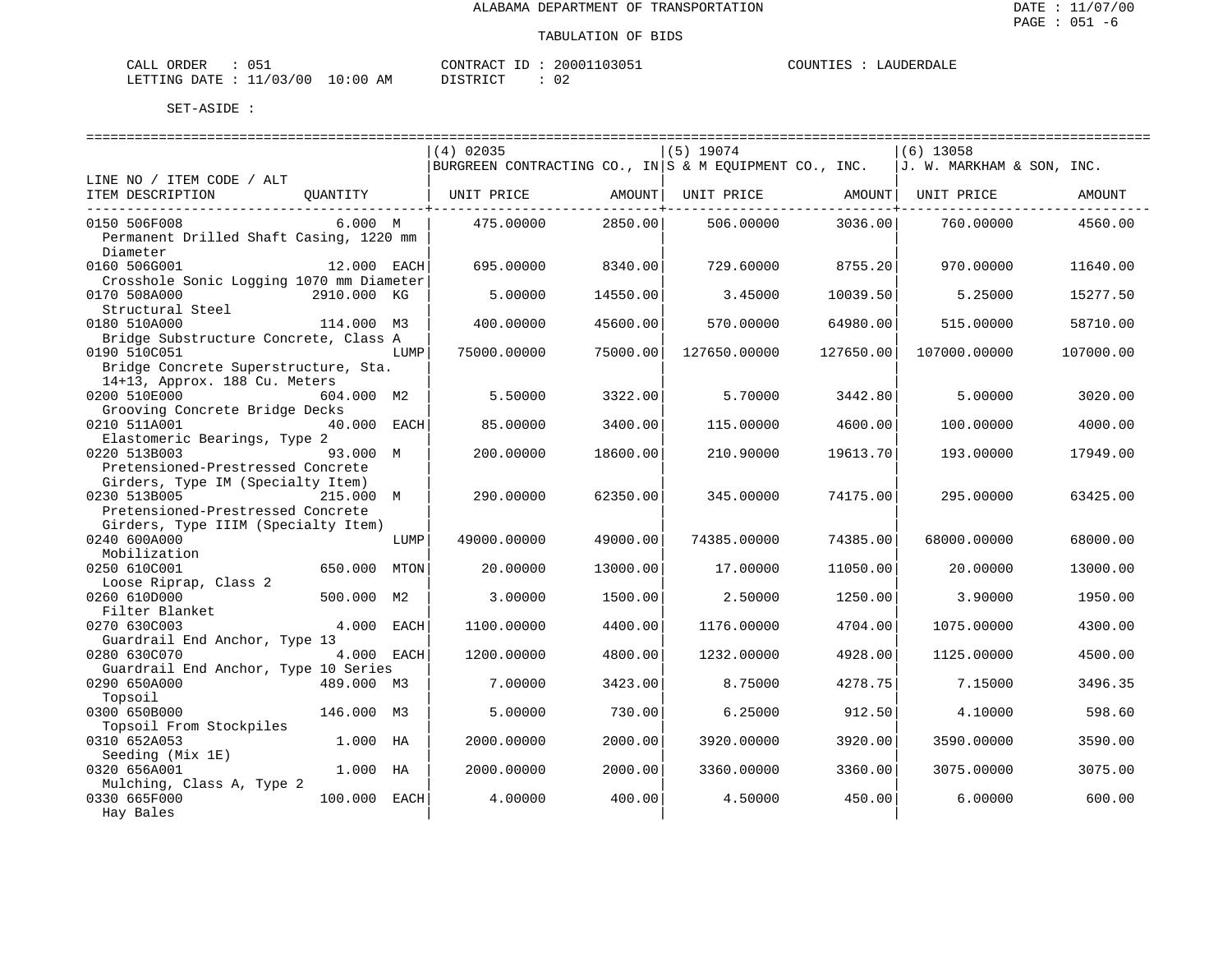| ORDER<br>CALL           |                        | CONTRACT ID<br>LD.           | 20001103051  | COUNTIES | LAUDERDALE |
|-------------------------|------------------------|------------------------------|--------------|----------|------------|
| LETTING DATE<br>. ــ ــ | 11/03/00<br>0:00<br>AΜ | <b>DISTRICT</b><br>⊔ມ⊥ບ⊥⊥∖⊥∟ | $\cap$<br>◡∠ |          |            |

|                                                |              |      | $(4)$ 02035                                                |            | $(5)$ 19074  |            | (6) 13058                 |    |            |
|------------------------------------------------|--------------|------|------------------------------------------------------------|------------|--------------|------------|---------------------------|----|------------|
|                                                |              |      | BURGREEN CONTRACTING CO., IN $ S \& M$ EQUIPMENT CO., INC. |            |              |            | J. W. MARKHAM & SON, INC. |    |            |
| LINE NO / ITEM CODE / ALT                      |              |      |                                                            |            |              |            |                           |    |            |
| ITEM DESCRIPTION                               | OUANTITY     |      | UNIT PRICE                                                 | AMOUNT     | UNIT PRICE   | AMOUNT     | UNIT PRICE                |    | AMOUNT     |
| 0340 665J000                                   | 88.000 M     |      | 14.00000                                                   | 1232.00    | 11.50000     | 1012.00    | 16.90000                  |    | 1487.20    |
| Silt Fence, Type A                             |              |      |                                                            |            |              |            |                           |    |            |
| 0350 680A000                                   |              | LUMP | 3500.00000                                                 | 3500.00    | 6750.00000   | 6750.00    | 20000.00000               |    | 20000.00   |
| Engineering Controls                           |              |      |                                                            |            |              |            |                           |    |            |
| 0360 701A004<br>1.000 KM                       |              |      | 300.00000                                                  | 300.00     | 345.21000    | 345.21     | 318,00000                 |    | 318.00     |
| Solid White, Class 1, Type A Traffic<br>Stripe |              |      |                                                            |            |              |            |                           |    |            |
| 0370 701A008                                   | 1.000 KM     |      | 250.00000                                                  | 250.00     | 345.21000    | 345.21     | 318,00000                 |    | 318.00     |
| Broken Yellow, Class 1, Type A Traffic         |              |      |                                                            |            |              |            |                           |    |            |
| Stripe                                         |              |      |                                                            |            |              |            |                           |    |            |
| 0380 701A012                                   | 1.000 KM     |      | 300.00000                                                  | 300.00     | 345.21000    | 345.21     | 318,00000                 |    | 318.00     |
| Solid Yellow, Class 1, Type A Traffic          |              |      |                                                            |            |              |            |                           |    |            |
| Stripe                                         |              |      |                                                            |            |              |            |                           |    |            |
| 0390 740B000                                   | 25.000 M2    |      | 125.00000                                                  | 3125.00    | 97.50000     | 2437.50    | 90.00000                  |    | 2250.00    |
| Construction Signs                             |              |      |                                                            |            |              |            |                           |    |            |
| 0400 740F002                                   | $4.000$ EACH |      | 300,00000                                                  | 1200.00    | 185.00000    | 740.00     | 215,00000                 |    | 860.00     |
| Barricades, Type III                           |              |      |                                                            |            |              |            |                           |    |            |
| 0410 7401005                                   | 2.000 EACH   |      | 400.00000                                                  | 800.00     | 82.50000     | 165.00     | 363.00000                 |    | 726.00     |
| Warning Lights, Type B (Detachable Head)       |              |      |                                                            |            |              |            |                           |    |            |
| 0420 998A000                                   |              | LUMP | 2500.00000                                                 | 2500.00    | 10500.00000  | 10500.00   | 0.00000                   |    | 0.00       |
| Construction Fuel (Maximum Bid Limited         |              |      |                                                            |            |              |            |                           |    |            |
| To $$28,500.00)$                               |              |      |                                                            |            |              |            |                           |    |            |
| SECTION TOTALS                                 |              |      |                                                            | 638,881.50 |              | 717,525.98 |                           |    | 728,937.26 |
|                                                |              |      |                                                            |            |              |            |                           |    |            |
| CONTRACT TOTALS                                |              |      | Ŝ.                                                         | 638,881.50 | $\mathsf{S}$ | 717,525.98 |                           | Ŝ. | 728,937.26 |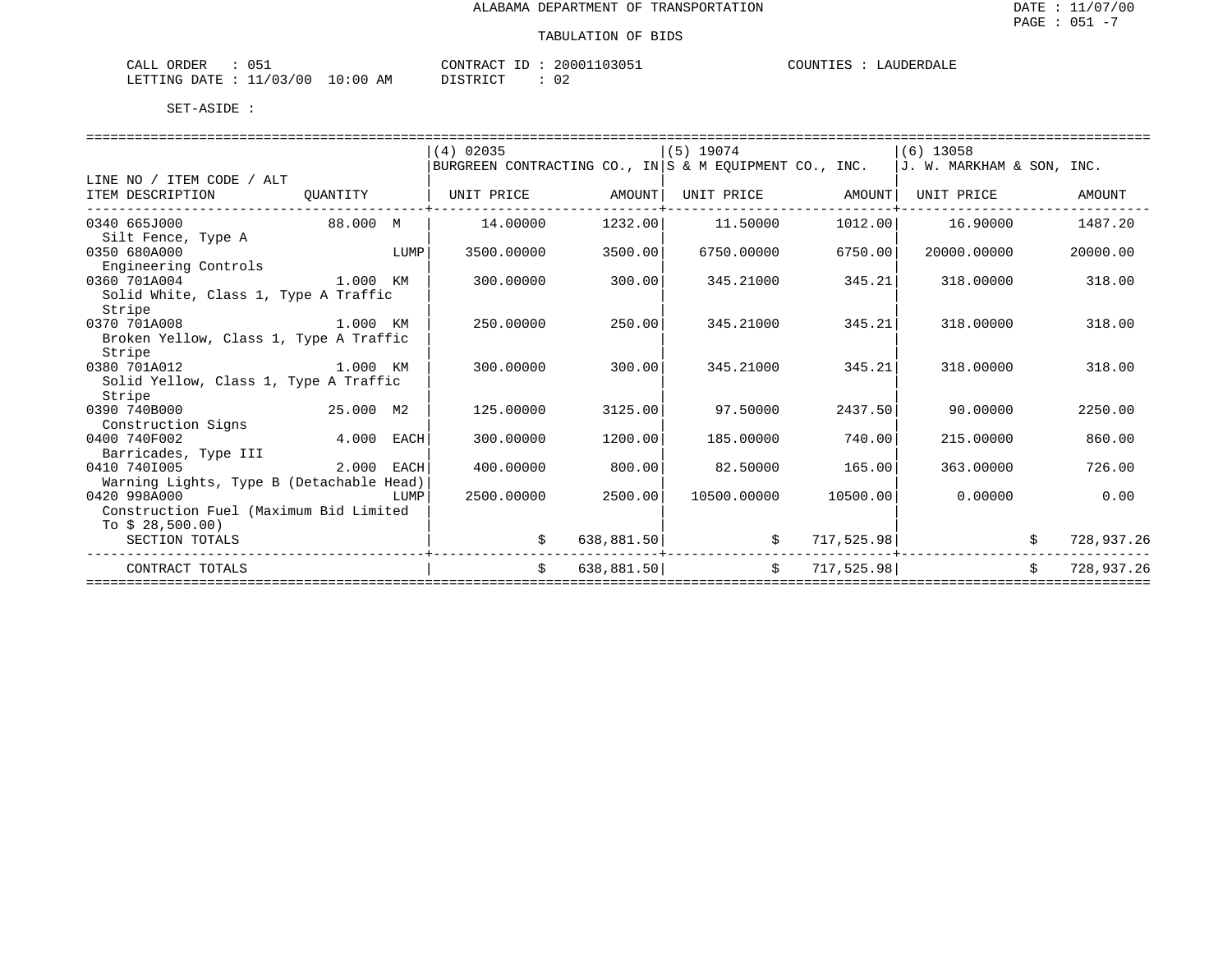# VENDOR RANKING

|      | CALL ORDER : 052      | LETTING DATE : 11/03/00 10:00 AM                     | CONTRACT ID: 20001103052<br>DISTRICT : 02                                         |              |                  | COUNTIES : LAWRENCE         |                   |  |  |  |
|------|-----------------------|------------------------------------------------------|-----------------------------------------------------------------------------------|--------------|------------------|-----------------------------|-------------------|--|--|--|
|      | CONTRACT DESCRIPTION: | for constructing the Bridge Replacement (Precast) on | 90<br>CONTRACT TIME:<br>C.R.#134 at Masterson Creek, west of Hatton. Length 0.019 | Working Days | (available days) | $PROJECT(S)$ : BRZ-4000(14) |                   |  |  |  |
|      | SET-ASIDE :           |                                                      |                                                                                   |              |                  |                             |                   |  |  |  |
| RANK | VENDOR NO./NAME       |                                                      |                                                                                   |              |                  | TOTAL<br><b>BID</b>         | % OVER<br>LOW BID |  |  |  |
|      | 13004                 | MILLER & MILLER, INC.                                |                                                                                   |              |                  | 166,448.00                  | 100.0000%         |  |  |  |
|      | 03023                 |                                                      | B. H. CRAIG CONSTRUCTION COMPANY, INC.                                            |              |                  | 177,022.00                  | 106.3527%         |  |  |  |
|      | 18036                 |                                                      | RILEY BRIDGE & ENGINEERING CO., INC.                                              |              |                  | 177,397.00                  | 106.5780%         |  |  |  |
|      | 13058                 | J. W. MARKHAM & SON, INC.                            |                                                                                   |              |                  | 185,085.80                  | 111.1973%         |  |  |  |

5 20011 TRI COUNTY CONCRETE CONSTRUCTION, INC. \$ 219,890.00 132.1073%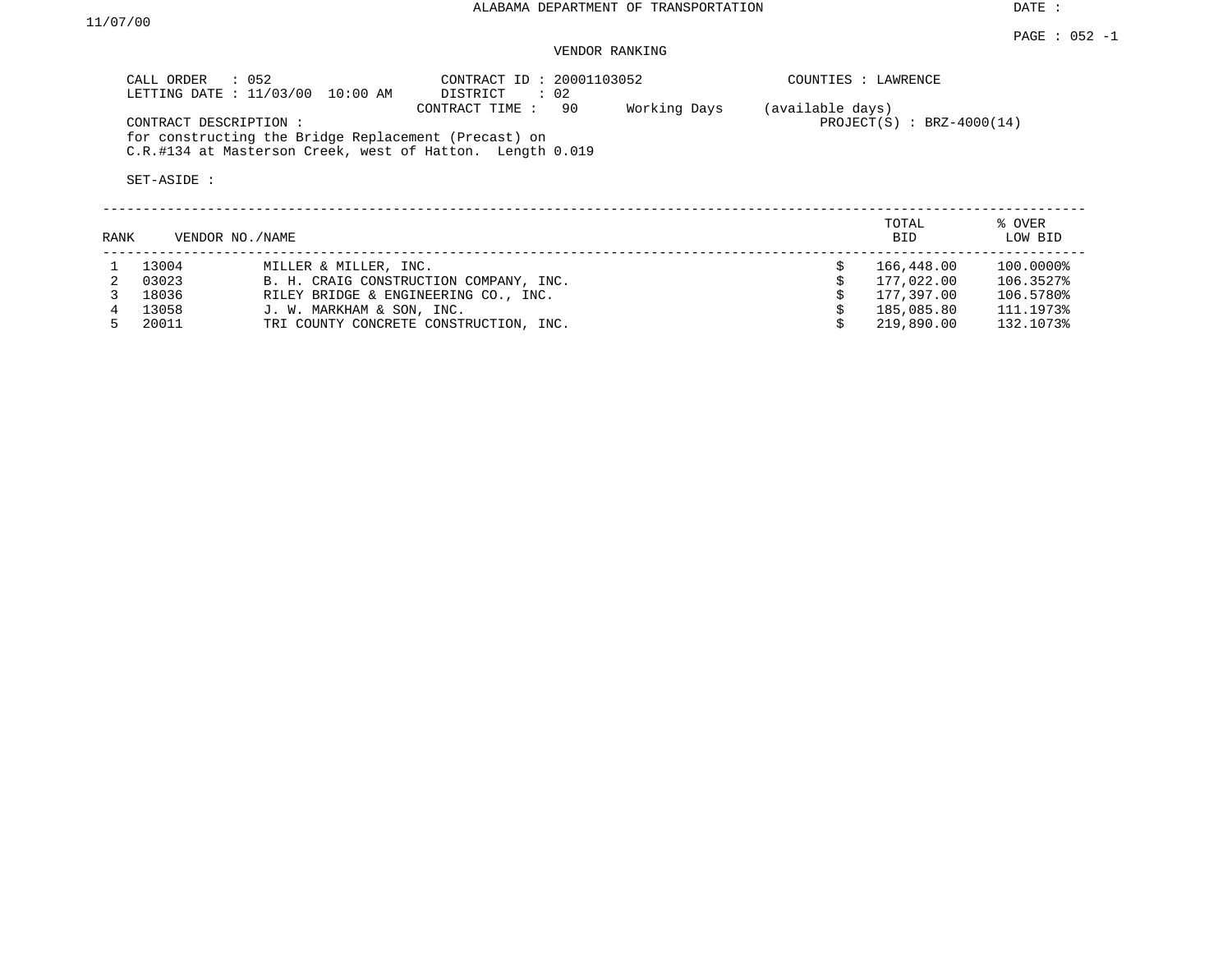| ገፎር<br>ORDER<br>$\sim$ $ -$<br>لىلطا<br>ັບປີ |         | $\bigcap \Lambda$<br>$\sim$<br>TD.<br>א שי<br>JIV | ∩∩י<br>ے 5∪ 5∟ | ™™™<br>AWRENCF |
|----------------------------------------------|---------|---------------------------------------------------|----------------|----------------|
| 00'<br>LETTING<br>DATE.                      | AM<br>ິ | $\sim$ $\sim$<br>. אידי                           | $\sim$<br>◡▵   |                |

| ==============================<br>==============================<br>==================================                          |                 |                                                                                   |          |             |          |             |                   |  |  |
|---------------------------------------------------------------------------------------------------------------------------------|-----------------|-----------------------------------------------------------------------------------|----------|-------------|----------|-------------|-------------------|--|--|
|                                                                                                                                 |                 | $(1)$ 13004                                                                       |          | $(2)$ 03023 |          | $(3)$ 18036 |                   |  |  |
|                                                                                                                                 |                 | MILLER & MILLER, INC.   B. H. CRAIG CONSTRUCTION COM RILEY BRIDGE & ENGINEERING C |          |             |          |             |                   |  |  |
| LINE NO / ITEM CODE / ALT                                                                                                       |                 |                                                                                   |          |             |          |             |                   |  |  |
| ITEM DESCRIPTION                                                                                                                | OUANTITY        | UNIT PRICE AMOUNT  UNIT PRICE AMOUNT                                              |          |             |          |             | UNIT PRICE AMOUNT |  |  |
| __________________________<br>SECTION 0001 Total                                                                                |                 |                                                                                   |          |             |          |             |                   |  |  |
| 0010 206A000<br>Removal Of Old Bridge, Sta. 5+72                                                                                | LUMP            | 2000.00000                                                                        | 2000.00  | 2320.00000  | 2320.00  | 3500.00000  | 3500.00           |  |  |
| 0020 210A000<br>Unclassified Excavation                                                                                         | 400.000<br>CYIP | 6.50000                                                                           | 2600.00  | 5.00000     | 2000.00  | 4.00000     | 1600.00           |  |  |
| 0030 502A000<br>Steel Reinforcement                                                                                             | 75.000 LB       | 5.00000                                                                           | 375.00   | 4.00000     | 300.00   | 3.00000     | 225.00            |  |  |
| 0040 505C002<br>Steel Piling (HP 12x53)                                                                                         | 475.000 LF      | 36,00000                                                                          | 17100.00 | 29,00000    | 13775.00 | 28,00000    | 13300.00          |  |  |
| 0050 507A000<br>Wire Rope Abutment Anchor Assembly                                                                              | 2.000 EACH      | 1700.00000                                                                        | 3400.00  | 2300.00000  | 4600.00  | 2180.00000  | 4360.00           |  |  |
| 0060 510A000<br>Bridge Substructure Concrete, Class A                                                                           | 22.000 CUYD     | 550.00000                                                                         | 12100.00 | 400.00000   | 8800.00  | 600.00000   | 13200.00          |  |  |
| 0070 511A000<br>Elastomeric Bearings, Type 1                                                                                    | 36.000 EACH     | 75,00000                                                                          | 2700.00  | 10.00000    | 360.00   | 54.00000    | 1944.00           |  |  |
| 0080 512A008<br>Precast Concrete Abutment Caps, 2'-0"                                                                           | 2.000 EACH      | 2400.00000                                                                        | 4800.00  | 2350.00000  | 4700.00  | 2158.00000  | 4316.00           |  |  |
| Wide By $1'$ -7" Deep By $28'$ -0" Long<br>0090 512B003<br>Precast Concrete Intermediate Bent Caps,                             | 2.000 EACH      | 2400.00000                                                                        | 4800.00  | 2700.00000  | 5400.00  | 2100.00000  | 4200.00           |  |  |
| $2'$ -0" Wide By $1'$ - 7" Deep By $27'$ -6" Long<br>0100 512C004<br>Precast Concrete Type 1 Span Section,                      | 15.000 EACH     | 2750.00000                                                                        | 41250.00 | 3000.00000  | 45000.00 | 2650.00000  | 39750.00          |  |  |
| $3'$ -6" Wide By $1'$ -9" Deep By $34'$ -0" Long<br>0110 512C007<br><b>6.000 EACH</b><br>Precast Concrete Type 2C Span Section, |                 | 2750.00000                                                                        | 16500.00 | 3200.00000  | 19200.00 | 2800,00000  | 16800.00          |  |  |
| 3'-6" Wide By 1'- 9" Deep By 34'-0" Long<br>0120 512D002<br>Precast Concrete Barrier Rail End                                   | 4.000 EACH      | 2700.00000                                                                        | 10800.00 | 3335.00000  | 13340.00 | 2800.00000  | 11200.00          |  |  |
| Section, 34'-0" Long<br>0130 512D005<br>Precast Concrete Barrier Rail                                                           | 2.000 EACH      | 2900.00000                                                                        | 5800.00  | 3335.00000  | 6670.00  | 2800.00000  | 5600.00           |  |  |
| Intermediate Section, 34'-0" Long<br>0140 512E002 16.000 EACH<br>Precast Concrete Abutment Panels, Type                         |                 | 325.00000                                                                         | 5200.00  | 500,00000   | 8000.00  | 360,00000   | 5760.00           |  |  |
| A <sub>3</sub><br>0150 512F002                                                                                                  | 8.000 EACH      | 640.00000                                                                         | 5120.00  | 765.00000   | 6120.00  | 645.00000   | 5160.00           |  |  |
| Precast Concrete Wing Panels, Type W3<br>0160 512G000<br>Precast Concrete Abutment Wing Cap Panel                               | 4.000 EACH      | 440.00000                                                                         | 1760.00  | 630.00000   | 2520.00  | 520.00000   | 2080.00           |  |  |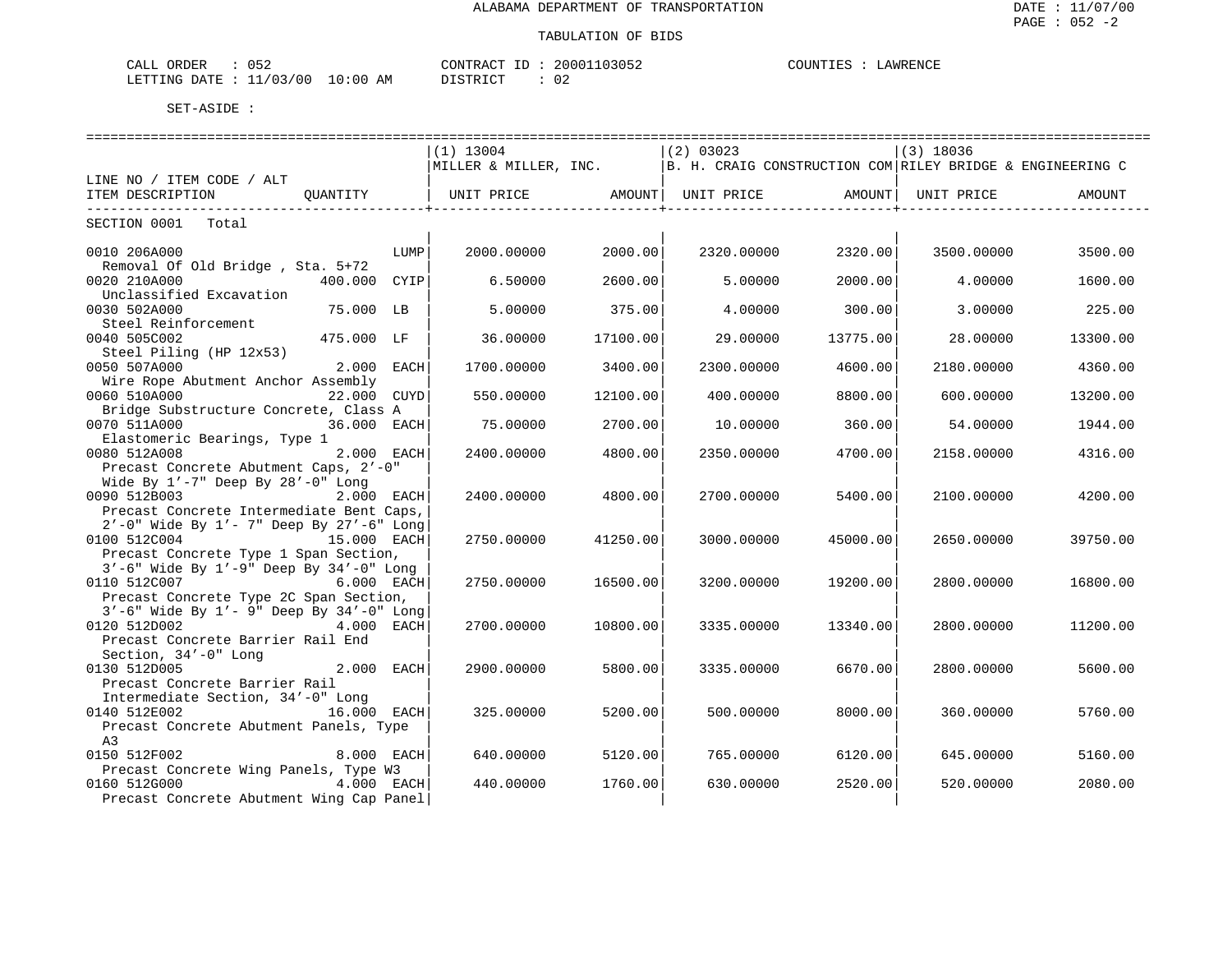| 052<br>ORDER<br>CALL       | CONTRACT ID            | 20001103052<br>COUNTIES | LAWRENCE |
|----------------------------|------------------------|-------------------------|----------|
| : 11/03/00<br>LETTING DATE | $10:00$ AM<br>DISTRICT |                         |          |

|                                                          |             |             | $(1)$ 13004           |            | (2) 03023                                                 |            | $(3)$ 18036 |    |            |
|----------------------------------------------------------|-------------|-------------|-----------------------|------------|-----------------------------------------------------------|------------|-------------|----|------------|
|                                                          |             |             | MILLER & MILLER, INC. |            | B. H. CRAIG CONSTRUCTION COM RILEY BRIDGE & ENGINEERING C |            |             |    |            |
| LINE NO / ITEM CODE / ALT                                |             |             |                       |            |                                                           |            |             |    |            |
| ITEM DESCRIPTION                                         | OUANTITY    |             | UNIT PRICE            | AMOUNT     | UNIT PRICE                                                | AMOUNT     | UNIT PRICE  |    | AMOUNT     |
| 0170 600A000                                             |             | LUMP        | 8000.00000            | 8000.001   | 8400.00000                                                | 8400.001   | 12000.00000 |    | 12000.00   |
| Mobilization                                             |             |             |                       |            |                                                           |            |             |    |            |
| 0180 610C001                                             | 250.000     | TON         | 14.00000              | 3500.00    | 12.00000                                                  | 3000.00    | 20,00000    |    | 5000.00    |
| Loose Riprap, Class 2                                    |             |             |                       |            |                                                           |            |             |    |            |
| 0190 610D000                                             | 250.000     | SQYD        | 2.50000               | 625.00     | 5,00000                                                   | 1250.00    | 3.00000     |    | 750.00     |
| Filter Blanket                                           |             |             |                       |            |                                                           |            |             |    |            |
| 0200 630A000                                             | 100.000 LF  |             | 13,00000              | 1300.00    | 13.75000                                                  | 1375.00    | 13,00000    |    | 1300.00    |
| Steel Beam Guardrail, Class A, Type 1                    |             |             |                       |            |                                                           |            |             |    |            |
| 0210 630C003                                             | 4.000 EACH  |             | 1200.00000            | 4800.00    | 1210.00000                                                | 4840.00    | 1160.00000  |    | 4640.00    |
| Guardrail End Anchor, Type 13                            |             |             |                       |            |                                                           |            |             |    |            |
| 0220 630C070                                             | 4.000 EACH  |             | 1275.00000            | 5100.00    | 1375.00000                                                | 5500.00    | 1310.00000  |    | 5240.00    |
| Guardrail End Anchor, Type 10 Series                     |             |             |                       |            |                                                           |            |             |    |            |
| 0230 665F000                                             | 50.000 EACH |             | 5.00000               | 250.00     | 10.00000                                                  | 500.00     | 6.00000     |    | 300.00     |
| Hay Bales                                                |             |             |                       |            |                                                           |            |             |    |            |
| 0240 665J000                                             | 400.000     | LF          | 3.50000               | 1400.00    | 6.00000                                                   | 2400.00    | 6.00000     |    | 2400.00    |
| Silt Fence, Type A                                       |             |             |                       |            |                                                           |            |             |    |            |
| 0250 680A000                                             |             | LUMP        | 1800.00000            | 1800.00    | 2000.00000                                                | 2000.00    | 4500.00000  |    | 4500.00    |
| Engineering Controls                                     |             |             |                       |            |                                                           |            |             |    |            |
| 0260 740B000                                             | 208,000     | SOFT        | 7.50000               | 1560.00    | 9,00000                                                   | 1872.00    | 9.00000     |    | 1872.00    |
| Construction Signs                                       |             |             |                       |            |                                                           |            |             |    |            |
| 0270 740F002                                             | 8,000       | <b>EACH</b> | 126.00000             | 1008.00    | 230.00000                                                 | 1840.00    | 450.00000   |    | 3600.00    |
| Barricades, Type III                                     |             |             |                       |            |                                                           |            |             |    |            |
| 0280 7401005<br>Warning Lights, Type B (Detachable Head) | 4.000       | EACH        | 200.00000             | 800.00     | 235.00000                                                 | 940.00     | 450.00000   |    | 1800.00    |
| 0290 998A000                                             |             | LUMP        | 0.00000               | 0.00       | 0.00000                                                   | 0.00       | 1000.00000  |    | 1000.00    |
| Construction Fuel (Maximum Bid Limited                   |             |             |                       |            |                                                           |            |             |    |            |
| To $$8,600.00)$                                          |             |             |                       |            |                                                           |            |             |    |            |
| SECTION TOTALS                                           |             |             | \$                    | 166,448.00 | \$                                                        | 177,022.00 |             |    | 177,397.00 |
| CONTRACT TOTALS                                          |             |             | \$                    | 166,448.00 | \$                                                        | 177,022.00 |             | Ŝ. | 177,397.00 |
|                                                          |             |             |                       |            |                                                           |            |             |    |            |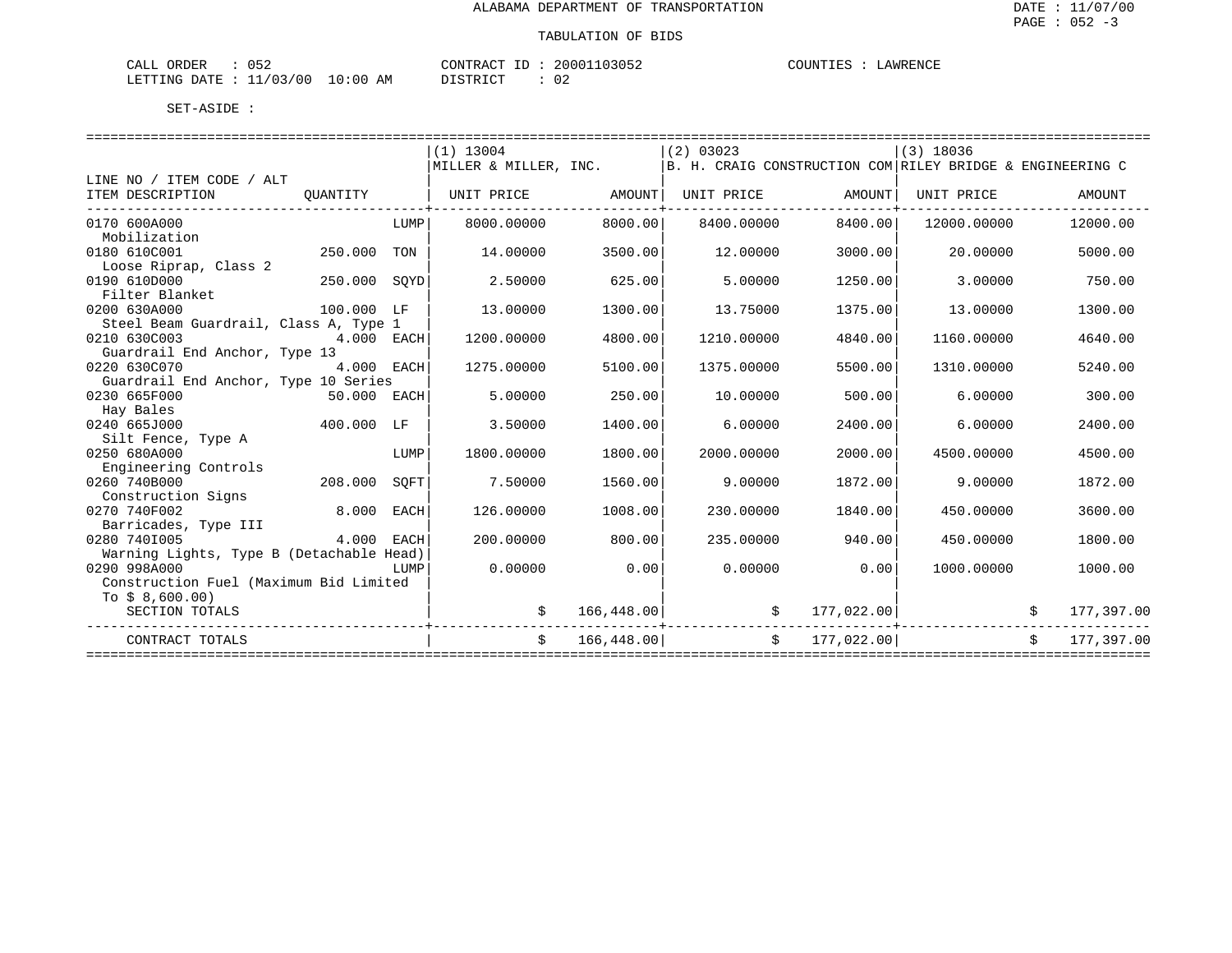#### PAGE : 052 -4 TABULATION OF BIDS

| ORDER<br>CALL | 052            |               | CONTRACT | .D | 103052<br>200011 | COUNTIES | LAWRENCE |
|---------------|----------------|---------------|----------|----|------------------|----------|----------|
| LETTING DATE  | 11/03/00<br>ັັ | 10:00 .<br>AΜ | TSTR TOT |    | 02               |          |          |

|                                                                                           |             | $(4)$ 13058                                              |                        | $(5)$ 20011          |          |                   |  |
|-------------------------------------------------------------------------------------------|-------------|----------------------------------------------------------|------------------------|----------------------|----------|-------------------|--|
|                                                                                           |             | J. W. MARKHAM & SON, INC.   TRI COUNTY CONCRETE CONSTRUC |                        |                      |          |                   |  |
| LINE NO / ITEM CODE / ALT                                                                 |             |                                                          |                        |                      |          |                   |  |
| TEM DESCRIPTION QUANTITY   UNIT PRICE AMOUNT  UNIT PRICE AMOUNT   TEM DESCRIPTION         |             |                                                          |                        |                      |          | UNIT PRICE AMOUNT |  |
| SECTION 0001 Total                                                                        |             |                                                          |                        |                      |          |                   |  |
|                                                                                           |             |                                                          |                        |                      |          |                   |  |
| 0010 206A000                                                                              | LUMP        |                                                          | $5000.00000$ $5000.00$ | 11000.00000 11000.00 |          |                   |  |
| Removal Of Old Bridge, Sta. 5+72                                                          |             |                                                          |                        |                      |          |                   |  |
| 400.000 CYIP<br>0020 210A000                                                              |             | 11.00000                                                 | 4400.00                | 11.00000             | 4400.00  |                   |  |
| Unclassified Excavation                                                                   |             |                                                          |                        |                      |          |                   |  |
| 75.000 LB<br>0030 502A000                                                                 |             | 12.00000                                                 | 900.00                 | 3.30000              | 247.50   |                   |  |
| Steel Reinforcement                                                                       |             |                                                          |                        |                      |          |                   |  |
| 0040 505C002<br>475.000 LF                                                                |             | 38.00000                                                 | 18050.00               | 27.50000             | 13062.50 |                   |  |
| Steel Piling (HP 12x53)<br>0050 507A000                                                   | 2.000 EACH  | 2850.00000                                               | 5700.00                | 2200.00000           | 4400.00  |                   |  |
| Wire Rope Abutment Anchor Assembly                                                        |             |                                                          |                        |                      |          |                   |  |
| 0060 510A000                                                                              | 22.000 CUYD | 390.00000                                                | 8580.00                | 1650.00000           | 36300.00 |                   |  |
| Bridge Substructure Concrete, Class A                                                     |             |                                                          |                        |                      |          |                   |  |
| 0070 511A000                                                                              | 36.000 EACH | 27.00000                                                 | 972.00                 | 22.00000             | 792.00   |                   |  |
| Elastomeric Bearings, Type 1                                                              |             |                                                          |                        |                      |          |                   |  |
| 0080 512A008                                                                              | 2.000 EACH  | 2900.00000                                               | 5800.00                | 1650.00000           | 3300.00  |                   |  |
| Precast Concrete Abutment Caps, 2'-0"                                                     |             |                                                          |                        |                      |          |                   |  |
| Wide By 1'-7" Deep By 28'-0" Long                                                         |             |                                                          |                        |                      |          |                   |  |
| 0090 512B003                                                                              | 2.000 EACH  | 3300.00000                                               | 6600.00                | 2200.00000           | 4400.00  |                   |  |
| Precast Concrete Intermediate Bent Caps,                                                  |             |                                                          |                        |                      |          |                   |  |
| $2'$ -0" Wide By $1'$ - 7" Deep By $27'$ -6" Long                                         |             |                                                          |                        |                      |          |                   |  |
| 0100 512C004<br>15.000 EACH                                                               |             | 2835.00000                                               | 42525.00               | 2750.00000           | 41250.00 |                   |  |
| Precast Concrete Type 1 Span Section,<br>$3'-6$ " Wide By $1'-9$ " Deep By $34'-0$ " Long |             |                                                          |                        |                      |          |                   |  |
| 0110 512C007 6.000 EACH                                                                   |             | 2985.00000                                               | 17910.00               | 2970.00000           | 17820.00 |                   |  |
| Precast Concrete Type 2C Span Section,                                                    |             |                                                          |                        |                      |          |                   |  |
| $3'-6$ " Wide By $1'-9$ " Deep By $34'-0$ " Long                                          |             |                                                          |                        |                      |          |                   |  |
| 0120 512D002                                                                              | 4.000 EACH  | 3125.00000                                               | 12500.00               | 3300.00000           | 13200.00 |                   |  |
| Precast Concrete Barrier Rail End                                                         |             |                                                          |                        |                      |          |                   |  |
| Section, 34'-0" Long                                                                      |             |                                                          |                        |                      |          |                   |  |
| 0130 512D005                                                                              | 2.000 EACH  | 3125.00000                                               | 6250.00                | 3300.00000           | 6600.00  |                   |  |
| Precast Concrete Barrier Rail                                                             |             |                                                          |                        |                      |          |                   |  |
| Intermediate Section, 34'-0" Long                                                         |             |                                                          |                        |                      |          |                   |  |
| 0140 512E002<br>16.000 EACH                                                               |             | 350.00000                                                | 5600.00                | 302.50000            | 4840.00  |                   |  |
| Precast Concrete Abutment Panels, Type                                                    |             |                                                          |                        |                      |          |                   |  |
| A3                                                                                        |             |                                                          |                        |                      |          |                   |  |
| 0150 512F002                                                                              | 8.000 EACH  | 620.00000                                                | 4960.00                | 572.00000            | 4576.00  |                   |  |
| Precast Concrete Wing Panels, Type W3<br>0160 512G000                                     | 4.000 EACH  | 475.00000                                                | 1900.00                | 418.00000            | 1672.00  |                   |  |
| Precast Concrete Abutment Wing Cap Panel                                                  |             |                                                          |                        |                      |          |                   |  |
|                                                                                           |             |                                                          |                        |                      |          |                   |  |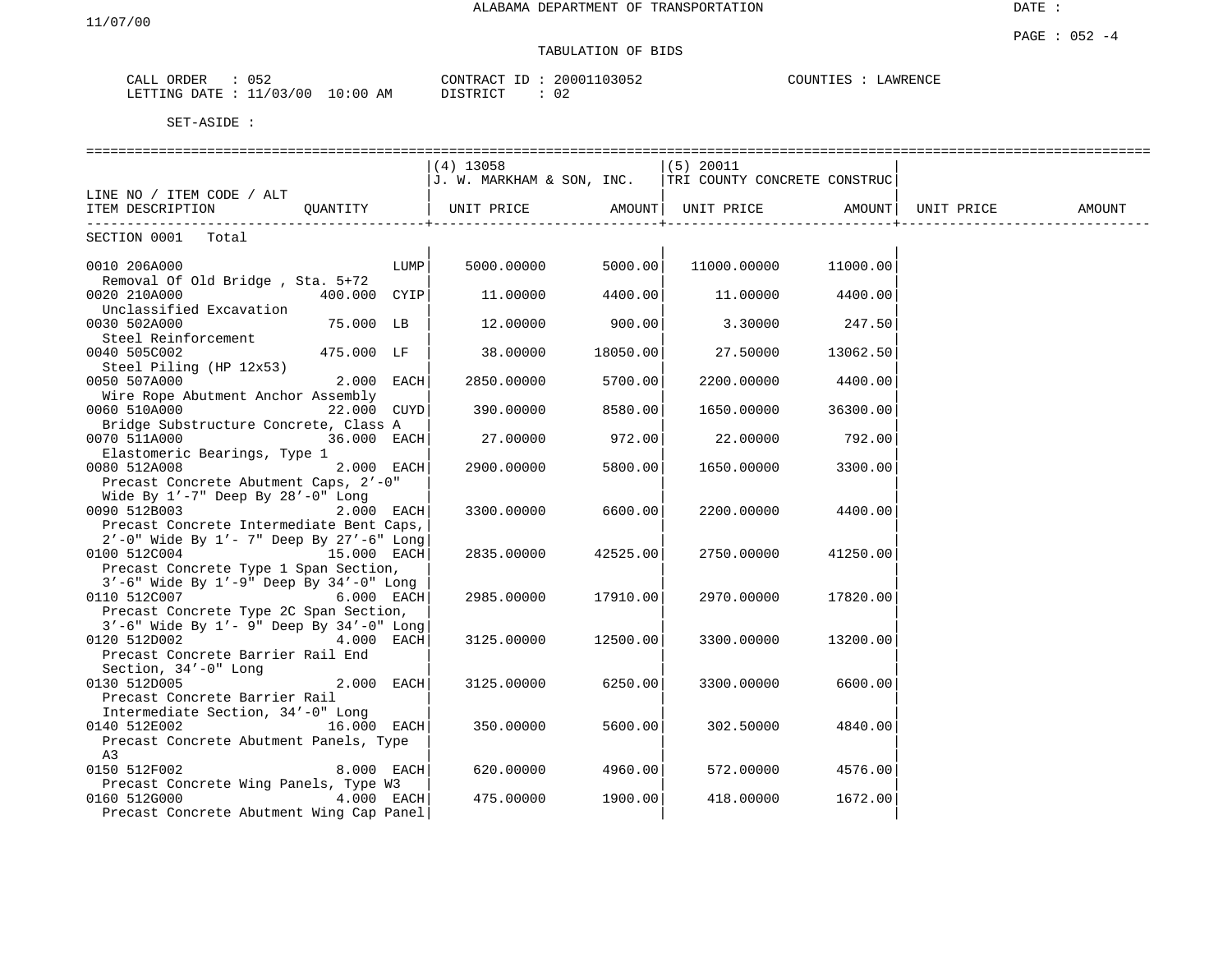| ハドつ<br>CALL<br>ORDER<br>∪⊃∠ |             | CONTRACT<br>ID           | 20001103052 | COUNTIES<br>LAWRENCE |
|-----------------------------|-------------|--------------------------|-------------|----------------------|
| 11/03/00<br>LETTING<br>DATE | 10:00<br>AΜ | ירי איד פידי פור<br>---- | $\cap$      |                      |

|                                          |              |      | $(4)$ 13058                                             |            | $(5)$ 20011       |                |            |        |
|------------------------------------------|--------------|------|---------------------------------------------------------|------------|-------------------|----------------|------------|--------|
|                                          |              |      | J. W. MARKHAM & SON, INC. ITRI COUNTY CONCRETE CONSTRUC |            |                   |                |            |        |
| LINE NO / ITEM CODE / ALT                |              |      |                                                         |            |                   |                |            |        |
| ITEM DESCRIPTION                         | OUANTITY     |      | UNIT PRICE AMOUNT                                       |            | UNIT PRICE AMOUNT |                | UNIT PRICE | AMOUNT |
| 0170 600A000                             |              | LUMP | 7500.00000                                              | 7500.00    | 17743.00000       | 17743.00       |            |        |
| Mobilization                             |              |      |                                                         |            |                   |                |            |        |
| 0180 610C001                             | 250.000 TON  |      | 17.00000                                                | 4250.00    | 33.00000          | 8250.00        |            |        |
| Loose Riprap, Class 2                    |              |      |                                                         |            |                   |                |            |        |
| 0190 610D000                             | 250.000 SOYD |      | 2.00000                                                 | 500.00     | 3.30000           | 825.00         |            |        |
| Filter Blanket                           |              |      |                                                         |            |                   |                |            |        |
| 0200 630A000                             | 100.000 LF   |      | 12,80000                                                | 1280.00    | 13.20000          | 1320.00        |            |        |
| Steel Beam Guardrail, Class A, Type 1    |              |      |                                                         |            |                   |                |            |        |
| 0210 630C003                             | 4.000 EACH   |      | 1125.00000                                              | 4500.00    | 1375.00000        | 5500.00        |            |        |
| Guardrail End Anchor, Type 13            |              |      |                                                         |            |                   |                |            |        |
| 0220 630C070                             | 4.000 EACH   |      | 1280.00000                                              | 5120.00    | 1375.00000        | 5500.00        |            |        |
| Guardrail End Anchor, Type 10 Series     |              |      |                                                         |            |                   |                |            |        |
| 0230 665F000                             | 50.000 EACH  |      | 6,00000                                                 | 300.00     | 4.40000           | 220.00         |            |        |
| Hay Bales                                |              |      |                                                         |            |                   |                |            |        |
| 0240 665J000                             | 400.000 LF   |      | 3.00000                                                 | 1200.00    | 4.40000           | 1760.00        |            |        |
| Silt Fence, Type A                       |              |      |                                                         |            |                   |                |            |        |
| 0250 680A000                             |              | LUMP | 8500.00000                                              | 8500.00    | 1100.00000        | 1100.00        |            |        |
| Engineering Controls                     |              |      |                                                         |            |                   |                |            |        |
| 0260 740B000                             | 208.000 SQFT |      | 8.60000                                                 | 1788.80    | 16.50000          | 3432.00        |            |        |
| Construction Signs                       |              |      |                                                         |            |                   |                |            |        |
| 0270 740F002                             | 8.000 EACH   |      | 195.00000                                               | 1560.00    | 660.00000         | 5280.00        |            |        |
| Barricades, Type III                     |              |      |                                                         |            |                   |                |            |        |
| 0280 7401005                             | 4.000 EACH   |      | 235.00000                                               | 940.00     | 220.00000         | 880.00         |            |        |
| Warning Lights, Type B (Detachable Head) |              |      |                                                         |            |                   |                |            |        |
| 0290 998A000                             |              | LUMP | 0.00000                                                 | 0.00       | 220.00000         | 220.00         |            |        |
| Construction Fuel (Maximum Bid Limited   |              |      |                                                         |            |                   |                |            |        |
| To $$8,600.00)$                          |              |      |                                                         |            |                   |                |            |        |
| SECTION TOTALS                           |              |      |                                                         | 185,085.80 |                   | 219,890.00     |            |        |
| CONTRACT TOTALS                          |              |      | \$                                                      | 185,085.80 |                   | \$ 219,890.00] |            |        |
|                                          |              |      |                                                         |            |                   |                |            |        |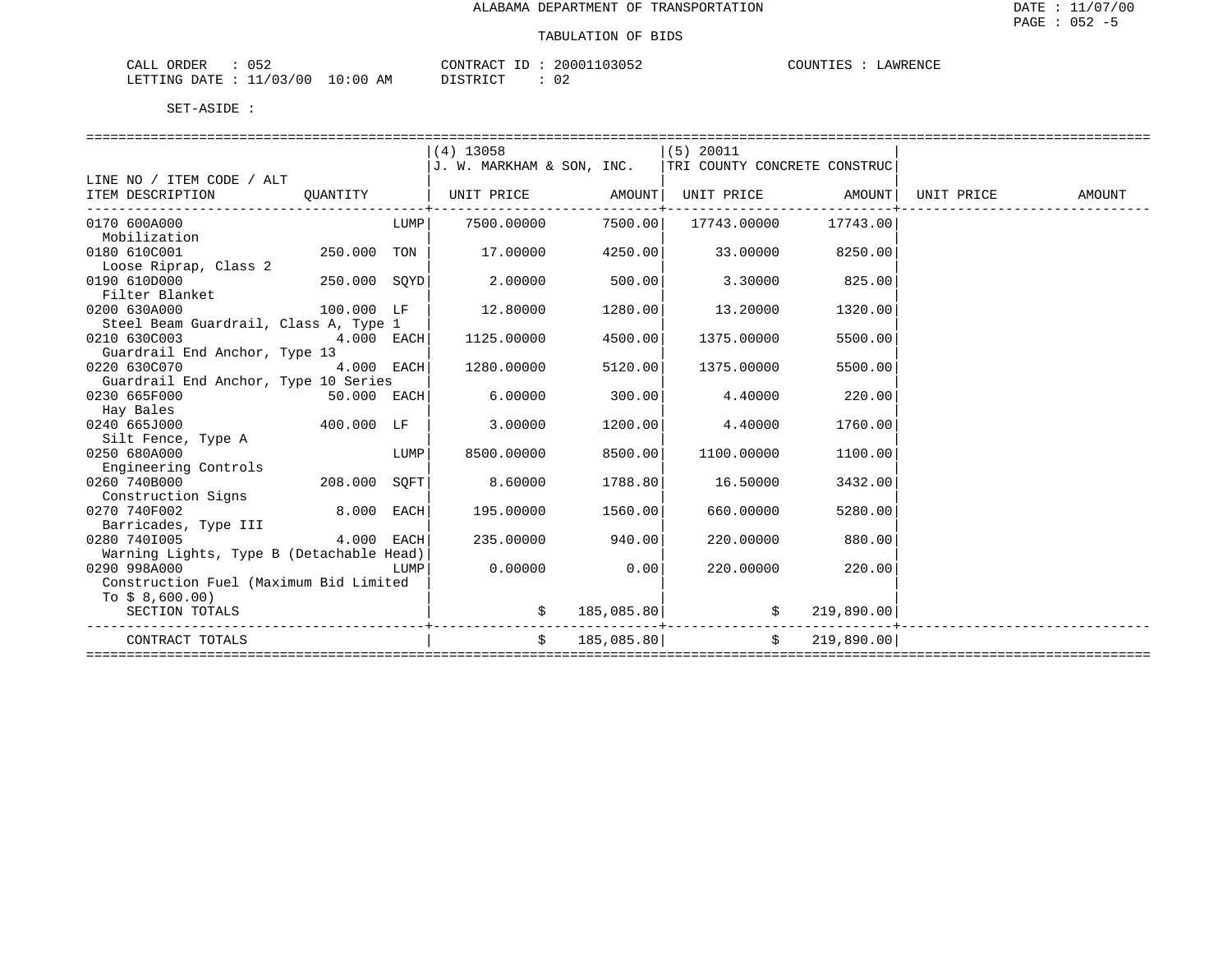## VENDOR RANKING

|      | $\therefore$ 055<br>CALL ORDER<br>LETTING DATE : 11/03/00<br>CONTRACT DESCRIPTION:<br>Length $-6.777$ mi.<br>SET-ASIDE : | 10:00 AM                        | CONTRACT ID: 20001103055<br>DISTRICT<br>$\cdot$ 02<br>30<br>CONTRACT TIME:<br>for constructing the Resurfacing and Traffic Stripe on S.R.<br>#253 from M.P. 23.831 to M.P. 30.608 south of Hackleburg. | Working Days | COUNTIES : MARION<br>(available days) | $PROJECT(S)$ : STPSA-4712(101) |                   |
|------|--------------------------------------------------------------------------------------------------------------------------|---------------------------------|--------------------------------------------------------------------------------------------------------------------------------------------------------------------------------------------------------|--------------|---------------------------------------|--------------------------------|-------------------|
| RANK | VENDOR NO. / NAME                                                                                                        |                                 |                                                                                                                                                                                                        |              |                                       | TOTAL<br>BID.                  | % OVER<br>LOW BID |
|      | 01018                                                                                                                    | APAC-ALABAMA, INC.              |                                                                                                                                                                                                        |              |                                       | 337,924.90                     | 100.0000%         |
|      | 18031                                                                                                                    | ROGERS GROUP, INC.              |                                                                                                                                                                                                        |              |                                       | 385,691.93                     | 114.1353%         |
|      | 19074                                                                                                                    | S & M EOUIPMENT CO., INC.       |                                                                                                                                                                                                        |              |                                       | 390,359.55                     | 115.5166%         |
|      | 04013                                                                                                                    | DUNN CONSTRUCTION COMPANY, INC. |                                                                                                                                                                                                        |              |                                       | 391,085.51                     | 115.7314%         |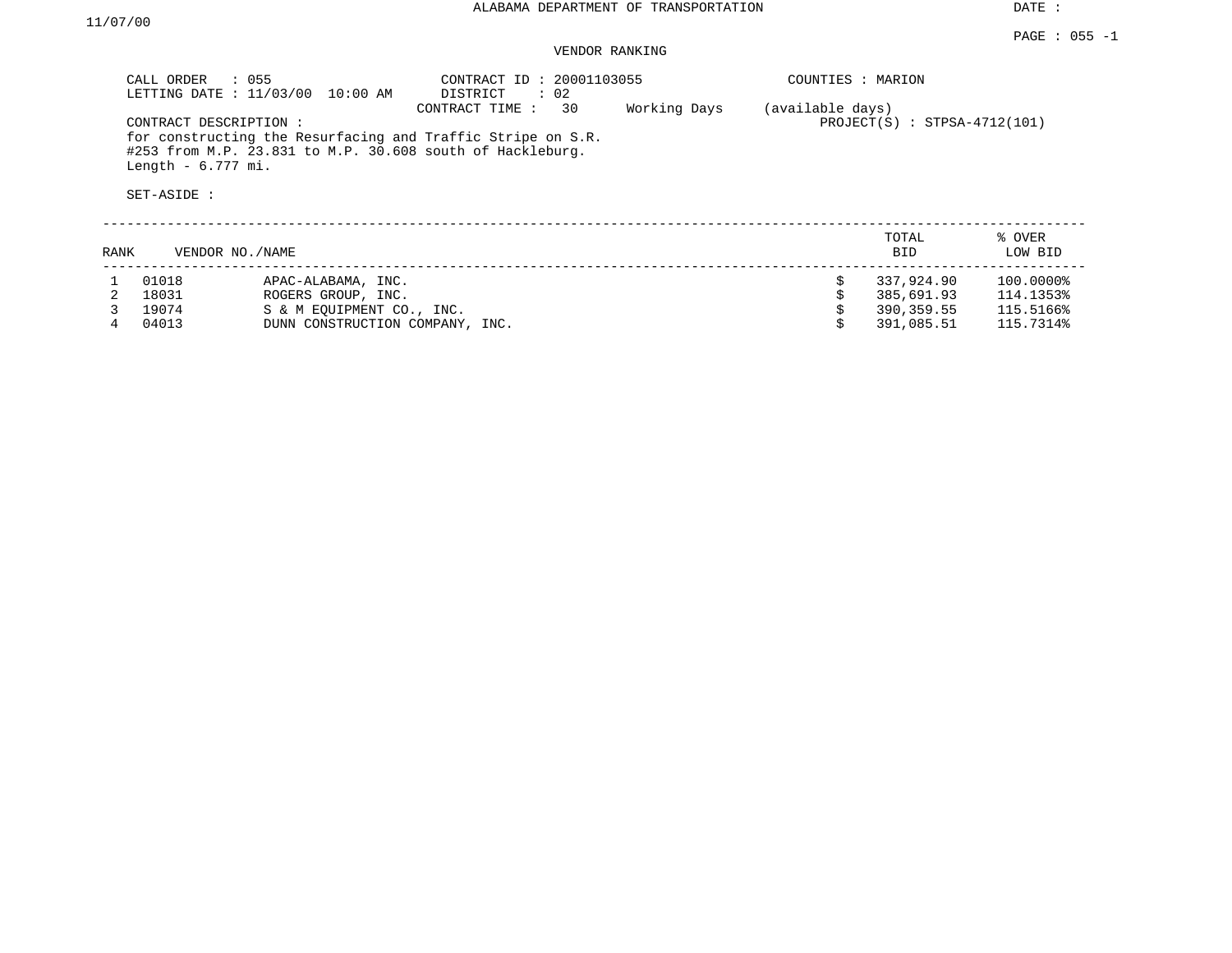| $\cap$ $\Gamma$ $\Gamma$<br>ORDER<br>CALL<br>פט |            | CONTRACT<br>ID         | 20001103055 | MARION<br>COUNTIES |
|-------------------------------------------------|------------|------------------------|-------------|--------------------|
| 11/03/00<br>LETTING DATE                        | $10:00$ AM | DI STR TOT<br>⊔ີ⊥ມ⊥ນ⊥ພ | ◡∠          |                    |

| APAC-ALABAMA, INC.<br>ROGERS GROUP, INC.<br>LINE NO / ITEM CODE / ALT<br>ITEM DESCRIPTION<br>OUANTITY<br>UNIT PRICE<br>AMOUNT  <br>UNIT PRICE<br>AMOUNT<br>SECTION 0001<br>TOTAL<br>0010 401A013<br>95420.000<br>1.51000<br>144084.20<br>1.60000<br>152672.00<br>SYCP<br>Bituminous Treatment JG<br>0020 424A206<br>40.50000<br>40500.00<br>38,00000<br>38000.00<br>1000.000 TON | S & M EOUIPMENT CO., INC.<br>UNIT PRICE<br>1.74000 | AMOUNT<br>166030.80 |
|----------------------------------------------------------------------------------------------------------------------------------------------------------------------------------------------------------------------------------------------------------------------------------------------------------------------------------------------------------------------------------|----------------------------------------------------|---------------------|
|                                                                                                                                                                                                                                                                                                                                                                                  |                                                    |                     |
|                                                                                                                                                                                                                                                                                                                                                                                  |                                                    |                     |
|                                                                                                                                                                                                                                                                                                                                                                                  |                                                    |                     |
|                                                                                                                                                                                                                                                                                                                                                                                  |                                                    |                     |
|                                                                                                                                                                                                                                                                                                                                                                                  | 34.70000                                           |                     |
| Superpave Bituminous Concrete Wearing                                                                                                                                                                                                                                                                                                                                            |                                                    | 34700.00            |
| Surface Layer, Leveling, 1/2" Maximum                                                                                                                                                                                                                                                                                                                                            |                                                    |                     |
| Aggregate Size Mix, ESAL Range A                                                                                                                                                                                                                                                                                                                                                 |                                                    |                     |
| 0030 424B413<br>4970.000 TON<br>27,00000<br>35,00000<br>134190.00<br>173950.00                                                                                                                                                                                                                                                                                                   | 27.50000                                           | 136675.00           |
| Superpave Bituminous Concrete Upper<br>Binder Layer, Widening, 1 1/2" Max                                                                                                                                                                                                                                                                                                        |                                                    |                     |
| Aggregate Size Mix, ESAL Range A                                                                                                                                                                                                                                                                                                                                                 |                                                    |                     |
| 0040 600A000<br>4900.70000<br>4900.70<br>3087.00000<br>3087.00<br>LUMP                                                                                                                                                                                                                                                                                                           | 19500.00000                                        | 19500.00            |
| Mobilization                                                                                                                                                                                                                                                                                                                                                                     |                                                    |                     |
| 25.000<br>6.25<br>0050 665F000<br>EACH<br>0.25000<br>20.00000<br>500.00                                                                                                                                                                                                                                                                                                          | 4.25000                                            | 106.25              |
| Hay Bales                                                                                                                                                                                                                                                                                                                                                                        |                                                    |                     |
| 250.000 LF<br>0060 665J000<br>0.25000<br>62.50<br>4.50000<br>1125.00                                                                                                                                                                                                                                                                                                             | 3.50000                                            | 875.00              |
| Silt Fence, Type A                                                                                                                                                                                                                                                                                                                                                               |                                                    |                     |
| 0070 701A006<br>14.000 MILE<br>300.00000<br>4200.00<br>300,00000<br>4200.00                                                                                                                                                                                                                                                                                                      | 550.00000                                          | 7700.00             |
| Solid White, Class 1, Type A Traffic                                                                                                                                                                                                                                                                                                                                             |                                                    |                     |
| Stripe (6" Wide)                                                                                                                                                                                                                                                                                                                                                                 |                                                    |                     |
| 0080 701A010<br>5.000 MILE<br>300.00000<br>1500.00<br>300.00000<br>1500.00                                                                                                                                                                                                                                                                                                       | 325.00000                                          | 1625.00             |
| Broken Yellow, Class 1, Type A Traffic                                                                                                                                                                                                                                                                                                                                           |                                                    |                     |
| Stripe (6" Wide)                                                                                                                                                                                                                                                                                                                                                                 |                                                    |                     |
| 0090 701A014<br>9.000 MILE<br>300.00000<br>2700.00<br>300.00000<br>2700.00                                                                                                                                                                                                                                                                                                       | 550.00000                                          | 4950.00             |
| Solid Yellow, Class 1, Type A Traffic                                                                                                                                                                                                                                                                                                                                            |                                                    |                     |
| Stripe (6" Wide)                                                                                                                                                                                                                                                                                                                                                                 |                                                    |                     |
| 0100 740B000<br>495.000 SQFT<br>5529.15<br>11,17000<br>10.00000<br>4950.00                                                                                                                                                                                                                                                                                                       | 9.00000                                            | 4455.00             |
| Construction Signs                                                                                                                                                                                                                                                                                                                                                               |                                                    |                     |
| 0110 740D000<br>0.10<br>10.000<br>EACH<br>0.01000<br>4.00000<br>40.00                                                                                                                                                                                                                                                                                                            | 51.75000                                           | 517.50              |
| Channelizing Drums<br>0120 740E000<br>100.000<br>EACH<br>0.01000<br>1.00<br>1.35000<br>135.00                                                                                                                                                                                                                                                                                    | 14.50000                                           | 1450.00             |
| Cones (36 Inches High)                                                                                                                                                                                                                                                                                                                                                           |                                                    |                     |
| 0130 740M000<br>100.000<br>1.00<br>92.00<br>EACH<br>0.01000<br>0.92000                                                                                                                                                                                                                                                                                                           | 10.25000                                           | 1025.00             |
| Weight For Cone                                                                                                                                                                                                                                                                                                                                                                  |                                                    |                     |
| 0140 7400000<br>1.000<br>250.00000<br>250.00<br>1681.11000<br>1681.11<br>EACH                                                                                                                                                                                                                                                                                                    | 4250.00000                                         | 4250.00             |
| Pilot Car                                                                                                                                                                                                                                                                                                                                                                        |                                                    |                     |
| 0150 998A000<br>0.00000<br>0.00<br>1059.82000<br>LUMP<br>1059.82                                                                                                                                                                                                                                                                                                                 | 6500.00000                                         | 6500.00             |
| Construction Fuel (Maximum Bid Limited                                                                                                                                                                                                                                                                                                                                           |                                                    |                     |
| To $$18,000.00)$                                                                                                                                                                                                                                                                                                                                                                 |                                                    |                     |
| 337,924.90<br>SECTION TOTALS<br>385,691.93<br>\$<br>\$                                                                                                                                                                                                                                                                                                                           |                                                    | 390,359.55          |
| 337,924.90<br>385,691.93<br>Ŝ.<br>CONTRACT TOTALS<br>=====================                                                                                                                                                                                                                                                                                                       |                                                    | 390, 359.55         |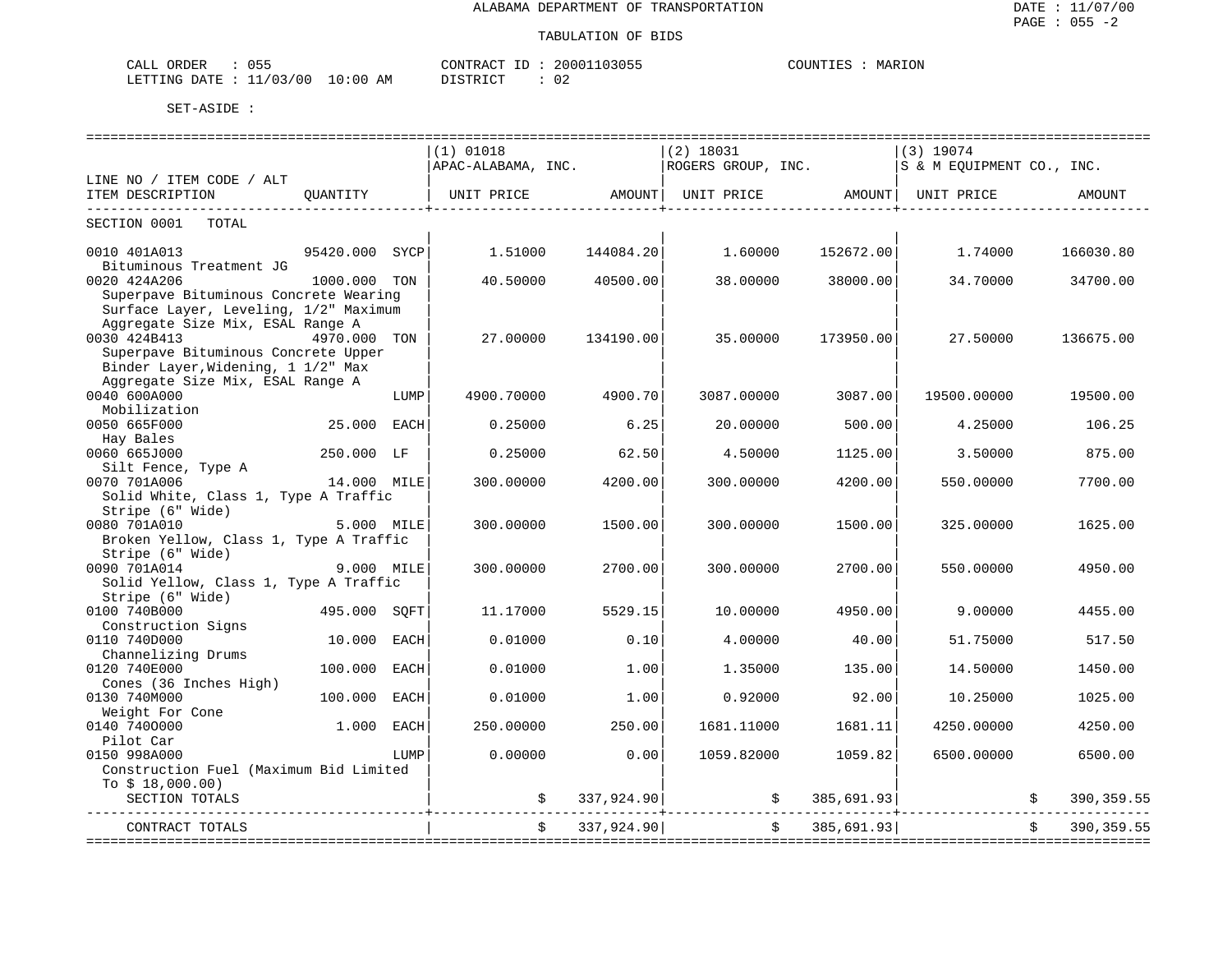# TABULATION OF BIDS

| ORDER<br>CALL             | 055 |            | CONTRACT ID: 20001103055 | COUNTIES | MARION |
|---------------------------|-----|------------|--------------------------|----------|--------|
| LETTING DATE : $11/03/00$ |     | $10:00$ AM | 02<br>DISTRICT           |          |        |

|                                        |                |      | (4) 04013                   |            |                                  |        |
|----------------------------------------|----------------|------|-----------------------------|------------|----------------------------------|--------|
|                                        |                |      | DUNN CONSTRUCTION CO., INC. |            |                                  |        |
| LINE NO / ITEM CODE / ALT              |                |      |                             |            |                                  |        |
| ITEM DESCRIPTION                       | OUANTITY       |      | UNIT PRICE                  | AMOUNT     | UNIT PRICE<br>AMOUNT  UNIT PRICE | AMOUNT |
| SECTION 0001 TOTAL                     |                |      |                             |            |                                  |        |
| 0010 401A013                           | 95420.000 SYCP |      | $1.70000$ $162214.00$       |            |                                  |        |
| Bituminous Treatment JG                |                |      |                             |            |                                  |        |
| 0020 424A206                           | 1000.000 TON   |      | 38.89000                    | 38890.00   |                                  |        |
| Superpave Bituminous Concrete Wearing  |                |      |                             |            |                                  |        |
| Surface Layer, Leveling, 1/2" Maximum  |                |      |                             |            |                                  |        |
| Aggregate Size Mix, ESAL Range A       |                |      |                             |            |                                  |        |
| 0030 424B413                           | 4970.000 TON   |      | 30.89000                    | 153523.30  |                                  |        |
| Superpave Bituminous Concrete Upper    |                |      |                             |            |                                  |        |
| Binder Layer, Widening, 1 1/2" Max     |                |      |                             |            |                                  |        |
| Aggregate Size Mix, ESAL Range A       |                |      |                             |            |                                  |        |
| 0040 600A000                           |                | LUMP | 16843.44000                 | 16843.44   |                                  |        |
| Mobilization                           |                |      |                             |            |                                  |        |
| 0050 665F000                           | 25.000 EACH    |      | 3.66000                     | 91.50      |                                  |        |
| Hay Bales                              |                |      |                             |            |                                  |        |
| 0060 665J000                           | 250.000 LF     |      | 1.46000                     | 365.00     |                                  |        |
| Silt Fence, Type A<br>0070 701A006     | $14.000$ MILE  |      | 554.78000                   | 7766.92    |                                  |        |
| Solid White, Class 1, Type A Traffic   |                |      |                             |            |                                  |        |
| Stripe (6" Wide)                       |                |      |                             |            |                                  |        |
| 0080 701A010                           | 5.000 MILE     |      | 312.06000                   | 1560.30    |                                  |        |
| Broken Yellow, Class 1, Type A Traffic |                |      |                             |            |                                  |        |
| Stripe (6" Wide)                       |                |      |                             |            |                                  |        |
| 0090 701A014                           | 9.000 MILE     |      | 554.78000                   | 4993.02    |                                  |        |
| Solid Yellow, Class 1, Type A Traffic  |                |      |                             |            |                                  |        |
| Stripe (6" Wide)                       |                |      |                             |            |                                  |        |
| 0100 740B000                           | 495.000 SOFT   |      | 9.76000                     | 4831.20    |                                  |        |
| Construction Signs                     |                |      |                             |            |                                  |        |
| 0110 740D000                           | 10.000 EACH    |      | 0.12000                     | 1.20       |                                  |        |
| Channelizing Drums                     |                |      |                             |            |                                  |        |
| 0120 740E000                           | 100.000 EACH   |      | 0.01000                     | 1.00       |                                  |        |
| Cones (36 Inches High)                 |                |      |                             |            |                                  |        |
| 0130 740M000                           | 100.000 EACH   |      | 0.01000                     | 1.00       |                                  |        |
| Weight For Cone                        |                |      |                             |            |                                  |        |
| 0140 7400000                           | $1.000$ EACH   |      | 2.41000                     | 2.41       |                                  |        |
| Pilot Car                              |                |      |                             |            |                                  |        |
| 0150 998A000                           |                | LUMP | 1,22000                     | 1.22       |                                  |        |
| Construction Fuel (Maximum Bid Limited |                |      |                             |            |                                  |        |
| To $$18,000.00)$                       |                |      |                             |            |                                  |        |
| SECTION TOTALS                         |                |      | \$                          | 391,085.51 |                                  |        |
| CONTRACT TOTALS                        |                |      | \$                          | 391,085.51 |                                  |        |
|                                        |                |      |                             |            |                                  |        |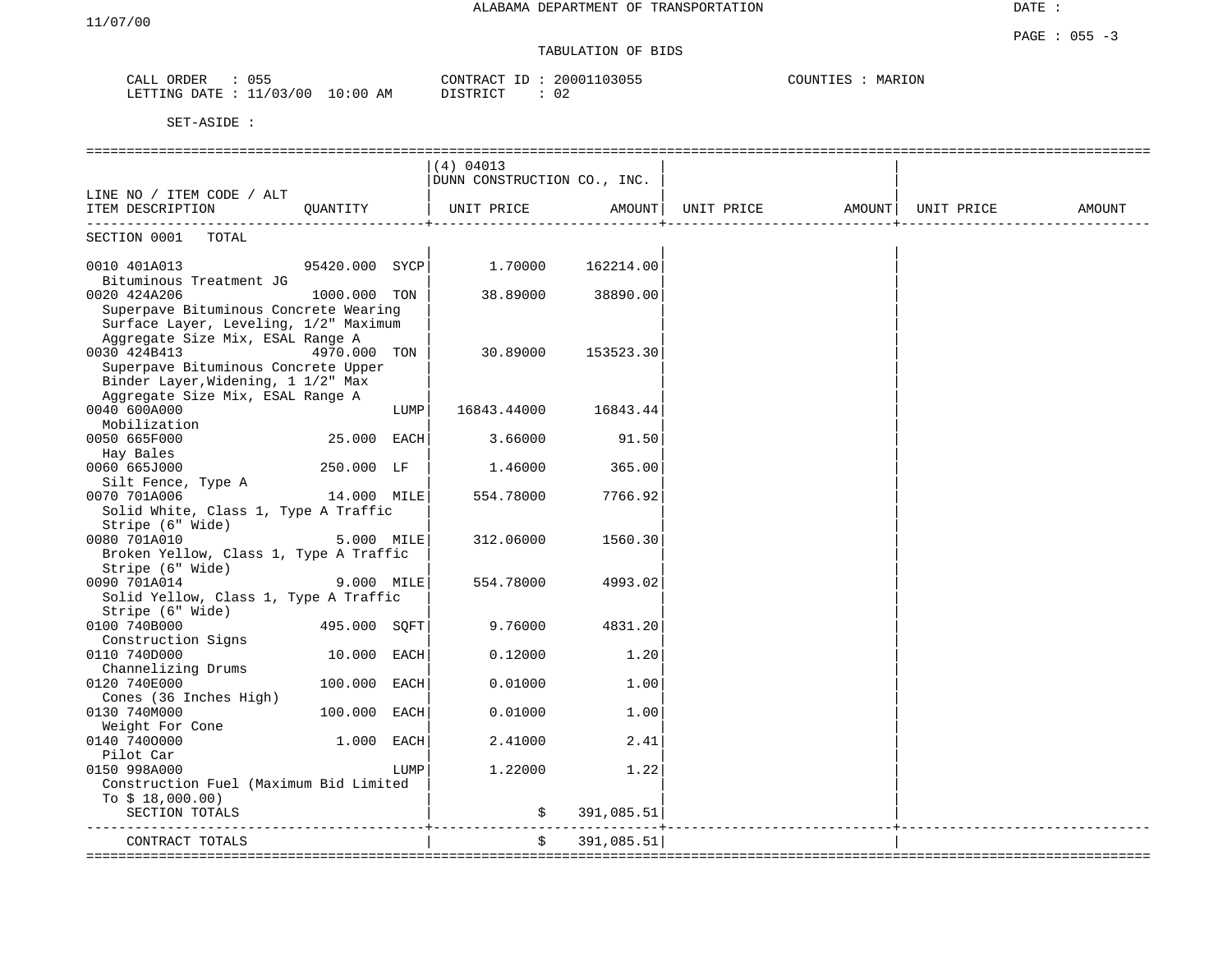#### PAGE : 057 -1 VENDOR RANKING

| CALL ORDER     | $\therefore$ 057<br>LETTING DATE : 11/03/00<br>10:00 AM                                                                                                                                 | CONTRACT ID: 20001103057<br>DISTRICT<br>: 01 |              | COUNTIES : MARSHALL |                                |                        |
|----------------|-----------------------------------------------------------------------------------------------------------------------------------------------------------------------------------------|----------------------------------------------|--------------|---------------------|--------------------------------|------------------------|
|                | CONTRACT DESCRIPTION :<br>for constructing the Widening, Resurfacing, Culvert<br>Extensions and Traffic Stripe on C.R.#14 from S.R.#69 at<br>Warrenton to Beech Creek. Length 3.110 mi. | 60<br>CONTRACT TIME:<br>RURAL                | Working Days | (available days)    | $PROJECT(S)$ : STPNU-4809(102) |                        |
| SET-ASIDE :    |                                                                                                                                                                                         |                                              |              |                     |                                |                        |
| RANK           | VENDOR NO./NAME                                                                                                                                                                         |                                              |              |                     | TOTAL<br><b>BID</b>            | % OVER<br>LOW BID      |
| 23009<br>10011 | WHITAKER CONTRACTING CORPORATION<br>JACKSON PAVING & CONSTRUCTION, INC.                                                                                                                 |                                              |              |                     | 474,348.62<br>551,651.28       | 100.0000%<br>116.2965% |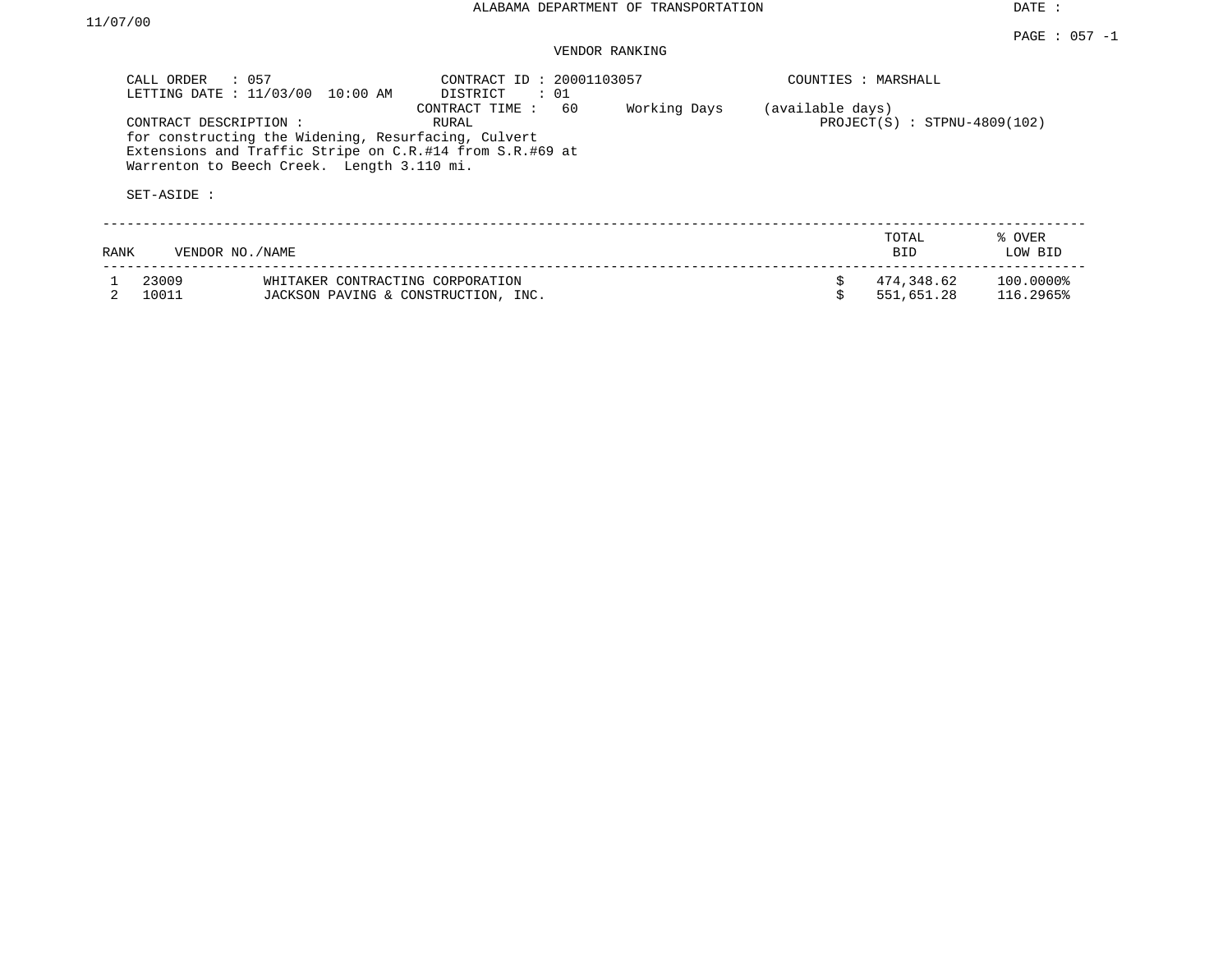| 057<br>ORDER<br>CALL                     | 20001103057<br>CONTRACT<br>$\tau$ D | COUNTIE:<br>MARSHALL |
|------------------------------------------|-------------------------------------|----------------------|
| 11/03/00<br>$10:00$ AM<br>LETTING DATE : | דת לידי את ה                        |                      |

| $(1)$ 23009<br>(2) 10011<br>WHITAKER CONTRACTING CORPORA JACKSON PAVING & CONSTRUCTIO<br>LINE NO / ITEM CODE / ALT<br>ITEM DESCRIPTION<br>OUANTITY<br>UNIT PRICE<br>AMOUNT<br>UNIT PRICE<br>AMOUNT<br>UNIT PRICE<br>AMOUNT<br>SECTION 0001<br>Total<br>10.00000<br>45.00000<br>0010 206C010<br>16.000 SQYD<br>160.00<br>720.00<br>Removing Concrete Driveway<br>0020 210D001<br>150.000 CYIP<br>10.00000<br>1500.00<br>12.00000<br>1800.00<br>Borrow Excavation (Loose Truckbed<br>Measurement)<br>0030 214A000<br>107.000 CUYD<br>6.00000<br>642.00<br>11.50000<br>1230.50<br>Structure Excavation<br>80.000<br>9.45000<br>756.00<br>0040 214B001<br>CUYD<br>25.00000<br>2000.00<br>Foundation Backfill, Commercial<br>0050 405A000<br>1314.000 GAL<br>1.00000<br>1314.00<br>0.88000<br>1156.32<br>Tack Coat<br>0060 429A241<br>3614.000 TON<br>29.04000<br>104950.56<br>33.90000<br>122514.60<br>Improved Bituminous Concrete Wearing<br>Surface Layer, 3/4" Maximum Aggregate<br>Size Mix, ESAL Range C<br>0070 429B249<br>4379.000 TON<br>23.81000<br>27.85000<br>121955.15<br>104263.99<br>Improved Bituminous Concrete Binder<br>Layer, Leveling, 1" Maximum Aggregate<br>Size Mix, ESAL Range C<br>0080 429C245<br>2553.000 TON<br>26.53000<br>67731.09<br>33.00000<br>84249.00<br>Improved Bituminous Concrete Base Layer,<br>Patching, 1 1/2" Maximum Aggregate<br>Size Mix, ESAL Range C<br>0090 429C251<br>26.53000<br>50831.48<br>30.11000<br>57690.76<br>1916.000 TON<br>Improved Bituminous Concrete Base Layer,<br>Widening, 1 1/2" Maximum Aggregate<br>Size Mix, ESAL Range C<br>0100 430B014<br>7.00000<br>4763.000 TNCP<br>33341.00<br>7.15000<br>34055.45<br>Aggregate Surfacing (AHD #410 Modified)<br>0110 502A000<br>11608.000 LB<br>1.25000<br>14510.00<br>1,25000<br>14510.00<br>Steel Reinforcement<br>0120 524B011<br>78.000 CUYD<br>505.00000<br>39390.00<br>505.00000<br>39390.00<br>Culvert Concrete Extension (Cast In<br>Place)<br>0130 600A000<br>LUMP<br>4000.00000<br>4000.00<br>21000.00000<br>21000.00<br>Mobilization<br>0140 630A000<br>475.000 LF<br>7600.00<br>16.00000<br>7600.00<br>16.00000<br>Steel Beam Guardrail, Class A, Type 1<br>0150 630C070<br>16.000 EACH<br>19200.00<br>1200.00000<br>1200.00000<br>19200.00<br>Guardrail End Anchor, Type 10 Series |  | ============================= |  |  |  |
|-------------------------------------------------------------------------------------------------------------------------------------------------------------------------------------------------------------------------------------------------------------------------------------------------------------------------------------------------------------------------------------------------------------------------------------------------------------------------------------------------------------------------------------------------------------------------------------------------------------------------------------------------------------------------------------------------------------------------------------------------------------------------------------------------------------------------------------------------------------------------------------------------------------------------------------------------------------------------------------------------------------------------------------------------------------------------------------------------------------------------------------------------------------------------------------------------------------------------------------------------------------------------------------------------------------------------------------------------------------------------------------------------------------------------------------------------------------------------------------------------------------------------------------------------------------------------------------------------------------------------------------------------------------------------------------------------------------------------------------------------------------------------------------------------------------------------------------------------------------------------------------------------------------------------------------------------------------------------------------------------------------------------------------------------------------------------------------------------------------------------------------------------------------------------------------------------------------------------------------------------------------------------------------------------------------|--|-------------------------------|--|--|--|
|                                                                                                                                                                                                                                                                                                                                                                                                                                                                                                                                                                                                                                                                                                                                                                                                                                                                                                                                                                                                                                                                                                                                                                                                                                                                                                                                                                                                                                                                                                                                                                                                                                                                                                                                                                                                                                                                                                                                                                                                                                                                                                                                                                                                                                                                                                             |  |                               |  |  |  |
|                                                                                                                                                                                                                                                                                                                                                                                                                                                                                                                                                                                                                                                                                                                                                                                                                                                                                                                                                                                                                                                                                                                                                                                                                                                                                                                                                                                                                                                                                                                                                                                                                                                                                                                                                                                                                                                                                                                                                                                                                                                                                                                                                                                                                                                                                                             |  |                               |  |  |  |
|                                                                                                                                                                                                                                                                                                                                                                                                                                                                                                                                                                                                                                                                                                                                                                                                                                                                                                                                                                                                                                                                                                                                                                                                                                                                                                                                                                                                                                                                                                                                                                                                                                                                                                                                                                                                                                                                                                                                                                                                                                                                                                                                                                                                                                                                                                             |  |                               |  |  |  |
|                                                                                                                                                                                                                                                                                                                                                                                                                                                                                                                                                                                                                                                                                                                                                                                                                                                                                                                                                                                                                                                                                                                                                                                                                                                                                                                                                                                                                                                                                                                                                                                                                                                                                                                                                                                                                                                                                                                                                                                                                                                                                                                                                                                                                                                                                                             |  |                               |  |  |  |
|                                                                                                                                                                                                                                                                                                                                                                                                                                                                                                                                                                                                                                                                                                                                                                                                                                                                                                                                                                                                                                                                                                                                                                                                                                                                                                                                                                                                                                                                                                                                                                                                                                                                                                                                                                                                                                                                                                                                                                                                                                                                                                                                                                                                                                                                                                             |  |                               |  |  |  |
|                                                                                                                                                                                                                                                                                                                                                                                                                                                                                                                                                                                                                                                                                                                                                                                                                                                                                                                                                                                                                                                                                                                                                                                                                                                                                                                                                                                                                                                                                                                                                                                                                                                                                                                                                                                                                                                                                                                                                                                                                                                                                                                                                                                                                                                                                                             |  |                               |  |  |  |
|                                                                                                                                                                                                                                                                                                                                                                                                                                                                                                                                                                                                                                                                                                                                                                                                                                                                                                                                                                                                                                                                                                                                                                                                                                                                                                                                                                                                                                                                                                                                                                                                                                                                                                                                                                                                                                                                                                                                                                                                                                                                                                                                                                                                                                                                                                             |  |                               |  |  |  |
|                                                                                                                                                                                                                                                                                                                                                                                                                                                                                                                                                                                                                                                                                                                                                                                                                                                                                                                                                                                                                                                                                                                                                                                                                                                                                                                                                                                                                                                                                                                                                                                                                                                                                                                                                                                                                                                                                                                                                                                                                                                                                                                                                                                                                                                                                                             |  |                               |  |  |  |
|                                                                                                                                                                                                                                                                                                                                                                                                                                                                                                                                                                                                                                                                                                                                                                                                                                                                                                                                                                                                                                                                                                                                                                                                                                                                                                                                                                                                                                                                                                                                                                                                                                                                                                                                                                                                                                                                                                                                                                                                                                                                                                                                                                                                                                                                                                             |  |                               |  |  |  |
|                                                                                                                                                                                                                                                                                                                                                                                                                                                                                                                                                                                                                                                                                                                                                                                                                                                                                                                                                                                                                                                                                                                                                                                                                                                                                                                                                                                                                                                                                                                                                                                                                                                                                                                                                                                                                                                                                                                                                                                                                                                                                                                                                                                                                                                                                                             |  |                               |  |  |  |
|                                                                                                                                                                                                                                                                                                                                                                                                                                                                                                                                                                                                                                                                                                                                                                                                                                                                                                                                                                                                                                                                                                                                                                                                                                                                                                                                                                                                                                                                                                                                                                                                                                                                                                                                                                                                                                                                                                                                                                                                                                                                                                                                                                                                                                                                                                             |  |                               |  |  |  |
|                                                                                                                                                                                                                                                                                                                                                                                                                                                                                                                                                                                                                                                                                                                                                                                                                                                                                                                                                                                                                                                                                                                                                                                                                                                                                                                                                                                                                                                                                                                                                                                                                                                                                                                                                                                                                                                                                                                                                                                                                                                                                                                                                                                                                                                                                                             |  |                               |  |  |  |
|                                                                                                                                                                                                                                                                                                                                                                                                                                                                                                                                                                                                                                                                                                                                                                                                                                                                                                                                                                                                                                                                                                                                                                                                                                                                                                                                                                                                                                                                                                                                                                                                                                                                                                                                                                                                                                                                                                                                                                                                                                                                                                                                                                                                                                                                                                             |  |                               |  |  |  |
|                                                                                                                                                                                                                                                                                                                                                                                                                                                                                                                                                                                                                                                                                                                                                                                                                                                                                                                                                                                                                                                                                                                                                                                                                                                                                                                                                                                                                                                                                                                                                                                                                                                                                                                                                                                                                                                                                                                                                                                                                                                                                                                                                                                                                                                                                                             |  |                               |  |  |  |
|                                                                                                                                                                                                                                                                                                                                                                                                                                                                                                                                                                                                                                                                                                                                                                                                                                                                                                                                                                                                                                                                                                                                                                                                                                                                                                                                                                                                                                                                                                                                                                                                                                                                                                                                                                                                                                                                                                                                                                                                                                                                                                                                                                                                                                                                                                             |  |                               |  |  |  |
|                                                                                                                                                                                                                                                                                                                                                                                                                                                                                                                                                                                                                                                                                                                                                                                                                                                                                                                                                                                                                                                                                                                                                                                                                                                                                                                                                                                                                                                                                                                                                                                                                                                                                                                                                                                                                                                                                                                                                                                                                                                                                                                                                                                                                                                                                                             |  |                               |  |  |  |
|                                                                                                                                                                                                                                                                                                                                                                                                                                                                                                                                                                                                                                                                                                                                                                                                                                                                                                                                                                                                                                                                                                                                                                                                                                                                                                                                                                                                                                                                                                                                                                                                                                                                                                                                                                                                                                                                                                                                                                                                                                                                                                                                                                                                                                                                                                             |  |                               |  |  |  |
|                                                                                                                                                                                                                                                                                                                                                                                                                                                                                                                                                                                                                                                                                                                                                                                                                                                                                                                                                                                                                                                                                                                                                                                                                                                                                                                                                                                                                                                                                                                                                                                                                                                                                                                                                                                                                                                                                                                                                                                                                                                                                                                                                                                                                                                                                                             |  |                               |  |  |  |
|                                                                                                                                                                                                                                                                                                                                                                                                                                                                                                                                                                                                                                                                                                                                                                                                                                                                                                                                                                                                                                                                                                                                                                                                                                                                                                                                                                                                                                                                                                                                                                                                                                                                                                                                                                                                                                                                                                                                                                                                                                                                                                                                                                                                                                                                                                             |  |                               |  |  |  |
|                                                                                                                                                                                                                                                                                                                                                                                                                                                                                                                                                                                                                                                                                                                                                                                                                                                                                                                                                                                                                                                                                                                                                                                                                                                                                                                                                                                                                                                                                                                                                                                                                                                                                                                                                                                                                                                                                                                                                                                                                                                                                                                                                                                                                                                                                                             |  |                               |  |  |  |
|                                                                                                                                                                                                                                                                                                                                                                                                                                                                                                                                                                                                                                                                                                                                                                                                                                                                                                                                                                                                                                                                                                                                                                                                                                                                                                                                                                                                                                                                                                                                                                                                                                                                                                                                                                                                                                                                                                                                                                                                                                                                                                                                                                                                                                                                                                             |  |                               |  |  |  |
|                                                                                                                                                                                                                                                                                                                                                                                                                                                                                                                                                                                                                                                                                                                                                                                                                                                                                                                                                                                                                                                                                                                                                                                                                                                                                                                                                                                                                                                                                                                                                                                                                                                                                                                                                                                                                                                                                                                                                                                                                                                                                                                                                                                                                                                                                                             |  |                               |  |  |  |
|                                                                                                                                                                                                                                                                                                                                                                                                                                                                                                                                                                                                                                                                                                                                                                                                                                                                                                                                                                                                                                                                                                                                                                                                                                                                                                                                                                                                                                                                                                                                                                                                                                                                                                                                                                                                                                                                                                                                                                                                                                                                                                                                                                                                                                                                                                             |  |                               |  |  |  |
|                                                                                                                                                                                                                                                                                                                                                                                                                                                                                                                                                                                                                                                                                                                                                                                                                                                                                                                                                                                                                                                                                                                                                                                                                                                                                                                                                                                                                                                                                                                                                                                                                                                                                                                                                                                                                                                                                                                                                                                                                                                                                                                                                                                                                                                                                                             |  |                               |  |  |  |
|                                                                                                                                                                                                                                                                                                                                                                                                                                                                                                                                                                                                                                                                                                                                                                                                                                                                                                                                                                                                                                                                                                                                                                                                                                                                                                                                                                                                                                                                                                                                                                                                                                                                                                                                                                                                                                                                                                                                                                                                                                                                                                                                                                                                                                                                                                             |  |                               |  |  |  |
|                                                                                                                                                                                                                                                                                                                                                                                                                                                                                                                                                                                                                                                                                                                                                                                                                                                                                                                                                                                                                                                                                                                                                                                                                                                                                                                                                                                                                                                                                                                                                                                                                                                                                                                                                                                                                                                                                                                                                                                                                                                                                                                                                                                                                                                                                                             |  |                               |  |  |  |
|                                                                                                                                                                                                                                                                                                                                                                                                                                                                                                                                                                                                                                                                                                                                                                                                                                                                                                                                                                                                                                                                                                                                                                                                                                                                                                                                                                                                                                                                                                                                                                                                                                                                                                                                                                                                                                                                                                                                                                                                                                                                                                                                                                                                                                                                                                             |  |                               |  |  |  |
|                                                                                                                                                                                                                                                                                                                                                                                                                                                                                                                                                                                                                                                                                                                                                                                                                                                                                                                                                                                                                                                                                                                                                                                                                                                                                                                                                                                                                                                                                                                                                                                                                                                                                                                                                                                                                                                                                                                                                                                                                                                                                                                                                                                                                                                                                                             |  |                               |  |  |  |
|                                                                                                                                                                                                                                                                                                                                                                                                                                                                                                                                                                                                                                                                                                                                                                                                                                                                                                                                                                                                                                                                                                                                                                                                                                                                                                                                                                                                                                                                                                                                                                                                                                                                                                                                                                                                                                                                                                                                                                                                                                                                                                                                                                                                                                                                                                             |  |                               |  |  |  |
|                                                                                                                                                                                                                                                                                                                                                                                                                                                                                                                                                                                                                                                                                                                                                                                                                                                                                                                                                                                                                                                                                                                                                                                                                                                                                                                                                                                                                                                                                                                                                                                                                                                                                                                                                                                                                                                                                                                                                                                                                                                                                                                                                                                                                                                                                                             |  |                               |  |  |  |
|                                                                                                                                                                                                                                                                                                                                                                                                                                                                                                                                                                                                                                                                                                                                                                                                                                                                                                                                                                                                                                                                                                                                                                                                                                                                                                                                                                                                                                                                                                                                                                                                                                                                                                                                                                                                                                                                                                                                                                                                                                                                                                                                                                                                                                                                                                             |  |                               |  |  |  |
|                                                                                                                                                                                                                                                                                                                                                                                                                                                                                                                                                                                                                                                                                                                                                                                                                                                                                                                                                                                                                                                                                                                                                                                                                                                                                                                                                                                                                                                                                                                                                                                                                                                                                                                                                                                                                                                                                                                                                                                                                                                                                                                                                                                                                                                                                                             |  |                               |  |  |  |
|                                                                                                                                                                                                                                                                                                                                                                                                                                                                                                                                                                                                                                                                                                                                                                                                                                                                                                                                                                                                                                                                                                                                                                                                                                                                                                                                                                                                                                                                                                                                                                                                                                                                                                                                                                                                                                                                                                                                                                                                                                                                                                                                                                                                                                                                                                             |  |                               |  |  |  |
|                                                                                                                                                                                                                                                                                                                                                                                                                                                                                                                                                                                                                                                                                                                                                                                                                                                                                                                                                                                                                                                                                                                                                                                                                                                                                                                                                                                                                                                                                                                                                                                                                                                                                                                                                                                                                                                                                                                                                                                                                                                                                                                                                                                                                                                                                                             |  |                               |  |  |  |
|                                                                                                                                                                                                                                                                                                                                                                                                                                                                                                                                                                                                                                                                                                                                                                                                                                                                                                                                                                                                                                                                                                                                                                                                                                                                                                                                                                                                                                                                                                                                                                                                                                                                                                                                                                                                                                                                                                                                                                                                                                                                                                                                                                                                                                                                                                             |  |                               |  |  |  |
|                                                                                                                                                                                                                                                                                                                                                                                                                                                                                                                                                                                                                                                                                                                                                                                                                                                                                                                                                                                                                                                                                                                                                                                                                                                                                                                                                                                                                                                                                                                                                                                                                                                                                                                                                                                                                                                                                                                                                                                                                                                                                                                                                                                                                                                                                                             |  |                               |  |  |  |
|                                                                                                                                                                                                                                                                                                                                                                                                                                                                                                                                                                                                                                                                                                                                                                                                                                                                                                                                                                                                                                                                                                                                                                                                                                                                                                                                                                                                                                                                                                                                                                                                                                                                                                                                                                                                                                                                                                                                                                                                                                                                                                                                                                                                                                                                                                             |  |                               |  |  |  |
|                                                                                                                                                                                                                                                                                                                                                                                                                                                                                                                                                                                                                                                                                                                                                                                                                                                                                                                                                                                                                                                                                                                                                                                                                                                                                                                                                                                                                                                                                                                                                                                                                                                                                                                                                                                                                                                                                                                                                                                                                                                                                                                                                                                                                                                                                                             |  |                               |  |  |  |
|                                                                                                                                                                                                                                                                                                                                                                                                                                                                                                                                                                                                                                                                                                                                                                                                                                                                                                                                                                                                                                                                                                                                                                                                                                                                                                                                                                                                                                                                                                                                                                                                                                                                                                                                                                                                                                                                                                                                                                                                                                                                                                                                                                                                                                                                                                             |  |                               |  |  |  |
|                                                                                                                                                                                                                                                                                                                                                                                                                                                                                                                                                                                                                                                                                                                                                                                                                                                                                                                                                                                                                                                                                                                                                                                                                                                                                                                                                                                                                                                                                                                                                                                                                                                                                                                                                                                                                                                                                                                                                                                                                                                                                                                                                                                                                                                                                                             |  |                               |  |  |  |
|                                                                                                                                                                                                                                                                                                                                                                                                                                                                                                                                                                                                                                                                                                                                                                                                                                                                                                                                                                                                                                                                                                                                                                                                                                                                                                                                                                                                                                                                                                                                                                                                                                                                                                                                                                                                                                                                                                                                                                                                                                                                                                                                                                                                                                                                                                             |  |                               |  |  |  |
|                                                                                                                                                                                                                                                                                                                                                                                                                                                                                                                                                                                                                                                                                                                                                                                                                                                                                                                                                                                                                                                                                                                                                                                                                                                                                                                                                                                                                                                                                                                                                                                                                                                                                                                                                                                                                                                                                                                                                                                                                                                                                                                                                                                                                                                                                                             |  |                               |  |  |  |
|                                                                                                                                                                                                                                                                                                                                                                                                                                                                                                                                                                                                                                                                                                                                                                                                                                                                                                                                                                                                                                                                                                                                                                                                                                                                                                                                                                                                                                                                                                                                                                                                                                                                                                                                                                                                                                                                                                                                                                                                                                                                                                                                                                                                                                                                                                             |  |                               |  |  |  |
|                                                                                                                                                                                                                                                                                                                                                                                                                                                                                                                                                                                                                                                                                                                                                                                                                                                                                                                                                                                                                                                                                                                                                                                                                                                                                                                                                                                                                                                                                                                                                                                                                                                                                                                                                                                                                                                                                                                                                                                                                                                                                                                                                                                                                                                                                                             |  |                               |  |  |  |
|                                                                                                                                                                                                                                                                                                                                                                                                                                                                                                                                                                                                                                                                                                                                                                                                                                                                                                                                                                                                                                                                                                                                                                                                                                                                                                                                                                                                                                                                                                                                                                                                                                                                                                                                                                                                                                                                                                                                                                                                                                                                                                                                                                                                                                                                                                             |  |                               |  |  |  |
|                                                                                                                                                                                                                                                                                                                                                                                                                                                                                                                                                                                                                                                                                                                                                                                                                                                                                                                                                                                                                                                                                                                                                                                                                                                                                                                                                                                                                                                                                                                                                                                                                                                                                                                                                                                                                                                                                                                                                                                                                                                                                                                                                                                                                                                                                                             |  |                               |  |  |  |
|                                                                                                                                                                                                                                                                                                                                                                                                                                                                                                                                                                                                                                                                                                                                                                                                                                                                                                                                                                                                                                                                                                                                                                                                                                                                                                                                                                                                                                                                                                                                                                                                                                                                                                                                                                                                                                                                                                                                                                                                                                                                                                                                                                                                                                                                                                             |  |                               |  |  |  |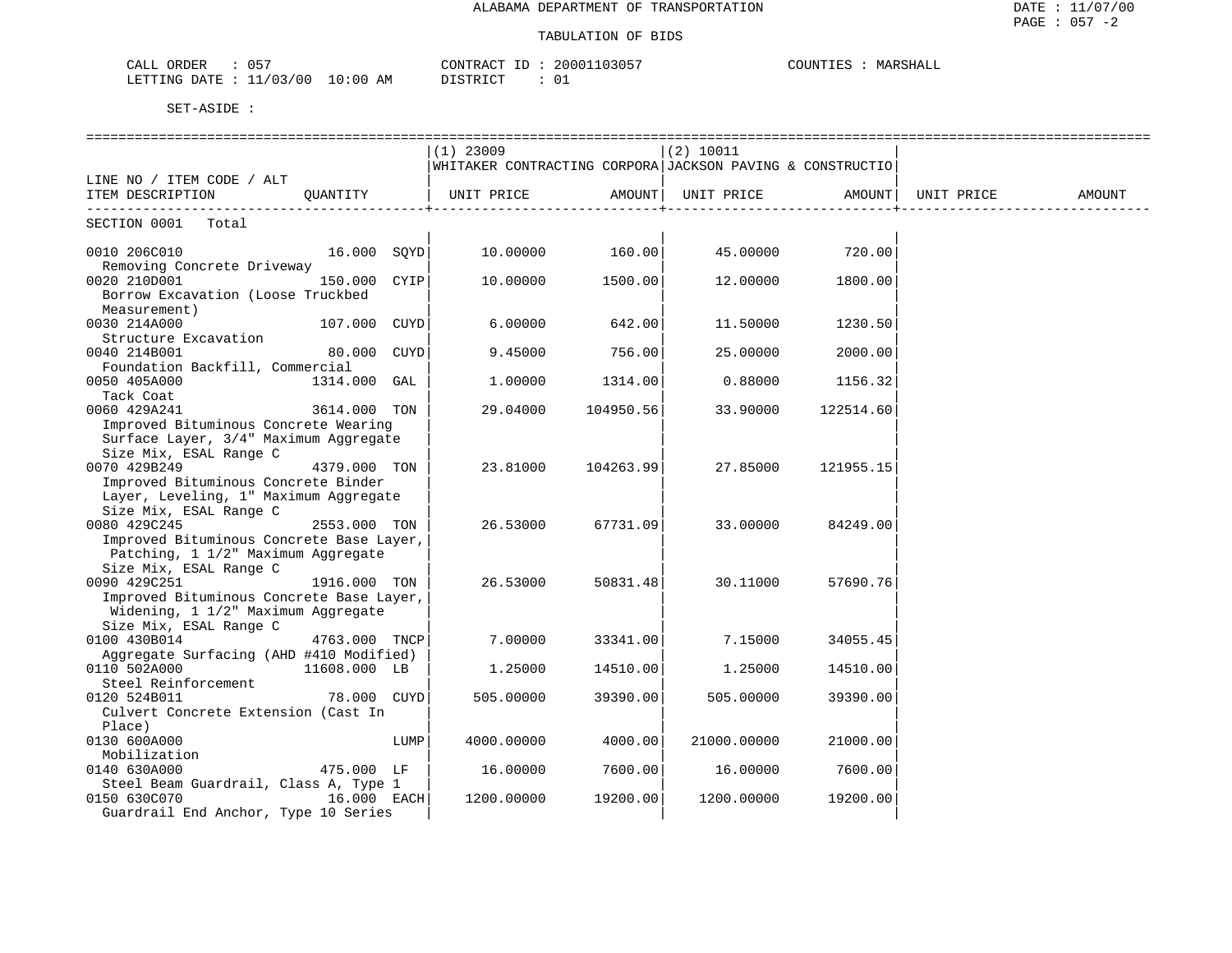| ORDER<br>$\cdot$<br>.<br>ັບບ<br>المستحدث |             | חידוור<br>$\pi$ $\sim$<br>$\overline{\phantom{a}}$ |    | ידי הד |
|------------------------------------------|-------------|----------------------------------------------------|----|--------|
| <b>RTTING</b><br>0C<br>$\Delta$          | AΜ<br>: 0 0 | $ \sim$ $\sim$<br>⋯<br>.                           | ◡⊥ |        |

|                                                            |              |             | $(1)$ 23009                                               |            | $(2)$ 10011 |                |  |
|------------------------------------------------------------|--------------|-------------|-----------------------------------------------------------|------------|-------------|----------------|--|
|                                                            |              |             | WHITAKER CONTRACTING CORPORA JACKSON PAVING & CONSTRUCTIO |            |             |                |  |
| LINE NO / ITEM CODE / ALT                                  |              |             |                                                           |            |             |                |  |
| ITEM DESCRIPTION QUANTITY                                  |              |             |                                                           |            |             |                |  |
|                                                            |              |             |                                                           |            |             |                |  |
| 0160 701A031                                               |              |             | $6.000$ MILE 920.00000 5520.00 920.00000                  |            |             | 5520.00        |  |
| Solid White, Class 2, Type A Traffic                       |              |             |                                                           |            |             |                |  |
| Stripe (0.06" Thick)                                       |              |             |                                                           |            |             |                |  |
| $5.000$ MILE<br>0170 701A035                               |              |             | 1050.00000 5250.00                                        |            | 1050.00000  | 5250.00        |  |
| Solid Yellow, Class 2, Type A Traffic                      |              |             |                                                           |            |             |                |  |
| Stripe (0.09" Thick)                                       |              |             |                                                           |            |             |                |  |
| $1.000$ MILE<br>0180 701A045                               |              |             | 600.00000                                                 | 600.00     | 600.00000   | 600.00         |  |
| Broken Yellow, Class 2, Type A Traffic                     |              |             |                                                           |            |             |                |  |
| Stripe (0.09" Thick)                                       |              |             |                                                           |            |             |                |  |
| 0190 701C000 2.000 MILE                                    |              |             | 320.00000                                                 | 640.00     | 320.00000   | 640.00         |  |
| Broken Temporary Traffic Stripe                            |              |             |                                                           |            |             |                |  |
|                                                            |              |             | 360.00000                                                 | 3600.00    | 360.00000   | 3600.00        |  |
| 0200 701C001 10.000 MILE<br>Solid Temporary Traffic Stripe |              |             |                                                           |            |             |                |  |
| 0210 703A002 120.000 SQFT                                  |              |             | 1.80000                                                   | 216.00     | 1.80000     | 216.00         |  |
| Traffic Control Markings, Class 2, Type                    |              |             |                                                           |            |             |                |  |
| $\mathbb A$                                                |              |             |                                                           |            |             |                |  |
| $66.000$ EACH<br>0220 705A032                              |              |             | 5.00000                                                   | 330.00     | 5.00000     |                |  |
|                                                            |              |             |                                                           |            |             | 330.00         |  |
| Pavement Markers, Class A-H, Type 1-B                      |              |             |                                                           |            |             |                |  |
| 0230 705A037                                               | 726.000 EACH |             | 5.25000                                                   | 3811.50    | 5.25000     | 3811.50        |  |
| Pavement Markers, Class A-H, Type 2-D                      |              |             |                                                           |            |             |                |  |
| 0240 740B000                                               | 227.000 SOFT |             | 8.00000                                                   | 1816.00    | 6.00000     | 1362.00        |  |
| Construction Signs                                         |              |             |                                                           |            |             |                |  |
| 0250 740D000                                               | 25.000 EACH  |             | 35.00000                                                  | 875.001    | 40.00000    | 1000.00        |  |
| Channelizing Drums                                         |              |             |                                                           |            |             |                |  |
| 0260 7400000                                               | $1.000$ EACH |             | 1500.00000                                                | 1500.00    | 250.00000   | 250.00         |  |
| Pilot Car                                                  |              |             |                                                           |            |             |                |  |
| 0270 998A000                                               |              | <b>LUMP</b> | 0.00000                                                   | 0.00       |             | $0.00000$ 0.00 |  |
| Construction Fuel (Maximum Bid Limited                     |              |             |                                                           |            |             |                |  |
| To $$28,000.00)$                                           |              |             |                                                           |            |             |                |  |
| SECTION TOTALS                                             |              |             |                                                           |            | 474,348.62  | 551,651.28     |  |
|                                                            |              |             |                                                           |            |             |                |  |
| CONTRACT TOTALS                                            |              |             | $\mathsf{S}$                                              | 474,348.62 | $\ddot{s}$  | 551,651.28     |  |
|                                                            |              |             |                                                           |            |             |                |  |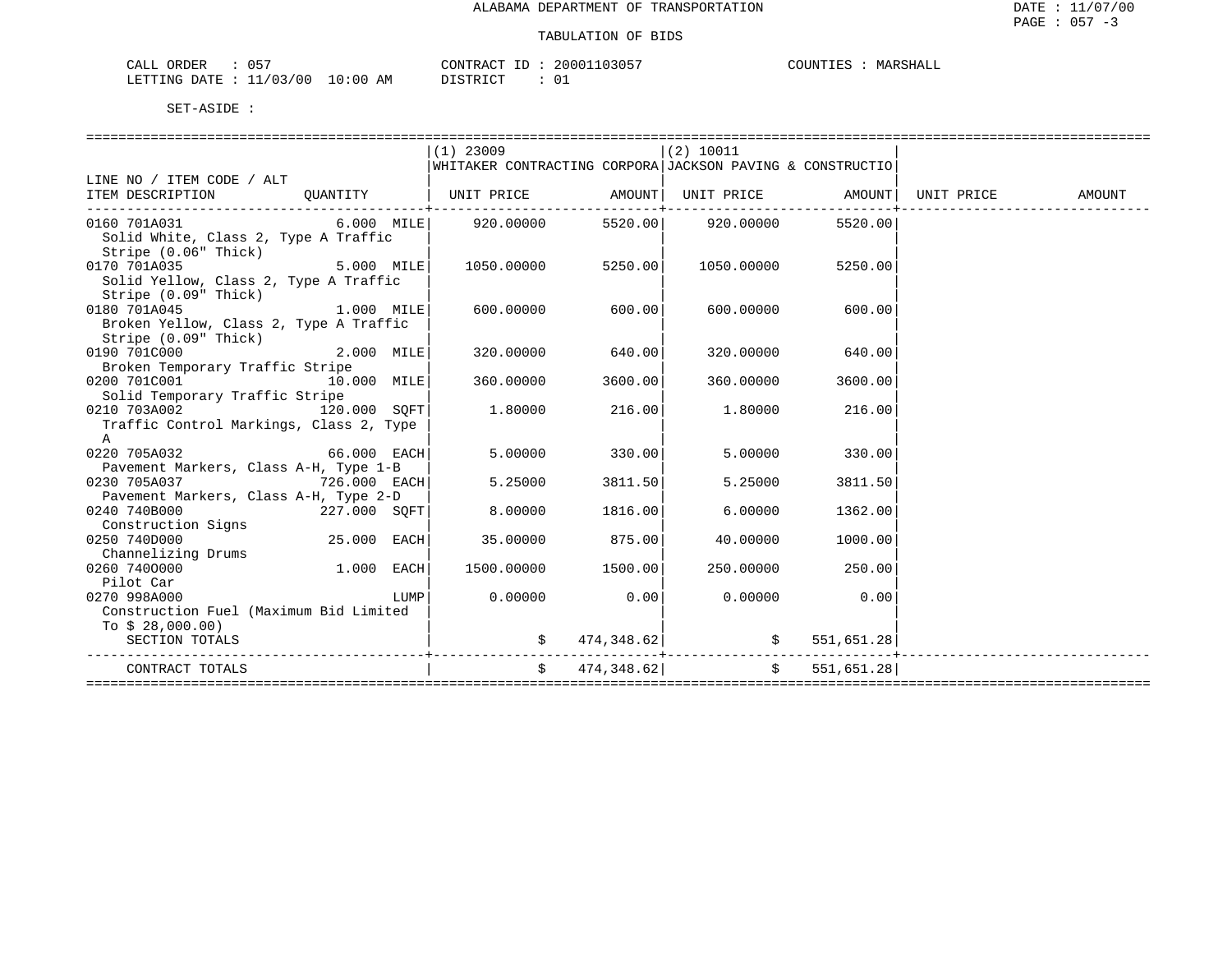## VENDOR RANKING

| CALL ORDER                            | $\therefore$ 058<br>LETTING DATE : 11/03/00 10:00 AM                                                                                                                             | CONTRACT ID: 20001103058<br>DISTRICT : 09 |              | COUNTIES : MOBILE |                                |                        |
|---------------------------------------|----------------------------------------------------------------------------------------------------------------------------------------------------------------------------------|-------------------------------------------|--------------|-------------------|--------------------------------|------------------------|
| CONTRACT DESCRIPTION :<br>SET-ASIDE : | for constructing the Resurfacing and Drainage Extensions on<br>C.R. #33 (Dawes Road) from C.R. #11 (Wilmer Road) northeast<br>4.675 miles, south of Mobile. Length $-$ 4.675 mi. | CONTRACT TIME : 80<br>MOBILE              | Working Days | (available days)  | $PROJECT(S)$ : STPNU-4908(103) |                        |
| RANK                                  | VENDOR NO. / NAME                                                                                                                                                                |                                           |              |                   | TOTAL<br><b>BID</b>            | % OVER<br>LOW BID      |
| 13008<br>23011                        | MOBILE ASPHALT COMPANY, LLC<br>HOSEA O. WEAVER & SONS, INC.                                                                                                                      |                                           |              |                   | 669,450.02<br>675,012.83       | 100.0000%<br>100.8309% |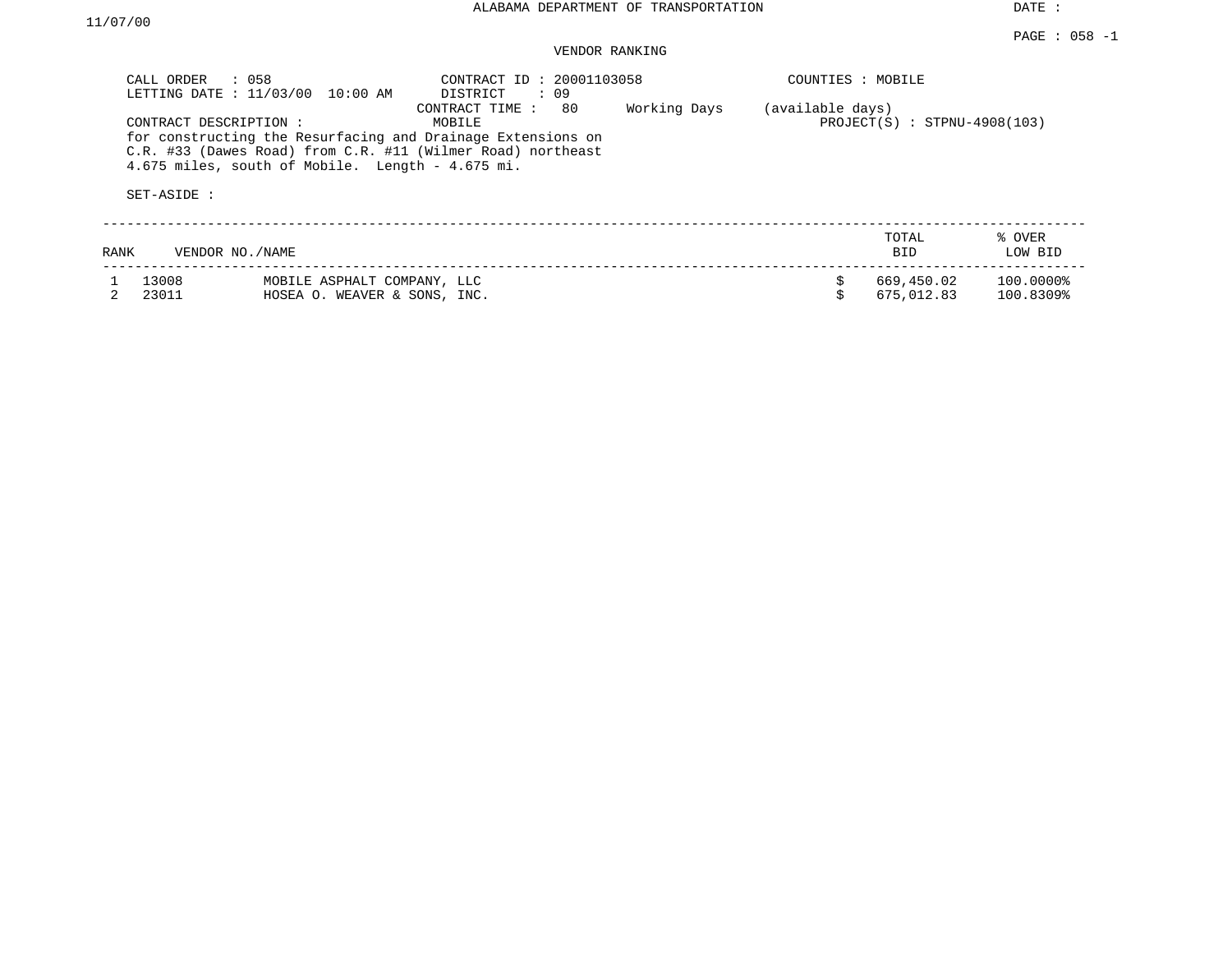## TABULATION OF BIDS

| $\sim$ $ \sim$<br>ORDEI<br>152<br>٠Δ.<br>للتما<br><b>UJU</b>                                                                                                            | 2000<br>۵۵٬          | MOBILE<br>$\cap$ $\cap$ then $\Gamma$<br>1111 |
|-------------------------------------------------------------------------------------------------------------------------------------------------------------------------|----------------------|-----------------------------------------------|
| 0٥/<br>OMTHUM T<br>AΜ<br>00<br>יידי∆רו<br>$\pm 1$ NU<br>the contract of the contract of the contract of the contract of the contract of the contract of the contract of | n n<br>- פחד<br>- 92 |                                               |

|                                                                                                                                                                  |               |      | $(1)$ 13008<br>MOBILE ASPHALT COMPANY, LLC   HOSEA O. WEAVER & SONS, INC. |            | $(2)$ 23011 |           |            |        |
|------------------------------------------------------------------------------------------------------------------------------------------------------------------|---------------|------|---------------------------------------------------------------------------|------------|-------------|-----------|------------|--------|
| LINE NO / ITEM CODE / ALT                                                                                                                                        |               |      |                                                                           |            |             |           |            |        |
| ITEM DESCRIPTION                                                                                                                                                 | OUANTITY      |      | UNIT PRICE                                                                | AMOUNT     | UNIT PRICE  | AMOUNT    | UNIT PRICE | AMOUNT |
| SECTION 0001<br>TOTAL                                                                                                                                            |               |      |                                                                           |            |             |           |            |        |
| 0010 201A000<br>Clearing & Grubbing (Approximately 12<br>Acres)                                                                                                  |               | LUMP | 40000.00000                                                               | 40000.00   | 18221.43000 | 18221.43  |            |        |
| 0020 206D001<br>Removing Guardrail                                                                                                                               | 282.000 LF    |      | 1.30000                                                                   | 366.60     | 1,22000     | 344.04    |            |        |
| 0030 206E000<br>Removing Headwalls                                                                                                                               | $5.000$ EACH  |      | 369.20000                                                                 | 1846.00    | 253.40000   | 1267.00   |            |        |
| 0040 206E007<br>Removing Mailboxes (Including Reset<br>With a New Timber Post)                                                                                   | 2.000 EACH    |      | 400.90000                                                                 | 801.80     | 136.48000   | 272.96    |            |        |
| 0050 206E019<br>Removing Guardrail End Anchor (Type 10)                                                                                                          | 12.000 EACH   |      | 143.80000                                                                 | 1725.60    | 138.89000   | 1666.68   |            |        |
| 0060 210A000<br>Unclassified Excavation                                                                                                                          | 67.000 CYIP   |      | 26.10000                                                                  | 1748.70    | 11.29000    | 756.43    |            |        |
| 0070 210D022<br>Borrow Excavation (Loose Truckbed<br>Measurement) $(A-2-4(0)$ or $A-4(0)$                                                                        | 8503.000 CYIP |      | 9.50000                                                                   | 80778.50   | 7.49000     | 63687.47  |            |        |
| 0080 214A000<br>Structure Excavation                                                                                                                             | 20.000 CUYD   |      | 18.50000                                                                  | 370.00     | 16.67000    | 333.40    |            |        |
| 0090 214B000<br>Foundation Backfill, Local                                                                                                                       | 20.000 CUYD   |      | 17.60000                                                                  | 352.00     | 16.31000    | 326.20    |            |        |
| 0100 405A000<br>Tack Coat                                                                                                                                        | 3221.000 GAL  |      | 0.92000                                                                   | 2963.32    | 0.70000     | 2254.70   |            |        |
| 0110 429A241<br>Improved Bituminous Concrete Wearing                                                                                                             | 5536.000 TON  |      | 38.90000                                                                  | 215350.40  | 42.96000    | 237826.56 |            |        |
| Surface Layer, 3/4" Maximum Aggregate<br>Size Mix, ESAL Range C<br>0120 429A246<br>Improved Bituminous Concrete Wearing<br>Surface Layer, Leveling, 1/2" Maximum | 3322.000 TON  |      | 37.60000                                                                  | 124907.201 | 47.18000    | 156731.96 |            |        |
| Aggregate Size Mix, ESAL Range C<br>0130 502A000                                                                                                                 | 442.000 LB    |      | 1.20000                                                                   | 530.40     | 1,11000     | 490.62    |            |        |
| Steel Reinforcement<br>0140 530A101<br>18" Roadway Pipe (Class 3 R.C.)<br>(Extension)                                                                            | $8.000$ LF    |      | 52.90000                                                                  | 423.20     | 47.78000    | 382.24    |            |        |
| 0150 530A102<br>24" Roadway Pipe (Class 3 R.C.)<br>(Extension)                                                                                                   | 16.000 LF     |      | 67.70000                                                                  | 1083.20    | 61.11000    | 977.76    |            |        |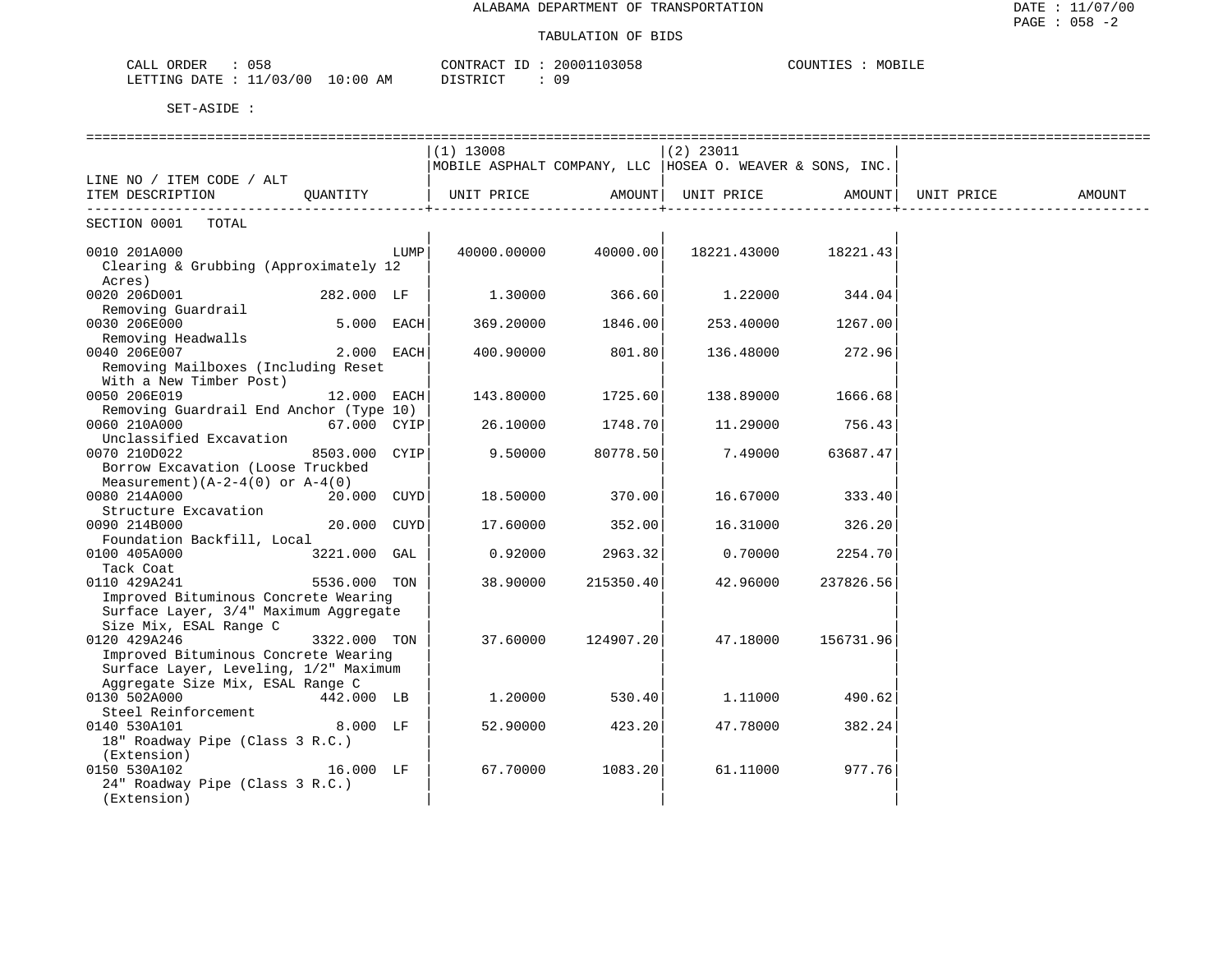| ORDER<br>CALL (               | JS8 |    | CONTRACT ID: | 20001103058 | COUNTIES | MOBILE |
|-------------------------------|-----|----|--------------|-------------|----------|--------|
| LETTING DATE : 11/03/00 10:00 |     | AΜ | DISTRICT     |             |          |        |

|                                                 |               |      | $(1)$ 13008                                                             |                   | $(2)$ 23011                   |                   |        |
|-------------------------------------------------|---------------|------|-------------------------------------------------------------------------|-------------------|-------------------------------|-------------------|--------|
|                                                 |               |      | MOBILE ASPHALT COMPANY, LLC   HOSEA O. WEAVER & SONS, INC.              |                   |                               |                   |        |
| LINE NO / ITEM CODE / ALT                       |               |      |                                                                         |                   |                               |                   |        |
| ITEM DESCRIPTION                                |               |      | QUANTITY   UNIT PRICE       AMOUNT  UNIT PRICE       AMOUNT  UNIT PRICE |                   |                               |                   | AMOUNT |
|                                                 |               |      |                                                                         |                   | _____________________________ | ------------+-    |        |
| 0160 530A103                                    | 32.000 LF     |      |                                                                         |                   | 92.30000 2953.60 83.33000     | 2666.56           |        |
| 30" Roadway Pipe (Class 3 R.C.)                 |               |      |                                                                         |                   |                               |                   |        |
| (Extension)                                     |               |      |                                                                         |                   |                               |                   |        |
| 0170 600A000                                    |               | LUMP | 30000.00000 30000.00                                                    |                   | 23968.06000 23968.06          |                   |        |
|                                                 |               |      |                                                                         |                   |                               |                   |        |
| Mobilization                                    |               |      |                                                                         |                   |                               |                   |        |
| 0180 619A002                                    | $1.000$ EACH  |      | 492.30000                                                               | 492.30            |                               | 444.44000 444.44  |        |
| 18" Roadway Pipe End Treatment, Class 1         |               |      |                                                                         |                   |                               |                   |        |
| 0190 619A003                                    | $2.000$ EACH  |      |                                                                         | 615.30000 1230.60 |                               | 555.55000 1111.10 |        |
| 24" Roadway Pipe End Treatment, Class 1         |               |      |                                                                         |                   |                               |                   |        |
| 0200 620A000                                    |               |      | 984.50000                                                               | 5907.00           | 888.88000                     | 5333.28           |        |
| Minor Structure Concrete                        |               |      |                                                                         |                   |                               |                   |        |
| 0210 630A000                                    | 1687.000 LF   |      | 12.70000                                                                | 21424.90          | 12.22000                      | 20615.14          |        |
| Steel Beam Guardrail, Class A, Type 1           |               |      |                                                                         |                   |                               |                   |        |
| 0220 630C050                                    | $4.000$ EACH  |      | 2071.20000                                                              | 8284.80           | 1999.98000                    | 7999.92           |        |
| Guardrail End Anchor, Type 20 Series            |               |      |                                                                         |                   |                               |                   |        |
| 0230 630C070 8.000 EACH                         |               |      | 1841.00000                                                              | 14728.00          | 1777.76000                    | 14222.08          |        |
| Guardrail End Anchor, Type 10 Series            |               |      |                                                                         |                   |                               |                   |        |
| 0240 650A000                                    | 4541.000 CYIP |      | 11.40000                                                                | 51767.40          | 9.13000                       | 41459.33          |        |
| Topsoil                                         |               |      |                                                                         |                   |                               |                   |        |
| 0250 652A061                                    | 12.000 ACRE   |      | 558.10000                                                               | 6697.20           | 555.55000                     | 6666.60           |        |
|                                                 |               |      |                                                                         |                   |                               |                   |        |
| Seeding (Mix 3E)<br>260 656A000<br>0260 656A000 | 12.000 ACRE   |      | 506.30000                                                               | 6075.60           | 555.55000                     | 6666.60           |        |
| Mulching, Class A, Type 1                       |               |      |                                                                         |                   |                               |                   |        |
| 0270 659A000 0270 659A000                       | 5650.000 SQYD |      | 2.00000                                                                 | 11300.00          | 2.22000                       |                   |        |
|                                                 |               |      |                                                                         |                   |                               | 12543.00          |        |
| Erosion Control Netting, Class A                |               |      |                                                                         |                   |                               |                   |        |
| 0280 665F000                                    | 425.000 EACH  |      | 6.30000                                                                 | 2677.50           | 8.49000                       | 3608.25           |        |
| Hay Bales                                       |               |      |                                                                         |                   |                               |                   |        |
| 0290 665J000 0290 665J000                       | 1250.000 LF   |      | 1.70000                                                                 | 2125.00           | 4.44000                       | 5550.00           |        |
| Silt Fence, Type A                              |               |      |                                                                         |                   |                               |                   |        |
| 0300 680A000                                    |               | LUMP | 1542.60000                                                              | 1542.60           | 7944.00000                    | 7944.00           |        |
| Engineering Controls                            |               |      |                                                                         |                   |                               |                   |        |
| 0310 701A031                                    | $10.000$ MILE |      | 1029.80000                                                              | 10298.00          | 994.44000                     | 9944.40           |        |
| Solid White, Class 2, Type A Traffic            |               |      |                                                                         |                   |                               |                   |        |
| Stripe (0.06" Thick)                            |               |      |                                                                         |                   |                               |                   |        |
| 0320 701A035                                    | 4.000 MILE    |      | 1127.60000                                                              | 4510.40           | 1088.88000                    | 4355.52           |        |
| Solid Yellow, Class 2, Type A Traffic           |               |      |                                                                         |                   |                               |                   |        |
| Stripe (0.09" Thick)                            |               |      |                                                                         |                   |                               |                   |        |
| 0330 701A045                                    | $4.000$ MILE  |      | 719.20000                                                               | 2876.80           | 694.44000                     | 2777.76           |        |
| Broken Yellow, Class 2, Type A Traffic          |               |      |                                                                         |                   |                               |                   |        |
| Stripe (0.09" Thick)                            |               |      |                                                                         |                   |                               |                   |        |
| 0340 701C002                                    | $5.000$ MILE  |      | 184.60000                                                               | 923.00            | 166.67000                     | 833.35            |        |
| Broken Temporary Traffic Stripe (Paint)         |               |      |                                                                         |                   |                               |                   |        |
|                                                 |               |      |                                                                         |                   |                               |                   |        |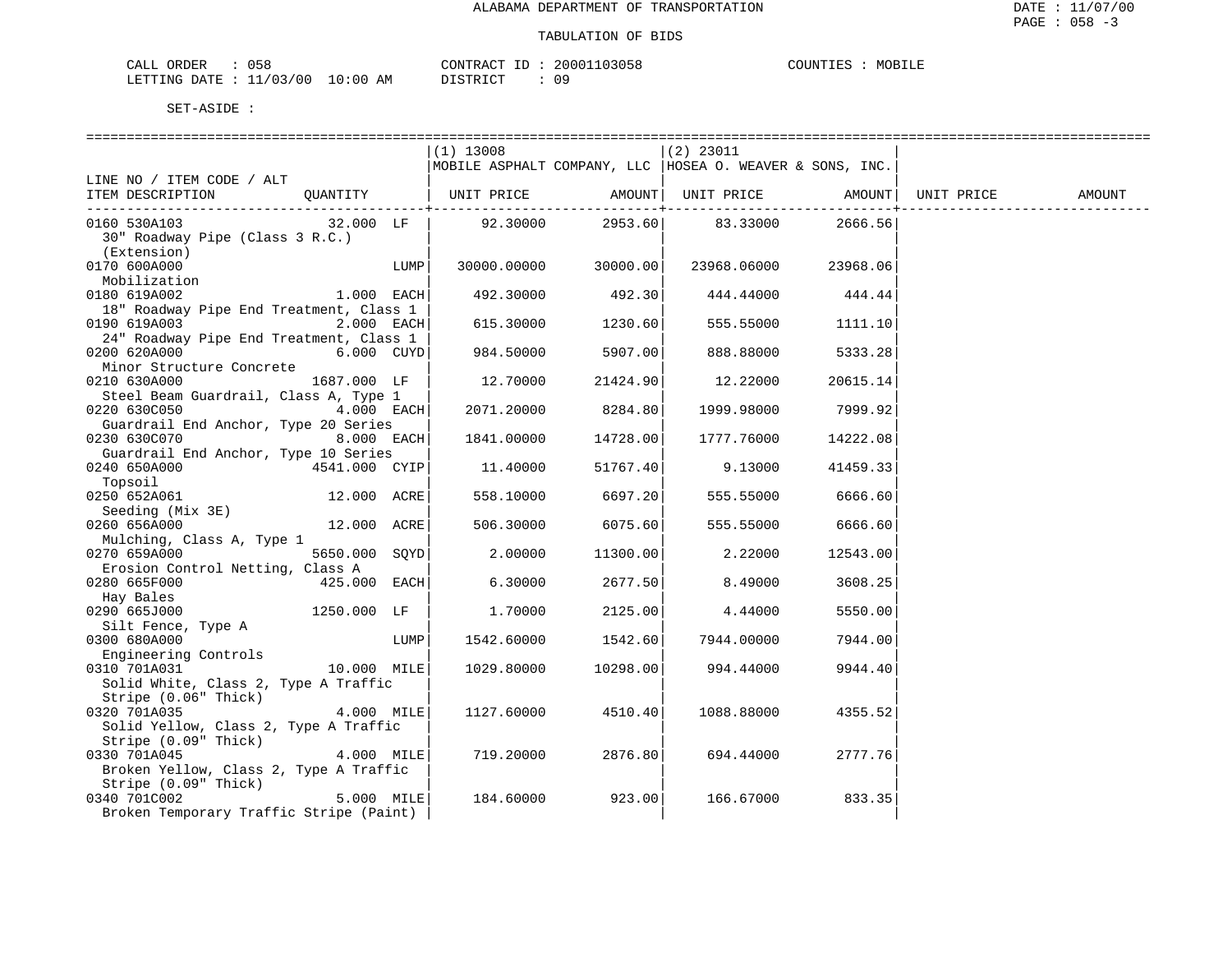| $-$<br>ORDER<br>JАL.<br>ິ                                  |            | 70N <sub>1</sub> | 3058                | MOR<br>. L F |
|------------------------------------------------------------|------------|------------------|---------------------|--------------|
| .ETTTIMG<br>00<br>ת הי<br>ᆈᄘ<br><b>1.</b><br>$\sim$ $\sim$ | (10)<br>AМ | $- - \alpha -$   | n o<br><u> v - </u> |              |

|                                                            |             |      | $(1)$ 13008                                                |            | $(2)$ 23011       |            |            |        |
|------------------------------------------------------------|-------------|------|------------------------------------------------------------|------------|-------------------|------------|------------|--------|
|                                                            |             |      | MOBILE ASPHALT COMPANY, LLC   HOSEA O. WEAVER & SONS, INC. |            |                   |            |            |        |
| LINE NO / ITEM CODE / ALT                                  |             |      |                                                            |            |                   |            |            |        |
| ITEM DESCRIPTION                                           | QUANTITY    |      | UNIT PRICE AMOUNT                                          |            | UNIT PRICE AMOUNT |            | UNIT PRICE | AMOUNT |
| 0350 701C003                                               | 10.000 MILE |      | 212.90000                                                  | 2129.00    | 205.55000         | 2055.50    |            |        |
| Solid Temporary Traffic Stripe (Paint)                     |             |      |                                                            |            |                   |            |            |        |
| 0360 705A032<br>100.000 EACH                               |             |      | 5.60000                                                    | 560.00     | 5.44000           | 544.00     |            |        |
| Pavement Markers, Class A-H, Type 1-B                      |             |      |                                                            |            |                   |            |            |        |
| 0370 705A037<br>$384.000$ EACH                             |             |      | 5.60000                                                    | 2150.40    | 5.44000           | 2088.96    |            |        |
| Pavement Markers, Class A-H, Type 2-D                      |             |      |                                                            |            |                   |            |            |        |
| 0380 740B000<br>309.000 SOFT                               |             |      | 12.00000                                                   | 3708.00    | 11,11000          | 3432.99    |            |        |
| Construction Signs                                         |             |      |                                                            |            |                   |            |            |        |
| 0390 740C000                                               | 18.000 SOFT |      | 12.00000                                                   | 216.00     | 17.78000          | 320.04     |            |        |
| Special Construction Signs                                 |             |      |                                                            |            |                   |            |            |        |
| 0400 740D000                                               | 25.000 EACH |      | 35.00000                                                   | 875.00     | 54.00000          | 1350.00    |            |        |
| Channelizing Drums                                         |             |      |                                                            |            |                   |            |            |        |
| 0410 740E000                                               | 50.000 EACH |      | 10.00000                                                   | 500.00     | 11.88000          | 594.00     |            |        |
| Cones (36 Inches High)                                     |             |      |                                                            |            |                   |            |            |        |
| 0420 740M000                                               | 50.000      | EACH | 5.00000                                                    | 250.00     | 7.57000           | 378.50     |            |        |
| Weight For Cone<br>0430 998A000                            |             |      | 0.00000                                                    |            | 0.00000           | 0.00       |            |        |
|                                                            |             | LUMP |                                                            | 0.00       |                   |            |            |        |
| Construction Fuel (Maximum Bid Limited<br>To $$28,000.00)$ |             |      |                                                            |            |                   |            |            |        |
| SECTION TOTALS                                             |             |      |                                                            |            |                   | 675,012.83 |            |        |
|                                                            |             |      |                                                            | 669,450.02 |                   |            |            |        |
| CONTRACT TOTALS                                            |             |      | Ŝ.                                                         | 669,450.02 | $\ddot{s}$        | 675,012.83 |            |        |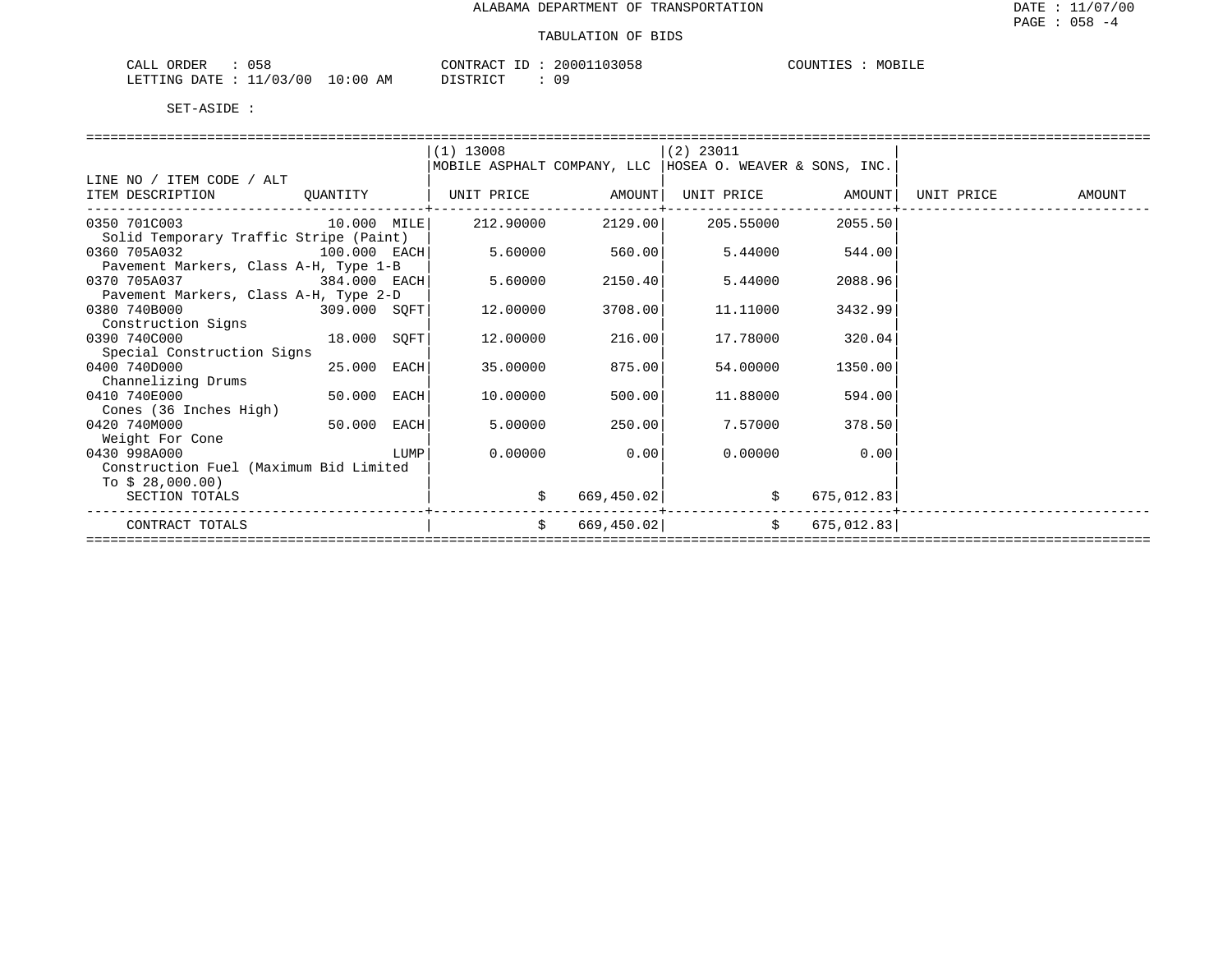# VENDOR RANKING

|      | CALL ORDER<br>: 061<br>LETTING DATE : 11/03/00 | 10:00 AM                             | CONTRACT ID: 20001103061<br>$\colon 07$<br>DISTRICT                                                                                                |              | COUNTIES : PIKE  |                                |                   |
|------|------------------------------------------------|--------------------------------------|----------------------------------------------------------------------------------------------------------------------------------------------------|--------------|------------------|--------------------------------|-------------------|
|      | CONTRACT DESCRIPTION:<br>mi.<br>SET-ASIDE :    |                                      | 30<br>CONTRACT TIME:<br>for constructing the Resurfacing and Traffic Stripe on C.R.<br>#21 from C.R. #6 to C.R. #40, south of Troy. Length - 7.143 | Working Days | (available days) | $PROJECT(S) : STPNU-5507(101)$ |                   |
| RANK | VENDOR NO./NAME                                |                                      |                                                                                                                                                    |              |                  | TOTAL<br><b>BID</b>            | % OVER<br>LOW BID |
|      | 23024                                          | WIREGRASS CONSTRUCTION COMPANY, INC. |                                                                                                                                                    |              | Ŝ.               | 517,025.80                     | 100.0000%         |
|      | 01018                                          | APAC-ALABAMA, INC.                   |                                                                                                                                                    |              |                  | 543,526.66                     | 105.1256%         |
|      | 02032                                          | BULLARD EXCAVATING, INC.             |                                                                                                                                                    |              |                  | 570,518.84                     | 110.3462%         |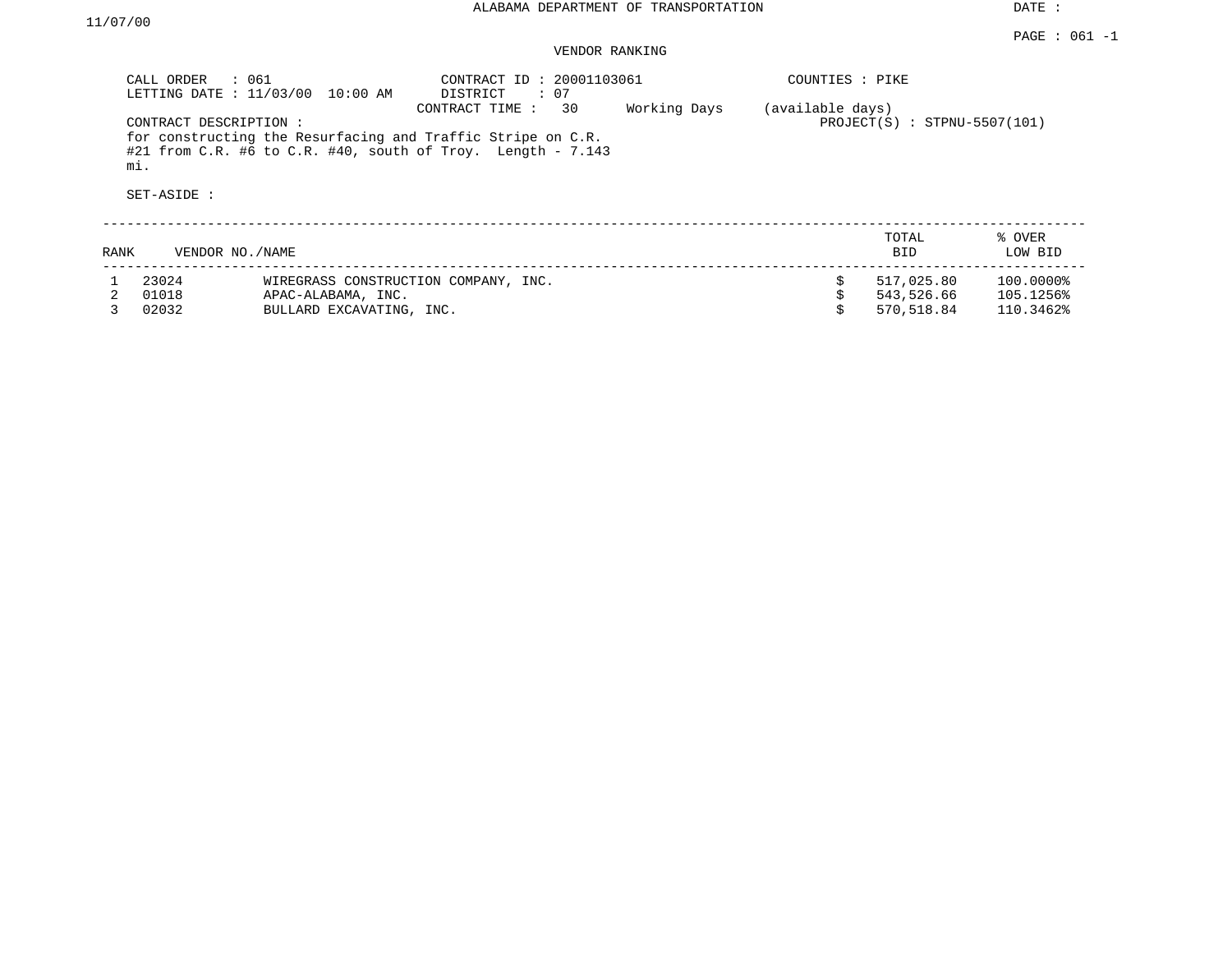| ORDER<br>CALL<br>- 06           |             | CONTRACT ID | 20001103061 | ᆩᆍᅏᅚ<br>COUNTIES<br>. .<br>- エレエ |
|---------------------------------|-------------|-------------|-------------|----------------------------------|
| 11/03/00<br>LETTING DATE<br>+ + | 10:00<br>ΆM | DISTRICT    | $\sim$ $-$  |                                  |

|                                                   |                |      |                                                 |           |             |                                                                           | .================================= |           |
|---------------------------------------------------|----------------|------|-------------------------------------------------|-----------|-------------|---------------------------------------------------------------------------|------------------------------------|-----------|
|                                                   |                |      | $(1)$ 23024                                     |           | $(2)$ 01018 |                                                                           | (3) 02032                          |           |
|                                                   |                |      | WIREGRASS CONSTRUCTION COMPA APAC-ALABAMA, INC. |           |             |                                                                           | BULLARD EXCAVATING, INC.           |           |
| LINE NO / ITEM CODE / ALT                         |                |      |                                                 |           |             |                                                                           |                                    |           |
| ITEM DESCRIPTION                                  | OUANTITY       |      | UNIT PRICE AMOUNT                               |           |             | UNIT PRICE AMOUNT   UNIT PRICE<br>. _ _ _ _ _ _ _ _ _ _ _ _ _ _ _ _ _ _ + |                                    | AMOUNT    |
| __________________________<br>SECTION 0001 TOTAL  |                |      |                                                 |           |             |                                                                           |                                    |           |
| 0010 212A000                                      | 675.000 STA    |      | 24.50000                                        | 16537.50  | 15.00000    | 10125.00                                                                  | 25.00000                           | 16875.00  |
| Machine Grading Shoulders                         |                |      |                                                 |           |             |                                                                           |                                    |           |
| 0020 305A000                                      | 600.000 CYCP   |      | 9,00000                                         | 5400.00   | 6.00000     | 3600.00                                                                   | 10.00000                           | 6000.00   |
| Borrow, Section 210, (A-2 Or Better),             |                |      |                                                 |           |             |                                                                           |                                    |           |
| For Miscellaneous Use                             |                |      |                                                 |           |             |                                                                           |                                    |           |
| 0030 401B100                                      | 92220.000 SYCP |      | 0.59000                                         | 54409.80  | 0.56000     | 51643.20                                                                  | 0.50000                            | 46110.00  |
| Bituminous Treatment E (With Polymer<br>Additive) |                |      |                                                 |           |             |                                                                           |                                    |           |
| 0040 405A000                                      | 3500.000 GAL   |      | 1,00000                                         | 3500.00   | 1.39000     | 4865.00                                                                   | 1,50000                            | 5250.00   |
| Tack Coat                                         |                |      |                                                 |           |             |                                                                           |                                    |           |
| 0050 429A241                                      | 7200.000 TON   |      | 31.95000                                        | 230040.00 | 34.68000    | 249696.00                                                                 | 33.28000                           | 239616.00 |
| Improved Bituminous Concrete Wearing              |                |      |                                                 |           |             |                                                                           |                                    |           |
| Surface Layer, 3/4" Maximum Aggregate             |                |      |                                                 |           |             |                                                                           |                                    |           |
| Size Mix, ESAL Range C                            |                |      |                                                 |           |             |                                                                           |                                    |           |
| 0060 429A246                                      | 2433.000 TON   |      | 32.10000                                        | 78099.30  | 35.37000    | 86055.21                                                                  | 36.13000                           | 87904.29  |
| Improved Bituminous Concrete Wearing              |                |      |                                                 |           |             |                                                                           |                                    |           |
| Surface Layer, Leveling, 1/2" Maximum             |                |      |                                                 |           |             |                                                                           |                                    |           |
| Aggregate Size Mix, ESAL Range C                  |                |      |                                                 |           |             |                                                                           |                                    |           |
| 0070 429B244                                      | 100.000 TON    |      | 69.00000                                        | 6900.00   | 54.93000    | 5493.00                                                                   | 50.00000                           | 5000.00   |
| Improved Bituminous Concrete Binder               |                |      |                                                 |           |             |                                                                           |                                    |           |
| Layer, Patching, 3/4" Maximum Aggregate           |                |      |                                                 |           |             |                                                                           |                                    |           |
| Size Mix, ESAL Range C                            |                |      |                                                 |           |             |                                                                           |                                    |           |
| 0080 429B252                                      | 2280.000 TON   |      | 30.64000                                        | 69859.20  | 33.98000    | 77474.40                                                                  | 35.13000                           | 80096.40  |
| Improved Bituminous Concrete Binder               |                |      |                                                 |           |             |                                                                           |                                    |           |
| Layer, Widening, 1" Maximum Aggregate             |                |      |                                                 |           |             |                                                                           |                                    |           |
| Size Mix, ESAL Range C                            |                |      |                                                 |           |             |                                                                           |                                    |           |
| 0090 600A000                                      |                | LUMP | 7500.00000                                      | 7500.00   | 10000.00000 | 10000.00                                                                  | 44217.15000                        | 44217.15  |
| Mobilization                                      |                |      |                                                 |           |             |                                                                           |                                    |           |
| 0100 652A061                                      | 9.000 ACRE     |      | 400.00000                                       | 3600.00   | 398.00000   | 3582.00                                                                   | 450.00000                          | 4050.00   |
| Seeding (Mix 3E)                                  |                |      |                                                 |           |             |                                                                           |                                    |           |
| 0110 656A000                                      | 9.000 ACRE     |      | 400.00000                                       | 3600.00   | 390.00000   | 3510.00                                                                   | 400.00000                          | 3600.00   |
| Mulching, Class A, Type 1                         |                |      |                                                 |           |             |                                                                           |                                    |           |
| 0120 665F000                                      | 100.000        | EACH | 4.50000                                         | 450.00    | 4.50000     | 450.00                                                                    | 5.00000                            | 500.00    |
| Hay Bales                                         |                |      |                                                 |           |             |                                                                           |                                    |           |
| 0130 665J000                                      | 1000.000 LF    |      | 3.75000                                         | 3750.00   | 3.21000     | 3210.00                                                                   | 3.00000                            | 3000.00   |
| Silt Fence, Type A                                |                |      |                                                 |           |             |                                                                           |                                    |           |
| 0140 701A031                                      | 15.000 MILE    |      | 890.00000                                       | 13350.00  | 890,00000   | 13350.00                                                                  | 500,00000                          | 7500.00   |
| Solid White, Class 2, Type A Traffic              |                |      |                                                 |           |             |                                                                           |                                    |           |
| Stripe (0.06" Thick)                              |                |      |                                                 |           |             |                                                                           |                                    |           |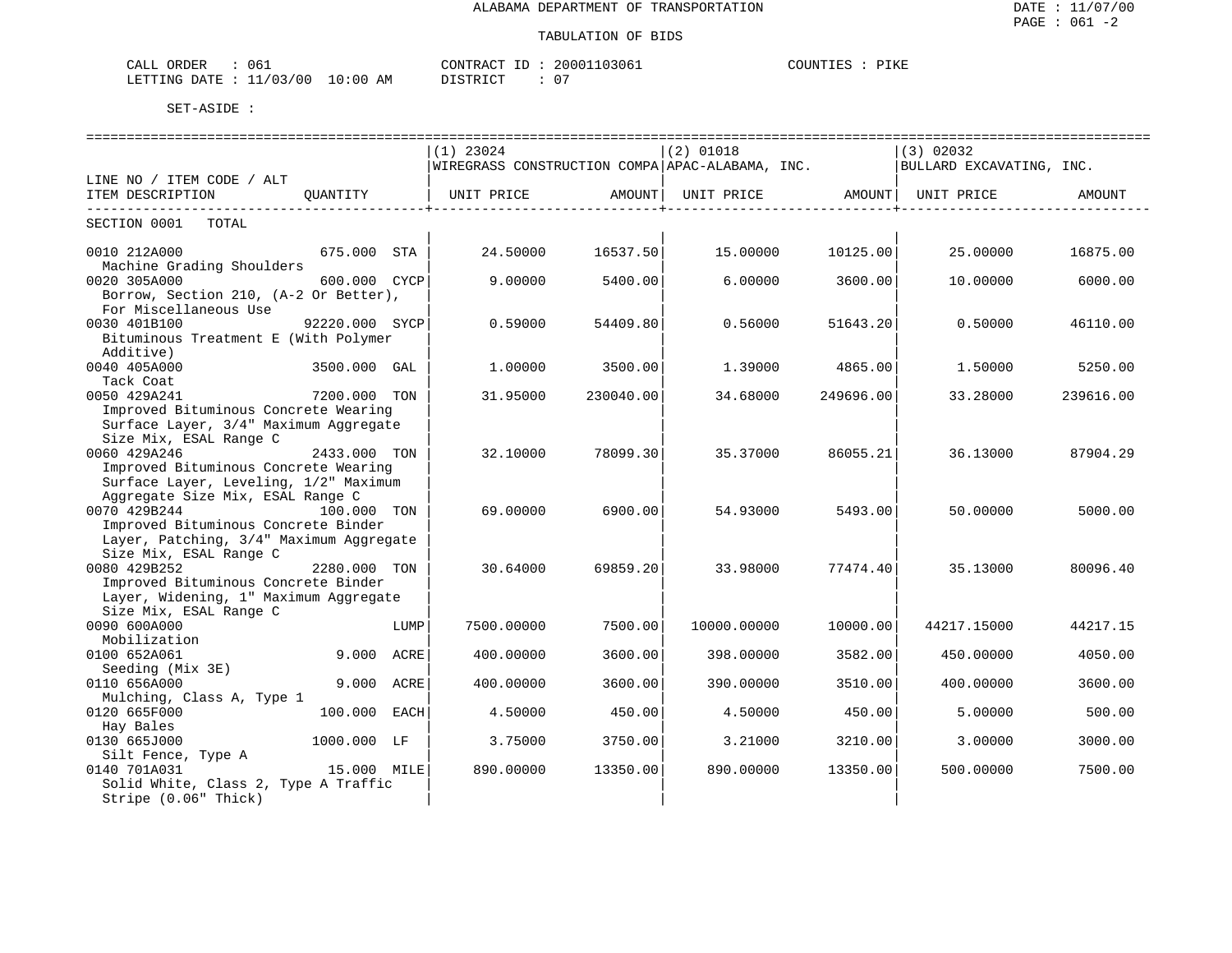| 06.<br>ORDEF<br>CALL                |             | CONTRACT<br>TD.       | 103061<br>20001        | PIKE<br><b>POUNT</b><br><b>COUNTIES</b> |
|-------------------------------------|-------------|-----------------------|------------------------|-----------------------------------------|
| ./03/00<br>LETTING<br>DATE.<br>-- - | 10:00<br>AM | חי חי די דרי דרי<br>. | $\sim$<br>$\mathbf{v}$ |                                         |

| $(1)$ 23024<br>$(2)$ 01018<br>(3) 02032<br>WIREGRASS CONSTRUCTION COMPA APAC-ALABAMA, INC.<br>BULLARD EXCAVATING, INC.<br>LINE NO / ITEM CODE / ALT<br>ITEM DESCRIPTION<br>UNIT PRICE<br>AMOUNT<br>UNIT PRICE AMOUNT<br>UNIT PRICE<br>AMOUNT<br>OUANTITY<br>9790.00<br>10890.00<br>5500.00<br>0150 701A035<br>11.000 MILE<br>890.00000<br>990.00000<br>500.00000<br>Solid Yellow, Class 2, Type A Traffic<br>Stripe (0.09" Thick)<br>2.000 MILE<br>0160 701A045<br>600,00000<br>1200.00<br>600,00000<br>1200.00<br>750.00000<br>1500.00 |  |
|-----------------------------------------------------------------------------------------------------------------------------------------------------------------------------------------------------------------------------------------------------------------------------------------------------------------------------------------------------------------------------------------------------------------------------------------------------------------------------------------------------------------------------------------|--|
|                                                                                                                                                                                                                                                                                                                                                                                                                                                                                                                                         |  |
|                                                                                                                                                                                                                                                                                                                                                                                                                                                                                                                                         |  |
|                                                                                                                                                                                                                                                                                                                                                                                                                                                                                                                                         |  |
|                                                                                                                                                                                                                                                                                                                                                                                                                                                                                                                                         |  |
|                                                                                                                                                                                                                                                                                                                                                                                                                                                                                                                                         |  |
|                                                                                                                                                                                                                                                                                                                                                                                                                                                                                                                                         |  |
|                                                                                                                                                                                                                                                                                                                                                                                                                                                                                                                                         |  |
| Broken Yellow, Class 2, Type A Traffic                                                                                                                                                                                                                                                                                                                                                                                                                                                                                                  |  |
| Stripe (0.09" Thick)                                                                                                                                                                                                                                                                                                                                                                                                                                                                                                                    |  |
| 0170 701C000<br>2.000 MILE<br>600.00<br>300,00000<br>300,00000<br>600.00<br>750.00000<br>1500.00                                                                                                                                                                                                                                                                                                                                                                                                                                        |  |
| Broken Temporary Traffic Stripe                                                                                                                                                                                                                                                                                                                                                                                                                                                                                                         |  |
| 0180 701C001<br>320.00000<br>3520.00<br>3520.00<br>3850.00<br>11.000 MILE<br>320,00000<br>350.00000                                                                                                                                                                                                                                                                                                                                                                                                                                     |  |
| Solid Temporary Traffic Stripe                                                                                                                                                                                                                                                                                                                                                                                                                                                                                                          |  |
| 0190 703A002<br>100.000 SOFT<br>2,00000<br>200.00<br>2,00000<br>200.00<br>20,00000<br>2000.00                                                                                                                                                                                                                                                                                                                                                                                                                                           |  |
| Traffic Control Markings, Class 2, Type                                                                                                                                                                                                                                                                                                                                                                                                                                                                                                 |  |
| A                                                                                                                                                                                                                                                                                                                                                                                                                                                                                                                                       |  |
| 0200 703D001<br>100.000<br>SOFT<br>1,00000<br>100.00<br>1,00000<br>100.00<br>20,00000<br>2000.00                                                                                                                                                                                                                                                                                                                                                                                                                                        |  |
| Temporary Traffic Control Markings                                                                                                                                                                                                                                                                                                                                                                                                                                                                                                      |  |
| 0210 740B000<br>195.000<br>SOFT<br>16.00000<br>3120.00<br>12.63000<br>2462.85<br>10,00000<br>1950.00                                                                                                                                                                                                                                                                                                                                                                                                                                    |  |
| Construction Signs                                                                                                                                                                                                                                                                                                                                                                                                                                                                                                                      |  |
| 1.000<br>0220 7400000<br>1500.00000<br>1500.00<br>1500.00000<br>1500.00<br>2500.00000<br>2500.00<br>EACH                                                                                                                                                                                                                                                                                                                                                                                                                                |  |
| Pilot Car                                                                                                                                                                                                                                                                                                                                                                                                                                                                                                                               |  |
| 0.00<br>0.00<br>0230 998A000<br>0.00000<br>0.00000<br>0.00<br>0.00000<br><b>EXECUTE IN THE EXECUTIVE PROPERTY OF A SET OF A SET OF A SET OF A SET OF A SET OF A SET OF A SET OF A SET OF A</b>                                                                                                                                                                                                                                                                                                                                          |  |
| Construction Fuel (Maximum Bid Limited                                                                                                                                                                                                                                                                                                                                                                                                                                                                                                  |  |
| To $$26,000.00)$                                                                                                                                                                                                                                                                                                                                                                                                                                                                                                                        |  |
| \$<br>517,025.80<br>543,526.66<br>570,518.84<br>SECTION TOTALS                                                                                                                                                                                                                                                                                                                                                                                                                                                                          |  |
| $\ddot{s}$<br>$\ddot{s}$<br>543,526.66<br>Ŝ.<br>517,025.80<br>570,518.84<br>CONTRACT TOTALS                                                                                                                                                                                                                                                                                                                                                                                                                                             |  |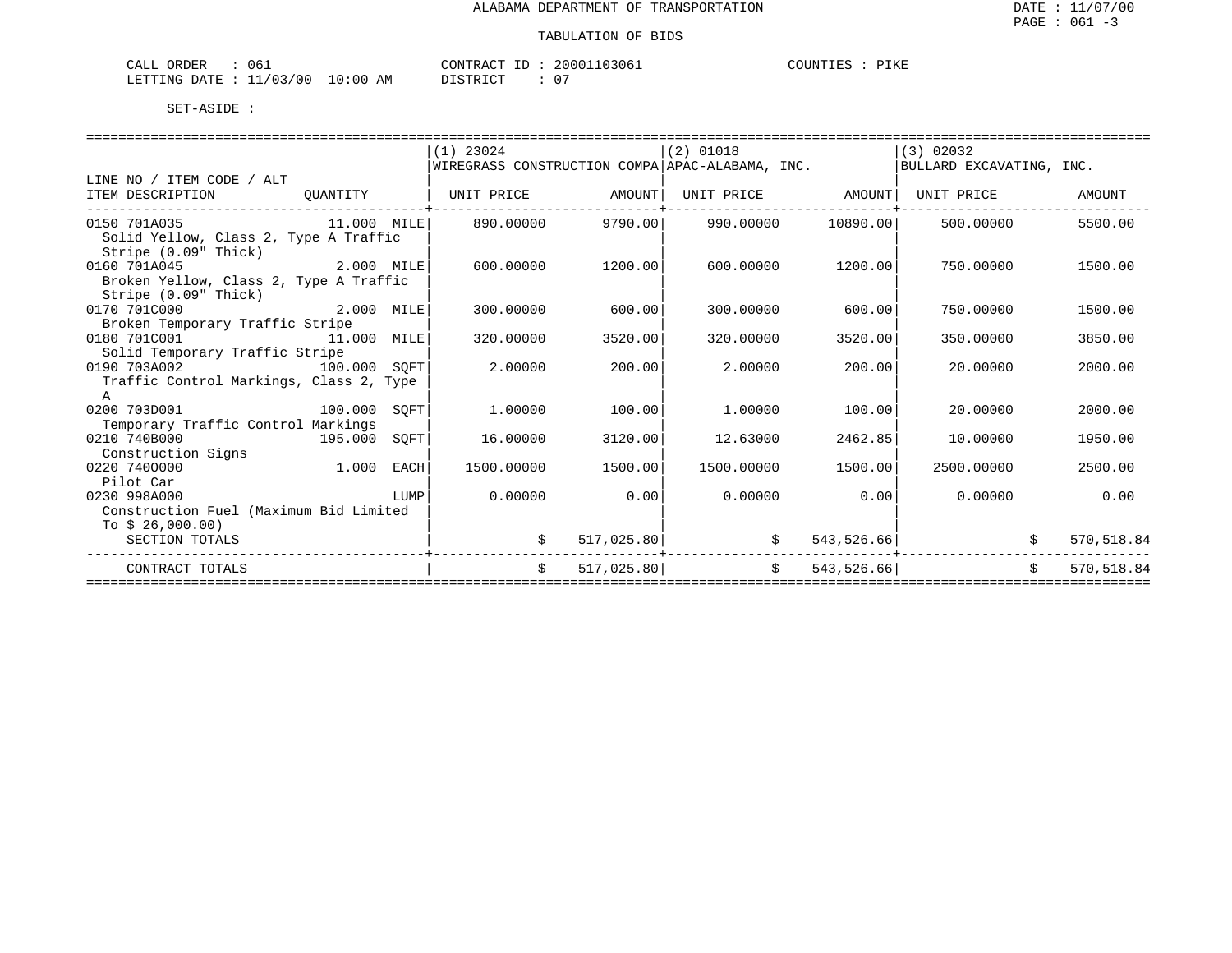# VENDOR RANKING

| CALL ORDER<br>: 062<br>LETTING DATE : $11/03/00$<br>10:00 AM                          | CONTRACT ID: 20001103062<br>: 07<br>DISTRICT |              | COUNTIES : PIKE                                  |  |
|---------------------------------------------------------------------------------------|----------------------------------------------|--------------|--------------------------------------------------|--|
| CONTRACT DESCRIPTION:<br>for constructing the Bridge Replacement (R.C.Bridge Culvert) | 50<br>CONTRACT TIME :                        | Working Days | (available days)<br>PROJECT $(S)$ : BR-5515(102) |  |
| on C.R.#25 at Lynn Mill Creek, north of Goshen. Length<br>$0.030$ mi.                 |                                              |              |                                                  |  |
| SET-ASIDE :                                                                           |                                              |              |                                                  |  |
|                                                                                       |                                              |              |                                                  |  |

| RANK | VENDOR NO./NAME |                                     | TOTAL<br><b>BID</b> | % OVER<br>LOW BID |
|------|-----------------|-------------------------------------|---------------------|-------------------|
|      | 14001           | NEWELL ROADBUILDERS, INC.           | 167,265.90          | 100.0000%         |
|      | 12019           | LEVERETT CONSTRUCTION COMPANY       | 171,221.72          | 102.3649%         |
|      | 14029           | NEWMAN CONSTRUCTION COMPANY, L.L.C. | 172,949.98          | 103.3982%         |
|      | 08017           | H & L CONSTRUCTION, INC.            | 219,878.78          | 131.4546%         |
|      | 04009           | W. W. DYAR & SONS, INC.             | 227,144.00          | 135.7981%         |
|      | 06005           | FLOYD CONSTRUCTION COMPANY, INC.    | 238,998.70          | 142.8854%         |
|      |                 |                                     |                     |                   |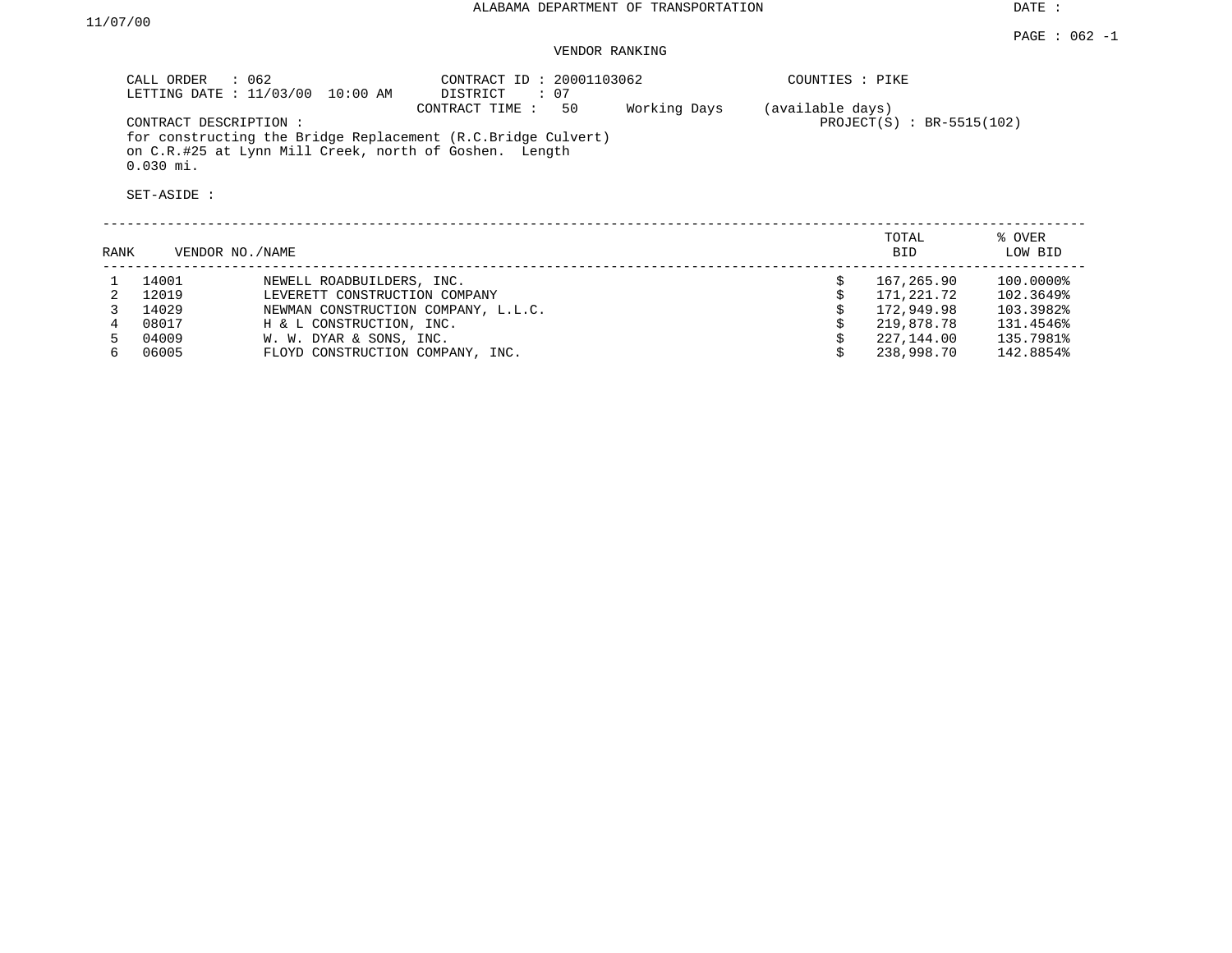| 062<br>ORDER<br>CALL                                                                                                                               | $\gamma$ The actrice          | 103062<br>20001    | COUNT"<br>′⊥r.r |
|----------------------------------------------------------------------------------------------------------------------------------------------------|-------------------------------|--------------------|-----------------|
| $100 - 100$<br>LETTING<br>DATE.<br>the contract of the contract of the contract of the contract of the contract of the contract of the contract of | 10:00<br>AΜ<br>$ \sim$ $\sim$ | $\sim$ $\sim$<br>◡ |                 |

|                                                   |              |      | $(1)$ 14001               |                     | $(2)$ 12019                                               |          | $(3)$ 14029 |          |
|---------------------------------------------------|--------------|------|---------------------------|---------------------|-----------------------------------------------------------|----------|-------------|----------|
|                                                   |              |      | NEWELL ROADBUILDERS, INC. |                     | LEVERETT CONSTRUCTION COMPAN NEWMAN CONSTRUCTION COMPANY, |          |             |          |
| LINE NO / ITEM CODE / ALT                         |              |      |                           |                     |                                                           |          |             |          |
| ITEM DESCRIPTION                                  | OUANTITY     |      | UNIT PRICE AMOUNT         |                     | UNIT PRICE AMOUNT                                         |          | UNIT PRICE  | AMOUNT   |
| ----------------------------                      |              |      |                           | ___________________ |                                                           | .        |             |          |
| SECTION 0001<br>Total                             |              |      |                           |                     |                                                           |          |             |          |
| 0010 206B000                                      |              | LUMP | 10000.00000               | 10000.00            | 5000.00000                                                | 5000.00  | 3000.00000  | 3000.00  |
| Removal Of Old Box Culvert, Station<br>$250 + 88$ |              |      |                           |                     |                                                           |          |             |          |
| 0020 210D021                                      | 500.000 CYIP |      | 5.25000                   | 2625.00             | 8,00000                                                   | 4000.00  | 8,00000     | 4000.00  |
| Borrow Excavation (Loose Truckbed                 |              |      |                           |                     |                                                           |          |             |          |
| Measurement) (A4 or Better)                       |              |      |                           |                     |                                                           |          |             |          |
| 0030 214A000<br>Structure Excavation              | 928.000 CUYD |      | 3.00000                   | 2784.00             | 3.00000                                                   | 2784.00  | 7.00000     | 6496.00  |
| 0040 214B001                                      | 284.000      | CUYD | 5.00000                   | 1420.00             | 25.00000                                                  | 7100.00  | 24.00000    | 6816.00  |
| Foundation Backfill, Commercial                   |              |      |                           |                     |                                                           |          |             |          |
| 0050 301A072                                      | 260.000 SYCP |      | 7.75000                   | 2015.00             | 12,00000                                                  | 3120.00  | 12.00000    | 3120.00  |
| Granular Soil Base Course, Type B, Road           |              |      |                           |                     |                                                           |          |             |          |
| Mixed, 6" Compacted Thickness                     |              |      |                           |                     |                                                           |          |             |          |
| 0060 401A000                                      | 191.000 SYCP |      | 2,00000                   | 382.00              | 2,00000                                                   | 382.00   | 2,00000     | 382.00   |
| Bituminous Treatment A                            |              |      |                           |                     |                                                           |          |             |          |
| 0070 429A201                                      | 20.000 TON   |      | 175.00000                 | 3500.00             | 120.00000                                                 | 2400.00  | 120.00000   | 2400.00  |
| Improved Bituminous Concrete Wearing              |              |      |                           |                     |                                                           |          |             |          |
| Surface Layer, 3/4" Maximum Aggregate             |              |      |                           |                     |                                                           |          |             |          |
| Size Mix, ESAL Range A                            |              |      |                           |                     |                                                           |          |             |          |
| 0080 502A000                                      | 43866.000 LB |      | 0.40000                   | 17546.40            | 0.42000                                                   | 18423.72 | 0.53000     | 23248.98 |
| Steel Reinforcement                               |              |      |                           |                     |                                                           |          |             |          |
| 0090 524A011                                      | 308.000      | CUYD | 249.00000                 | 76692.00            | 307.00000                                                 | 94556.00 | 249.00000   | 76692.00 |
| Culvert Concrete (Cast In Place)                  |              |      |                           |                     |                                                           |          |             |          |
| 0100 600A000                                      |              | LUMP | 17500.00000               | 17500.00            | 4170.00000                                                | 4170.00  | 8650.00000  | 8650.00  |
| Mobilization<br>0110 610C001                      | 221.000 TON  |      | 25.50000                  | 5635.50             | 26,00000                                                  | 5746.00  | 32.00000    | 7072.00  |
| Loose Riprap, Class 2                             |              |      |                           |                     |                                                           |          |             |          |
| 0120 610D003                                      | 210.000 SOYD |      | 4.00000                   | 840.00              | 2.50000                                                   | 525.00   | 3.00000     | 630.00   |
| Filter Blanket, Geotextile                        |              |      |                           |                     |                                                           |          |             |          |
| 0130 630A000                                      | 175.000 LF   |      | 21,00000                  | 3675.00             | 21,00000                                                  | 3675.00  | 21,00000    | 3675.00  |
| Steel Beam Guardrail, Class A, Type 1             |              |      |                           |                     |                                                           |          |             |          |
| 0140 630C070                                      | 4.000 EACH   |      | 1850.00000                | 7400.00             | 1850.00000                                                | 7400.00  | 1850.00000  | 7400.00  |
| Guardrail End Anchor, Type 10 Series              |              |      |                           |                     |                                                           |          |             |          |
| 0150 652A061                                      | 1.000 ACRE   |      | 1000.00000                | 1000.00             | 800.00000                                                 | 800.00   | 200.00000   | 200.00   |
| Seeding (Mix 3E)                                  |              |      |                           |                     |                                                           |          |             |          |
| 0160 656A000                                      | 1.000 ACRE   |      | 1000.00000                | 1000.00             | 600,00000                                                 | 600.00   | 200,00000   | 200.00   |
| Mulching, Class A, Type 1                         |              |      |                           |                     |                                                           |          |             |          |
| 0170 656A001                                      | 1.000 ACRE   |      | 1000.00000                | 1000.00             | 1000.00000                                                | 1000.00  | 200.00000   | 200.00   |
| Mulching, Class A, Type 2                         |              |      |                           |                     |                                                           |          |             |          |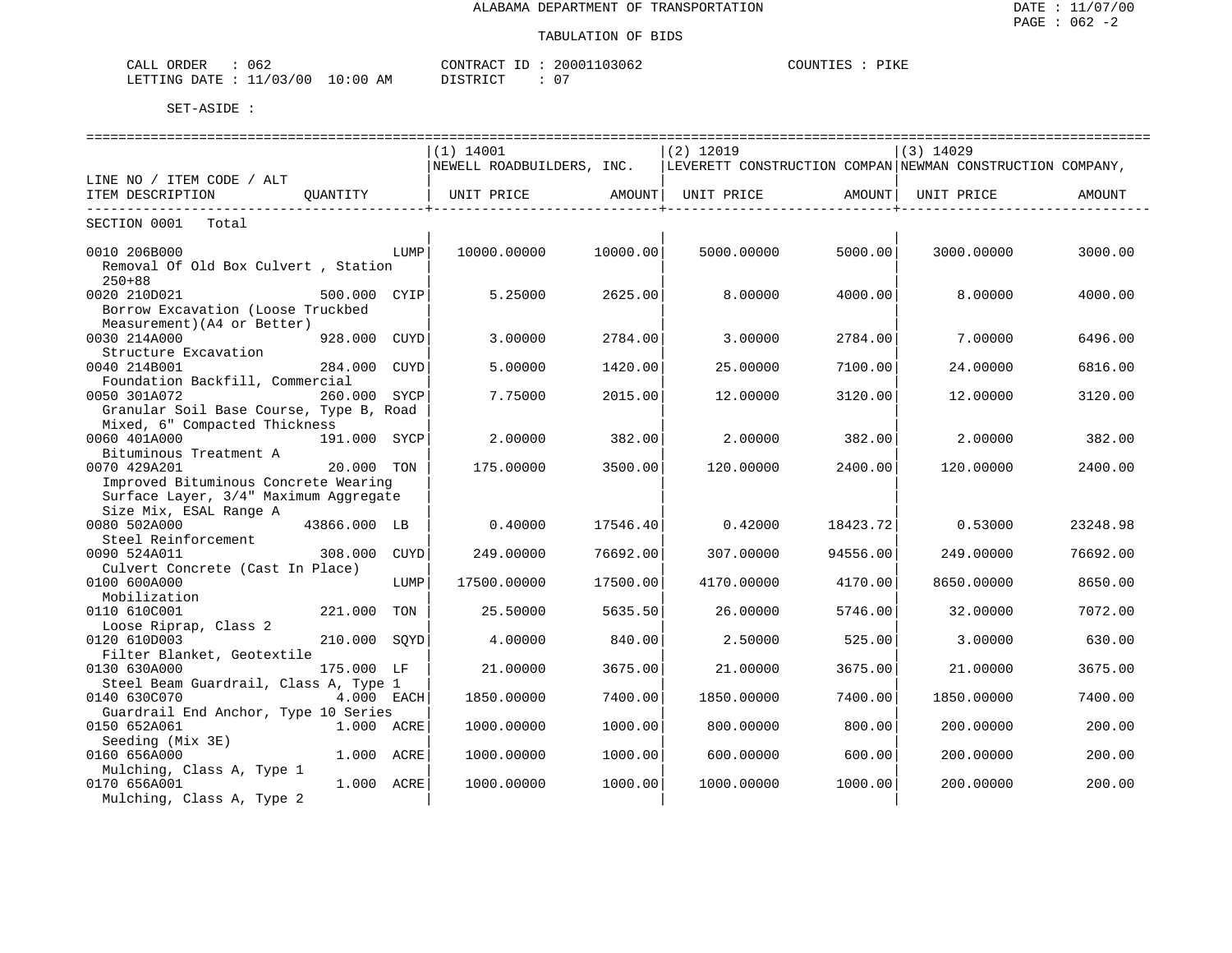| 062<br>ORDER<br>CALL       |             | ידיר ג סידיזגרי<br>KAU.<br>⊥⊔<br>. .UN : | 103062<br>200011 | COUNTIES<br>∕⊥K E |
|----------------------------|-------------|------------------------------------------|------------------|-------------------|
| /03/00<br>LETTING<br>DATE. | 10:00<br>AΜ | ידי איד אידי איר                         | 07               |                   |

|                                               |            |      | $(1)$ 14001                                                                          |            | $(2)$ 12019 |               | $(3)$ 14029         |            |            |
|-----------------------------------------------|------------|------|--------------------------------------------------------------------------------------|------------|-------------|---------------|---------------------|------------|------------|
|                                               |            |      | NEWELL ROADBUILDERS, INC.  LEVERETT CONSTRUCTION COMPAN NEWMAN CONSTRUCTION COMPANY, |            |             |               |                     |            |            |
| LINE NO / ITEM CODE / ALT                     |            |      |                                                                                      |            |             |               |                     |            |            |
| ITEM DESCRIPTION<br>------------------------- |            |      | OUANTITY   UNIT PRICE   AMOUNT  UNIT PRICE                                           |            |             |               | AMOUNT   UNIT PRICE |            | AMOUNT     |
| 0180 665F000<br>50.000 EACH                   |            |      | 0.50000                                                                              | 25.00      | 6.00000     | 300.00        | 2,00000             |            | 100.00     |
| Hay Bales                                     |            |      |                                                                                      |            |             |               |                     |            |            |
| 300.000 LF<br>0190 665J000                    |            |      | 0.50000                                                                              | 150.00     | 3.50000     | 1050.00       | 3.00000             |            | 900.00     |
| Silt Fence, Type A                            |            |      |                                                                                      |            |             |               |                     |            |            |
| 0200 680A000                                  |            | LUMP | 500.00000                                                                            | 500.00     | 0.00000     | 0.00          | 3000.00000          |            | 3000.00    |
| Engineering Controls                          |            |      |                                                                                      |            |             |               |                     |            |            |
| 1.000 MILE<br>0210 701A004                    |            |      | 500,00000                                                                            | 500.00     | 500.00000   | 500.00        | 500,00000           |            | 500.00     |
| Solid White, Class 1, Type A Traffic          |            |      |                                                                                      |            |             |               |                     |            |            |
| Stripe                                        |            |      |                                                                                      |            |             |               |                     |            |            |
| 0220 701A012<br>1.000 MILE                    |            |      | 500,00000                                                                            | 500.00     | 500,00000   | 500.00        | 500,00000           |            | 500.00     |
| Solid Yellow, Class 1, Type A Traffic         |            |      |                                                                                      |            |             |               |                     |            |            |
| Stripe                                        |            |      |                                                                                      |            |             |               |                     |            |            |
| 1.000 MILE<br>0230 701C000                    |            |      | 500,00000                                                                            | 500.00     | 500.00000   | 500.00        | 500.00000           |            | 500.00     |
| Broken Temporary Traffic Stripe               |            |      |                                                                                      |            |             |               |                     |            |            |
| 0240 701C001<br>1.000 MILE                    |            |      | 500.00000                                                                            | 500.00     | 500.00000   | 500.00        | 500.00000           |            | 500.00     |
| Solid Temporary Traffic Stripe                |            |      |                                                                                      |            |             |               |                     |            |            |
| 0250 740B000<br>384.000 SOFT                  |            |      | 14.00000                                                                             | 5376.00    | 10.00000    | 3840.00       | 7.00000             |            | 2688.00    |
| Construction Signs                            |            |      |                                                                                      |            |             |               |                     |            |            |
| 8.000 EACH<br>0260 740F002                    |            |      | 300,00000                                                                            | 2400.00    | 200,00000   | 1600.00       | 160,00000           |            | 1280.00    |
| Barricades, Type III                          |            |      |                                                                                      |            |             |               |                     |            |            |
| 0270 7401005                                  | 6.000 EACH |      | 300,00000                                                                            | 1800.00    | 125,00000   | 750.001       | 50.00000            |            | 300.00     |
| Warning Lights, Type B (Detachable Head)      |            |      |                                                                                      |            |             |               |                     |            |            |
| 0280 998A000                                  |            | LUMP | 0.00000                                                                              | 0.00       | 0.00000     | 0.00          | 8500.00000          |            | 8500.00    |
| Construction Fuel (Maximum Bid Limited        |            |      |                                                                                      |            |             |               |                     |            |            |
| TO \$ 9,000.00)                               |            |      |                                                                                      |            |             |               |                     |            |            |
| SECTION TOTALS                                |            |      |                                                                                      | 167,265.90 |             | \$171,221.72] |                     |            | 172,949.98 |
| CONTRACT TOTALS                               |            |      | $\mathsf{S}$                                                                         | 167,265.90 |             | \$171,221.72] |                     | $\ddot{s}$ | 172,949.98 |
|                                               |            |      |                                                                                      |            |             |               |                     |            |            |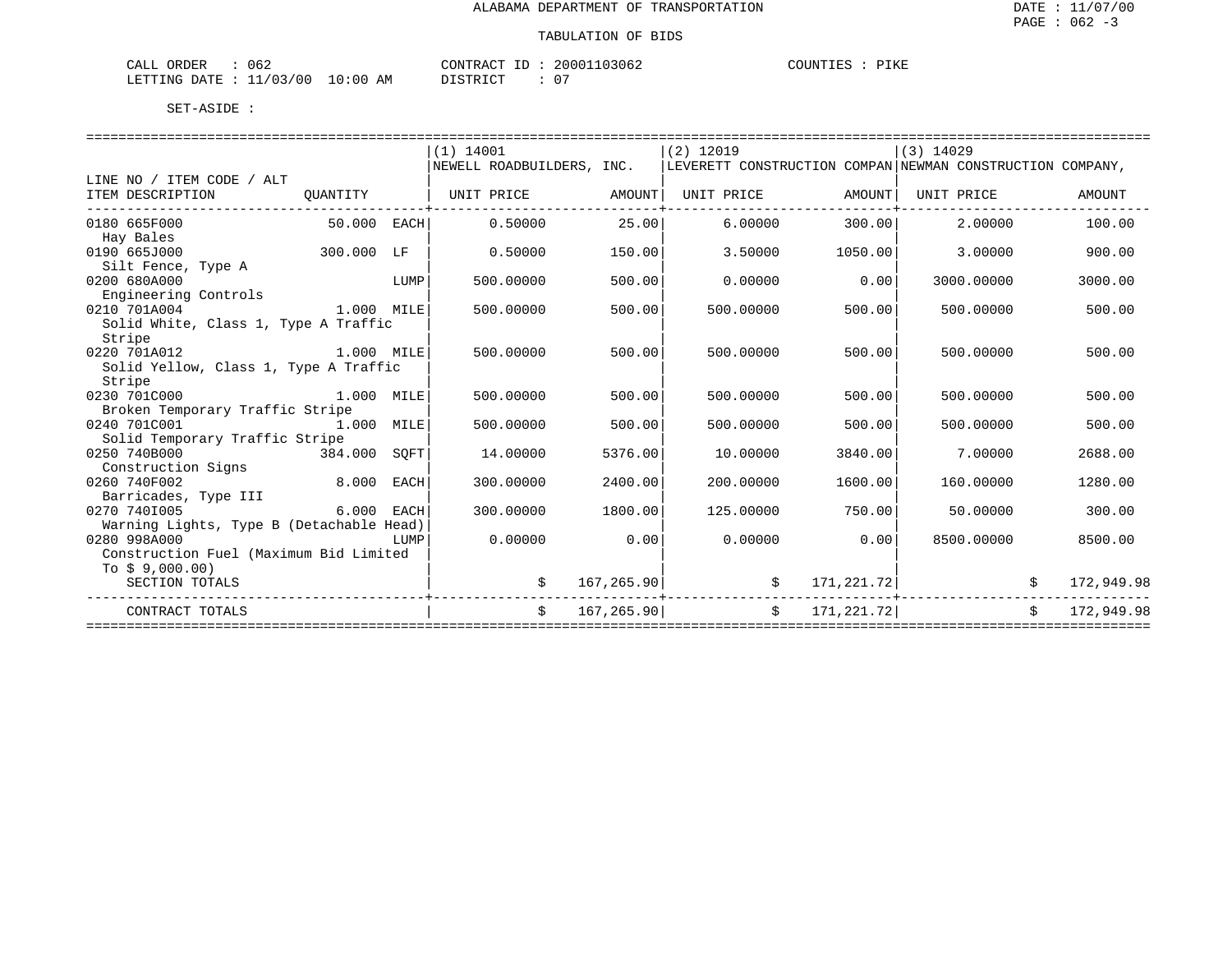#### PAGE : 062 -4 TABULATION OF BIDS

| CALL ORDER                       | 062 |          | CONTRACT ID: 20001103062 | COUNTIES<br>PIKE |
|----------------------------------|-----|----------|--------------------------|------------------|
| LETTING DATE : 11/03/00 10:00 AM |     | DISTRICT | U                        |                  |

|                                                                                                          | (4) 08017                                                                |           | $(5)$ 04009                               |          | $(6)$ 06005                 |           |
|----------------------------------------------------------------------------------------------------------|--------------------------------------------------------------------------|-----------|-------------------------------------------|----------|-----------------------------|-----------|
|                                                                                                          | $\parallel$ H & L CONSTRUCTION, INC. $\parallel$ W. W. DYAR & SONS, INC. |           |                                           |          | FLOYD CONSTRUCTION COMPANY, |           |
| LINE NO / ITEM CODE / ALT                                                                                |                                                                          |           |                                           |          |                             |           |
| ITEM DESCRIPTION<br>OUANTITY   UNIT PRICE                                                                |                                                                          |           | AMOUNT   UNIT PRICE   AMOUNT   UNIT PRICE |          |                             | AMOUNT    |
| SECTION 0001<br>Total                                                                                    |                                                                          |           |                                           |          |                             |           |
| 0010 206B000<br>LUMP<br>Removal Of Old Box Culvert, Station                                              | 25000.00000                                                              | 25000.00  | 25000.00000                               | 25000.00 | 20000.00000                 | 20000.00  |
| $250 + 88$<br>0020 210D021<br>500.000 CYIP<br>Borrow Excavation (Loose Truckbed                          | 8,40000                                                                  | 4200.00   | 8,00000                                   | 4000.00  | 8,00000                     | 4000.00   |
| Measurement) (A4 or Better)<br>0030 214A000<br>928.000 CUYD<br>Structure Excavation                      | 8.00000                                                                  | 7424.00   | 8.00000                                   | 7424.00  | 11.00000                    | 10208.00  |
| 0040 214B001<br>284.000 CUYD<br>Foundation Backfill, Commercial                                          | 38.00000                                                                 | 10792.00  | 32.00000                                  | 9088.00  | 30.00000                    | 8520.00   |
| 0050 301A072<br>260.000 SYCP<br>Granular Soil Base Course, Type B, Road<br>Mixed, 6" Compacted Thickness | 12.60000                                                                 | 3276.00   | 8,00000                                   | 2080.00  | 12,00000                    | 3120.00   |
| 0060 401A000<br>191.000 SYCP<br>Bituminous Treatment A                                                   | 2.10000                                                                  | 401.10    | 2,00000                                   | 382.00   | 2,00000                     | 382.00    |
| 0070 429A201<br>20.000 TON                                                                               | 125,00000                                                                | 2500.00   | 85,00000                                  | 1700.00  | 120.00000                   | 2400.00   |
| Improved Bituminous Concrete Wearing<br>Surface Layer, 3/4" Maximum Aggregate<br>Size Mix, ESAL Range A  |                                                                          |           |                                           |          |                             |           |
| 43866.000 LB<br>0080 502A000<br>Steel Reinforcement                                                      | 0.48000                                                                  | 21055.68  | 0.50000                                   | 21933.00 | 0.45000                     | 19739.70  |
| 0090 524A011<br>308.000 CUYD<br>Culvert Concrete (Cast In Place)                                         | 330,00000                                                                | 101640.00 | 300.00000                                 | 92400.00 | 375,00000                   | 115500.00 |
| 0100 600A000<br>LUMP<br>Mobilization                                                                     | 5050.00000                                                               | 5050.00   | 20000.00000                               | 20000.00 | 12650.00000                 | 12650.00  |
| 0110 610C001<br>221.000 TON<br>Loose Riprap, Class 2                                                     | 35.00000                                                                 | 7735.00   | 34.00000                                  | 7514.00  | 30.00000                    | 6630.00   |
| 0120 610D003<br>210.000 SOYD<br>Filter Blanket, Geotextile                                               | 4.00000                                                                  | 840.001   | 4.00000                                   | 840.00   | 4.00000                     | 840.00    |
| 0130 630A000<br>175.000 LF<br>Steel Beam Guardrail, Class A, Type 1                                      | 21.00000                                                                 | 3675.00   | 25.00000                                  | 4375.00  | 21,00000                    | 3675.00   |
| 0140 630C070<br>$4.000$ EACH                                                                             | 1850.00000                                                               | 7400.00   | 2000.00000                                | 8000.00  | 1850.00000                  | 7400.00   |
| Guardrail End Anchor, Type 10 Series<br>0150 652A061<br>1.000 ACRE                                       | 750.00000                                                                | 750.00    | 1650.00000                                | 1650.00  | 10.00000                    | 10.00     |
| Seeding (Mix 3E)<br>0160 656A000<br>1.000 ACRE                                                           | 750.00000                                                                | 750.00    | 1320.00000                                | 1320.00  | 10.00000                    | 10.00     |
| Mulching, Class A, Type 1<br>1.000 ACRE<br>0170 656A001<br>Mulching, Class A, Type 2                     | 1000.00000                                                               | 1000.00   | 1760.00000                                | 1760.00  | 10.00000                    | 10.00     |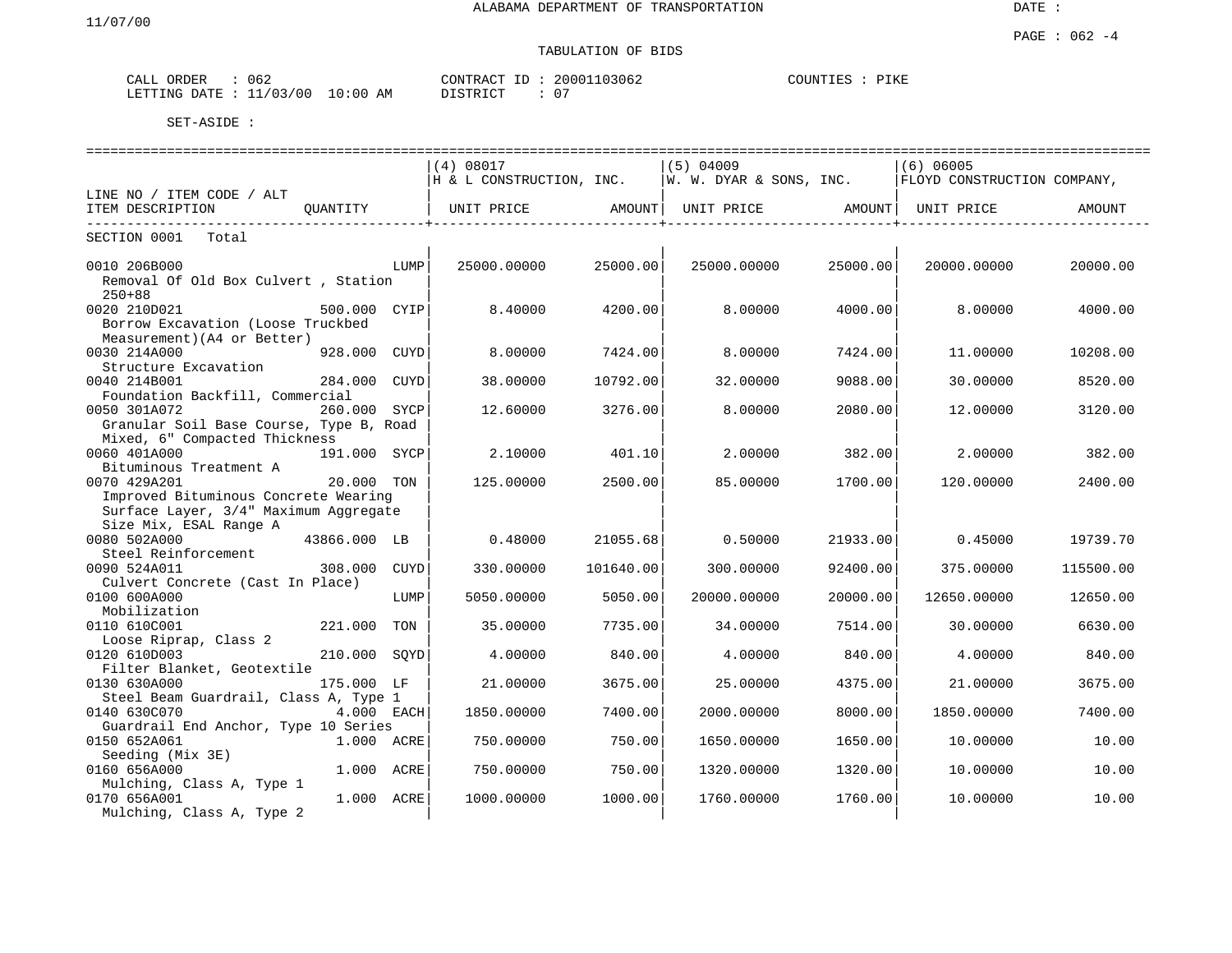| 062<br>CALL<br>ORDER      |             | CONTRACT<br>ID | 11103062<br>20001      | COUNTIES<br>PIKE<br>◡ |
|---------------------------|-------------|----------------|------------------------|-----------------------|
| LETTING DATE : $11/03/00$ | 10:00<br>AΜ | די הדי אידי את | $\sim$<br>$\mathbf{U}$ |                       |

|                                          |               |      | (4) 08017                |            | $(5)$ 04009             |             | 1(6) 06005                  |            |
|------------------------------------------|---------------|------|--------------------------|------------|-------------------------|-------------|-----------------------------|------------|
|                                          |               |      | H & L CONSTRUCTION, INC. |            | W. W. DYAR & SONS, INC. |             | FLOYD CONSTRUCTION COMPANY, |            |
| LINE NO / ITEM CODE / ALT                |               |      |                          |            |                         |             |                             |            |
| ITEM DESCRIPTION                         | OUANTITY      |      |                          |            |                         |             | UNIT PRICE                  | AMOUNT     |
| 0180 665F000                             | $50.000$ EACH |      | 4.00000                  | 200.00     | 6.60000                 | 330.00      | 7.00000                     | 350.00     |
| Hay Bales                                |               |      |                          |            |                         |             |                             |            |
| 0190 665J000                             | 300.000 LF    |      | 4.50000                  | 1350.00    | 4.40000                 | 1320.00     | 3.00000                     | 900.00     |
| Silt Fence, Type A                       |               |      |                          |            |                         |             |                             |            |
| 0200 680A000                             |               | LUMP | 3000.00000               | 3000.00    | 3000.00000              | 3000.00     | 1000.00000                  | 1000.00    |
| Engineering Controls                     |               |      |                          |            |                         |             |                             |            |
| 1.000 MILE<br>0210 701A004               |               |      | 500.00000                | 500.00     | 600,00000               | 600.00      | 500.00000                   | 500.00     |
| Solid White, Class 1, Type A Traffic     |               |      |                          |            |                         |             |                             |            |
| Stripe                                   |               |      |                          |            |                         |             |                             |            |
| 0220 701A012                             | 1.000 MILE    |      | 500.00000                | 500.00     | 600.00000               | 600.00      | 500.00000                   | 500.00     |
| Solid Yellow, Class 1, Type A Traffic    |               |      |                          |            |                         |             |                             |            |
| Stripe<br>0230 701C000                   | 1.000 MILE    |      | 500.00000                | 500.00     | 400.00000               | 400.00      | 500.00000                   | 500.00     |
| Broken Temporary Traffic Stripe          |               |      |                          |            |                         |             |                             |            |
| 0240 701C001<br>1.000 MILE               |               |      | 500.00000                | 500.00     | 500.00000               | 500.00      | 500.00000                   | 500.00     |
| Solid Temporary Traffic Stripe           |               |      |                          |            |                         |             |                             |            |
| 0250 740B000<br>384.000 SOFT             |               |      | 10.00000                 | 3840.00    | 12,00000                | 4608.00     | 16.00000                    | 6144.00    |
| Construction Signs                       |               |      |                          |            |                         |             |                             |            |
| 8.000<br>0260 740F002                    |               | EACH | 300.00000                | 2400.00    | 265.00000               | 2120.00     | 425,00000                   | 3400.00    |
| Barricades, Type III                     |               |      |                          |            |                         |             |                             |            |
| 0270 7401005                             | 6.000 EACH    |      | 350.00000                | 2100.00    | 200.00000               | 1200.00     | 185.00000                   | 1110.00    |
| Warning Lights, Type B (Detachable Head) |               |      |                          |            |                         |             |                             |            |
| 0280 998A000                             |               | LUMP | 1500.00000               | 1500.00    | 3000.00000              | 3000.00     | 9000.00000                  | 9000.00    |
| Construction Fuel (Maximum Bid Limited   |               |      |                          |            |                         |             |                             |            |
| To $$9,000.00)$                          |               |      |                          |            |                         |             |                             |            |
| SECTION TOTALS                           |               |      |                          | 219,878.78 | \$<br>------------      | 227, 144.00 |                             | 238,998.70 |
| CONTRACT TOTALS                          |               |      | $\mathsf{S}$             | 219,878.78 | $\mathsf{S}$            | 227,144.00  | $\mathsf{S}$                | 238,998.70 |
|                                          |               |      |                          |            |                         |             |                             |            |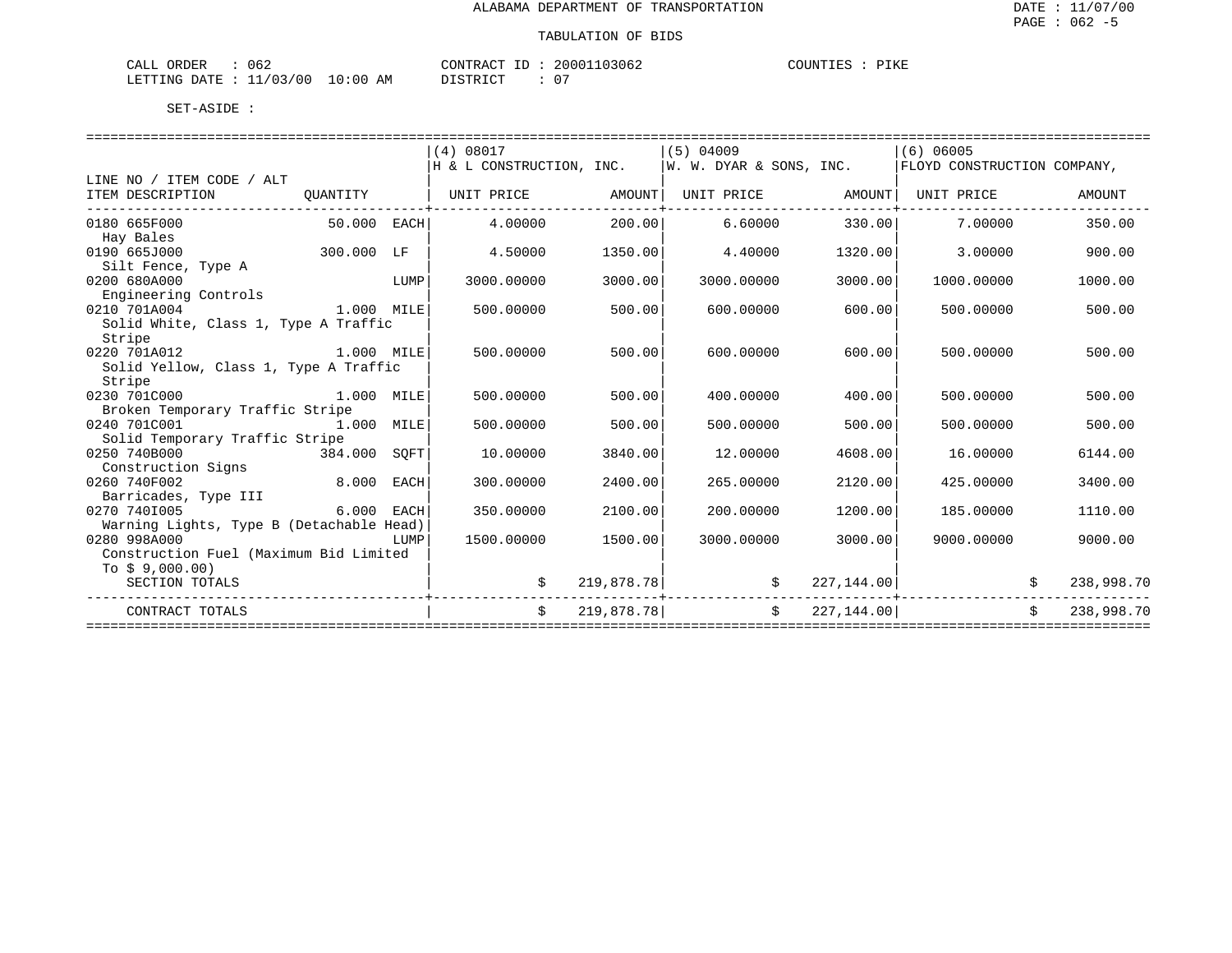DATE :

## VENDOR RANKING

|      | CALL ORDER<br>: 064<br>LETTING DATE : 11/03/00                      | 10:00 AM                                                                                                               | CONTRACT ID: 20001103064<br>DISTRICT<br>$\colon$ 03 |                               |    | COUNTIES : ST. CLAIR |                   |
|------|---------------------------------------------------------------------|------------------------------------------------------------------------------------------------------------------------|-----------------------------------------------------|-------------------------------|----|----------------------|-------------------|
|      | CONTRACT DESCRIPTION:<br>Gadsden. Length - 6.018 mi.<br>SET-ASIDE : | for constructing the Resurfacing and Traffic Stripe on C.R.<br>#24 from C.R. #21 to S.R. #25 (U.S. #411), southwest of | (available days)                                    | $PROJECT(S)$ : STPNU-5800(13) |    |                      |                   |
| RANK | VENDOR NO./NAME                                                     |                                                                                                                        |                                                     |                               |    | TOTAL<br><b>BID</b>  | % OVER<br>LOW BID |
|      | 01018                                                               | APAC-ALABAMA, INC.                                                                                                     |                                                     |                               | Ŝ. | 560,637.32           | 100.0000%         |
|      | 13022                                                               | MCCARTNEY CONSTRUCTION CO., INC.                                                                                       |                                                     |                               |    | 624,671.23           | 111.4216%         |
|      | 04013                                                               | DUNN CONSTRUCTION COMPANY, INC.                                                                                        |                                                     |                               |    | 631,553.20           | 112.6491%         |
|      | 07002                                                               | GOOD HOPE CONTRACTING CO., INC.                                                                                        |                                                     |                               |    | 675,722.50           | 120.5275%         |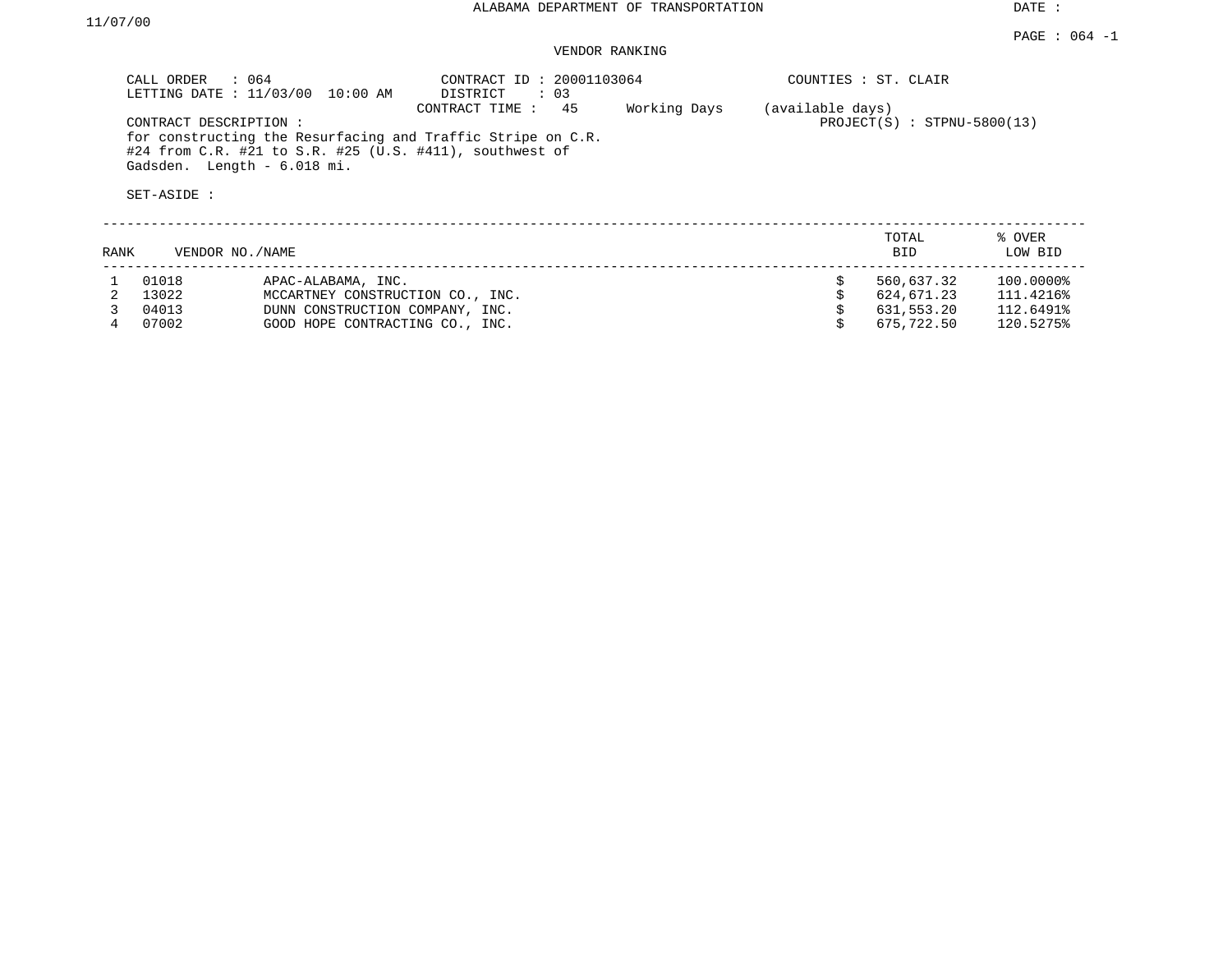| ORDER<br>CALL<br>J64                 |             | CONTRACT<br>- 11     | 20001103064 | COUNTIF <sub>C</sub> |  | CT.ATR |
|--------------------------------------|-------------|----------------------|-------------|----------------------|--|--------|
| 1/03/00<br>11<br>LETTING DATE<br>— — | 10:00<br>AM | <b>חים דמיים ד</b> מ |             |                      |  |        |

| ==================                      |                |      |                                                                                        |                     |             |                 |             |                 |
|-----------------------------------------|----------------|------|----------------------------------------------------------------------------------------|---------------------|-------------|-----------------|-------------|-----------------|
|                                         |                |      | $(1)$ 01018                                                                            |                     | $(2)$ 13022 |                 | (3) 04013   |                 |
|                                         |                |      | $ $ APAC-ALABAMA, INC. $ $ MCCARTNEY CONSTRUCTION CO., $ $ DUNN CONSTRUCTION CO., INC. |                     |             |                 |             |                 |
| LINE NO / ITEM CODE / ALT               |                |      |                                                                                        |                     |             |                 |             |                 |
| ITEM DESCRIPTION                        | QUANTITY       |      | UNIT PRICE AMOUNT UNIT PRICE AMOUNT UNIT PRICE                                         |                     |             |                 |             | AMOUNT          |
| -------------------------               |                |      |                                                                                        | ___________________ |             |                 |             |                 |
| SECTION 0001 TOTAL                      |                |      |                                                                                        |                     |             |                 |             |                 |
|                                         |                |      |                                                                                        |                     |             |                 |             |                 |
| 0010 206E011                            | 8.000 EACH     |      | 91.35000                                                                               | 730.80              |             | 87.00000 696.00 |             | 99.25000 794.00 |
| Removing Guardrail End Anchor (Type 3)  |                |      |                                                                                        |                     |             |                 |             |                 |
| 0020 305A000                            | 20000.000 CYCP |      | 0.05000                                                                                | 1000.00             | 0.50000     | 10000.00        | 1.00000     | 20000.00        |
| Borrow, Section 210, For Miscellaneous  |                |      |                                                                                        |                     |             |                 |             |                 |
| Use                                     |                |      |                                                                                        |                     |             |                 |             |                 |
| 0030 405A000                            | 5100.000 GAL   |      | 0.00000                                                                                | 0.00                | 0.50000     | 2550.00         | 0.85000     | 4335.00         |
| Tack Coat                               |                |      |                                                                                        |                     |             |                 |             |                 |
| 0040 429A221                            | 6800.000 TON   |      | 32.75000                                                                               | 222700.00           | 32.00000    | 217600.00       | 33.40000    | 227120.00       |
| Improved Bituminous Concrete Wearing    |                |      |                                                                                        |                     |             |                 |             |                 |
| Surface Layer, 3/4" Maximum Aggregate   |                |      |                                                                                        |                     |             |                 |             |                 |
| Size Mix, ESAL Range B                  |                |      |                                                                                        |                     |             |                 |             |                 |
| 0050 429B229                            | 9800.000 TON   |      | 26.65000                                                                               | 261170.00           | 27.25000    | 267050.00       | 29.75000    | 291550.00       |
| Improved Bituminous Concrete Binder     |                |      |                                                                                        |                     |             |                 |             |                 |
| Layer, Leveling, 1" Maximum Aggregate   |                |      |                                                                                        |                     |             |                 |             |                 |
| Size Mix, ESAL Range B                  |                |      |                                                                                        |                     |             |                 |             |                 |
| 0060 600A000                            |                | LUMP | 21708.00000                                                                            | 21708.00            | 75000.00000 | 75000.00        | 18700.00000 | 18700.00        |
| Mobilization                            |                |      |                                                                                        |                     |             |                 |             |                 |
| 0070 630C022                            | 4.000 EACH     |      | 1680.00000                                                                             | 6720.00             | 1600.00000  | 6400.00         | 1825,00000  | 7300.00         |
| Guardrail End Anchor, Type Special      |                |      |                                                                                        |                     |             |                 |             |                 |
| 0080 630C050                            | 3.000 EACH     |      | 1375.50000                                                                             | 4126.50             | 1310.00000  | 3930.00         | 1495.00000  | 4485.00         |
| Guardrail End Anchor, Type 20 Series    |                |      |                                                                                        |                     |             |                 |             |                 |
| 0090 630C070                            | 5.000 EACH     |      | 1312.50000                                                                             | 6562.50             | 1250.00000  | 6250.00         | 1425.00000  | 7125.00         |
| Guardrail End Anchor, Type 10 Series    |                |      |                                                                                        |                     |             |                 |             |                 |
| 0100 701A031                            | 12.000 MILE    |      | 997.50000                                                                              | 11970.00            | 950.00000   | 11400.00        | 1070.00000  | 12840.00        |
| Solid White, Class 2, Type A Traffic    |                |      |                                                                                        |                     |             |                 |             |                 |
| Stripe (0.06" Thick)                    |                |      |                                                                                        |                     |             |                 |             |                 |
| 0110 701A035                            | 10.000 MILE    |      | 1155.00000                                                                             | 11550.00            | 1100.00000  | 11000.00        | 1200.00000  | 12000.00        |
| Solid Yellow, Class 2, Type A Traffic   |                |      |                                                                                        |                     |             |                 |             |                 |
| Stripe (0.09" Thick)                    |                |      |                                                                                        |                     |             |                 |             |                 |
| 0120 701A045                            | 3.000 MILE     |      | 682.50000                                                                              | 2047.50             | 650.00000   | 1950.00         | 685.00000   | 2055.00         |
| Broken Yellow, Class 2, Type A Traffic  |                |      |                                                                                        |                     |             |                 |             |                 |
| Stripe (0.09" Thick)                    |                |      |                                                                                        |                     |             |                 |             |                 |
| 0130 701C000                            | $6.000$ MILE   |      | 262.50000                                                                              | 1575.00             | 250.00000   | 1500.00         | 365.00000   | 2190.00         |
| Broken Temporary Traffic Stripe         |                |      |                                                                                        |                     |             |                 |             |                 |
| 0140 701C001                            | 20.000 MILE    |      | 315.00000                                                                              | 6300.00             | 300.00000   | 6000.00         | 410.00000   | 8200.00         |
| Solid Temporary Traffic Stripe          |                |      |                                                                                        |                     |             |                 |             |                 |
| 0150 703A002                            | 200.000 SOFT   |      | 2.10000                                                                                | 420.00              | 2,00000     | 400.001         | 2.30000     | 460.00          |
| Traffic Control Markings, Class 2, Type |                |      |                                                                                        |                     |             |                 |             |                 |
| $\mathbb A$                             |                |      |                                                                                        |                     |             |                 |             |                 |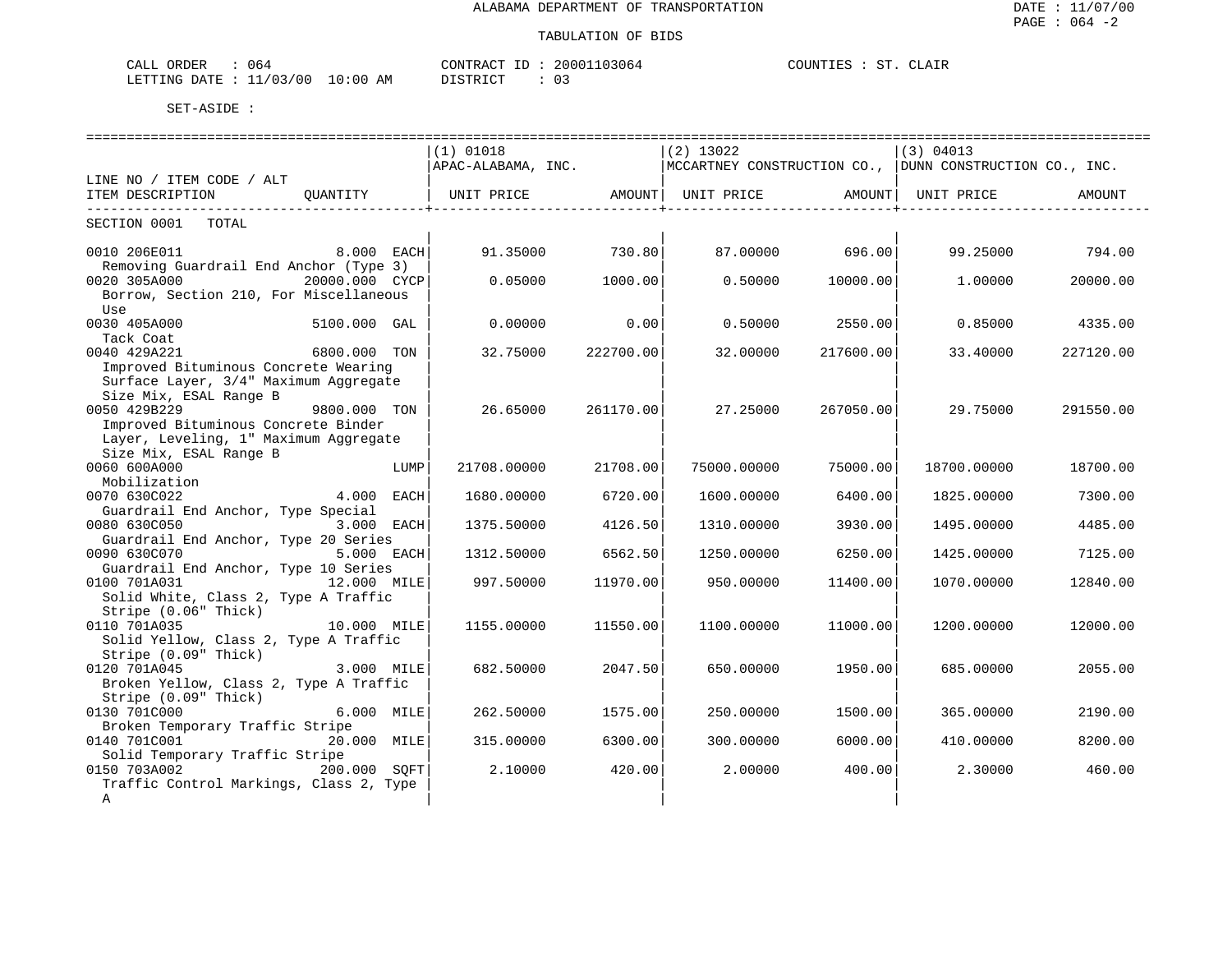| 064<br>CALL ORDER         |          | CONTRACT ID : | 20001103064 | COUNTIES<br>ST. | CLAIR |
|---------------------------|----------|---------------|-------------|-----------------|-------|
| LETTING DATE : $11/03/00$ | 10:00 AM | DISTRICT      |             |                 |       |

|                                                                           |          |      | $(1)$ 01018<br>APAC-ALABAMA, INC. |             | $(2)$ 13022<br>MCCARTNEY CONSTRUCTION CO., |             | (3) 04013<br>DUNN CONSTRUCTION CO., INC. |                  |
|---------------------------------------------------------------------------|----------|------|-----------------------------------|-------------|--------------------------------------------|-------------|------------------------------------------|------------------|
| LINE NO / ITEM CODE / ALT<br>ITEM DESCRIPTION                             | OUANTITY |      | UNIT PRICE                        | AMOUNT      | UNIT PRICE                                 | AMOUNT      | UNIT PRICE                               | AMOUNT           |
| 0160 740B000<br>Construction Signs                                        | 213.000  | SOFT | 8.29000                           | 1765.77     | 13.71000                                   | 2920.23     | 9.65000                                  | 2055.45          |
| 0170 740E000<br>Cones (36 Inches High)                                    | 25.000   | EACH | 11.65000                          | 291.25      | 1,00000                                    | 25.00       | 13.75000                                 | 343.75           |
| 0180 998A000<br>Construction Fuel (Maximum Bid Limited<br>To $$37,500.00$ |          | LUMP | 0.00000                           | 0.00        | 0.00000                                    | 0.001       | 10000.00000                              | 10000.00         |
| SECTION TOTALS                                                            |          |      |                                   | 560,637.32  | \$                                         | 624, 671.23 |                                          | 631,553.20<br>Ŝ. |
| CONTRACT TOTALS                                                           |          |      | S                                 | 560, 637.32 | Ŝ.                                         | 624, 671.23 |                                          | 631,553.20<br>Ŝ. |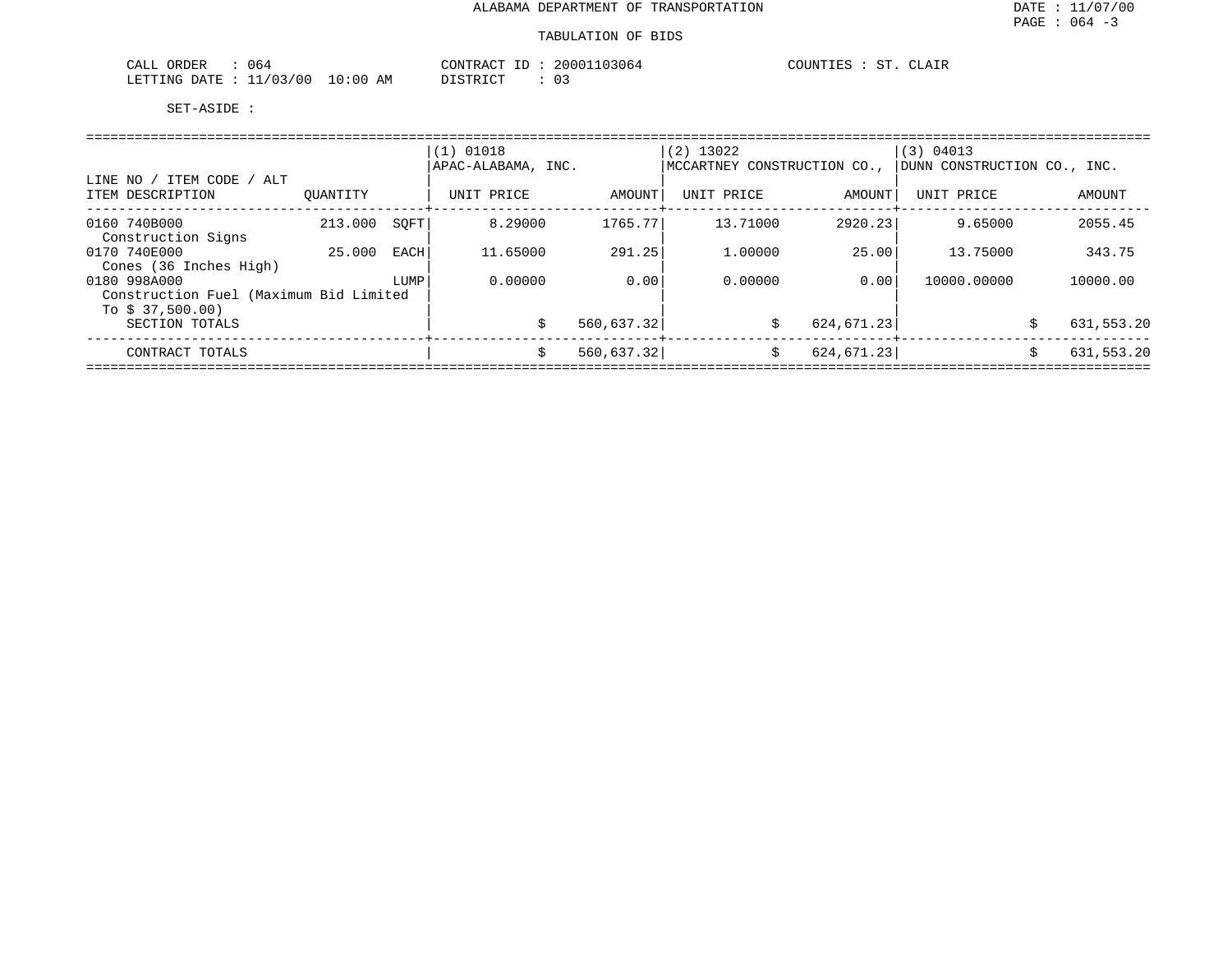| CALL<br>ORDER                    | 064 | CONTRACT ID : | 20001103064 | COUNTIES | ST | CLATR |
|----------------------------------|-----|---------------|-------------|----------|----|-------|
| LETTING DATE : 11/03/00 10:00 AM |     | DISTRICT      | 0 G         |          |    |       |

|                                                 |                |      | $(4)$ 07002                  |           |                   |            |        |
|-------------------------------------------------|----------------|------|------------------------------|-----------|-------------------|------------|--------|
|                                                 |                |      | GOOD HOPE CONTRACTING CO., I |           |                   |            |        |
| LINE NO / ITEM CODE / ALT                       |                |      |                              |           |                   |            |        |
| ITEM DESCRIPTION                                | QUANTITY       |      | UNIT PRICE                   | AMOUNT    | UNIT PRICE AMOUNT | UNIT PRICE | AMOUNT |
| SECTION 0001<br>TOTAL                           |                |      |                              |           |                   |            |        |
| 0010 206E011                                    | $8.000$ EACH   |      | 87.00000                     | 696.00    |                   |            |        |
| Removing Guardrail End Anchor (Type 3)          |                |      |                              |           |                   |            |        |
| 0020 305A000                                    | 20000.000 CYCP |      | 2.00000                      | 40000.00  |                   |            |        |
| Borrow, Section 210, For Miscellaneous          |                |      |                              |           |                   |            |        |
| Use                                             |                |      |                              |           |                   |            |        |
| 0030 405A000                                    | 5100.000 GAL   |      | 1,40000                      | 7140.00   |                   |            |        |
| Tack Coat                                       |                |      |                              |           |                   |            |        |
| 0040 429A221                                    | 6800.000 TON   |      | 32.26000                     | 219368.00 |                   |            |        |
| Improved Bituminous Concrete Wearing            |                |      |                              |           |                   |            |        |
| Surface Layer, 3/4" Maximum Aggregate           |                |      |                              |           |                   |            |        |
| Size Mix, ESAL Range B                          |                |      |                              |           |                   |            |        |
| 0050 429B229                                    | 9800.000 TON   |      | 29.79000                     | 291942.00 |                   |            |        |
| Improved Bituminous Concrete Binder             |                |      |                              |           |                   |            |        |
| Layer, Leveling, 1" Maximum Aggregate           |                |      |                              |           |                   |            |        |
| Size Mix, ESAL Range B                          |                |      |                              |           |                   |            |        |
| 0060 600A000                                    |                | LUMP | 65060.00000                  | 65060.00  |                   |            |        |
| Mobilization                                    |                |      |                              |           |                   |            |        |
| 0070 630C022                                    | 4.000 EACH     |      | 1600.00000                   | 6400.00   |                   |            |        |
| Guardrail End Anchor, Type Special              |                |      |                              |           |                   |            |        |
| 0080 630C050                                    | 3.000 EACH     |      | 1310.00000                   | 3930.00   |                   |            |        |
| Guardrail End Anchor, Type 20 Series            |                |      |                              |           |                   |            |        |
| 0090 630C070                                    | 5.000 EACH     |      | 1250.00000                   | 6250.00   |                   |            |        |
| Guardrail End Anchor, Type 10 Series            |                |      |                              |           |                   |            |        |
| 0100 701A031                                    | 12.000 MILE    |      | 940.00000                    | 11280.00  |                   |            |        |
| Solid White, Class 2, Type A Traffic            |                |      |                              |           |                   |            |        |
| Stripe (0.06" Thick)                            |                |      |                              |           |                   |            |        |
| 0110 701A035                                    | 10.000 MILE    |      | 1050.00000                   | 10500.00  |                   |            |        |
| Solid Yellow, Class 2, Type A Traffic           |                |      |                              |           |                   |            |        |
| Stripe (0.09" Thick)                            |                |      |                              |           |                   |            |        |
| 0120 701A045                                    | 3.000 MILE     |      | 600,00000                    | 1800.00   |                   |            |        |
| Broken Yellow, Class 2, Type A Traffic          |                |      |                              |           |                   |            |        |
| Stripe (0.09" Thick)                            |                |      |                              |           |                   |            |        |
| 0130 701C000<br>Broken Temporary Traffic Stripe | 6.000 MILE     |      | 320.00000                    | 1920.00   |                   |            |        |
| 0140 701C001                                    | 20.000 MILE    |      | 360.00000                    | 7200.00   |                   |            |        |
| Solid Temporary Traffic Stripe                  |                |      |                              |           |                   |            |        |
| 0150 703A002                                    | 200.000 SOFT   |      | 2.00000                      | 400.00    |                   |            |        |
| Traffic Control Markings, Class 2, Type         |                |      |                              |           |                   |            |        |
| Α                                               |                |      |                              |           |                   |            |        |
|                                                 |                |      |                              |           |                   |            |        |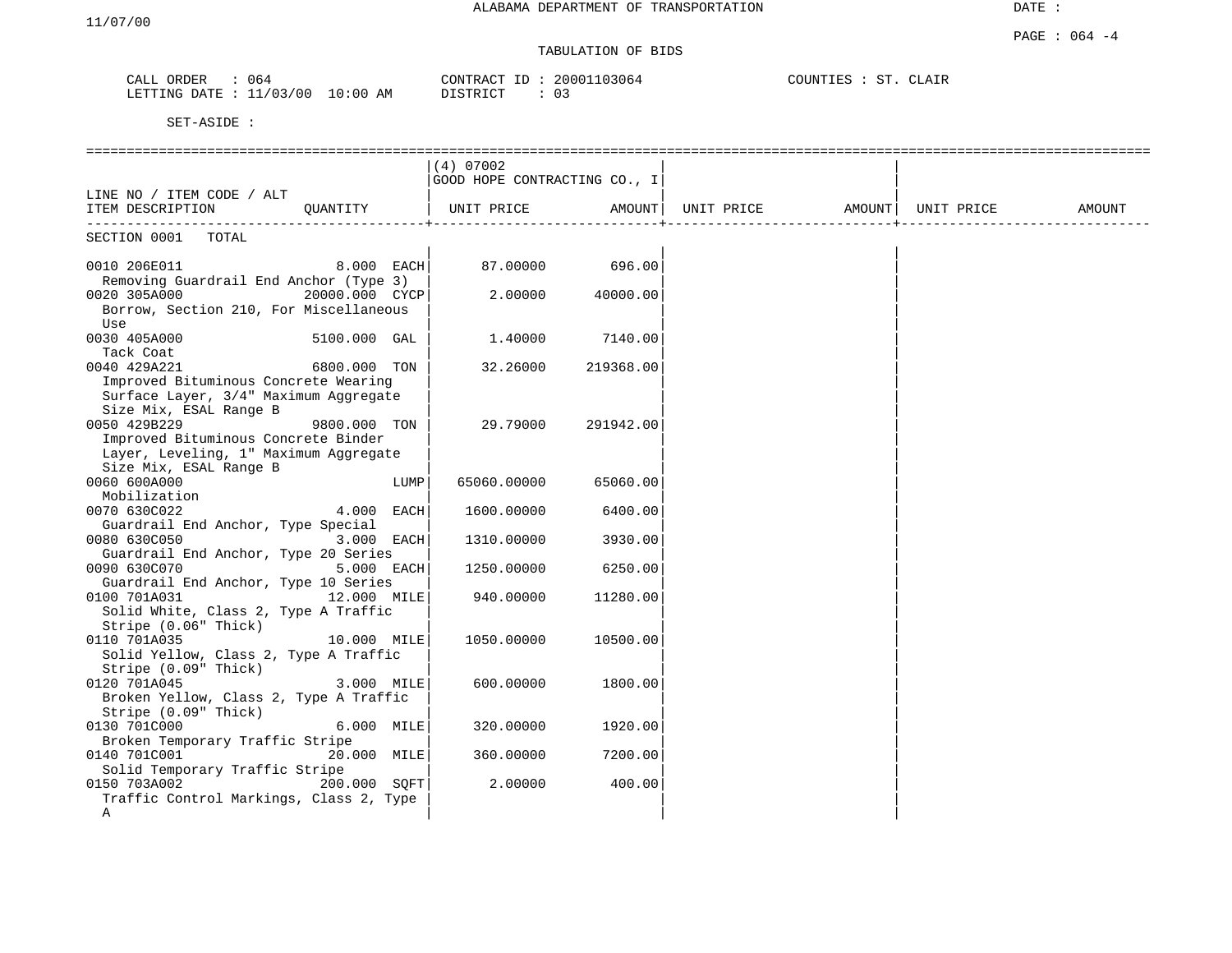| 064<br>ORDER<br>CALL             | CONTRACT ID: | 20001103064 | COUNTIES :<br><b>CT</b><br>CLAIR |
|----------------------------------|--------------|-------------|----------------------------------|
| LETTING DATE : 11/03/00 10:00 AM | DISTRICT     | 03          |                                  |

| LINE NO / ITEM CODE / ALT<br>ITEM DESCRIPTION | OUANTITY |      | (4) 07002<br>GOOD HOPE CONTRACTING CO., I<br>UNIT PRICE | AMOUNT      | UNIT PRICE | AMOUNT | UNIT PRICE | AMOUNT |
|-----------------------------------------------|----------|------|---------------------------------------------------------|-------------|------------|--------|------------|--------|
| 0160 740B000<br>Construction Signs            | 213.000  | SOFT | 8.50000                                                 | 1810.50     |            |        |            |        |
| 0170 740E000                                  | 25.000   | EACH | 1,00000                                                 | 25.00       |            |        |            |        |
| Cones (36 Inches High)<br>0180 998A000        |          | LUMP | 1,00000                                                 | 1.00        |            |        |            |        |
| Construction Fuel (Maximum Bid Limited        |          |      |                                                         |             |            |        |            |        |
| To $$37,500.00)$<br>SECTION TOTALS            |          |      | S                                                       | 675,722.50  |            |        |            |        |
| CONTRACT TOTALS                               |          |      | \$                                                      | 675, 722.50 |            |        |            |        |
|                                               |          |      |                                                         |             |            |        |            |        |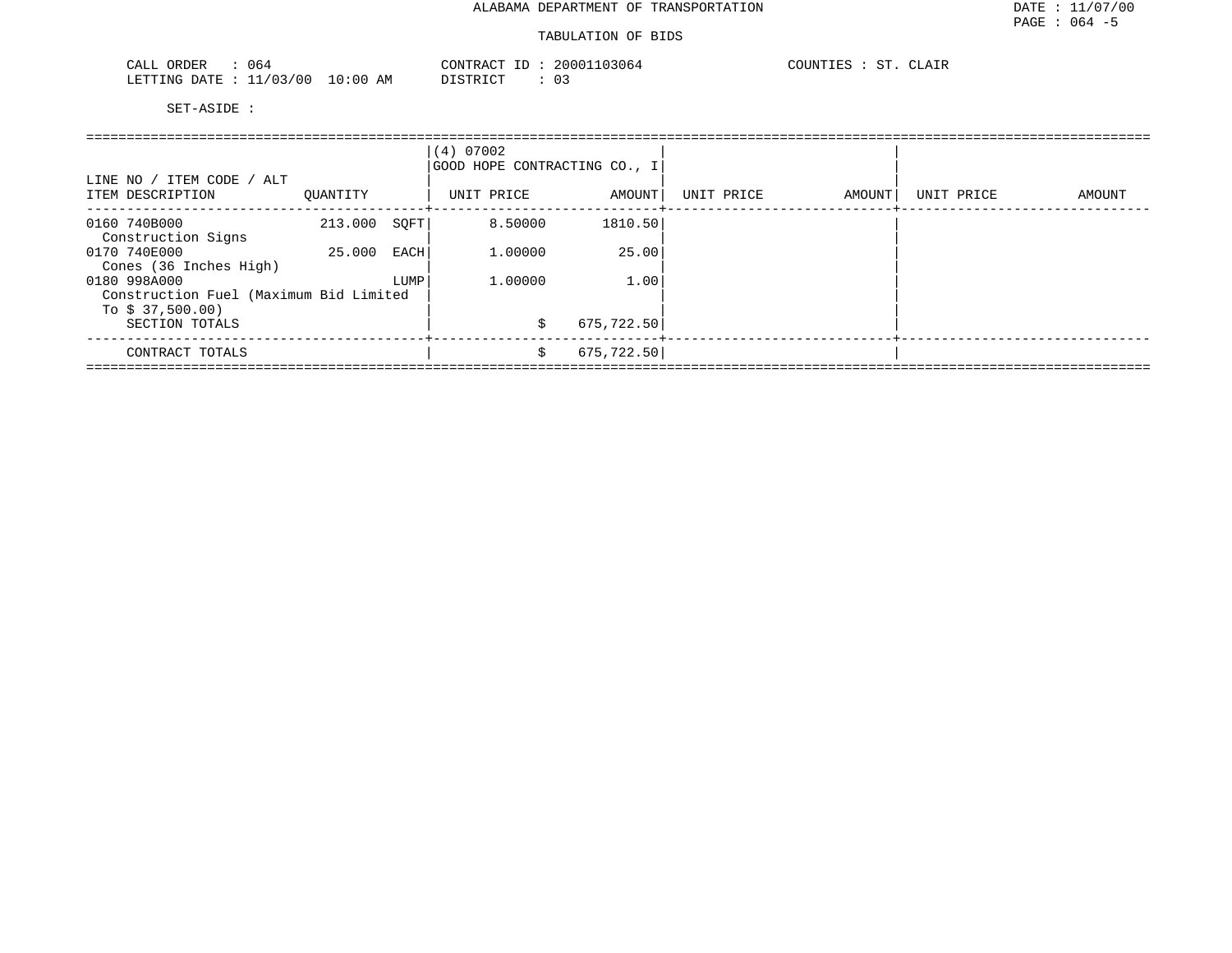DATE :

## VENDOR RANKING

|                | $\therefore$ 065<br>CALL ORDER               | LETTING DATE : 11/03/00 10:00 AM                       | CONTRACT ID: 20001103065<br>DISTRICT<br>$\therefore$ 03                                                                                                                                                 |              |                  | COUNTIES : JEFFERSON          |                   |
|----------------|----------------------------------------------|--------------------------------------------------------|---------------------------------------------------------------------------------------------------------------------------------------------------------------------------------------------------------|--------------|------------------|-------------------------------|-------------------|
|                | CONTRACT DESCRIPTION :<br>mi.<br>SET-ASIDE : | for constructing the Intersection Improvements (Grade, | CONTRACT TIME : 60<br>Drain, Pave, Traffic Stripe, & Signals) on S.R. #3 (U.S.<br>#31) at the intersection of Massey Road, Vestavia Forest<br>Place, and Pizitz Drive in Vestavia Hills. Length - 0.211 | Working Days | (available days) | $PROJECT(S)$ : STPAA-7012(18) |                   |
| RANK           | VENDOR NO./NAME                              |                                                        |                                                                                                                                                                                                         |              |                  | TOTAL<br><b>BID</b>           | % OVER<br>LOW BID |
|                |                                              |                                                        |                                                                                                                                                                                                         |              |                  |                               |                   |
|                | 18050                                        |                                                        | RICHARDS & SONS CONSTRUCTION CO., INC.                                                                                                                                                                  |              | \$               | 626,030.68                    | $100.0000$ $$$    |
| 2              | 01018                                        | APAC-ALABAMA, INC.                                     |                                                                                                                                                                                                         |              | \$               | 716,498.49                    | 114.4510%         |
| 3              | 16048                                        | WALKER PATTON COMPANY, INC.                            |                                                                                                                                                                                                         |              |                  | 736,657.77                    | 117.6711%         |
| $\overline{4}$ | 16039                                        | PINKERTON CONSTRUCTION, INC.                           |                                                                                                                                                                                                         |              |                  | 747,269.24                    | 119.3662%         |
| 5              | 07003                                        | R. E. GRILLS CONSTRUCTION CO., INC.                    |                                                                                                                                                                                                         |              |                  | 755,557.00                    | 120.6900%         |
|                | 04009                                        | W. W. DYAR & SONS, INC.                                |                                                                                                                                                                                                         |              |                  | 864,817.15                    | 138.1429%         |
|                | 18009                                        | RUSSO CORPORATION                                      |                                                                                                                                                                                                         |              |                  | 958,390.60                    | 153.0900%         |
| 8              | 08003                                        | HENDERSON EXCAVATING COMPANY, INC.                     |                                                                                                                                                                                                         |              |                  | 1,087,995.50                  | 173.7926%         |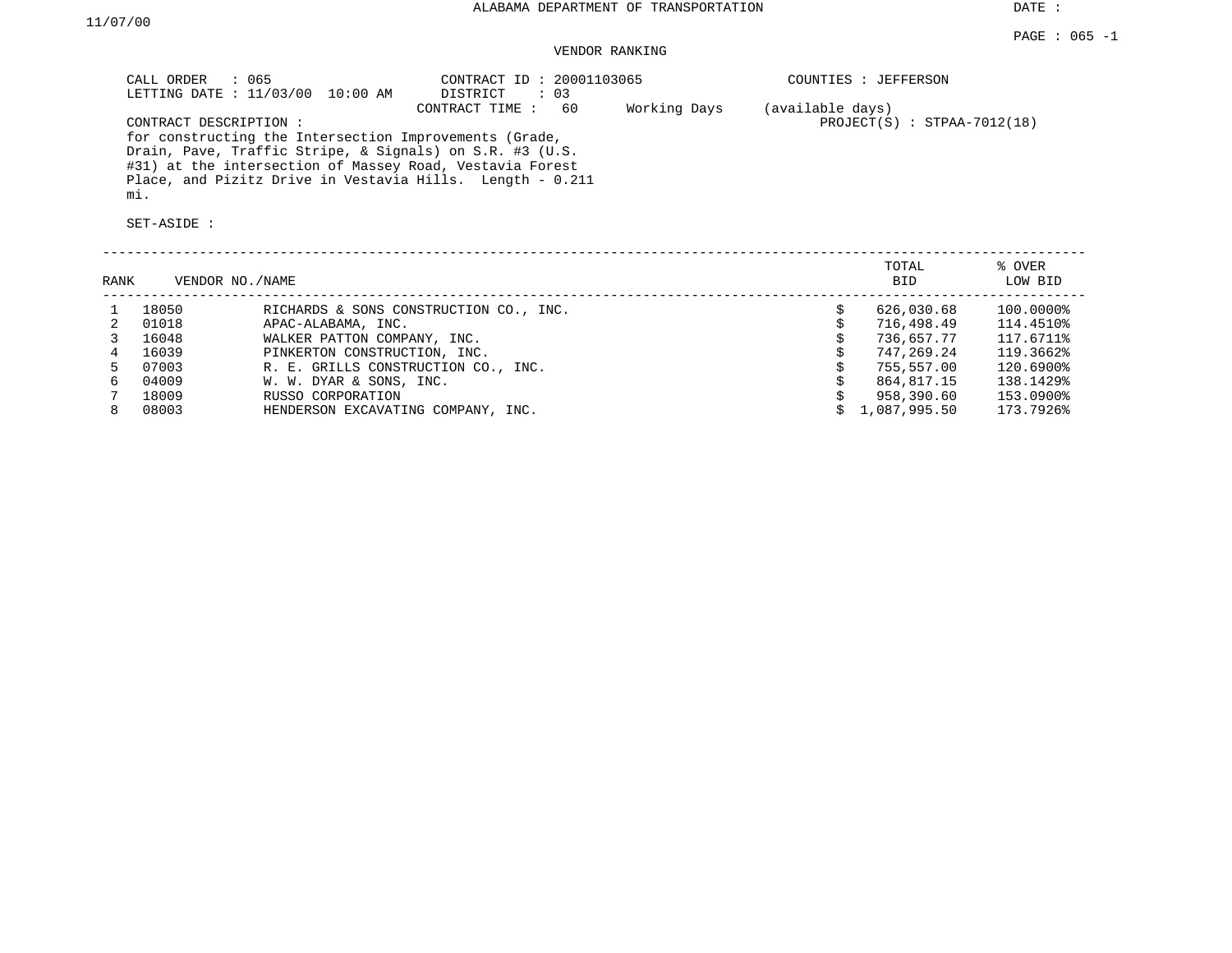| 065<br>ORDER<br>CALL         |               | CONTRACT ID | 20001103065 | <b>JEFFERSON</b><br>COUNTIES<br>. 1 E S |
|------------------------------|---------------|-------------|-------------|-----------------------------------------|
| 1/03/00<br>LETTING<br>חים מח | LO : 00<br>ΑM | በ የሞክ ፐ ጦ   |             |                                         |

|                                          |               |      | $(1)$ 18050 |          | $(2)$ 01018                                                 |          | $(3)$ 16048                 |          |
|------------------------------------------|---------------|------|-------------|----------|-------------------------------------------------------------|----------|-----------------------------|----------|
|                                          |               |      |             |          | RICHARDS & SONS CONSTRUCTION APAC-ALABAMA, INC.             |          | WALKER PATTON COMPANY, INC. |          |
| LINE NO / ITEM CODE / ALT                |               |      |             |          |                                                             |          |                             |          |
| ITEM DESCRIPTION                         |               |      |             |          | QUANTITY   UNIT PRICE AMOUNT  UNIT PRICE AMOUNT  UNIT PRICE |          |                             | AMOUNT   |
| SECTION 0001<br>Total                    |               |      |             |          |                                                             |          |                             |          |
|                                          |               |      |             |          |                                                             |          |                             |          |
| 0010 201A000                             |               | LUMP | 4500.00000  | 4500.00  | 8420,00000                                                  | 8420.00  | 26250.00000                 | 26250.00 |
| Clearing & Grubbing (Approximately 3     |               |      |             |          |                                                             |          |                             |          |
| Acres)                                   |               |      |             |          |                                                             |          |                             |          |
| 0020 206B000                             |               | LUMP | 10000.00000 | 10000.00 | 3640.00000                                                  | 3640.00  | 7750.00000                  | 7750.00  |
| Removal Of Old Box Culvert Sta.          |               |      |             |          |                                                             |          |                             |          |
| $412+25(Lt)$                             |               |      |             |          |                                                             |          |                             |          |
| 0030 206D000                             | 706.000 LF    |      | 3,00000     | 2118.00  | 8.85000                                                     | 6248.10  | 5,00000                     | 3530.00  |
| Removing Pipe                            |               |      |             |          |                                                             |          |                             |          |
| 0040 206D001                             | 250.000 LF    |      | 3.00000     | 750.00   | 1,30000                                                     | 325.00   | 1,75000                     | 437.50   |
| Removing Guardrail                       |               |      |             |          |                                                             |          |                             |          |
| 0050 206D009                             | 66.000 LF     |      | 30.00000    | 1980.00  | 59.32000                                                    | 3915.12  | 50.00000                    | 3300.00  |
| Removing New Jersey Barrier Rail         |               |      |             |          |                                                             |          |                             |          |
| 0060 206E001                             | 1.000 EACH    |      | 250.00000   | 250.00   | 399.91000                                                   | 399.91   | 300.00000                   | 300.00   |
| Removing Inlets                          |               |      |             |          |                                                             |          |                             |          |
| 0070 206E008                             | 3.000 EACH    |      | 175.00000   | 525.00   | 77.25000                                                    | 231.75   | 100.00000                   | 300.00   |
| Removing Guardrail End Anchor (All Type) |               |      |             |          |                                                             |          |                             |          |
| 0080 210A000                             | 4068.000 CYIP |      | 4.00000     | 16272.00 | 6.98000                                                     | 28394.64 | 10.00000                    | 40680.00 |
| Unclassified Excavation                  |               |      |             |          |                                                             |          |                             |          |
| 0090 214A000                             | 1371.000 CUYD |      | 6,00000     | 8226.00  | 7.49000                                                     | 10268.79 | 8,00000                     | 10968.00 |
| Structure Excavation                     |               |      |             |          |                                                             |          |                             |          |
| 0100 214B001                             | 404.000 CUYD  |      | 25.00000    | 10100.00 | 19.77000                                                    | 7987.08  | 22.50000                    | 9090.00  |
| Foundation Backfill, Commercial          |               |      |             |          |                                                             |          |                             |          |
| 0110 305B060                             | 734.000 TCIP  |      | 12.50000    | 9175.00  | 15.99000                                                    | 11736.66 | 22.50000                    | 16515.00 |
| Crushed Aggregate, Section 825, Crusher  |               |      |             |          |                                                             |          |                             |          |
| Stone, 1 1/8" Down, For Miscellaneous    |               |      |             |          |                                                             |          |                             |          |
| Use                                      |               |      |             |          |                                                             |          |                             |          |
| 0120 405A000                             | 561.000 GAL   |      | 3.10000     | 1739.10  | 1.57000                                                     | 880.77   | 2.95000                     | 1654.95  |
| Tack Coat                                |               |      |             |          |                                                             |          |                             |          |
| 0130 429A241                             | 383.000 TON   |      | 59.25000    | 22692.75 | 49.60000                                                    | 18996.80 | 56.50000                    | 21639.50 |
| Improved Bituminous Concrete Wearing     |               |      |             |          |                                                             |          |                             |          |
| Surface Layer, 3/4" Maximum Aggregate    |               |      |             |          |                                                             |          |                             |          |
| Size Mix, ESAL Range C                   |               |      |             |          |                                                             |          |                             |          |
| 0140 429B241                             | 980.000 TON   |      | 49.25000    | 48265.00 | 41.08000                                                    | 40258.40 | 47.00000                    | 46060.00 |
| Improved Bituminous Concrete Binder      |               |      |             |          |                                                             |          |                             |          |
| Layer, 1" Maximum Aggregate Size Mix,    |               |      |             |          |                                                             |          |                             |          |
| ESAL Range C                             |               |      |             |          |                                                             |          |                             |          |
| 0150 429B245                             | 10.000 TON    |      | 183.00000   | 1830.00  | 346.18000                                                   | 3461.80  | 125.00000                   | 1250.00  |
| Improved Bituminous Concrete Binder      |               |      |             |          |                                                             |          |                             |          |
| Layer, Patching, 1" Maximum Aggregate    |               |      |             |          |                                                             |          |                             |          |
| Size Mix, ESAL Range C                   |               |      |             |          |                                                             |          |                             |          |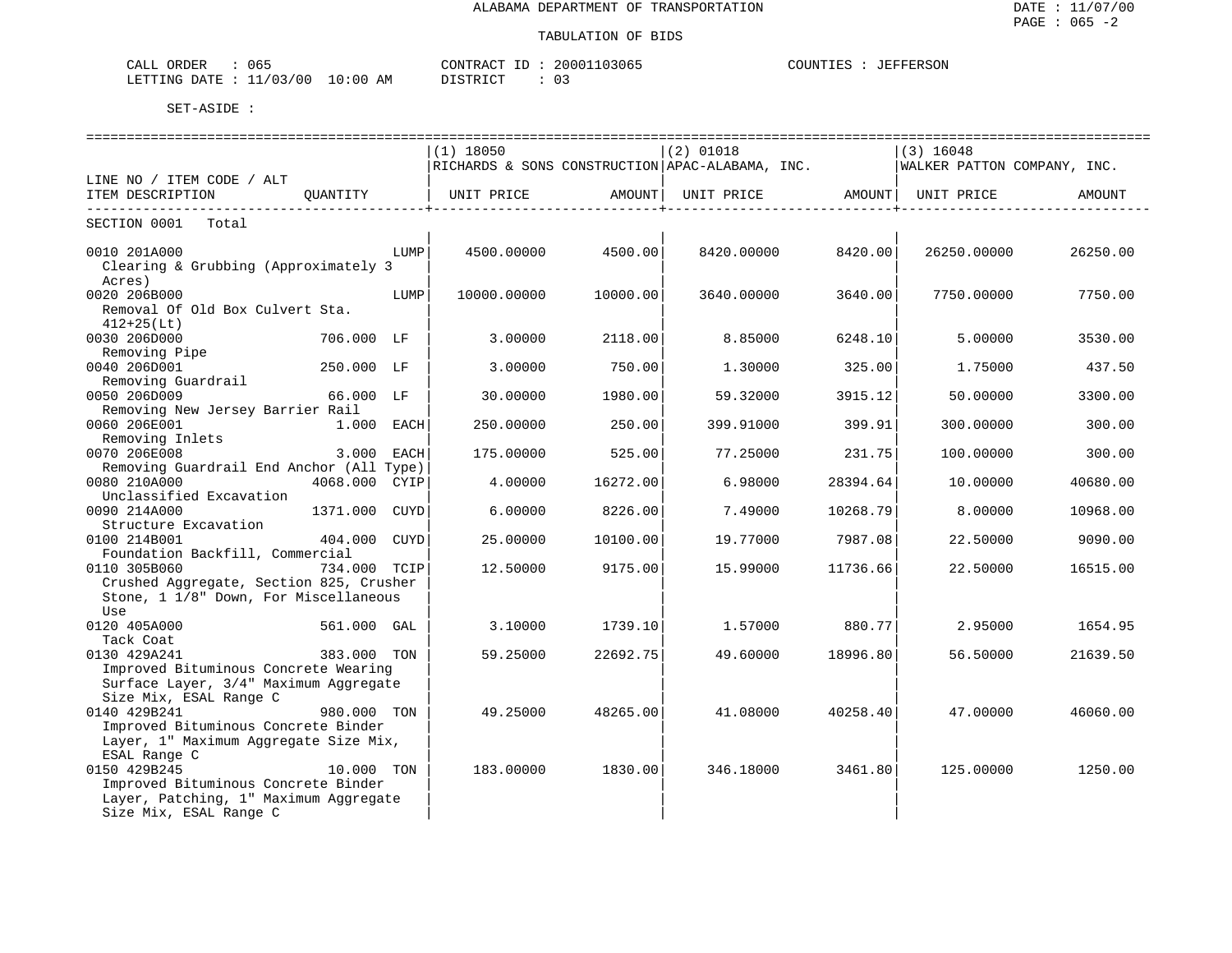| 065<br>CALL ORDER                |          | CONTRACT ID: 20001103065 | COUNTIES | JEFFERSON |
|----------------------------------|----------|--------------------------|----------|-----------|
| LETTING DATE : 11/03/00 10:00 AM | DISTRICT |                          |          |           |

| $(2)$ 01018<br>$(3)$ 16048<br>$(1)$ 18050<br>RICHARDS & SONS CONSTRUCTION APAC-ALABAMA, INC.<br>WALKER PATTON COMPANY, INC.<br>LINE NO / ITEM CODE / ALT<br>ITEM DESCRIPTION<br>OUANTITY<br>UNIT PRICE<br>AMOUNT  <br>UNIT PRICE AMOUNT   UNIT PRICE<br>AMOUNT<br>_________________________________<br>-----------+------<br>-----------+------<br>0160 429C240<br>1015.000 TON<br>48.00000<br>48720.00<br>38.38000<br>38955.70<br>45.00000<br>45675.00<br>Improved Bituminous Concrete Base Layer,<br>1" Maximum Aqqreqate Size Mix, ESAL<br>Range C<br>0170 502A000<br>20869.000 LB<br>0.42000<br>8764.98<br>0.52000<br>10851.88<br>0.94000<br>19616.86<br>Steel Reinforcement<br>275.00000<br>20900.00<br>742.63000<br>56439.88<br>625.00000<br>0180 524A011<br>76.000 CUYD<br>47500.00<br>Culvert Concrete (Cast In Place)<br>0190 524B011<br>64.000 CUYD<br>350.00000<br>22400.00<br>742.63000<br>47528.32<br>625.00000<br>40000.00<br>Culvert Concrete Extension (Cast In<br>Place)<br>0200 530A001<br>20,00000<br>12700.00<br>30.35000<br>19272.25<br>28.14000<br>17868.90<br>635.000 LF<br>18" Roadway Pipe (Class 3 R.C.)<br>0210 530A002<br>26.00000<br>3588.00<br>39.47000<br>5446.86<br>35.81000<br>4941.78<br>138.000 LF<br>24" Roadway Pipe (Class 3 R.C.)<br>0220 530A003<br>36.00000<br>1440.00<br>52.51000<br>2200.00<br>40.000 LF<br>2100.40<br>55.00000<br>30" Roadway Pipe (Class 3 R.C.)<br>0230 530A006<br>169.000 LF<br>75.00000<br>12675.00<br>90.13000<br>15231.97<br>94.83000<br>16026.27<br>48" Roadway Pipe (Class 3 R.C.)<br>0240 600A000<br>65000.00000<br>65000.00<br>6800.00000<br>6800.00<br>36519.00000<br>36519.00<br>LUMP<br>Mobilization<br>0250 601A000<br>1.000 EACH<br>5000.00000<br>5000.00<br>627.84000<br>627.84<br>7000.00000<br>7000.00<br>Furnishing Base, Soil And Structure<br>Laboratories<br>0260 602A000<br>64.00000<br>2080.00<br>650.00<br>13.000 EACH<br>832.00<br>160.00000<br>50.00000<br>Right Of Way Markers<br>0270 606A000<br>700.00<br>100.000 LF<br>7.00000<br>8.70000<br>870.00<br>8.45000<br>845.00<br>6" Underdrain Pipe<br>0280 610C001<br>815.000<br>TON<br>22.50000<br>18337.50<br>30.95000<br>25224.25<br>22.01000<br>17938.15<br>Loose Riprap, Class 2<br>0290 610D000<br>641.000<br>SOYD<br>4.00000<br>2564.00<br>1,00000<br>641.00<br>2.03000<br>1301.23<br>Filter Blanket<br>0300 614A000<br>154.000<br>CUYD<br>150.00000<br>23100.00<br>196.73000<br>30296.42<br>267.00000<br>41118.00<br>Slope Paving<br>0310 618B002<br>87.000<br>7830.00<br>3988.95<br>2610.00<br>SOYD<br>90.00000<br>45.85000<br>30.00000<br>Concrete Driveway, 6" Thick<br>0320 619A003<br>1.000 EACH<br>375.00000<br>375.00<br>985.00000<br>985.00<br>400.00000<br>400.00<br>24" Roadway Pipe End Treatment, Class 1<br>0330 619A007<br>1.000 EACH<br>750.00000<br>750.00<br>1747.00000<br>600.00000<br>600.00<br>1747.00<br>48" Roadway Pipe End Treatment, Class 1<br>0340 620A000<br>1091.80000<br>3275.40<br>2736.00<br>3.000 CUYD<br>500.00000<br>1500.00<br>912.00000<br>Minor Structure Concrete |  |  |  |  |  |
|---------------------------------------------------------------------------------------------------------------------------------------------------------------------------------------------------------------------------------------------------------------------------------------------------------------------------------------------------------------------------------------------------------------------------------------------------------------------------------------------------------------------------------------------------------------------------------------------------------------------------------------------------------------------------------------------------------------------------------------------------------------------------------------------------------------------------------------------------------------------------------------------------------------------------------------------------------------------------------------------------------------------------------------------------------------------------------------------------------------------------------------------------------------------------------------------------------------------------------------------------------------------------------------------------------------------------------------------------------------------------------------------------------------------------------------------------------------------------------------------------------------------------------------------------------------------------------------------------------------------------------------------------------------------------------------------------------------------------------------------------------------------------------------------------------------------------------------------------------------------------------------------------------------------------------------------------------------------------------------------------------------------------------------------------------------------------------------------------------------------------------------------------------------------------------------------------------------------------------------------------------------------------------------------------------------------------------------------------------------------------------------------------------------------------------------------------------------------------------------------------------------------------------------------------------------------------------------------------------------------------------------------------------------------------------------------------------------------------------------------------------------------------------------------------------------------------------------------------------------------------------------------------------------------------------------------------------------------------------------------------------------------------------------------------------|--|--|--|--|--|
|                                                                                                                                                                                                                                                                                                                                                                                                                                                                                                                                                                                                                                                                                                                                                                                                                                                                                                                                                                                                                                                                                                                                                                                                                                                                                                                                                                                                                                                                                                                                                                                                                                                                                                                                                                                                                                                                                                                                                                                                                                                                                                                                                                                                                                                                                                                                                                                                                                                                                                                                                                                                                                                                                                                                                                                                                                                                                                                                                                                                                                                         |  |  |  |  |  |
|                                                                                                                                                                                                                                                                                                                                                                                                                                                                                                                                                                                                                                                                                                                                                                                                                                                                                                                                                                                                                                                                                                                                                                                                                                                                                                                                                                                                                                                                                                                                                                                                                                                                                                                                                                                                                                                                                                                                                                                                                                                                                                                                                                                                                                                                                                                                                                                                                                                                                                                                                                                                                                                                                                                                                                                                                                                                                                                                                                                                                                                         |  |  |  |  |  |
|                                                                                                                                                                                                                                                                                                                                                                                                                                                                                                                                                                                                                                                                                                                                                                                                                                                                                                                                                                                                                                                                                                                                                                                                                                                                                                                                                                                                                                                                                                                                                                                                                                                                                                                                                                                                                                                                                                                                                                                                                                                                                                                                                                                                                                                                                                                                                                                                                                                                                                                                                                                                                                                                                                                                                                                                                                                                                                                                                                                                                                                         |  |  |  |  |  |
|                                                                                                                                                                                                                                                                                                                                                                                                                                                                                                                                                                                                                                                                                                                                                                                                                                                                                                                                                                                                                                                                                                                                                                                                                                                                                                                                                                                                                                                                                                                                                                                                                                                                                                                                                                                                                                                                                                                                                                                                                                                                                                                                                                                                                                                                                                                                                                                                                                                                                                                                                                                                                                                                                                                                                                                                                                                                                                                                                                                                                                                         |  |  |  |  |  |
|                                                                                                                                                                                                                                                                                                                                                                                                                                                                                                                                                                                                                                                                                                                                                                                                                                                                                                                                                                                                                                                                                                                                                                                                                                                                                                                                                                                                                                                                                                                                                                                                                                                                                                                                                                                                                                                                                                                                                                                                                                                                                                                                                                                                                                                                                                                                                                                                                                                                                                                                                                                                                                                                                                                                                                                                                                                                                                                                                                                                                                                         |  |  |  |  |  |
|                                                                                                                                                                                                                                                                                                                                                                                                                                                                                                                                                                                                                                                                                                                                                                                                                                                                                                                                                                                                                                                                                                                                                                                                                                                                                                                                                                                                                                                                                                                                                                                                                                                                                                                                                                                                                                                                                                                                                                                                                                                                                                                                                                                                                                                                                                                                                                                                                                                                                                                                                                                                                                                                                                                                                                                                                                                                                                                                                                                                                                                         |  |  |  |  |  |
|                                                                                                                                                                                                                                                                                                                                                                                                                                                                                                                                                                                                                                                                                                                                                                                                                                                                                                                                                                                                                                                                                                                                                                                                                                                                                                                                                                                                                                                                                                                                                                                                                                                                                                                                                                                                                                                                                                                                                                                                                                                                                                                                                                                                                                                                                                                                                                                                                                                                                                                                                                                                                                                                                                                                                                                                                                                                                                                                                                                                                                                         |  |  |  |  |  |
|                                                                                                                                                                                                                                                                                                                                                                                                                                                                                                                                                                                                                                                                                                                                                                                                                                                                                                                                                                                                                                                                                                                                                                                                                                                                                                                                                                                                                                                                                                                                                                                                                                                                                                                                                                                                                                                                                                                                                                                                                                                                                                                                                                                                                                                                                                                                                                                                                                                                                                                                                                                                                                                                                                                                                                                                                                                                                                                                                                                                                                                         |  |  |  |  |  |
|                                                                                                                                                                                                                                                                                                                                                                                                                                                                                                                                                                                                                                                                                                                                                                                                                                                                                                                                                                                                                                                                                                                                                                                                                                                                                                                                                                                                                                                                                                                                                                                                                                                                                                                                                                                                                                                                                                                                                                                                                                                                                                                                                                                                                                                                                                                                                                                                                                                                                                                                                                                                                                                                                                                                                                                                                                                                                                                                                                                                                                                         |  |  |  |  |  |
|                                                                                                                                                                                                                                                                                                                                                                                                                                                                                                                                                                                                                                                                                                                                                                                                                                                                                                                                                                                                                                                                                                                                                                                                                                                                                                                                                                                                                                                                                                                                                                                                                                                                                                                                                                                                                                                                                                                                                                                                                                                                                                                                                                                                                                                                                                                                                                                                                                                                                                                                                                                                                                                                                                                                                                                                                                                                                                                                                                                                                                                         |  |  |  |  |  |
|                                                                                                                                                                                                                                                                                                                                                                                                                                                                                                                                                                                                                                                                                                                                                                                                                                                                                                                                                                                                                                                                                                                                                                                                                                                                                                                                                                                                                                                                                                                                                                                                                                                                                                                                                                                                                                                                                                                                                                                                                                                                                                                                                                                                                                                                                                                                                                                                                                                                                                                                                                                                                                                                                                                                                                                                                                                                                                                                                                                                                                                         |  |  |  |  |  |
|                                                                                                                                                                                                                                                                                                                                                                                                                                                                                                                                                                                                                                                                                                                                                                                                                                                                                                                                                                                                                                                                                                                                                                                                                                                                                                                                                                                                                                                                                                                                                                                                                                                                                                                                                                                                                                                                                                                                                                                                                                                                                                                                                                                                                                                                                                                                                                                                                                                                                                                                                                                                                                                                                                                                                                                                                                                                                                                                                                                                                                                         |  |  |  |  |  |
|                                                                                                                                                                                                                                                                                                                                                                                                                                                                                                                                                                                                                                                                                                                                                                                                                                                                                                                                                                                                                                                                                                                                                                                                                                                                                                                                                                                                                                                                                                                                                                                                                                                                                                                                                                                                                                                                                                                                                                                                                                                                                                                                                                                                                                                                                                                                                                                                                                                                                                                                                                                                                                                                                                                                                                                                                                                                                                                                                                                                                                                         |  |  |  |  |  |
|                                                                                                                                                                                                                                                                                                                                                                                                                                                                                                                                                                                                                                                                                                                                                                                                                                                                                                                                                                                                                                                                                                                                                                                                                                                                                                                                                                                                                                                                                                                                                                                                                                                                                                                                                                                                                                                                                                                                                                                                                                                                                                                                                                                                                                                                                                                                                                                                                                                                                                                                                                                                                                                                                                                                                                                                                                                                                                                                                                                                                                                         |  |  |  |  |  |
|                                                                                                                                                                                                                                                                                                                                                                                                                                                                                                                                                                                                                                                                                                                                                                                                                                                                                                                                                                                                                                                                                                                                                                                                                                                                                                                                                                                                                                                                                                                                                                                                                                                                                                                                                                                                                                                                                                                                                                                                                                                                                                                                                                                                                                                                                                                                                                                                                                                                                                                                                                                                                                                                                                                                                                                                                                                                                                                                                                                                                                                         |  |  |  |  |  |
|                                                                                                                                                                                                                                                                                                                                                                                                                                                                                                                                                                                                                                                                                                                                                                                                                                                                                                                                                                                                                                                                                                                                                                                                                                                                                                                                                                                                                                                                                                                                                                                                                                                                                                                                                                                                                                                                                                                                                                                                                                                                                                                                                                                                                                                                                                                                                                                                                                                                                                                                                                                                                                                                                                                                                                                                                                                                                                                                                                                                                                                         |  |  |  |  |  |
|                                                                                                                                                                                                                                                                                                                                                                                                                                                                                                                                                                                                                                                                                                                                                                                                                                                                                                                                                                                                                                                                                                                                                                                                                                                                                                                                                                                                                                                                                                                                                                                                                                                                                                                                                                                                                                                                                                                                                                                                                                                                                                                                                                                                                                                                                                                                                                                                                                                                                                                                                                                                                                                                                                                                                                                                                                                                                                                                                                                                                                                         |  |  |  |  |  |
|                                                                                                                                                                                                                                                                                                                                                                                                                                                                                                                                                                                                                                                                                                                                                                                                                                                                                                                                                                                                                                                                                                                                                                                                                                                                                                                                                                                                                                                                                                                                                                                                                                                                                                                                                                                                                                                                                                                                                                                                                                                                                                                                                                                                                                                                                                                                                                                                                                                                                                                                                                                                                                                                                                                                                                                                                                                                                                                                                                                                                                                         |  |  |  |  |  |
|                                                                                                                                                                                                                                                                                                                                                                                                                                                                                                                                                                                                                                                                                                                                                                                                                                                                                                                                                                                                                                                                                                                                                                                                                                                                                                                                                                                                                                                                                                                                                                                                                                                                                                                                                                                                                                                                                                                                                                                                                                                                                                                                                                                                                                                                                                                                                                                                                                                                                                                                                                                                                                                                                                                                                                                                                                                                                                                                                                                                                                                         |  |  |  |  |  |
|                                                                                                                                                                                                                                                                                                                                                                                                                                                                                                                                                                                                                                                                                                                                                                                                                                                                                                                                                                                                                                                                                                                                                                                                                                                                                                                                                                                                                                                                                                                                                                                                                                                                                                                                                                                                                                                                                                                                                                                                                                                                                                                                                                                                                                                                                                                                                                                                                                                                                                                                                                                                                                                                                                                                                                                                                                                                                                                                                                                                                                                         |  |  |  |  |  |
|                                                                                                                                                                                                                                                                                                                                                                                                                                                                                                                                                                                                                                                                                                                                                                                                                                                                                                                                                                                                                                                                                                                                                                                                                                                                                                                                                                                                                                                                                                                                                                                                                                                                                                                                                                                                                                                                                                                                                                                                                                                                                                                                                                                                                                                                                                                                                                                                                                                                                                                                                                                                                                                                                                                                                                                                                                                                                                                                                                                                                                                         |  |  |  |  |  |
|                                                                                                                                                                                                                                                                                                                                                                                                                                                                                                                                                                                                                                                                                                                                                                                                                                                                                                                                                                                                                                                                                                                                                                                                                                                                                                                                                                                                                                                                                                                                                                                                                                                                                                                                                                                                                                                                                                                                                                                                                                                                                                                                                                                                                                                                                                                                                                                                                                                                                                                                                                                                                                                                                                                                                                                                                                                                                                                                                                                                                                                         |  |  |  |  |  |
|                                                                                                                                                                                                                                                                                                                                                                                                                                                                                                                                                                                                                                                                                                                                                                                                                                                                                                                                                                                                                                                                                                                                                                                                                                                                                                                                                                                                                                                                                                                                                                                                                                                                                                                                                                                                                                                                                                                                                                                                                                                                                                                                                                                                                                                                                                                                                                                                                                                                                                                                                                                                                                                                                                                                                                                                                                                                                                                                                                                                                                                         |  |  |  |  |  |
|                                                                                                                                                                                                                                                                                                                                                                                                                                                                                                                                                                                                                                                                                                                                                                                                                                                                                                                                                                                                                                                                                                                                                                                                                                                                                                                                                                                                                                                                                                                                                                                                                                                                                                                                                                                                                                                                                                                                                                                                                                                                                                                                                                                                                                                                                                                                                                                                                                                                                                                                                                                                                                                                                                                                                                                                                                                                                                                                                                                                                                                         |  |  |  |  |  |
|                                                                                                                                                                                                                                                                                                                                                                                                                                                                                                                                                                                                                                                                                                                                                                                                                                                                                                                                                                                                                                                                                                                                                                                                                                                                                                                                                                                                                                                                                                                                                                                                                                                                                                                                                                                                                                                                                                                                                                                                                                                                                                                                                                                                                                                                                                                                                                                                                                                                                                                                                                                                                                                                                                                                                                                                                                                                                                                                                                                                                                                         |  |  |  |  |  |
|                                                                                                                                                                                                                                                                                                                                                                                                                                                                                                                                                                                                                                                                                                                                                                                                                                                                                                                                                                                                                                                                                                                                                                                                                                                                                                                                                                                                                                                                                                                                                                                                                                                                                                                                                                                                                                                                                                                                                                                                                                                                                                                                                                                                                                                                                                                                                                                                                                                                                                                                                                                                                                                                                                                                                                                                                                                                                                                                                                                                                                                         |  |  |  |  |  |
|                                                                                                                                                                                                                                                                                                                                                                                                                                                                                                                                                                                                                                                                                                                                                                                                                                                                                                                                                                                                                                                                                                                                                                                                                                                                                                                                                                                                                                                                                                                                                                                                                                                                                                                                                                                                                                                                                                                                                                                                                                                                                                                                                                                                                                                                                                                                                                                                                                                                                                                                                                                                                                                                                                                                                                                                                                                                                                                                                                                                                                                         |  |  |  |  |  |
|                                                                                                                                                                                                                                                                                                                                                                                                                                                                                                                                                                                                                                                                                                                                                                                                                                                                                                                                                                                                                                                                                                                                                                                                                                                                                                                                                                                                                                                                                                                                                                                                                                                                                                                                                                                                                                                                                                                                                                                                                                                                                                                                                                                                                                                                                                                                                                                                                                                                                                                                                                                                                                                                                                                                                                                                                                                                                                                                                                                                                                                         |  |  |  |  |  |
|                                                                                                                                                                                                                                                                                                                                                                                                                                                                                                                                                                                                                                                                                                                                                                                                                                                                                                                                                                                                                                                                                                                                                                                                                                                                                                                                                                                                                                                                                                                                                                                                                                                                                                                                                                                                                                                                                                                                                                                                                                                                                                                                                                                                                                                                                                                                                                                                                                                                                                                                                                                                                                                                                                                                                                                                                                                                                                                                                                                                                                                         |  |  |  |  |  |
|                                                                                                                                                                                                                                                                                                                                                                                                                                                                                                                                                                                                                                                                                                                                                                                                                                                                                                                                                                                                                                                                                                                                                                                                                                                                                                                                                                                                                                                                                                                                                                                                                                                                                                                                                                                                                                                                                                                                                                                                                                                                                                                                                                                                                                                                                                                                                                                                                                                                                                                                                                                                                                                                                                                                                                                                                                                                                                                                                                                                                                                         |  |  |  |  |  |
|                                                                                                                                                                                                                                                                                                                                                                                                                                                                                                                                                                                                                                                                                                                                                                                                                                                                                                                                                                                                                                                                                                                                                                                                                                                                                                                                                                                                                                                                                                                                                                                                                                                                                                                                                                                                                                                                                                                                                                                                                                                                                                                                                                                                                                                                                                                                                                                                                                                                                                                                                                                                                                                                                                                                                                                                                                                                                                                                                                                                                                                         |  |  |  |  |  |
|                                                                                                                                                                                                                                                                                                                                                                                                                                                                                                                                                                                                                                                                                                                                                                                                                                                                                                                                                                                                                                                                                                                                                                                                                                                                                                                                                                                                                                                                                                                                                                                                                                                                                                                                                                                                                                                                                                                                                                                                                                                                                                                                                                                                                                                                                                                                                                                                                                                                                                                                                                                                                                                                                                                                                                                                                                                                                                                                                                                                                                                         |  |  |  |  |  |
|                                                                                                                                                                                                                                                                                                                                                                                                                                                                                                                                                                                                                                                                                                                                                                                                                                                                                                                                                                                                                                                                                                                                                                                                                                                                                                                                                                                                                                                                                                                                                                                                                                                                                                                                                                                                                                                                                                                                                                                                                                                                                                                                                                                                                                                                                                                                                                                                                                                                                                                                                                                                                                                                                                                                                                                                                                                                                                                                                                                                                                                         |  |  |  |  |  |
|                                                                                                                                                                                                                                                                                                                                                                                                                                                                                                                                                                                                                                                                                                                                                                                                                                                                                                                                                                                                                                                                                                                                                                                                                                                                                                                                                                                                                                                                                                                                                                                                                                                                                                                                                                                                                                                                                                                                                                                                                                                                                                                                                                                                                                                                                                                                                                                                                                                                                                                                                                                                                                                                                                                                                                                                                                                                                                                                                                                                                                                         |  |  |  |  |  |
|                                                                                                                                                                                                                                                                                                                                                                                                                                                                                                                                                                                                                                                                                                                                                                                                                                                                                                                                                                                                                                                                                                                                                                                                                                                                                                                                                                                                                                                                                                                                                                                                                                                                                                                                                                                                                                                                                                                                                                                                                                                                                                                                                                                                                                                                                                                                                                                                                                                                                                                                                                                                                                                                                                                                                                                                                                                                                                                                                                                                                                                         |  |  |  |  |  |
|                                                                                                                                                                                                                                                                                                                                                                                                                                                                                                                                                                                                                                                                                                                                                                                                                                                                                                                                                                                                                                                                                                                                                                                                                                                                                                                                                                                                                                                                                                                                                                                                                                                                                                                                                                                                                                                                                                                                                                                                                                                                                                                                                                                                                                                                                                                                                                                                                                                                                                                                                                                                                                                                                                                                                                                                                                                                                                                                                                                                                                                         |  |  |  |  |  |
|                                                                                                                                                                                                                                                                                                                                                                                                                                                                                                                                                                                                                                                                                                                                                                                                                                                                                                                                                                                                                                                                                                                                                                                                                                                                                                                                                                                                                                                                                                                                                                                                                                                                                                                                                                                                                                                                                                                                                                                                                                                                                                                                                                                                                                                                                                                                                                                                                                                                                                                                                                                                                                                                                                                                                                                                                                                                                                                                                                                                                                                         |  |  |  |  |  |
|                                                                                                                                                                                                                                                                                                                                                                                                                                                                                                                                                                                                                                                                                                                                                                                                                                                                                                                                                                                                                                                                                                                                                                                                                                                                                                                                                                                                                                                                                                                                                                                                                                                                                                                                                                                                                                                                                                                                                                                                                                                                                                                                                                                                                                                                                                                                                                                                                                                                                                                                                                                                                                                                                                                                                                                                                                                                                                                                                                                                                                                         |  |  |  |  |  |
|                                                                                                                                                                                                                                                                                                                                                                                                                                                                                                                                                                                                                                                                                                                                                                                                                                                                                                                                                                                                                                                                                                                                                                                                                                                                                                                                                                                                                                                                                                                                                                                                                                                                                                                                                                                                                                                                                                                                                                                                                                                                                                                                                                                                                                                                                                                                                                                                                                                                                                                                                                                                                                                                                                                                                                                                                                                                                                                                                                                                                                                         |  |  |  |  |  |
|                                                                                                                                                                                                                                                                                                                                                                                                                                                                                                                                                                                                                                                                                                                                                                                                                                                                                                                                                                                                                                                                                                                                                                                                                                                                                                                                                                                                                                                                                                                                                                                                                                                                                                                                                                                                                                                                                                                                                                                                                                                                                                                                                                                                                                                                                                                                                                                                                                                                                                                                                                                                                                                                                                                                                                                                                                                                                                                                                                                                                                                         |  |  |  |  |  |
|                                                                                                                                                                                                                                                                                                                                                                                                                                                                                                                                                                                                                                                                                                                                                                                                                                                                                                                                                                                                                                                                                                                                                                                                                                                                                                                                                                                                                                                                                                                                                                                                                                                                                                                                                                                                                                                                                                                                                                                                                                                                                                                                                                                                                                                                                                                                                                                                                                                                                                                                                                                                                                                                                                                                                                                                                                                                                                                                                                                                                                                         |  |  |  |  |  |
|                                                                                                                                                                                                                                                                                                                                                                                                                                                                                                                                                                                                                                                                                                                                                                                                                                                                                                                                                                                                                                                                                                                                                                                                                                                                                                                                                                                                                                                                                                                                                                                                                                                                                                                                                                                                                                                                                                                                                                                                                                                                                                                                                                                                                                                                                                                                                                                                                                                                                                                                                                                                                                                                                                                                                                                                                                                                                                                                                                                                                                                         |  |  |  |  |  |
|                                                                                                                                                                                                                                                                                                                                                                                                                                                                                                                                                                                                                                                                                                                                                                                                                                                                                                                                                                                                                                                                                                                                                                                                                                                                                                                                                                                                                                                                                                                                                                                                                                                                                                                                                                                                                                                                                                                                                                                                                                                                                                                                                                                                                                                                                                                                                                                                                                                                                                                                                                                                                                                                                                                                                                                                                                                                                                                                                                                                                                                         |  |  |  |  |  |
|                                                                                                                                                                                                                                                                                                                                                                                                                                                                                                                                                                                                                                                                                                                                                                                                                                                                                                                                                                                                                                                                                                                                                                                                                                                                                                                                                                                                                                                                                                                                                                                                                                                                                                                                                                                                                                                                                                                                                                                                                                                                                                                                                                                                                                                                                                                                                                                                                                                                                                                                                                                                                                                                                                                                                                                                                                                                                                                                                                                                                                                         |  |  |  |  |  |
|                                                                                                                                                                                                                                                                                                                                                                                                                                                                                                                                                                                                                                                                                                                                                                                                                                                                                                                                                                                                                                                                                                                                                                                                                                                                                                                                                                                                                                                                                                                                                                                                                                                                                                                                                                                                                                                                                                                                                                                                                                                                                                                                                                                                                                                                                                                                                                                                                                                                                                                                                                                                                                                                                                                                                                                                                                                                                                                                                                                                                                                         |  |  |  |  |  |
|                                                                                                                                                                                                                                                                                                                                                                                                                                                                                                                                                                                                                                                                                                                                                                                                                                                                                                                                                                                                                                                                                                                                                                                                                                                                                                                                                                                                                                                                                                                                                                                                                                                                                                                                                                                                                                                                                                                                                                                                                                                                                                                                                                                                                                                                                                                                                                                                                                                                                                                                                                                                                                                                                                                                                                                                                                                                                                                                                                                                                                                         |  |  |  |  |  |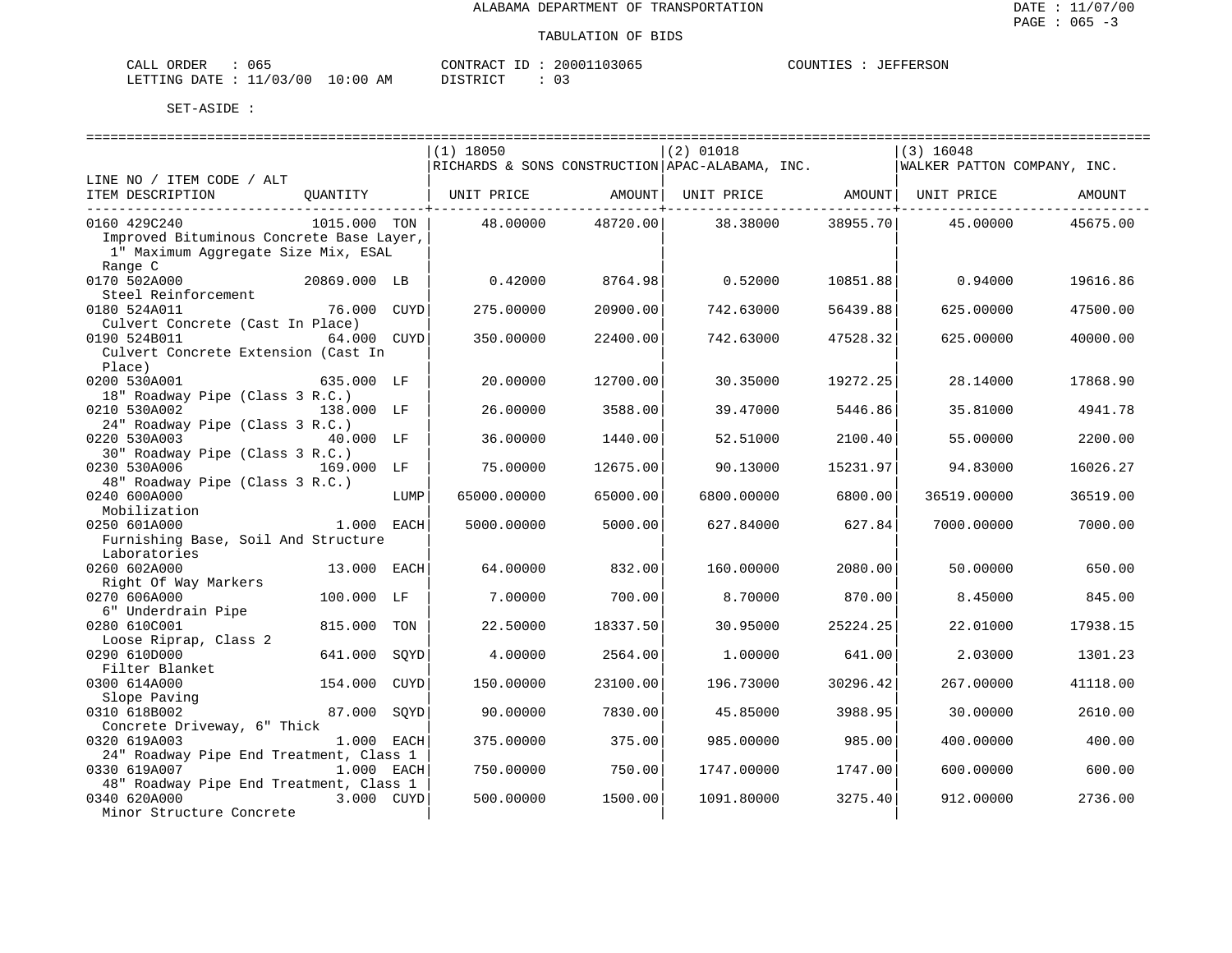| CALL ORDER                       | ან 5 | CONTRACT ID | 20001103065 | COUNTIES | JEFFERSON |
|----------------------------------|------|-------------|-------------|----------|-----------|
| LETTING DATE : 11/03/00 10:00 AM |      | DISTRICT    |             |          |           |

|                                       |              |      | $(1)$ 18050                                       |                | $(2)$ 01018 |                              | $(3)$ 16048                 |          |
|---------------------------------------|--------------|------|---------------------------------------------------|----------------|-------------|------------------------------|-----------------------------|----------|
|                                       |              |      | RICHARDS & SONS CONSTRUCTION   APAC-ALABAMA, INC. |                |             |                              | WALKER PATTON COMPANY, INC. |          |
| LINE NO / ITEM CODE / ALT             |              |      |                                                   |                |             |                              |                             |          |
| ITEM DESCRIPTION                      | OUANTITY     |      | UNIT PRICE                                        | AMOUNT         |             | UNIT PRICE AMOUNT UNIT PRICE |                             | AMOUNT   |
|                                       |              |      |                                                   | -------------+ |             | ----------------+-------     |                             |          |
| 0350 621A000                          | $4.000$ EACH |      | 1250.00000                                        | 5000.00        | 1256.60000  | 5026.40                      | 1375.00000                  | 5500.00  |
| Junction Boxes, Type 1, 1P Or 5       |              |      |                                                   |                |             |                              |                             |          |
| 0360 621A031                          | 11,000       | EACH | 1750.00000                                        | 19250.00       | 2729.50000  | 30024.50                     | 2175.00000                  | 23925.00 |
| Junction Boxes, Type 1 (Special)      |              |      |                                                   |                |             |                              |                             |          |
| 0370 621C001                          | 22.000       | EACH | 1000.00000                                        | 22000.00       | 1392.56000  | 30636.32                     | 1655.00000                  | 36410.00 |
|                                       |              |      |                                                   |                |             |                              |                             |          |
| Inlets, Type B<br>0380 621C017        | 1.000        | EACH | 2500.00000                                        | 2500.00        | 1746.88000  | 1746.88                      | 2075.00000                  | 2075.00  |
|                                       |              |      |                                                   |                |             |                              |                             |          |
| Inlets, Type S1 Or S3 (2 Wing)        |              |      |                                                   |                |             |                              |                             |          |
| 0390 621C020                          | 2.000 EACH   |      | 1250.00000                                        | 2500.00        | 1473.93000  | 2947.86                      | 1375.00000                  | 2750.00  |
| Inlets, Type Y                        |              |      |                                                   |                |             |                              |                             |          |
| 0400 621C109                          | 1.000        | EACH | 1500.00000                                        | 1500.00        | 2729.50000  | 2729.50                      | 2100.00000                  | 2100.00  |
| Inlets, Type PD                       |              |      |                                                   |                |             |                              |                             |          |
| 0410 621D001                          | 13.000       | EACH | 400.00000                                         | 5200.00        | 1091.80000  | 14193.40                     | 525.00000                   | 6825.00  |
| Inlet Units, Type B                   |              |      |                                                   |                |             |                              |                             |          |
| 0420 621D019                          | 1.000        | EACH | 315.00000                                         | 315.00         | 491.31000   | 491.31                       | 525.00000                   | 525.00   |
| Inlet Units, Type Y                   |              |      |                                                   |                |             |                              |                             |          |
| 0430 621F006                          | 2.000 EACH   |      | 350.00000                                         | 700.00         | 1545.00000  | 3090.00                      | 1500.00000                  | 3000.00  |
| Manhole Units, Type L Or M (Sanitary) |              |      |                                                   |                |             |                              |                             |          |
| 0440 622A002                          | 3.000 EACH   |      | 200.00000                                         | 600.00         | 154.50000   | 463.50                       | 200.00000                   | 600.00   |
| Manhole Covers Reset (Sanitary)       |              |      |                                                   |                |             |                              |                             |          |
| 0450 623C000                          | 434.000 LF   |      | 9.00000                                           | 3906.00        | 21.83000    | 9474.22                      | 15.00000                    | 6510.00  |
| Combination Curb & Gutter, Type C     |              |      |                                                   |                |             |                              |                             |          |
| 0460 630A000                          | 507.000 LF   |      | 20.00000                                          | 10140.00       | 13.29000    | 6738.03                      | 14.50000                    | 7351.50  |
| Steel Beam Guardrail, Class A, Type 1 |              |      |                                                   |                |             |                              |                             |          |
| 0470 630C001                          | 2.000 EACH   |      | 800.00000                                         | 1600.00        | 669.50000   | 1339.00                      | 700.00000                   | 1400.00  |
| Guardrail End Anchor, Type 8          |              |      |                                                   |                |             |                              |                             |          |
| 0480 630C070                          | 4.000 EACH   |      | 1325.00000                                        | 5300.00        | 1287.50000  | 5150.00                      | 1280.00000                  | 5120.00  |
| Guardrail End Anchor, Type 10 Series  |              |      |                                                   |                |             |                              |                             |          |
| 0490 650A000                          | 814.000 CYIP |      | 15,00000                                          | 12210.00       | 7.37000     | 5999.18                      | 4.00000                     | 3256.00  |
| Topsoil                               |              |      |                                                   |                |             |                              |                             |          |
| 0500 651B000                          | 4.000        | TON  | 50.00000                                          | 200.00         | 51.55000    | 206.20                       | 150.00000                   | 600.00   |
| Agricultural Limestone                |              |      |                                                   |                |             |                              |                             |          |
| 0510 652A050                          | 1.000        | ACRE | 1000.00000                                        | 1000.00        | 1030.00000  | 1030.00                      | 1200.00000                  | 1200.00  |
| Seeding (Mix 1A)                      |              |      |                                                   |                |             |                              |                             |          |
| 0520 652A053                          | 1.000 ACRE   |      | 1000.00000                                        | 1000.00        | 1030.00000  | 1030.00                      | 1200.00000                  | 1200.00  |
| Seeding (Mix 1E)                      |              |      |                                                   |                |             |                              |                             |          |
| 0530 652B050                          | 1.000 ACRE   |      | 800,00000                                         | 800.00         | 824.00000   | 824.00                       | 350.00000                   | 350.00   |
| Temporary Seeding (Mix 1AT)           |              |      |                                                   |                |             |                              |                             |          |
| 0540 652D050                          | 1.000 ACRE   |      | 800.00000                                         | 800.00         | 824.00000   | 824.00                       | 1200.00000                  | 1200.00  |
| Seeding In Stubble (Mix 1A)           |              |      |                                                   |                |             |                              |                             |          |
| 0550 654A001                          | 305.000 SOYD |      | 5.00000                                           | 1525.00        | 5.15000     | 1570.75                      | 6.00000                     | 1830.00  |
| Solid Sodding (Bermuda)               |              |      |                                                   |                |             |                              |                             |          |
|                                       |              |      |                                                   |                |             |                              |                             |          |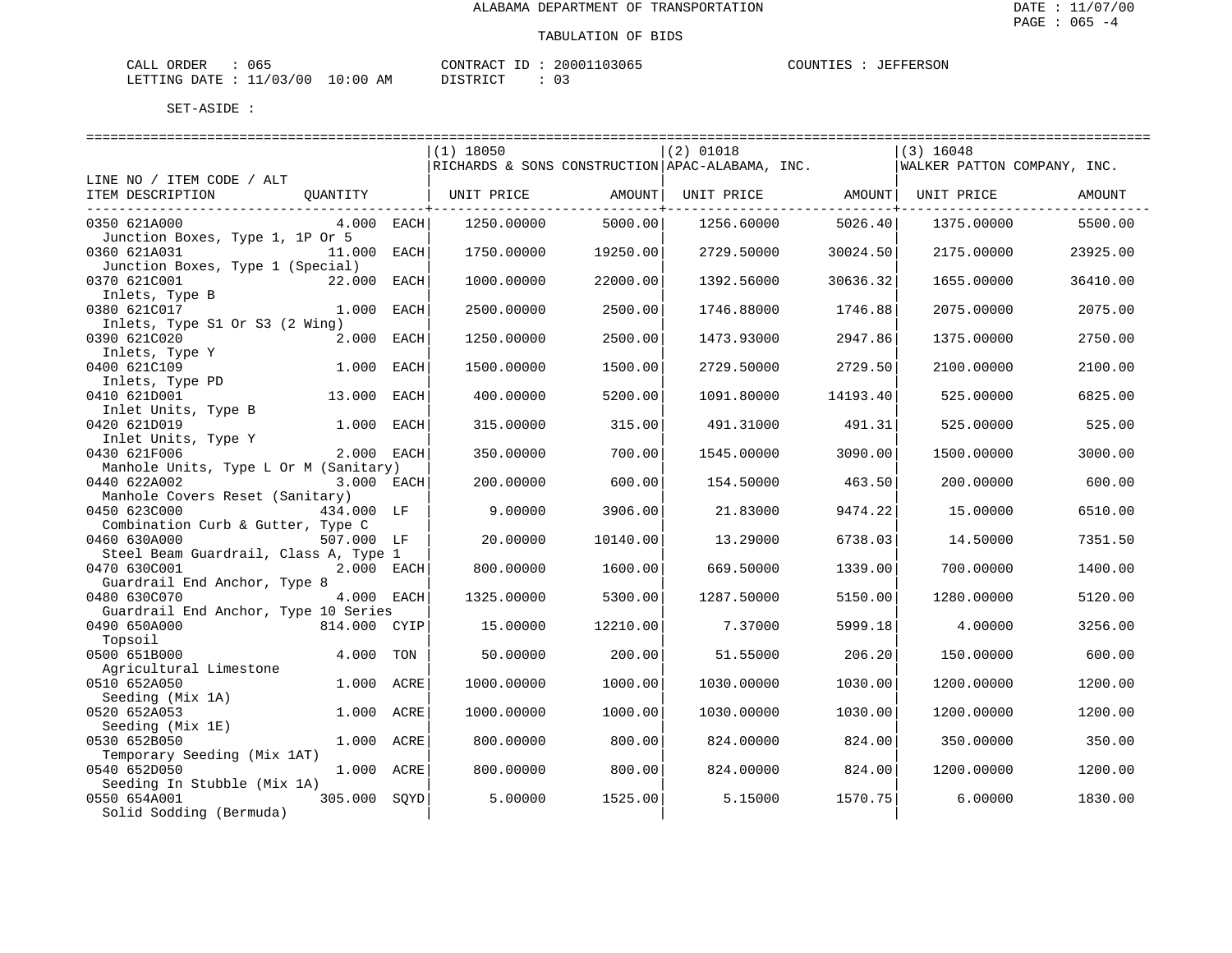| 065<br>CALL ORDER                |          | CONTRACT ID: 20001103065 | COUNTIES : JEFFERSON |  |
|----------------------------------|----------|--------------------------|----------------------|--|
| LETTING DATE : 11/03/00 10:00 AM | DISTRICT |                          |                      |  |

|                                                                              |              |      | (1) 18050  |                   | $(2)$ 01018                                     |                    | $(3)$ 16048                 |          |
|------------------------------------------------------------------------------|--------------|------|------------|-------------------|-------------------------------------------------|--------------------|-----------------------------|----------|
|                                                                              |              |      |            |                   | RICHARDS & SONS CONSTRUCTION APAC-ALABAMA, INC. |                    | WALKER PATTON COMPANY, INC. |          |
| LINE NO / ITEM CODE / ALT                                                    |              |      |            |                   |                                                 |                    |                             |          |
| ITEM DESCRIPTION QUANTITY   UNIT PRICE AMOUNT  UNIT PRICE AMOUNT  UNIT PRICE |              |      |            |                   |                                                 |                    |                             | AMOUNT   |
|                                                                              |              |      |            | --------------+-- |                                                 | ---------------+-- |                             |          |
| 0560 656A000                                                                 | $2.000$ ACRE |      | 800.00000  | 1600.00           | 824.00000                                       | 1648.00            | 900.00000                   | 1800.00  |
| Mulching, Class A, Type 1                                                    |              |      |            |                   |                                                 |                    |                             |          |
| 0570 656A001                                                                 | 1.000 ACRE   |      | 800.00000  | 800.00            | 824.00000                                       | 824.00             | 900.00000                   | 900.00   |
| Mulching, Class A, Type 2                                                    |              |      |            |                   |                                                 |                    |                             |          |
| 0580 659A000                                                                 | 231.000      | SQYD | 2.00000    | 462.00            | 2.06000                                         | 475.86             | 1.50000                     | 346.50   |
| Erosion Control Netting, Class A                                             |              |      |            |                   |                                                 |                    |                             |          |
| 0590 665B000                                                                 | 1.000 ACRE   |      | 800,00000  | 800.00            | 824.00000                                       | 824.00             | 900,00000                   | 900.00   |
| Temporary Mulching                                                           |              |      |            |                   |                                                 |                    |                             |          |
| 0600 665F000                                                                 | 100.000 EACH |      | 6.00000    | 600.00            | 3.14000                                         | 314.00             | 3.00000                     | 300.00   |
| Hay Bales                                                                    |              |      |            |                   |                                                 |                    |                             |          |
| 0610 665G000                                                                 | 500.000 EACH |      | 3.00000    | 1500.00           | 3.14000                                         | 1570.00            | 3.00000                     | 1500.00  |
| Sand Bags                                                                    |              |      |            |                   |                                                 |                    |                             |          |
| 0620 665J000                                                                 | 1301.000 LF  |      | 2.85000    | 3707.85           | 4.97000                                         | 6465.97            | 2.63000                     | 3421.63  |
| Silt Fence, Type A                                                           |              |      |            |                   |                                                 |                    |                             |          |
| 0630 666A001                                                                 | 2.000 ACRE   |      | 50.00000   | 100.00            | 51.50000                                        | 103.00             | 425.00000                   | 850.00   |
| Pest Control Treatment                                                       |              |      |            |                   |                                                 |                    |                             |          |
| 0640 680A000                                                                 |              | LUMP | 6500.00000 | 6500.00           | 25235.00000                                     | 25235.00           | 15000.00000                 | 15000.00 |
|                                                                              |              |      |            |                   |                                                 |                    |                             |          |
| AU bounds<br>Engineering Controls<br>1.000 MILE<br>0650 701A028              |              |      | 1500.00000 | 1500.00           | 1442.00000                                      | 1442.00            | 1400.00000                  | 1400.00  |
| Solid White, Class 2, Type A Traffic                                         |              |      |            |                   |                                                 |                    |                             |          |
| Stripe (0.06" Thick) (6" Wide)                                               |              |      |            |                   |                                                 |                    |                             |          |
| 0660 701A032                                                                 | 1.000 MILE   |      | 1500.00000 | 1500.00           | 1442.00000                                      | 1442.00            | 1400.00000                  | 1400.00  |
| Solid Yellow, Class 2, Type A Traffic                                        |              |      |            |                   |                                                 |                    |                             |          |
| Stripe (0.06" Thick) (6" Wide)                                               |              |      |            |                   |                                                 |                    |                             |          |
| 0670 701A041                                                                 | $1.000$ MILE |      | 1000.00000 | 1000.00           | 875.50000                                       | 875.50             | 950.00000                   | 950.00   |
|                                                                              |              |      |            |                   |                                                 |                    |                             |          |
| Broken White, Class 2, Type A Traffic<br>Stripe (0.09" Thick) (6" Wide)      |              |      |            |                   |                                                 |                    |                             |          |
|                                                                              |              |      |            |                   |                                                 |                    |                             |          |
| 0680 701A048                                                                 | 1.000 MILE   |      | 1700.00000 | 1700.00           | 1648.00000                                      | 1648.00            | 1600.00000                  | 1600.00  |
| Solid Yellow, Class 2, Type A Traffic                                        |              |      |            |                   |                                                 |                    |                             |          |
| Stripe (0.09" Thick) (6" Wide)                                               |              |      |            |                   |                                                 |                    |                             |          |
| 0690 701B009                                                                 | 2304.000 LF  |      | 0.65000    | 1497.60           | 0.62000                                         | 1428.48            | 0.60000                     | 1382.40  |
| Dotted Class 2, Type A Traffic Stripe                                        |              |      |            |                   |                                                 |                    |                             |          |
| $(0.09"$ Thick $)(6"$ Wide $)$                                               |              |      |            |                   |                                                 |                    |                             |          |
| 0700 701C001                                                                 | 1.000 MILE   |      | 315.00000  | 315.00            | 309,00000                                       | 309.00             | 300.00000                   | 300.00   |
| Solid Temporary Traffic Stripe                                               |              |      |            |                   |                                                 |                    |                             |          |
| 0710 703A002 3589.000 SOFT                                                   |              |      | 1.80000    | 6460.20           | 1.65000                                         | 5921.85            | 1.70000                     | 6101.30  |
| Traffic Control Markings, Class 2, Type                                      |              |      |            |                   |                                                 |                    |                             |          |
| Α                                                                            |              |      |            |                   |                                                 |                    |                             |          |
| 0720 703B002                                                                 | 359.000 SQFT |      | 1,80000    | 646.20            | 1.65000                                         | 592.35             | 1,70000                     | 610.30   |
| Traffic Control Legends, Class 2, Type A                                     |              |      |            |                   |                                                 |                    |                             |          |
| 0730 710A120                                                                 | 4.000 SOFT   |      | 17.50000   | 70.00             | 21.63000                                        | 86.52              | 16.00000                    | 64.00    |
| Class 4, Aluminum Flat Sign Panels                                           |              |      |            |                   |                                                 |                    |                             |          |
| 0.08" Thickness (Type III Or Type IV                                         |              |      |            |                   |                                                 |                    |                             |          |
| Background)                                                                  |              |      |            |                   |                                                 |                    |                             |          |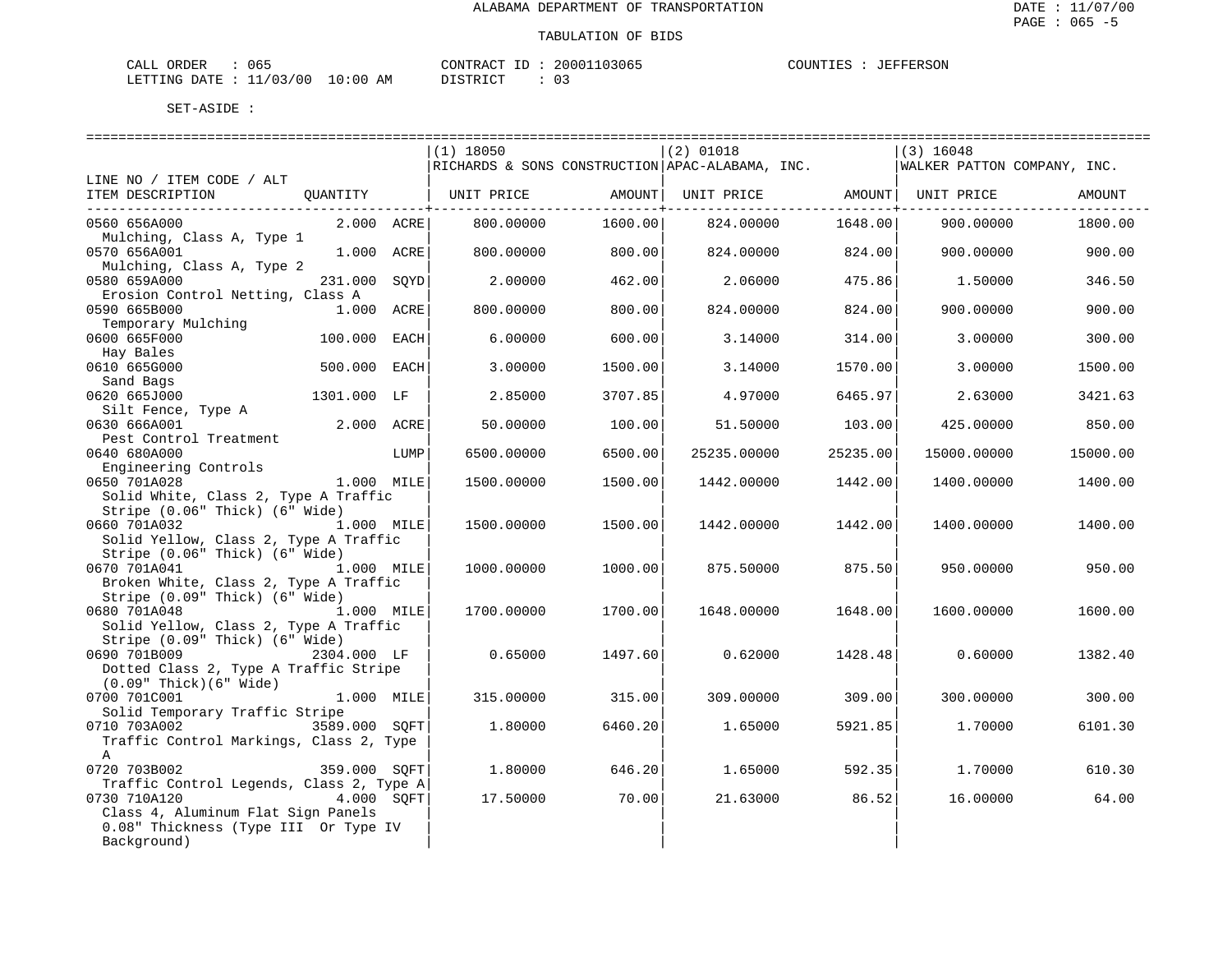**JEFFERSON** 

| ORDER<br>CALL<br>065    |             | CONTRACT<br>ID | 20001103065 | COUNTIES | JEFFERSON |
|-------------------------|-------------|----------------|-------------|----------|-----------|
| LETTING DATE : 11/03/00 | 10:00<br>AΜ | חי חים דח      |             |          |           |

|                                                                                                                      |      | $(1)$ 18050 |          | $(2)$ 01018                                     |          | $(3)$ 16048                 |          |
|----------------------------------------------------------------------------------------------------------------------|------|-------------|----------|-------------------------------------------------|----------|-----------------------------|----------|
|                                                                                                                      |      |             |          | RICHARDS & SONS CONSTRUCTION APAC-ALABAMA, INC. |          | WALKER PATTON COMPANY, INC. |          |
| LINE NO / ITEM CODE / ALT<br>ITEM DESCRIPTION<br>OUANTITY                                                            |      | UNIT PRICE  | AMOUNT   | UNIT PRICE                                      | AMOUNT   | UNIT PRICE                  | AMOUNT   |
| 0740 710B001<br>12.000 LF<br>Roadway Sign Post (#3 "U" Channel                                                       |      | 7.50000     | 90.00    | 8.75000                                         | 105.00   | 7.00000                     | 84.00    |
| Galvanized Steel)<br>0750 730B010<br>Removal Of Existing Traffic Control<br>System (Partial) (US-31@ Massey Road And | LUMP | 2100.00000  | 2100.00  | 1697.44000                                      | 1697.44  | 2000.00000                  | 2000.00  |
| Pizitz Drive)<br>0760 730D010                                                                                        | LUMP | 4525.00000  | 4525.00  | 11980.96000                                     | 11980.96 | 4300.00000                  | 4300.00  |
| Furnishing And Installing Traffic<br>Control System (Partial) (US-31@ Massey<br>Road And Pizitz Drive)               |      |             |          |                                                 |          |                             |          |
| 0770 730E000<br>8.000 EACH                                                                                           |      | 885.00000   | 7080.00  | 1783.96000                                      | 14271.68 | 800,00000                   | 6400.00  |
| Metal Traffic Signal Pole Foundation<br>0780 730G000<br>8.000 EACH<br>Traffic Signal Strain Pole                     |      | 2850.00000  | 22800.00 | 3163.13000                                      | 25305.04 | 2700.00000                  | 21600.00 |
| 0790 730H000<br>4550.000 LF                                                                                          |      | 2.65000     | 12057.50 | 3.09000                                         | 14059.50 | 2.50000                     | 11375.00 |
| Loop Detector<br>0800 7301000<br>5610.000 LF<br>Shielded Loop Detector Home-Run Cable                                |      | 1.50000     | 8415.00  | 1,03000                                         | 5778.30  | 1.40000                     | 7854.00  |
| 0810 730J000<br>25.000 EACH                                                                                          |      | 160.00000   | 4000.00  | 164.80000                                       | 4120.00  | 150.00000                   | 3750.00  |
| Loop Detector Amplifier<br>0820 730K000<br>12.000 EACH<br>Traffic Signal Junction Box                                |      | 370.00000   | 4440.00  | 283.25000                                       | 3399.00  | 350.00000                   | 4200.00  |
| 0830 730L000<br>40.000 LF<br>3/4", Metallic, Conduit                                                                 |      | 5.25000     | 210.00   | 1,03000                                         | 41.20    | 5.00000                     | 200.00   |
| 0840 730L002<br>40.000 LF<br>1", Metallic, Conduit                                                                   |      | 6.40000     | 256.00   | 4.12000                                         | 164.80   | 6.00000                     | 240.00   |
| 0850 730L003<br>150.000 LF                                                                                           |      | 5.25000     | 787.50   | 4.12000                                         | 618.00   | 5.00000                     | 750.00   |
| 1", Non-Metallic, Conduit<br>0860 730L005<br>420.000 LF<br>2", Non-Metallic, Conduit                                 |      | 6.40000     | 2688.00  | 4.12000                                         | 1730.40  | 6.00000                     | 2520.00  |
| 0870 730P001<br>16.000 EACH<br>Vehicular Signal Head, 12 Inch 3 Section                                              |      | 315.00000   | 5040.00  | 395.00000                                       | 6320.00  | 300.00000                   | 4800.00  |
| 0880 730P002<br>4.000 EACH<br>Vehicular Signal Head, 12 Inch 5 Section                                               |      | 425.00000   | 1700.00  | 868.29000                                       | 3473.16  | 400.00000                   | 1600.00  |
| 0890 730R003<br>1.000 EACH<br>Traffic Controller, Type III, 8 Phase                                                  |      | 7875.00000  | 7875.00  | 10330.90000                                     | 10330.90 | 750.00000                   | 750.00   |
| 0900 730T000<br>2.000 EACH<br>Wood Pole                                                                              |      | 325.00000   | 650.00   | 423.33000                                       | 846.66   | 300.00000                   | 600.00   |
| 486.000<br>0910 740B000<br>Construction Signs                                                                        | SOFT | 8,00000     | 3888.00  | 8,20000                                         | 3985.20  | 7.50000                     | 3645.00  |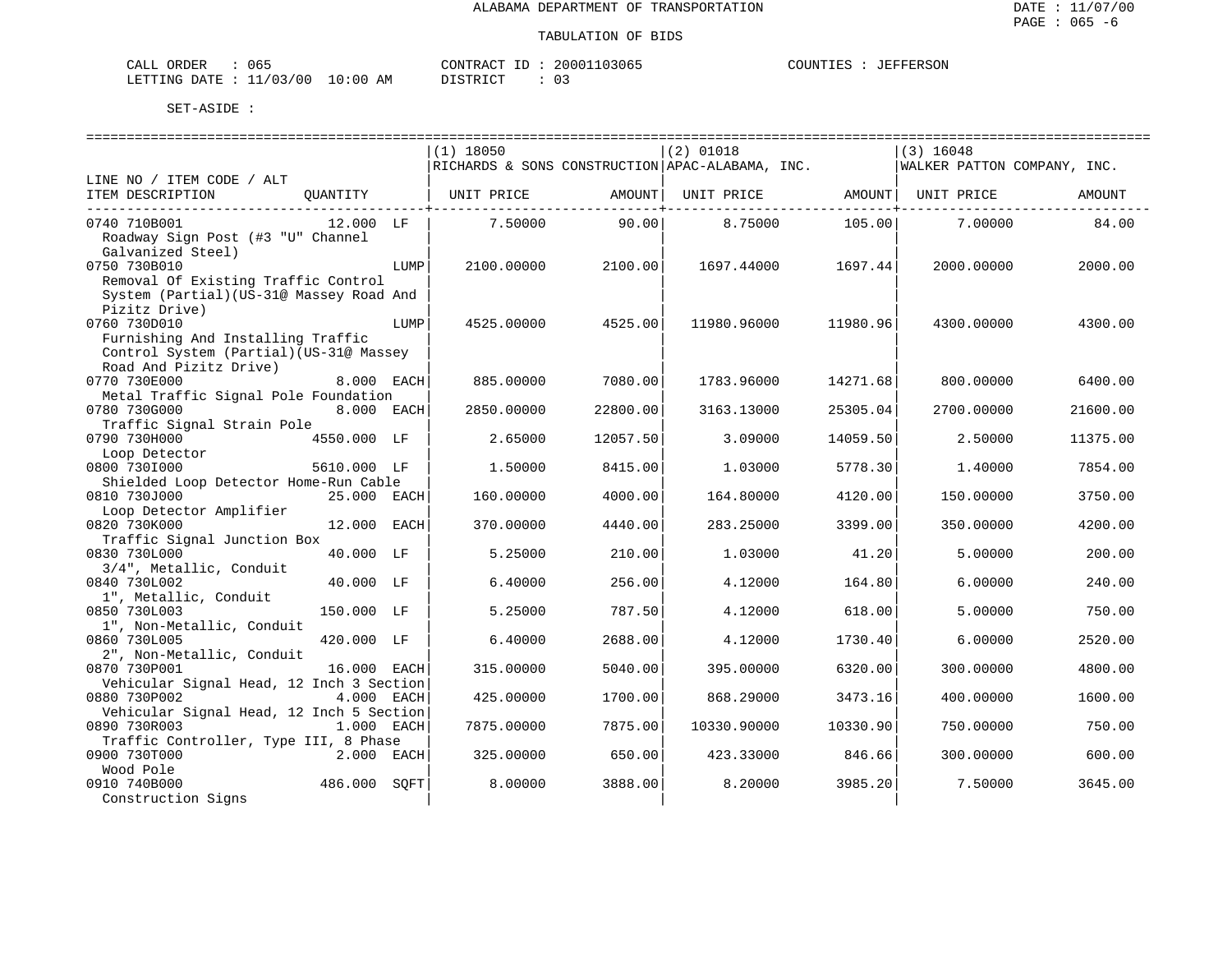| 065<br>ORDER<br>CALL          |             | 20001103065<br>CONTRACT<br>ID        | COUNTIES<br>JEFFERSON |
|-------------------------------|-------------|--------------------------------------|-----------------------|
| : 11/03/00<br>LETTING<br>DATE | 10:00<br>AM | חימת דאידי את<br>∩ −<br>. U<br>----- |                       |

|                                          |              |             | $(1)$ 18050                                     |            | $(2)$ 01018 |             | $(3)$ 16048                 |    |            |  |
|------------------------------------------|--------------|-------------|-------------------------------------------------|------------|-------------|-------------|-----------------------------|----|------------|--|
|                                          |              |             | RICHARDS & SONS CONSTRUCTION APAC-ALABAMA, INC. |            |             |             | WALKER PATTON COMPANY, INC. |    |            |  |
| LINE NO / ITEM CODE / ALT                |              |             |                                                 |            |             |             |                             |    |            |  |
| ITEM DESCRIPTION                         | QUANTITY     |             | UNIT PRICE                                      | AMOUNT     | UNIT PRICE  | AMOUNT      | UNIT PRICE                  |    | AMOUNT     |  |
|                                          |              |             |                                                 |            |             |             |                             |    |            |  |
| 0920 740D000                             | 175.000      | <b>EACH</b> | 45.00000                                        | 7875.00    | 50.23000    | 8790.25     | 40.00000                    |    | 7000.00    |  |
| Channelizing Drums                       |              |             |                                                 |            |             |             |                             |    |            |  |
| 0930 740E000                             | 30.000       | EACH        | 12.75000                                        | 382.50     | 13.20000    | 396.00      | 10.00000                    |    | 300.00     |  |
| Cones (36 Inches High)                   |              |             |                                                 |            |             |             |                             |    |            |  |
| 0940 740F002                             | 10.000       | EACH        | 210.00000                                       | 2100.00    | 188.35000   | 1883.50     | 160,00000                   |    | 1600.00    |  |
| Barricades, Type III                     |              |             |                                                 |            |             |             |                             |    |            |  |
| 0950 7401005                             | 6.000        | EACH        | 137.00000                                       | 822.00     | 132.00000   | 792.00      | 120,00000                   |    | 720.00     |  |
| Warning Lights, Type B (Detachable Head) |              |             |                                                 |            |             |             |                             |    |            |  |
| 0960 740M000                             | 30.000       | EACH        | 9.00000                                         | 270.00     | 8.54000     | 256.20      | 6.50000                     |    | 195.00     |  |
| Weight For Cone                          |              |             |                                                 |            |             |             |                             |    |            |  |
| 0970 741C010                             | $1.000$ EACH |             | 1575.00000                                      | 1575.00    | 1883.52000  | 1883.52     | 1350.00000                  |    | 1350.00    |  |
| Portable Sequential Arrow And Chevron    |              |             |                                                 |            |             |             |                             |    |            |  |
| Sign Unit                                |              |             |                                                 |            |             |             |                             |    |            |  |
| 0980 998A000                             |              | LUMP        | 0.00000                                         | 0.00       | 1,26000     | 1.26        | 1000.00000                  |    | 1000.00    |  |
| Construction Fuel (Maximum Bid Limited   |              |             |                                                 |            |             |             |                             |    |            |  |
| To $$23,000.00)$                         |              |             |                                                 |            |             |             |                             |    |            |  |
| SECTION TOTALS                           |              |             | \$                                              | 626,030.68 | \$          | 716,498.49  |                             | \$ | 736,657.77 |  |
| CONTRACT TOTALS                          |              |             | \$                                              | 626,030.68 | \$          | 716, 498.49 |                             | \$ | 736,657.77 |  |
|                                          |              |             |                                                 |            |             |             |                             |    |            |  |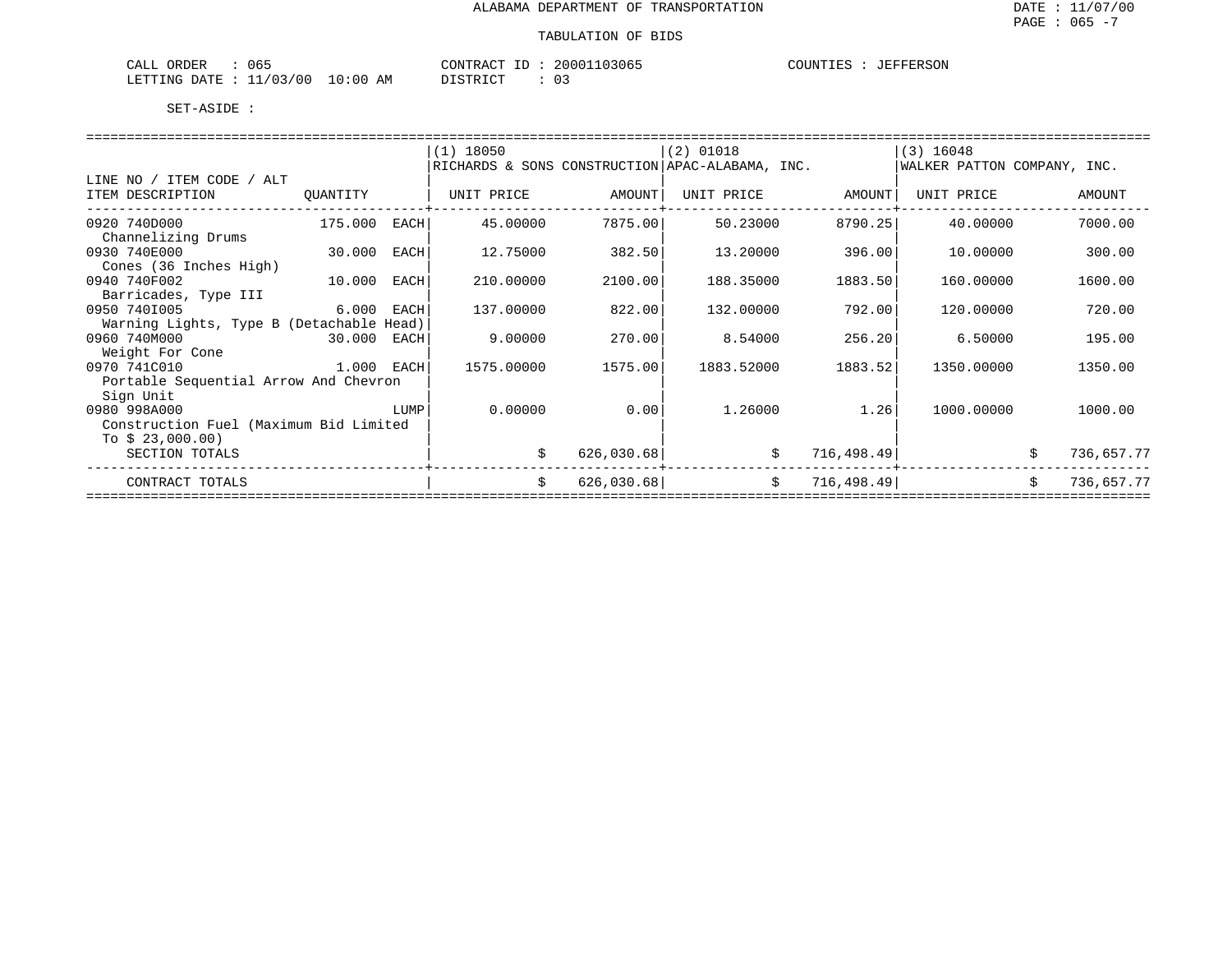| ORDER<br>CALL             | 065        | 20001103065<br>CONTRACT<br>. ID | COUNTIES<br>JEFFERSON |
|---------------------------|------------|---------------------------------|-----------------------|
| LETTING DATE : $11/03/00$ | $10:00$ AM | 03<br>DISTRICT                  |                       |

|                                                                              |               |      | ================================ |                              |             |                       |                                                                                                              |          |
|------------------------------------------------------------------------------|---------------|------|----------------------------------|------------------------------|-------------|-----------------------|--------------------------------------------------------------------------------------------------------------|----------|
|                                                                              |               |      | $(4)$ 16039                      |                              | $(5)$ 07003 |                       | $(6)$ 04009                                                                                                  |          |
|                                                                              |               |      |                                  |                              |             |                       | PINKERTON CONSTRUCTION, INC. R.E. GRILLS CONSTRUCTION CO. W. W. DYAR & SONS, INC.                            |          |
| LINE NO / ITEM CODE / ALT                                                    |               |      |                                  |                              |             |                       |                                                                                                              |          |
| ITEM DESCRIPTION                                                             | OUANTITY      |      |                                  |                              |             |                       | UNIT PRICE                AMOUNT    UNIT PRICE                AMOUNT    UNIT PRICE                    AMOUNT |          |
|                                                                              |               |      |                                  | ------------------+--------- |             | -------------------+- |                                                                                                              |          |
| SECTION 0001 Total                                                           |               |      |                                  |                              |             |                       |                                                                                                              |          |
|                                                                              |               |      |                                  |                              |             |                       |                                                                                                              |          |
| 0010 201A000                                                                 |               | LUMP | 25000.00000                      | 25000.00                     | 37000.00000 | 37000.00              | 20000.00000                                                                                                  | 20000.00 |
| Clearing & Grubbing (Approximately 3                                         |               |      |                                  |                              |             |                       |                                                                                                              |          |
| Acres)                                                                       |               |      |                                  |                              |             |                       |                                                                                                              |          |
| 0020 206B000                                                                 |               | LUMP | 5000.00000                       | 5000.00                      | 15000.00000 | 15000.00              | 20000.00000                                                                                                  | 20000.00 |
| Removal Of Old Box Culvert Sta.                                              |               |      |                                  |                              |             |                       |                                                                                                              |          |
| $412+25(Lt)$                                                                 |               |      |                                  |                              |             |                       |                                                                                                              |          |
| 0030 206D000                                                                 | 706.000 LF    |      | 5.00000                          | 3530.00                      | 5.00000     | 3530.00               | 4.00000                                                                                                      | 2824.00  |
| Removing Pipe                                                                |               |      |                                  |                              |             |                       |                                                                                                              |          |
| 0040 206D001                                                                 | 250.000 LF    |      | 1,50000                          | 375.00                       | 1,25000     | 312.50                | 4.00000                                                                                                      | 1000.00  |
| Removing Guardrail                                                           |               |      |                                  |                              |             |                       |                                                                                                              |          |
| 0050 206D009                                                                 | 66.000 LF     |      | 10.00000                         | 660.00                       | 11,00000    | 726.00                | 4.00000                                                                                                      | 264.00   |
| Removing New Jersey Barrier Rail                                             |               |      |                                  |                              |             |                       |                                                                                                              |          |
| 0060 206E001                                                                 | 1.000 EACH    |      | 250.00000                        | 250.00                       | 281,00000   | 281.00                | 500.00000                                                                                                    | 500.00   |
| Removing Inlets                                                              |               |      |                                  |                              |             |                       |                                                                                                              |          |
| 0070 206E008                                                                 | 3.000 EACH    |      | 100.00000                        | 300.00                       | 75.00000    | 225.00                | 140.00000                                                                                                    | 420.00   |
| Removing Guardrail End Anchor (All Type)                                     |               |      |                                  |                              |             |                       |                                                                                                              |          |
| 0080 210A000                                                                 | 4068.000 CYIP |      | 7.00000                          | 28476.00                     | 10.00000    | 40680.00              | 11,00000                                                                                                     | 44748.00 |
| Unclassified Excavation                                                      |               |      |                                  |                              |             |                       |                                                                                                              |          |
| 0090 214A000                                                                 | 1371.000 CUYD |      | 8,00000                          | 10968.00                     | 5.00000     | 6855.00               | 14,00000                                                                                                     | 19194.00 |
| Structure Excavation                                                         |               |      |                                  |                              |             |                       |                                                                                                              |          |
| 0100 214B001                                                                 | 404.000 CUYD  |      | 20.00000                         | 8080.00                      | 16.00000    | 6464.00               | 28.00000                                                                                                     | 11312.00 |
| Foundation Backfill, Commercial                                              |               |      |                                  |                              |             |                       |                                                                                                              |          |
| 0110 305B060                                                                 | 734.000 TCIP  |      | 22,00000                         | 16148.00                     | 12,00000    | 8808.00               | 28,00000                                                                                                     | 20552.00 |
| Crushed Aggregate, Section 825, Crusher                                      |               |      |                                  |                              |             |                       |                                                                                                              |          |
| Stone, 1 1/8" Down, For Miscellaneous                                        |               |      |                                  |                              |             |                       |                                                                                                              |          |
| Use                                                                          |               |      |                                  |                              |             |                       |                                                                                                              |          |
| 0120 405A000                                                                 | 561.000 GAL   |      | 3.25000                          | 1823.25                      | 2,00000     | 1122.00               | 3.20000                                                                                                      | 1795.20  |
| Tack Coat                                                                    |               |      |                                  |                              |             |                       |                                                                                                              |          |
| 0130 429A241                                                                 | 383.000 TON   |      | 62.00000                         | 23746.00                     | 56.00000    | 21448.00              | 64.00000                                                                                                     | 24512.00 |
| Improved Bituminous Concrete Wearing                                         |               |      |                                  |                              |             |                       |                                                                                                              |          |
| Surface Layer, 3/4" Maximum Aggregate                                        |               |      |                                  |                              |             |                       |                                                                                                              |          |
| Size Mix, ESAL Range C                                                       |               |      |                                  |                              |             |                       |                                                                                                              |          |
| 0140 429B241                                                                 | 980.000 TON   |      | 52.00000                         | 50960.00                     | 46.00000    | 45080.00              | 55.00000                                                                                                     | 53900.00 |
|                                                                              |               |      |                                  |                              |             |                       |                                                                                                              |          |
| Improved Bituminous Concrete Binder<br>Layer, 1" Maximum Aggregate Size Mix, |               |      |                                  |                              |             |                       |                                                                                                              |          |
|                                                                              |               |      |                                  |                              |             |                       |                                                                                                              |          |
| ESAL Range C<br>0150 429B245                                                 |               |      |                                  |                              |             |                       |                                                                                                              |          |
| Improved Bituminous Concrete Binder                                          | 10.000 TON    |      | 192.00000                        | 1920.00                      | 400.00000   | 4000.00               | 195.00000                                                                                                    | 1950.00  |
|                                                                              |               |      |                                  |                              |             |                       |                                                                                                              |          |
| Layer, Patching, 1" Maximum Aggregate                                        |               |      |                                  |                              |             |                       |                                                                                                              |          |
| Size Mix, ESAL Range C                                                       |               |      |                                  |                              |             |                       |                                                                                                              |          |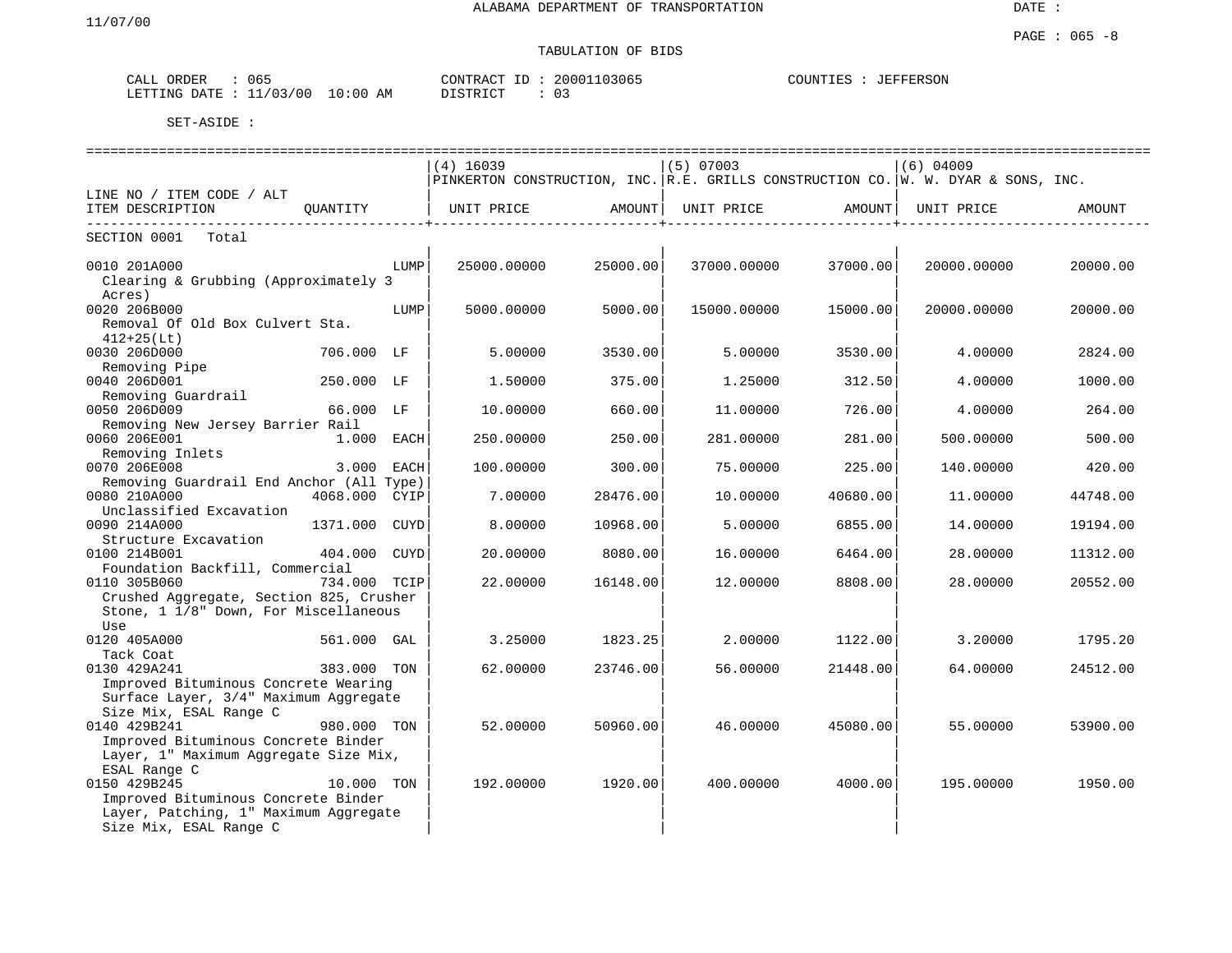**JEFFERSON** 

| CALL ORDER                       | ან 5 | CONTRACT ID | 20001103065 | COUNTIES | JEFFERSON |
|----------------------------------|------|-------------|-------------|----------|-----------|
| LETTING DATE : 11/03/00 10:00 AM |      | DISTRICT    |             |          |           |

|                                          |              |             | $(4)$ 16039 |          | $(5)$ 07003 |                     | $(6)$ 04009                                                                       |          |
|------------------------------------------|--------------|-------------|-------------|----------|-------------|---------------------|-----------------------------------------------------------------------------------|----------|
|                                          |              |             |             |          |             |                     | PINKERTON CONSTRUCTION, INC. R.E. GRILLS CONSTRUCTION CO. W. W. DYAR & SONS, INC. |          |
| LINE NO / ITEM CODE / ALT                |              |             |             |          |             |                     |                                                                                   |          |
| ITEM DESCRIPTION                         | OUANTITY     |             | UNIT PRICE  | AMOUNT   | UNIT PRICE  |                     | AMOUNT   UNIT PRICE                                                               | AMOUNT   |
| --------------------------------         |              |             |             |          |             | -------------+----- |                                                                                   |          |
| 0160 429C240                             | 1015.000 TON |             | 50.00000    | 50750.00 | 43.00000    | 43645.00            | 51.00000                                                                          | 51765.00 |
| Improved Bituminous Concrete Base Layer, |              |             |             |          |             |                     |                                                                                   |          |
| 1" Maximum Aggregate Size Mix, ESAL      |              |             |             |          |             |                     |                                                                                   |          |
| Range C                                  |              |             |             |          |             |                     |                                                                                   |          |
| 0170 502A000                             | 20869.000 LB |             | 0.75000     | 15651.75 | 0.50000     | 10434.50            | 0.55000                                                                           | 11477.95 |
| Steel Reinforcement                      |              |             |             |          |             |                     |                                                                                   |          |
| 0180 524A011                             | 76.000       | CUYD        | 325.00000   | 24700.00 | 275.00000   | 20900.00            | 550.00000                                                                         | 41800.00 |
| Culvert Concrete (Cast In Place)         |              |             |             |          |             |                     |                                                                                   |          |
| 0190 524B011                             | 64.000 CUYD  |             | 350.00000   | 22400.00 | 500.00000   | 32000.00            | 750.00000                                                                         | 48000.00 |
| Culvert Concrete Extension (Cast In      |              |             |             |          |             |                     |                                                                                   |          |
| Place)                                   |              |             |             |          |             |                     |                                                                                   |          |
| 0200 530A001                             | 635.000 LF   |             | 27.50000    | 17462.50 | 25.00000    | 15875.00            | 26.00000                                                                          | 16510.00 |
| 18" Roadway Pipe (Class 3 R.C.)          |              |             |             |          |             |                     |                                                                                   |          |
| 0210 530A002                             | 138.000 LF   |             | 33.50000    | 4623.00  | 35.00000    | 4830.00             | 32.00000                                                                          | 4416.00  |
| 24" Roadway Pipe (Class 3 R.C.)          |              |             |             |          |             |                     |                                                                                   |          |
| 0220 530A003                             | 40.000 LF    |             | 41.50000    | 1660.00  | 45.00000    | 1800.00             | 42.00000                                                                          | 1680.00  |
| 30" Roadway Pipe (Class 3 R.C.)          |              |             |             |          |             |                     |                                                                                   |          |
| 0230 530A006                             | 169.000 LF   |             | 71.00000    | 11999.00 | 120.00000   | 20280.00            | 54.00000                                                                          | 9126.00  |
| 48" Roadway Pipe (Class 3 R.C.)          |              |             |             |          |             |                     |                                                                                   |          |
| 0240 600A000                             |              | LUMP        | 50000.00000 | 50000.00 | 59000.00000 | 59000.00            | 50000.00000                                                                       | 50000.00 |
| Mobilization                             |              |             |             |          |             |                     |                                                                                   |          |
| 0250 601A000                             | 1.000 EACH   |             | 10000.00000 | 10000.00 | 10000.00000 | 10000.00            | 5000.00000                                                                        | 5000.00  |
| Furnishing Base, Soil And Structure      |              |             |             |          |             |                     |                                                                                   |          |
| Laboratories                             |              |             |             |          |             |                     |                                                                                   |          |
| 0260 602A000                             | 13.000       | EACH        | 150.00000   | 1950.00  | 90.00000    | 1170.00             | 100.00000                                                                         | 1300.00  |
| Right Of Way Markers                     |              |             |             |          |             |                     |                                                                                   |          |
| 0270 606A000                             | 100.000 LF   |             | 7.00000     | 700.00   | 15.00000    | 1500.00             | 10.00000                                                                          | 1000.00  |
| 6" Underdrain Pipe                       |              |             |             |          |             |                     |                                                                                   |          |
| 0280 610C001                             | 815.000      | TON         | 18.00000    | 14670.00 | 19.00000    | 15485.00            | 32.00000                                                                          | 26080.00 |
| Loose Riprap, Class 2                    |              |             |             |          |             |                     |                                                                                   |          |
| 0290 610D000                             | 641.000      | SOYD        | 3.00000     | 1923.00  | 3.00000     | 1923.00             | 5.00000                                                                           | 3205.00  |
| Filter Blanket                           |              |             |             |          |             |                     |                                                                                   |          |
| 0300 614A000                             | 154.000      | <b>CUYD</b> | 195.00000   | 30030.00 | 175.00000   | 26950.00            | 300.00000                                                                         | 46200.00 |
| Slope Paving                             |              |             |             |          |             |                     |                                                                                   |          |
| 0310 618B002                             | 87.000       | SOYD        | 30.00000    | 2610.00  | 50.00000    | 4350.00             | 34.00000                                                                          | 2958.00  |
| Concrete Driveway, 6" Thick              |              |             |             |          |             |                     |                                                                                   |          |
| 0320 619A003                             | 1.000 EACH   |             | 450.00000   | 450.00   | 400.00000   | 400.00              | 700.00000                                                                         | 700.00   |
| 24" Roadway Pipe End Treatment, Class 1  |              |             |             |          |             |                     |                                                                                   |          |
| 0330 619A007                             | 1.000 EACH   |             | 1500.00000  | 1500.00  | 700.00000   | 700.00              | 1500.00000                                                                        | 1500.00  |
| 48" Roadway Pipe End Treatment, Class 1  |              |             |             |          |             |                     |                                                                                   |          |
| 0340 620A000                             | 3.000 CUYD   |             | 500.00000   | 1500.00  | 300.00000   | 900.00              | 500.00000                                                                         | 1500.00  |
| Minor Structure Concrete                 |              |             |             |          |             |                     |                                                                                   |          |
|                                          |              |             |             |          |             |                     |                                                                                   |          |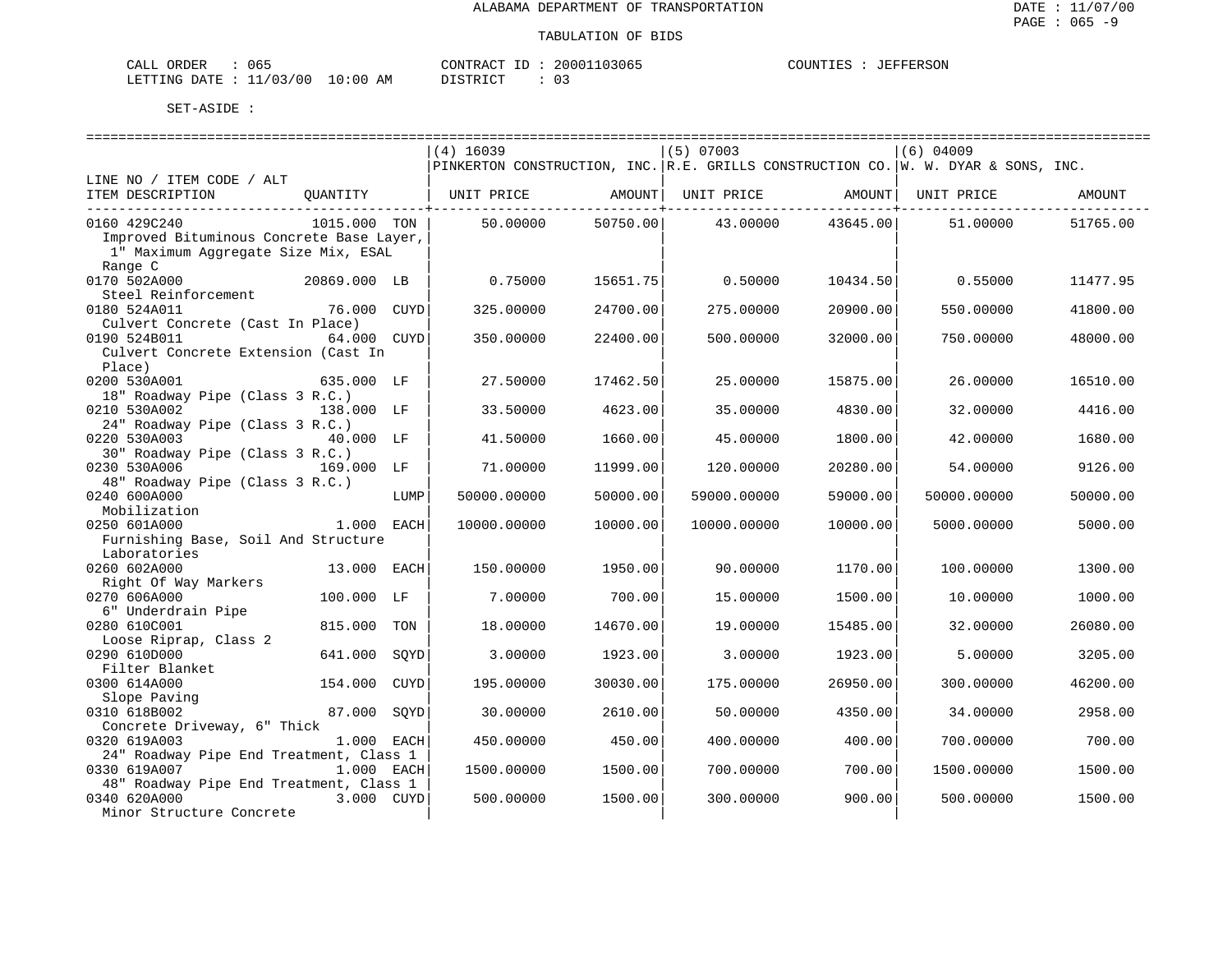| CALL ORDER                       | 065 |  | CONTRACT ID: | 20001103065 | COUNTIES | JEFFERSON |
|----------------------------------|-----|--|--------------|-------------|----------|-----------|
| LETTING DATE : 11/03/00 10:00 AM |     |  | DISTRICT     |             |          |           |

|                                       |              |      | $(4)$ 16039                                                                       |          | $(5)$ 07003       |          | $(6)$ 04009 |          |
|---------------------------------------|--------------|------|-----------------------------------------------------------------------------------|----------|-------------------|----------|-------------|----------|
|                                       |              |      | PINKERTON CONSTRUCTION, INC. R.E. GRILLS CONSTRUCTION CO. W. W. DYAR & SONS, INC. |          |                   |          |             |          |
| LINE NO / ITEM CODE / ALT             |              |      |                                                                                   |          |                   |          |             |          |
| ITEM DESCRIPTION                      | QUANTITY     |      | UNIT PRICE AMOUNT                                                                 |          | UNIT PRICE AMOUNT |          | UNIT PRICE  | AMOUNT   |
|                                       |              |      |                                                                                   |          |                   |          |             |          |
| 0350 621A000                          | 4.000 EACH   |      | 1500.00000                                                                        | 6000.00  | 1300.00000        | 5200.00  | 2200.00000  | 8800.00  |
| Junction Boxes, Type 1, 1P Or 5       |              |      |                                                                                   |          |                   |          |             |          |
| 0360 621A031                          | 11.000 EACH  |      | 2500.00000                                                                        | 27500.00 | 2500.00000        | 27500.00 | 2400.00000  | 26400.00 |
| Junction Boxes, Type 1 (Special)      |              |      |                                                                                   |          |                   |          |             |          |
| 0370 621C001<br>22.000                |              | EACH | 1356.00000                                                                        | 29832.00 | 1700.00000        | 37400.00 | 1800.00000  | 39600.00 |
| Inlets, Type B                        |              |      |                                                                                   |          |                   |          |             |          |
| 0380 621C017                          | 1.000 EACH   |      | 3000.00000                                                                        | 3000.00  | 2000.00000        | 2000.00  | 2200.00000  | 2200.00  |
| Inlets, Type S1 Or S3 (2 Wing)        |              |      |                                                                                   |          |                   |          |             |          |
| 0390 621C020                          | 2.000 EACH   |      | 1438.00000                                                                        | 2876.00  | 1400.00000        | 2800.00  | 1800.00000  | 3600.00  |
| Inlets, Type Y                        |              |      |                                                                                   |          |                   |          |             |          |
| 0400 621C109                          | 1.000        | EACH | 4000.00000                                                                        | 4000.00  | 2500.00000        | 2500.00  | 3000.00000  | 3000.00  |
| Inlets, Type PD                       |              |      |                                                                                   |          |                   |          |             |          |
| 0410 621D001                          | 13.000       | EACH | 350.00000                                                                         | 4550.00  | 600.00000         | 7800.00  | 400.00000   | 5200.00  |
| Inlet Units, Type B                   |              |      |                                                                                   |          |                   |          |             |          |
| 0420 621D019                          | 1.000        | EACH | 350.00000                                                                         | 350.00   | 500.00000         | 500.00   | 400.00000   | 400.00   |
| Inlet Units, Type Y                   |              |      |                                                                                   |          |                   |          |             |          |
| 0430 621F006                          | 2.000 EACH   |      | 650.00000                                                                         | 1300.00  | 300.00000         | 600.00   | 400.00000   | 800.00   |
| Manhole Units, Type L Or M (Sanitary) |              |      |                                                                                   |          |                   |          |             |          |
| 0440 622A002                          | 3.000 EACH   |      | 350.00000                                                                         | 1050.00  | 500.00000         | 1500.00  | 300.00000   | 900.00   |
| Manhole Covers Reset (Sanitary)       |              |      |                                                                                   |          |                   |          |             |          |
| 0450 623C000                          | 434.000 LF   |      | 12.00000                                                                          | 5208.00  | 9,00000           | 3906.00  | 12,00000    | 5208.00  |
| Combination Curb & Gutter, Type C     |              |      |                                                                                   |          |                   |          |             |          |
| 0460 630A000                          | 507.000 LF   |      | 15.00000                                                                          | 7605.00  | 13.00000          | 6591.00  | 16.00000    | 8112.00  |
| Steel Beam Guardrail, Class A, Type 1 |              |      |                                                                                   |          |                   |          |             |          |
| 0470 630C001                          | 2.000 EACH   |      | 715.00000                                                                         | 1430.00  | 650.00000         | 1300.00  | 800.00000   | 1600.00  |
| Guardrail End Anchor, Type 8          |              |      |                                                                                   |          |                   |          |             |          |
| 0480 630C070                          | 4.000 EACH   |      | 1375.00000                                                                        | 5500.00  | 1250.00000        | 5000.00  | 1450.00000  | 5800.00  |
| Guardrail End Anchor, Type 10 Series  |              |      |                                                                                   |          |                   |          |             |          |
| 0490 650A000<br>814.000 CYIP          |              |      | 10.00000                                                                          | 8140.00  | 9,00000           | 7326.00  | 12.00000    | 9768.00  |
| Topsoil                               |              |      |                                                                                   |          |                   |          |             |          |
| 0500 651B000                          | 4.000        | TON  | 60.00000                                                                          | 240.00   | 51.00000          | 204.00   | 55.00000    | 220.00   |
| Agricultural Limestone                |              |      |                                                                                   |          |                   |          |             |          |
| 0510 652A050                          | 1,000        | ACRE | 1500.00000                                                                        | 1500.00  | 1000.00000        | 1000.00  | 1100.00000  | 1100.00  |
| Seeding (Mix 1A)                      |              |      |                                                                                   |          |                   |          |             |          |
| 0520 652A053                          | 1.000 ACRE   |      | 1500.00000                                                                        | 1500.00  | 1000.00000        | 1000.00  | 1100.00000  | 1100.00  |
| Seeding (Mix 1E)                      |              |      |                                                                                   |          |                   |          |             |          |
| 0530 652B050                          | 1.000 ACRE   |      | 900.00000                                                                         | 900.00   | 800.00000         | 800.00   | 880.00000   | 880.00   |
| Temporary Seeding (Mix 1AT)           |              |      |                                                                                   |          |                   |          |             |          |
| 0540 652D050                          | 1.000 ACRE   |      | 1500.00000                                                                        | 1500.00  | 800.00000         | 800.00   | 880.00000   | 880.00   |
| Seeding In Stubble (Mix 1A)           |              |      |                                                                                   |          |                   |          |             |          |
| 0550 654A001                          | 305.000 SOYD |      | 4.50000                                                                           | 1372.50  | 7.00000           | 2135.00  | 6.00000     | 1830.00  |
| Solid Sodding (Bermuda)               |              |      |                                                                                   |          |                   |          |             |          |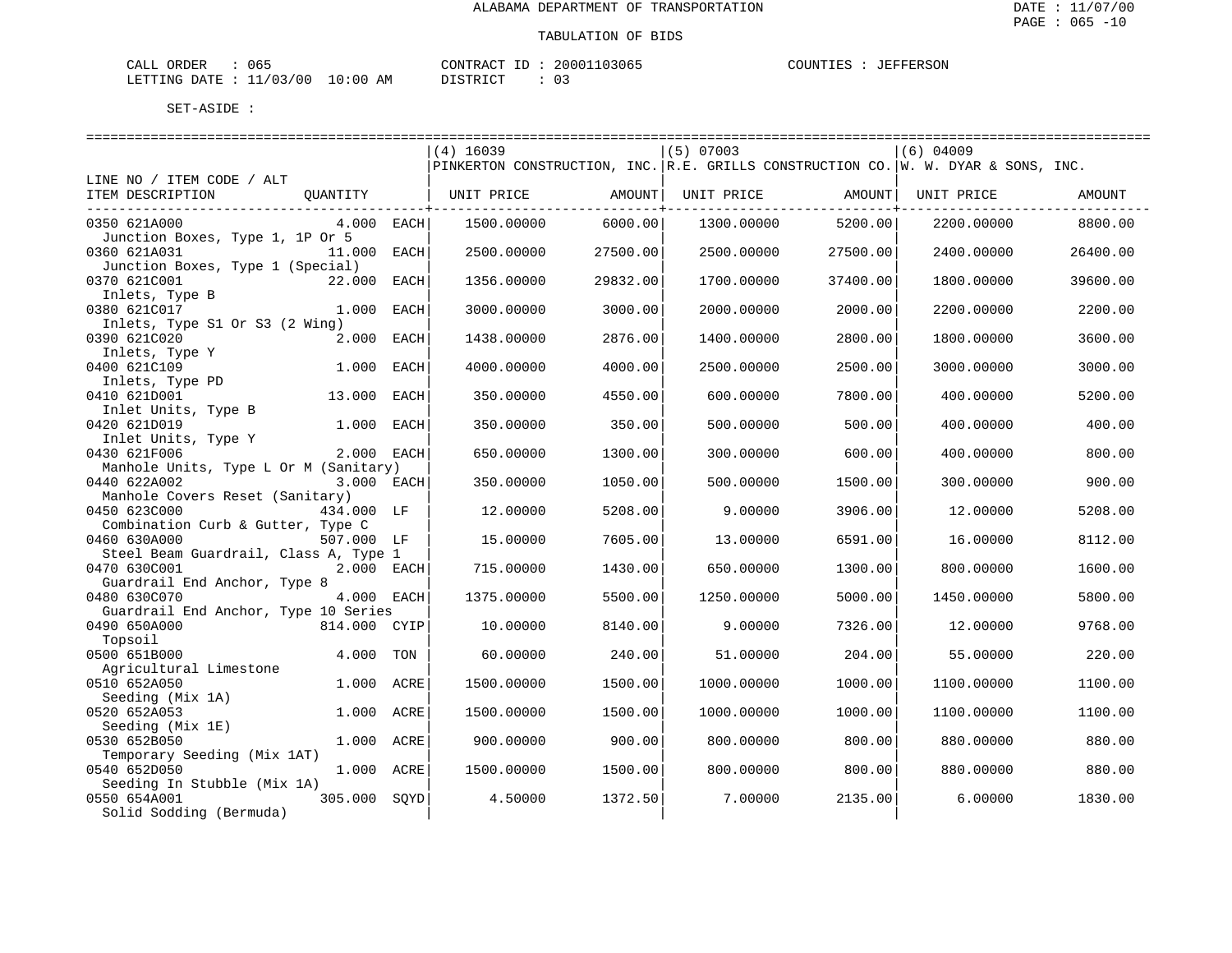| $\sim$ $ -$<br>لىلە: | <b>CRDER</b>   | --<br>ひもち |             | סידיזו∩י<br>$\sim$ $\lambda$ $\sim$ $\mu$                                                                                             | ו חי            | 1 I M |
|----------------------|----------------|-----------|-------------|---------------------------------------------------------------------------------------------------------------------------------------|-----------------|-------|
| LETT <sup>-</sup>    | TMG<br>חיד בר. | ി 0<br>ำว | . O C<br>AМ | $\sim$<br>חידים דו<br>the contract of the contract of the contract of the contract of the contract of the contract of the contract of | -<br>◡ –<br>___ |       |

|                                                                 |                |      | $(4)$ 16039 |          | $(5)$ 07003 |                      | $(6)$ 04009                                                                       |          |
|-----------------------------------------------------------------|----------------|------|-------------|----------|-------------|----------------------|-----------------------------------------------------------------------------------|----------|
|                                                                 |                |      |             |          |             |                      | PINKERTON CONSTRUCTION, INC. R.E. GRILLS CONSTRUCTION CO. W. W. DYAR & SONS, INC. |          |
| LINE NO / ITEM CODE / ALT                                       |                |      |             |          |             |                      |                                                                                   |          |
| ITEM DESCRIPTION QUANTITY                                       |                |      |             |          |             |                      |                                                                                   | AMOUNT   |
|                                                                 |                |      |             |          |             | ------------------+- |                                                                                   |          |
| 0560 656A000                                                    | $2.000$ $ACRE$ |      | 1000.00000  | 2000.00  | 800,00000   | 1600.00              | 880,00000                                                                         | 1760.00  |
| Mulching, Class A, Type 1                                       |                |      |             |          |             |                      |                                                                                   |          |
| 0570 656A001                                                    | 1.000 ACRE     |      | 1500.00000  | 1500.00  | 800.00000   | 800.00               | 880.00000                                                                         | 880.00   |
| Mulching, Class A, Type 2                                       |                |      |             |          |             |                      |                                                                                   |          |
| 0580 659A000                                                    | 231.000        | SQYD | 2,00000     | 462.00   | 5.00000     | 1155.00              | 5.00000                                                                           | 1155.00  |
| Erosion Control Netting, Class A                                |                |      |             |          |             |                      |                                                                                   |          |
| 0590 665B000                                                    | 1.000 ACRE     |      | 900.00000   | 900.00   | 800,00000   | 800.00               | 880.00000                                                                         | 880.00   |
| Temporary Mulching                                              |                |      |             |          |             |                      |                                                                                   |          |
| 0600 665F000                                                    | 100.000        | EACH | 5.00000     | 500.00   | 4.00000     | 400.00               | 5.00000                                                                           | 500.00   |
| Hay Bales                                                       |                |      |             |          |             |                      |                                                                                   |          |
| 0610 665G000                                                    | 500.000 EACH   |      | 4,00000     | 2000.00  | 2.00000     | 1000.00              | 5,00000                                                                           | 2500.00  |
| Sand Bags                                                       |                |      |             |          |             |                      |                                                                                   |          |
| 0620 665J000                                                    | 1301.000 LF    |      | 3.50000     | 4553.50  | 4.00000     | 5204.00              | 5.00000                                                                           | 6505.00  |
| Silt Fence, Type A                                              |                |      |             |          |             |                      |                                                                                   |          |
| 0630 666A001                                                    | 2.000 ACRE     |      | 30.00000    | 60.00    | 100.00000   | 200.00               | 30.00000                                                                          | 60.00    |
| Pest Control Treatment                                          |                |      |             |          |             |                      |                                                                                   |          |
| 0640 680A000                                                    |                | LUMP | 40000.00000 | 40000.00 | 25000.00000 | 25000.00             | 15000.00000                                                                       | 15000.00 |
| Engineering Controls<br>1.000 MILE<br>1.000 MILE                |                |      |             |          |             |                      |                                                                                   |          |
| 0650 701A028                                                    |                |      | 1540.00000  | 1540.00  | 1400.00000  | 1400.00              | 1400.00000                                                                        | 1400.00  |
| Solid White, Class 2, Type A Traffic                            |                |      |             |          |             |                      |                                                                                   |          |
| Stripe (0.06" Thick) (6" Wide)                                  |                |      |             |          |             |                      |                                                                                   |          |
| 0660 701A032                                                    | 1.000 MILE     |      | 1540.00000  | 1540.00  | 1400.00000  | 1400.00              | 1400.00000                                                                        | 1400.00  |
| Solid Yellow, Class 2, Type A Traffic                           |                |      |             |          |             |                      |                                                                                   |          |
| Stripe (0.06" Thick) (6" Wide)                                  |                |      |             |          |             |                      |                                                                                   |          |
| 0670 701A041                                                    | 1.000 MILE     |      | 935.00000   | 935.00   | 850.00000   | 850.00               | 1200.00000                                                                        | 1200.00  |
| Broken White, Class 2, Type A Traffic                           |                |      |             |          |             |                      |                                                                                   |          |
| Stripe (0.09" Thick) (6" Wide)                                  |                |      |             |          |             |                      |                                                                                   |          |
| 0680 701A048                                                    | 1.000 MILE     |      | 1760.00000  | 1760.00  | 1600.00000  | 1600.00              | 1600.00000                                                                        | 1600.00  |
| Solid Yellow, Class 2, Type A Traffic                           |                |      |             |          |             |                      |                                                                                   |          |
| Stripe (0.09" Thick) (6" Wide)                                  |                |      |             |          |             |                      |                                                                                   |          |
| 0690 701B009                                                    | 2304.000 LF    |      | 0.66000     | 1520.64  | 1,00000     | 2304.00              | 1,00000                                                                           | 2304.00  |
| Dotted Class 2, Type A Traffic Stripe<br>(0.09" Thick)(6" Wide) |                |      |             |          |             |                      |                                                                                   |          |
| 0700 701C001                                                    | 1.000 MILE     |      | 330.00000   | 330.00   | 300,00000   | 300.00               | 600.00000                                                                         | 600.00   |
| Solid Temporary Traffic Stripe                                  |                |      |             |          |             |                      |                                                                                   |          |
| 0710 703A002 3589.000 SOFT                                      |                |      | 1,80000     | 6460.20  | 2.00000     | 7178.00              | 3.00000                                                                           | 10767.00 |
| Traffic Control Markings, Class 2, Type                         |                |      |             |          |             |                      |                                                                                   |          |
| $\mathbf{A}$                                                    |                |      |             |          |             |                      |                                                                                   |          |
| 0720 703B002                                                    | 359.000 SQFT   |      | 1,80000     | 646.20   | 2,00000     | 718.00               | 4.00000                                                                           | 1436.00  |
| Traffic Control Legends, Class 2, Type A                        |                |      |             |          |             |                      |                                                                                   |          |
| 0730 710A120                                                    | 4.000 SOFT     |      | 16.00000    | 64.00    | 21.00000    | 84.00                | 24.00000                                                                          | 96.00    |
| Class 4, Aluminum Flat Sign Panels                              |                |      |             |          |             |                      |                                                                                   |          |
| 0.08" Thickness (Type III Or Type IV                            |                |      |             |          |             |                      |                                                                                   |          |
| Background)                                                     |                |      |             |          |             |                      |                                                                                   |          |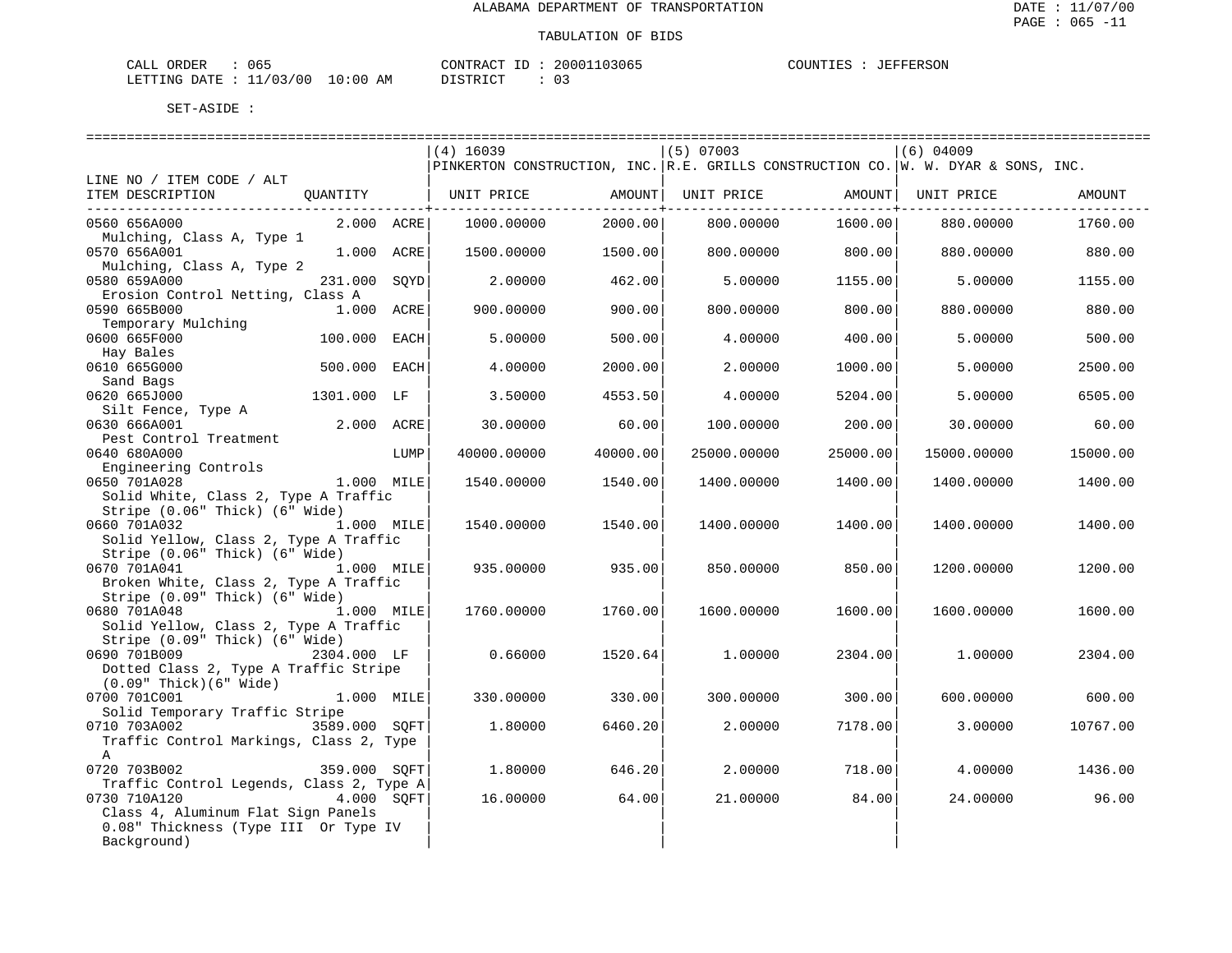| $\sim$ $\sim$ $\sim$<br>ORDER<br>CALI<br>U65 |                            | חים אחדוגוסי           | 103065<br>20001 | ANTINTI ES<br>FFERSON<br>- F.O |
|----------------------------------------------|----------------------------|------------------------|-----------------|--------------------------------|
| LETTING<br>DATE.                             | /00<br>103/<br>AM<br>10:00 | יחומים להיחים דרי<br>. | ັ               |                                |

|                                                                        | $(4)$ 16039        |          | $(5)$ 07003 |          | $(6)$ 04009                                                                       |          |
|------------------------------------------------------------------------|--------------------|----------|-------------|----------|-----------------------------------------------------------------------------------|----------|
|                                                                        |                    |          |             |          | PINKERTON CONSTRUCTION, INC. R.E. GRILLS CONSTRUCTION CO. W. W. DYAR & SONS, INC. |          |
| LINE NO / ITEM CODE / ALT                                              |                    |          |             |          |                                                                                   |          |
| ITEM DESCRIPTION<br>QUANTITY                                           | UNIT PRICE         | AMOUNT   | UNIT PRICE  | AMOUNT   | UNIT PRICE                                                                        | AMOUNT   |
| 0740 710B001<br>12.000 LF                                              | 9.35000            | 112.20   | 8.50000     | 102.00   | 20,00000                                                                          | 240.00   |
| Roadway Sign Post (#3 "U" Channel                                      |                    |          |             |          |                                                                                   |          |
| Galvanized Steel)                                                      |                    |          |             |          |                                                                                   |          |
| 0750 730B010                                                           | 2400.00000<br>LUMP | 2400.00  | 2000.00000  | 2000.00  | 2000.00000                                                                        | 2000.00  |
| Removal Of Existing Traffic Control                                    |                    |          |             |          |                                                                                   |          |
| System (Partial) (US-31@ Massey Road And                               |                    |          |             |          |                                                                                   |          |
| Pizitz Drive)                                                          |                    |          |             |          |                                                                                   |          |
| 0760 730D010                                                           | LUMP<br>9000.00000 | 9000.00  | 3500.00000  | 3500.00  | 12000.00000                                                                       | 12000.00 |
| Furnishing And Installing Traffic                                      |                    |          |             |          |                                                                                   |          |
| Control System (Partial) (US-31@ Massey                                |                    |          |             |          |                                                                                   |          |
| Road And Pizitz Drive)                                                 |                    |          |             |          |                                                                                   |          |
| 0770 730E000<br>8.000 EACH<br>Metal Traffic Signal Pole Foundation     | 1700.00000         | 13600.00 | 1000.00000  | 8000.00  | 1600.00000                                                                        | 12800.00 |
| 0780 730G000<br>8.000 EACH                                             | 3600.00000         | 28800.00 | 4000.00000  | 32000.00 | 3200.00000                                                                        | 25600.00 |
| Traffic Signal Strain Pole                                             |                    |          |             |          |                                                                                   |          |
| 0790 730H000<br>4550.000 LF                                            | 3.60000            | 16380.00 | 2.00000     | 9100.00  | 4.00000                                                                           | 18200.00 |
| Loop Detector                                                          |                    |          |             |          |                                                                                   |          |
| 0800 7301000<br>5610.000 LF                                            | 1,20000            | 6732.00  | 0.50000     | 2805.00  | 1.00000                                                                           | 5610.00  |
| Shielded Loop Detector Home-Run Cable                                  |                    |          |             |          |                                                                                   |          |
| 0810 730J000<br>25.000 EACH                                            | 150.00000          | 3750.00  | 200.00000   | 5000.00  | 175.00000                                                                         | 4375.00  |
| Loop Detector Amplifier                                                |                    |          |             |          |                                                                                   |          |
| 0820 730K000<br>12.000 EACH                                            | 3.75000            | 45.00    | 300.00000   | 3600.00  | 300.00000                                                                         | 3600.00  |
| Traffic Signal Junction Box                                            |                    |          |             |          |                                                                                   |          |
| 0830 730L000<br>40.000 LF<br>3/4", Metallic, Conduit                   | 6.00000            | 240.00   | 5.00000     | 200.00   | 2.00000                                                                           | 80.00    |
| 0840 730L002<br>40.000 LF                                              | 6.25000            | 250.00   | 7.00000     | 280.00   | 5.00000                                                                           | 200.00   |
| 1", Metallic, Conduit                                                  |                    |          |             |          |                                                                                   |          |
| 0850 730L003<br>150.000 LF                                             | 4.25000            | 637.50   | 4.00000     | 600.00   | 4.00000                                                                           | 600.00   |
| 1", Non-Metallic, Conduit                                              |                    |          |             |          |                                                                                   |          |
| 0860 730L005<br>420.000 LF                                             | 6.00000            | 2520.00  | 5.00000     | 2100.00  | 5.00000                                                                           | 2100.00  |
| 2", Non-Metallic, Conduit                                              |                    |          |             |          |                                                                                   |          |
| 16.000 EACH<br>0870 730P001                                            | 440.00000          | 7040.00  | 400.00000   | 6400.00  | 425.00000                                                                         | 6800.00  |
| Vehicular Signal Head, 12 Inch 3 Section                               |                    |          |             |          |                                                                                   |          |
| 0880 730P002<br>4.000 EACH                                             | 700.00000          | 2800.00  | 600.00000   | 2400.00  | 1000.00000                                                                        | 4000.00  |
| Vehicular Signal Head, 12 Inch 5 Section<br>0890 730R003<br>1.000 EACH |                    | 9400.00  |             | 6500.00  |                                                                                   |          |
| Traffic Controller, Type III, 8 Phase                                  | 9400.00000         |          | 6500.00000  |          | 7500.00000                                                                        | 7500.00  |
| 0900 730T000<br>2.000 EACH                                             | 275.00000          | 550.00   | 350.00000   | 700.00   | 450.00000                                                                         | 900.00   |
| Wood Pole                                                              |                    |          |             |          |                                                                                   |          |
| 0910 740B000<br>486.000                                                | SOFT<br>9.50000    | 4617.00  | 8,00000     | 3888.00  | 12,00000                                                                          | 5832.00  |
| Construction Signs                                                     |                    |          |             |          |                                                                                   |          |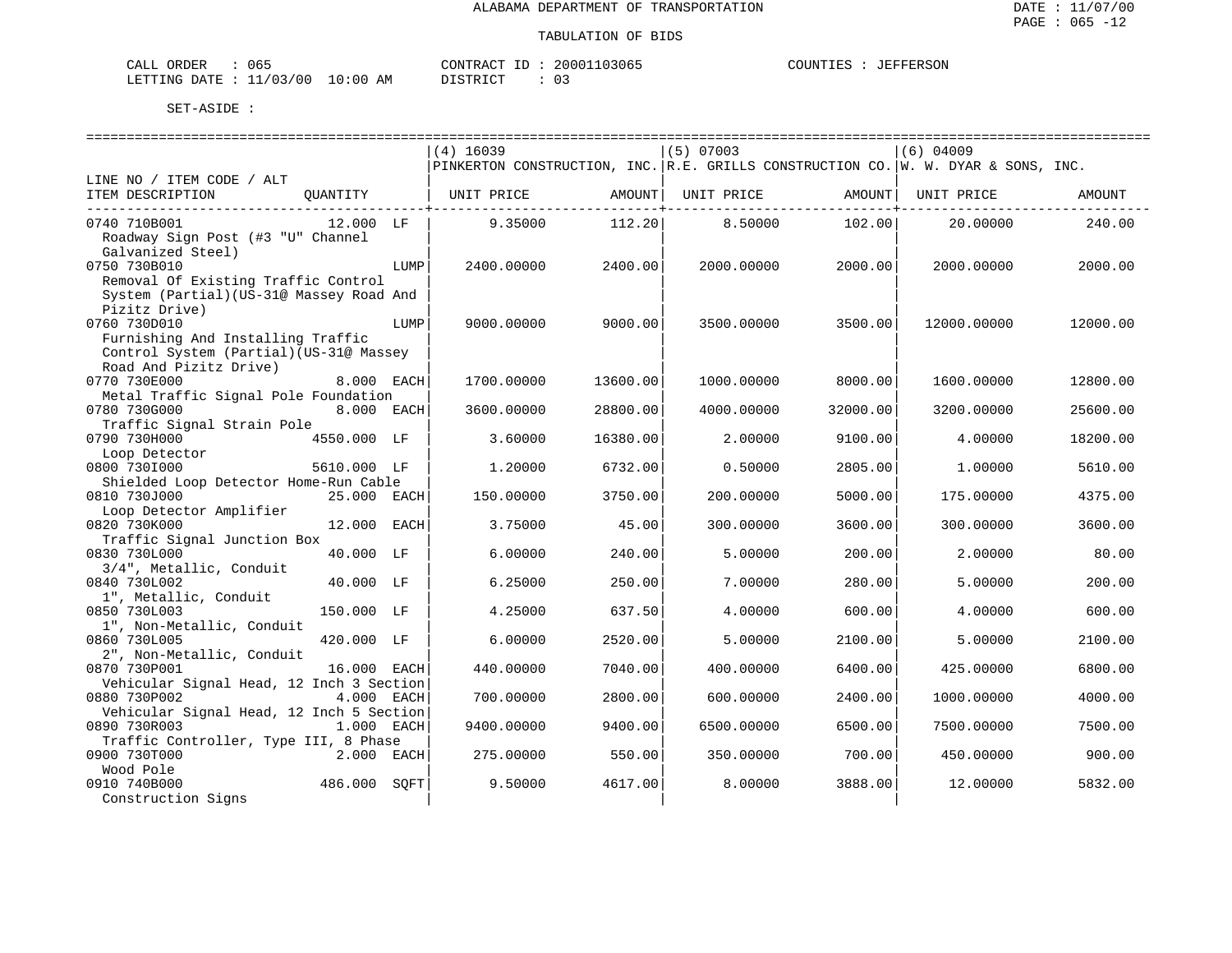| 065<br>ORDER<br>CALL                    | 20001103065<br>CONTRACT | COUNTIES<br>JEFFERSON |
|-----------------------------------------|-------------------------|-----------------------|
| 10:00<br>11/03/00<br>LETTING DATE<br>ΑM | חימים דת<br>U :<br>ີ    |                       |

|                                          |             |      | $(4)$ 16039                                                                       |             | $(5)$ 07003 |             | $(6)$ 04009 |                   |
|------------------------------------------|-------------|------|-----------------------------------------------------------------------------------|-------------|-------------|-------------|-------------|-------------------|
|                                          |             |      | PINKERTON CONSTRUCTION, INC. R.E. GRILLS CONSTRUCTION CO. W. W. DYAR & SONS, INC. |             |             |             |             |                   |
| LINE NO / ITEM CODE / ALT                |             |      |                                                                                   |             |             |             |             |                   |
| ITEM DESCRIPTION                         | QUANTITY    |      | UNIT PRICE                                                                        | AMOUNT      | UNIT PRICE  | AMOUNT      | UNIT PRICE  | AMOUNT            |
|                                          |             |      |                                                                                   |             |             |             |             |                   |
| 0920 740D000                             | 175.000     | EACH | 51,00000                                                                          | 8925.00     | 45.00000    | 7875.00     | 40.00000    | 7000.00           |
| Channelizing Drums                       |             |      |                                                                                   |             |             |             |             |                   |
| 0930 740E000                             | 30.000      | EACH | 12.00000                                                                          | 360.00      | 13.00000    | 390.00      | 20.00000    | 600.00            |
| Cones (36 Inches High)                   |             |      |                                                                                   |             |             |             |             |                   |
| 0940 740F002                             | 10.000      | EACH | 220.00000                                                                         | 2200.00     | 210.00000   | 2100.00     | 265.00000   | 2650.00           |
| Barricades, Type III                     |             |      |                                                                                   |             |             |             |             |                   |
| 0950 7401005                             | 6.000       | EACH | 155.00000                                                                         | 930.00      | 140.00000   | 840.00      | 200,00000   | 1200.00           |
| Warning Lights, Type B (Detachable Head) |             |      |                                                                                   |             |             |             |             |                   |
| 0960 740M000                             | 30.000 EACH |      | 8,00000                                                                           | 240.00      | 9.00000     | 270.00      | 10.00000    | 300.00            |
| Weight For Cone                          |             |      |                                                                                   |             |             |             |             |                   |
| 0970 741C010<br>1.000 EACH               |             |      | 1800.00000                                                                        | 1800.00     | 1600.00000  | 1600.00     | 6000,00000  | 6000.00           |
| Portable Sequential Arrow And Chevron    |             |      |                                                                                   |             |             |             |             |                   |
| Sign Unit                                |             |      |                                                                                   |             |             |             |             |                   |
| 0980 998A000                             |             | LUMP | 0.00000                                                                           | 0.00        | 19778.00000 | 19778.00    | 10000.00000 | 10000.00          |
| Construction Fuel (Maximum Bid Limited   |             |      |                                                                                   |             |             |             |             |                   |
| To $$23,000.00)$                         |             |      |                                                                                   |             |             |             |             |                   |
| SECTION TOTALS                           |             |      | \$                                                                                | 747, 269.24 | \$          | 755, 557.00 |             | 864,817.15        |
| CONTRACT TOTALS                          |             |      | \$                                                                                | 747, 269.24 | $\ddot{s}$  | 755, 557.00 |             | \$<br>864, 817.15 |
|                                          |             |      |                                                                                   |             |             |             |             |                   |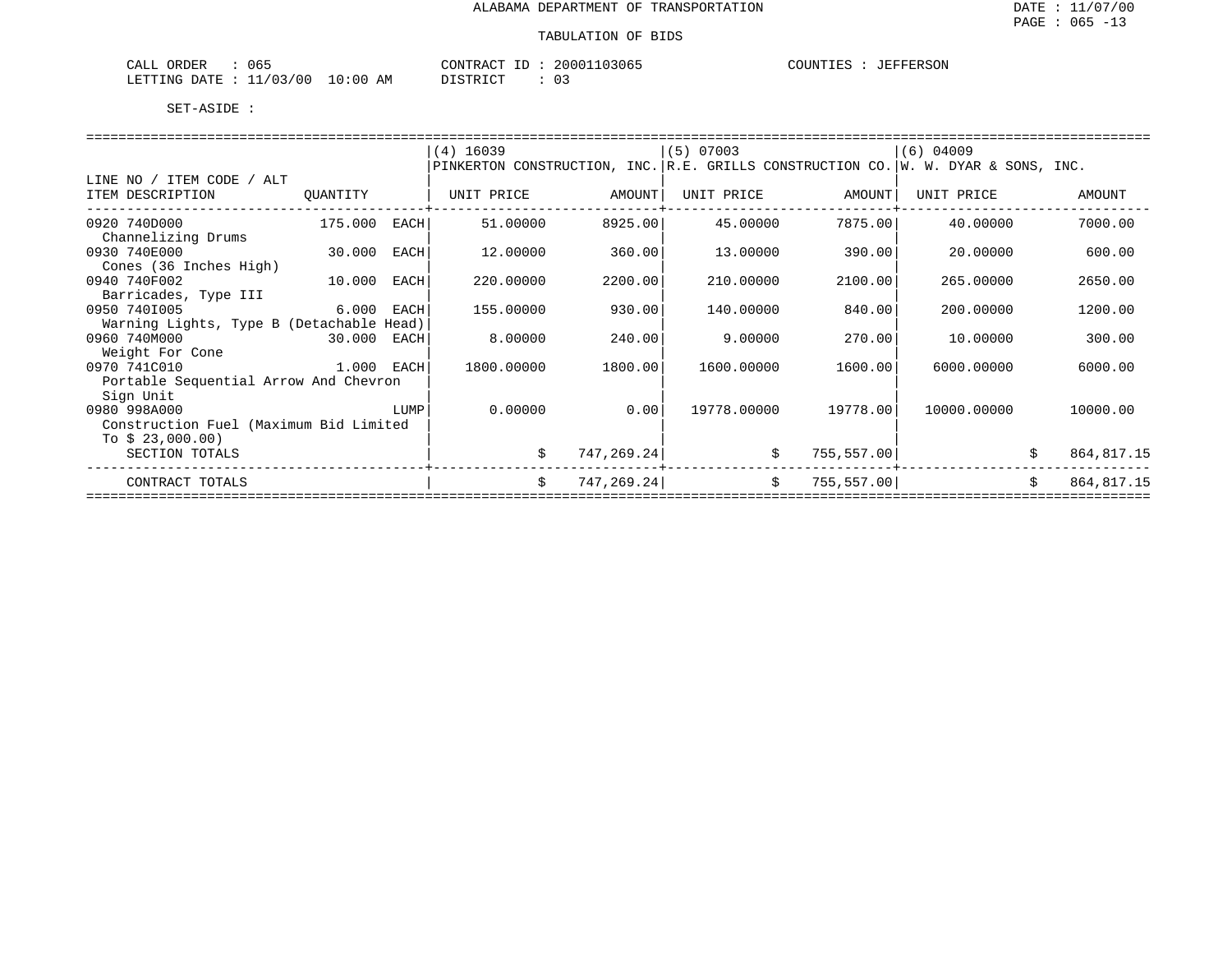| CALL    | ORDER | 065      |             | TD.<br>CONTRACT | 20001103065 | COUNTIES<br>. TRA | JEFFERSON |
|---------|-------|----------|-------------|-----------------|-------------|-------------------|-----------|
| LETTING | DATE. | 11/03/00 | 10:00<br>ΆM | DISTRICT        | د ں         |                   |           |

|                                                      |               |      | $(7)$ 18009                  |          | (8) 08003<br>HENDERSON EXCAVATING COMPANY |           |            |        |
|------------------------------------------------------|---------------|------|------------------------------|----------|-------------------------------------------|-----------|------------|--------|
| LINE NO / ITEM CODE / ALT                            |               |      | RUSSO CORPORATION            |          |                                           |           |            |        |
| ITEM DESCRIPTION                                     |               |      | QUANTITY   UNIT PRICE AMOUNT |          | UNIT PRICE AMOUNT                         |           | UNIT PRICE | AMOUNT |
| SECTION 0001 Total                                   |               |      |                              |          |                                           |           |            |        |
|                                                      |               |      |                              |          |                                           |           |            |        |
| 0010 201A000<br>Clearing & Grubbing (Approximately 3 |               | LUMP | 42420.00000 42420.00         |          | 150000.00000                              | 150000.00 |            |        |
| Acres)                                               |               |      |                              |          |                                           |           |            |        |
| 0020 206B000                                         |               | LUMP | 6811.40000                   | 6811.40  | 50000.00000                               | 50000.00  |            |        |
| Removal Of Old Box Culvert Sta.                      |               |      |                              |          |                                           |           |            |        |
| $412+25(Lt)$                                         |               |      |                              |          |                                           |           |            |        |
| 0030 206D000                                         | 706.000 LF    |      | 11,20000                     | 7907.20  | 10.00000                                  | 7060.00   |            |        |
| Removing Pipe                                        |               |      |                              |          |                                           |           |            |        |
| 0040 206D001                                         | 250.000 LF    |      | 1.50000                      | 375.00   | 5.00000                                   | 1250.00   |            |        |
| Removing Guardrail                                   |               |      |                              |          |                                           |           |            |        |
| 0050 206D009                                         | 66.000 LF     |      | 26.20000                     | 1729.20  | 20.00000                                  | 1320.00   |            |        |
| Removing New Jersey Barrier Rail                     |               |      |                              |          |                                           |           |            |        |
| 0060 206E001                                         | $1.000$ EACH  |      | 666.60000                    | 666.60   | 1000.00000                                | 1000.00   |            |        |
| Removing Inlets                                      |               |      |                              |          |                                           |           |            |        |
| 0070 206E008                                         | 3.000 EACH    |      | 90.90000                     | 272.70   | 500.00000                                 | 1500.00   |            |        |
| Removing Guardrail End Anchor (All Type)             |               |      |                              |          |                                           |           |            |        |
| 0080 210A000                                         | 4068.000 CYIP |      | 16.30000                     | 66308.40 | 10.00000                                  | 40680.00  |            |        |
| Unclassified Excavation                              |               |      |                              |          |                                           |           |            |        |
| 0090 214A000                                         | 1371.000 CUYD |      | 16.80000                     | 23032.80 | 15.00000                                  | 20565.00  |            |        |
| Structure Excavation                                 |               |      |                              |          |                                           |           |            |        |
| 0100 214B001                                         | 404.000 CUYD  |      | 23.70000                     | 9574.80  | 20.00000                                  | 8080.00   |            |        |
| Foundation Backfill, Commercial                      |               |      |                              |          |                                           |           |            |        |
| 0110 305B060                                         | 734.000 TCIP  |      | 17.80000                     | 13065.20 | 12.00000                                  | 8808.00   |            |        |
| Crushed Aggregate, Section 825, Crusher              |               |      |                              |          |                                           |           |            |        |
| Stone, 1 1/8" Down, For Miscellaneous                |               |      |                              |          |                                           |           |            |        |
| Use<br>0120 405A000                                  | 561.000 GAL   |      | 3.60000                      | 2019.60  | 2.50000                                   | 1402.50   |            |        |
| Tack Coat                                            |               |      |                              |          |                                           |           |            |        |
| 0130 429A241                                         | 383.000 TON   |      | 68.50000                     | 26235.50 | 62.00000                                  | 23746.00  |            |        |
| Improved Bituminous Concrete Wearing                 |               |      |                              |          |                                           |           |            |        |
| Surface Layer, 3/4" Maximum Aggregate                |               |      |                              |          |                                           |           |            |        |
| Size Mix, ESAL Range C                               |               |      |                              |          |                                           |           |            |        |
| 0140 429B241                                         | 980.000 TON   |      | 57.00000                     | 55860.00 | 51.50000                                  | 50470.00  |            |        |
| Improved Bituminous Concrete Binder                  |               |      |                              |          |                                           |           |            |        |
| Layer, 1" Maximum Aggregate Size Mix,                |               |      |                              |          |                                           |           |            |        |
| ESAL Range C                                         |               |      |                              |          |                                           |           |            |        |
| 0150 429B245                                         | 10.000 TON    |      | 212,10000                    | 2121.00  | 430.00000                                 | 4300.00   |            |        |
| Improved Bituminous Concrete Binder                  |               |      |                              |          |                                           |           |            |        |
| Layer, Patching, 1" Maximum Aggregate                |               |      |                              |          |                                           |           |            |        |
| Size Mix, ESAL Range C                               |               |      |                              |          |                                           |           |            |        |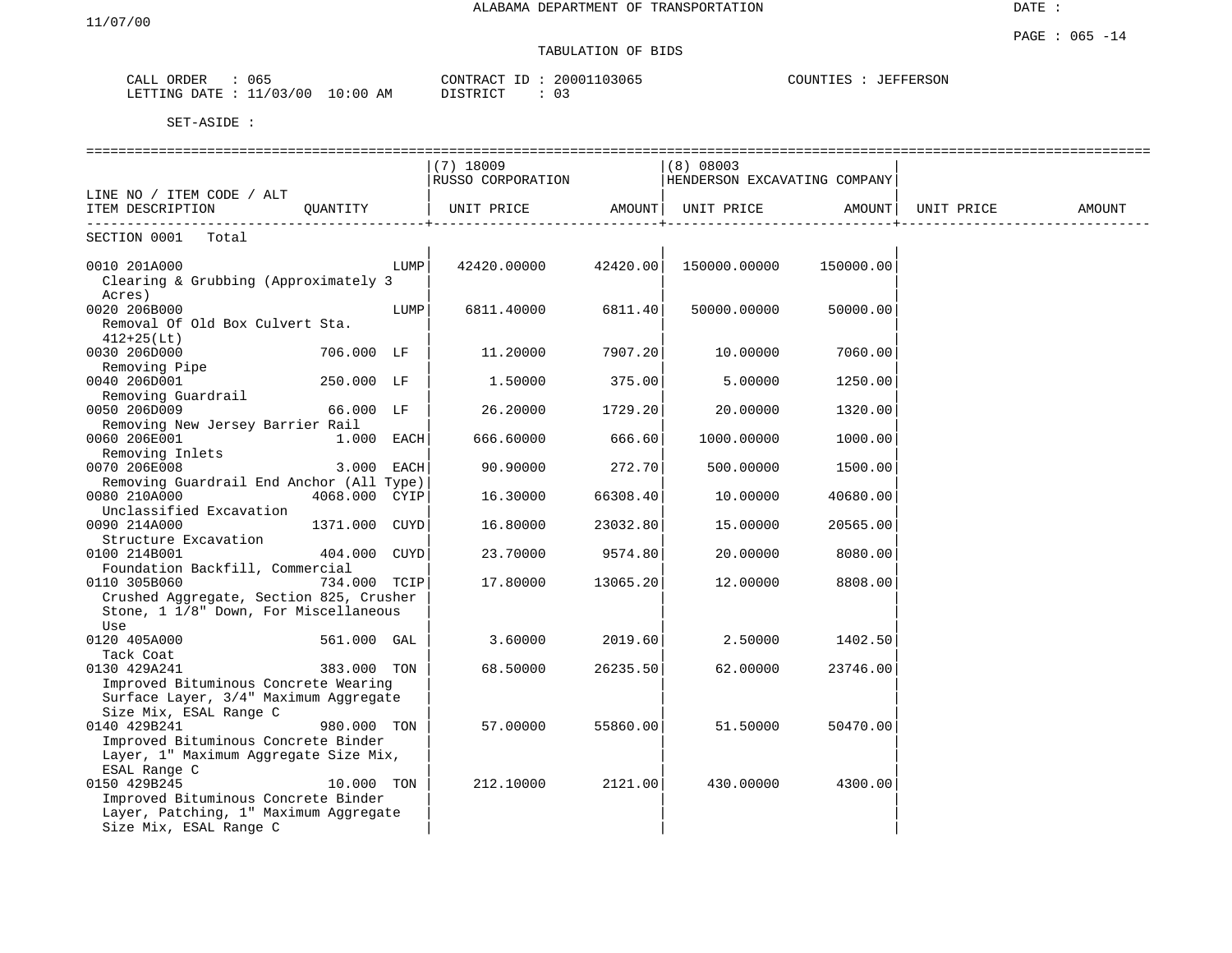| CALL ORDER                       | 065 |          | CONTRACT ID: 20001103065 | COUNTIES : JEFFERSON |  |
|----------------------------------|-----|----------|--------------------------|----------------------|--|
| LETTING DATE : 11/03/00 10:00 AM |     | DISTRICT |                          |                      |  |

|                                          |              |      | $(7)$ 18009                                      |          | (8) 08003                    |           |        |
|------------------------------------------|--------------|------|--------------------------------------------------|----------|------------------------------|-----------|--------|
|                                          |              |      | RUSSO CORPORATION                                |          | HENDERSON EXCAVATING COMPANY |           |        |
| LINE NO / ITEM CODE / ALT                |              |      |                                                  |          |                              |           |        |
| ITEM DESCRIPTION                         | QUANTITY     |      | UNIT PRICE AMOUNT  UNIT PRICE AMOUNT  UNIT PRICE |          |                              |           | AMOUNT |
|                                          |              |      |                                                  |          |                              |           |        |
| 0160 429C240                             | 1015.000 TON |      | 54.50000                                         | 55317.50 | 47.30000                     | 48009.50  |        |
| Improved Bituminous Concrete Base Layer, |              |      |                                                  |          |                              |           |        |
| 1" Maximum Aggregate Size Mix, ESAL      |              |      |                                                  |          |                              |           |        |
| Range C                                  |              |      |                                                  |          |                              |           |        |
| 0170 502A000                             | 20869.000 LB |      | 0.70000                                          | 14608.30 | 0.70000                      | 14608.30  |        |
| Steel Reinforcement                      |              |      |                                                  |          |                              |           |        |
| 0180 524A011                             | 76.000 CUYD  |      | 517.80000                                        | 39352.80 | 450.00000                    | 34200.00  |        |
| Culvert Concrete (Cast In Place)         |              |      |                                                  |          |                              |           |        |
| 0190 524B011                             | 64.000 CUYD  |      | 528.70000                                        | 33836.80 | 450.00000                    | 28800.00  |        |
| Culvert Concrete Extension (Cast In      |              |      |                                                  |          |                              |           |        |
| Place)                                   |              |      |                                                  |          |                              |           |        |
| 0200 530A001                             | 635.000 LF   |      | 43.40000                                         | 27559.00 | 22.00000                     | 13970.00  |        |
| 18" Roadway Pipe (Class 3 R.C.)          |              |      |                                                  |          |                              |           |        |
| 0210 530A002                             | 138.000 LF   |      | 57.90000                                         | 7990.20  | 30.00000                     | 4140.00   |        |
| 24" Roadway Pipe (Class 3 R.C.)          |              |      |                                                  |          |                              |           |        |
| 0220 530A003                             | 40.000 LF    |      | 81.00000                                         | 3240.00  | 60.00000                     | 2400.00   |        |
| 30" Roadway Pipe (Class 3 R.C.)          |              |      |                                                  |          |                              |           |        |
| 0230 530A006                             | 169.000 LF   |      | 124.90000                                        | 21108.10 | 120.00000                    | 20280.00  |        |
| 48" Roadway Pipe (Class 3 R.C.)          |              |      |                                                  |          |                              |           |        |
| 0240 600A000                             |              | LUMP | 56055.00000                                      | 56055.00 | 100000.00000                 | 100000.00 |        |
| Mobilization                             |              |      |                                                  |          |                              |           |        |
| 0250 601A000                             | $1.000$ EACH |      | 3030.00000                                       | 3030.00  | 20000.00000                  | 20000.00  |        |
| Furnishing Base, Soil And Structure      |              |      |                                                  |          |                              |           |        |
| Laboratories                             |              |      |                                                  |          |                              |           |        |
| 0260 602A000                             | 13.000 EACH  |      | 113.00000                                        | 1469.00  | 150.00000                    | 1950.00   |        |
| Right Of Way Markers                     |              |      |                                                  |          |                              |           |        |
| 0270 606A000                             | 100.000 LF   |      | 17.40000                                         | 1740.00  | 15.00000                     | 1500.00   |        |
| 6" Underdrain Pipe                       |              |      |                                                  |          |                              |           |        |
| 0280 610C001                             | 815.000 TON  |      | 26.60000                                         | 21679.00 | 20.00000                     | 16300.00  |        |
| Loose Riprap, Class 2                    |              |      |                                                  |          |                              |           |        |
| 0290 610D000                             | 641.000 SOYD |      | 3.40000                                          | 2179.40  | 4.00000                      | 2564.00   |        |
| Filter Blanket                           |              |      |                                                  |          |                              |           |        |
| 0300 614A000                             | 154.000 CUYD |      | 327.50000                                        | 50435.00 | 205.00000                    | 31570.00  |        |
| Slope Paving                             |              |      |                                                  |          |                              |           |        |
| 0310 618B002                             | 87.000 SOYD  |      | 59.10000                                         | 5141.70  | 38.00000                     | 3306.00   |        |
| Concrete Driveway, 6" Thick              |              |      |                                                  |          |                              |           |        |
| 0320 619A003                             | 1.000 EACH   |      | 1260.50000                                       | 1260.50  | 760.00000                    | 760.00    |        |
| 24" Roadway Pipe End Treatment, Class 1  |              |      |                                                  |          |                              |           |        |
| 0330 619A007                             | 1.000 EACH   |      | 2651.90000                                       | 2651.90  | 1500.00000                   | 1500.00   |        |
| 48" Roadway Pipe End Treatment, Class 1  |              |      |                                                  |          |                              |           |        |
| 0340 620A000                             | 3.000 CUYD   |      | 522.40000                                        | 1567.20  | 800.00000                    | 2400.00   |        |
| Minor Structure Concrete                 |              |      |                                                  |          |                              |           |        |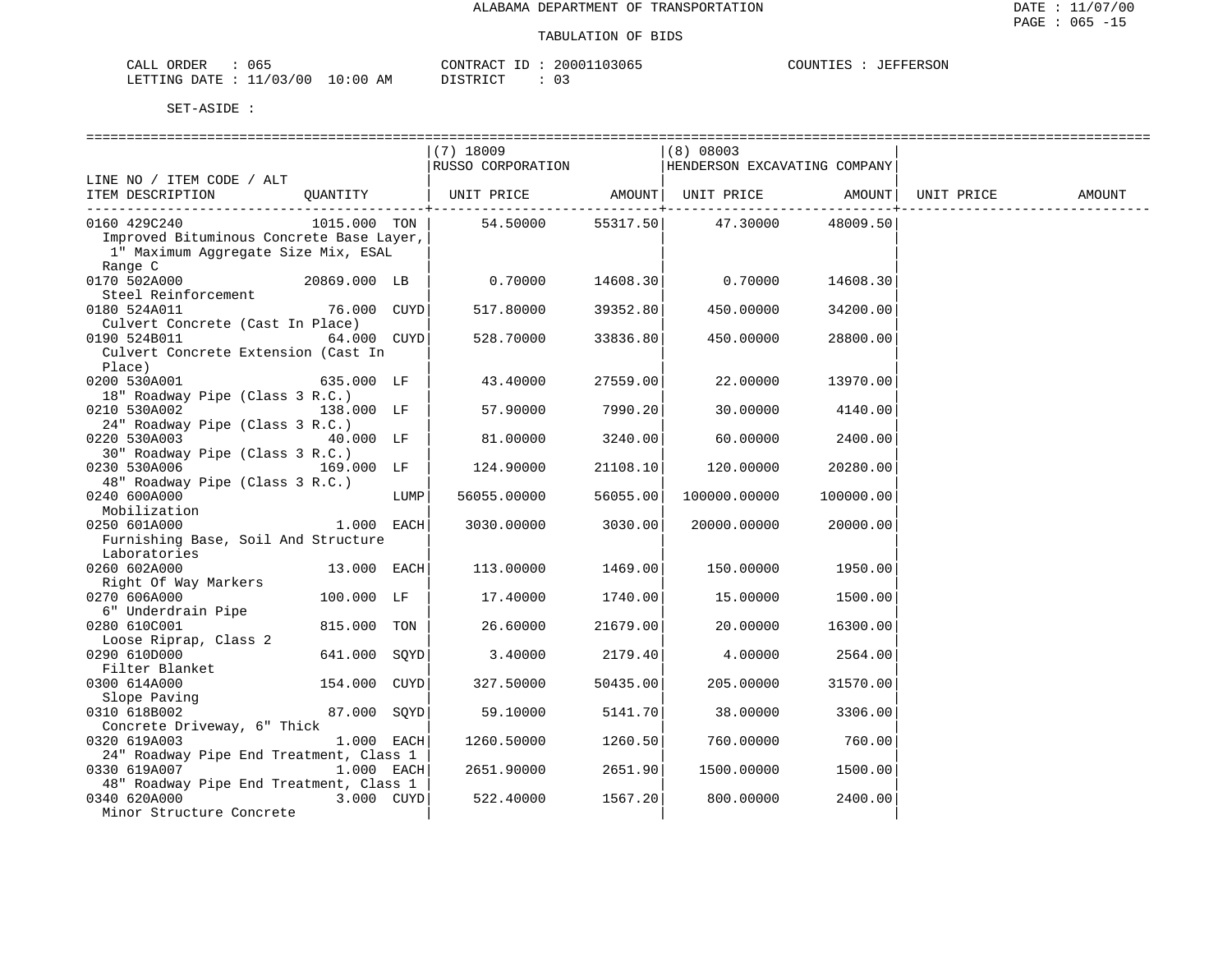| CALL<br>ORDER | 065                   |             | CONTRACT<br>$ -$ | 20001103065 | COUNTIES | JEFFERSON |
|---------------|-----------------------|-------------|------------------|-------------|----------|-----------|
| LETTING DATE  | 11/03/00<br><b>__</b> | 10:00<br>AΜ | חי חים דח        | ັບ -        |          |           |

|                                       |              |      | $(7)$ 18009                          |                 | (8) 08003                    |          |            |        |
|---------------------------------------|--------------|------|--------------------------------------|-----------------|------------------------------|----------|------------|--------|
|                                       |              |      | RUSSO CORPORATION                    |                 | HENDERSON EXCAVATING COMPANY |          |            |        |
| LINE NO / ITEM CODE / ALT             |              |      |                                      |                 |                              |          |            |        |
| ITEM DESCRIPTION OUANTITY             |              |      | UNIT PRICE AMOUNT  UNIT PRICE AMOUNT |                 |                              |          | UNIT PRICE | AMOUNT |
|                                       |              |      |                                      | --------------+ |                              |          |            |        |
| 0350 621A000                          | 4.000 EACH   |      | 1895.60000                           | 7582.40         | 2800.00000                   | 11200.00 |            |        |
| Junction Boxes, Type 1, 1P Or 5       |              |      |                                      |                 |                              |          |            |        |
| 0360 621A031                          | 11.000 EACH  |      | 2138.00000                           | 23518.00        | 2900.00000                   | 31900.00 |            |        |
| Junction Boxes, Type 1 (Special)      |              |      |                                      |                 |                              |          |            |        |
| 0370 621C001                          | 22.000 EACH  |      | 1994.00000                           | 43868.00        | 1650.00000                   | 36300.00 |            |        |
| Inlets, Type B                        |              |      |                                      |                 |                              |          |            |        |
| 0380 621C017                          | 1.000        | EACH | 1633.80000                           | 1633.80         | 2600.00000                   | 2600.00  |            |        |
| Inlets, Type S1 Or S3 (2 Wing)        |              |      |                                      |                 |                              |          |            |        |
| 0390 621C020                          | 2.000 EACH   |      | 1797.40000                           | 3594.80         | 2100.00000                   | 4200.00  |            |        |
| Inlets, Type Y                        |              |      |                                      |                 |                              |          |            |        |
| 0400 621C109                          | 1.000 EACH   |      | 3316.00000                           | 3316.00         | 3200.00000                   | 3200.00  |            |        |
| Inlets, Type PD                       |              |      |                                      |                 |                              |          |            |        |
| 0410 621D001                          | 13.000 EACH  |      | 938.10000                            | 12195.30        | 400.00000                    | 5200.00  |            |        |
| Inlet Units, Type B                   |              |      |                                      |                 |                              |          |            |        |
| 0420 621D019                          | 1.000 EACH   |      | 938.10000                            | 938.10          | 350.00000                    | 350.00   |            |        |
| Inlet Units, Type Y                   |              |      |                                      |                 |                              |          |            |        |
| 0430 621F006                          | 2.000 EACH   |      | 504.20000                            | 1008.40         | 800.00000                    | 1600.00  |            |        |
| Manhole Units, Type L Or M (Sanitary) |              |      |                                      |                 |                              |          |            |        |
| 0440 622A002                          | 3.000 EACH   |      | 550.20000                            | 1650.60         | 600.00000                    | 1800.00  |            |        |
| Manhole Covers Reset (Sanitary)       |              |      |                                      |                 |                              |          |            |        |
| 0450 623C000                          | 434.000 LF   |      | 24.20000                             | 10502.80        | 16.00000                     | 6944.00  |            |        |
| Combination Curb & Gutter, Type C     |              |      |                                      |                 |                              |          |            |        |
| 0460 630A000                          | 507.000 LF   |      | 15.60000                             | 7909.20         | 16.00000                     | 8112.00  |            |        |
| Steel Beam Guardrail, Class A, Type 1 |              |      |                                      |                 |                              |          |            |        |
| 0470 630C001                          | 2.000 EACH   |      | 787.80000                            | 1575.60         | 800.00000                    | 1600.00  |            |        |
| Guardrail End Anchor, Type 8          |              |      |                                      |                 |                              |          |            |        |
| 0480 630C070                          | 4.000 EACH   |      | 1515.00000                           | 6060.00         | 1400.00000                   | 5600.00  |            |        |
| Guardrail End Anchor, Type 10 Series  |              |      |                                      |                 |                              |          |            |        |
| 0490 650A000                          | 814.000 CYIP |      | 21.30000                             | 17338.20        | 15.00000                     | 12210.00 |            |        |
| Topsoil                               |              |      |                                      |                 |                              |          |            |        |
| 0500 651B000                          | 4.000 TON    |      | 60.60000                             | 242.40          | 100.00000                    | 400.00   |            |        |
| Agricultural Limestone                |              |      |                                      |                 |                              |          |            |        |
| 0510 652A050                          | 1.000 ACRE   |      | 1212.00000                           | 1212.00         | 1200.00000                   | 1200.00  |            |        |
| Seeding (Mix 1A)                      |              |      |                                      |                 |                              |          |            |        |
| 0520 652A053                          | 1.000 ACRE   |      | 1212.00000                           | 1212.00         | 1200.00000                   | 1200.00  |            |        |
| Seeding (Mix 1E)                      |              |      |                                      |                 |                              |          |            |        |
| 0530 652B050                          | 1.000 ACRE   |      | 969.60000                            | 969.60          | 900.00000                    | 900.00   |            |        |
| Temporary Seeding (Mix 1AT)           |              |      |                                      |                 |                              |          |            |        |
| 0540 652D050                          | 1.000 ACRE   |      | 969.60000                            | 969.60          | 900.00000                    | 900.00   |            |        |
| Seeding In Stubble (Mix 1A)           |              |      |                                      |                 |                              |          |            |        |
| 0550 654A001                          | 305.000 SOYD |      | 6.10000                              | 1860.50         | 6.00000                      | 1830.00  |            |        |
| Solid Sodding (Bermuda)               |              |      |                                      |                 |                              |          |            |        |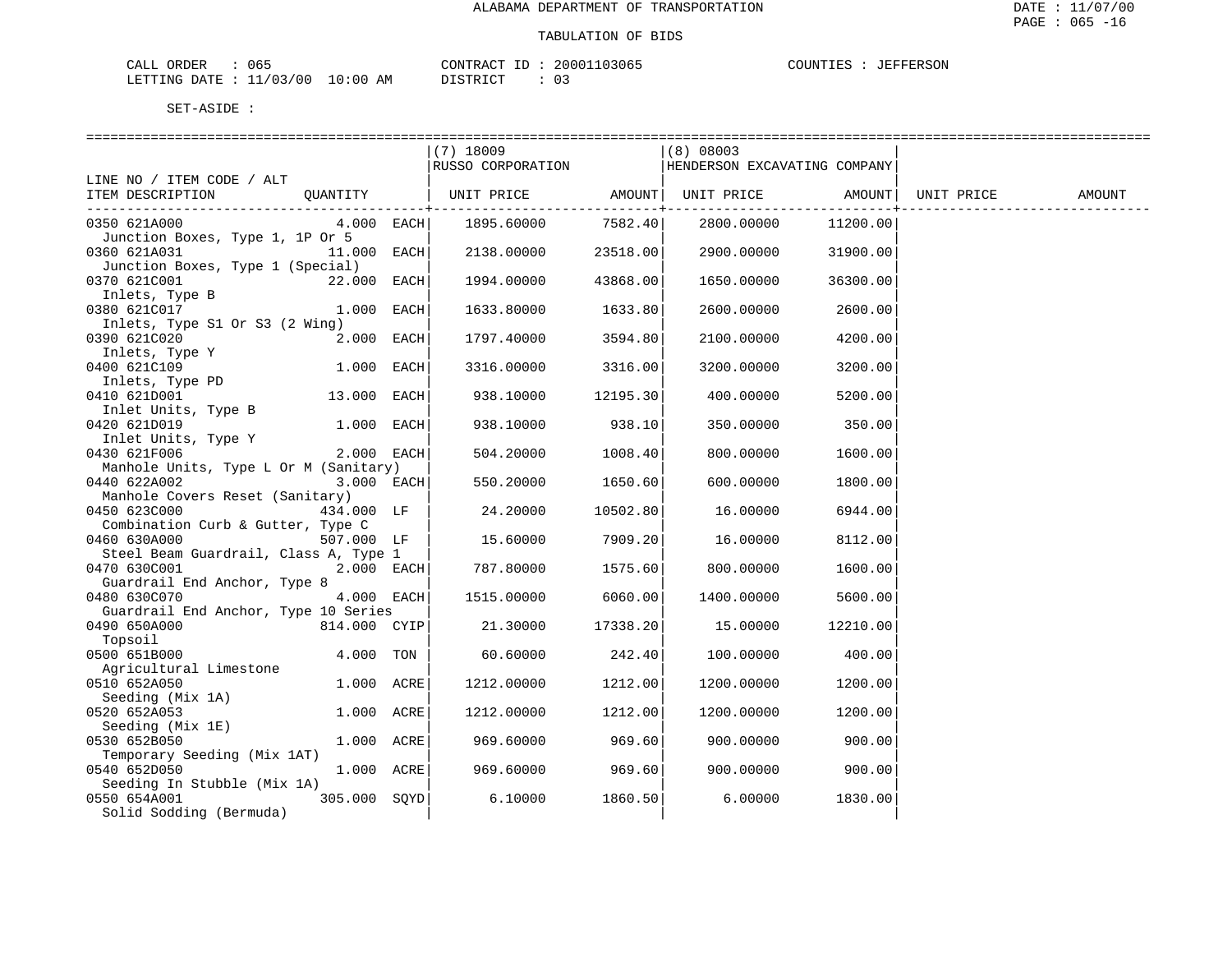| CALL ORDER                       | 065 |          | CONTRACT ID: 20001103065 | COUNTIES : JEFFERSON |  |
|----------------------------------|-----|----------|--------------------------|----------------------|--|
| LETTING DATE : 11/03/00 10:00 AM |     | DISTRICT |                          |                      |  |

|                                                                              |               |      | $(7)$ 18009                                      |          | $ (8)$ 08003 |                   |        |
|------------------------------------------------------------------------------|---------------|------|--------------------------------------------------|----------|--------------|-------------------|--------|
|                                                                              |               |      | RUSSO CORPORATION   HENDERSON EXCAVATING COMPANY |          |              |                   |        |
| LINE NO / ITEM CODE / ALT                                                    |               |      |                                                  |          |              |                   |        |
| ITEM DESCRIPTION QUANTITY   UNIT PRICE AMOUNT  UNIT PRICE AMOUNT  UNIT PRICE |               |      |                                                  |          |              |                   | AMOUNT |
|                                                                              |               |      |                                                  |          |              |                   |        |
| 0560 656A000                                                                 |               |      |                                                  |          |              | 900.00000 1800.00 |        |
| Mulching, Class A, Type 1                                                    |               |      |                                                  |          |              |                   |        |
| 0570 656A001                                                                 | $1.000$ ACRE  |      | 969.60000                                        | 969.60   | 1000.00000   | 1000.00           |        |
| Mulching, Class A, Type 2                                                    |               |      |                                                  |          |              |                   |        |
| 0580 659A000                                                                 | 231.000 SOYD  |      | 2.40000                                          | 554.40   | 3.00000      | 693.00            |        |
| Erosion Control Netting, Class A                                             |               |      |                                                  |          |              |                   |        |
| 0590 665B000                                                                 | 1.000 ACRE    |      | 969.60000                                        | 969.60   | 900.00000    | 900.00            |        |
| Temporary Mulching                                                           |               |      |                                                  |          |              |                   |        |
| 0600 665F000                                                                 | 100.000 EACH  |      | 7.60000                                          | 760.00   | 6.00000      | 600.00            |        |
| Hay Bales                                                                    |               |      |                                                  |          |              |                   |        |
| $500.000$ EACH<br>0610 665G000                                               |               |      | 5.60000                                          | 2800.00  | 20.00000     | 10000.00          |        |
|                                                                              |               |      |                                                  |          |              |                   |        |
| Sand Bags                                                                    |               |      |                                                  |          |              |                   |        |
| 0620 665J000                                                                 | 1301.000 LF   |      | 3.10000                                          | 4033.10  | 4.00000      | 5204.00           |        |
| Silt Fence, Type A                                                           |               |      |                                                  |          |              |                   |        |
| 0630 666A001                                                                 | 2.000 ACRE    |      | 1212.00000                                       | 2424.00  | 30.00000     | 60.00             |        |
| Pest Control Treatment                                                       |               |      |                                                  |          |              |                   |        |
| 0640 680A000                                                                 |               | LUMP | 12120.00000                                      | 12120.00 | 35000.00000  | 35000.00          |        |
| Engineering Controls                                                         |               |      |                                                  |          |              |                   |        |
| 1.000 MILE<br>0650 701A028                                                   |               |      | 1696.80000                                       | 1696.80  | 1600.00000   | 1600.00           |        |
| Solid White, Class 2, Type A Traffic                                         |               |      |                                                  |          |              |                   |        |
| Stripe (0.06" Thick) (6" Wide)                                               |               |      |                                                  |          |              |                   |        |
| 0660 701A032<br>1.000 MILE                                                   |               |      | 1696.80000                                       | 1696.80  | 1600.00000   | 1600.00           |        |
| Solid Yellow, Class 2, Type A Traffic                                        |               |      |                                                  |          |              |                   |        |
| Stripe (0.06" Thick) (6" Wide)                                               |               |      |                                                  |          |              |                   |        |
| 0670 701A041                                                                 | $1.000$ MILE  |      | 1030.20000                                       | 1030.20  | 1050.00000   | 1050.00           |        |
| Broken White, Class 2, Type A Traffic                                        |               |      |                                                  |          |              |                   |        |
| Stripe (0.09" Thick) (6" Wide)                                               |               |      |                                                  |          |              |                   |        |
| 0680 701A048                                                                 | $1.000$ MILE  |      | 1939.20000                                       | 1939.20  | 2000.00000   | 2000.00           |        |
| Solid Yellow, Class 2, Type A Traffic                                        |               |      |                                                  |          |              |                   |        |
| Stripe (0.09" Thick) (6" Wide)                                               |               |      |                                                  |          |              |                   |        |
| 0690 701B009                                                                 | 2304.000 LF   |      | 0.70000                                          | 1612.80  | 1.00000      | 2304.00           |        |
| Dotted Class 2, Type A Traffic Stripe                                        |               |      |                                                  |          |              |                   |        |
| $(0.09"$ Thick $)(6"$ Wide $)$                                               |               |      |                                                  |          |              |                   |        |
| 0700 701C001                                                                 | $1.000$ MILE  |      | 363.60000                                        | 363.60   | 350.00000    | 350.00            |        |
| Solid Temporary Traffic Stripe                                               |               |      |                                                  |          |              |                   |        |
| 0710 703A002                                                                 | 3589.000 SOFT |      | 1.90000                                          | 6819.10  | 1.90000      | 6819.10           |        |
|                                                                              |               |      |                                                  |          |              |                   |        |
| Traffic Control Markings, Class 2, Type                                      |               |      |                                                  |          |              |                   |        |
| A                                                                            |               |      |                                                  |          |              |                   |        |
| 0720 703B002                                                                 | 359.000 SQFT  |      | 1.90000                                          | 682.10   | 1.90000      | 682.10            |        |
| Traffic Control Legends, Class 2, Type A                                     |               |      |                                                  |          |              |                   |        |
| 0730 710A120                                                                 | 4.000 SQFT    |      | 25.50000                                         | 102.00   | 40.00000     | 160.00            |        |
| Class 4, Aluminum Flat Sign Panels                                           |               |      |                                                  |          |              |                   |        |
| 0.08" Thickness (Type III Or Type IV                                         |               |      |                                                  |          |              |                   |        |
| Background)                                                                  |               |      |                                                  |          |              |                   |        |
|                                                                              |               |      |                                                  |          |              |                   |        |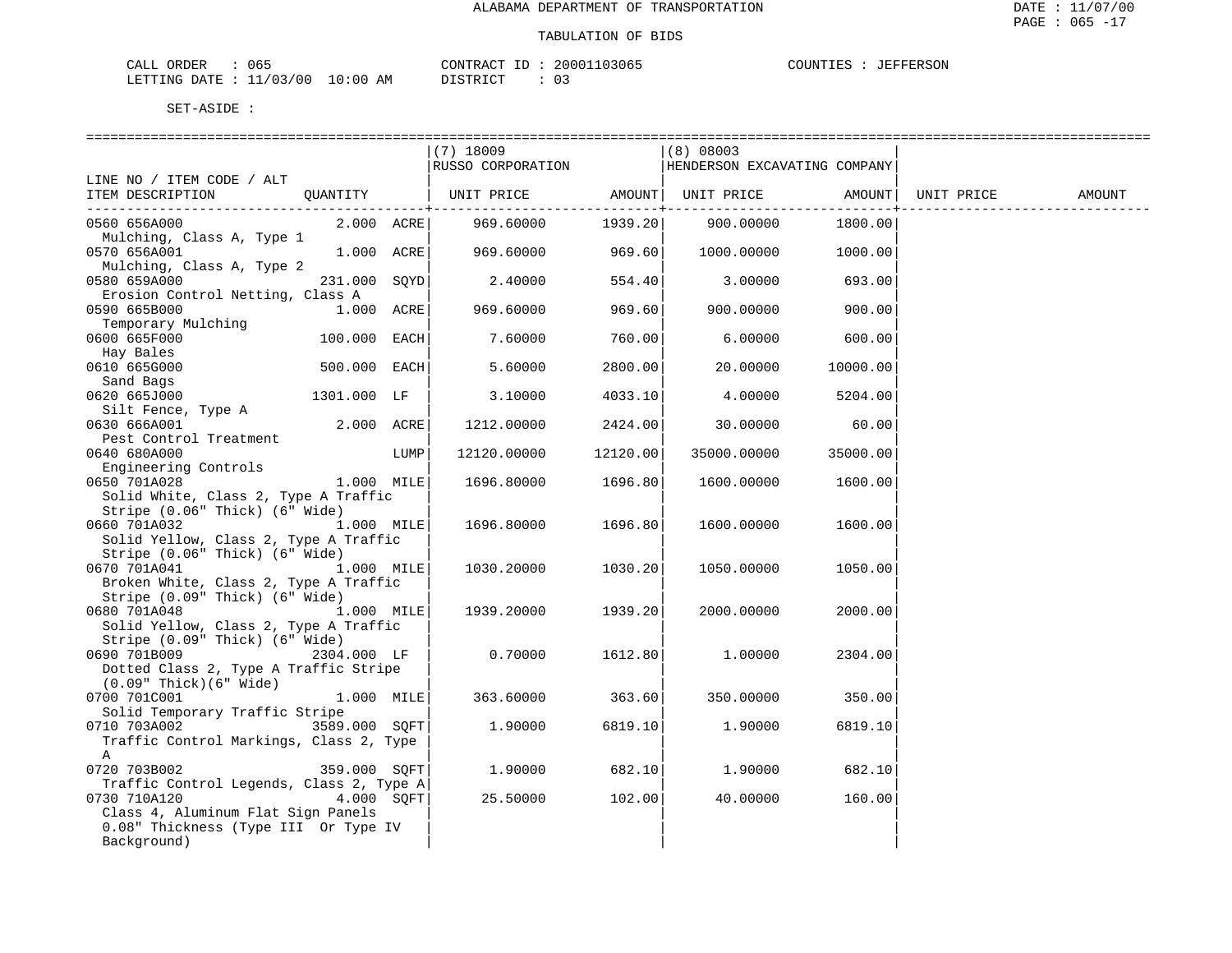| 065<br>CALL ORDER                |          | CONTRACT ID: 20001103065 | : JEFFERSON<br>COUNTIES |
|----------------------------------|----------|--------------------------|-------------------------|
| LETTING DATE : 11/03/00 10:00 AM | DISTRICT |                          |                         |

|                                                                                                        |              |      | (7) 18009<br>RUSSO CORPORATION |                     | (8) 08003<br>HENDERSON EXCAVATING COMPANY |                     |            |        |
|--------------------------------------------------------------------------------------------------------|--------------|------|--------------------------------|---------------------|-------------------------------------------|---------------------|------------|--------|
| LINE NO / ITEM CODE / ALT                                                                              |              |      |                                |                     |                                           |                     |            |        |
| ITEM DESCRIPTION                                                                                       | QUANTITY     |      | UNIT PRICE                     | AMOUNT              | UNIT PRICE                                | AMOUNT              | UNIT PRICE | AMOUNT |
| 0740 710B001<br>Roadway Sign Post (#3 "U" Channel                                                      | 12.000 LF    |      | 10.30000                       | ---------<br>123.60 | 12.00000                                  | ---------<br>144.00 |            |        |
| Galvanized Steel)<br>0750 730B010<br>Removal Of Existing Traffic Control                               |              | LUMP | 2424.00000                     | 2424.00             | 2500.00000                                | 2500.00             |            |        |
| System (Partial) (US-31@ Massey Road And<br>Pizitz Drive)<br>0760 730D010                              |              | LUMP | 9090.00000                     | 9090.00             | 8000.00000                                | 8000.00             |            |        |
| Furnishing And Installing Traffic<br>Control System (Partial) (US-31@ Massey<br>Road And Pizitz Drive) |              |      |                                |                     |                                           |                     |            |        |
| 0770 730E000<br>Metal Traffic Signal Pole Foundation                                                   | 8.000 EACH   |      | 1818.00000                     | 14544.00            | 1680.00000                                | 13440.00            |            |        |
| 0780 730G000                                                                                           | 8.000 EACH   |      | 3636.00000                     | 29088.00            | 3300.00000                                | 26400.00            |            |        |
| Traffic Signal Strain Pole<br>0790 730H000                                                             | 4550.000 LF  |      | 3.60000                        | 16380.00            | 3.40000                                   | 15470.00            |            |        |
| Loop Detector<br>0800 7301000                                                                          | 5610.000 LF  |      | 1,20000                        | 6732.00             | 1,20000                                   | 6732.00             |            |        |
| Shielded Loop Detector Home-Run Cable<br>0810 730J000                                                  | 25.000 EACH  |      | 151.50000                      | 3787.50             | 140.00000                                 | 3500.00             |            |        |
| Loop Detector Amplifier<br>0820 730K000                                                                | 12.000 EACH  |      | 424.20000                      | 5090.40             | 385.00000                                 | 4620.00             |            |        |
| Traffic Signal Junction Box<br>0830 730L000                                                            | 40.000 LF    |      | 6.10000                        | 244.00              | 6.00000                                   | 240.00              |            |        |
| 3/4", Metallic, Conduit<br>0840 730L002<br>1", Metallic, Conduit                                       | 40.000 LF    |      | 6.40000                        | 256.00              | 6.00000                                   | 240.00              |            |        |
| 0850 730L003<br>1", Non-Metallic, Conduit                                                              | 150.000 LF   |      | 4.20000                        | 630.00              | 4.00000                                   | 600.00              |            |        |
| 0860 730L005<br>2", Non-Metallic, Conduit                                                              | 420.000 LF   |      | 6.10000                        | 2562.00             | 6.00000                                   | 2520.00             |            |        |
| 0870 730P001                                                                                           | 16.000 EACH  |      | 454.50000                      | 7272.00             | 400.00000                                 | 6400.00             |            |        |
| Vehicular Signal Head, 12 Inch 3 Section<br>0880 730P002                                               | 4.000 EACH   |      | 709.00000                      | 2836.00             | 650.00000                                 | 2600.00             |            |        |
| Vehicular Signal Head, 12 Inch 5 Section<br>0890 730R003                                               | 1.000 EACH   |      | 9574.80000                     | 9574.80             | 8800.00000                                | 8800.00             |            |        |
| Traffic Controller, Type III, 8 Phase<br>0900 730T000                                                  | 2.000 EACH   |      | 545.40000                      | 1090.80             | 250.00000                                 | 500.00              |            |        |
| Wood Pole<br>0910 740B000<br>Construction Signs                                                        | 486.000 SQFT |      | 14.10000                       | 6852.60             | 12.00000                                  | 5832.00             |            |        |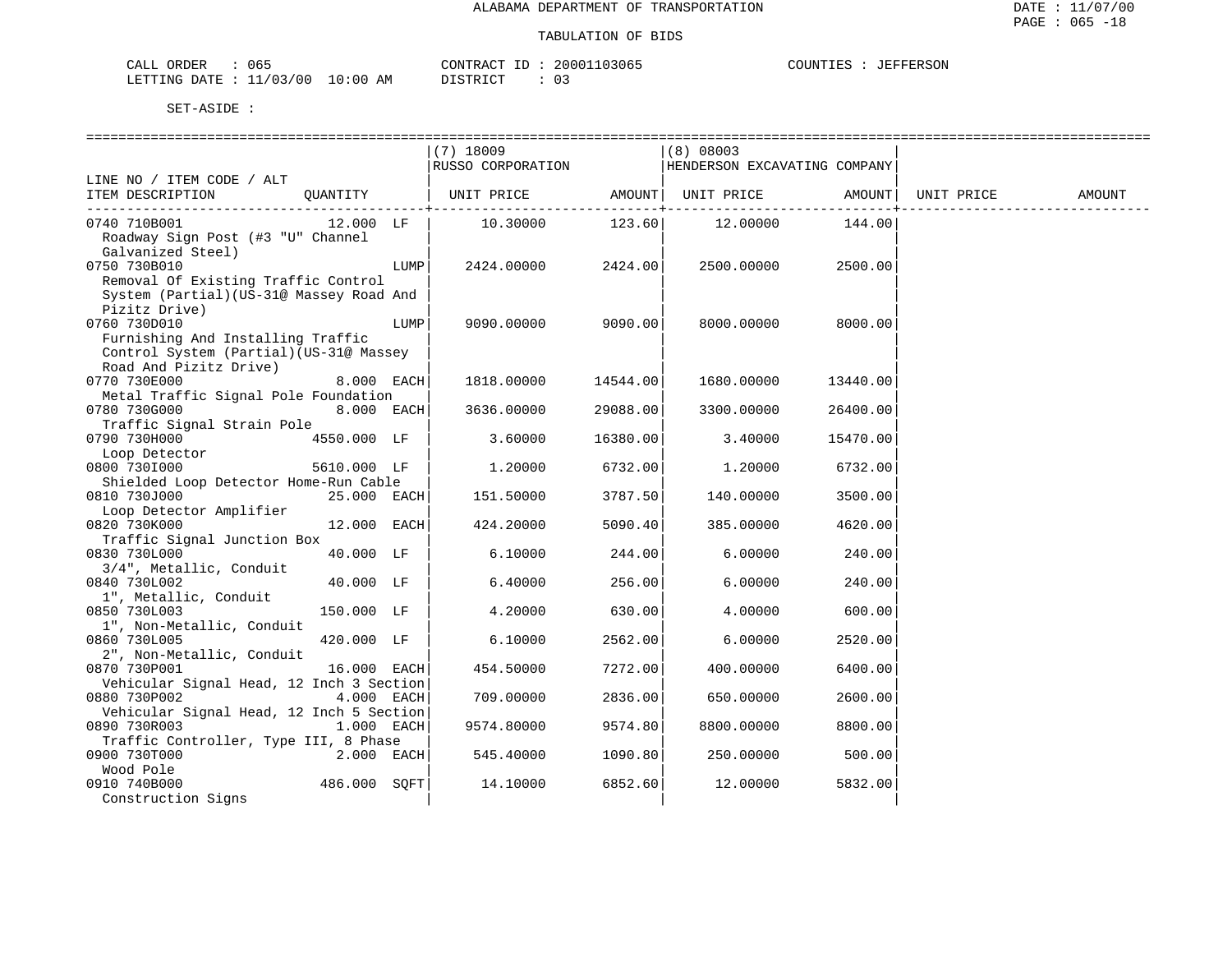| 065<br>ORDER<br>CALL             | CONTRACT ID | 20001103065   | JEFFERSON<br>COUNTIES |
|----------------------------------|-------------|---------------|-----------------------|
| LETTING DATE : 11/03/00 10:00 AM | DISTRICT    | $\sim$<br>∪ – |                       |

|                                          |          |             | $(7)$ 18009       |             | $(8)$ 08003                  |                   |                   |
|------------------------------------------|----------|-------------|-------------------|-------------|------------------------------|-------------------|-------------------|
|                                          |          |             | RUSSO CORPORATION |             | HENDERSON EXCAVATING COMPANY |                   |                   |
| LINE NO / ITEM CODE / ALT                |          |             |                   |             |                              |                   |                   |
| ITEM DESCRIPTION                         | QUANTITY |             | UNIT PRICE AMOUNT |             |                              | UNIT PRICE AMOUNT | UNIT PRICE AMOUNT |
|                                          |          |             |                   |             |                              |                   |                   |
| 0920 740D000                             | 175.000  | EACH        | 55.30000          | 9677.50     | 70.00000                     | 12250.00          |                   |
| Channelizing Drums                       |          |             |                   |             |                              |                   |                   |
| 0930 740E000<br>30.000                   |          | <b>EACH</b> | 25.10000          | 753.00      | 50.00000                     | 1500.00           |                   |
| Cones (36 Inches High)                   |          |             |                   |             |                              |                   |                   |
| 0940 740F002<br>10.000                   |          | EACH        | 239.70000         | 2397.00     | 300.00000                    | 3000.00           |                   |
| Barricades, Type III                     |          |             |                   |             |                              |                   |                   |
| <sup>6.000</sup> EACH<br>0950 7401005    |          |             | 129.00000         | 774.00      | 600.00000                    | 3600.00           |                   |
| Warning Lights, Type B (Detachable Head) |          |             |                   |             |                              |                   |                   |
| 0960 740M000<br>30.000 EACH              |          |             | 20.60000          | 618.00      | 20.00000                     | 600.00            |                   |
| Weight For Cone                          |          |             |                   |             |                              |                   |                   |
| 1.000 EACH<br>0970 741C010               |          |             | 2302.80000        | 2302.80     | 6000.00000                   | 6000.00           |                   |
| Portable Sequential Arrow And Chevron    |          |             |                   |             |                              |                   |                   |
| Sign Unit                                |          |             |                   |             |                              |                   |                   |
| 0980 998A000                             |          | LUMP        | 23000.00000       | 23000.00    | 23000.00000                  | 23000.00          |                   |
| Construction Fuel (Maximum Bid Limited   |          |             |                   |             |                              |                   |                   |
| To $$23,000.00)$                         |          |             |                   |             |                              |                   |                   |
| SECTION TOTALS                           |          |             | \$                | 958,390.60  |                              | \$1,087,995.50    |                   |
|                                          |          |             |                   |             |                              |                   |                   |
| CONTRACT TOTALS                          |          |             | \$                | 958, 390.60 |                              | \$1,087,995.50    |                   |
|                                          |          |             |                   |             |                              |                   |                   |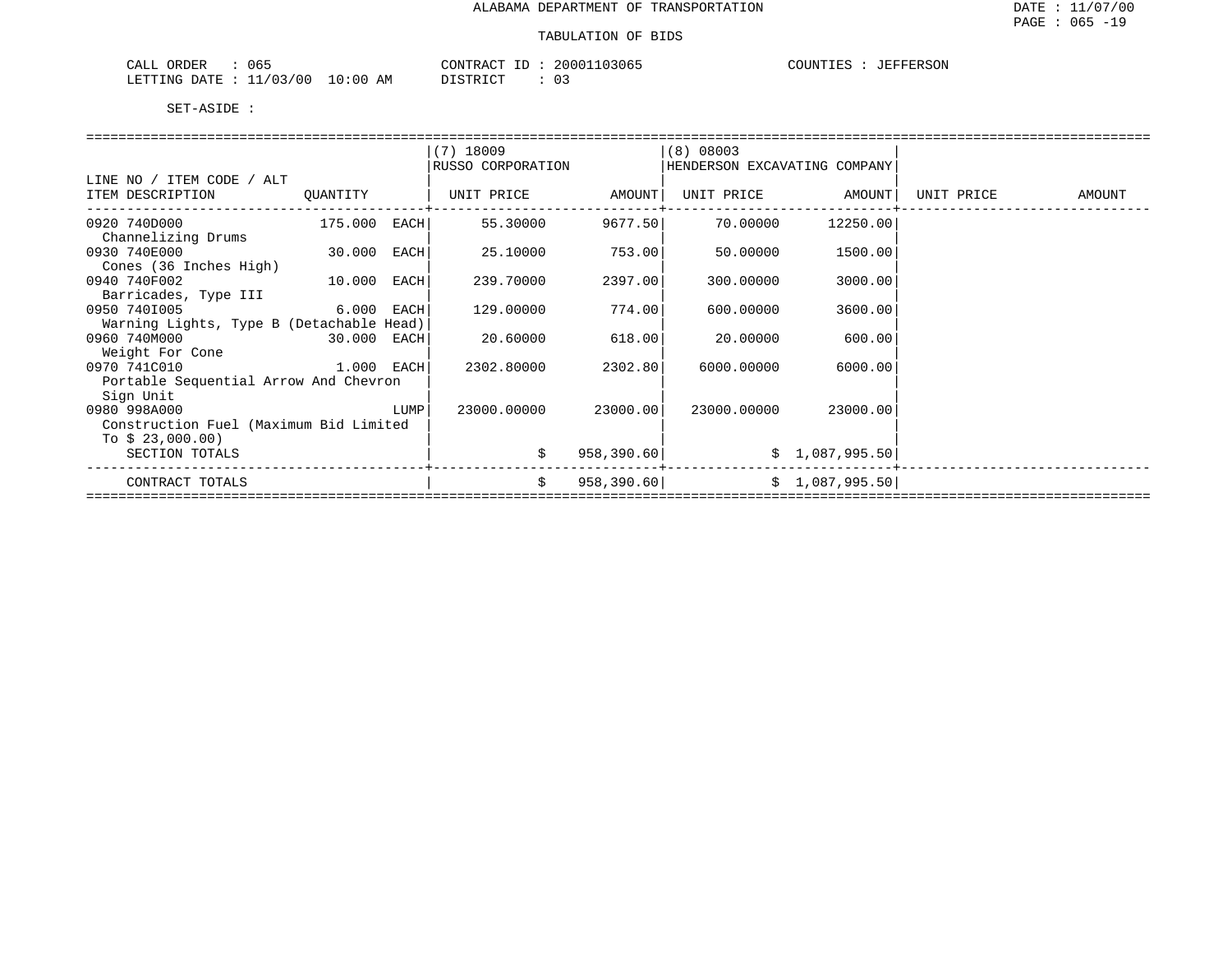DATE :

### VENDOR RANKING

|      | CALL ORDER : 067                                                   | LETTING DATE : 11/03/00 10:00 AM                      | CONTRACT ID: 20001103067<br>DISTRICT : 07                                        |              | COUNTIES : GENEVA |                            |                   |
|------|--------------------------------------------------------------------|-------------------------------------------------------|----------------------------------------------------------------------------------|--------------|-------------------|----------------------------|-------------------|
|      | CONTRACT DESCRIPTION:<br>Samson. Length - 0.453 km.<br>SET-ASIDE : | for constructing the Bridge Replacement (Precast) and | CONTRACT TIME : 125<br>Approaches on C.R. #43 over Tight Eye Creek, northeast of | Working Days | (available days)  | PROJECT $(S)$ : ER-7231(4) |                   |
| RANK | VENDOR NO. / NAME                                                  |                                                       |                                                                                  |              |                   | TOTAL<br>BID               | % OVER<br>LOW BID |
|      | 06001                                                              | F & W CONSTRUCTION COMPANY, INC.                      |                                                                                  |              |                   | 467,034.02                 | $100.0000$ $$$    |

 3 13092 MCCLAIN CONTRACTING COMPANY, INC. \$ 494,838.92 105.9535% 4 03001 CLARK CONSTRUCTION COMPANY , INC.<br>
5 07040 GROUND & PIPE TECHNOLOGIES, L.L.C. 
8 574,017.45 122.9069%

GROUND & PIPE TECHNOLOGIES, L.L.C.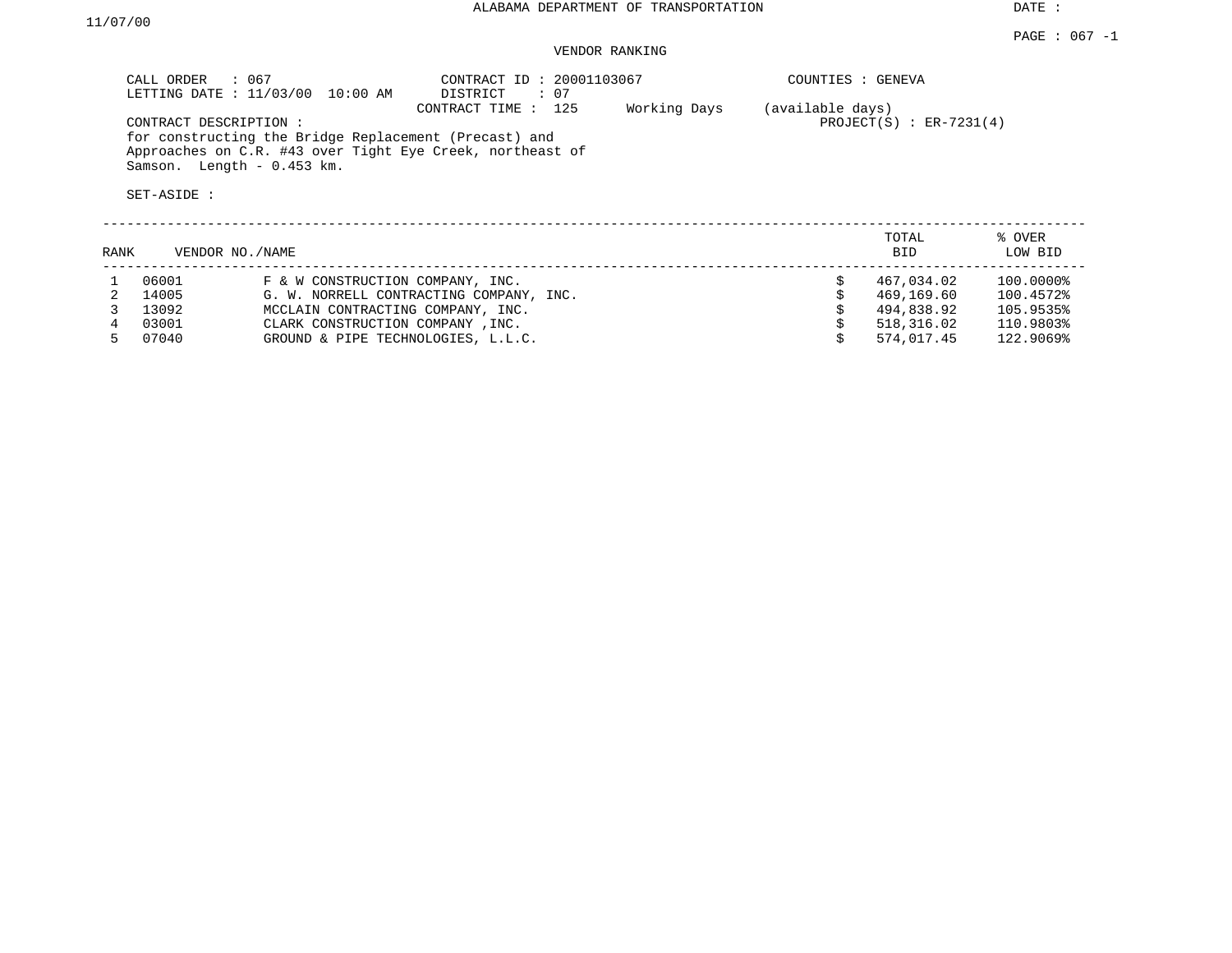| 067<br>ORDER<br>CALL                                                                                                                          | CONTRACT                    | 20001103067                   | COUNTIES<br>GENEVA |
|-----------------------------------------------------------------------------------------------------------------------------------------------|-----------------------------|-------------------------------|--------------------|
| : 11/03/00<br>LETTING DATE<br>the contract of the contract of the contract of the contract of the contract of the contract of the contract of | $10:00$ AM<br>חים קידים דרו | $\sim$ $\sim$<br>$\mathbf{u}$ |                    |

|                                          |              |            | (1) 06001                                                                                      |          | $(2)$ 14005 |                   | $(3)$ 13092 |                               |
|------------------------------------------|--------------|------------|------------------------------------------------------------------------------------------------|----------|-------------|-------------------|-------------|-------------------------------|
|                                          |              |            | $ F\;$ & W CONSTRUCTION CO., INC. $ G.$ W. NORRELL CONTRACTING CO MCCLAIN CONTRACTING COMPANY, |          |             |                   |             |                               |
| LINE NO / ITEM CODE / ALT                |              |            |                                                                                                |          |             |                   |             |                               |
| ITEM DESCRIPTION                         | OUANTITY     |            | UNIT PRICE AMOUNT                                                                              |          |             | UNIT PRICE AMOUNT | UNIT PRICE  | <b>AMOUNT</b><br>------------ |
| SECTION 0001 TOTAL                       |              |            |                                                                                                |          |             |                   |             |                               |
| 0010 201A000                             |              | LUMP       | 7500.00000                                                                                     | 7500.00  | 5300.00000  | 5300.00           | 12300.00000 | 12300.00                      |
| Clearing & Grubbing (Approximately 2     |              |            |                                                                                                |          |             |                   |             |                               |
| Hectares)                                |              |            |                                                                                                |          |             |                   |             |                               |
| 0020 206A000                             |              | LUMP       | 38000.00000                                                                                    | 38000.00 | 35000.00000 | 35000.00          | 35000.00000 | 35000.00                      |
| Removal Of Old Bridge, Station 33+52.800 |              |            |                                                                                                |          |             |                   |             |                               |
| 0030 210A000                             | 920.000 M3   |            | 5.25000                                                                                        | 4830.00  | 7.00000     | 6440.00           | 4.58000     | 4213.60                       |
| Unclassified Excavation                  |              |            |                                                                                                |          |             |                   |             |                               |
| 0040 210D021                             | 3074.000 M3  |            | 6.60000                                                                                        | 20288.40 | 6.40000     | 19673.60          | 10.50000    | 32277.00                      |
| Borrow Excavation (Loose Truckbed        |              |            |                                                                                                |          |             |                   |             |                               |
| Measurement) (A4 or Better)              |              |            |                                                                                                |          |             |                   |             |                               |
| 0050 230A000                             |              | 4.000 RBST | 820,00000                                                                                      | 3280.00  | 1165.00000  | 4660.00           | 1148.00000  | 4592.00                       |
| Roadbed Processing                       |              |            |                                                                                                |          |             |                   |             |                               |
| 0060 301A162                             | 3870.000 M2  |            | 5.60000                                                                                        | 21672.00 | 4.70000     | 18189.00          | 6.30000     | 24381.00                      |
| Soil Aggregate Base Course, Type B,      |              |            |                                                                                                |          |             |                   |             |                               |
| Road Mixed, 150 mm Compacted Thickness   |              |            |                                                                                                |          |             |                   |             |                               |
| 0070 401A000                             | 2711.000 M2  |            | 0.42000                                                                                        | 1138.62  | 0.55000     | 1491.05           | 1.80000     | 4879.80                       |
| Bituminous Treatment A                   |              |            |                                                                                                |          |             |                   |             |                               |
| 0080 429A201                             | 204.000 MTON |            | 55.00000                                                                                       | 11220.00 | 55,00000    | 11220.00          | 82.50000    | 16830.00                      |
| Improved Bituminous Concrete Wearing     |              |            |                                                                                                |          |             |                   |             |                               |
| Surface Layer, 19.0 mm Maximum           |              |            |                                                                                                |          |             |                   |             |                               |
| Aggregate Size Mix, ESAL Range A         |              |            |                                                                                                |          |             |                   |             |                               |
| 0090 502A000                             | 86.000 KG    |            | 3.00000                                                                                        | 258.00   | 1,50000     | 129.00            | 6.63000     | 570.18                        |
| Steel Reinforcement                      |              |            |                                                                                                |          |             |                   |             |                               |
| 0100 505C002                             | 433.000 M    |            | 85.00000                                                                                       | 36805.00 | 115,00000   | 49795.00          | 72.15000    | 31240.95                      |
| Steel Piling (HP 310x79)                 |              |            |                                                                                                |          |             |                   |             |                               |
|                                          |              |            |                                                                                                |          |             |                   |             |                               |
| 0110 507A000                             | 2.000 EACH   |            | 2000.00000                                                                                     | 4000.00  | 1800.00000  | 3600.00           | 2183.00000  | 4366.00                       |
| Wire Rope Abutment Anchor Assembly       |              |            |                                                                                                |          |             |                   |             |                               |
| 0120 508A000                             | 1085.000 KG  |            | 3.00000                                                                                        | 3255.00  | 1.75000     | 1898.75           | 4.41000     | 4784.85                       |
| Structural Steel                         |              |            |                                                                                                | 12000.00 |             |                   |             | 7848.00                       |
| 0130 510A000                             | 15.000 M3    |            | 800,00000                                                                                      |          | 500.00000   | 7500.00           | 523.20000   |                               |
| Bridge Substructure Concrete, Class A    |              |            |                                                                                                |          |             |                   |             |                               |
| 0140 511A000                             | 70.000 EACH  |            | 90.00000                                                                                       | 6300.00  | 75.00000    | 5250.00           | 80.00000    | 5600.00                       |
| Elastomeric Bearings, Type 1             |              |            |                                                                                                |          |             |                   |             |                               |
| 0150 512A001                             |              | 2.000 EACH | 2500.00000                                                                                     | 5000.00  | 2200.00000  | 4400.00           | 2522.90000  | 5045.80                       |
| Precast Concrete Abutment Caps, 460 mm   |              |            |                                                                                                |          |             |                   |             |                               |
| Wide By 510 mm Deep By 10 060 mm Long    |              |            |                                                                                                |          |             |                   |             |                               |
| 0160 512B004                             |              | 5.000 EACH | 2500.00000                                                                                     | 12500.00 | 2600.00000  | 13000.00          | 3168.00000  | 15840.00                      |
| Precast Concrete Intermediate Bent Caps, |              |            |                                                                                                |          |             |                   |             |                               |
| 610 mm Wide By 610 mm Deep By 9600 mm    |              |            |                                                                                                |          |             |                   |             |                               |
| Long                                     |              |            |                                                                                                |          |             |                   |             |                               |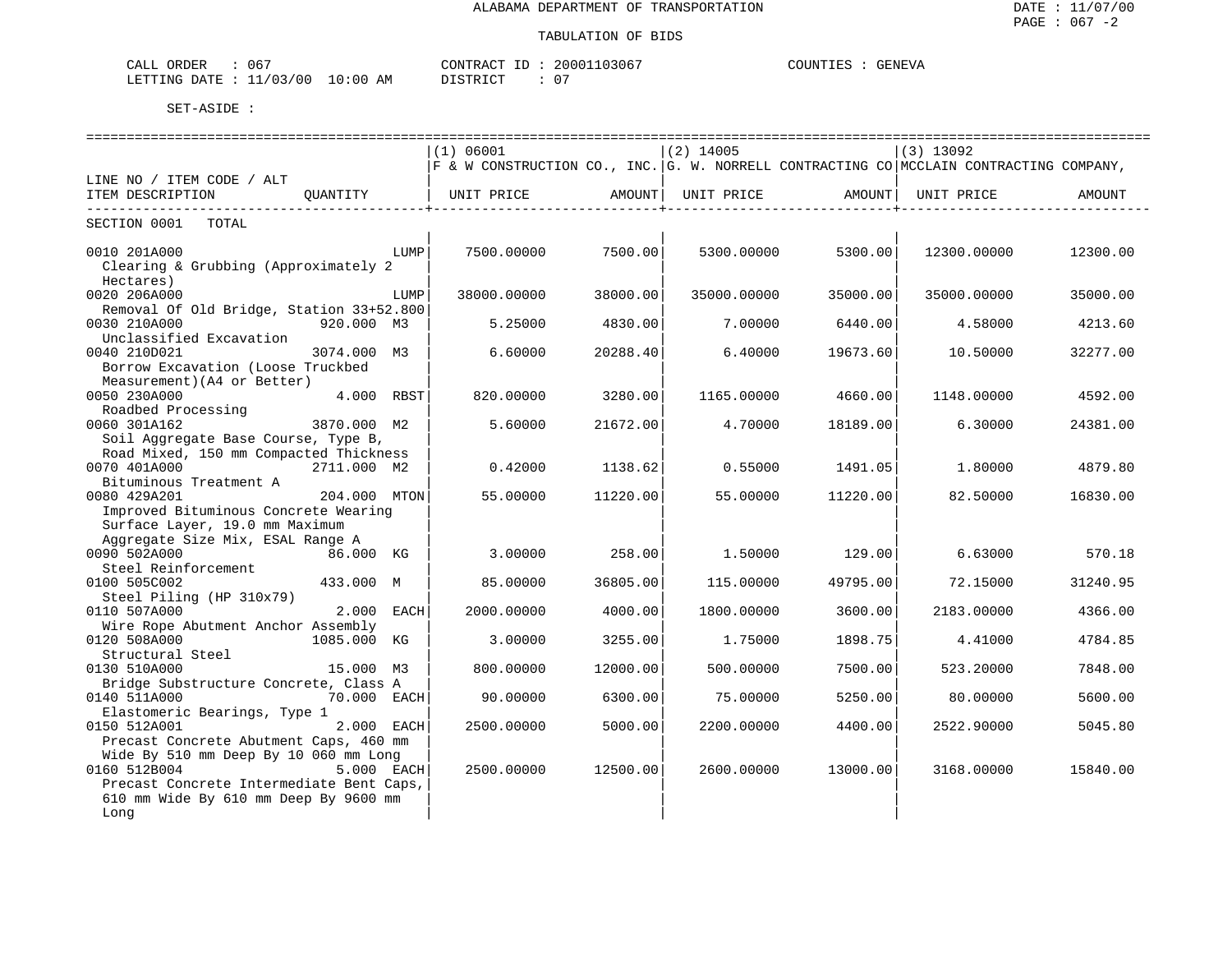| ∩RDER<br>CALI | ა67                      |                                                                                                                                | TONTR ACT<br>$ -$ | 10306<br>20001 | COUNTIES | GENEV <sup>"</sup> |
|---------------|--------------------------|--------------------------------------------------------------------------------------------------------------------------------|-------------------|----------------|----------|--------------------|
| LETTING DATE  | 1/03/<br>◡<br>. <i>.</i> | 10:00<br>ΑM<br>the contract of the contract of the contract of the contract of the contract of the contract of the contract of | TЛП               | $\cap$         |          |                    |

|                                                                                            | (1) 06001                                                                                      |          | $(2)$ 14005                 |                                                                | $(3)$ 13092 |          |
|--------------------------------------------------------------------------------------------|------------------------------------------------------------------------------------------------|----------|-----------------------------|----------------------------------------------------------------|-------------|----------|
|                                                                                            | $ F\;$ & W CONSTRUCTION CO., INC. $ G.$ W. NORRELL CONTRACTING CO MCCLAIN CONTRACTING COMPANY, |          |                             |                                                                |             |          |
| LINE NO / ITEM CODE / ALT                                                                  |                                                                                                |          |                             |                                                                |             |          |
| ITEM DESCRIPTION<br>QUANTITY   UNIT PRICE AMOUNT                                           |                                                                                                |          | ---------------+----------- | UNIT PRICE AMOUNT<br>---------------- <del>-</del> ----------- | UNIT PRICE  | AMOUNT   |
| 0170 512C004<br>36.000 EACH<br>Precast Concrete Type 1 Span Section,                       | 2500.00000 90000.00                                                                            |          | 2500.00000                  | 90000.00                                                       | 2513.82000  | 90497.52 |
| 1070 mm Wide By 535 mm Deep By 10 360<br>mm Long                                           |                                                                                                |          |                             |                                                                |             |          |
| 0180 512C007 12.000 EACH                                                                   | 2500.00000                                                                                     | 30000.00 | 2600.00000                  | 31200.00                                                       | 2874.06000  | 34488.72 |
| Precast Concrete Type 2C Span Section,<br>1070 mm Wide By 535 mm Deep By 10 360<br>mm Long |                                                                                                |          |                             |                                                                |             |          |
| 0190 512D002<br>4.000 EACH                                                                 | 2500.00000                                                                                     | 10000.00 | 3000.00000                  | 12000.00                                                       | 2664.26000  | 10657.04 |
| Precast Concrete Barrier Rail End<br>Section, 10 360 mm Long                               |                                                                                                |          |                             |                                                                |             |          |
| 0200 512D005<br>8.000 EACH                                                                 | 2500.00000                                                                                     | 20000.00 | 3000.00000                  | 24000.00                                                       | 2667.52000  | 21340.16 |
| Precast Concrete Barrier Rail                                                              |                                                                                                |          |                             |                                                                |             |          |
| Intermediate Section, 10 360 mm Long                                                       |                                                                                                |          |                             |                                                                |             |          |
| 0210 512E001<br>16.000 EACH<br>Precast Concrete Abutment Panels, Type                      | 500.00000                                                                                      | 8000.00  | 450.00000                   | 7200.00                                                        | 298.49000   | 4775.84  |
| A2                                                                                         |                                                                                                |          |                             |                                                                |             |          |
| 0220 512F001<br>8.000 EACH<br>Precast Concrete Wing Panels, Type W2                        | 550.00000                                                                                      | 4400.00  | 600.00000                   | 4800.00                                                        | 457.92000   | 3663.36  |
| 0230 512G000<br>4.000 EACH                                                                 | 550.00000                                                                                      | 2200.00  | 600,00000                   | 2400.00                                                        | 459.33000   | 1837.32  |
| Precast Concrete Abutment Wing Cap Panel                                                   |                                                                                                |          |                             |                                                                |             |          |
| 0240 600A000<br>LUMP                                                                       | 45000.00000                                                                                    | 45000.00 | 35000.00000                 | 35000.00                                                       | 38181.97000 | 38181.97 |
| Mobilization                                                                               |                                                                                                |          |                             |                                                                |             |          |
| 0250 610C001<br>757.000 MTON                                                               | 45.00000                                                                                       | 34065.00 | 40.00000                    | 30280.00                                                       | 38.01000    | 28773.57 |
| Loose Riprap, Class 2<br>0260 610D003<br>568.000 M2                                        | 8.00000                                                                                        | 4544.00  | 6.00000                     | 3408.00                                                        | 4.18000     | 2374.24  |
| Filter Blanket, Geotextile                                                                 |                                                                                                |          |                             |                                                                |             |          |
| 4.000 EACH<br>0270 630C003                                                                 | 1250.00000                                                                                     | 5000.00  | 1000.00000                  | 4000.00                                                        | 1500.00000  | 6000.00  |
| Guardrail End Anchor, Type 13                                                              |                                                                                                |          |                             |                                                                |             |          |
| 0280 630C070<br>4.000 EACH                                                                 | 1600.00000                                                                                     | 6400.00  | 1485.00000                  | 5940.00                                                        | 1800.00000  | 7200.00  |
| Guardrail End Anchor, Type 10 Series                                                       |                                                                                                |          |                             |                                                                |             |          |
| 0290 650B000<br>162.000 M3<br>Topsoil From Stockpiles                                      | 11,00000                                                                                       | 1782.00  | 8.10000                     | 1312.20                                                        | 19.00000    | 3078.00  |
| 0300 652A057<br>2.000 HA                                                                   | 1100.00000                                                                                     | 2200.00  | 1200.00000                  | 2400.00                                                        | 1852.50000  | 3705.00  |
| Seeding (Mix 3A)                                                                           |                                                                                                |          |                             |                                                                |             |          |
| 0310 652B055<br>2.000 HA                                                                   | 20,00000                                                                                       | 40.001   | 900.00000                   | 1800.00                                                        | 1852.50000  | 3705.00  |
| Temporary Seeding (Mix 3AT)                                                                |                                                                                                |          |                             |                                                                |             |          |
| 0320 656A001<br>4.000 HA                                                                   | 1100.00000                                                                                     | 4400.00  | 1200.00000                  | 4800.00                                                        | 926.25000   | 3705.00  |
| Mulching, Class A, Type 2<br>0330 665F000<br>100.000 EACH                                  | 5,00000                                                                                        | 500.00   | 2,00000                     | 200.00                                                         | 5,00000     | 500.00   |
| Hay Bales                                                                                  |                                                                                                |          |                             |                                                                |             |          |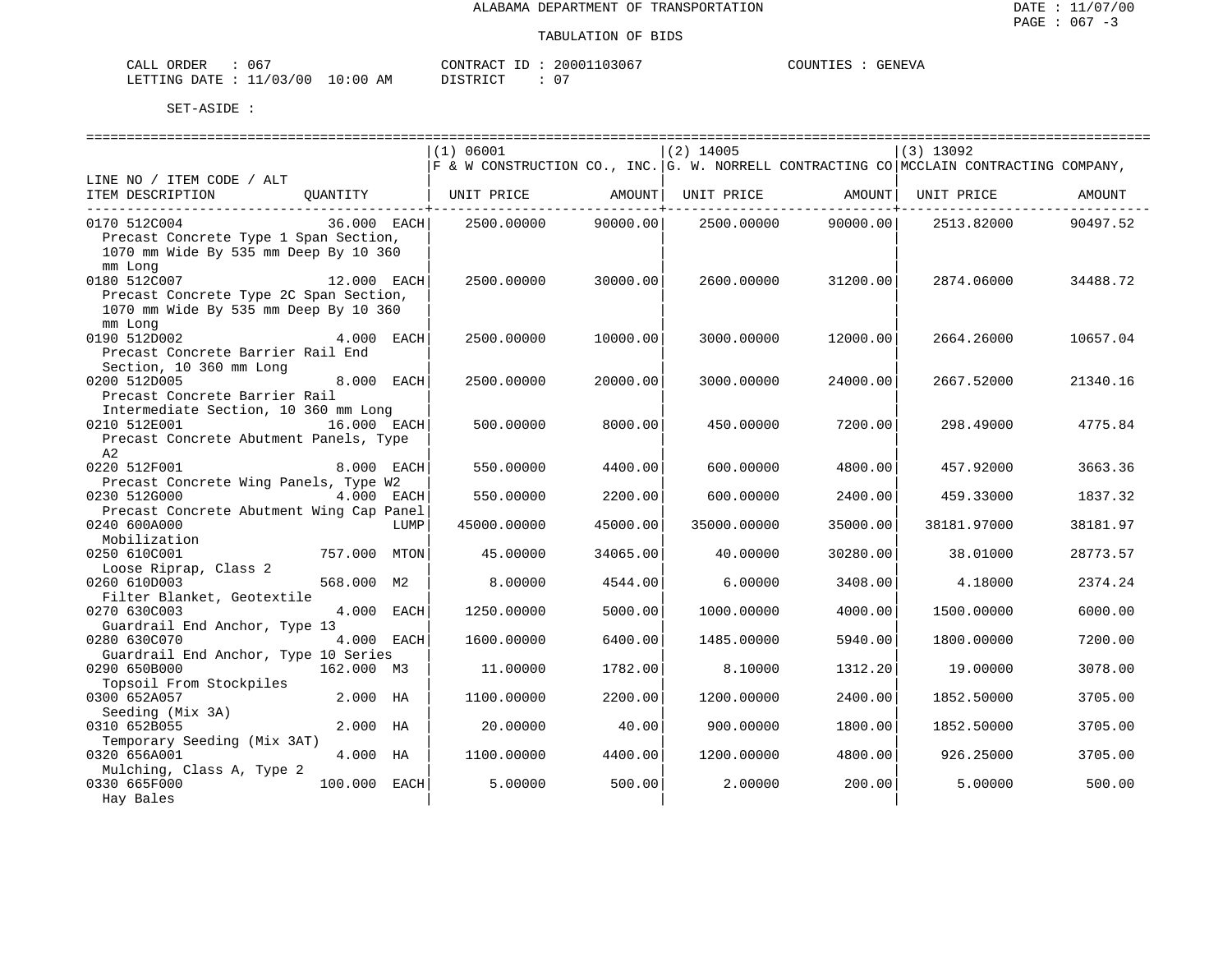| 067<br>$\sim$ $\sim$ $\sim$<br>ORDER<br>ىلىل                                                                                                   |             | TONTRAC <sub>1</sub><br>$-1$<br>ŦΒ | 103067<br>20001 | COUNTIES<br>GENEVA |
|------------------------------------------------------------------------------------------------------------------------------------------------|-------------|------------------------------------|-----------------|--------------------|
| /03/00<br>LETTING<br>חים מר<br>the contract of the contract of the contract of the contract of the contract of the contract of the contract of | 10:00<br>AΜ | CTD TOT<br>- -                     | $\cap$          |                    |

|                                          |           |             | (1) 06001                                                                              |            | $(2)$ 14005    |             | $(3)$ 13092 |    |            |
|------------------------------------------|-----------|-------------|----------------------------------------------------------------------------------------|------------|----------------|-------------|-------------|----|------------|
|                                          |           |             | F & W CONSTRUCTION CO., INC. G. W. NORRELL CONTRACTING CO MCCLAIN CONTRACTING COMPANY, |            |                |             |             |    |            |
| LINE NO / ITEM CODE / ALT                |           |             |                                                                                        |            |                |             |             |    |            |
| ITEM DESCRIPTION                         | QUANTITY  |             | UNIT PRICE                                                                             | AMOUNT     | UNIT PRICE     | AMOUNT      | UNIT PRICE  |    | AMOUNT     |
| 0340 665J000                             | 200.000 M |             | 1,00000                                                                                | 200.00     | 5.00000        | 1000.00     | 14.76000    |    | 2952.00    |
| Silt Fence, Type A                       |           |             |                                                                                        |            |                |             |             |    |            |
| 0350 680A000                             |           | LUMP        | 2500.00000                                                                             | 2500.00    | 7500.00000     | 7500.00     | 2000.00000  |    | 2000.00    |
| Engineering Controls                     |           |             |                                                                                        |            |                |             |             |    |            |
| 0360 701A004<br>1.000 KM                 |           |             | 4.00000                                                                                | 4.00       | 311,00000      | 311.00      | 1000.00000  |    | 1000.00    |
| Solid White, Class 1, Type A Traffic     |           |             |                                                                                        |            |                |             |             |    |            |
| Stripe                                   |           |             |                                                                                        |            |                |             |             |    |            |
| 0370 701A008                             | 1.000 KM  |             | 1,00000                                                                                | 1.00       | 311,00000      | 311.00      | 1000.00000  |    | 1000.00    |
| Broken Yellow, Class 1, Type A Traffic   |           |             |                                                                                        |            |                |             |             |    |            |
| Stripe                                   |           |             |                                                                                        |            |                |             |             |    |            |
| 0380 701A012                             | 1.000 KM  |             | 1,00000                                                                                | 1.00       | 311,00000      | 311.00      | 1000.00000  |    | 1000.00    |
| Solid Yellow, Class 1, Type A Traffic    |           |             |                                                                                        |            |                |             |             |    |            |
| Stripe                                   |           |             |                                                                                        |            |                |             |             |    |            |
| 0390 740B000                             | 25.000 M2 |             | 130.00000                                                                              | 3250.00    | 150.00000      | 3750.00     | 161.40000   |    | 4035.00    |
| Construction Signs                       |           |             |                                                                                        |            |                |             |             |    |            |
| 0400 740F002                             | 8.000     | EACH        | 350.00000                                                                              | 2800.00    | 500.00000      | 4000.00     | 350.00000   |    | 2800.00    |
| Barricades, Type III                     |           |             |                                                                                        |            |                |             |             |    |            |
| 0410 7401005                             | 2.000     | <b>EACH</b> | 350.00000                                                                              | 700.00     | 350.00000      | 700.00      | 150.00000   |    | 300.00     |
| Warning Lights, Type B (Detachable Head) |           |             |                                                                                        |            |                |             |             |    |            |
| 0420 998A000                             |           | LUMP        | 1000.00000                                                                             | 1000.00    | 3000.00000     | 3000.00     | 5500.00000  |    | 5500.00    |
| Construction Fuel (Maximum Bid Limited   |           |             |                                                                                        |            |                |             |             |    |            |
| To $$6000.00)$                           |           |             |                                                                                        |            |                |             |             |    |            |
| SECTION TOTALS                           |           |             |                                                                                        | 467,034.02 |                | 469, 169.60 |             |    | 494,838.92 |
| CONTRACT TOTALS                          |           |             | \$                                                                                     | 467,034.02 | $\mathsf{S}^-$ | 469,169.60  |             | Ŝ. | 494,838.92 |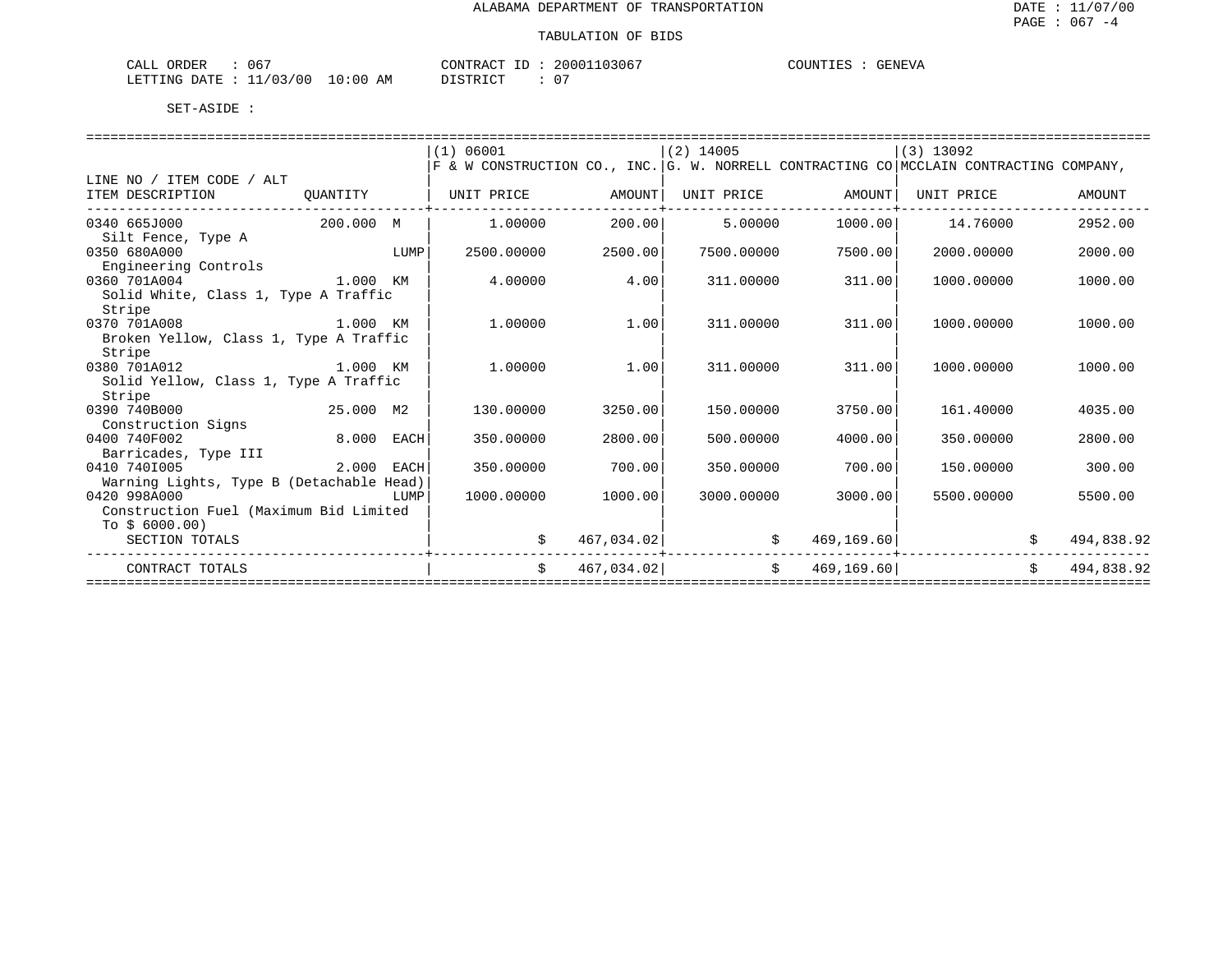|                           | 067        |             |          |
|---------------------------|------------|-------------|----------|
|                           |            | 20001103067 |          |
| ORDER                     |            | CONTRACT    | COUNTIES |
| CALL                      |            | ID          | GENEVA   |
| LETTING DATE : $11/03/00$ | $10:00$ AM | DISTRICT    |          |

|                                          |              |      | ===============================                          |          |             |          |            |        |
|------------------------------------------|--------------|------|----------------------------------------------------------|----------|-------------|----------|------------|--------|
|                                          |              |      | (4) 03001                                                |          | (5) 07040   |          |            |        |
|                                          |              |      | CLARK CONSTRUCTION CO., INC. GROUND & PIPE TECHNOLOGIES, |          |             |          |            |        |
| LINE NO / ITEM CODE / ALT                |              |      |                                                          |          |             |          |            |        |
| ITEM DESCRIPTION                         | QUANTITY     |      | UNIT PRICE                                               | AMOUNT   | UNIT PRICE  | AMOUNT   | UNIT PRICE | AMOUNT |
|                                          |              |      |                                                          |          |             |          |            |        |
| SECTION 0001<br>TOTAL                    |              |      |                                                          |          |             |          |            |        |
| 0010 201A000                             |              | LUMP | 30000.00000                                              | 30000.00 | 25300.00000 | 25300.00 |            |        |
| Clearing & Grubbing (Approximately 2     |              |      |                                                          |          |             |          |            |        |
| Hectares)                                |              |      |                                                          |          |             |          |            |        |
| 0020 206A000                             |              | LUMP | 25000.00000                                              | 25000.00 | 45000.00000 | 45000.00 |            |        |
| Removal Of Old Bridge, Station 33+52.800 |              |      |                                                          |          |             |          |            |        |
| 0030 210A000                             | 920.000 M3   |      | 7.00000                                                  | 6440.00  | 7.00000     |          |            |        |
| Unclassified Excavation                  |              |      |                                                          |          |             | 6440.00  |            |        |
|                                          |              |      |                                                          |          |             |          |            |        |
| 0040 210D021                             | 3074.000 M3  |      | 9.15000                                                  | 28127.10 | 6.40000     | 19673.60 |            |        |
| Borrow Excavation (Loose Truckbed        |              |      |                                                          |          |             |          |            |        |
| Measurement) (A4 or Better)              |              |      |                                                          |          |             |          |            |        |
| 0050 230A000                             | 4.000 RBST   |      | 650.00000                                                | 2600.00  | 1165.00000  | 4660.00  |            |        |
| Roadbed Processing                       |              |      |                                                          |          |             |          |            |        |
| 0060 301A162                             | 3870.000 M2  |      | 5.38000                                                  | 20820.60 | 4.70000     | 18189.00 |            |        |
| Soil Aggregate Base Course, Type B,      |              |      |                                                          |          |             |          |            |        |
| Road Mixed, 150 mm Compacted Thickness   |              |      |                                                          |          |             |          |            |        |
| 0070 401A000                             | 2711.000 M2  |      | 0.59000                                                  | 1599.49  | 0.55000     | 1491.05  |            |        |
| Bituminous Treatment A                   |              |      |                                                          |          |             |          |            |        |
| 0080 429A201                             | 204.000 MTON |      | 60.66000                                                 | 12374.64 | 55.00000    | 11220.00 |            |        |
| Improved Bituminous Concrete Wearing     |              |      |                                                          |          |             |          |            |        |
| Surface Layer, 19.0 mm Maximum           |              |      |                                                          |          |             |          |            |        |
| Aggregate Size Mix, ESAL Range A         |              |      |                                                          |          |             |          |            |        |
| 0090 502A000                             | 86.000 KG    |      | 1.00000                                                  | 86.00    | 1,00000     | 86.00    |            |        |
| Steel Reinforcement                      |              |      |                                                          |          |             |          |            |        |
| 0100 505C002                             | 433.000 M    |      | 82.00000                                                 | 35506.00 | 100.00000   | 43300.00 |            |        |
| Steel Piling (HP 310x79)                 |              |      |                                                          |          |             |          |            |        |
| 0110 507A000                             | 2.000 EACH   |      | 2000.00000                                               | 4000.00  | 1803.00000  | 3606.00  |            |        |
| Wire Rope Abutment Anchor Assembly       |              |      |                                                          |          |             |          |            |        |
| 0120 508A000                             | 1085.000 KG  |      | 5.50000                                                  | 5967.50  | 5.50000     | 5967.50  |            |        |
| Structural Steel                         |              |      |                                                          |          |             |          |            |        |
| 0130 510A000                             | 15.000 M3    |      | 550.00000                                                | 8250.00  | 500.00000   | 7500.00  |            |        |
| Bridge Substructure Concrete, Class A    |              |      |                                                          |          |             |          |            |        |
| 0140 511A000                             | 70.000 EACH  |      | 70.00000                                                 | 4900.00  | 1,00000     | 70.00    |            |        |
| Elastomeric Bearings, Type 1             |              |      |                                                          |          |             |          |            |        |
| 0150 512A001                             | 2.000 EACH   |      | 2550.00000                                               | 5100.00  | 2380.00000  | 4760.00  |            |        |
| Precast Concrete Abutment Caps, 460 mm   |              |      |                                                          |          |             |          |            |        |
| Wide By 510 mm Deep By 10 060 mm Long    |              |      |                                                          |          |             |          |            |        |
| 0160 512B004                             | 5.000 EACH   |      | 3050.00000                                               | 15250.00 | 3500.00000  | 17500.00 |            |        |
| Precast Concrete Intermediate Bent Caps, |              |      |                                                          |          |             |          |            |        |
| 610 mm Wide By 610 mm Deep By 9600 mm    |              |      |                                                          |          |             |          |            |        |
| Long                                     |              |      |                                                          |          |             |          |            |        |
|                                          |              |      |                                                          |          |             |          |            |        |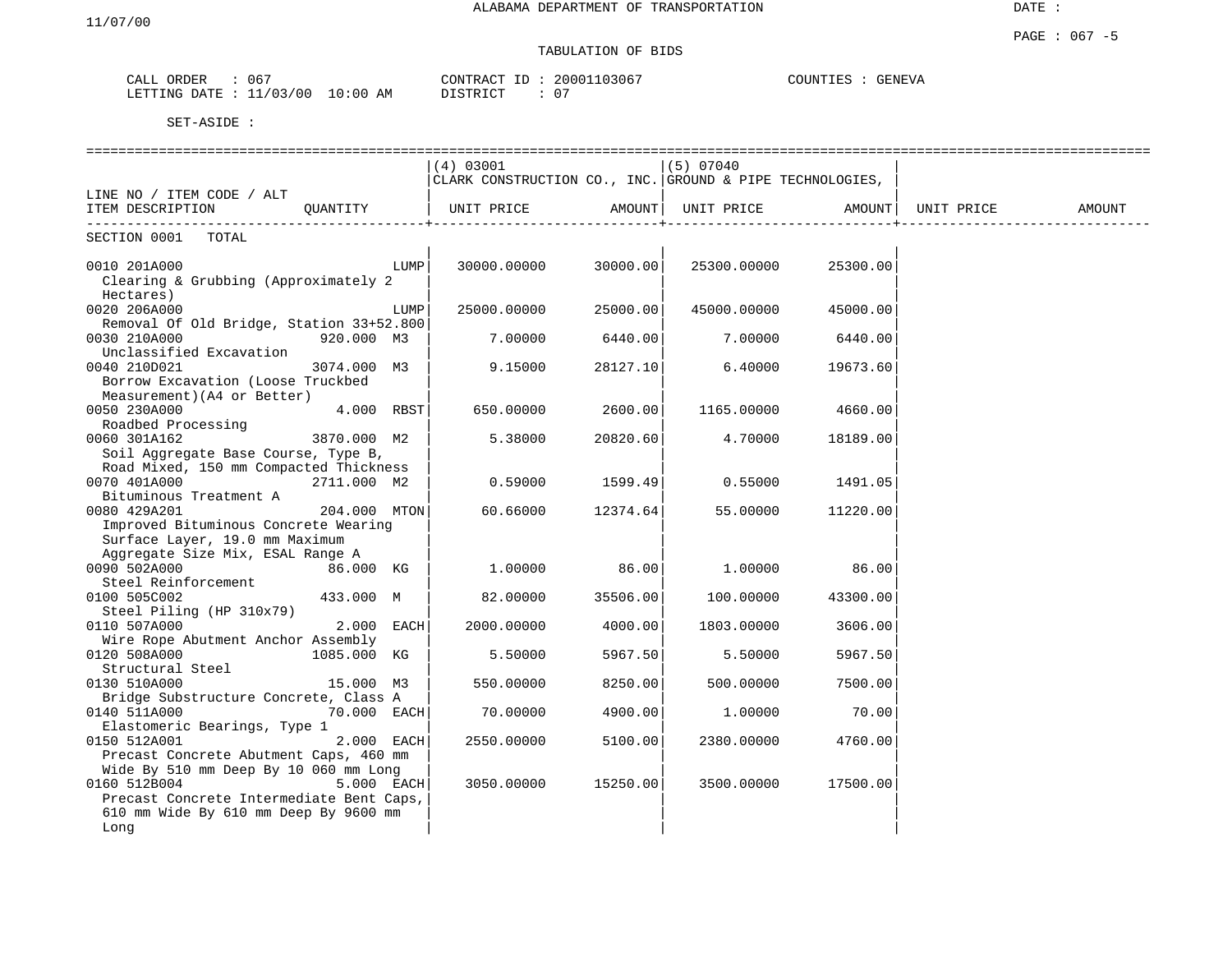| ORDER<br>CALL (           | 067 |             | CONTRACT ID: | 20001103067 | COUNTIES | <b>GENEVA</b> |
|---------------------------|-----|-------------|--------------|-------------|----------|---------------|
| LETTING DATE : $11/03/00$ |     | 10:00<br>AΜ | T STR TOT    | ∩ ⊤         |          |               |

|                                          | (4) 03001                                                |                      |                                       |           |            |        |
|------------------------------------------|----------------------------------------------------------|----------------------|---------------------------------------|-----------|------------|--------|
|                                          |                                                          |                      | (5) 07040                             |           |            |        |
|                                          | CLARK CONSTRUCTION CO., INC. GROUND & PIPE TECHNOLOGIES, |                      |                                       |           |            |        |
| LINE NO / ITEM CODE / ALT                |                                                          |                      |                                       |           |            |        |
| OUANTITY  <br>ITEM DESCRIPTION           |                                                          |                      | UNIT PRICE AMOUNT   UNIT PRICE AMOUNT |           | UNIT PRICE | AMOUNT |
|                                          |                                                          |                      |                                       |           |            |        |
| 0170 512C004<br>36.000 EACH              |                                                          | 2900.00000 104400.00 | 4200.00000                            | 151200.00 |            |        |
| Precast Concrete Type 1 Span Section,    |                                                          |                      |                                       |           |            |        |
| 1070 mm Wide By 535 mm Deep By 10 360    |                                                          |                      |                                       |           |            |        |
| mm Long                                  |                                                          |                      |                                       |           |            |        |
| 0180 512C007<br>12.000 EACH              | 3100.00000                                               | 37200.00             | 4000.00000                            | 48000.00  |            |        |
| Precast Concrete Type 2C Span Section,   |                                                          |                      |                                       |           |            |        |
| 1070 mm Wide By 535 mm Deep By 10 360    |                                                          |                      |                                       |           |            |        |
| mm Long                                  |                                                          |                      |                                       |           |            |        |
| 0190 512D002<br>4.000 EACH               | 3150.00000                                               | 12600.00             | 3549.00000                            | 14196.00  |            |        |
|                                          |                                                          |                      |                                       |           |            |        |
| Precast Concrete Barrier Rail End        |                                                          |                      |                                       |           |            |        |
| Section, 10 360 mm Long                  |                                                          |                      |                                       |           |            |        |
| 0200 512D005<br>8.000 EACH               | 3150.00000                                               | 25200.00             | 3556.00000                            | 28448.00  |            |        |
| Precast Concrete Barrier Rail            |                                                          |                      |                                       |           |            |        |
| Intermediate Section, 10 360 mm Long     |                                                          |                      |                                       |           |            |        |
| 0210 512E001<br>16.000 EACH              | 510.00000                                                | 8160.00              | 304.00000                             | 4864.00   |            |        |
| Precast Concrete Abutment Panels, Type   |                                                          |                      |                                       |           |            |        |
| A2                                       |                                                          |                      |                                       |           |            |        |
| 0220 512F001<br>8.000 EACH               | 640.00000                                                | 5120.00              | 512.00000                             | 4096.00   |            |        |
| Precast Concrete Wing Panels, Type W2    |                                                          |                      |                                       |           |            |        |
| 0230 512G000<br>$4.000$ EACH             | 620.00000                                                | 2480.00              | 471,00000                             | 1884.00   |            |        |
| Precast Concrete Abutment Wing Cap Panel |                                                          |                      |                                       |           |            |        |
| 0240 600A000<br>LUMP                     | 55000.00000                                              | 55000.00             | 42130.00000                           | 42130.00  |            |        |
| Mobilization                             |                                                          |                      |                                       |           |            |        |
| 0250 610C001<br>757.000 MTON             | 33.09000                                                 | 25049.13             | 35.30000                              | 26722.10  |            |        |
| Loose Riprap, Class 2                    |                                                          |                      |                                       |           |            |        |
| 0260 610D003<br>568.000 M2               | 2.39000                                                  | 1357.52              | 3.00000                               | 1704.00   |            |        |
| Filter Blanket, Geotextile               |                                                          |                      |                                       |           |            |        |
| 0270 630C003<br>4.000 EACH               | 1000.00000                                               | 4000.00              | 1100.00000                            | 4400.00   |            |        |
| Guardrail End Anchor, Type 13            |                                                          |                      |                                       |           |            |        |
| 4.000 EACH<br>0280 630C070               | 1485.00000                                               | 5940.00              | 1800.00000                            | 7200.00   |            |        |
| Guardrail End Anchor, Type 10 Series     |                                                          |                      |                                       |           |            |        |
| 162.000 M3<br>0290 650B000               | 3.92000                                                  | 635.04               | 8.10000                               | 1312.20   |            |        |
| Topsoil From Stockpiles                  |                                                          |                      |                                       |           |            |        |
| 0300 652A057<br>2.000 HA                 | 980.00000                                                | 1960.00              | 400.00000                             | 800.00    |            |        |
| Seeding (Mix 3A)                         |                                                          |                      |                                       |           |            |        |
| 0310 652B055<br>2.000 HA                 | 850.00000                                                | 1700.00              | 400.00000                             | 800.00    |            |        |
| Temporary Seeding (Mix 3AT)              |                                                          |                      |                                       |           |            |        |
| 4.000 HA<br>0320 656A001                 | 1340.00000                                               | 5360.00              | 600.00000                             | 2400.00   |            |        |
|                                          |                                                          |                      |                                       |           |            |        |
| Mulching, Class A, Type 2                |                                                          | 500.00               |                                       |           |            |        |
| 0330 665F000<br>100.000 EACH             | 5.00000                                                  |                      | 5.00000                               | 500.00    |            |        |
| Hay Bales                                |                                                          |                      |                                       |           |            |        |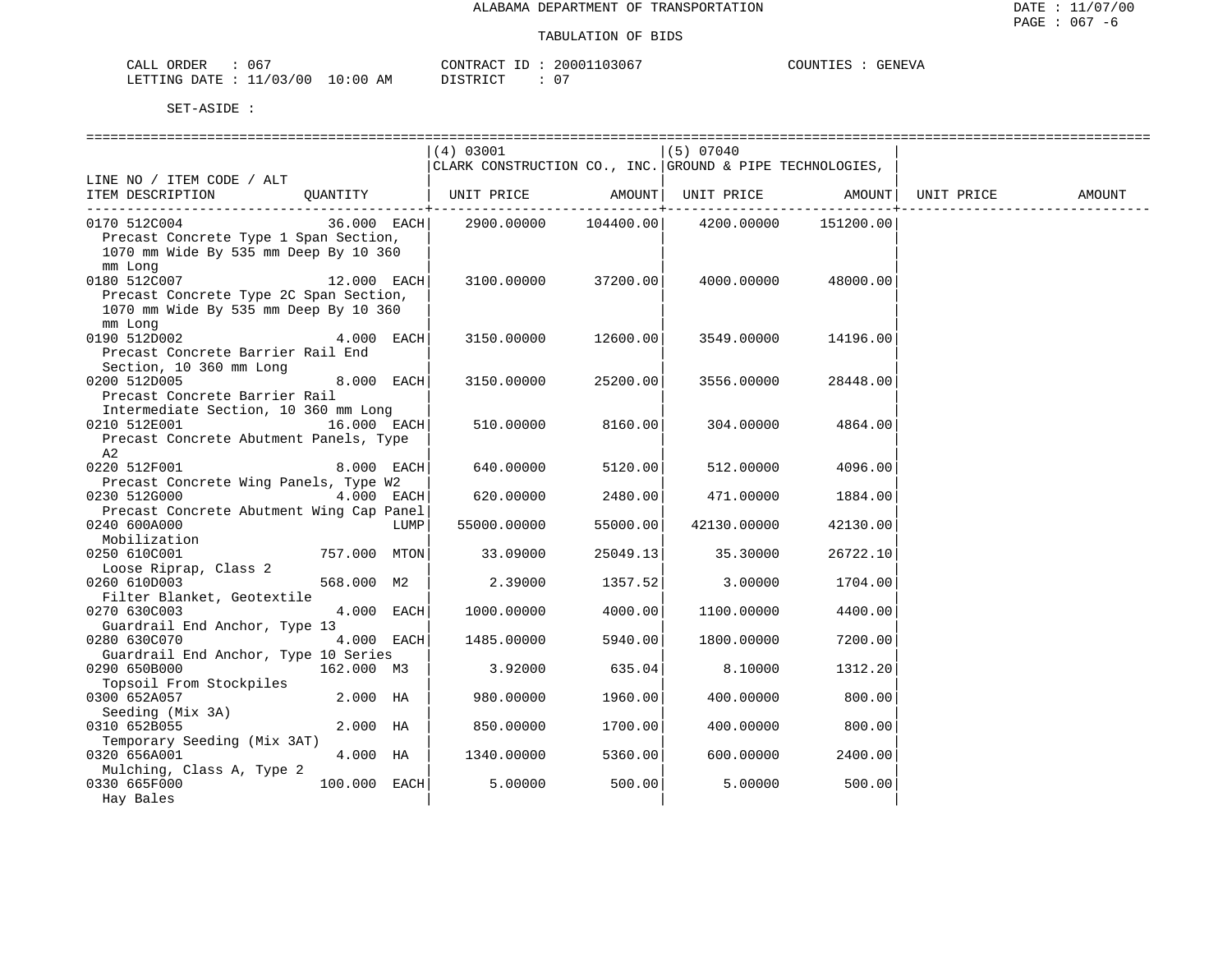| 067<br>CALL<br>ORDER          |             | CONTRACT                           | 20001103067 | COUNTIL<br>"ENEVA |
|-------------------------------|-------------|------------------------------------|-------------|-------------------|
| /03/00<br>LETTING DATE<br>— — | 10:00<br>ΆM | חי היה דגודו בת<br>, , , , , , , , |             |                   |

|                                          |              |      | (4) 03001                                                |             | (5) 07040         |               |            |        |
|------------------------------------------|--------------|------|----------------------------------------------------------|-------------|-------------------|---------------|------------|--------|
|                                          |              |      | CLARK CONSTRUCTION CO., INC. GROUND & PIPE TECHNOLOGIES, |             |                   |               |            |        |
| LINE NO / ITEM CODE / ALT                |              |      |                                                          |             |                   |               |            |        |
| ITEM DESCRIPTION                         | QUANTITY     |      |                                                          |             |                   |               | UNIT PRICE | AMOUNT |
|                                          |              |      |                                                          |             |                   |               |            |        |
| 0340 665J000                             | 200.000 M    |      | 14.00000                                                 |             | 2800.00  19.00000 | 3800.00       |            |        |
| Silt Fence, Type A                       |              |      |                                                          |             |                   |               |            |        |
| 0350 680A000                             |              | LUMP | 1000.00000                                               | 1000.00     | 10000.00000       | 10000.00      |            |        |
| Engineering Controls                     |              |      |                                                          |             |                   |               |            |        |
| 0360 701A004                             | 1.000 KM     |      | 311.00000                                                | 311.00      | 311,00000         | 311.00        |            |        |
| Solid White, Class 1, Type A Traffic     |              |      |                                                          |             |                   |               |            |        |
| Stripe                                   |              |      |                                                          |             |                   |               |            |        |
| 0370 701A008                             | 1.000 KM     |      | 311,00000                                                | 311.00      | 311,00000         | 311.00        |            |        |
| Broken Yellow, Class 1, Type A Traffic   |              |      |                                                          |             |                   |               |            |        |
| Stripe                                   |              |      |                                                          |             |                   |               |            |        |
| 0380 701A012                             | 1.000 KM     |      | 311,00000                                                | 311.00      | 311,00000         | 311.00        |            |        |
| Solid Yellow, Class 1, Type A Traffic    |              |      |                                                          |             |                   |               |            |        |
| Stripe                                   |              |      |                                                          |             |                   |               |            |        |
| 0390 740B000                             | 25.000 M2    |      | 140.00000                                                | 3500.00     | 45.00000          | 1125.00       |            |        |
| Construction Signs                       |              |      |                                                          |             |                   |               |            |        |
| 0400 740F002                             | $8.000$ EACH |      | 300.00000                                                | 2400.00     | 300.00000         | 2400.00       |            |        |
| Barricades, Type III                     |              |      |                                                          |             |                   |               |            |        |
| 0410 7401005                             | 2.000 EACH   |      | 250.00000                                                | 500.00      | 170.00000         | 340.00        |            |        |
| Warning Lights, Type B (Detachable Head) |              |      |                                                          |             |                   |               |            |        |
| 0420 998A000                             |              | LUMP | 4500.00000                                               | 4500.00     | 0.00000           | 0.00          |            |        |
| Construction Fuel (Maximum Bid Limited   |              |      |                                                          |             |                   |               |            |        |
| To $$6000.00)$                           |              |      |                                                          |             |                   |               |            |        |
| SECTION TOTALS                           |              |      | \$                                                       | 518, 316.02 | \$574,017.45]     |               |            |        |
| CONTRACT TOTALS                          |              |      | $\mathsf{S}$                                             | 518, 316.02 |                   | \$574,017.45] |            |        |
|                                          |              |      |                                                          |             |                   |               |            |        |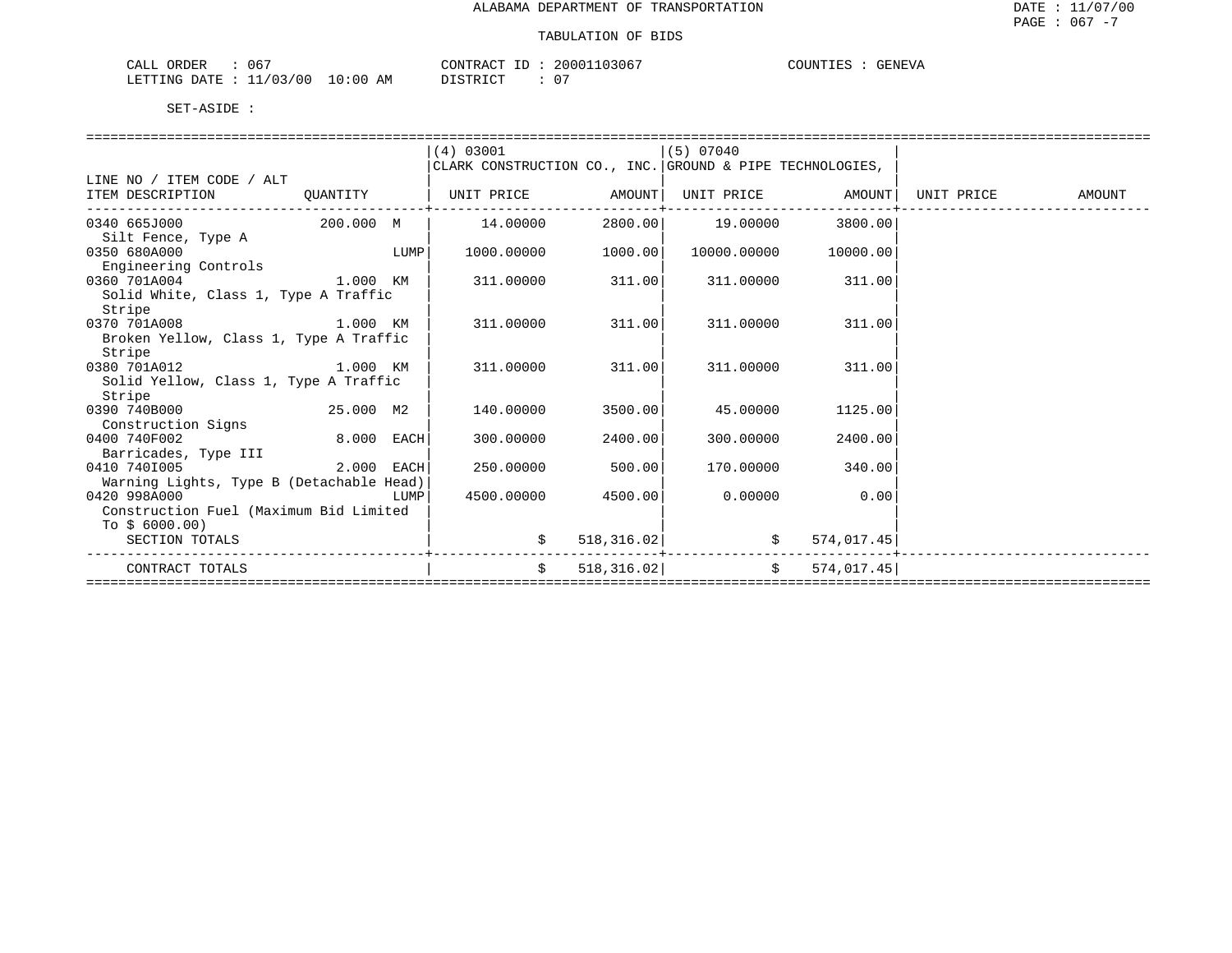DATE :

## VENDOR RANKING

| CALL ORDER : 069<br>LETTING DATE : $11/03/00$<br>10:00 AM                                                                                                                                                      | CONTRACT ID: 20001103069<br>: 07<br>DISTRICT |              | COUNTIES : GENEVA                              |  |
|----------------------------------------------------------------------------------------------------------------------------------------------------------------------------------------------------------------|----------------------------------------------|--------------|------------------------------------------------|--|
| CONTRACT DESCRIPTION:<br>for constructing the Replacement of a Doubleline C.C.M. Pipe<br>with a R.C. Bridge Culvert including Approaches on C.R. #41<br>over Simmons Creek, east of Geneva. Length - 0.049 mi. | CONTRACT TIME : 75                           | Working Days | (available days)<br>PROJECT $(S)$ : ER-7531(4) |  |
| SET-ASIDE:                                                                                                                                                                                                     |                                              |              |                                                |  |

| RANK | VENDOR NO./NAME |                                  | TOTAL<br><b>BID</b> | % OVER<br>LOW BID |
|------|-----------------|----------------------------------|---------------------|-------------------|
|      | 12019           | LEVERETT CONSTRUCTION COMPANY    | 134,704.45          | 100.0000%         |
|      | 04009           | W. W. DYAR & SONS, INC.          | 134,899.50          | 100.1447%         |
|      | 02032           | BULLARD EXCAVATING, INC.         | 148,731.12          | 110.4129%         |
|      | 08017           | H & L CONSTRUCTION, INC.         | 151,118.10          | 112.1849%         |
|      | 03001           | CLARK CONSTRUCTION COMPANY, INC. | 182,665.25          | 135.6044%         |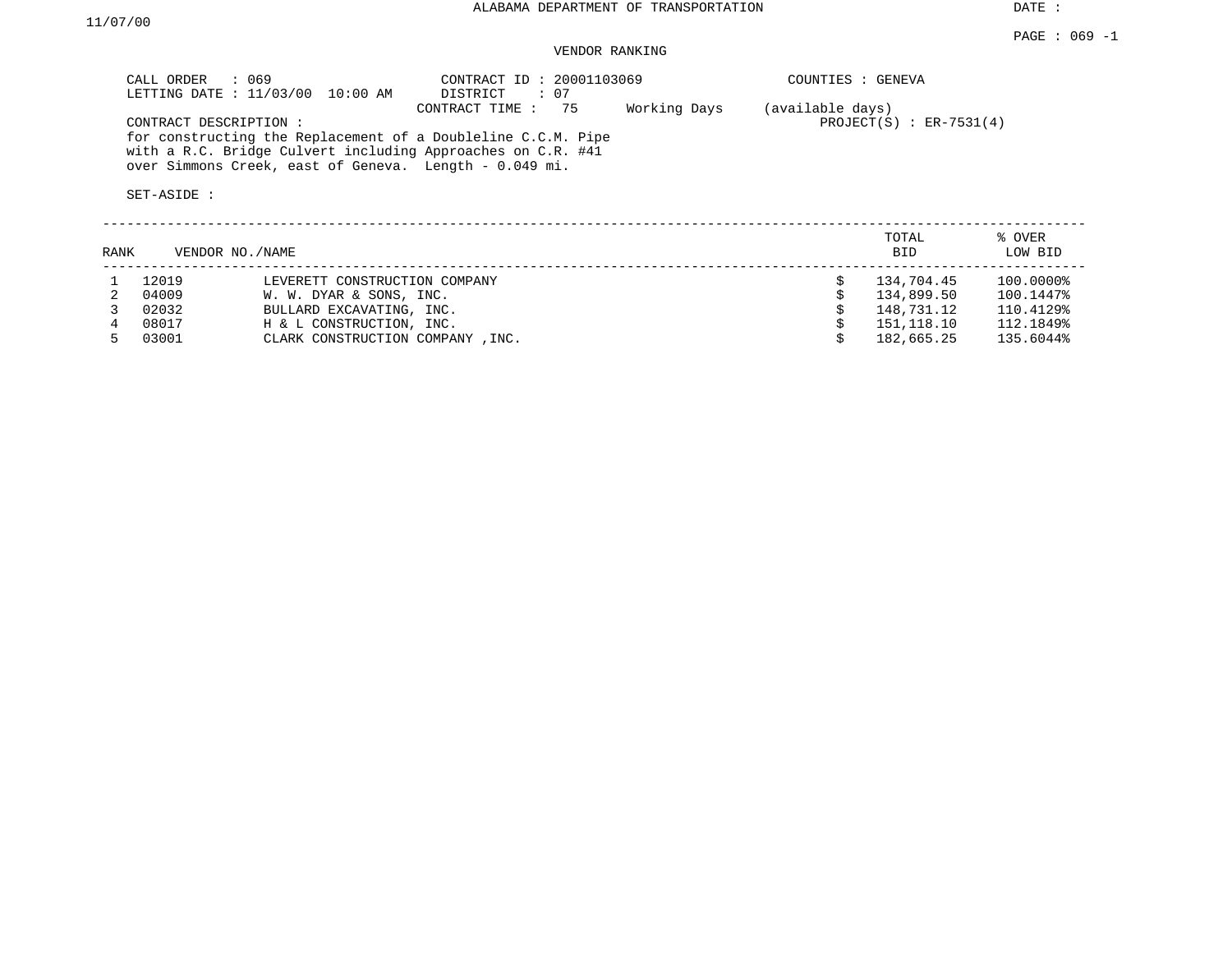| CALL ORDER                       | 069 | CONTRACT ID: | 20001103069 | COUNTIES | GENEVA |
|----------------------------------|-----|--------------|-------------|----------|--------|
| LETTING DATE : 11/03/00 10:00 AM |     | DISTRICT     | $0^7$       |          |        |

|                                         |              |             | $(1)$ 12019 |          | (2) 04009                                               |          | (3) 02032                |          |
|-----------------------------------------|--------------|-------------|-------------|----------|---------------------------------------------------------|----------|--------------------------|----------|
|                                         |              |             |             |          | LEVERETT CONSTRUCTION COMPAN $ W. W. DYAR & SONS, INC.$ |          | BULLARD EXCAVATING, INC. |          |
| LINE NO / ITEM CODE / ALT               |              |             |             |          |                                                         |          |                          |          |
| ITEM DESCRIPTION                        | OUANTITY     |             | UNIT PRICE  | AMOUNT   | UNIT PRICE                                              | AMOUNT   | UNIT PRICE               | AMOUNT   |
|                                         |              |             |             |          |                                                         |          |                          |          |
| SECTION 0001<br>TOTAL                   |              |             |             |          |                                                         |          |                          |          |
|                                         |              |             |             |          |                                                         |          |                          |          |
| 0010 206D000                            | 76.000 LF    |             | 50.00000    | 3800.00  | 5.00000                                                 | 380.00   | 60.00000                 | 4560.00  |
| Removing Pipe                           |              |             |             |          |                                                         |          |                          |          |
| 0020 210D020                            | 152.000      | CYIP        | 18,00000    | 2736.00  | 12.00000                                                | 1824.00  | 12,00000                 | 1824.00  |
| Borrow Excavation (Loose Truckbed       |              |             |             |          |                                                         |          |                          |          |
| Measurement) (A2 or Better)             |              |             |             |          |                                                         |          |                          |          |
| 0030 214A000                            | 777.000      | CUYD        | 4.00000     | 3108.00  | 9.00000                                                 | 6993.00  | 10.00000                 | 7770.00  |
| Structure Excavation                    |              |             |             |          |                                                         |          |                          |          |
| 0040 214B001                            | 140.000      | <b>CUYD</b> | 35.00000    | 4900.00  | 34.00000                                                | 4760.00  | 30.00000                 | 4200.00  |
| Foundation Backfill, Commercial         |              |             |             |          |                                                         |          |                          |          |
| 0050 230A000                            | 3.000 RBST   |             | 600.00000   | 1800.00  | 800.00000                                               | 2400.00  | 650.00000                | 1950.00  |
| Roadbed Processing                      |              |             |             |          |                                                         |          |                          |          |
| 0060 301A072                            | 827.000 SYCP |             | 4.00000     | 3308.00  | 8.00000                                                 | 6616.00  | 5.50000                  | 4548.50  |
| Granular Soil Base Course, Type B, Road |              |             |             |          |                                                         |          |                          |          |
| Mixed, 6" Compacted Thickness           |              |             |             |          |                                                         |          |                          |          |
| 0070 401A000                            | 625.000 SYCP |             | 1,00000     | 625.00   | 1,00000                                                 | 625.00   | 1,00000                  | 625.00   |
| Bituminous Treatment A                  |              |             |             |          |                                                         |          |                          |          |
| 0080 429A201                            | 42.000 TON   |             | 130.00000   | 5460.00  | 85.00000                                                | 3570.00  | 100,00000                | 4200.00  |
| Improved Bituminous Concrete Wearing    |              |             |             |          |                                                         |          |                          |          |
| Surface Layer, 3/4" Maximum Aggregate   |              |             |             |          |                                                         |          |                          |          |
|                                         |              |             |             |          |                                                         |          |                          |          |
| Size Mix, ESAL Range A                  |              |             |             |          |                                                         |          |                          |          |
| 0090 502A000                            | 24961.000 LB |             | 0.45000     | 11232.45 | 0.50000                                                 | 12480.50 | 0.50000                  | 12480.50 |
| Steel Reinforcement                     |              |             |             |          |                                                         |          |                          |          |
| 0100 505E000                            | 486.000 LF   |             | 25.00000    | 12150.00 | 40.00000                                                | 19440.00 | 20.00000                 | 9720.00  |
| Permanent Steel Sheet Piling (PZ-27 Or  |              |             |             |          |                                                         |          |                          |          |
| A Domestic Produced Equivalent Sheet    |              |             |             |          |                                                         |          |                          |          |
| Pile Approved By ALDOT)                 |              |             |             |          |                                                         |          |                          |          |
| 0110 524A011                            | 157.000      | CUYD        | 440.00000   | 69080.00 | 320.00000                                               | 50240.00 | 425.00000                | 66725.00 |
| Culvert Concrete (Cast In Place)        |              |             |             |          |                                                         |          |                          |          |
| 0120 600A000                            |              | LUMP        | 7200.00000  | 7200.00  | 9000.00000                                              | 9000.00  | 15939.12000              | 15939.12 |
| Mobilization                            |              |             |             |          |                                                         |          |                          |          |
| 0130 610C001                            | 33.000       | TON         | 32.00000    | 1056.00  | 34.00000                                                | 1122.00  | 55.00000                 | 1815.00  |
| Loose Riprap, Class 2                   |              |             |             |          |                                                         |          |                          |          |
| 0140 610D003                            | 25.000       | SOYD        | 3.00000     | 75.00    | 5.00000                                                 | 125.00   | 10.00000                 | 250.00   |
| Filter Blanket, Geotextile              |              |             |             |          |                                                         |          |                          |          |
| 0150 652A061                            | 1,000        | ACRE        | 500.00000   | 500.00   | 1200.00000                                              | 1200.00  | 500.00000                | 500.00   |
| Seeding (Mix 3E)                        |              |             |             |          |                                                         |          |                          |          |
| 0160 656A001                            | 1.000 ACRE   |             | 500.00000   | 500.00   | 800.00000                                               | 800.00   | 500.00000                | 500.00   |
| Mulching, Class A, Type 2               |              |             |             |          |                                                         |          |                          |          |
| 0170 665F000                            | 16.000 EACH  |             | 10.00000    | 160.00   | 5.00000                                                 | 80.00    | 10.00000                 | 160.00   |
| Hay Bales                               |              |             |             |          |                                                         |          |                          |          |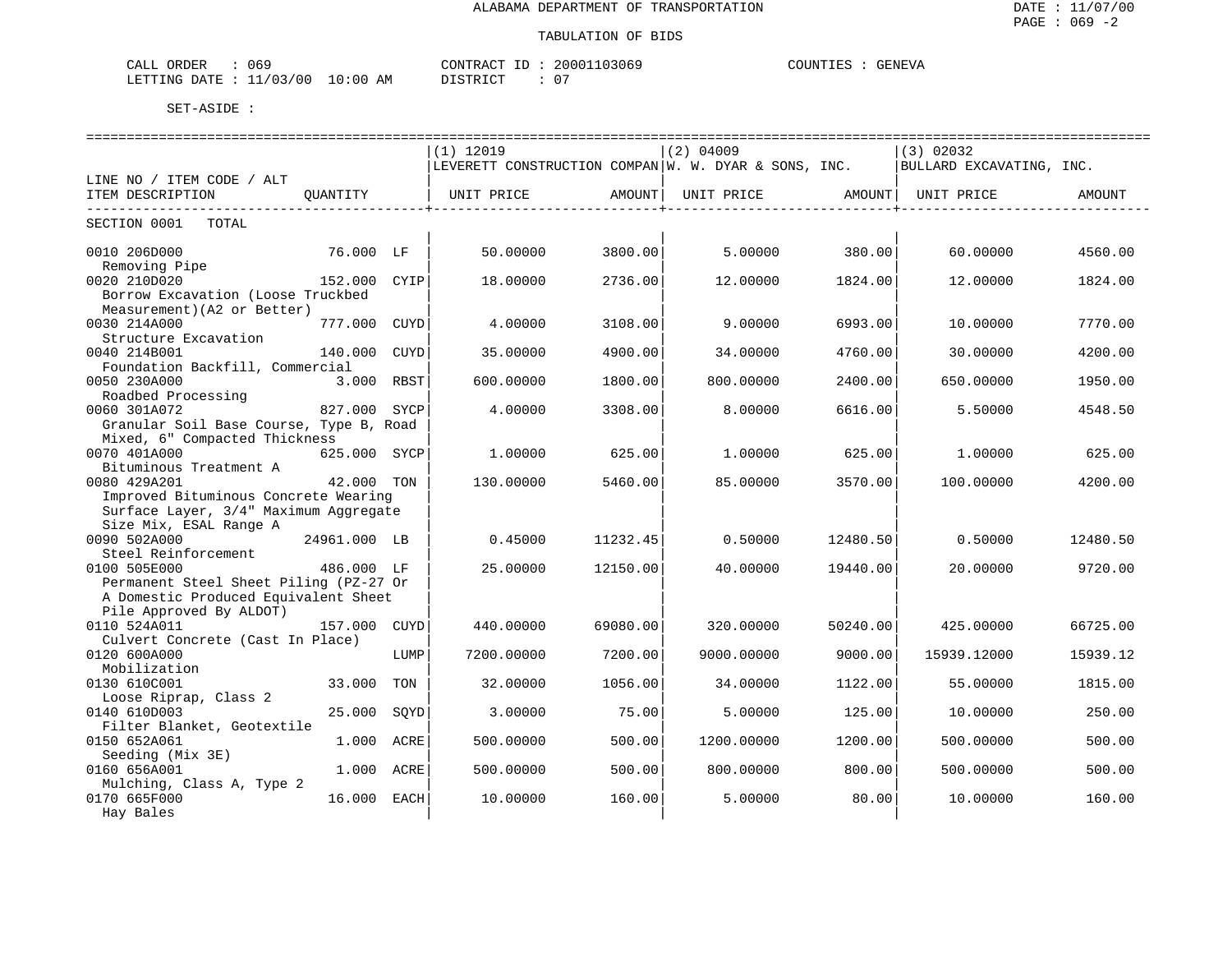| CALL ORDER<br>069               | CONTRACT ID: 20001103069 | COUNTIES :<br>GENEVA |
|---------------------------------|--------------------------|----------------------|
| LETTING DATE: 11/03/00 10:00 AM | DISTRICT                 |                      |

|                                          |            |      | $(1)$ 12019                                          |            | $(2)$ 04009 |            | $(3)$ 02032              |            |
|------------------------------------------|------------|------|------------------------------------------------------|------------|-------------|------------|--------------------------|------------|
|                                          |            |      | LEVERETT CONSTRUCTION COMPAN W. W. DYAR & SONS, INC. |            |             |            | BULLARD EXCAVATING, INC. |            |
| LINE NO / ITEM CODE / ALT                |            |      |                                                      |            |             |            |                          |            |
| ITEM DESCRIPTION                         | OUANTITY   |      | UNIT PRICE                                           | AMOUNT     | UNIT PRICE  | AMOUNT     | UNIT PRICE               | AMOUNT     |
|                                          |            |      |                                                      |            |             |            |                          |            |
| 0180 665J000                             | 100.000 LF |      | 4.00000                                              | 400.001    | 5.00000     | 500.00     | 5.00000                  | 500.00     |
| Silt Fence, Type A                       |            |      |                                                      |            |             |            |                          |            |
| 0190 680A000                             |            | LUMP | 0.00000                                              | 0.00       | 2000.00000  | 2000.00    | 3000.00000               | 3000.00    |
| Engineering Controls                     |            |      |                                                      |            |             |            |                          |            |
| 0200 701A004                             | 1.000 MILE |      | 500.00000                                            | 500.00     | 1100.00000  | 1100.00    | 500,00000                | 500.00     |
| Solid White, Class 1, Type A Traffic     |            |      |                                                      |            |             |            |                          |            |
| Stripe                                   |            |      |                                                      |            |             |            |                          |            |
| 0210 701A008                             | 1.000 MILE |      | 500.00000                                            | 500.00     | 900.00000   | 900.00     | 500.00000                | 500.00     |
| Broken Yellow, Class 1, Type A Traffic   |            |      |                                                      |            |             |            |                          |            |
| Stripe                                   |            |      |                                                      |            |             |            |                          |            |
| 0220 701C000                             | 1.000 MILE |      | 500.00000                                            | 500.00     | 500.00000   | 500.00     | 500.00000                | 500.00     |
| Broken Temporary Traffic Stripe          |            |      |                                                      |            |             |            |                          |            |
| 0230 740B000                             | 272.000    | SOFT | 12.00000                                             | 3264.00    | 12.00000    | 3264.00    | 12,00000                 | 3264.00    |
| Construction Signs                       |            |      |                                                      |            |             |            |                          |            |
| 0240 740F002                             | 8.000      | EACH | 200.00000                                            | 1600.00    | 265.00000   | 2120.00    | 300,00000                | 2400.00    |
| Barricades, Type III                     |            |      |                                                      |            |             |            |                          |            |
| 0250 7401005                             | 2.000 EACH |      | 125.00000                                            | 250.00     | 180.00000   | 360.00     | 150.00000                | 300.00     |
| Warning Lights, Type B (Detachable Head) |            |      |                                                      |            |             |            |                          |            |
| 0260 998A000                             |            | LUMP | 0.00000                                              | 0.00       | 2500.00000  | 2500.00    | 0.00000                  | 0.00       |
| Construction Fuel (Maximum Bid Limited   |            |      |                                                      |            |             |            |                          |            |
| To $$5,500.00)$                          |            |      |                                                      |            |             |            |                          |            |
| SECTION TOTALS                           |            |      | \$                                                   | 134,704.45 | \$          | 134,899.50 |                          | 148,731.12 |
|                                          |            |      |                                                      |            |             |            |                          |            |
| CONTRACT TOTALS                          |            |      | Ŝ.                                                   | 134,704.45 | S.          | 134,899.50 | Ŝ.                       | 148,731.12 |
|                                          |            |      |                                                      |            |             |            |                          |            |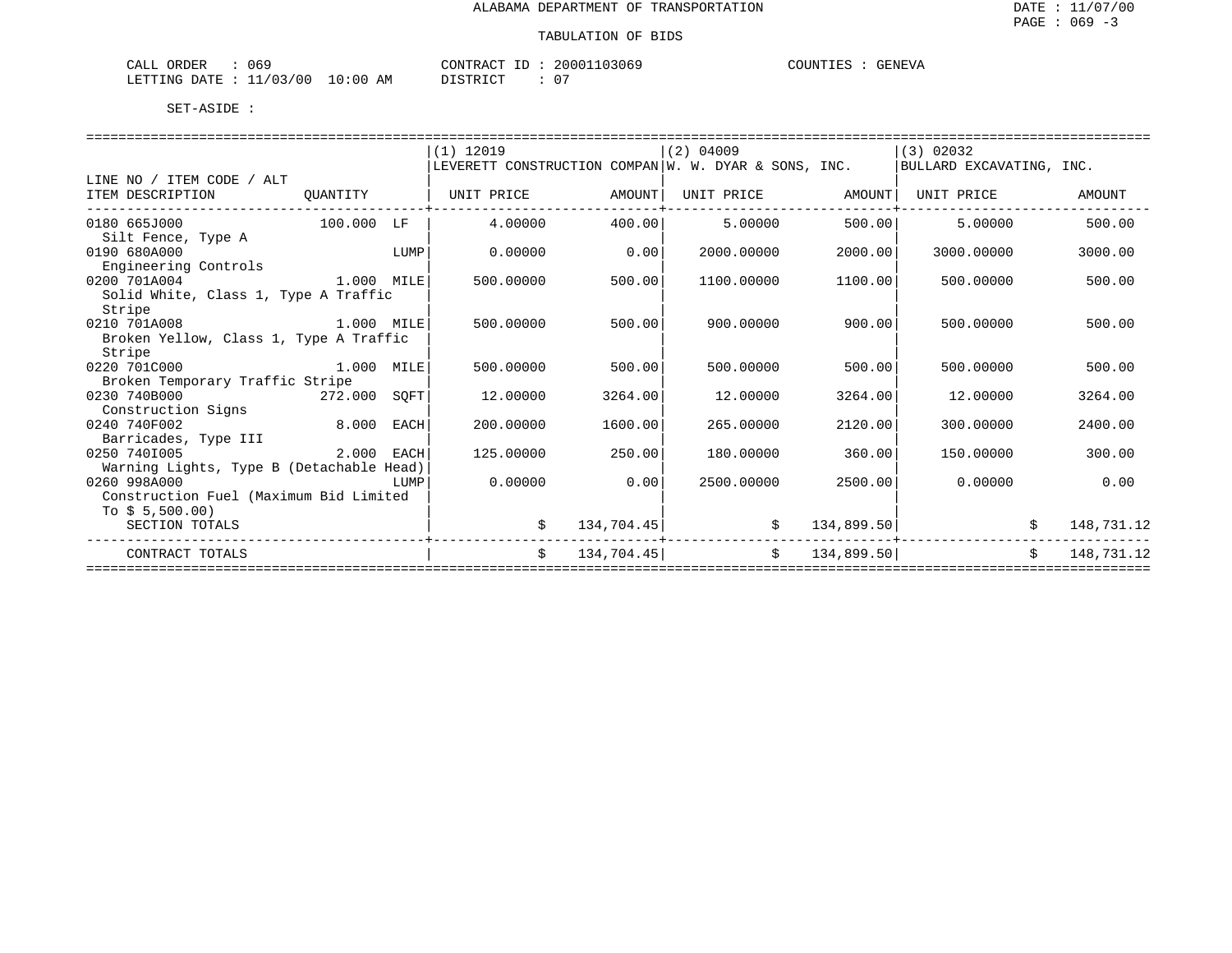# TABULATION OF BIDS

| ORDER<br>CALL | 069                           | $\sim$<br>CONTR<br>L'RAU<br>ىك. | 13069<br>20001 | COUNTIES<br>GENEVA |
|---------------|-------------------------------|---------------------------------|----------------|--------------------|
| LETTING DATE  | 10:00<br>/03<br>'00<br>AΜ<br> | $T \cap T$<br><b>DIOTE</b>      | n'<br>U        |                    |

|                                         |              |      | (4) 08017                |          | (5) 03001                    |          |            |        |
|-----------------------------------------|--------------|------|--------------------------|----------|------------------------------|----------|------------|--------|
|                                         |              |      | H & L CONSTRUCTION, INC. |          | CLARK CONSTRUCTION CO., INC. |          |            |        |
| LINE NO / ITEM CODE / ALT               |              |      |                          |          |                              |          |            |        |
| ITEM DESCRIPTION                        | OUANTITY     |      | UNIT PRICE               | AMOUNT   | UNIT PRICE                   | AMOUNT   | UNIT PRICE | AMOUNT |
| ______________________                  |              |      |                          |          |                              |          |            |        |
| SECTION 0001<br>TOTAL                   |              |      |                          |          |                              |          |            |        |
| 0010 206D000                            | 76.000 LF    |      | 100.00000                | 7600.00  | 25.00000                     | 1900.00  |            |        |
| Removing Pipe                           |              |      |                          |          |                              |          |            |        |
| 0020 210D020                            | 152.000 CYIP |      | 18.90000                 | 2872.80  | 15.00000                     | 2280.00  |            |        |
| Borrow Excavation (Loose Truckbed       |              |      |                          |          |                              |          |            |        |
| Measurement) (A2 or Better)             |              |      |                          |          |                              |          |            |        |
| 0030 214A000                            | 777.000 CUYD |      | 8.00000                  | 6216.00  | 8.00000                      | 6216.00  |            |        |
| Structure Excavation                    |              |      |                          |          |                              |          |            |        |
| 0040 214B001                            | 140.000 CUYD |      | 38.00000                 | 5320.00  | 35.00000                     | 4900.00  |            |        |
| Foundation Backfill, Commercial         |              |      |                          |          |                              |          |            |        |
| 0050 230A000                            | 3.000 RBST   |      | 630.00000                | 1890.00  | 350.00000                    | 1050.00  |            |        |
| Roadbed Processing                      |              |      |                          |          |                              |          |            |        |
| 0060 301A072                            | 827.000 SYCP |      | 4.20000                  | 3473.40  | 6.00000                      | 4962.00  |            |        |
| Granular Soil Base Course, Type B, Road |              |      |                          |          |                              |          |            |        |
| Mixed, 6" Compacted Thickness           |              |      |                          |          |                              |          |            |        |
| 0070 401A000                            | 625.000 SYCP |      | 1,10000                  | 687.50   | 0.85000                      | 531.25   |            |        |
| Bituminous Treatment A                  |              |      |                          |          |                              |          |            |        |
| 0080 429A201                            | 42.000 TON   |      | 122.50000                | 5145.00  | 110.00000                    | 4620.00  |            |        |
| Improved Bituminous Concrete Wearing    |              |      |                          |          |                              |          |            |        |
| Surface Layer, 3/4" Maximum Aggregate   |              |      |                          |          |                              |          |            |        |
| Size Mix, ESAL Range A                  |              |      |                          |          |                              |          |            |        |
| 0090 502A000                            | 24961.000 LB |      | 0.50000                  | 12480.50 | 1,00000                      | 24961.00 |            |        |
| Steel Reinforcement                     |              |      |                          |          |                              |          |            |        |
| 0100 505E000                            | 486.000 LF   |      | 41.15000                 | 19998.90 | 35.00000                     | 17010.00 |            |        |
| Permanent Steel Sheet Piling (PZ-27 Or  |              |      |                          |          |                              |          |            |        |
| A Domestic Produced Equivalent Sheet    |              |      |                          |          |                              |          |            |        |
| Pile Approved By ALDOT)                 |              |      |                          |          |                              |          |            |        |
| 0110 524A011                            | 157.000      | CUYD | 395.00000                | 62015.00 | 500.00000                    | 78500.00 |            |        |
| Culvert Concrete (Cast In Place)        |              |      |                          |          |                              |          |            |        |
| 0120 600A000                            |              | LUMP | 9000.00000               | 9000.00  | 20000.00000                  | 20000.00 |            |        |
| Mobilization                            |              |      |                          |          |                              |          |            |        |
|                                         |              |      |                          |          |                              |          |            |        |
| 0130 610C001                            | 33.000 TON   |      | 35.00000                 | 1155.00  | 50.00000                     | 1650.00  |            |        |
| Loose Riprap, Class 2                   |              |      |                          |          |                              |          |            |        |
| 0140 610D003                            | 25.000       | SQYD | 4.00000                  | 100.00   | 5.00000                      | 125.00   |            |        |
| Filter Blanket, Geotextile              |              |      |                          |          |                              |          |            |        |
| 0150 652A061                            | 1.000 ACRE   |      | 900.00000                | 900.00   | 1000.00000                   | 1000.00  |            |        |
| Seeding (Mix 3E)                        |              |      |                          |          |                              |          |            |        |
| 0160 656A001                            | 1.000 ACRE   |      | 900.00000                | 900.00   | 1000.00000                   | 1000.00  |            |        |
| Mulching, Class A, Type 2               |              |      |                          |          |                              |          |            |        |
| 0170 665F000                            | 16.000 EACH  |      | 4.00000                  | 64.00    | 5.00000                      | 80.00    |            |        |
| Hay Bales                               |              |      |                          |          |                              |          |            |        |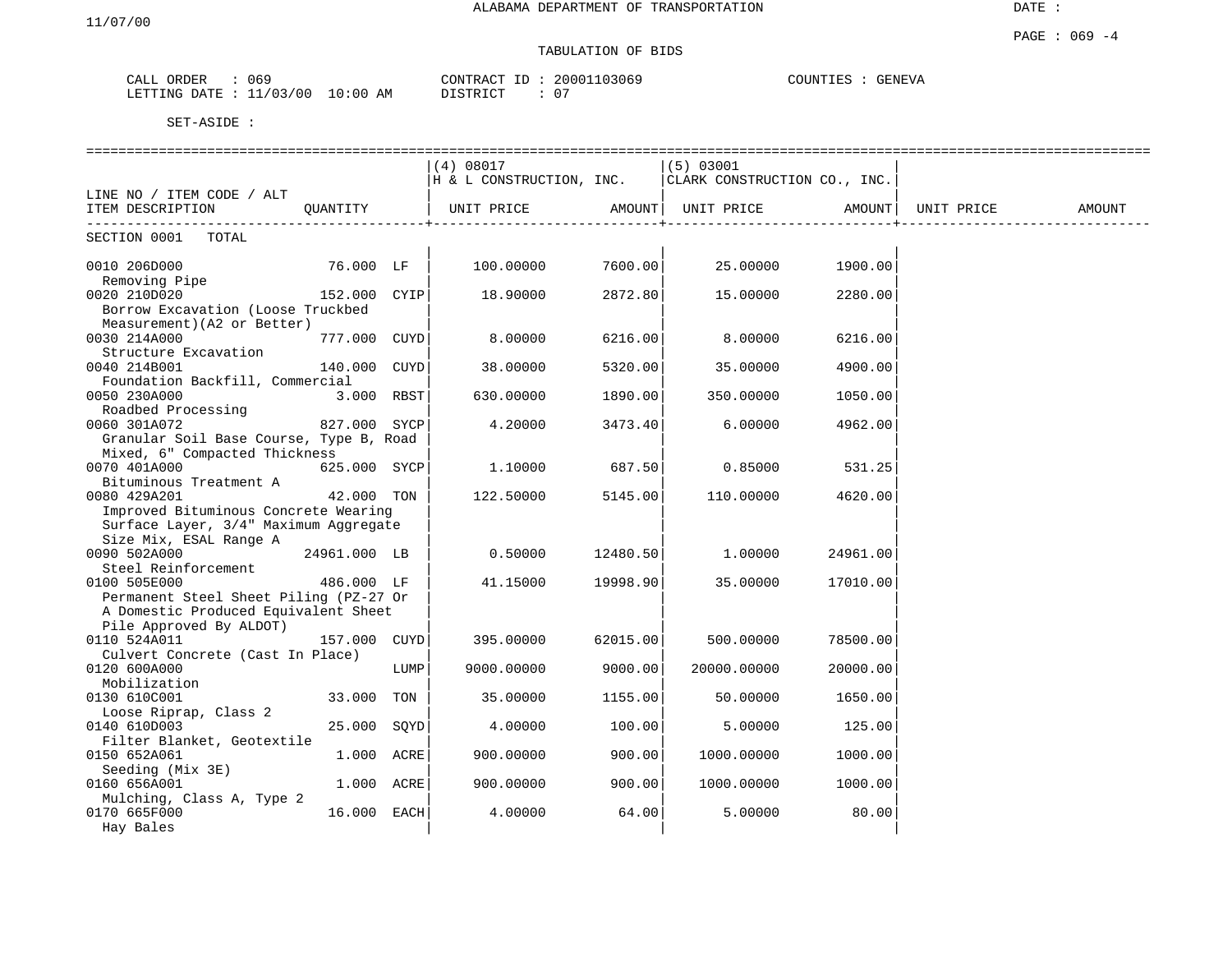| 069<br>ORDER<br>CALL     |             | CONTRACT<br>⊥ப       | 20001103069 | GENEVA<br>COUNTIES |
|--------------------------|-------------|----------------------|-------------|--------------------|
| 11/03/00<br>LETTING DATE | 10:00<br>ΆM | <b>PLATRICT</b><br>. | -07         |                    |

|                                          |              |      | (4) 08017                |             | (5) 03001                    |            |            |        |
|------------------------------------------|--------------|------|--------------------------|-------------|------------------------------|------------|------------|--------|
|                                          |              |      | H & L CONSTRUCTION, INC. |             | CLARK CONSTRUCTION CO., INC. |            |            |        |
| LINE NO / ITEM CODE / ALT                |              |      |                          |             |                              |            |            |        |
| ITEM DESCRIPTION                         | QUANTITY     |      | UNIT PRICE               | AMOUNT      | UNIT PRICE                   | AMOUNT     | UNIT PRICE | AMOUNT |
| 0180 665J000                             | $100.000$ LF |      | 4.50000                  | 450.00      | 4.00000                      | 400.00     |            |        |
| Silt Fence, Type A                       |              |      |                          |             |                              |            |            |        |
| 0190 680A000                             |              | LUMP | 1500.00000               | 1500.00     | 500,00000                    | 500.00     |            |        |
| Engineering Controls                     |              |      |                          |             |                              |            |            |        |
| 0200 701A004                             | 1.000 MILE   |      | 500.00000                | 500.00      | 500.00000                    | 500.00     |            |        |
| Solid White, Class 1, Type A Traffic     |              |      |                          |             |                              |            |            |        |
| Stripe                                   |              |      |                          |             |                              |            |            |        |
| 0210 701A008                             | $1.000$ MILE |      | 500.00000                | 500.00      | 500.00000                    | 500.00     |            |        |
| Broken Yellow, Class 1, Type A Traffic   |              |      |                          |             |                              |            |            |        |
| Stripe                                   |              |      |                          |             |                              |            |            |        |
| 0220 701C000                             | 1.000 MILE   |      | 500.00000                | 500.00      | 500.00000                    | 500.00     |            |        |
| Broken Temporary Traffic Stripe          |              |      |                          |             |                              |            |            |        |
| 0230 740B000                             | 272.000 SOFT |      | 10.00000                 | 2720.00     | 15,00000                     | 4080.00    |            |        |
| Construction Signs                       |              |      |                          |             |                              |            |            |        |
| 0240 740F002                             | 8.000 EACH   |      | 360.00000                | 2880.00     | 350.00000                    | 2800.00    |            |        |
| Barricades, Type III                     |              |      |                          |             |                              |            |            |        |
| 0250 7401005                             | 2.000 EACH   |      | 375.00000                | 750.00      | 300,00000                    | 600.00     |            |        |
| Warning Lights, Type B (Detachable Head) |              |      |                          |             |                              |            |            |        |
| 0260 998A000                             |              | LUMP | 1500.00000               | 1500.00     | 2000.00000                   | 2000.00    |            |        |
| Construction Fuel (Maximum Bid Limited   |              |      |                          |             |                              |            |            |        |
| To $$5,500.00)$                          |              |      |                          |             |                              |            |            |        |
| SECTION TOTALS                           |              |      | Ŝ.                       | 151, 118.10 | S.                           | 182,665.25 |            |        |
| CONTRACT TOTALS                          |              |      | Ŝ.                       | 151, 118.10 | $\mathsf{S}$                 | 182,665.25 |            |        |
|                                          |              |      |                          |             |                              |            |            |        |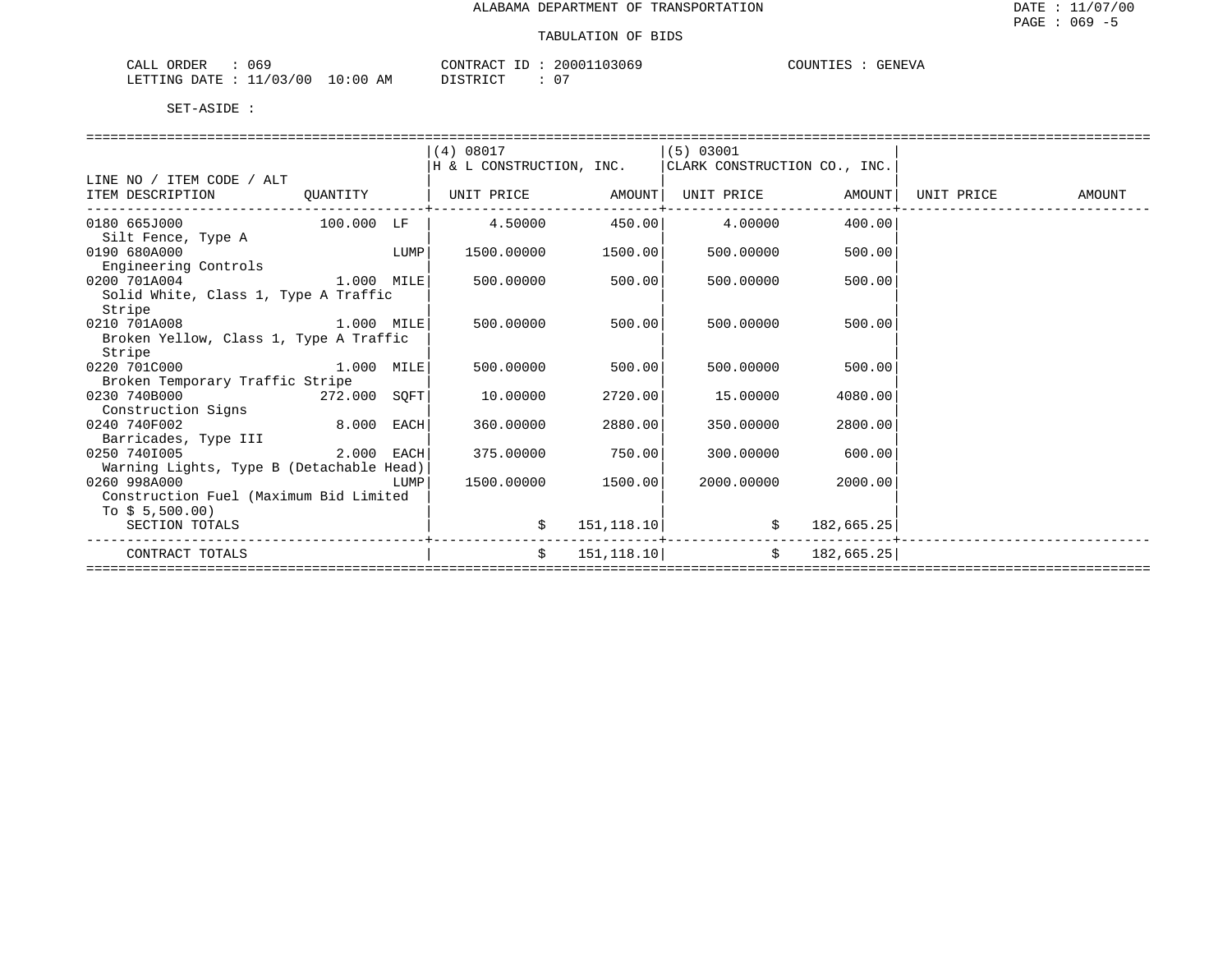### VENDOR RANKING

|      | $\therefore$ 071<br>CALL ORDER<br>LETTING DATE : 11/03/00 | 10:00 AM                            | CONTRACT ID: 20001103071<br>DISTRICT<br>: 03                                                                                                    |              |                  | COUNTIES : JEFFERSON           | SHELBY            |
|------|-----------------------------------------------------------|-------------------------------------|-------------------------------------------------------------------------------------------------------------------------------------------------|--------------|------------------|--------------------------------|-------------------|
|      | CONTRACT DESCRIPTION:<br>plans.<br>SET-ASIDE :            |                                     | 180<br>CONTRACT TIME:<br>for constructing the Intersection Improvements Including<br>Signals at Various Locations in Hoover as indicated on the | Working Days | (available days) | $PROJECT(S)$ : STPBH-9802(115) |                   |
| RANK | VENDOR NO./NAME                                           |                                     |                                                                                                                                                 |              |                  | TOTAL<br><b>BID</b>            | % OVER<br>LOW BID |
|      | 16048                                                     | WALKER PATTON COMPANY, INC.         |                                                                                                                                                 |              | \$               | 771,323.64                     | 100.0000%         |
| 2    | 01018                                                     | APAC-ALABAMA, INC.                  |                                                                                                                                                 |              |                  | 774,921.13                     | 100.4664%         |
|      | 07003                                                     | R. E. GRILLS CONSTRUCTION CO., INC. |                                                                                                                                                 |              |                  | 884,100.00                     | 114.6211%         |
|      | 16039                                                     | PINKERTON CONSTRUCTION, INC.        |                                                                                                                                                 |              |                  | 900,258.70                     | 116.7160%         |
| 5.   | 04009                                                     | W. W. DYAR & SONS, INC.             |                                                                                                                                                 |              |                  | 1,101,844.90                   | 142.8511%         |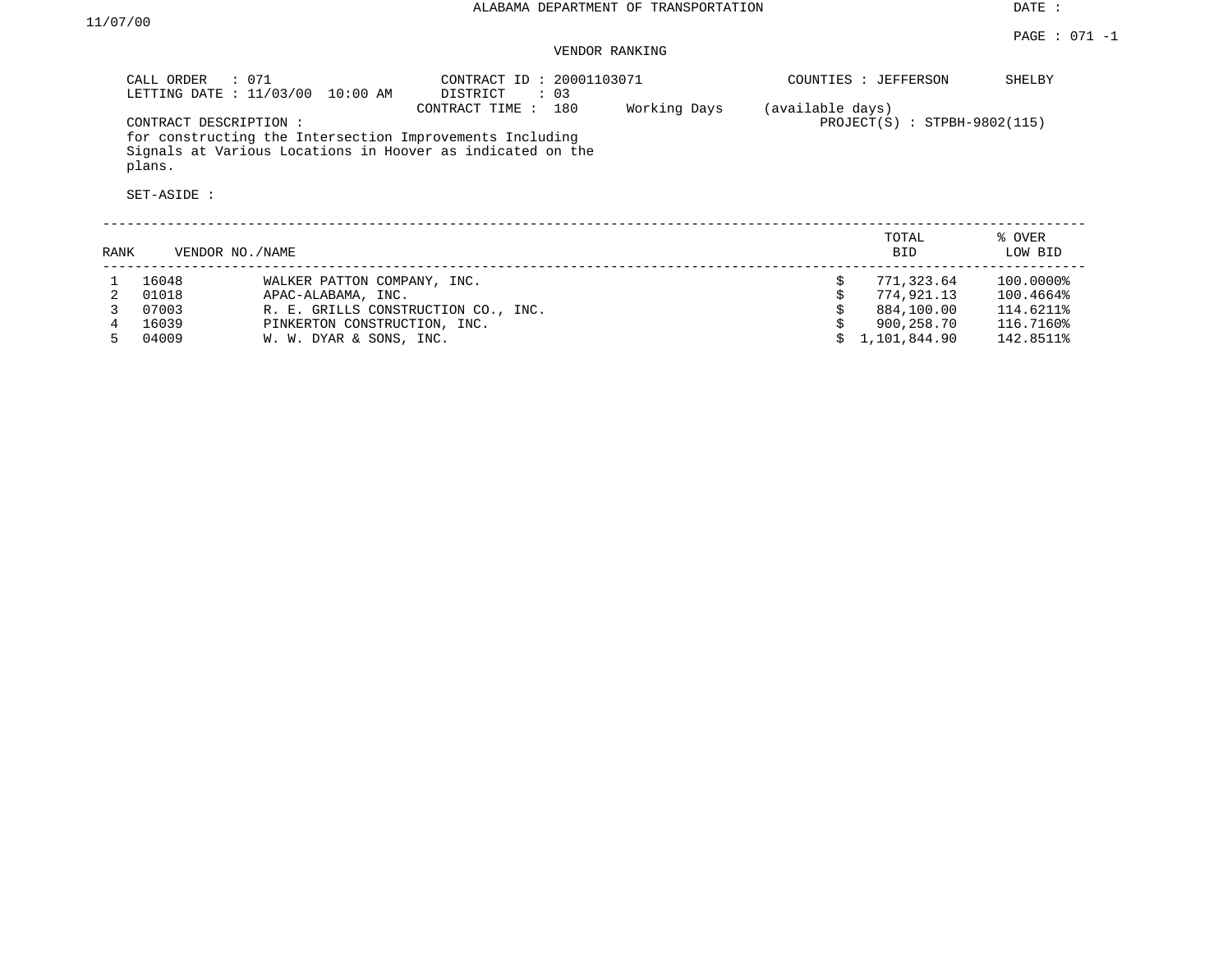| $\sim$ $\sim$<br>ORDER<br>CALL                                                   | 10307<br>2000<br>סידיזו∩ר<br>$\sim$ $\sim$<br>ז בי קיי | JEFFERSON<br>COUNTIES | SHELBY |
|----------------------------------------------------------------------------------|--------------------------------------------------------|-----------------------|--------|
| <b>ETTING</b><br>$\sim$<br>0٢)<br>7.M<br><b>DATH</b><br>0:00<br>лı.<br>$\cdot$ . | $C$ $C$ $T$ $D$ $T$ $C$ $T$<br>---                     |                       |        |

|                                                                                 | ============================                    |           | ============================= |                                | ===================          |           |
|---------------------------------------------------------------------------------|-------------------------------------------------|-----------|-------------------------------|--------------------------------|------------------------------|-----------|
|                                                                                 | $(1)$ 16048                                     |           | $(2)$ 01018                   |                                | $(3)$ 07003                  |           |
|                                                                                 | WALKER PATTON COMPANY, INC.  APAC-ALABAMA, INC. |           |                               |                                | R.E. GRILLS CONSTRUCTION CO. |           |
| LINE NO / ITEM CODE / ALT                                                       |                                                 |           |                               |                                |                              |           |
| ITEM DESCRIPTION<br>OUANTITY                                                    | UNIT PRICE                                      | AMOUNT    |                               | UNIT PRICE AMOUNT   UNIT PRICE |                              | AMOUNT    |
| -------------------------<br>SECTION 0001<br>Total                              |                                                 |           |                               | -------------------            |                              |           |
| 0010 201A000<br>LUMP                                                            | 32000.00000                                     | 32000.00  | 25759.98000                   | 25759.98                       | 43000.00000                  | 43000.00  |
| Clearing & Grubbing (Approximately 2<br>Hectares)                               |                                                 |           |                               |                                |                              |           |
| 0020 206C010<br>426.000 M2<br>Removing Concrete Driveway                        | 9.98000                                         | 4251.48   | 9.14000                       | 3893.64                        | 4.40000                      | 1874.40   |
| 0030 206D003<br>791.000 M                                                       | 13.10000                                        | 10362.10  | 14.06000                      | 11121.46                       | 6.00000                      | 4746.00   |
| Removing Curb And Gutter<br>0040 206E042<br>4.000 EACH                          | 275.00000                                       | 1100.00   | 556.00000                     | 2224.00                        | 500.00000                    | 2000.00   |
| Removing Inlets (Partial)<br>0050 210A000<br>19382.000<br>м3                    | 7.71000                                         | 149435.22 | 6.27000                       | 121525.14                      | 6.50000                      | 125983.00 |
| Unclassified Excavation                                                         |                                                 |           |                               |                                |                              |           |
| 0060 214A000<br>42.000 M3                                                       | 40.00000                                        | 1680.00   | 13.30000                      | 558.60                         | 35,00000                     | 1470.00   |
| Structure Excavation<br>0070 214B001<br>61.000 M3                               | 23.30000                                        | 1421.30   | 29.47000                      | 1797.67                        | 26.00000                     | 1586.00   |
| Foundation Backfill, Commercial                                                 |                                                 |           |                               |                                |                              |           |
| 0080 405A000<br>1537.000 L                                                      | 0.66000                                         | 1014.42   | 0.50000                       | 768.50                         | 2.00000                      | 3074.00   |
| Tack Coat<br>0090 429A240                                                       |                                                 |           |                               |                                |                              |           |
| 682.000 MTON<br>Improved Bituminous Concrete Wearing                            | 59.35000                                        | 40476.70  | 47.80000                      | 32599.60                       | 58,00000                     | 39556.00  |
| Surface Layer, 12.5 mm Maximum                                                  |                                                 |           |                               |                                |                              |           |
| Aggregate Size Mix, ESAL Range C                                                |                                                 |           |                               |                                |                              |           |
| 0100 429B241<br>1076.000 MTON                                                   | 39.30000                                        | 42286.80  | 44.17000                      | 47526.92                       | 48,00000                     | 51648.00  |
| Improved Bituminous Concrete Binder                                             |                                                 |           |                               |                                |                              |           |
| Layer, 25.0 mm Maximum Aggregate Size                                           |                                                 |           |                               |                                |                              |           |
| Mix, ESAL Range C                                                               |                                                 |           |                               |                                |                              |           |
| 0110 429C240<br>2716.000 MTON                                                   | 37.30000                                        | 101306.80 | 36.36000                      | 98753.76                       | 38,00000                     | 103208.00 |
| Improved Bituminous Concrete Base Layer,<br>25.0 mm Maximum Aggregate Size Mix, |                                                 |           |                               |                                |                              |           |
| ESAL Range C                                                                    |                                                 |           |                               |                                |                              |           |
| 0120 429C244<br>25.000 MTON                                                     | 110.00000                                       | 2750.00   | 50.11000                      | 1252.75                        | 200.00000                    | 5000.00   |
| Improved Bituminous Concrete Base Layer,                                        |                                                 |           |                               |                                |                              |           |
| Patching, 25.0 mm Maximum Aggregate                                             |                                                 |           |                               |                                |                              |           |
| Size Mix, ESAL Range C<br>0130 429C248<br>30.000 MTON                           | 110,00000                                       | 3300.00   | 44.83000                      | 1344.90                        | 200.00000                    | 6000.00   |
| Improved Bituminous Concrete Base Layer,                                        |                                                 |           |                               |                                |                              |           |
| Leveling, 25.0 mm Maximum Aggregate                                             |                                                 |           |                               |                                |                              |           |
| Size Mix, ESAL Range C                                                          |                                                 |           |                               |                                |                              |           |
| 0140 430B003<br>150.000 MTON                                                    | 20.00000                                        | 3000.00   | 27.89000                      | 4183.50                        | 25.00000                     | 3750.00   |
| Aggregate Surfacing (ALDOT #57)                                                 |                                                 |           |                               |                                |                              |           |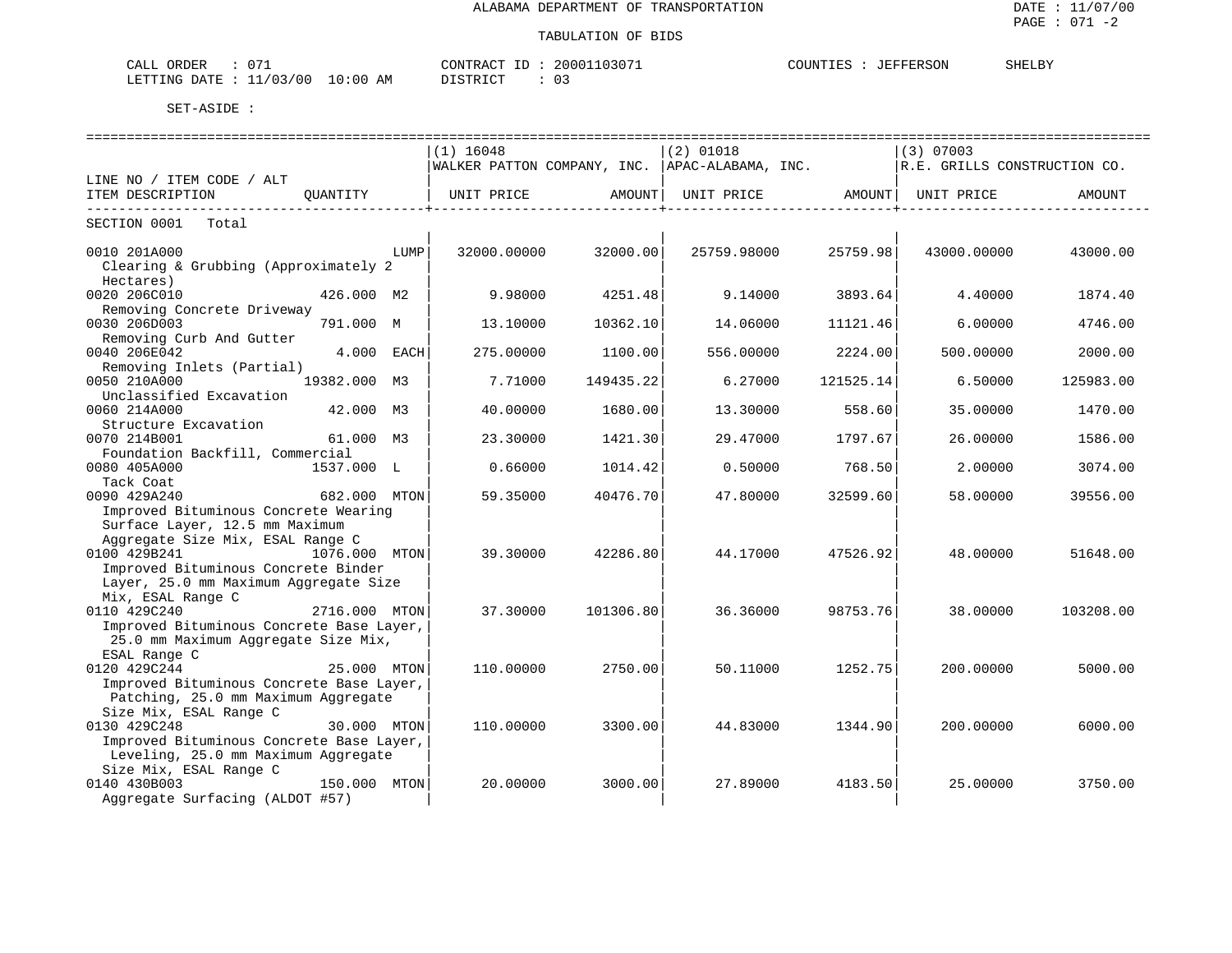| $\sim$ $\sim$<br>CALL ORDER             | 20001103071<br>CONTRACT ID: | <b>SHELBY</b><br>COUNTIES : JEFFERSON |  |
|-----------------------------------------|-----------------------------|---------------------------------------|--|
| LETTING DATE : $11/03/00$<br>$10:00$ AM | DISTRICT<br>-03             |                                       |  |

|                                                                   |      | ============================= |          | ==============================                  |                                                |                              |          |
|-------------------------------------------------------------------|------|-------------------------------|----------|-------------------------------------------------|------------------------------------------------|------------------------------|----------|
|                                                                   |      | $(1)$ 16048                   |          | $(2)$ 01018                                     |                                                | $(3)$ 07003                  |          |
|                                                                   |      |                               |          | WALKER PATTON COMPANY, INC.  APAC-ALABAMA, INC. |                                                | R.E. GRILLS CONSTRUCTION CO. |          |
| LINE NO / ITEM CODE / ALT                                         |      |                               |          |                                                 |                                                |                              |          |
| ITEM DESCRIPTION<br>QUANTITY                                      |      | UNIT PRICE                    | AMOUNT   | UNIT PRICE AMOUNT   UNIT PRICE                  | . _ _ _ _ _ _ _ _ _ _ <del>_</del> _ _ _ _ _ _ |                              | AMOUNT   |
| 1486.000 M2<br>0150 450A001                                       |      | 7.00000                       | 10402.00 | 52.41000                                        | 77881.26                                       | 44.00000                     | 65384.00 |
| Plain Cement Concrete Pavement, 250                               |      |                               |          |                                                 |                                                |                              |          |
| Millimeters Thick                                                 |      |                               |          |                                                 |                                                |                              |          |
| 0160 453D000<br>57.000 M3                                         |      | 425.00000                     | 24225.00 | 409.42000                                       | 23336.94                                       | 600,00000                    | 34200.00 |
| Concrete Pavement Replacement Slab                                |      |                               |          |                                                 |                                                |                              |          |
| 0170 502A000<br>2993.000 KG                                       |      | 2.50000                       | 7482.50  | 1.33000                                         | 3980.69                                        | 1,20000                      | 3591.60  |
| Steel Reinforcement                                               |      |                               |          |                                                 |                                                |                              |          |
| 0180 530A001<br>17.000 M                                          |      | 129.71000                     | 2205.07  | 124.89000                                       | 2123.13                                        | 100.00000                    | 1700.00  |
| 450 mm Roadway Pipe (Class 3 R.C.)                                |      |                               |          |                                                 |                                                |                              |          |
| 0190 530A002<br>15.000 M                                          |      | 206.25000                     | 3093.75  | 139.81000                                       | 2097.15                                        | 150.00000                    | 2250.00  |
| 600 mm Roadway Pipe (Class 3 R.C.)                                |      |                               |          |                                                 |                                                |                              |          |
| 0200 600A000                                                      | LUMP | 55492.00000                   | 55492.00 | 8240.00000                                      | 8240.00                                        | 75000.00000                  | 75000.00 |
| Mobilization                                                      |      |                               |          |                                                 |                                                |                              |          |
| 0210 602A000<br>15.000 EACH                                       |      | 50.00000                      | 750.00   | 226.91000                                       | 3403.65                                        | 90.00000                     | 1350.00  |
| Right Of Way Markers                                              |      |                               |          |                                                 |                                                |                              |          |
| 0220 605B001<br>$1.000$ EACH                                      |      | 550.00000                     | 550.00   | 124.81000                                       | 124.81                                         | 400.00000                    | 400.00   |
| Special Underdrain Outlet, Type B<br>0230 610C001<br>330.000 MTON |      |                               |          |                                                 |                                                |                              |          |
| Loose Riprap, Class 2                                             |      | 29.13000                      | 9612.90  | 30.44000                                        | 10045.20                                       | 19.00000                     | 6270.00  |
| 0240 610D003<br>267.000 M2                                        |      | 2.25000                       | 600.75   | 6.75000                                         | 1802.25                                        | 3.00000                      | 801.00   |
| Filter Blanket, Geotextile                                        |      |                               |          |                                                 |                                                |                              |          |
| $6.000$ M3<br>0250 614A000                                        |      | 595.00000                     | 3570.00  | 262.03000                                       | 1572.18                                        | 190.00000                    | 1140.00  |
| Slope Paving                                                      |      |                               |          |                                                 |                                                |                              |          |
| 0260 618B003<br>137.000 M2                                        |      | 32.00000                      | 4384.00  | 60.05000                                        | 8226.85                                        | 36.00000                     | 4932.00  |
| Concrete Driveway, 150 mm Thick                                   |      |                               |          |                                                 |                                                |                              |          |
| (Includes Wire Mesh)                                              |      |                               |          |                                                 |                                                |                              |          |
| 0270 619A003<br>1.000 EACH                                        |      | 565.00000                     | 565.00   | 1528.52000                                      | 1528.52                                        | 800.00000                    | 800.00   |
| 600 mm Roadway Pipe End Treatment,                                |      |                               |          |                                                 |                                                |                              |          |
| Class 1                                                           |      |                               |          |                                                 |                                                |                              |          |
| 0280 620A000<br>1.000 M3                                          |      | 900.00000                     | 900.00   | 1528.52000                                      | 1528.52                                        | 725.00000                    | 725.00   |
| Minor Structure Concrete                                          |      |                               |          |                                                 |                                                |                              |          |
| 1.000 EACH<br>0290 621A000                                        |      | 1575.00000                    | 1575.00  | 2183.60000                                      | 2183.60                                        | 1600.00000                   | 1600.00  |
| Junction Boxes, Type 1, 1P Or 5                                   |      |                               |          |                                                 |                                                |                              |          |
| 0300 621C015<br>4.000 EACH                                        |      | 1400.00000                    | 5600.00  | 3275.40000                                      | 13101.60                                       | 1600.00000                   | 6400.00  |
| Inlets, Type S1 Or S3 (1 Wing)                                    |      |                               |          |                                                 |                                                |                              |          |
| 0310 621C017<br>2.000 EACH                                        |      | 1850.00000                    | 3700.00  | 3821.30000                                      | 7642.60                                        | 1800.00000                   | 3600.00  |
| Inlets, Type S1 Or S3 (2 Wing)                                    |      |                               |          |                                                 |                                                |                              |          |
| 0320 621C027<br>1.000 EACH<br>Inlets, Type C                      |      | 1750.00000                    | 1750.00  | 2729.50000                                      | 2729.50                                        | 1800.00000                   | 1800.00  |
| 0330 622A000<br>3.000 EACH                                        |      | 275.00000                     | 825.00   | 109.18000                                       | 327.54                                         | 380.00000                    | 1140.00  |
| Manhole Covers Reset                                              |      |                               |          |                                                 |                                                |                              |          |
|                                                                   |      |                               |          |                                                 |                                                |                              |          |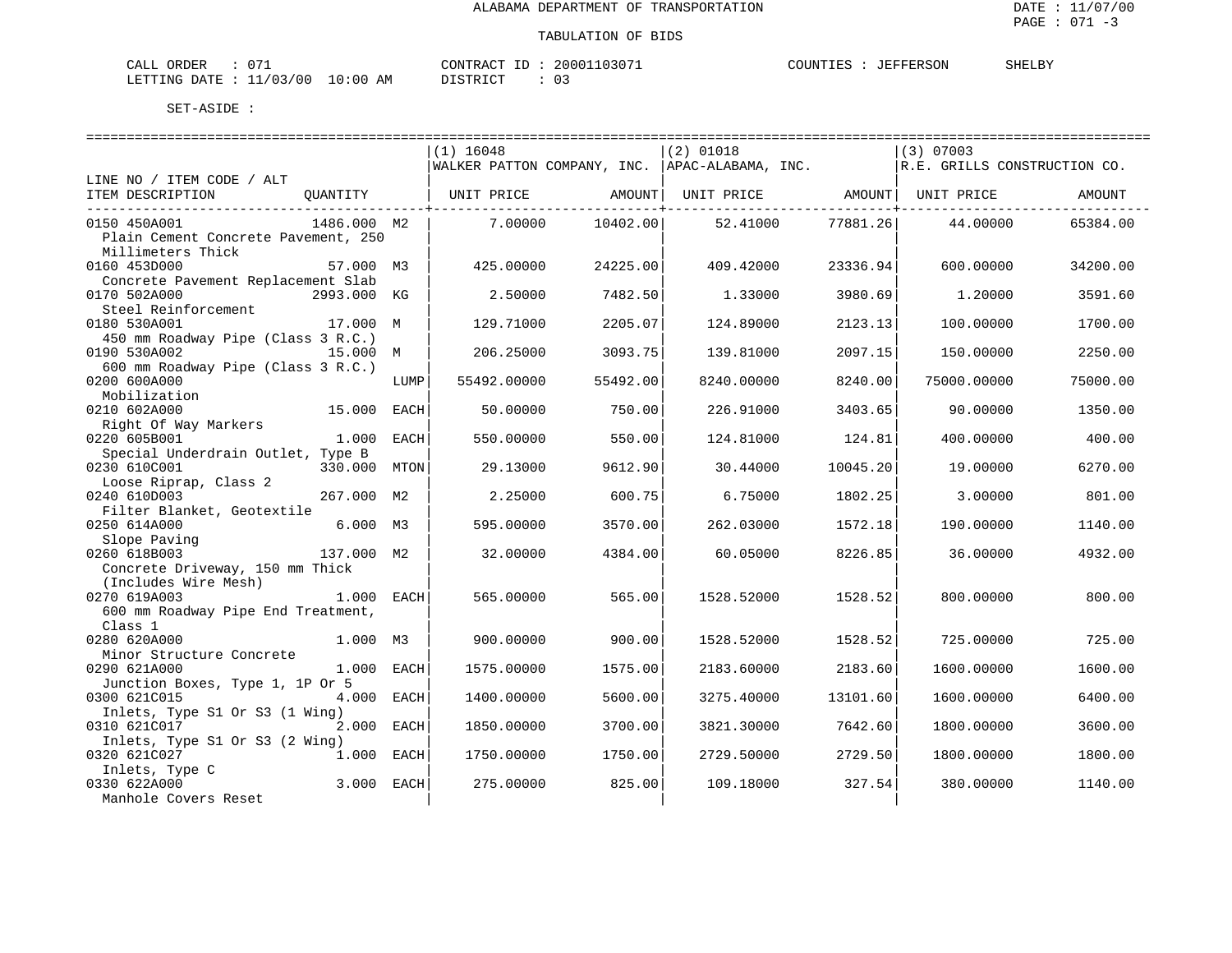| $\sim$ $\sim$<br>CALL ORDER         | CONTRACT ID: 20001103071 | COUNTIES<br>: JEFFERSON | SHELBY |
|-------------------------------------|--------------------------|-------------------------|--------|
| LETTING DATE : 11/03/00<br>10:00 AM | DISTRICT<br>U3           |                         |        |

|                                                                                        |              |      | $(1)$ 16048                 |          | $(2)$ 01018        |          | $(3)$ 07003                  |          |
|----------------------------------------------------------------------------------------|--------------|------|-----------------------------|----------|--------------------|----------|------------------------------|----------|
|                                                                                        |              |      | WALKER PATTON COMPANY, INC. |          | APAC-ALABAMA, INC. |          | R.E. GRILLS CONSTRUCTION CO. |          |
| LINE NO / ITEM CODE / ALT                                                              |              |      |                             |          |                    |          |                              |          |
| ITEM DESCRIPTION                                                                       | QUANTITY     |      | UNIT PRICE                  | AMOUNT   | UNIT PRICE         | AMOUNT   | UNIT PRICE                   | AMOUNT   |
| 0340 623A000                                                                           | 110.000 M    |      | 43.00000                    | 4730.00  | 60.05000           | 6605.50  | 27,00000                     | 2970.00  |
| Concrete Gutter<br>0350 623C000                                                        | 723.000 M    |      | 43.00000                    | 31089.00 | 44.76000           | 32361.48 | 24.00000                     | 17352.00 |
| Combination Curb & Gutter, Type C<br>0360 623C003<br>Combination Curb & Gutter, Type C | 42.000 M     |      | 43.00000                    | 1806.00  | 43.67000           | 1834.14  | 33.00000                     | 1386.00  |
| (Modified)<br>0370 630A000                                                             | 142.000 M    |      | 61.00000                    | 8662.00  | 62.83000           | 8921.86  | 44.00000                     | 6248.00  |
| Steel Beam Guardrail, Class A, Type 1<br>0380 630C070                                  | 2.000 EACH   |      | 1250.00000                  | 2500.00  | 1287.50000         | 2575.00  | 1650.00000                   | 3300.00  |
| Guardrail End Anchor, Type 10 Series<br>0390 643A000                                   | $1.000$ EACH |      | 250.00000                   | 250.00   | 257.50000          | 257.50   | 500.00000                    | 500.00   |
| Water Meters Reset<br>0400 643B000                                                     | 9.000 EACH   |      | 125.00000                   | 1125.00  | 77.25000           | 695.25   | 600.00000                    | 5400.00  |
| Valve Boxes Reset<br>0410 650A000<br>Topsoil                                           | 1670.000 M3  |      | 8,00000                     | 13360.00 | 7.78000            | 12992.60 | 11,00000                     | 18370.00 |
| 0420 652A050<br>Seeding (Mix 1A)                                                       | 2.000 HA     |      | 800.00000                   | 1600.00  | 2056.66000         | 4113.32  | 1977.00000                   | 3954.00  |
| 0430 652B050<br>Temporary Seeding (Mix 1AT)                                            | 2.000 HA     |      | 800,00000                   | 1600.00  | 1799.72000         | 3599.44  | 1730.00000                   | 3460.00  |
| 0440 652C000<br>Mowing                                                                 | 2.000        | HA   | 200.00000                   | 400.00   | 256.95000          | 513.90   | 247.00000                    | 494.00   |
| 0450 652D050<br>Seeding In Stubble (Mix 1A)                                            | 1.000 HA     |      | 1075.00000                  | 1075.00  | 2056.67000         | 2056.67  | 1977.00000                   | 1977.00  |
| 0460 654A001<br>Solid Sodding (Bermuda)                                                | 1832.000 M2  |      | 6.00000                     | 10992.00 | 4.69000            | 8592.08  | 5.00000                      | 9160.00  |
| 0470 654A005<br>Solid Sodding (Emerald Zoysia)                                         | 1428.000 M2  |      | 10.10000                    | 14422.80 | 6.24000            | 8910.72  | 6.50000                      | 9282.00  |
| 0480 656A000<br>Mulching, Class A, Type 1                                              | 2.000 HA     |      | 1900.00000                  | 3800.00  | 1542.76000         | 3085.52  | 1483.00000                   | 2966.00  |
| 0490 665F000<br>Hay Bales                                                              | 155.000      | EACH | 5.00000                     | 775.00   | 6.39000            | 990.45   | 4.00000                      | 620.00   |
| 0500 665G000<br>Sand Bags                                                              | 30.000       | EACH | 20.00000                    | 600.00   | 4.40000            | 132.00   | 2.00000                      | 60.00    |
| 0510 665J000<br>Silt Fence, Type A                                                     | 155.000 M    |      | 10.43000                    | 1616.65  | 18.72000           | 2901.60  | 17.00000                     | 2635.00  |
| 0520 666A001<br>Pest Control Treatment                                                 | 2.000 HA     |      | 400.00000                   | 800.00   | 128.99000          | 257.98   | 124.00000                    | 248.00   |
| 0530 680A000<br>Engineering Controls                                                   |              | LUMP | 18000.00000                 | 18000.00 | 25132.00000        | 25132.00 | 40000.00000                  | 40000.00 |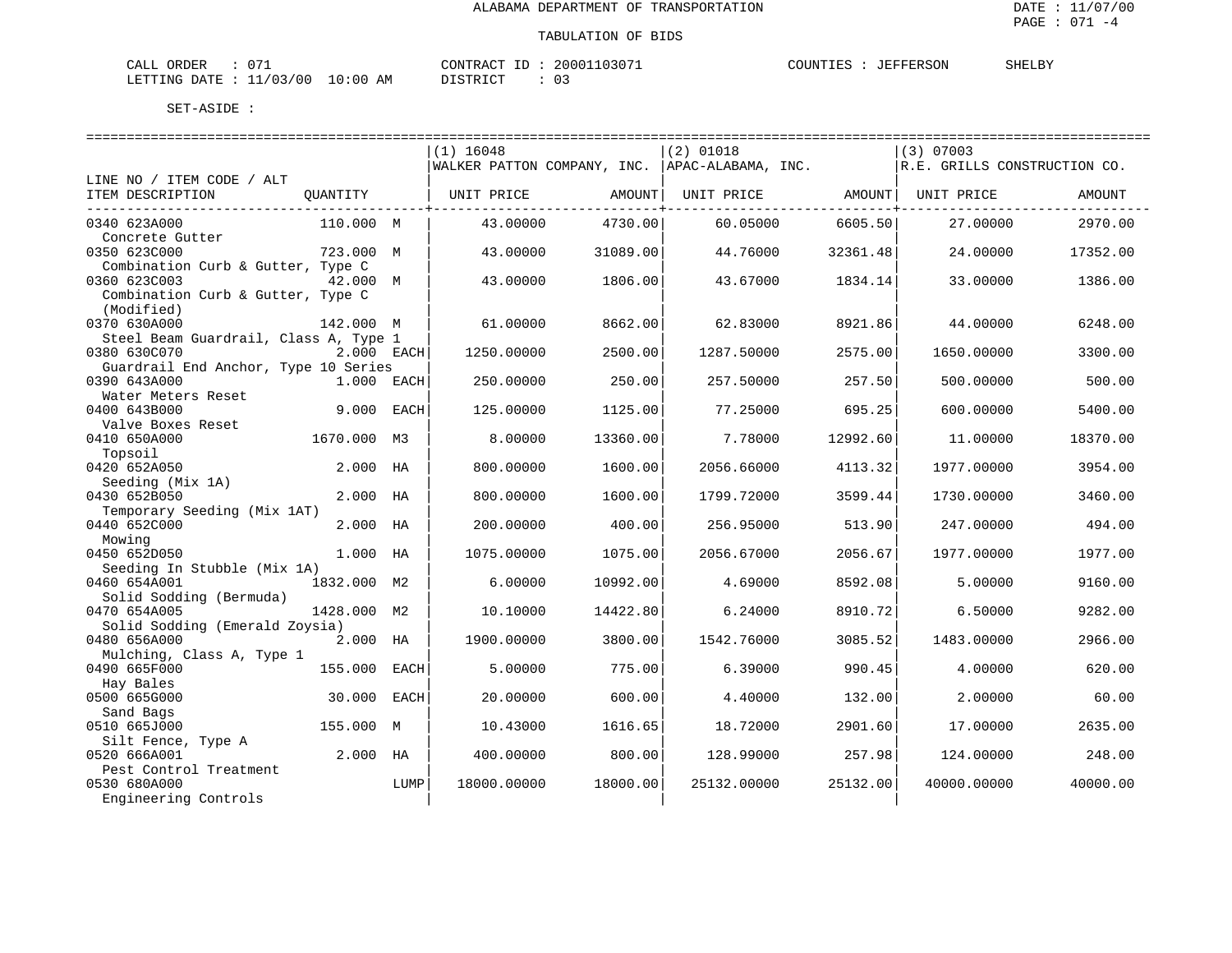| $\sim$ $-$<br>ORDER<br>$\bigcap \pi$ $\tau$<br>ىلىلەت |            | CONTRACT<br>ш.  | 20001103071 | JEFFERSON<br>COUNTIES | SHELBY |
|-------------------------------------------------------|------------|-----------------|-------------|-----------------------|--------|
| LETTING DATE : 11/03/00                               | $10:00$ AM | $1557R$ T $C^T$ |             |                       |        |

|                                                                              | $(1)$ 16048       |         | $(2)$ 01018                                                                   |         | $(3)$ 07003 |         |
|------------------------------------------------------------------------------|-------------------|---------|-------------------------------------------------------------------------------|---------|-------------|---------|
|                                                                              |                   |         | WALKER PATTON COMPANY, INC.  APAC-ALABAMA, INC.  R.E. GRILLS CONSTRUCTION CO. |         |             |         |
| LINE NO / ITEM CODE / ALT                                                    |                   |         |                                                                               |         |             |         |
| ITEM DESCRIPTION QUANTITY   UNIT PRICE AMOUNT  UNIT PRICE AMOUNT  UNIT PRICE |                   |         |                                                                               |         |             | AMOUNT  |
|                                                                              |                   |         |                                                                               |         |             |         |
| $2.000$ KM<br>0540 701A028                                                   | 925.00000 1850.00 |         | 1280.29000 2560.58                                                            |         | 925.00000   | 1850.00 |
| Solid White, Class 2, Type A Traffic                                         |                   |         |                                                                               |         |             |         |
| Stripe (1.5 mm Thick) (150 mm Wide)                                          |                   |         |                                                                               |         |             |         |
| 0550 701A037<br>6.000 KM                                                     | 900.00000         | 5400.00 | 1599.59000                                                                    | 9597.54 | 900.00000   | 5400.00 |
| Solid Yellow, Class 2, Type A Traffic                                        |                   |         |                                                                               |         |             |         |
| Stripe (2.3 mm Thick) (150 mm Wide)                                          |                   |         |                                                                               |         |             |         |
| 0560 701A038<br>2.000 KM                                                     | 650.00000         | 1300.00 | 800.31000                                                                     | 1600.62 | 650.00000   | 1300.00 |
| Broken Yellow, Class 2, Type A Traffic                                       |                   |         |                                                                               |         |             |         |
| Stripe (2.3 mm Thick) (150 mm Wide)                                          |                   |         |                                                                               |         |             |         |
| 0570 701A041<br>1.000 KM                                                     | 650.00000         | 650.00  | 800.31000                                                                     | 800.31  | 650.00000   | 650.00  |
| Broken White, Class 2, Type A Traffic                                        |                   |         |                                                                               |         |             |         |
| Stripe (2.3 mm Thick) (150 mm Wide)                                          |                   |         |                                                                               |         |             |         |
| 0580 701B009<br>215.000 M                                                    | 2,00000           | 430.00  | 3.38000                                                                       | 726.70  | 2,00000     | 430.00  |
| Dotted Class 2, Type A Traffic Stripe                                        |                   |         |                                                                               |         |             |         |
| $(2.3 \, \text{mm}$ Thick) $(150 \, \text{mm}$ Wide)                         |                   |         |                                                                               |         |             |         |
| 0590 701C000<br>2.000 KM                                                     | 150.00000         | 300.00  | 320.33000                                                                     | 640.66  | 150.00000   | 300.00  |
| Broken Temporary Traffic Stripe                                              |                   |         |                                                                               |         |             |         |
| 0600 701C001<br>5.000 KM                                                     | 200.00000         | 1000.00 | 320.33000                                                                     | 1601.65 | 200.00000   | 1000.00 |
| Solid Temporary Traffic Stripe                                               |                   |         |                                                                               |         |             |         |
| 0610 701D005<br>2.000 KM                                                     | 650.00000         | 1300.00 | 959.96000                                                                     | 1919.92 | 650.00000   | 1300.00 |
| Solid Traffic Stripe Removed                                                 |                   |         |                                                                               |         |             |         |
| 0620 703A002<br>356.000 M2                                                   | 18.00000          | 6408.00 | 27.81000                                                                      | 9900.36 | 18.00000    | 6408.00 |
| Traffic Control Markings, Class 2, Type                                      |                   |         |                                                                               |         |             |         |
| $\mathsf{A}$                                                                 |                   |         |                                                                               |         |             |         |
| 0630 703B002<br>28.000 M2                                                    | 18.00000          | 504.00  | 39.14000                                                                      | 1095.92 | 18.00000    | 504.00  |
| Traffic Control Legends, Class 2, Type A                                     |                   |         |                                                                               |         |             |         |
| 0640 703C000<br>45.000 M2                                                    | 6.00000           | 270.00  | 32.96000                                                                      | 1483.20 | 6.00000     | 270.00  |
| Removal Of Existing Traffic Control                                          |                   |         |                                                                               |         |             |         |
| Markings Or Legends (Paint)                                                  |                   |         |                                                                               |         |             |         |
| 0650 703D001<br>356.000 M2                                                   | 10.00000          | 3560.00 | 14.42000                                                                      | 5133.52 | 10.00000    | 3560.00 |
| Temporary Traffic Control Markings                                           |                   |         |                                                                               |         |             |         |
| 0660 707B003<br>1.000 EACH                                                   | 250.00000         | 250.00  | 257.50000                                                                     | 257.50  | 250.00000   | 250.00  |
| Type A Hazard Marker Installation                                            |                   |         |                                                                               |         |             |         |
| 0670 710A115<br>3.000 M2                                                     | 160.00000         | 480.00  | 360.50000                                                                     | 1081.50 | 180.00000   | 540.00  |
| Class 4, Alum Flat Sign Panels 2.032 mm                                      |                   |         |                                                                               |         |             |         |
| Thick or Steel Flat Sign Panels 1.897                                        |                   |         |                                                                               |         |             |         |
| mm Thick (Ty III or Ty IV Background)                                        |                   |         |                                                                               |         |             |         |
| 0680 710B001<br>25.000 M                                                     | 19.00000          | 475.00  | 33.48000                                                                      | 837.00  | 21.00000    | 525.00  |
| Roadway Sign Post (#3 "U" Channel                                            |                   |         |                                                                               |         |             |         |
| Galvanized Steel)                                                            |                   |         |                                                                               |         |             |         |
| 0690 730A000<br>LUMP                                                         | 2300.00000        | 2300.00 | 2060.00000                                                                    | 2060.00 | 2000.00000  | 2000.00 |
| Removal Of Existing Traffic Control                                          |                   |         |                                                                               |         |             |         |
| Unit (Caldwell Mill Rd. @ Heatherwood                                        |                   |         |                                                                               |         |             |         |
| $Dr.$ )                                                                      |                   |         |                                                                               |         |             |         |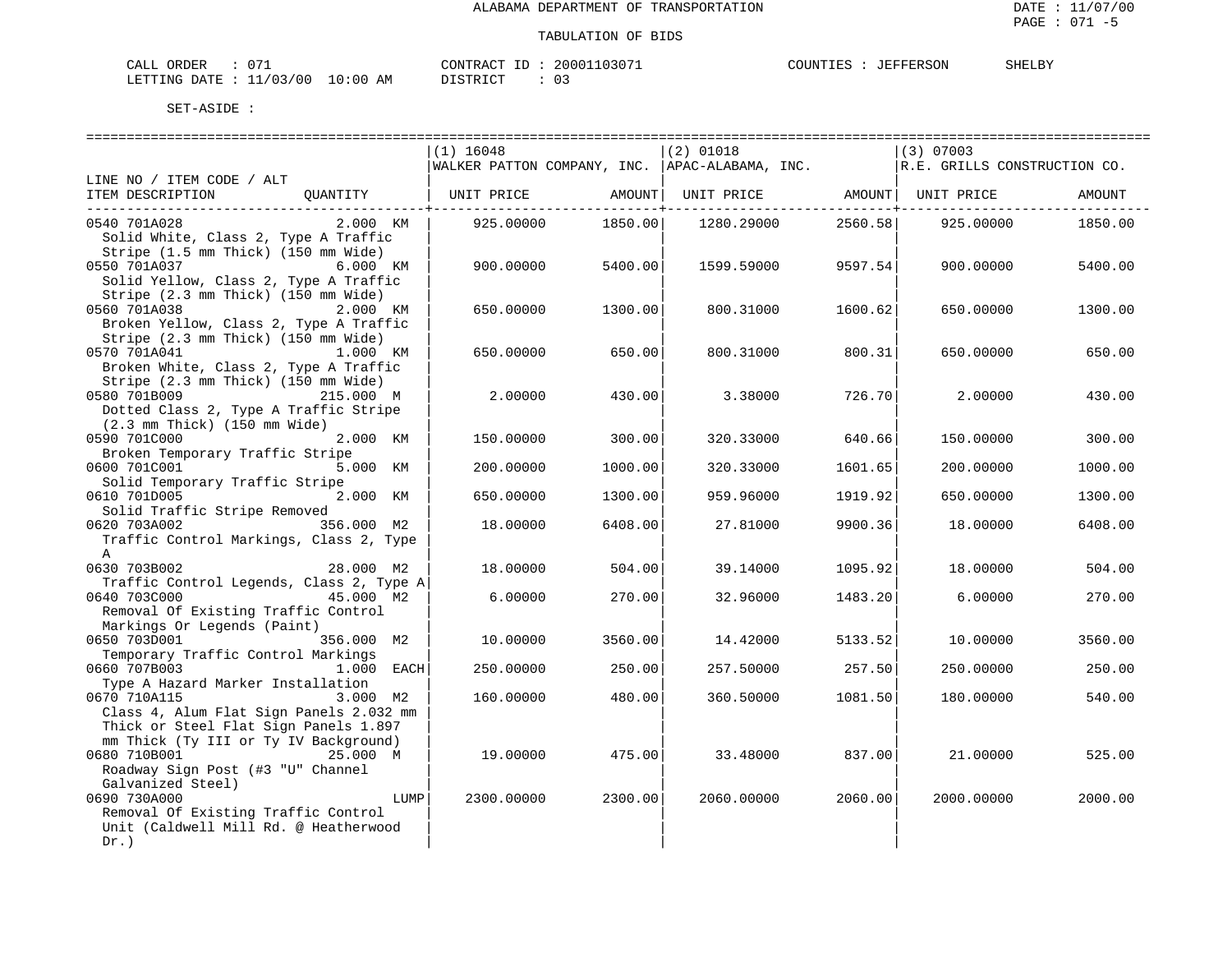| $\cap$<br>CALL ORDER           |            | CONTRACT<br>חד | 20001103071 | COUNTIES :<br>JEFFERSON | SHELBY |
|--------------------------------|------------|----------------|-------------|-------------------------|--------|
| : 11/03/00<br>LETTING DATE : ' | $10:00$ AM | DISTRICT       | $\Omega$ :  |                         |        |

|                                                                                | $(1)$ 16048        |                             | $(2)$ 01018                                     |                                     | $(3)$ 07003                  |          |
|--------------------------------------------------------------------------------|--------------------|-----------------------------|-------------------------------------------------|-------------------------------------|------------------------------|----------|
|                                                                                |                    |                             | WALKER PATTON COMPANY, INC.  APAC-ALABAMA, INC. |                                     | R.E. GRILLS CONSTRUCTION CO. |          |
| LINE NO / ITEM CODE / ALT                                                      |                    |                             |                                                 |                                     |                              |          |
| ITEM DESCRIPTION<br>OUANTITY                                                   | UNIT PRICE         | AMOUNT<br>$- - - - - - - +$ |                                                 | UNIT PRICE AMOUNT<br>------------+- | UNIT PRICE                   | AMOUNT   |
| 0700 730A012                                                                   | 1000.00000<br>LUMP | 1000.00                     | 1030.00000                                      | 1030.00                             | 1000.00000                   | 1000.00  |
| Removal Of Existing Traffic Control                                            |                    |                             |                                                 |                                     |                              |          |
| Unit (Partial) (SR 150 @ Riverchase Dr.)                                       |                    |                             |                                                 |                                     |                              |          |
| 0710 730A013                                                                   | LUMP<br>1000.00000 | 1000.00                     | 1030.00000                                      | 1030.00                             | 1000.00000                   | 1000.00  |
| Removal Of Existing Traffic Control                                            |                    |                             |                                                 |                                     |                              |          |
| Unit (Partial) (SR 150 @ Merchants Dr.)                                        |                    |                             |                                                 |                                     |                              |          |
| 0720 730C000                                                                   | 200.00000<br>LUMP  | 200.00                      | 7093.61000                                      | 7093.61                             | 6887.00000                   | 6887.00  |
| Furnishing And Installing Traffic                                              |                    |                             |                                                 |                                     |                              |          |
| Control Unit (Caldwell Mill Rd. @                                              |                    |                             |                                                 |                                     |                              |          |
| Heatherwood Dr.)                                                               |                    |                             |                                                 |                                     |                              |          |
| 0730 730D010                                                                   | LUMP<br>8000.00000 | 8000.00                     | 7194.55000                                      | 7194.55                             | 6985,00000                   | 6985.00  |
| Furnishing And Installing Traffic                                              |                    |                             |                                                 |                                     |                              |          |
| Control System (Partial) (SR 150 @<br>Riverchase Dr. & SR 150 @ Merchants Dr.) |                    |                             |                                                 |                                     |                              |          |
| 0740 730E000<br>4.000 EACH                                                     | 800.00000          | 3200.00                     | 1545.00000                                      | 6180.00                             | 1500.00000                   | 6000.00  |
| Metal Traffic Signal Pole Foundation                                           |                    |                             |                                                 |                                     |                              |          |
| 0750 730G001<br>4.000 EACH                                                     | 3000.00000         | 12000.00                    | 3090.00000                                      | 12360.00                            | 3000.00000                   | 12000.00 |
| Metal Traffic Signal Strain Pole                                               |                    |                             |                                                 |                                     |                              |          |
| 0760 730H000<br>1260.000 M                                                     | 8.19000            | 10319.40                    | 3.09000                                         | 3893.40                             | 3.00000                      | 3780.00  |
| Loop Detector                                                                  |                    |                             |                                                 |                                     |                              |          |
| 0770 7301000<br>660.000 M                                                      | 4.60000            | 3036.00                     | 1,29000                                         | 851.40                              | 1.25000                      | 825.00   |
| Shielded Loop Detector Home-Run Cable                                          |                    |                             |                                                 |                                     |                              |          |
| 0780 730J000<br>10.000 EACH                                                    | 150.00000          | 1500.00                     | 128.75000                                       | 1287.50                             | 125.00000                    | 1250.00  |
| Loop Detector Amplifier                                                        |                    |                             |                                                 |                                     |                              |          |
| 0790 730L012<br>20.000 M                                                       | 16.00000           | 320.00                      | 3.61000                                         | 72.20                               | 7.00000                      | 140.00   |
| Non-Metallic Conduit, 27 mm<br>20.000 M<br>0800 730L031                        | 16.00000           | 320.00                      | 5.15000                                         | 103.00                              | 10.00000                     | 200.00   |
| Metallic Conduit, 21 mm                                                        |                    |                             |                                                 |                                     |                              |          |
| 0810 730L032<br>20.000 M                                                       | 20.00000           | 400.00                      | 5.41000                                         | 108.20                              | 11,00000                     | 220.00   |
| Metallic Conduit, 27 mm                                                        |                    |                             |                                                 |                                     |                              |          |
| 0820 730N000<br>1.000 EACH                                                     | 1200.00000         | 1200.00                     | 412.00000                                       | 412.00                              | 400.00000                    | 400.00   |
| Luminaire Extension Assembly, 3.7m                                             |                    |                             |                                                 |                                     |                              |          |
| 0830 730P001<br>5.000 EACH                                                     | 350.00000          | 1750.00                     | 386.25000                                       | 1931.25                             | 375.00000                    | 1875.00  |
| Vehicular Signal Head, 300 mm 3 Section                                        |                    |                             |                                                 |                                     |                              |          |
| 0840 730P002<br>3.000 EACH                                                     | 450.00000          | 1350.00                     | 602.55000                                       | 1807.65                             | 585.00000                    | 1755.00  |
| Vehicular Signal Head, 300 mm 5 Section                                        |                    |                             |                                                 |                                     |                              |          |
| 1.000 EACH<br>0850 730R003                                                     | 7500.00000         | 7500.00                     | 8085.50000                                      | 8085.50                             | 7850.00000                   | 7850.00  |
| Traffic Controller, Type III, 8 Phase                                          |                    |                             |                                                 |                                     |                              |          |
| 0860 730S000<br>3.000 EACH<br>Furnishing And Installing Preemption             | 8000.00000         | 24000.00                    | 5459.00000                                      | 16377.00                            | 5300.00000                   | 15900.00 |
| Unit For Emergency Vehicles                                                    |                    |                             |                                                 |                                     |                              |          |
|                                                                                |                    |                             |                                                 |                                     |                              |          |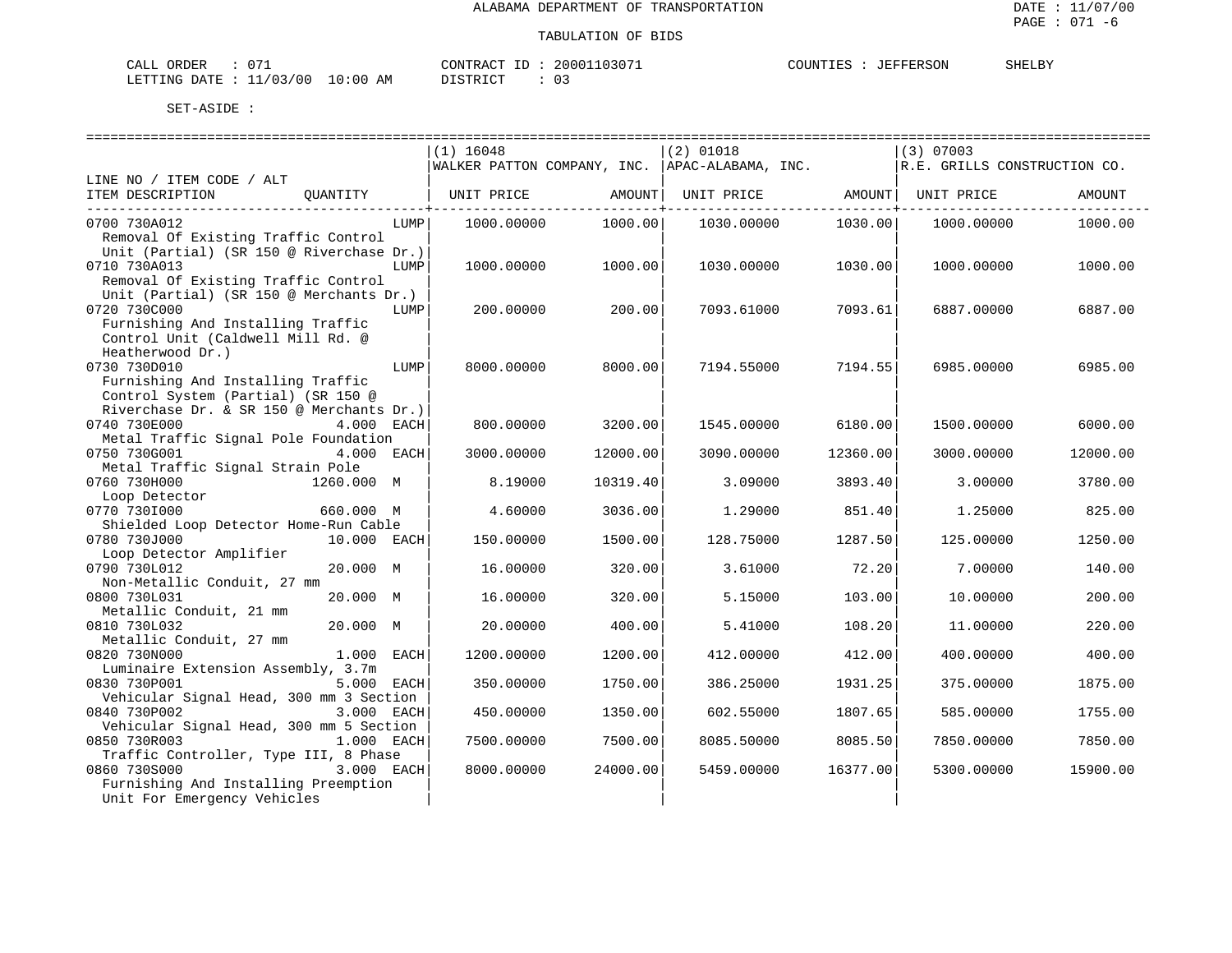| $\sim$ $\sim$<br>$\sim$ $\sim$ $\sim$<br>ORDER<br>اللطاب<br>$\mathbf{v}$ | 2000<br>CONTRACT      | COUNTIES<br>"ERSON<br>----- | SHELBY |
|--------------------------------------------------------------------------|-----------------------|-----------------------------|--------|
| 700<br>LETTING<br>AΜ<br>: 00<br>DATE<br>T O                              | דים דמידי פרות<br>. U |                             |        |

|                                        |          |      | $(1)$ 16048                 |             | $(2)$ 01018        |                  | $(3)$ 07003                  |                  |
|----------------------------------------|----------|------|-----------------------------|-------------|--------------------|------------------|------------------------------|------------------|
|                                        |          |      | WALKER PATTON COMPANY, INC. |             | APAC-ALABAMA, INC. |                  | R.E. GRILLS CONSTRUCTION CO. |                  |
| LINE NO / ITEM CODE<br>/ ALT           |          |      |                             |             |                    |                  |                              |                  |
| ITEM DESCRIPTION                       | OUANTITY |      | UNIT PRICE                  | AMOUNT      | UNIT PRICE         | AMOUNT           | UNIT PRICE                   | AMOUNT           |
| 0870 740B000                           | 34.000   | М2   | 100.00000                   | 3400.00     | 88.44000           | 3006.96          | 85,00000                     | 2890.00          |
| Construction Signs                     |          |      |                             |             |                    |                  |                              |                  |
| 0880 740C000                           | 25.000   | M2   | 100.00000                   | 2500.00     | 98.26000           | 2456.50          | 95,00000                     | 2375.00          |
| Special Construction Signs             |          |      |                             |             |                    |                  |                              |                  |
| 0890 740D000                           | 150.000  | EACH | 50.00000                    | 7500.00     | 31.20000           | 4680.00          | 42.00000                     | 6300.00          |
| Channelizing Drums                     |          |      |                             |             |                    |                  |                              |                  |
| 0900 740E000                           | 20.000   | EACH | 12.00000                    | 240.00      | 13,09000           | 261.80           | 12,00000                     | 240.00           |
| Cones (900 mm High)                    |          |      |                             |             |                    |                  |                              |                  |
| 0910 740F002                           | 7.000    | EACH | 300.00000                   | 2100.00     | 215.68000          | 1509.76          | 200,00000                    | 1400.00          |
| Barricades, Type III                   |          |      |                             |             |                    |                  |                              |                  |
| 0920 740M000                           | 20.000   | EACH | 7.00000                     | 140.00      | 8.76000            | 175.20           | 9.00000                      | 180.00           |
| Ballast For Cone                       |          |      |                             |             |                    |                  |                              |                  |
| 0930 998A000                           |          | LUMP | 1000.00000                  | 1000.00     | 1.25000            | 1.25             | 40000.00000                  | 40000.00         |
| Construction Fuel (Maximum Bid Limited |          |      |                             |             |                    |                  |                              |                  |
| To $$46,500.00)$                       |          |      |                             |             |                    |                  |                              |                  |
| SECTION TOTALS                         |          |      | Ŝ.                          | 771,323.64  |                    | \$<br>774,921.13 |                              | 884,100.00       |
|                                        |          |      |                             |             |                    |                  |                              |                  |
| CONTRACT TOTALS                        |          |      | \$                          | 771, 323.64 | \$                 | 774,921.13       |                              | \$<br>884,100.00 |
|                                        |          |      |                             |             |                    |                  |                              |                  |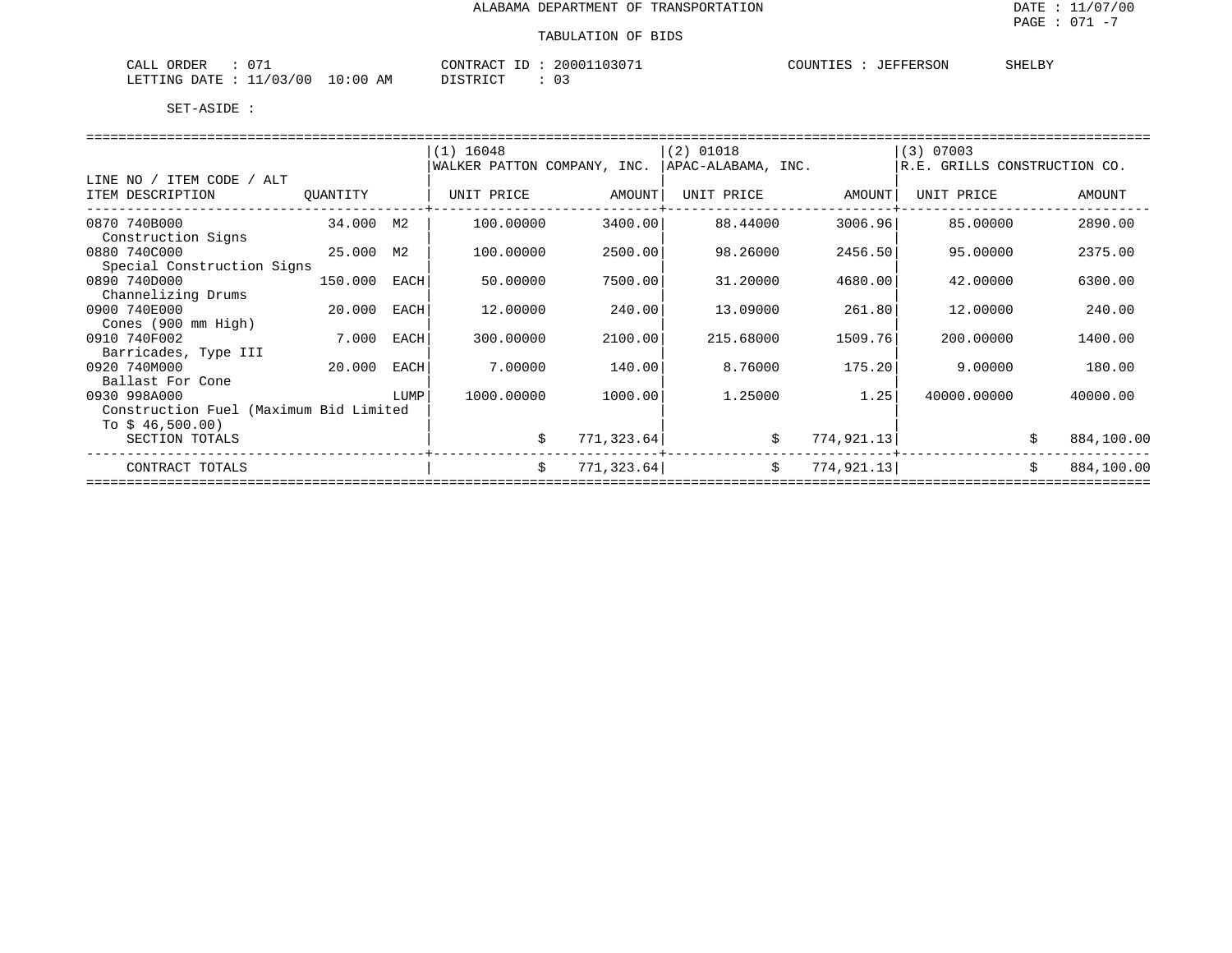# TABULATION OF BIDS

| 071<br>CALL<br>ORDER                                                       | 03071<br>20001<br>CONTRACT<br>$\Box$ | COUNTIES<br><b>JEFFERSON</b> | SHELBY |
|----------------------------------------------------------------------------|--------------------------------------|------------------------------|--------|
| 10:00<br>3/00<br>$\sim$ $\sim$ $\sim$<br>AΜ<br><b>ETTING</b><br>DATE<br>-- | ידי איד פידי<br>. U                  |                              |        |

|                                          |               |      |                                                                            |           | ------------------- |           |            |        |
|------------------------------------------|---------------|------|----------------------------------------------------------------------------|-----------|---------------------|-----------|------------|--------|
|                                          |               |      | $(4)$ 16039                                                                |           | $(5)$ 04009         |           |            |        |
|                                          |               |      | $\texttt{PINKERTON}$ CONSTRUCTION, INC. $\texttt{W. W.}$ DYAR & SONS, INC. |           |                     |           |            |        |
| LINE NO / ITEM CODE / ALT                |               |      |                                                                            |           |                     |           |            |        |
| ITEM DESCRIPTION                         | OUANTITY      |      | UNIT PRICE                                                                 | AMOUNT    | UNIT PRICE          | AMOUNT    | UNIT PRICE | AMOUNT |
|                                          |               |      |                                                                            |           |                     |           |            |        |
| SECTION 0001 Total                       |               |      |                                                                            |           |                     |           |            |        |
| 0010 201A000                             |               | LUMP | 25000.00000                                                                | 25000.00  | 50000.00000         | 50000.00  |            |        |
| Clearing & Grubbing (Approximately 2     |               |      |                                                                            |           |                     |           |            |        |
| Hectares)                                |               |      |                                                                            |           |                     |           |            |        |
| 0020 206C010                             | 426.000 M2    |      | 4.00000                                                                    | 1704.00   | 10.00000            | 4260.00   |            |        |
| Removing Concrete Driveway               |               |      |                                                                            |           |                     |           |            |        |
| 0030 206D003                             | 791.000 M     |      | 16.00000                                                                   | 12656.00  | 12.00000            | 9492.00   |            |        |
| Removing Curb And Gutter                 |               |      |                                                                            |           |                     |           |            |        |
| 0040 206E042                             | $4.000$ EACH  |      | 350.00000                                                                  | 1400.00   | 1500.00000          | 6000.00   |            |        |
| Removing Inlets (Partial)                |               |      |                                                                            |           |                     |           |            |        |
| 0050 210A000                             | 19382.000 M3  |      | 8.00000                                                                    | 155056.00 | 11,00000            | 213202.00 |            |        |
| Unclassified Excavation                  |               |      |                                                                            |           |                     |           |            |        |
| 0060 214A000                             | 42.000 M3     |      | 10.00000                                                                   | 420.00    | 12.00000            | 504.00    |            |        |
| Structure Excavation                     |               |      |                                                                            |           |                     |           |            |        |
| 0070 214B001                             | 61.000 M3     |      | 22.00000                                                                   | 1342.00   | 28,00000            | 1708.00   |            |        |
| Foundation Backfill, Commercial          |               |      |                                                                            |           |                     |           |            |        |
| 0080 405A000                             | 1537.000 L    |      | 2.10000                                                                    | 3227.70   | 2.20000             | 3381.40   |            |        |
| Tack Coat                                |               |      |                                                                            |           |                     |           |            |        |
| 0090 429A240                             | 682.000 MTON  |      | 64.00000                                                                   | 43648.00  | 63.25000            | 43136.50  |            |        |
| Improved Bituminous Concrete Wearing     |               |      |                                                                            |           |                     |           |            |        |
| Surface Layer, 12.5 mm Maximum           |               |      |                                                                            |           |                     |           |            |        |
| Aggregate Size Mix, ESAL Range C         |               |      |                                                                            |           |                     |           |            |        |
| 0100 429B241                             | 1076.000 MTON |      | 53.00000                                                                   | 57028.00  | 56.00000            | 60256.00  |            |        |
| Improved Bituminous Concrete Binder      |               |      |                                                                            |           |                     |           |            |        |
| Layer, 25.0 mm Maximum Aggregate Size    |               |      |                                                                            |           |                     |           |            |        |
| Mix, ESAL Range C<br>0110 429C240        | 2716.000 MTON |      | 41.00000                                                                   | 111356.00 | 43.00000            | 116788.00 |            |        |
| Improved Bituminous Concrete Base Layer, |               |      |                                                                            |           |                     |           |            |        |
| 25.0 mm Maximum Aggregate Size Mix,      |               |      |                                                                            |           |                     |           |            |        |
| ESAL Range C                             |               |      |                                                                            |           |                     |           |            |        |
| 0120 429C244                             | 25.000 MTON   |      | 138.00000                                                                  | 3450.00   | 140.00000           | 3500.00   |            |        |
| Improved Bituminous Concrete Base Layer, |               |      |                                                                            |           |                     |           |            |        |
| Patching, 25.0 mm Maximum Aggregate      |               |      |                                                                            |           |                     |           |            |        |
| Size Mix, ESAL Range C                   |               |      |                                                                            |           |                     |           |            |        |
| 0130 429C248                             | 30.000 MTON   |      | 101.00000                                                                  | 3030.00   | 102.00000           | 3060.00   |            |        |
| Improved Bituminous Concrete Base Layer, |               |      |                                                                            |           |                     |           |            |        |
| Leveling, 25.0 mm Maximum Aggregate      |               |      |                                                                            |           |                     |           |            |        |
| Size Mix, ESAL Range C                   |               |      |                                                                            |           |                     |           |            |        |
| 0140 430B003                             | 150.000 MTON  |      | 26.00000                                                                   | 3900.00   | 28.00000            | 4200.00   |            |        |
| Aggregate Surfacing (ALDOT #57)          |               |      |                                                                            |           |                     |           |            |        |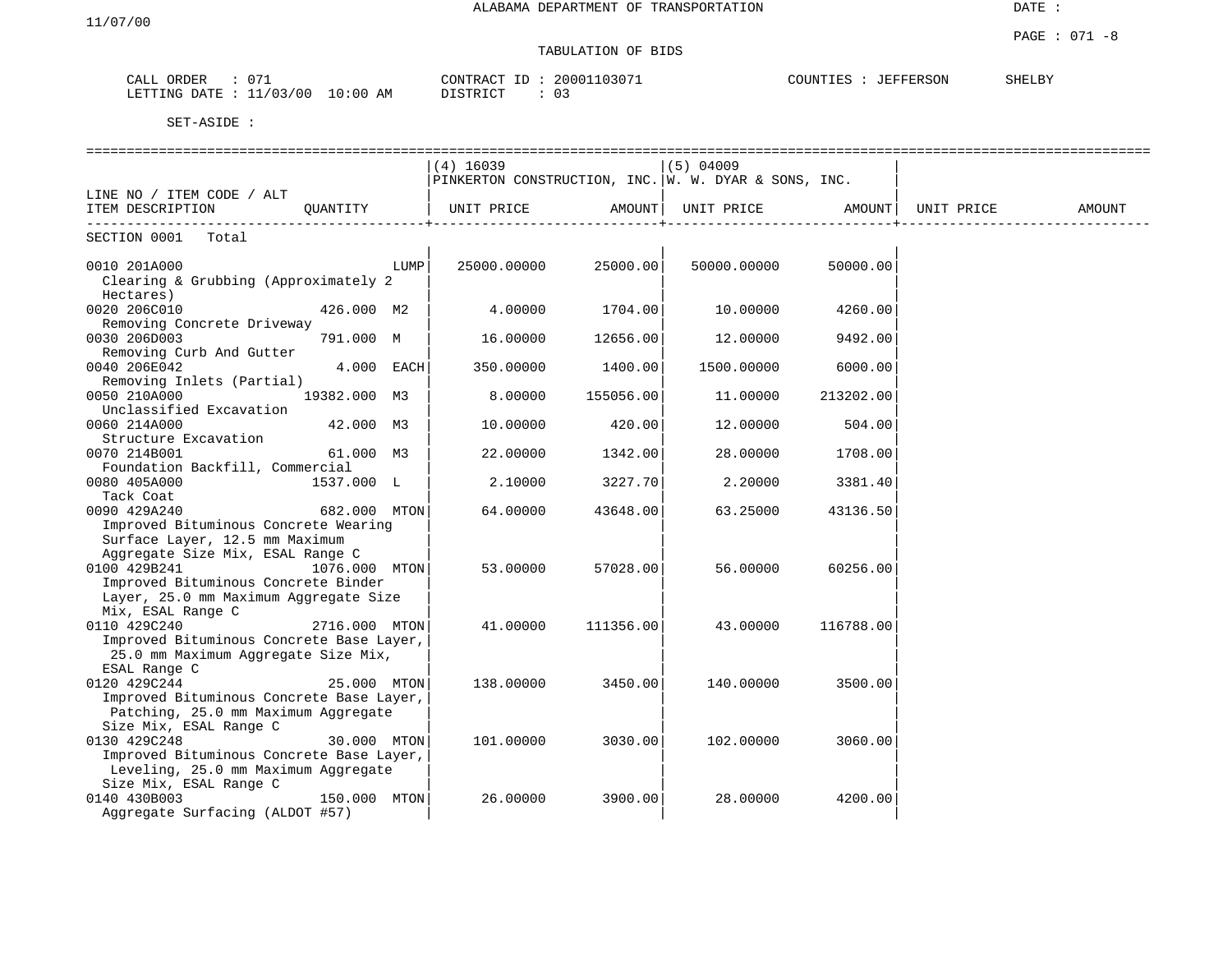| $\sim$ $\sim$<br>CALL ORDER              | 20001103071<br>CONTRACT<br>ID: | : JEFFERSON<br>COUNTIES | SHELBY |
|------------------------------------------|--------------------------------|-------------------------|--------|
| $10:00$ AM<br>: 11/03/00<br>LETTING DATE | DISTRICT                       |                         |        |

|                                     |              | $(4)$ 16039                                          |                   | $(5)$ 04009       |          |            |        |
|-------------------------------------|--------------|------------------------------------------------------|-------------------|-------------------|----------|------------|--------|
|                                     |              | PINKERTON CONSTRUCTION, INC. W. W. DYAR & SONS, INC. |                   |                   |          |            |        |
| LINE NO / ITEM CODE / ALT           |              |                                                      |                   |                   |          |            |        |
| ITEM DESCRIPTION                    |              | QUANTITY   UNIT PRICE AMOUNT  UNIT PRICE AMOUNT      |                   |                   |          | UNIT PRICE | AMOUNT |
|                                     |              |                                                      | --------------+-- |                   |          |            |        |
| 0150 450A001<br>1486.000 M2         |              | 48.00000                                             |                   | 71328.00 34.00000 | 50524.00 |            |        |
| Plain Cement Concrete Pavement, 250 |              |                                                      |                   |                   |          |            |        |
| Millimeters Thick                   |              |                                                      |                   |                   |          |            |        |
| 0160 453D000                        | 57.000 M3    | 500.00000                                            | 28500.00          | 34.00000          | 1938.00  |            |        |
| Concrete Pavement Replacement Slab  |              |                                                      |                   |                   |          |            |        |
| 0170 502A000<br>2993.000 KG         |              | 1.50000                                              | 4489.50           | 2.00000           | 5986.00  |            |        |
| Steel Reinforcement                 |              |                                                      |                   |                   |          |            |        |
|                                     |              |                                                      |                   |                   |          |            |        |
| 0180 530A001<br>17.000 M            |              | 92.00000                                             | 1564.00           | 110.00000         | 1870.00  |            |        |
| 450 mm Roadway Pipe (Class 3 R.C.)  |              |                                                      |                   |                   |          |            |        |
| 0190 530A002<br>15.000 M            |              | 115.00000                                            | 1725.00           | 120.00000         | 1800.00  |            |        |
| 600 mm Roadway Pipe (Class 3 R.C.)  |              |                                                      |                   |                   |          |            |        |
| 0200 600A000                        | LUMP         | 34000.00000                                          | 34000.00          | 95000.00000       | 95000.00 |            |        |
| Mobilization                        |              |                                                      |                   |                   |          |            |        |
| 0210 602A000<br>$15.000$ EACH       |              | 150.00000                                            | 2250.00           | 100.00000         | 1500.00  |            |        |
| Right Of Way Markers                |              |                                                      |                   |                   |          |            |        |
| 0220 605B001                        | $1.000$ EACH | 225,00000                                            | 225.00            | 2500.00000        | 2500.00  |            |        |
| Special Underdrain Outlet, Type B   |              |                                                      |                   |                   |          |            |        |
| 0230 610C001<br>330.000 MTON        |              | 20.00000                                             | 6600.00           | 32.00000          | 10560.00 |            |        |
| Loose Riprap, Class 2               |              |                                                      |                   |                   |          |            |        |
| 0240 610D003<br>267.000 M2          |              | 4.00000                                              | 1068.00           | 5.00000           | 1335.00  |            |        |
| Filter Blanket, Geotextile          |              |                                                      |                   |                   |          |            |        |
|                                     |              |                                                      |                   |                   |          |            |        |
| 0250 614A000<br>6.000 M3            |              | 304.00000                                            | 1824.00           | 38.00000          | 228.00   |            |        |
| Slope Paving                        |              |                                                      |                   |                   |          |            |        |
| 0260 618B003<br>137.000 M2          |              | 77.00000                                             | 10549.00          | 34.00000          | 4658.00  |            |        |
| Concrete Driveway, 150 mm Thick     |              |                                                      |                   |                   |          |            |        |
| (Includes Wire Mesh)                |              |                                                      |                   |                   |          |            |        |
| 0270 619A003                        | $1.000$ EACH | 600.00000                                            | 600.00            | 700.00000         | 700.00   |            |        |
| 600 mm Roadway Pipe End Treatment,  |              |                                                      |                   |                   |          |            |        |
| Class 1                             |              |                                                      |                   |                   |          |            |        |
| 0280 620A000<br>1.000 M3            |              | 1000.00000                                           | 1000.00           | 1000.00000        | 1000.00  |            |        |
| Minor Structure Concrete            |              |                                                      |                   |                   |          |            |        |
| 0290 621A000                        | $1.000$ EACH | 1800.00000                                           | 1800.00           | 2200.00000        | 2200.00  |            |        |
| Junction Boxes, Type 1, 1P Or 5     |              |                                                      |                   |                   |          |            |        |
| 0300 621C015                        | 4.000 EACH   | 2400.00000                                           | 9600.00           | 1800.00000        | 7200.00  |            |        |
| Inlets, Type S1 Or S3 (1 Wing)      |              |                                                      |                   |                   |          |            |        |
| 0310 621C017                        | 2.000 EACH   |                                                      | 5400.00           |                   |          |            |        |
|                                     |              | 2700.00000                                           |                   | 2200.00000        | 4400.00  |            |        |
| Inlets, Type S1 Or S3 (2 Wing)      |              |                                                      |                   |                   |          |            |        |
| 0320 621C027                        | $1.000$ EACH | 1510.00000                                           | 1510.00           | 1800.00000        | 1800.00  |            |        |
| Inlets, Type C                      |              |                                                      |                   |                   |          |            |        |
| 0330 622A000                        | $3.000$ EACH | 500.00000                                            | 1500.00           | 300.00000         | 900.00   |            |        |
| Manhole Covers Reset                |              |                                                      |                   |                   |          |            |        |
|                                     |              |                                                      |                   |                   |          |            |        |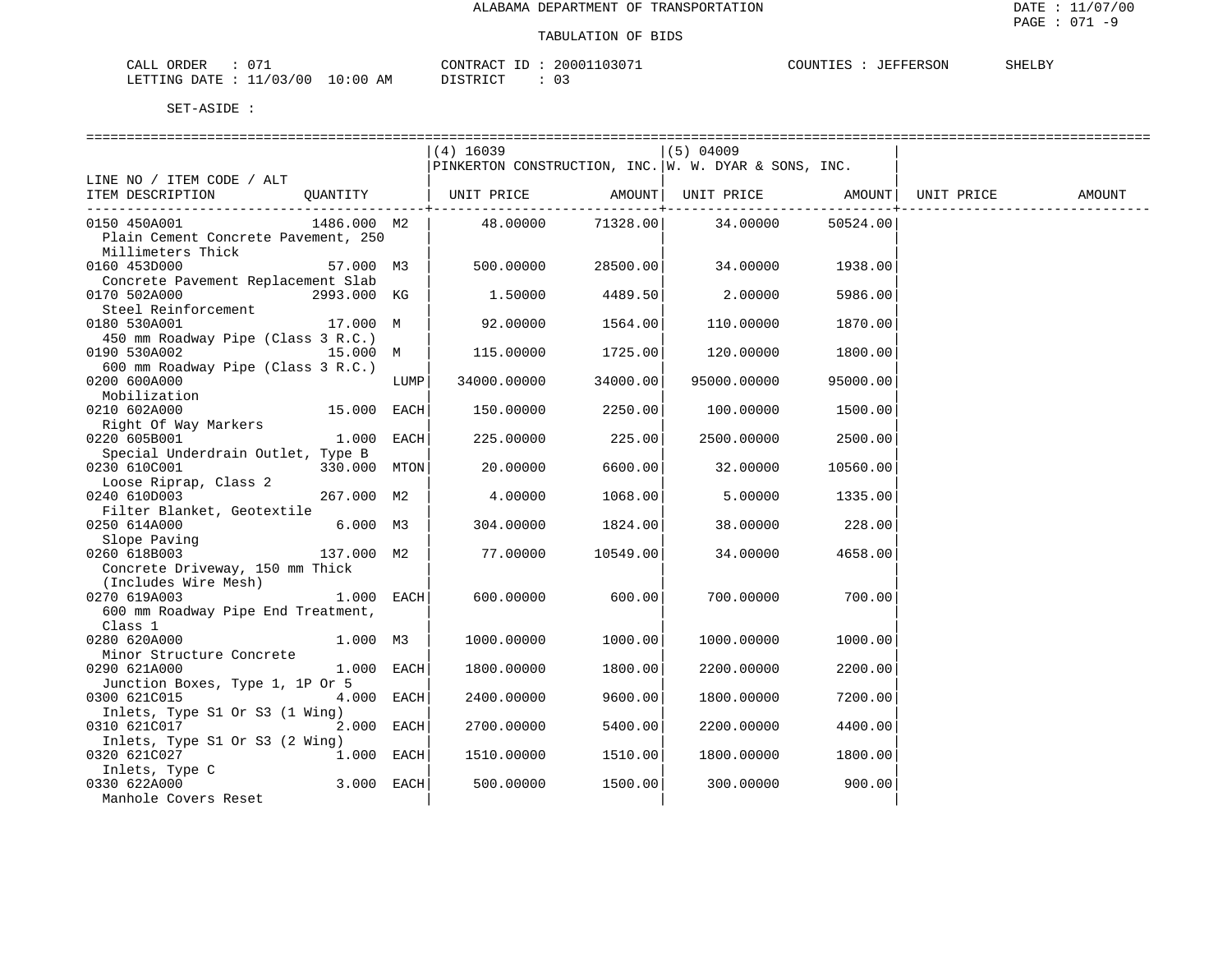| $\cap$ $\Box$<br>ORDER<br>CALL           | 20001103071<br>CONTRACT       | <b>JEFFERSON</b><br>COUNTIES | SHELBY |
|------------------------------------------|-------------------------------|------------------------------|--------|
| ./03/00<br>$10:00$ AM<br>DATE<br>LETTING | ירי איד פידי פור<br>--------- |                              |        |

|                                       |              |      | -----------------------------                        |                 |                   |          |            |        |
|---------------------------------------|--------------|------|------------------------------------------------------|-----------------|-------------------|----------|------------|--------|
|                                       |              |      | $(4)$ 16039                                          |                 | $(5)$ 04009       |          |            |        |
|                                       |              |      | PINKERTON CONSTRUCTION, INC. W. W. DYAR & SONS, INC. |                 |                   |          |            |        |
| LINE NO / ITEM CODE / ALT             |              |      |                                                      |                 |                   |          |            |        |
| ITEM DESCRIPTION                      |              |      | QUANTITY   UNIT PRICE                                | AMOUNT          | UNIT PRICE AMOUNT |          | UNIT PRICE | AMOUNT |
|                                       |              |      |                                                      | ------------+-- |                   |          |            |        |
| 0340 623A000                          | 110.000 M    |      | 40.00000                                             | 4400.00         | 38.00000          | 4180.00  |            |        |
| Concrete Gutter                       |              |      |                                                      |                 |                   |          |            |        |
| 0350 623C000                          | 723.000 M    |      | 40.00000                                             | 28920.00        | 38.00000          | 27474.00 |            |        |
| Combination Curb & Gutter, Type C     |              |      |                                                      |                 |                   |          |            |        |
| 0360 623C003                          | 42.000 M     |      | 40.00000                                             | 1680.00         | 42.00000          | 1764.00  |            |        |
| Combination Curb & Gutter, Type C     |              |      |                                                      |                 |                   |          |            |        |
| (Modified)                            |              |      |                                                      |                 |                   |          |            |        |
| 0370 630A000                          | 142.000 M    |      | 25.00000                                             | 3550.00         | 70.00000          | 9940.00  |            |        |
| Steel Beam Guardrail, Class A, Type 1 |              |      |                                                      |                 |                   |          |            |        |
| 0380 630C070                          | $2.000$ EACH |      | 1435.00000                                           | 2870.00         | 1400.00000        | 2800.00  |            |        |
| Guardrail End Anchor, Type 10 Series  |              |      |                                                      |                 |                   |          |            |        |
| 0390 643A000                          | $1.000$ EACH |      | 50.00000                                             | 50.00           | 500.00000         | 500.00   |            |        |
| Water Meters Reset                    |              |      |                                                      |                 |                   |          |            |        |
| 0400 643B000                          | 9.000 EACH   |      | 150.00000                                            | 1350.00         | 200.00000         | 1800.00  |            |        |
| Valve Boxes Reset                     |              |      |                                                      |                 |                   |          |            |        |
| 0410 650A000                          | 1670.000 M3  |      | 12.00000                                             | 20040.00        | 12.00000          | 20040.00 |            |        |
| Topsoil                               |              |      |                                                      |                 |                   |          |            |        |
| 0420 652A050                          | $2.000$ HA   |      | 2200.00000                                           | 4400.00         | 2200.00000        | 4400.00  |            |        |
| Seeding (Mix 1A)                      |              |      |                                                      |                 |                   |          |            |        |
| 0430 652B050                          | $2.000$ HA   |      | 1920.00000                                           | 3840.00         | 2000.00000        | 4000.00  |            |        |
| Temporary Seeding (Mix 1AT)           |              |      |                                                      |                 |                   |          |            |        |
| 0440 652C000                          | $2.000$ HA   |      | 275.00000                                            | 550.00          | 275.00000         | 550.00   |            |        |
| Mowing                                |              |      |                                                      |                 |                   |          |            |        |
| 0450 652D050                          | 1.000 HA     |      | 2200.00000                                           | 2200.00         | 2200.00000        | 2200.00  |            |        |
| Seeding In Stubble (Mix 1A)           |              |      |                                                      |                 |                   |          |            |        |
| 0460 654A001                          | 1832.000 M2  |      | 5.00000                                              | 9160.00         | 6.00000           | 10992.00 |            |        |
| Solid Sodding (Bermuda)               |              |      |                                                      |                 |                   |          |            |        |
| 0470 654A005                          | 1428.000 M2  |      | 7.00000                                              | 9996.00         | 7.50000           | 10710.00 |            |        |
| Solid Sodding (Emerald Zoysia)        |              |      |                                                      |                 |                   |          |            |        |
| 0480 656A000                          | 2.000 HA     |      | 1650.00000                                           | 3300.00         | 1650.00000        | 3300.00  |            |        |
| Mulching, Class A, Type 1             |              |      |                                                      |                 |                   |          |            |        |
| 0490 665F000                          | 155.000 EACH |      | 5.00000                                              | 775.00          | 5.00000           | 775.00   |            |        |
| Hay Bales                             |              |      |                                                      |                 |                   |          |            |        |
| 0500 665G000                          | 30.000 EACH  |      | 4.00000                                              | 120.00          | 5.00000           | 150.00   |            |        |
| Sand Bags                             |              |      |                                                      |                 |                   |          |            |        |
| 0510 665J000                          | 155.000 M    |      | 12.00000                                             | 1860.00         | 16.00000          | 2480.00  |            |        |
| Silt Fence, Type A                    |              |      |                                                      |                 |                   |          |            |        |
| 0520 666A001                          | 2.000 HA     |      | 30.00000                                             | 60.00           | 74.00000          | 148.00   |            |        |
| Pest Control Treatment                |              |      |                                                      |                 |                   |          |            |        |
| 0530 680A000                          |              | LUMP | 72000.00000                                          | 72000.00        | 35000.00000       | 35000.00 |            |        |
| Engineering Controls                  |              |      |                                                      |                 |                   |          |            |        |
|                                       |              |      |                                                      |                 |                   |          |            |        |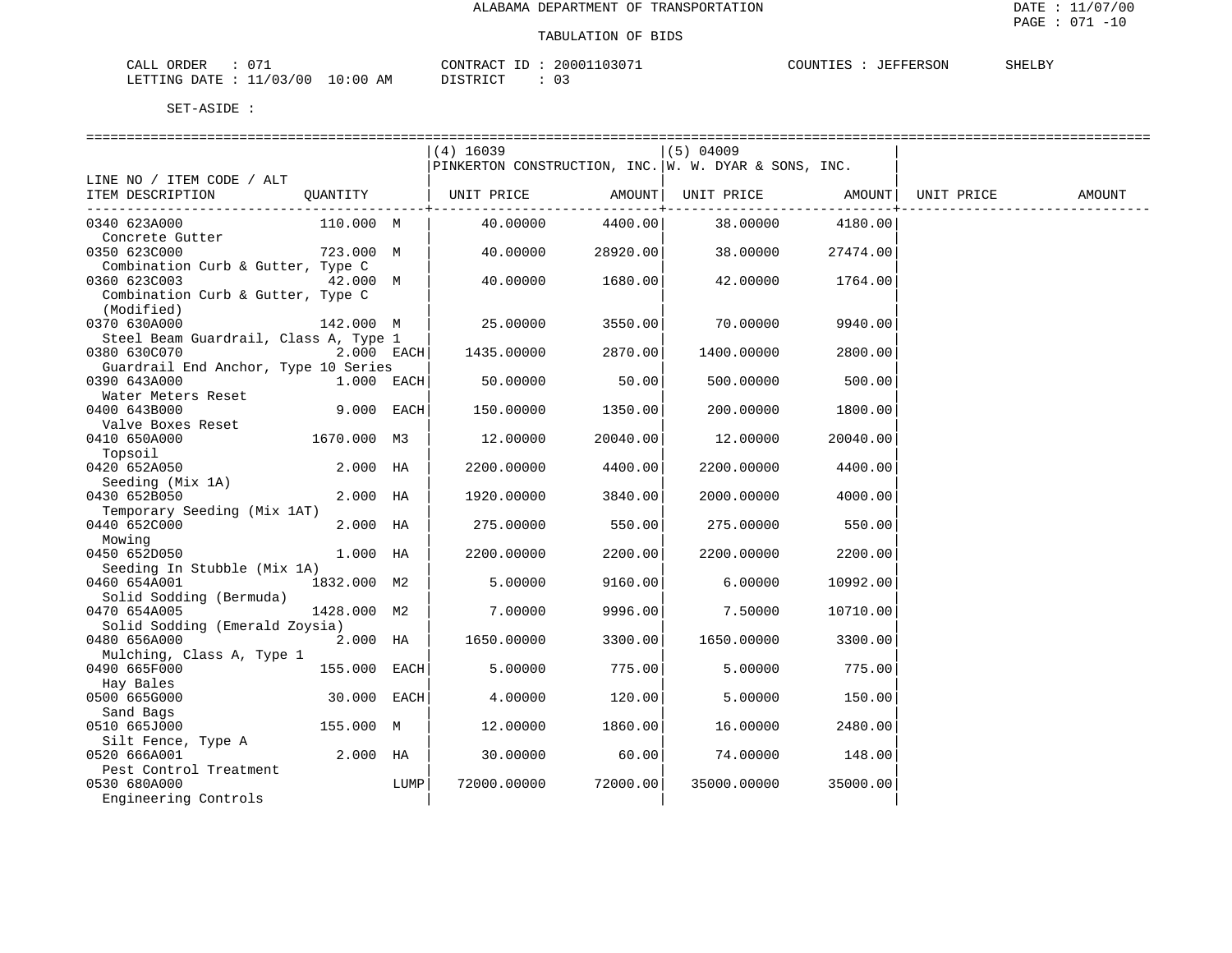| $\sim$ $ -$<br>ORDER<br>CALL              | 20001103071<br>CONTRACT ID | COUNTIES<br>JEFFERSON | SHELBY |
|-------------------------------------------|----------------------------|-----------------------|--------|
| $10:00$ AM<br>11/03/00<br>LETTING<br>DATE | DISTRICT                   |                       |        |

|                                          | $(4)$ 16039                                          |         | $(5)$ 04009 |          |            |        |
|------------------------------------------|------------------------------------------------------|---------|-------------|----------|------------|--------|
|                                          | PINKERTON CONSTRUCTION, INC. W. W. DYAR & SONS, INC. |         |             |          |            |        |
| LINE NO / ITEM CODE / ALT                |                                                      |         |             |          |            |        |
| ITEM DESCRIPTION<br>QUANTITY             | UNIT PRICE                                           | AMOUNT  | UNIT PRICE  | AMOUNT   | UNIT PRICE | AMOUNT |
|                                          |                                                      |         |             |          |            |        |
| 2.000 KM<br>0540 701A028                 | 1050.00000                                           | 2100.00 | 1400.00000  | 2800.00  |            |        |
| Solid White, Class 2, Type A Traffic     |                                                      |         |             |          |            |        |
| Stripe (1.5 mm Thick) (150 mm Wide)      |                                                      |         |             |          |            |        |
| 0550 701A037<br>6.000 KM                 | 1035.00000                                           | 6210.00 | 1600.00000  | 9600.00  |            |        |
| Solid Yellow, Class 2, Type A Traffic    |                                                      |         |             |          |            |        |
| Stripe (2.3 mm Thick) (150 mm Wide)      |                                                      |         |             |          |            |        |
| 0560 701A038<br>2.000 KM                 | 745.00000                                            | 1490.00 | 900.00000   | 1800.00  |            |        |
| Broken Yellow, Class 2, Type A Traffic   |                                                      |         |             |          |            |        |
| Stripe (2.3 mm Thick) (150 mm Wide)      |                                                      |         |             |          |            |        |
| 0570 701A041<br>1.000 KM                 | 745.00000                                            | 745.00  | 900.00000   | 900.00   |            |        |
| Broken White, Class 2, Type A Traffic    |                                                      |         |             |          |            |        |
| Stripe (2.3 mm Thick) (150 mm Wide)      |                                                      |         |             |          |            |        |
| 0580 701B009<br>215.000 M                | 2.30000                                              | 494.50  | 4.00000     | 860.00   |            |        |
|                                          |                                                      |         |             |          |            |        |
| Dotted Class 2, Type A Traffic Stripe    |                                                      |         |             |          |            |        |
| $(2.3$ mm Thick) $(150$ mm Wide)         |                                                      |         |             |          |            |        |
| 2.000 KM<br>0590 701C000                 | 170.00000                                            | 340.00  | 400.00000   | 800.00   |            |        |
| Broken Temporary Traffic Stripe          |                                                      |         |             |          |            |        |
| 0600 701C001<br>5.000 KM                 | 230.00000                                            | 1150.00 | 400.00000   | 2000.00  |            |        |
| Solid Temporary Traffic Stripe           |                                                      |         |             |          |            |        |
| 0610 701D005<br>2.000 KM                 | 745.00000                                            | 1490.00 | 1000.00000  | 2000.00  |            |        |
| Solid Traffic Stripe Removed             |                                                      |         |             |          |            |        |
| 356.000 M2<br>0620 703A002               | 20.00000                                             | 7120.00 | 30.00000    | 10680.00 |            |        |
| Traffic Control Markings, Class 2, Type  |                                                      |         |             |          |            |        |
| Α                                        |                                                      |         |             |          |            |        |
| 0630 703B002<br>28.000 M2                | 20.00000                                             | 560.00  | 40.00000    | 1120.00  |            |        |
| Traffic Control Legends, Class 2, Type A |                                                      |         |             |          |            |        |
| 0640 703C000<br>45.000 M2                | 7.00000                                              | 315.00  | 40.00000    | 1800.00  |            |        |
| Removal Of Existing Traffic Control      |                                                      |         |             |          |            |        |
| Markings Or Legends (Paint)              |                                                      |         |             |          |            |        |
| 0650 703D001<br>356.000 M2               | 11.50000                                             | 4094.00 | 20.00000    | 7120.00  |            |        |
| Temporary Traffic Control Markings       |                                                      |         |             |          |            |        |
| 1.000 EACH<br>0660 707B003               | 280.00000                                            | 280.00  | 6000.00000  | 6000.00  |            |        |
| Type A Hazard Marker Installation        |                                                      |         |             |          |            |        |
| 0670 710A115<br>3.000 M2                 | 194.00000                                            | 582.00  | 200.00000   | 600.00   |            |        |
| Class 4, Alum Flat Sign Panels 2.032 mm  |                                                      |         |             |          |            |        |
| Thick or Steel Flat Sign Panels 1.897    |                                                      |         |             |          |            |        |
| mm Thick (Ty III or Ty IV Background)    |                                                      |         |             |          |            |        |
| 0680 710B001<br>25.000 M                 | 23.00000                                             | 575.00  | 22.00000    | 550.00   |            |        |
| Roadway Sign Post (#3 "U" Channel        |                                                      |         |             |          |            |        |
| Galvanized Steel)                        |                                                      |         |             |          |            |        |
| 0690 730A000<br>LUMP                     | 2200.00000                                           | 2200.00 | 1400.00000  | 1400.00  |            |        |
| Removal Of Existing Traffic Control      |                                                      |         |             |          |            |        |
| Unit (Caldwell Mill Rd. @ Heatherwood    |                                                      |         |             |          |            |        |
| $Dr.$ )                                  |                                                      |         |             |          |            |        |
|                                          |                                                      |         |             |          |            |        |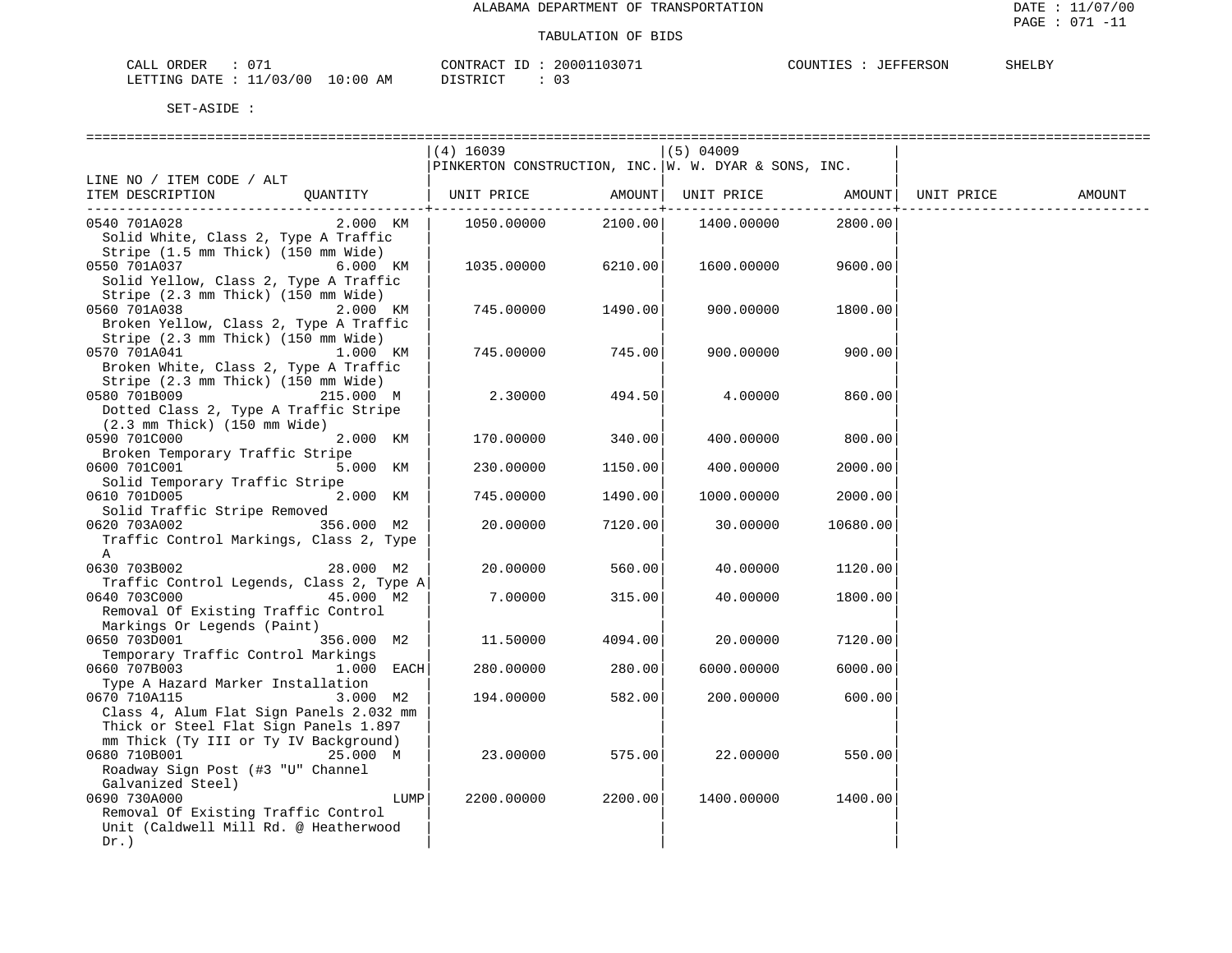| $\sim$ $\sim$<br>73 T<br><b>OPDEI</b><br>للطلاب                                                                                                                 | 2000<br>$\pi$ $\sim$<br>∩∩™⊤ | ERSON<br>L Pa | <b>SHELBY</b> |
|-----------------------------------------------------------------------------------------------------------------------------------------------------------------|------------------------------|---------------|---------------|
| AΜ<br>TTING<br>70 Q O<br>ייידי ∆ו<br>J : 00.<br>the contract of the contract of the contract of the contract of the contract of the contract of the contract of | $\Gamma$<br><u>U-</u>        |               |               |

|                                          |             |      | =============================                        |          |             |          |            |        |
|------------------------------------------|-------------|------|------------------------------------------------------|----------|-------------|----------|------------|--------|
|                                          |             |      | $(4)$ 16039                                          |          | $(5)$ 04009 |          |            |        |
|                                          |             |      | PINKERTON CONSTRUCTION, INC. W. W. DYAR & SONS, INC. |          |             |          |            |        |
| LINE NO / ITEM CODE / ALT                |             |      |                                                      |          |             |          |            |        |
| ITEM DESCRIPTION                         | QUANTITY    |      | UNIT PRICE                                           | AMOUNT   | UNIT PRICE  | AMOUNT   | UNIT PRICE | AMOUNT |
| 0700 730A012                             |             | LUMP | 1100.00000                                           | 1100.00  | 200.00000   | 200.00   |            |        |
| Removal Of Existing Traffic Control      |             |      |                                                      |          |             |          |            |        |
| Unit (Partial) (SR 150 @ Riverchase Dr.) |             |      |                                                      |          |             |          |            |        |
| 0710 730A013                             |             | LUMP | 1100.00000                                           | 1100.00  | 200.00000   | 200.00   |            |        |
| Removal Of Existing Traffic Control      |             |      |                                                      |          |             |          |            |        |
| Unit (Partial) (SR 150 @ Merchants Dr.)  |             |      |                                                      |          |             |          |            |        |
| 0720 730C000                             |             | LUMP | 7600.00000                                           | 7600.00  | 20000.00000 | 20000.00 |            |        |
| Furnishing And Installing Traffic        |             |      |                                                      |          |             |          |            |        |
| Control Unit (Caldwell Mill Rd. @        |             |      |                                                      |          |             |          |            |        |
| Heatherwood Dr.)                         |             |      |                                                      |          |             |          |            |        |
| 0730 730D010                             |             | LUMP | 8000.00000                                           | 8000.00  | 28000.00000 | 28000.00 |            |        |
| Furnishing And Installing Traffic        |             |      |                                                      |          |             |          |            |        |
| Control System (Partial) (SR 150 @       |             |      |                                                      |          |             |          |            |        |
| Riverchase Dr. & SR 150 @ Merchants Dr.) |             |      |                                                      |          |             |          |            |        |
| 0740 730E000                             | 4.000 EACH  |      | 1650.00000                                           | 6600.00  | 3500.00000  | 14000.00 |            |        |
| Metal Traffic Signal Pole Foundation     |             |      |                                                      |          |             |          |            |        |
| 0750 730G001                             | 4.000 EACH  |      | 3300.00000                                           | 13200.00 | 6500.00000  | 26000.00 |            |        |
| Metal Traffic Signal Strain Pole         |             |      |                                                      |          |             |          |            |        |
| 0760 730H000                             | 1260.000 M  |      | 3.30000                                              | 4158.00  | 11,00000    | 13860.00 |            |        |
| Loop Detector                            |             |      |                                                      |          |             |          |            |        |
| 0770 7301000                             | 660.000 M   |      | 1.40000                                              | 924.00   | 3.00000     | 1980.00  |            |        |
| Shielded Loop Detector Home-Run Cable    |             |      |                                                      |          |             |          |            |        |
| 0780 730J000                             | 10.000 EACH |      | 140.00000                                            | 1400.00  | 200.00000   | 2000.00  |            |        |
| Loop Detector Amplifier                  |             |      |                                                      |          |             |          |            |        |
| 0790 730L012                             | 20.000 M    |      | 3.85000                                              | 77.00    | 12.00000    | 240.00   |            |        |
| Non-Metallic Conduit, 27 mm              |             |      |                                                      |          |             |          |            |        |
| 0800 730L031                             | 20.000 M    |      | 5.50000                                              | 110.00   | 2.00000     | 40.00    |            |        |
| Metallic Conduit, 21 mm<br>0810 730L032  | 20.000 M    |      | 5.80000                                              | 116.00   | 12.00000    |          |            |        |
| Metallic Conduit, 27 mm                  |             |      |                                                      |          |             | 240.00   |            |        |
| 0820 730N000                             | 1.000       | EACH | 440.00000                                            | 440.00   | 600.00000   | 600.00   |            |        |
| Luminaire Extension Assembly, 3.7m       |             |      |                                                      |          |             |          |            |        |
| 0830 730P001                             | 5.000       | EACH | 410.00000                                            | 2050.00  | 450.00000   | 2250.00  |            |        |
| Vehicular Signal Head, 300 mm 3 Section  |             |      |                                                      |          |             |          |            |        |
| 0840 730P002                             | 3.000 EACH  |      | 645.00000                                            | 1935.00  | 900.00000   | 2700.00  |            |        |
| Vehicular Signal Head, 300 mm 5 Section  |             |      |                                                      |          |             |          |            |        |
| 0850 730R003                             | 1.000 EACH  |      | 8635.00000                                           | 8635.00  | 8500.00000  | 8500.00  |            |        |
| Traffic Controller, Type III, 8 Phase    |             |      |                                                      |          |             |          |            |        |
| 0860 730S000                             | 3.000 EACH  |      | 5830.00000                                           | 17490.00 | 8000.00000  | 24000.00 |            |        |
| Furnishing And Installing Preemption     |             |      |                                                      |          |             |          |            |        |
| Unit For Emergency Vehicles              |             |      |                                                      |          |             |          |            |        |
|                                          |             |      |                                                      |          |             |          |            |        |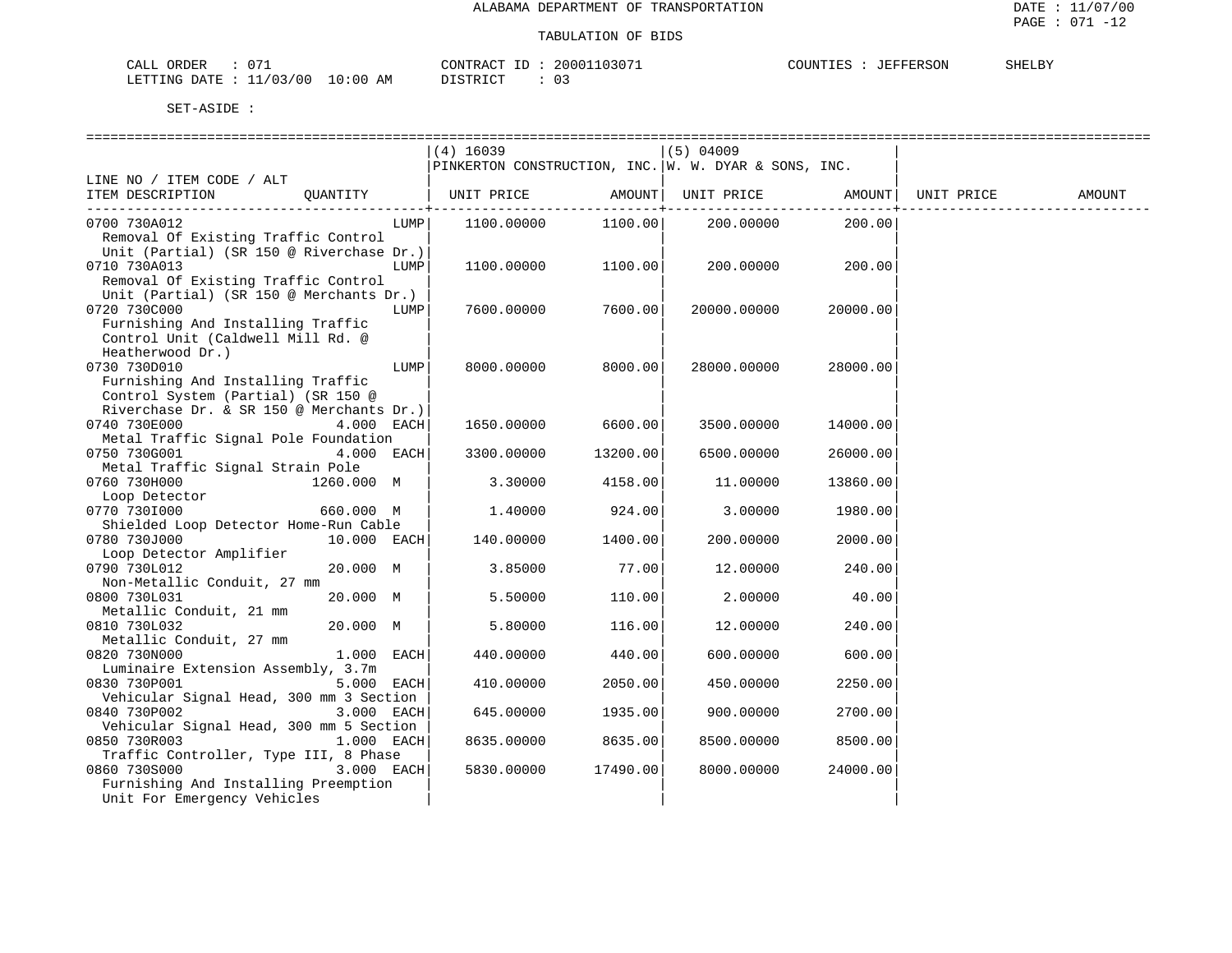| 07<br>CALL ORDER                      | 20001103071<br>CONTRACT ID: | COUNTIES<br>SHELBY<br>JEFFERSON |
|---------------------------------------|-----------------------------|---------------------------------|
| LETTING DATE : 11/03/00<br>$10:00$ AM | DISTRICT                    |                                 |

|                                        |              |      | $(4)$ 16039                                          |             | (5) 04009   |                   |            |        |  |  |  |  |
|----------------------------------------|--------------|------|------------------------------------------------------|-------------|-------------|-------------------|------------|--------|--|--|--|--|
|                                        |              |      | PINKERTON CONSTRUCTION, INC. W. W. DYAR & SONS, INC. |             |             |                   |            |        |  |  |  |  |
| LINE NO / ITEM CODE / ALT              |              |      |                                                      |             |             |                   |            |        |  |  |  |  |
| ITEM DESCRIPTION                       | QUANTITY     |      | UNIT PRICE AMOUNT                                    |             |             | UNIT PRICE AMOUNT | UNIT PRICE | AMOUNT |  |  |  |  |
| 0870 740B000                           | 34.000 M2    |      | 98.00000                                             | 3332.00     | 140.00000   | 4760.00           |            |        |  |  |  |  |
| Construction Signs                     |              |      |                                                      |             |             |                   |            |        |  |  |  |  |
| 0880 740C000                           | 25.000 M2    |      | 109.00000                                            | 2725.00     | 200.00000   | 5000.00           |            |        |  |  |  |  |
| Special Construction Signs             |              |      |                                                      |             |             |                   |            |        |  |  |  |  |
| 0890 740D000                           | 150.000 EACH |      | 50.00000                                             | 7500.00     | 40.00000    | 6000.00           |            |        |  |  |  |  |
| Channelizing Drums                     |              |      |                                                      |             |             |                   |            |        |  |  |  |  |
| 0900 740E000                           | 20.000 EACH  |      | 12.00000                                             | 240.00      | 20.00000    | 400.00            |            |        |  |  |  |  |
| Cones (900 mm High)                    |              |      |                                                      |             |             |                   |            |        |  |  |  |  |
| 0910 740F002                           | 7.000        | EACH | 250.00000                                            | 1750.00     | 265.00000   | 1855.00           |            |        |  |  |  |  |
| Barricades, Type III                   |              |      |                                                      |             |             |                   |            |        |  |  |  |  |
| 0920 740M000                           | 20.000       | EACH | 8.00000                                              | 160.00      | 10.00000    | 200.00            |            |        |  |  |  |  |
| Ballast For Cone                       |              |      |                                                      |             |             |                   |            |        |  |  |  |  |
| 0930 998A000                           |              | LUMP | 0.00000                                              | 0.00        | 30000.00000 | 30000.00          |            |        |  |  |  |  |
| Construction Fuel (Maximum Bid Limited |              |      |                                                      |             |             |                   |            |        |  |  |  |  |
| To $$46,500.00)$                       |              |      |                                                      |             |             |                   |            |        |  |  |  |  |
| SECTION TOTALS                         |              |      |                                                      | 900, 258.70 |             | \$1,101,844.90    |            |        |  |  |  |  |
|                                        |              |      |                                                      |             |             |                   |            |        |  |  |  |  |
| CONTRACT TOTALS                        |              |      | \$                                                   | 900, 258.70 |             | \$1,101,844.90    |            |        |  |  |  |  |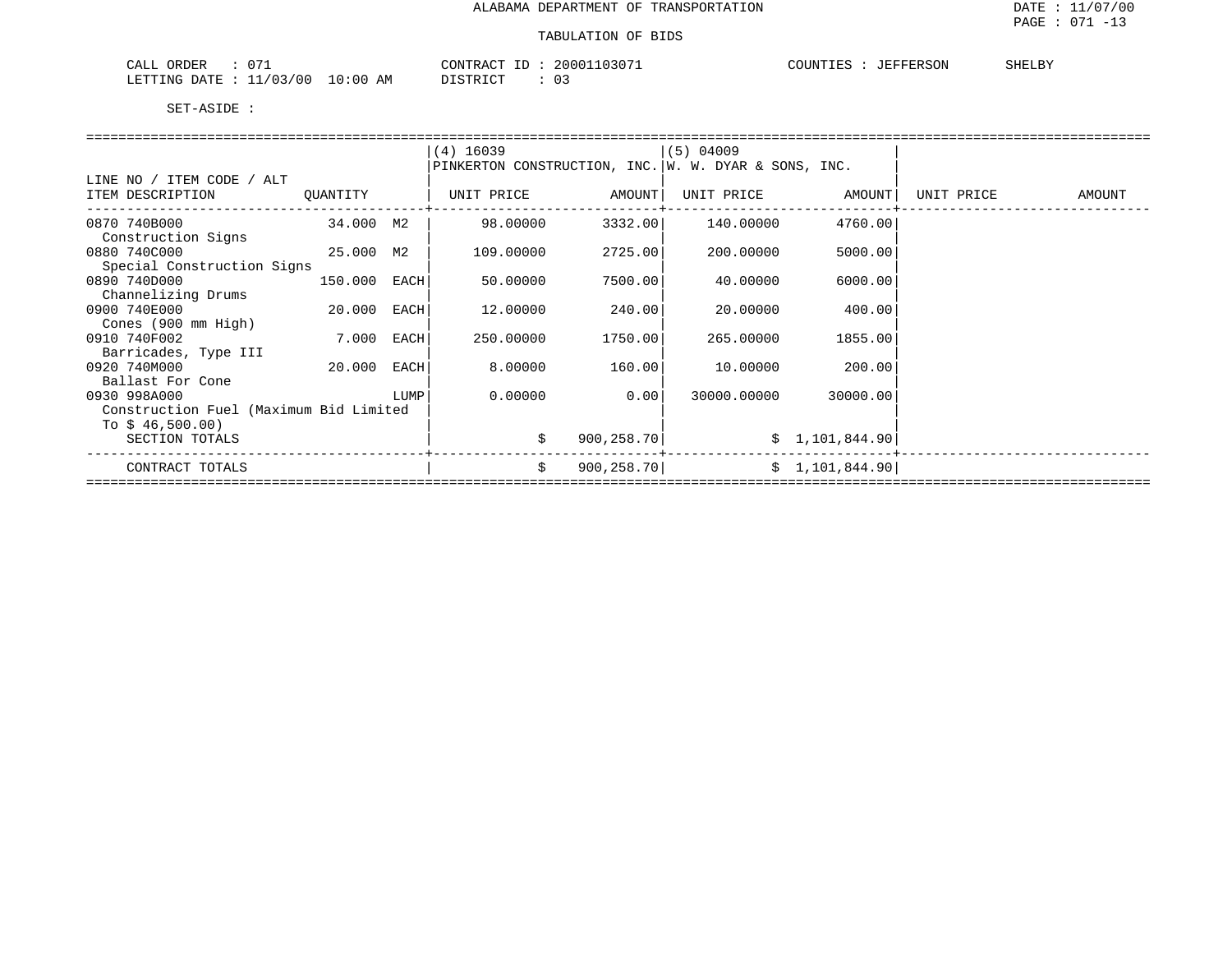DATE :

## VENDOR RANKING

|      | CALL ORDER<br>: 081                                     | LETTING DATE : 11/03/00 10:00 AM    | CONTRACT ID: 20001103081<br>DISTRICT<br>$\colon$ 03                                                                                                             |              |                  | COUNTIES : JEFFERSON          |                   |  |  |  |
|------|---------------------------------------------------------|-------------------------------------|-----------------------------------------------------------------------------------------------------------------------------------------------------------------|--------------|------------------|-------------------------------|-------------------|--|--|--|
|      | CONTRACT DESCRIPTION:<br>Length 0.285 km<br>SET-ASIDE : |                                     | 100<br>CONTRACT TIME:<br>BIRMINGHAM<br>for constructing the Intersection Improvements Including<br>Signals on 12th Avenue at $S.R. #4$ (U.S.#78) in Birmingham. | Working Days | (available days) | $PROJECT(S) : ST-037-004-001$ |                   |  |  |  |
| RANK | VENDOR NO./NAME                                         |                                     |                                                                                                                                                                 |              |                  | TOTAL<br><b>BID</b>           | % OVER<br>LOW BID |  |  |  |
|      | 16039                                                   | PINKERTON CONSTRUCTION, INC.        |                                                                                                                                                                 |              |                  | 934,487.80                    | 100.0000%         |  |  |  |
|      | 01018                                                   | APAC-ALABAMA, INC.                  |                                                                                                                                                                 |              |                  | 1,017,943.85                  | 108.9306%         |  |  |  |
|      | 07003                                                   | R. E. GRILLS CONSTRUCTION CO., INC. |                                                                                                                                                                 |              |                  | 1,058,428.00                  | 113.2629%         |  |  |  |
|      | 16048                                                   | WALKER PATTON COMPANY, INC.         |                                                                                                                                                                 |              |                  | 1,116,429.83                  | 119.4697%         |  |  |  |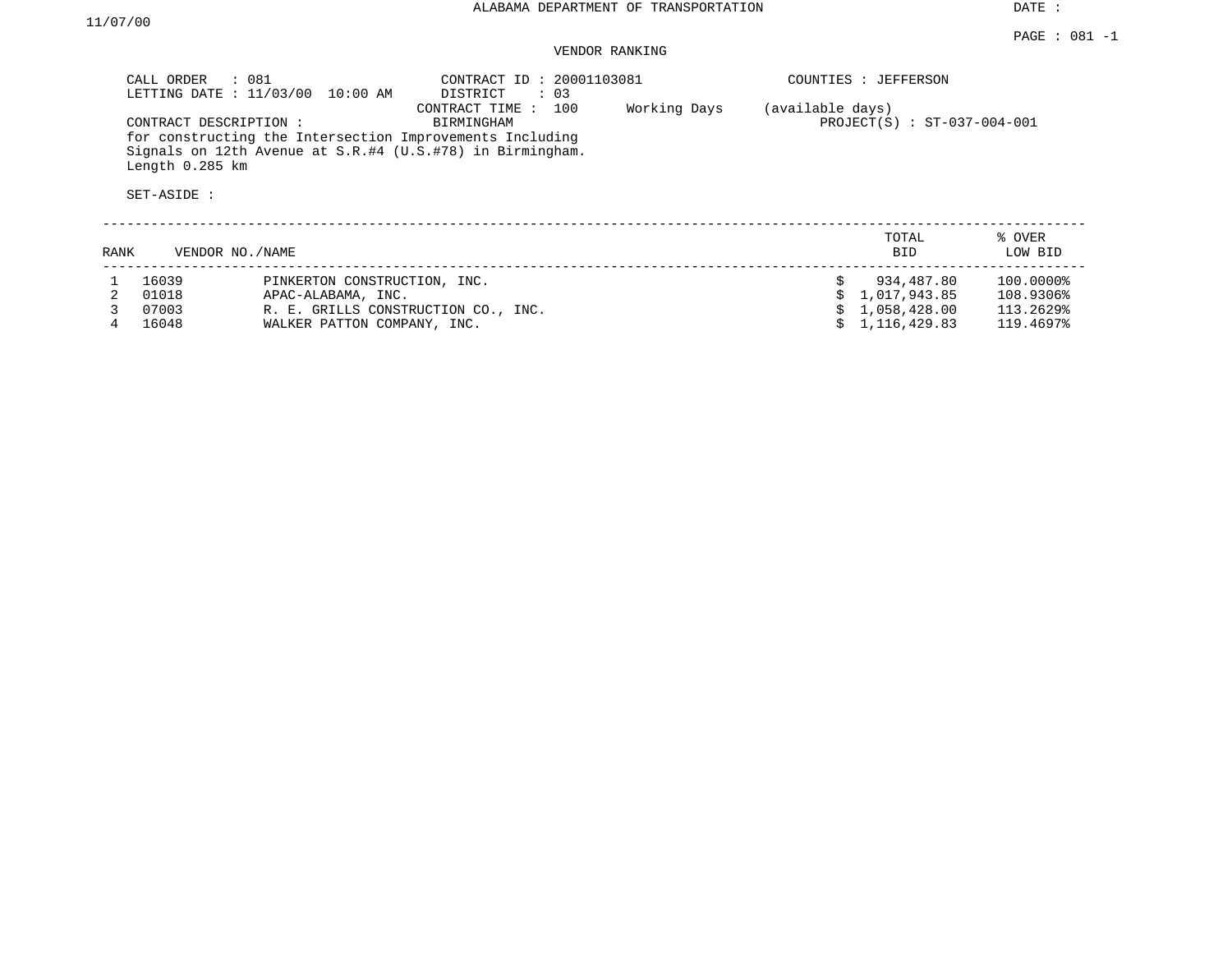| 081<br>ORDER<br>CALL           |             | CONTRACT<br>$- -$ | 03081<br>20001 | COUNTIES<br>JEFFERSON |
|--------------------------------|-------------|-------------------|----------------|-----------------------|
| 00 /<br>ノハス<br>LETTING<br>R מת | 10:00<br>ΑM | T CTR T CT        | . .            |                       |

|                                                                       |              |      | $(1)$ 16039                                     |                        | $(2)$ 01018 |           | (3) 07003                    |           |  |  |
|-----------------------------------------------------------------------|--------------|------|-------------------------------------------------|------------------------|-------------|-----------|------------------------------|-----------|--|--|
|                                                                       |              |      | PINKERTON CONSTRUCTION, INC. APAC-ALABAMA, INC. |                        |             |           | R.E. GRILLS CONSTRUCTION CO. |           |  |  |
| LINE NO / ITEM CODE / ALT                                             |              |      |                                                 |                        |             |           |                              |           |  |  |
| ITEM DESCRIPTION                                                      | OUANTITY     |      |                                                 |                        |             |           |                              | AMOUNT    |  |  |
| ------------------------                                              |              |      |                                                 | ----------------+----- |             |           |                              |           |  |  |
| SECTION 0001<br>Total                                                 |              |      |                                                 |                        |             |           |                              |           |  |  |
|                                                                       |              |      |                                                 |                        |             |           |                              |           |  |  |
| 0010 201A000                                                          |              | LUMP | 35000.00000                                     | 35000.00               | 31735.00000 | 31735.00  | 80000.00000                  | 80000.00  |  |  |
| Clearing & Grubbing (Approximately 1                                  |              |      |                                                 |                        |             |           |                              |           |  |  |
| Hectare)                                                              |              |      |                                                 |                        |             |           |                              |           |  |  |
| 0020 206C000                                                          | 377.000 M2   |      | 9.00000                                         | 3393.00                | 11,00000    | 4147.00   | 7.00000                      | 2639.00   |  |  |
| Removing Concrete Sidewalk                                            |              |      |                                                 |                        |             |           |                              |           |  |  |
| 0030 206D000                                                          | 85.000 M     |      | 15.00000                                        | 1275.00                | 13.00000    | 1105.00   | 15.00000                     | 1275.00   |  |  |
| Removing Pipe                                                         |              |      |                                                 |                        |             |           |                              |           |  |  |
| 0040 206D003                                                          | 85.000 M     |      | 15.00000                                        | 1275.00                | 6.50000     | 552.50    | 15.00000                     | 1275.00   |  |  |
| Removing Curb And Gutter                                              |              |      |                                                 |                        |             |           |                              |           |  |  |
| 0050 206D004                                                          | 412.000 M    |      | 1,00000                                         | 412.00                 | 0.67000     | 276.04    | 5.00000                      | 2060.00   |  |  |
| Removing Railroad Tracks                                              |              |      |                                                 |                        |             |           |                              |           |  |  |
| 0060 206D008                                                          | 205.000 M    |      | 30.00000                                        | 6150.00                | 33.73000    | 6914.65   | 25,00000                     | 5125.00   |  |  |
| Removing Retaining Wall                                               |              |      |                                                 |                        |             |           |                              |           |  |  |
| 0070 206E001                                                          | 6.000 EACH   |      | 500.00000                                       | 3000.00                | 460.98000   | 2765.88   | 300.00000                    | 1800.00   |  |  |
| Removing Inlets                                                       |              |      |                                                 |                        |             |           |                              |           |  |  |
| 0080 210A000                                                          | 24936.000 M3 |      | 6.50000                                         | 162084.00              | 7.50000     | 187020.00 | 6.00000                      | 149616.00 |  |  |
| Unclassified Excavation                                               |              |      |                                                 |                        |             |           |                              |           |  |  |
| 0090 214A000                                                          | 1206.000 M3  |      | 9.00000                                         | 10854.00               | 9.22000     | 11119.32  | 15.00000                     | 18090.00  |  |  |
| Structure Excavation                                                  |              |      |                                                 |                        |             |           |                              |           |  |  |
| 0100 214B001                                                          | 339.000 M3   |      | 19,00000                                        | 6441.00                | 22.82000    | 7735.98   | 35.00000                     | 11865.00  |  |  |
| Foundation Backfill, Commercial                                       |              |      |                                                 |                        |             |           |                              |           |  |  |
| 0110 305B061                                                          | 450.000 MTON |      | 22.00000                                        | 9900.00                | 22.27000    | 10021.50  | 14,00000                     | 6300.00   |  |  |
| Coarse Aggregate, Section 801,                                        |              |      |                                                 |                        |             |           |                              |           |  |  |
| For Miscellaneous Use ALDOT# 410                                      |              |      |                                                 |                        |             |           |                              |           |  |  |
| 0120 405A000                                                          | 2333.000 L   |      | 0.45000                                         | 1049.85                | 0.49000     | 1143.17   | 1.00000                      | 2333.00   |  |  |
| Tack Coat                                                             |              |      |                                                 |                        |             |           |                              |           |  |  |
| 0130 408A056                                                          | 2716.000 M2  |      | 0.75000                                         | 2037.00                | 5.28000     | 14340.48  | 0.70000                      | 1901.20   |  |  |
| Planing Existing Pavement                                             |              |      |                                                 |                        |             |           |                              |           |  |  |
| (Approximately 126 mm Thru 150 mm Thick)                              |              |      |                                                 |                        |             |           |                              |           |  |  |
| 0140 408A057                                                          | 2473.000 M2  |      | 0.70000                                         | 1731.10                | 5.50000     | 13601.50  | 0.60000                      | 1483.80   |  |  |
| Planing Existing Pavement<br>(Approximately 151 mm Thru 175 mm Thick) |              |      |                                                 |                        |             |           |                              |           |  |  |
| 0150 429A280                                                          |              |      |                                                 |                        |             |           |                              |           |  |  |
|                                                                       | 551.000 MTON |      | 46.00000                                        | 25346.00               | 44.64000    | 24596.64  | 42.00000                     | 23142.00  |  |  |
| Improved Bituminous Concrete Wearing                                  |              |      |                                                 |                        |             |           |                              |           |  |  |
| Surface Layer, 12.5 mm Maximum                                        |              |      |                                                 |                        |             |           |                              |           |  |  |
| Aggregate Size Mix, ESAL Range E                                      |              |      |                                                 |                        |             |           |                              |           |  |  |
| 0160 429A286                                                          | 18.000 MTON  |      | 108.00000                                       | 1944.00                | 88.96000    | 1601.28   | 145.00000                    | 2610.00   |  |  |
| Improved Bituminous Concrete Wearing                                  |              |      |                                                 |                        |             |           |                              |           |  |  |
| Surface Layer, Leveling, 12.5 mm                                      |              |      |                                                 |                        |             |           |                              |           |  |  |
| Maximum Aggregate Size Mix, ESAL Range E                              |              |      |                                                 |                        |             |           |                              |           |  |  |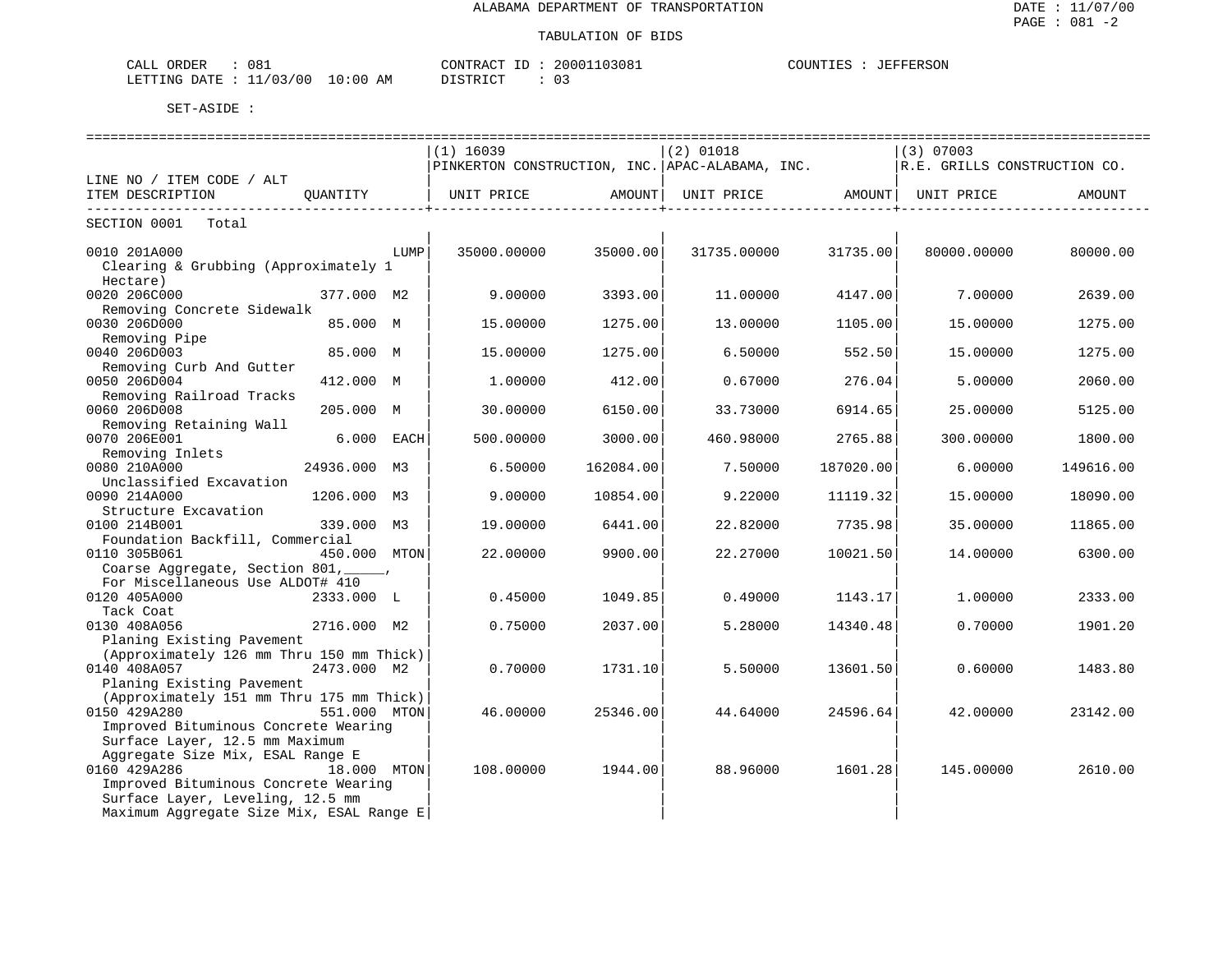| 081<br>CALL ORDER                |          | CONTRACT ID: 20001103081 | COUNTIES | : JEFFERSON |
|----------------------------------|----------|--------------------------|----------|-------------|
| LETTING DATE : 11/03/00 10:00 AM | DISTRICT |                          |          |             |

|                                                                                 |               |      | $(1)$ 16039       |          | $(2)$ 01018                  |          | (3) 07003<br>PINKERTON CONSTRUCTION, INC. $APAC-ALABAMA$ , INC. $ R.E.$ GRILLS CONSTRUCTION CO. |          |  |
|---------------------------------------------------------------------------------|---------------|------|-------------------|----------|------------------------------|----------|-------------------------------------------------------------------------------------------------|----------|--|
| LINE NO / ITEM CODE / ALT                                                       |               |      |                   |          |                              |          |                                                                                                 |          |  |
| ITEM DESCRIPTION                                                                | QUANTITY      |      | UNIT PRICE AMOUNT |          | UNIT PRICE AMOUNT UNIT PRICE |          |                                                                                                 | AMOUNT   |  |
| 0170 429B281                                                                    | 2202.000 MTON |      | 36.00000          | 79272.00 | 39.94000 87947.88            |          | 33.00000                                                                                        | 72666.00 |  |
| Improved Bituminous Concrete Upper                                              |               |      |                   |          |                              |          |                                                                                                 |          |  |
| Binder Layer, 25.0 mm Maximum Aggregate                                         |               |      |                   |          |                              |          |                                                                                                 |          |  |
| Size Mix, ESAL Range E                                                          |               |      |                   |          |                              |          |                                                                                                 |          |  |
| 0180 429B288                                                                    | 1000.000 MTON |      | 40.00000          | 40000.00 | 41.65000                     | 41650.00 | 37.00000                                                                                        | 37000.00 |  |
| Improved Bituminous Concrete Upper                                              |               |      |                   |          |                              |          |                                                                                                 |          |  |
| Binder Layer, Leveling, 19.0 mm Maximum                                         |               |      |                   |          |                              |          |                                                                                                 |          |  |
| Aggregate Size Mix, ESAL Range E                                                |               |      |                   |          |                              |          |                                                                                                 |          |  |
| 0190 429C280<br>1521.000 MTON                                                   |               |      | 39.00000          | 59319.00 | 35.98000                     | 54725.58 | 35.00000                                                                                        | 53235.00 |  |
| Improved Bituminous Concrete Base Layer,<br>25.0 mm Maximum Aggregate Size Mix, |               |      |                   |          |                              |          |                                                                                                 |          |  |
| ESAL Range E                                                                    |               |      |                   |          |                              |          |                                                                                                 |          |  |
| 0200 429C284                                                                    | 500.000 MTON  |      | 46.00000          | 23000.00 | 66.58000                     | 33290.00 | 44.00000                                                                                        | 22000.00 |  |
| Improved Bituminous Concrete Base Layer,                                        |               |      |                   |          |                              |          |                                                                                                 |          |  |
| Patching, 25.0 mm Maximum Aggregate                                             |               |      |                   |          |                              |          |                                                                                                 |          |  |
| Size Mix, ESAL Range E                                                          |               |      |                   |          |                              |          |                                                                                                 |          |  |
| 0210 430B026                                                                    | 100.000 MTON  |      | 22.00000          | 2200.00  | 19.94000                     | 1994.00  | 34.00000                                                                                        | 3400.00  |  |
| Aggregate Surfacing (ALDOT #467, #57 Or                                         |               |      |                   |          |                              |          |                                                                                                 |          |  |
| #810)                                                                           |               |      |                   |          |                              |          |                                                                                                 |          |  |
| 0220 450A000                                                                    | 14.000 M2     |      | 700.00000         | 9800.00  | 56.77000                     | 794.78   | 180.00000                                                                                       | 2520.00  |  |
| Plain Cement Concrete Pavement, 200                                             |               |      |                   |          |                              |          |                                                                                                 |          |  |
| Millimeters Thick                                                               |               |      |                   |          |                              |          |                                                                                                 |          |  |
| 0230 530B004                                                                    | 41.000 M      |      | 200.00000         | 8200.00  | 287.34000                    | 11780.94 | 255.00000                                                                                       | 10455.00 |  |
| 1110 mm Span X 675 mm Rise Roadway Pipe                                         |               |      |                   |          |                              |          |                                                                                                 |          |  |
| (Class 3 R.C.)                                                                  |               |      |                   |          |                              |          |                                                                                                 |          |  |
| 0240 533A098                                                                    | 112.000 M     |      | 75.00000          | 8400.00  | 158.27000                    | 17726.24 | 89,00000                                                                                        | 9968.00  |  |
| 450 mm Storm Sewer Pipe (Class 3 R.C.)                                          |               |      |                   |          |                              |          |                                                                                                 |          |  |
| 0250 533A099<br>600 mm Storm Sewer Pipe (Class 3 R.C.)                          | 95.000 M      |      | 95.00000          | 9025.00  | 238.22000                    | 22630.90 | 100.00000                                                                                       | 9500.00  |  |
| 0260 533A101                                                                    | 384.000 M     |      | 150.00000         | 57600.00 | 198.85000                    | 76358.40 | 210.00000                                                                                       | 80640.00 |  |
| 900 mm Storm Sewer Pipe (Class 3 R.C.)                                          |               |      |                   |          |                              |          |                                                                                                 |          |  |
| 0270 535A001                                                                    | 51.000 M      |      | 75.00000          | 3825.00  | 99.08000                     | 5053.08  | 79.00000                                                                                        | 4029.00  |  |
| 450 mm Side Drain Pipe                                                          |               |      |                   |          |                              |          |                                                                                                 |          |  |
| 0280 600A000                                                                    |               | LUMP | 54000.00000       | 54000.00 | 12890.00000                  | 12890.00 | 80000.00000                                                                                     | 80000.00 |  |
| Mobilization                                                                    |               |      |                   |          |                              |          |                                                                                                 |          |  |
| 0290 606A000                                                                    | 200.000 M     |      | 35.00000          | 7000.00  | 38.72000                     | 7744.00  | 30.00000                                                                                        | 6000.00  |  |
| 150 mm Underdrain Pipe                                                          |               |      |                   |          |                              |          |                                                                                                 |          |  |
| 0300 610C001                                                                    | 60.000 MTON   |      | 30.00000          | 1800.00  | 28.47000                     | 1708.20  | 30.00000                                                                                        | 1800.00  |  |
| Loose Riprap, Class 2                                                           |               |      |                   |          |                              |          |                                                                                                 |          |  |
| 0310 610D003                                                                    | 152.000 M2    |      | 4.00000           | 608.00   | 12.52000                     | 1903.04  | 3.00000                                                                                         | 456.00   |  |
| Filter Blanket, Geotextile                                                      |               |      |                   |          |                              |          |                                                                                                 |          |  |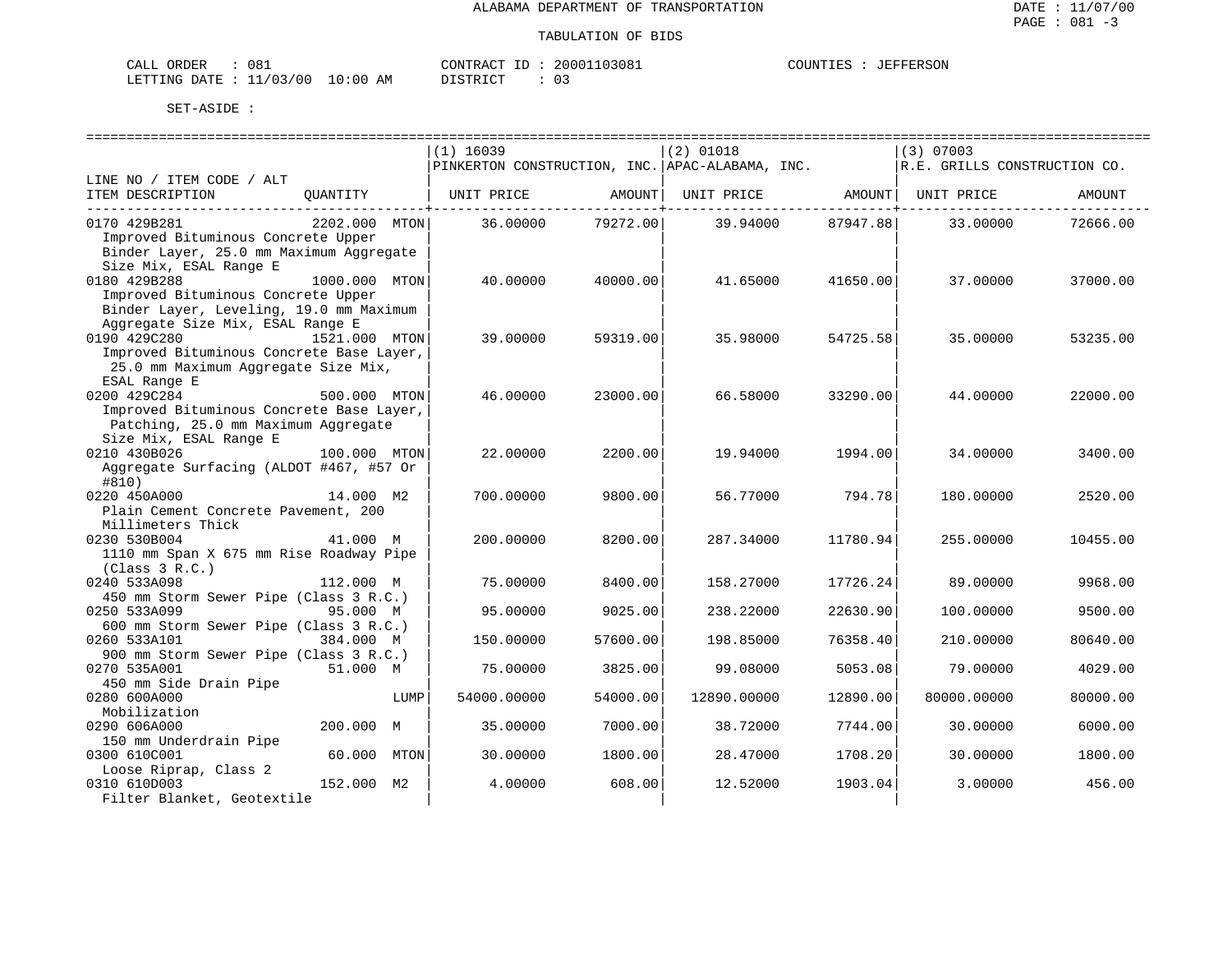| 081<br>CALL ORDER                |          | CONTRACT ID: 20001103081 | COUNTIES | : JEFFERSON |
|----------------------------------|----------|--------------------------|----------|-------------|
| LETTING DATE : 11/03/00 10:00 AM | DISTRICT |                          |          |             |

|                                       |             |      | $(1)$ 16039                                     |          | $(2)$ 01018                    |          | $(3)$ 07003                  |          |
|---------------------------------------|-------------|------|-------------------------------------------------|----------|--------------------------------|----------|------------------------------|----------|
|                                       |             |      | PINKERTON CONSTRUCTION, INC. APAC-ALABAMA, INC. |          |                                |          | R.E. GRILLS CONSTRUCTION CO. |          |
| LINE NO / ITEM CODE / ALT             |             |      |                                                 |          |                                |          |                              |          |
| ITEM DESCRIPTION                      | QUANTITY    |      | UNIT PRICE                                      | AMOUNT   | UNIT PRICE AMOUNT   UNIT PRICE |          |                              | AMOUNT   |
|                                       |             |      |                                                 |          |                                |          |                              |          |
| 0320 614A000                          | 5.000 M3    |      | 250.00000                                       | 1250.00  | 262.03000                      | 1310.15  | 220,00000                    | 1100.00  |
| Slope Paving                          |             |      |                                                 |          |                                |          |                              |          |
| 0330 618B003                          | 10.000 M2   |      | 55.00000                                        | 550.00   | 62.78000                       | 627.80   | 66.00000                     | 660.00   |
| Concrete Driveway, 150 mm Thick       |             |      |                                                 |          |                                |          |                              |          |
| (Includes Wire Mesh)                  |             |      |                                                 |          |                                |          |                              |          |
| 0340 619A002                          | 2.000 EACH  |      | 600,00000                                       | 1200.00  | 982.62000                      | 1965.24  | 900,00000                    | 1800.00  |
| 450 mm Roadway Pipe End Treatment,    |             |      |                                                 |          |                                |          |                              |          |
| Class 1                               |             |      |                                                 |          |                                |          |                              |          |
| 1.000 EACH<br>0350 619A005            |             |      | 1000.00000                                      | 1000.00  | 1746.88000                     | 1746.88  | 1200.00000                   | 1200.00  |
| 900 mm Roadway Pipe End Treatment,    |             |      |                                                 |          |                                |          |                              |          |
| Class 1                               |             |      |                                                 |          |                                |          |                              |          |
| 0360 619A101                          | 8.000 EACH  |      | 600,00000                                       | 4800.00  | 982.62000                      | 7860.96  | 700.00000                    | 5600.00  |
| 450 mm Side Drain Pipe End Treatment, |             |      |                                                 |          |                                |          |                              |          |
| Class 1                               |             |      |                                                 |          |                                |          |                              |          |
| 0370 620A000                          | 1.000 M3    |      | 1000.00000                                      | 1000.00  | 1310.16000                     | 1310.16  | 650.00000                    | 650.00   |
| Minor Structure Concrete              |             |      |                                                 |          |                                |          |                              |          |
| 0380 621A000                          | 2.000 EACH  |      | 1500.00000                                      | 3000.00  | 1637.70000                     | 3275.40  | 1000.00000                   | 2000.00  |
| Junction Boxes, Type 1, 1P Or 5       |             |      |                                                 |          |                                |          |                              |          |
| 0390 621A001                          | 6.000 EACH  |      | 1700.00000                                      | 10200.00 | 2183.60000                     | 13101.60 | 2500.00000                   | 15000.00 |
| Junction Boxes, Type 1, 2P Or 5       |             |      |                                                 |          |                                |          |                              |          |
| 0400 621B000                          | 2.000 EACH  |      | 500.00000                                       | 1000.00  | 655.08000                      | 1310.16  | 2000.00000                   | 4000.00  |
| Junction Box Units, Type 1, 1P Or 5   |             |      |                                                 |          |                                |          |                              |          |
| 0410 621B001                          | 4.000 EACH  |      | 600.00000                                       | 2400.00  | 655.08000                      | 2620.32  | 800.00000                    | 3200.00  |
| Junction Box Units, Type 1, 2P Or 5   |             |      |                                                 |          |                                |          |                              |          |
| 0420 621C001                          | 1.000 EACH  |      | 2400.00000                                      | 2400.00  | 2401.96000                     | 2401.96  | 1800.00000                   | 1800.00  |
| Inlets, Type B                        |             |      |                                                 |          |                                |          |                              |          |
| 0430 621C015                          | 8.000 EACH  |      | 2400.00000                                      | 19200.00 | 2729.50000                     | 21836.00 | 1800.00000                   | 14400.00 |
| Inlets, Type S1 Or S3 (1 Wing)        |             |      |                                                 |          |                                |          |                              |          |
| 0440 621C018                          | 8,000       | EACH | 3000.00000                                      | 24000.00 | 3057.04000                     | 24456.32 | 1900.00000                   | 15200.00 |
| Inlets, Type S2 Or S4 (2 Wing)        |             |      |                                                 |          |                                |          |                              |          |
| 0450 621D015                          | 5.000 EACH  |      | 500.00000                                       | 2500.00  | 655.08000                      | 3275.40  | 600,00000                    | 3000.00  |
| Inlet Units, Type S1 Or S3            |             |      |                                                 |          |                                |          |                              |          |
| 0460 621D016                          | 8,000       | EACH | 600.00000                                       | 4800.00  | 655.08000                      | 5240.64  | 700.00000                    | 5600.00  |
| Inlet Units, Type S2 Or S4            |             |      |                                                 |          |                                |          |                              |          |
| 0470 623A000                          | 28.000 M    |      | 40.00000                                        | 1120.00  | 57.32000                       | 1604.96  | 30.00000                     | 840.00   |
| Concrete Gutter                       |             |      |                                                 |          |                                |          |                              |          |
| 0480 623C000                          | 582.000 M   |      | 40.00000                                        | 23280.00 | 44.77000                       | 26056.14 | 27.00000                     | 15714.00 |
| Combination Curb & Gutter, Type C     |             |      |                                                 |          |                                |          |                              |          |
| 0490 650A000                          | 1472.000 M3 |      | 10.00000                                        | 14720.00 | 29.47000                       | 43379.84 | 8.00000                      | 11776.00 |
| Topsoil                               |             |      |                                                 |          |                                |          |                              |          |
| 0500 652A050                          | 1.000 HA    |      | 2750.00000                                      | 2750.00  | 2575.00000                     | 2575.00  | 1977.00000                   | 1977.00  |
| Seeding (Mix 1A)                      |             |      |                                                 |          |                                |          |                              |          |
|                                       |             |      |                                                 |          |                                |          |                              |          |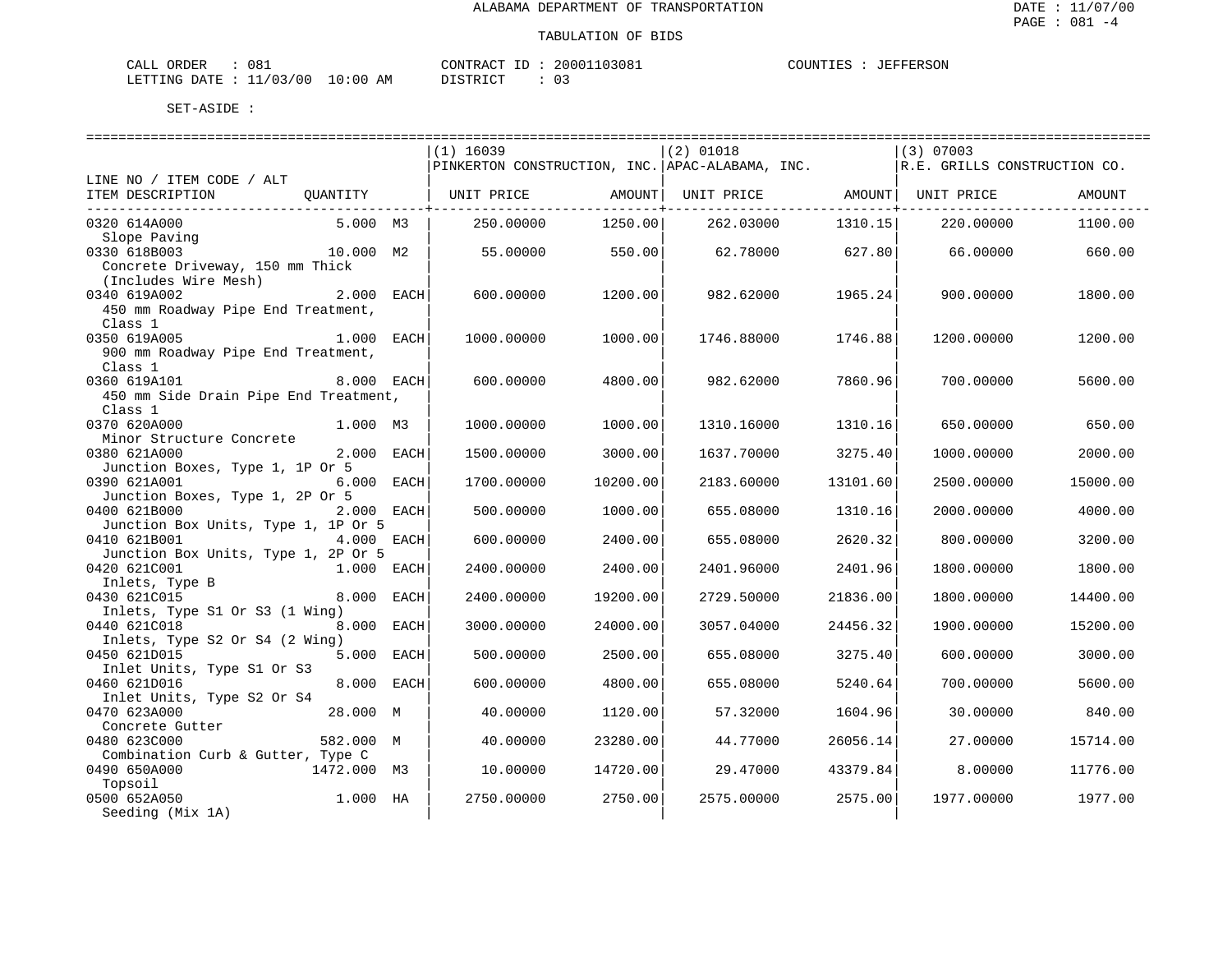| CALL ORDER                       | 081 |          | CONTRACT ID: 20001103081 |  | COUNTIES : JEFFERSON |
|----------------------------------|-----|----------|--------------------------|--|----------------------|
| LETTING DATE : 11/03/00 10:00 AM |     | DISTRICT |                          |  |                      |

|                                             |              |      | $(1)$ 16039                                     |          | $(2)$ 01018 |          | $(3)$ 07003                  |          |
|---------------------------------------------|--------------|------|-------------------------------------------------|----------|-------------|----------|------------------------------|----------|
|                                             |              |      | PINKERTON CONSTRUCTION, INC. APAC-ALABAMA, INC. |          |             |          | R.E. GRILLS CONSTRUCTION CO. |          |
| LINE NO / ITEM CODE / ALT                   |              |      |                                                 |          |             |          |                              |          |
| ITEM DESCRIPTION                            | QUANTITY     |      | UNIT PRICE                                      | AMOUNT   | UNIT PRICE  | AMOUNT   | UNIT PRICE                   | AMOUNT   |
|                                             |              |      |                                                 |          |             |          |                              |          |
| 0510 652B050<br>Temporary Seeding (Mix 1AT) | 1.000 HA     |      | 1375.00000                                      | 1375.00  | 1287.50000  | 1287.50  | 1730.00000                   | 1730.00  |
| 0520 652D050                                | 1.000 HA     |      | 1300.00000                                      | 1300.00  | 1236.00000  | 1236.00  | 1977.00000                   | 1977.00  |
| Seeding In Stubble (Mix 1A)                 |              |      |                                                 |          |             |          |                              |          |
| 0530 654A000                                | 60.000 M2    |      | 6.00000                                         | 360.00   | 5.15000     | 309.00   | 10.00000                     | 600.00   |
| Solid Sodding                               |              |      |                                                 |          |             |          |                              |          |
| 0540 656A000                                | 2.000 HA     |      | 2750.00000                                      | 5500.00  | 2575.00000  | 5150.00  | 1483.00000                   | 2966.00  |
| Mulching, Class A, Type 1                   |              |      |                                                 |          |             |          |                              |          |
| 0550 665A000<br>Temporary Seeding           | 1.000 HA     |      | 1375.00000                                      | 1375.00  | 1287.50000  | 1287.50  | 1977.00000                   | 1977.00  |
| 0560 665B000                                | 1.000 HA     |      | 1375.00000                                      | 1375.00  | 1287.50000  | 1287.50  | 1977.00000                   | 1977.00  |
| Temporary Mulching                          |              |      |                                                 |          |             |          |                              |          |
| 0570 665F000                                | 121.000 EACH |      | 5.00000                                         | 605.00   | 3.73000     | 451.33   | 4.00000                      | 484.00   |
| Hay Bales                                   |              |      |                                                 |          |             |          |                              |          |
| 0580 665G000                                | 108.000      | EACH | 4.00000                                         | 432.00   | 3.73000     | 402.84   | 1.00000                      | 108.00   |
| Sand Bags                                   |              |      |                                                 |          |             |          |                              |          |
| 0590 6651000                                | 20.000 MTON  |      | 25.00000                                        | 500.00   | 62.09000    | 1241.80  | 30.00000                     | 600.00   |
| Temporary Riprap, Class 2                   |              |      |                                                 |          |             |          |                              |          |
| 0600 665J000                                | 375.000 M    |      | 12.00000                                        | 4500.00  | 15.11000    | 5666.25  | 13,00000                     | 4875.00  |
| Silt Fence, Type A                          |              |      |                                                 | 32500.00 |             | 21424.00 |                              | 72000.00 |
| 0610 680A000<br>Engineering Controls        |              | LUMP | 32500.00000                                     |          | 21424.00000 |          | 72000.00000                  |          |
| 0620 701C000                                | 1.000 KM     |      | 165.00000                                       | 165.00   | 320.33000   | 320.33   | 150.00000                    | 150.00   |
| Broken Temporary Traffic Stripe             |              |      |                                                 |          |             |          |                              |          |
| 0630 701C001                                | 2.000 KM     |      | 550.00000                                       | 1100.00  | 320.33000   | 640.66   | 250.00000                    | 500.00   |
| Solid Temporary Traffic Stripe              |              |      |                                                 |          |             |          |                              |          |
| 0640 701D005                                | 2.000 KM     |      | 1870.00000                                      | 3740.00  | 832.24000   | 1664.48  | 850.00000                    | 1700.00  |
| Solid Traffic Stripe Removed                |              |      |                                                 |          |             |          |                              |          |
| 0650 701D006                                | 1.000 KM     |      | 495.00000                                       | 495.00   | 639.63000   | 639.63   | 450.00000                    | 450.00   |
| Broken Traffic Stripe Removed               |              |      |                                                 |          |             |          |                              |          |
| 0660 702A040                                | 1.000 KM     |      | 1710.00000                                      | 1710.00  | 1600.62000  | 1600.62  | 1554.00000                   | 1554.00  |
| Broken White, Profiled Traffic Stripe       |              |      |                                                 |          |             |          |                              |          |
| $(150 \text{ mm Wide})$<br>0670 702A041     |              |      |                                                 | 3500.00  | 3264.07000  | 3264.07  |                              | 3169.00  |
| Solid White, Profiled Traffic Stripe        | 1.000 KM     |      | 3500.00000                                      |          |             |          | 3169.00000                   |          |
| $(150 \text{ mm Wide})$                     |              |      |                                                 |          |             |          |                              |          |
| 0680 702A042                                | 1.000 KM     |      | 1710.00000                                      | 1710.00  | 3264.07000  | 3264.07  | 1554.00000                   | 1554.00  |
| Broken Yellow, Profiled Traffic Stripe      |              |      |                                                 |          |             |          |                              |          |
| $(150 \text{ mm Wide})$                     |              |      |                                                 |          |             |          |                              |          |
| 0690 702A043                                | 1.000 KM     |      | 3500.00000                                      | 3500.00  | 1600.62000  | 1600.62  | 3169.00000                   | 3169.00  |
| Solid Yellow, Profiled Traffic Stripe       |              |      |                                                 |          |             |          |                              |          |
| $(150 \, \text{mm} \, \text{Wide})$         |              |      |                                                 |          |             |          |                              |          |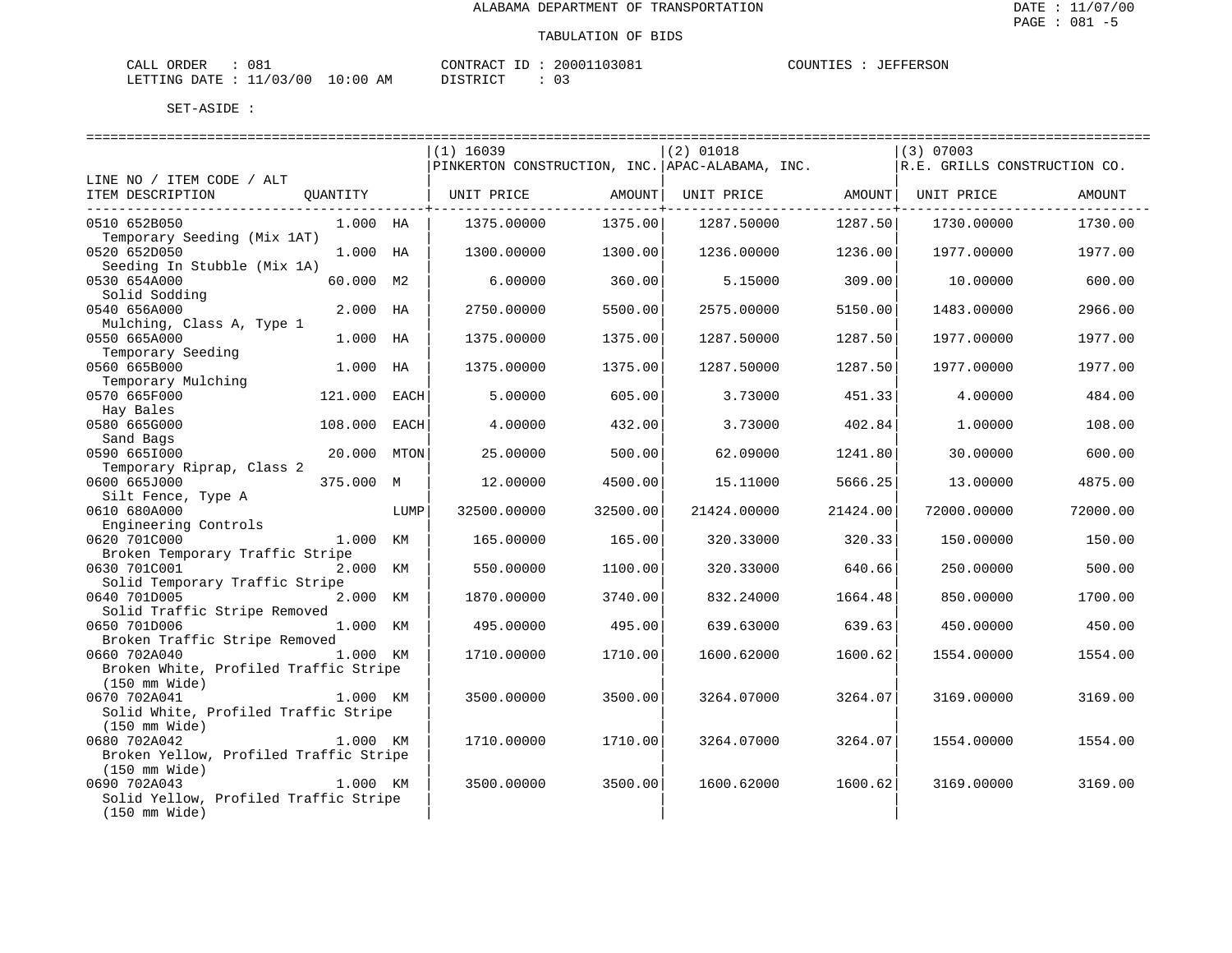| 081<br>CALL ORDER                | CONTRACT ID: 20001103081 |  | COUNTIES | JEFFERSON |
|----------------------------------|--------------------------|--|----------|-----------|
| LETTING DATE : 11/03/00 10:00 AM | DISTRICT                 |  |          |           |

|                                          |              | $(1)$ 16039                                     |            | $(2)$ 01018                    |          | $(3)$ 07003                  |          |
|------------------------------------------|--------------|-------------------------------------------------|------------|--------------------------------|----------|------------------------------|----------|
|                                          |              | PINKERTON CONSTRUCTION, INC. APAC-ALABAMA, INC. |            |                                |          | R.E. GRILLS CONSTRUCTION CO. |          |
| LINE NO / ITEM CODE / ALT                |              |                                                 |            |                                |          |                              |          |
| ITEM DESCRIPTION                         | OUANTITY     | UNIT PRICE                                      | AMOUNT     | UNIT PRICE AMOUNT   UNIT PRICE |          |                              | AMOUNT   |
|                                          |              |                                                 | ---------- |                                |          |                              |          |
| 0700 702B011                             | 232.000 M    | 7.25000                                         | 1682.00    | 6.75000                        | 1566.00  | 7.00000                      | 1624.00  |
| Dotted Profiled Traffic Stripe (150 mm   |              |                                                 |            |                                |          |                              |          |
| Wide)                                    |              |                                                 |            |                                |          |                              |          |
| 0710 703A002                             | 150.000 M2   | 19.80000                                        | 2970.00    | 20.60000                       | 3090.00  | 18.00000                     | 2700.00  |
|                                          |              |                                                 |            |                                |          |                              |          |
| Traffic Control Markings, Class 2, Type  |              |                                                 |            |                                |          |                              |          |
| $\mathbb A$<br>0720 703B002              | 11.000 M2    |                                                 |            |                                |          |                              |          |
|                                          |              | 19.80000                                        | 217.80     | 32.96000                       | 362.56   | 30.00000                     | 330.00   |
| Traffic Control Legends, Class 2, Type A |              |                                                 |            |                                |          |                              |          |
| 0730 703D001                             | 70.000 M2    | 11,00000                                        | 770.00     | 14.42000                       | 1009.40  | 10.00000                     | 700.00   |
| Temporary Traffic Control Markings       |              |                                                 |            |                                |          |                              |          |
| 0740 705A011                             | 250.000 EACH | 1.85000                                         | 462.50     | 4.12000                        | 1030.00  | 5.00000                      | 1250.00  |
| Pavement Markers, Class C, Type 1-A      |              |                                                 |            |                                |          |                              |          |
| 0750 705A023                             | 150.000 EACH | 1.85000                                         | 277.50     | 4.12000                        | 618.00   | 5.00000                      | 750.00   |
| Pavement Markers, Class C, Type 2-D      |              |                                                 |            |                                |          |                              |          |
| 0760 705A030                             | 8.000 EACH   | 4.95000                                         | 39.60      | 5.40000                        | 43.20    | 5.00000                      | 40.00    |
| Pavement Markers, Class A-H, Type 2-C    |              |                                                 |            |                                |          |                              |          |
| 0770 705A031                             | 23.000 EACH  | 4.95000                                         | 113.85     | 5.15000                        | 118.45   | 5.00000                      | 115.00   |
| Pavement Markers, Class A-H, Type 1-A    |              |                                                 |            |                                |          |                              |          |
| 0780 705A037                             | 38.000 EACH  | 4.95000                                         | 188.10     | 5.40000                        | 205.20   | 5.00000                      | 190.00   |
| Pavement Markers, Class A-H, Type 2-D    |              |                                                 |            |                                |          |                              |          |
| 0790 713A000                             | 10.000 M     | 336.00000                                       | 3360.00    | 314.15000                      | 3141.50  | 350.00000                    | 3500.00  |
| Permanent Barricades                     |              |                                                 |            |                                |          |                              |          |
| 0800 730A000                             | LUMP         | 2500.00000                                      | 2500.00    | 2060.00000                     | 2060.00  | 1500.00000                   | 1500.00  |
| Removal Of Existing Traffic Control      |              |                                                 |            |                                |          |                              |          |
| Unit (US 78 @ Old 12th AVE W )           |              |                                                 |            |                                |          |                              |          |
| 0810 730C001                             | LUMP         | 5800.00000                                      | 5800.00    | 5974.00000                     | 5974.00  | 5000.00000                   | 5000.00  |
| Furnishing And Installing Traffic        |              |                                                 |            |                                |          |                              |          |
| Control Unit (US 78 @ 12th AVE W)        |              |                                                 |            |                                |          |                              |          |
| 0815 730E000                             | 4.000 EACH   | 1450.00000                                      | 5800.00    | 1545.00000                     | 6180.00  | 800,00000                    | 3200.00  |
| Metal Traffic Signal Pole Foundation     |              |                                                 |            |                                |          |                              |          |
| 0820 730G001                             | 4.000 EACH   | 4050.00000                                      | 16200.00   | 3605.00000                     | 14420.00 | 3000.00000                   | 12000.00 |
| Metal Traffic Signal Strain Pole         |              |                                                 |            |                                |          |                              |          |
| 0830 730H000                             | 1230.000 M   | 9.30000                                         | 11439.00   | 9.27000                        | 11402.10 | 8.20000                      | 10086.00 |
| Loop Detector                            |              |                                                 |            |                                |          |                              |          |
| 0840 7301000                             | 470.000 M    | 2.40000                                         | 1128.00    | 2.47000                        | 1160.90  | 4.60000                      | 2162.00  |
| Shielded Loop Detector Home-Run Cable    |              |                                                 |            |                                |          |                              |          |
| 0850 730J000                             | 10.000 EACH  | 150.00000                                       | 1500.00    | 154.50000                      | 1545.00  | 150.00000                    | 1500.00  |
| Loop Detector Amplifier                  |              |                                                 |            |                                |          |                              |          |
| 0860 730L012                             | 30.000 M     | 11.00000                                        | 330.00     | 10.30000                       | 309.00   | 32.00000                     | 960.00   |
| Non-Metallic Conduit, 27 mm              |              |                                                 |            |                                |          |                              |          |
| 0870 730L031                             | 10.000 M     | 1,00000                                         | 10.00      | 8.24000                        | 82.40    | 32.00000                     | 320.00   |
| Metallic Conduit, 21 mm                  |              |                                                 |            |                                |          |                              |          |
|                                          |              |                                                 |            |                                |          |                              |          |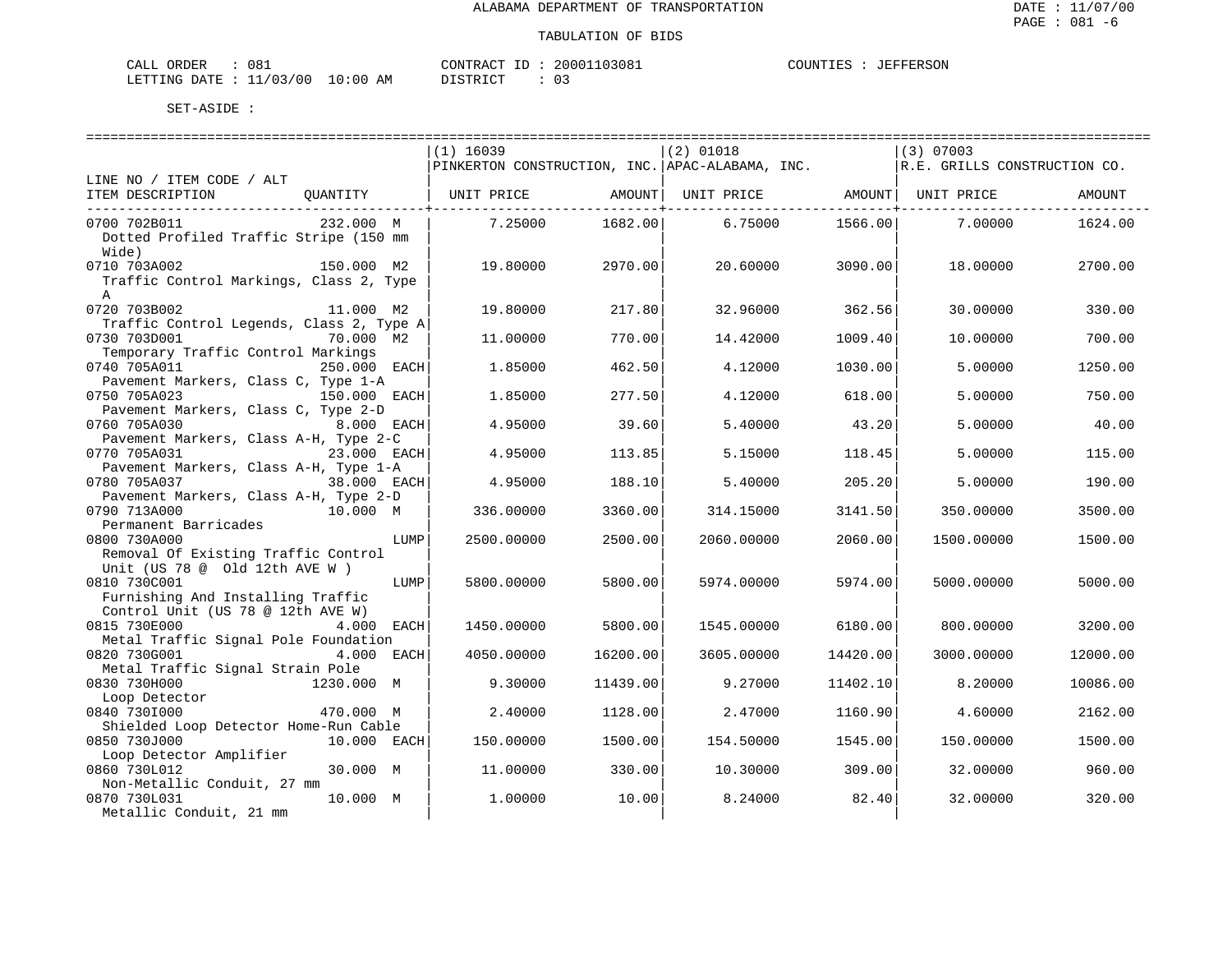| 081<br>CALL ORDER                |          | CONTRACT ID: 20001103081 | COUNTIES : JEFFERSON |  |
|----------------------------------|----------|--------------------------|----------------------|--|
| LETTING DATE : 11/03/00 10:00 AM | DISTRICT |                          |                      |  |

|                                                  |              |      | $(1)$ 16039                                                                   |          | $(2)$ 01018                               |                  | $(3)$ 07003             |                |
|--------------------------------------------------|--------------|------|-------------------------------------------------------------------------------|----------|-------------------------------------------|------------------|-------------------------|----------------|
|                                                  |              |      | PINKERTON CONSTRUCTION, INC. APAC-ALABAMA, INC. ARTE. GRILLS CONSTRUCTION CO. |          |                                           |                  |                         |                |
| LINE NO / ITEM CODE / ALT                        |              |      |                                                                               |          |                                           |                  |                         |                |
| ITEM DESCRIPTION<br>---------------------------- |              |      | QUANTITY   UNIT PRICE      AMOUNT  UNIT PRICE     AMOUNT  UNIT PRICE          |          |                                           |                  |                         | AMOUNT         |
| 0880 730L032                                     | 5.000 M      |      | 12.50000                                                                      | 62.50    |                                           | 12.36000 61.80   | 40.00000                | 200.00         |
| Metallic Conduit, 27 mm                          |              |      |                                                                               |          |                                           |                  |                         |                |
| 0890 730N001                                     | 4.000 EACH   |      | 440.00000                                                                     | 1760.00  | 453.20000                                 | 1812.80          | 2500.00000              | 10000.00       |
| Luminaire Extension Assembly, 3.7 M              |              |      |                                                                               |          |                                           |                  |                         |                |
| 0900 730P001                                     | 6.000 EACH   |      | 383.00000                                                                     | 2298.00  | 391.40000                                 | 2348.40          | 350.00000               | 2100.00        |
| Vehicular Signal Head, 300 mm 3 Section          |              |      |                                                                               |          |                                           |                  |                         |                |
| 0910 730P002                                     | 2.000 EACH   |      | 843.00000                                                                     | 1686.00  | 772.50000                                 | 1545.00          | 450.00000               | 900.00         |
| Vehicular Signal Head, 300 mm 5 Section          |              |      |                                                                               |          |                                           |                  |                         |                |
| 0920 730R003                                     | 1.000 EACH   |      | 11500.00000                                                                   | 11500.00 | 10300.00000                               | 10300.00         | 7500.00000              | 7500.00        |
| Traffic Controller, Type III, 8 Phase            |              |      |                                                                               |          |                                           |                  |                         |                |
| 0930 740B000                                     | 50.000 M2    |      | 94.00000                                                                      | 4700.00  | 88.44000                                  | 4422.00          | 81.00000                | 4050.00        |
| Construction Signs                               |              |      |                                                                               |          |                                           |                  |                         |                |
| 0940 740D000                                     | 110.000 EACH |      | 48.00000                                                                      | 5280.00  | 43.47000                                  | 4781.70          | 41.00000                | 4510.00        |
| Channelizing Drums                               |              |      |                                                                               |          |                                           |                  |                         |                |
| 0950 740E000                                     | 50.000 EACH  |      | 12,00000                                                                      | 600.00   | 14,90000                                  | 745.00           | 14,00000                | 700.00         |
| Cones (900 mm High)                              |              |      |                                                                               |          |                                           |                  |                         |                |
| 0960 740F002                                     | 16.000 EACH  |      | 235.00000                                                                     | 3760.00  | 268.24000                                 | 4291.84          | 200.00000               | 3200.00        |
| Barricades, Type III                             |              |      |                                                                               |          |                                           |                  |                         |                |
| 0970 7401005                                     | 8.000 EACH   |      | 225.00000                                                                     | 1800.00  | 222.48000                                 | 1779.84          | 200,00000               | 1600.00        |
| Warning Lights, Type B (Detachable Head)         |              |      |                                                                               |          |                                           |                  |                         |                |
| 0980 740M000                                     | 50.000 EACH  |      | 8,00000                                                                       | 400.00   | 8.94000                                   | 447.00           | 12.00000                | 600.00         |
| Ballast For Cone                                 |              |      |                                                                               |          |                                           |                  |                         |                |
| 0990 741C010                                     | 1.000 EACH   |      | 3000.00000                                                                    | 3000.00  | 3104.68000                                | 3104.68          | 2500.00000              | 2500.00        |
| Portable Sequential Arrow And Chevron            |              |      |                                                                               |          |                                           |                  |                         |                |
| Sign Unit                                        |              |      |                                                                               |          |                                           |                  |                         |                |
| 1000 742A001                                     | 2.000 EACH   |      | 10000.00000                                                                   | 20000.00 | 6209.36500                                | 12418.73         | 7700.00000              | 15400.00       |
| Portable Changeable Message Signs, Type          |              |      |                                                                               |          |                                           |                  |                         |                |
| $\overline{2}$                                   |              |      |                                                                               |          |                                           |                  |                         |                |
| 1010 998A000                                     |              | LUMP | 0.00000                                                                       | 0.001    |                                           | $1.24000$ $1.24$ | 45000.00000             | 45000.00       |
| Construction Fuel (Maximum Bid Limited           |              |      |                                                                               |          |                                           |                  |                         |                |
| To $$48,000.00)$                                 |              |      |                                                                               |          |                                           |                  |                         |                |
| SECTION TOTALS                                   |              |      |                                                                               |          | $\sharp$ 934,487.80 $\sharp$ 1,017,943.85 |                  | .<br>+----------------- | \$1,058,428.00 |
| CONTRACT TOTALS                                  |              |      |                                                                               |          | $\zeta$ 934,487.80 $\zeta$ 1,017,943.85   |                  |                         | \$1,058,428.00 |
|                                                  |              |      |                                                                               |          |                                           |                  |                         |                |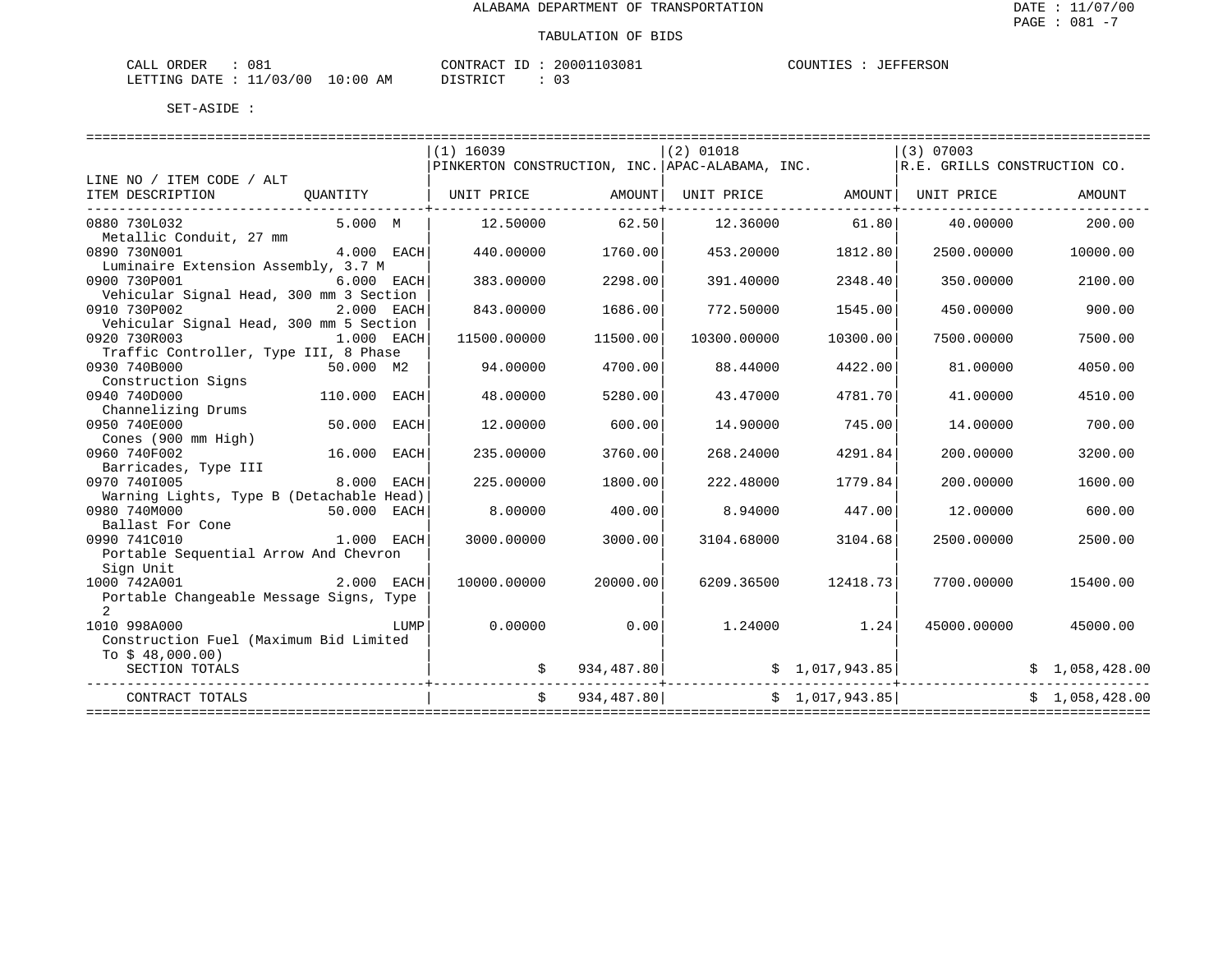DATE :

#### PAGE : 081 -8 TABULATION OF BIDS

| 081<br>CALL<br>ORDER         | CONTRACT ID             | 20001103081<br>+D. | <b>JEFFERSON</b><br>COUNTIES |
|------------------------------|-------------------------|--------------------|------------------------------|
| 11/03/00<br>LETTING<br>DATE. | 10:00<br>DISTRICT<br>AΜ |                    |                              |

|                                               |              |            | $(4)$ 16048<br>WALKER PATTON COMPANY, INC. |           |                   |            |        |
|-----------------------------------------------|--------------|------------|--------------------------------------------|-----------|-------------------|------------|--------|
| LINE NO / ITEM CODE / ALT<br>ITEM DESCRIPTION | OUANTITY     |            | UNIT PRICE                                 | AMOUNT    | UNIT PRICE AMOUNT | UNIT PRICE | AMOUNT |
| SECTION 0001<br>Total                         |              |            |                                            |           |                   |            |        |
|                                               |              |            |                                            |           |                   |            |        |
| 0010 201A000                                  |              | LUMP       | 60128.00000                                | 60128.00  |                   |            |        |
| Clearing & Grubbing (Approximately 1          |              |            |                                            |           |                   |            |        |
| Hectare)                                      |              |            |                                            |           |                   |            |        |
| 0020 206C000                                  | 377.000 M2   |            | 9.98000                                    | 3762.46   |                   |            |        |
| Removing Concrete Sidewalk                    |              |            |                                            |           |                   |            |        |
| 0030 206D000                                  | 85.000 M     |            | 17.50000                                   | 1487.50   |                   |            |        |
| Removing Pipe                                 |              |            |                                            |           |                   |            |        |
| 0040 206D003                                  | 85.000 M     |            | 13.78000                                   | 1171.30   |                   |            |        |
| Removing Curb And Gutter                      |              |            |                                            |           |                   |            |        |
| 0050 206D004                                  | 412.000 M    |            | 102.50000                                  | 42230.00  |                   |            |        |
| Removing Railroad Tracks                      |              |            |                                            |           |                   |            |        |
| 0060 206D008                                  | 205.000 M    |            | 31.25000                                   | 6406.25   |                   |            |        |
| Removing Retaining Wall                       |              |            |                                            |           |                   |            |        |
| 0070 206E001                                  |              | 6.000 EACH | 275.00000                                  | 1650.00   |                   |            |        |
| Removing Inlets                               |              |            |                                            |           |                   |            |        |
| 0080 210A000                                  | 24936.000 M3 |            | 11.20000                                   | 279283.20 |                   |            |        |
| Unclassified Excavation                       |              |            |                                            |           |                   |            |        |
| 0090 214A000                                  | 1206.000 M3  |            | 20.00000                                   | 24120.00  |                   |            |        |
|                                               |              |            |                                            |           |                   |            |        |
| Structure Excavation                          |              |            |                                            |           |                   |            |        |
| 0100 214B001                                  | 339.000 M3   |            | 23.30000                                   | 7898.70   |                   |            |        |
| Foundation Backfill, Commercial               |              |            |                                            |           |                   |            |        |
| 0110 305B061                                  | 450.000 MTON |            | 20.21000                                   | 9094.50   |                   |            |        |
| Coarse Aggregate, Section 801, _____,         |              |            |                                            |           |                   |            |        |
| For Miscellaneous Use ALDOT# 410              |              |            |                                            |           |                   |            |        |
| 0120 405A000                                  | 2333.000 L   |            | 0.40000                                    | 933.20    |                   |            |        |
| Tack Coat                                     |              |            |                                            |           |                   |            |        |
| 0130 408A056                                  | 2716.000 M2  |            | 0.65000                                    | 1765.40   |                   |            |        |
| Planing Existing Pavement                     |              |            |                                            |           |                   |            |        |
| (Approximately 126 mm Thru 150 mm Thick)      |              |            |                                            |           |                   |            |        |
| 0140 408A057                                  | 2473.000 M2  |            | 0.60000                                    | 1483.80   |                   |            |        |
| Planing Existing Pavement                     |              |            |                                            |           |                   |            |        |
| (Approximately 151 mm Thru 175 mm Thick)      |              |            |                                            |           |                   |            |        |
| 0150 429A280                                  | 551.000 MTON |            | 42.00000                                   | 23142.00  |                   |            |        |
| Improved Bituminous Concrete Wearing          |              |            |                                            |           |                   |            |        |
| Surface Layer, 12.5 mm Maximum                |              |            |                                            |           |                   |            |        |
| Aggregate Size Mix, ESAL Range E              |              |            |                                            |           |                   |            |        |
| 0160 429A286                                  | 18.000 MTON  |            | 98.00000                                   | 1764.00   |                   |            |        |
| Improved Bituminous Concrete Wearing          |              |            |                                            |           |                   |            |        |
| Surface Layer, Leveling, 12.5 mm              |              |            |                                            |           |                   |            |        |
| Maximum Aggregate Size Mix, ESAL Range E      |              |            |                                            |           |                   |            |        |
|                                               |              |            |                                            |           |                   |            |        |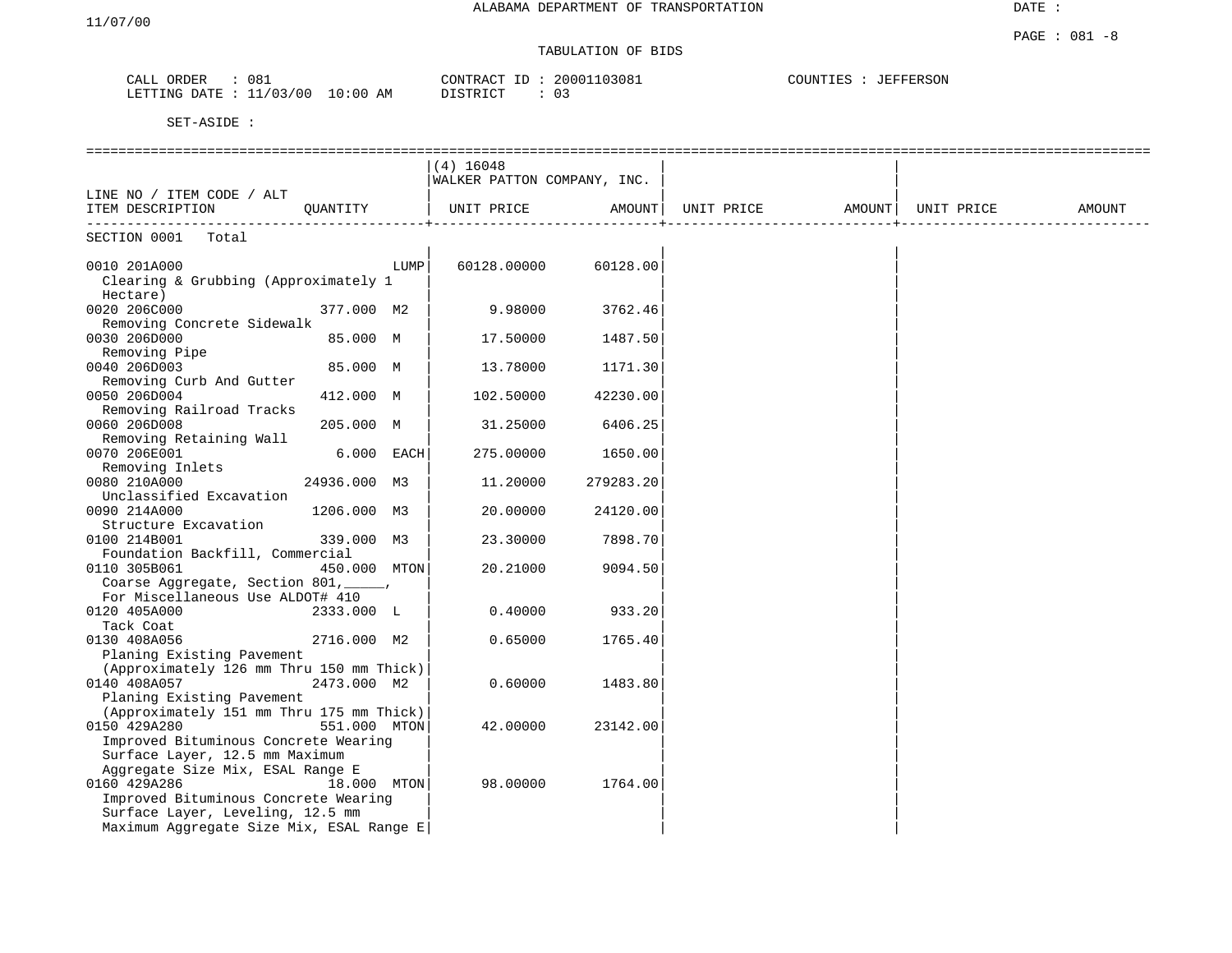| CALL | ORDER | 081                       |          | CONTRACT ID | 20001103081 | COUNTIES : | JEFFERSON |
|------|-------|---------------------------|----------|-------------|-------------|------------|-----------|
|      |       | LETTING DATE : $11/03/00$ | 10:00 AM | T STR TCT.  | 03          |            |           |

|                                                    |               |      | $(4)$ 16048                 |            |            |                    |        |
|----------------------------------------------------|---------------|------|-----------------------------|------------|------------|--------------------|--------|
|                                                    |               |      | WALKER PATTON COMPANY, INC. |            |            |                    |        |
| LINE NO / ITEM CODE / ALT                          |               |      |                             |            |            |                    |        |
| ITEM DESCRIPTION                                   | OUANTITY      |      | UNIT PRICE                  | AMOUNT     | UNIT PRICE | AMOUNT  UNIT PRICE | AMOUNT |
|                                                    |               |      |                             | ---------+ |            |                    |        |
| 0170 429B281<br>Improved Bituminous Concrete Upper | 2202.000 MTON |      | 32.30000                    | 71124.60   |            |                    |        |
|                                                    |               |      |                             |            |            |                    |        |
| Binder Layer, 25.0 mm Maximum Aggregate            |               |      |                             |            |            |                    |        |
| Size Mix, ESAL Range E                             |               |      |                             |            |            |                    |        |
| 0180 429B288                                       | 1000.000 MTON |      | 36.25000                    | 36250.00   |            |                    |        |
| Improved Bituminous Concrete Upper                 |               |      |                             |            |            |                    |        |
| Binder Layer, Leveling, 19.0 mm Maximum            |               |      |                             |            |            |                    |        |
| Aggregate Size Mix, ESAL Range E                   |               |      |                             |            |            |                    |        |
| 0190 429C280                                       | 1521.000 MTON |      | 35.00000                    | 53235.00   |            |                    |        |
| Improved Bituminous Concrete Base Layer,           |               |      |                             |            |            |                    |        |
| 25.0 mm Maximum Aggregate Size Mix,                |               |      |                             |            |            |                    |        |
| ESAL Range E                                       |               |      |                             |            |            |                    |        |
| 0200 429C284                                       | 500.000 MTON  |      | 42.00000                    | 21000.00   |            |                    |        |
| Improved Bituminous Concrete Base Layer,           |               |      |                             |            |            |                    |        |
| Patching, 25.0 mm Maximum Aggregate                |               |      |                             |            |            |                    |        |
| Size Mix, ESAL Range E                             |               |      |                             |            |            |                    |        |
| 0210 430B026                                       | 100.000 MTON  |      | 22.00000                    | 2200.00    |            |                    |        |
| Aggregate Surfacing (ALDOT #467, #57 Or<br>#810)   |               |      |                             |            |            |                    |        |
| 0220 450A000                                       | 14.000 M2     |      | 240.00000                   | 3360.00    |            |                    |        |
| Plain Cement Concrete Pavement, 200                |               |      |                             |            |            |                    |        |
| Millimeters Thick                                  |               |      |                             |            |            |                    |        |
| 0230 530B004                                       | 41.000 M      |      | 356.00000                   | 14596.00   |            |                    |        |
| 1110 mm Span X 675 mm Rise Roadway Pipe            |               |      |                             |            |            |                    |        |
| (Class 3 R.C.)                                     |               |      |                             |            |            |                    |        |
| 0240 533A098                                       | 112.000 M     |      | 128.75000                   | 14420.00   |            |                    |        |
| 450 mm Storm Sewer Pipe (Class 3 R.C.)             |               |      |                             |            |            |                    |        |
| 0250 533A099                                       | 95.000 M      |      | 147.60000                   | 14022.00   |            |                    |        |
| 600 mm Storm Sewer Pipe (Class 3 R.C.)             |               |      |                             |            |            |                    |        |
| 0260 533A101                                       | 384.000 M     |      | 196.80000                   | 75571.20   |            |                    |        |
| 900 mm Storm Sewer Pipe (Class 3 R.C.)             |               |      |                             |            |            |                    |        |
| 0270 535A001                                       | 51.000 M      |      | 128.75000                   | 6566.25    |            |                    |        |
| 450 mm Side Drain Pipe                             |               |      |                             |            |            |                    |        |
| 0280 600A000                                       |               | LUMP | 87477.00000                 | 87477.00   |            |                    |        |
| Mobilization                                       |               |      |                             |            |            |                    |        |
|                                                    |               |      |                             |            |            |                    |        |
| 0290 606A000                                       | 200.000 M     |      | 27.68000                    | 5536.00    |            |                    |        |
| 150 mm Underdrain Pipe                             |               |      |                             |            |            |                    |        |
| 0300 610C001                                       | 60.000 MTON   |      | 29.13000                    | 1747.80    |            |                    |        |
| Loose Riprap, Class 2                              |               |      |                             |            |            |                    |        |
| 0310 610D003                                       | 152.000 M2    |      | 2.25000                     | 342.00     |            |                    |        |
| Filter Blanket, Geotextile                         |               |      |                             |            |            |                    |        |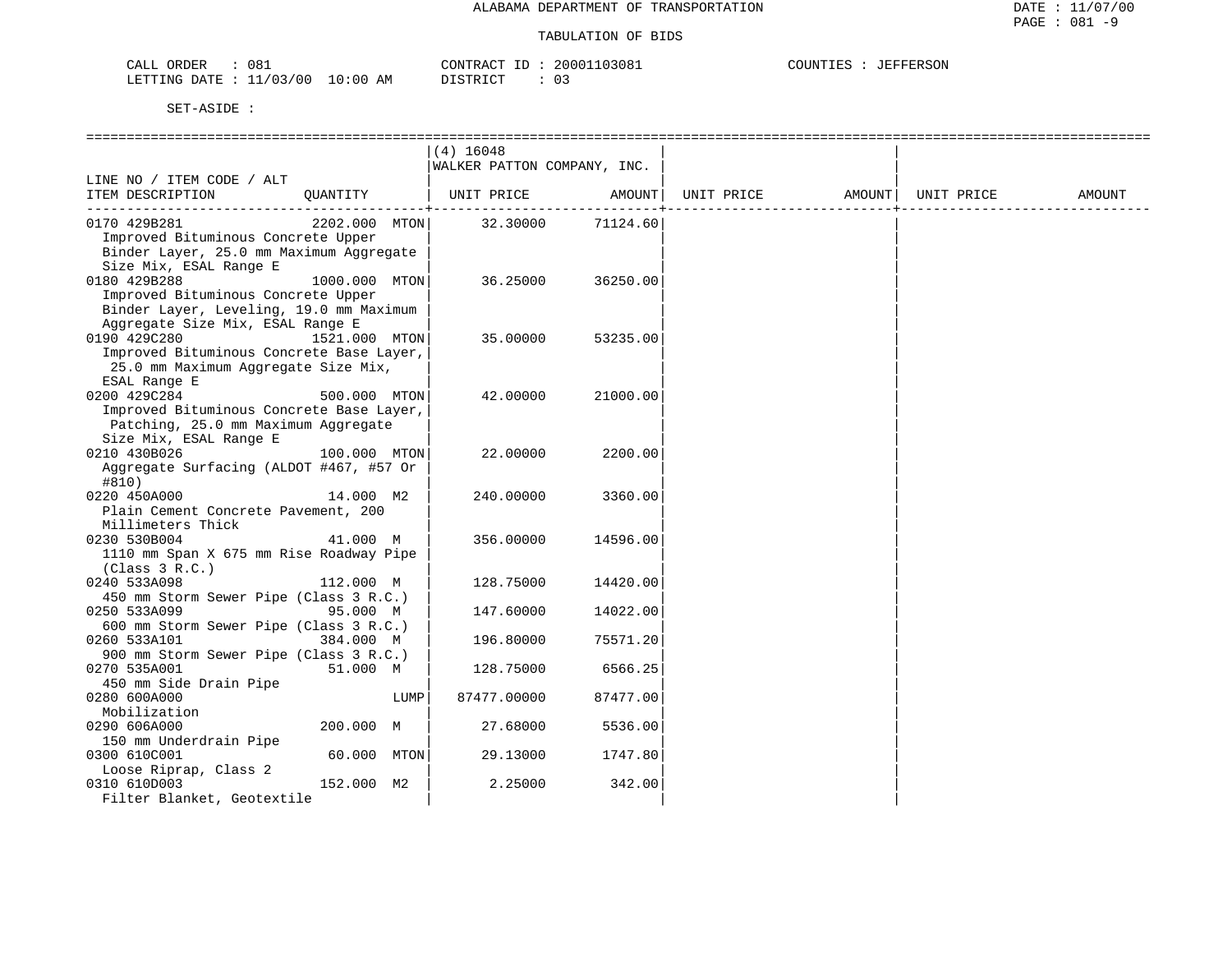| 08ì<br>ORDER<br>باللطب                                        |           | $\gamma$ ONTR<br>$\Delta($ | 13081<br>י מ מ ? | ™ ™ | FERSON<br>--- |
|---------------------------------------------------------------|-----------|----------------------------|------------------|-----|---------------|
| 0 <sup>0</sup><br>$\cdot$ $\sim$<br><b>FTTING</b><br>⊓∆ת<br>. | AΜ<br>ີດດ | $T$ $\cap$<br>חחר          |                  |     |               |

|                                       |              | $(4)$ 16048                  |                     |                              |  |        |
|---------------------------------------|--------------|------------------------------|---------------------|------------------------------|--|--------|
|                                       |              | WALKER PATTON COMPANY, INC.  |                     |                              |  |        |
| LINE NO / ITEM CODE / ALT             |              |                              |                     |                              |  |        |
| ITEM DESCRIPTION                      |              | QUANTITY   UNIT PRICE AMOUNT |                     | UNIT PRICE AMOUNT UNIT PRICE |  | AMOUNT |
|                                       |              |                              | ------------------- |                              |  |        |
| 0320 614A000                          | 5.000 M3     | 595.00000                    | 2975.00             |                              |  |        |
| Slope Paving                          |              |                              |                     |                              |  |        |
| 0330 618B003                          | 10.000 M2    | 32.00000                     | 320.00              |                              |  |        |
| Concrete Driveway, 150 mm Thick       |              |                              |                     |                              |  |        |
| (Includes Wire Mesh)                  |              |                              |                     |                              |  |        |
| 0340 619A002                          | 2.000 EACH   | 450.00000                    | 900.00              |                              |  |        |
| 450 mm Roadway Pipe End Treatment,    |              |                              |                     |                              |  |        |
| Class 1                               |              |                              |                     |                              |  |        |
| 0350 619A005                          | 1.000 EACH   | 900.00000                    | 900.00              |                              |  |        |
| 900 mm Roadway Pipe End Treatment,    |              |                              |                     |                              |  |        |
| Class 1                               |              |                              |                     |                              |  |        |
| 0360 619A101                          | $8.000$ EACH | 450.00000                    | 3600.00             |                              |  |        |
| 450 mm Side Drain Pipe End Treatment, |              |                              |                     |                              |  |        |
| Class 1                               |              |                              |                     |                              |  |        |
| 0370 620A000                          | 1.000 M3     | 900.00000                    | 900.00              |                              |  |        |
| Minor Structure Concrete              |              |                              |                     |                              |  |        |
| 0380 621A000                          | 2.000 EACH   | 1575.00000                   | 3150.00             |                              |  |        |
| Junction Boxes, Type 1, 1P Or 5       |              |                              |                     |                              |  |        |
| 0390 621A001                          | 6.000 EACH   | 1650.00000                   | 9900.00             |                              |  |        |
| Junction Boxes, Type 1, 2P Or 5       |              |                              |                     |                              |  |        |
| 0400 621B000                          | 2.000 EACH   | 450.00000                    | 900.00              |                              |  |        |
| Junction Box Units, Type 1, 1P Or 5   |              |                              |                     |                              |  |        |
| 0410 621B001                          | 4.000 EACH   | 550.00000                    | 2200.00             |                              |  |        |
| Junction Box Units, Type 1, 2P Or 5   |              |                              |                     |                              |  |        |
| 0420 621C001                          | $1.000$ EACH | 2300.00000                   | 2300.00             |                              |  |        |
| Inlets, Type B                        |              |                              |                     |                              |  |        |
| 0430 621C015                          | 8.000 EACH   | 1400.00000                   | 11200.00            |                              |  |        |
| Inlets, Type S1 Or S3 (1 Wing)        |              |                              |                     |                              |  |        |
| 0440 621C018                          | 8.000 EACH   | 1750.00000                   | 14000.00            |                              |  |        |
| Inlets, Type S2 Or S4 (2 Wing)        |              |                              |                     |                              |  |        |
| 0450 621D015                          | 5.000 EACH   | 400.00000                    | 2000.00             |                              |  |        |
| Inlet Units, Type S1 Or S3            |              |                              |                     |                              |  |        |
| 0460 621D016                          | 8.000 EACH   | 475.00000                    | 3800.00             |                              |  |        |
| Inlet Units, Type S2 Or S4            |              |                              |                     |                              |  |        |
| 0470 623A000                          | 28.000 M     | 43.00000                     | 1204.00             |                              |  |        |
| Concrete Gutter                       |              |                              |                     |                              |  |        |
| 0480 623C000                          | 582.000 M    | 43.00000                     | 25026.00            |                              |  |        |
| Combination Curb & Gutter, Type C     |              |                              |                     |                              |  |        |
| 0490 650A000                          | 1472.000 M3  | 8.00000                      | 11776.00            |                              |  |        |
| Topsoil<br>0500 652A050               | 1.000 HA     | 800,00000                    | 800.00              |                              |  |        |
| Seeding (Mix 1A)                      |              |                              |                     |                              |  |        |
|                                       |              |                              |                     |                              |  |        |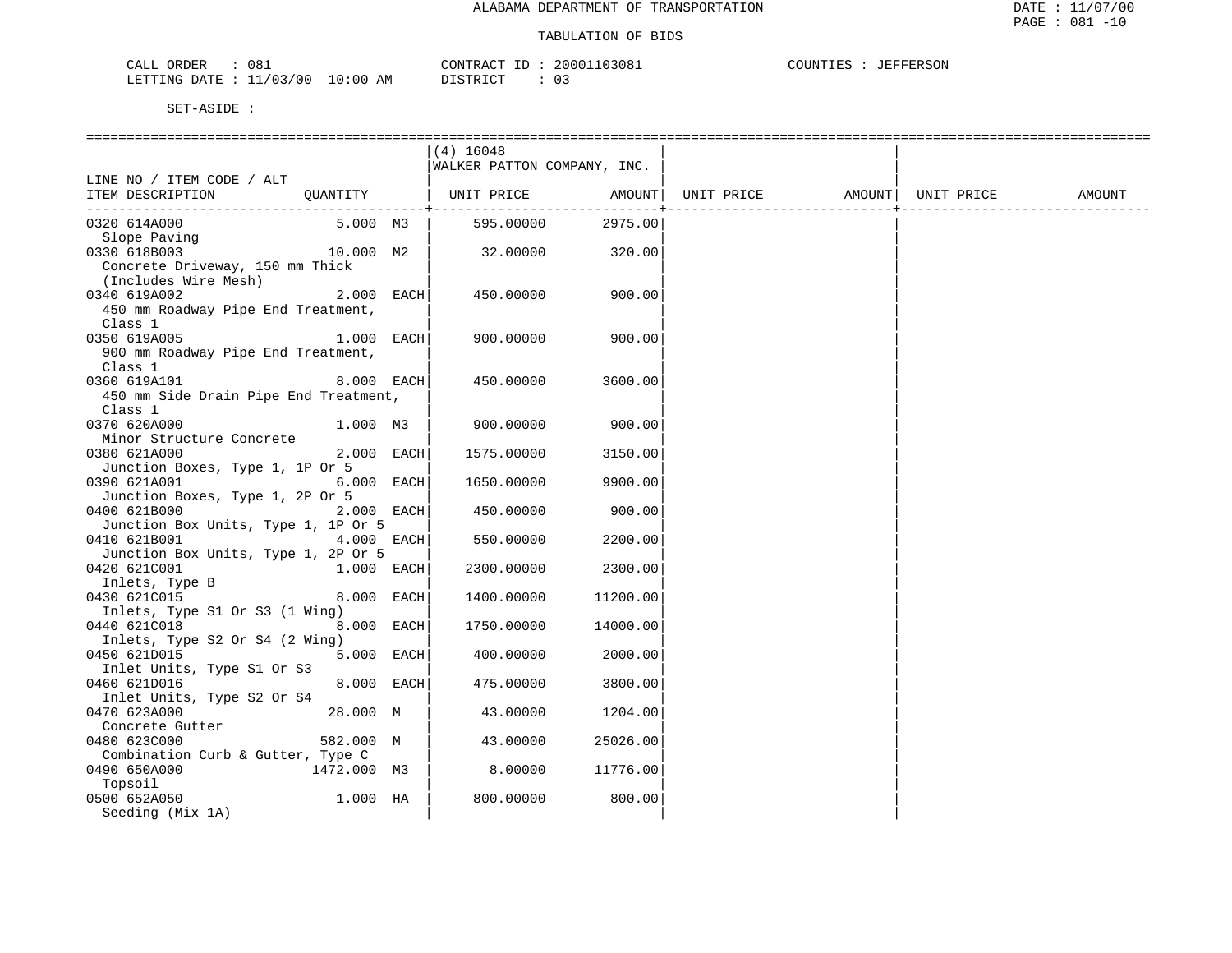| CALL<br>ORDER                    | 081 |  | CONTRACT ID | $\sim$ 1.1 | 20001103081 | COUNTIES |  | JEFFERSON |  |
|----------------------------------|-----|--|-------------|------------|-------------|----------|--|-----------|--|
| LETTING DATE : 11/03/00 10:00 AM |     |  | DISTRICT    |            | υ.          |          |  |           |  |

|                                                       |              |      | $(4)$ 16048                 |          |            |        |            |        |
|-------------------------------------------------------|--------------|------|-----------------------------|----------|------------|--------|------------|--------|
|                                                       |              |      | WALKER PATTON COMPANY, INC. |          |            |        |            |        |
| LINE NO / ITEM CODE / ALT                             |              |      |                             |          |            |        |            |        |
| ITEM DESCRIPTION                                      | QUANTITY     |      | UNIT PRICE                  | AMOUNT   | UNIT PRICE | AMOUNT | UNIT PRICE | AMOUNT |
|                                                       |              |      |                             | -------  |            |        |            |        |
| 0510 652B050                                          | 1.000 HA     |      | 800.00000                   | 800.00   |            |        |            |        |
| Temporary Seeding (Mix 1AT)                           | 1.000 HA     |      |                             |          |            |        |            |        |
| 0520 652D050<br>Seeding In Stubble (Mix 1A)           |              |      | 1075.00000                  | 1075.00  |            |        |            |        |
| 0530 654A000                                          | 60.000 M2    |      | 8.50000                     | 510.00   |            |        |            |        |
| Solid Sodding                                         |              |      |                             |          |            |        |            |        |
| 0540 656A000                                          | 2.000 HA     |      | 1900.00000                  | 3800.00  |            |        |            |        |
| Mulching, Class A, Type 1                             |              |      |                             |          |            |        |            |        |
| 0550 665A000                                          | 1.000 HA     |      | 1600.00000                  | 1600.00  |            |        |            |        |
| Temporary Seeding                                     |              |      |                             |          |            |        |            |        |
| 0560 665B000                                          | 1.000 HA     |      | 1300.00000                  | 1300.00  |            |        |            |        |
| Temporary Mulching                                    |              |      |                             |          |            |        |            |        |
| 0570 665F000                                          | 121.000 EACH |      | 5.00000                     | 605.00   |            |        |            |        |
| Hay Bales                                             |              |      |                             |          |            |        |            |        |
| 0580 665G000                                          | 108.000 EACH |      | 20.00000                    | 2160.00  |            |        |            |        |
| Sand Bags<br>0590 6651000                             | 20.000 MTON  |      | 30.00000                    | 600.00   |            |        |            |        |
| Temporary Riprap, Class 2                             |              |      |                             |          |            |        |            |        |
| 0600 665J000                                          | 375.000 M    |      | 10.43000                    | 3911.25  |            |        |            |        |
| Silt Fence, Type A                                    |              |      |                             |          |            |        |            |        |
| 0610 680A000                                          |              | LUMP | 21000.00000                 | 21000.00 |            |        |            |        |
| Engineering Controls                                  |              |      |                             |          |            |        |            |        |
| 0620 701C000                                          | 1.000 KM     |      | 150.00000                   | 150.00   |            |        |            |        |
| Broken Temporary Traffic Stripe                       |              |      |                             |          |            |        |            |        |
| 0630 701C001                                          | 2.000 KM     |      | 250.00000                   | 500.00   |            |        |            |        |
| Solid Temporary Traffic Stripe                        |              |      |                             |          |            |        |            |        |
| 0640 701D005                                          | 2.000 KM     |      | 850.00000                   | 1700.00  |            |        |            |        |
| Solid Traffic Stripe Removed<br>0650 701D006          | 1.000 KM     |      | 450.00000                   | 450.00   |            |        |            |        |
| Broken Traffic Stripe Removed                         |              |      |                             |          |            |        |            |        |
| 0660 702A040                                          | 1.000 KM     |      | 1554.00000                  | 1554.00  |            |        |            |        |
| Broken White, Profiled Traffic Stripe                 |              |      |                             |          |            |        |            |        |
| $(150 \, \text{mm} \, \text{Wide})$                   |              |      |                             |          |            |        |            |        |
| 0670 702A041                                          | 1.000 KM     |      | 3169.00000                  | 3169.00  |            |        |            |        |
| Solid White, Profiled Traffic Stripe                  |              |      |                             |          |            |        |            |        |
| $(150 \text{ mm Wide})$                               |              |      |                             |          |            |        |            |        |
| 0680 702A042                                          | 1.000 KM     |      | 1554.00000                  | 1554.00  |            |        |            |        |
| Broken Yellow, Profiled Traffic Stripe                |              |      |                             |          |            |        |            |        |
| $(150 \, \text{mm} \, \text{Wide})$                   | 1.000 KM     |      |                             |          |            |        |            |        |
| 0690 702A043<br>Solid Yellow, Profiled Traffic Stripe |              |      | 1554.00000                  | 1554.00  |            |        |            |        |
| $(150 \, \text{mm} \, \text{Wide})$                   |              |      |                             |          |            |        |            |        |
|                                                       |              |      |                             |          |            |        |            |        |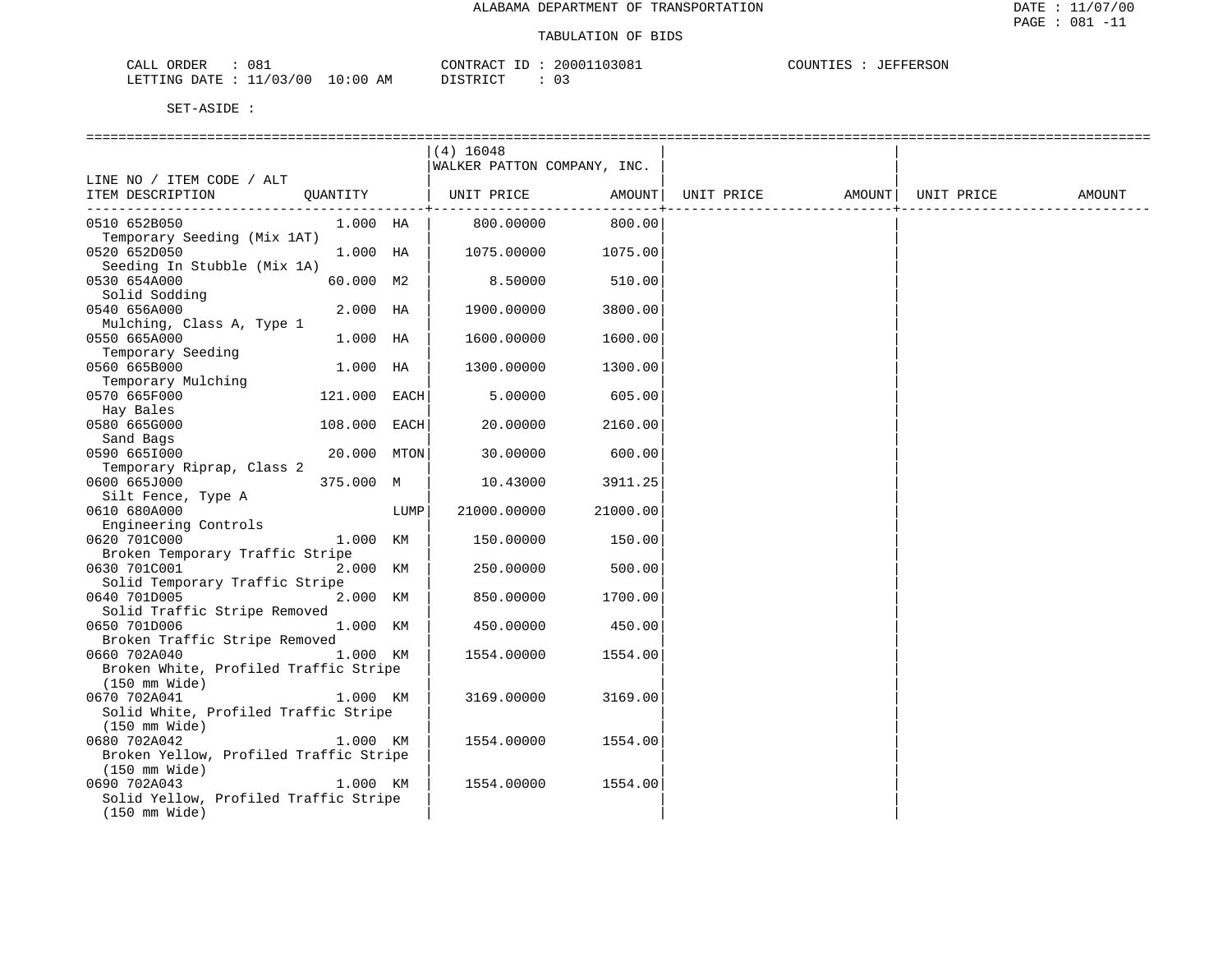**JEFFERSON** 

| 081<br>CALL ORDER                |          | CONTRACT ID: 20001103081 | COUNTIES | : JEFFERSON |
|----------------------------------|----------|--------------------------|----------|-------------|
| LETTING DATE : 11/03/00 10:00 AM | DISTRICT |                          |          |             |

|                                                  |              | $(4)$ 16048                 |          |                   |            |        |
|--------------------------------------------------|--------------|-----------------------------|----------|-------------------|------------|--------|
|                                                  |              | WALKER PATTON COMPANY, INC. |          |                   |            |        |
| LINE NO / ITEM CODE / ALT                        |              |                             |          |                   |            |        |
| ITEM DESCRIPTION                                 | OUANTITY     | UNIT PRICE                  | AMOUNT   | UNIT PRICE AMOUNT | UNIT PRICE | AMOUNT |
|                                                  |              |                             |          |                   |            |        |
| 0700 702B011                                     | 232.000 M    | 6.56000                     | 1521.92  |                   |            |        |
| Dotted Profiled Traffic Stripe (150 mm           |              |                             |          |                   |            |        |
| Wide)                                            |              |                             |          |                   |            |        |
| 0710 703A002                                     | 150.000 M2   | 18.00000                    | 2700.00  |                   |            |        |
| Traffic Control Markings, Class 2, Type          |              |                             |          |                   |            |        |
| A<br>0720 703B002                                | 11.000 M2    | 18.00000                    | 198.00   |                   |            |        |
| Traffic Control Legends, Class 2, Type A         |              |                             |          |                   |            |        |
| 0730 703D001                                     | 70.000 M2    | 10.00000                    | 700.00   |                   |            |        |
| Temporary Traffic Control Markings               |              |                             |          |                   |            |        |
| 0740 705A011                                     | 250.000 EACH | 3.50000                     | 875.00   |                   |            |        |
| Pavement Markers, Class C, Type 1-A              |              |                             |          |                   |            |        |
| 0750 705A023                                     | 150.000 EACH | 3.50000                     | 525.00   |                   |            |        |
| Pavement Markers, Class C, Type 2-D              |              |                             |          |                   |            |        |
| 0760 705A030                                     | $8.000$ EACH | 4.50000                     | 36.00    |                   |            |        |
| Pavement Markers, Class A-H, Type 2-C            |              |                             |          |                   |            |        |
| 0770 705A031                                     | 23.000 EACH  | 4.50000                     | 103.50   |                   |            |        |
| Pavement Markers, Class A-H, Type 1-A            |              |                             |          |                   |            |        |
| 0780 705A037                                     | 38.000 EACH  | 4.50000                     | 171.00   |                   |            |        |
| Pavement Markers, Class A-H, Type 2-D            |              |                             |          |                   |            |        |
| 0790 713A000                                     | 10.000 M     | 305.00000                   | 3050.00  |                   |            |        |
| Permanent Barricades                             |              |                             |          |                   |            |        |
| 0800 730A000                                     | LUMP         | 1500.00000                  | 1500.00  |                   |            |        |
| Removal Of Existing Traffic Control              |              |                             |          |                   |            |        |
| Unit (US 78 @ Old 12th AVE W )                   |              |                             |          |                   |            |        |
| 0810 730C001                                     | LUMP         | 5000.00000                  | 5000.00  |                   |            |        |
| Furnishing And Installing Traffic                |              |                             |          |                   |            |        |
| Control Unit (US 78 @ 12th AVE W)                |              |                             |          |                   |            |        |
| 0815 730E000                                     | 4.000 EACH   | 800.00000                   | 3200.00  |                   |            |        |
| Metal Traffic Signal Pole Foundation             |              |                             |          |                   |            |        |
| 0820 730G001<br>Metal Traffic Signal Strain Pole | 4.000 EACH   | 3000.00000                  | 12000.00 |                   |            |        |
| 0830 730H000                                     | 1230.000 M   | 8.20000                     | 10086.00 |                   |            |        |
|                                                  |              |                             |          |                   |            |        |
| Loop Detector<br>0840 7301000                    | 470.000 M    | 4.60000                     | 2162.00  |                   |            |        |
| Shielded Loop Detector Home-Run Cable            |              |                             |          |                   |            |        |
| 0850 730J000                                     | 10.000 EACH  | 150.00000                   | 1500.00  |                   |            |        |
| Loop Detector Amplifier                          |              |                             |          |                   |            |        |
| 0860 730L012                                     | 30.000 M     | 16.00000                    | 480.00   |                   |            |        |
| Non-Metallic Conduit, 27 mm                      |              |                             |          |                   |            |        |
| 0870 730L031                                     | 10.000 M     | 16.00000                    | 160.00   |                   |            |        |
| Metallic Conduit, 21 mm                          |              |                             |          |                   |            |        |
|                                                  |              |                             |          |                   |            |        |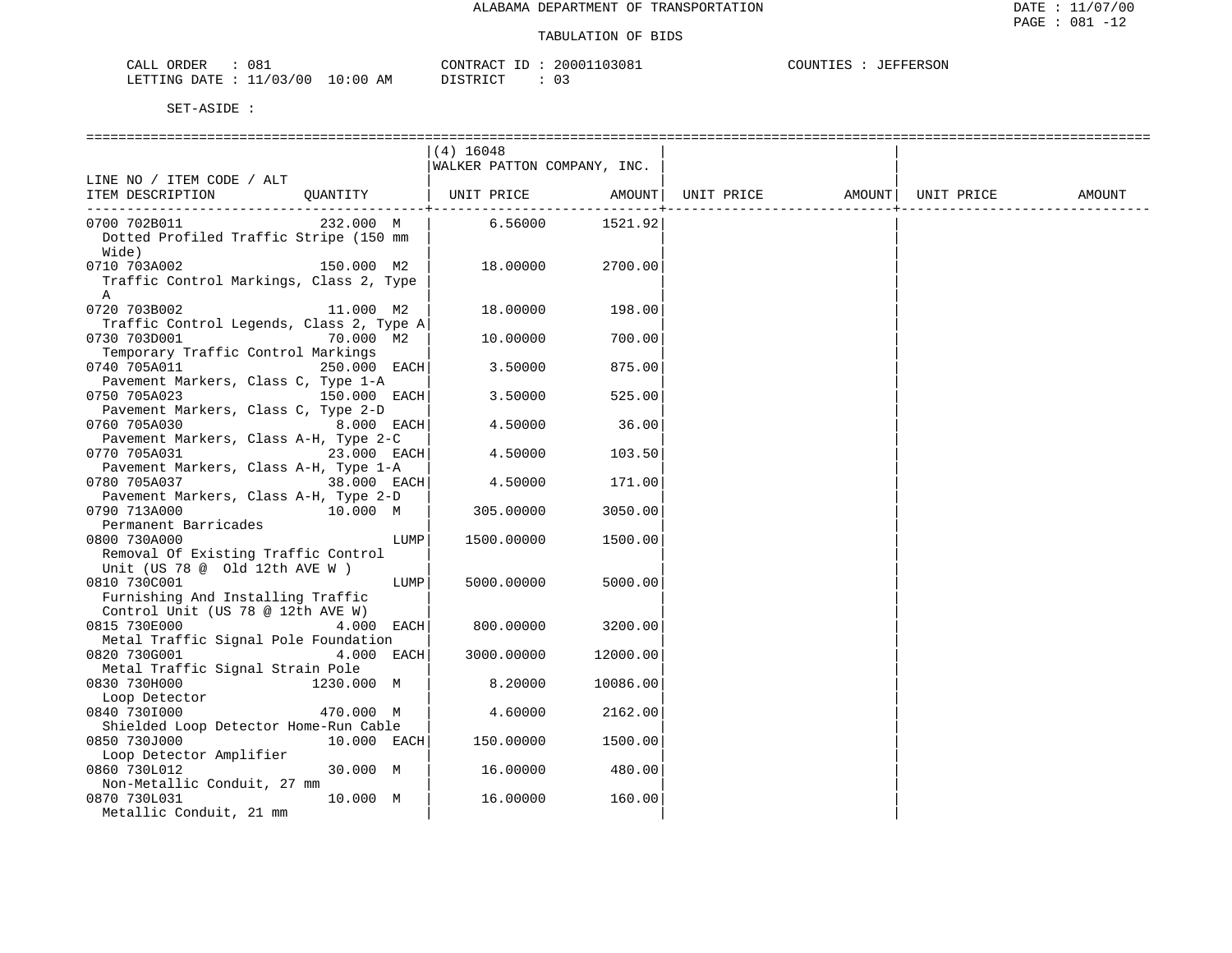| 081<br>CALL ORDER                | CONTRACT ID: 20001103081 |  | COUNTIES | JEFFERSON |
|----------------------------------|--------------------------|--|----------|-----------|
| LETTING DATE : 11/03/00 10:00 AM | DISTRICT                 |  |          |           |

| LINE NO / ITEM CODE / ALT                               |               |      | $(4)$ 16048<br>WALKER PATTON COMPANY, INC. |                 |                          |  |        |
|---------------------------------------------------------|---------------|------|--------------------------------------------|-----------------|--------------------------|--|--------|
| ITEM DESCRIPTION                                        | OUANTITY      |      |                                            |                 |                          |  | AMOUNT |
| 0880 730L032                                            | 5.000 M       |      | 20.00000                                   | 100.00          |                          |  |        |
| Metallic Conduit, 27 mm<br>0890 730N001                 | $4.000$ EACH  |      | 1200.00000                                 | 4800.00         |                          |  |        |
| Luminaire Extension Assembly, 3.7 M                     |               |      |                                            |                 |                          |  |        |
| 0900 730P001                                            | $6.000$ EACH  |      | 350.00000                                  | 2100.00         |                          |  |        |
| Vehicular Signal Head, 300 mm 3 Section<br>0910 730P002 | $2.000$ EACH  |      | 450.00000                                  | 900.00          |                          |  |        |
| Vehicular Signal Head, 300 mm 5 Section                 |               |      |                                            |                 |                          |  |        |
| 1.000 EACH<br>0920 730R003                              |               |      | 7500.00000                                 | 7500.00         |                          |  |        |
| Traffic Controller, Type III, 8 Phase                   |               |      |                                            |                 |                          |  |        |
| 0930 740B000<br>50.000 M2                               |               |      | 81.00000                                   | 4050.00         |                          |  |        |
| Construction Signs                                      |               |      |                                            |                 |                          |  |        |
| 0940 740D000                                            | 110.000 EACH  |      | 45.00000                                   | 4950.00         |                          |  |        |
| Channelizing Drums                                      |               |      |                                            |                 |                          |  |        |
| 0950 740E000                                            | $50.000$ EACH |      | 12.00000                                   | 600.00          |                          |  |        |
| Cones (900 mm High)                                     |               |      |                                            |                 |                          |  |        |
| 0960 740F002                                            | 16.000 EACH   |      | 200.00000                                  | 3200.00         |                          |  |        |
| Barricades, Type III                                    |               |      |                                            |                 |                          |  |        |
| 0970 7401005                                            | 8.000 EACH    |      | 300.00000                                  | 2400.00         |                          |  |        |
| Warning Lights, Type B (Detachable Head)                |               |      |                                            |                 |                          |  |        |
| 0980 740M000                                            | $50.000$ EACH |      | 7.00000                                    | 350.00          |                          |  |        |
| Ballast For Cone                                        |               |      |                                            |                 |                          |  |        |
| 0990 741C010<br>1.000 EACH                              |               |      | 2500.00000                                 | 2500.00         |                          |  |        |
| Portable Sequential Arrow And Chevron                   |               |      |                                            |                 |                          |  |        |
| Sign Unit                                               |               |      |                                            |                 |                          |  |        |
| 1000 742A001                                            | $2.000$ EACH  |      | 7700.00000                                 | 15400.00        |                          |  |        |
| Portable Changeable Message Signs, Type                 |               |      |                                            |                 |                          |  |        |
| 2                                                       |               |      |                                            |                 |                          |  |        |
| 1010 998A000                                            |               | LUMP | 2000.00000                                 | 2000.00         |                          |  |        |
| Construction Fuel (Maximum Bid Limited                  |               |      |                                            |                 |                          |  |        |
| To $$48,000.00)$                                        |               |      |                                            |                 |                          |  |        |
| SECTION TOTALS                                          |               |      |                                            | \$1,116,429.83] | ------------------------ |  |        |
| CONTRACT TOTALS                                         |               |      |                                            | \$1,116,429.83  |                          |  |        |
|                                                         |               |      |                                            |                 |                          |  |        |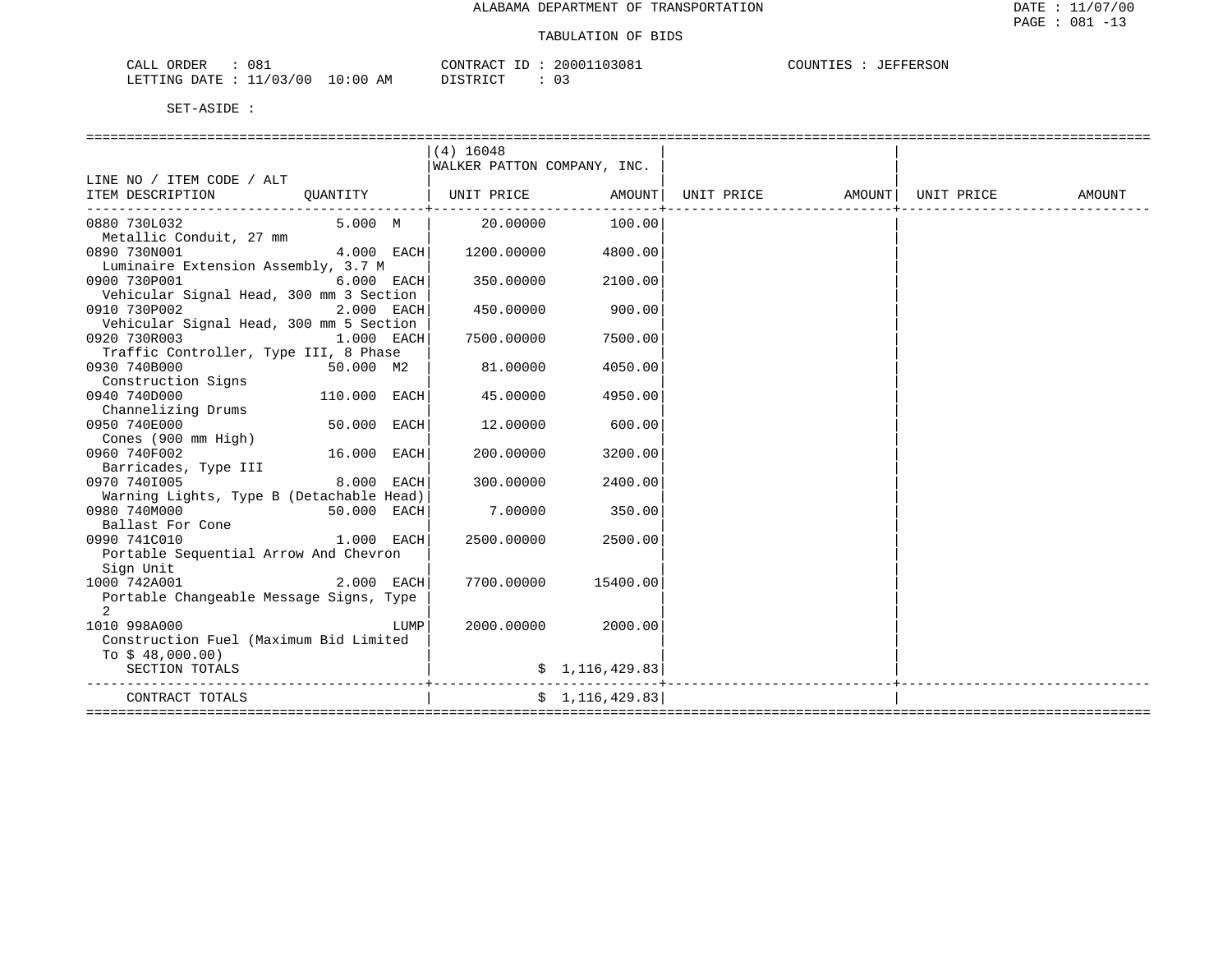DATE :

### VENDOR RANKING

|      | $\therefore$ 082<br>CALL ORDER<br>LETTING DATE : 11/03/00<br>CONTRACT DESCRIPTION:<br>$8.927$ mi.<br>SET-ASIDE : | 10:00 AM                            | CONTRACT ID: 20001103082<br>: 03<br>DISTRICT<br>45<br>CONTRACT TIME:<br>for constructing the Removal and Replacement of Concrete<br>Pavement on I-20 from Cook Springs to Riverside. Length | Working Days | (available days) | COUNTIES : ST. CLAIR<br>PROJECT(S) : 99-703-582-620-001 |                   |
|------|------------------------------------------------------------------------------------------------------------------|-------------------------------------|---------------------------------------------------------------------------------------------------------------------------------------------------------------------------------------------|--------------|------------------|---------------------------------------------------------|-------------------|
| RANK | VENDOR NO./NAME                                                                                                  |                                     |                                                                                                                                                                                             |              |                  | TOTAL<br>BID                                            | % OVER<br>LOW BID |
|      | 08077                                                                                                            | HASTINGS GENERAL CONTRACTING, INC.  |                                                                                                                                                                                             |              |                  | 349,042.00                                              | 100.0000%         |
| 2    | 06013                                                                                                            | FORBY CONTRACTING, INC.             |                                                                                                                                                                                             |              |                  | 349,745.00                                              | 100.2014%         |
|      | 07003                                                                                                            | R. E. GRILLS CONSTRUCTION CO., INC. |                                                                                                                                                                                             |              |                  | 358,995.00                                              | 102.8515%         |
|      | 07011                                                                                                            | GROUT, INC.                         |                                                                                                                                                                                             |              |                  | 442,016.88                                              | 126.6371%         |
|      | 03001                                                                                                            | CLARK CONSTRUCTION COMPANY, INC.    |                                                                                                                                                                                             |              |                  | 456,837.49                                              | 130.8832%         |
| 6    | 23068                                                                                                            | WAITES CONSTRUCTION COMPANY, INC.   |                                                                                                                                                                                             |              |                  | 612,594.00                                              | 175.5072%         |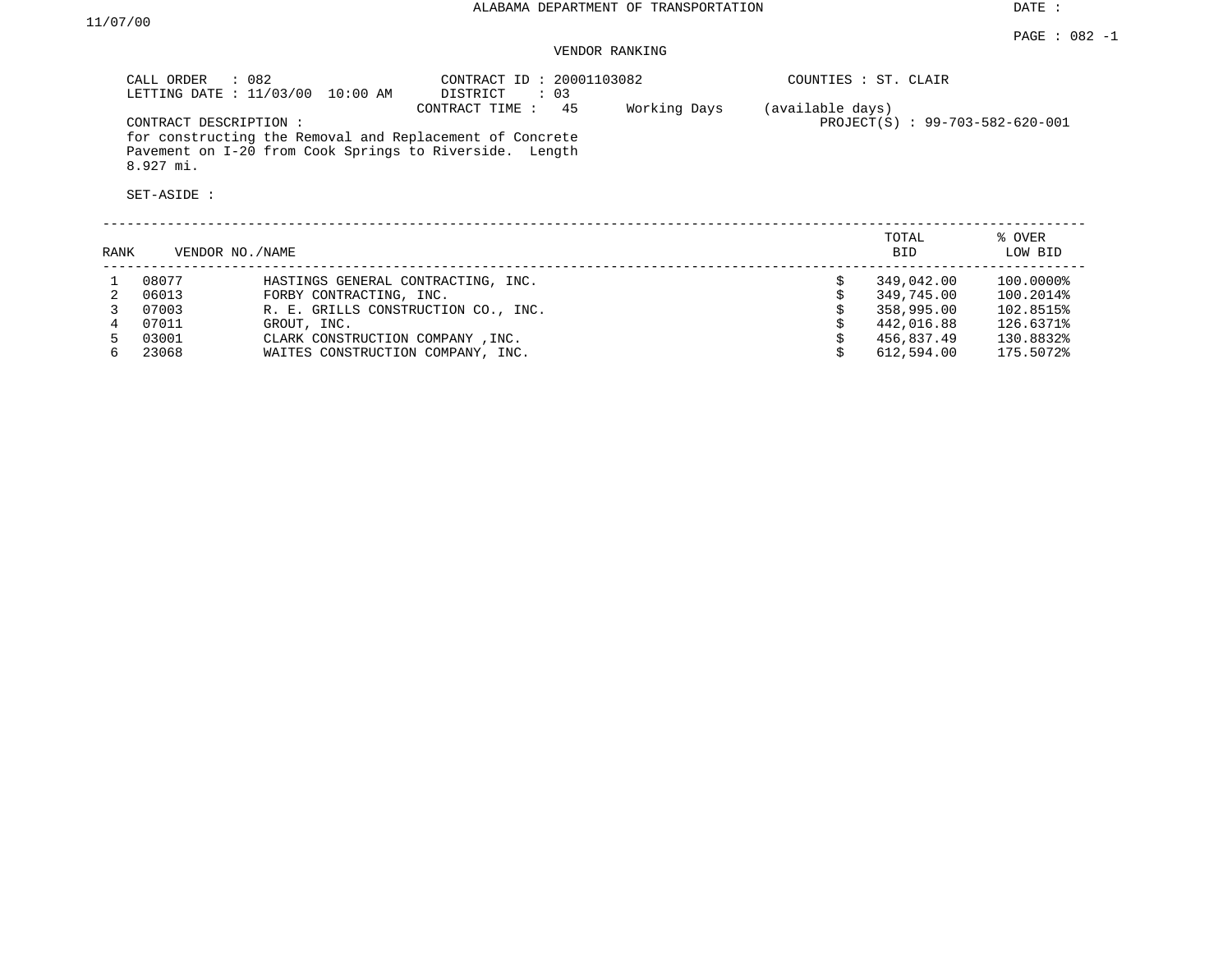| ے ہ<br><b>CRDER</b><br>∪ຽ∠<br>ىلىك                 |                 | CONTR ACT                | 03082<br>nnn | $\sim$ $\sim$ $\sim$<br>COUNTIES<br>$\cdot$ . A In .<br>----- |
|----------------------------------------------------|-----------------|--------------------------|--------------|---------------------------------------------------------------|
| - ^ ^ ^<br>LETTING<br><b>DATE</b><br>00'<br>$\sim$ | AΜ<br>. J : 0 O | $T \cap T$<br><b>STR</b> |              |                                                               |

|          |                                                                                                                  | (1) 08077                                                                                                  |          | (2) 06013   |                                                                                    |                                                      |                                                                                                            |                              |
|----------|------------------------------------------------------------------------------------------------------------------|------------------------------------------------------------------------------------------------------------|----------|-------------|------------------------------------------------------------------------------------|------------------------------------------------------|------------------------------------------------------------------------------------------------------------|------------------------------|
|          |                                                                                                                  |                                                                                                            |          |             |                                                                                    |                                                      |                                                                                                            |                              |
|          |                                                                                                                  |                                                                                                            |          |             |                                                                                    |                                                      |                                                                                                            |                              |
| OUANTITY |                                                                                                                  | UNIT PRICE                                                                                                 |          |             |                                                                                    | UNIT PRICE                                           |                                                                                                            | AMOUNT                       |
|          |                                                                                                                  |                                                                                                            |          |             |                                                                                    |                                                      |                                                                                                            |                              |
|          |                                                                                                                  |                                                                                                            |          |             |                                                                                    |                                                      |                                                                                                            |                              |
|          |                                                                                                                  |                                                                                                            |          |             |                                                                                    |                                                      |                                                                                                            |                              |
| 1187.000 | SOYD                                                                                                             | 90.00000                                                                                                   |          | 65.00000    |                                                                                    | 87.00000                                             |                                                                                                            | 103269.00                    |
|          |                                                                                                                  |                                                                                                            |          |             |                                                                                    |                                                      |                                                                                                            |                              |
|          | CUYD                                                                                                             | 490.00000                                                                                                  |          | 550.00000   | 217800.00                                                                          | 470.00000                                            |                                                                                                            | 186120.00                    |
|          |                                                                                                                  |                                                                                                            |          |             |                                                                                    |                                                      |                                                                                                            |                              |
|          | LUMP                                                                                                             | 20000.00000                                                                                                | 20000.00 | 20000.00000 | 20000.00                                                                           | 21000.00000                                          |                                                                                                            | 21000.00                     |
|          |                                                                                                                  |                                                                                                            |          |             |                                                                                    |                                                      |                                                                                                            |                              |
| 672.000  | SOFT                                                                                                             | 6.00000                                                                                                    |          | 9,00000     |                                                                                    | 8,00000                                              |                                                                                                            | 5376.00                      |
|          |                                                                                                                  |                                                                                                            |          |             |                                                                                    |                                                      |                                                                                                            |                              |
| 96.000   | SOFT                                                                                                             | 10.00000                                                                                                   | 960.00   | 12.00000    | 1152.00                                                                            | 10,00000                                             |                                                                                                            | 960.00                       |
|          |                                                                                                                  |                                                                                                            |          |             |                                                                                    |                                                      |                                                                                                            |                              |
|          | EACH                                                                                                             | 30.00000                                                                                                   | 18180.00 | 15,00000    | 9090.00                                                                            | 45.00000                                             |                                                                                                            | 27270.00                     |
|          |                                                                                                                  |                                                                                                            |          |             |                                                                                    |                                                      |                                                                                                            |                              |
|          |                                                                                                                  | 5000.00000                                                                                                 |          | 5000.00000  |                                                                                    | 1500.00000                                           |                                                                                                            | 1500.00                      |
|          |                                                                                                                  |                                                                                                            |          |             |                                                                                    |                                                      |                                                                                                            |                              |
|          |                                                                                                                  |                                                                                                            |          |             |                                                                                    |                                                      |                                                                                                            |                              |
|          | LUMP                                                                                                             | 0.00000                                                                                                    | 0.00     | 13500.00000 |                                                                                    | 13500.00000                                          |                                                                                                            | 13500.00                     |
|          |                                                                                                                  |                                                                                                            |          |             |                                                                                    |                                                      |                                                                                                            |                              |
|          |                                                                                                                  |                                                                                                            |          |             |                                                                                    |                                                      |                                                                                                            |                              |
|          |                                                                                                                  | \$                                                                                                         |          |             |                                                                                    |                                                      |                                                                                                            | 358,995.00                   |
|          |                                                                                                                  | \$                                                                                                         |          | \$          |                                                                                    |                                                      | Ŝ.                                                                                                         | 358,995.00                   |
|          | Removal Of Concrete Pavement Slab<br>396.000<br>Concrete Pavement Replacement Slab<br>Special Construction Signs | 606.000<br>$1.000$ EACH<br>Portable Sequential Arrow And Chevron<br>Construction Fuel (Maximum Bid Limited |          |             | AMOUNT<br>106830.00<br>194040.00<br>4032.00<br>5000.00<br>349,042.00<br>349,042.00 | HASTINGS GENERAL CONTRACTING FORBY CONTRACTING, INC. | $(3)$ 07003<br>UNIT PRICE AMOUNT<br>77155.00<br>6048.00<br>5000.00<br>13500.00<br>349,745.00<br>349,745.00 | R.E. GRILLS CONSTRUCTION CO. |